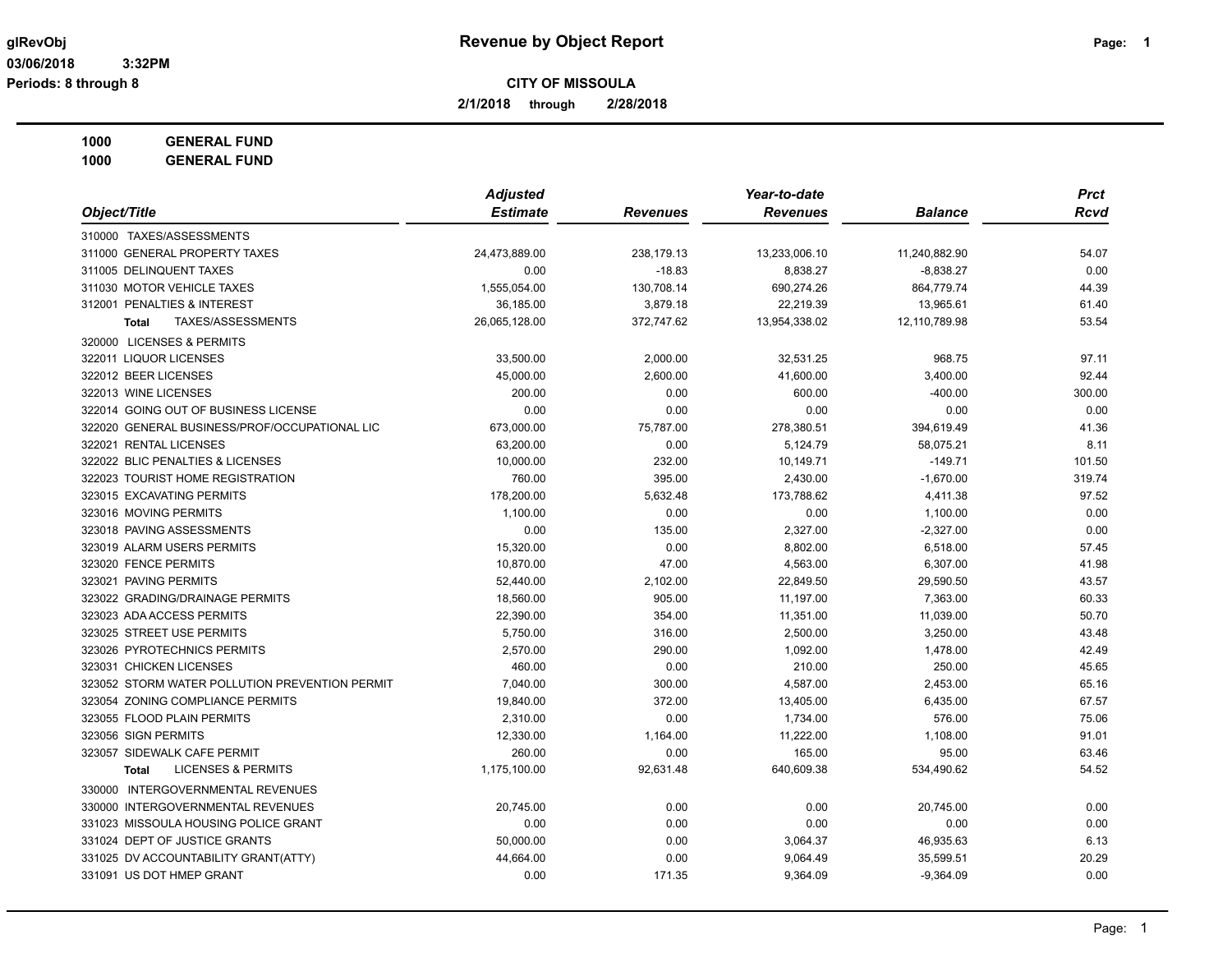**2/1/2018 through 2/28/2018**

**1000 GENERAL FUND**

| Object/Title                                      | <b>Adjusted</b> |                 | Year-to-date    |                | <b>Prct</b> |  |
|---------------------------------------------------|-----------------|-----------------|-----------------|----------------|-------------|--|
|                                                   | <b>Estimate</b> | <b>Revenues</b> | <b>Revenues</b> | <b>Balance</b> | Rcvd        |  |
| 334014 *** Title Not Found ***                    | 0.00            | 0.00            | 0.00            | 0.00           | 0.00        |  |
| 334017 SCHOOL RESOURCE OFFICER                    | 240,000.00      | 0.00            | 77,515.00       | 162,485.00     | 32.30       |  |
| 334121 DNRC GRANT                                 | 6,000.00        | 0.00            | 0.00            | 6,000.00       | 0.00        |  |
| 335075 STATE GAMBLING/VIDEO/KENO/BINGO FEES       | 115,000.00      | 0.00            | 120,182.80      | $-5,182.80$    | 104.51      |  |
| 335210 PERSONAL PROPERTY TAX REIMBURSEMENT        | 435,116.00      | 0.00            | 0.00            | 435,116.00     | 0.00        |  |
| 335230 HB 124 REVENUE                             | 8,117,602.00    | 0.00            | 4,276,358.92    | 3,841,243.08   | 52.68       |  |
| 336001 MDT REIMBURSEMENTS                         | 0.00            | 0.00            | 0.00            | 0.00           | 0.00        |  |
| 336021 STATE CONTRIB - POLICE RETIREMENT          | 2,567,433.00    | 0.00            | 1,463,507.38    | 1,103,925.62   | 57.00       |  |
| 336022 STATE CONTRIB. - FIRE RETIREMENT           | 2,535,872.00    | 0.00            | 1,453,049.91    | 1,082,822.09   | 57.30       |  |
| 336023 STATE CONTRIB. - PERS                      | 10,835.00       | 0.00            | 8,666.34        | 2,168.66       | 79.98       |  |
| 336027 ON JOB TRAINING - REIMBURSEMENT            | 0.00            | 0.00            | 0.00            | 0.00           | 0.00        |  |
| 337000 LOCAL GRANTS                               | 35,000.00       | 0.00            | 0.00            | 35,000.00      | 0.00        |  |
| 337009 *** Title Not Found ***                    | 0.00            | 0.00            | 0.00            | 0.00           | 0.00        |  |
| 337012 LEGAL SERVICES-CONTRACTED/REIMB.           | 6,000.00        | 0.00            | 7,200.00        | $-1,200.00$    | 120.00      |  |
| 337013 MUTD SIGN MAINTENANCE AGREEMENT            | 279,585.00      | 0.00            | 3,000.00        | 276,585.00     | 1.07        |  |
| 338100 PLANNING MILLS PASSED THRU COUNTY          | 0.00            | 0.00            | 0.00            | 0.00           | 0.00        |  |
| 339000 PAYMENT IN LIEU OF TAXES                   | 30,000.00       | 0.00            | 0.00            | 30,000.00      | 0.00        |  |
| <b>INTERGOVERNMENTAL REVENUES</b><br><b>Total</b> | 14,493,852.00   | 171.35          | 7,430,973.30    | 7,062,878.70   | 51.27       |  |
| 340000 CHARGES FOR SERVICES                       |                 |                 |                 |                |             |  |
| 341009 BLDG ADMIN FEES                            | 366,035.00      | 0.00            | 183,017.50      | 183,017.50     | 50.00       |  |
| 341010 MISCELLANEOUS COLLECTIONS                  | 850.00          | 0.00            | 5,080.50        | $-4,230.50$    | 597.71      |  |
| 341011 TRANSPORTATION ADMIN FEES                  | 28,947.00       | 0.00            | 14,473.50       | 14,473.50      | 50.00       |  |
| 341012 MAYORS PROCLAMATION FEES                   | 0.00            | 0.00            | 0.00            | 0.00           | 0.00        |  |
| 341013 AIR FUND FEES                              | 95.00           | 0.00            | 0.00            | 95.00          | 0.00        |  |
| 341015 SEWER ADMINISTRATION FEES                  | 1,355,940.00    | 0.00            | 677,970.00      | 677,970.00     | 50.00       |  |
| 341016 MRA ADMINISTRATION FEES                    | 148,857.00      | 0.00            | 74,428.50       | 74,428.50      | 50.00       |  |
| 341017 LIGHTING ADMINISTRATION FEES               | 15,250.00       | 0.00            | 7,625.00        | 7,625.00       | 50.00       |  |
| 341018 PARKING COMM ADMIN FEES                    | 199.699.00      | 0.00            | 99,849.50       | 99,849.50      | 50.00       |  |
| 341019 *** Title Not Found ***                    | 4,647.00        | 0.00            | 2,323.50        | 2,323.50       | 50.00       |  |
| 341021 SID ADMINISTRATION FEES                    | 0.00            | 0.00            | 0.00            | 0.00           | 0.00        |  |
| 341023 PLANNING ADMIN FEES                        | 25,000.00       | 0.00            | 12,500.00       | 12,500.00      | 50.00       |  |
| 341024 HOUSING GRANT ADMIN FEES                   | 104,000.00      | 0.00            | 0.00            | 104,000.00     | 0.00        |  |
| 341026 WATER ADMINISTRATION FEES                  | 0.00            | 0.00            | 0.00            | 0.00           | 0.00        |  |
| 341027 STORMWATER ADMINISTRATION FEES             | 26,988.00       | 0.00            | 13,494.00       | 13,494.00      | 50.00       |  |
| 341033 TIME PAY COLLECTIONS - MUNI COURT          | 64,482.00       | 0.00            | 0.00            | 64,482.00      | 0.00        |  |
| 341041 SEWER EXTENSION RECORDING FEES             | 3,500.00        | 1,378.00        | 5,117.00        | $-1,617.00$    | 146.20      |  |
| 341052 MUNICIPAL COURT FILING FEES                | 330,000.00      | 16,912.70       | 161,968.73      | 168,031.27     | 49.08       |  |
| 341055 CRIME VICTIM SURCHARGE                     | 1,500.00        | 102.00          | 791.00          | 709.00         | 52.73       |  |
| 341067 SUBDIVISION EXEMPTION AFFIDAVITS           | 5,140.00        | 600.00          | 4,400.00        | 740.00         | 85.60       |  |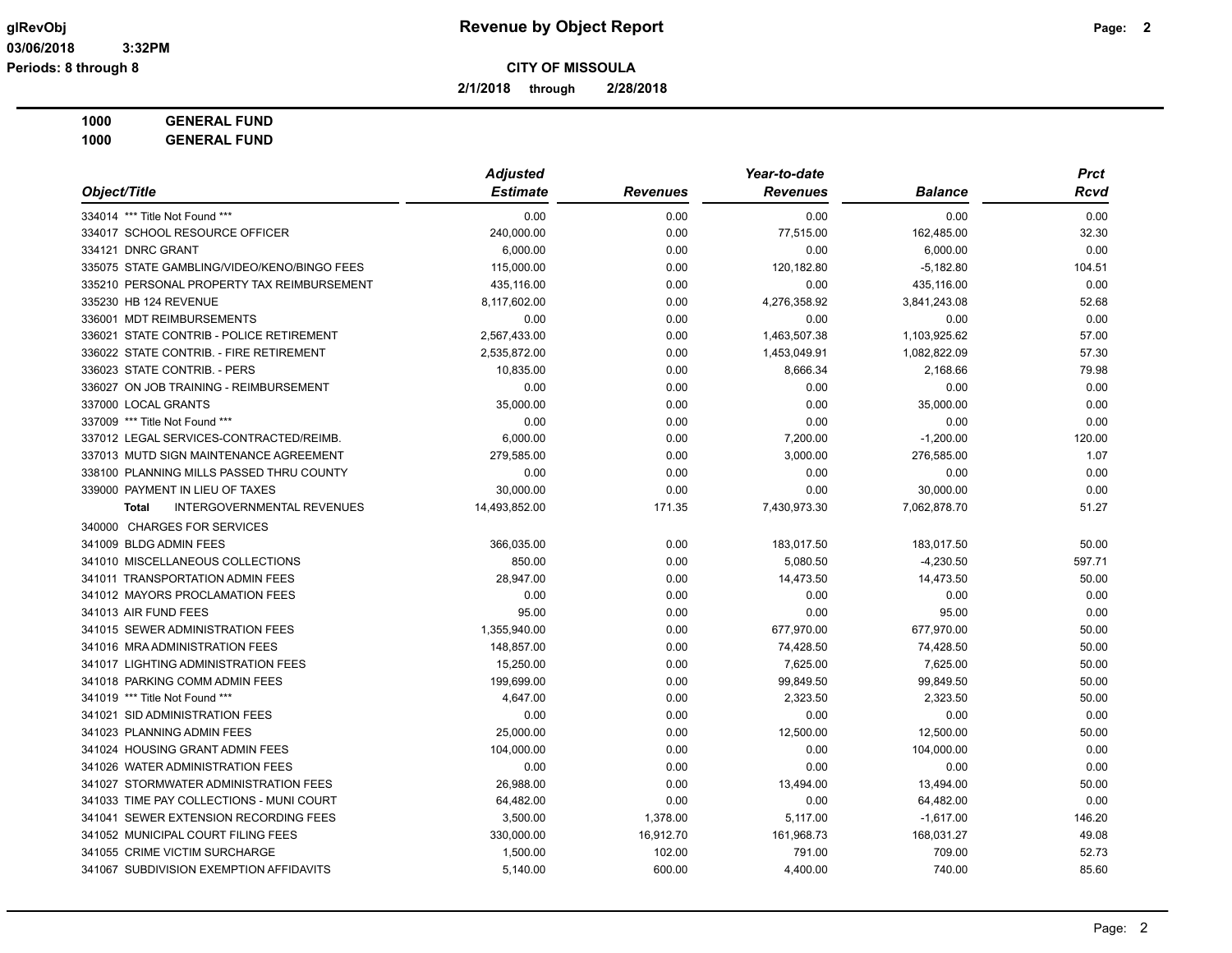**2/1/2018 through 2/28/2018**

**1000 GENERAL FUND**

| Object/Title                              | <b>Adjusted</b> |                 | Year-to-date    |                |        |
|-------------------------------------------|-----------------|-----------------|-----------------|----------------|--------|
|                                           | <b>Estimate</b> | <b>Revenues</b> | <b>Revenues</b> | <b>Balance</b> | Rcvd   |
| 341068 SUBDIVISON FEES                    | 10,280.00       | 0.00            | 4,510.00        | 5,770.00       | 43.87  |
| 341069 REZONING FEES                      | 10,280.00       | 0.00            | 16,596.00       | $-6,316.00$    | 161.44 |
| 341070 DESIGN REVIEW BOARD                | 33,910.00       | 0.00            | 19,780.73       | 14,129.27      | 58.33  |
| 341072 FLOOD PLAIN-0THER FEES             | 0.00            | 0.00            | 0.00            | 0.00           | 0.00   |
| 341073 FIRE PLAN CHECK FEES               | 30,830.00       | 1,937.00        | 34,353.00       | $-3,523.00$    | 111.43 |
| 341074 FIRE INSPECTION FEES               | 55,000.00       | 3,359.00        | 56,399.00       | $-1,399.00$    | 102.54 |
| 341076 ENGINEERING PLAN CHECK FEES        | 44,700.00       | 3,096.00        | 33,483.00       | 11,217.00      | 74.91  |
| 341078 ENGINEERING MAP FEES               | 210.00          | 10.00           | 65.00           | 145.00         | 30.95  |
| 341079 GREASE INTERCEPTOR APPEAL FEES     | 1,130.00        | 0.00            | 484.50          | 645.50         | 42.88  |
| 341090 STREET VACATION PETITION FEES      | 0.00            | 0.00            | 0.00            | 0.00           | 0.00   |
| 342010 POLICE/BID AGREEMENT               | 45,000.00       | 0.00            | 0.00            | 45,000.00      | 0.00   |
| 342012 PD REIMBURSABLE SERVICES           | 0.00            | 0.00            | 0.00            | 0.00           | 0.00   |
| 342013 SECURITY INVEST FEES               | 11,500.00       | 846.00          | 6,958.06        | 4,541.94       | 60.50  |
| 342014 POLICE DEPARTMENT SERVICE FEES     | 27,568.00       | 1,770.00        | 16,515.00       | 11,053.00      | 59.91  |
| 342015 POLICE OVERTIME FEES               | 100,000.00      | 3,381.77        | 100,895.39      | $-895.39$      | 100.90 |
| 342016 POLICE TRAINING FEES               | 36,000.00       | 0.00            | 12,585.72       | 23,414.28      | 34.96  |
| 342017 CATERING FEES                      | 5,000.00        | 105.00          | 4,756.00        | 244.00         | 95.12  |
| 342018 DESK REPORTS                       | 37,012.00       | 3,231.00        | 22,749.00       | 14,263.00      | 61.46  |
| 342019 ABANDONED VEHICLE REVENUE FEES     | 12,000.00       | 445.00          | 18,555.00       | $-6,555.00$    | 154.63 |
| 342020 FIRE DEPARTMENT FEES               | 550.00          | 0.00            | 185.00          | 365.00         | 33.64  |
| 342021 CPR EDUCATION PROGRAM              | 10,000.00       | 880.00          | 3,785.00        | 6,215.00       | 37.85  |
| 342022 OUTSIDE HIRES                      | 651,341.00      | 92,262.77       | 904,407.24      | -253,066.24    | 138.85 |
| 342060 BIKE PROGRAM SALES & FEES          | 0.00            | 0.00            | 1,683.67        | $-1,683.67$    | 0.00   |
| 343000 PW REIMBURSABLE SERVICES           | 35,000.00       | 2,321.25        | 7,293.71        | 27,706.29      | 20.84  |
| 343001 SIGN FABRICATION & CONTRACTS       | 0.00            | 0.00            | 0.00            | 0.00           | 0.00   |
| 343002 OTHER AGENCIES - VEH MAINT         | 55,000.00       | 7.80            | 40,687.78       | 14,312.22      | 73.98  |
| 343004 SPECIAL STATE CONTRACTS            | 175,000.00      | 0.00            | 55,164.50       | 119,835.50     | 31.52  |
| 343006 OTHER GOVT AGENCY-STREET PROJECTS  | 0.00            | 0.00            | 10,000.00       | $-10,000.00$   | 0.00   |
| 343010 STREET DEPT SALES & SERVICES       | 0.00            | 0.00            | 0.00            | 0.00           | 0.00   |
| 343013 SNOW REMOVAL FEES                  | 1,633.00        | 70.00           | 560.00          | 1,073.00       | 34.29  |
| 343025 *** Title Not Found ***            | 114,100.00      | 4,026.00        | 79,127.00       | 34,973.00      | 69.35  |
| 343033 *** Title Not Found ***            | 255,800.00      | 7,951.00        | 169,802.00      | 85,998.00      | 66.38  |
| 343080 STATE MAINTENANCE CONTRACT         | 550,000.00      | 189,177.00      | 311,618.75      | 238,381.25     | 56.66  |
| 343084 STREET MAINTENANCE MATERIALS REIMB | 50,000.00       | 0.00            | 0.00            | 50,000.00      | 0.00   |
| 343097 SIDEWALK AND CURB FEES             | 300,000.00      | 4,842.00        | 297,076.13      | 2,923.87       | 99.03  |
| 343311 SALE OF NICHES                     | 0.00            | 0.00            | 0.00            | 0.00           | 0.00   |
| 343320 SALE OF GRAVES                     | 12,870.00       | 0.00            | 7,300.00        | 5,570.00       | 56.72  |
| 343321 FOUNDATIONS                        | 3,500.00        | 412.50          | 2,965.00        | 535.00         | 84.71  |
| 343322 FLOWER CARE                        | 4,500.00        | 0.00            | 0.00            | 4,500.00       | 0.00   |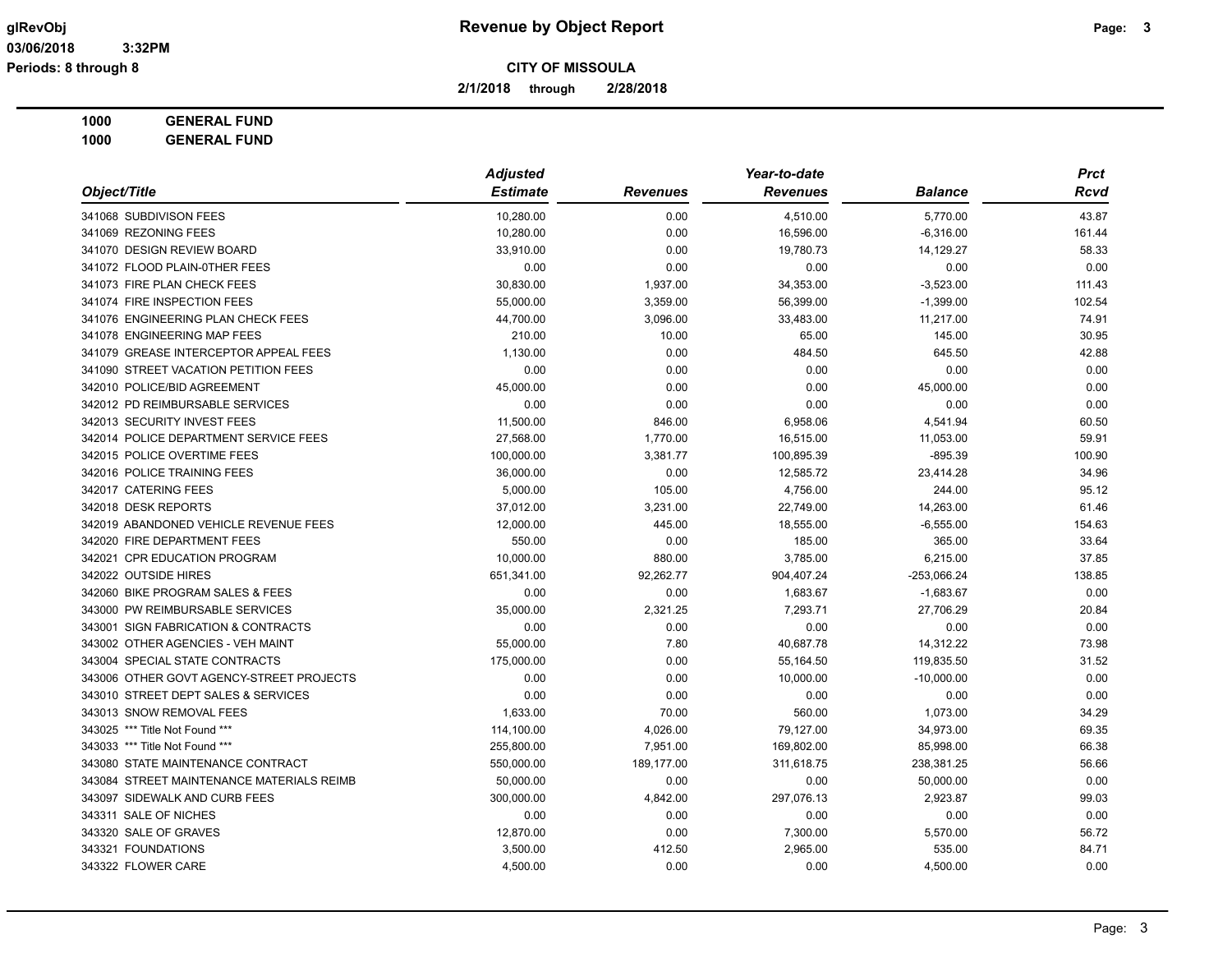## **glRevObj Revenue by Object Report Page: 4**

**2/1/2018 through 2/28/2018**

## **1000 GENERAL FUND**

|                                                | <b>Adjusted</b> |                 | Year-to-date    |                | <b>Prct</b> |
|------------------------------------------------|-----------------|-----------------|-----------------|----------------|-------------|
| Object/Title                                   | <b>Estimate</b> | <b>Revenues</b> | <b>Revenues</b> | <b>Balance</b> | Rcvd        |
| 343323 LINER/ POLYVAULTS/ ACCESS FEES          | 12,000.00       | 300.00          | 3,525.00        | 8,475.00       | 29.38       |
| 343324 OTHER CEMETERY FEES                     | 1,800.00        | 150.00          | 1,200.00        | 600.00         | 66.67       |
| 343325 2ND INTERMENT RIGHT                     | 2,000.00        | 0.00            | 1,000.00        | 1,000.00       | 50.00       |
| 343327 MONUMENT MAINTENANCE                    | 0.00            | 0.00            | 0.00            | 0.00           | 0.00        |
| 343340 OPENINGS/ CLOSINGS/ DISINTERMENTS       | 13,000.00       | 250.00          | 5,337.50        | 7,662.50       | 41.06       |
| 343341 CEMETERY MONUMENT PERMIT FEE            | 0.00            | 150.00          | 200.00          | $-200.00$      | 0.00        |
| 343343 CEMETERY OVERTIME SERVICES FEE          | 0.00            | 0.00            | 0.00            | 0.00           | 0.00        |
| 343350 MISCELLANEOUS FEES                      | 29,000.00       | 0.00            | 42.50           | 28,957.50      | 0.15        |
| 343360 WEED CONTROL                            | 2,250.00        | 0.00            | 810.00          | 1,440.00       | 36.00       |
| 346031 OUTDOOR RECREATION - ADULTS             | 317,307.00      | 5,016.87        | 137,467.59      | 179,839.41     | 43.32       |
| 346033 OUTDOOR RECREATION - YOUTH              | 102,950.00      | 3,436.25        | 35,019.82       | 67,930.18      | 34.02       |
| 346034 GROUNDS MAINTENANCE CONTRACT            | 105,000.00      | 0.00            | 48,368.00       | 56,632.00      | 46.06       |
| 346036 VENDOR CONCESSION FEES                  | 1,350.00        | 0.00            | 504.00          | 846.00         | 37.33       |
| 346051 MONTANA PARKS/REC CONFERENCE 2012       | 2,500.00        | 0.00            | 1,170.45        | 1,329.55       | 46.82       |
| 346054 PARKS MISC OVERTIME FEES                | 0.00            | 0.00            | 675.64          | $-675.64$      | 0.00        |
| <b>CHARGES FOR SERVICES</b><br><b>Total</b>    | 5,949,801.00    | 348,426.91      | 3,738,700.41    | 2,211,100.59   | 62.84       |
| 350000 FINES & FORFEITURES                     |                 |                 |                 |                |             |
| 351022 LAW ENFORCEMENT ACADEMY SURCHARGE #5    | 0.00            | 4,678.61        | 17,770.06       | $-17,770.06$   | 0.00        |
| 351031 TRAFFIC FINES                           | 1,205,000.00    | 83,834.74       | 607,299.75      | 597,700.25     | 50.40       |
| 351032 SURCHARGE ON FINES                      | 102,500.00      | 7,277.25        | 49,371.99       | 53,128.01      | 48.17       |
| 351033 PUBLIC DEFENDER FEES                    | 55,000.00       | 4,942.75        | 38,165.85       | 16,834.15      | 69.39       |
| 351034 CELLULAR PHONE FINES                    | 80,000.00       | 2,483.50        | 51,842.20       | 28,157.80      | 64.80       |
| 351035 CELL PHONE FINES: EDUCATION             | 80,000.00       | 2,483.50        | 51,842.21       | 28,157.79      | 64.80       |
| 355000 FALSE ALARM PENALTY                     | 10,000.00       | 832.00          | 6,500.00        | 3,500.00       | 65.00       |
| <b>FINES &amp; FORFEITURES</b><br><b>Total</b> | 1,532,500.00    | 106,532.35      | 822,792.06      | 709,707.94     | 53.69       |
| 360000 MISCELLANEOUS REVENUES                  |                 |                 |                 |                |             |
| 360001 COPIES                                  | 2,000.00        | 218.00          | 1,313.50        | 686.50         | 65.68       |
| 360003 MMIA REIMBURSEMENT-ATTORNEY             | 0.00            | 0.00            | 0.00            | 0.00           | 0.00        |
| 360010 MISCELLANEOUS                           | 23,000.00       | 462.19          | 3,542.75        | 19,457.25      | 15.40       |
| 360050 OVER/SHORT                              | 0.00            | 0.00            | 10.00           | $-10.00$       | 0.00        |
| 360100 REFUNDS                                 | 0.00            | 0.00            | 0.00            | 0.00           | 0.00        |
| 362000 OTHER MISCELLANEOUS REVENUE             | 8,000.00        | 0.00            | 0.00            | 8,000.00       | 0.00        |
| 362002 BAD CHECK CHARGES                       | 250.00          | 30.00           | 120.00          | 130.00         | 48.00       |
| 362004 URD III FACADE IMPROVEMENT LOAN REC     | 0.00            | 0.00            | 0.00            | 0.00           | 0.00        |
| 362011 SALE OF UNCLAIMED PROPERTY              | 0.00            | 2,334.37        | 5,611.86        | $-5,611.86$    | 0.00        |
| 362012 REC/GREEN TAG PROGRAM                   | 0.00            | 0.00            | 0.00            | 0.00           | 0.00        |
| 364012 SALE OF SURPLUS PROPERTY                | 25,000.00       | 0.00            | 65,123.25       | $-40, 123.25$  | 260.49      |
| 364040 INSURANCE AND DAMAGE RECOVERY           | 25,000.00       | 5,292.38        | 30,144.49       | $-5,144.49$    | 120.58      |
| 364041 WORKERS COMPENSATION REIMBURSEMENT      | 0.00            | 0.00            | 0.00            | 0.00           | 0.00        |
|                                                |                 |                 |                 |                |             |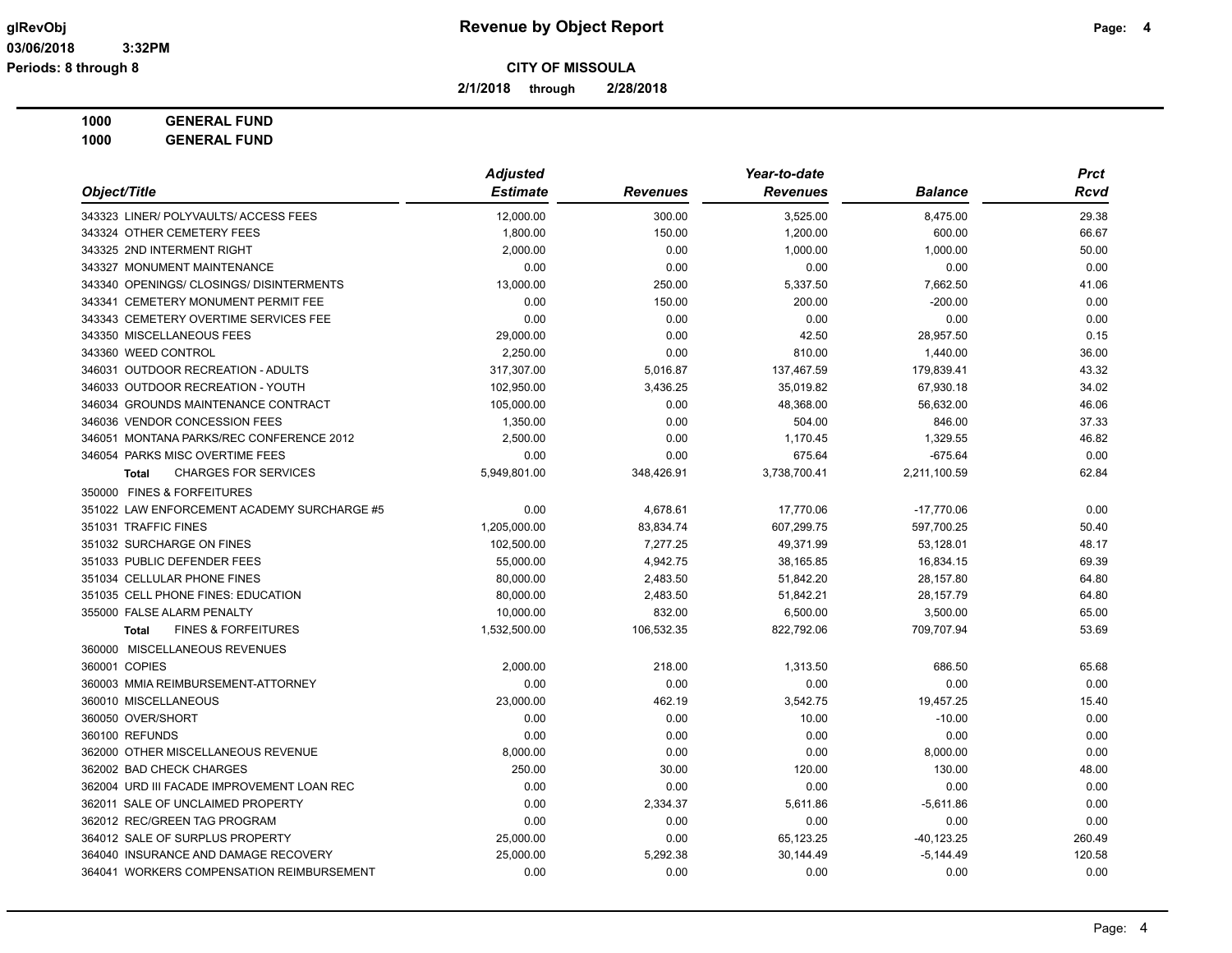**2/1/2018 through 2/28/2018**

**1000 GENERAL FUND**

|                                                    | <b>Adjusted</b> |                 | Year-to-date    |                |        |  |
|----------------------------------------------------|-----------------|-----------------|-----------------|----------------|--------|--|
| Object/Title                                       | <b>Estimate</b> | <b>Revenues</b> | <b>Revenues</b> | <b>Balance</b> | Rcvd   |  |
| 364042 EXPENDITURE REIMBURSEMENTS                  | 0.00            | 0.00            | 0.00            | 0.00           | 0.00   |  |
| 364043 RATTLESNAKE CORRIDOR REIMBURSEMENT          | 8,250.00        | 0.00            | 5,148.00        | 3,102.00       | 62.40  |  |
| 364044 EMERGENCY RESPONSE REIMBURSEMENT            | 0.00            | 0.00            | 0.00            | 0.00           | 0.00   |  |
| 365000 DONATIONS                                   | 0.00            | 0.00            | 318.00          | $-318.00$      | 0.00   |  |
| 365001 *** Title Not Found ***                     | 0.00            | 2,141.80        | 5,200.36        | $-5,200.36$    | 0.00   |  |
| 365005 CONTRIBUTIONS - PLANNING                    | 0.00            | 0.00            | 64,560.00       | $-64,560.00$   | 0.00   |  |
| 365021 PARKS AND RECS GRANTS & CONTRIBUTIONS       | 0.00            | 0.00            | 0.00            | 0.00           | 0.00   |  |
| 365027 MISCELLANOUS PRIVATE GRANTS                 | 0.00            | 1.000.00        | 1,000.00        | $-1,000.00$    | 0.00   |  |
| MISCELLANEOUS REVENUES<br>Total                    | 91,500.00       | 11,478.74       | 182,092.21      | $-90,592.21$   | 199.01 |  |
| 370000 INVESTMENTS & ROYALTY EARNINGS              |                 |                 |                 |                |        |  |
| 371010 INTEREST ON INVESTMENTS                     | 3,000.00        | 0.00            | 414.39          | 2,585.61       | 13.81  |  |
| 371012 MUNICIPAL COURT BANK INTEREST               | 16,793.00       | 0.00            | 0.00            | 16,793.00      | 0.00   |  |
| 371020 GAIN/LOSS IN MARKET VALUE OF INVESTMENTS    | 0.00            | 0.00            | 0.00            | 0.00           | 0.00   |  |
| <b>INVESTMENTS &amp; ROYALTY EARNINGS</b><br>Total | 19,793.00       | 0.00            | 414.39          | 19,378.61      | 2.09   |  |
| 380000 OTHER FINANCING SOURCES                     |                 |                 |                 |                |        |  |
| 381090 PROCEEDS FROM CAPITAL LEASE                 | 316,129.00      | 0.00            | 0.00            | 316,129.00     | 0.00   |  |
| 382010 SALE OF FIXED ASSETS                        | 0.00            | 0.00            | 0.00            | 0.00           | 0.00   |  |
| 383000 OPERATING TRANSFERS                         | 328,053.00      | 0.00            | 200,791.23      | 127,261.77     | 61.21  |  |
| 383001 TRANS FR FLUSHING DISTRICT                  | 41,000.00       | 0.00            | 20,500.00       | 20,500.00      | 50.00  |  |
| 383002 TRANS FR GAS TAX                            | 564,000.00      | 0.00            | 282,000.00      | 282,000.00     | 50.00  |  |
| 383004 TRANS FR EMPLOYEE HEALTH INSURANCE LEVY     | 5,101,004.00    | 0.00            | 2,550,502.03    | 2,550,501.97   | 50.00  |  |
| 383007 TRANS FR CABLE FRANCHISE                    | 301,433.00      | 0.00            | 150,716.50      | 150,716.50     | 50.00  |  |
| 383011 TRANS FR SID REVOLVING                      | 100,000.00      | 0.00            | 0.00            | 100.000.00     | 0.00   |  |
| 383065 TRANSFER FROM WWTF                          | 50,213.00       | 0.00            | 0.00            | 50,213.00      | 0.00   |  |
| 383066 TRANSFER FROM WATER UTILITY                 | 28,733.00       | 0.00            | 0.00            | 28,733.00      | 0.00   |  |
| OTHER FINANCING SOURCES<br>Total                   | 6,830,565.00    | 0.00            | 3,204,509.76    | 3,626,055.24   | 46.91  |  |
| <b>INTERNAL SERVICES</b><br>390000                 |                 |                 |                 |                |        |  |
| 399999 NEW REQUESTS FUNDING                        | 0.00            | 0.00            | 0.00            | 0.00           | 0.00   |  |
| <b>INTERNAL SERVICES</b><br><b>Total</b>           | 0.00            | 0.00            | 0.00            | 0.00           | 0.00   |  |
| <b>GENERAL FUND</b><br>Total                       | 56,158,239.00   | 931,988.45      | 29,974,429.53   | 26,183,809.47  | 53.37  |  |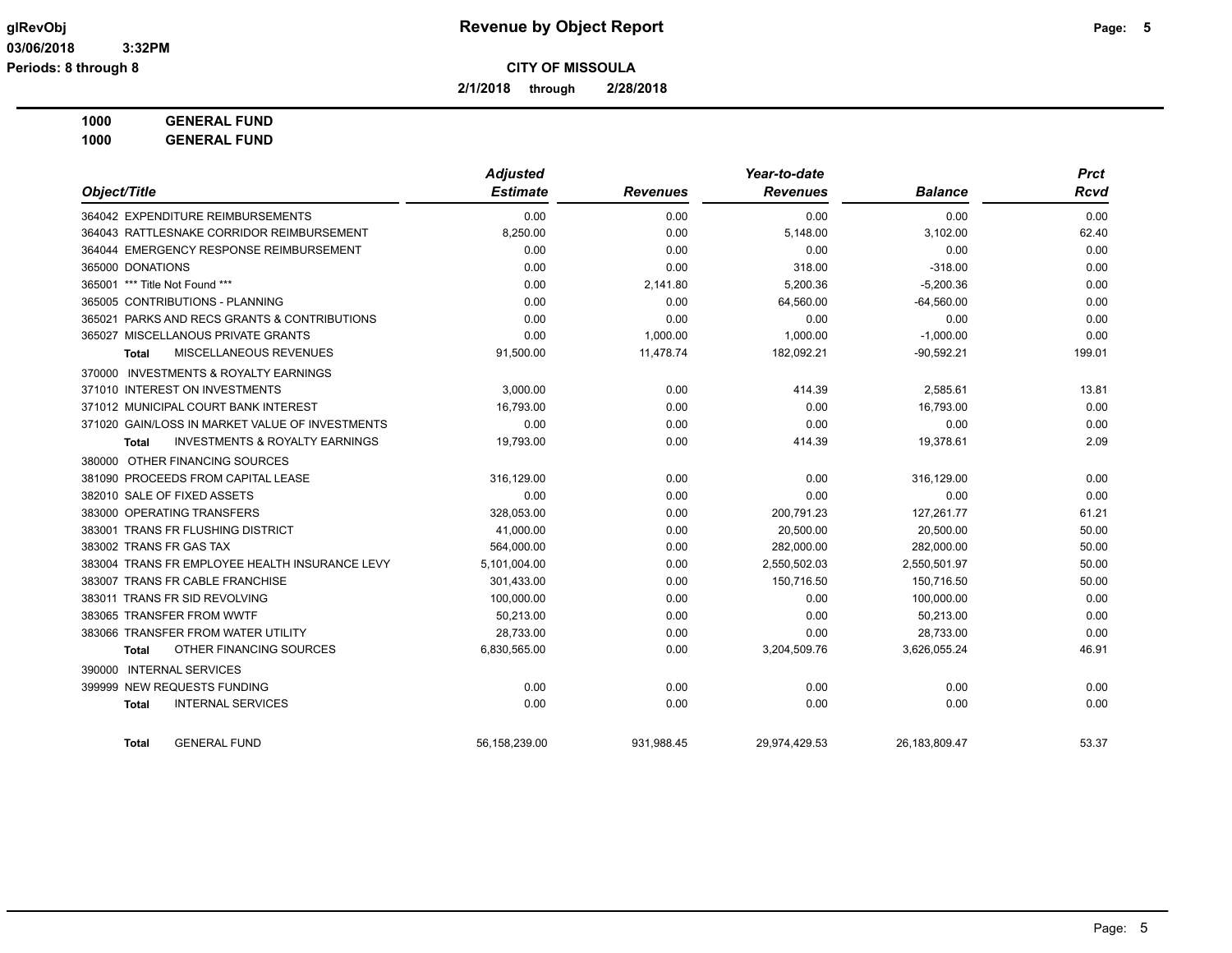**2/1/2018 through 2/28/2018**

|                                               | <b>Adjusted</b> |                 | Year-to-date    |                | Prct   |
|-----------------------------------------------|-----------------|-----------------|-----------------|----------------|--------|
| Object/Title                                  | <b>Estimate</b> | <b>Revenues</b> | <b>Revenues</b> | <b>Balance</b> | Rcvd   |
| 310000 TAXES/ASSESSMENTS                      |                 |                 |                 |                |        |
| 311000 GENERAL PROPERTY TAXES                 | 24,473,889.00   | 238,179.13      | 13,233,006.10   | 11,240,882.90  | 54.07  |
| 311005 DELINQUENT TAXES                       | 0.00            | $-18.83$        | 8,838.27        | $-8,838.27$    | 0.00   |
| 311030 MOTOR VEHICLE TAXES                    | 1,555,054.00    | 130,708.14      | 690,274.26      | 864,779.74     | 44.39  |
| 312001 PENALTIES & INTEREST                   | 36,185.00       | 3,879.18        | 22,219.39       | 13,965.61      | 61.40  |
| TAXES/ASSESSMENTS<br><b>Total</b>             | 26,065,128.00   | 372,747.62      | 13,954,338.02   | 12,110,789.98  | 53.54  |
| 320000 LICENSES & PERMITS                     |                 |                 |                 |                |        |
| 322011 LIQUOR LICENSES                        | 33,500.00       | 2,000.00        | 32,531.25       | 968.75         | 97.11  |
| 322012 BEER LICENSES                          | 45,000.00       | 2,600.00        | 41,600.00       | 3,400.00       | 92.44  |
| 322013 WINE LICENSES                          | 200.00          | 0.00            | 600.00          | $-400.00$      | 300.00 |
| 322014 GOING OUT OF BUSINESS LICENSE          | 0.00            | 0.00            | 0.00            | 0.00           | 0.00   |
| 322020 GENERAL BUSINESS/PROF/OCCUPATIONAL LIC | 673,000.00      | 75,787.00       | 278,380.51      | 394,619.49     | 41.36  |
| 322021 RENTAL LICENSES                        | 63,200.00       | 0.00            | 5,124.79        | 58,075.21      | 8.11   |
| 322022 BLIC PENALTIES & LICENSES              | 10,000.00       | 232.00          | 10,149.71       | $-149.71$      | 101.50 |
| 322023 TOURIST HOME REGISTRATION              | 760.00          | 395.00          | 2,430.00        | $-1,670.00$    | 319.74 |
| 323015 EXCAVATING PERMITS                     | 178,200.00      | 5,632.48        | 173,788.62      | 4,411.38       | 97.52  |
| 323016 MOVING PERMITS                         | 1,100.00        | 0.00            | 0.00            | 1,100.00       | 0.00   |
| 323018 PAVING ASSESSMENTS                     | 0.00            | 135.00          | 2,327.00        | $-2,327.00$    | 0.00   |
| 323019 ALARM USERS PERMITS                    | 15,320.00       | 0.00            | 8,802.00        | 6,518.00       | 57.45  |
| 323020 FENCE PERMITS                          | 10,870.00       | 47.00           | 4,563.00        | 6,307.00       | 41.98  |
| 323021 PAVING PERMITS                         | 52,440.00       | 2,102.00        | 22,849.50       | 29,590.50      | 43.57  |
| 323022 GRADING/DRAINAGE PERMITS               | 18,560.00       | 905.00          | 11,197.00       | 7,363.00       | 60.33  |
| 323023 ADA ACCESS PERMITS                     | 22,390.00       | 354.00          | 11,351.00       | 11,039.00      | 50.70  |
| 323025 STREET USE PERMITS                     | 5,750.00        | 316.00          | 2,500.00        | 3,250.00       | 43.48  |
| 323026 PYROTECHNICS PERMITS                   | 2,570.00        | 290.00          | 1,092.00        | 1,478.00       | 42.49  |
| 323031 CHICKEN LICENSES                       | 460.00          | 0.00            | 210.00          | 250.00         | 45.65  |
| 323052 STORM WATER POLLUTION PREVENTION PERM  | 7,040.00        | 300.00          | 4,587.00        | 2,453.00       | 65.16  |
| 323054 ZONING COMPLIANCE PERMITS              | 19,840.00       | 372.00          | 13,405.00       | 6,435.00       | 67.57  |
| 323055 FLOOD PLAIN PERMITS                    | 2,310.00        | 0.00            | 1,734.00        | 576.00         | 75.06  |
| 323056 SIGN PERMITS                           | 12,330.00       | 1,164.00        | 11,222.00       | 1,108.00       | 91.01  |
| 323057 SIDEWALK CAFE PERMIT                   | 260.00          | 0.00            | 165.00          | 95.00          | 63.46  |
| <b>LICENSES &amp; PERMITS</b><br><b>Total</b> | 1,175,100.00    | 92,631.48       | 640,609.38      | 534,490.62     | 54.52  |
| 330000 INTERGOVERNMENTAL REVENUES             |                 |                 |                 |                |        |
| 330000 INTERGOVERNMENTAL REVENUES             | 20,745.00       | 0.00            | 0.00            | 20,745.00      | 0.00   |
| 331023 MISSOULA HOUSING POLICE GRANT          | 0.00            | 0.00            | 0.00            | 0.00           | 0.00   |
| 331024 DEPT OF JUSTICE GRANTS                 | 50,000.00       | 0.00            | 3,064.37        | 46,935.63      | 6.13   |
| 331025 DV ACCOUNTABILITY GRANT(ATTY)          | 44,664.00       | 0.00            | 9,064.49        | 35,599.51      | 20.29  |
| 331091 US DOT HMEP GRANT                      | 0.00            | 171.35          | 9,364.09        | $-9,364.09$    | 0.00   |
| 334014 *** Title Not Found ***                | 0.00            | 0.00            | 0.00            | 0.00           | 0.00   |
| 334017 SCHOOL RESOURCE OFFICER                | 240,000.00      | 0.00            | 77,515.00       | 162,485.00     | 32.30  |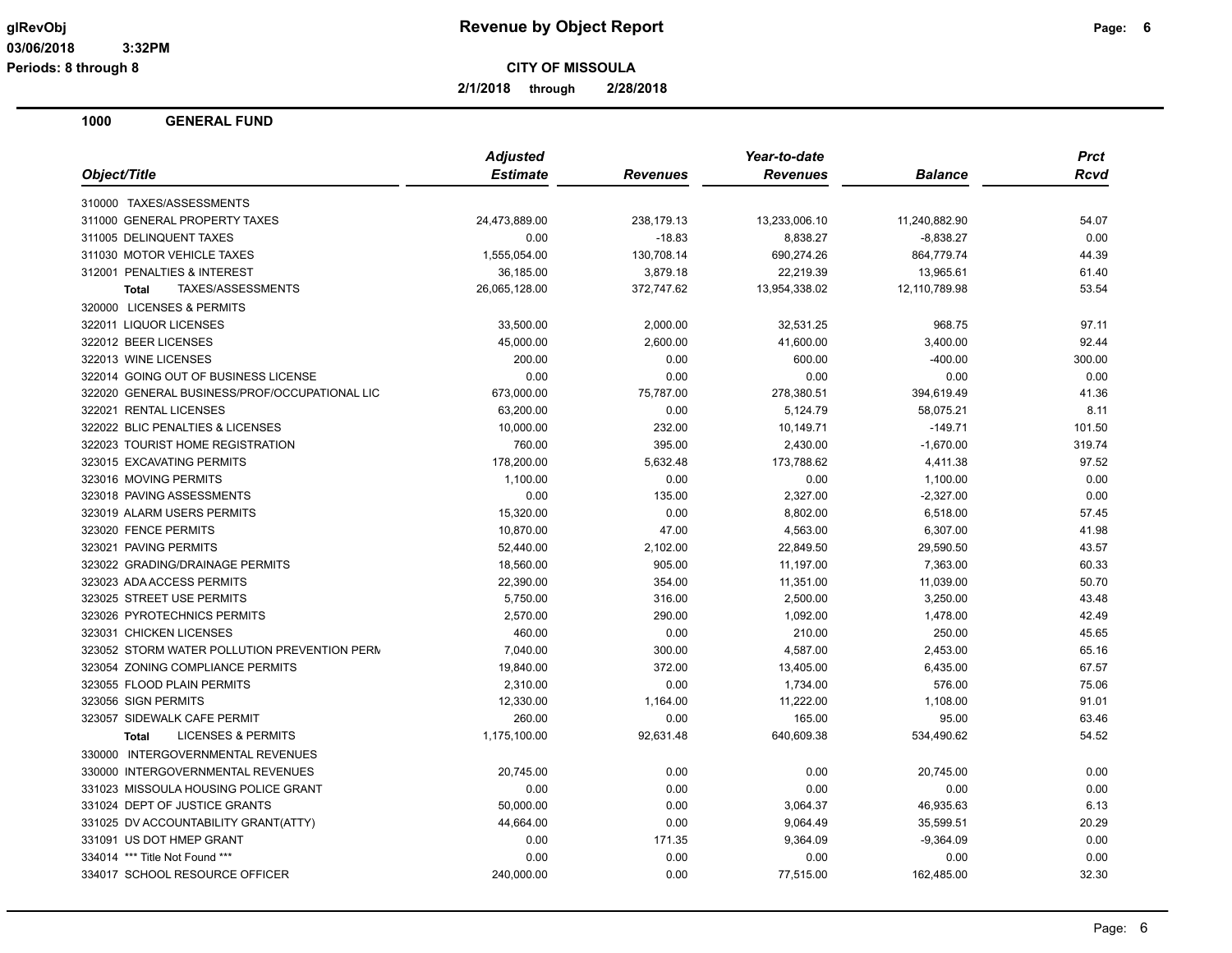**2/1/2018 through 2/28/2018**

|                                             | <b>Adjusted</b> |                 | Year-to-date    |                | <b>Prct</b> |
|---------------------------------------------|-----------------|-----------------|-----------------|----------------|-------------|
| Object/Title                                | <b>Estimate</b> | <b>Revenues</b> | <b>Revenues</b> | <b>Balance</b> | Rcvd        |
| 334121 DNRC GRANT                           | 6,000.00        | 0.00            | 0.00            | 6,000.00       | 0.00        |
| 335075 STATE GAMBLING/VIDEO/KENO/BINGO FEES | 115,000.00      | 0.00            | 120,182.80      | $-5,182.80$    | 104.51      |
| 335210 PERSONAL PROPERTY TAX REIMBURSEMENT  | 435,116.00      | 0.00            | 0.00            | 435,116.00     | 0.00        |
| 335230 HB 124 REVENUE                       | 8,117,602.00    | 0.00            | 4,276,358.92    | 3,841,243.08   | 52.68       |
| 336001 MDT REIMBURSEMENTS                   | 0.00            | 0.00            | 0.00            | 0.00           | 0.00        |
| 336021 STATE CONTRIB - POLICE RETIREMENT    | 2,567,433.00    | 0.00            | 1,463,507.38    | 1,103,925.62   | 57.00       |
| 336022 STATE CONTRIB. - FIRE RETIREMENT     | 2,535,872.00    | 0.00            | 1,453,049.91    | 1,082,822.09   | 57.30       |
| 336023 STATE CONTRIB. - PERS                | 10,835.00       | 0.00            | 8,666.34        | 2,168.66       | 79.98       |
| 336027 ON JOB TRAINING - REIMBURSEMENT      | 0.00            | 0.00            | 0.00            | 0.00           | 0.00        |
| 337000 LOCAL GRANTS                         | 35,000.00       | 0.00            | 0.00            | 35,000.00      | 0.00        |
| 337009 *** Title Not Found ***              | 0.00            | 0.00            | 0.00            | 0.00           | 0.00        |
| 337012 LEGAL SERVICES-CONTRACTED/REIMB.     | 6,000.00        | 0.00            | 7,200.00        | $-1,200.00$    | 120.00      |
| 337013 MUTD SIGN MAINTENANCE AGREEMENT      | 279,585.00      | 0.00            | 3,000.00        | 276,585.00     | 1.07        |
| 338100 PLANNING MILLS PASSED THRU COUNTY    | 0.00            | 0.00            | 0.00            | 0.00           | 0.00        |
| 339000 PAYMENT IN LIEU OF TAXES             | 30,000.00       | 0.00            | 0.00            | 30,000.00      | 0.00        |
| INTERGOVERNMENTAL REVENUES<br><b>Total</b>  | 14,493,852.00   | 171.35          | 7,430,973.30    | 7,062,878.70   | 51.27       |
| 340000 CHARGES FOR SERVICES                 |                 |                 |                 |                |             |
| 341009 BLDG ADMIN FEES                      | 366,035.00      | 0.00            | 183.017.50      | 183.017.50     | 50.00       |
| 341010 MISCELLANEOUS COLLECTIONS            | 850.00          | 0.00            | 5,080.50        | $-4,230.50$    | 597.71      |
| 341011 TRANSPORTATION ADMIN FEES            | 28,947.00       | 0.00            | 14,473.50       | 14,473.50      | 50.00       |
| 341012 MAYORS PROCLAMATION FEES             | 0.00            | 0.00            | 0.00            | 0.00           | 0.00        |
| 341013 AIR FUND FEES                        | 95.00           | 0.00            | 0.00            | 95.00          | 0.00        |
| 341015 SEWER ADMINISTRATION FEES            | 1,355,940.00    | 0.00            | 677,970.00      | 677,970.00     | 50.00       |
| 341016 MRA ADMINISTRATION FEES              | 148,857.00      | 0.00            | 74,428.50       | 74,428.50      | 50.00       |
| 341017 LIGHTING ADMINISTRATION FEES         | 15,250.00       | 0.00            | 7,625.00        | 7,625.00       | 50.00       |
| 341018 PARKING COMM ADMIN FEES              | 199,699.00      | 0.00            | 99,849.50       | 99,849.50      | 50.00       |
| 341019 *** Title Not Found ***              | 4,647.00        | 0.00            | 2,323.50        | 2,323.50       | 50.00       |
| 341021 SID ADMINISTRATION FEES              | 0.00            | 0.00            | 0.00            | 0.00           | 0.00        |
| 341023 PLANNING ADMIN FEES                  | 25,000.00       | 0.00            | 12,500.00       | 12,500.00      | 50.00       |
| 341024 HOUSING GRANT ADMIN FEES             | 104,000.00      | 0.00            | 0.00            | 104,000.00     | 0.00        |
| 341026 WATER ADMINISTRATION FEES            | 0.00            | 0.00            | 0.00            | 0.00           | 0.00        |
| 341027 STORMWATER ADMINISTRATION FEES       | 26,988.00       | 0.00            | 13,494.00       | 13,494.00      | 50.00       |
| 341033 TIME PAY COLLECTIONS - MUNI COURT    | 64,482.00       | 0.00            | 0.00            | 64,482.00      | 0.00        |
| 341041 SEWER EXTENSION RECORDING FEES       | 3,500.00        | 1,378.00        | 5,117.00        | $-1,617.00$    | 146.20      |
| 341052 MUNICIPAL COURT FILING FEES          | 330,000.00      | 16,912.70       | 161,968.73      | 168,031.27     | 49.08       |
| 341055 CRIME VICTIM SURCHARGE               | 1,500.00        | 102.00          | 791.00          | 709.00         | 52.73       |
| 341067 SUBDIVISION EXEMPTION AFFIDAVITS     | 5,140.00        | 600.00          | 4,400.00        | 740.00         | 85.60       |
| 341068 SUBDIVISON FEES                      | 10,280.00       | 0.00            | 4,510.00        | 5,770.00       | 43.87       |
| 341069 REZONING FEES                        | 10,280.00       | 0.00            | 16,596.00       | $-6,316.00$    | 161.44      |
| 341070 DESIGN REVIEW BOARD                  | 33,910.00       | 0.00            | 19,780.73       | 14,129.27      | 58.33       |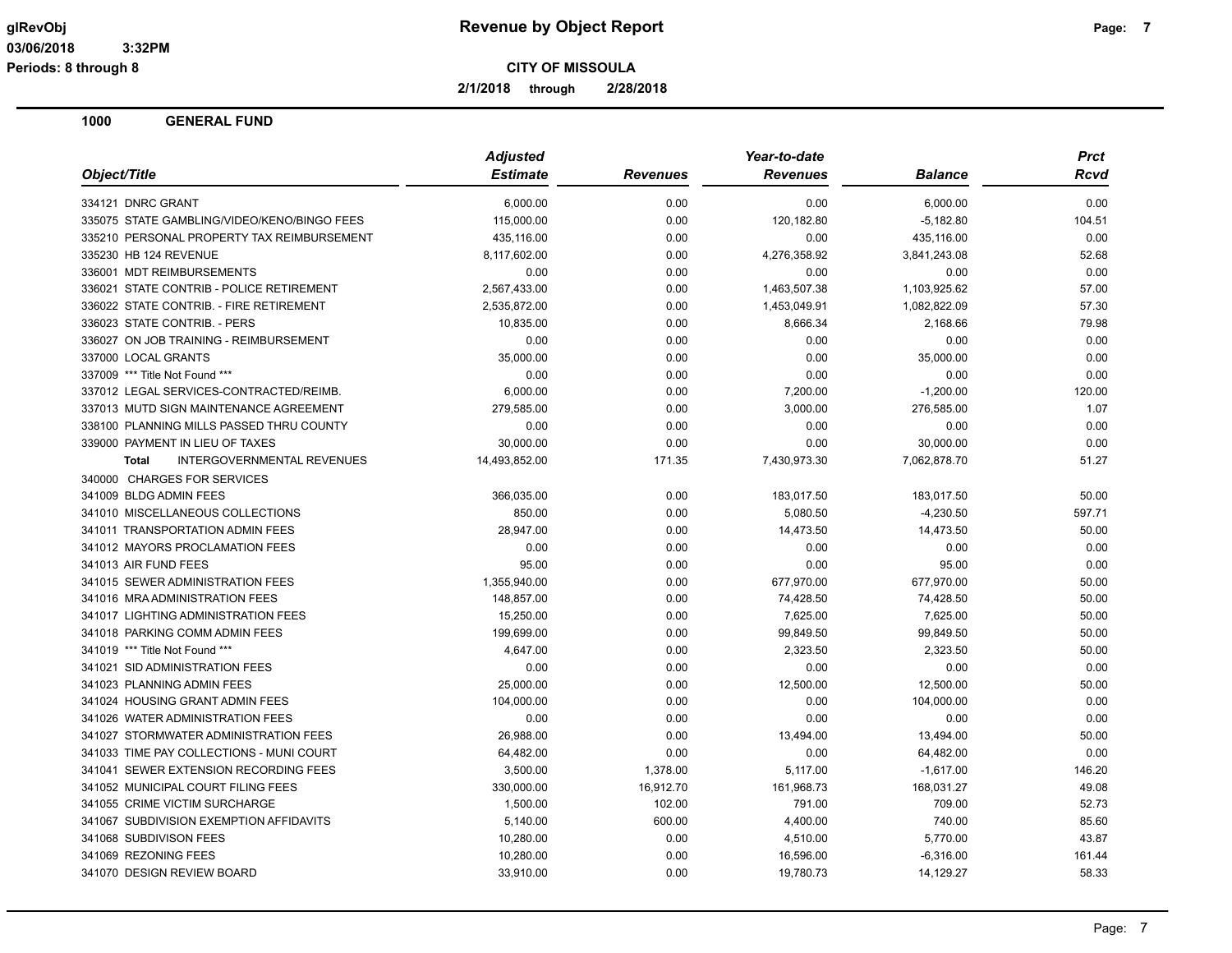**Periods: 8 through 8**

**CITY OF MISSOULA**

**2/1/2018 through 2/28/2018**

| Object/Title                              | <b>Adjusted</b> |                 | Year-to-date    |                | <b>Prct</b> |  |
|-------------------------------------------|-----------------|-----------------|-----------------|----------------|-------------|--|
|                                           | <b>Estimate</b> | <b>Revenues</b> | <b>Revenues</b> | <b>Balance</b> | <b>Rcvd</b> |  |
| 341072 FLOOD PLAIN-0THER FEES             | 0.00            | 0.00            | 0.00            | 0.00           | 0.00        |  |
| 341073 FIRE PLAN CHECK FEES               | 30,830.00       | 1,937.00        | 34,353.00       | $-3,523.00$    | 111.43      |  |
| 341074 FIRE INSPECTION FEES               | 55,000.00       | 3,359.00        | 56,399.00       | $-1,399.00$    | 102.54      |  |
| 341076 ENGINEERING PLAN CHECK FEES        | 44,700.00       | 3,096.00        | 33,483.00       | 11,217.00      | 74.91       |  |
| 341078 ENGINEERING MAP FEES               | 210.00          | 10.00           | 65.00           | 145.00         | 30.95       |  |
| 341079 GREASE INTERCEPTOR APPEAL FEES     | 1,130.00        | 0.00            | 484.50          | 645.50         | 42.88       |  |
| 341090 STREET VACATION PETITION FEES      | 0.00            | 0.00            | 0.00            | 0.00           | 0.00        |  |
| 342010 POLICE/BID AGREEMENT               | 45,000.00       | 0.00            | 0.00            | 45,000.00      | 0.00        |  |
| 342012 PD REIMBURSABLE SERVICES           | 0.00            | 0.00            | 0.00            | 0.00           | 0.00        |  |
| 342013 SECURITY INVEST FEES               | 11,500.00       | 846.00          | 6,958.06        | 4,541.94       | 60.50       |  |
| 342014 POLICE DEPARTMENT SERVICE FEES     | 27,568.00       | 1,770.00        | 16,515.00       | 11,053.00      | 59.91       |  |
| 342015 POLICE OVERTIME FEES               | 100,000.00      | 3,381.77        | 100,895.39      | $-895.39$      | 100.90      |  |
| 342016 POLICE TRAINING FEES               | 36,000.00       | 0.00            | 12,585.72       | 23,414.28      | 34.96       |  |
| 342017 CATERING FEES                      | 5,000.00        | 105.00          | 4,756.00        | 244.00         | 95.12       |  |
| 342018 DESK REPORTS                       | 37,012.00       | 3,231.00        | 22,749.00       | 14,263.00      | 61.46       |  |
| 342019 ABANDONED VEHICLE REVENUE FEES     | 12,000.00       | 445.00          | 18,555.00       | $-6,555.00$    | 154.63      |  |
| 342020 FIRE DEPARTMENT FEES               | 550.00          | 0.00            | 185.00          | 365.00         | 33.64       |  |
| 342021 CPR EDUCATION PROGRAM              | 10,000.00       | 880.00          | 3,785.00        | 6,215.00       | 37.85       |  |
| 342022 OUTSIDE HIRES                      | 651,341.00      | 92,262.77       | 904,407.24      | -253,066.24    | 138.85      |  |
| 342060 BIKE PROGRAM SALES & FEES          | 0.00            | 0.00            | 1,683.67        | $-1,683.67$    | 0.00        |  |
| 343000 PW REIMBURSABLE SERVICES           | 35,000.00       | 2,321.25        | 7,293.71        | 27,706.29      | 20.84       |  |
| 343001 SIGN FABRICATION & CONTRACTS       | 0.00            | 0.00            | 0.00            | 0.00           | 0.00        |  |
| 343002 OTHER AGENCIES - VEH MAINT         | 55,000.00       | 7.80            | 40,687.78       | 14,312.22      | 73.98       |  |
| 343004 SPECIAL STATE CONTRACTS            | 175,000.00      | 0.00            | 55,164.50       | 119,835.50     | 31.52       |  |
| 343006 OTHER GOVT AGENCY-STREET PROJECTS  | 0.00            | 0.00            | 10,000.00       | $-10,000.00$   | 0.00        |  |
| 343010 STREET DEPT SALES & SERVICES       | 0.00            | 0.00            | 0.00            | 0.00           | 0.00        |  |
| 343013 SNOW REMOVAL FEES                  | 1,633.00        | 70.00           | 560.00          | 1,073.00       | 34.29       |  |
| 343025 *** Title Not Found ***            | 114,100.00      | 4,026.00        | 79,127.00       | 34,973.00      | 69.35       |  |
| 343033 *** Title Not Found ***            | 255,800.00      | 7,951.00        | 169,802.00      | 85,998.00      | 66.38       |  |
| 343080 STATE MAINTENANCE CONTRACT         | 550,000.00      | 189,177.00      | 311,618.75      | 238,381.25     | 56.66       |  |
| 343084 STREET MAINTENANCE MATERIALS REIMB | 50,000.00       | 0.00            | 0.00            | 50,000.00      | 0.00        |  |
| 343097 SIDEWALK AND CURB FEES             | 300,000.00      | 4,842.00        | 297,076.13      | 2,923.87       | 99.03       |  |
| 343311 SALE OF NICHES                     | 0.00            | 0.00            | 0.00            | 0.00           | 0.00        |  |
| 343320 SALE OF GRAVES                     | 12,870.00       | 0.00            | 7,300.00        | 5,570.00       | 56.72       |  |
| 343321 FOUNDATIONS                        | 3,500.00        | 412.50          | 2,965.00        | 535.00         | 84.71       |  |
| 343322 FLOWER CARE                        | 4,500.00        | 0.00            | 0.00            | 4,500.00       | 0.00        |  |
| 343323 LINER/ POLYVAULTS/ ACCESS FEES     | 12,000.00       | 300.00          | 3,525.00        | 8,475.00       | 29.38       |  |
| 343324 OTHER CEMETERY FEES                | 1,800.00        | 150.00          | 1,200.00        | 600.00         | 66.67       |  |
| 343325 2ND INTERMENT RIGHT                | 2,000.00        | 0.00            | 1,000.00        | 1,000.00       | 50.00       |  |
| 343327 MONUMENT MAINTENANCE               | 0.00            | 0.00            | 0.00            | 0.00           | 0.00        |  |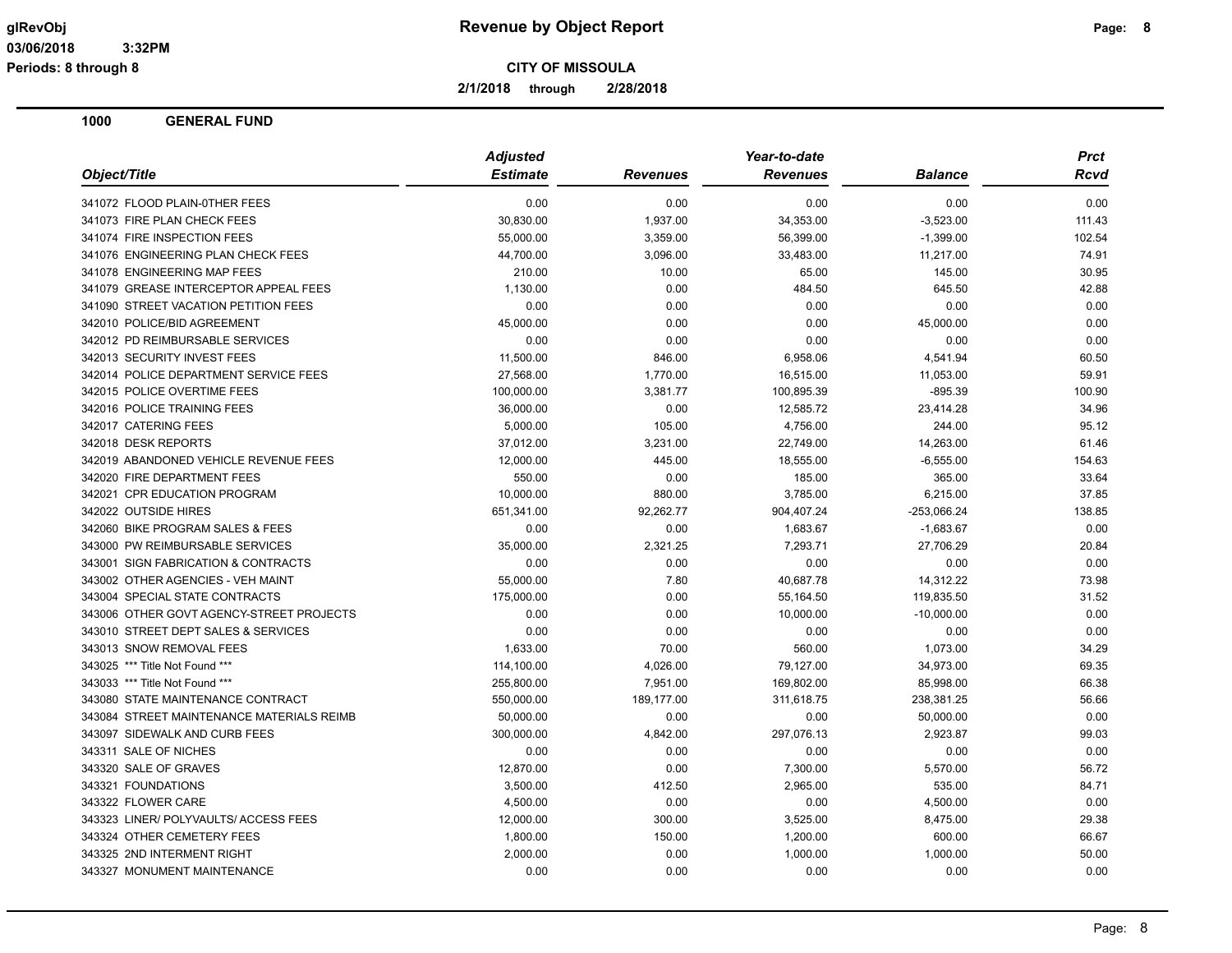**2/1/2018 through 2/28/2018**

| Object/Title                                   | <b>Adjusted</b> |                 | Year-to-date    | <b>Prct</b>    |        |
|------------------------------------------------|-----------------|-----------------|-----------------|----------------|--------|
|                                                | <b>Estimate</b> | <b>Revenues</b> | <b>Revenues</b> | <b>Balance</b> | Rcvd   |
| 343340 OPENINGS/ CLOSINGS/ DISINTERMENTS       | 13,000.00       | 250.00          | 5,337.50        | 7,662.50       | 41.06  |
| 343341 CEMETERY MONUMENT PERMIT FEE            | 0.00            | 150.00          | 200.00          | $-200.00$      | 0.00   |
| 343343 CEMETERY OVERTIME SERVICES FEE          | 0.00            | 0.00            | 0.00            | 0.00           | 0.00   |
| 343350 MISCELLANEOUS FEES                      | 29,000.00       | 0.00            | 42.50           | 28,957.50      | 0.15   |
| 343360 WEED CONTROL                            | 2,250.00        | 0.00            | 810.00          | 1,440.00       | 36.00  |
| 346031 OUTDOOR RECREATION - ADULTS             | 317,307.00      | 5,016.87        | 137,467.59      | 179,839.41     | 43.32  |
| 346033 OUTDOOR RECREATION - YOUTH              | 102,950.00      | 3,436.25        | 35,019.82       | 67,930.18      | 34.02  |
| 346034 GROUNDS MAINTENANCE CONTRACT            | 105,000.00      | 0.00            | 48,368.00       | 56,632.00      | 46.06  |
| 346036 VENDOR CONCESSION FEES                  | 1,350.00        | 0.00            | 504.00          | 846.00         | 37.33  |
| 346051 MONTANA PARKS/REC CONFERENCE 2012       | 2,500.00        | 0.00            | 1,170.45        | 1,329.55       | 46.82  |
| 346054 PARKS MISC OVERTIME FEES                | 0.00            | 0.00            | 675.64          | $-675.64$      | 0.00   |
| <b>CHARGES FOR SERVICES</b><br><b>Total</b>    | 5,949,801.00    | 348,426.91      | 3,738,700.41    | 2,211,100.59   | 62.84  |
| 350000 FINES & FORFEITURES                     |                 |                 |                 |                |        |
| 351022 LAW ENFORCEMENT ACADEMY SURCHARGE #     | 0.00            | 4,678.61        | 17,770.06       | $-17,770.06$   | 0.00   |
| 351031 TRAFFIC FINES                           | 1,205,000.00    | 83,834.74       | 607,299.75      | 597,700.25     | 50.40  |
| 351032 SURCHARGE ON FINES                      | 102,500.00      | 7,277.25        | 49,371.99       | 53,128.01      | 48.17  |
| 351033 PUBLIC DEFENDER FEES                    | 55,000.00       | 4,942.75        | 38,165.85       | 16,834.15      | 69.39  |
| 351034 CELLULAR PHONE FINES                    | 80,000.00       | 2,483.50        | 51,842.20       | 28,157.80      | 64.80  |
| 351035 CELL PHONE FINES: EDUCATION             | 80,000.00       | 2,483.50        | 51,842.21       | 28,157.79      | 64.80  |
| 355000 FALSE ALARM PENALTY                     | 10,000.00       | 832.00          | 6,500.00        | 3,500.00       | 65.00  |
| <b>FINES &amp; FORFEITURES</b><br><b>Total</b> | 1,532,500.00    | 106,532.35      | 822,792.06      | 709,707.94     | 53.69  |
| 360000 MISCELLANEOUS REVENUES                  |                 |                 |                 |                |        |
| 360001 COPIES                                  | 2,000.00        | 218.00          | 1,313.50        | 686.50         | 65.68  |
| 360003 MMIA REIMBURSEMENT-ATTORNEY             | 0.00            | 0.00            | 0.00            | 0.00           | 0.00   |
| 360010 MISCELLANEOUS                           | 23,000.00       | 462.19          | 3,542.75        | 19,457.25      | 15.40  |
| 360050 OVER/SHORT                              | 0.00            | 0.00            | 10.00           | $-10.00$       | 0.00   |
| 360100 REFUNDS                                 | 0.00            | 0.00            | 0.00            | 0.00           | 0.00   |
| 362000 OTHER MISCELLANEOUS REVENUE             | 8,000.00        | 0.00            | 0.00            | 8,000.00       | 0.00   |
| 362002 BAD CHECK CHARGES                       | 250.00          | 30.00           | 120.00          | 130.00         | 48.00  |
| 362004 URD III FACADE IMPROVEMENT LOAN REC     | 0.00            | 0.00            | 0.00            | 0.00           | 0.00   |
| 362011 SALE OF UNCLAIMED PROPERTY              | 0.00            | 2,334.37        | 5,611.86        | $-5,611.86$    | 0.00   |
| 362012 REC/GREEN TAG PROGRAM                   | 0.00            | 0.00            | 0.00            | 0.00           | 0.00   |
| 364012 SALE OF SURPLUS PROPERTY                | 25,000.00       | 0.00            | 65,123.25       | $-40, 123.25$  | 260.49 |
| 364040 INSURANCE AND DAMAGE RECOVERY           | 25,000.00       | 5,292.38        | 30,144.49       | $-5,144.49$    | 120.58 |
| 364041 WORKERS COMPENSATION REIMBURSEMENT      | 0.00            | 0.00            | 0.00            | 0.00           | 0.00   |
| 364042 EXPENDITURE REIMBURSEMENTS              | 0.00            | 0.00            | 0.00            | 0.00           | 0.00   |
| 364043 RATTLESNAKE CORRIDOR REIMBURSEMENT      | 8,250.00        | 0.00            | 5,148.00        | 3,102.00       | 62.40  |
| 364044 EMERGENCY RESPONSE REIMBURSEMENT        | 0.00            | 0.00            | 0.00            | 0.00           | 0.00   |
| 365000 DONATIONS                               | 0.00            | 0.00            | 318.00          | $-318.00$      | 0.00   |
| 365001 *** Title Not Found ***                 | 0.00            | 2,141.80        | 5,200.36        | $-5,200.36$    | 0.00   |
|                                                |                 |                 |                 |                |        |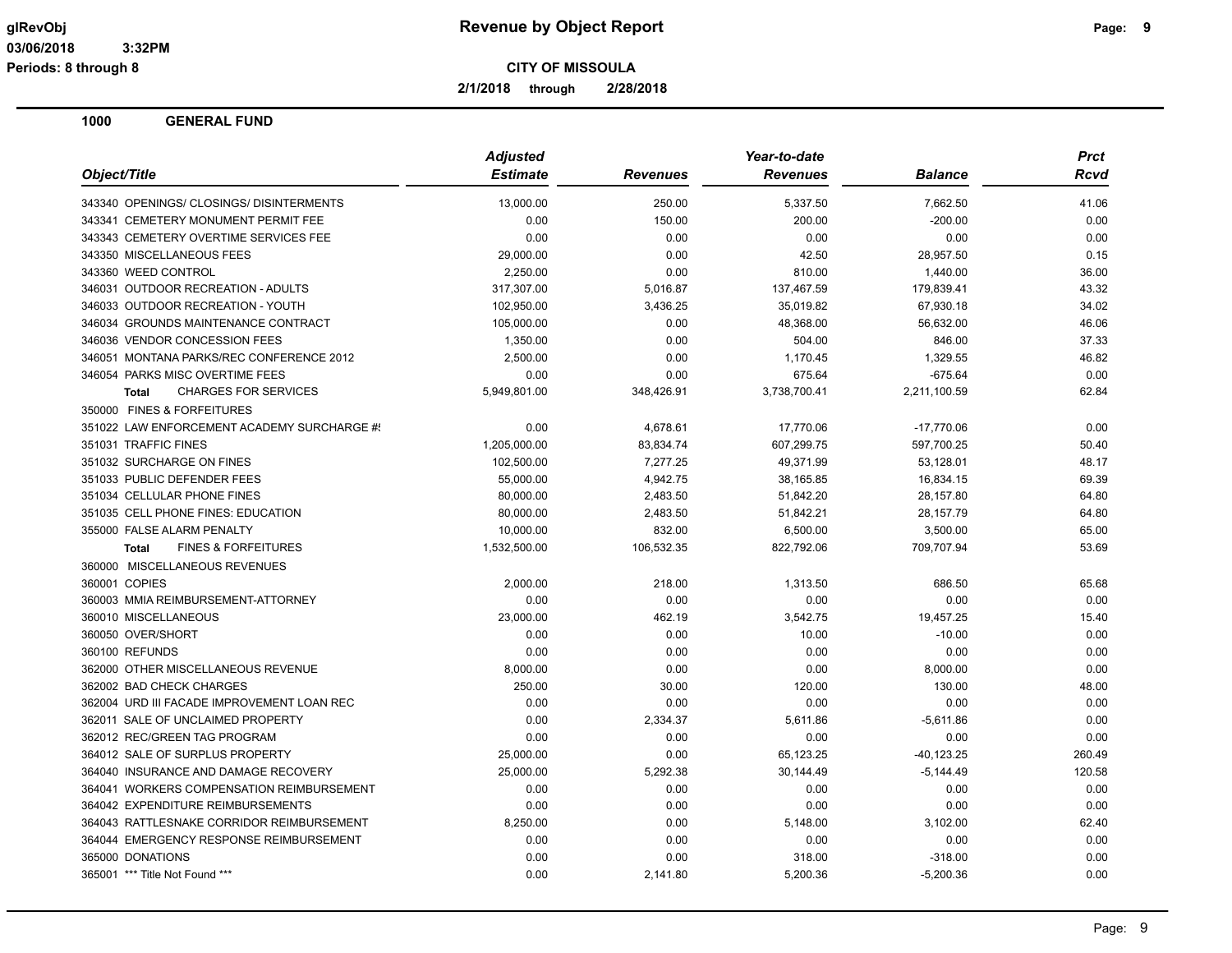**2/1/2018 through 2/28/2018**

|                                                    | <b>Adjusted</b> |                 | Year-to-date    |                  | <b>Prct</b> |
|----------------------------------------------------|-----------------|-----------------|-----------------|------------------|-------------|
| Object/Title                                       | <b>Estimate</b> | <b>Revenues</b> | <b>Revenues</b> | <b>Balance</b>   | <b>Rcvd</b> |
| 365005 CONTRIBUTIONS - PLANNING                    | 0.00            | 0.00            | 64,560.00       | $-64,560.00$     | 0.00        |
| 365021 PARKS AND RECS GRANTS & CONTRIBUTIONS       | 0.00            | 0.00            | 0.00            | 0.00             | 0.00        |
| MISCELLANOUS PRIVATE GRANTS<br>365027              | 0.00            | 1.000.00        | 1.000.00        | $-1,000.00$      | 0.00        |
| <b>MISCELLANEOUS REVENUES</b><br><b>Total</b>      | 91,500.00       | 11,478.74       | 182,092.21      | $-90,592.21$     | 199.01      |
| 370000 INVESTMENTS & ROYALTY EARNINGS              |                 |                 |                 |                  |             |
| 371010 INTEREST ON INVESTMENTS                     | 3.000.00        | 0.00            | 414.39          | 2,585.61         | 13.81       |
| 371012 MUNICIPAL COURT BANK INTEREST               | 16.793.00       | 0.00            | 0.00            | 16.793.00        | 0.00        |
| 371020 GAIN/LOSS IN MARKET VALUE OF INVESTMENT     | 0.00            | 0.00            | 0.00            | 0.00             | 0.00        |
| <b>INVESTMENTS &amp; ROYALTY EARNINGS</b><br>Total | 19,793.00       | 0.00            | 414.39          | 19,378.61        | 2.09        |
| 380000 OTHER FINANCING SOURCES                     |                 |                 |                 |                  |             |
| 381090 PROCEEDS FROM CAPITAL LEASE                 | 316,129.00      | 0.00            | 0.00            | 316,129.00       | 0.00        |
| 382010 SALE OF FIXED ASSETS                        | 0.00            | 0.00            | 0.00            | 0.00             | 0.00        |
| 383000 OPERATING TRANSFERS                         | 328,053.00      | 0.00            | 200,791.23      | 127,261.77       | 61.21       |
| 383001 TRANS FR FLUSHING DISTRICT                  | 41.000.00       | 0.00            | 20.500.00       | 20.500.00        | 50.00       |
| 383002 TRANS FR GAS TAX                            | 564,000.00      | 0.00            | 282,000.00      | 282,000.00       | 50.00       |
| 383004 TRANS FR EMPLOYEE HEALTH INSURANCE LEV      | 5,101,004.00    | 0.00            | 2,550,502.03    | 2,550,501.97     | 50.00       |
| 383007 TRANS FR CABLE FRANCHISE                    | 301,433.00      | 0.00            | 150,716.50      | 150,716.50       | 50.00       |
| 383011 TRANS FR SID REVOLVING                      | 100,000.00      | 0.00            | 0.00            | 100,000.00       | 0.00        |
| 383065 TRANSFER FROM WWTF                          | 50,213.00       | 0.00            | 0.00            | 50,213.00        | 0.00        |
| 383066 TRANSFER FROM WATER UTILITY                 | 28.733.00       | 0.00            | 0.00            | 28.733.00        | 0.00        |
| OTHER FINANCING SOURCES<br><b>Total</b>            | 6,830,565.00    | 0.00            | 3,204,509.76    | 3,626,055.24     | 46.91       |
| 390000 INTERNAL SERVICES                           |                 |                 |                 |                  |             |
| 399999 NEW REQUESTS FUNDING                        | 0.00            | 0.00            | 0.00            | 0.00             | 0.00        |
| <b>INTERNAL SERVICES</b><br><b>Total</b>           | 0.00            | 0.00            | 0.00            | 0.00             | 0.00        |
| <b>GENERAL FUND</b><br><b>Total</b>                | 56,158,239.00   | 931,988.45      | 29,974,429.53   | 26, 183, 809. 47 | 53.37       |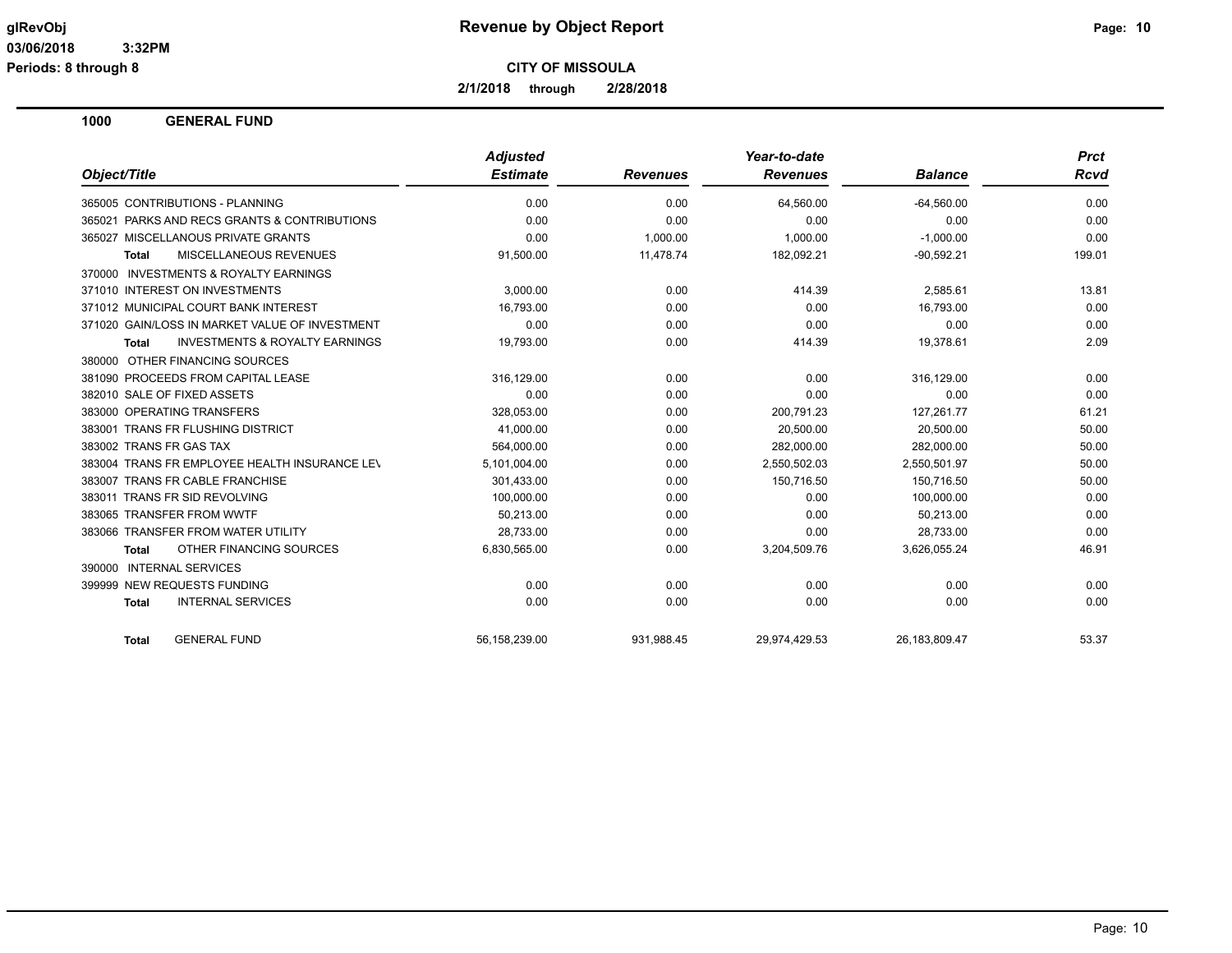**2/1/2018 through 2/28/2018**

## **1211 PARK ACQUISITION & DEVELOPMENT**

#### **1211 PARK ACQUISITION & DEVELOPMENT**

|                                                           | <b>Adjusted</b> |                 | Year-to-date    |                | <b>Prct</b> |
|-----------------------------------------------------------|-----------------|-----------------|-----------------|----------------|-------------|
| Object/Title                                              | <b>Estimate</b> | <b>Revenues</b> | <b>Revenues</b> | <b>Balance</b> | Rcvd        |
| 340000 CHARGES FOR SERVICES                               |                 |                 |                 |                |             |
| 346080 PAYMENT IN LIEU OF PARKS                           | 40.000.00       | 0.00            | 6,902.00        | 33,098.00      | 17.26       |
| 346082 HIGH PARK EASEMENT EXCHANGE                        | 0.00            | 0.00            | 0.00            | 0.00           | 0.00        |
| <b>CHARGES FOR SERVICES</b><br><b>Total</b>               | 40,000.00       | 0.00            | 6,902.00        | 33,098.00      | 17.26       |
| 360000 MISCELLANEOUS REVENUES                             |                 |                 |                 |                |             |
| 360010 MISCELLANEOUS                                      | 0.00            | 0.00            | 0.00            | 0.00           | 0.00        |
| 360016 LAFRAY PARK DONATIONS                              | 0.00            | 0.00            | 0.00            | 0.00           | 0.00        |
| 360017 PARK PLANS FORFEITURE                              | 0.00            | 0.00            | 0.00            | 0.00           | 0.00        |
| 360020 GREENOUGH PARK ENCROACHMENTS                       | 0.00            | 0.00            | 0.00            | 0.00           | 0.00        |
| 365102 RECREATION YOUTH & ADULT SPORTS                    | 0.00            | 0.00            | 0.00            | 0.00           | 0.00        |
| MISCELLANEOUS REVENUES<br><b>Total</b>                    | 0.00            | 0.00            | 0.00            | 0.00           | 0.00        |
| <b>INVESTMENTS &amp; ROYALTY EARNINGS</b><br>370000       |                 |                 |                 |                |             |
| 371010 INTEREST ON INVESTMENTS                            | 0.00            | 0.00            | 0.00            | 0.00           | 0.00        |
| 371020 GAIN/LOSS IN MARKET VALUE OF INVESTMENTS           | 0.00            | 0.00            | 0.00            | 0.00           | 0.00        |
| <b>INVESTMENTS &amp; ROYALTY EARNINGS</b><br><b>Total</b> | 0.00            | 0.00            | 0.00            | 0.00           | 0.00        |
| OTHER FINANCING SOURCES<br>380000                         |                 |                 |                 |                |             |
| 383000 OPERATING TRANSFERS                                | 0.00            | 0.00            | 0.00            | 0.00           | 0.00        |
| 383029 TRANS FR GENERAL                                   | 0.00            | 0.00            | 0.00            | 0.00           | 0.00        |
| OTHER FINANCING SOURCES<br><b>Total</b>                   | 0.00            | 0.00            | 0.00            | 0.00           | 0.00        |
| PARK ACQUISITION & DEVELOPMENT<br><b>Total</b>            | 40.000.00       | 0.00            | 6.902.00        | 33.098.00      | 17.26       |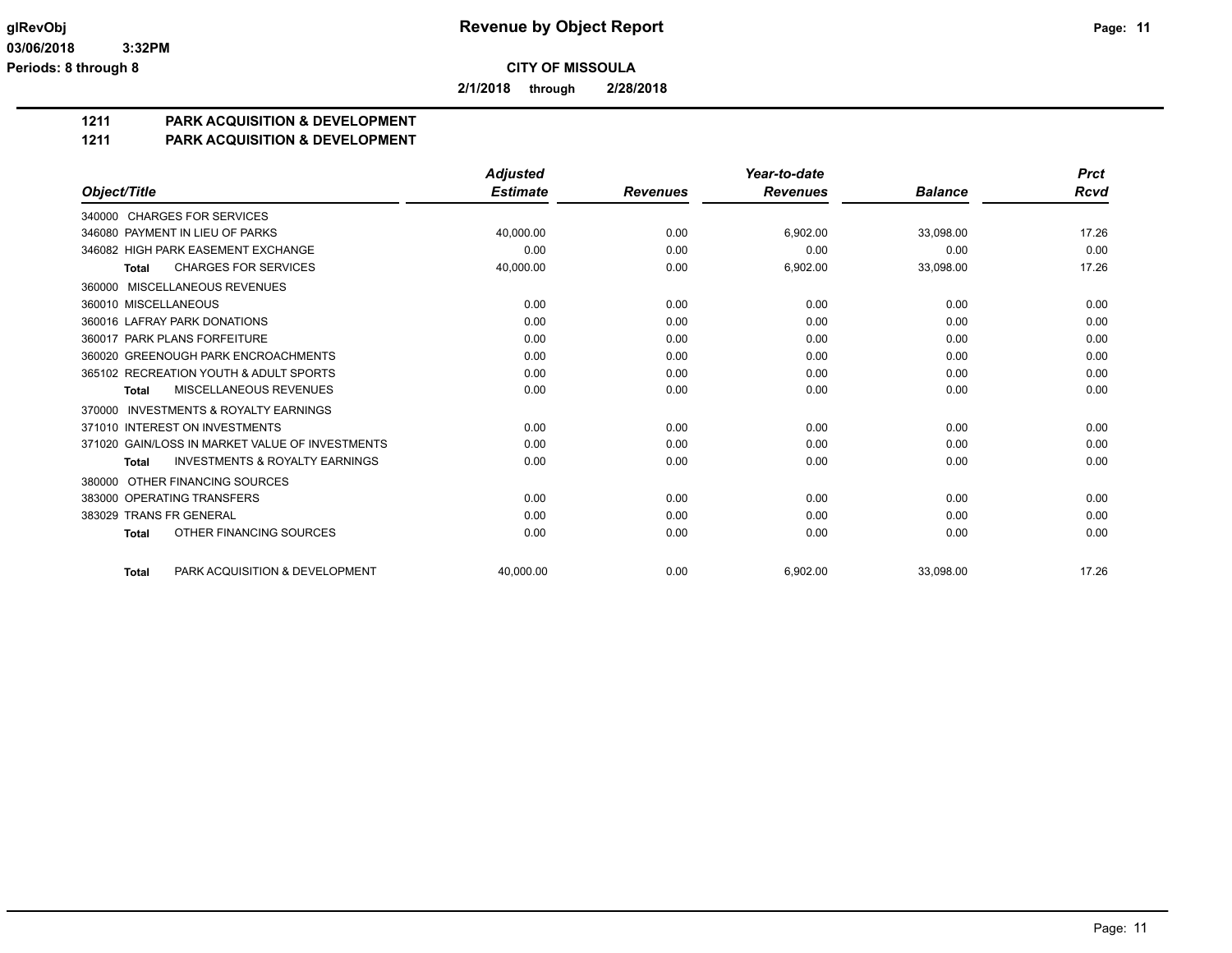**2/1/2018 through 2/28/2018**

## **1211 PARK ACQUISITION & DEVELOPMENT**

|                                                           | <b>Adjusted</b> |                 | Year-to-date    |                | <b>Prct</b> |
|-----------------------------------------------------------|-----------------|-----------------|-----------------|----------------|-------------|
| Object/Title                                              | <b>Estimate</b> | <b>Revenues</b> | <b>Revenues</b> | <b>Balance</b> | <b>Rcvd</b> |
| 340000 CHARGES FOR SERVICES                               |                 |                 |                 |                |             |
| 346080 PAYMENT IN LIEU OF PARKS                           | 40,000.00       | 0.00            | 6,902.00        | 33,098.00      | 17.26       |
| 346082 HIGH PARK EASEMENT EXCHANGE                        | 0.00            | 0.00            | 0.00            | 0.00           | 0.00        |
| <b>CHARGES FOR SERVICES</b><br><b>Total</b>               | 40,000.00       | 0.00            | 6,902.00        | 33,098.00      | 17.26       |
| 360000 MISCELLANEOUS REVENUES                             |                 |                 |                 |                |             |
| 360010 MISCELLANEOUS                                      | 0.00            | 0.00            | 0.00            | 0.00           | 0.00        |
| 360016 LAFRAY PARK DONATIONS                              | 0.00            | 0.00            | 0.00            | 0.00           | 0.00        |
| 360017 PARK PLANS FORFEITURE                              | 0.00            | 0.00            | 0.00            | 0.00           | 0.00        |
| 360020 GREENOUGH PARK ENCROACHMENTS                       | 0.00            | 0.00            | 0.00            | 0.00           | 0.00        |
| 365102 RECREATION YOUTH & ADULT SPORTS                    | 0.00            | 0.00            | 0.00            | 0.00           | 0.00        |
| MISCELLANEOUS REVENUES<br>Total                           | 0.00            | 0.00            | 0.00            | 0.00           | 0.00        |
| <b>INVESTMENTS &amp; ROYALTY EARNINGS</b><br>370000       |                 |                 |                 |                |             |
| 371010 INTEREST ON INVESTMENTS                            | 0.00            | 0.00            | 0.00            | 0.00           | 0.00        |
| 371020 GAIN/LOSS IN MARKET VALUE OF INVESTMENT            | 0.00            | 0.00            | 0.00            | 0.00           | 0.00        |
| <b>INVESTMENTS &amp; ROYALTY EARNINGS</b><br><b>Total</b> | 0.00            | 0.00            | 0.00            | 0.00           | 0.00        |
| 380000 OTHER FINANCING SOURCES                            |                 |                 |                 |                |             |
| 383000 OPERATING TRANSFERS                                | 0.00            | 0.00            | 0.00            | 0.00           | 0.00        |
| 383029 TRANS FR GENERAL                                   | 0.00            | 0.00            | 0.00            | 0.00           | 0.00        |
| OTHER FINANCING SOURCES<br><b>Total</b>                   | 0.00            | 0.00            | 0.00            | 0.00           | 0.00        |
| PARK ACQUISITION & DEVELOPMENT<br><b>Total</b>            | 40.000.00       | 0.00            | 6.902.00        | 33.098.00      | 17.26       |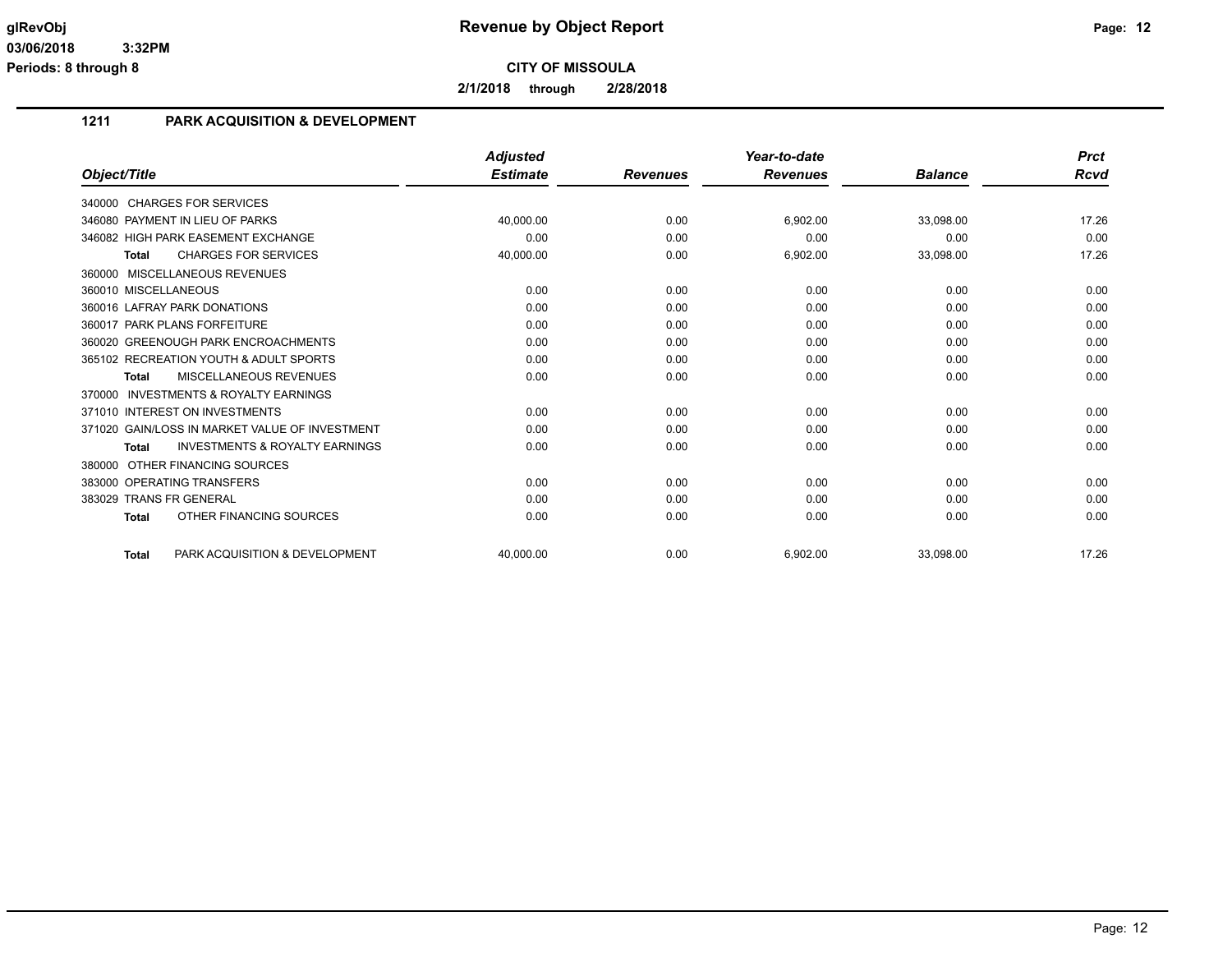**2/1/2018 through 2/28/2018**

## **1212 PARK ENTERPRISE FUND**

#### **1212 PARK ENTERPRISE FUND**

|                                                     | <b>Adjusted</b> |                 | Year-to-date    |                | <b>Prct</b> |
|-----------------------------------------------------|-----------------|-----------------|-----------------|----------------|-------------|
| Object/Title                                        | <b>Estimate</b> | <b>Revenues</b> | <b>Revenues</b> | <b>Balance</b> | <b>Rcvd</b> |
| 340000 CHARGES FOR SERVICES                         |                 |                 |                 |                |             |
| 346000 FEES                                         | 68.200.00       | 1,416.07        | 30,472.60       | 37,727.40      | 44.68       |
| 346001 TENNIS FEE                                   | 0.00            | 0.00            | 990.00          | $-990.00$      | 0.00        |
| 346030 SWIMMING POOL FEES                           | 0.00            | 0.00            | 0.00            | 0.00           | 0.00        |
| 346040 MCCORMICK SWIMMING POOL                      | 0.00            | 0.00            | 0.00            | 0.00           | 0.00        |
| 346056 PICNIC SITE FEES                             | 0.00            | 0.00            | 0.00            | 0.00           | 0.00        |
| 346060 CURRENTS SWIMMING FACILITY                   | 0.00            | 0.00            | 0.00            | 0.00           | 0.00        |
| <b>CHARGES FOR SERVICES</b><br><b>Total</b>         | 68,200.00       | 1,416.07        | 31,462.60       | 36,737.40      | 46.13       |
| MISCELLANEOUS REVENUES<br>360000                    |                 |                 |                 |                |             |
| 360010 MISCELLANEOUS                                | 0.00            | 0.00            | 0.00            | 0.00           | 0.00        |
| <b>MISCELLANEOUS REVENUES</b><br>Total              | 0.00            | 0.00            | 0.00            | 0.00           | 0.00        |
| <b>INVESTMENTS &amp; ROYALTY EARNINGS</b><br>370000 |                 |                 |                 |                |             |
| 371010 INTEREST ON INVESTMENTS                      | 0.00            | 0.00            | 0.00            | 0.00           | 0.00        |
| 371020 GAIN/LOSS IN MARKET VALUE OF INVESTMENTS     | 0.00            | 0.00            | 0.00            | 0.00           | 0.00        |
| <b>INVESTMENTS &amp; ROYALTY EARNINGS</b><br>Total  | 0.00            | 0.00            | 0.00            | 0.00           | 0.00        |
| OTHER FINANCING SOURCES<br>380000                   |                 |                 |                 |                |             |
| 383042 TRANSFERS FROM OTHER FUNDS                   | 0.00            | 0.00            | 19,560.00       | $-19,560.00$   | 0.00        |
| OTHER FINANCING SOURCES<br><b>Total</b>             | 0.00            | 0.00            | 19,560.00       | $-19.560.00$   | 0.00        |
| PARK ENTERPRISE FUND<br><b>Total</b>                | 68,200.00       | 1,416.07        | 51,022.60       | 17,177.40      | 74.81       |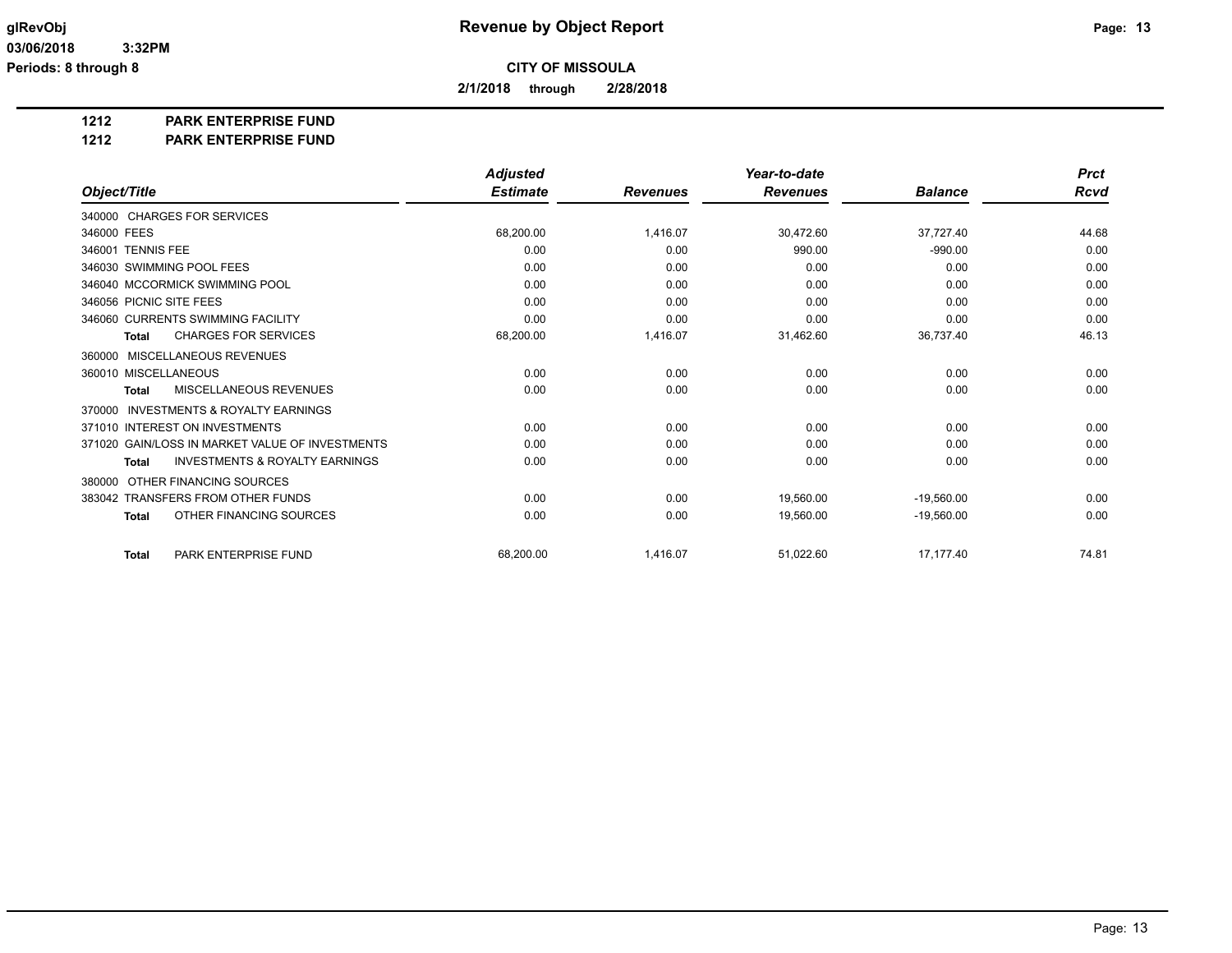**2/1/2018 through 2/28/2018**

## **1212 PARK ENTERPRISE FUND**

|                                                           | <b>Adjusted</b> |                 | Year-to-date    |                | <b>Prct</b> |
|-----------------------------------------------------------|-----------------|-----------------|-----------------|----------------|-------------|
| Object/Title                                              | <b>Estimate</b> | <b>Revenues</b> | <b>Revenues</b> | <b>Balance</b> | <b>Rcvd</b> |
| 340000 CHARGES FOR SERVICES                               |                 |                 |                 |                |             |
| 346000 FEES                                               | 68,200.00       | 1,416.07        | 30,472.60       | 37,727.40      | 44.68       |
| 346001 TENNIS FEE                                         | 0.00            | 0.00            | 990.00          | $-990.00$      | 0.00        |
| 346030 SWIMMING POOL FEES                                 | 0.00            | 0.00            | 0.00            | 0.00           | 0.00        |
| 346040 MCCORMICK SWIMMING POOL                            | 0.00            | 0.00            | 0.00            | 0.00           | 0.00        |
| 346056 PICNIC SITE FEES                                   | 0.00            | 0.00            | 0.00            | 0.00           | 0.00        |
| 346060 CURRENTS SWIMMING FACILITY                         | 0.00            | 0.00            | 0.00            | 0.00           | 0.00        |
| <b>CHARGES FOR SERVICES</b><br>Total                      | 68,200.00       | 1,416.07        | 31,462.60       | 36,737.40      | 46.13       |
| 360000 MISCELLANEOUS REVENUES                             |                 |                 |                 |                |             |
| 360010 MISCELLANEOUS                                      | 0.00            | 0.00            | 0.00            | 0.00           | 0.00        |
| MISCELLANEOUS REVENUES<br>Total                           | 0.00            | 0.00            | 0.00            | 0.00           | 0.00        |
| 370000 INVESTMENTS & ROYALTY EARNINGS                     |                 |                 |                 |                |             |
| 371010 INTEREST ON INVESTMENTS                            | 0.00            | 0.00            | 0.00            | 0.00           | 0.00        |
| 371020 GAIN/LOSS IN MARKET VALUE OF INVESTMENT            | 0.00            | 0.00            | 0.00            | 0.00           | 0.00        |
| <b>INVESTMENTS &amp; ROYALTY EARNINGS</b><br><b>Total</b> | 0.00            | 0.00            | 0.00            | 0.00           | 0.00        |
| 380000 OTHER FINANCING SOURCES                            |                 |                 |                 |                |             |
| 383042 TRANSFERS FROM OTHER FUNDS                         | 0.00            | 0.00            | 19.560.00       | $-19,560.00$   | 0.00        |
| OTHER FINANCING SOURCES<br><b>Total</b>                   | 0.00            | 0.00            | 19,560.00       | $-19,560.00$   | 0.00        |
| PARK ENTERPRISE FUND<br><b>Total</b>                      | 68,200.00       | 1,416.07        | 51,022.60       | 17,177.40      | 74.81       |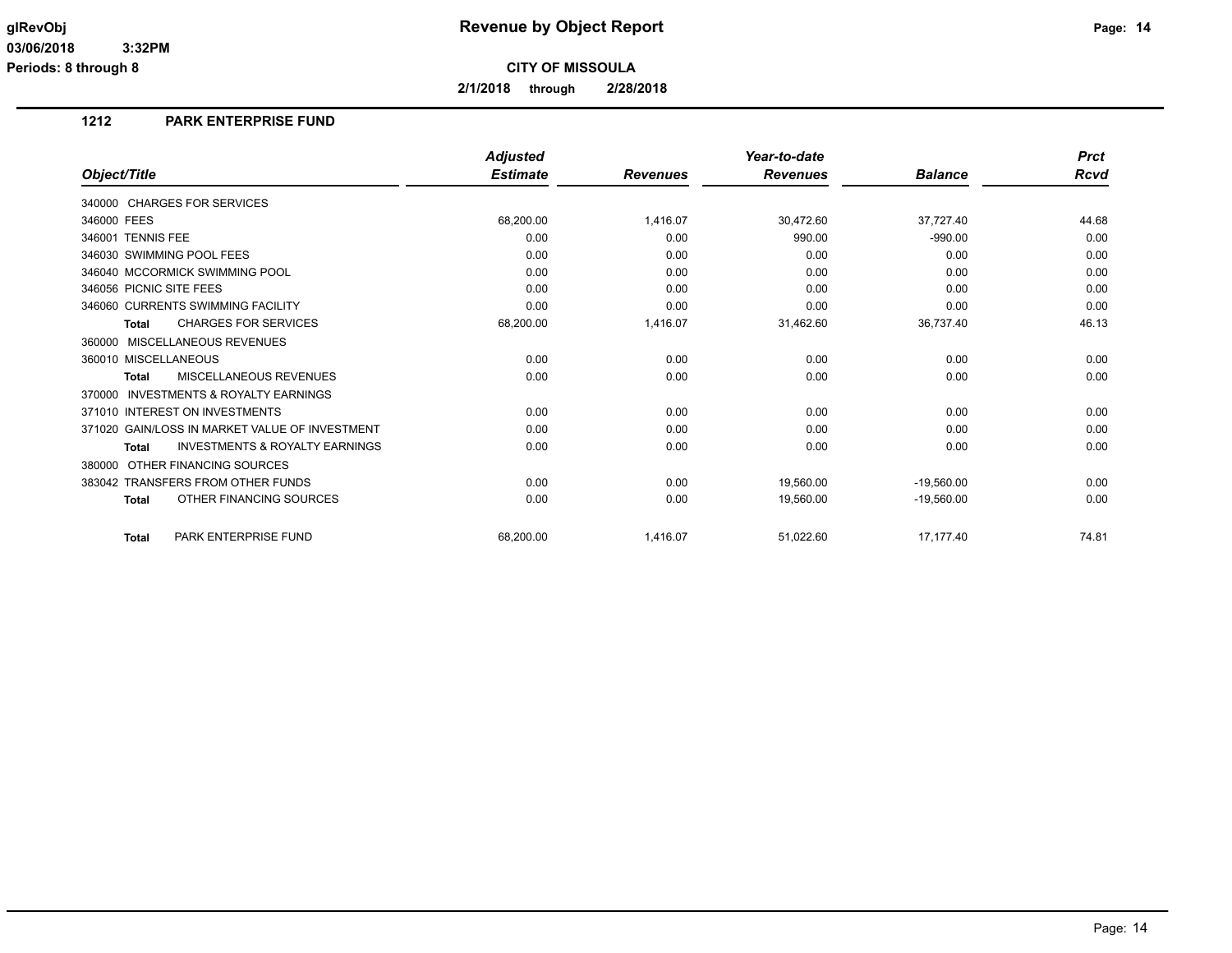**2/1/2018 through 2/28/2018**

**1216 PARKS & REC TRAILS, DEV**

|                                                   | <b>Adjusted</b> |                 | Year-to-date    |                | <b>Prct</b> |
|---------------------------------------------------|-----------------|-----------------|-----------------|----------------|-------------|
| Object/Title                                      | <b>Estimate</b> | <b>Revenues</b> | <b>Revenues</b> | <b>Balance</b> | <b>Rcvd</b> |
| 330000 INTERGOVERNMENTAL REVENUES                 |                 |                 |                 |                |             |
| 331013 NORTHSIDE PED BRIDGE ARRA GRANT            | 0.00            | 0.00            | 0.00            | 0.00           | 0.00        |
| 331014 WHITE PINE PLAYGROUND-CDBG GRANT           | 69,650.00       | 0.00            | 0.00            | 69,650.00      | 0.00        |
| 334025 COUNTY WEED                                | 15,000.00       | 0.00            | 15,525.00       | $-525.00$      | 103.50      |
| 334026 FOREST HEALTH GRANT                        | 0.00            | 0.00            | 0.00            | 0.00           | 0.00        |
| 334028 DEPT OF AG INTERN GRANT                    | 0.00            | 0.00            | 0.00            | 0.00           | 0.00        |
| 334121 DNRC GRANT                                 | 67,450.00       | 0.00            | 0.00            | 67,450.00      | 0.00        |
| 334122 RENEWABLE RESOURCE GRANTS                  | 0.00            | 0.00            | 0.00            | 0.00           | 0.00        |
| 334125 FWP GRANT                                  | 0.00            | 0.00            | 0.00            | 0.00           | 0.00        |
| 334251 RTP/TAP STATE GRANTS                       | 50,000.00       | 0.00            | 0.00            | 50,000.00      | 0.00        |
| 336023 STATE CONTRIB. - PERS                      | 0.00            | 0.00            | 0.00            | 0.00           | 0.00        |
| 337001 *** Title Not Found ***                    | 0.00            | 0.00            | 5,304.23        | $-5,304.23$    | 0.00        |
| <b>INTERGOVERNMENTAL REVENUES</b><br><b>Total</b> | 202,100.00      | 0.00            | 20,829.23       | 181,270.77     | 10.31       |
| 340000 CHARGES FOR SERVICES                       |                 |                 |                 |                |             |
| 343036 *** Title Not Found ***                    | 0.00            | 0.00            | 0.00            | 0.00           | 0.00        |
| 343302 PARKS SOIL PROJECT                         | 0.00            | 0.00            | 0.00            | 0.00           | 0.00        |
| 346034 GROUNDS MAINTENANCE CONTRACT               | 0.00            | 0.00            | 0.00            | 0.00           | 0.00        |
| 346051 MONTANA PARKS/REC CONFERENCE 2012          | 0.00            | 0.00            | 42.00           | $-42.00$       | 0.00        |
| 346052 PLAYGROUND SAFETY TRAINING                 | 0.00            | 0.00            | 4,080.00        | $-4,080.00$    | 0.00        |
| 346055 COUNTY PARK SUPPORT                        | 0.00            | 0.00            | 0.00            | 0.00           | 0.00        |
| <b>CHARGES FOR SERVICES</b><br><b>Total</b>       | 0.00            | 0.00            | 4,122.00        | $-4,122.00$    | 0.00        |
| 360000 MISCELLANEOUS REVENUES                     |                 |                 |                 |                |             |
| 360000 MISCELLANEOUS REVENUES                     | 0.00            | 0.00            | 0.00            | 0.00           | 0.00        |
| 360010 MISCELLANEOUS                              | 0.00            | 0.00            | 0.00            | 0.00           | 0.00        |
| 361000 RATTLESNAKE LAND LEASES                    | 0.00            | 0.00            | 100.00          | $-100.00$      | 0.00        |
| 361003 CARAS PARK CONCERT REVENUE                 | 0.00            | 0.00            | 0.00            | 0.00           | 0.00        |
| 364040 INSURANCE AND DAMAGE RECOVERY              | 0.00            | 0.00            | 946.78          | $-946.78$      | 0.00        |
| 365000 DONATIONS                                  | 260,100.00      | 0.00            | 0.00            | 260,100.00     | 0.00        |
| 365001 *** Title Not Found ***                    | 0.00            | 0.00            | 0.00            | 0.00           | 0.00        |
| 365002 OTHER RECREATION DONATIONS                 | 130,000.00      | 0.00            | 3,457.00        | 126,543.00     | 2.66        |
| 365003 DONATIONS - SMOKE ALARMS                   | 0.00            | 0.00            | 0.00            | 0.00           | 0.00        |
| 365004 GRANT CR TRAIL ASSN DONATION               | 0.00            | 0.00            | 0.00            | 0.00           | 0.00        |
| 365005 CONTRIBUTIONS - PLANNING                   | 0.00            | 0.00            | 0.00            | 0.00           | 0.00        |
| 365009 DONATIONS - BASKETBALL/TENNIS COURT        | 45,000.00       | 0.00            | 0.00            | 45,000.00      | 0.00        |
| 365010 FRIENDS OF MISSOULA PARKS DONATION         | 0.00            | 0.00            | 5,408.63        | $-5,408.63$    | 0.00        |
| 365011 *** Title Not Found ***                    | 0.00            | 500.00          | 131,900.00      | $-131,900.00$  | 0.00        |
| 365012 *** Title Not Found ***                    | 0.00            | 3,000.00        | 5,300.00        | $-5,300.00$    | 0.00        |
| 365013 *** Title Not Found ***                    | 0.00            | 1,176.91        | 2,492.27        | $-2,492.27$    | 0.00        |
| 365014 *** Title Not Found ***                    | 0.00            | 12.00           | 557.00          | $-557.00$      | 0.00        |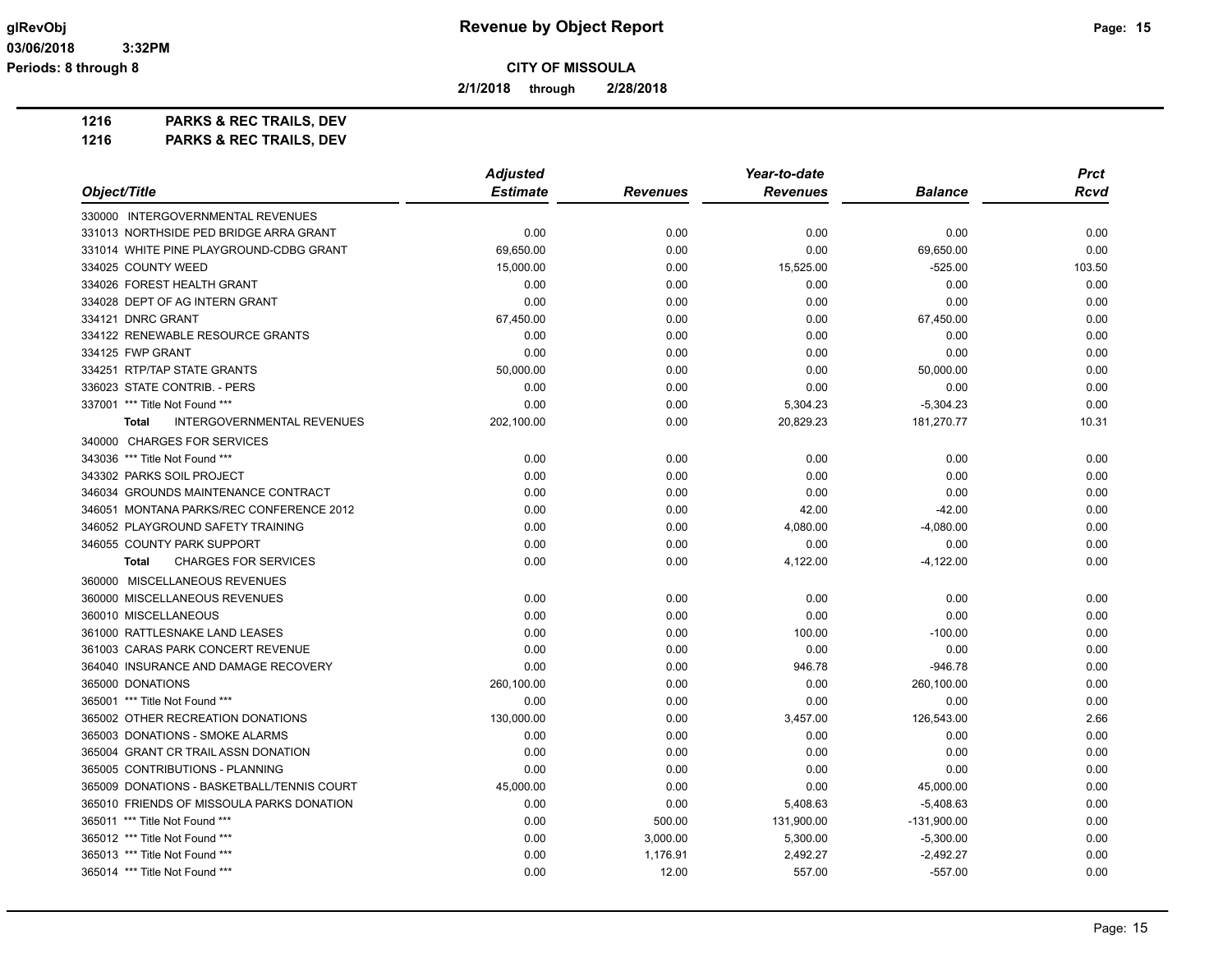**2/1/2018 through 2/28/2018**

**1216 PARKS & REC TRAILS, DEV**

|                                                           | <b>Adjusted</b> |                 | Year-to-date    |                | <b>Prct</b> |
|-----------------------------------------------------------|-----------------|-----------------|-----------------|----------------|-------------|
| Object/Title                                              | <b>Estimate</b> | <b>Revenues</b> | <b>Revenues</b> | <b>Balance</b> | <b>Rcvd</b> |
| 365015 *** Title Not Found ***                            | 0.00            | 1,076.01        | 3,168.49        | $-3,168.49$    | 0.00        |
| 365016 *** Title Not Found ***                            | 0.00            | 125.00          | 125.00          | $-125.00$      | 0.00        |
| 365017 *** Title Not Found ***                            | 0.00            | 1,460.00        | 3,270.00        | $-3,270.00$    | 0.00        |
| 365018 *** Title Not Found ***                            | 0.00            | 700.00          | 13,678.00       | $-13,678.00$   | 0.00        |
| 365019 *** Title Not Found ***                            | 0.00            | 0.00            | 25,142.12       | $-25,142.12$   | 0.00        |
| 365020 OPEN SPACE DONATIONS                               | 0.00            | 0.00            | 0.00            | 0.00           | 0.00        |
| 365100 RECREATION OUTDOOR                                 | 0.00            | 0.00            | 1,975.00        | $-1,975.00$    | 0.00        |
| 365101 RECREATION SCHOLARSHIP                             | 0.00            | $-437.00$       | 1.556.72        | $-1.556.72$    | 0.00        |
| 365102 RECREATION YOUTH & ADULT SPORTS                    | 0.00            | 0.00            | 400.00          | $-400.00$      | 0.00        |
| 365103 URBAN FORESTRY PROGRAMS                            | 75,000.00       | 0.00            | 3,964.35        | 71,035.65      | 5.29        |
| 365109 CONSERVATION LANDS DONATIONS                       | 0.00            | 0.00            | 0.00            | 0.00           | 0.00        |
| MISCELLANEOUS REVENUES<br><b>Total</b>                    | 510,100.00      | 7,612.92        | 203,441.36      | 306,658.64     | 39.88       |
| 370000 INVESTMENTS & ROYALTY EARNINGS                     |                 |                 |                 |                |             |
| 371010 INTEREST ON INVESTMENTS                            | 0.00            | 0.00            | 0.00            | 0.00           | 0.00        |
| 371020 GAIN/LOSS IN MARKET VALUE OF INVESTMENTS           | 0.00            | 0.00            | 0.00            | 0.00           | 0.00        |
| <b>INVESTMENTS &amp; ROYALTY EARNINGS</b><br><b>Total</b> | 0.00            | 0.00            | 0.00            | 0.00           | 0.00        |
| 380000 OTHER FINANCING SOURCES                            |                 |                 |                 |                |             |
| 383000 OPERATING TRANSFERS                                | 10,000.00       | 0.00            | 0.00            | 10,000.00      | 0.00        |
| 383001 TRANS FR FLUSHING DISTRICT                         | 0.00            | 0.00            | 0.00            | 0.00           | 0.00        |
| 383026 TRANS FR CDBG                                      | 0.00            | 0.00            | 0.00            | 0.00           | 0.00        |
| 383043 TRANSFERS FROM IMPACT FEES                         | 0.00            | 0.00            | 0.00            | 0.00           | 0.00        |
| OTHER FINANCING SOURCES<br><b>Total</b>                   | 10,000.00       | 0.00            | 0.00            | 10,000.00      | 0.00        |
| PARKS & REC TRAILS, DEV<br><b>Total</b>                   | 722,200.00      | 7,612.92        | 228,392.59      | 493,807.41     | 31.62       |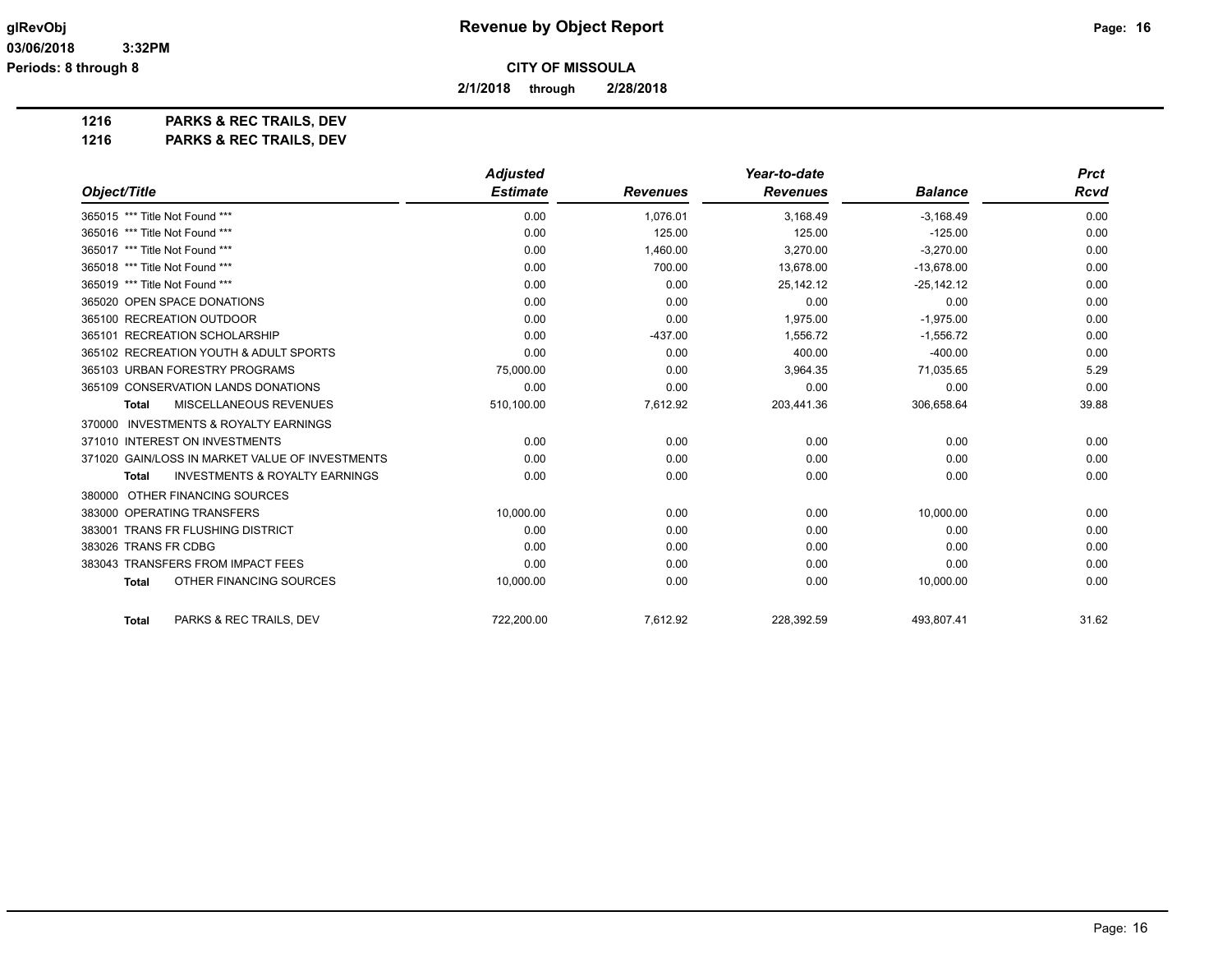**2/1/2018 through 2/28/2018**

|                                                   | <b>Adjusted</b> |                 | Year-to-date    |                | <b>Prct</b> |
|---------------------------------------------------|-----------------|-----------------|-----------------|----------------|-------------|
| Object/Title                                      | <b>Estimate</b> | <b>Revenues</b> | <b>Revenues</b> | <b>Balance</b> | Rcvd        |
| 330000 INTERGOVERNMENTAL REVENUES                 |                 |                 |                 |                |             |
| 331013 NORTHSIDE PED BRIDGE ARRA GRANT            | 0.00            | 0.00            | 0.00            | 0.00           | 0.00        |
| 331014 WHITE PINE PLAYGROUND-CDBG GRANT           | 69,650.00       | 0.00            | 0.00            | 69,650.00      | 0.00        |
| 334025 COUNTY WEED                                | 15,000.00       | 0.00            | 15,525.00       | $-525.00$      | 103.50      |
| 334026 FOREST HEALTH GRANT                        | 0.00            | 0.00            | 0.00            | 0.00           | 0.00        |
| 334028 DEPT OF AG INTERN GRANT                    | 0.00            | 0.00            | 0.00            | 0.00           | 0.00        |
| 334121 DNRC GRANT                                 | 67,450.00       | 0.00            | 0.00            | 67,450.00      | 0.00        |
| 334122 RENEWABLE RESOURCE GRANTS                  | 0.00            | 0.00            | 0.00            | 0.00           | 0.00        |
| 334125 FWP GRANT                                  | 0.00            | 0.00            | 0.00            | 0.00           | 0.00        |
| 334251 RTP/TAP STATE GRANTS                       | 50,000.00       | 0.00            | 0.00            | 50,000.00      | 0.00        |
| 336023 STATE CONTRIB. - PERS                      | 0.00            | 0.00            | 0.00            | 0.00           | 0.00        |
| 337001 *** Title Not Found ***                    | 0.00            | 0.00            | 5,304.23        | $-5,304.23$    | 0.00        |
| <b>INTERGOVERNMENTAL REVENUES</b><br><b>Total</b> | 202,100.00      | 0.00            | 20,829.23       | 181,270.77     | 10.31       |
| 340000 CHARGES FOR SERVICES                       |                 |                 |                 |                |             |
| 343036 *** Title Not Found ***                    | 0.00            | 0.00            | 0.00            | 0.00           | 0.00        |
| 343302 PARKS SOIL PROJECT                         | 0.00            | 0.00            | 0.00            | 0.00           | 0.00        |
| 346034 GROUNDS MAINTENANCE CONTRACT               | 0.00            | 0.00            | 0.00            | 0.00           | 0.00        |
| 346051 MONTANA PARKS/REC CONFERENCE 2012          | 0.00            | 0.00            | 42.00           | $-42.00$       | 0.00        |
| 346052 PLAYGROUND SAFETY TRAINING                 | 0.00            | 0.00            | 4,080.00        | $-4,080.00$    | 0.00        |
| 346055 COUNTY PARK SUPPORT                        | 0.00            | 0.00            | 0.00            | 0.00           | 0.00        |
| <b>CHARGES FOR SERVICES</b><br><b>Total</b>       | 0.00            | 0.00            | 4,122.00        | $-4,122.00$    | 0.00        |
| 360000 MISCELLANEOUS REVENUES                     |                 |                 |                 |                |             |
| 360000 MISCELLANEOUS REVENUES                     | 0.00            | 0.00            | 0.00            | 0.00           | 0.00        |
| 360010 MISCELLANEOUS                              | 0.00            | 0.00            | 0.00            | 0.00           | 0.00        |
| 361000 RATTLESNAKE LAND LEASES                    | 0.00            | 0.00            | 100.00          | $-100.00$      | 0.00        |
| 361003 CARAS PARK CONCERT REVENUE                 | 0.00            | 0.00            | 0.00            | 0.00           | 0.00        |
| 364040 INSURANCE AND DAMAGE RECOVERY              | 0.00            | 0.00            | 946.78          | $-946.78$      | 0.00        |
| 365000 DONATIONS                                  | 260,100.00      | 0.00            | 0.00            | 260,100.00     | 0.00        |
| 365001 *** Title Not Found ***                    | 0.00            | 0.00            | 0.00            | 0.00           | 0.00        |
| 365002 OTHER RECREATION DONATIONS                 | 130,000.00      | 0.00            | 3,457.00        | 126,543.00     | 2.66        |
| 365003 DONATIONS - SMOKE ALARMS                   | 0.00            | 0.00            | 0.00            | 0.00           | 0.00        |
| 365004 GRANT CR TRAIL ASSN DONATION               | 0.00            | 0.00            | 0.00            | 0.00           | 0.00        |
| 365005 CONTRIBUTIONS - PLANNING                   | 0.00            | 0.00            | 0.00            | 0.00           | 0.00        |
| 365009 DONATIONS - BASKETBALL/TENNIS COURT        | 45,000.00       | 0.00            | 0.00            | 45,000.00      | 0.00        |
| 365010 FRIENDS OF MISSOULA PARKS DONATION         | 0.00            | 0.00            | 5,408.63        | $-5,408.63$    | 0.00        |
| 365011 *** Title Not Found ***                    | 0.00            | 500.00          | 131,900.00      | $-131,900.00$  | 0.00        |
| 365012 *** Title Not Found ***                    | 0.00            | 3,000.00        | 5,300.00        | $-5,300.00$    | 0.00        |
| 365013 *** Title Not Found ***                    | 0.00            | 1,176.91        | 2,492.27        | $-2,492.27$    | 0.00        |
| 365014 *** Title Not Found ***                    | 0.00            | 12.00           | 557.00          | $-557.00$      | 0.00        |
| 365015 *** Title Not Found ***                    | 0.00            | 1,076.01        | 3,168.49        | $-3,168.49$    | 0.00        |
|                                                   |                 |                 |                 |                |             |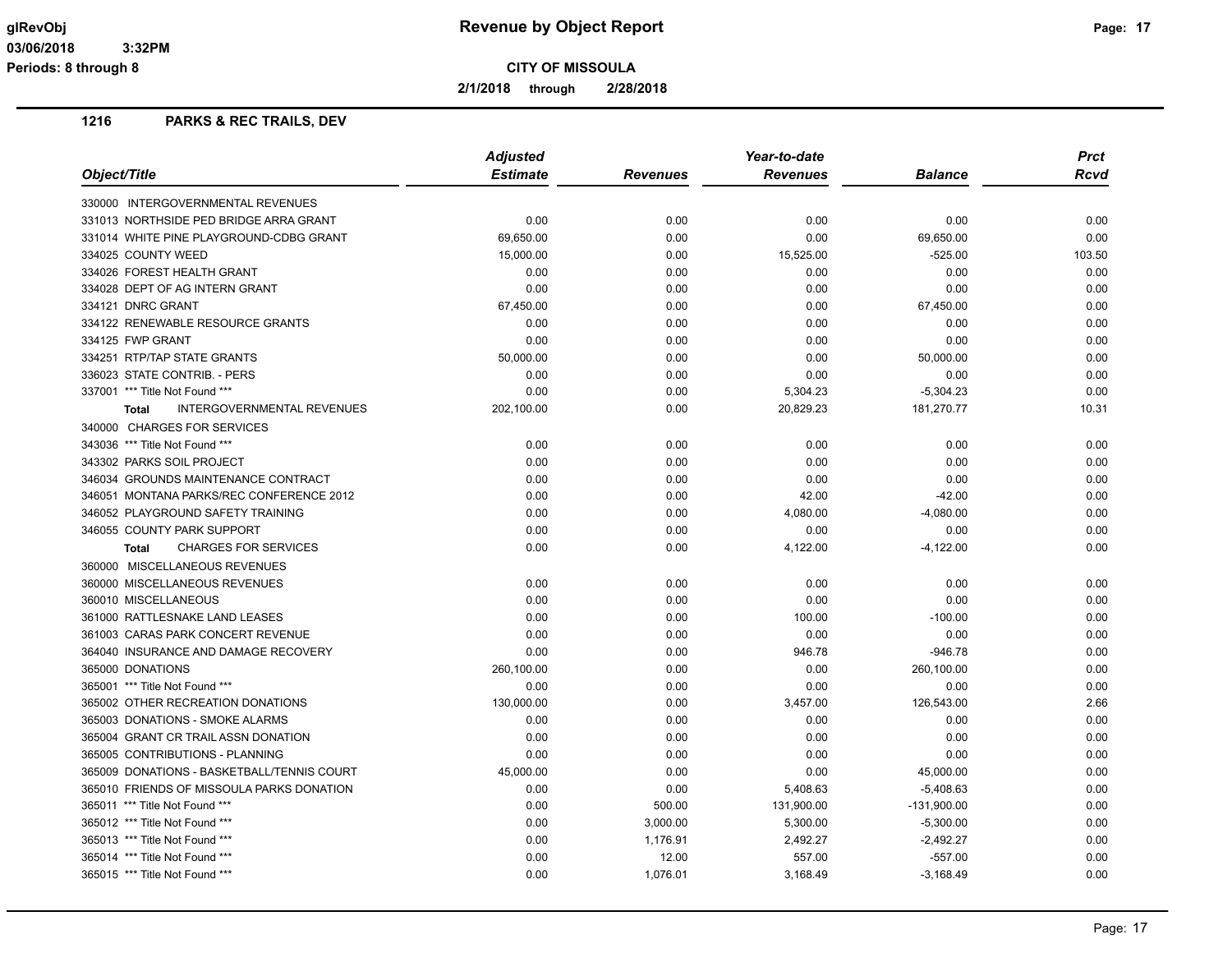**2/1/2018 through 2/28/2018**

|                                                           | <b>Adjusted</b> |                 | Year-to-date    |                | <b>Prct</b> |
|-----------------------------------------------------------|-----------------|-----------------|-----------------|----------------|-------------|
| Object/Title                                              | <b>Estimate</b> | <b>Revenues</b> | <b>Revenues</b> | <b>Balance</b> | Rcvd        |
| 365016 *** Title Not Found ***                            | 0.00            | 125.00          | 125.00          | $-125.00$      | 0.00        |
| 365017 *** Title Not Found ***                            | 0.00            | 1,460.00        | 3,270.00        | $-3,270.00$    | 0.00        |
| 365018 *** Title Not Found ***                            | 0.00            | 700.00          | 13.678.00       | $-13,678.00$   | 0.00        |
| 365019 *** Title Not Found ***                            | 0.00            | 0.00            | 25,142.12       | $-25,142.12$   | 0.00        |
| 365020 OPEN SPACE DONATIONS                               | 0.00            | 0.00            | 0.00            | 0.00           | 0.00        |
| 365100 RECREATION OUTDOOR                                 | 0.00            | 0.00            | 1.975.00        | $-1,975.00$    | 0.00        |
| 365101 RECREATION SCHOLARSHIP                             | 0.00            | $-437.00$       | 1,556.72        | $-1,556.72$    | 0.00        |
| 365102 RECREATION YOUTH & ADULT SPORTS                    | 0.00            | 0.00            | 400.00          | $-400.00$      | 0.00        |
| 365103 URBAN FORESTRY PROGRAMS                            | 75,000.00       | 0.00            | 3,964.35        | 71,035.65      | 5.29        |
| 365109 CONSERVATION LANDS DONATIONS                       | 0.00            | 0.00            | 0.00            | 0.00           | 0.00        |
| <b>MISCELLANEOUS REVENUES</b><br><b>Total</b>             | 510,100.00      | 7,612.92        | 203,441.36      | 306,658.64     | 39.88       |
| 370000 INVESTMENTS & ROYALTY EARNINGS                     |                 |                 |                 |                |             |
| 371010 INTEREST ON INVESTMENTS                            | 0.00            | 0.00            | 0.00            | 0.00           | 0.00        |
| 371020 GAIN/LOSS IN MARKET VALUE OF INVESTMENT            | 0.00            | 0.00            | 0.00            | 0.00           | 0.00        |
| <b>INVESTMENTS &amp; ROYALTY EARNINGS</b><br><b>Total</b> | 0.00            | 0.00            | 0.00            | 0.00           | 0.00        |
| 380000 OTHER FINANCING SOURCES                            |                 |                 |                 |                |             |
| 383000 OPERATING TRANSFERS                                | 10,000.00       | 0.00            | 0.00            | 10,000.00      | 0.00        |
| 383001 TRANS FR FLUSHING DISTRICT                         | 0.00            | 0.00            | 0.00            | 0.00           | 0.00        |
| 383026 TRANS FR CDBG                                      | 0.00            | 0.00            | 0.00            | 0.00           | 0.00        |
| 383043 TRANSFERS FROM IMPACT FEES                         | 0.00            | 0.00            | 0.00            | 0.00           | 0.00        |
| OTHER FINANCING SOURCES<br><b>Total</b>                   | 10,000.00       | 0.00            | 0.00            | 10,000.00      | 0.00        |
| PARKS & REC TRAILS, DEV<br><b>Total</b>                   | 722,200.00      | 7,612.92        | 228,392.59      | 493,807.41     | 31.62       |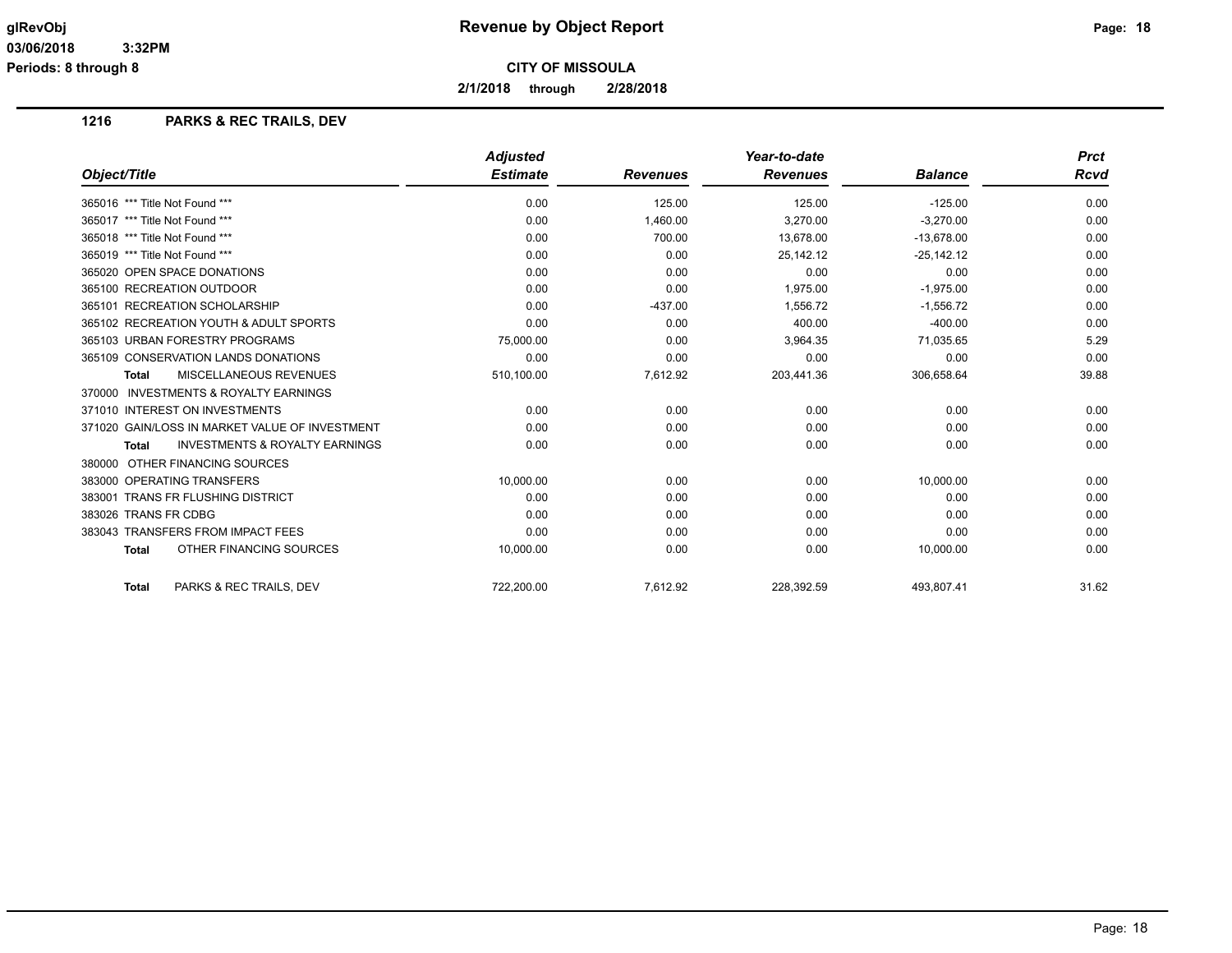**2/1/2018 through 2/28/2018**

## **1217 PARKS CITY LIFE GYM LEASE**

**1217 PARKS CITY LIFE GYM LEASE**

|                                             | <b>Adjusted</b> |                 | Year-to-date    |                | <b>Prct</b> |
|---------------------------------------------|-----------------|-----------------|-----------------|----------------|-------------|
| Object/Title                                | <b>Estimate</b> | <b>Revenues</b> | <b>Revenues</b> | <b>Balance</b> | <b>Rcvd</b> |
| 330000 INTERGOVERNMENTAL REVENUES           |                 |                 |                 |                |             |
| 336023 STATE CONTRIB. - PERS                | 0.00            | 0.00            | 7.03            | $-7.03$        | 0.00        |
| INTERGOVERNMENTAL REVENUES<br><b>Total</b>  | 0.00            | 0.00            | 7.03            | $-7.03$        | 0.00        |
| 340000 CHARGES FOR SERVICES                 |                 |                 |                 |                |             |
| 346031 OUTDOOR RECREATION - ADULTS          | 2,000.00        | 420.00          | 23,778.25       | $-21,778.25$   | 1,188.91    |
| 346032 *** Title Not Found ***              | 22,000.00       | 370.00          | 370.00          | 21,630.00      | 1.68        |
| 346033 OUTDOOR RECREATION - YOUTH           | 17,000.00       | 0.00            | 0.00            | 17,000.00      | 0.00        |
| 346038 RECREATION CENTER FEES               | 500.00          | 0.00            | 0.00            | 500.00         | 0.00        |
| 346053 CITY LIFE PROGRAMS                   | 9,000.00        | 1,995.00        | 9,116.00        | $-116.00$      | 101.29      |
| <b>CHARGES FOR SERVICES</b><br><b>Total</b> | 50,500.00       | 2,785.00        | 33,264.25       | 17,235.75      | 65.87       |
| 360000 MISCELLANEOUS REVENUES               |                 |                 |                 |                |             |
| 365019 *** Title Not Found ***              | 0.00            | 0.00            | 0.00            | 0.00           | 0.00        |
| MISCELLANEOUS REVENUES<br><b>Total</b>      | 0.00            | 0.00            | 0.00            | 0.00           | 0.00        |
| PARKS CITY LIFE GYM LEASE<br><b>Total</b>   | 50,500.00       | 2,785.00        | 33,271.28       | 17,228.72      | 65.88       |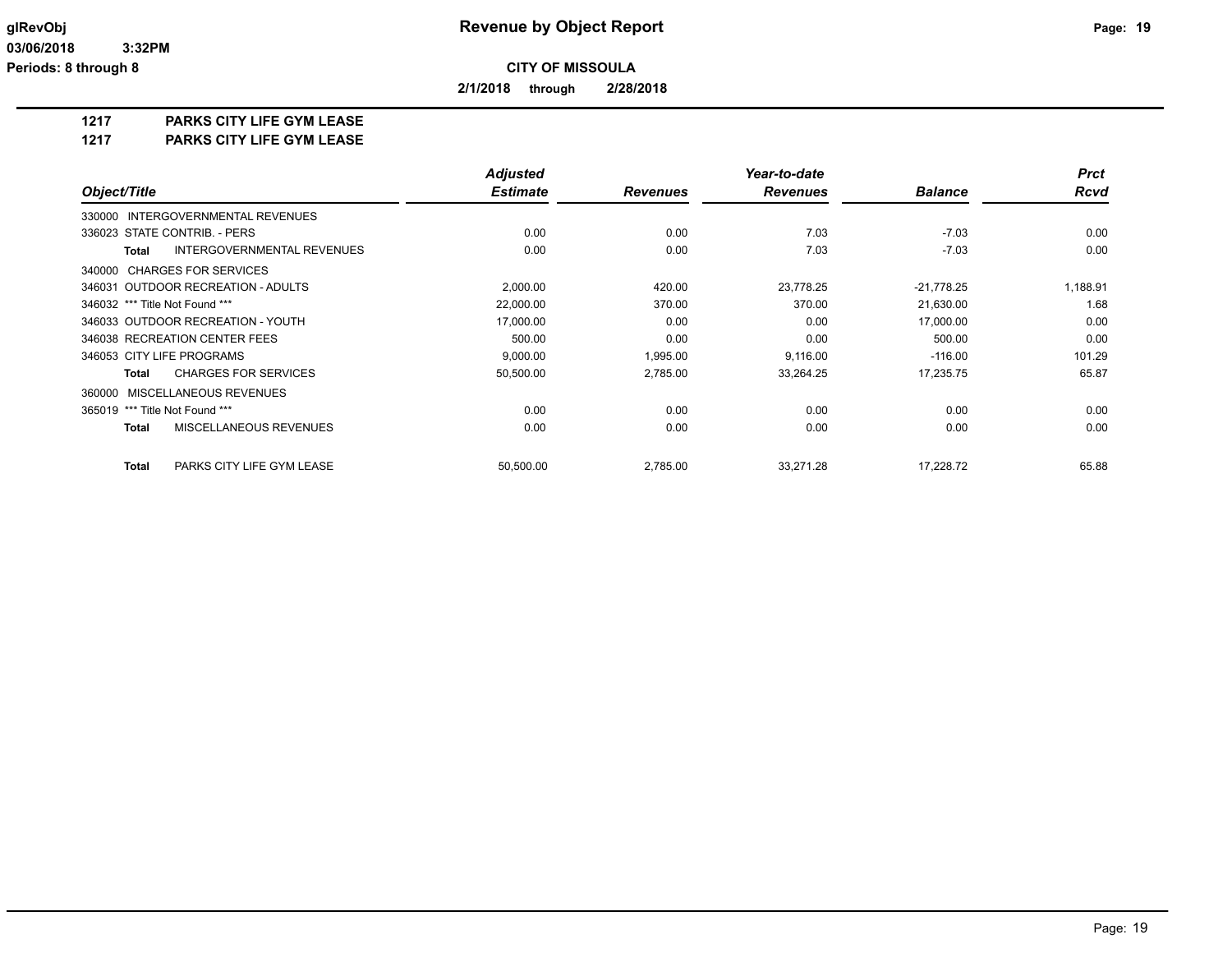**2/1/2018 through 2/28/2018**

## **1217 PARKS CITY LIFE GYM LEASE**

| Object/Title                                | <b>Adjusted</b><br><b>Estimate</b> | <b>Revenues</b> | Year-to-date<br><b>Revenues</b> | <b>Balance</b> | <b>Prct</b><br><b>Rcvd</b> |
|---------------------------------------------|------------------------------------|-----------------|---------------------------------|----------------|----------------------------|
|                                             |                                    |                 |                                 |                |                            |
| 330000 INTERGOVERNMENTAL REVENUES           |                                    |                 |                                 |                |                            |
| 336023 STATE CONTRIB. - PERS                | 0.00                               | 0.00            | 7.03                            | $-7.03$        | 0.00                       |
| INTERGOVERNMENTAL REVENUES<br><b>Total</b>  | 0.00                               | 0.00            | 7.03                            | $-7.03$        | 0.00                       |
| 340000 CHARGES FOR SERVICES                 |                                    |                 |                                 |                |                            |
| 346031 OUTDOOR RECREATION - ADULTS          | 2,000.00                           | 420.00          | 23,778.25                       | $-21,778.25$   | 1,188.91                   |
| 346032 *** Title Not Found ***              | 22,000.00                          | 370.00          | 370.00                          | 21,630.00      | 1.68                       |
| 346033 OUTDOOR RECREATION - YOUTH           | 17,000.00                          | 0.00            | 0.00                            | 17,000.00      | 0.00                       |
| 346038 RECREATION CENTER FEES               | 500.00                             | 0.00            | 0.00                            | 500.00         | 0.00                       |
| 346053 CITY LIFE PROGRAMS                   | 9,000.00                           | 1,995.00        | 9,116.00                        | $-116.00$      | 101.29                     |
| <b>CHARGES FOR SERVICES</b><br><b>Total</b> | 50,500.00                          | 2,785.00        | 33,264.25                       | 17,235.75      | 65.87                      |
| 360000 MISCELLANEOUS REVENUES               |                                    |                 |                                 |                |                            |
| 365019 *** Title Not Found ***              | 0.00                               | 0.00            | 0.00                            | 0.00           | 0.00                       |
| MISCELLANEOUS REVENUES<br><b>Total</b>      | 0.00                               | 0.00            | 0.00                            | 0.00           | 0.00                       |
| PARKS CITY LIFE GYM LEASE<br><b>Total</b>   | 50,500.00                          | 2,785.00        | 33,271.28                       | 17.228.72      | 65.88                      |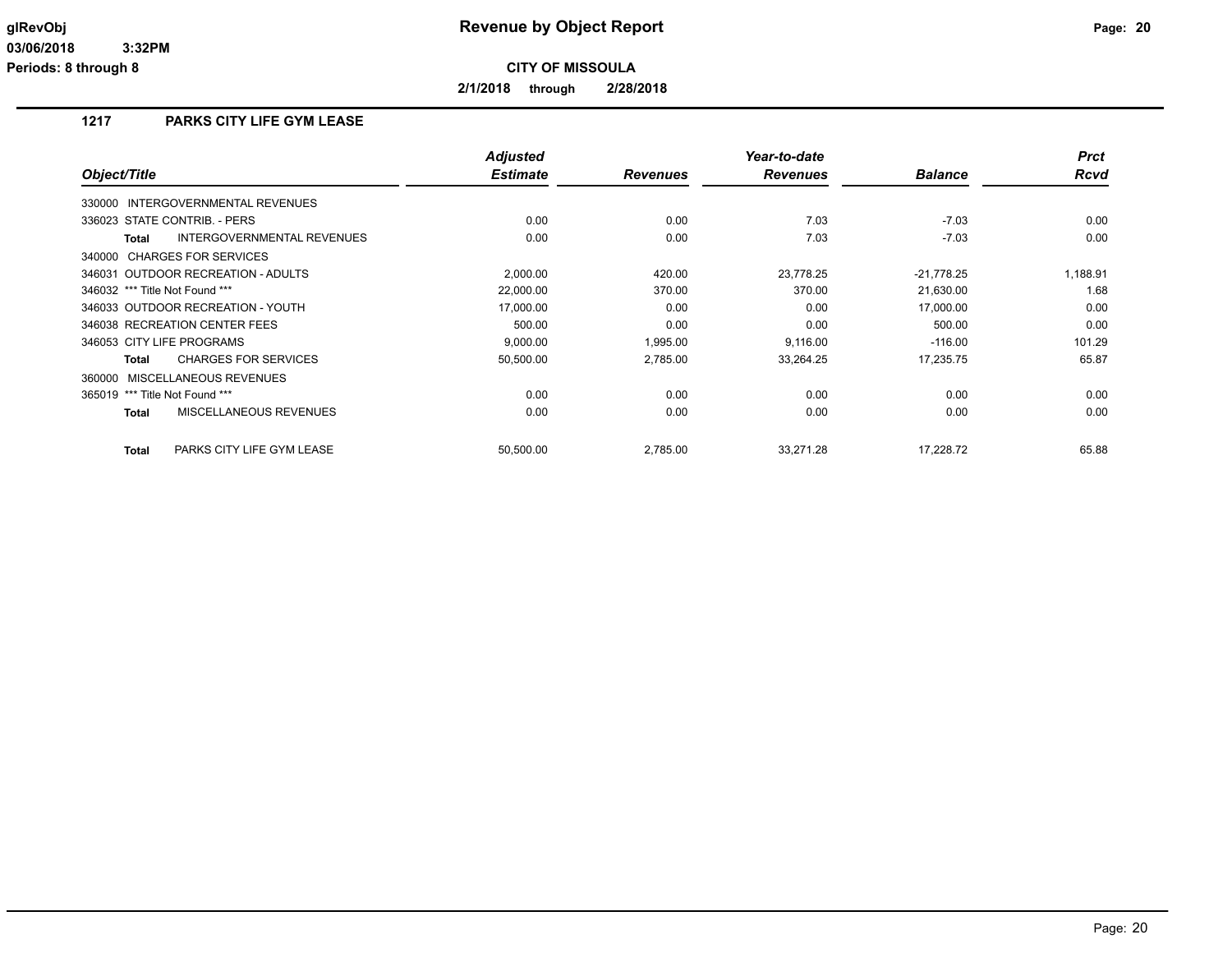**2/1/2018 through 2/28/2018**

#### **1218 ALL ABILITIES PLAYGROUND**

**1218 ALL ABILITIES PLAYGROUND**

|                                          | <b>Adjusted</b> |                 | Year-to-date    |                | <b>Prct</b> |
|------------------------------------------|-----------------|-----------------|-----------------|----------------|-------------|
| Object/Title                             | <b>Estimate</b> | <b>Revenues</b> | <b>Revenues</b> | <b>Balance</b> | <b>Rcvd</b> |
| 360000 MISCELLANEOUS REVENUES            |                 |                 |                 |                |             |
| 365019 *** Title Not Found ***           | 0.00            | 0.00            | 3.702.22        | $-3.702.22$    | 0.00        |
| MISCELLANEOUS REVENUES<br>Total          | 0.00            | 0.00            | 3,702.22        | $-3,702.22$    | 0.00        |
| 380000 OTHER FINANCING SOURCES           |                 |                 |                 |                |             |
| 383010 TRANS FR CIP                      | 0.00            | 0.00            | 0.00            | 0.00           | 0.00        |
| OTHER FINANCING SOURCES<br><b>Total</b>  | 0.00            | 0.00            | 0.00            | 0.00           | 0.00        |
|                                          |                 |                 |                 |                |             |
| <b>Total</b><br>ALL ABILITIES PLAYGROUND | 0.00            | 0.00            | 3.702.22        | $-3.702.22$    | 0.00        |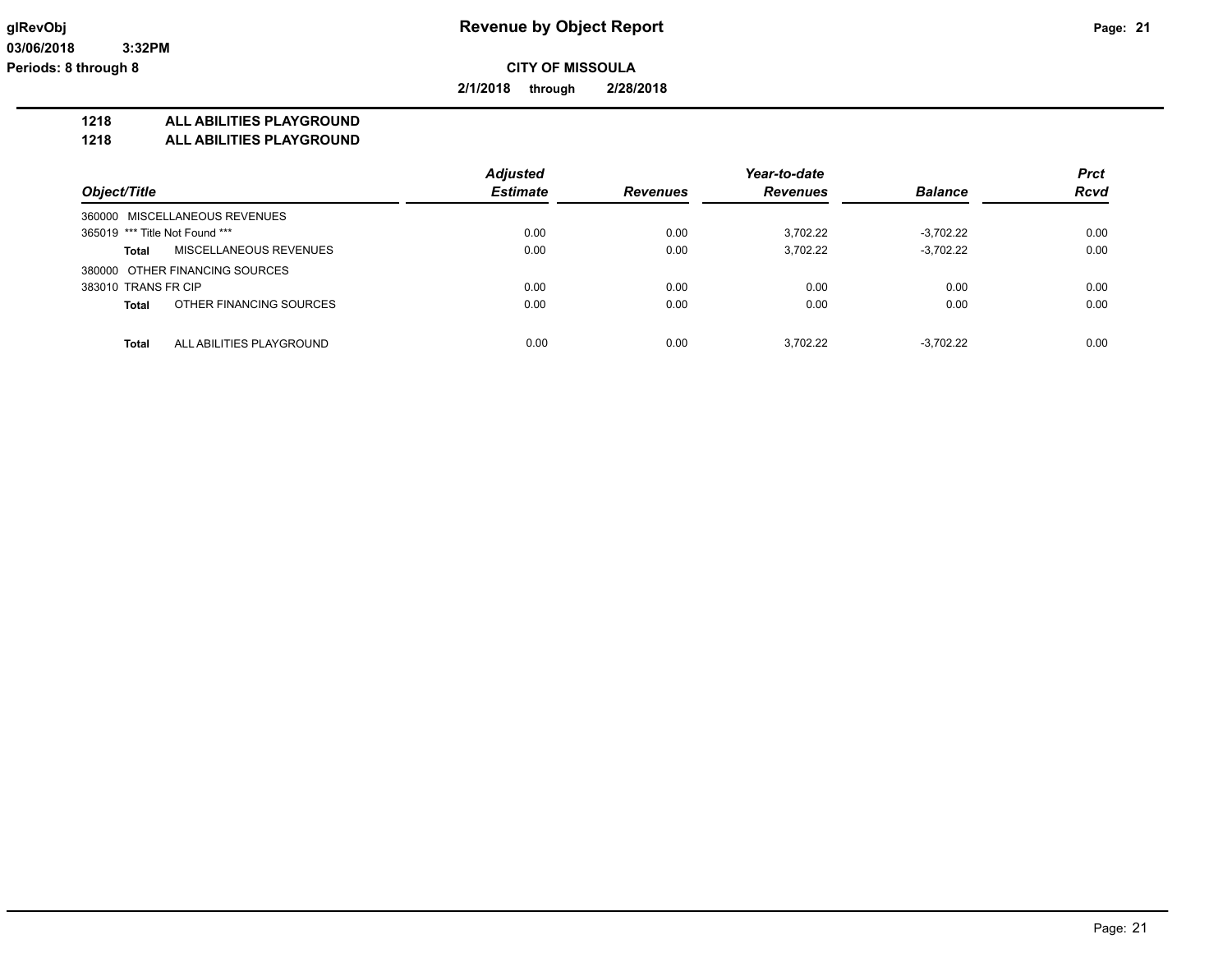**2/1/2018 through 2/28/2018**

## **1218 ALL ABILITIES PLAYGROUND**

| Object/Title                             | <b>Adjusted</b><br><b>Estimate</b> | <b>Revenues</b> | Year-to-date<br><b>Revenues</b> | <b>Balance</b> | <b>Prct</b><br><b>Rcvd</b> |
|------------------------------------------|------------------------------------|-----------------|---------------------------------|----------------|----------------------------|
| 360000 MISCELLANEOUS REVENUES            |                                    |                 |                                 |                |                            |
| 365019 *** Title Not Found ***           | 0.00                               | 0.00            | 3.702.22                        | $-3.702.22$    | 0.00                       |
| <b>MISCELLANEOUS REVENUES</b><br>Total   | 0.00                               | 0.00            | 3.702.22                        | $-3,702.22$    | 0.00                       |
| 380000 OTHER FINANCING SOURCES           |                                    |                 |                                 |                |                            |
| 383010 TRANS FR CIP                      | 0.00                               | 0.00            | 0.00                            | 0.00           | 0.00                       |
| OTHER FINANCING SOURCES<br><b>Total</b>  | 0.00                               | 0.00            | 0.00                            | 0.00           | 0.00                       |
| ALL ABILITIES PLAYGROUND<br><b>Total</b> | 0.00                               | 0.00            | 3.702.22                        | $-3.702.22$    | 0.00                       |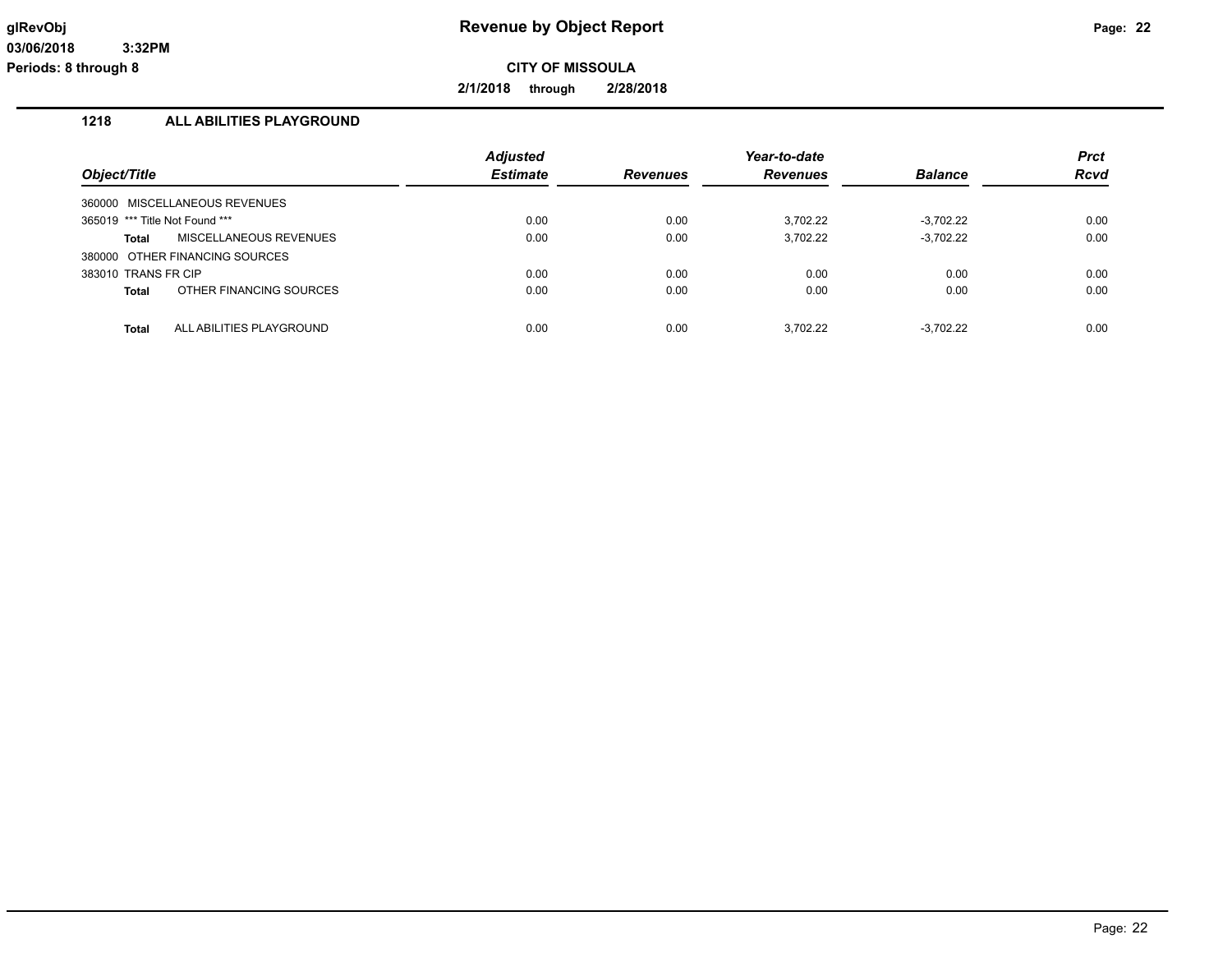**2/1/2018 through 2/28/2018**

**1219 FT MISSOULA REGIONAL PARK**

|                                                 | <b>Adjusted</b> |                 | Year-to-date    |                | <b>Prct</b> |
|-------------------------------------------------|-----------------|-----------------|-----------------|----------------|-------------|
| Object/Title                                    | <b>Estimate</b> | <b>Revenues</b> | <b>Revenues</b> | <b>Balance</b> | <b>Rcvd</b> |
| 330000 INTERGOVERNMENTAL REVENUES               |                 |                 |                 |                |             |
| 330000 INTERGOVERNMENTAL REVENUES               | 162,883.00      | 0.00            | 0.00            | 162,883.00     | 0.00        |
| 336023 STATE CONTRIB. - PERS                    | 0.00            | 0.00            | 149.53          | $-149.53$      | 0.00        |
| 337041 FMRP COUNTY MAINTENANCE AGREEMENT        | 0.00            | 0.00            | 0.00            | 0.00           | 0.00        |
| <b>INTERGOVERNMENTAL REVENUES</b><br>Total      | 162,883.00      | 0.00            | 149.53          | 162,733.47     | 0.09        |
| 340000 CHARGES FOR SERVICES                     |                 |                 |                 |                |             |
| 346031 OUTDOOR RECREATION - ADULTS              | 101,000.00      | 1,160.63        | 31,740.66       | 69,259.34      | 31.43       |
| 346033 OUTDOOR RECREATION - YOUTH               | 34,000.00       | 1,727.13        | 23,875.32       | 10,124.68      | 70.22       |
| 346034 GROUNDS MAINTENANCE CONTRACT             | 0.00            | 0.00            | 48,368.00       | $-48,368.00$   | 0.00        |
| 346035 SPECIAL USE PERMITS                      | 0.00            | 0.00            | 0.00            | 0.00           | 0.00        |
| 346036 VENDOR CONCESSION FEES                   | 93,770.00       | 0.00            | 2,151.50        | 91,618.50      | 2.29        |
| 346037 PARK MERCHANDISE                         | 0.00            | 0.00            | 0.00            | 0.00           | 0.00        |
| 346039 VENDOR CONCESSIONS                       | 0.00            | 0.00            | 0.00            | 0.00           | 0.00        |
| 346050 COUNTY PLAYGROUND CONTRACT               | 0.00            | 0.00            | 0.00            | 0.00           | 0.00        |
| 346061 RENTAL - COURT SPORTS                    | 0.00            | 0.00            | 0.00            | 0.00           | 0.00        |
| 346063 RENTAL - SHELTERS/ PAVILIONS/ PLAZAS     | 0.00            | 0.00            | 0.00            | 0.00           | 0.00        |
| 346065 RENTAL - DIAMOND FIELDS                  | 0.00            | 0.00            | 0.00            | 0.00           | 0.00        |
| 346066 RENTAL - RUGBY                           | 0.00            | 0.00            | 0.00            | 0.00           | 0.00        |
| 346067 RENTAL - SYNTHETIC FIELDS                | 0.00            | 0.00            | 0.00            | 0.00           | 0.00        |
| 346068 RENTAL - MULTI-USE                       | 0.00            | 0.00            | 0.00            | 0.00           | 0.00        |
| 346069 RENTAL - MISCELLANEOUS                   | 0.00            | 0.00            | 0.00            | 0.00           | 0.00        |
| 346431 ENT - RENTAL - COURT SPORTS              | 0.00            | 0.00            | 0.00            | 0.00           | 0.00        |
| 346433 ENT-RENTAL - SHELTERS/ PAVILIONS/ PLAZAS | 0.00            | 0.00            | 0.00            | 0.00           | 0.00        |
| 346531 ENT-RENTAL - MISCELLANEOUS               | 0.00            | 0.00            | 0.00            | 0.00           | 0.00        |
| 346533 ENT-RENTAL - SYNTHETIC FIELDS            | 0.00            | 0.00            | 0.00            | 0.00           | 0.00        |
| 346631 ENT-RENTAL - DIAMOND FIELDS              | 0.00            | 0.00            | 0.00            | 0.00           | 0.00        |
| 346633 ENT-RENTAL - RUGBY                       | 0.00            | 0.00            | 0.00            | 0.00           | 0.00        |
| 346635 ENT-RENTAL - MULTI-USE                   | 0.00            | 26.80           | 26.80           | $-26.80$       | 0.00        |
| <b>CHARGES FOR SERVICES</b><br><b>Total</b>     | 228,770.00      | 2,914.56        | 106,162.28      | 122,607.72     | 46.41       |
| 360000 MISCELLANEOUS REVENUES                   |                 |                 |                 |                |             |
| 360010 MISCELLANEOUS                            | 0.00            | 0.00            | 0.00            | 0.00           | 0.00        |
| 365000 DONATIONS                                | 0.00            | 0.00            | 153.00          | $-153.00$      | 0.00        |
| 365011 SPONSORSHIP - SPECIAL EVENTS             | 0.00            | 0.00            | 1,500.00        | $-1,500.00$    | 0.00        |
| 365013 SPONSORSHIP - RECREATION PROGRAMS        | 0.00            | 0.00            | 0.00            | 0.00           | 0.00        |
| 365015 LEAF A LEGACY - DONATIONS                | 0.00            | 0.00            | 9,000.00        | $-9,000.00$    | 0.00        |
| 365019 MISC FMRP DONATIONS                      | 0.00            | 0.00            | 2,169.91        | $-2,169.91$    | 0.00        |
| 368060 PARKS CAPITAL CONTRIBUTIONS              | 0.00            | 0.00            | 0.00            | 0.00           | 0.00        |
| MISCELLANEOUS REVENUES<br><b>Total</b>          | 0.00            | 0.00            | 12,822.91       | $-12,822.91$   | 0.00        |
| 380000 OTHER FINANCING SOURCES                  |                 |                 |                 |                |             |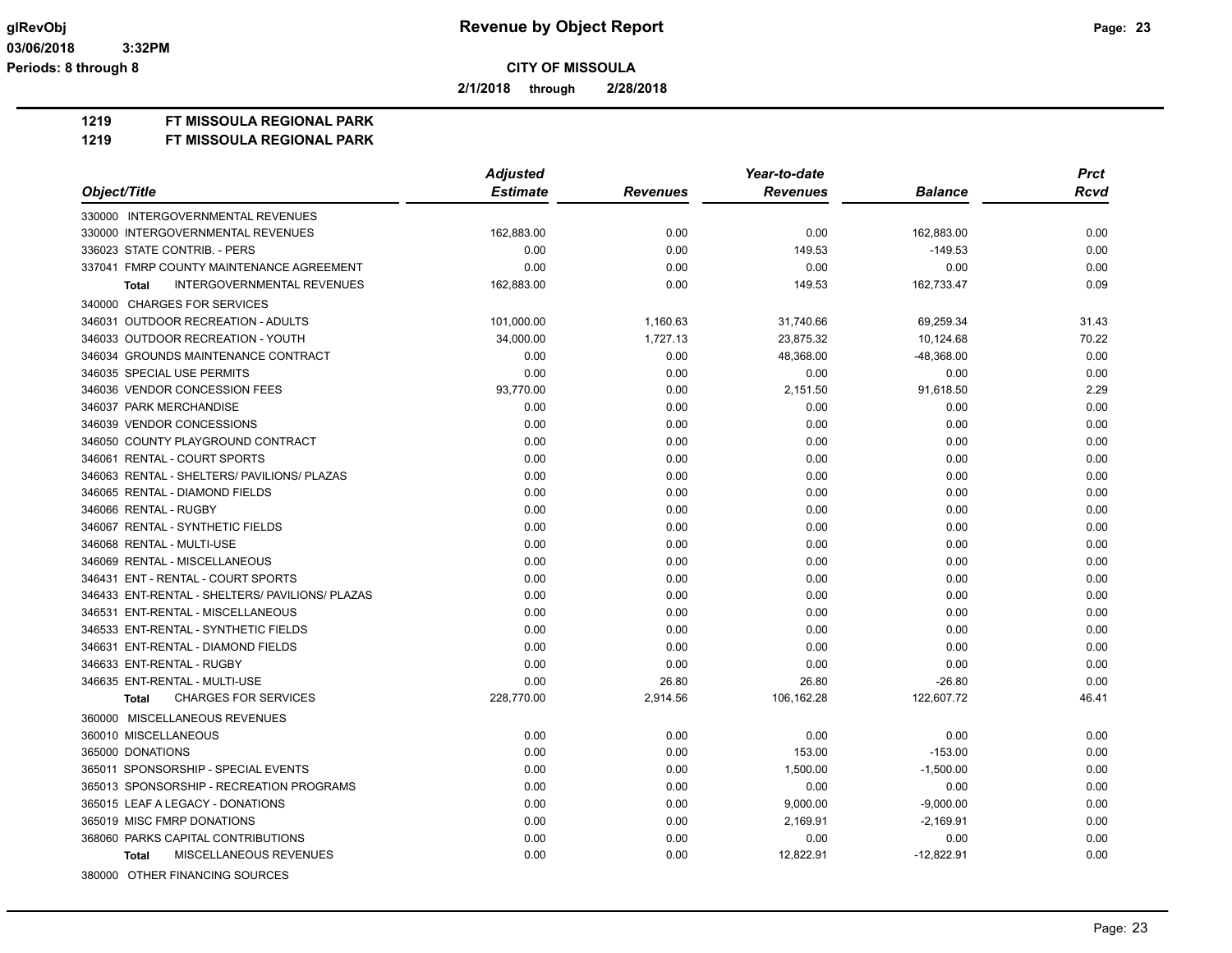**2/1/2018 through 2/28/2018**

### **1219 FT MISSOULA REGIONAL PARK**

|                                           | <b>Adjusted</b> |                 | Year-to-date    |                | Prct        |
|-------------------------------------------|-----------------|-----------------|-----------------|----------------|-------------|
| Object/Title                              | <b>Estimate</b> | <b>Revenues</b> | <b>Revenues</b> | <b>Balance</b> | <b>Rcvd</b> |
| 381010 BOND PROCEEDS                      | 53.064.00       | 0.00            | 0.00            | 53.064.00      | 0.00        |
| 383000 OPERATING TRANSFERS                | 320,695.00      | 0.00            | 172.166.00      | 148.529.00     | 53.69       |
| 383050 TRANSFER FROM IMPACT FEES          | 0.00            | 0.00            | 0.00            | 0.00           | 0.00        |
| OTHER FINANCING SOURCES<br>Total          | 373.759.00      | 0.00            | 172.166.00      | 201.593.00     | 46.06       |
| FT MISSOULA REGIONAL PARK<br><b>Total</b> | 765.412.00      | 2.914.56        | 291.300.72      | 474.111.28     | 38.06       |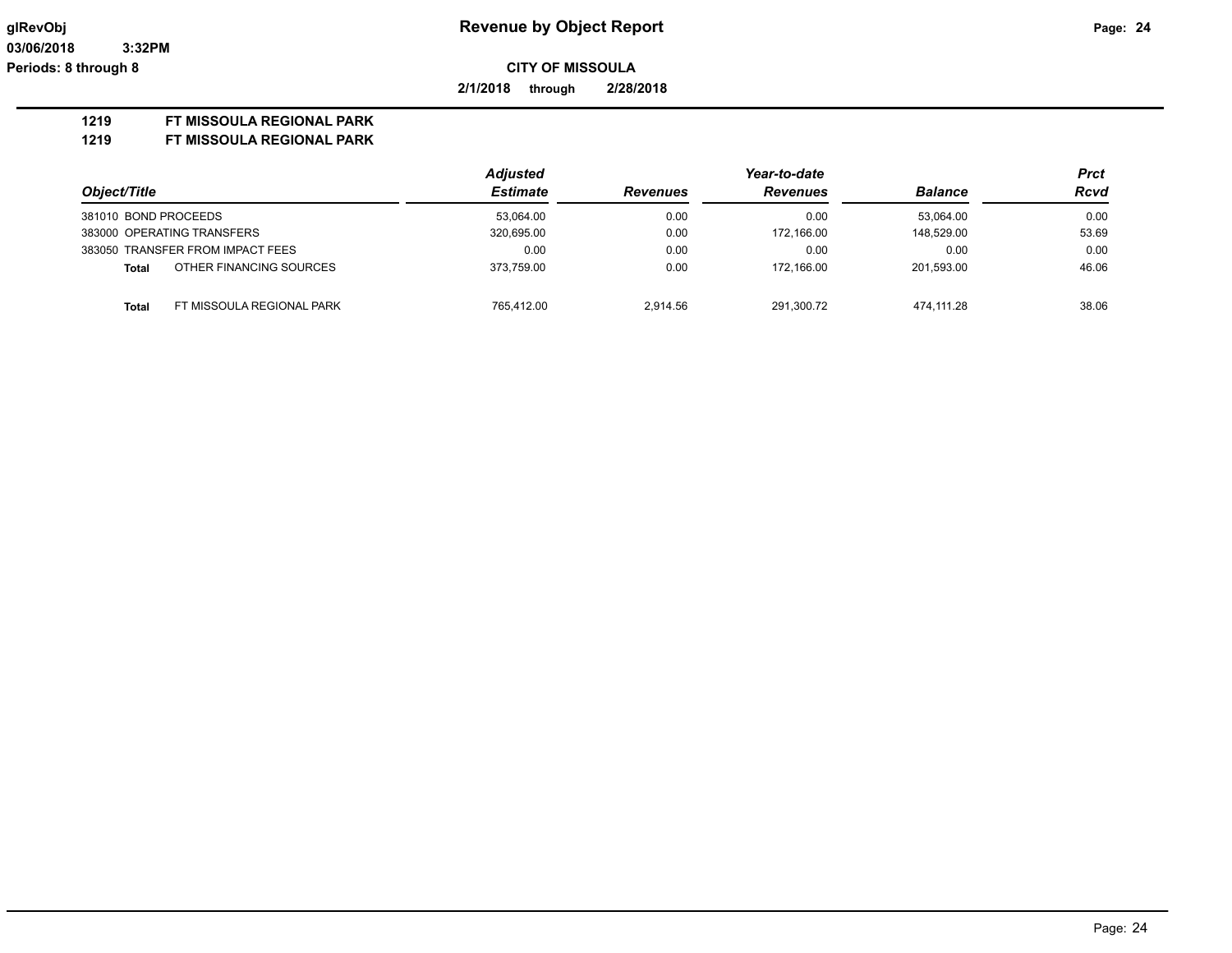**2/1/2018 through 2/28/2018**

|                                                 | <b>Adjusted</b> |                 | Year-to-date    |                |       |  |  |
|-------------------------------------------------|-----------------|-----------------|-----------------|----------------|-------|--|--|
| <i><b>Object/Title</b></i>                      | <b>Estimate</b> | <b>Revenues</b> | <b>Revenues</b> | <b>Balance</b> | Rcvd  |  |  |
| 330000 INTERGOVERNMENTAL REVENUES               |                 |                 |                 |                |       |  |  |
| 330000 INTERGOVERNMENTAL REVENUES               | 162,883.00      | 0.00            | 0.00            | 162,883.00     | 0.00  |  |  |
| 336023 STATE CONTRIB. - PERS                    | 0.00            | 0.00            | 149.53          | $-149.53$      | 0.00  |  |  |
| 337041 FMRP COUNTY MAINTENANCE AGREEMENT        | 0.00            | 0.00            | 0.00            | 0.00           | 0.00  |  |  |
| INTERGOVERNMENTAL REVENUES<br><b>Total</b>      | 162,883.00      | 0.00            | 149.53          | 162,733.47     | 0.09  |  |  |
| 340000 CHARGES FOR SERVICES                     |                 |                 |                 |                |       |  |  |
| 346031 OUTDOOR RECREATION - ADULTS              | 101,000.00      | 1,160.63        | 31,740.66       | 69,259.34      | 31.43 |  |  |
| 346033 OUTDOOR RECREATION - YOUTH               | 34,000.00       | 1,727.13        | 23,875.32       | 10,124.68      | 70.22 |  |  |
| 346034 GROUNDS MAINTENANCE CONTRACT             | 0.00            | 0.00            | 48,368.00       | $-48,368.00$   | 0.00  |  |  |
| 346035 SPECIAL USE PERMITS                      | 0.00            | 0.00            | 0.00            | 0.00           | 0.00  |  |  |
| 346036 VENDOR CONCESSION FEES                   | 93,770.00       | 0.00            | 2,151.50        | 91,618.50      | 2.29  |  |  |
| 346037 PARK MERCHANDISE                         | 0.00            | 0.00            | 0.00            | 0.00           | 0.00  |  |  |
| 346039 VENDOR CONCESSIONS                       | 0.00            | 0.00            | 0.00            | 0.00           | 0.00  |  |  |
| 346050 COUNTY PLAYGROUND CONTRACT               | 0.00            | 0.00            | 0.00            | 0.00           | 0.00  |  |  |
| 346061 RENTAL - COURT SPORTS                    | 0.00            | 0.00            | 0.00            | 0.00           | 0.00  |  |  |
| 346063 RENTAL - SHELTERS/ PAVILIONS/ PLAZAS     | 0.00            | 0.00            | 0.00            | 0.00           | 0.00  |  |  |
| 346065 RENTAL - DIAMOND FIELDS                  | 0.00            | 0.00            | 0.00            | 0.00           | 0.00  |  |  |
| 346066 RENTAL - RUGBY                           | 0.00            | 0.00            | 0.00            | 0.00           | 0.00  |  |  |
| 346067 RENTAL - SYNTHETIC FIELDS                | 0.00            | 0.00            | 0.00            | 0.00           | 0.00  |  |  |
| 346068 RENTAL - MULTI-USE                       | 0.00            | 0.00            | 0.00            | 0.00           | 0.00  |  |  |
| 346069 RENTAL - MISCELLANEOUS                   | 0.00            | 0.00            | 0.00            | 0.00           | 0.00  |  |  |
| 346431 ENT - RENTAL - COURT SPORTS              | 0.00            | 0.00            | 0.00            | 0.00           | 0.00  |  |  |
| 346433 ENT-RENTAL - SHELTERS/ PAVILIONS/ PLAZAS | 0.00            | 0.00            | 0.00            | 0.00           | 0.00  |  |  |
| 346531 ENT-RENTAL - MISCELLANEOUS               | 0.00            | 0.00            | 0.00            | 0.00           | 0.00  |  |  |
| 346533 ENT-RENTAL - SYNTHETIC FIELDS            | 0.00            | 0.00            | 0.00            | 0.00           | 0.00  |  |  |
| 346631 ENT-RENTAL - DIAMOND FIELDS              | 0.00            | 0.00            | 0.00            | 0.00           | 0.00  |  |  |
| 346633 ENT-RENTAL - RUGBY                       | 0.00            | 0.00            | 0.00            | 0.00           | 0.00  |  |  |
| 346635 ENT-RENTAL - MULTI-USE                   | 0.00            | 26.80           | 26.80           | $-26.80$       | 0.00  |  |  |
| <b>CHARGES FOR SERVICES</b><br><b>Total</b>     | 228,770.00      | 2,914.56        | 106,162.28      | 122,607.72     | 46.41 |  |  |
| 360000 MISCELLANEOUS REVENUES                   |                 |                 |                 |                |       |  |  |
| 360010 MISCELLANEOUS                            | 0.00            | 0.00            | 0.00            | 0.00           | 0.00  |  |  |
| 365000 DONATIONS                                | 0.00            | 0.00            | 153.00          | $-153.00$      | 0.00  |  |  |
| 365011 SPONSORSHIP - SPECIAL EVENTS             | 0.00            | 0.00            | 1,500.00        | $-1,500.00$    | 0.00  |  |  |
| 365013 SPONSORSHIP - RECREATION PROGRAMS        | 0.00            | 0.00            | 0.00            | 0.00           | 0.00  |  |  |
| 365015 LEAF A LEGACY - DONATIONS                | 0.00            | 0.00            | 9,000.00        | $-9,000.00$    | 0.00  |  |  |
| 365019 MISC FMRP DONATIONS                      | 0.00            | 0.00            | 2,169.91        | $-2,169.91$    | 0.00  |  |  |
| 368060 PARKS CAPITAL CONTRIBUTIONS              | 0.00            | 0.00            | 0.00            | 0.00           | 0.00  |  |  |
| MISCELLANEOUS REVENUES<br><b>Total</b>          | 0.00            | 0.00            | 12,822.91       | $-12,822.91$   | 0.00  |  |  |
| 380000 OTHER FINANCING SOURCES                  |                 |                 |                 |                |       |  |  |
| 381010 BOND PROCEEDS                            | 53,064.00       | 0.00            | 0.00            | 53,064.00      | 0.00  |  |  |
|                                                 |                 |                 |                 |                |       |  |  |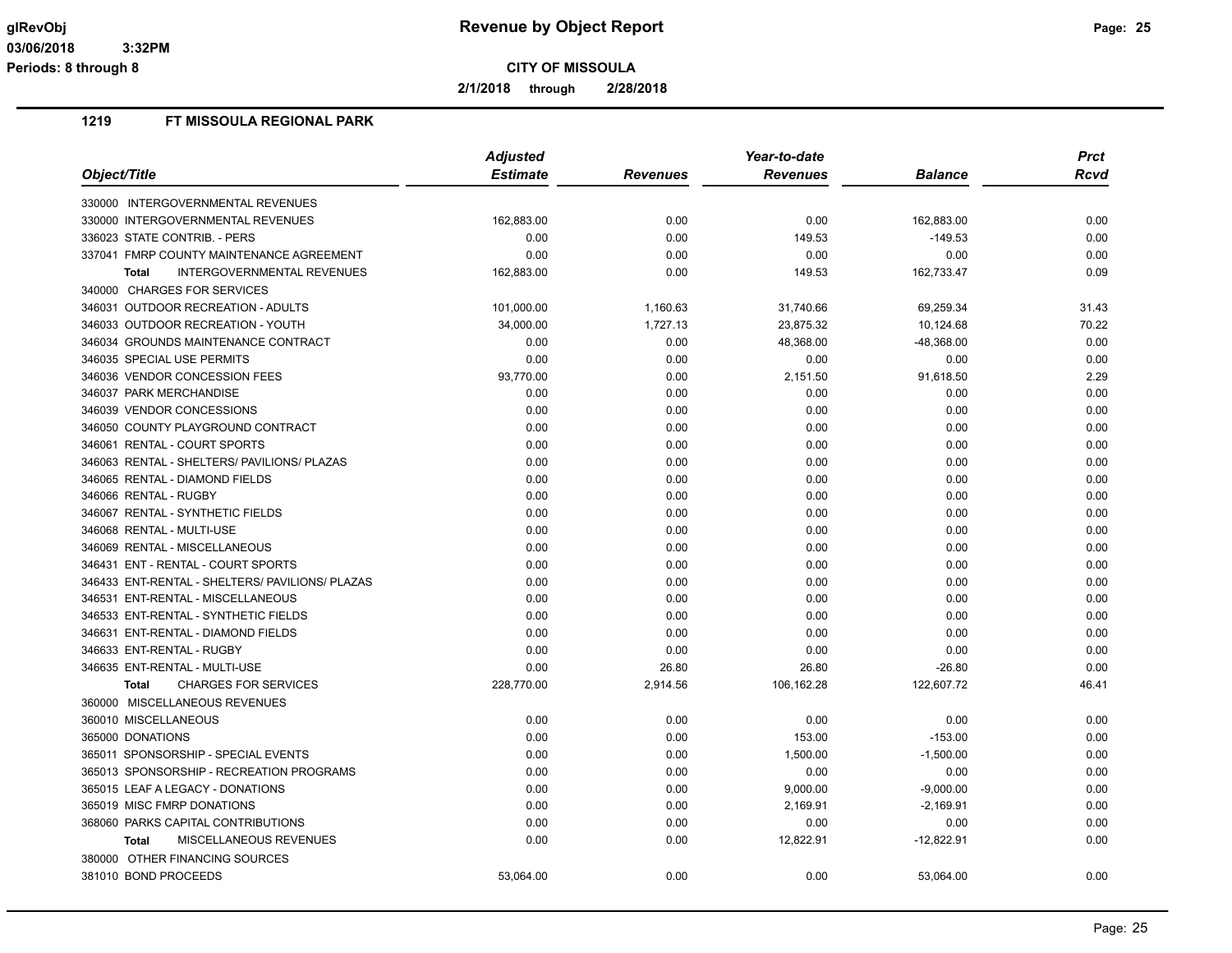**2/1/2018 through 2/28/2018**

|              |                                  | <b>Adjusted</b> |                 | Year-to-date    |                | <b>Prct</b> |
|--------------|----------------------------------|-----------------|-----------------|-----------------|----------------|-------------|
| Object/Title |                                  | <b>Estimate</b> | <b>Revenues</b> | <b>Revenues</b> | <b>Balance</b> | <b>Rcvd</b> |
|              | 383000 OPERATING TRANSFERS       | 320,695.00      | 0.00            | 172.166.00      | 148,529.00     | 53.69       |
|              | 383050 TRANSFER FROM IMPACT FEES | 0.00            | 0.00            | 0.00            | 0.00           | 0.00        |
| <b>Total</b> | OTHER FINANCING SOURCES          | 373.759.00      | 0.00            | 172.166.00      | 201.593.00     | 46.06       |
| <b>Total</b> | FT MISSOULA REGIONAL PARK        | 765.412.00      | 2,914.56        | 291,300.72      | 474.111.28     | 38.06       |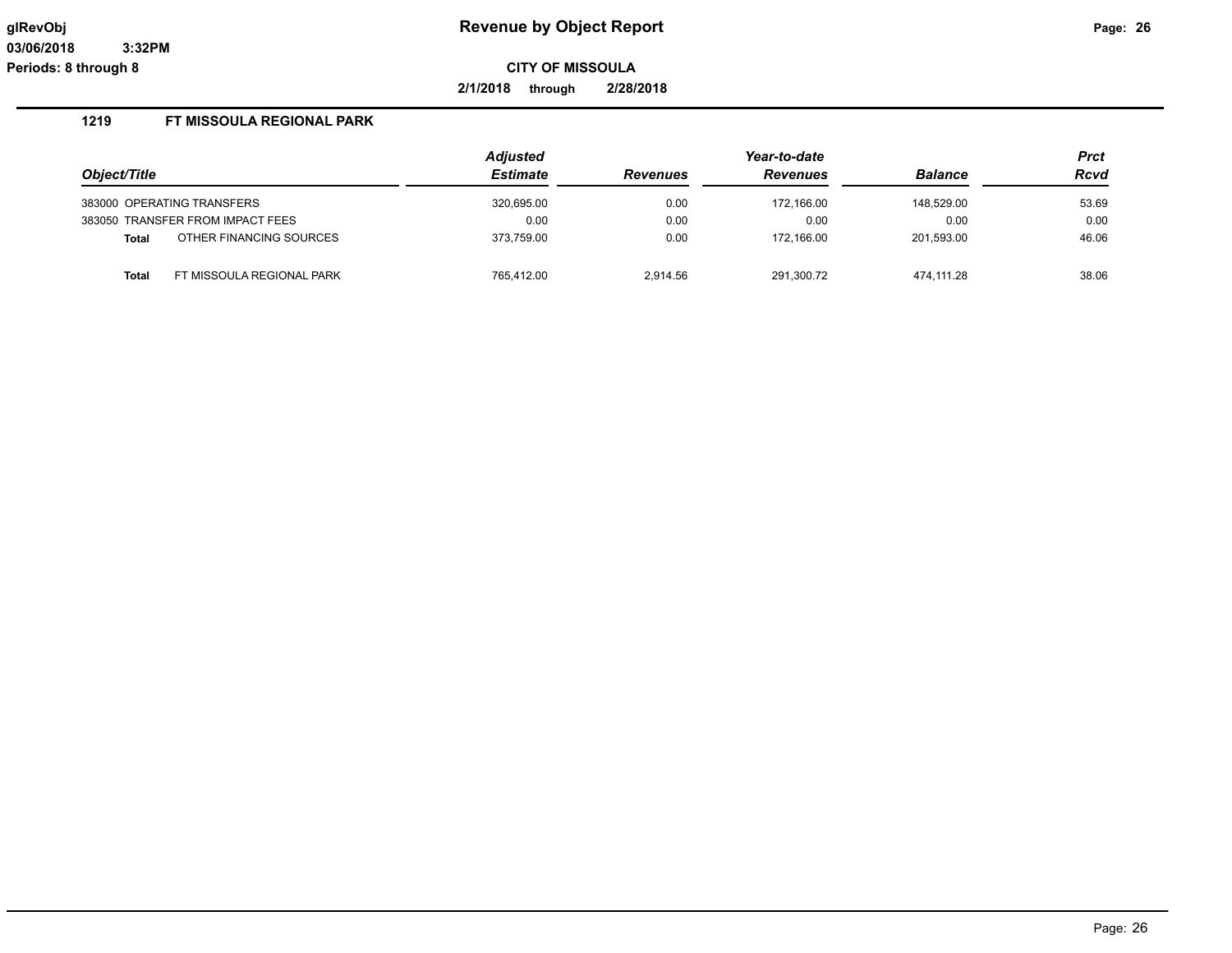**03/06/2018 3:32PM Periods: 8 through 8**

**CITY OF MISSOULA**

**2/1/2018 through 2/28/2018**

## **1241 CEMETERY CREMAIN WALL FUND**

**1241 CEMETERY CREMAIN WALL FUND**

|                    |                                         | <b>Adjusted</b> |                 |                 | <b>Prct</b>    |             |
|--------------------|-----------------------------------------|-----------------|-----------------|-----------------|----------------|-------------|
| Object/Title       |                                         | <b>Estimate</b> | <b>Revenues</b> | <b>Revenues</b> | <b>Balance</b> | <b>Rcvd</b> |
|                    | 340000 CHARGES FOR SERVICES             |                 |                 |                 |                |             |
|                    | 343310 SALE OF NICHE NAMEPLATES & VASES | 0.00            | 2.100.00        | 20.500.00       | $-20.500.00$   | 0.00        |
| 343322 FLOWER CARE |                                         | 10,000.00       | 0.00            | 0.00            | 10.000.00      | 0.00        |
| <b>Total</b>       | <b>CHARGES FOR SERVICES</b>             | 10,000.00       | 2.100.00        | 20.500.00       | $-10.500.00$   | 205.00      |
|                    |                                         |                 |                 |                 |                |             |
| <b>Total</b>       | CEMETERY CREMAIN WALL FUND              | 10.000.00       | 2.100.00        | 20.500.00       | $-10.500.00$   | 205.00      |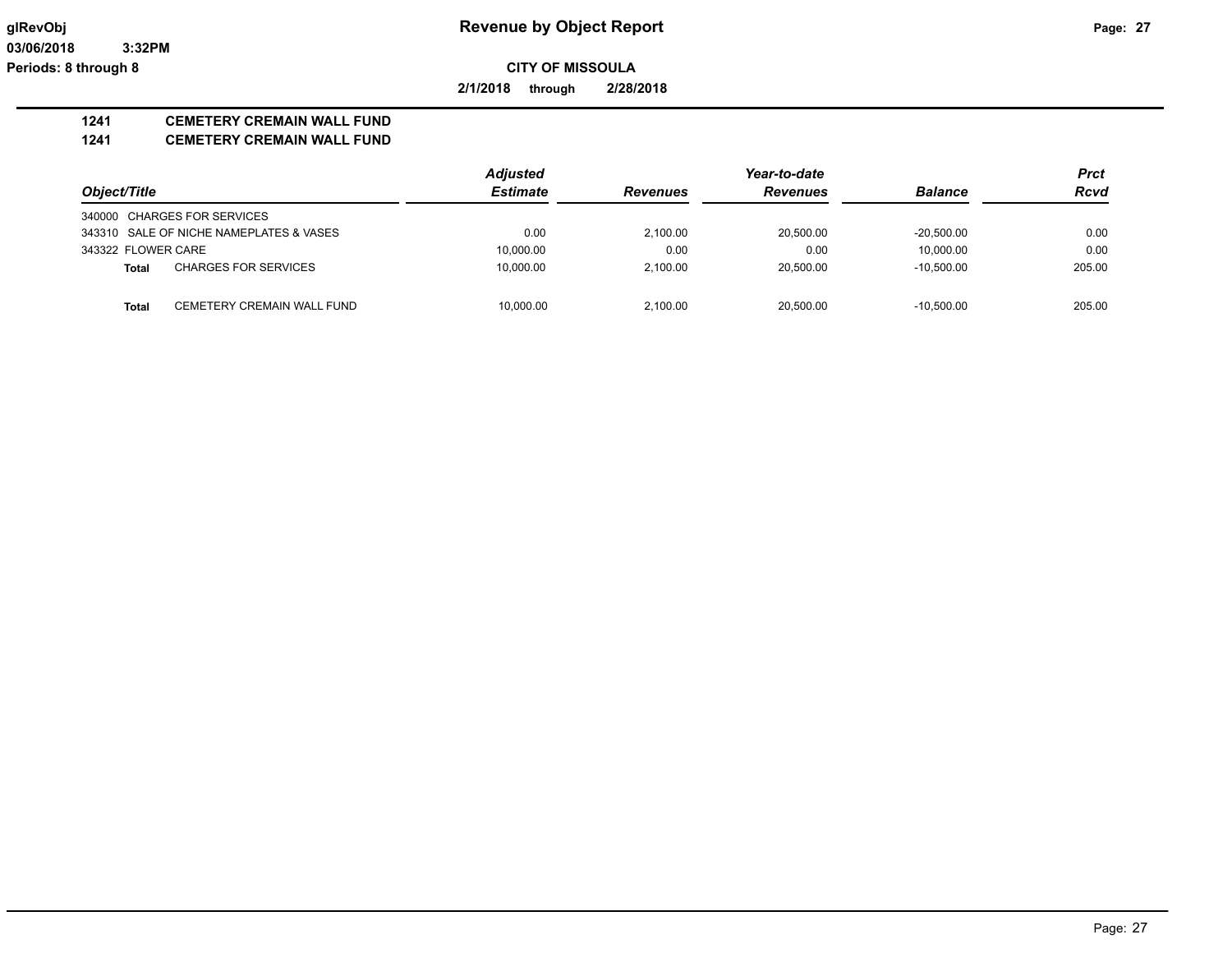**2/1/2018 through 2/28/2018**

## **1241 CEMETERY CREMAIN WALL FUND**

|                    |                                         | Adjusted        |                 | Year-to-date    |                | <b>Prct</b> |
|--------------------|-----------------------------------------|-----------------|-----------------|-----------------|----------------|-------------|
| Object/Title       |                                         | <b>Estimate</b> | <b>Revenues</b> | <b>Revenues</b> | <b>Balance</b> | <b>Rcvd</b> |
|                    | 340000 CHARGES FOR SERVICES             |                 |                 |                 |                |             |
|                    | 343310 SALE OF NICHE NAMEPLATES & VASES | 0.00            | 2.100.00        | 20,500.00       | $-20.500.00$   | 0.00        |
| 343322 FLOWER CARE |                                         | 10,000.00       | 0.00            | 0.00            | 10.000.00      | 0.00        |
| <b>Total</b>       | <b>CHARGES FOR SERVICES</b>             | 10,000.00       | 2.100.00        | 20,500.00       | $-10,500.00$   | 205.00      |
|                    |                                         |                 |                 |                 |                |             |
| <b>Total</b>       | CEMETERY CREMAIN WALL FUND              | 10.000.00       | 2.100.00        | 20.500.00       | $-10.500.00$   | 205.00      |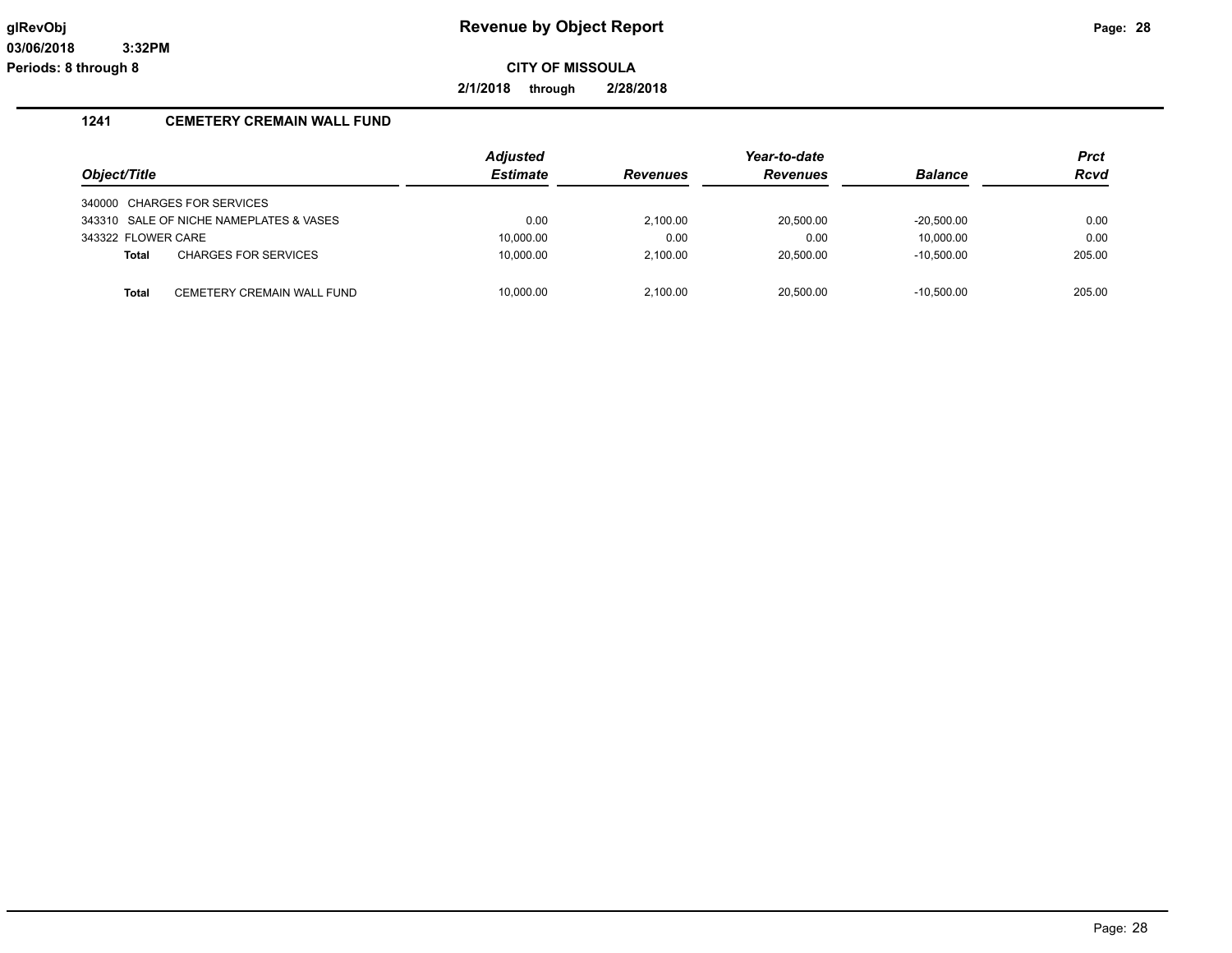**2/1/2018 through 2/28/2018**

## **1242 CEMETERY CAPITAL RESERVE FUND**

#### **1242 CEMETERY CAPITAL RESERVE FUND**

|                       |                                          | <b>Adjusted</b> |                 | Year-to-date    |                | <b>Prct</b> |
|-----------------------|------------------------------------------|-----------------|-----------------|-----------------|----------------|-------------|
| Object/Title          |                                          | <b>Estimate</b> | <b>Revenues</b> | <b>Revenues</b> | <b>Balance</b> | <b>Rcvd</b> |
|                       | 340000 CHARGES FOR SERVICES              |                 |                 |                 |                |             |
| 343320 SALE OF GRAVES |                                          | 14,230.00       | 0.00            | 7,300.00        | 6,930.00       | 51.30       |
| 343321 FOUNDATIONS    |                                          | 3,560.00        | 412.50          | 2,965.00        | 595.00         | 83.29       |
| 343322 FLOWER CARE    |                                          | 4,150.00        | 0.00            | 0.00            | 4,150.00       | 0.00        |
|                       | 343323 LINER/ POLYVAULTS/ ACCESS FEES    | 12,530.00       | 300.00          | 3,525.00        | 9,005.00       | 28.13       |
|                       | 343324 OTHER CEMETERY FEES               | 1,920.00        | 150.00          | 1,200.00        | 720.00         | 62.50       |
|                       | 343325 2ND INTERMENT RIGHT               | 3,840.00        | 0.00            | 1,000.00        | 2,840.00       | 26.04       |
|                       | 343327 MONUMENT MAINTENANCE              | 0.00            | 0.00            | 0.00            | 0.00           | 0.00        |
|                       | 343340 OPENINGS/ CLOSINGS/ DISINTERMENTS | 14,770.00       | 250.00          | 5,337.50        | 9,432.50       | 36.14       |
|                       | 343341 CEMETERY MONUMENT PERMIT FEE      | 0.00            | 150.00          | 200.00          | $-200.00$      | 0.00        |
|                       | 343343 CEMETERY OVERTIME SERVICES FEE    | 0.00            | 0.00            | 0.00            | 0.00           | 0.00        |
|                       | 343350 MISCELLANEOUS FEES                | 0.00            | 0.00            | 42.50           | $-42.50$       | 0.00        |
| Total                 | <b>CHARGES FOR SERVICES</b>              | 55,000.00       | 1,262.50        | 21,570.00       | 33,430.00      | 39.22       |
| Total                 | CEMETERY CAPITAL RESERVE FUND            | 55,000.00       | 1,262.50        | 21.570.00       | 33,430.00      | 39.22       |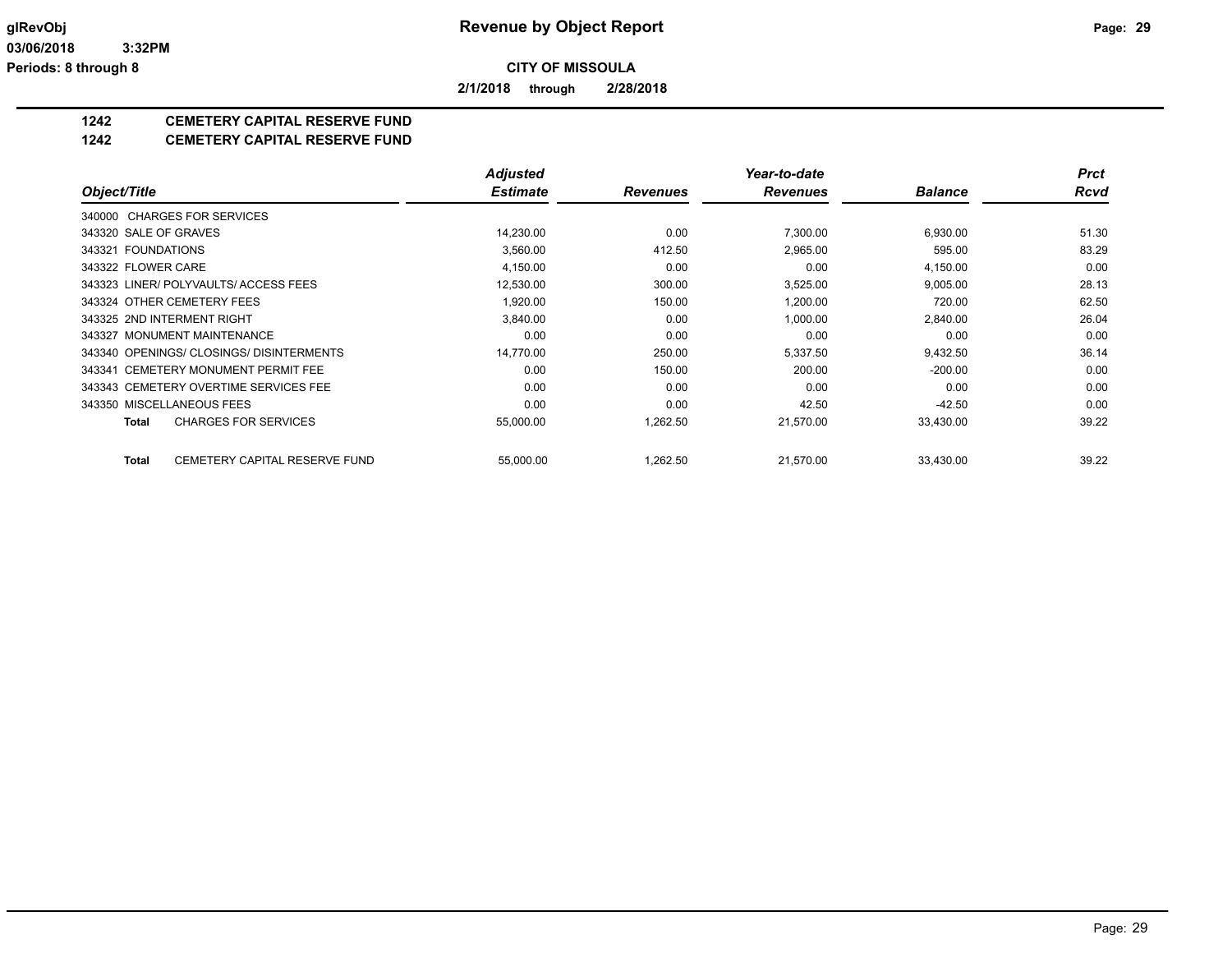**2/1/2018 through 2/28/2018**

## **1242 CEMETERY CAPITAL RESERVE FUND**

|                                          | <b>Adjusted</b> |                 | Year-to-date    |                | <b>Prct</b> |
|------------------------------------------|-----------------|-----------------|-----------------|----------------|-------------|
| Object/Title                             | <b>Estimate</b> | <b>Revenues</b> | <b>Revenues</b> | <b>Balance</b> | <b>Rcvd</b> |
| 340000 CHARGES FOR SERVICES              |                 |                 |                 |                |             |
| 343320 SALE OF GRAVES                    | 14,230.00       | 0.00            | 7,300.00        | 6,930.00       | 51.30       |
| 343321 FOUNDATIONS                       | 3,560.00        | 412.50          | 2,965.00        | 595.00         | 83.29       |
| 343322 FLOWER CARE                       | 4,150.00        | 0.00            | 0.00            | 4,150.00       | 0.00        |
| 343323 LINER/POLYVAULTS/ACCESS FEES      | 12,530.00       | 300.00          | 3,525.00        | 9,005.00       | 28.13       |
| 343324 OTHER CEMETERY FEES               | 1,920.00        | 150.00          | 1,200.00        | 720.00         | 62.50       |
| 343325 2ND INTERMENT RIGHT               | 3,840.00        | 0.00            | 1,000.00        | 2,840.00       | 26.04       |
| 343327 MONUMENT MAINTENANCE              | 0.00            | 0.00            | 0.00            | 0.00           | 0.00        |
| 343340 OPENINGS/ CLOSINGS/ DISINTERMENTS | 14,770.00       | 250.00          | 5,337.50        | 9,432.50       | 36.14       |
| 343341 CEMETERY MONUMENT PERMIT FEE      | 0.00            | 150.00          | 200.00          | $-200.00$      | 0.00        |
| 343343 CEMETERY OVERTIME SERVICES FEE    | 0.00            | 0.00            | 0.00            | 0.00           | 0.00        |
| 343350 MISCELLANEOUS FEES                | 0.00            | 0.00            | 42.50           | $-42.50$       | 0.00        |
| <b>CHARGES FOR SERVICES</b><br>Total     | 55,000.00       | 1,262.50        | 21,570.00       | 33,430.00      | 39.22       |
| CEMETERY CAPITAL RESERVE FUND<br>Total   | 55,000.00       | 1,262.50        | 21,570.00       | 33,430.00      | 39.22       |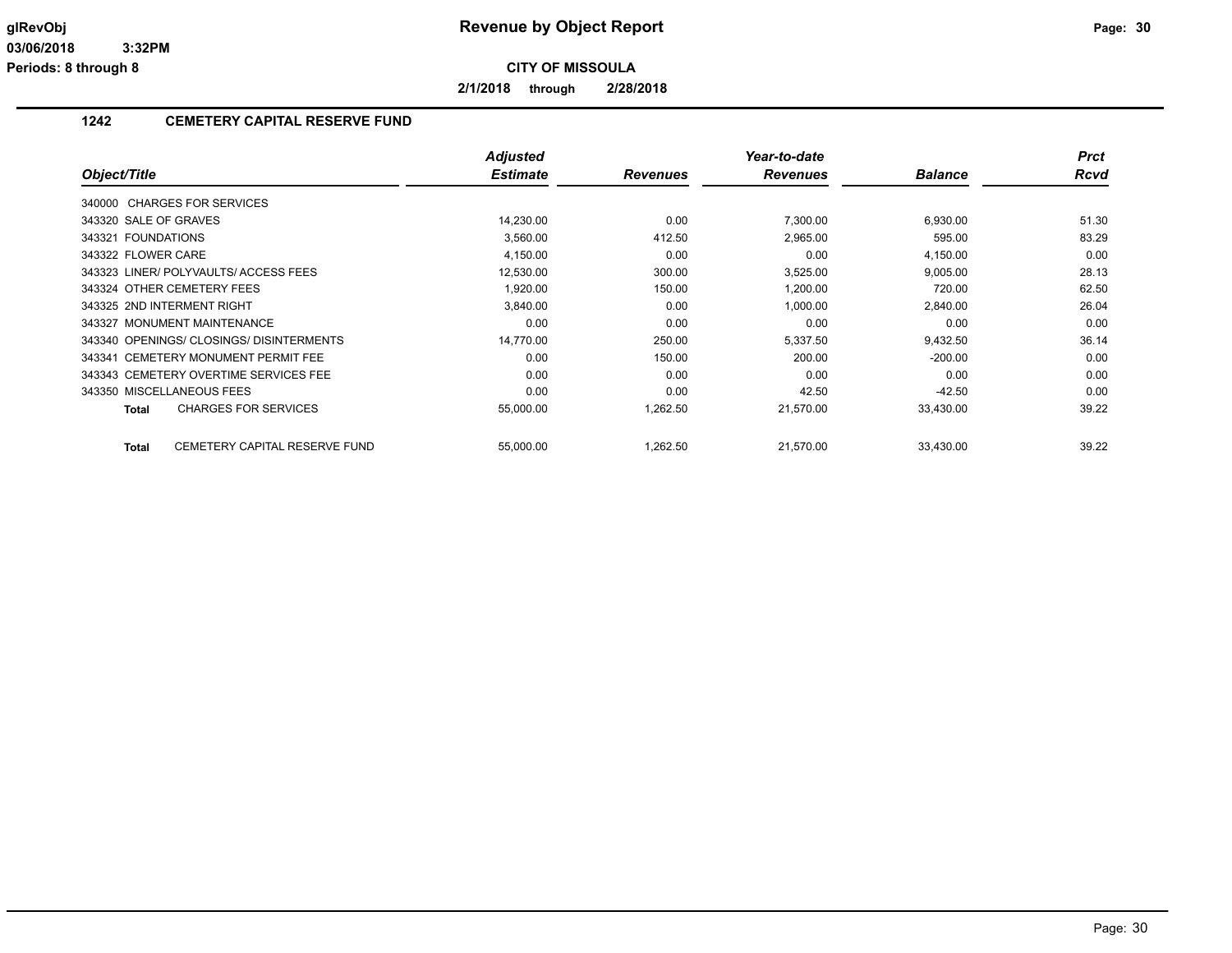**2/1/2018 through 2/28/2018**

### **1243 CEMETERY MEMORIAL FUND**

**1243 CEMETERY MEMORIAL FUND**

|                      |                               | <b>Adjusted</b> |                 | Prct            |                |             |
|----------------------|-------------------------------|-----------------|-----------------|-----------------|----------------|-------------|
| Object/Title         |                               | <b>Estimate</b> | <b>Revenues</b> | <b>Revenues</b> | <b>Balance</b> | <b>Rcvd</b> |
|                      | 360000 MISCELLANEOUS REVENUES |                 |                 |                 |                |             |
| 360010 MISCELLANEOUS |                               | 0.00            | 0.00            | 0.00            | 0.00           | 0.00        |
| 365000 DONATIONS     |                               | 1.500.00        | 0.00            | 2,090.50        | $-590.50$      | 139.37      |
| Total                | MISCELLANEOUS REVENUES        | 1.500.00        | 0.00            | 2,090.50        | $-590.50$      | 139.37      |
| <b>Total</b>         | CEMETERY MEMORIAL FUND        | 1.500.00        | 0.00            | 2.090.50        | $-590.50$      | 139.37      |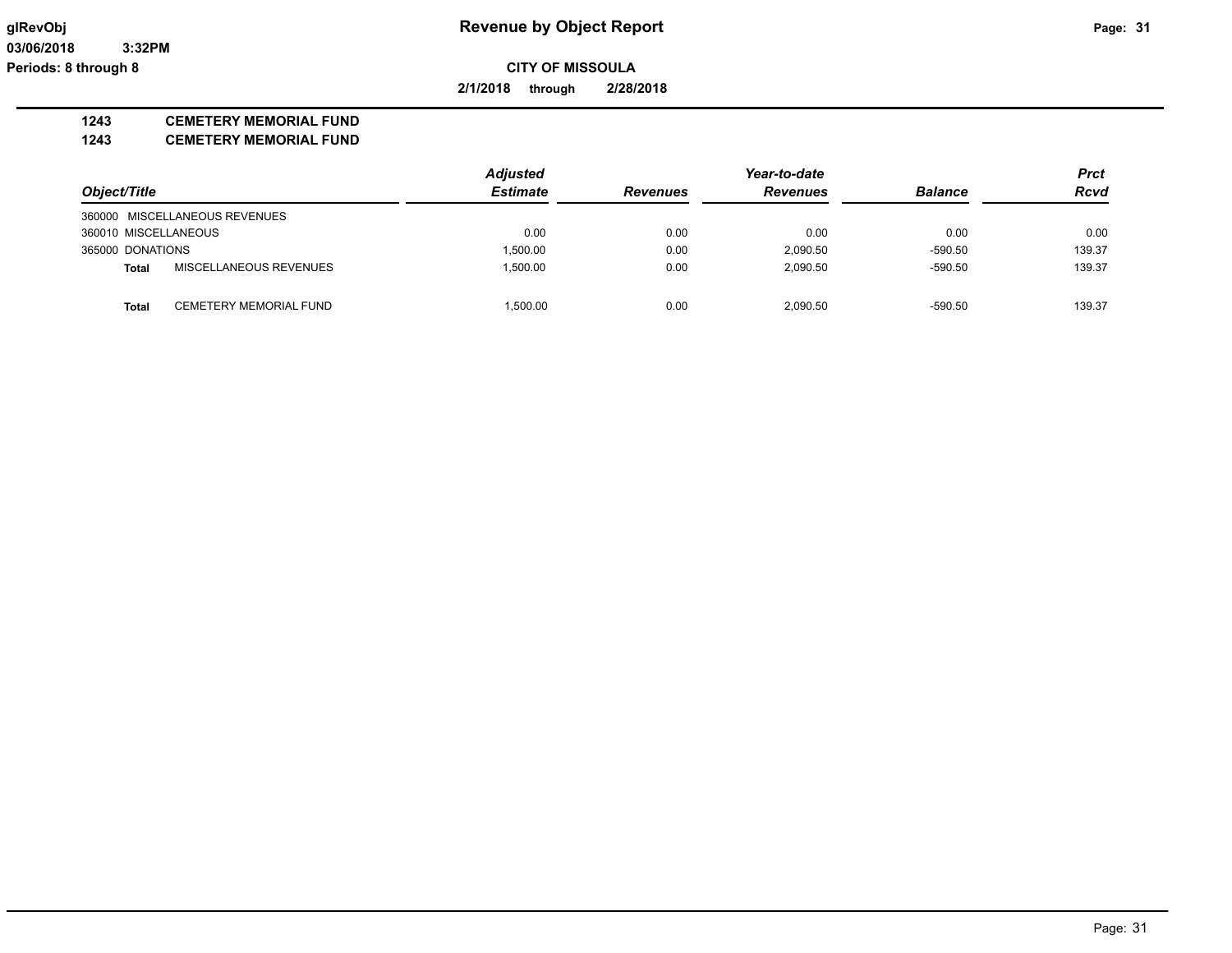**2/1/2018 through 2/28/2018**

## **1243 CEMETERY MEMORIAL FUND**

|                      |                               | <b>Adjusted</b> |                 | Year-to-date    |                | <b>Prct</b> |
|----------------------|-------------------------------|-----------------|-----------------|-----------------|----------------|-------------|
| Object/Title         |                               | <b>Estimate</b> | <b>Revenues</b> | <b>Revenues</b> | <b>Balance</b> | <b>Rcvd</b> |
|                      | 360000 MISCELLANEOUS REVENUES |                 |                 |                 |                |             |
| 360010 MISCELLANEOUS |                               | 0.00            | 0.00            | 0.00            | 0.00           | 0.00        |
| 365000 DONATIONS     |                               | 1.500.00        | 0.00            | 2.090.50        | $-590.50$      | 139.37      |
| <b>Total</b>         | MISCELLANEOUS REVENUES        | 1.500.00        | 0.00            | 2.090.50        | $-590.50$      | 139.37      |
| <b>Total</b>         | <b>CEMETERY MEMORIAL FUND</b> | 1.500.00        | 0.00            | 2.090.50        | $-590.50$      | 139.37      |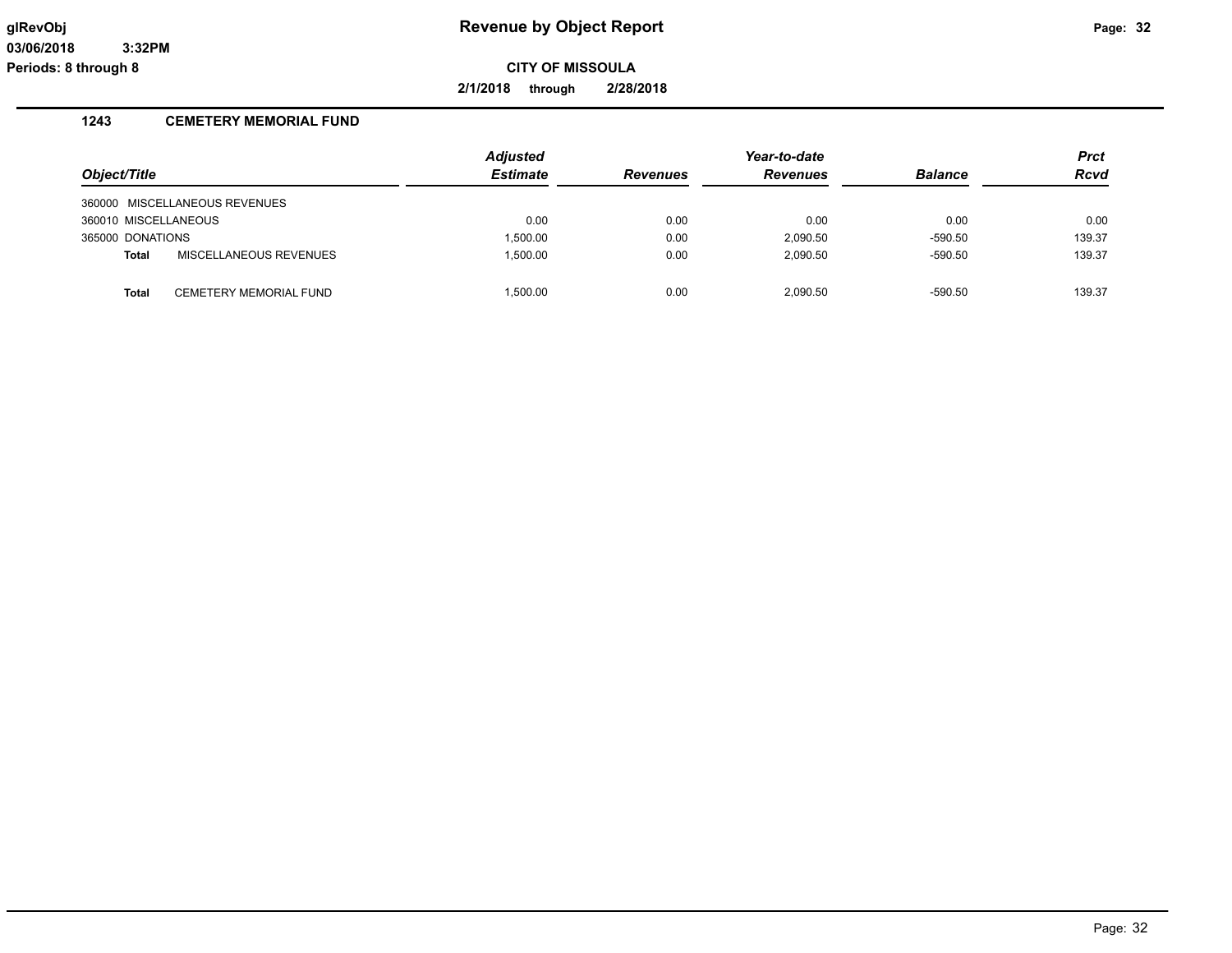**2/1/2018 through 2/28/2018**

### **1251 JOHNSON ST PROPERTY RENTAL**

**1251 JOHNSON ST PROPERTY RENTAL**

|                                                           | <b>Adjusted</b> |                 | Year-to-date    |                | <b>Prct</b> |
|-----------------------------------------------------------|-----------------|-----------------|-----------------|----------------|-------------|
| Object/Title                                              | <b>Estimate</b> | <b>Revenues</b> | <b>Revenues</b> | <b>Balance</b> | <b>Rcvd</b> |
| 360000 MISCELLANEOUS REVENUES                             |                 |                 |                 |                |             |
| 360010 MISCELLANEOUS                                      | 0.00            | 0.00            | 0.00            | 0.00           | 0.00        |
| 361005 JOHNSON ST RENTAL INCOME                           | 109,467.00      | 9,666.75        | 77,321.50       | 32,145.50      | 70.63       |
| MISCELLANEOUS REVENUES<br>Total                           | 109,467.00      | 9,666.75        | 77,321.50       | 32,145.50      | 70.63       |
| INVESTMENTS & ROYALTY EARNINGS<br>370000                  |                 |                 |                 |                |             |
| 371010 INTEREST ON INVESTMENTS                            | 0.00            | 0.00            | 0.00            | 0.00           | 0.00        |
| 371020 GAIN/LOSS IN MARKET VALUE OF INVESTMENTS           | 0.00            | 0.00            | 0.00            | 0.00           | 0.00        |
| <b>INVESTMENTS &amp; ROYALTY EARNINGS</b><br><b>Total</b> | 0.00            | 0.00            | 0.00            | 0.00           | 0.00        |
| 380000 OTHER FINANCING SOURCES                            |                 |                 |                 |                |             |
| 383000 OPERATING TRANSFERS                                | 0.00            | 0.00            | 0.00            | 0.00           | 0.00        |
| 383029 TRANS FR GENERAL                                   | 0.00            | 0.00            | 0.00            | 0.00           | 0.00        |
| OTHER FINANCING SOURCES<br>Total                          | 0.00            | 0.00            | 0.00            | 0.00           | 0.00        |
| JOHNSON ST PROPERTY RENTAL<br>Total                       | 109,467.00      | 9,666.75        | 77.321.50       | 32,145.50      | 70.63       |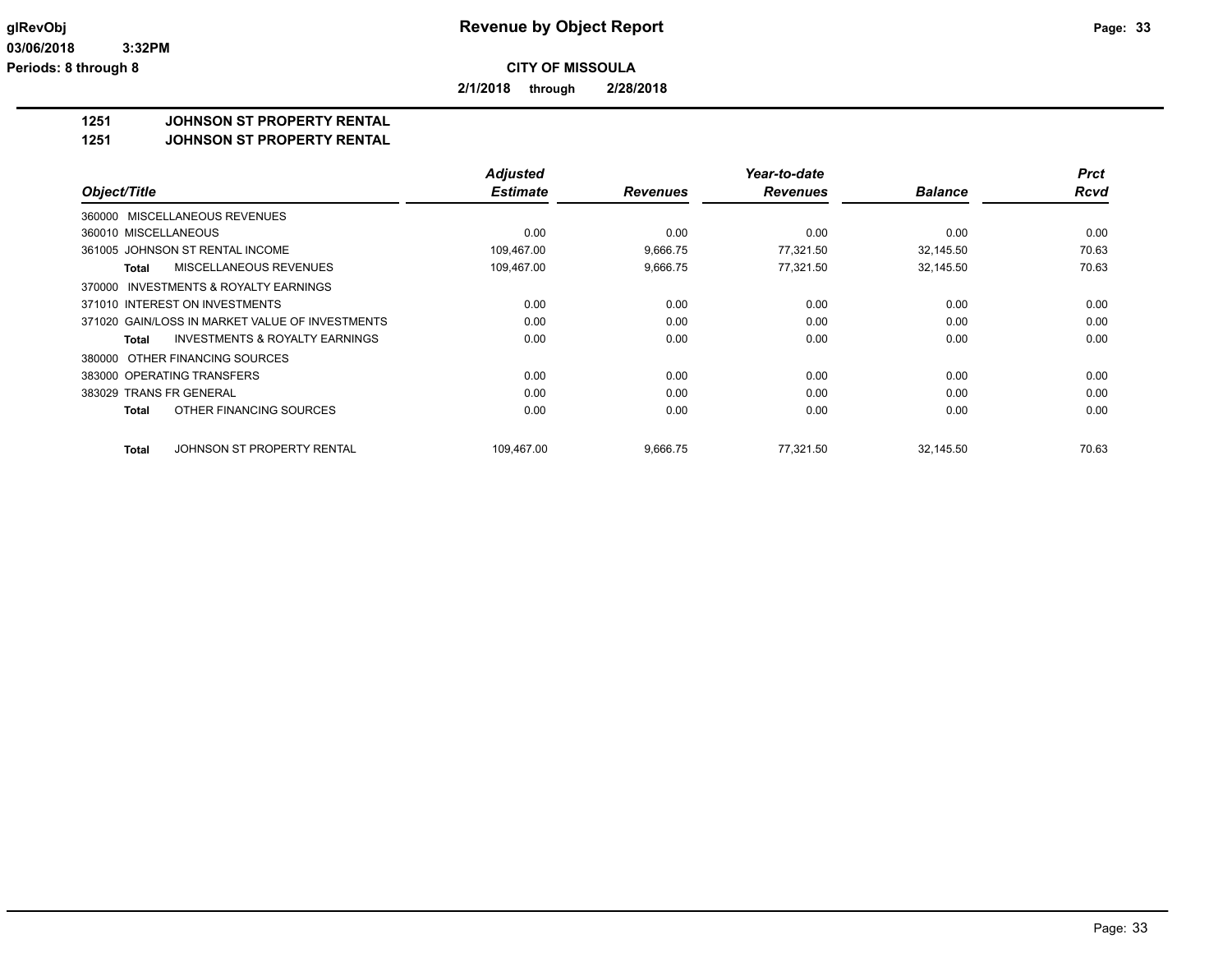**2/1/2018 through 2/28/2018**

## **1251 JOHNSON ST PROPERTY RENTAL**

| Object/Title                                       | <b>Adjusted</b><br><b>Estimate</b> | <b>Revenues</b> | Year-to-date<br><b>Revenues</b> | <b>Balance</b> | <b>Prct</b><br><b>Rcvd</b> |
|----------------------------------------------------|------------------------------------|-----------------|---------------------------------|----------------|----------------------------|
|                                                    |                                    |                 |                                 |                |                            |
| 360000 MISCELLANEOUS REVENUES                      |                                    |                 |                                 |                |                            |
| 360010 MISCELLANEOUS                               | 0.00                               | 0.00            | 0.00                            | 0.00           | 0.00                       |
| 361005 JOHNSON ST RENTAL INCOME                    | 109.467.00                         | 9,666.75        | 77.321.50                       | 32,145.50      | 70.63                      |
| MISCELLANEOUS REVENUES<br>Total                    | 109,467.00                         | 9,666.75        | 77,321.50                       | 32,145.50      | 70.63                      |
| 370000 INVESTMENTS & ROYALTY EARNINGS              |                                    |                 |                                 |                |                            |
| 371010 INTEREST ON INVESTMENTS                     | 0.00                               | 0.00            | 0.00                            | 0.00           | 0.00                       |
| 371020 GAIN/LOSS IN MARKET VALUE OF INVESTMENT     | 0.00                               | 0.00            | 0.00                            | 0.00           | 0.00                       |
| <b>INVESTMENTS &amp; ROYALTY EARNINGS</b><br>Total | 0.00                               | 0.00            | 0.00                            | 0.00           | 0.00                       |
| 380000 OTHER FINANCING SOURCES                     |                                    |                 |                                 |                |                            |
| 383000 OPERATING TRANSFERS                         | 0.00                               | 0.00            | 0.00                            | 0.00           | 0.00                       |
| 383029 TRANS FR GENERAL                            | 0.00                               | 0.00            | 0.00                            | 0.00           | 0.00                       |
| OTHER FINANCING SOURCES<br><b>Total</b>            | 0.00                               | 0.00            | 0.00                            | 0.00           | 0.00                       |
| JOHNSON ST PROPERTY RENTAL<br><b>Total</b>         | 109,467.00                         | 9,666.75        | 77.321.50                       | 32,145.50      | 70.63                      |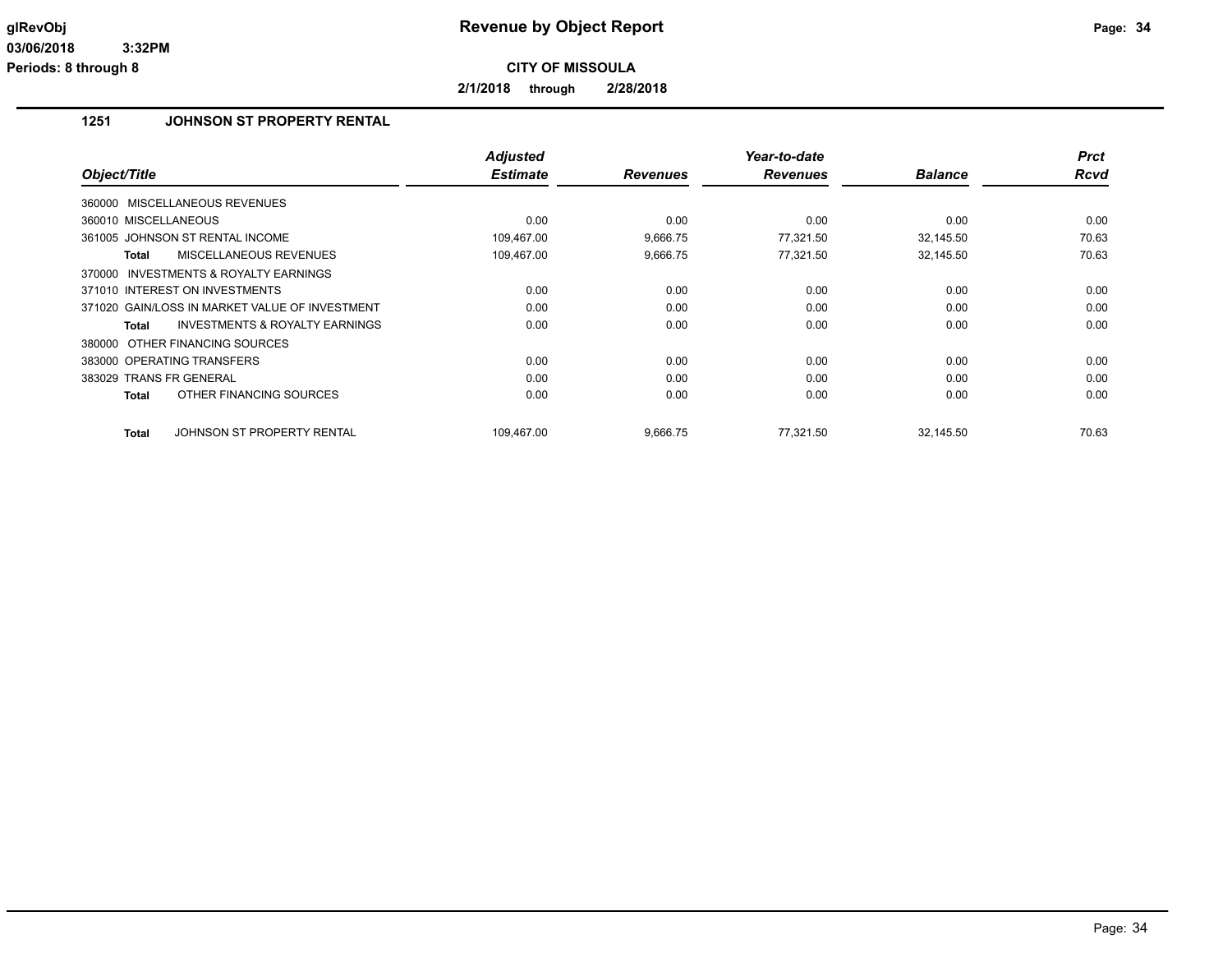**2/1/2018 through 2/28/2018**

**1265 TITLE 1 PROJECTS FUND**

**1265 TITLE 1 PROJECTS FUND**

|                         |                                           | <b>Adjusted</b> |                 | Year-to-date    |                | <b>Prct</b> |
|-------------------------|-------------------------------------------|-----------------|-----------------|-----------------|----------------|-------------|
| Object/Title            |                                           | <b>Estimate</b> | <b>Revenues</b> | <b>Revenues</b> | <b>Balance</b> | <b>Rcvd</b> |
|                         | 360000 MISCELLANEOUS REVENUES             |                 |                 |                 |                |             |
| 360010 MISCELLANEOUS    |                                           | 0.00            | 0.00            | 0.00            | 0.00           | 0.00        |
| Total                   | MISCELLANEOUS REVENUES                    | 0.00            | 0.00            | 0.00            | 0.00           | 0.00        |
|                         | 370000 INVESTMENTS & ROYALTY EARNINGS     |                 |                 |                 |                |             |
|                         | 371010 INTEREST ON INVESTMENTS            | 0.00            | 0.00            | 0.00            | 0.00           | 0.00        |
|                         | 373002 LOAN REPAYMENT - FAMILY SERVICES   | 146.924.00      | 0.00            | 0.00            | 146.924.00     | 0.00        |
| 373006 BURNS ST COMMONS |                                           | 0.00            | 0.00            | 0.00            | 0.00           | 0.00        |
| Total                   | <b>INVESTMENTS &amp; ROYALTY EARNINGS</b> | 146.924.00      | 0.00            | 0.00            | 146.924.00     | 0.00        |
| <b>Total</b>            | <b>TITLE 1 PROJECTS FUND</b>              | 146.924.00      | 0.00            | 0.00            | 146.924.00     | 0.00        |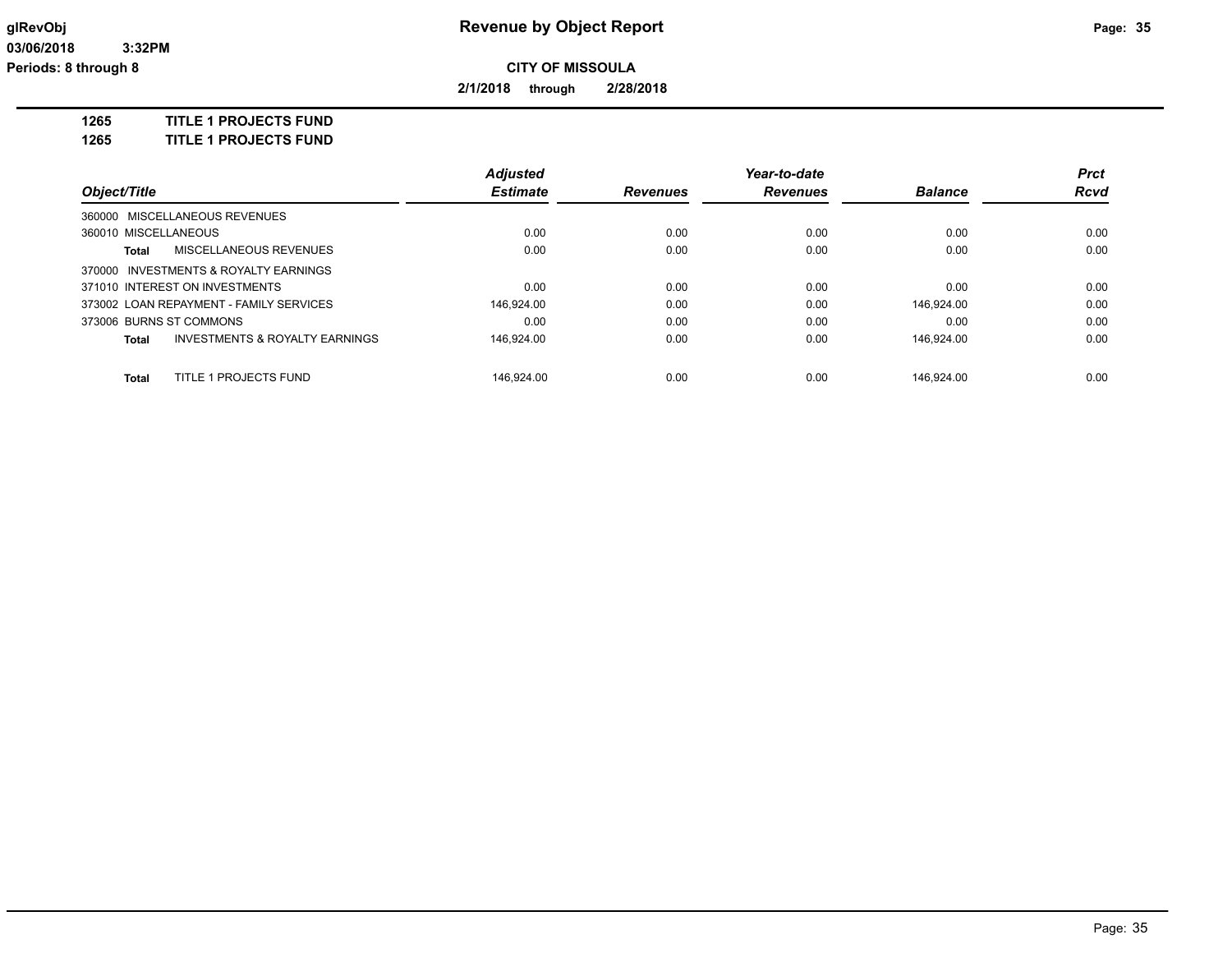**2/1/2018 through 2/28/2018**

## **1265 TITLE 1 PROJECTS FUND**

|                                                    | <b>Adjusted</b> |                 | Year-to-date    |                | <b>Prct</b> |
|----------------------------------------------------|-----------------|-----------------|-----------------|----------------|-------------|
| Object/Title                                       | <b>Estimate</b> | <b>Revenues</b> | <b>Revenues</b> | <b>Balance</b> | <b>Rcvd</b> |
| 360000 MISCELLANEOUS REVENUES                      |                 |                 |                 |                |             |
| 360010 MISCELLANEOUS                               | 0.00            | 0.00            | 0.00            | 0.00           | 0.00        |
| MISCELLANEOUS REVENUES<br>Total                    | 0.00            | 0.00            | 0.00            | 0.00           | 0.00        |
| 370000 INVESTMENTS & ROYALTY EARNINGS              |                 |                 |                 |                |             |
| 371010 INTEREST ON INVESTMENTS                     | 0.00            | 0.00            | 0.00            | 0.00           | 0.00        |
| 373002 LOAN REPAYMENT - FAMILY SERVICES            | 146.924.00      | 0.00            | 0.00            | 146.924.00     | 0.00        |
| 373006 BURNS ST COMMONS                            | 0.00            | 0.00            | 0.00            | 0.00           | 0.00        |
| <b>INVESTMENTS &amp; ROYALTY EARNINGS</b><br>Total | 146.924.00      | 0.00            | 0.00            | 146.924.00     | 0.00        |
| TITLE 1 PROJECTS FUND<br>Total                     | 146.924.00      | 0.00            | 0.00            | 146.924.00     | 0.00        |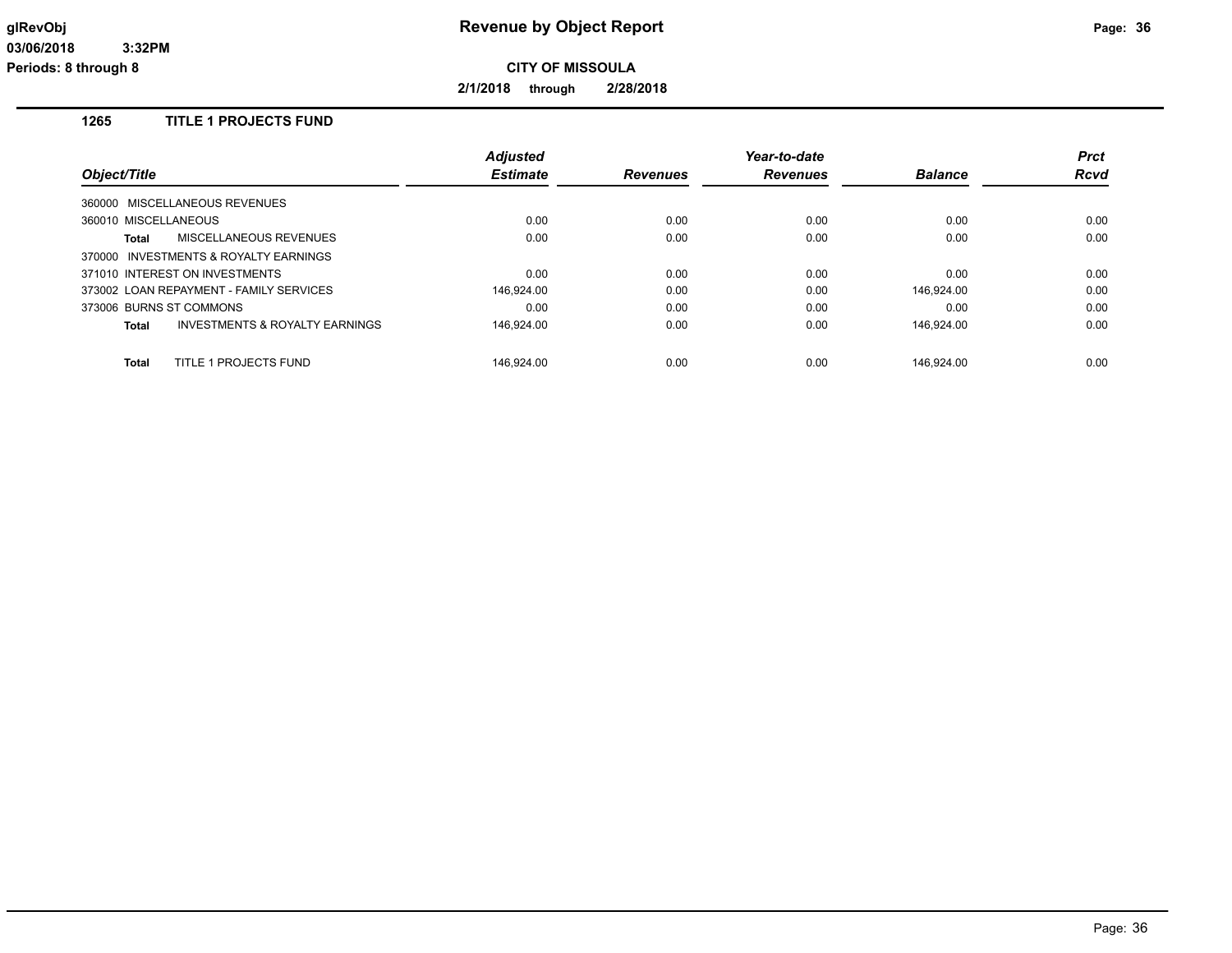**2/1/2018 through 2/28/2018**

#### **1396 PROGRAM INCOME REVOLVING LOAN PROGRAM 1396 PROGRAM INCOME REVOLVING LOAN PROGRAM**

|                                                           | <b>Adjusted</b> |                 | Year-to-date    |                | <b>Prct</b> |
|-----------------------------------------------------------|-----------------|-----------------|-----------------|----------------|-------------|
| Object/Title                                              | <b>Estimate</b> | <b>Revenues</b> | <b>Revenues</b> | <b>Balance</b> | Rcvd        |
| <b>INTERGOVERNMENTAL REVENUES</b><br>330000               |                 |                 |                 |                |             |
| 331010 GRANT - CDBG                                       | 0.00            | 0.00            | 0.00            | 0.00           | 0.00        |
| <b>INTERGOVERNMENTAL REVENUES</b><br>Total                | 0.00            | 0.00            | 0.00            | 0.00           | 0.00        |
| MISCELLANEOUS REVENUES<br>360000                          |                 |                 |                 |                |             |
| 360005 LOAN REPAYMENTS                                    | 0.00            | 0.00            | 0.00            | 0.00           | 0.00        |
| 360010 MISCELLANEOUS                                      | 0.00            | 0.00            | 0.00            | 0.00           | 0.00        |
| 360013 REPAYMENT OF SEWER GRANT                           | 7,000.00        | 0.00            | 2,815.00        | 4,185.00       | 40.21       |
| 360014 REPAYMENT OF LOAN/MHA                              | 0.00            | 0.00            | 0.00            | 0.00           | 0.00        |
| 361013 CLOSED GRANT REPAYMENTS                            | 55,439.00       | 0.00            | 0.00            | 55,439.00      | 0.00        |
| <b>MISCELLANEOUS REVENUES</b><br>Total                    | 62,439.00       | 0.00            | 2,815.00        | 59,624.00      | 4.51        |
| <b>INVESTMENTS &amp; ROYALTY EARNINGS</b><br>370000       |                 |                 |                 |                |             |
| 371010 INTEREST ON INVESTMENTS                            | 0.00            | 0.00            | 0.00            | 0.00           | 0.00        |
| 371020 GAIN/LOSS IN MARKET VALUE OF INVESTMENTS           | 0.00            | 0.00            | 0.00            | 0.00           | 0.00        |
| <b>INVESTMENTS &amp; ROYALTY EARNINGS</b><br><b>Total</b> | 0.00            | 0.00            | 0.00            | 0.00           | 0.00        |
| OTHER FINANCING SOURCES<br>380000                         |                 |                 |                 |                |             |
| <b>TRANS FR CDBG</b><br>383026                            | 0.00            | 0.00            | 0.00            | 0.00           | 0.00        |
| OTHER FINANCING SOURCES<br>Total                          | 0.00            | 0.00            | 0.00            | 0.00           | 0.00        |
| PROGRAM INCOME REVOLVING LOAN PRO<br><b>Total</b>         | 62,439.00       | 0.00            | 2,815.00        | 59,624.00      | 4.51        |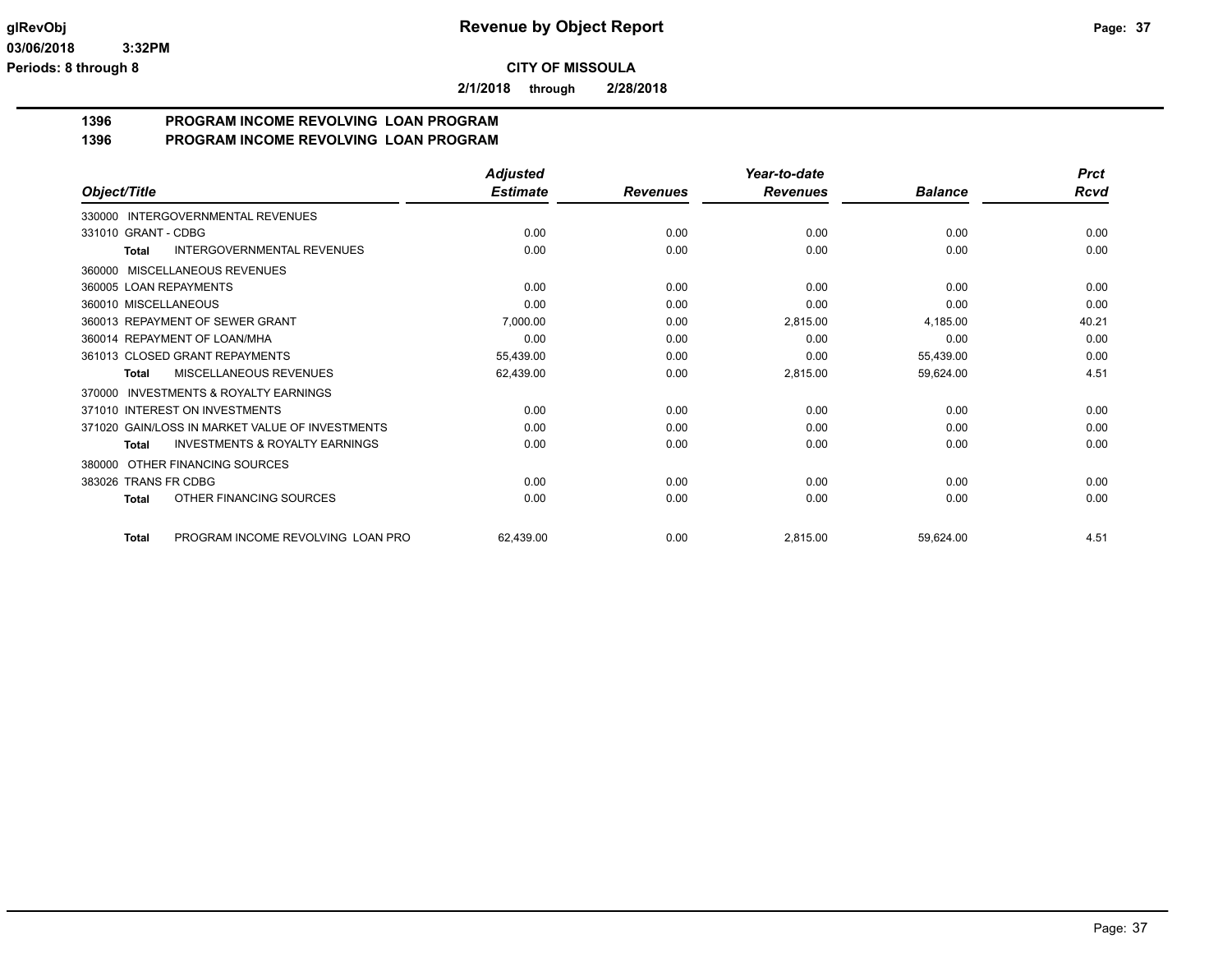**2/1/2018 through 2/28/2018**

#### **1396 PROGRAM INCOME REVOLVING LOAN PROGRAM**

|                                                     | <b>Adjusted</b> |                 | Year-to-date    |                | <b>Prct</b> |
|-----------------------------------------------------|-----------------|-----------------|-----------------|----------------|-------------|
| Object/Title                                        | <b>Estimate</b> | <b>Revenues</b> | <b>Revenues</b> | <b>Balance</b> | <b>Rcvd</b> |
| INTERGOVERNMENTAL REVENUES<br>330000                |                 |                 |                 |                |             |
| 331010 GRANT - CDBG                                 | 0.00            | 0.00            | 0.00            | 0.00           | 0.00        |
| <b>INTERGOVERNMENTAL REVENUES</b><br><b>Total</b>   | 0.00            | 0.00            | 0.00            | 0.00           | 0.00        |
| MISCELLANEOUS REVENUES<br>360000                    |                 |                 |                 |                |             |
| 360005 LOAN REPAYMENTS                              | 0.00            | 0.00            | 0.00            | 0.00           | 0.00        |
| 360010 MISCELLANEOUS                                | 0.00            | 0.00            | 0.00            | 0.00           | 0.00        |
| 360013 REPAYMENT OF SEWER GRANT                     | 7,000.00        | 0.00            | 2,815.00        | 4,185.00       | 40.21       |
| 360014 REPAYMENT OF LOAN/MHA                        | 0.00            | 0.00            | 0.00            | 0.00           | 0.00        |
| 361013 CLOSED GRANT REPAYMENTS                      | 55,439.00       | 0.00            | 0.00            | 55,439.00      | 0.00        |
| MISCELLANEOUS REVENUES<br>Total                     | 62,439.00       | 0.00            | 2,815.00        | 59,624.00      | 4.51        |
| <b>INVESTMENTS &amp; ROYALTY EARNINGS</b><br>370000 |                 |                 |                 |                |             |
| 371010 INTEREST ON INVESTMENTS                      | 0.00            | 0.00            | 0.00            | 0.00           | 0.00        |
| 371020 GAIN/LOSS IN MARKET VALUE OF INVESTMENT      | 0.00            | 0.00            | 0.00            | 0.00           | 0.00        |
| <b>INVESTMENTS &amp; ROYALTY EARNINGS</b><br>Total  | 0.00            | 0.00            | 0.00            | 0.00           | 0.00        |
| OTHER FINANCING SOURCES<br>380000                   |                 |                 |                 |                |             |
| 383026 TRANS FR CDBG                                | 0.00            | 0.00            | 0.00            | 0.00           | 0.00        |
| OTHER FINANCING SOURCES<br><b>Total</b>             | 0.00            | 0.00            | 0.00            | 0.00           | 0.00        |
| PROGRAM INCOME REVOLVING LOAN PRC<br><b>Total</b>   | 62,439.00       | 0.00            | 2,815.00        | 59,624.00      | 4.51        |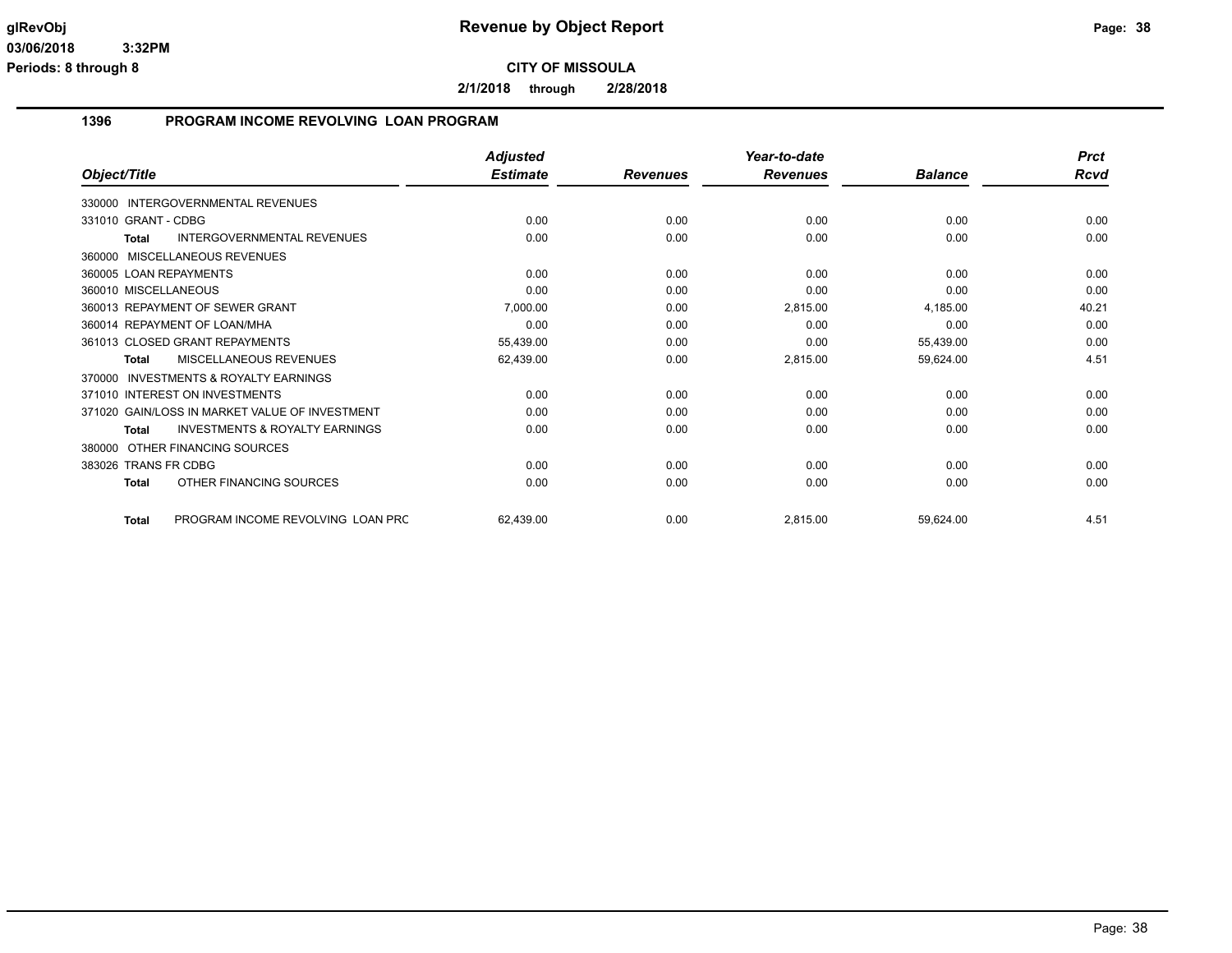**2/1/2018 through 2/28/2018**

#### **1397 STATE HOME PROGRAM INCOME**

**1397 STATE HOME PROGRAM INCOME**

|                                         | <b>Adjusted</b> |                 | Year-to-date    |                | <b>Prct</b> |
|-----------------------------------------|-----------------|-----------------|-----------------|----------------|-------------|
| Object/Title                            | <b>Estimate</b> | <b>Revenues</b> | <b>Revenues</b> | <b>Balance</b> | <b>Rcvd</b> |
| 330000 INTERGOVERNMENTAL REVENUES       |                 |                 |                 |                |             |
| 331003 STATE HOME PROGRAM INCOME        | 0.00            | 0.00            | 0.00            | 0.00           | 0.00        |
| INTERGOVERNMENTAL REVENUES<br>Total     | 0.00            | 0.00            | 0.00            | 0.00           | 0.00        |
| 360000 MISCELLANEOUS REVENUES           |                 |                 |                 |                |             |
| 360005 LOAN REPAYMENTS                  | 0.00            | 0.00            | 0.00            | 0.00           | 0.00        |
| MISCELLANEOUS REVENUES<br>Total         | 0.00            | 0.00            | 0.00            | 0.00           | 0.00        |
| 370000 INVESTMENTS & ROYALTY EARNINGS   |                 |                 |                 |                |             |
| 371010 INTEREST ON INVESTMENTS          | 0.00            | 0.00            | 0.00            | 0.00           | 0.00        |
| INVESTMENTS & ROYALTY EARNINGS<br>Total | 0.00            | 0.00            | 0.00            | 0.00           | 0.00        |
| STATE HOME PROGRAM INCOME<br>Total      | 0.00            | 0.00            | 0.00            | 0.00           | 0.00        |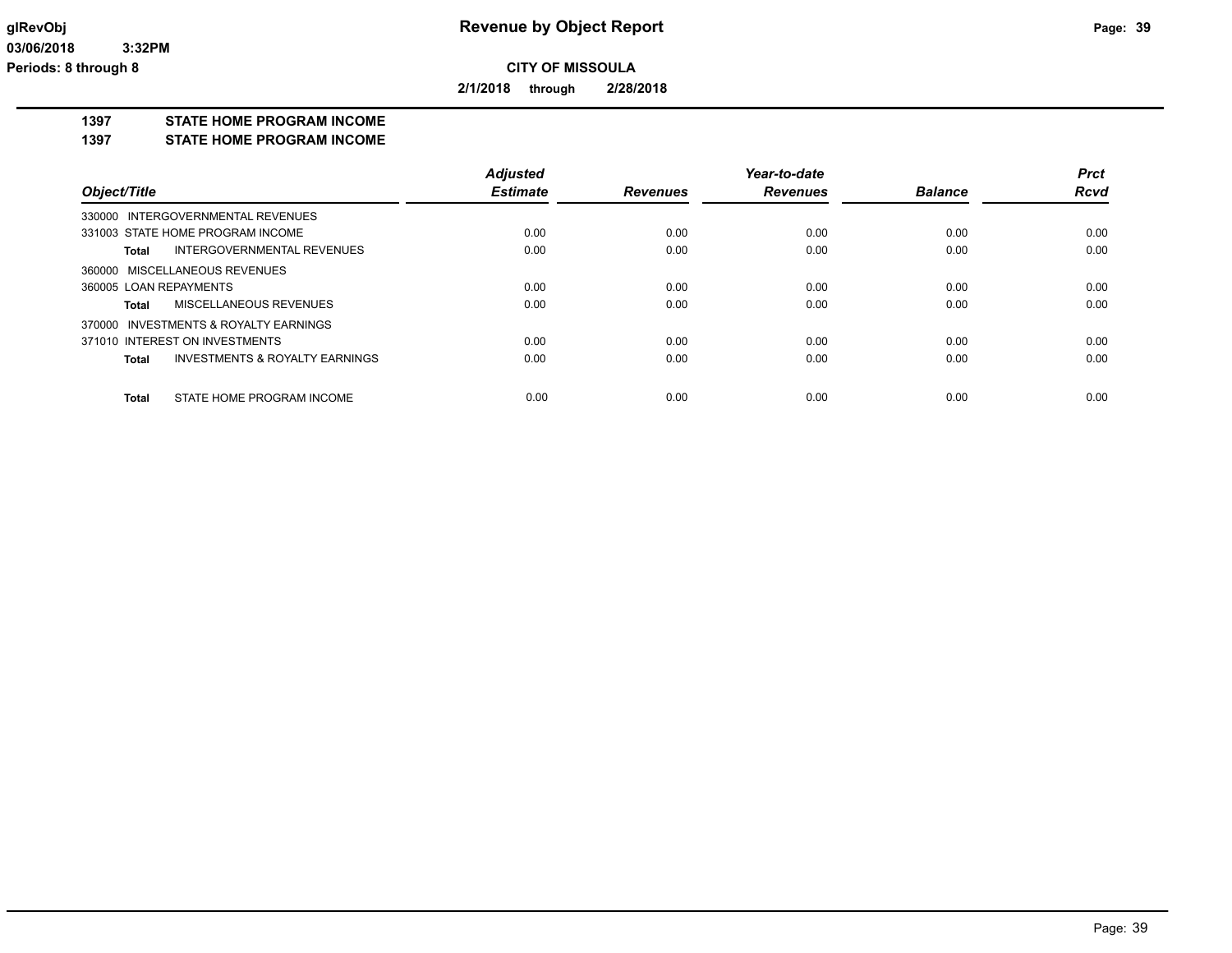**2/1/2018 through 2/28/2018**

### **1397 STATE HOME PROGRAM INCOME**

| Object/Title                                       | <b>Adjusted</b><br><b>Estimate</b> | <b>Revenues</b> | Year-to-date<br><b>Revenues</b> | <b>Balance</b> | <b>Prct</b><br>Rcvd |
|----------------------------------------------------|------------------------------------|-----------------|---------------------------------|----------------|---------------------|
| INTERGOVERNMENTAL REVENUES<br>330000               |                                    |                 |                                 |                |                     |
| 331003 STATE HOME PROGRAM INCOME                   | 0.00                               | 0.00            | 0.00                            | 0.00           | 0.00                |
| INTERGOVERNMENTAL REVENUES<br>Total                | 0.00                               | 0.00            | 0.00                            | 0.00           | 0.00                |
| 360000 MISCELLANEOUS REVENUES                      |                                    |                 |                                 |                |                     |
| 360005 LOAN REPAYMENTS                             | 0.00                               | 0.00            | 0.00                            | 0.00           | 0.00                |
| MISCELLANEOUS REVENUES<br>Total                    | 0.00                               | 0.00            | 0.00                            | 0.00           | 0.00                |
| INVESTMENTS & ROYALTY EARNINGS<br>370000           |                                    |                 |                                 |                |                     |
| 371010 INTEREST ON INVESTMENTS                     | 0.00                               | 0.00            | 0.00                            | 0.00           | 0.00                |
| <b>INVESTMENTS &amp; ROYALTY EARNINGS</b><br>Total | 0.00                               | 0.00            | 0.00                            | 0.00           | 0.00                |
| STATE HOME PROGRAM INCOME<br>Total                 | 0.00                               | 0.00            | 0.00                            | 0.00           | 0.00                |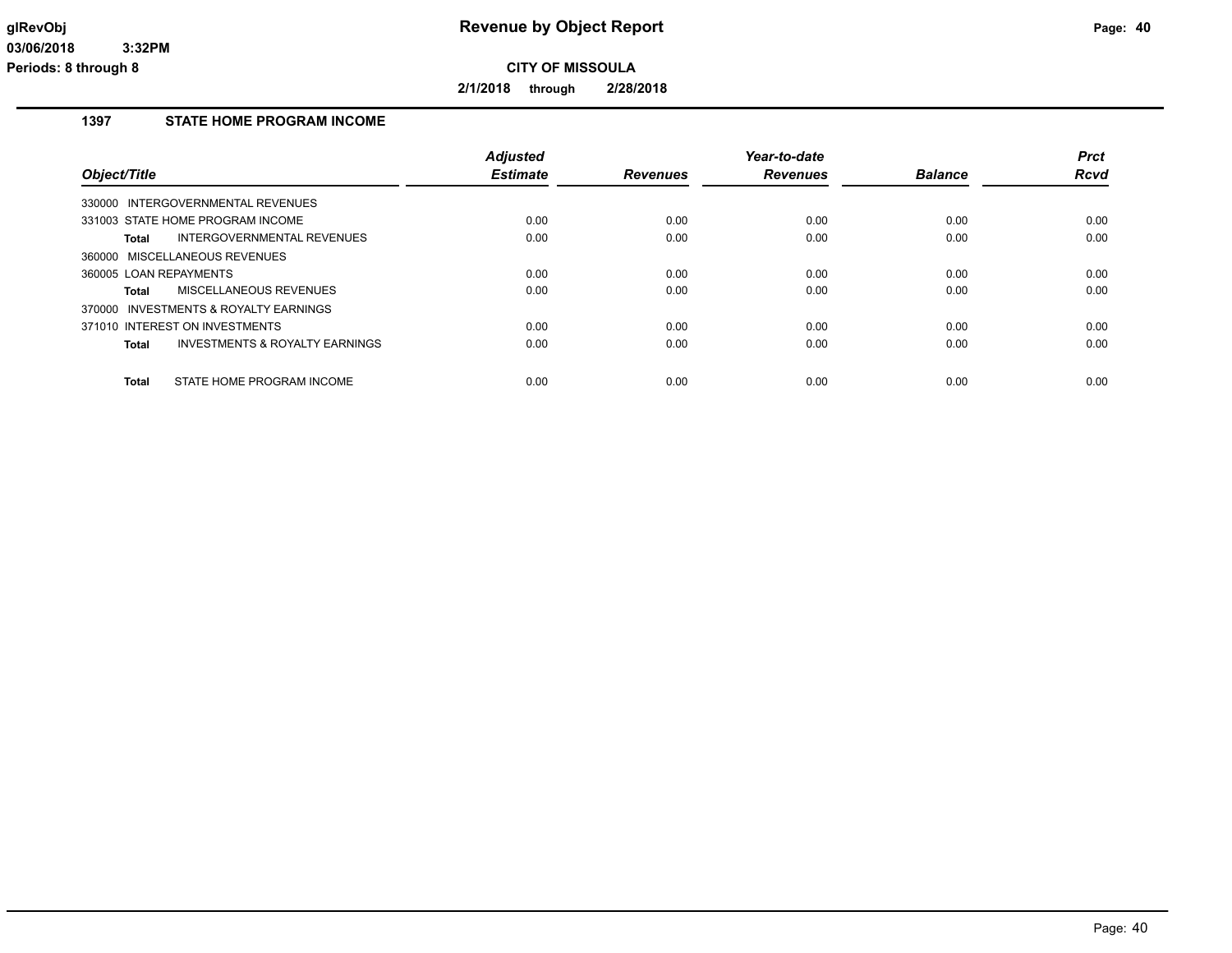**2/1/2018 through 2/28/2018**

**2250 PLANNING FUND**

**2250 PLANNING FUND**

|                                                           | <b>Adjusted</b> |                 | Year-to-date    |                | <b>Prct</b> |
|-----------------------------------------------------------|-----------------|-----------------|-----------------|----------------|-------------|
| Object/Title                                              | <b>Estimate</b> | <b>Revenues</b> | <b>Revenues</b> | <b>Balance</b> | <b>Rcvd</b> |
| 330000 INTERGOVERNMENTAL REVENUES                         |                 |                 |                 |                |             |
| 331055 FTA GRANT                                          | 0.00            | 0.00            | 0.00            | 0.00           | 0.00        |
| 331056 MDT FEDERAL CMAQ                                   | 0.00            | 0.00            | 0.00            | 0.00           | 0.00        |
| 331170 HISTORICAL PRESERVATION GRANT                      | 5,500.00        | 0.00            | 5,500.00        | 0.00           | 100.00      |
| 336023 STATE CONTRIB. - PERS                              | 0.00            | 0.00            | 198.61          | $-198.61$      | 0.00        |
| 338100 PLANNING MILLS PASSED THRU COUNTY                  | 324,069.00      | 0.00            | 300,000.00      | 24,069.00      | 92.57       |
| <b>INTERGOVERNMENTAL REVENUES</b><br><b>Total</b>         | 329,569.00      | 0.00            | 305,698.61      | 23,870.39      | 92.76       |
| <b>INVESTMENTS &amp; ROYALTY EARNINGS</b><br>370000       |                 |                 |                 |                |             |
| 371010 INTEREST ON INVESTMENTS                            | 0.00            | 0.00            | 0.00            | 0.00           | 0.00        |
| <b>INVESTMENTS &amp; ROYALTY EARNINGS</b><br><b>Total</b> | 0.00            | 0.00            | 0.00            | 0.00           | 0.00        |
| OTHER FINANCING SOURCES<br>380000                         |                 |                 |                 |                |             |
| 383029 TRANS FR GENERAL                                   | 121,989.00      | 0.00            | 60,994.50       | 60,994.50      | 50.00       |
| OTHER FINANCING SOURCES<br><b>Total</b>                   | 121,989.00      | 0.00            | 60,994.50       | 60,994.50      | 50.00       |
|                                                           |                 |                 |                 |                |             |
| <b>PLANNING FUND</b><br><b>Total</b>                      | 451,558.00      | 0.00            | 366,693.11      | 84,864.89      | 81.21       |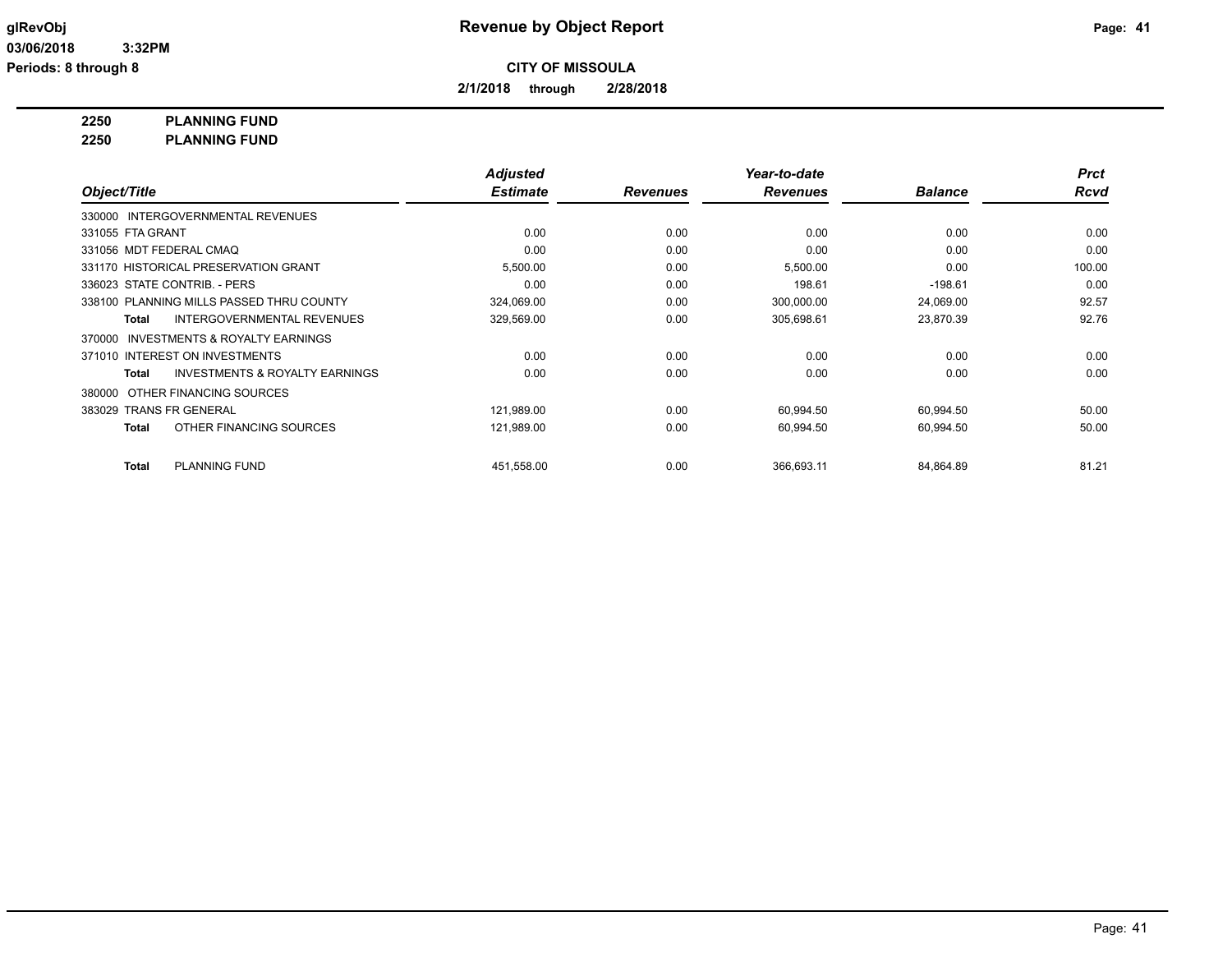**2/1/2018 through 2/28/2018**

#### **2250 PLANNING FUND**

| Object/Title            |                                           | <b>Adjusted</b><br><b>Estimate</b> | <b>Revenues</b> | Year-to-date<br><b>Revenues</b> | <b>Balance</b> | <b>Prct</b><br><b>Rcvd</b> |
|-------------------------|-------------------------------------------|------------------------------------|-----------------|---------------------------------|----------------|----------------------------|
|                         | 330000 INTERGOVERNMENTAL REVENUES         |                                    |                 |                                 |                |                            |
| 331055 FTA GRANT        |                                           | 0.00                               | 0.00            | 0.00                            | 0.00           | 0.00                       |
|                         | 331056 MDT FEDERAL CMAQ                   | 0.00                               | 0.00            | 0.00                            | 0.00           | 0.00                       |
|                         | 331170 HISTORICAL PRESERVATION GRANT      | 5,500.00                           | 0.00            | 5,500.00                        | 0.00           | 100.00                     |
|                         | 336023 STATE CONTRIB. - PERS              | 0.00                               | 0.00            | 198.61                          | $-198.61$      | 0.00                       |
|                         | 338100 PLANNING MILLS PASSED THRU COUNTY  | 324,069.00                         | 0.00            | 300,000.00                      | 24,069.00      | 92.57                      |
| Total                   | INTERGOVERNMENTAL REVENUES                | 329,569.00                         | 0.00            | 305,698.61                      | 23,870.39      | 92.76                      |
| 370000                  | <b>INVESTMENTS &amp; ROYALTY EARNINGS</b> |                                    |                 |                                 |                |                            |
|                         | 371010 INTEREST ON INVESTMENTS            | 0.00                               | 0.00            | 0.00                            | 0.00           | 0.00                       |
| Total                   | <b>INVESTMENTS &amp; ROYALTY EARNINGS</b> | 0.00                               | 0.00            | 0.00                            | 0.00           | 0.00                       |
| 380000                  | OTHER FINANCING SOURCES                   |                                    |                 |                                 |                |                            |
| 383029 TRANS FR GENERAL |                                           | 121,989.00                         | 0.00            | 60,994.50                       | 60,994.50      | 50.00                      |
| Total                   | OTHER FINANCING SOURCES                   | 121,989.00                         | 0.00            | 60,994.50                       | 60,994.50      | 50.00                      |
| Total                   | <b>PLANNING FUND</b>                      | 451,558.00                         | 0.00            | 366.693.11                      | 84,864.89      | 81.21                      |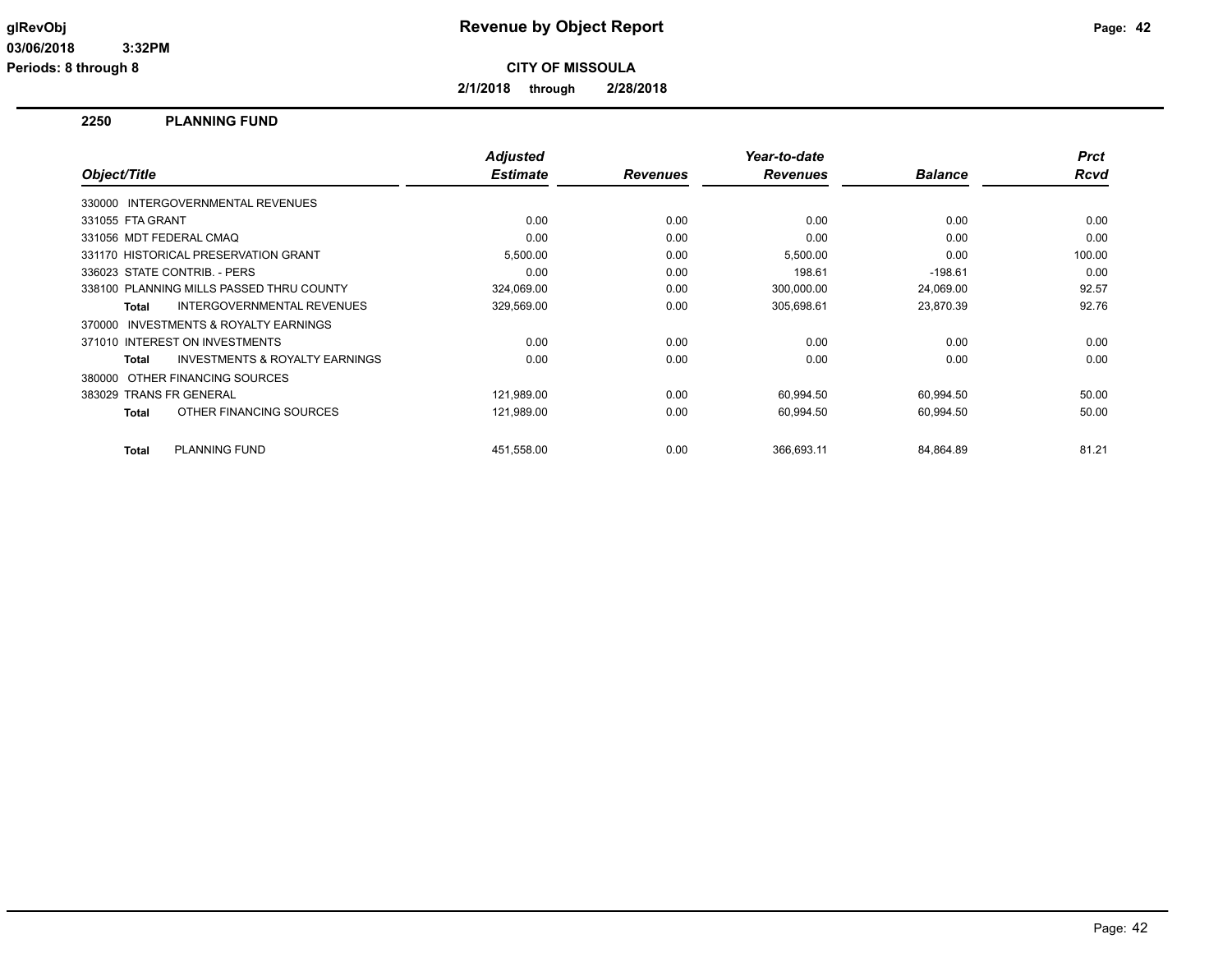**2/1/2018 through 2/28/2018**

## **2310 PUBLIC SAFETY INFORMATION SYSTEMS**

### **2310 PUBLIC SAFETY INFORMATION SYSTEMS**

|                                                   | <b>Adjusted</b> |                 | Year-to-date    |                | <b>Prct</b> |
|---------------------------------------------------|-----------------|-----------------|-----------------|----------------|-------------|
| Object/Title                                      | <b>Estimate</b> | <b>Revenues</b> | <b>Revenues</b> | <b>Balance</b> | <b>Rcvd</b> |
| 330000 INTERGOVERNMENTAL REVENUES                 |                 |                 |                 |                |             |
| 330000 INTERGOVERNMENTAL REVENUES                 | 18,000.00       | 0.00            | 18,000.00       | 0.00           | 100.00      |
| INTERGOVERNMENTAL REVENUES<br>Total               | 18,000.00       | 0.00            | 18.000.00       | 0.00           | 100.00      |
| 380000 OTHER FINANCING SOURCES                    |                 |                 |                 |                |             |
| 383029 TRANS FR GENERAL                           | 6.000.00        | 0.00            | 6.000.00        | 0.00           | 100.00      |
| OTHER FINANCING SOURCES<br><b>Total</b>           | 6.000.00        | 0.00            | 6.000.00        | 0.00           | 100.00      |
|                                                   |                 |                 |                 |                |             |
| <b>Total</b><br>PUBLIC SAFETY INFORMATION SYSTEMS | 24.000.00       | 0.00            | 24.000.00       | 0.00           | 100.00      |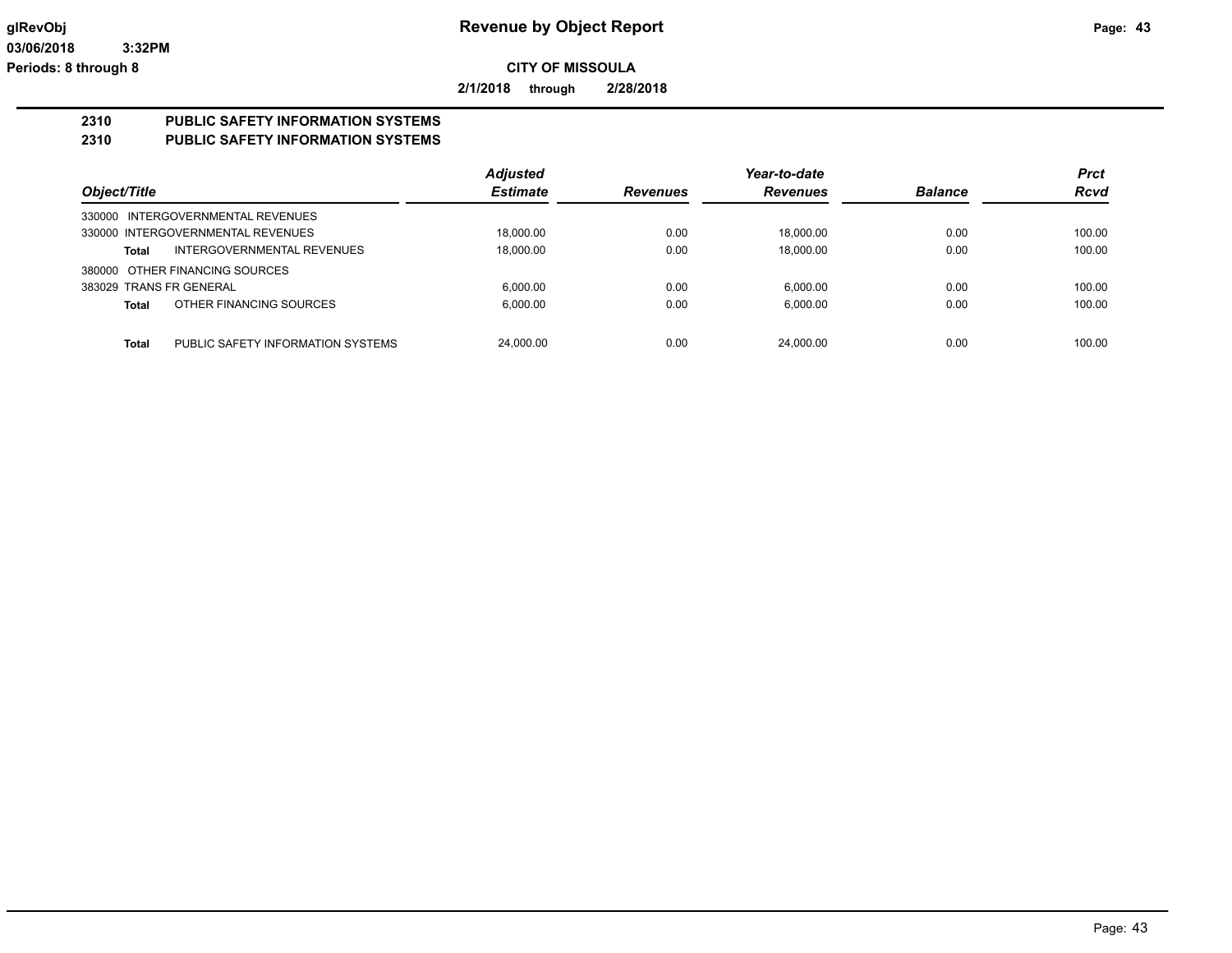**2/1/2018 through 2/28/2018**

#### **2310 PUBLIC SAFETY INFORMATION SYSTEMS**

| Object/Title                   |                                   | <b>Adjusted</b><br><b>Estimate</b> | <b>Revenues</b> | Year-to-date<br><b>Revenues</b> | <b>Balance</b> | <b>Prct</b><br><b>Rcvd</b> |
|--------------------------------|-----------------------------------|------------------------------------|-----------------|---------------------------------|----------------|----------------------------|
|                                | 330000 INTERGOVERNMENTAL REVENUES |                                    |                 |                                 |                |                            |
|                                | 330000 INTERGOVERNMENTAL REVENUES | 18.000.00                          | 0.00            | 18.000.00                       | 0.00           | 100.00                     |
| Total                          | INTERGOVERNMENTAL REVENUES        | 18,000.00                          | 0.00            | 18,000.00                       | 0.00           | 100.00                     |
| 380000 OTHER FINANCING SOURCES |                                   |                                    |                 |                                 |                |                            |
| 383029 TRANS FR GENERAL        |                                   | 6.000.00                           | 0.00            | 6.000.00                        | 0.00           | 100.00                     |
| <b>Total</b>                   | OTHER FINANCING SOURCES           | 6,000.00                           | 0.00            | 6,000.00                        | 0.00           | 100.00                     |
|                                |                                   |                                    |                 |                                 |                |                            |
| Total                          | PUBLIC SAFETY INFORMATION SYSTEMS | 24.000.00                          | 0.00            | 24.000.00                       | 0.00           | 100.00                     |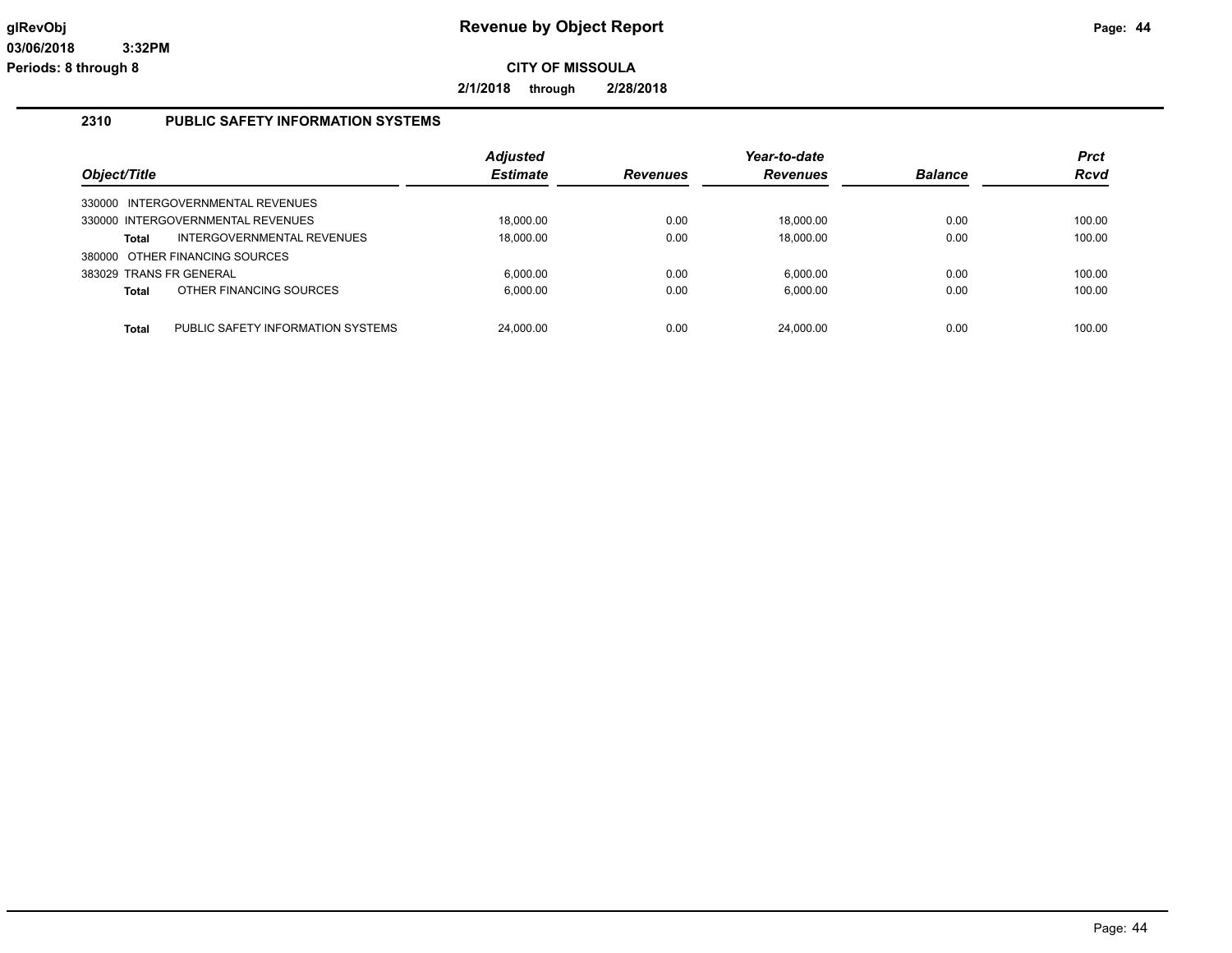**2/1/2018 through 2/28/2018**

**2321 IMPACT FEE FUND**

| 2321 | <b>IMPACT FEE FUND</b> |
|------|------------------------|
|      |                        |

|                                                     | <b>Adjusted</b> |                 | Year-to-date    |                 | <b>Prct</b> |
|-----------------------------------------------------|-----------------|-----------------|-----------------|-----------------|-------------|
| Object/Title                                        | <b>Estimate</b> | <b>Revenues</b> | <b>Revenues</b> | <b>Balance</b>  | <b>Rcvd</b> |
| 340000 CHARGES FOR SERVICES                         |                 |                 |                 |                 |             |
| 341032 IMPACT FEE CLEARING ACCOUNT                  | 0.00            | 92.644.00       | 1.273.470.63    | $-1,273,470.63$ | 0.00        |
| 341033 IMPACT FEES-PARKS SHARE                      | 299,000.00      | 0.00            | 0.00            | 299,000.00      | 0.00        |
| 341034 IMPACT FEES-FIRE SHARE                       | 110,000.00      | 0.00            | 0.00            | 110,000.00      | 0.00        |
| 341035 IMPACT FEES-POLICE SHARE                     | 19.000.00       | 0.00            | 0.00            | 19.000.00       | 0.00        |
| 341036 IMPACT FEES-COMMUNITY SERVICE SHARE          | 236,000.00      | 0.00            | 0.00            | 236,000.00      | 0.00        |
| 341037 IMPACT FEE-ROAD SHARE                        | 1,136,000.00    | 0.00            | 0.00            | 1,136,000.00    | 0.00        |
| <b>CHARGES FOR SERVICES</b><br>Total                | 1,800,000.00    | 92,644.00       | 1,273,470.63    | 526,529.37      | 70.75       |
| <b>INVESTMENTS &amp; ROYALTY EARNINGS</b><br>370000 |                 |                 |                 |                 |             |
| 371010 INTEREST ON INVESTMENTS                      | 0.00            | 0.00            | 0.00            | 0.00            | 0.00        |
| <b>INVESTMENTS &amp; ROYALTY EARNINGS</b><br>Total  | 0.00            | 0.00            | 0.00            | 0.00            | 0.00        |
| <b>IMPACT FEE FUND</b><br>Total                     | .800.000.00     | 92,644.00       | 1.273.470.63    | 526,529.37      | 70.75       |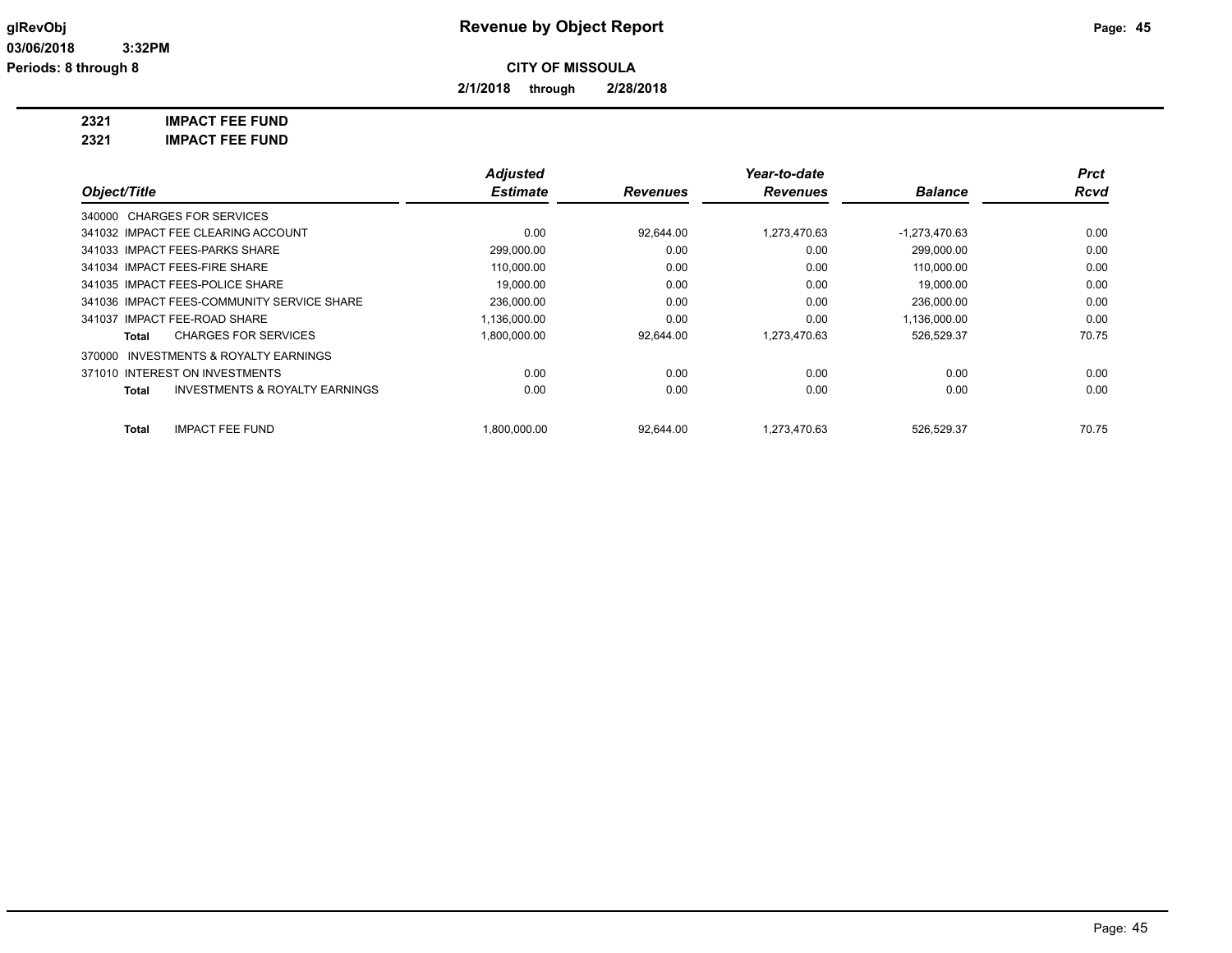**2/1/2018 through 2/28/2018**

#### **2321 IMPACT FEE FUND**

|                                                    | <b>Adjusted</b> |                 | Year-to-date    |                 | <b>Prct</b> |
|----------------------------------------------------|-----------------|-----------------|-----------------|-----------------|-------------|
| Object/Title                                       | <b>Estimate</b> | <b>Revenues</b> | <b>Revenues</b> | <b>Balance</b>  | <b>Rcvd</b> |
| 340000 CHARGES FOR SERVICES                        |                 |                 |                 |                 |             |
| 341032 IMPACT FEE CLEARING ACCOUNT                 | 0.00            | 92,644.00       | 1,273,470.63    | $-1,273,470.63$ | 0.00        |
| 341033 IMPACT FEES-PARKS SHARE                     | 299,000.00      | 0.00            | 0.00            | 299.000.00      | 0.00        |
| 341034 IMPACT FEES-FIRE SHARE                      | 110.000.00      | 0.00            | 0.00            | 110.000.00      | 0.00        |
| 341035 IMPACT FEES-POLICE SHARE                    | 19.000.00       | 0.00            | 0.00            | 19.000.00       | 0.00        |
| 341036 IMPACT FEES-COMMUNITY SERVICE SHARE         | 236,000.00      | 0.00            | 0.00            | 236,000.00      | 0.00        |
| 341037 IMPACT FEE-ROAD SHARE                       | 1,136,000.00    | 0.00            | 0.00            | 1,136,000.00    | 0.00        |
| <b>CHARGES FOR SERVICES</b><br>Total               | 1,800,000.00    | 92.644.00       | 1.273.470.63    | 526,529.37      | 70.75       |
| INVESTMENTS & ROYALTY EARNINGS<br>370000           |                 |                 |                 |                 |             |
| 371010 INTEREST ON INVESTMENTS                     | 0.00            | 0.00            | 0.00            | 0.00            | 0.00        |
| <b>INVESTMENTS &amp; ROYALTY EARNINGS</b><br>Total | 0.00            | 0.00            | 0.00            | 0.00            | 0.00        |
| <b>Total</b><br><b>IMPACT FEE FUND</b>             | 1.800.000.00    | 92.644.00       | 1.273.470.63    | 526.529.37      | 70.75       |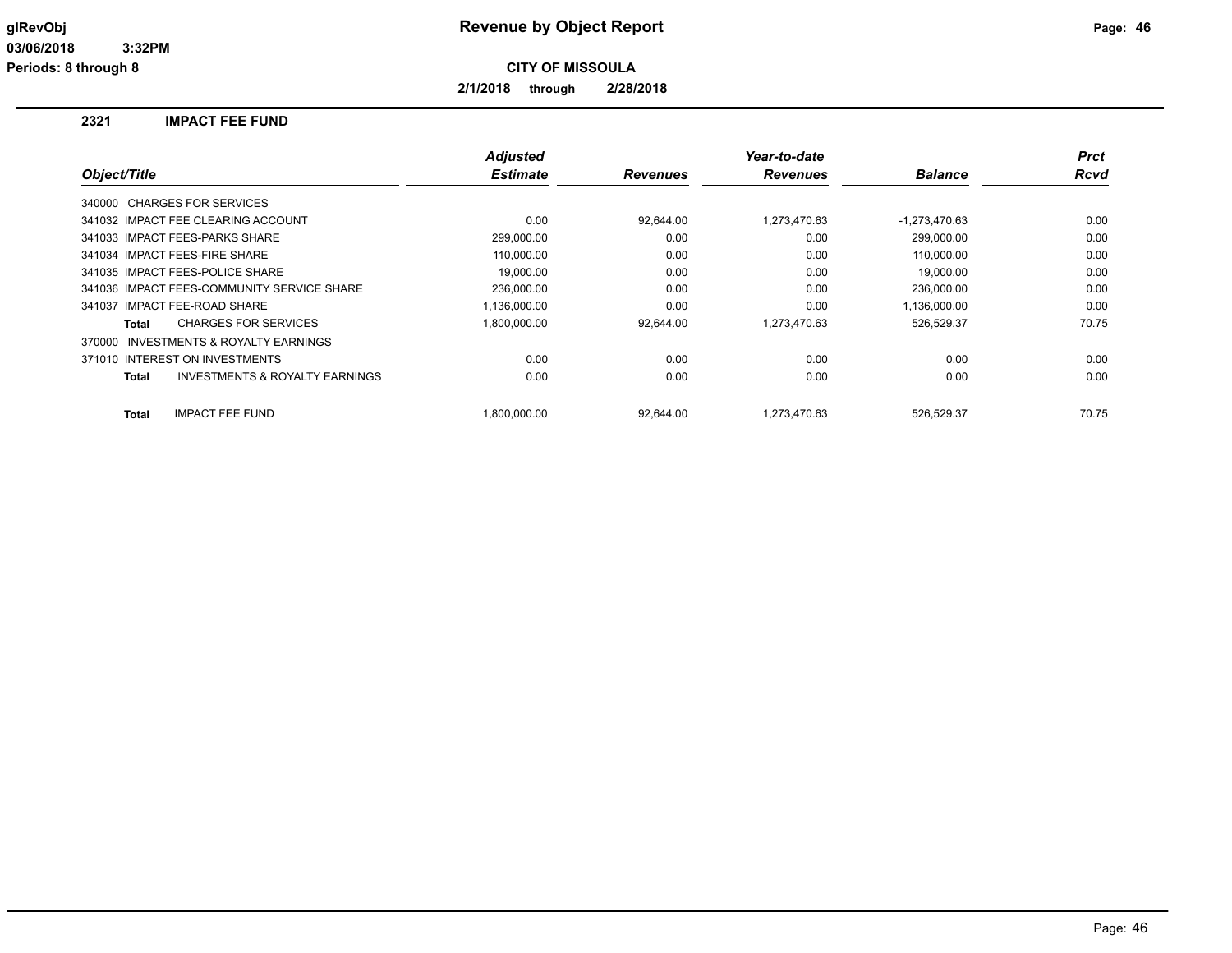**2/1/2018 through 2/28/2018**

#### **2322 GEORGE ELMER/CATTLE DR INTERSECTION 2322 GEORGE ELMER/CATTLE DR INTERSECTION**

|              |                                            | <b>Adjusted</b> |                 | Year-to-date    | <b>Prct</b>    |             |
|--------------|--------------------------------------------|-----------------|-----------------|-----------------|----------------|-------------|
| Object/Title |                                            | <b>Estimate</b> | <b>Revenues</b> | <b>Revenues</b> | <b>Balance</b> | <b>Rcvd</b> |
|              | 360000 MISCELLANEOUS REVENUES              |                 |                 |                 |                |             |
|              | 365000 DEVELOPER CONRIBUTIONS              | 15,000.00       | 0.00            | 0.00            | 15.000.00      | 0.00        |
| <b>Total</b> | MISCELLANEOUS REVENUES                     | 15.000.00       | 0.00            | 0.00            | 15.000.00      | 0.00        |
| Total        | <b>GEORGE ELMER/CATTLE DR INTERSECTION</b> | 15.000.00       | 0.00            | 0.00            | 15.000.00      | 0.00        |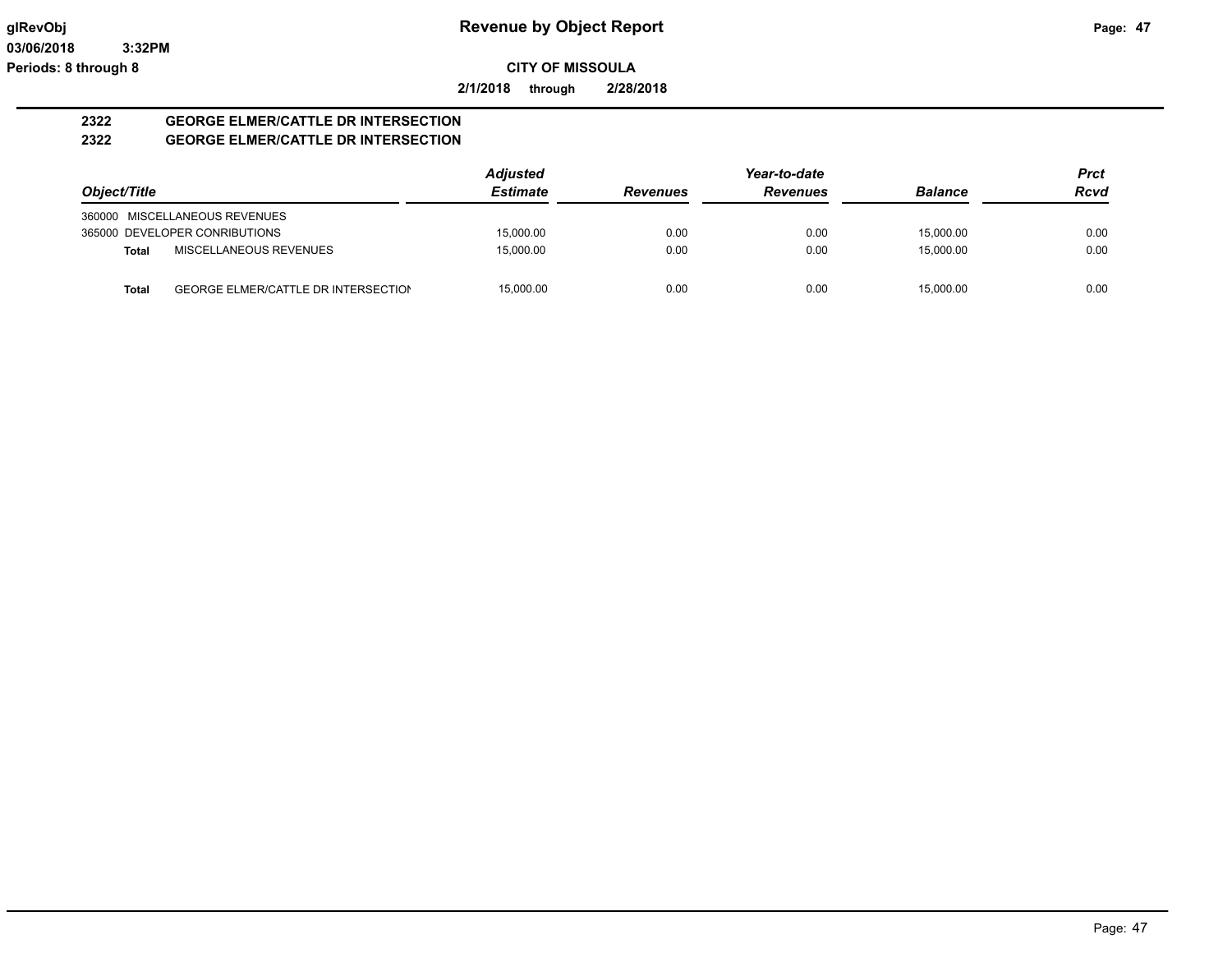**2/1/2018 through 2/28/2018**

#### **2322 GEORGE ELMER/CATTLE DR INTERSECTION**

|              |                                            | <b>Adjusted</b> |                 | Year-to-date    |                | <b>Prct</b> |
|--------------|--------------------------------------------|-----------------|-----------------|-----------------|----------------|-------------|
| Object/Title |                                            | <b>Estimate</b> | <b>Revenues</b> | <b>Revenues</b> | <b>Balance</b> | <b>Rcvd</b> |
|              | 360000 MISCELLANEOUS REVENUES              |                 |                 |                 |                |             |
|              | 365000 DEVELOPER CONRIBUTIONS              | 15.000.00       | 0.00            | 0.00            | 15,000.00      | 0.00        |
| <b>Total</b> | MISCELLANEOUS REVENUES                     | 15.000.00       | 0.00            | 0.00            | 15,000.00      | 0.00        |
| <b>Total</b> | <b>GEORGE ELMER/CATTLE DR INTERSECTIOL</b> | 15.000.00       | 0.00            | 0.00            | 15.000.00      | 0.00        |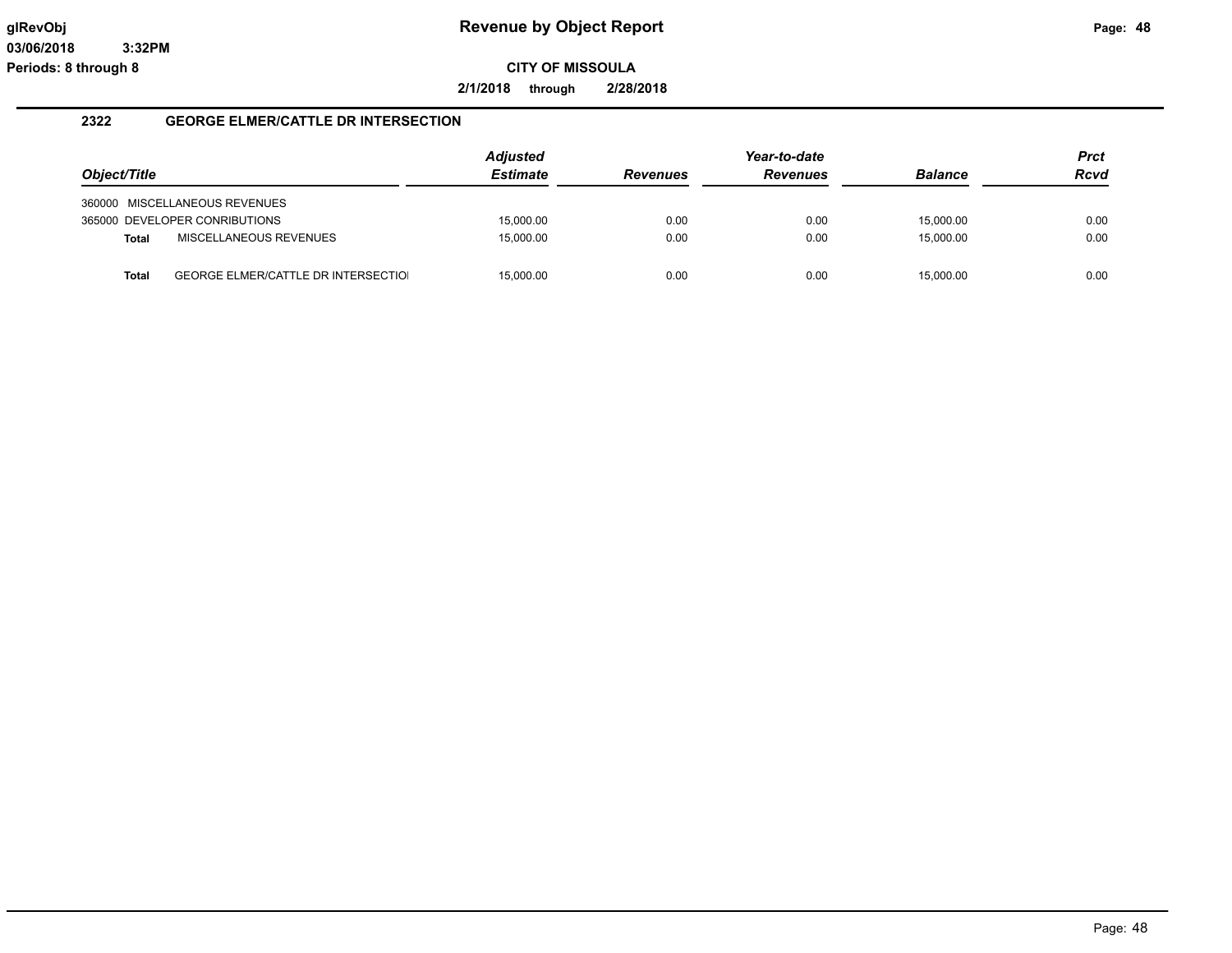**2/1/2018 through 2/28/2018**

**2365 PUBLIC ART FUND**

**2365 PUBLIC ART FUND**

|                                                   | <b>Adjusted</b> |                 | Year-to-date    |                | <b>Prct</b> |
|---------------------------------------------------|-----------------|-----------------|-----------------|----------------|-------------|
| Object/Title                                      | <b>Estimate</b> | <b>Revenues</b> | <b>Revenues</b> | <b>Balance</b> | <b>Rcvd</b> |
| 330000 INTERGOVERNMENTAL REVENUES                 |                 |                 |                 |                |             |
| 337000 LOCAL GRANTS                               | 7,500.00        | 0.00            | 0.00            | 7,500.00       | 0.00        |
| 337001 NEIGHBORHOOD COUNCIL GRANT/DONATION        | 0.00            | 0.00            | 4,500.00        | $-4,500.00$    | 0.00        |
| 337002 MRA GRANT                                  | 0.00            | 0.00            | 0.00            | 0.00           | 0.00        |
| <b>INTERGOVERNMENTAL REVENUES</b><br><b>Total</b> | 7,500.00        | 0.00            | 4,500.00        | 3,000.00       | 60.00       |
| 360000 MISCELLANEOUS REVENUES                     |                 |                 |                 |                |             |
| 360010 MISCELLANEOUS                              | 0.00            | 0.00            | 0.00            | 0.00           | 0.00        |
| 364040 INSURANCE AND DAMAGE RECOVERY              | 0.00            | 0.00            | 0.00            | 0.00           | 0.00        |
| 365000 DONATIONS                                  | 8,443.00        | 0.00            | 0.00            | 8,443.00       | 0.00        |
| MISCELLANEOUS REVENUES<br><b>Total</b>            | 8,443.00        | 0.00            | 0.00            | 8,443.00       | 0.00        |
| 380000 OTHER FINANCING SOURCES                    |                 |                 |                 |                |             |
| 383000 OPERATING TRANSFERS                        | 0.00            | 0.00            | 0.00            | 0.00           | 0.00        |
| OTHER FINANCING SOURCES<br><b>Total</b>           | 0.00            | 0.00            | 0.00            | 0.00           | 0.00        |
| PUBLIC ART FUND<br><b>Total</b>                   | 15,943.00       | 0.00            | 4,500.00        | 11,443.00      | 28.23       |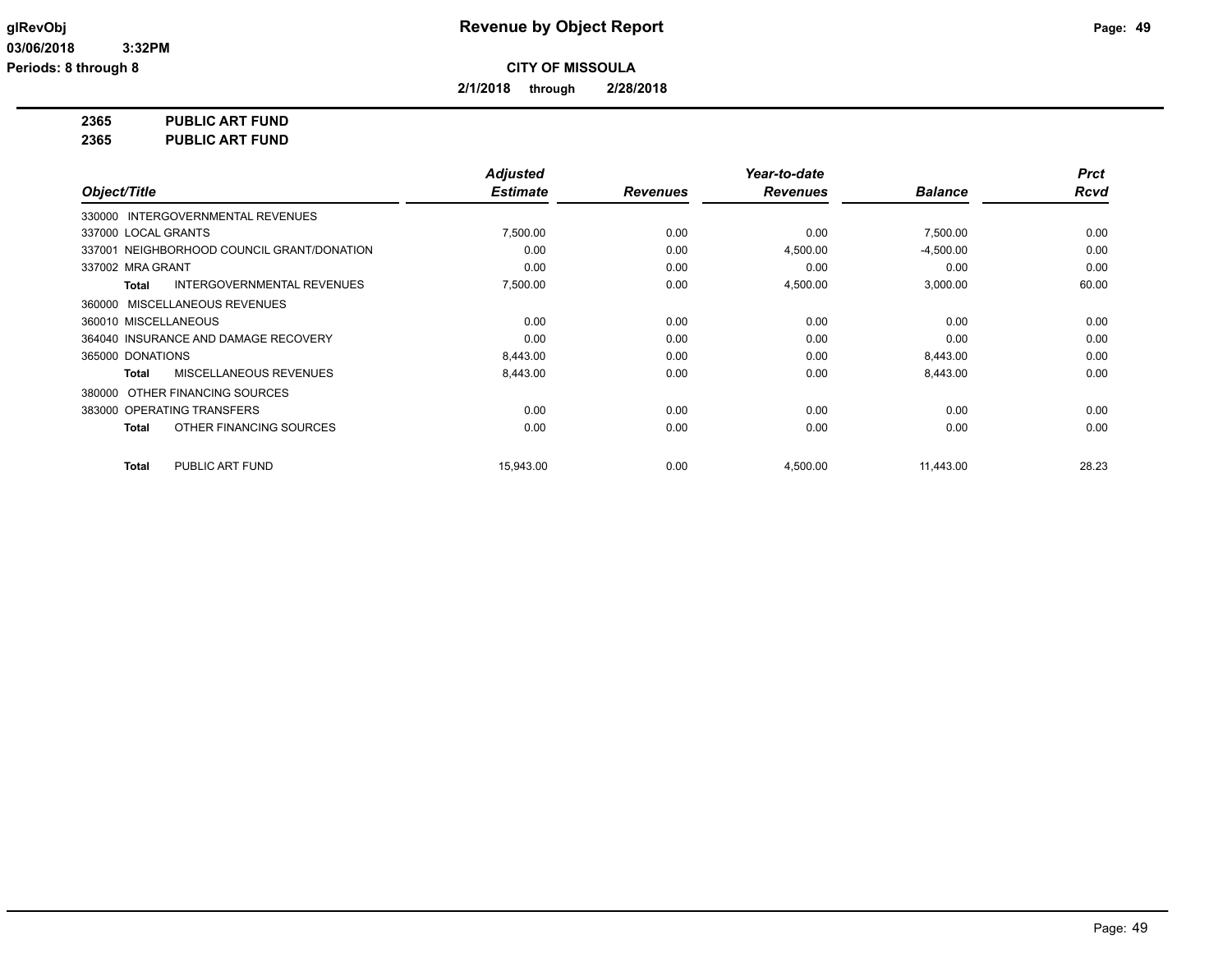**2/1/2018 through 2/28/2018**

#### **2365 PUBLIC ART FUND**

| Object/Title                               | <b>Adjusted</b><br><b>Estimate</b> | <b>Revenues</b> | Year-to-date<br><b>Revenues</b> | <b>Balance</b> | <b>Prct</b><br><b>Rcvd</b> |
|--------------------------------------------|------------------------------------|-----------------|---------------------------------|----------------|----------------------------|
| 330000 INTERGOVERNMENTAL REVENUES          |                                    |                 |                                 |                |                            |
| 337000 LOCAL GRANTS                        | 7,500.00                           | 0.00            | 0.00                            | 7,500.00       | 0.00                       |
| 337001 NEIGHBORHOOD COUNCIL GRANT/DONATION | 0.00                               | 0.00            | 4,500.00                        | $-4,500.00$    | 0.00                       |
| 337002 MRA GRANT                           | 0.00                               | 0.00            | 0.00                            | 0.00           | 0.00                       |
| <b>INTERGOVERNMENTAL REVENUES</b><br>Total | 7,500.00                           | 0.00            | 4,500.00                        | 3,000.00       | 60.00                      |
| 360000 MISCELLANEOUS REVENUES              |                                    |                 |                                 |                |                            |
| 360010 MISCELLANEOUS                       | 0.00                               | 0.00            | 0.00                            | 0.00           | 0.00                       |
| 364040 INSURANCE AND DAMAGE RECOVERY       | 0.00                               | 0.00            | 0.00                            | 0.00           | 0.00                       |
| 365000 DONATIONS                           | 8,443.00                           | 0.00            | 0.00                            | 8,443.00       | 0.00                       |
| <b>MISCELLANEOUS REVENUES</b><br>Total     | 8,443.00                           | 0.00            | 0.00                            | 8,443.00       | 0.00                       |
| 380000 OTHER FINANCING SOURCES             |                                    |                 |                                 |                |                            |
| 383000 OPERATING TRANSFERS                 | 0.00                               | 0.00            | 0.00                            | 0.00           | 0.00                       |
| OTHER FINANCING SOURCES<br>Total           | 0.00                               | 0.00            | 0.00                            | 0.00           | 0.00                       |
| PUBLIC ART FUND<br>Total                   | 15.943.00                          | 0.00            | 4,500.00                        | 11,443.00      | 28.23                      |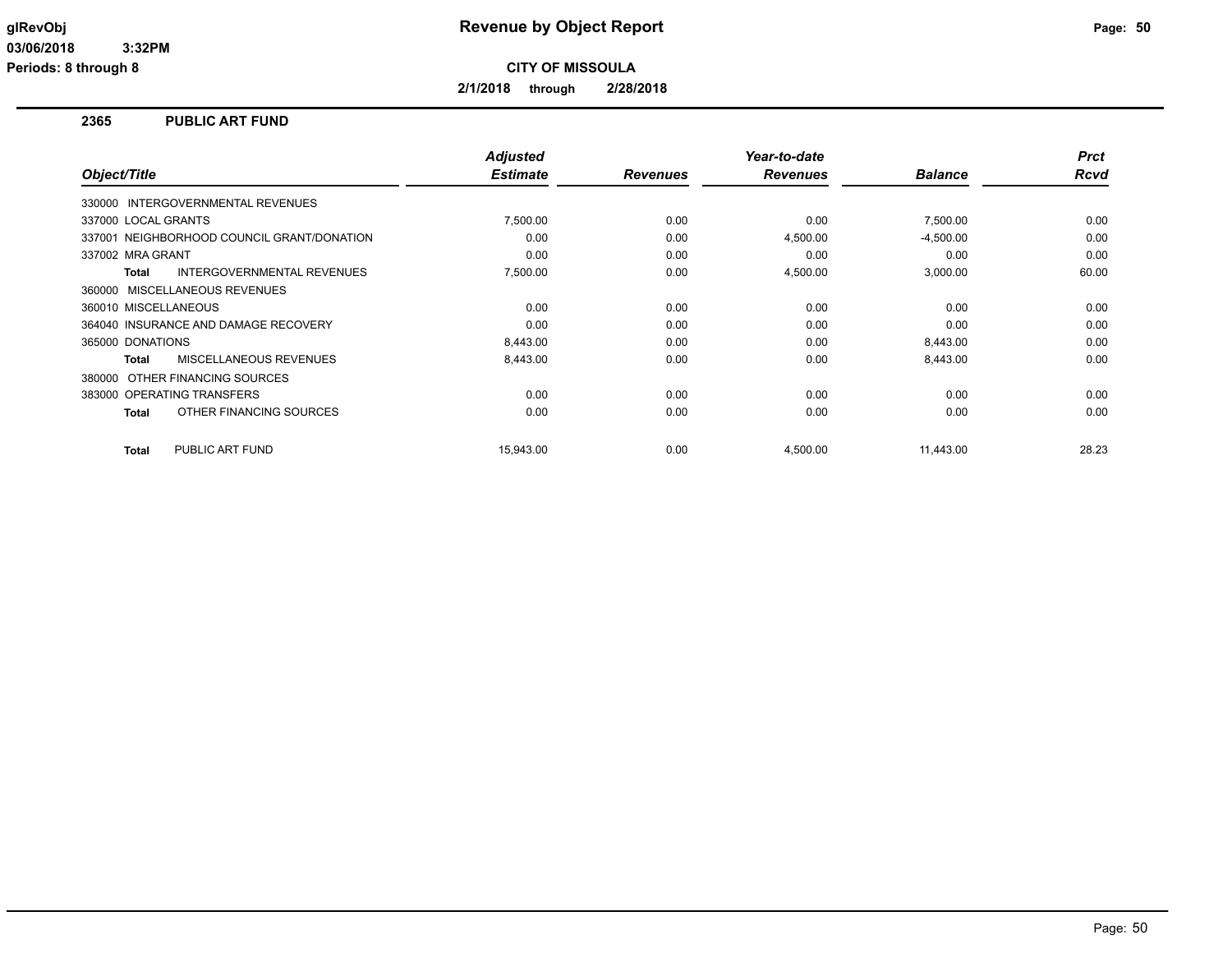**2/1/2018 through 2/28/2018**

# **2371 EMPLOYEE HEALTH INSURANCE LEVY FUND**

### **2371 EMPLOYEE HEALTH INSURANCE LEVY FUND**

|                                                     | <b>Adjusted</b> |                 | Year-to-date    |                | <b>Prct</b> |
|-----------------------------------------------------|-----------------|-----------------|-----------------|----------------|-------------|
| Object/Title                                        | <b>Estimate</b> | <b>Revenues</b> | <b>Revenues</b> | <b>Balance</b> | <b>Rcvd</b> |
| TAXES/ASSESSMENTS<br>310000                         |                 |                 |                 |                |             |
| 311000 GENERAL PROPERTY TAXES                       | 0.00            | 127.99          | 2.625.76        | $-2.625.76$    | 0.00        |
| 312001 PENALTIES & INTEREST                         | 0.00            | 43.48           | 68.10           | $-68.10$       | 0.00        |
| TAXES/ASSESSMENTS<br>Total                          | 0.00            | 171.47          | 2.693.86        | $-2.693.86$    | 0.00        |
| <b>INVESTMENTS &amp; ROYALTY EARNINGS</b><br>370000 |                 |                 |                 |                |             |
| 371010 INTEREST ON INVESTMENTS                      | 0.00            | 0.00            | 0.00            | 0.00           | 0.00        |
| INVESTMENTS & ROYALTY EARNINGS<br>Total             | 0.00            | 0.00            | 0.00            | 0.00           | 0.00        |
| EMPLOYEE HEALTH INSURANCE LEVY FUNI<br>Total        | 0.00            | 171.47          | 2.693.86        | $-2.693.86$    | 0.00        |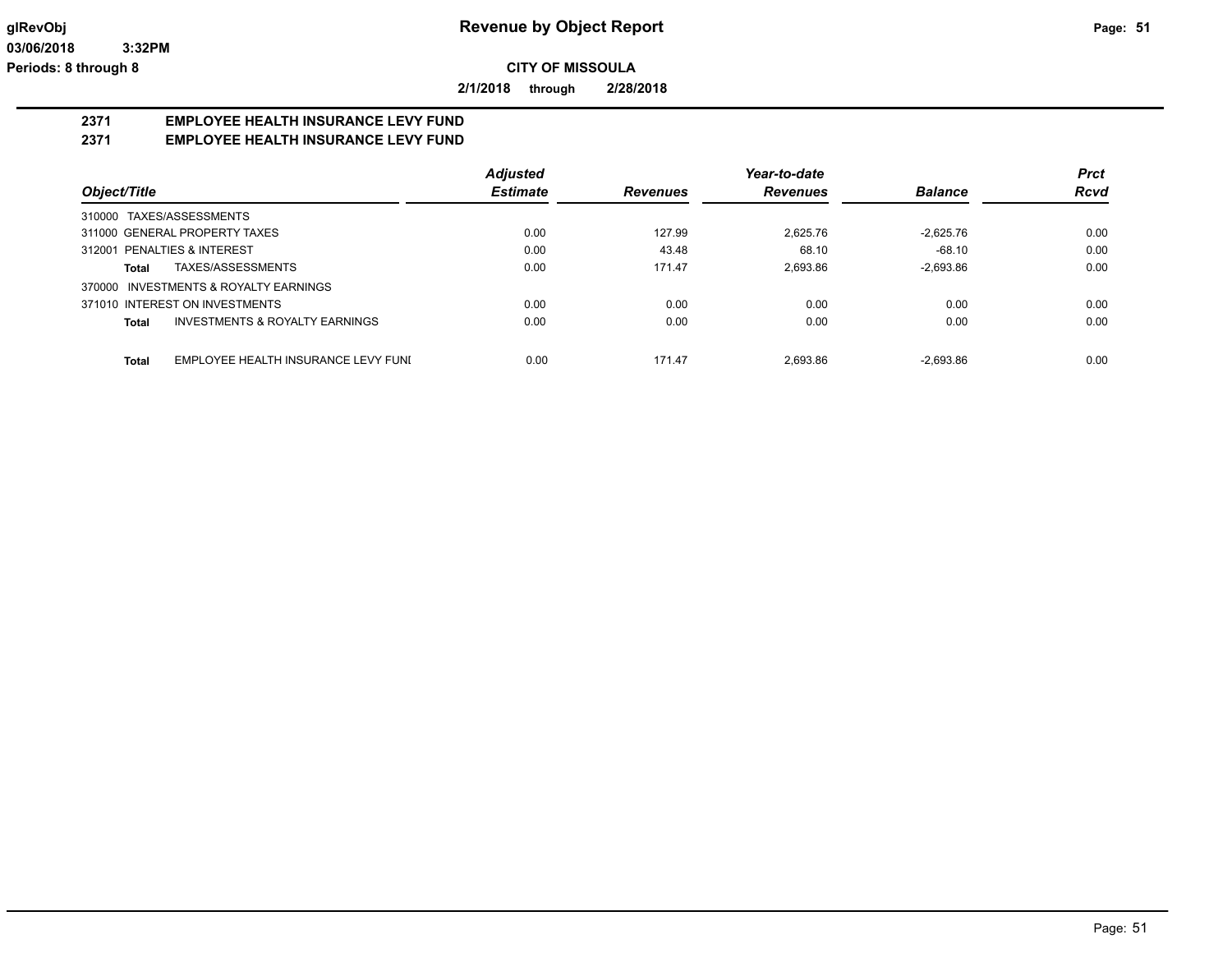**2/1/2018 through 2/28/2018**

### **2371 EMPLOYEE HEALTH INSURANCE LEVY FUND**

|                                             | <b>Adjusted</b> |                 | Year-to-date    |                | <b>Prct</b> |
|---------------------------------------------|-----------------|-----------------|-----------------|----------------|-------------|
| Object/Title                                | <b>Estimate</b> | <b>Revenues</b> | <b>Revenues</b> | <b>Balance</b> | <b>Rcvd</b> |
| 310000 TAXES/ASSESSMENTS                    |                 |                 |                 |                |             |
| 311000 GENERAL PROPERTY TAXES               | 0.00            | 127.99          | 2.625.76        | $-2.625.76$    | 0.00        |
| 312001 PENALTIES & INTEREST                 | 0.00            | 43.48           | 68.10           | $-68.10$       | 0.00        |
| TAXES/ASSESSMENTS<br>Total                  | 0.00            | 171.47          | 2.693.86        | $-2,693.86$    | 0.00        |
| 370000 INVESTMENTS & ROYALTY EARNINGS       |                 |                 |                 |                |             |
| 371010 INTEREST ON INVESTMENTS              | 0.00            | 0.00            | 0.00            | 0.00           | 0.00        |
| INVESTMENTS & ROYALTY EARNINGS<br>Total     | 0.00            | 0.00            | 0.00            | 0.00           | 0.00        |
|                                             |                 |                 |                 |                |             |
| EMPLOYEE HEALTH INSURANCE LEVY FUN<br>Total | 0.00            | 171.47          | 2.693.86        | $-2.693.86$    | 0.00        |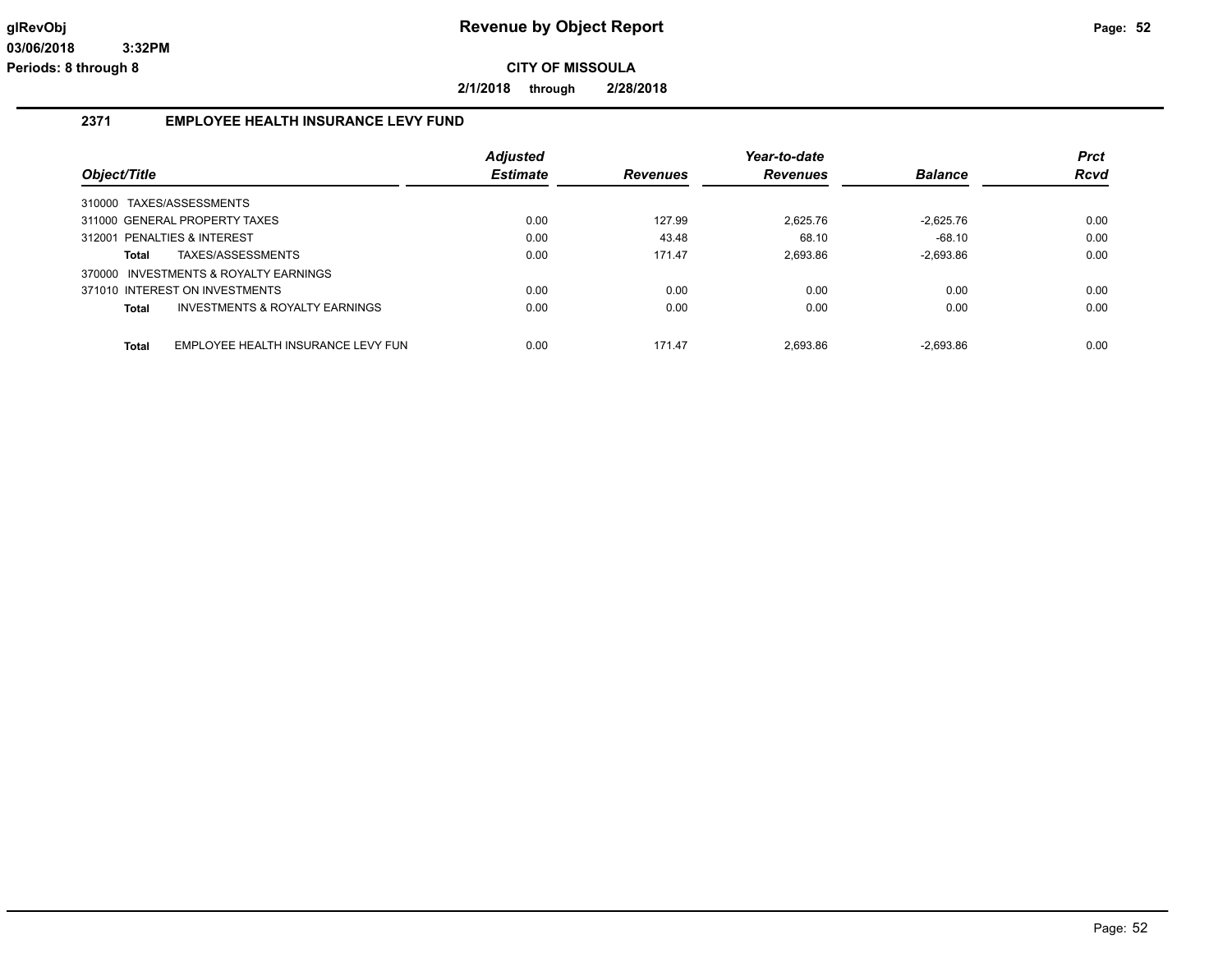**2/1/2018 through 2/28/2018**

#### **2372 PERMISSIVE MEDICAL LEVY**

**2372 PERMISSIVE MEDICAL LEVY**

|                                         | <b>Adjusted</b> |                 | Year-to-date    |                | <b>Prct</b> |
|-----------------------------------------|-----------------|-----------------|-----------------|----------------|-------------|
| Object/Title                            | <b>Estimate</b> | <b>Revenues</b> | <b>Revenues</b> | <b>Balance</b> | <b>Rcvd</b> |
| 310000 TAXES/ASSESSMENTS                |                 |                 |                 |                |             |
| 311000 GENERAL PROPERTY TAXES           | 5,101,004.00    | 48.554.80       | 2,703,927.17    | 2,397,076.83   | 53.01       |
| 312001 PENALTIES & INTEREST             | 0.00            | 550.77          | 1.484.82        | $-1.484.82$    | 0.00        |
| TAXES/ASSESSMENTS<br>Total              | 5,101,004.00    | 49.105.57       | 2.705.411.99    | 2,395,592.01   | 53.04       |
| 370000 INVESTMENTS & ROYALTY EARNINGS   |                 |                 |                 |                |             |
| 371010 INTEREST ON INVESTMENTS          | 0.00            | 0.00            | 0.00            | 0.00           | 0.00        |
| INVESTMENTS & ROYALTY EARNINGS<br>Total | 0.00            | 0.00            | 0.00            | 0.00           | 0.00        |
| PERMISSIVE MEDICAL LEVY<br><b>Total</b> | 5.101.004.00    | 49.105.57       | 2.705.411.99    | 2.395.592.01   | 53.04       |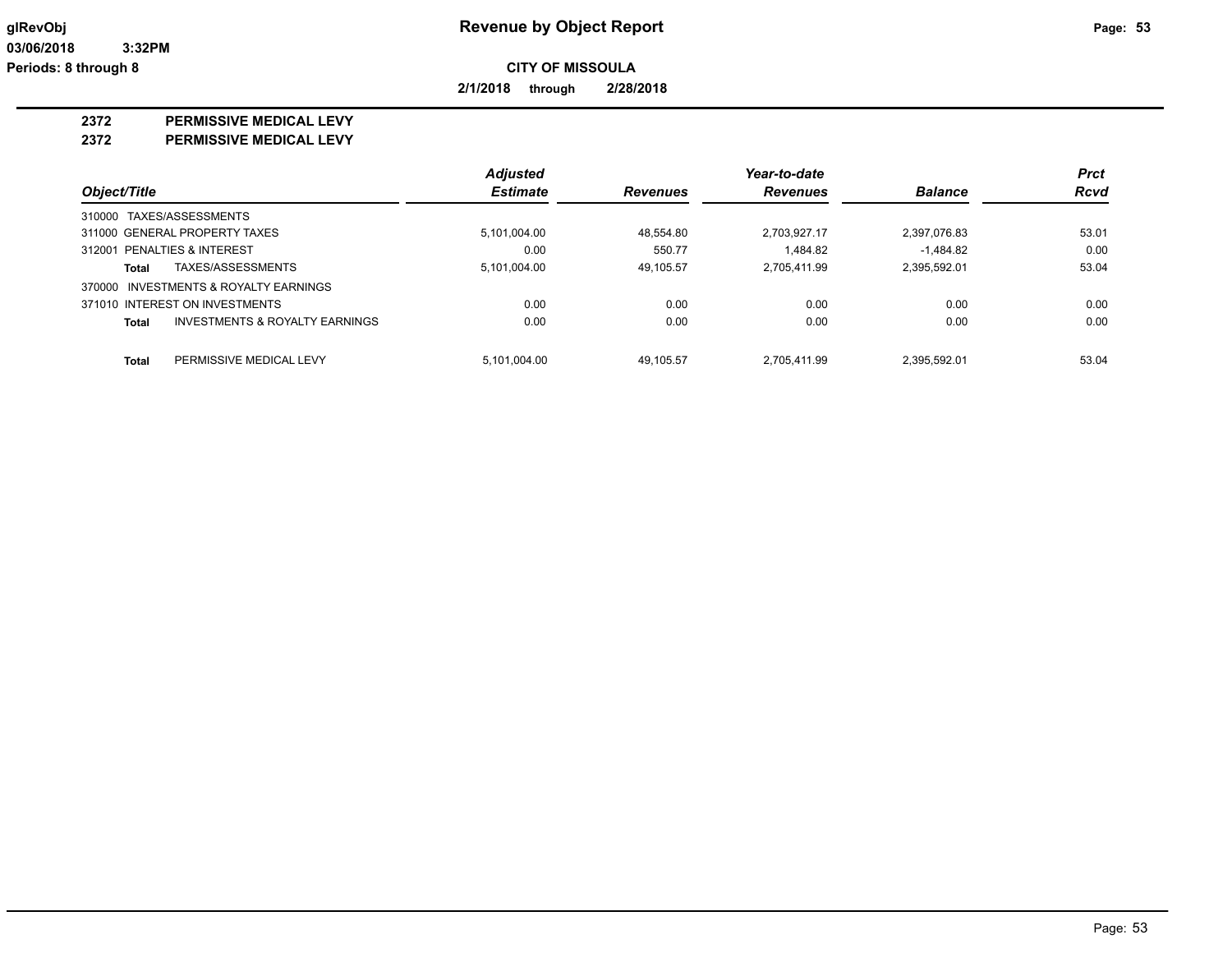**2/1/2018 through 2/28/2018**

### **2372 PERMISSIVE MEDICAL LEVY**

|              |                                       | <b>Adjusted</b> |                 | Year-to-date    |                | <b>Prct</b> |
|--------------|---------------------------------------|-----------------|-----------------|-----------------|----------------|-------------|
| Object/Title |                                       | <b>Estimate</b> | <b>Revenues</b> | <b>Revenues</b> | <b>Balance</b> | <b>Rcvd</b> |
|              | 310000 TAXES/ASSESSMENTS              |                 |                 |                 |                |             |
|              | 311000 GENERAL PROPERTY TAXES         | 5.101.004.00    | 48.554.80       | 2.703.927.17    | 2,397,076.83   | 53.01       |
|              | 312001 PENALTIES & INTEREST           | 0.00            | 550.77          | 1.484.82        | $-1.484.82$    | 0.00        |
| Total        | TAXES/ASSESSMENTS                     | 5.101.004.00    | 49.105.57       | 2.705.411.99    | 2.395.592.01   | 53.04       |
|              | 370000 INVESTMENTS & ROYALTY EARNINGS |                 |                 |                 |                |             |
|              | 371010 INTEREST ON INVESTMENTS        | 0.00            | 0.00            | 0.00            | 0.00           | 0.00        |
| Total        | INVESTMENTS & ROYALTY EARNINGS        | 0.00            | 0.00            | 0.00            | 0.00           | 0.00        |
| <b>Total</b> | PERMISSIVE MEDICAL LEVY               | 5.101.004.00    | 49.105.57       | 2.705.411.99    | 2.395.592.01   | 53.04       |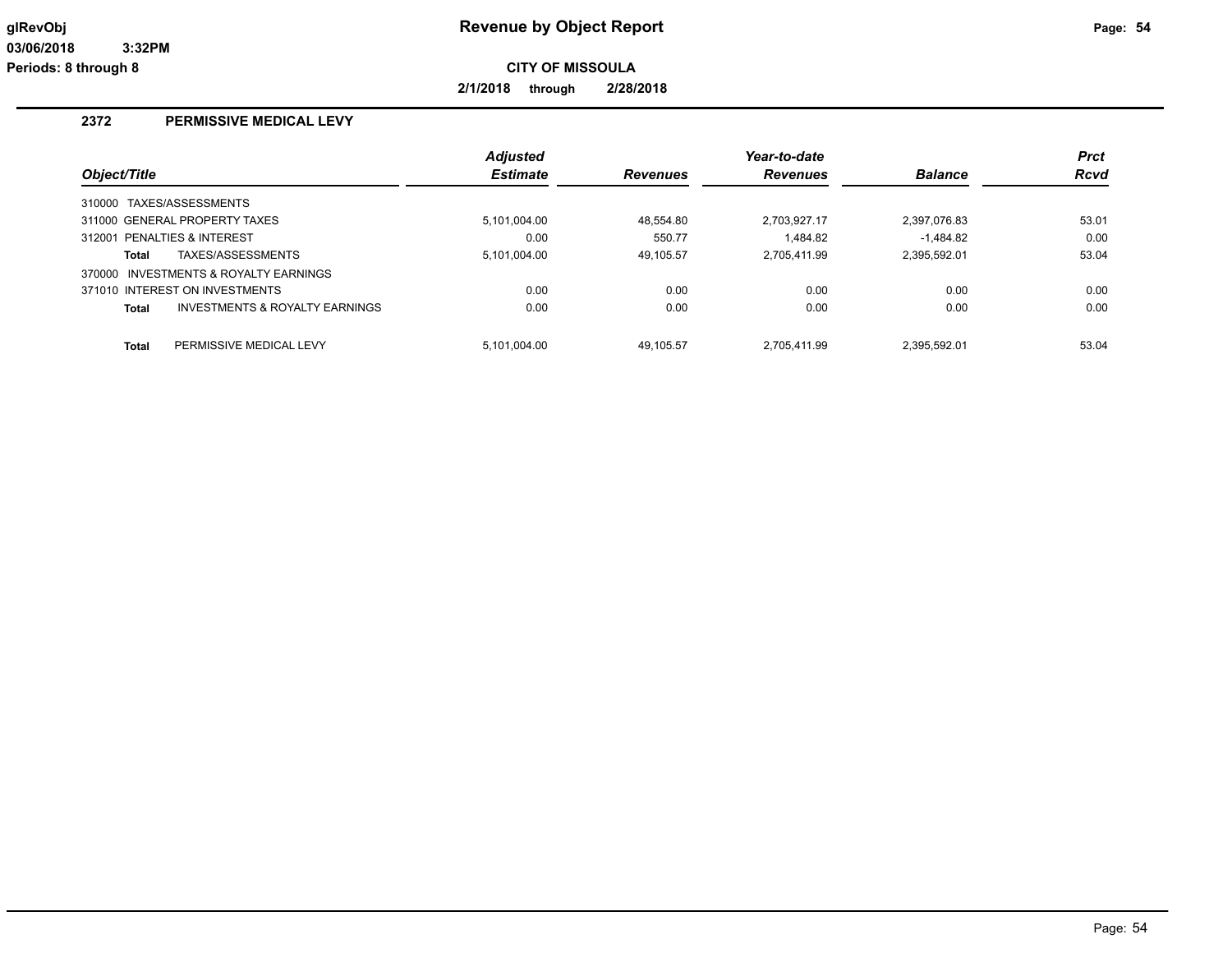**2/1/2018 through 2/28/2018**

## **2389 CABLE TELEVISION FRANCHISE FUND**

**2389 CABLE TELEVISION FRANCHISE FUND**

|                                          | <b>Adjusted</b> |                 | Year-to-date    |                | <b>Prct</b> |
|------------------------------------------|-----------------|-----------------|-----------------|----------------|-------------|
| Object/Title                             | <b>Estimate</b> | <b>Revenues</b> | <b>Revenues</b> | <b>Balance</b> | <b>Rcvd</b> |
| 320000 LICENSES & PERMITS                |                 |                 |                 |                |             |
| 322031 FRANCHISE FEE - AT&T              | 685.000.00      | 168.254.18      | 330.398.87      | 354.601.13     | 48.23       |
| 322034 PEG ACCESS                        | 41.856.00       | 9.314.51        | 18.592.77       | 23.263.23      | 44.42       |
| <b>LICENSES &amp; PERMITS</b><br>Total   | 726.856.00      | 177.568.69      | 348.991.64      | 377.864.36     | 48.01       |
| 360000 MISCELLANEOUS REVENUES            |                 |                 |                 |                |             |
| 365000 DONATIONS                         | 0.00            | 0.00            | 0.00            | 0.00           | 0.00        |
| MISCELLANEOUS REVENUES<br>Total          | 0.00            | 0.00            | 0.00            | 0.00           | 0.00        |
| CABLE TELEVISION FRANCHISE FUND<br>Total | 726.856.00      | 177.568.69      | 348.991.64      | 377.864.36     | 48.01       |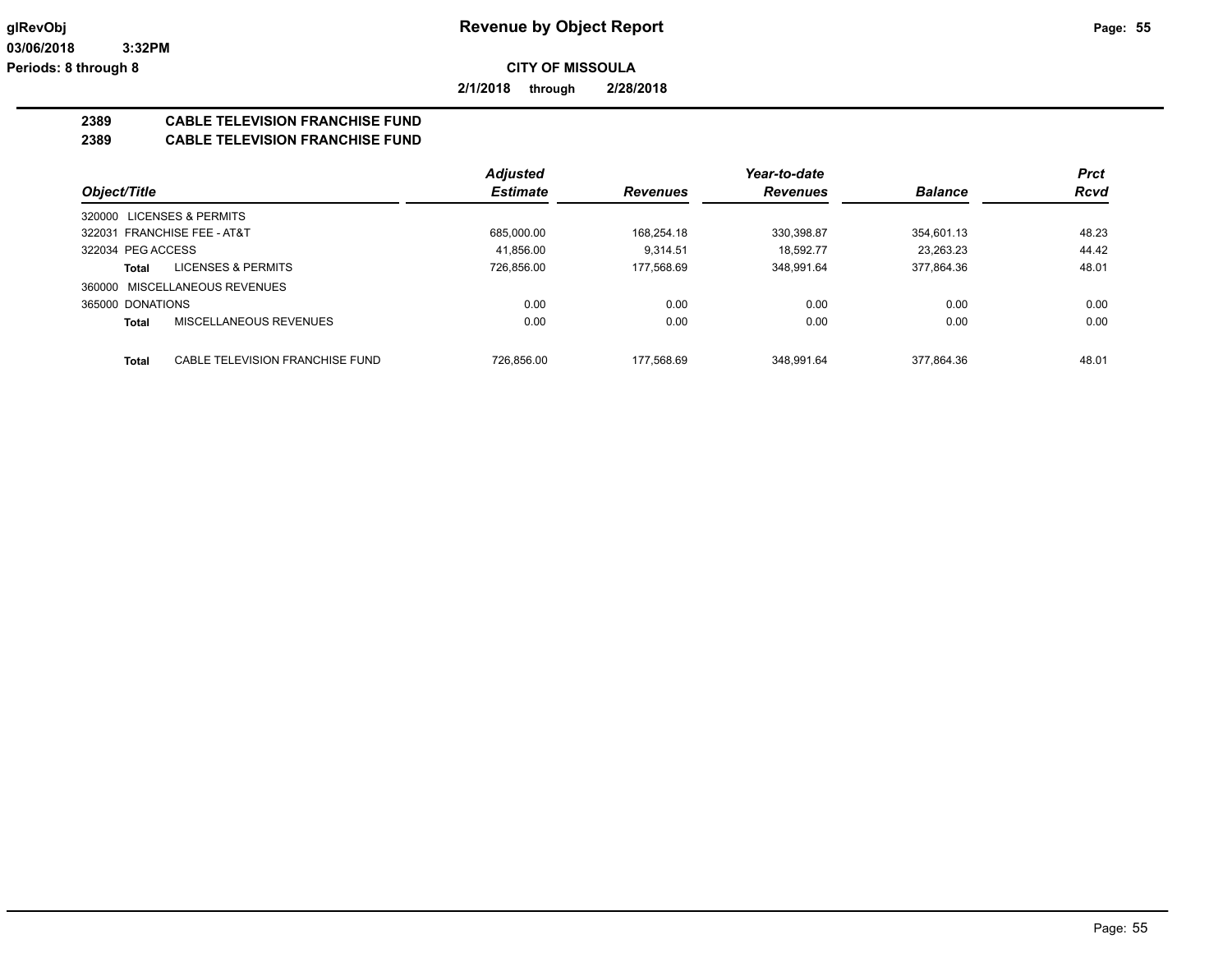**2/1/2018 through 2/28/2018**

#### **2389 CABLE TELEVISION FRANCHISE FUND**

|                   |                                 | <b>Adjusted</b> |                 | Year-to-date    |                | <b>Prct</b> |
|-------------------|---------------------------------|-----------------|-----------------|-----------------|----------------|-------------|
| Object/Title      |                                 | <b>Estimate</b> | <b>Revenues</b> | <b>Revenues</b> | <b>Balance</b> | <b>Rcvd</b> |
|                   | 320000 LICENSES & PERMITS       |                 |                 |                 |                |             |
|                   | 322031 FRANCHISE FEE - AT&T     | 685.000.00      | 168.254.18      | 330.398.87      | 354.601.13     | 48.23       |
| 322034 PEG ACCESS |                                 | 41.856.00       | 9.314.51        | 18.592.77       | 23.263.23      | 44.42       |
| Total             | <b>LICENSES &amp; PERMITS</b>   | 726.856.00      | 177.568.69      | 348.991.64      | 377.864.36     | 48.01       |
|                   | 360000 MISCELLANEOUS REVENUES   |                 |                 |                 |                |             |
| 365000 DONATIONS  |                                 | 0.00            | 0.00            | 0.00            | 0.00           | 0.00        |
| <b>Total</b>      | MISCELLANEOUS REVENUES          | 0.00            | 0.00            | 0.00            | 0.00           | 0.00        |
|                   |                                 |                 |                 |                 |                | 48.01       |
| <b>Total</b>      | CABLE TELEVISION FRANCHISE FUND | 726.856.00      | 177.568.69      | 348.991.64      | 377.864.36     |             |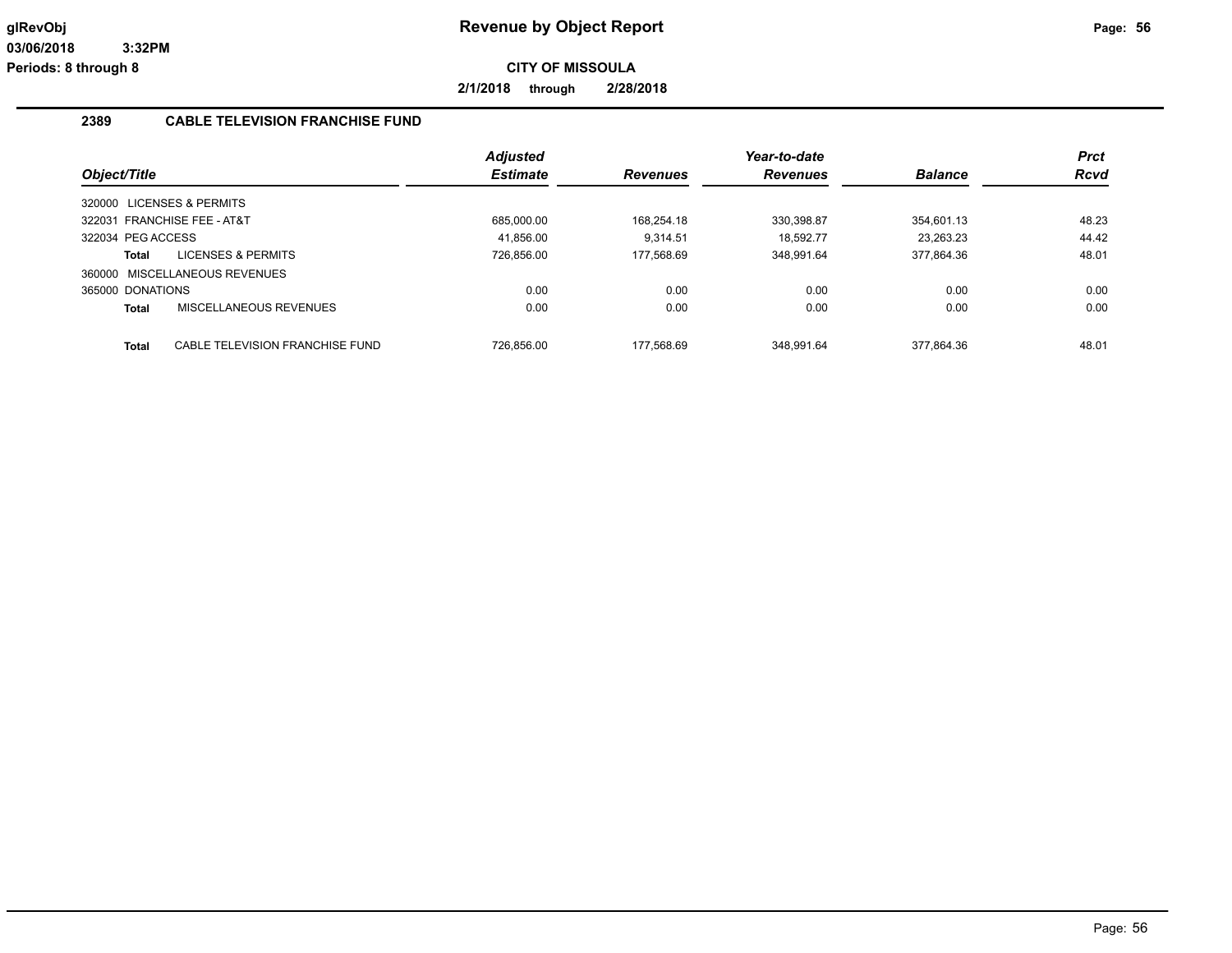**2/1/2018 through 2/28/2018**

**2390 DRUG FORFEITURE FUND**

**2390 DRUG FORFEITURE FUND**

|                                         | <b>Adjusted</b> |                 | Year-to-date    |                | <b>Prct</b> |
|-----------------------------------------|-----------------|-----------------|-----------------|----------------|-------------|
| Object/Title                            | <b>Estimate</b> | <b>Revenues</b> | <b>Revenues</b> | <b>Balance</b> | <b>Rcvd</b> |
| 350000 FINES & FORFEITURES              |                 |                 |                 |                |             |
| 351013 DRUG FORFEITURES                 | 15,000.00       | 1.073.32        | 5.952.12        | 9,047.88       | 39.68       |
| <b>FINES &amp; FORFEITURES</b><br>Total | 15,000.00       | 1,073.32        | 5,952.12        | 9,047.88       | 39.68       |
| 370000 INVESTMENTS & ROYALTY EARNINGS   |                 |                 |                 |                |             |
| 371010 INTEREST ON INVESTMENTS          | 0.00            | 0.00            | 0.00            | 0.00           | 0.00        |
| INVESTMENTS & ROYALTY EARNINGS<br>Total | 0.00            | 0.00            | 0.00            | 0.00           | 0.00        |
|                                         |                 |                 |                 |                |             |
| Total<br>DRUG FORFEITURE FUND           | 15,000.00       | 1.073.32        | 5.952.12        | 9.047.88       | 39.68       |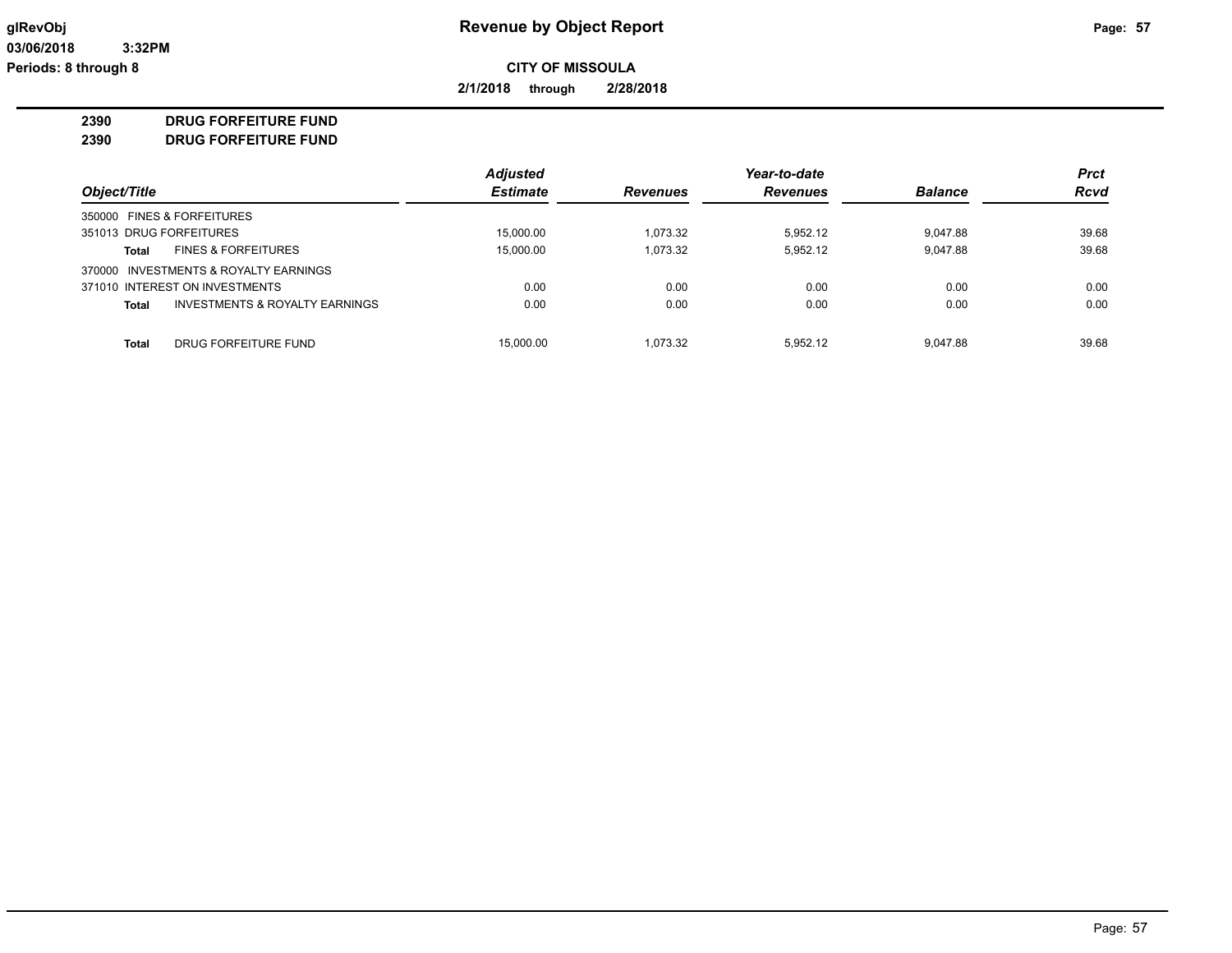**2/1/2018 through 2/28/2018**

#### **2390 DRUG FORFEITURE FUND**

|              |                                       | <b>Adjusted</b> |                 | Year-to-date    |                | <b>Prct</b> |
|--------------|---------------------------------------|-----------------|-----------------|-----------------|----------------|-------------|
| Object/Title |                                       | <b>Estimate</b> | <b>Revenues</b> | <b>Revenues</b> | <b>Balance</b> | <b>Rcvd</b> |
|              | 350000 FINES & FORFEITURES            |                 |                 |                 |                |             |
|              | 351013 DRUG FORFEITURES               | 15,000.00       | 1.073.32        | 5.952.12        | 9.047.88       | 39.68       |
| <b>Total</b> | <b>FINES &amp; FORFEITURES</b>        | 15,000.00       | 1,073.32        | 5.952.12        | 9.047.88       | 39.68       |
|              | 370000 INVESTMENTS & ROYALTY EARNINGS |                 |                 |                 |                |             |
|              | 371010 INTEREST ON INVESTMENTS        | 0.00            | 0.00            | 0.00            | 0.00           | 0.00        |
| <b>Total</b> | INVESTMENTS & ROYALTY EARNINGS        | 0.00            | 0.00            | 0.00            | 0.00           | 0.00        |
| <b>Total</b> | DRUG FORFEITURE FUND                  | 15.000.00       | 1.073.32        | 5.952.12        | 9.047.88       | 39.68       |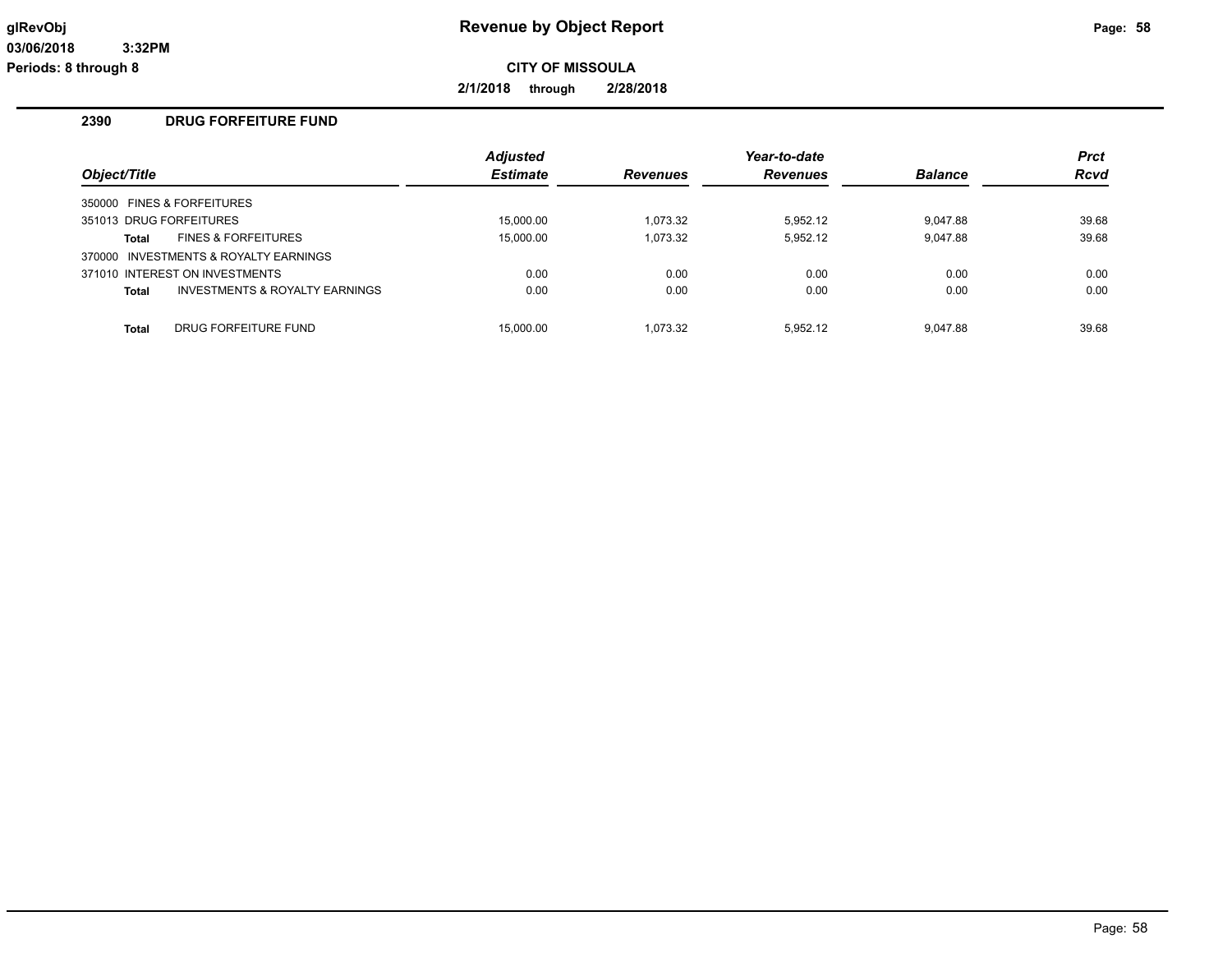**2/1/2018 through 2/28/2018**

#### **2394 BUILDING INSPECTION FUND**

#### **2394 BUILDING INSPECTION FUND**

|                                                           | <b>Adjusted</b> |                 | Year-to-date    |                | <b>Prct</b> |
|-----------------------------------------------------------|-----------------|-----------------|-----------------|----------------|-------------|
| Object/Title                                              | <b>Estimate</b> | <b>Revenues</b> | <b>Revenues</b> | <b>Balance</b> | <b>Rcvd</b> |
| 320000 LICENSES & PERMITS                                 |                 |                 |                 |                |             |
| 323011 BUILDING PERMITS                                   | 1,258,000.00    | 76.201.56       | 987,068.68      | 270,931.32     | 78.46       |
| 323012 ELECTRICAL PERMITS                                 | 271,000.00      | 15,101.70       | 200,404.72      | 70,595.28      | 73.95       |
| 323013 PLUMBING PERMITS                                   | 155,000.00      | 10,808.50       | 141,882.00      | 13,118.00      | 91.54       |
| 323014 BLDG PERMIT REVIEW FEE                             | 0.00            | 0.00            | 0.00            | 0.00           | 0.00        |
| 323017 MECHANICAL PERMITS                                 | 114,000.00      | 9,763.00        | 99,784.90       | 14,215.10      | 87.53       |
| <b>LICENSES &amp; PERMITS</b><br><b>Total</b>             | 1,798,000.00    | 111,874.76      | 1,429,140.30    | 368,859.70     | 79.49       |
| 330000 INTERGOVERNMENTAL REVENUES                         |                 |                 |                 |                |             |
| 336023 STATE CONTRIB. - PERS                              | 0.00            | 0.00            | 483.91          | $-483.91$      | 0.00        |
| <b>INTERGOVERNMENTAL REVENUES</b><br><b>Total</b>         | 0.00            | 0.00            | 483.91          | $-483.91$      | 0.00        |
| 340000 CHARGES FOR SERVICES                               |                 |                 |                 |                |             |
| 341091 INSPECTION CODE BOOKS & COPIES                     | 2,000.00        | 20.00           | 120.75          | 1,879.25       | 6.04        |
| <b>CHARGES FOR SERVICES</b><br><b>Total</b>               | 2,000.00        | 20.00           | 120.75          | 1,879.25       | 6.04        |
| 360000 MISCELLANEOUS REVENUES                             |                 |                 |                 |                |             |
| 360010 MISCELLANEOUS                                      | 0.00            | 0.00            | 0.00            | 0.00           | 0.00        |
| 360015 CONFERENCE REVENUES - BUILDING                     | 0.00            | 0.00            | 0.00            | 0.00           | 0.00        |
| MISCELLANEOUS REVENUES<br><b>Total</b>                    | 0.00            | 0.00            | 0.00            | 0.00           | 0.00        |
| 370000 INVESTMENTS & ROYALTY EARNINGS                     |                 |                 |                 |                |             |
| 371010 INTEREST ON INVESTMENTS                            | 0.00            | 0.00            | 0.00            | 0.00           | 0.00        |
| 371020 GAIN/LOSS IN MARKET VALUE OF INVESTMENTS           | 0.00            | 0.00            | 0.00            | 0.00           | 0.00        |
| <b>INVESTMENTS &amp; ROYALTY EARNINGS</b><br><b>Total</b> | 0.00            | 0.00            | 0.00            | 0.00           | 0.00        |
| 380000 OTHER FINANCING SOURCES                            |                 |                 |                 |                |             |
| 381090 PROCEEDS FROM CAPITAL LEASE                        | 0.00            | 0.00            | 0.00            | 0.00           | 0.00        |
| 382010 SALE OF FIXED ASSETS                               | 0.00            | 0.00            | 0.00            | 0.00           | 0.00        |
| 383000 OPERATING TRANSFERS                                | 0.00            | 0.00            | 0.00            | 0.00           | 0.00        |
| OTHER FINANCING SOURCES<br><b>Total</b>                   | 0.00            | 0.00            | 0.00            | 0.00           | 0.00        |
| <b>BUILDING INSPECTION FUND</b><br><b>Total</b>           | 1,800,000.00    | 111,894.76      | 1,429,744.96    | 370,255.04     | 79.43       |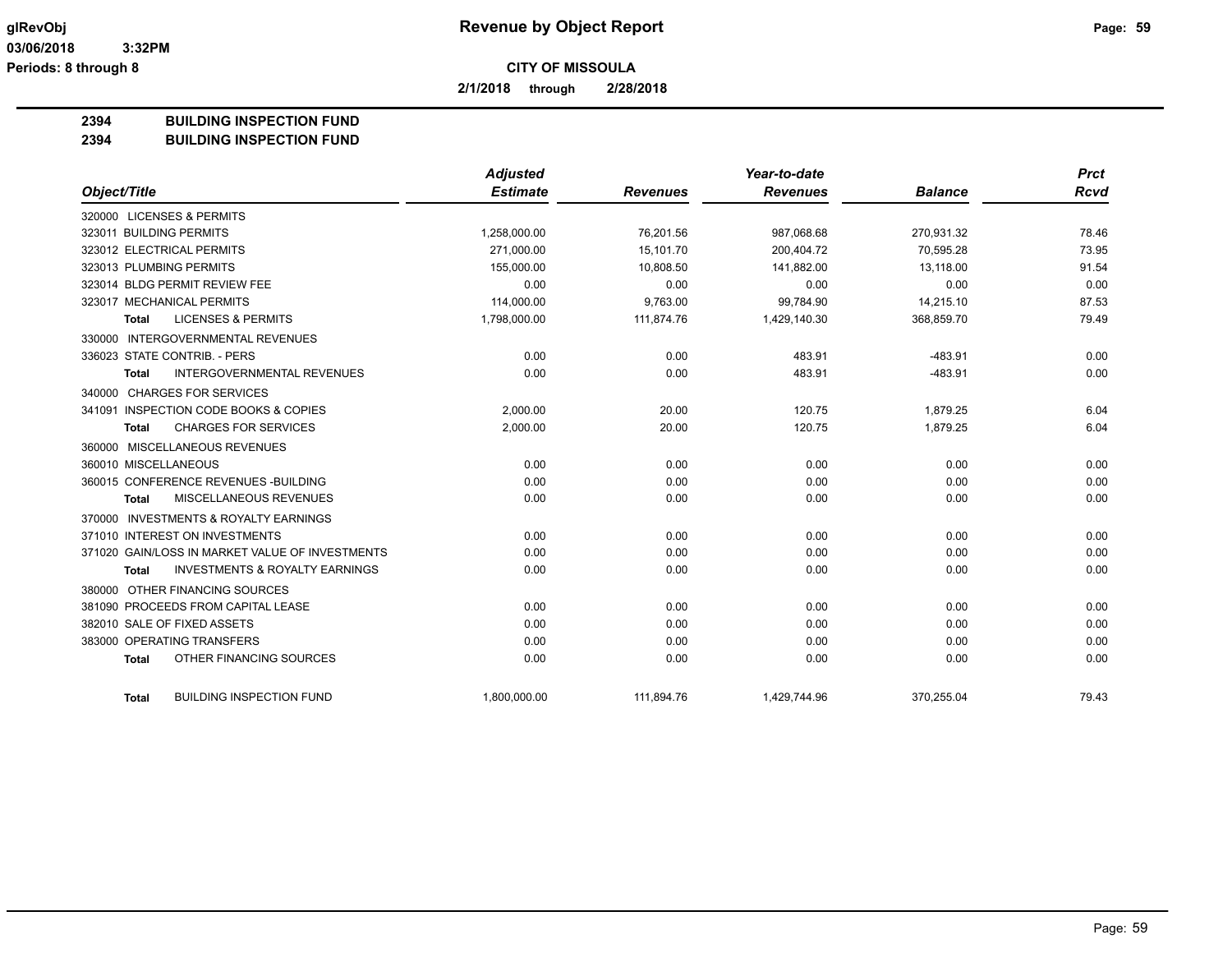**2/1/2018 through 2/28/2018**

#### **2394 BUILDING INSPECTION FUND**

|                                                           | <b>Adjusted</b> |                 | Year-to-date    |                | <b>Prct</b> |
|-----------------------------------------------------------|-----------------|-----------------|-----------------|----------------|-------------|
| Object/Title                                              | <b>Estimate</b> | <b>Revenues</b> | <b>Revenues</b> | <b>Balance</b> | Rcvd        |
| 320000 LICENSES & PERMITS                                 |                 |                 |                 |                |             |
| 323011 BUILDING PERMITS                                   | 1,258,000.00    | 76,201.56       | 987,068.68      | 270,931.32     | 78.46       |
| 323012 ELECTRICAL PERMITS                                 | 271.000.00      | 15.101.70       | 200.404.72      | 70.595.28      | 73.95       |
| 323013 PLUMBING PERMITS                                   | 155,000.00      | 10,808.50       | 141,882.00      | 13,118.00      | 91.54       |
| 323014 BLDG PERMIT REVIEW FEE                             | 0.00            | 0.00            | 0.00            | 0.00           | 0.00        |
| 323017 MECHANICAL PERMITS                                 | 114,000.00      | 9,763.00        | 99,784.90       | 14,215.10      | 87.53       |
| <b>LICENSES &amp; PERMITS</b><br><b>Total</b>             | 1,798,000.00    | 111,874.76      | 1,429,140.30    | 368,859.70     | 79.49       |
| 330000 INTERGOVERNMENTAL REVENUES                         |                 |                 |                 |                |             |
| 336023 STATE CONTRIB. - PERS                              | 0.00            | 0.00            | 483.91          | $-483.91$      | 0.00        |
| <b>INTERGOVERNMENTAL REVENUES</b><br><b>Total</b>         | 0.00            | 0.00            | 483.91          | $-483.91$      | 0.00        |
| 340000 CHARGES FOR SERVICES                               |                 |                 |                 |                |             |
| 341091 INSPECTION CODE BOOKS & COPIES                     | 2.000.00        | 20.00           | 120.75          | 1.879.25       | 6.04        |
| <b>CHARGES FOR SERVICES</b><br><b>Total</b>               | 2,000.00        | 20.00           | 120.75          | 1,879.25       | 6.04        |
| 360000 MISCELLANEOUS REVENUES                             |                 |                 |                 |                |             |
| 360010 MISCELLANEOUS                                      | 0.00            | 0.00            | 0.00            | 0.00           | 0.00        |
| 360015 CONFERENCE REVENUES - BUILDING                     | 0.00            | 0.00            | 0.00            | 0.00           | 0.00        |
| MISCELLANEOUS REVENUES<br><b>Total</b>                    | 0.00            | 0.00            | 0.00            | 0.00           | 0.00        |
| 370000 INVESTMENTS & ROYALTY EARNINGS                     |                 |                 |                 |                |             |
| 371010 INTEREST ON INVESTMENTS                            | 0.00            | 0.00            | 0.00            | 0.00           | 0.00        |
| 371020 GAIN/LOSS IN MARKET VALUE OF INVESTMENT            | 0.00            | 0.00            | 0.00            | 0.00           | 0.00        |
| <b>INVESTMENTS &amp; ROYALTY EARNINGS</b><br><b>Total</b> | 0.00            | 0.00            | 0.00            | 0.00           | 0.00        |
| 380000 OTHER FINANCING SOURCES                            |                 |                 |                 |                |             |
| 381090 PROCEEDS FROM CAPITAL LEASE                        | 0.00            | 0.00            | 0.00            | 0.00           | 0.00        |
| 382010 SALE OF FIXED ASSETS                               | 0.00            | 0.00            | 0.00            | 0.00           | 0.00        |
| 383000 OPERATING TRANSFERS                                | 0.00            | 0.00            | 0.00            | 0.00           | 0.00        |
| OTHER FINANCING SOURCES<br><b>Total</b>                   | 0.00            | 0.00            | 0.00            | 0.00           | 0.00        |
| <b>BUILDING INSPECTION FUND</b><br>Total                  | 1,800,000.00    | 111,894.76      | 1,429,744.96    | 370,255.04     | 79.43       |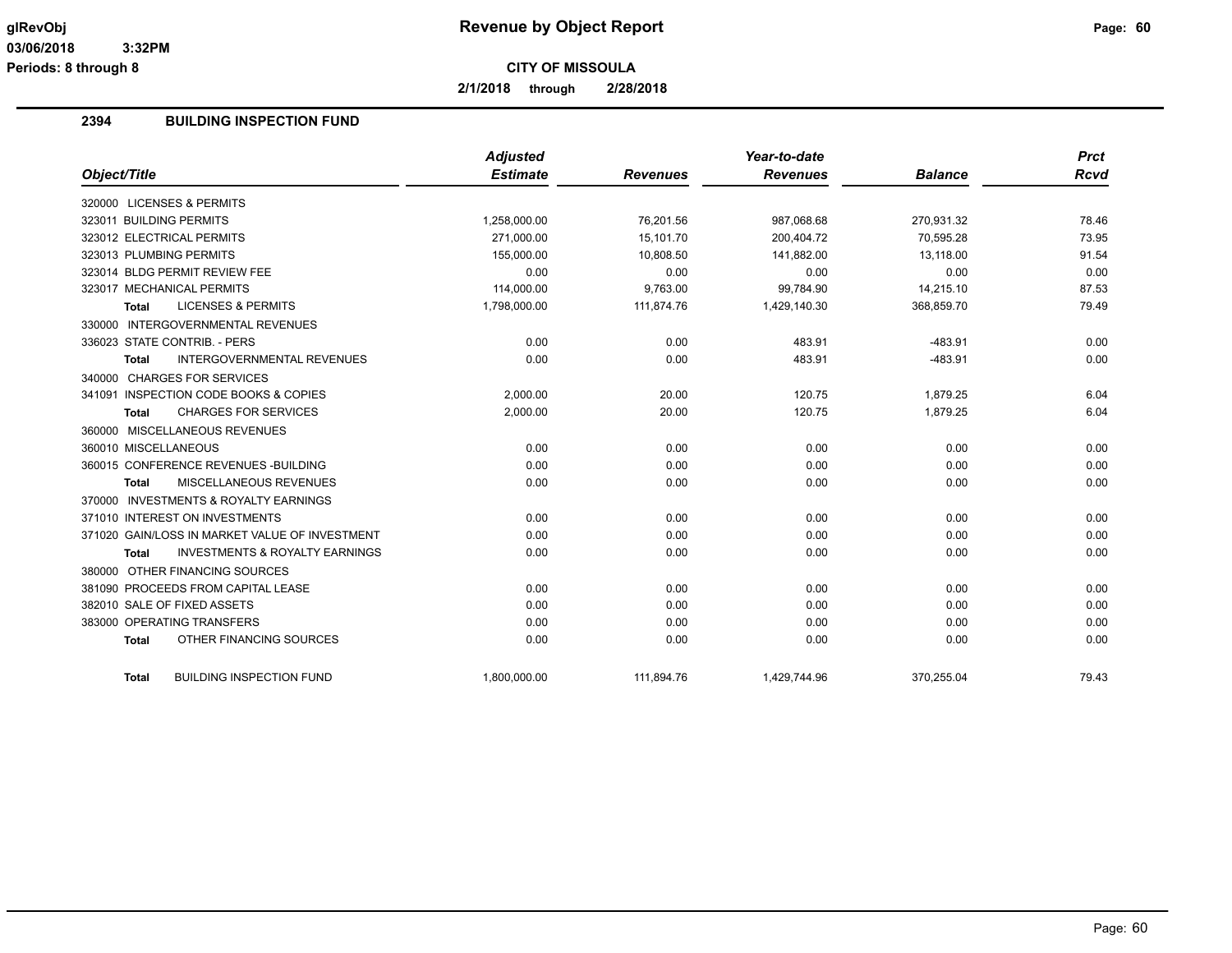**2/1/2018 through 2/28/2018**

## **2395 CITY GRANTS & PROGRAM INCOME FUND**

#### **2395 CITY GRANTS & PROGRAM INCOME FUND**

|                                                     | <b>Adjusted</b> |                 | Year-to-date    |                | <b>Prct</b> |
|-----------------------------------------------------|-----------------|-----------------|-----------------|----------------|-------------|
| Object/Title                                        | <b>Estimate</b> | <b>Revenues</b> | <b>Revenues</b> | <b>Balance</b> | Rcvd        |
| 330000 INTERGOVERNMENTAL REVENUES                   |                 |                 |                 |                |             |
| 331010 GRANT - CDBG                                 | 0.00            | 0.00            | 0.00            | 0.00           | 0.00        |
| <b>INTERGOVERNMENTAL REVENUES</b><br>Total          | 0.00            | 0.00            | 0.00            | 0.00           | 0.00        |
| MISCELLANEOUS REVENUES<br>360000                    |                 |                 |                 |                |             |
| 360005 LOAN REPAYMENTS                              | 0.00            | 0.00            | 0.00            | 0.00           | 0.00        |
| 360010 MISCELLANEOUS                                | 0.00            | 0.00            | 0.00            | 0.00           | 0.00        |
| 360013 REPAYMENT OF SEWER GRANT                     | 0.00            | 0.00            | 0.00            | 0.00           | 0.00        |
| 360014 REPAYMENT OF LOAN/MHA                        | 0.00            | 0.00            | 0.00            | 0.00           | 0.00        |
| 362000 OTHER MISCELLANEOUS REVENUE                  | 0.00            | 0.00            | 0.00            | 0.00           | 0.00        |
| MISCELLANEOUS REVENUES<br><b>Total</b>              | 0.00            | 0.00            | 0.00            | 0.00           | 0.00        |
| <b>INVESTMENTS &amp; ROYALTY EARNINGS</b><br>370000 |                 |                 |                 |                |             |
| 371010 INTEREST ON INVESTMENTS                      | 0.00            | 0.00            | 0.00            | 0.00           | 0.00        |
| 371020 GAIN/LOSS IN MARKET VALUE OF INVESTMENTS     | 0.00            | 0.00            | 0.00            | 0.00           | 0.00        |
| <b>INVESTMENTS &amp; ROYALTY EARNINGS</b><br>Total  | 0.00            | 0.00            | 0.00            | 0.00           | 0.00        |
| OTHER FINANCING SOURCES<br>380000                   |                 |                 |                 |                |             |
| 383026 TRANS FR CDBG                                | 0.00            | 0.00            | 0.00            | 0.00           | 0.00        |
| OTHER FINANCING SOURCES<br><b>Total</b>             | 0.00            | 0.00            | 0.00            | 0.00           | 0.00        |
| CITY GRANTS & PROGRAM INCOME FUND<br><b>Total</b>   | 0.00            | 0.00            | 0.00            | 0.00           | 0.00        |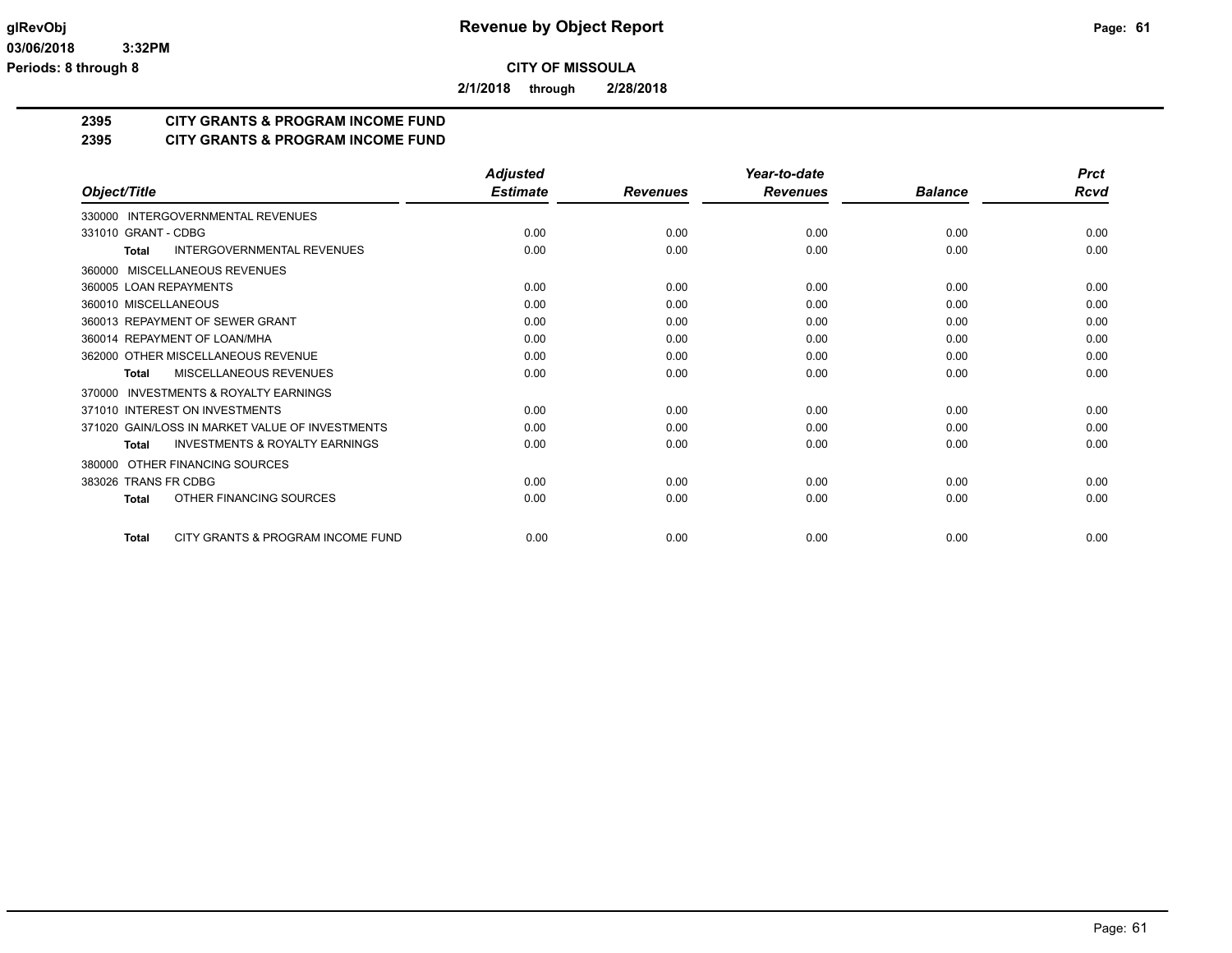**2/1/2018 through 2/28/2018**

#### **2395 CITY GRANTS & PROGRAM INCOME FUND**

|                                                           | <b>Adjusted</b> |                 | Year-to-date    |                | <b>Prct</b> |
|-----------------------------------------------------------|-----------------|-----------------|-----------------|----------------|-------------|
| Object/Title                                              | <b>Estimate</b> | <b>Revenues</b> | <b>Revenues</b> | <b>Balance</b> | <b>Rcvd</b> |
| 330000 INTERGOVERNMENTAL REVENUES                         |                 |                 |                 |                |             |
| 331010 GRANT - CDBG                                       | 0.00            | 0.00            | 0.00            | 0.00           | 0.00        |
| <b>INTERGOVERNMENTAL REVENUES</b><br><b>Total</b>         | 0.00            | 0.00            | 0.00            | 0.00           | 0.00        |
| 360000 MISCELLANEOUS REVENUES                             |                 |                 |                 |                |             |
| 360005 LOAN REPAYMENTS                                    | 0.00            | 0.00            | 0.00            | 0.00           | 0.00        |
| 360010 MISCELLANEOUS                                      | 0.00            | 0.00            | 0.00            | 0.00           | 0.00        |
| 360013 REPAYMENT OF SEWER GRANT                           | 0.00            | 0.00            | 0.00            | 0.00           | 0.00        |
| 360014 REPAYMENT OF LOAN/MHA                              | 0.00            | 0.00            | 0.00            | 0.00           | 0.00        |
| 362000 OTHER MISCELLANEOUS REVENUE                        | 0.00            | 0.00            | 0.00            | 0.00           | 0.00        |
| MISCELLANEOUS REVENUES<br><b>Total</b>                    | 0.00            | 0.00            | 0.00            | 0.00           | 0.00        |
| <b>INVESTMENTS &amp; ROYALTY EARNINGS</b><br>370000       |                 |                 |                 |                |             |
| 371010 INTEREST ON INVESTMENTS                            | 0.00            | 0.00            | 0.00            | 0.00           | 0.00        |
| 371020 GAIN/LOSS IN MARKET VALUE OF INVESTMENT            | 0.00            | 0.00            | 0.00            | 0.00           | 0.00        |
| <b>INVESTMENTS &amp; ROYALTY EARNINGS</b><br><b>Total</b> | 0.00            | 0.00            | 0.00            | 0.00           | 0.00        |
| 380000 OTHER FINANCING SOURCES                            |                 |                 |                 |                |             |
| 383026 TRANS FR CDBG                                      | 0.00            | 0.00            | 0.00            | 0.00           | 0.00        |
| OTHER FINANCING SOURCES<br><b>Total</b>                   | 0.00            | 0.00            | 0.00            | 0.00           | 0.00        |
| CITY GRANTS & PROGRAM INCOME FUND<br><b>Total</b>         | 0.00            | 0.00            | 0.00            | 0.00           | 0.00        |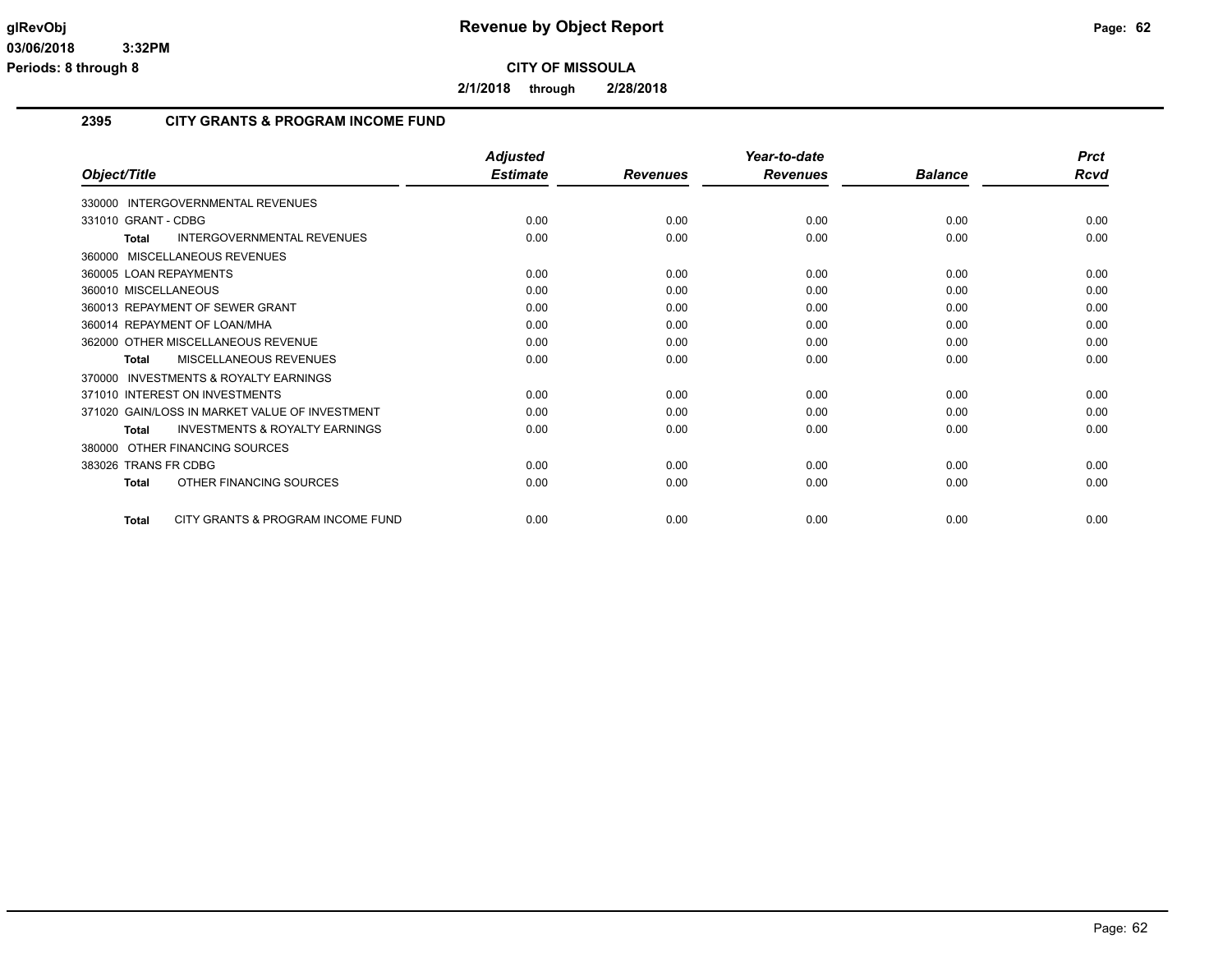**2/1/2018 through 2/28/2018**

#### **2399 DANGEROUS BUILDING DEMOLITION & REPAIR F 2399 DANGEROUS BUILDING DEMOLITION & REPAIR F**

|                         |                                      | <b>Adjusted</b> |                 | Year-to-date    |                | <b>Prct</b> |
|-------------------------|--------------------------------------|-----------------|-----------------|-----------------|----------------|-------------|
| Object/Title            |                                      | <b>Estimate</b> | <b>Revenues</b> | <b>Revenues</b> | <b>Balance</b> | <b>Rcvd</b> |
|                         | 360000 MISCELLANEOUS REVENUES        |                 |                 |                 |                |             |
| 363000 ASSESSMENTS PAID |                                      | 15,000.00       | 0.00            | 0.00            | 15.000.00      | 0.00        |
| <b>Total</b>            | MISCELLANEOUS REVENUES               | 15.000.00       | 0.00            | 0.00            | 15.000.00      | 0.00        |
| Total                   | DANGEROUS BUILDING DEMOLITION & REP. | 15.000.00       | 0.00            | 0.00            | 15.000.00      | 0.00        |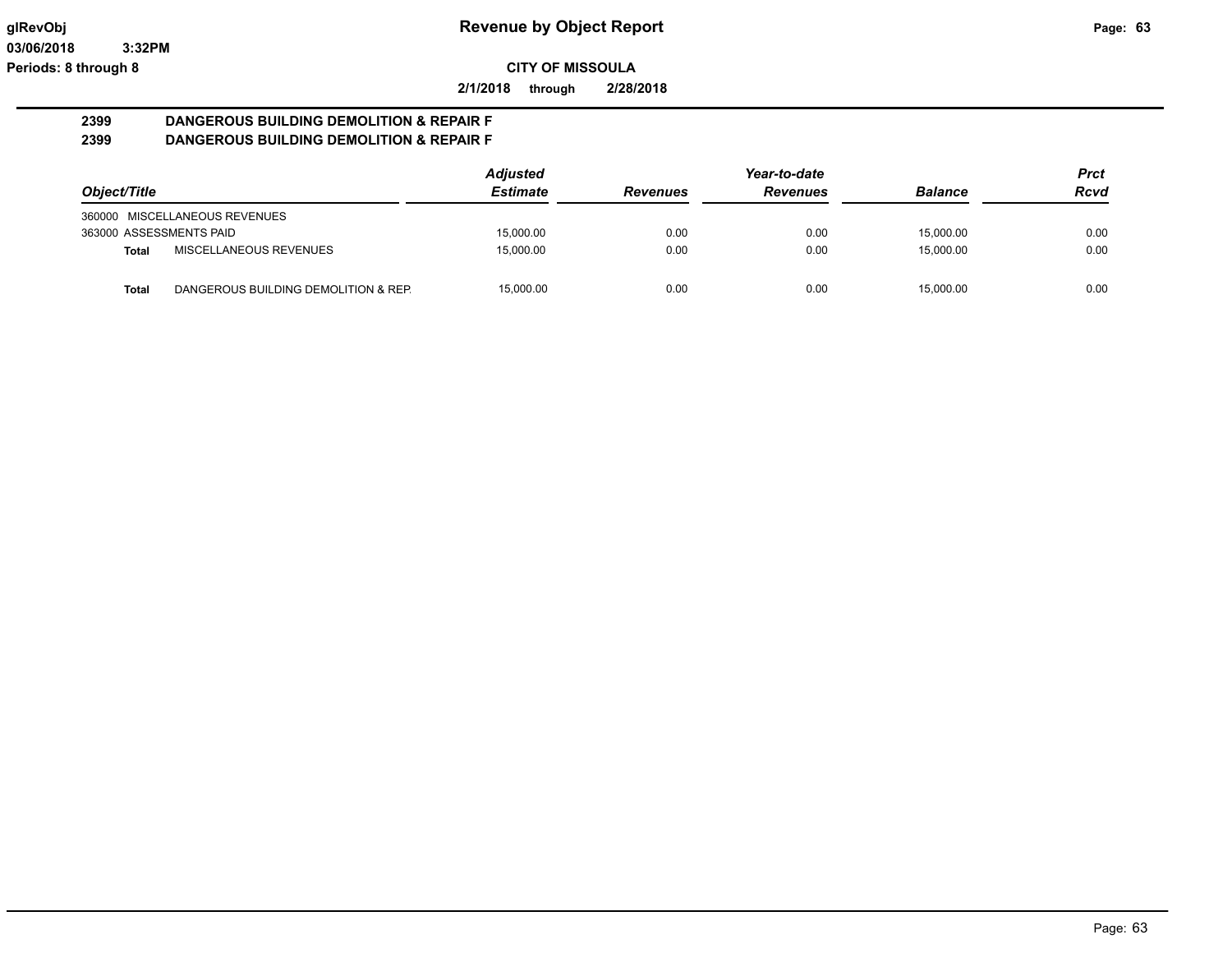**2/1/2018 through 2/28/2018**

#### **2399 DANGEROUS BUILDING DEMOLITION & REPAIR F**

| Object/Title            |                                     | <b>Adjusted</b><br><b>Estimate</b> | <b>Revenues</b> | Year-to-date<br><b>Revenues</b> | <b>Balance</b> | <b>Prct</b><br><b>Rcvd</b> |
|-------------------------|-------------------------------------|------------------------------------|-----------------|---------------------------------|----------------|----------------------------|
|                         | 360000 MISCELLANEOUS REVENUES       |                                    |                 |                                 |                |                            |
| 363000 ASSESSMENTS PAID |                                     | 15.000.00                          | 0.00            | 0.00                            | 15.000.00      | 0.00                       |
| Total                   | MISCELLANEOUS REVENUES              | 15.000.00                          | 0.00            | 0.00                            | 15,000.00      | 0.00                       |
| <b>Total</b>            | DANGEROUS BUILDING DEMOLITION & REF | 15.000.00                          | 0.00            | 0.00                            | 15.000.00      | 0.00                       |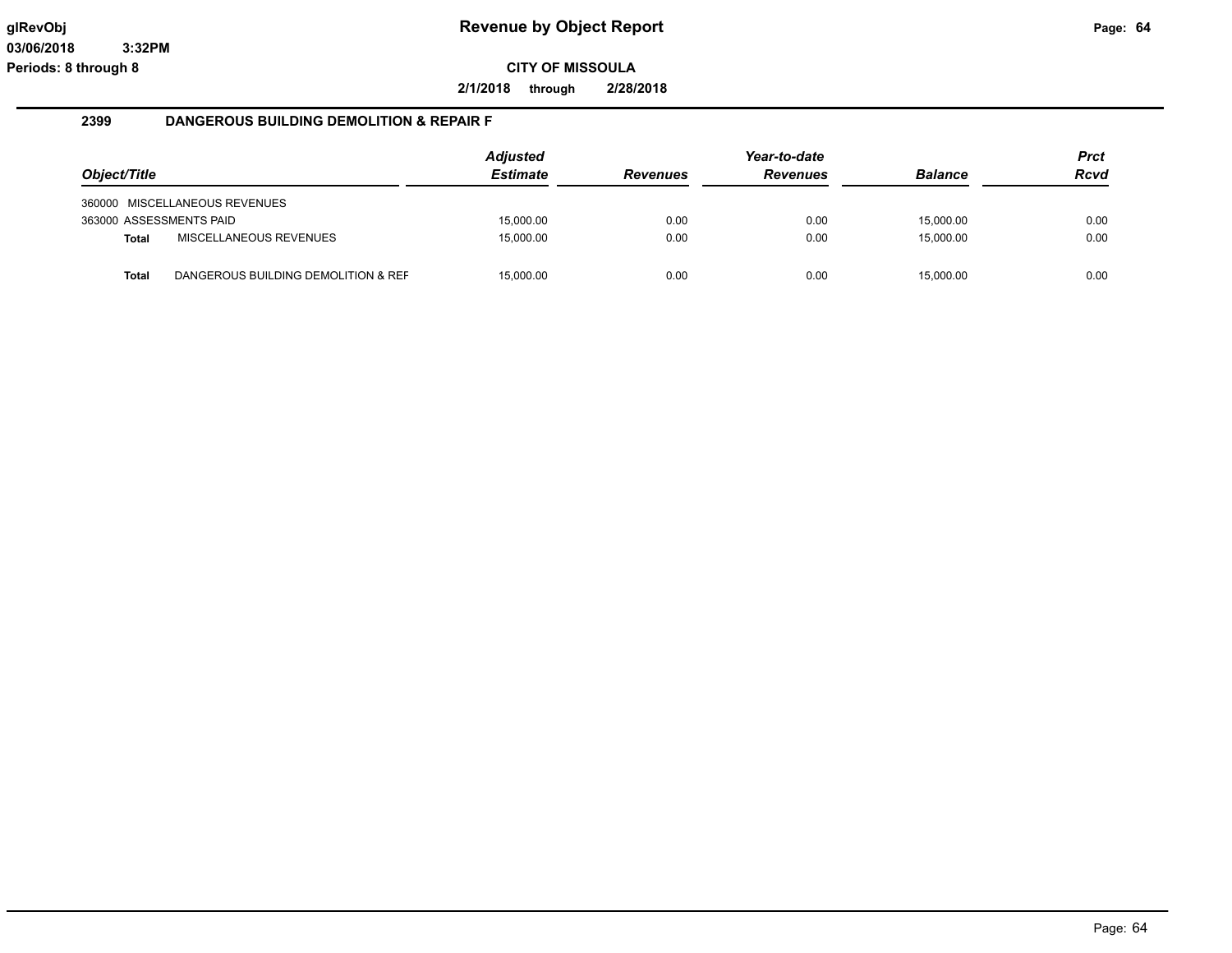**2/1/2018 through 2/28/2018**

## **2400 STREET LIGHTING ASSESSMENTS FUND**

**2400 STREET LIGHTING ASSESSMENTS FUND**

|                                                           | <b>Adjusted</b> |                 | Year-to-date    |                | <b>Prct</b> |
|-----------------------------------------------------------|-----------------|-----------------|-----------------|----------------|-------------|
| Object/Title                                              | <b>Estimate</b> | <b>Revenues</b> | <b>Revenues</b> | <b>Balance</b> | <b>Rcvd</b> |
| 360000 MISCELLANEOUS REVENUES                             |                 |                 |                 |                |             |
| 360010 MISCELLANEOUS                                      | 0.00            | 0.00            | 0.00            | 0.00           | 0.00        |
| 363010 LIGHTING ASSESSMENTS                               | 365.014.00      | 1.003.13        | 355.060.61      | 9.953.39       | 97.27       |
| 363040 PENALTY AND INTEREST                               | 0.00            | 27.96           | 174.45          | $-174.45$      | 0.00        |
| MISCELLANEOUS REVENUES<br>Total                           | 365.014.00      | 1.031.09        | 355.235.06      | 9.778.94       | 97.32       |
| 370000 INVESTMENTS & ROYALTY EARNINGS                     |                 |                 |                 |                |             |
| 371010 INTEREST ON INVESTMENTS                            | 0.00            | 0.00            | 0.00            | 0.00           | 0.00        |
| 371020 GAIN/LOSS IN MARKET VALUE OF INVESTMENTS           | 0.00            | 0.00            | 0.00            | 0.00           | 0.00        |
| <b>INVESTMENTS &amp; ROYALTY EARNINGS</b><br><b>Total</b> | 0.00            | 0.00            | 0.00            | 0.00           | 0.00        |
| STREET LIGHTING ASSESSMENTS FUND<br><b>Total</b>          | 365.014.00      | 1.031.09        | 355.235.06      | 9.778.94       | 97.32       |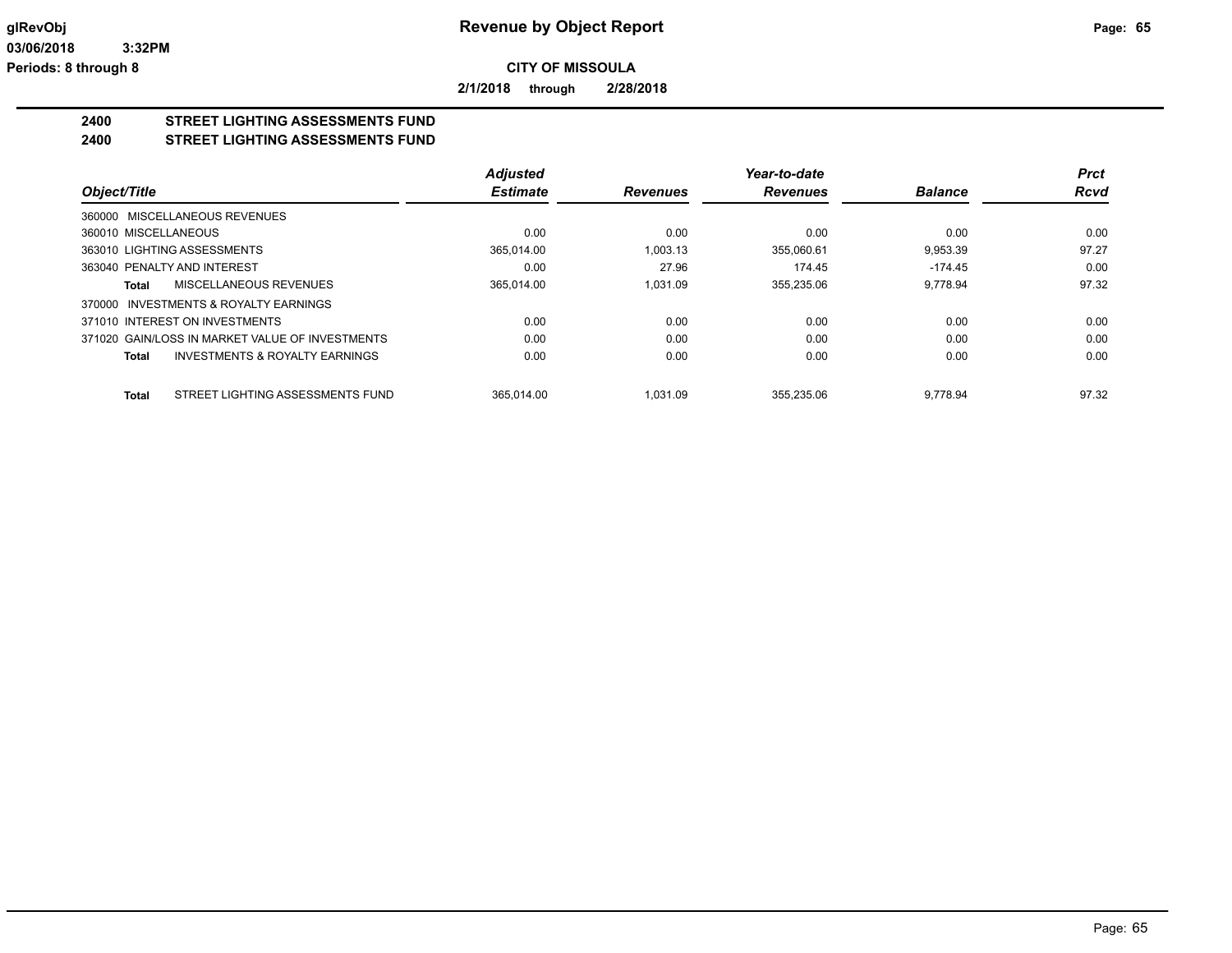**2/1/2018 through 2/28/2018**

#### **2400 STREET LIGHTING ASSESSMENTS FUND**

| Object/Title                                              | <b>Adjusted</b><br><b>Estimate</b> | <b>Revenues</b> | Year-to-date<br><b>Revenues</b> | <b>Balance</b> | <b>Prct</b><br><b>Rcvd</b> |
|-----------------------------------------------------------|------------------------------------|-----------------|---------------------------------|----------------|----------------------------|
|                                                           |                                    |                 |                                 |                |                            |
| 360000 MISCELLANEOUS REVENUES                             |                                    |                 |                                 |                |                            |
| 360010 MISCELLANEOUS                                      | 0.00                               | 0.00            | 0.00                            | 0.00           | 0.00                       |
| 363010 LIGHTING ASSESSMENTS                               | 365.014.00                         | 1.003.13        | 355.060.61                      | 9.953.39       | 97.27                      |
| 363040 PENALTY AND INTEREST                               | 0.00                               | 27.96           | 174.45                          | $-174.45$      | 0.00                       |
| MISCELLANEOUS REVENUES<br>Total                           | 365,014.00                         | 1,031.09        | 355,235.06                      | 9.778.94       | 97.32                      |
| 370000 INVESTMENTS & ROYALTY EARNINGS                     |                                    |                 |                                 |                |                            |
| 371010 INTEREST ON INVESTMENTS                            | 0.00                               | 0.00            | 0.00                            | 0.00           | 0.00                       |
| 371020 GAIN/LOSS IN MARKET VALUE OF INVESTMENT            | 0.00                               | 0.00            | 0.00                            | 0.00           | 0.00                       |
| <b>INVESTMENTS &amp; ROYALTY EARNINGS</b><br><b>Total</b> | 0.00                               | 0.00            | 0.00                            | 0.00           | 0.00                       |
|                                                           |                                    |                 |                                 |                |                            |
| STREET LIGHTING ASSESSMENTS FUND<br><b>Total</b>          | 365.014.00                         | 1.031.09        | 355,235.06                      | 9.778.94       | 97.32                      |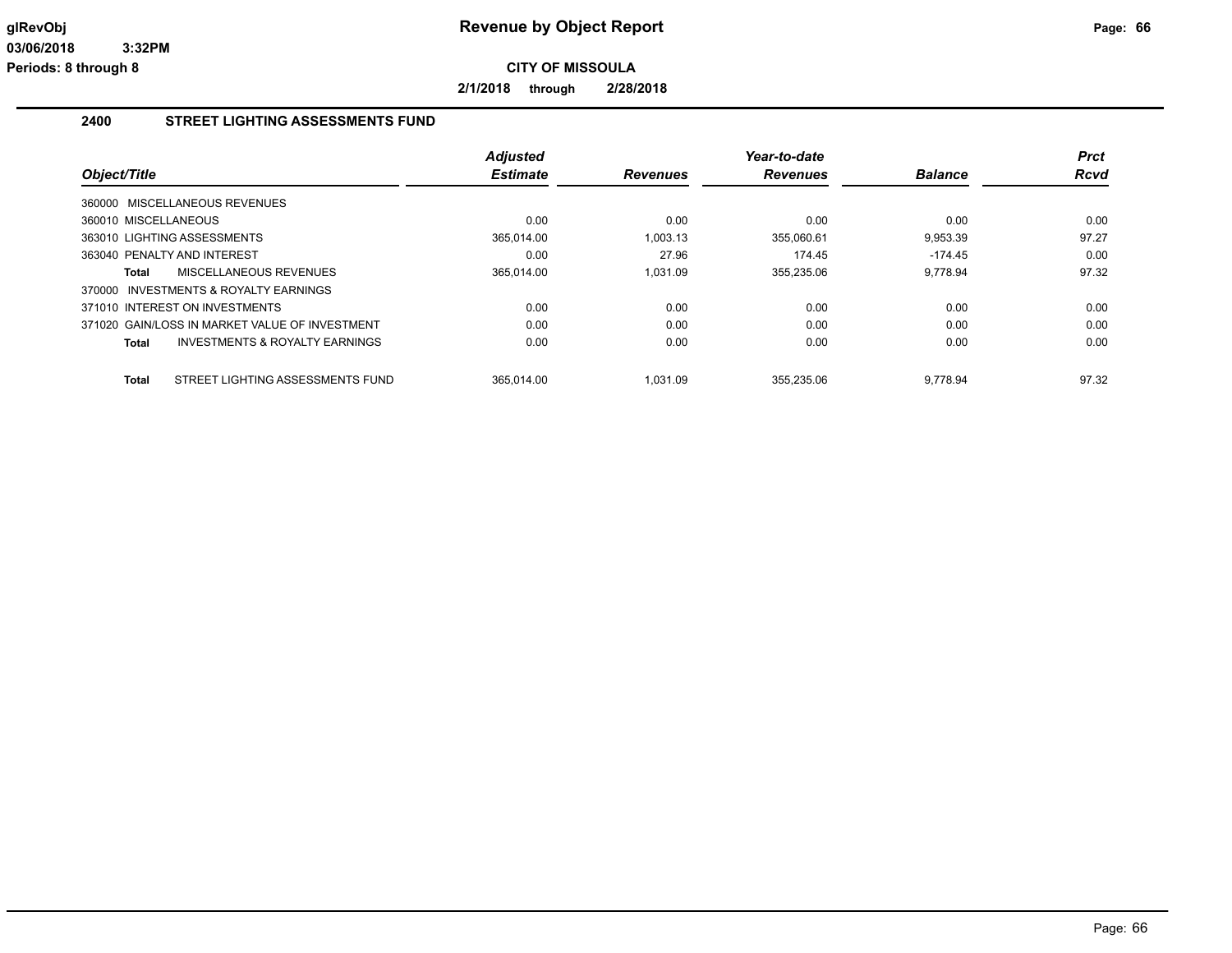**2/1/2018 through 2/28/2018**

# **2500 STREET MAINTENANCE ASSESSMENT FUND**

**2500 STREET MAINTENANCE ASSESSMENT FUND**

|                                                     | <b>Adjusted</b> |                 | Year-to-date    |                | <b>Prct</b> |
|-----------------------------------------------------|-----------------|-----------------|-----------------|----------------|-------------|
| Object/Title                                        | <b>Estimate</b> | <b>Revenues</b> | <b>Revenues</b> | <b>Balance</b> | <b>Rcvd</b> |
| 360000 MISCELLANEOUS REVENUES                       |                 |                 |                 |                |             |
| 363010 LIGHTING ASSESSMENTS                         | 102,854.00      | 410.87          | 58,283.24       | 44,570.76      | 56.67       |
| 363040 PENALTY AND INTEREST                         | 0.00            | 4.13            | 12.62           | $-12.62$       | 0.00        |
| MISCELLANEOUS REVENUES<br><b>Total</b>              | 102,854.00      | 415.00          | 58,295.86       | 44,558.14      | 56.68       |
| <b>INVESTMENTS &amp; ROYALTY EARNINGS</b><br>370000 |                 |                 |                 |                |             |
| 371010 INTEREST ON INVESTMENTS                      | 0.00            | 0.00            | 0.00            | 0.00           | 0.00        |
| 371020 GAIN/LOSS IN MARKET VALUE OF INVESTMENTS     | 0.00            | 0.00            | 0.00            | 0.00           | 0.00        |
| INVESTMENTS & ROYALTY EARNINGS<br>Total             | 0.00            | 0.00            | 0.00            | 0.00           | 0.00        |
| OTHER FINANCING SOURCES<br>380000                   |                 |                 |                 |                |             |
| 383000 OPERATING TRANSFERS                          | 0.00            | 0.00            | 0.00            | 0.00           | 0.00        |
| OTHER FINANCING SOURCES<br><b>Total</b>             | 0.00            | 0.00            | 0.00            | 0.00           | 0.00        |
| STREET MAINTENANCE ASSESSMENT FUND<br><b>Total</b>  | 102,854.00      | 415.00          | 58,295.86       | 44,558.14      | 56.68       |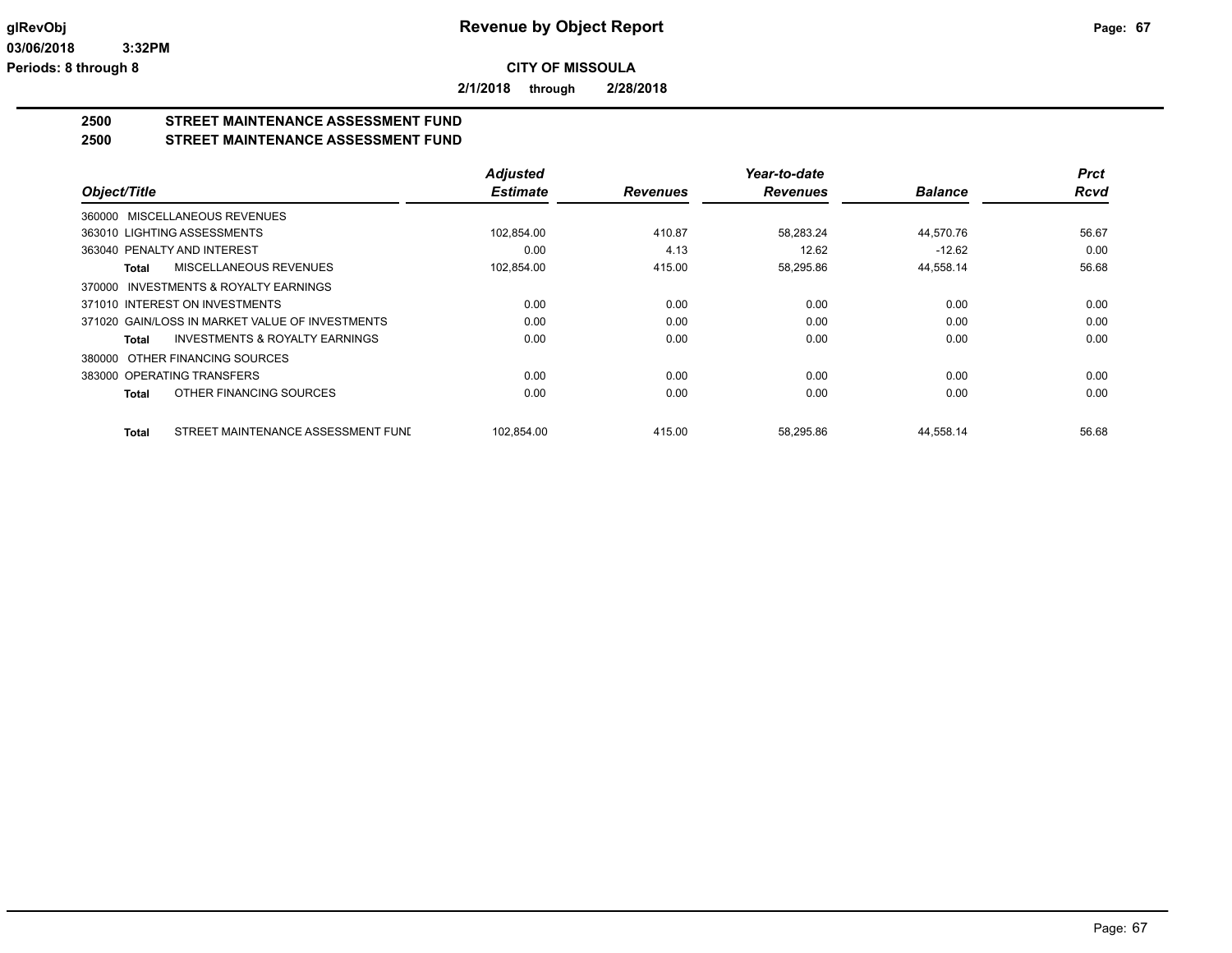**2/1/2018 through 2/28/2018**

#### **2500 STREET MAINTENANCE ASSESSMENT FUND**

|                                                    | <b>Adjusted</b> |                 | Year-to-date    |                | <b>Prct</b> |
|----------------------------------------------------|-----------------|-----------------|-----------------|----------------|-------------|
| Object/Title                                       | <b>Estimate</b> | <b>Revenues</b> | <b>Revenues</b> | <b>Balance</b> | Rcvd        |
| 360000 MISCELLANEOUS REVENUES                      |                 |                 |                 |                |             |
| 363010 LIGHTING ASSESSMENTS                        | 102,854.00      | 410.87          | 58,283.24       | 44,570.76      | 56.67       |
| 363040 PENALTY AND INTEREST                        | 0.00            | 4.13            | 12.62           | $-12.62$       | 0.00        |
| MISCELLANEOUS REVENUES<br>Total                    | 102,854.00      | 415.00          | 58,295.86       | 44,558.14      | 56.68       |
| 370000 INVESTMENTS & ROYALTY EARNINGS              |                 |                 |                 |                |             |
| 371010 INTEREST ON INVESTMENTS                     | 0.00            | 0.00            | 0.00            | 0.00           | 0.00        |
| 371020 GAIN/LOSS IN MARKET VALUE OF INVESTMENT     | 0.00            | 0.00            | 0.00            | 0.00           | 0.00        |
| <b>INVESTMENTS &amp; ROYALTY EARNINGS</b><br>Total | 0.00            | 0.00            | 0.00            | 0.00           | 0.00        |
| 380000 OTHER FINANCING SOURCES                     |                 |                 |                 |                |             |
| 383000 OPERATING TRANSFERS                         | 0.00            | 0.00            | 0.00            | 0.00           | 0.00        |
| OTHER FINANCING SOURCES<br>Total                   | 0.00            | 0.00            | 0.00            | 0.00           | 0.00        |
| STREET MAINTENANCE ASSESSMENT FUNI<br>Total        | 102,854.00      | 415.00          | 58,295.86       | 44,558.14      | 56.68       |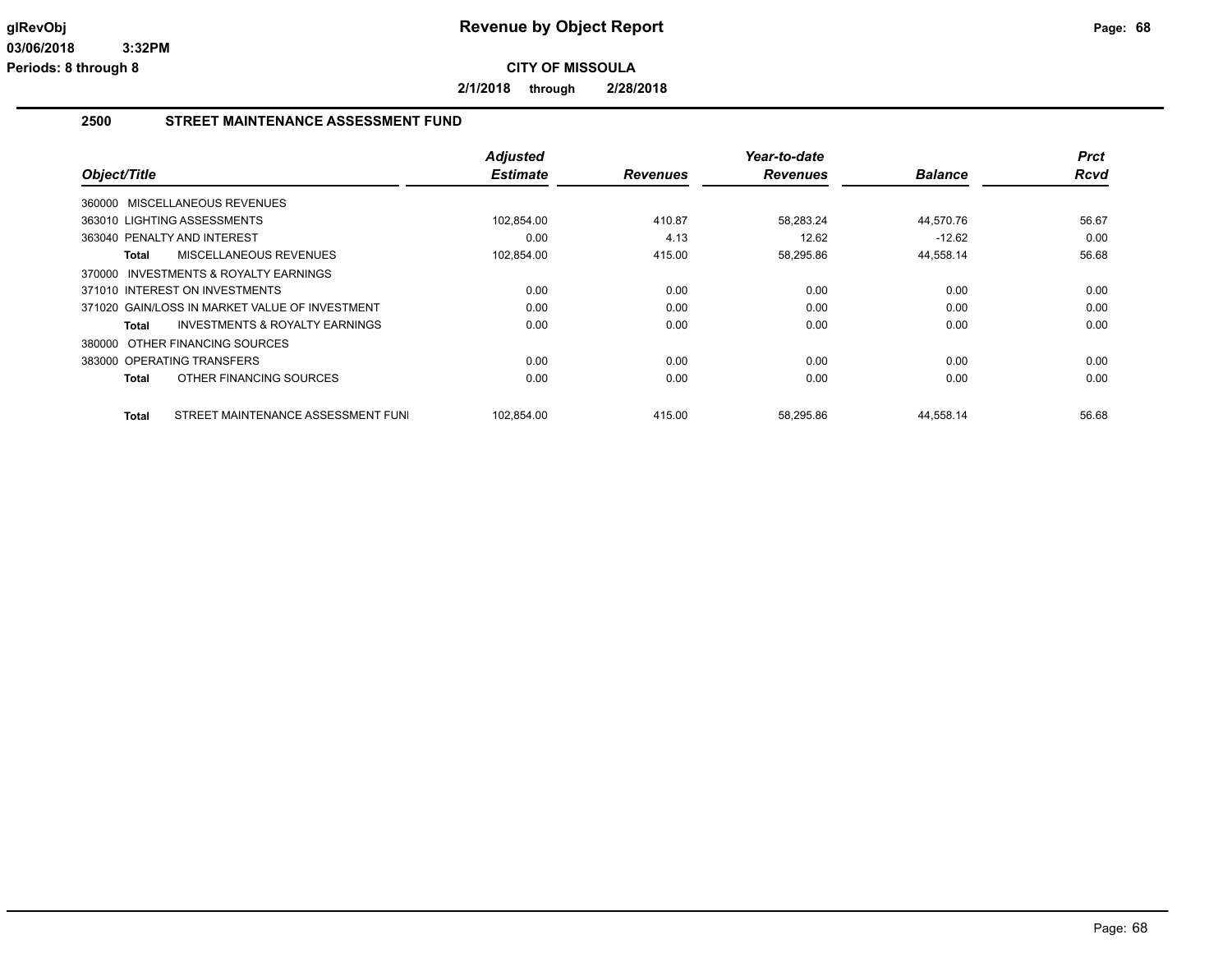**2/1/2018 through 2/28/2018**

**2512 ROAD DISTRICT #1**

**2512 ROAD DISTRICT #1**

|                                                    | <b>Adjusted</b> |                 | Year-to-date    |                | <b>Prct</b> |
|----------------------------------------------------|-----------------|-----------------|-----------------|----------------|-------------|
| Object/Title                                       | <b>Estimate</b> | <b>Revenues</b> | <b>Revenues</b> | <b>Balance</b> | <b>Rcvd</b> |
| INTERGOVERNMENTAL REVENUES<br>330000               |                 |                 |                 |                |             |
| 336023 STATE CONTRIB. - PERS                       | 0.00            | 0.00            | 27.89           | $-27.89$       | 0.00        |
| <b>INTERGOVERNMENTAL REVENUES</b><br>Total         | 0.00            | 0.00            | 27.89           | $-27.89$       | 0.00        |
| 360000 MISCELLANEOUS REVENUES                      |                 |                 |                 |                |             |
| 363020 PROPERTY ASSESSMENTS                        | 2,115,064.00    | 24,505.05       | 1,177,658.44    | 937,405.56     | 55.68       |
| 363040 PENALTY AND INTEREST                        | 0.00            | 275.58          | 1.477.70        | $-1,477.70$    | 0.00        |
| MISCELLANEOUS REVENUES<br>Total                    | 2,115,064.00    | 24,780.63       | 1,179,136.14    | 935,927.86     | 55.75       |
| INVESTMENTS & ROYALTY EARNINGS<br>370000           |                 |                 |                 |                |             |
| 371010 INTEREST ON INVESTMENTS                     | 0.00            | 0.00            | 0.00            | 0.00           | 0.00        |
| <b>INVESTMENTS &amp; ROYALTY EARNINGS</b><br>Total | 0.00            | 0.00            | 0.00            | 0.00           | 0.00        |
| OTHER FINANCING SOURCES<br>380000                  |                 |                 |                 |                |             |
| 381090 PROCEEDS FROM CAPITAL LEASE                 | 0.00            | 0.00            | 0.00            | 0.00           | 0.00        |
| OTHER FINANCING SOURCES<br>Total                   | 0.00            | 0.00            | 0.00            | 0.00           | 0.00        |
|                                                    |                 |                 |                 |                |             |
| <b>ROAD DISTRICT#1</b><br><b>Total</b>             | 2,115,064.00    | 24,780.63       | 1,179,164.03    | 935,899.97     | 55.75       |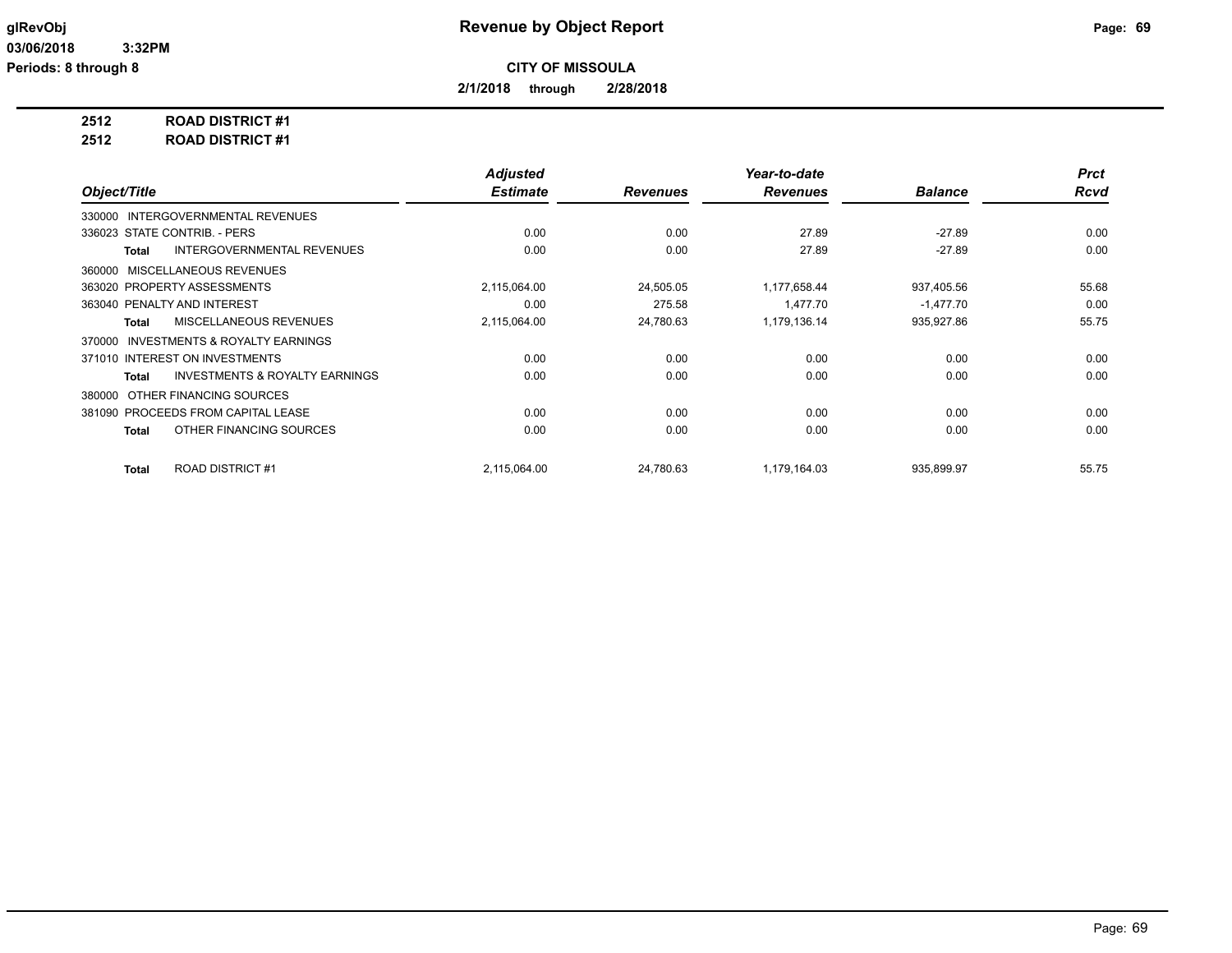**2/1/2018 through 2/28/2018**

#### **2512 ROAD DISTRICT #1**

|              |                                           | <b>Adjusted</b> |                 | Year-to-date    |                | <b>Prct</b> |
|--------------|-------------------------------------------|-----------------|-----------------|-----------------|----------------|-------------|
| Object/Title |                                           | <b>Estimate</b> | <b>Revenues</b> | <b>Revenues</b> | <b>Balance</b> | <b>Rcvd</b> |
|              | 330000 INTERGOVERNMENTAL REVENUES         |                 |                 |                 |                |             |
|              | 336023 STATE CONTRIB. - PERS              | 0.00            | 0.00            | 27.89           | $-27.89$       | 0.00        |
| Total        | <b>INTERGOVERNMENTAL REVENUES</b>         | 0.00            | 0.00            | 27.89           | $-27.89$       | 0.00        |
|              | 360000 MISCELLANEOUS REVENUES             |                 |                 |                 |                |             |
|              | 363020 PROPERTY ASSESSMENTS               | 2,115,064.00    | 24,505.05       | 1,177,658.44    | 937,405.56     | 55.68       |
|              | 363040 PENALTY AND INTEREST               | 0.00            | 275.58          | 1.477.70        | $-1,477.70$    | 0.00        |
| <b>Total</b> | MISCELLANEOUS REVENUES                    | 2,115,064.00    | 24,780.63       | 1,179,136.14    | 935,927.86     | 55.75       |
| 370000       | <b>INVESTMENTS &amp; ROYALTY EARNINGS</b> |                 |                 |                 |                |             |
|              | 371010 INTEREST ON INVESTMENTS            | 0.00            | 0.00            | 0.00            | 0.00           | 0.00        |
| <b>Total</b> | <b>INVESTMENTS &amp; ROYALTY EARNINGS</b> | 0.00            | 0.00            | 0.00            | 0.00           | 0.00        |
| 380000       | OTHER FINANCING SOURCES                   |                 |                 |                 |                |             |
|              | 381090 PROCEEDS FROM CAPITAL LEASE        | 0.00            | 0.00            | 0.00            | 0.00           | 0.00        |
| <b>Total</b> | OTHER FINANCING SOURCES                   | 0.00            | 0.00            | 0.00            | 0.00           | 0.00        |
| Total        | <b>ROAD DISTRICT #1</b>                   | 2,115,064.00    | 24.780.63       | 1,179,164.03    | 935.899.97     | 55.75       |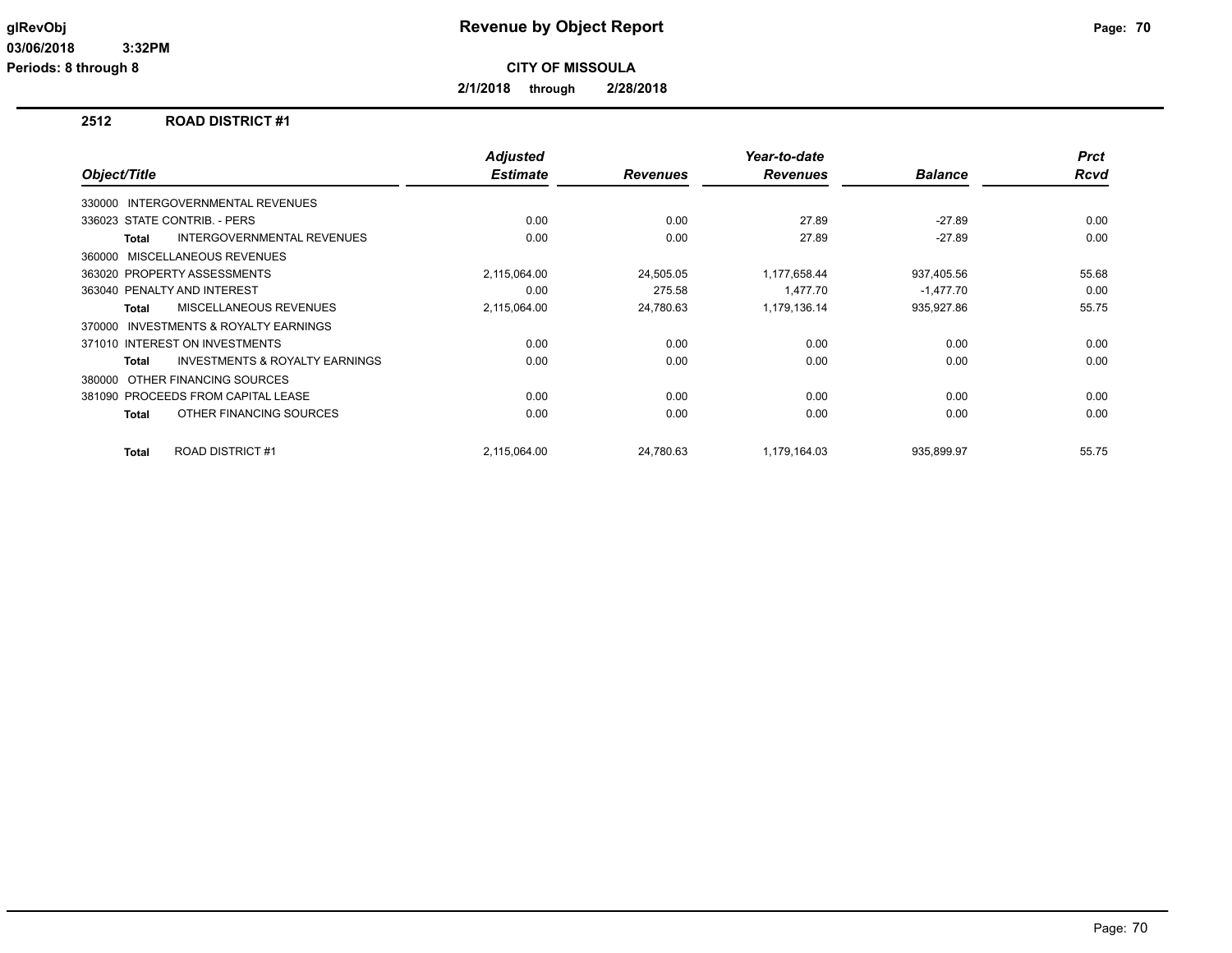**2/1/2018 through 2/28/2018**

**2513 PARK DISTRICT #1**

**2513 PARK DISTRICT #1**

|                                                           | <b>Adjusted</b> |                 | Year-to-date    |                | <b>Prct</b> |
|-----------------------------------------------------------|-----------------|-----------------|-----------------|----------------|-------------|
| Object/Title                                              | <b>Estimate</b> | <b>Revenues</b> | <b>Revenues</b> | <b>Balance</b> | Rcvd        |
| INTERGOVERNMENTAL REVENUES<br>330000                      |                 |                 |                 |                |             |
| 336023 STATE CONTRIB. - PERS                              | 0.00            | 0.00            | 172.60          | $-172.60$      | 0.00        |
| <b>INTERGOVERNMENTAL REVENUES</b><br><b>Total</b>         | 0.00            | 0.00            | 172.60          | $-172.60$      | 0.00        |
| MISCELLANEOUS REVENUES<br>360000                          |                 |                 |                 |                |             |
| 363020 PROPERTY ASSESSMENTS                               | 1.591.562.00    | 18,455.20       | 886,191.73      | 705,370.27     | 55.68       |
| 363040 PENALTY AND INTEREST                               | 0.00            | 209.42          | 1,116.24        | $-1,116.24$    | 0.00        |
| MISCELLANEOUS REVENUES<br><b>Total</b>                    | 1,591,562.00    | 18,664.62       | 887,307.97      | 704,254.03     | 55.75       |
| <b>INVESTMENTS &amp; ROYALTY EARNINGS</b><br>370000       |                 |                 |                 |                |             |
| 371010 INTEREST ON INVESTMENTS                            | 0.00            | 0.00            | 0.00            | 0.00           | 0.00        |
| <b>INVESTMENTS &amp; ROYALTY EARNINGS</b><br><b>Total</b> | 0.00            | 0.00            | 0.00            | 0.00           | 0.00        |
| OTHER FINANCING SOURCES<br>380000                         |                 |                 |                 |                |             |
| 381090 PROCEEDS FROM CAPITAL LEASE                        | 0.00            | 0.00            | 0.00            | 0.00           | 0.00        |
| 383000 OPERATING TRANSFERS                                | 0.00            | 0.00            | 7,810.00        | $-7,810.00$    | 0.00        |
| OTHER FINANCING SOURCES<br><b>Total</b>                   | 0.00            | 0.00            | 7,810.00        | $-7,810.00$    | 0.00        |
| PARK DISTRICT #1<br>Total                                 | 1,591,562.00    | 18,664.62       | 895,290.57      | 696,271.43     | 56.25       |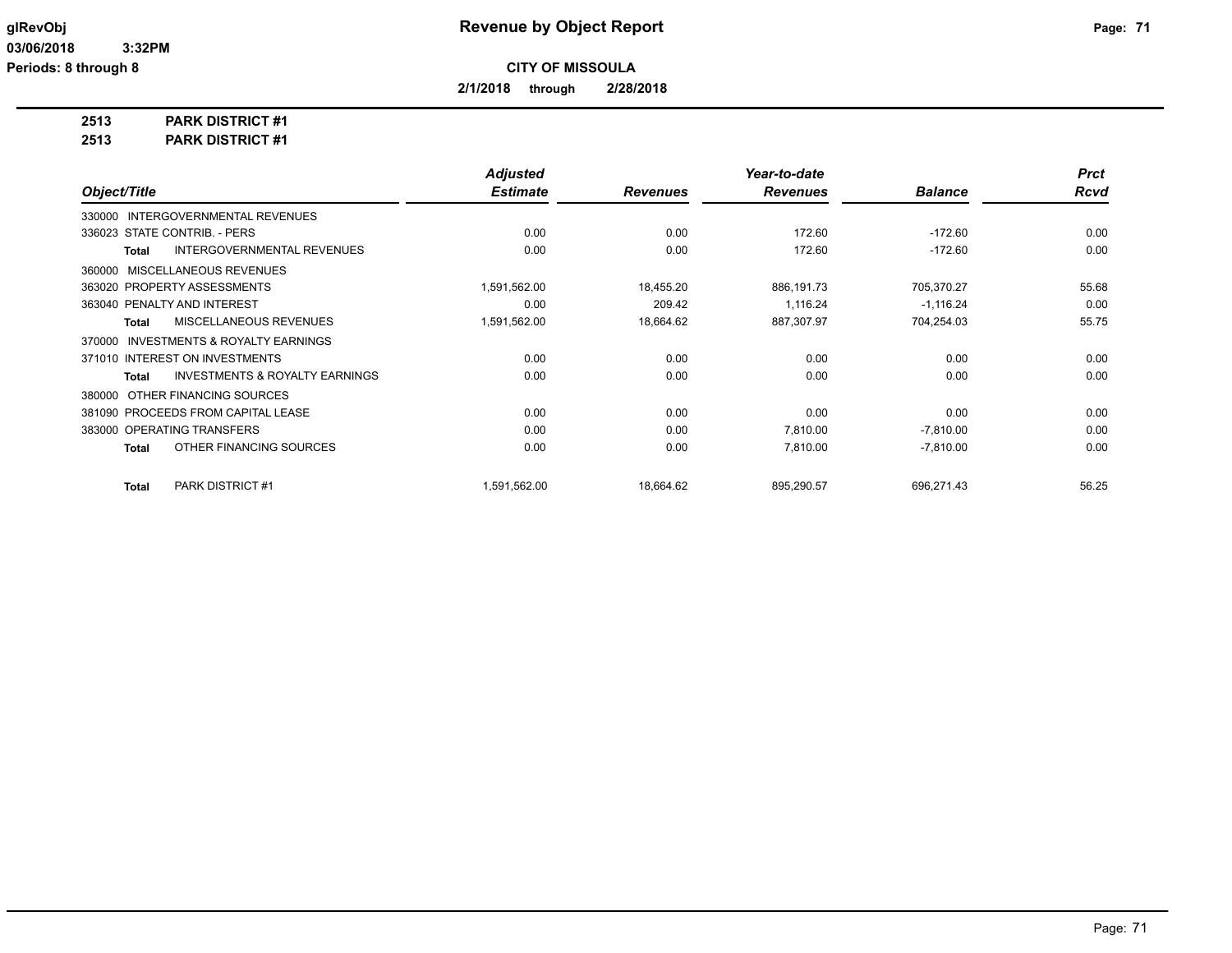**Periods: 8 through 8**

**CITY OF MISSOULA**

**2/1/2018 through 2/28/2018**

#### **2513 PARK DISTRICT #1**

|                                                           | <b>Adjusted</b> |                 | Year-to-date    |                | <b>Prct</b> |
|-----------------------------------------------------------|-----------------|-----------------|-----------------|----------------|-------------|
| Object/Title                                              | <b>Estimate</b> | <b>Revenues</b> | <b>Revenues</b> | <b>Balance</b> | <b>Rcvd</b> |
| 330000 INTERGOVERNMENTAL REVENUES                         |                 |                 |                 |                |             |
| 336023 STATE CONTRIB. - PERS                              | 0.00            | 0.00            | 172.60          | $-172.60$      | 0.00        |
| <b>INTERGOVERNMENTAL REVENUES</b><br><b>Total</b>         | 0.00            | 0.00            | 172.60          | $-172.60$      | 0.00        |
| 360000 MISCELLANEOUS REVENUES                             |                 |                 |                 |                |             |
| 363020 PROPERTY ASSESSMENTS                               | 1,591,562.00    | 18,455.20       | 886,191.73      | 705,370.27     | 55.68       |
| 363040 PENALTY AND INTEREST                               | 0.00            | 209.42          | 1,116.24        | $-1,116.24$    | 0.00        |
| MISCELLANEOUS REVENUES<br><b>Total</b>                    | 1,591,562.00    | 18,664.62       | 887,307.97      | 704,254.03     | 55.75       |
| <b>INVESTMENTS &amp; ROYALTY EARNINGS</b><br>370000       |                 |                 |                 |                |             |
| 371010 INTEREST ON INVESTMENTS                            | 0.00            | 0.00            | 0.00            | 0.00           | 0.00        |
| <b>INVESTMENTS &amp; ROYALTY EARNINGS</b><br><b>Total</b> | 0.00            | 0.00            | 0.00            | 0.00           | 0.00        |
| OTHER FINANCING SOURCES<br>380000                         |                 |                 |                 |                |             |
| 381090 PROCEEDS FROM CAPITAL LEASE                        | 0.00            | 0.00            | 0.00            | 0.00           | 0.00        |
| 383000 OPERATING TRANSFERS                                | 0.00            | 0.00            | 7,810.00        | $-7,810.00$    | 0.00        |
| OTHER FINANCING SOURCES<br><b>Total</b>                   | 0.00            | 0.00            | 7,810.00        | $-7,810.00$    | 0.00        |
| <b>PARK DISTRICT #1</b><br><b>Total</b>                   | 1,591,562.00    | 18,664.62       | 895,290.57      | 696,271.43     | 56.25       |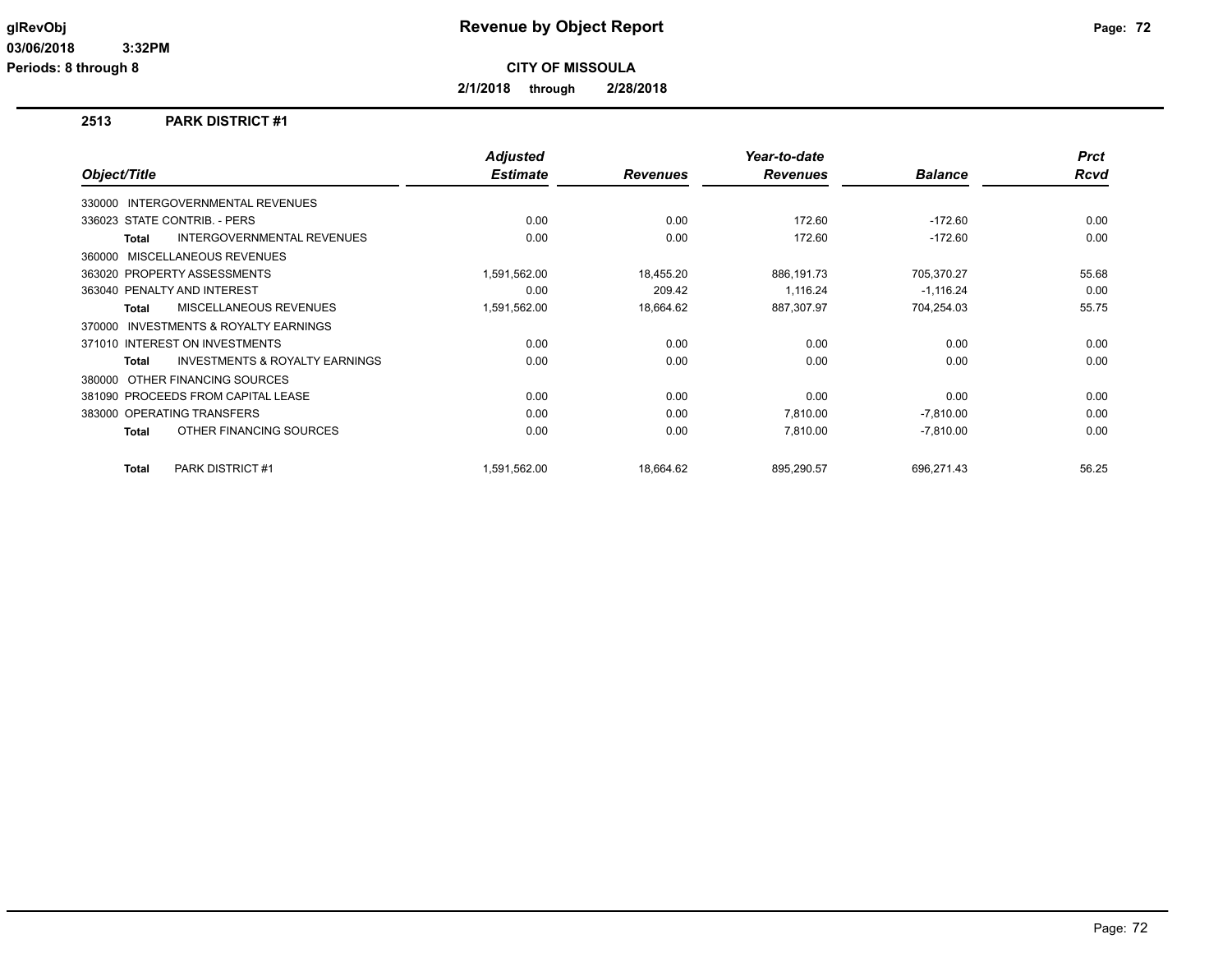**2/1/2018 through 2/28/2018**

**2820 STATE GAS TAX FUND 2820 STATE GAS TAX FUND**

|              |                                   | <b>Adjusted</b> |                 | Year-to-date    |                | <b>Prct</b> |
|--------------|-----------------------------------|-----------------|-----------------|-----------------|----------------|-------------|
| Object/Title |                                   | <b>Estimate</b> | <b>Revenues</b> | <b>Revenues</b> | <b>Balance</b> | <b>Rcvd</b> |
|              | 330000 INTERGOVERNMENTAL REVENUES |                 |                 |                 |                |             |
|              | 331052 MDT CMAQ STRIPING GRANT    | 0.00            | 0.00            | 0.00            | 0.00           | 0.00        |
|              | 334040 GAS TAX APPORTIONMENT      | 2.044.567.00    | 90.638.74       | 725.109.90      | 1.319.457.10   | 35.47       |
| Total        | INTERGOVERNMENTAL REVENUES        | 2.044.567.00    | 90,638.74       | 725.109.90      | 1,319,457.10   | 35.47       |
|              | 380000 OTHER FINANCING SOURCES    |                 |                 |                 |                |             |
|              | 383000 OPERATING TRANSFERS        | 0.00            | 0.00            | 0.00            | 0.00           | 0.00        |
| Total        | OTHER FINANCING SOURCES           | 0.00            | 0.00            | 0.00            | 0.00           | 0.00        |
| Total        | STATE GAS TAX FUND                | 2.044.567.00    | 90.638.74       | 725.109.90      | 1.319.457.10   | 35.47       |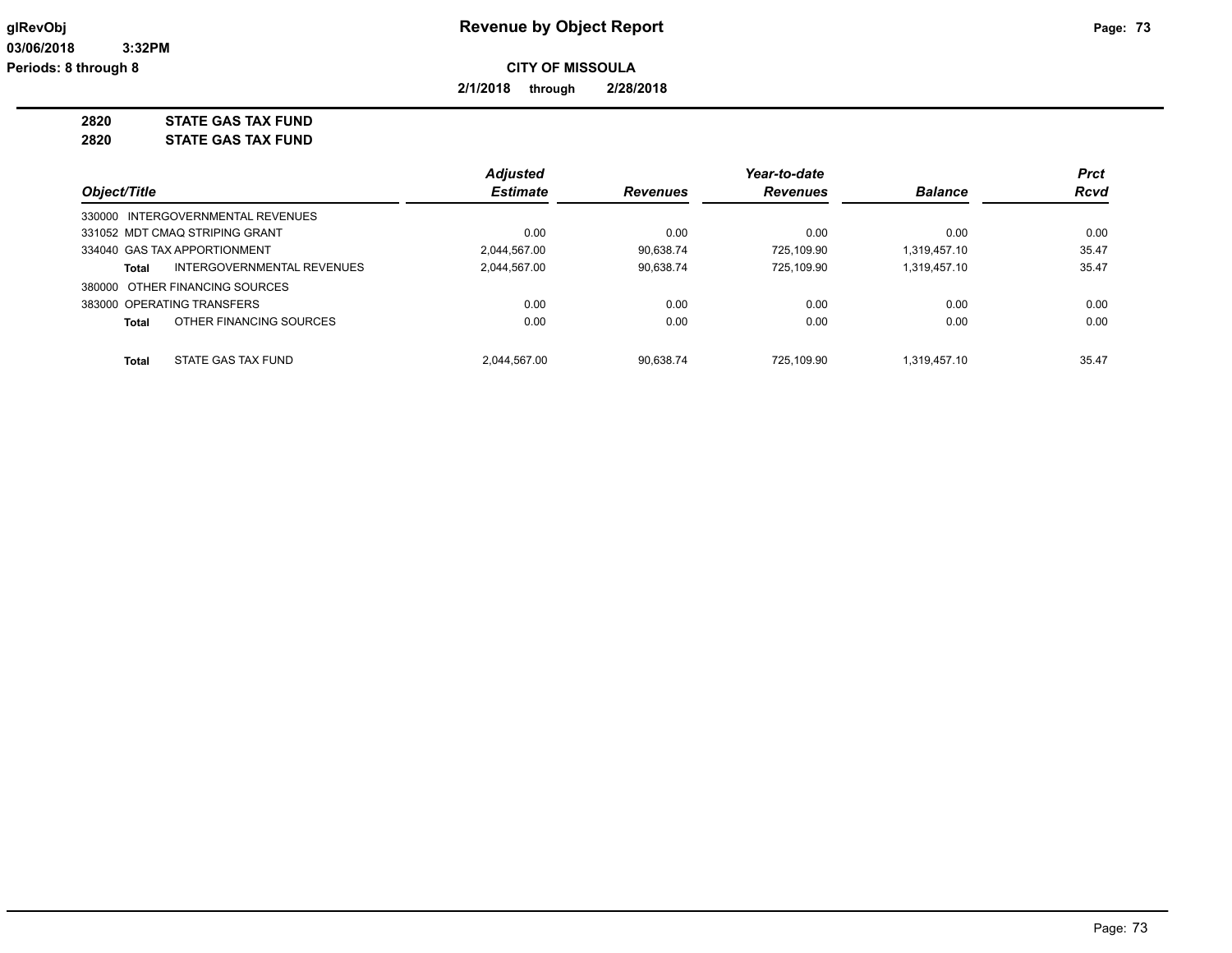**2/1/2018 through 2/28/2018**

## **2820 STATE GAS TAX FUND**

| Object/Title                            | <b>Adjusted</b><br><b>Estimate</b> | <b>Revenues</b> | Year-to-date<br><b>Revenues</b> | <b>Balance</b> | <b>Prct</b><br><b>Rcvd</b> |
|-----------------------------------------|------------------------------------|-----------------|---------------------------------|----------------|----------------------------|
|                                         |                                    |                 |                                 |                |                            |
| 330000 INTERGOVERNMENTAL REVENUES       |                                    |                 |                                 |                |                            |
| 331052 MDT CMAQ STRIPING GRANT          | 0.00                               | 0.00            | 0.00                            | 0.00           | 0.00                       |
| 334040 GAS TAX APPORTIONMENT            | 2.044.567.00                       | 90.638.74       | 725.109.90                      | 1.319.457.10   | 35.47                      |
| INTERGOVERNMENTAL REVENUES<br>Total     | 2.044.567.00                       | 90,638.74       | 725.109.90                      | 1.319.457.10   | 35.47                      |
| 380000 OTHER FINANCING SOURCES          |                                    |                 |                                 |                |                            |
| 383000 OPERATING TRANSFERS              | 0.00                               | 0.00            | 0.00                            | 0.00           | 0.00                       |
| OTHER FINANCING SOURCES<br><b>Total</b> | 0.00                               | 0.00            | 0.00                            | 0.00           | 0.00                       |
|                                         |                                    |                 |                                 |                |                            |
| STATE GAS TAX FUND<br><b>Total</b>      | 2.044.567.00                       | 90.638.74       | 725.109.90                      | 1.319.457.10   | 35.47                      |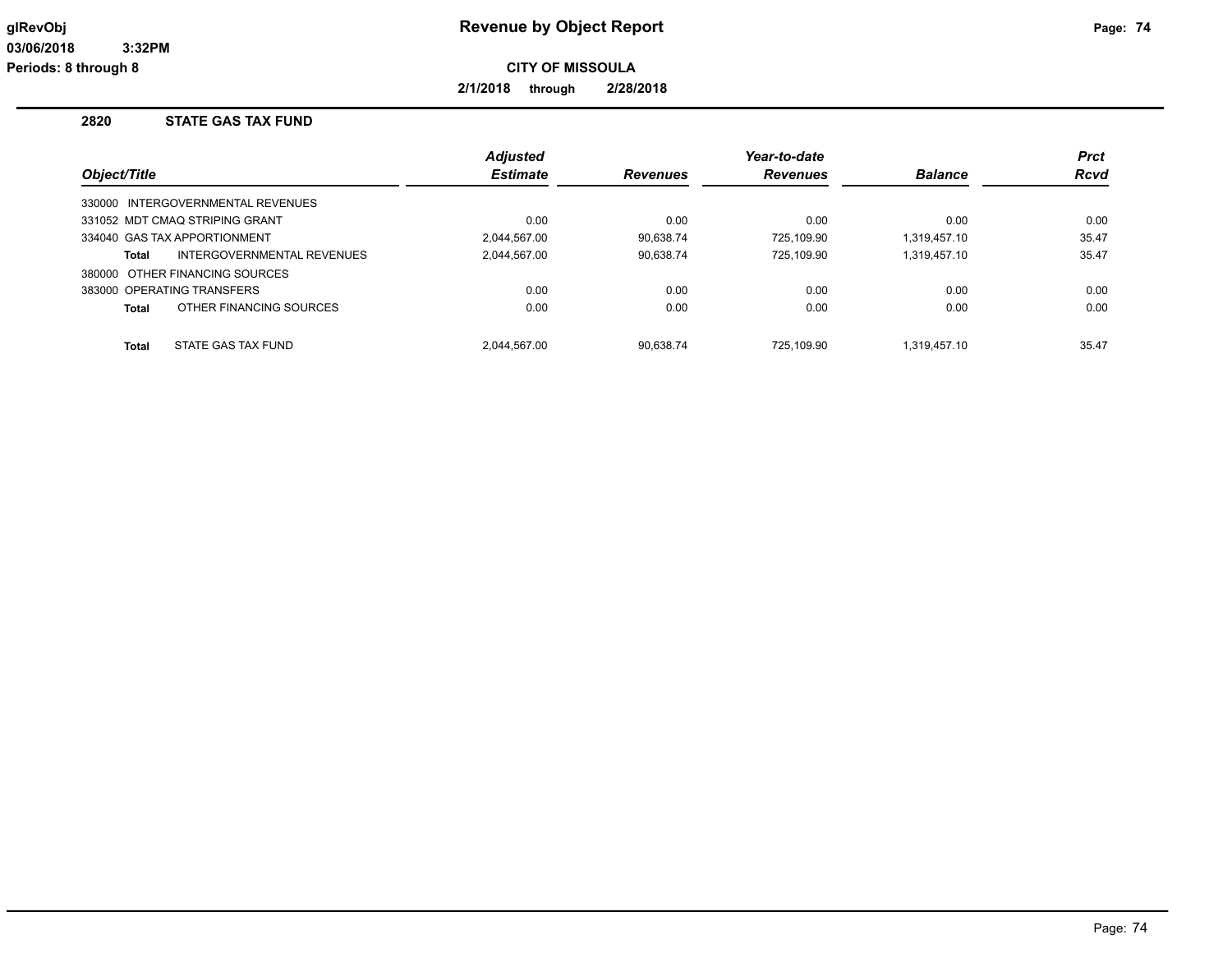**2/1/2018 through 2/28/2018**

## **2918 LAW ENFORCEMENT BLOCK GRANT FUND**

## **2918 LAW ENFORCEMENT BLOCK GRANT FUND**

|                                                     | <b>Adjusted</b> |                 | Year-to-date    |                | <b>Prct</b> |
|-----------------------------------------------------|-----------------|-----------------|-----------------|----------------|-------------|
| Object/Title                                        | <b>Estimate</b> | <b>Revenues</b> | <b>Revenues</b> | <b>Balance</b> | <b>Rcvd</b> |
| 330000 INTERGOVERNMENTAL REVENUES                   |                 |                 |                 |                |             |
| 331000 FEDERAL GRANTS                               | 0.00            | 0.00            | 0.00            | 0.00           | 0.00        |
| 331001 BYRNE DISCRETIONARY                          | 0.00            | 0.00            | 0.00            | 0.00           | 0.00        |
| 331023 COPS HIRING GRANT 2011                       | 0.00            | 0.00            | 0.00            | 0.00           | 0.00        |
| 331024 DEPT OF JUSTICE GRANTS                       | 0.00            | 0.00            | 0.00            | 0.00           | 0.00        |
| 331026 ICAC GRANT                                   | 0.00            | 0.00            | 0.00            | 0.00           | 0.00        |
| 331027 JAG GRANTS REVENUE                           | 60,373.00       | 0.00            | 0.00            | 60,373.00      | 0.00        |
| STATE CONTRIB - POLICE RETIREMENT<br>336021         | 0.00            | 0.00            | 0.00            | 0.00           | 0.00        |
| <b>INTERGOVERNMENTAL REVENUES</b><br>Total          | 60,373.00       | 0.00            | 0.00            | 60,373.00      | 0.00        |
| 340000 CHARGES FOR SERVICES                         |                 |                 |                 |                |             |
| 342010 POLICE/BID AGREEMENT                         | 0.00            | 0.00            | 0.00            | 0.00           | 0.00        |
| <b>CHARGES FOR SERVICES</b><br>Total                | 0.00            | 0.00            | 0.00            | 0.00           | 0.00        |
| MISCELLANEOUS REVENUES<br>360000                    |                 |                 |                 |                |             |
| 360010 MISCELLANEOUS                                | 0.00            | 0.00            | 0.00            | 0.00           | 0.00        |
| MISCELLANEOUS REVENUES<br>Total                     | 0.00            | 0.00            | 0.00            | 0.00           | 0.00        |
| <b>INVESTMENTS &amp; ROYALTY EARNINGS</b><br>370000 |                 |                 |                 |                |             |
| 371010 INTEREST ON INVESTMENTS                      | 0.00            | 0.00            | 0.00            | 0.00           | 0.00        |
| 371020 GAIN/LOSS IN MARKET VALUE OF INVESTMENTS     | 0.00            | 0.00            | 0.00            | 0.00           | 0.00        |
| <b>INVESTMENTS &amp; ROYALTY EARNINGS</b><br>Total  | 0.00            | 0.00            | 0.00            | 0.00           | 0.00        |
| OTHER FINANCING SOURCES<br>380000                   |                 |                 |                 |                |             |
| 383023 TRANS FR DRUG FORFEITURE                     | 0.00            | 0.00            | 0.00            | 0.00           | 0.00        |
| 383036 TRANSFER - GRANT                             | 0.00            | 0.00            | 0.00            | 0.00           | 0.00        |
| OTHER FINANCING SOURCES<br><b>Total</b>             | 0.00            | 0.00            | 0.00            | 0.00           | 0.00        |
| LAW ENFORCEMENT BLOCK GRANT FUND<br><b>Total</b>    | 60,373.00       | 0.00            | 0.00            | 60,373.00      | 0.00        |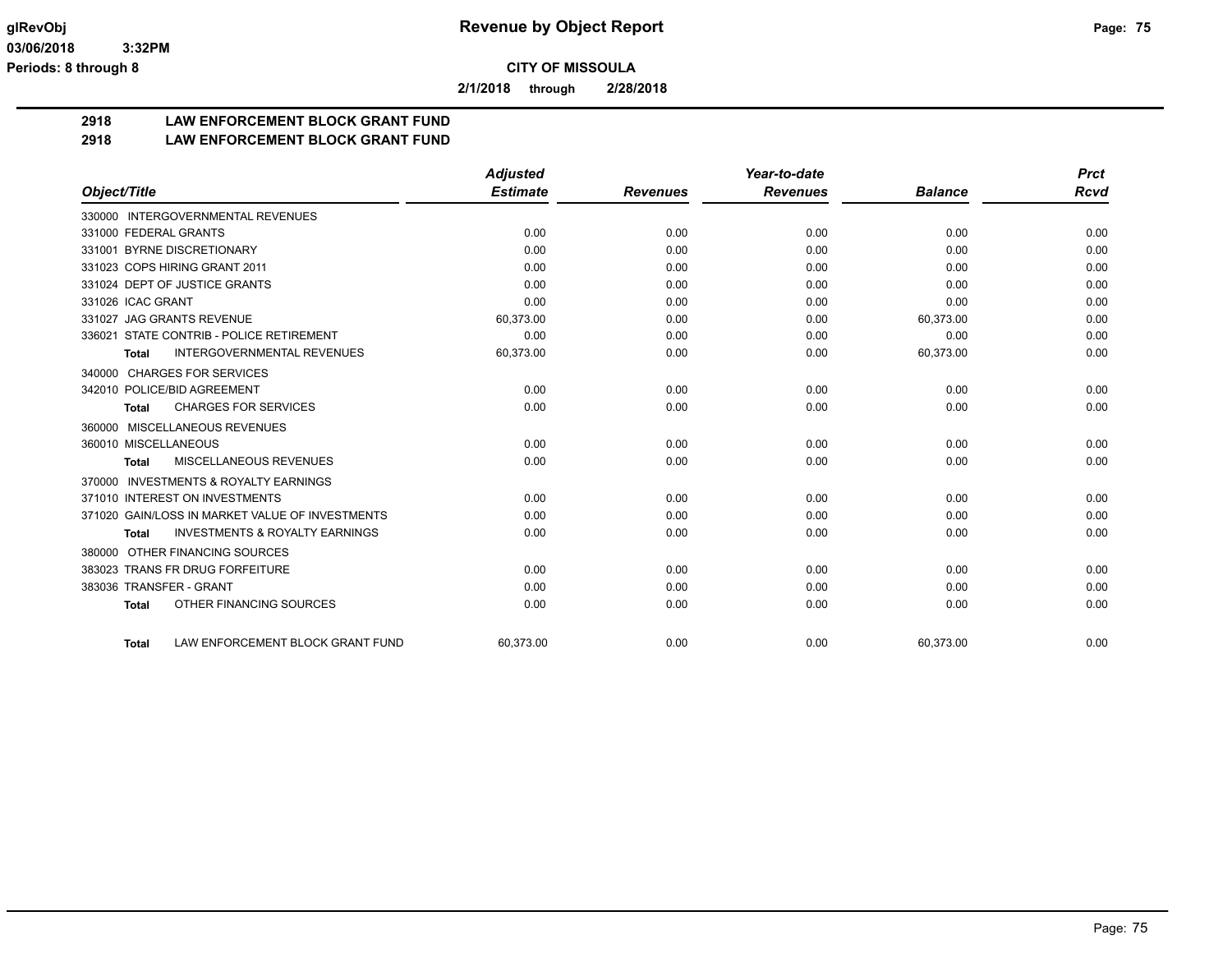**2/1/2018 through 2/28/2018**

#### **2918 LAW ENFORCEMENT BLOCK GRANT FUND**

|                                                           | <b>Adjusted</b> |                 | Year-to-date    |                | <b>Prct</b> |
|-----------------------------------------------------------|-----------------|-----------------|-----------------|----------------|-------------|
| Object/Title                                              | <b>Estimate</b> | <b>Revenues</b> | <b>Revenues</b> | <b>Balance</b> | Rcvd        |
| 330000 INTERGOVERNMENTAL REVENUES                         |                 |                 |                 |                |             |
| 331000 FEDERAL GRANTS                                     | 0.00            | 0.00            | 0.00            | 0.00           | 0.00        |
| 331001 BYRNE DISCRETIONARY                                | 0.00            | 0.00            | 0.00            | 0.00           | 0.00        |
| 331023 COPS HIRING GRANT 2011                             | 0.00            | 0.00            | 0.00            | 0.00           | 0.00        |
| 331024 DEPT OF JUSTICE GRANTS                             | 0.00            | 0.00            | 0.00            | 0.00           | 0.00        |
| 331026 ICAC GRANT                                         | 0.00            | 0.00            | 0.00            | 0.00           | 0.00        |
| 331027 JAG GRANTS REVENUE                                 | 60,373.00       | 0.00            | 0.00            | 60,373.00      | 0.00        |
| 336021 STATE CONTRIB - POLICE RETIREMENT                  | 0.00            | 0.00            | 0.00            | 0.00           | 0.00        |
| <b>INTERGOVERNMENTAL REVENUES</b><br><b>Total</b>         | 60,373.00       | 0.00            | 0.00            | 60,373.00      | 0.00        |
| 340000 CHARGES FOR SERVICES                               |                 |                 |                 |                |             |
| 342010 POLICE/BID AGREEMENT                               | 0.00            | 0.00            | 0.00            | 0.00           | 0.00        |
| <b>CHARGES FOR SERVICES</b><br><b>Total</b>               | 0.00            | 0.00            | 0.00            | 0.00           | 0.00        |
| 360000 MISCELLANEOUS REVENUES                             |                 |                 |                 |                |             |
| 360010 MISCELLANEOUS                                      | 0.00            | 0.00            | 0.00            | 0.00           | 0.00        |
| <b>MISCELLANEOUS REVENUES</b><br><b>Total</b>             | 0.00            | 0.00            | 0.00            | 0.00           | 0.00        |
| 370000 INVESTMENTS & ROYALTY EARNINGS                     |                 |                 |                 |                |             |
| 371010 INTEREST ON INVESTMENTS                            | 0.00            | 0.00            | 0.00            | 0.00           | 0.00        |
| 371020 GAIN/LOSS IN MARKET VALUE OF INVESTMENT            | 0.00            | 0.00            | 0.00            | 0.00           | 0.00        |
| <b>INVESTMENTS &amp; ROYALTY EARNINGS</b><br><b>Total</b> | 0.00            | 0.00            | 0.00            | 0.00           | 0.00        |
| OTHER FINANCING SOURCES<br>380000                         |                 |                 |                 |                |             |
| 383023 TRANS FR DRUG FORFEITURE                           | 0.00            | 0.00            | 0.00            | 0.00           | 0.00        |
| 383036 TRANSFER - GRANT                                   | 0.00            | 0.00            | 0.00            | 0.00           | 0.00        |
| OTHER FINANCING SOURCES<br><b>Total</b>                   | 0.00            | 0.00            | 0.00            | 0.00           | 0.00        |
|                                                           |                 |                 |                 |                |             |
| LAW ENFORCEMENT BLOCK GRANT FUND<br><b>Total</b>          | 60.373.00       | 0.00            | 0.00            | 60.373.00      | 0.00        |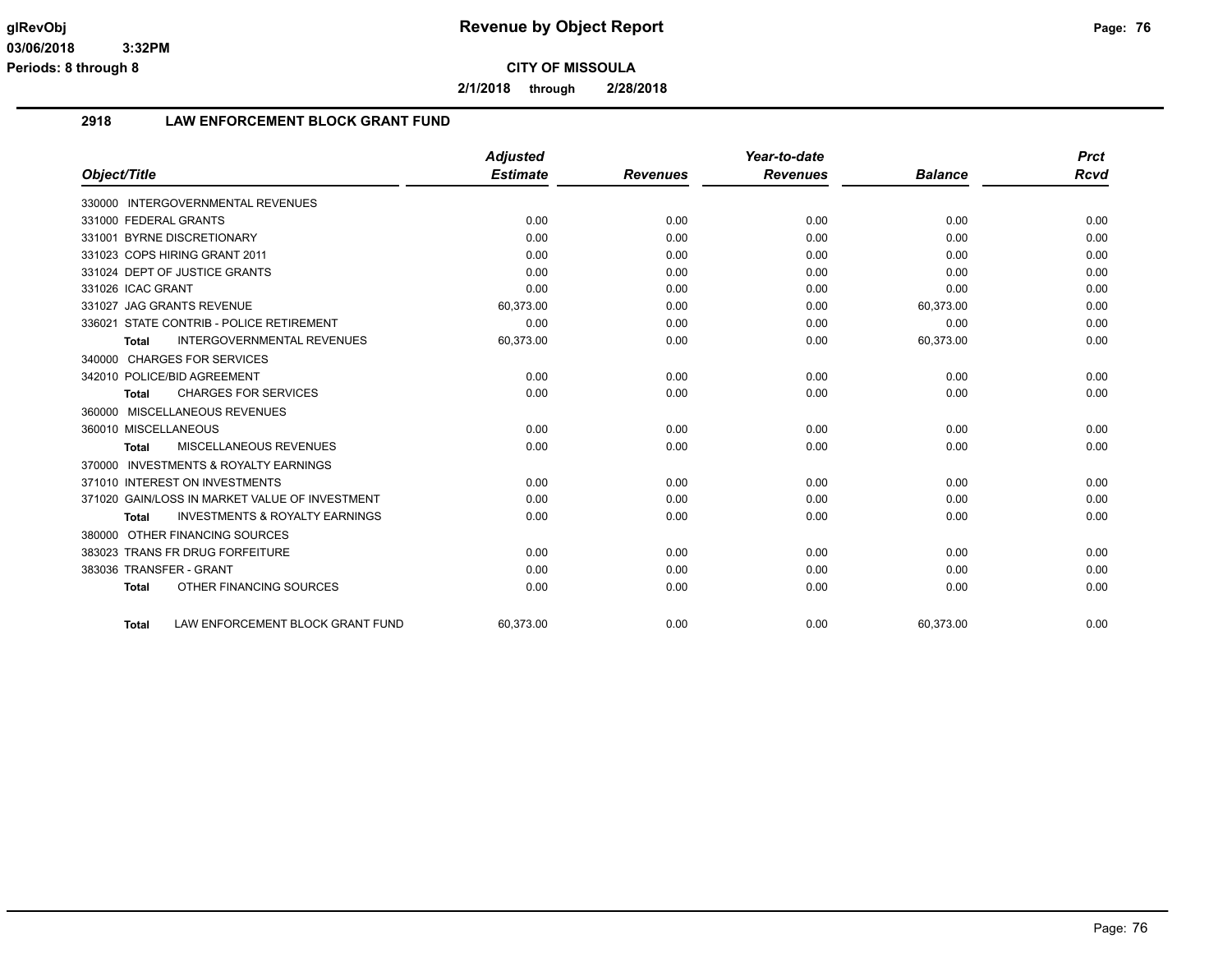**2/1/2018 through 2/28/2018**

## **2919 HIDTA FUND**

**2919 HIDTA FUND**

|                                                           | <b>Adjusted</b> |                 | Year-to-date    |                | <b>Prct</b> |
|-----------------------------------------------------------|-----------------|-----------------|-----------------|----------------|-------------|
| Object/Title                                              | <b>Estimate</b> | <b>Revenues</b> | <b>Revenues</b> | <b>Balance</b> | <b>Rcvd</b> |
| 340000 CHARGES FOR SERVICES                               |                 |                 |                 |                |             |
| 342013 SECURITY INVEST FEES                               | 140.600.00      | 182.00          | 27.155.01       | 113.444.99     | 19.31       |
| 342014 POLICE DEPARTMENT SERVICE FEES                     | 0.00            | 0.00            | 1.997.41        | $-1.997.41$    | 0.00        |
| <b>CHARGES FOR SERVICES</b><br><b>Total</b>               | 140,600.00      | 182.00          | 29,152.42       | 111,447.58     | 20.73       |
| 360000 MISCELLANEOUS REVENUES                             |                 |                 |                 |                |             |
| 360010 MISCELLANEOUS                                      | 0.00            | 0.00            | 0.00            | 0.00           | 0.00        |
| MISCELLANEOUS REVENUES<br><b>Total</b>                    | 0.00            | 0.00            | 0.00            | 0.00           | 0.00        |
| <b>INVESTMENTS &amp; ROYALTY EARNINGS</b><br>370000       |                 |                 |                 |                |             |
| 371010 INTEREST ON INVESTMENTS                            | 0.00            | 0.00            | 0.00            | 0.00           | 0.00        |
| <b>INVESTMENTS &amp; ROYALTY EARNINGS</b><br><b>Total</b> | 0.00            | 0.00            | 0.00            | 0.00           | 0.00        |
| <b>HIDTA FUND</b><br><b>Total</b>                         | 140.600.00      | 182.00          | 29.152.42       | 111.447.58     | 20.73       |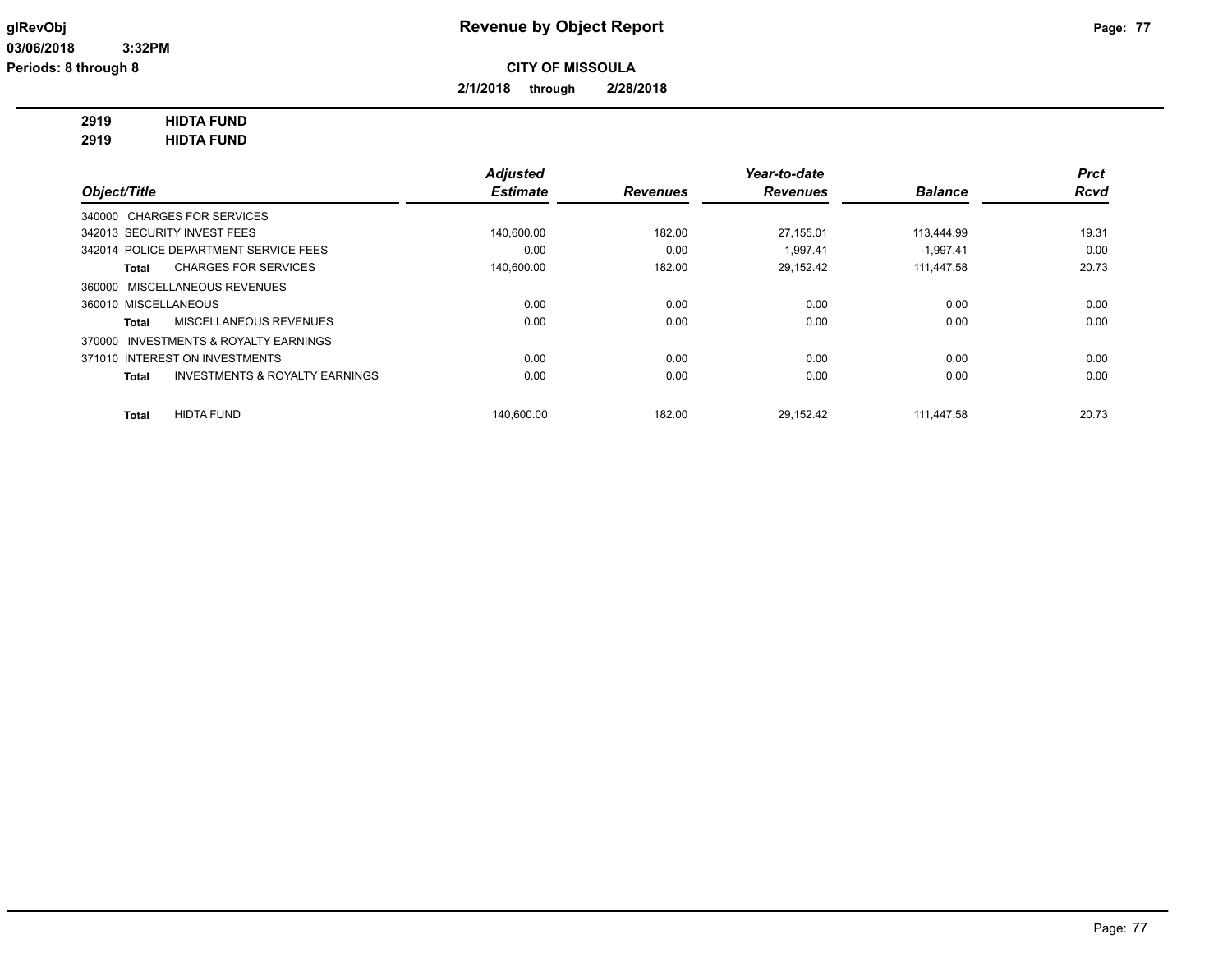**2/1/2018 through 2/28/2018**

**2919 HIDTA FUND**

|                                                     | <b>Adjusted</b> |                 | Year-to-date    |                | <b>Prct</b> |
|-----------------------------------------------------|-----------------|-----------------|-----------------|----------------|-------------|
| Object/Title                                        | <b>Estimate</b> | <b>Revenues</b> | <b>Revenues</b> | <b>Balance</b> | Rcvd        |
| 340000 CHARGES FOR SERVICES                         |                 |                 |                 |                |             |
| 342013 SECURITY INVEST FEES                         | 140,600.00      | 182.00          | 27,155.01       | 113,444.99     | 19.31       |
| 342014 POLICE DEPARTMENT SERVICE FEES               | 0.00            | 0.00            | 1.997.41        | $-1.997.41$    | 0.00        |
| <b>CHARGES FOR SERVICES</b><br>Total                | 140,600.00      | 182.00          | 29,152.42       | 111,447.58     | 20.73       |
| <b>MISCELLANEOUS REVENUES</b><br>360000             |                 |                 |                 |                |             |
| 360010 MISCELLANEOUS                                | 0.00            | 0.00            | 0.00            | 0.00           | 0.00        |
| MISCELLANEOUS REVENUES<br><b>Total</b>              | 0.00            | 0.00            | 0.00            | 0.00           | 0.00        |
| <b>INVESTMENTS &amp; ROYALTY EARNINGS</b><br>370000 |                 |                 |                 |                |             |
| 371010 INTEREST ON INVESTMENTS                      | 0.00            | 0.00            | 0.00            | 0.00           | 0.00        |
| INVESTMENTS & ROYALTY EARNINGS<br><b>Total</b>      | 0.00            | 0.00            | 0.00            | 0.00           | 0.00        |
| <b>HIDTA FUND</b><br><b>Total</b>                   | 140.600.00      | 182.00          | 29,152.42       | 111.447.58     | 20.73       |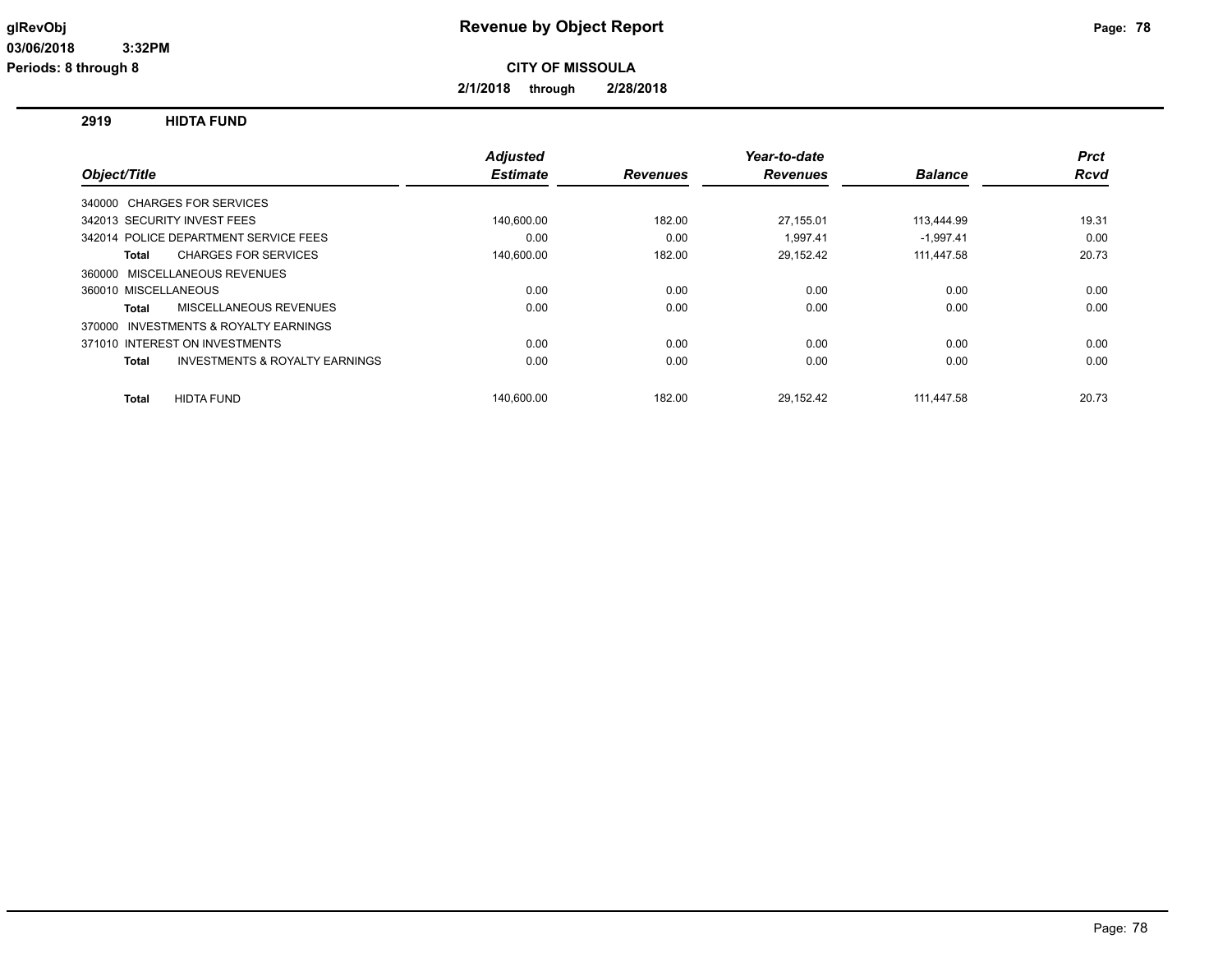**2/1/2018 through 2/28/2018**

## **2939 CDBG PROGRAM INCOME ACCOUNT**

**2939 CDBG PROGRAM INCOME ACCOUNT**

|                                                     | <b>Adjusted</b> |                 | Year-to-date    |                | <b>Prct</b> |
|-----------------------------------------------------|-----------------|-----------------|-----------------|----------------|-------------|
| Object/Title                                        | <b>Estimate</b> | <b>Revenues</b> | <b>Revenues</b> | <b>Balance</b> | <b>Rcvd</b> |
| INTERGOVERNMENTAL REVENUES<br>330000                |                 |                 |                 |                |             |
| 331000 FEDERAL GRANTS                               | 29,463.00       | 11,083.06       | 29,370.11       | 92.89          | 99.68       |
| <b>INTERGOVERNMENTAL REVENUES</b><br><b>Total</b>   | 29,463.00       | 11,083.06       | 29,370.11       | 92.89          | 99.68       |
| MISCELLANEOUS REVENUES<br>360000                    |                 |                 |                 |                |             |
| 360010 MISCELLANEOUS                                | 0.00            | 0.00            | 0.00            | 0.00           | 0.00        |
| MISCELLANEOUS REVENUES<br>Total                     | 0.00            | 0.00            | 0.00            | 0.00           | 0.00        |
| <b>INVESTMENTS &amp; ROYALTY EARNINGS</b><br>370000 |                 |                 |                 |                |             |
| 371010 INTEREST ON INVESTMENTS                      | 0.00            | 0.00            | 0.00            | 0.00           | 0.00        |
| 371020 GAIN/LOSS IN MARKET VALUE OF INVESTMENTS     | 0.00            | 0.00            | 0.00            | 0.00           | 0.00        |
| <b>INVESTMENTS &amp; ROYALTY EARNINGS</b><br>Total  | 0.00            | 0.00            | 0.00            | 0.00           | 0.00        |
| OTHER FINANCING SOURCES<br>380000                   |                 |                 |                 |                |             |
| 383000 OPERATING TRANSFERS                          | 0.00            | 0.00            | 0.00            | 0.00           | 0.00        |
| 383009 TRANS FR TITLE I                             | 0.00            | 0.00            | 0.00            | 0.00           | 0.00        |
| OTHER FINANCING SOURCES<br>Total                    | 0.00            | 0.00            | 0.00            | 0.00           | 0.00        |
| CDBG PROGRAM INCOME ACCOUNT<br><b>Total</b>         | 29,463.00       | 11,083.06       | 29,370.11       | 92.89          | 99.68       |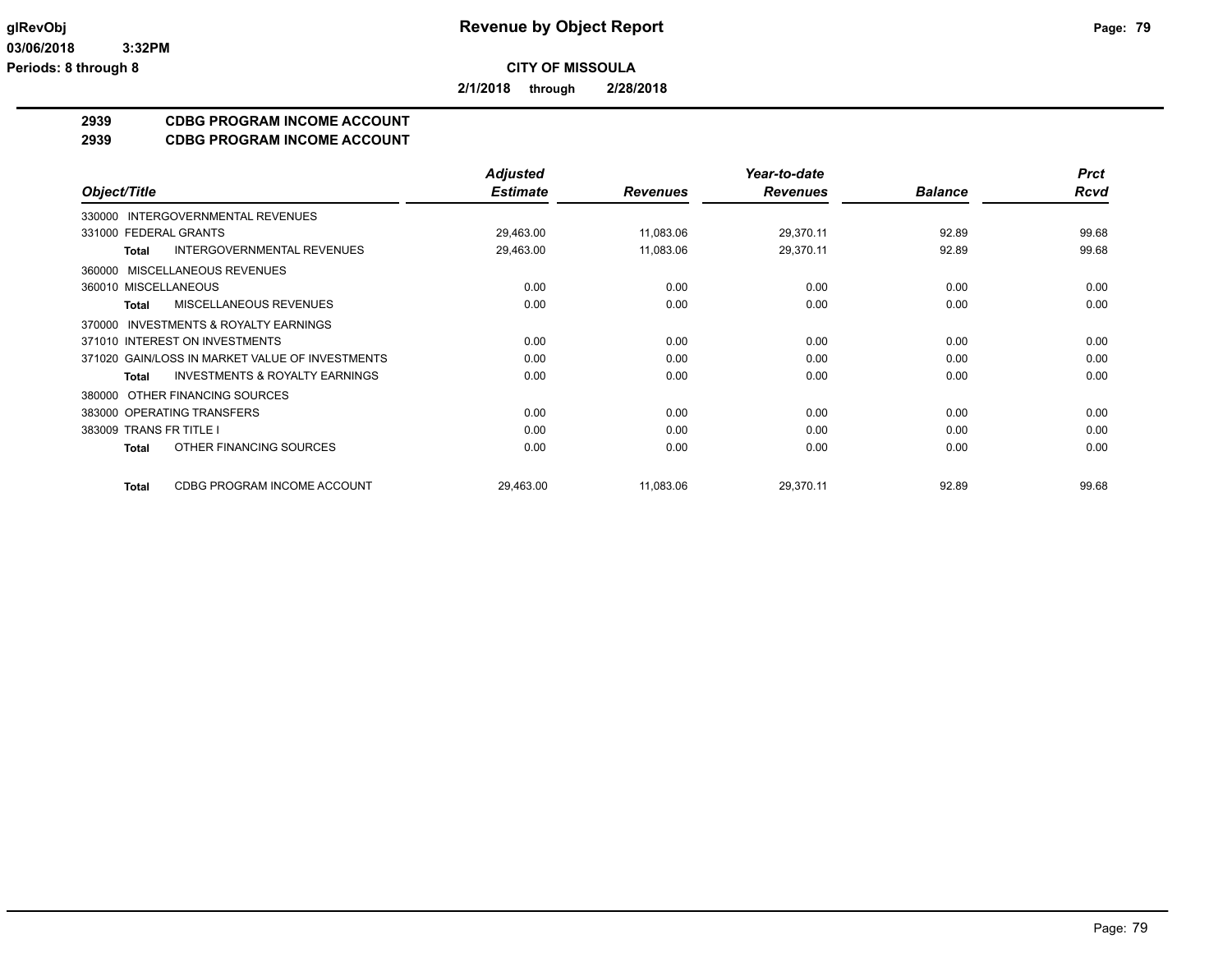**2/1/2018 through 2/28/2018**

#### **2939 CDBG PROGRAM INCOME ACCOUNT**

|                                                           | <b>Adjusted</b> |                 | Year-to-date    |                | <b>Prct</b> |
|-----------------------------------------------------------|-----------------|-----------------|-----------------|----------------|-------------|
| Object/Title                                              | <b>Estimate</b> | <b>Revenues</b> | <b>Revenues</b> | <b>Balance</b> | Rcvd        |
| 330000 INTERGOVERNMENTAL REVENUES                         |                 |                 |                 |                |             |
| 331000 FEDERAL GRANTS                                     | 29,463.00       | 11,083.06       | 29,370.11       | 92.89          | 99.68       |
| <b>Total</b><br><b>INTERGOVERNMENTAL REVENUES</b>         | 29,463.00       | 11,083.06       | 29,370.11       | 92.89          | 99.68       |
| 360000 MISCELLANEOUS REVENUES                             |                 |                 |                 |                |             |
| 360010 MISCELLANEOUS                                      | 0.00            | 0.00            | 0.00            | 0.00           | 0.00        |
| MISCELLANEOUS REVENUES<br><b>Total</b>                    | 0.00            | 0.00            | 0.00            | 0.00           | 0.00        |
| 370000 INVESTMENTS & ROYALTY EARNINGS                     |                 |                 |                 |                |             |
| 371010 INTEREST ON INVESTMENTS                            | 0.00            | 0.00            | 0.00            | 0.00           | 0.00        |
| 371020 GAIN/LOSS IN MARKET VALUE OF INVESTMENT            | 0.00            | 0.00            | 0.00            | 0.00           | 0.00        |
| <b>INVESTMENTS &amp; ROYALTY EARNINGS</b><br><b>Total</b> | 0.00            | 0.00            | 0.00            | 0.00           | 0.00        |
| 380000 OTHER FINANCING SOURCES                            |                 |                 |                 |                |             |
| 383000 OPERATING TRANSFERS                                | 0.00            | 0.00            | 0.00            | 0.00           | 0.00        |
| 383009 TRANS FR TITLE I                                   | 0.00            | 0.00            | 0.00            | 0.00           | 0.00        |
| OTHER FINANCING SOURCES<br><b>Total</b>                   | 0.00            | 0.00            | 0.00            | 0.00           | 0.00        |
| CDBG PROGRAM INCOME ACCOUNT<br><b>Total</b>               | 29,463.00       | 11,083.06       | 29,370.11       | 92.89          | 99.68       |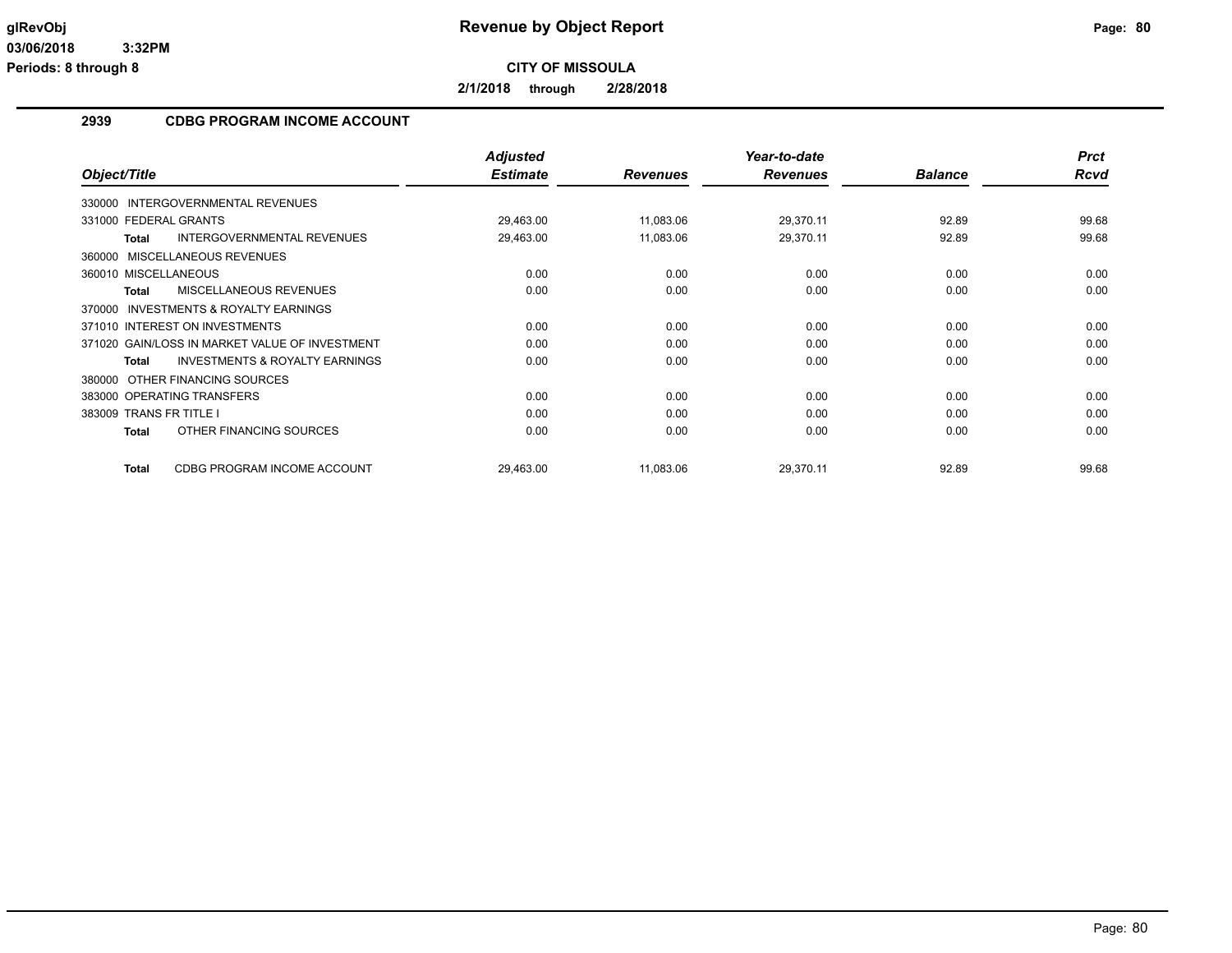**2/1/2018 through 2/28/2018**

## **2940 CDBG FUND**

**2940 CDBG FUND**

|                         |                                           | <b>Adjusted</b> |                 | Year-to-date    |                | <b>Prct</b> |
|-------------------------|-------------------------------------------|-----------------|-----------------|-----------------|----------------|-------------|
| Object/Title            |                                           | <b>Estimate</b> | <b>Revenues</b> | <b>Revenues</b> | <b>Balance</b> | <b>Rcvd</b> |
|                         | 330000 INTERGOVERNMENTAL REVENUES         |                 |                 |                 |                |             |
| 331010 GRANT - CDBG     |                                           | 575,247.00      | 0.00            | 141,408.28      | 433,838.72     | 24.58       |
|                         | 331012 ARRA/CDBG STIMULUS REVENUE         | 0.00            | 0.00            | 0.00            | 0.00           | 0.00        |
| Total                   | INTERGOVERNMENTAL REVENUES                | 575,247.00      | 0.00            | 141,408.28      | 433,838.72     | 24.58       |
|                         | 360000 MISCELLANEOUS REVENUES             |                 |                 |                 |                |             |
| 360010 MISCELLANEOUS    |                                           | 0.00            | 0.00            | 0.00            | 0.00           | 0.00        |
| Total                   | MISCELLANEOUS REVENUES                    | 0.00            | 0.00            | 0.00            | 0.00           | 0.00        |
| 370000                  | <b>INVESTMENTS &amp; ROYALTY EARNINGS</b> |                 |                 |                 |                |             |
|                         | 371010 INTEREST ON INVESTMENTS            | 0.00            | 0.00            | 0.00            | 0.00           | 0.00        |
| <b>Total</b>            | <b>INVESTMENTS &amp; ROYALTY EARNINGS</b> | 0.00            | 0.00            | 0.00            | 0.00           | 0.00        |
| 380000                  | OTHER FINANCING SOURCES                   |                 |                 |                 |                |             |
|                         | 383000 OPERATING TRANSFERS                | 0.00            | 0.00            | 0.00            | 0.00           | 0.00        |
| 383009 TRANS FR TITLE I |                                           | 0.00            | 0.00            | 0.00            | 0.00           | 0.00        |
| Total                   | OTHER FINANCING SOURCES                   | 0.00            | 0.00            | 0.00            | 0.00           | 0.00        |
| Total                   | <b>CDBG FUND</b>                          | 575,247.00      | 0.00            | 141,408.28      | 433,838.72     | 24.58       |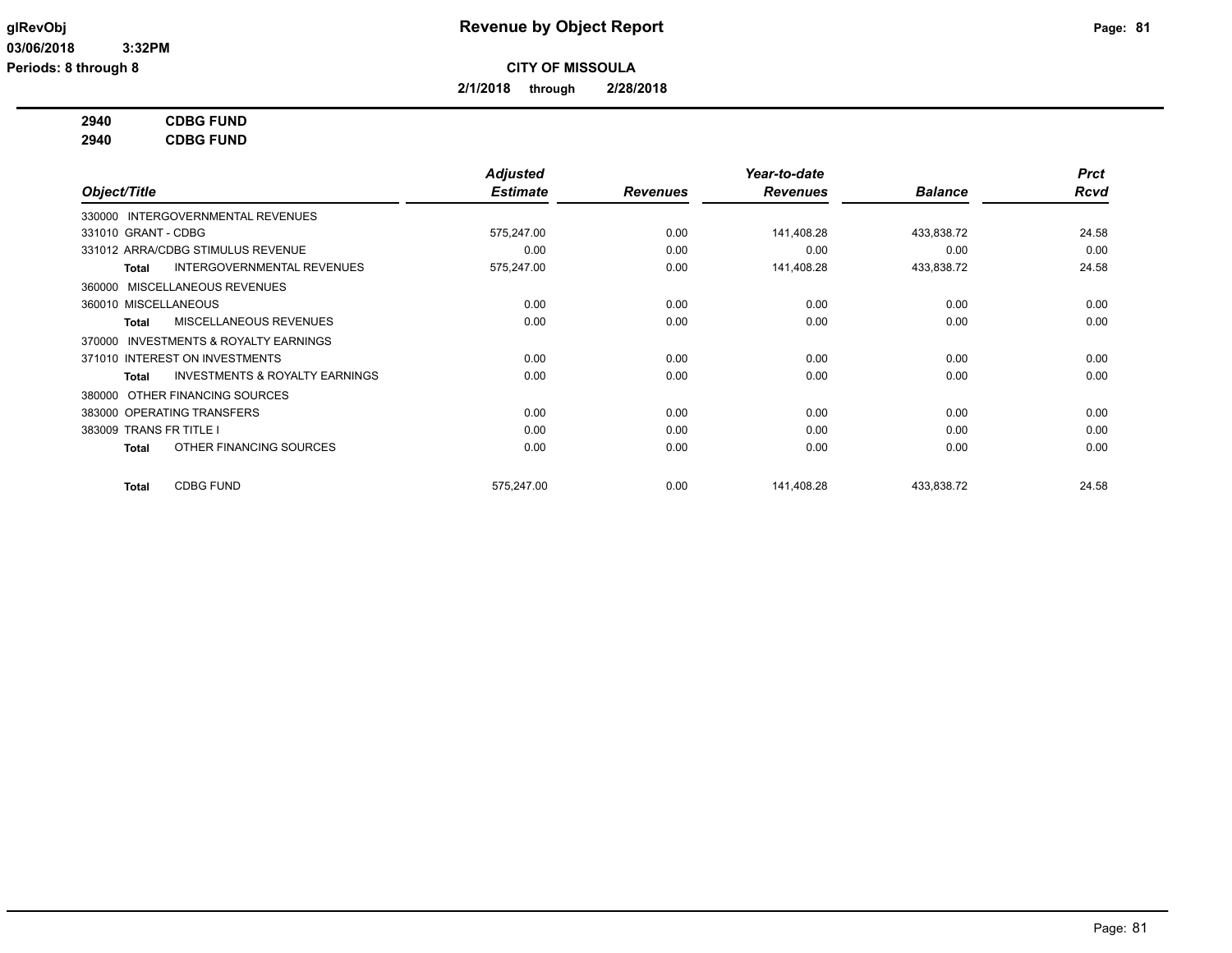**2/1/2018 through 2/28/2018**

**2940 CDBG FUND**

|                                                           | <b>Adjusted</b> |                 | Year-to-date    |                | <b>Prct</b> |
|-----------------------------------------------------------|-----------------|-----------------|-----------------|----------------|-------------|
| Object/Title                                              | <b>Estimate</b> | <b>Revenues</b> | <b>Revenues</b> | <b>Balance</b> | Rcvd        |
| 330000 INTERGOVERNMENTAL REVENUES                         |                 |                 |                 |                |             |
| 331010 GRANT - CDBG                                       | 575,247.00      | 0.00            | 141,408.28      | 433,838.72     | 24.58       |
| 331012 ARRA/CDBG STIMULUS REVENUE                         | 0.00            | 0.00            | 0.00            | 0.00           | 0.00        |
| <b>INTERGOVERNMENTAL REVENUES</b><br><b>Total</b>         | 575,247.00      | 0.00            | 141,408.28      | 433,838.72     | 24.58       |
| 360000 MISCELLANEOUS REVENUES                             |                 |                 |                 |                |             |
| 360010 MISCELLANEOUS                                      | 0.00            | 0.00            | 0.00            | 0.00           | 0.00        |
| MISCELLANEOUS REVENUES<br><b>Total</b>                    | 0.00            | 0.00            | 0.00            | 0.00           | 0.00        |
| INVESTMENTS & ROYALTY EARNINGS<br>370000                  |                 |                 |                 |                |             |
| 371010 INTEREST ON INVESTMENTS                            | 0.00            | 0.00            | 0.00            | 0.00           | 0.00        |
| <b>INVESTMENTS &amp; ROYALTY EARNINGS</b><br><b>Total</b> | 0.00            | 0.00            | 0.00            | 0.00           | 0.00        |
| OTHER FINANCING SOURCES<br>380000                         |                 |                 |                 |                |             |
| 383000 OPERATING TRANSFERS                                | 0.00            | 0.00            | 0.00            | 0.00           | 0.00        |
| 383009 TRANS FR TITLE I                                   | 0.00            | 0.00            | 0.00            | 0.00           | 0.00        |
| OTHER FINANCING SOURCES<br><b>Total</b>                   | 0.00            | 0.00            | 0.00            | 0.00           | 0.00        |
| <b>CDBG FUND</b><br><b>Total</b>                          | 575,247.00      | 0.00            | 141,408.28      | 433,838.72     | 24.58       |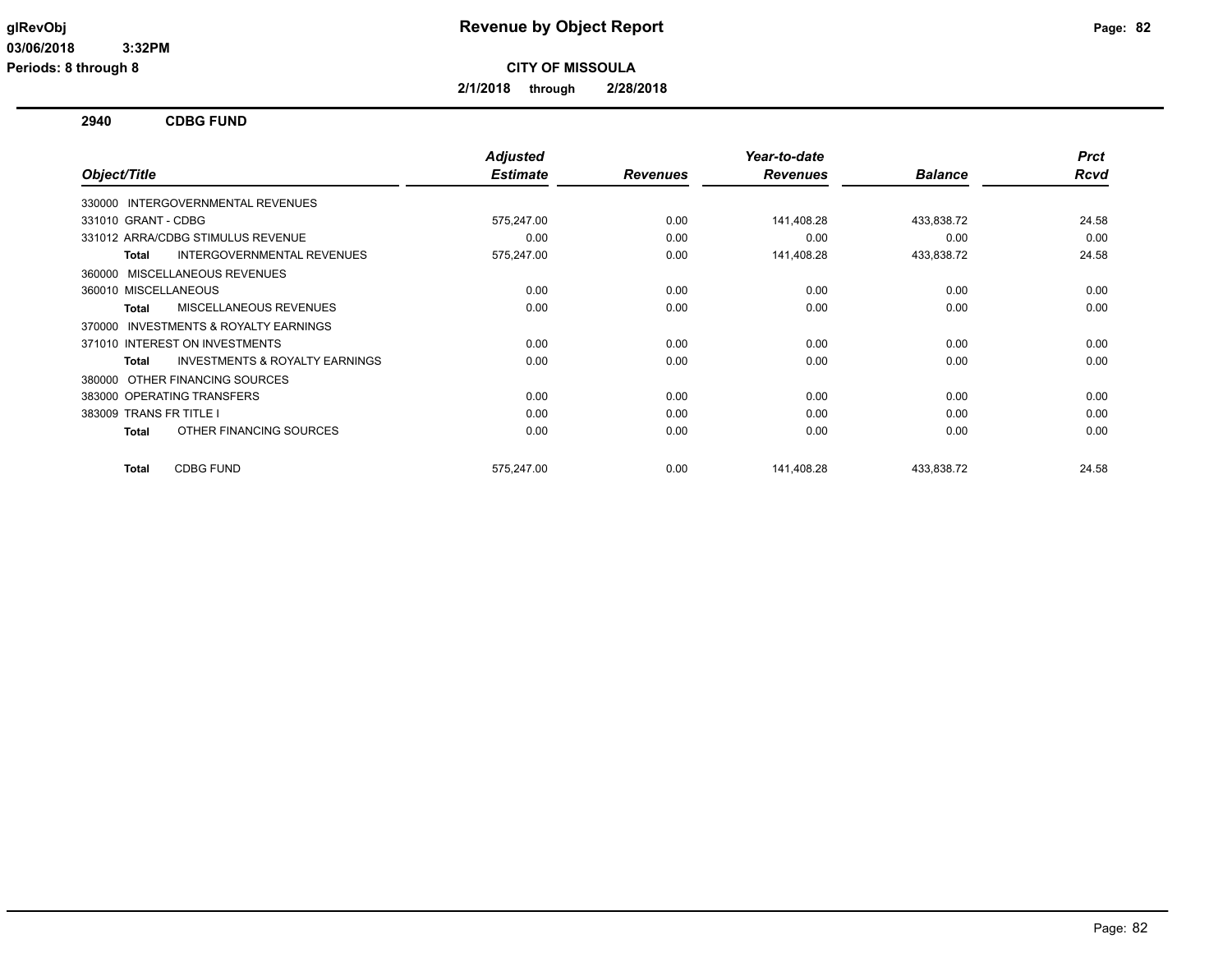**2/1/2018 through 2/28/2018**

## **2941 HOME FUND**

**2941 HOME FUND**

|                                                           | <b>Adjusted</b> |                 | Year-to-date    |                | <b>Prct</b> |
|-----------------------------------------------------------|-----------------|-----------------|-----------------|----------------|-------------|
| Object/Title                                              | <b>Estimate</b> | <b>Revenues</b> | <b>Revenues</b> | <b>Balance</b> | <b>Rcvd</b> |
| 330000 INTERGOVERNMENTAL REVENUES                         |                 |                 |                 |                |             |
| 330000 INTERGOVERNMENTAL REVENUES                         | 0.00            | 0.00            | 0.00            | 0.00           | 0.00        |
| 331016 HOMEWORD 1800 PHILLIPS                             | 0.00            | 0.00            | 0.00            | 0.00           | 0.00        |
| 331033 WORD                                               | 0.00            | 0.00            | 0.00            | 0.00           | 0.00        |
| 334145 WESTERN MT MENTAL HEALTH CTR                       | 0.00            | 0.00            | 0.00            | 0.00           | 0.00        |
| 334149 MISSOULA HOMEOWNERSHIP PROGRAM                     | 0.00            | 0.00            | 0.00            | 0.00           | 0.00        |
| 334153 FY14 DISTRICT XI HRC TBRA                          | 0.00            | 0.00            | 0.00            | 0.00           | 0.00        |
| 334154 HOMEWORD SWEETGRASS                                | 0.00            | 0.00            | 0.00            | 0.00           | 0.00        |
| 334155 FY08 NMCDC                                         | 0.00            | 0.00            | 0.00            | 0.00           | 0.00        |
| 334156 HOME PROGRAM INCOME                                | 406,753.00      | 0.00            | 0.00            | 406,753.00     | 0.00        |
| 334157 FY09 MHA                                           | 0.00            | 0.00            | 0.00            | 0.00           | 0.00        |
| 334159 FY09 HOMEWORD                                      | 0.00            | 0.00            | 0.00            | 0.00           | 0.00        |
| 334160 FY09 NMCDC                                         | 0.00            | 0.00            | 0.00            | 0.00           | 0.00        |
| 334161 FY10 DISTRICT XI HRC                               | 0.00            | 0.00            | 0.00            | 0.00           | 0.00        |
| 334163 FY10 homeWORD/SOLSTICE APT                         | 0.00            | 0.00            | 0.00            | 0.00           | 0.00        |
| <b>INTERGOVERNMENTAL REVENUES</b><br><b>Total</b>         | 406,753.00      | 0.00            | 0.00            | 406,753.00     | 0.00        |
| 340000 CHARGES FOR SERVICES                               |                 |                 |                 |                |             |
| 341450 *** Title Not Found ***                            | 0.00            | 0.00            | 0.00            | 0.00           | 0.00        |
| <b>CHARGES FOR SERVICES</b><br><b>Total</b>               | 0.00            | 0.00            | 0.00            | 0.00           | 0.00        |
| 360000 MISCELLANEOUS REVENUES                             |                 |                 |                 |                |             |
| 360005 LOAN REPAYMENTS                                    | 0.00            | 0.00            | 0.00            | 0.00           | 0.00        |
| 360010 MISCELLANEOUS                                      | 0.00            | 0.00            | 205,503.40      | $-205,503.40$  | 0.00        |
| MISCELLANEOUS REVENUES<br><b>Total</b>                    | 0.00            | 0.00            | 205,503.40      | $-205,503.40$  | 0.00        |
| 370000 INVESTMENTS & ROYALTY EARNINGS                     |                 |                 |                 |                |             |
| GAIN/LOSS IN MARKET VALUE OF INVESTMENTS<br>371020        | 0.00            | 0.00            | 0.00            | 0.00           | 0.00        |
| <b>INVESTMENTS &amp; ROYALTY EARNINGS</b><br><b>Total</b> | 0.00            | 0.00            | 0.00            | 0.00           | 0.00        |
| <b>HOME FUND</b><br><b>Total</b>                          | 406,753.00      | 0.00            | 205,503.40      | 201,249.60     | 50.52       |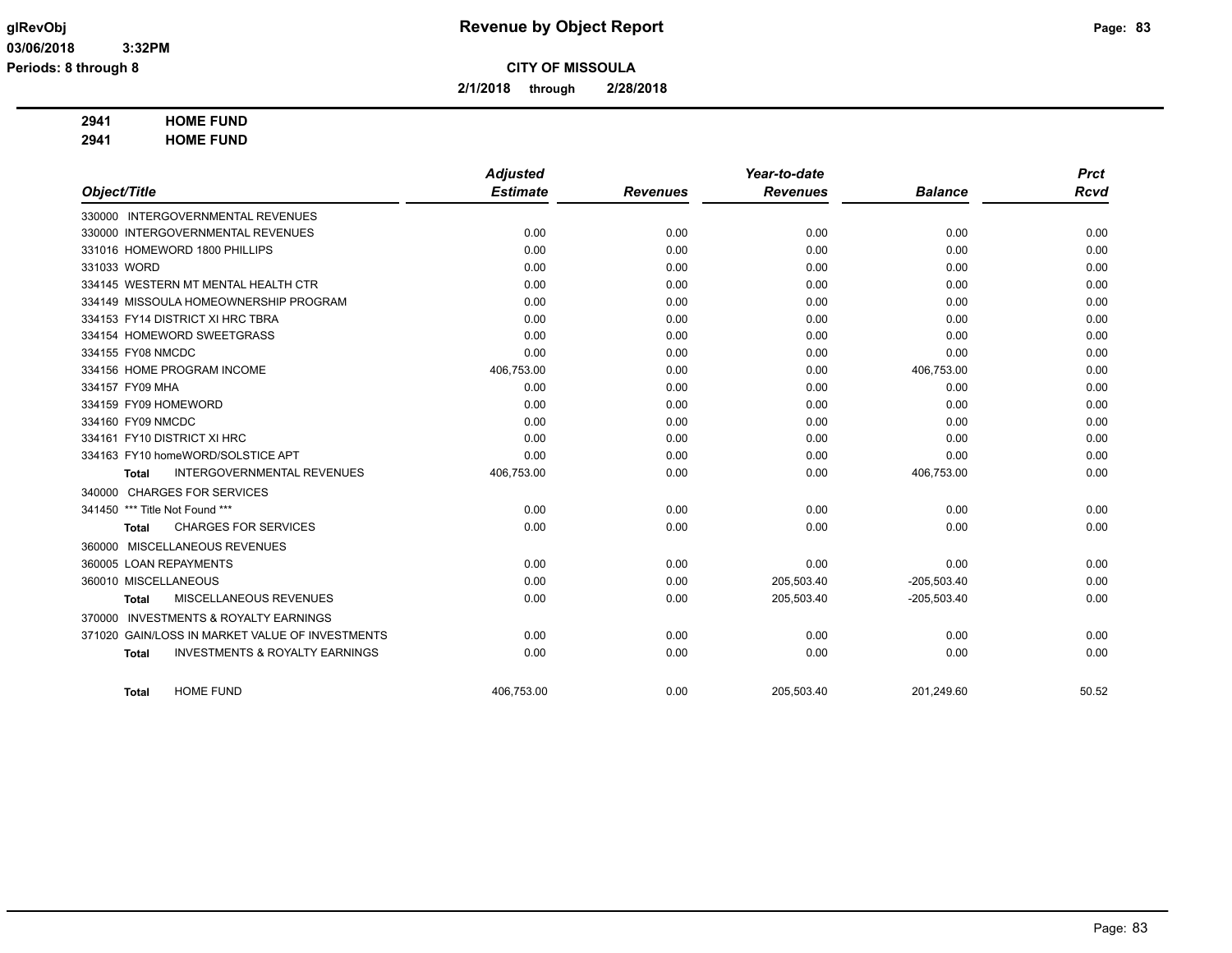**2/1/2018 through 2/28/2018**

**2941 HOME FUND**

|                                                           | <b>Adjusted</b> |                 | Year-to-date    |                | <b>Prct</b> |
|-----------------------------------------------------------|-----------------|-----------------|-----------------|----------------|-------------|
| Object/Title                                              | <b>Estimate</b> | <b>Revenues</b> | <b>Revenues</b> | <b>Balance</b> | Rcvd        |
| 330000 INTERGOVERNMENTAL REVENUES                         |                 |                 |                 |                |             |
| 330000 INTERGOVERNMENTAL REVENUES                         | 0.00            | 0.00            | 0.00            | 0.00           | 0.00        |
| 331016 HOMEWORD 1800 PHILLIPS                             | 0.00            | 0.00            | 0.00            | 0.00           | 0.00        |
| 331033 WORD                                               | 0.00            | 0.00            | 0.00            | 0.00           | 0.00        |
| 334145 WESTERN MT MENTAL HEALTH CTR                       | 0.00            | 0.00            | 0.00            | 0.00           | 0.00        |
| 334149 MISSOULA HOMEOWNERSHIP PROGRAM                     | 0.00            | 0.00            | 0.00            | 0.00           | 0.00        |
| 334153 FY14 DISTRICT XI HRC TBRA                          | 0.00            | 0.00            | 0.00            | 0.00           | 0.00        |
| 334154 HOMEWORD SWEETGRASS                                | 0.00            | 0.00            | 0.00            | 0.00           | 0.00        |
| 334155 FY08 NMCDC                                         | 0.00            | 0.00            | 0.00            | 0.00           | 0.00        |
| 334156 HOME PROGRAM INCOME                                | 406,753.00      | 0.00            | 0.00            | 406,753.00     | 0.00        |
| 334157 FY09 MHA                                           | 0.00            | 0.00            | 0.00            | 0.00           | 0.00        |
| 334159 FY09 HOMEWORD                                      | 0.00            | 0.00            | 0.00            | 0.00           | 0.00        |
| 334160 FY09 NMCDC                                         | 0.00            | 0.00            | 0.00            | 0.00           | 0.00        |
| 334161 FY10 DISTRICT XI HRC                               | 0.00            | 0.00            | 0.00            | 0.00           | 0.00        |
| 334163 FY10 homeWORD/SOLSTICE APT                         | 0.00            | 0.00            | 0.00            | 0.00           | 0.00        |
| INTERGOVERNMENTAL REVENUES<br><b>Total</b>                | 406,753.00      | 0.00            | 0.00            | 406,753.00     | 0.00        |
| 340000 CHARGES FOR SERVICES                               |                 |                 |                 |                |             |
| 341450 *** Title Not Found ***                            | 0.00            | 0.00            | 0.00            | 0.00           | 0.00        |
| <b>CHARGES FOR SERVICES</b><br><b>Total</b>               | 0.00            | 0.00            | 0.00            | 0.00           | 0.00        |
| 360000 MISCELLANEOUS REVENUES                             |                 |                 |                 |                |             |
| 360005 LOAN REPAYMENTS                                    | 0.00            | 0.00            | 0.00            | 0.00           | 0.00        |
| 360010 MISCELLANEOUS                                      | 0.00            | 0.00            | 205,503.40      | $-205,503.40$  | 0.00        |
| MISCELLANEOUS REVENUES<br><b>Total</b>                    | 0.00            | 0.00            | 205,503.40      | $-205,503.40$  | 0.00        |
| <b>INVESTMENTS &amp; ROYALTY EARNINGS</b><br>370000       |                 |                 |                 |                |             |
| 371020 GAIN/LOSS IN MARKET VALUE OF INVESTMENT            | 0.00            | 0.00            | 0.00            | 0.00           | 0.00        |
| <b>INVESTMENTS &amp; ROYALTY EARNINGS</b><br><b>Total</b> | 0.00            | 0.00            | 0.00            | 0.00           | 0.00        |
| <b>HOME FUND</b><br>Total                                 | 406,753.00      | 0.00            | 205,503.40      | 201,249.60     | 50.52       |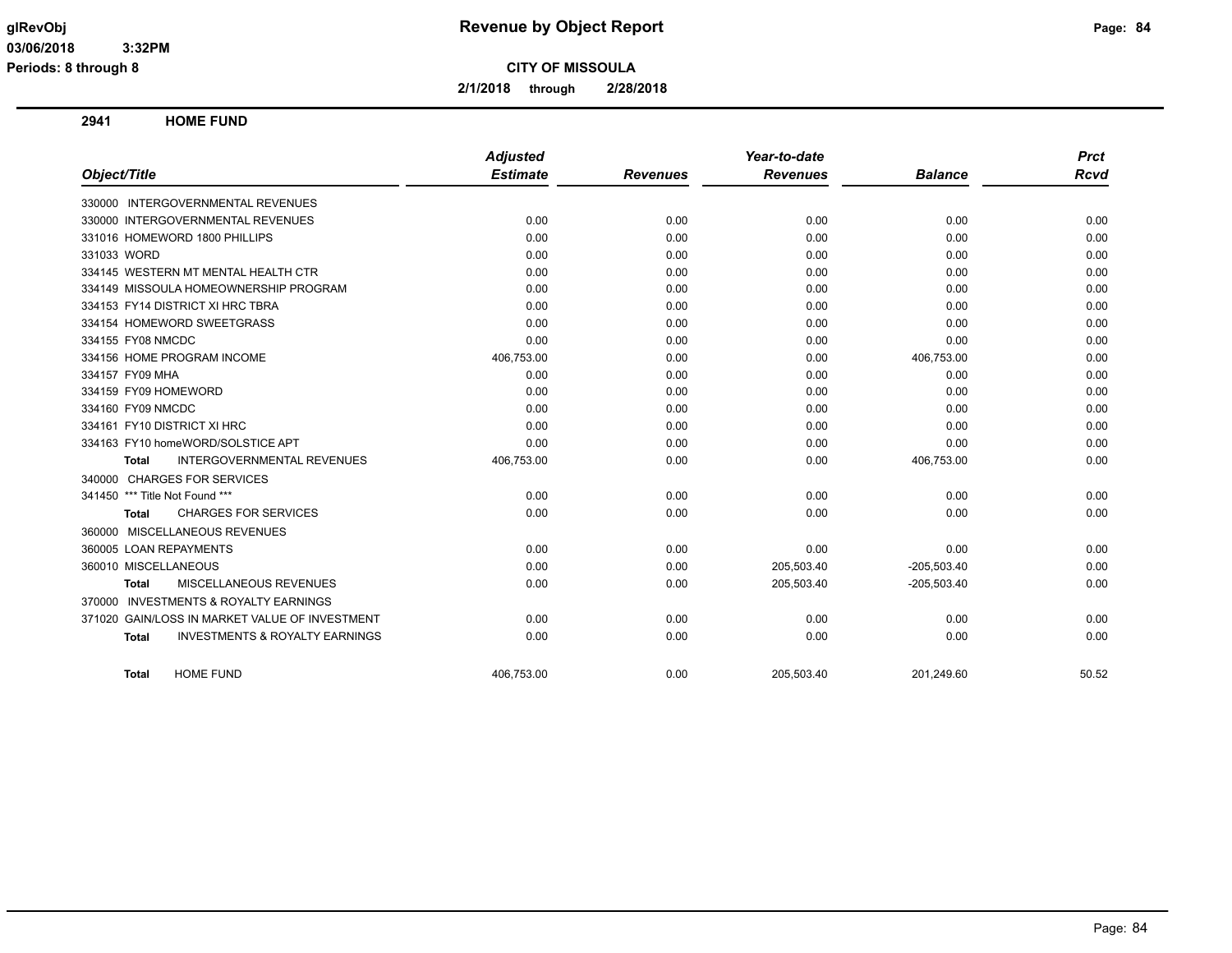**2/1/2018 through 2/28/2018**

## **2942 ADDI PROGRAM**

**2942 ADDI PROGRAM**

|                                                 | <b>Adjusted</b> |                 | Year-to-date    |                | Prct        |
|-------------------------------------------------|-----------------|-----------------|-----------------|----------------|-------------|
| Object/Title                                    | <b>Estimate</b> | <b>Revenues</b> | <b>Revenues</b> | <b>Balance</b> | <b>Rcvd</b> |
| 330000 INTERGOVERNMENTAL REVENUES               |                 |                 |                 |                |             |
| 330000 INTERGOVERNMENTAL REVENUES               | 0.00            | 0.00            | 0.00            | 0.00           | 0.00        |
| 334146 ADDI FUNDS-1ST TIME HOMEBUYERS           | 0.00            | 0.00            | 0.00            | 0.00           | 0.00        |
| INTERGOVERNMENTAL REVENUES<br>Total             | 0.00            | 0.00            | 0.00            | 0.00           | 0.00        |
| 370000 INVESTMENTS & ROYALTY EARNINGS           |                 |                 |                 |                |             |
| 371010 INTEREST ON INVESTMENTS                  | 0.00            | 0.00            | 0.00            | 0.00           | 0.00        |
| 371020 GAIN/LOSS IN MARKET VALUE OF INVESTMENTS | 0.00            | 0.00            | 0.00            | 0.00           | 0.00        |
| INVESTMENTS & ROYALTY EARNINGS<br>Total         | 0.00            | 0.00            | 0.00            | 0.00           | 0.00        |
|                                                 |                 |                 |                 |                |             |
| <b>ADDI PROGRAM</b><br><b>Total</b>             | 0.00            | 0.00            | 0.00            | 0.00           | 0.00        |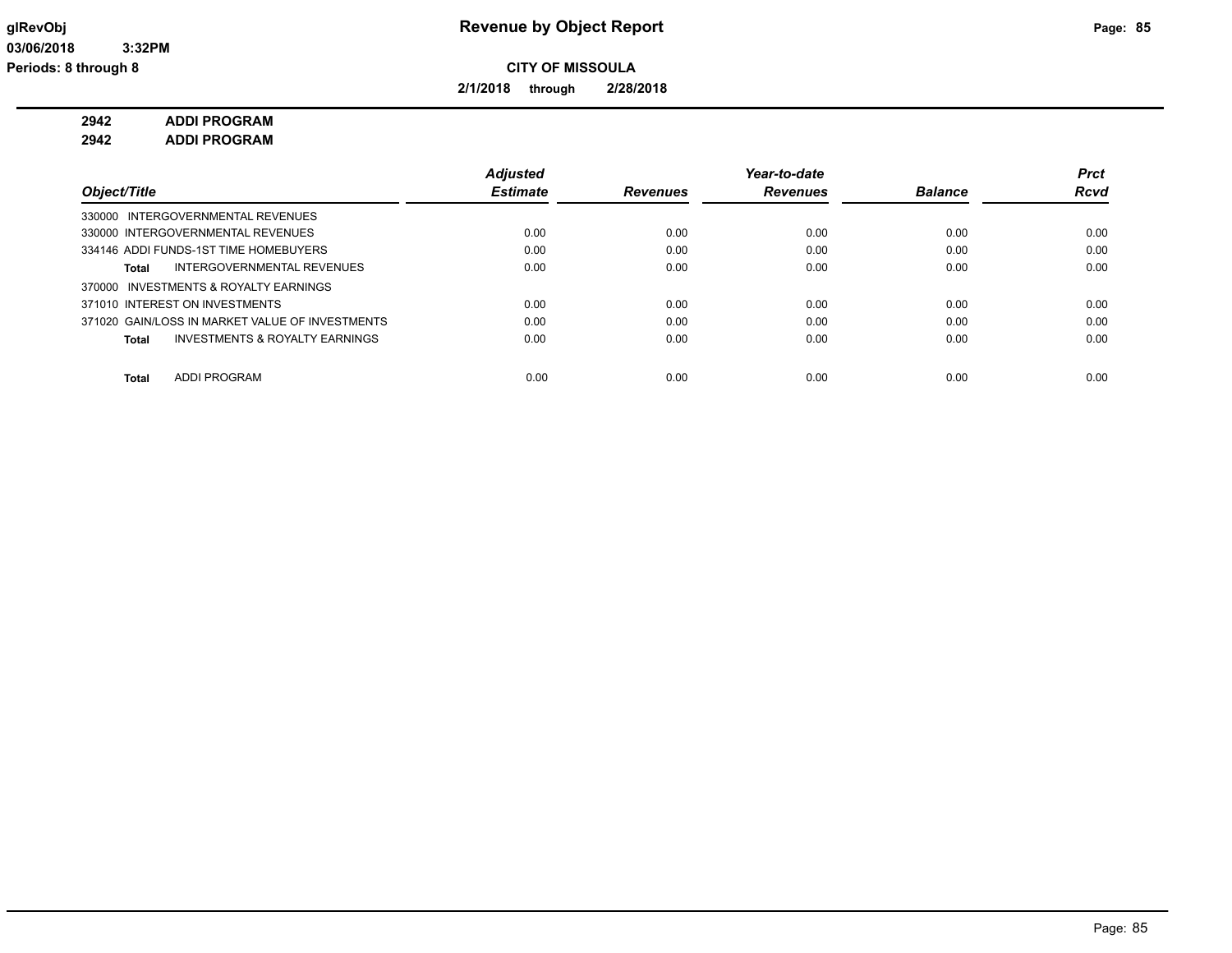**2/1/2018 through 2/28/2018**

## **2942 ADDI PROGRAM**

|                                                | <b>Adjusted</b> |                 | Year-to-date    |                | <b>Prct</b> |
|------------------------------------------------|-----------------|-----------------|-----------------|----------------|-------------|
| Object/Title                                   | <b>Estimate</b> | <b>Revenues</b> | <b>Revenues</b> | <b>Balance</b> | Rcvd        |
| 330000 INTERGOVERNMENTAL REVENUES              |                 |                 |                 |                |             |
| 330000 INTERGOVERNMENTAL REVENUES              | 0.00            | 0.00            | 0.00            | 0.00           | 0.00        |
| 334146 ADDI FUNDS-1ST TIME HOMEBUYERS          | 0.00            | 0.00            | 0.00            | 0.00           | 0.00        |
| INTERGOVERNMENTAL REVENUES<br>Total            | 0.00            | 0.00            | 0.00            | 0.00           | 0.00        |
| 370000 INVESTMENTS & ROYALTY EARNINGS          |                 |                 |                 |                |             |
| 371010 INTEREST ON INVESTMENTS                 | 0.00            | 0.00            | 0.00            | 0.00           | 0.00        |
| 371020 GAIN/LOSS IN MARKET VALUE OF INVESTMENT | 0.00            | 0.00            | 0.00            | 0.00           | 0.00        |
| INVESTMENTS & ROYALTY EARNINGS<br>Total        | 0.00            | 0.00            | 0.00            | 0.00           | 0.00        |
|                                                |                 |                 |                 |                |             |
| ADDI PROGRAM<br><b>Total</b>                   | 0.00            | 0.00            | 0.00            | 0.00           | 0.00        |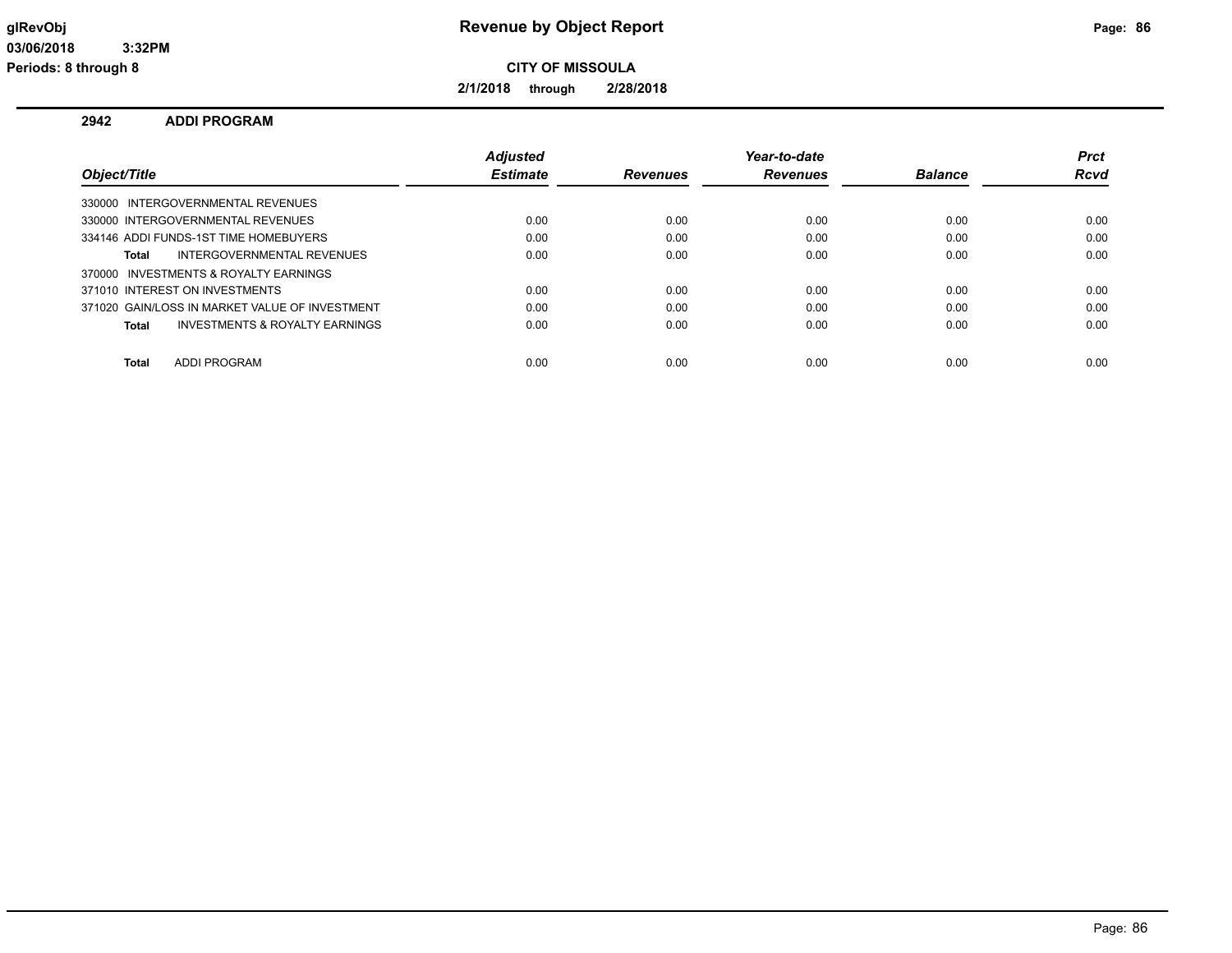**2/1/2018 through 2/28/2018**

#### **2943 CITY HOME PROGRAM INCOME**

**2943 CITY HOME PROGRAM INCOME**

|                                          | <b>Adjusted</b> |                 | Year-to-date    |                | <b>Prct</b> |
|------------------------------------------|-----------------|-----------------|-----------------|----------------|-------------|
| Object/Title                             | <b>Estimate</b> | <b>Revenues</b> | <b>Revenues</b> | <b>Balance</b> | <b>Rcvd</b> |
| 330000 INTERGOVERNMENTAL REVENUES        |                 |                 |                 |                |             |
| 334156 *** Title Not Found ***           | 0.00            | 1.278.02        | 437,617.72      | -437,617.72    | 0.00        |
| INTERGOVERNMENTAL REVENUES<br>Total      | 0.00            | 1,278.02        | 437,617.72      | -437,617.72    | 0.00        |
| 360000 MISCELLANEOUS REVENUES            |                 |                 |                 |                |             |
| 360005 LOAN REPAYMENTS                   | 25,000.00       | 0.00            | 37.61           | 24.962.39      | 0.15        |
| 360010 MISCELLANEOUS                     | 0.00            | 0.00            | 466.69          | $-466.69$      | 0.00        |
| MISCELLANEOUS REVENUES<br>Total          | 25,000.00       | 0.00            | 504.30          | 24,495.70      | 2.02        |
| 380000 OTHER FINANCING SOURCES           |                 |                 |                 |                |             |
| 383000 OPERATING TRANSFERS               | 0.00            | 0.00            | 0.00            | 0.00           | 0.00        |
| OTHER FINANCING SOURCES<br>Total         | 0.00            | 0.00            | 0.00            | 0.00           | 0.00        |
| CITY HOME PROGRAM INCOME<br><b>Total</b> | 25,000.00       | 1.278.02        | 438.122.02      | -413.122.02    | 1.752.49    |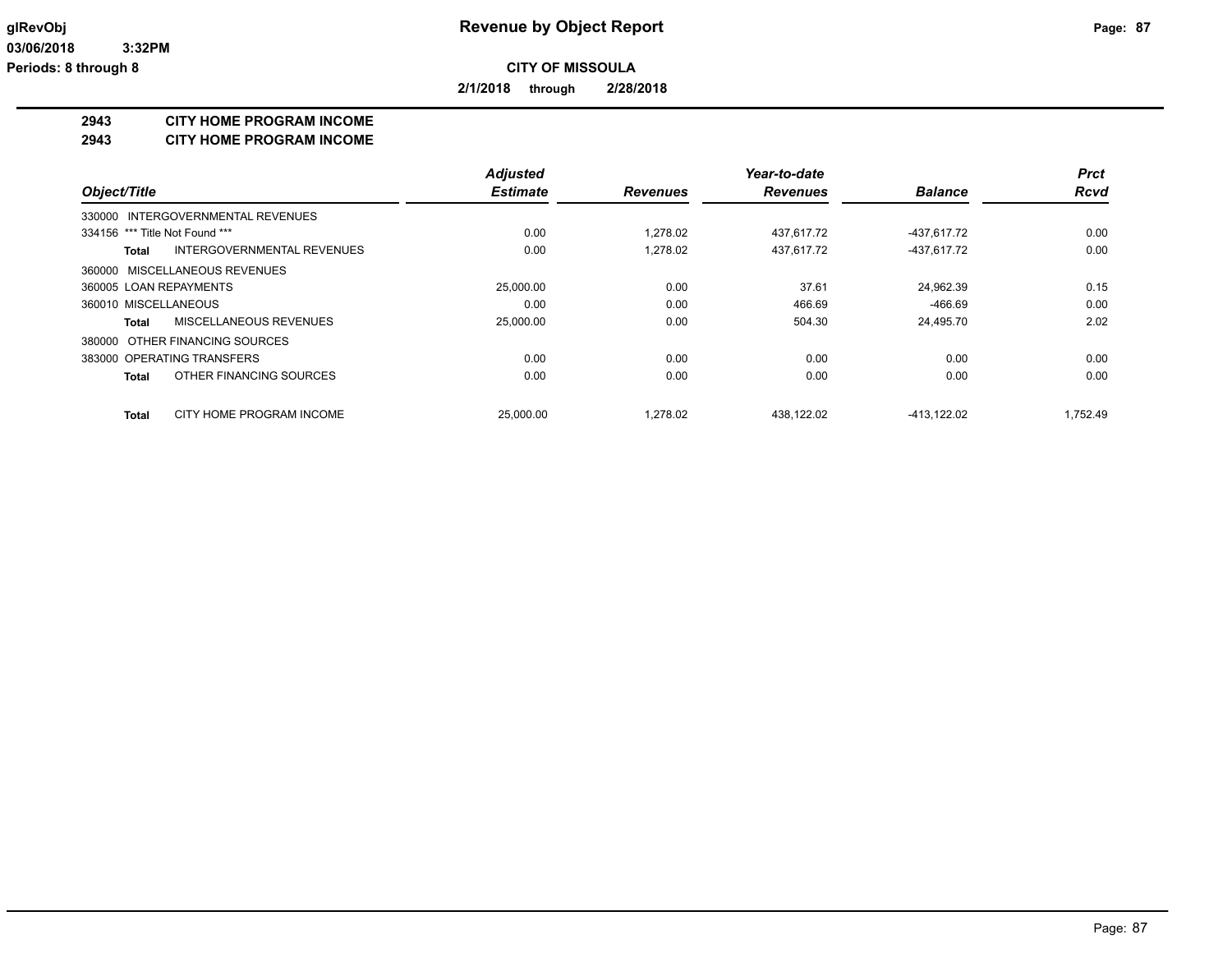**2/1/2018 through 2/28/2018**

## **2943 CITY HOME PROGRAM INCOME**

|                                            | <b>Adjusted</b> |                 | Year-to-date    |                | <b>Prct</b> |
|--------------------------------------------|-----------------|-----------------|-----------------|----------------|-------------|
| Object/Title                               | <b>Estimate</b> | <b>Revenues</b> | <b>Revenues</b> | <b>Balance</b> | Rcvd        |
| 330000 INTERGOVERNMENTAL REVENUES          |                 |                 |                 |                |             |
| 334156 *** Title Not Found ***             | 0.00            | 1.278.02        | 437,617.72      | -437,617.72    | 0.00        |
| INTERGOVERNMENTAL REVENUES<br><b>Total</b> | 0.00            | 1.278.02        | 437.617.72      | -437.617.72    | 0.00        |
| 360000 MISCELLANEOUS REVENUES              |                 |                 |                 |                |             |
| 360005 LOAN REPAYMENTS                     | 25,000.00       | 0.00            | 37.61           | 24.962.39      | 0.15        |
| 360010 MISCELLANEOUS                       | 0.00            | 0.00            | 466.69          | $-466.69$      | 0.00        |
| MISCELLANEOUS REVENUES<br><b>Total</b>     | 25,000.00       | 0.00            | 504.30          | 24,495.70      | 2.02        |
| 380000 OTHER FINANCING SOURCES             |                 |                 |                 |                |             |
| 383000 OPERATING TRANSFERS                 | 0.00            | 0.00            | 0.00            | 0.00           | 0.00        |
| OTHER FINANCING SOURCES<br><b>Total</b>    | 0.00            | 0.00            | 0.00            | 0.00           | 0.00        |
| CITY HOME PROGRAM INCOME<br><b>Total</b>   | 25,000.00       | 1.278.02        | 438.122.02      | -413.122.02    | 1.752.49    |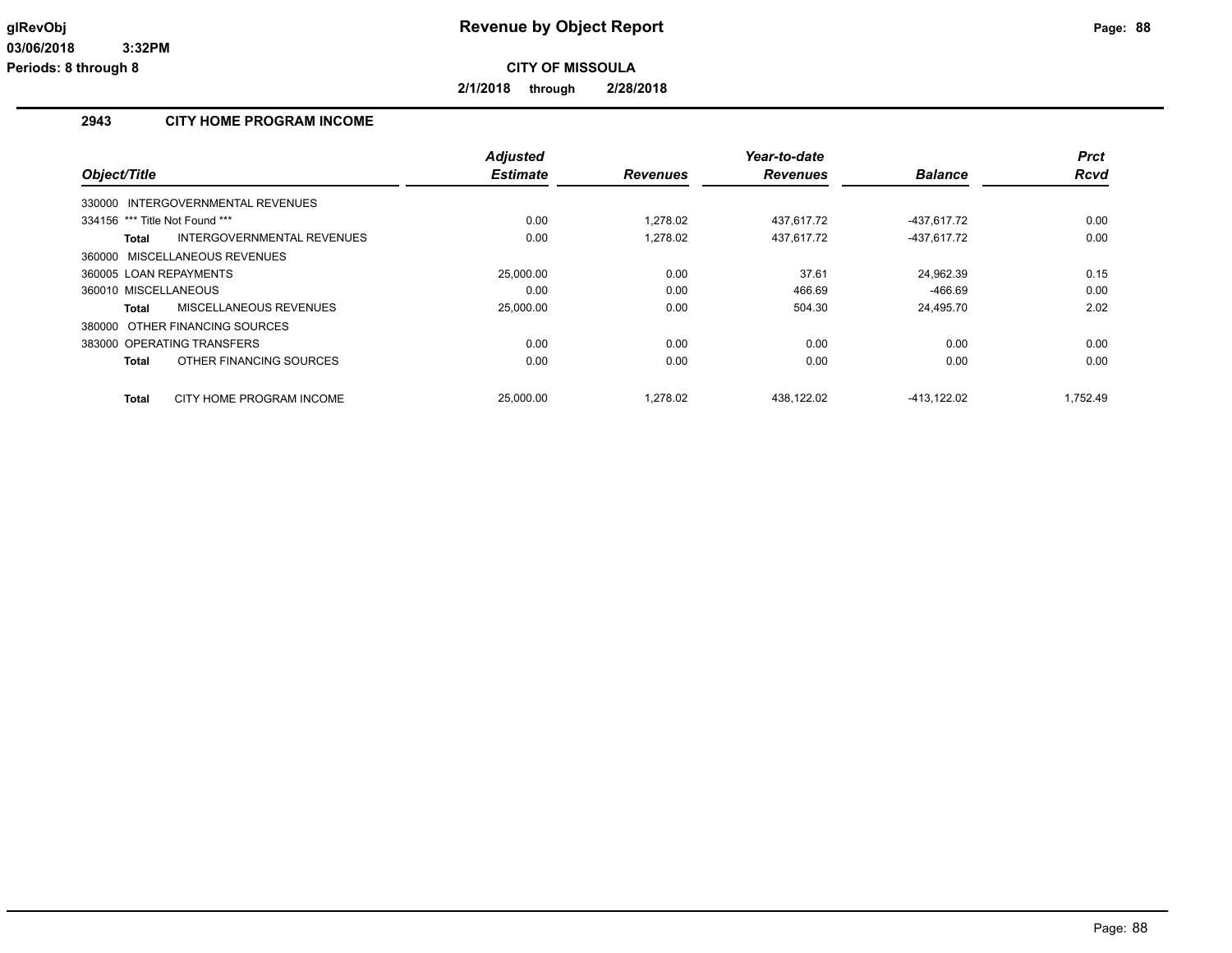**2/1/2018 through 2/28/2018**

#### **2944 NEIGHBORHOOD STABILIZATION PROGRAM 2944 NEIGHBORHOOD STABILIZATION PROGRAM**

|                                                    | <b>Adjusted</b> |                 | Year-to-date    |                | <b>Prct</b> |
|----------------------------------------------------|-----------------|-----------------|-----------------|----------------|-------------|
| Object/Title                                       | <b>Estimate</b> | <b>Revenues</b> | <b>Revenues</b> | <b>Balance</b> | <b>Rcvd</b> |
| 330000 INTERGOVERNMENTAL REVENUES                  |                 |                 |                 |                |             |
| 331011 NSP GRANT/SILVERTIP PROJECT                 | 599.00          | 0.00            | 0.00            | 599.00         | 0.00        |
| 331017 HUD 6.7M/SILVERTIP APTS                     | 0.00            | 0.00            | 0.00            | 0.00           | 0.00        |
| 331018 MHA 1M/SILVERTIP APTS                       | 0.00            | 0.00            | 0.00            | 0.00           | 0.00        |
| INTERGOVERNMENTAL REVENUES<br>Total                | 599.00          | 0.00            | 0.00            | 599.00         | 0.00        |
| NEIGHBORHOOD STABILIZATION PROGRAM<br><b>Total</b> | 599.00          | 0.00            | 0.00            | 599.00         | 0.00        |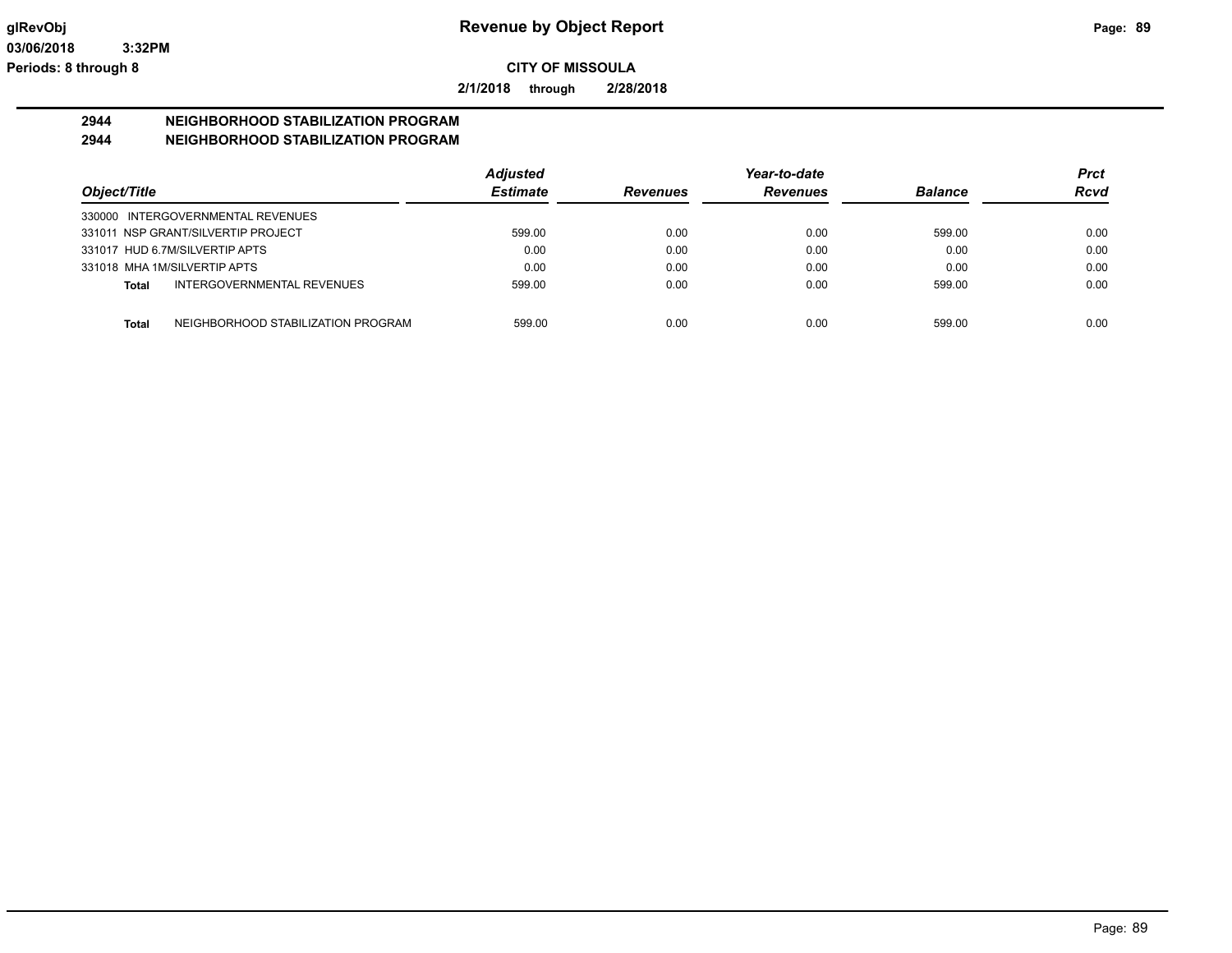**2/1/2018 through 2/28/2018**

#### **2944 NEIGHBORHOOD STABILIZATION PROGRAM**

| Object/Title |                                    | <b>Adjusted</b><br><b>Estimate</b> | <b>Revenues</b> | Year-to-date<br><b>Revenues</b> | <b>Balance</b> | <b>Prct</b><br><b>Rcvd</b> |
|--------------|------------------------------------|------------------------------------|-----------------|---------------------------------|----------------|----------------------------|
|              | 330000 INTERGOVERNMENTAL REVENUES  |                                    |                 |                                 |                |                            |
|              | 331011 NSP GRANT/SILVERTIP PROJECT | 599.00                             | 0.00            | 0.00                            | 599.00         | 0.00                       |
|              | 331017 HUD 6.7M/SILVERTIP APTS     | 0.00                               | 0.00            | 0.00                            | 0.00           | 0.00                       |
|              | 331018 MHA 1M/SILVERTIP APTS       | 0.00                               | 0.00            | 0.00                            | 0.00           | 0.00                       |
| <b>Total</b> | INTERGOVERNMENTAL REVENUES         | 599.00                             | 0.00            | 0.00                            | 599.00         | 0.00                       |
| <b>Total</b> | NEIGHBORHOOD STABILIZATION PROGRAN | 599.00                             | 0.00            | 0.00                            | 599.00         | 0.00                       |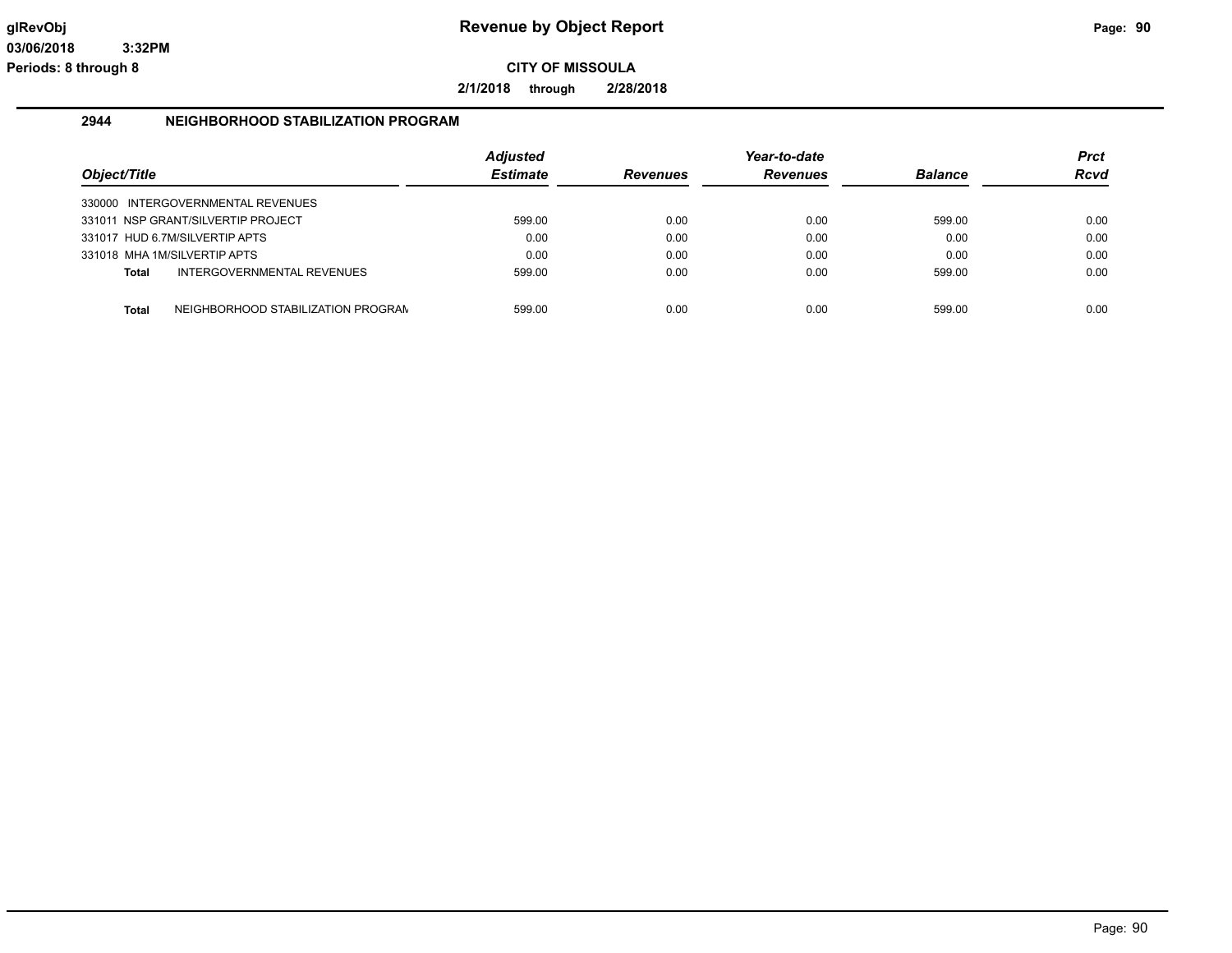**2/1/2018 through 2/28/2018**

**2955 TRANSPORTATION**

| 2955 | <b>TRANSPORTATION</b> |
|------|-----------------------|
|      |                       |

|                                                           | <b>Adjusted</b> |                 | Year-to-date    |                | <b>Prct</b> |
|-----------------------------------------------------------|-----------------|-----------------|-----------------|----------------|-------------|
| Object/Title                                              | <b>Estimate</b> | <b>Revenues</b> | <b>Revenues</b> | <b>Balance</b> | Rcvd        |
| 330000 INTERGOVERNMENTAL REVENUES                         |                 |                 |                 |                |             |
| 330000 INTERGOVERNMENTAL REVENUES                         | 0.00            | 0.00            | 0.00            | 0.00           | 0.00        |
| 330005 MUTD GRANT ADMIN FEE                               | 0.00            | 0.00            | 0.00            | 0.00           | 0.00        |
| 331054 FHWA PL GRANT                                      | 851,201.00      | 126,331.19      | 205,969.48      | 645,231.52     | 24.20       |
| 331055 FTA GRANT                                          | 166.584.00      | 40.227.09       | 80.952.84       | 85.631.16      | 48.60       |
| 331056 MDT FEDERAL CMAQ                                   | 285,698.00      | 31,006.63       | 108,222.06      | 177,475.94     | 37.88       |
| 336023 STATE CONTRIB. - PERS                              | 0.00            | 0.00            | 281.92          | $-281.92$      | 0.00        |
| 336030 COUNTY CONTRIBUTION                                | 9,900.00        | 9,900.00        | 9,900.00        | 0.00           | 100.00      |
| <b>INTERGOVERNMENTAL REVENUES</b><br>Total                | 1,313,383.00    | 207,464.91      | 405,326.30      | 908,056.70     | 30.86       |
| <b>MISCELLANEOUS REVENUES</b><br>360000                   |                 |                 |                 |                |             |
| 362000 OTHER MISCELLANEOUS REVENUE                        | 10,000.00       | 0.00            | 0.00            | 10,000.00      | 0.00        |
| 362007 *** Title Not Found ***                            | 0.00            | 0.00            | 0.00            | 0.00           | 0.00        |
| 365016 *** Title Not Found ***                            | 30,000.00       | 618.00          | 5,141.00        | 24,859.00      | 17.14       |
| <b>MISCELLANEOUS REVENUES</b><br><b>Total</b>             | 40,000.00       | 618.00          | 5,141.00        | 34,859.00      | 12.85       |
| <b>INVESTMENTS &amp; ROYALTY EARNINGS</b><br>370000       |                 |                 |                 |                |             |
| 371010 INTEREST ON INVESTMENTS                            | 0.00            | 0.00            | 0.00            | 0.00           | 0.00        |
| <b>INVESTMENTS &amp; ROYALTY EARNINGS</b><br><b>Total</b> | 0.00            | 0.00            | 0.00            | 0.00           | 0.00        |
| OTHER FINANCING SOURCES<br>380000                         |                 |                 |                 |                |             |
| 383000 OPERATING TRANSFERS                                | 82,925.00       | 0.00            | 41,043.00       | 41,882.00      | 49.49       |
| <b>TRANS FR GENERAL</b><br>383029                         | 9.900.00        | 0.00            | 9,900.00        | 0.00           | 100.00      |
| OTHER FINANCING SOURCES<br><b>Total</b>                   | 92,825.00       | 0.00            | 50,943.00       | 41,882.00      | 54.88       |
| <b>TRANSPORTATION</b><br><b>Total</b>                     | 1,446,208.00    | 208.082.91      | 461,410.30      | 984,797.70     | 31.90       |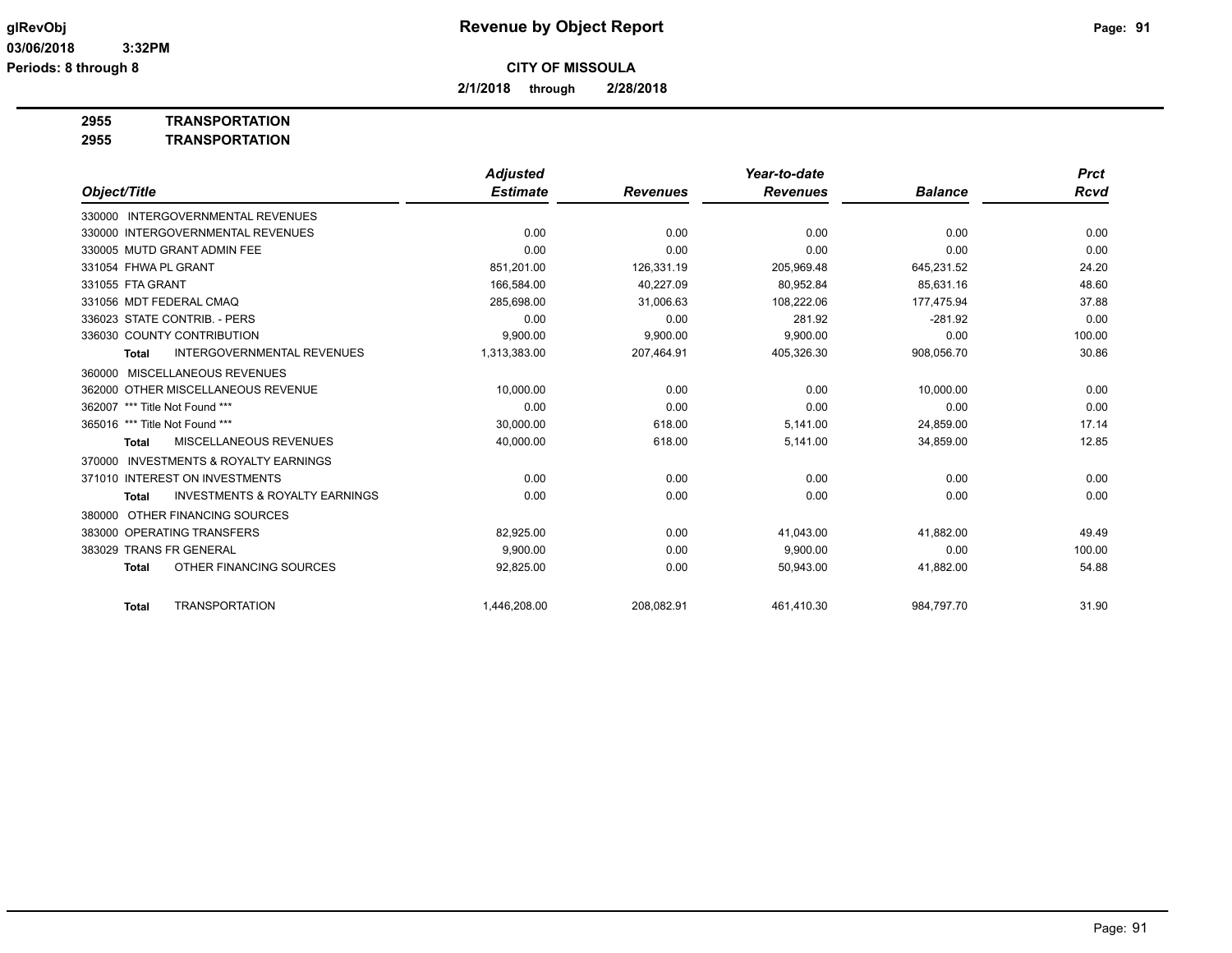**Periods: 8 through 8**

**CITY OF MISSOULA**

**2/1/2018 through 2/28/2018**

## **2955 TRANSPORTATION**

|                                                           | <b>Adjusted</b> |                 | Year-to-date    |                | <b>Prct</b> |
|-----------------------------------------------------------|-----------------|-----------------|-----------------|----------------|-------------|
| Object/Title                                              | <b>Estimate</b> | <b>Revenues</b> | <b>Revenues</b> | <b>Balance</b> | Rcvd        |
| 330000 INTERGOVERNMENTAL REVENUES                         |                 |                 |                 |                |             |
| 330000 INTERGOVERNMENTAL REVENUES                         | 0.00            | 0.00            | 0.00            | 0.00           | 0.00        |
| 330005 MUTD GRANT ADMIN FEE                               | 0.00            | 0.00            | 0.00            | 0.00           | 0.00        |
| 331054 FHWA PL GRANT                                      | 851,201.00      | 126,331.19      | 205,969.48      | 645,231.52     | 24.20       |
| 331055 FTA GRANT                                          | 166,584.00      | 40,227.09       | 80,952.84       | 85,631.16      | 48.60       |
| 331056 MDT FEDERAL CMAQ                                   | 285,698.00      | 31,006.63       | 108,222.06      | 177,475.94     | 37.88       |
| 336023 STATE CONTRIB. - PERS                              | 0.00            | 0.00            | 281.92          | $-281.92$      | 0.00        |
| 336030 COUNTY CONTRIBUTION                                | 9.900.00        | 9,900.00        | 9,900.00        | 0.00           | 100.00      |
| <b>INTERGOVERNMENTAL REVENUES</b><br><b>Total</b>         | 1,313,383.00    | 207,464.91      | 405,326.30      | 908,056.70     | 30.86       |
| 360000 MISCELLANEOUS REVENUES                             |                 |                 |                 |                |             |
| 362000 OTHER MISCELLANEOUS REVENUE                        | 10.000.00       | 0.00            | 0.00            | 10,000.00      | 0.00        |
| 362007 *** Title Not Found ***                            | 0.00            | 0.00            | 0.00            | 0.00           | 0.00        |
| 365016 *** Title Not Found ***                            | 30,000.00       | 618.00          | 5,141.00        | 24,859.00      | 17.14       |
| <b>MISCELLANEOUS REVENUES</b><br><b>Total</b>             | 40,000.00       | 618.00          | 5,141.00        | 34,859.00      | 12.85       |
| <b>INVESTMENTS &amp; ROYALTY EARNINGS</b><br>370000       |                 |                 |                 |                |             |
| 371010 INTEREST ON INVESTMENTS                            | 0.00            | 0.00            | 0.00            | 0.00           | 0.00        |
| <b>INVESTMENTS &amp; ROYALTY EARNINGS</b><br><b>Total</b> | 0.00            | 0.00            | 0.00            | 0.00           | 0.00        |
| OTHER FINANCING SOURCES<br>380000                         |                 |                 |                 |                |             |
| 383000 OPERATING TRANSFERS                                | 82,925.00       | 0.00            | 41,043.00       | 41,882.00      | 49.49       |
| 383029 TRANS FR GENERAL                                   | 9,900.00        | 0.00            | 9,900.00        | 0.00           | 100.00      |
| OTHER FINANCING SOURCES<br><b>Total</b>                   | 92,825.00       | 0.00            | 50,943.00       | 41,882.00      | 54.88       |
| <b>TRANSPORTATION</b><br><b>Total</b>                     | 1,446,208.00    | 208.082.91      | 461,410.30      | 984,797.70     | 31.90       |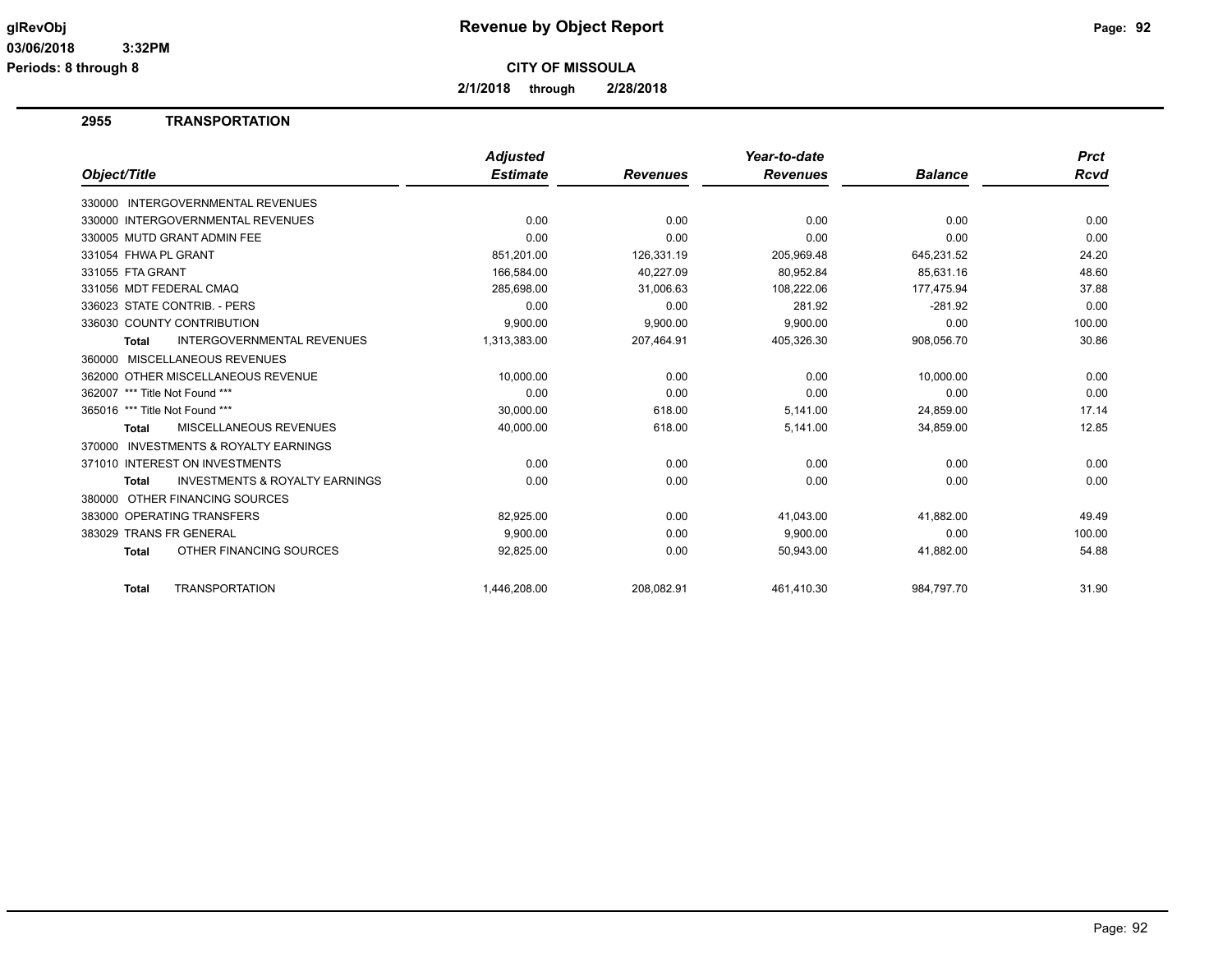**2/1/2018 through 2/28/2018**

## **2987 FEDERAL TRANSPORTATION FUND**

**2987 FEDERAL TRANSPORTATION FUND**

|                                                           | <b>Adjusted</b> |                 | Year-to-date    |                | <b>Prct</b> |
|-----------------------------------------------------------|-----------------|-----------------|-----------------|----------------|-------------|
| Object/Title                                              | <b>Estimate</b> | <b>Revenues</b> | <b>Revenues</b> | <b>Balance</b> | <b>Rcvd</b> |
| 330000 INTERGOVERNMENTAL REVENUES                         |                 |                 |                 |                |             |
| 331053 CTEP PLAYFAIR                                      | 0.00            | 0.00            | $-5,000.00$     | 5,000.00       | 0.00        |
| 331156 CTEP GRANT - S HILLS TRAILS SYSTEM                 | 81,964.00       | 0.00            | 0.00            | 81,964.00      | 0.00        |
| 331180 LIBRARY LITERACY GRANT                             | 0.00            | 0.00            | 0.00            | 0.00           | 0.00        |
| 334045 MONTANA DEPARTMENT TRANSPORTATION                  | 208,379.00      | 0.00            | 0.00            | 208,379.00     | 0.00        |
| 334125 FWP GRANT                                          | 0.00            | 0.00            | 0.00            | 0.00           | 0.00        |
| 334251 RTP/TAP STATE GRANTS                               | 0.00            | 186.08          | 211,905.47      | $-211,905.47$  | 0.00        |
| 336023 STATE CONTRIB. - PERS                              | 0.00            | 0.00            | 0.00            | 0.00           | 0.00        |
| INTERGOVERNMENTAL REVENUES<br><b>Total</b>                | 290,343.00      | 186.08          | 206,905.47      | 83,437.53      | 71.26       |
| 340000 CHARGES FOR SERVICES                               |                 |                 |                 |                |             |
| 343011 STREET AND ROADWAY REPAIR CHARGES                  | 0.00            | 0.00            | 0.00            | 0.00           | 0.00        |
| <b>CHARGES FOR SERVICES</b><br>Total                      | 0.00            | 0.00            | 0.00            | 0.00           | 0.00        |
| 360000 MISCELLANEOUS REVENUES                             |                 |                 |                 |                |             |
| 360010 MISCELLANEOUS                                      | 0.00            | 0.00            | 0.00            | 0.00           | 0.00        |
| 365000 DONATIONS                                          | 0.00            | 0.00            | 0.00            | 0.00           | 0.00        |
| MISCELLANEOUS REVENUES<br><b>Total</b>                    | 0.00            | 0.00            | 0.00            | 0.00           | 0.00        |
| 370000 INVESTMENTS & ROYALTY EARNINGS                     |                 |                 |                 |                |             |
| 371010 INTEREST ON INVESTMENTS                            | 0.00            | 0.00            | 0.00            | 0.00           | 0.00        |
| 371020 GAIN/LOSS IN MARKET VALUE OF INVESTMENTS           | 0.00            | 0.00            | 0.00            | 0.00           | 0.00        |
| <b>INVESTMENTS &amp; ROYALTY EARNINGS</b><br><b>Total</b> | 0.00            | 0.00            | 0.00            | 0.00           | 0.00        |
| 380000 OTHER FINANCING SOURCES                            |                 |                 |                 |                |             |
| 381009 TRANSFERS IN-OPEN SPACE BOND                       | 0.00            | 0.00            | 0.00            | 0.00           | 0.00        |
| 383000 OPERATING TRANSFERS                                | 0.00            | 0.00            | 0.00            | 0.00           | 0.00        |
| 383002 TRANS FR GAS TAX                                   | 0.00            | 0.00            | 0.00            | 0.00           | 0.00        |
| 383010 TRANS FR CIP                                       | 0.00            | 0.00            | 0.00            | 0.00           | 0.00        |
| 383014 TRANS FR MRA                                       | 0.00            | 0.00            | 0.00            | 0.00           | 0.00        |
| 383021 TRANS FR P&R TRAILS DEVLP                          | 0.00            | 0.00            | 51,136.55       | $-51, 136.55$  | 0.00        |
| 383043 TRANSFERS FROM IMPACT FEES                         | 0.00            | 0.00            | 0.00            | 0.00           | 0.00        |
| 383044 TFR FROM PARK REC&TRAIL FUND                       | 0.00            | 0.00            | 0.00            | 0.00           | 0.00        |
| OTHER FINANCING SOURCES<br><b>Total</b>                   | 0.00            | 0.00            | 51,136.55       | $-51, 136.55$  | 0.00        |
| FEDERAL TRANSPORTATION FUND<br>Total                      | 290,343.00      | 186.08          | 258,042.02      | 32,300.98      | 88.87       |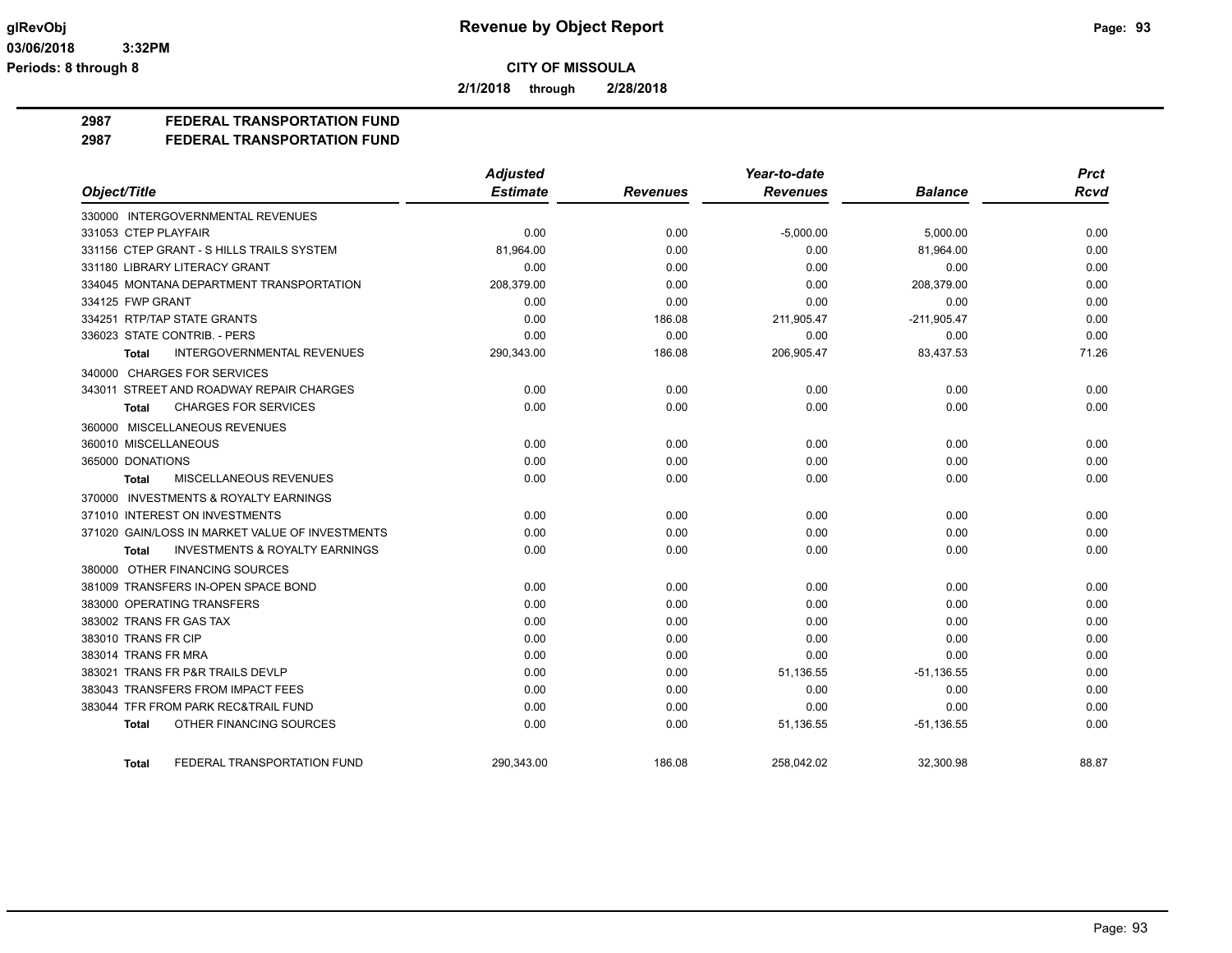**2/1/2018 through 2/28/2018**

#### **2987 FEDERAL TRANSPORTATION FUND**

| Object/Title                                       | <b>Adjusted</b><br><b>Estimate</b> | <b>Revenues</b> | Year-to-date<br><b>Revenues</b> | <b>Balance</b> | <b>Prct</b><br><b>Rcvd</b> |
|----------------------------------------------------|------------------------------------|-----------------|---------------------------------|----------------|----------------------------|
|                                                    |                                    |                 |                                 |                |                            |
| 330000 INTERGOVERNMENTAL REVENUES                  |                                    |                 |                                 |                |                            |
| 331053 CTEP PLAYFAIR                               | 0.00                               | 0.00            | $-5,000.00$                     | 5,000.00       | 0.00                       |
| 331156 CTEP GRANT - S HILLS TRAILS SYSTEM          | 81,964.00                          | 0.00            | 0.00                            | 81,964.00      | 0.00                       |
| 331180 LIBRARY LITERACY GRANT                      | 0.00                               | 0.00            | 0.00                            | 0.00           | 0.00                       |
| 334045 MONTANA DEPARTMENT TRANSPORTATION           | 208,379.00                         | 0.00            | 0.00                            | 208,379.00     | 0.00                       |
| 334125 FWP GRANT                                   | 0.00                               | 0.00            | 0.00                            | 0.00           | 0.00                       |
| 334251 RTP/TAP STATE GRANTS                        | 0.00                               | 186.08          | 211,905.47                      | $-211,905.47$  | 0.00                       |
| 336023 STATE CONTRIB. - PERS                       | 0.00                               | 0.00            | 0.00                            | 0.00           | 0.00                       |
| <b>INTERGOVERNMENTAL REVENUES</b><br><b>Total</b>  | 290,343.00                         | 186.08          | 206,905.47                      | 83,437.53      | 71.26                      |
| 340000 CHARGES FOR SERVICES                        |                                    |                 |                                 |                |                            |
| 343011 STREET AND ROADWAY REPAIR CHARGES           | 0.00                               | 0.00            | 0.00                            | 0.00           | 0.00                       |
| <b>CHARGES FOR SERVICES</b><br>Total               | 0.00                               | 0.00            | 0.00                            | 0.00           | 0.00                       |
| 360000 MISCELLANEOUS REVENUES                      |                                    |                 |                                 |                |                            |
| 360010 MISCELLANEOUS                               | 0.00                               | 0.00            | 0.00                            | 0.00           | 0.00                       |
| 365000 DONATIONS                                   | 0.00                               | 0.00            | 0.00                            | 0.00           | 0.00                       |
| MISCELLANEOUS REVENUES<br>Total                    | 0.00                               | 0.00            | 0.00                            | 0.00           | 0.00                       |
| 370000 INVESTMENTS & ROYALTY EARNINGS              |                                    |                 |                                 |                |                            |
| 371010 INTEREST ON INVESTMENTS                     | 0.00                               | 0.00            | 0.00                            | 0.00           | 0.00                       |
| 371020 GAIN/LOSS IN MARKET VALUE OF INVESTMENT     | 0.00                               | 0.00            | 0.00                            | 0.00           | 0.00                       |
| <b>INVESTMENTS &amp; ROYALTY EARNINGS</b><br>Total | 0.00                               | 0.00            | 0.00                            | 0.00           | 0.00                       |
| 380000 OTHER FINANCING SOURCES                     |                                    |                 |                                 |                |                            |
| 381009 TRANSFERS IN-OPEN SPACE BOND                | 0.00                               | 0.00            | 0.00                            | 0.00           | 0.00                       |
| 383000 OPERATING TRANSFERS                         | 0.00                               | 0.00            | 0.00                            | 0.00           | 0.00                       |
| 383002 TRANS FR GAS TAX                            | 0.00                               | 0.00            | 0.00                            | 0.00           | 0.00                       |
| 383010 TRANS FR CIP                                | 0.00                               | 0.00            | 0.00                            | 0.00           | 0.00                       |
| 383014 TRANS FR MRA                                | 0.00                               | 0.00            | 0.00                            | 0.00           | 0.00                       |
| 383021 TRANS FR P&R TRAILS DEVLP                   | 0.00                               | 0.00            | 51,136.55                       | $-51,136.55$   | 0.00                       |
| 383043 TRANSFERS FROM IMPACT FEES                  | 0.00                               | 0.00            | 0.00                            | 0.00           | 0.00                       |
| 383044 TFR FROM PARK REC&TRAIL FUND                | 0.00                               | 0.00            | 0.00                            | 0.00           | 0.00                       |
| OTHER FINANCING SOURCES<br>Total                   | 0.00                               | 0.00            | 51,136.55                       | $-51,136.55$   | 0.00                       |
| FEDERAL TRANSPORTATION FUND<br><b>Total</b>        | 290,343.00                         | 186.08          | 258,042.02                      | 32,300.98      | 88.87                      |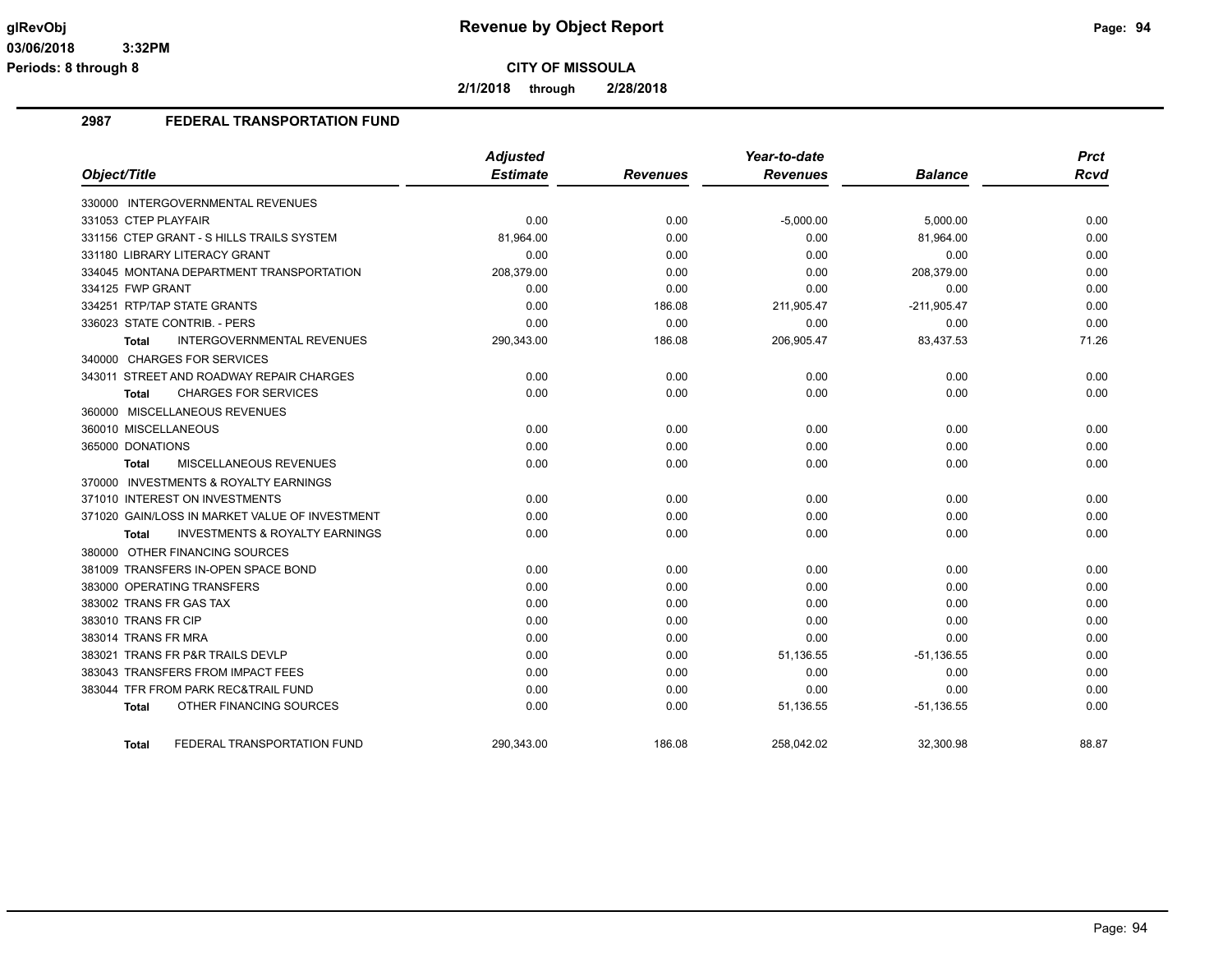**2/1/2018 through 2/28/2018**

**2988 GRANTS & DONATIONS FUND**

**2988 GRANTS & DONATIONS FUND**

|                                                    | <b>Adjusted</b> |                 | Year-to-date    |                | <b>Prct</b> |
|----------------------------------------------------|-----------------|-----------------|-----------------|----------------|-------------|
| Object/Title                                       | <b>Estimate</b> | <b>Revenues</b> | <b>Revenues</b> | <b>Balance</b> | <b>Rcvd</b> |
| 330000 INTERGOVERNMENTAL REVENUES                  |                 |                 |                 |                |             |
| 331013 NORTHSIDE PED BRIDGE/ARRA-CDBG GRANT        | 0.00            | 0.00            | 0.00            | 0.00           | 0.00        |
| 331014 EECBG GRANT                                 | 0.00            | 0.00            | 0.00            | 0.00           | 0.00        |
| 331022 EQUIPMENT GRANT                             | 0.00            | 0.00            | 0.00            | 0.00           | 0.00        |
| 331025 DV ACCOUNTABILITY PROJECT                   | 0.00            | 0.00            | 0.00            | 0.00           | 0.00        |
| 331038 EPA BROWNSFIELD GRANT                       | 378,075.00      | 0.00            | $-15,730.50$    | 393,805.50     | $-4.16$     |
| 331090 EPA GRANT                                   | 509,603.00      | 0.00            | 4,886.50        | 504,716.50     | 0.96        |
| 331113 *** Title Not Found ***                     | 0.00            | 0.00            | 87,950.75       | $-87,950.75$   | 0.00        |
| 331181 GRANTS/DONATIONS - FORT MISSOULA            | 0.00            | 0.00            | 0.00            | 0.00           | 0.00        |
| 334014 *** Title Not Found ***                     | 0.00            | 0.00            | 0.00            | 0.00           | 0.00        |
| 334018 STATE GRANT - CAPITAL                       | 0.00            | 0.00            | 0.00            | 0.00           | 0.00        |
| 334025 COUNTY WEED                                 | 0.00            | 0.00            | 0.00            | 0.00           | 0.00        |
| 334028 DEPT OF AG INTERN GRANT                     | 0.00            | 0.00            | 0.00            | 0.00           | 0.00        |
| 334076 BIG SKY TRUST FUND GRANTS                   | 0.00            | 0.00            | 0.00            | 0.00           | 0.00        |
| 334121 DNRC-EPA AREA WIDE ASSESSMENT GRANT         | 0.00            | 0.00            | 0.00            | 0.00           | 0.00        |
| 336023 STATE CONTRIB. - PERS                       | 0.00            | 0.00            | 0.00            | 0.00           | 0.00        |
| <b>INTERGOVERNMENTAL REVENUES</b><br><b>Total</b>  | 887,678.00      | 0.00            | 77,106.75       | 810,571.25     | 8.69        |
| 360000 MISCELLANEOUS REVENUES                      |                 |                 |                 |                |             |
| 360010 MISCELLANEOUS                               | 0.00            | 0.00            | 0.00            | 0.00           | 0.00        |
| 365000 DONATIONS                                   | 116,732.00      | 0.00            | 61,080.00       | 55,652.00      | 52.32       |
| 365015 GREEN BLOCK PILOT PROJECT                   | 0.00            | 0.00            | 0.00            | 0.00           | 0.00        |
| 365021 PARKS AND RECS GRANTS & CONTRIBUTIONS       | 0.00            | 0.00            | 0.00            | 0.00           | 0.00        |
| 365025 MISC FIRE GRANTS                            | 0.00            | 5,000.00        | 5,000.00        | $-5,000.00$    | 0.00        |
| MISCELLANEOUS REVENUES<br><b>Total</b>             | 116,732.00      | 5,000.00        | 66,080.00       | 50,652.00      | 56.61       |
| 380000 OTHER FINANCING SOURCES                     |                 |                 |                 |                |             |
| 383002 TRANS FR GAS TAX                            | 0.00            | 0.00            | 0.00            | 0.00           | 0.00        |
| 383022 TRANS FR OPEN SPACE BOND                    | 0.00            | 0.00            | 0.00            | 0.00           | 0.00        |
| 383042 TRANSFERS FROM OTHER FUNDS                  | 0.00            | 0.00            | 0.00            | 0.00           | 0.00        |
| OTHER FINANCING SOURCES<br><b>Total</b>            | 0.00            | 0.00            | 0.00            | 0.00           | 0.00        |
| <b>GRANTS &amp; DONATIONS FUND</b><br><b>Total</b> | 1.004.410.00    | 5.000.00        | 143.186.75      | 861.223.25     | 14.26       |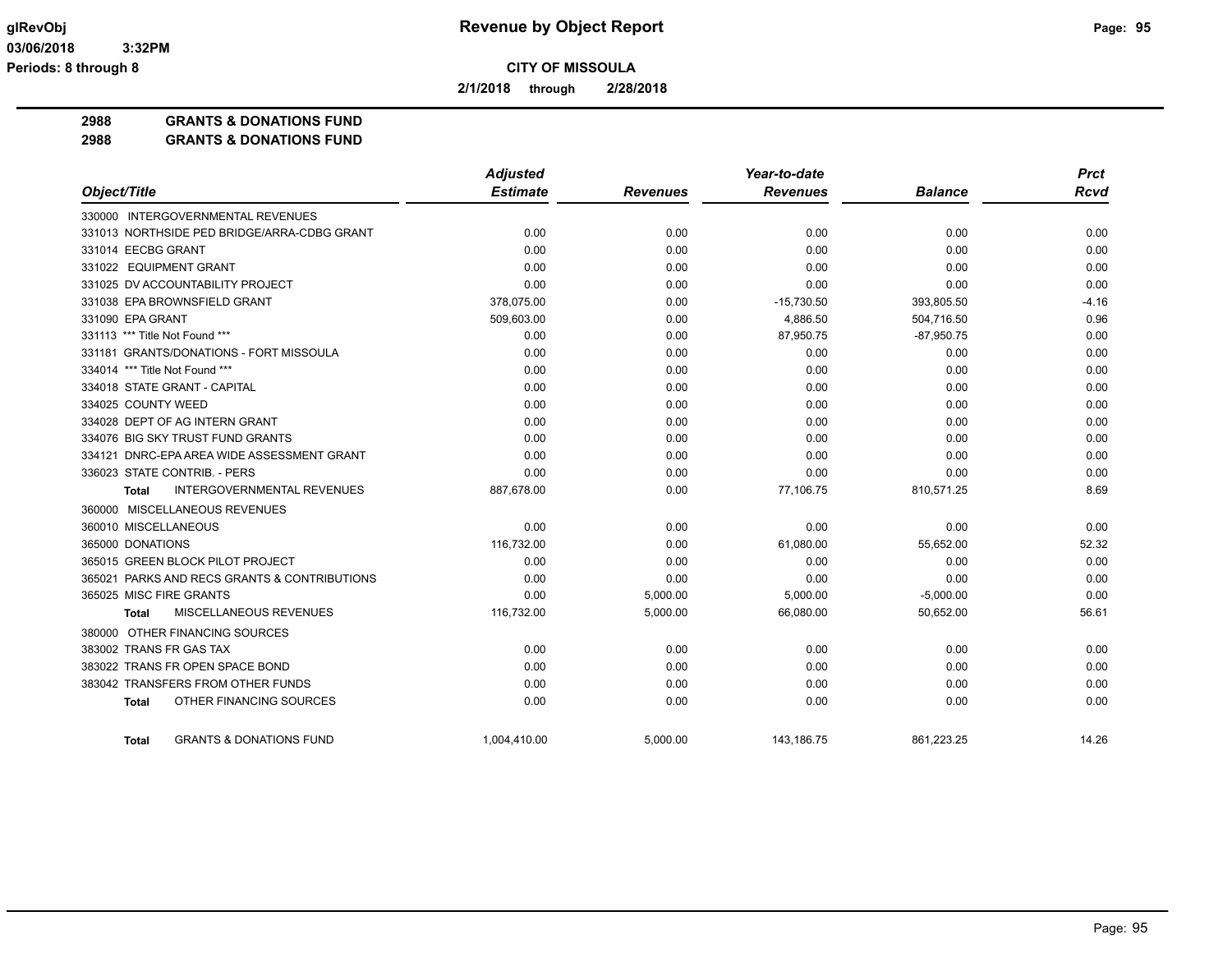**2/1/2018 through 2/28/2018**

## **2988 GRANTS & DONATIONS FUND**

|                                                    | <b>Adjusted</b> |                 | Year-to-date    |                | <b>Prct</b> |
|----------------------------------------------------|-----------------|-----------------|-----------------|----------------|-------------|
| Object/Title                                       | <b>Estimate</b> | <b>Revenues</b> | <b>Revenues</b> | <b>Balance</b> | <b>Rcvd</b> |
| 330000 INTERGOVERNMENTAL REVENUES                  |                 |                 |                 |                |             |
| 331013 NORTHSIDE PED BRIDGE/ARRA-CDBG GRANT        | 0.00            | 0.00            | 0.00            | 0.00           | 0.00        |
| 331014 EECBG GRANT                                 | 0.00            | 0.00            | 0.00            | 0.00           | 0.00        |
| 331022 EQUIPMENT GRANT                             | 0.00            | 0.00            | 0.00            | 0.00           | 0.00        |
| 331025 DV ACCOUNTABILITY PROJECT                   | 0.00            | 0.00            | 0.00            | 0.00           | 0.00        |
| 331038 EPA BROWNSFIELD GRANT                       | 378,075.00      | 0.00            | $-15,730.50$    | 393,805.50     | $-4.16$     |
| 331090 EPA GRANT                                   | 509,603.00      | 0.00            | 4,886.50        | 504,716.50     | 0.96        |
| 331113 *** Title Not Found ***                     | 0.00            | 0.00            | 87,950.75       | $-87,950.75$   | 0.00        |
| 331181 GRANTS/DONATIONS - FORT MISSOULA            | 0.00            | 0.00            | 0.00            | 0.00           | 0.00        |
| 334014 *** Title Not Found ***                     | 0.00            | 0.00            | 0.00            | 0.00           | 0.00        |
| 334018 STATE GRANT - CAPITAL                       | 0.00            | 0.00            | 0.00            | 0.00           | 0.00        |
| 334025 COUNTY WEED                                 | 0.00            | 0.00            | 0.00            | 0.00           | 0.00        |
| 334028 DEPT OF AG INTERN GRANT                     | 0.00            | 0.00            | 0.00            | 0.00           | 0.00        |
| 334076 BIG SKY TRUST FUND GRANTS                   | 0.00            | 0.00            | 0.00            | 0.00           | 0.00        |
| 334121 DNRC-EPA AREA WIDE ASSESSMENT GRANT         | 0.00            | 0.00            | 0.00            | 0.00           | 0.00        |
| 336023 STATE CONTRIB. - PERS                       | 0.00            | 0.00            | 0.00            | 0.00           | 0.00        |
| INTERGOVERNMENTAL REVENUES<br>Total                | 887,678.00      | 0.00            | 77,106.75       | 810,571.25     | 8.69        |
| 360000 MISCELLANEOUS REVENUES                      |                 |                 |                 |                |             |
| 360010 MISCELLANEOUS                               | 0.00            | 0.00            | 0.00            | 0.00           | 0.00        |
| 365000 DONATIONS                                   | 116,732.00      | 0.00            | 61,080.00       | 55,652.00      | 52.32       |
| 365015 GREEN BLOCK PILOT PROJECT                   | 0.00            | 0.00            | 0.00            | 0.00           | 0.00        |
| 365021 PARKS AND RECS GRANTS & CONTRIBUTIONS       | 0.00            | 0.00            | 0.00            | 0.00           | 0.00        |
| 365025 MISC FIRE GRANTS                            | 0.00            | 5,000.00        | 5,000.00        | $-5,000.00$    | 0.00        |
| MISCELLANEOUS REVENUES<br>Total                    | 116,732.00      | 5,000.00        | 66,080.00       | 50,652.00      | 56.61       |
| 380000 OTHER FINANCING SOURCES                     |                 |                 |                 |                |             |
| 383002 TRANS FR GAS TAX                            | 0.00            | 0.00            | 0.00            | 0.00           | 0.00        |
| 383022 TRANS FR OPEN SPACE BOND                    | 0.00            | 0.00            | 0.00            | 0.00           | 0.00        |
| 383042 TRANSFERS FROM OTHER FUNDS                  | 0.00            | 0.00            | 0.00            | 0.00           | 0.00        |
| OTHER FINANCING SOURCES<br><b>Total</b>            | 0.00            | 0.00            | 0.00            | 0.00           | 0.00        |
| <b>GRANTS &amp; DONATIONS FUND</b><br><b>Total</b> | 1,004,410.00    | 5,000.00        | 143,186.75      | 861,223.25     | 14.26       |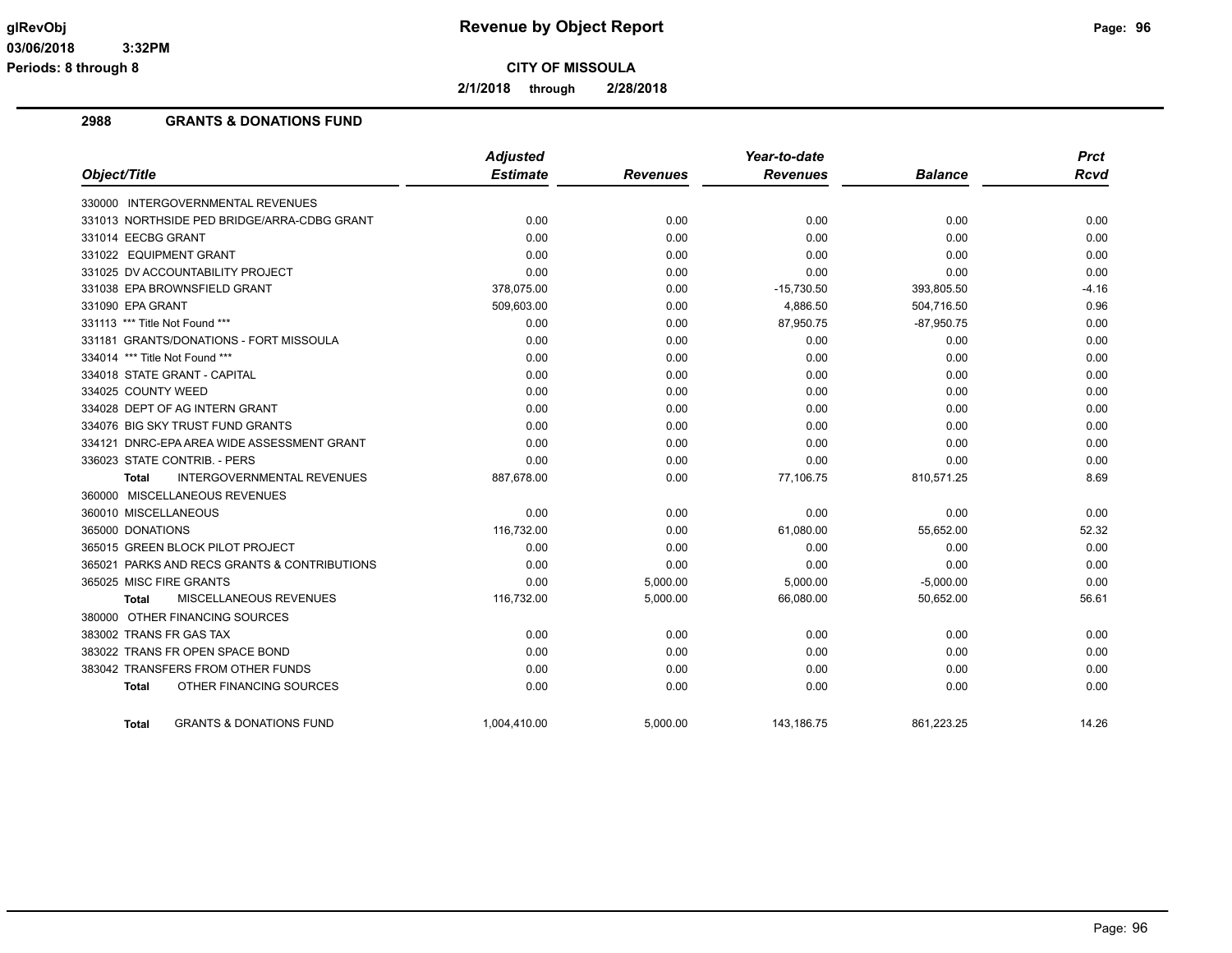**2/1/2018 through 2/28/2018**

## **2989 POLICE GRANTS & DONATIONS**

#### **2989 POLICE GRANTS & DONATIONS**

|                                                   | <b>Adjusted</b> |                 | Year-to-date    |                | <b>Prct</b> |
|---------------------------------------------------|-----------------|-----------------|-----------------|----------------|-------------|
| Object/Title                                      | <b>Estimate</b> | <b>Revenues</b> | <b>Revenues</b> | <b>Balance</b> | <b>Rcvd</b> |
| INTERGOVERNMENTAL REVENUES<br>330000              |                 |                 |                 |                |             |
| 331022 EQUIPMENT GRANT                            | 44,100.00       | 0.00            | 0.00            | 44,100.00      | 0.00        |
| 331026 ICAC GRANT                                 | 102,019.00      | 31,854.77       | 55,605.14       | 46,413.86      | 54.50       |
| 331028 JAG VII                                    | 5,000.00        | 0.00            | 0.00            | 5,000.00       | 0.00        |
| 334013 STATE GRANT - OT SEATBELT                  | 53,600.00       | 12,811.85       | 34,525.45       | 19.074.55      | 64.41       |
| 334015 COPS TECHNOLOGY GRANT                      | 298,729.00      | 0.00            | 140,387.30      | 158,341.70     | 46.99       |
| 334016 BULLETPROOF VEST GRANT                     | 28,000.00       | 0.00            | 0.00            | 28,000.00      | 0.00        |
| 334020 UNDERAGE DRINKING GRANT                    | 10,903.00       | 0.00            | 0.00            | 10,903.00      | 0.00        |
| 336021 STATE CONTRIB - POLICE RETIREMENT          | 0.00            | 0.00            | 0.00            | 0.00           | 0.00        |
| <b>INTERGOVERNMENTAL REVENUES</b><br><b>Total</b> | 542,351.00      | 44,666.62       | 230,517.89      | 311,833.11     | 42.50       |
| <b>CHARGES FOR SERVICES</b><br>340000             |                 |                 |                 |                |             |
| *** Title Not Found ***<br>342000                 | 5,000.00        | 0.00            | 0.00            | 5,000.00       | 0.00        |
| <b>CHARGES FOR SERVICES</b><br>Total              | 5,000.00        | 0.00            | 0.00            | 5,000.00       | 0.00        |
| MISCELLANEOUS REVENUES<br>360000                  |                 |                 |                 |                |             |
| 365000 DONATIONS                                  | 20,000.00       | 0.00            | 2,900.00        | 17,100.00      | 14.50       |
| <b>MISCELLANEOUS REVENUES</b><br><b>Total</b>     | 20,000.00       | 0.00            | 2,900.00        | 17,100.00      | 14.50       |
| POLICE GRANTS & DONATIONS<br><b>Total</b>         | 567,351.00      | 44,666.62       | 233,417.89      | 333,933.11     | 41.14       |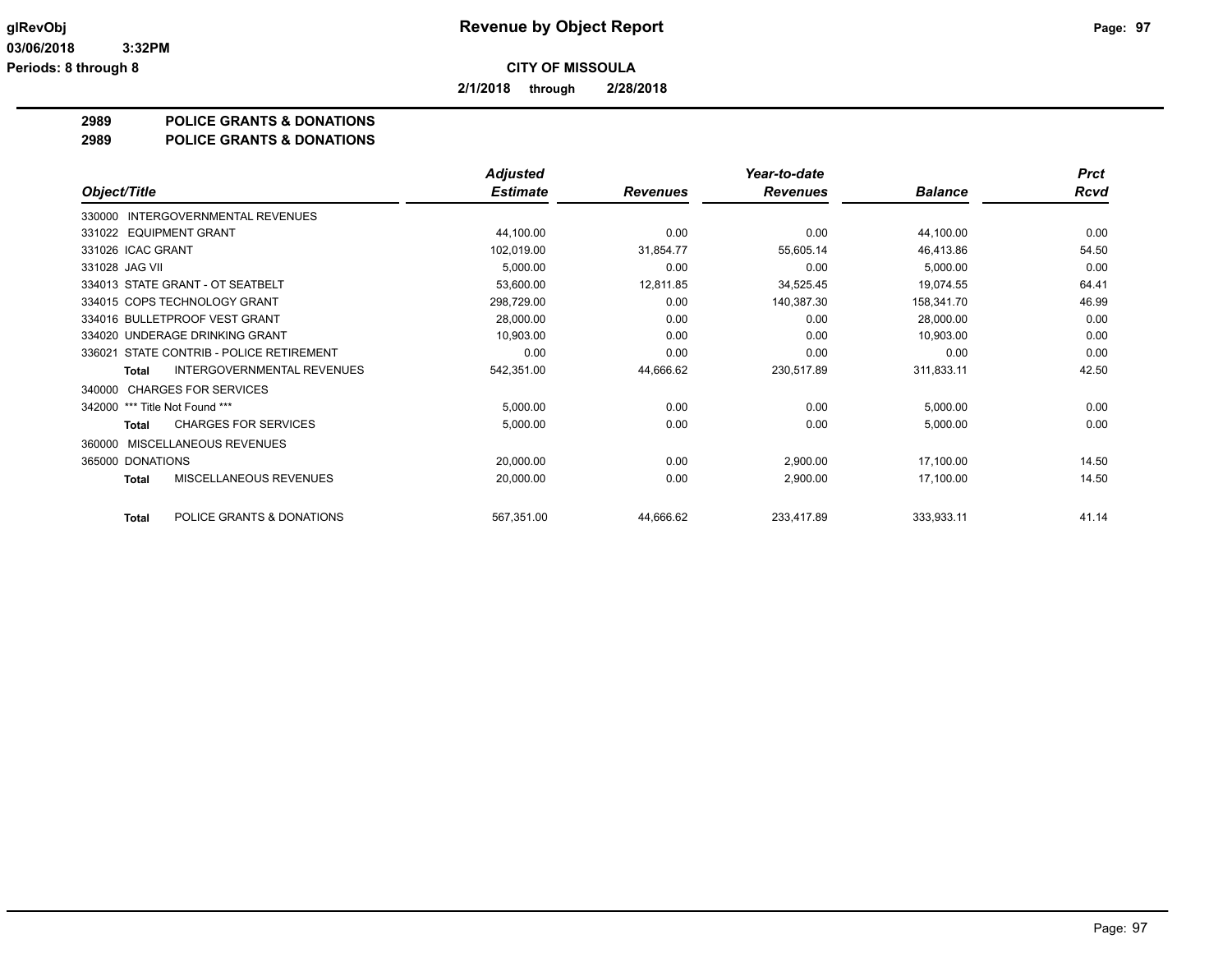**2/1/2018 through 2/28/2018**

## **2989 POLICE GRANTS & DONATIONS**

|                                                   | <b>Adjusted</b> |                 | Year-to-date    |                | <b>Prct</b> |
|---------------------------------------------------|-----------------|-----------------|-----------------|----------------|-------------|
| Object/Title                                      | <b>Estimate</b> | <b>Revenues</b> | <b>Revenues</b> | <b>Balance</b> | <b>Rcvd</b> |
| INTERGOVERNMENTAL REVENUES<br>330000              |                 |                 |                 |                |             |
| 331022 EQUIPMENT GRANT                            | 44,100.00       | 0.00            | 0.00            | 44,100.00      | 0.00        |
| 331026 ICAC GRANT                                 | 102,019.00      | 31,854.77       | 55,605.14       | 46,413.86      | 54.50       |
| 331028 JAG VII                                    | 5,000.00        | 0.00            | 0.00            | 5,000.00       | 0.00        |
| 334013 STATE GRANT - OT SEATBELT                  | 53,600.00       | 12,811.85       | 34,525.45       | 19,074.55      | 64.41       |
| 334015 COPS TECHNOLOGY GRANT                      | 298,729.00      | 0.00            | 140,387.30      | 158,341.70     | 46.99       |
| 334016 BULLETPROOF VEST GRANT                     | 28,000.00       | 0.00            | 0.00            | 28,000.00      | 0.00        |
| 334020 UNDERAGE DRINKING GRANT                    | 10,903.00       | 0.00            | 0.00            | 10,903.00      | 0.00        |
| STATE CONTRIB - POLICE RETIREMENT<br>336021       | 0.00            | 0.00            | 0.00            | 0.00           | 0.00        |
| <b>INTERGOVERNMENTAL REVENUES</b><br><b>Total</b> | 542,351.00      | 44,666.62       | 230,517.89      | 311,833.11     | 42.50       |
| 340000 CHARGES FOR SERVICES                       |                 |                 |                 |                |             |
| 342000 *** Title Not Found ***                    | 5,000.00        | 0.00            | 0.00            | 5,000.00       | 0.00        |
| <b>CHARGES FOR SERVICES</b><br>Total              | 5,000.00        | 0.00            | 0.00            | 5,000.00       | 0.00        |
| MISCELLANEOUS REVENUES<br>360000                  |                 |                 |                 |                |             |
| 365000 DONATIONS                                  | 20,000.00       | 0.00            | 2,900.00        | 17,100.00      | 14.50       |
| MISCELLANEOUS REVENUES<br><b>Total</b>            | 20,000.00       | 0.00            | 2,900.00        | 17,100.00      | 14.50       |
| POLICE GRANTS & DONATIONS<br>Total                | 567,351.00      | 44,666.62       | 233,417.89      | 333,933.11     | 41.14       |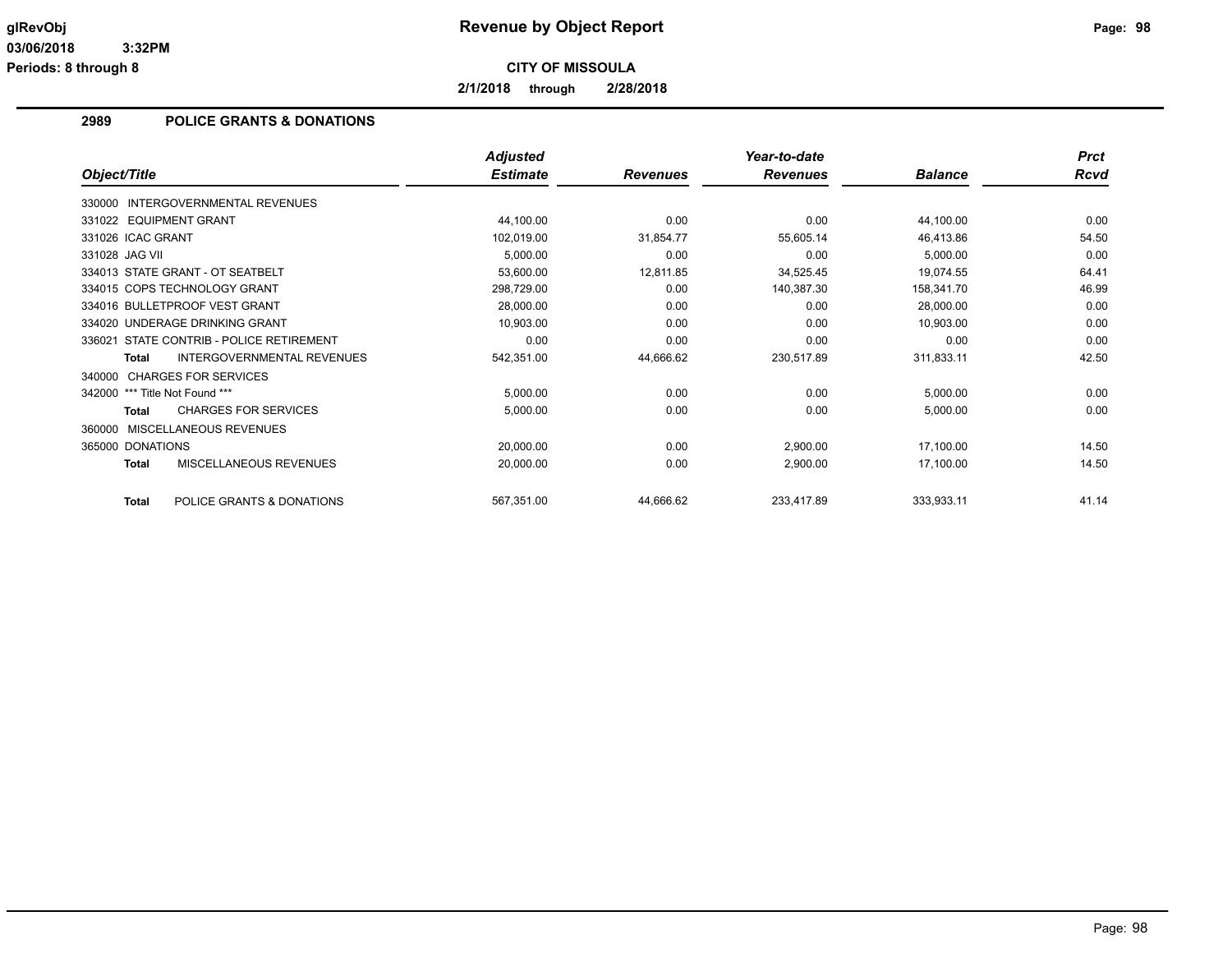**2/1/2018 through 2/28/2018**

# **2991 BROWNFIELDS**

**2991 BROWNFIELDS**

| Object/Title     |                                   | <b>Adjusted</b> |                 |                 | <b>Prct</b>    |             |
|------------------|-----------------------------------|-----------------|-----------------|-----------------|----------------|-------------|
|                  |                                   | <b>Estimate</b> | <b>Revenues</b> | <b>Revenues</b> | <b>Balance</b> | <b>Rcvd</b> |
|                  | 330000 INTERGOVERNMENTAL REVENUES |                 |                 |                 |                |             |
|                  | 331038 EPA BROWNSFIELD GRANT      | 0.00            | 15.070.98       | 15.070.98       | $-15.070.98$   | 0.00        |
| 331090 EPA GRANT |                                   | 0.00            | 23.795.21       | 23.795.21       | -23.795.21     | 0.00        |
| <b>Total</b>     | INTERGOVERNMENTAL REVENUES        | 0.00            | 38.866.19       | 38,866.19       | $-38,866.19$   | 0.00        |
|                  |                                   |                 |                 |                 |                |             |
| Total            | <b>BROWNFIELDS</b>                | 0.00            | 38.866.19       | 38.866.19       | $-38.866.19$   | 0.00        |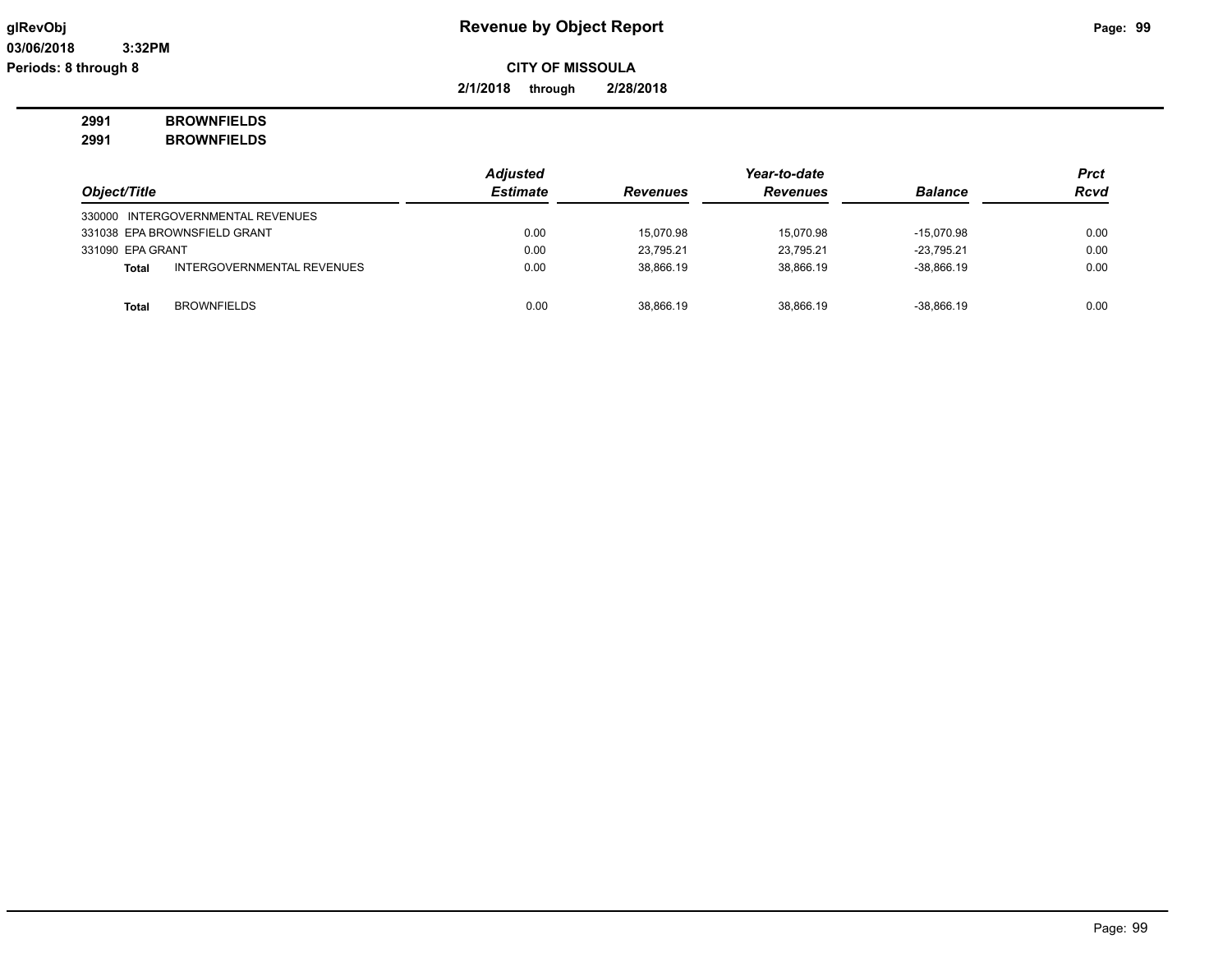**2/1/2018 through 2/28/2018**

## **2991 BROWNFIELDS**

| Object/Title     |                                   | <b>Adjusted</b><br><b>Estimate</b> | <b>Revenues</b> | Year-to-date<br><b>Revenues</b> | <b>Balance</b> | Prct<br><b>Rcvd</b> |
|------------------|-----------------------------------|------------------------------------|-----------------|---------------------------------|----------------|---------------------|
|                  | 330000 INTERGOVERNMENTAL REVENUES |                                    |                 |                                 |                |                     |
|                  | 331038 EPA BROWNSFIELD GRANT      | 0.00                               | 15.070.98       | 15.070.98                       | $-15.070.98$   | 0.00                |
| 331090 EPA GRANT |                                   | 0.00                               | 23.795.21       | 23,795.21                       | $-23.795.21$   | 0.00                |
| <b>Total</b>     | INTERGOVERNMENTAL REVENUES        | 0.00                               | 38.866.19       | 38.866.19                       | $-38.866.19$   | 0.00                |
| <b>Total</b>     | <b>BROWNFIELDS</b>                | 0.00                               | 38.866.19       | 38.866.19                       | $-38.866.19$   | 0.00                |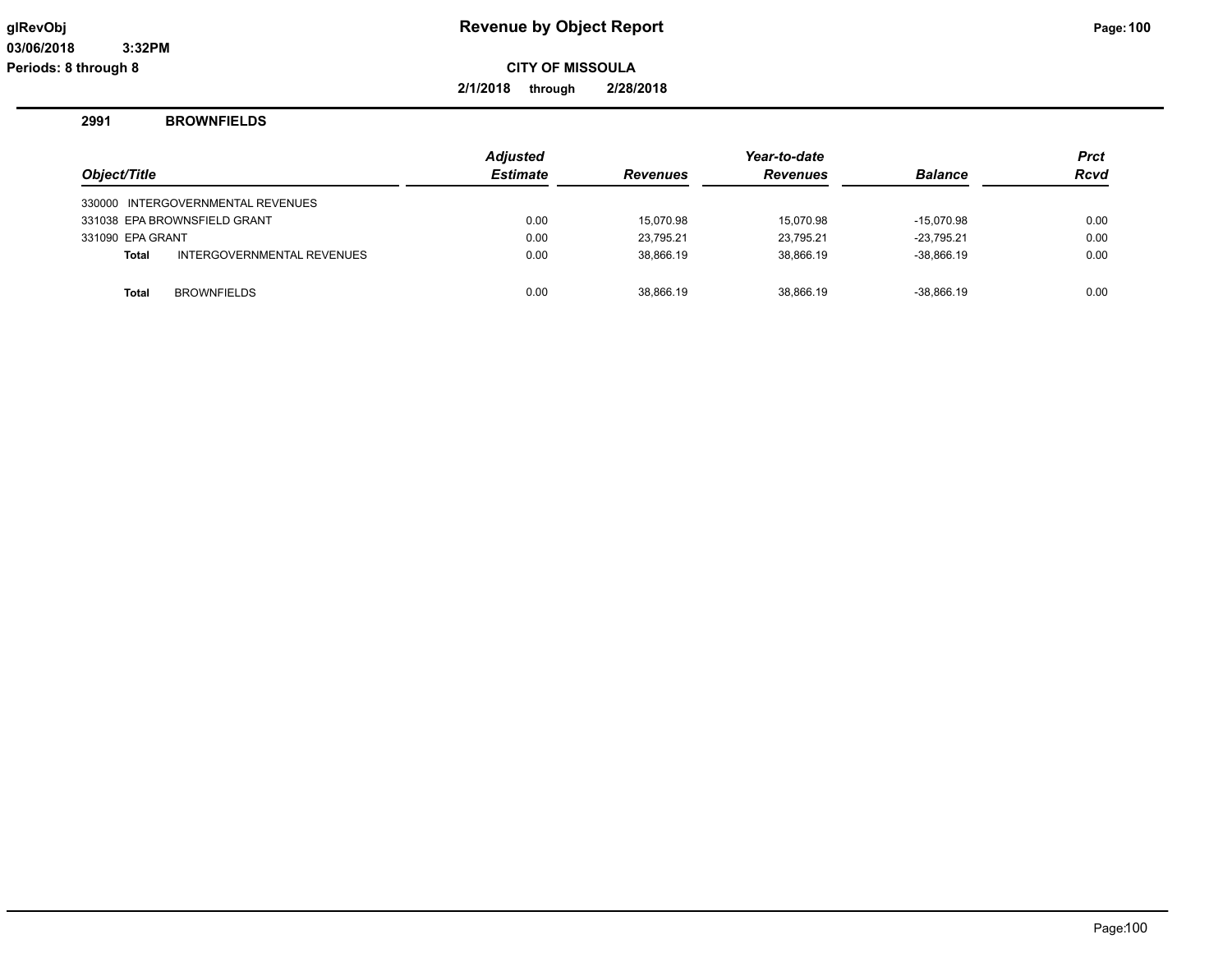**2/1/2018 through 2/28/2018**

**3000 SID REVOLVING FUND**

| 3000 | <b>SID REVOLVING FUND</b> |
|------|---------------------------|
|      |                           |

|                                                    | <b>Adjusted</b> |                 | Year-to-date    |                | <b>Prct</b> |
|----------------------------------------------------|-----------------|-----------------|-----------------|----------------|-------------|
| Object/Title                                       | <b>Estimate</b> | <b>Revenues</b> | <b>Revenues</b> | <b>Balance</b> | <b>Rcvd</b> |
| 360000 MISCELLANEOUS REVENUES                      |                 |                 |                 |                |             |
| 362000 OTHER MISCELLANEOUS REVENUE                 | 0.00            | 0.00            | 0.00            | 0.00           | 0.00        |
| 363041 P&I ON CLOSED ASSESSMENT                    | 0.00            | 0.00            | 0.00            | 0.00           | 0.00        |
| MISCELLANEOUS REVENUES<br>Total                    | 0.00            | 0.00            | 0.00            | 0.00           | 0.00        |
| 370000 INVESTMENTS & ROYALTY EARNINGS              |                 |                 |                 |                |             |
| 371010 INTEREST ON INVESTMENTS                     | 0.00            | 0.00            | 0.00            | 0.00           | 0.00        |
| <b>INVESTMENTS &amp; ROYALTY EARNINGS</b><br>Total | 0.00            | 0.00            | 0.00            | 0.00           | 0.00        |
| 380000 OTHER FINANCING SOURCES                     |                 |                 |                 |                |             |
| 383000 OPERATING TRANSFERS                         | 0.00            | 0.00            | 0.00            | 0.00           | 0.00        |
| OTHER FINANCING SOURCES<br>Total                   | 0.00            | 0.00            | 0.00            | 0.00           | 0.00        |
| SID REVOLVING FUND<br><b>Total</b>                 | 0.00            | 0.00            | 0.00            | 0.00           | 0.00        |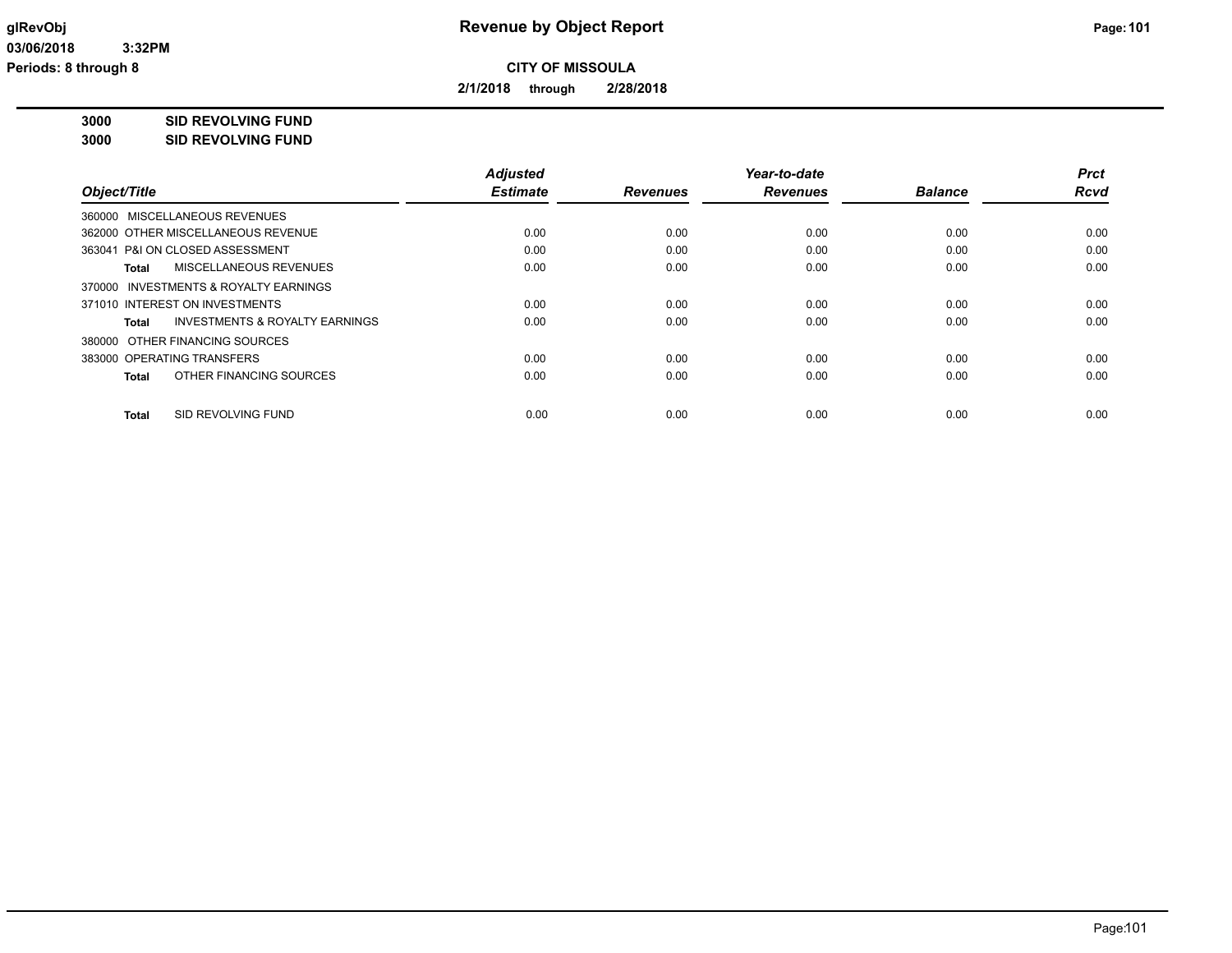**2/1/2018 through 2/28/2018**

## **3000 SID REVOLVING FUND**

|                                                    | <b>Adjusted</b> |                 | Year-to-date    |                | <b>Prct</b> |
|----------------------------------------------------|-----------------|-----------------|-----------------|----------------|-------------|
| Object/Title                                       | <b>Estimate</b> | <b>Revenues</b> | <b>Revenues</b> | <b>Balance</b> | <b>Rcvd</b> |
| 360000 MISCELLANEOUS REVENUES                      |                 |                 |                 |                |             |
| 362000 OTHER MISCELLANEOUS REVENUE                 | 0.00            | 0.00            | 0.00            | 0.00           | 0.00        |
| 363041 P&I ON CLOSED ASSESSMENT                    | 0.00            | 0.00            | 0.00            | 0.00           | 0.00        |
| MISCELLANEOUS REVENUES<br>Total                    | 0.00            | 0.00            | 0.00            | 0.00           | 0.00        |
| 370000 INVESTMENTS & ROYALTY EARNINGS              |                 |                 |                 |                |             |
| 371010 INTEREST ON INVESTMENTS                     | 0.00            | 0.00            | 0.00            | 0.00           | 0.00        |
| <b>INVESTMENTS &amp; ROYALTY EARNINGS</b><br>Total | 0.00            | 0.00            | 0.00            | 0.00           | 0.00        |
| 380000 OTHER FINANCING SOURCES                     |                 |                 |                 |                |             |
| 383000 OPERATING TRANSFERS                         | 0.00            | 0.00            | 0.00            | 0.00           | 0.00        |
| OTHER FINANCING SOURCES<br>Total                   | 0.00            | 0.00            | 0.00            | 0.00           | 0.00        |
|                                                    |                 |                 |                 |                |             |
| SID REVOLVING FUND<br><b>Total</b>                 | 0.00            | 0.00            | 0.00            | 0.00           | 0.00        |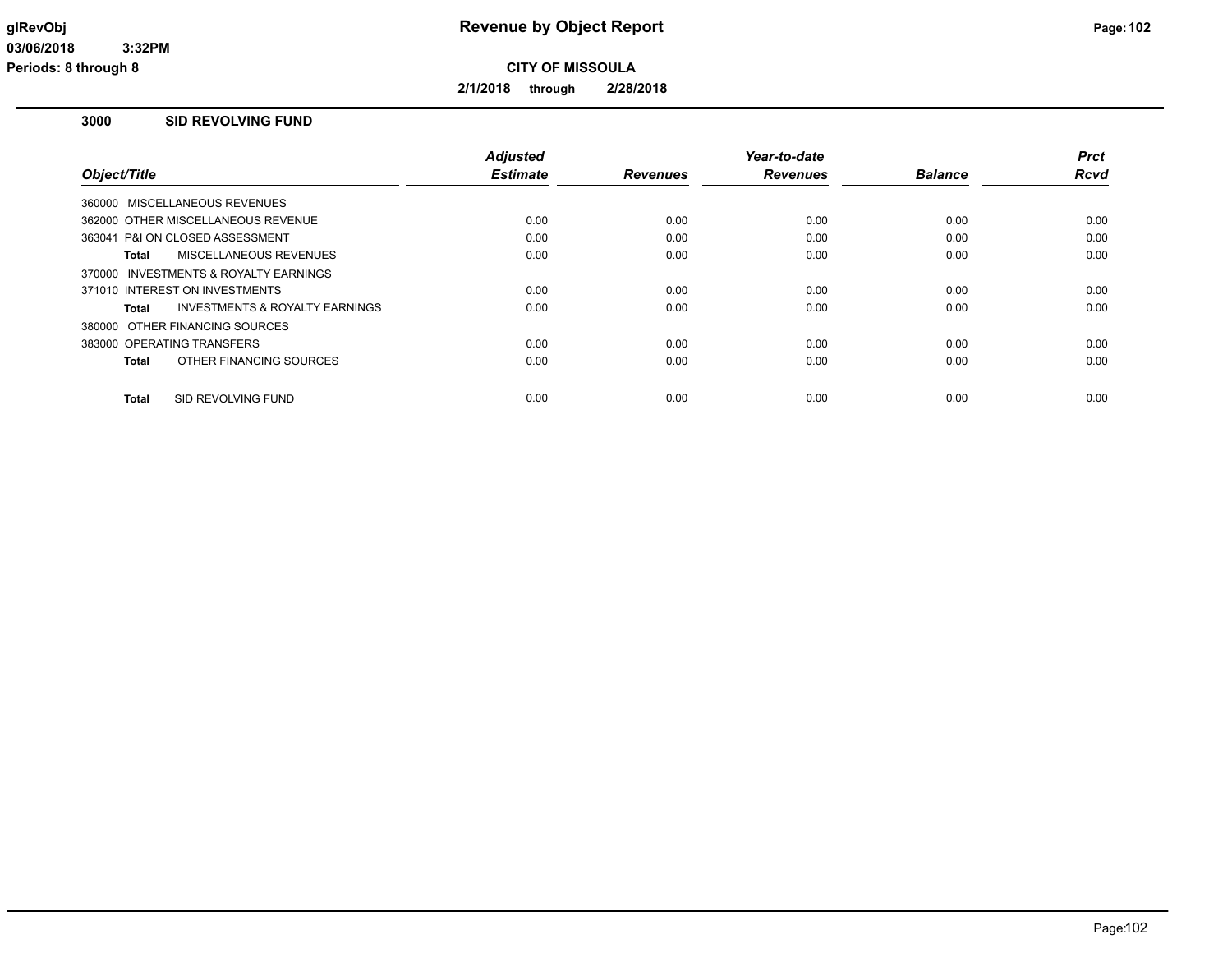**03/06/2018 3:32PM Periods: 8 through 8**

**CITY OF MISSOULA**

**2/1/2018 through 2/28/2018**

**3090 2004 AQUATICS BOND 3090 2004 AQUATICS BOND**

| 3090 | <b>2004 AQUATICS BUND</b> |  |
|------|---------------------------|--|
|      |                           |  |
|      |                           |  |

|                                    | <b>Adjusted</b> | Year-to-date    |                 |                | <b>Prct</b> |
|------------------------------------|-----------------|-----------------|-----------------|----------------|-------------|
| Object/Title                       | <b>Estimate</b> | <b>Revenues</b> | <b>Revenues</b> | <b>Balance</b> | <b>Rcvd</b> |
| 310000 TAXES/ASSESSMENTS           |                 |                 |                 |                |             |
| 312001 PENALTIES & INTEREST        | 0.00            | 0.00            | 0.00            | 0.00           | 0.00        |
| TAXES/ASSESSMENTS<br><b>Total</b>  | 0.00            | 0.00            | 0.00            | 0.00           | 0.00        |
| 2004 AQUATICS BOND<br><b>Total</b> | 0.00            | 0.00            | 0.00            | 0.00           | 0.00        |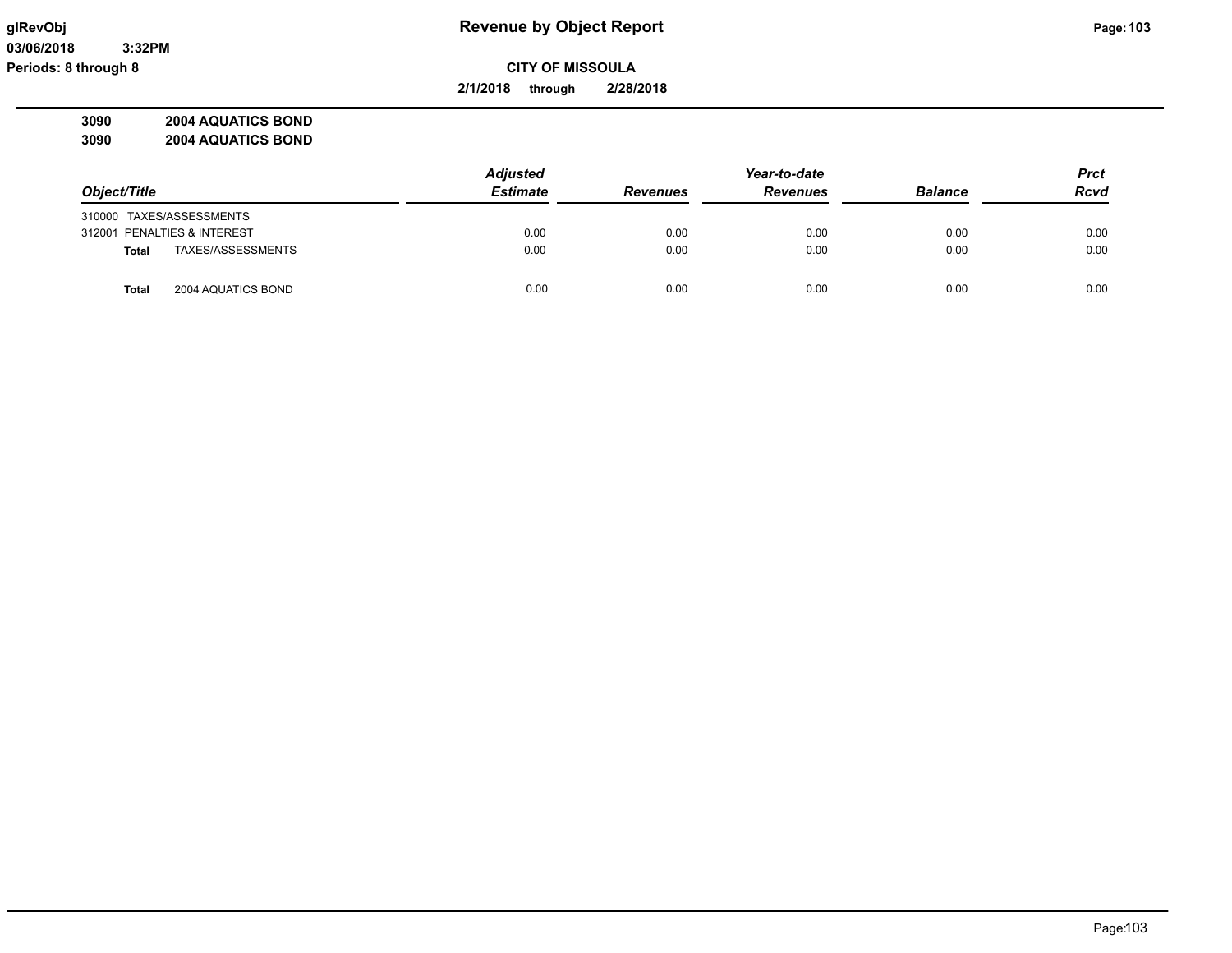**2/1/2018 through 2/28/2018**

## **3090 2004 AQUATICS BOND**

|                                    | <b>Adjusted</b> |                 | Year-to-date    |                | <b>Prct</b> |
|------------------------------------|-----------------|-----------------|-----------------|----------------|-------------|
| Object/Title                       | <b>Estimate</b> | <b>Revenues</b> | <b>Revenues</b> | <b>Balance</b> | <b>Rcvd</b> |
| 310000 TAXES/ASSESSMENTS           |                 |                 |                 |                |             |
| 312001 PENALTIES & INTEREST        | 0.00            | 0.00            | 0.00            | 0.00           | 0.00        |
| TAXES/ASSESSMENTS<br><b>Total</b>  | 0.00            | 0.00            | 0.00            | 0.00           | 0.00        |
| 2004 AQUATICS BOND<br><b>Total</b> | 0.00            | 0.00            | 0.00            | 0.00           | 0.00        |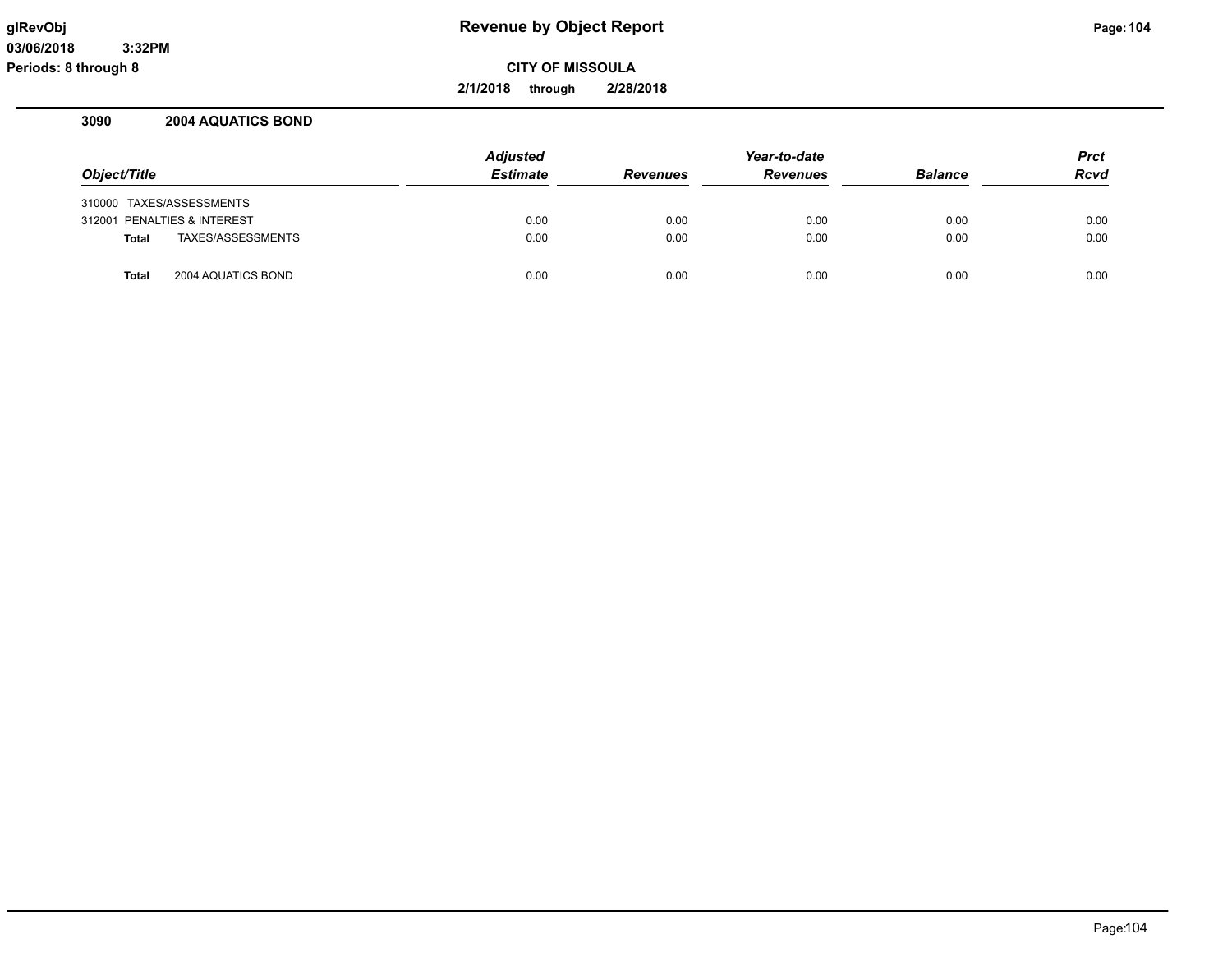**2/1/2018 through 2/28/2018**

## **3091 SERIES 2012A AQUATICS REFUNDING BOND**

**3091 SERIES 2012A AQUATICS REFUNDING BOND**

|                                               | <b>Adjusted</b> |                 | Year-to-date    |                | <b>Prct</b> |
|-----------------------------------------------|-----------------|-----------------|-----------------|----------------|-------------|
| Object/Title                                  | <b>Estimate</b> | <b>Revenues</b> | <b>Revenues</b> | <b>Balance</b> | <b>Rcvd</b> |
| 310000 TAXES/ASSESSMENTS                      |                 |                 |                 |                |             |
| 311000 GENERAL PROPERTY TAXES                 | 591.848.00      | 6.052.03        | 336.406.80      | 255.441.20     | 56.84       |
| 312001 PENALTIES & INTEREST                   | 0.00            | 74.85           | 194.98          | $-194.98$      | 0.00        |
| TAXES/ASSESSMENTS<br>Total                    | 591,848.00      | 6,126.88        | 336,601.78      | 255,246.22     | 56.87       |
| 360000 MISCELLANEOUS REVENUES                 |                 |                 |                 |                |             |
| 360010 MISCELLANEOUS                          | 6.730.00        | 0.00            | 0.00            | 6.730.00       | 0.00        |
| MISCELLANEOUS REVENUES<br>Total               | 6.730.00        | 0.00            | 0.00            | 6,730.00       | 0.00        |
| 380000 OTHER FINANCING SOURCES                |                 |                 |                 |                |             |
| 381010 BOND PROCEEDS                          | 0.00            | 0.00            | 0.00            | 0.00           | 0.00        |
| OTHER FINANCING SOURCES<br><b>Total</b>       | 0.00            | 0.00            | 0.00            | 0.00           | 0.00        |
| SERIES 2012A AQUATICS REFUNDING BONI<br>Total | 598.578.00      | 6.126.88        | 336.601.78      | 261.976.22     | 56.23       |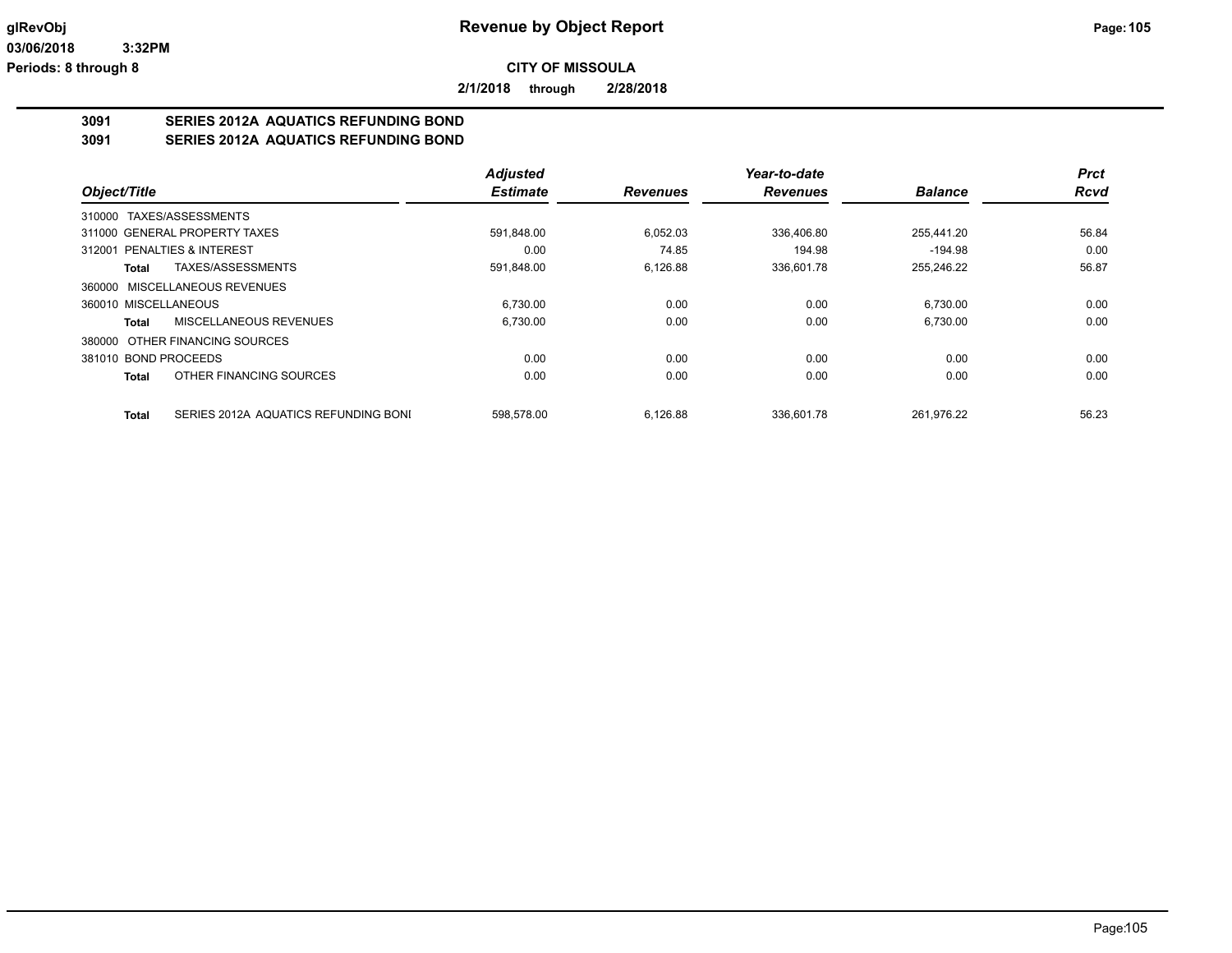**2/1/2018 through 2/28/2018**

#### **3091 SERIES 2012A AQUATICS REFUNDING BOND**

|                               |                                     | <b>Adjusted</b> |                 | Year-to-date    |                | <b>Prct</b> |
|-------------------------------|-------------------------------------|-----------------|-----------------|-----------------|----------------|-------------|
| Object/Title                  |                                     | <b>Estimate</b> | <b>Revenues</b> | <b>Revenues</b> | <b>Balance</b> | <b>Rcvd</b> |
| 310000                        | TAXES/ASSESSMENTS                   |                 |                 |                 |                |             |
| 311000 GENERAL PROPERTY TAXES |                                     | 591.848.00      | 6.052.03        | 336.406.80      | 255.441.20     | 56.84       |
| 312001 PENALTIES & INTEREST   |                                     | 0.00            | 74.85           | 194.98          | $-194.98$      | 0.00        |
| Total                         | TAXES/ASSESSMENTS                   | 591,848.00      | 6,126.88        | 336,601.78      | 255,246.22     | 56.87       |
| 360000 MISCELLANEOUS REVENUES |                                     |                 |                 |                 |                |             |
| 360010 MISCELLANEOUS          |                                     | 6,730.00        | 0.00            | 0.00            | 6,730.00       | 0.00        |
| Total                         | MISCELLANEOUS REVENUES              | 6.730.00        | 0.00            | 0.00            | 6.730.00       | 0.00        |
|                               | 380000 OTHER FINANCING SOURCES      |                 |                 |                 |                |             |
| 381010 BOND PROCEEDS          |                                     | 0.00            | 0.00            | 0.00            | 0.00           | 0.00        |
| <b>Total</b>                  | OTHER FINANCING SOURCES             | 0.00            | 0.00            | 0.00            | 0.00           | 0.00        |
| <b>Total</b>                  | SERIES 2012A AQUATICS REFUNDING BON | 598.578.00      | 6.126.88        | 336.601.78      | 261.976.22     | 56.23       |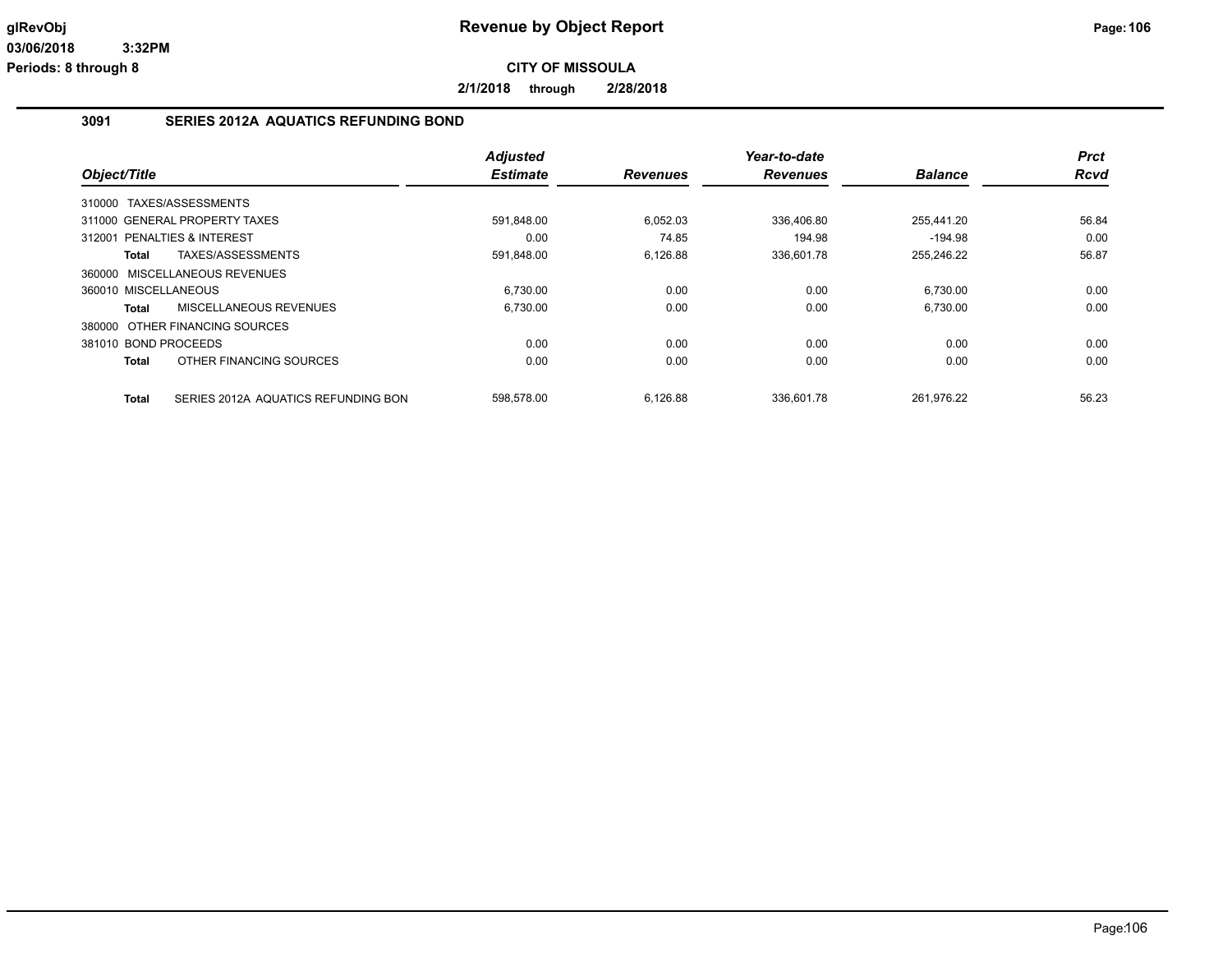**2/1/2018 through 2/28/2018**

## **3092 Series 2013A GO REFUNDING BONDS**

**3092 Series 2013A GO REFUNDING BONDS**

|                                                 | <b>Adjusted</b> |                 | Year-to-date    |                | <b>Prct</b> |
|-------------------------------------------------|-----------------|-----------------|-----------------|----------------|-------------|
| Object/Title                                    | <b>Estimate</b> | <b>Revenues</b> | <b>Revenues</b> | <b>Balance</b> | <b>Rcvd</b> |
| 310000 TAXES/ASSESSMENTS                        |                 |                 |                 |                |             |
| 311000 GENERAL PROPERTY TAXES                   | 546.780.00      | 6.831.41        | 379.968.17      | 166.811.83     | 69.49       |
| 312001 PENALTIES & INTEREST                     | 0.00            | 81.69           | 216.40          | $-216.40$      | 0.00        |
| TAXES/ASSESSMENTS<br>Total                      | 546,780.00      | 6,913.10        | 380,184.57      | 166,595.43     | 69.53       |
| 360000 MISCELLANEOUS REVENUES                   |                 |                 |                 |                |             |
| 360010 MISCELLANEOUS                            | 186.834.00      | 0.00            | 0.00            | 186.834.00     | 0.00        |
| MISCELLANEOUS REVENUES<br>Total                 | 186.834.00      | 0.00            | 0.00            | 186,834.00     | 0.00        |
| 380000 OTHER FINANCING SOURCES                  |                 |                 |                 |                |             |
| 381010 BOND PROCEEDS                            | 0.00            | 0.00            | 0.00            | 0.00           | 0.00        |
| OTHER FINANCING SOURCES<br><b>Total</b>         | 0.00            | 0.00            | 0.00            | 0.00           | 0.00        |
| Series 2013A GO REFUNDING BONDS<br><b>Total</b> | 733.614.00      | 6.913.10        | 380.184.57      | 353.429.43     | 51.82       |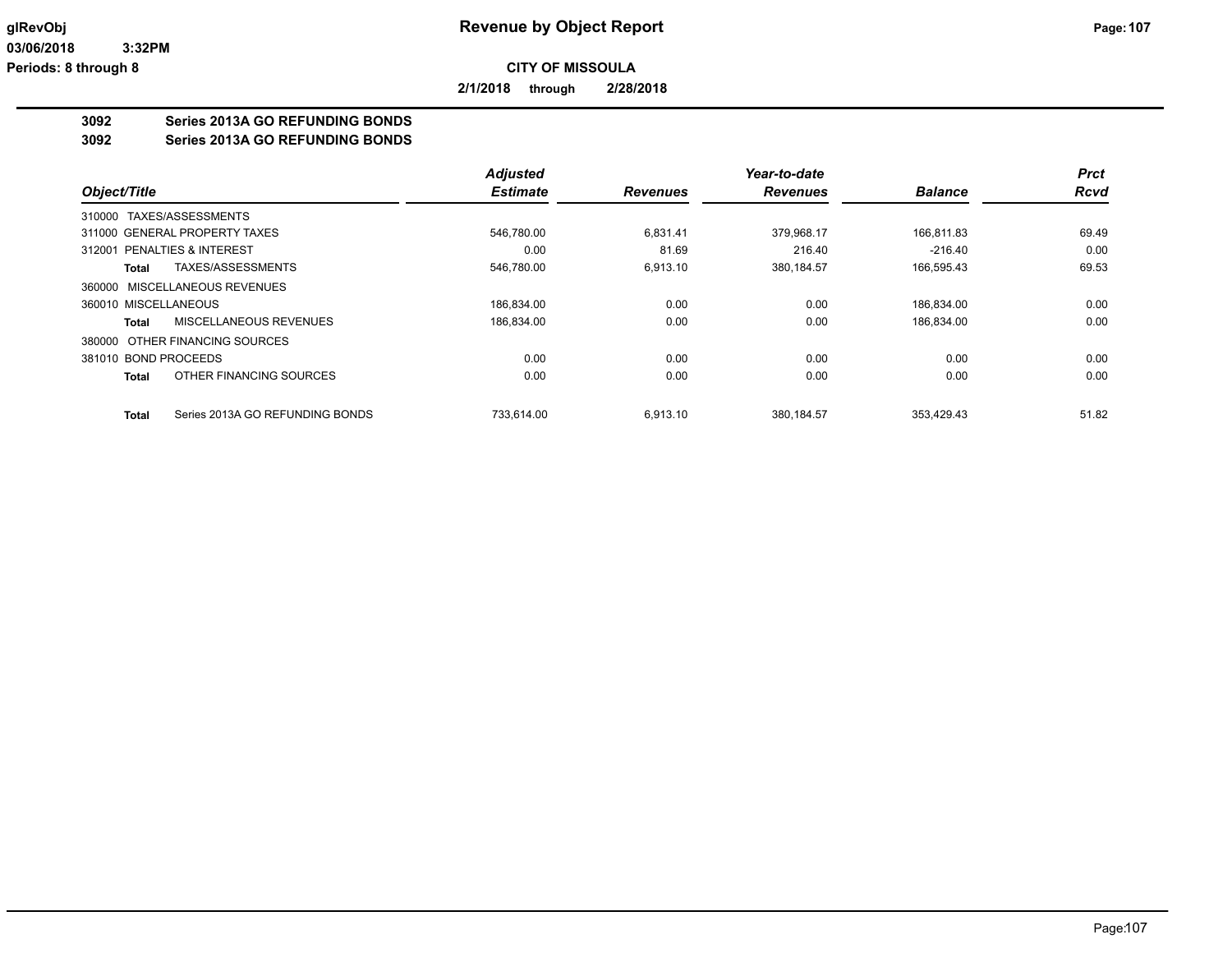**2/1/2018 through 2/28/2018**

## **3092 Series 2013A GO REFUNDING BONDS**

|                                |                                 | <b>Adjusted</b> |                 | Year-to-date    |                | <b>Prct</b> |
|--------------------------------|---------------------------------|-----------------|-----------------|-----------------|----------------|-------------|
| Object/Title                   |                                 | <b>Estimate</b> | <b>Revenues</b> | <b>Revenues</b> | <b>Balance</b> | <b>Rcvd</b> |
| 310000 TAXES/ASSESSMENTS       |                                 |                 |                 |                 |                |             |
| 311000 GENERAL PROPERTY TAXES  |                                 | 546,780.00      | 6,831.41        | 379,968.17      | 166,811.83     | 69.49       |
| PENALTIES & INTEREST<br>312001 |                                 | 0.00            | 81.69           | 216.40          | $-216.40$      | 0.00        |
| Total                          | TAXES/ASSESSMENTS               | 546,780.00      | 6,913.10        | 380,184.57      | 166,595.43     | 69.53       |
| 360000 MISCELLANEOUS REVENUES  |                                 |                 |                 |                 |                |             |
| 360010 MISCELLANEOUS           |                                 | 186,834.00      | 0.00            | 0.00            | 186,834.00     | 0.00        |
| Total                          | MISCELLANEOUS REVENUES          | 186,834.00      | 0.00            | 0.00            | 186,834.00     | 0.00        |
| 380000 OTHER FINANCING SOURCES |                                 |                 |                 |                 |                |             |
| 381010 BOND PROCEEDS           |                                 | 0.00            | 0.00            | 0.00            | 0.00           | 0.00        |
| Total                          | OTHER FINANCING SOURCES         | 0.00            | 0.00            | 0.00            | 0.00           | 0.00        |
| Total                          | Series 2013A GO REFUNDING BONDS | 733.614.00      | 6,913.10        | 380.184.57      | 353.429.43     | 51.82       |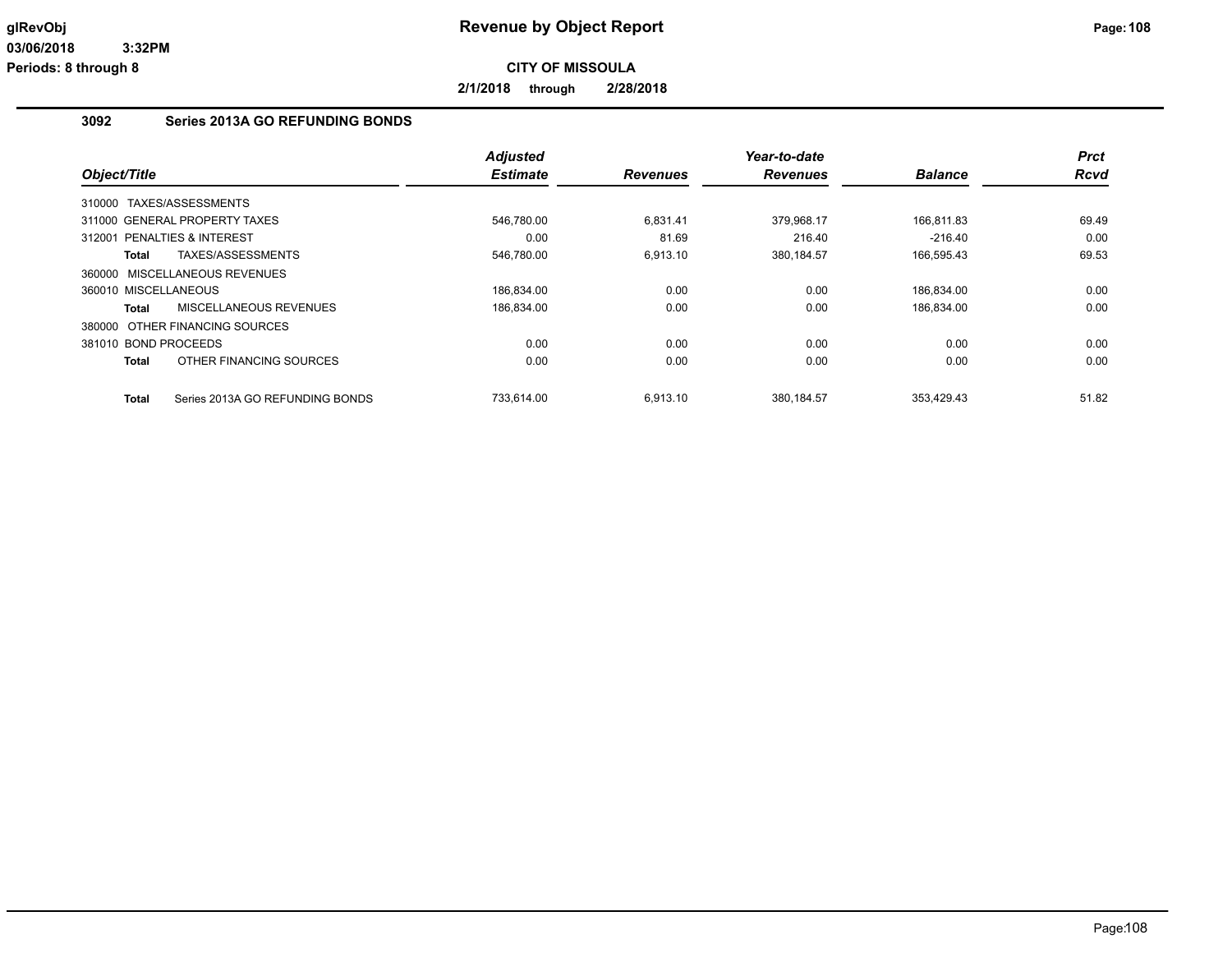**2/1/2018 through 2/28/2018**

# **3095 2004 REFUNDING BONDS DEBT SERVICE**

**3095 2004 REFUNDING BONDS DEBT SERVICE**

|                                            | <b>Adjusted</b> |                 | Year-to-date    |                | <b>Prct</b> |
|--------------------------------------------|-----------------|-----------------|-----------------|----------------|-------------|
| Object/Title                               | <b>Estimate</b> | <b>Revenues</b> | <b>Revenues</b> | <b>Balance</b> | <b>Rcvd</b> |
| 310000 TAXES/ASSESSMENTS                   |                 |                 |                 |                |             |
| 311000 GENERAL PROPERTY TAXES              | 0.00            | 11.36           | 12.57           | $-12.57$       | 0.00        |
| 312001 PENALTIES & INTEREST                | 0.00            | 6.25            | 9.02            | $-9.02$        | 0.00        |
| TAXES/ASSESSMENTS<br>Total                 | 0.00            | 17.61           | 21.59           | $-21.59$       | 0.00        |
| 360000 MISCELLANEOUS REVENUES              |                 |                 |                 |                |             |
| 360010 MISCELLANEOUS                       | 1.498.00        | 0.00            | 0.00            | 1.498.00       | 0.00        |
| MISCELLANEOUS REVENUES<br>Total            | 1.498.00        | 0.00            | 0.00            | 1.498.00       | 0.00        |
| 2004 REFUNDING BONDS DEBT SERVICE<br>Total | 1.498.00        | 17.61           | 21.59           | 1.476.41       | 1.44        |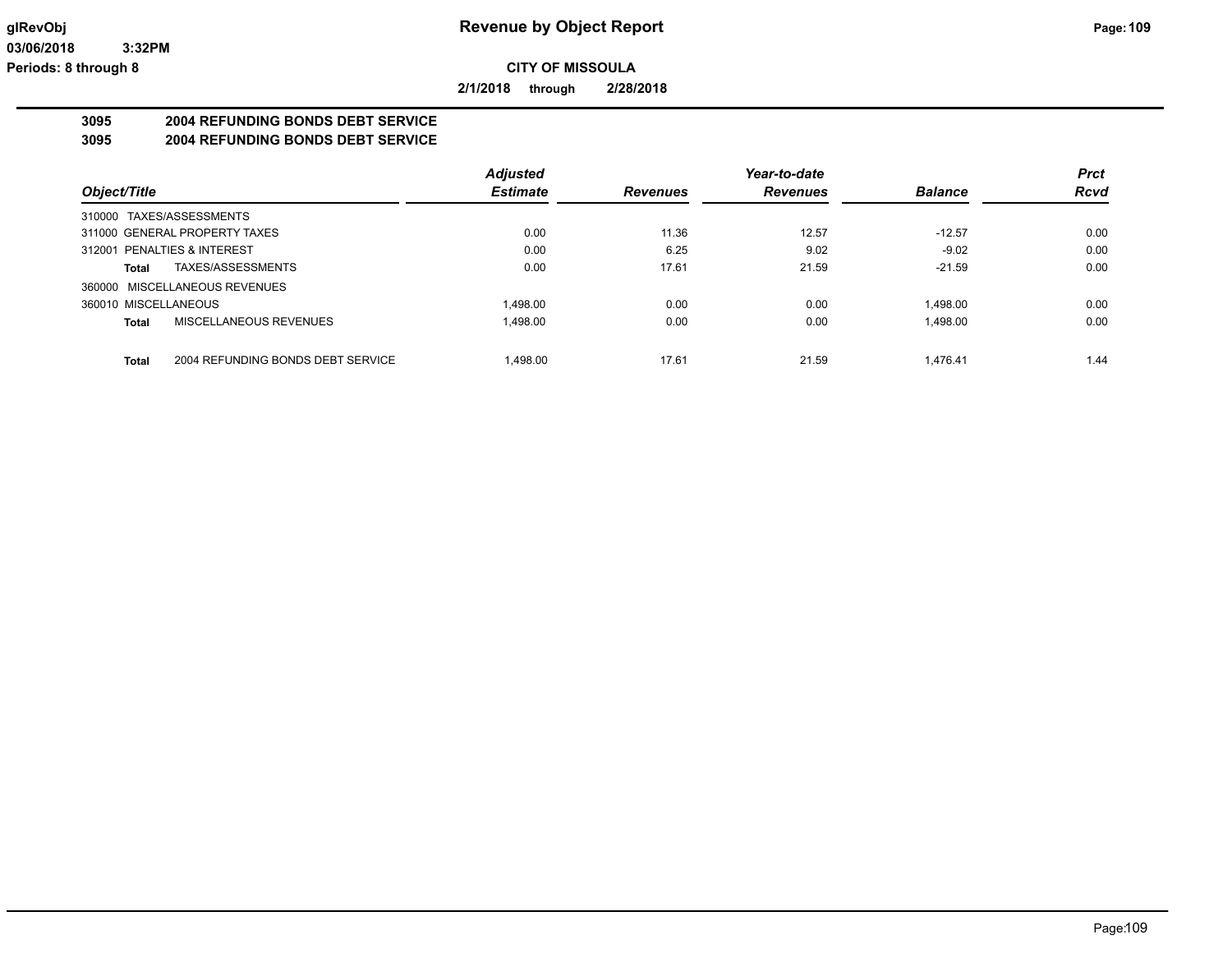**2/1/2018 through 2/28/2018**

## **3095 2004 REFUNDING BONDS DEBT SERVICE**

|                                            | <b>Adjusted</b> |                 | Year-to-date    |                | <b>Prct</b> |
|--------------------------------------------|-----------------|-----------------|-----------------|----------------|-------------|
| Object/Title                               | <b>Estimate</b> | <b>Revenues</b> | <b>Revenues</b> | <b>Balance</b> | <b>Rcvd</b> |
| 310000 TAXES/ASSESSMENTS                   |                 |                 |                 |                |             |
| 311000 GENERAL PROPERTY TAXES              | 0.00            | 11.36           | 12.57           | $-12.57$       | 0.00        |
| 312001 PENALTIES & INTEREST                | 0.00            | 6.25            | 9.02            | $-9.02$        | 0.00        |
| TAXES/ASSESSMENTS<br>Total                 | 0.00            | 17.61           | 21.59           | $-21.59$       | 0.00        |
| 360000 MISCELLANEOUS REVENUES              |                 |                 |                 |                |             |
| 360010 MISCELLANEOUS                       | 1.498.00        | 0.00            | 0.00            | 1.498.00       | 0.00        |
| MISCELLANEOUS REVENUES<br><b>Total</b>     | 1.498.00        | 0.00            | 0.00            | 1.498.00       | 0.00        |
|                                            |                 |                 |                 |                |             |
| 2004 REFUNDING BONDS DEBT SERVICE<br>Total | 1.498.00        | 17.61           | 21.59           | 1.476.41       | 1.44        |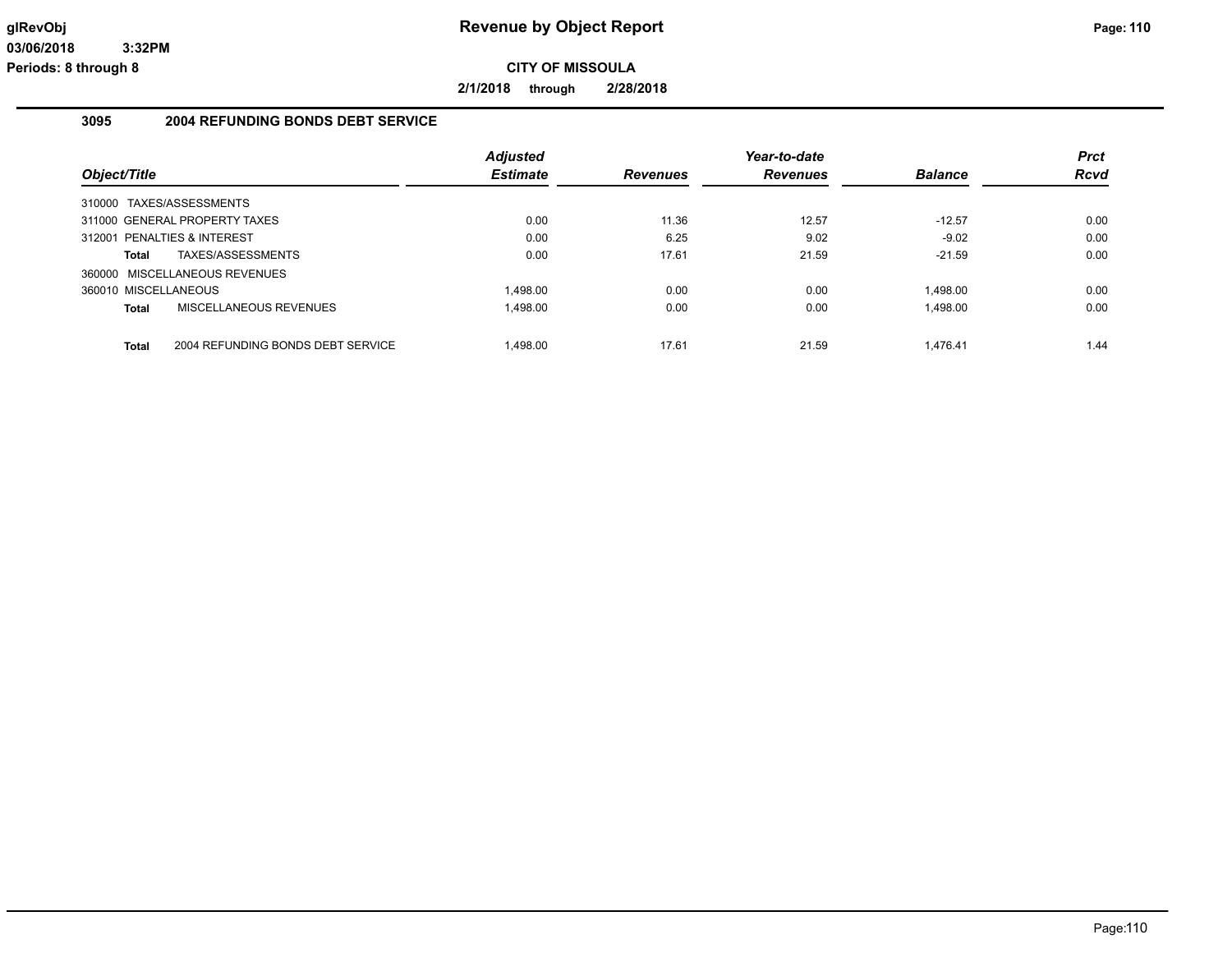**2/1/2018 through 2/28/2018**

**3096 NEW FIRE STATION GO BOND**

**3096 NEW FIRE STATION GO BOND**

|                                          | <b>Adjusted</b> |                 | Year-to-date    |                | <b>Prct</b> |
|------------------------------------------|-----------------|-----------------|-----------------|----------------|-------------|
| Object/Title                             | <b>Estimate</b> | <b>Revenues</b> | <b>Revenues</b> | <b>Balance</b> | <b>Rcvd</b> |
| 310000 TAXES/ASSESSMENTS                 |                 |                 |                 |                |             |
| 311000 GENERAL PROPERTY TAXES            | 0.00            | 21.83           | 22.94           | $-22.94$       | 0.00        |
| 312001 PENALTIES & INTEREST              | 0.00            | 11.65           | 17.74           | $-17.74$       | 0.00        |
| TAXES/ASSESSMENTS<br>Total               | 0.00            | 33.48           | 40.68           | $-40.68$       | 0.00        |
| 360000 MISCELLANEOUS REVENUES            |                 |                 |                 |                |             |
| 360010 MISCELLANEOUS                     | 154.527.00      | 0.00            | 0.00            | 154.527.00     | 0.00        |
| MISCELLANEOUS REVENUES<br>Total          | 154.527.00      | 0.00            | 0.00            | 154.527.00     | 0.00        |
| NEW FIRE STATION GO BOND<br><b>Total</b> | 154.527.00      | 33.48           | 40.68           | 154.486.32     | 0.03        |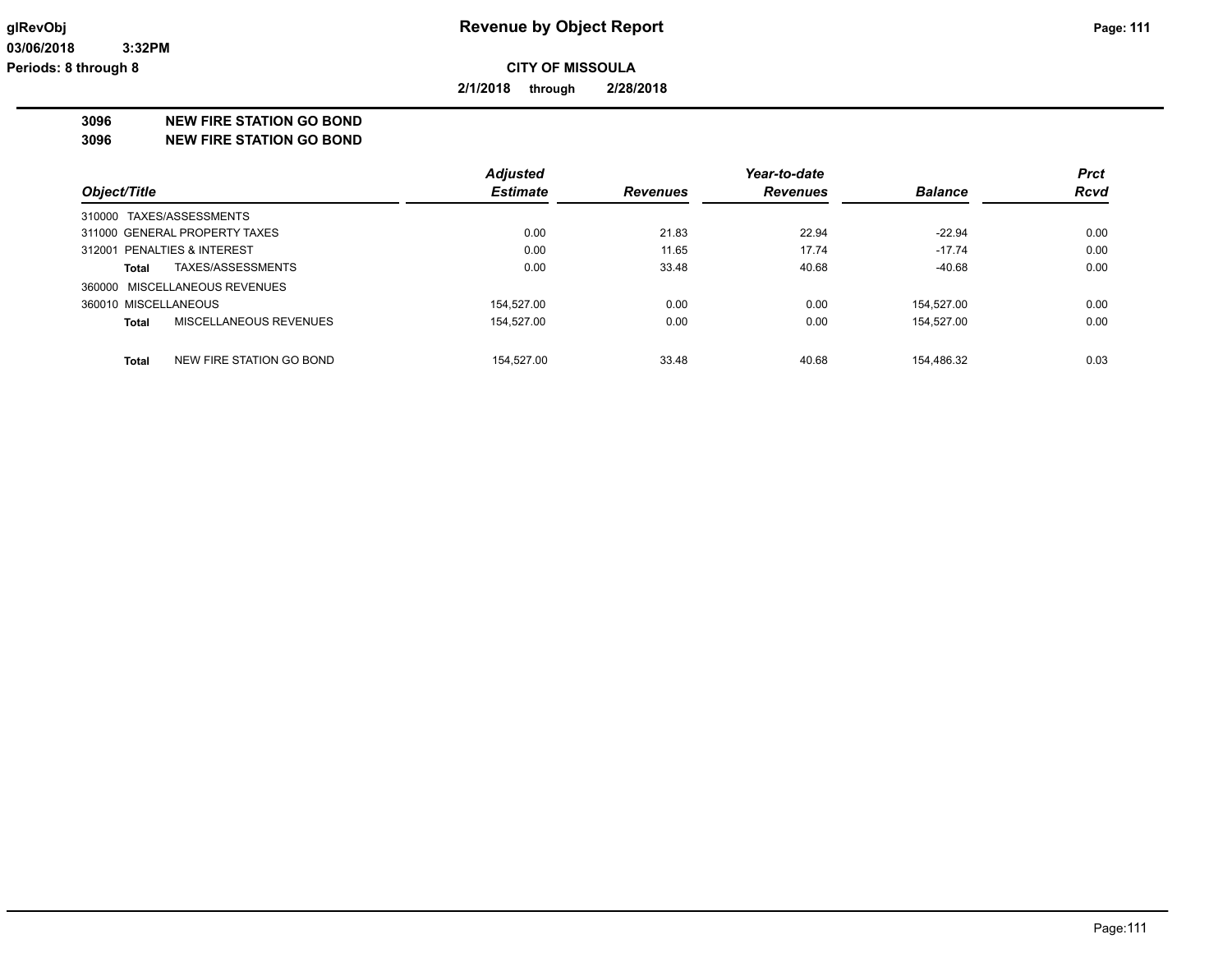**2/1/2018 through 2/28/2018**

# **3096 NEW FIRE STATION GO BOND**

|                      |                               | <b>Adjusted</b> |                 | Year-to-date    |                | <b>Prct</b> |
|----------------------|-------------------------------|-----------------|-----------------|-----------------|----------------|-------------|
| Object/Title         |                               | <b>Estimate</b> | <b>Revenues</b> | <b>Revenues</b> | <b>Balance</b> | <b>Rcvd</b> |
|                      | 310000 TAXES/ASSESSMENTS      |                 |                 |                 |                |             |
|                      | 311000 GENERAL PROPERTY TAXES | 0.00            | 21.83           | 22.94           | $-22.94$       | 0.00        |
|                      | 312001 PENALTIES & INTEREST   | 0.00            | 11.65           | 17.74           | $-17.74$       | 0.00        |
| Total                | TAXES/ASSESSMENTS             | 0.00            | 33.48           | 40.68           | $-40.68$       | 0.00        |
|                      | 360000 MISCELLANEOUS REVENUES |                 |                 |                 |                |             |
| 360010 MISCELLANEOUS |                               | 154.527.00      | 0.00            | 0.00            | 154.527.00     | 0.00        |
| <b>Total</b>         | MISCELLANEOUS REVENUES        | 154.527.00      | 0.00            | 0.00            | 154.527.00     | 0.00        |
| <b>Total</b>         | NEW FIRE STATION GO BOND      | 154.527.00      | 33.48           | 40.68           | 154.486.32     | 0.03        |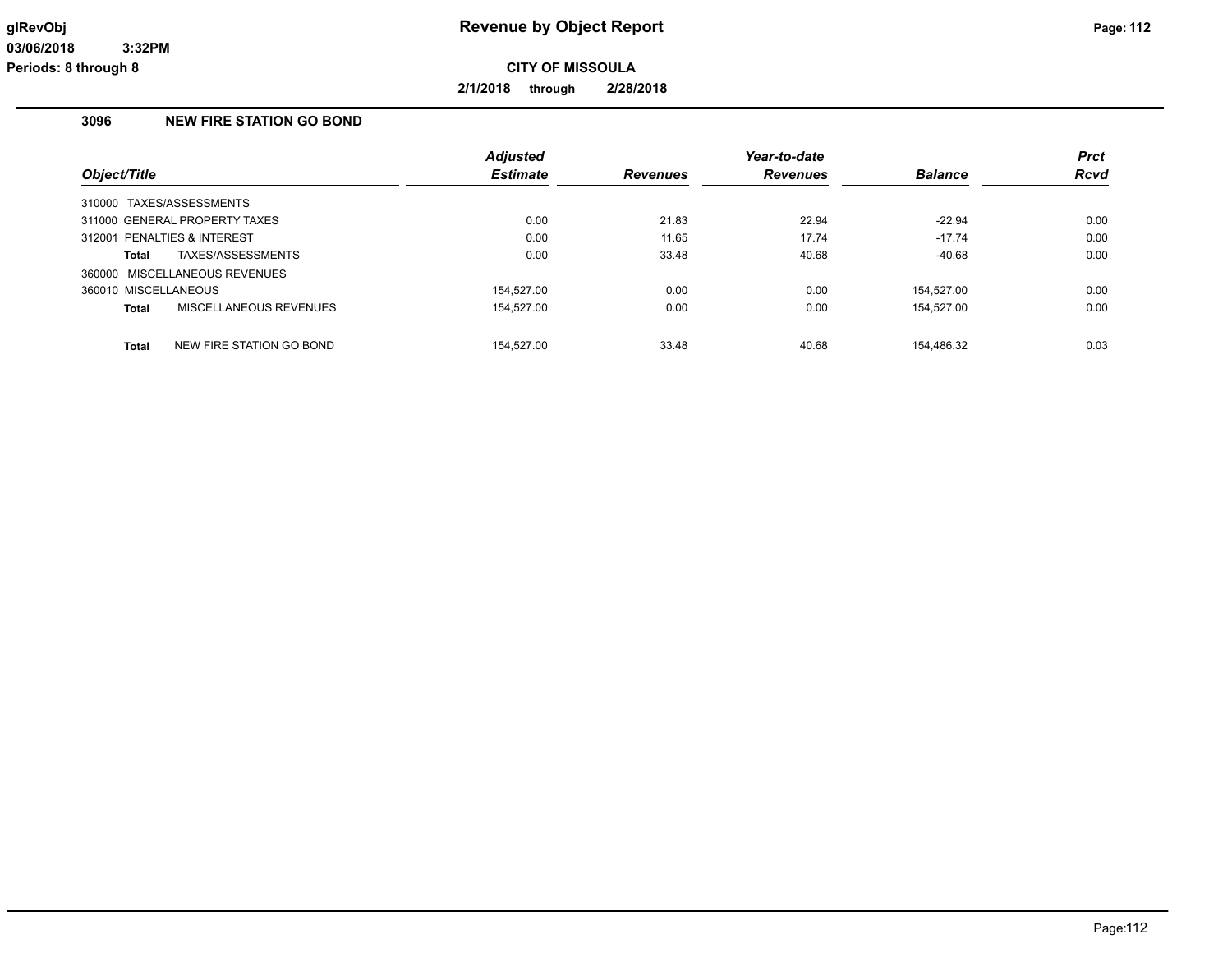**2/1/2018 through 2/28/2018**

# **3100 SIDEWALK & CURB WARRANTS FUND**

**3100 SIDEWALK & CURB WARRANTS FUND**

|                                               | <b>Adjusted</b> |                 | Year-to-date    |                | <b>Prct</b> |
|-----------------------------------------------|-----------------|-----------------|-----------------|----------------|-------------|
| Object/Title                                  | <b>Estimate</b> | <b>Revenues</b> | <b>Revenues</b> | <b>Balance</b> | <b>Rcvd</b> |
| 360000 MISCELLANEOUS REVENUES                 |                 |                 |                 |                |             |
| 363020 PROPERTY ASSESSMENTS                   | 0.00            | 0.00            | 1.323.63        | $-1.323.63$    | 0.00        |
| MISCELLANEOUS REVENUES<br><b>Total</b>        | 0.00            | 0.00            | 1.323.63        | $-1,323.63$    | 0.00        |
| 380000 OTHER FINANCING SOURCES                |                 |                 |                 |                |             |
| 383042 TRANSFERS FROM OTHER FUNDS             | 0.00            | 0.00            | 0.00            | 0.00           | 0.00        |
| OTHER FINANCING SOURCES<br><b>Total</b>       | 0.00            | 0.00            | 0.00            | 0.00           | 0.00        |
|                                               |                 |                 |                 |                |             |
| <b>Total</b><br>SIDEWALK & CURB WARRANTS FUND | 0.00            | 0.00            | 1.323.63        | $-1.323.63$    | 0.00        |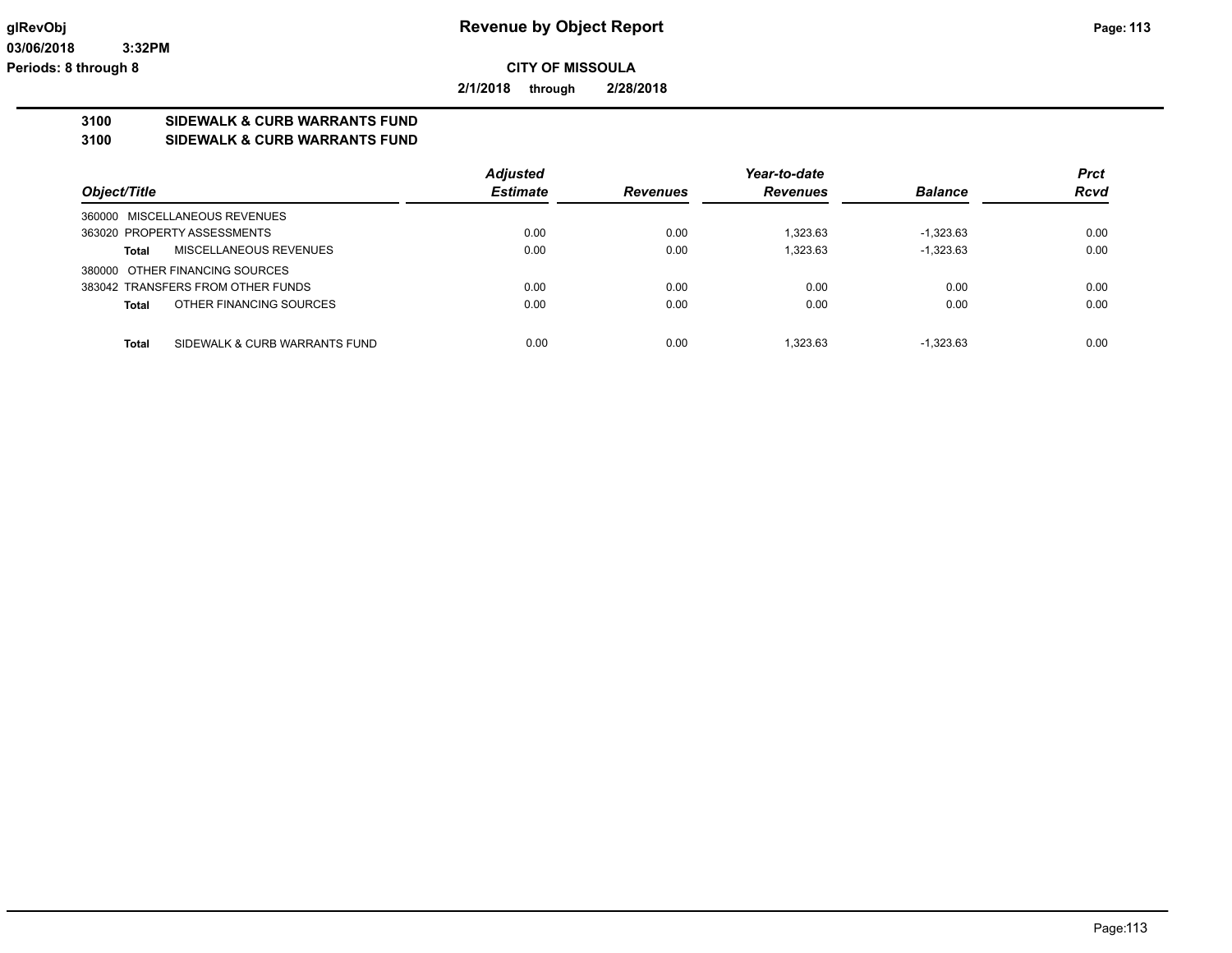**2/1/2018 through 2/28/2018**

### **3100 SIDEWALK & CURB WARRANTS FUND**

| Object/Title                                  | <b>Adjusted</b><br><b>Estimate</b> | <b>Revenues</b> | Year-to-date<br>Revenues | <b>Balance</b> | <b>Prct</b><br><b>Rcvd</b> |
|-----------------------------------------------|------------------------------------|-----------------|--------------------------|----------------|----------------------------|
| MISCELLANEOUS REVENUES<br>360000              |                                    |                 |                          |                |                            |
| 363020 PROPERTY ASSESSMENTS                   | 0.00                               | 0.00            | 1.323.63                 | $-1.323.63$    | 0.00                       |
| MISCELLANEOUS REVENUES<br>Total               | 0.00                               | 0.00            | 1.323.63                 | $-1,323.63$    | 0.00                       |
| 380000 OTHER FINANCING SOURCES                |                                    |                 |                          |                |                            |
| 383042 TRANSFERS FROM OTHER FUNDS             | 0.00                               | 0.00            | 0.00                     | 0.00           | 0.00                       |
| OTHER FINANCING SOURCES<br><b>Total</b>       | 0.00                               | 0.00            | 0.00                     | 0.00           | 0.00                       |
|                                               |                                    |                 |                          |                |                            |
| SIDEWALK & CURB WARRANTS FUND<br><b>Total</b> | 0.00                               | 0.00            | 1.323.63                 | $-1.323.63$    | 0.00                       |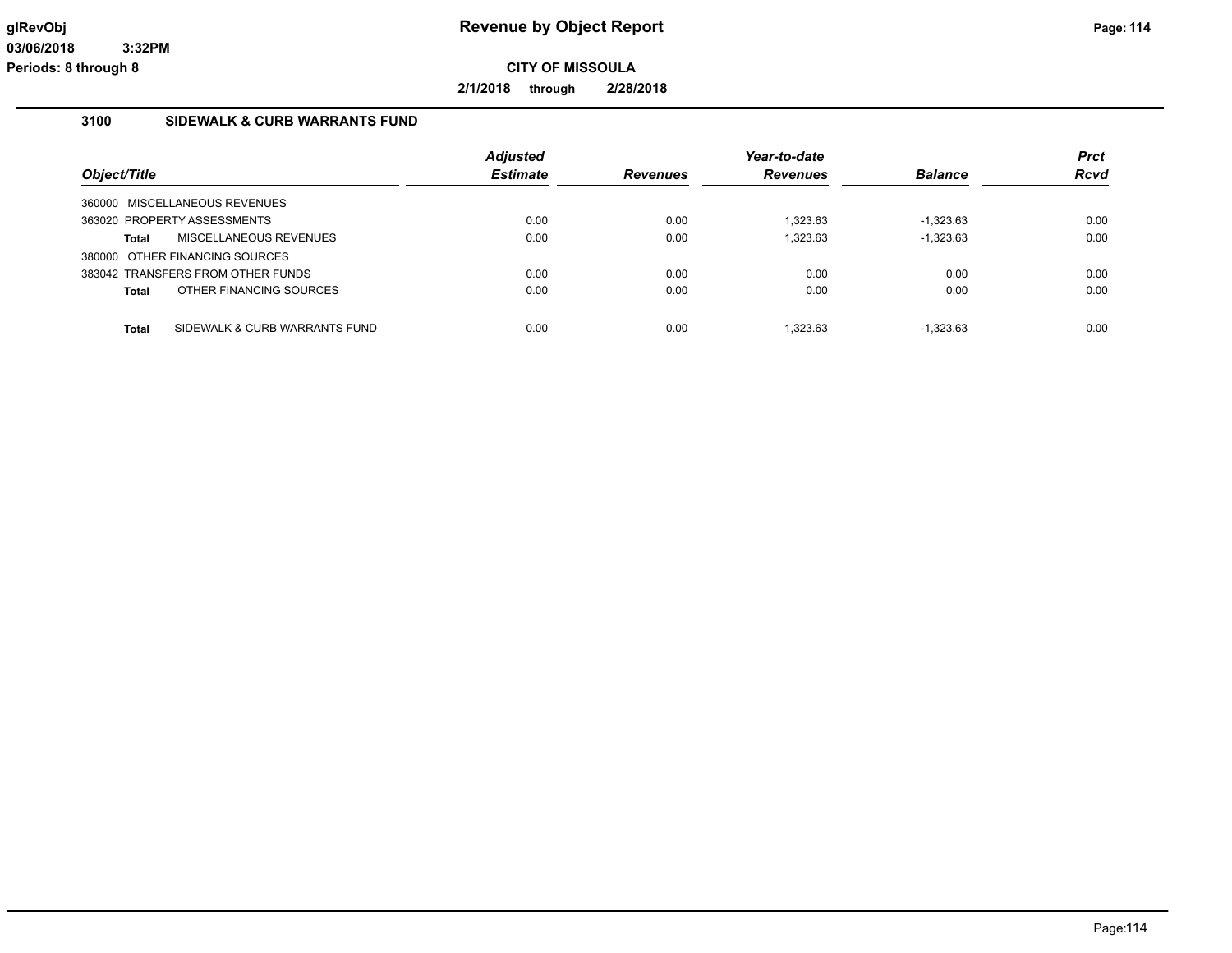# **glRevObj Revenue by Object Report Page: 115**

**2/1/2018 through 2/28/2018**

**3305 JUDGMENT LEVIES 3305 JUDGMENT LEVIES**

|                                 | <b>Adjusted</b> |                 | Year-to-date    |                |             |
|---------------------------------|-----------------|-----------------|-----------------|----------------|-------------|
| Object/Title                    | <b>Estimate</b> | <b>Revenues</b> | <b>Revenues</b> | <b>Balance</b> | <b>Rcvd</b> |
| 310000 TAXES/ASSESSMENTS        |                 |                 |                 |                |             |
| 311000 GENERAL PROPERTY TAXES   | 0.00            | 0.31            | 0.19            | $-0.19$        | 0.00        |
| 312001 PENALTIES & INTEREST     | 0.00            | 0.08            | 0.58            | $-0.58$        | 0.00        |
| TAXES/ASSESSMENTS<br>Total      | 0.00            | 0.39            | 0.77            | $-0.77$        | 0.00        |
| <b>JUDGMENT LEVIES</b><br>Total | 0.00            | 0.39            | 0.77            | $-0.77$        | 0.00        |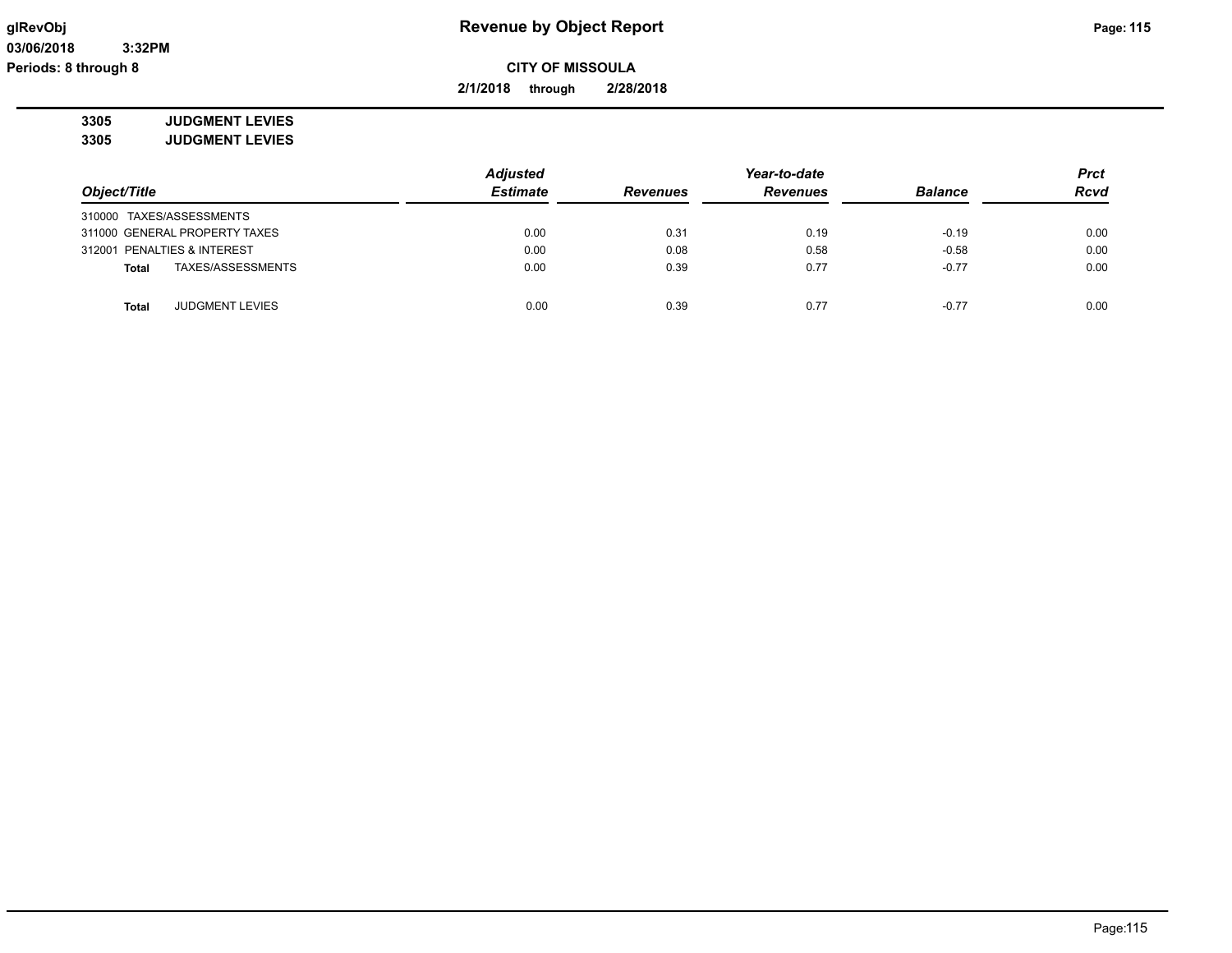**2/1/2018 through 2/28/2018**

### **3305 JUDGMENT LEVIES**

|              |                               | <b>Adjusted</b> |                 | Year-to-date    |                | <b>Prct</b> |
|--------------|-------------------------------|-----------------|-----------------|-----------------|----------------|-------------|
| Object/Title |                               | <b>Estimate</b> | <b>Revenues</b> | <b>Revenues</b> | <b>Balance</b> | <b>Rcvd</b> |
|              | 310000 TAXES/ASSESSMENTS      |                 |                 |                 |                |             |
|              | 311000 GENERAL PROPERTY TAXES | 0.00            | 0.31            | 0.19            | $-0.19$        | 0.00        |
|              | 312001 PENALTIES & INTEREST   | 0.00            | 0.08            | 0.58            | $-0.58$        | 0.00        |
| <b>Total</b> | TAXES/ASSESSMENTS             | 0.00            | 0.39            | 0.77            | $-0.77$        | 0.00        |
|              |                               |                 |                 |                 |                |             |
| <b>Total</b> | <b>JUDGMENT LEVIES</b>        | 0.00            | 0.39            | 0.77            | $-0.77$        | 0.00        |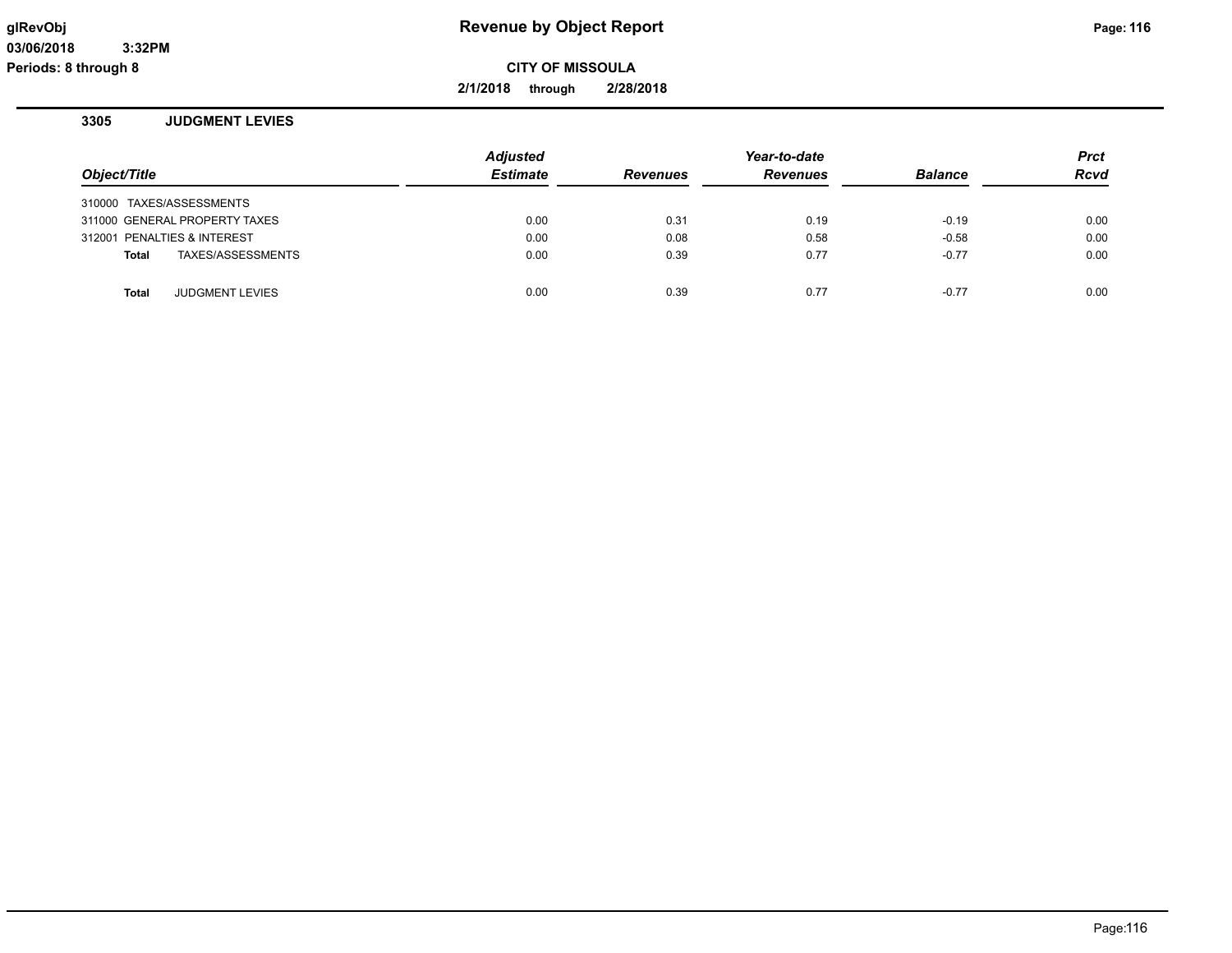**2/1/2018 through 2/28/2018**

#### **3410 FY02 SIDEWALK & CURB DEBT SERVICE FUND 3410 FY02 SIDEWALK & CURB DEBT SERVICE FUND**

|                                                           | <b>Adjusted</b> |                 | Year-to-date    |                | <b>Prct</b> |
|-----------------------------------------------------------|-----------------|-----------------|-----------------|----------------|-------------|
| Object/Title                                              | <b>Estimate</b> | <b>Revenues</b> | <b>Revenues</b> | <b>Balance</b> | <b>Rcvd</b> |
| 370000 INVESTMENTS & ROYALTY EARNINGS                     |                 |                 |                 |                |             |
| 371010 INTEREST ON INVESTMENTS                            | 0.00            | 0.00            | 0.00            | 0.00           | 0.00        |
| <b>INVESTMENTS &amp; ROYALTY EARNINGS</b><br><b>Total</b> | 0.00            | 0.00            | 0.00            | 0.00           | 0.00        |
| FY02 SIDEWALK & CURB DEBT SERVICE FUI<br>Total            | 0.00            | 0.00            | 0.00            | 0.00           | 0.00        |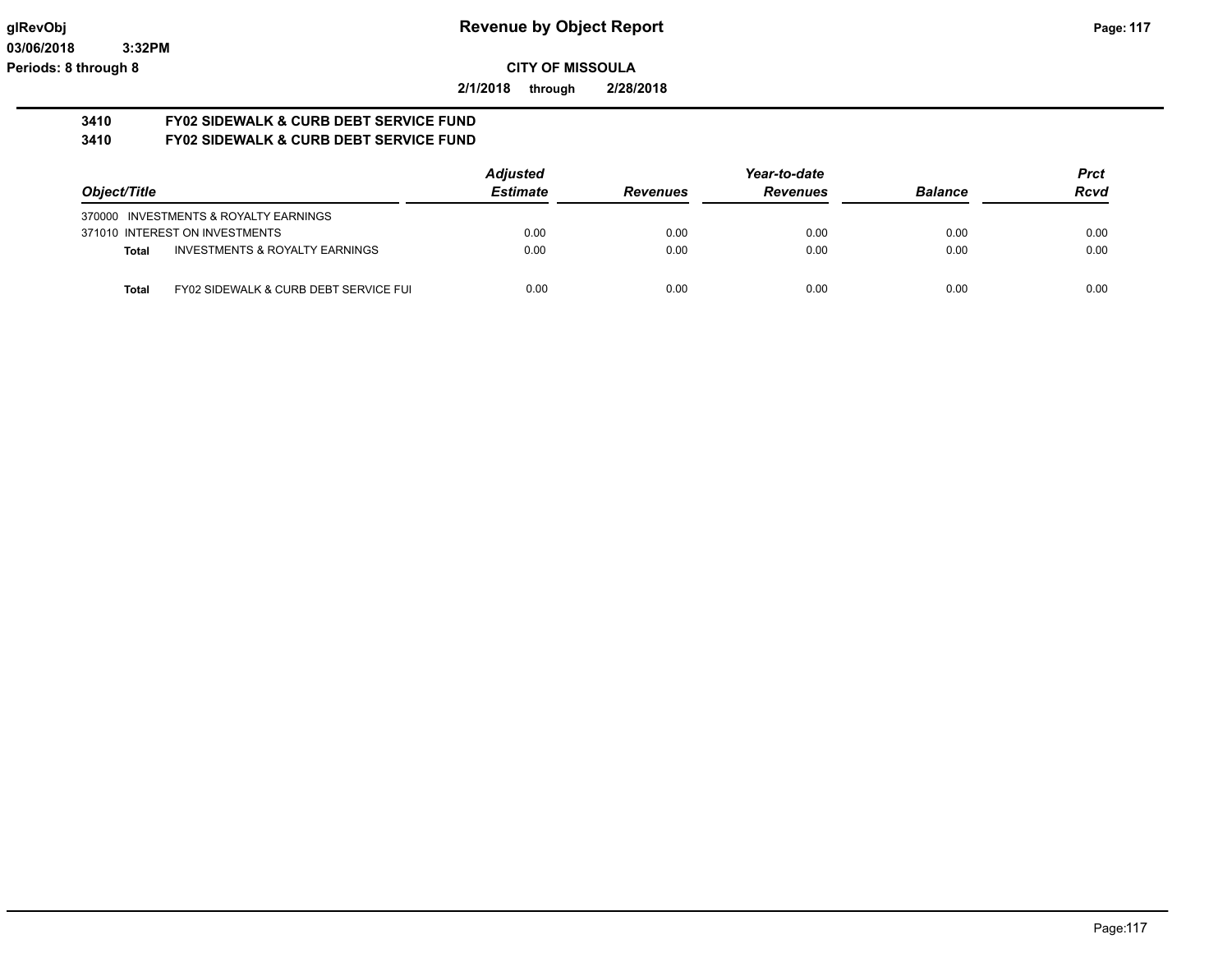**2/1/2018 through 2/28/2018**

### **3410 FY02 SIDEWALK & CURB DEBT SERVICE FUND**

|              |                                           | <b>Adjusted</b> |                 | Year-to-date    |                | <b>Prct</b> |
|--------------|-------------------------------------------|-----------------|-----------------|-----------------|----------------|-------------|
| Object/Title |                                           | <b>Estimate</b> | <b>Revenues</b> | <b>Revenues</b> | <b>Balance</b> | <b>Rcvd</b> |
|              | 370000 INVESTMENTS & ROYALTY EARNINGS     |                 |                 |                 |                |             |
|              | 371010 INTEREST ON INVESTMENTS            | 0.00            | 0.00            | 0.00            | 0.00           | 0.00        |
| <b>Total</b> | <b>INVESTMENTS &amp; ROYALTY EARNINGS</b> | 0.00            | 0.00            | 0.00            | 0.00           | 0.00        |
| <b>Total</b> | FY02 SIDEWALK & CURB DEBT SERVICE FU      | 0.00            | 0.00            | 0.00            | 0.00           | 0.00        |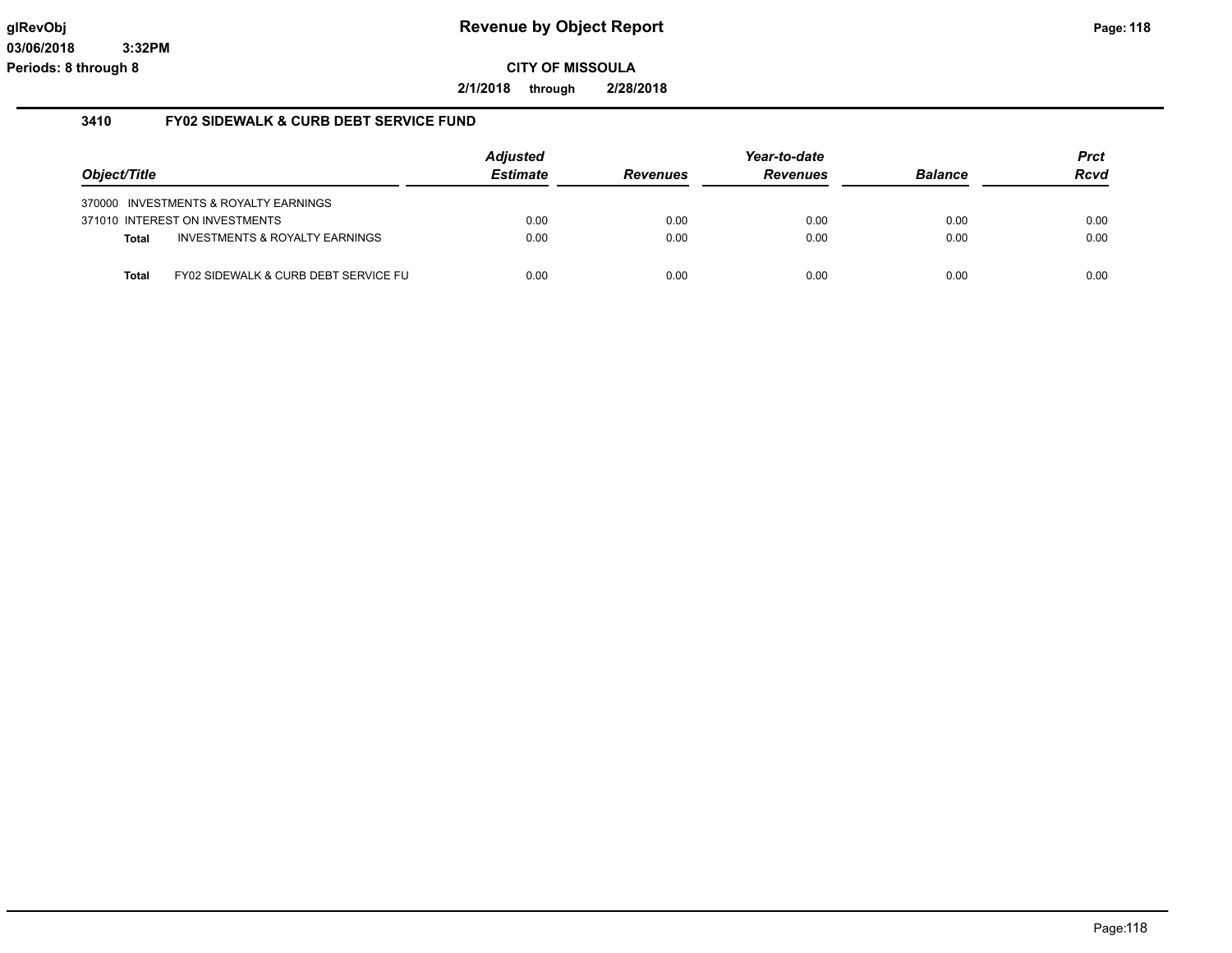**2/1/2018 through 2/28/2018**

# **3430 FY04 SIDEWALK CURB DEBT SERVICE**

**3430 FY04 SIDEWALK CURB DEBT SERVICE**

|                                                 | <b>Adjusted</b> |                 | Year-to-date    |                | <b>Prct</b> |
|-------------------------------------------------|-----------------|-----------------|-----------------|----------------|-------------|
| Object/Title                                    | <b>Estimate</b> | <b>Revenues</b> | <b>Revenues</b> | <b>Balance</b> | <b>Rcvd</b> |
| 360000 MISCELLANEOUS REVENUES                   |                 |                 |                 |                |             |
| 360010 MISCELLANEOUS                            | 525.00          | 0.00            | 0.00            | 525.00         | 0.00        |
| 363020 PROPERTY ASSESSMENTS                     | 0.00            | 0.00            | 0.00            | 0.00           | 0.00        |
| 363040 PENALTY AND INTEREST                     | 0.00            | 0.00            | 0.00            | 0.00           | 0.00        |
| MISCELLANEOUS REVENUES<br><b>Total</b>          | 525.00          | 0.00            | 0.00            | 525.00         | 0.00        |
|                                                 |                 |                 |                 |                |             |
| FY04 SIDEWALK CURB DEBT SERVICE<br><b>Total</b> | 525.00          | 0.00            | 0.00            | 525.00         | 0.00        |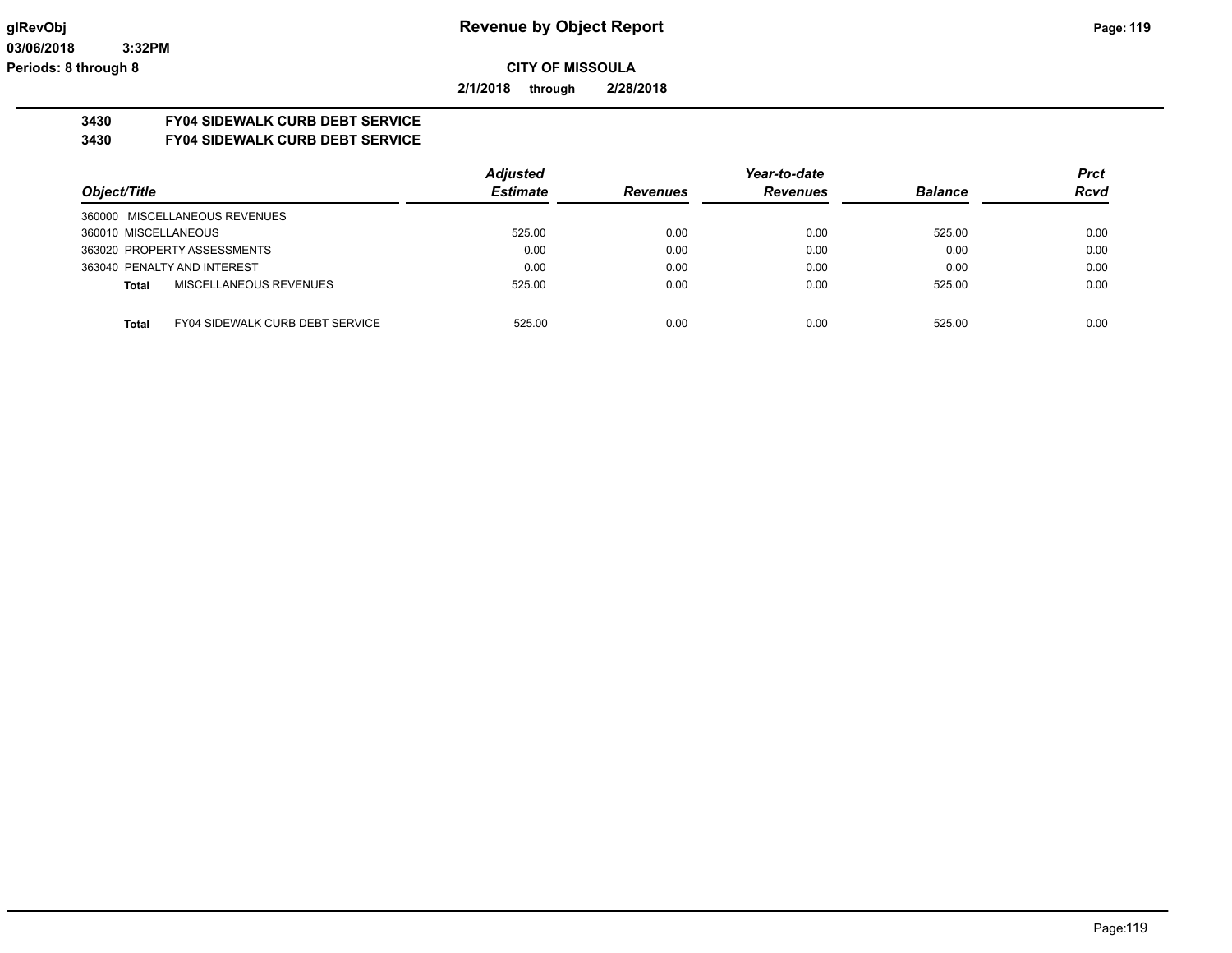**2/1/2018 through 2/28/2018**

### **3430 FY04 SIDEWALK CURB DEBT SERVICE**

| Object/Title         |                                        | <b>Adjusted</b><br><b>Estimate</b> | <b>Revenues</b> | Year-to-date<br><b>Revenues</b> | <b>Balance</b> | <b>Prct</b><br><b>Rcvd</b> |
|----------------------|----------------------------------------|------------------------------------|-----------------|---------------------------------|----------------|----------------------------|
|                      | 360000 MISCELLANEOUS REVENUES          |                                    |                 |                                 |                |                            |
| 360010 MISCELLANEOUS |                                        | 525.00                             | 0.00            | 0.00                            | 525.00         | 0.00                       |
|                      | 363020 PROPERTY ASSESSMENTS            | 0.00                               | 0.00            | 0.00                            | 0.00           | 0.00                       |
|                      | 363040 PENALTY AND INTEREST            | 0.00                               | 0.00            | 0.00                            | 0.00           | 0.00                       |
| Total                | MISCELLANEOUS REVENUES                 | 525.00                             | 0.00            | 0.00                            | 525.00         | 0.00                       |
|                      |                                        |                                    |                 |                                 |                |                            |
| Total                | <b>FY04 SIDEWALK CURB DEBT SERVICE</b> | 525.00                             | 0.00            | 0.00                            | 525.00         | 0.00                       |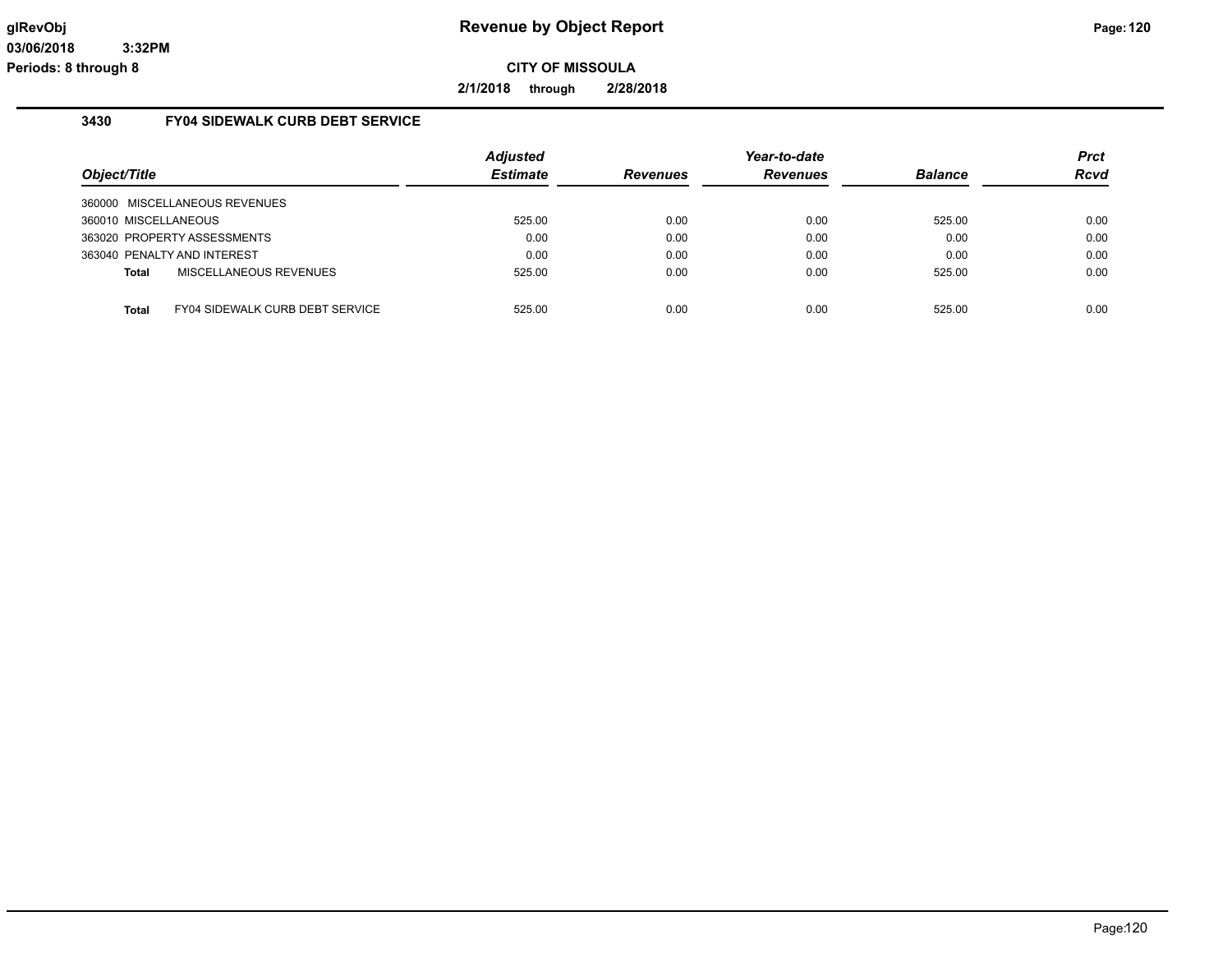**2/1/2018 through 2/28/2018**

**3440 FY05 SIDEWALK AND CURB**

**3440 FY05 SIDEWALK AND CURB**

|                                               | <b>Adjusted</b> |                 | Year-to-date    |                | <b>Prct</b> |
|-----------------------------------------------|-----------------|-----------------|-----------------|----------------|-------------|
| Object/Title                                  | <b>Estimate</b> | <b>Revenues</b> | <b>Revenues</b> | <b>Balance</b> | <b>Rcvd</b> |
| 360000 MISCELLANEOUS REVENUES                 |                 |                 |                 |                |             |
| 360010 MISCELLANEOUS                          | 0.00            | 0.00            | 0.00            | 0.00           | 0.00        |
| 363020 PROPERTY ASSESSMENTS                   | 0.00            | 0.00            | 0.00            | 0.00           | 0.00        |
| 363021 PAYOFF PRINCIPAL ASSESSMENTS           | 0.00            | 0.00            | 0.00            | 0.00           | 0.00        |
| 363040 PENALTY AND INTEREST                   | 0.00            | 0.00            | 0.00            | 0.00           | 0.00        |
| MISCELLANEOUS REVENUES<br>Total               | 0.00            | 0.00            | 0.00            | 0.00           | 0.00        |
| 370000 INVESTMENTS & ROYALTY EARNINGS         |                 |                 |                 |                |             |
| 371010 INTEREST ON INVESTMENTS                | 0.00            | 0.00            | 0.00            | 0.00           | 0.00        |
| INVESTMENTS & ROYALTY EARNINGS<br>Total       | 0.00            | 0.00            | 0.00            | 0.00           | 0.00        |
| <b>Total</b><br><b>FY05 SIDEWALK AND CURB</b> | 0.00            | 0.00            | 0.00            | 0.00           | 0.00        |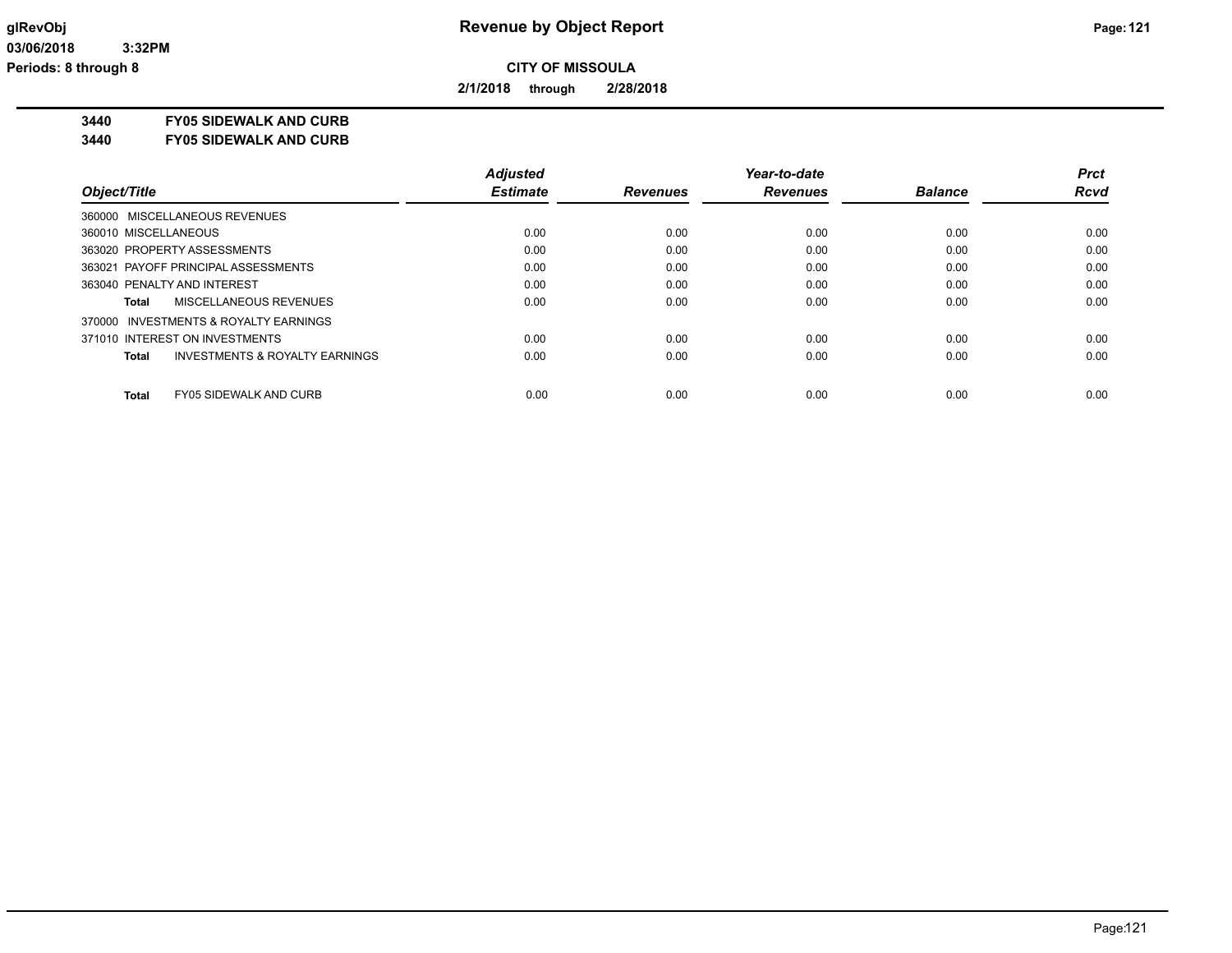**2/1/2018 through 2/28/2018**

# **3440 FY05 SIDEWALK AND CURB**

| Object/Title                                       | <b>Adjusted</b><br><b>Estimate</b> | <b>Revenues</b> | Year-to-date<br><b>Revenues</b> | <b>Balance</b> | <b>Prct</b><br><b>Rcvd</b> |
|----------------------------------------------------|------------------------------------|-----------------|---------------------------------|----------------|----------------------------|
| 360000 MISCELLANEOUS REVENUES                      |                                    |                 |                                 |                |                            |
| 360010 MISCELLANEOUS                               | 0.00                               | 0.00            | 0.00                            | 0.00           | 0.00                       |
| 363020 PROPERTY ASSESSMENTS                        | 0.00                               | 0.00            | 0.00                            | 0.00           | 0.00                       |
| 363021 PAYOFF PRINCIPAL ASSESSMENTS                | 0.00                               | 0.00            | 0.00                            | 0.00           | 0.00                       |
| 363040 PENALTY AND INTEREST                        | 0.00                               | 0.00            | 0.00                            | 0.00           | 0.00                       |
| MISCELLANEOUS REVENUES<br>Total                    | 0.00                               | 0.00            | 0.00                            | 0.00           | 0.00                       |
| 370000 INVESTMENTS & ROYALTY EARNINGS              |                                    |                 |                                 |                |                            |
| 371010 INTEREST ON INVESTMENTS                     | 0.00                               | 0.00            | 0.00                            | 0.00           | 0.00                       |
| <b>INVESTMENTS &amp; ROYALTY EARNINGS</b><br>Total | 0.00                               | 0.00            | 0.00                            | 0.00           | 0.00                       |
| <b>FY05 SIDEWALK AND CURB</b><br>Total             | 0.00                               | 0.00            | 0.00                            | 0.00           | 0.00                       |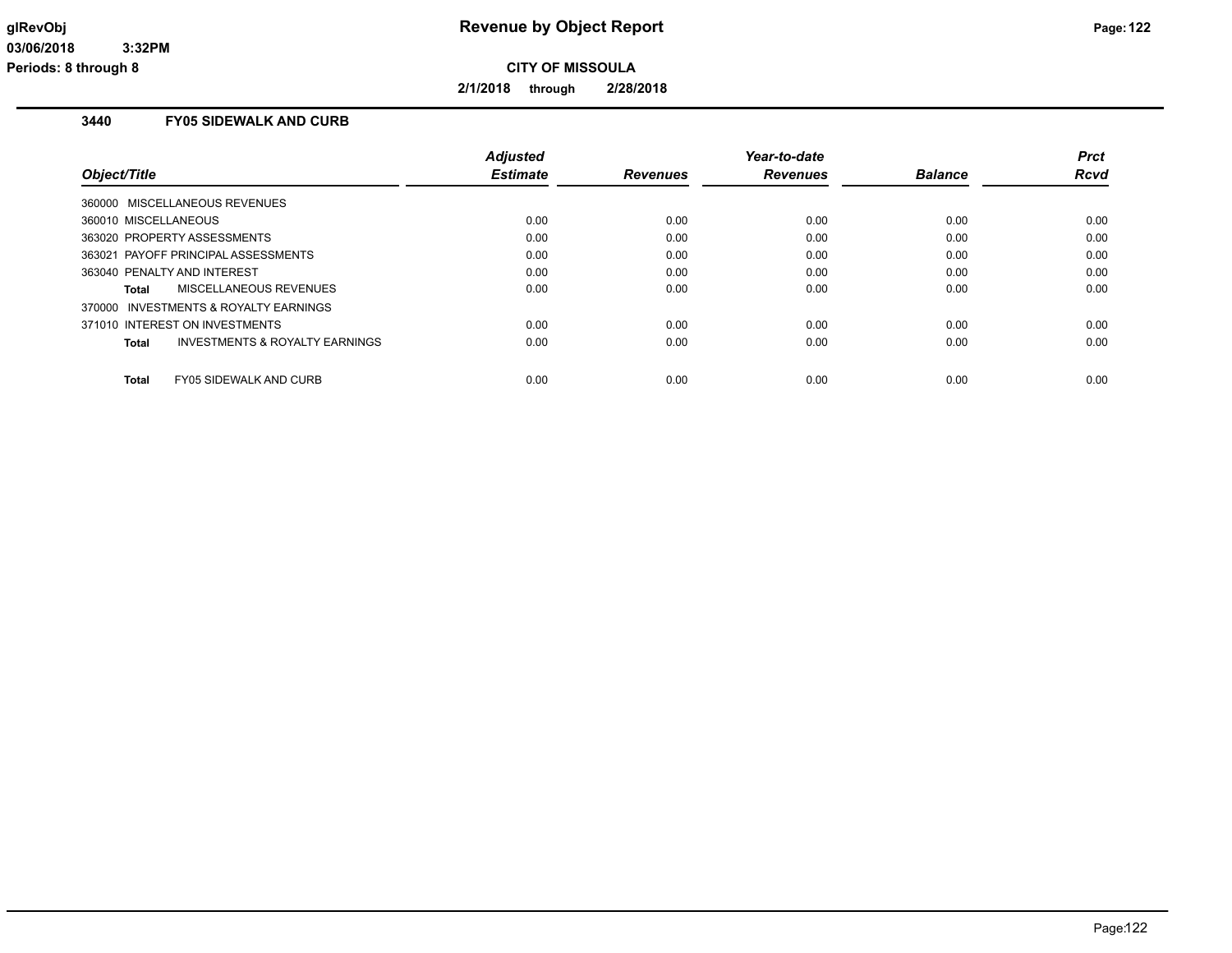**2/1/2018 through 2/28/2018**

**3450 FY06 SIDEWALK AND CURB**

**3450 FY06 SIDEWALK AND CURB**

|                                                    | <b>Adjusted</b> |                 | Year-to-date    |                | Prct        |
|----------------------------------------------------|-----------------|-----------------|-----------------|----------------|-------------|
| Object/Title                                       | <b>Estimate</b> | <b>Revenues</b> | <b>Revenues</b> | <b>Balance</b> | <b>Rcvd</b> |
| 360000 MISCELLANEOUS REVENUES                      |                 |                 |                 |                |             |
| 360010 MISCELLANEOUS                               | 1.318.00        | 0.00            | 0.00            | 1.318.00       | 0.00        |
| 363020 PROPERTY ASSESSMENTS                        | 26.413.00       | 0.00            | 13.540.70       | 12.872.30      | 51.27       |
| 363021 PAYOFF PRINCIPAL ASSESSMENTS                | 0.00            | 0.00            | 0.00            | 0.00           | 0.00        |
| 363040 PENALTY AND INTEREST                        | 0.00            | 0.00            | 0.00            | 0.00           | 0.00        |
| MISCELLANEOUS REVENUES<br>Total                    | 27,731.00       | 0.00            | 13.540.70       | 14.190.30      | 48.83       |
| 370000 INVESTMENTS & ROYALTY EARNINGS              |                 |                 |                 |                |             |
| 371010 INTEREST ON INVESTMENTS                     | 0.00            | 0.00            | 0.00            | 0.00           | 0.00        |
| <b>INVESTMENTS &amp; ROYALTY EARNINGS</b><br>Total | 0.00            | 0.00            | 0.00            | 0.00           | 0.00        |
| <b>Total</b><br><b>FY06 SIDEWALK AND CURB</b>      | 27.731.00       | 0.00            | 13.540.70       | 14.190.30      | 48.83       |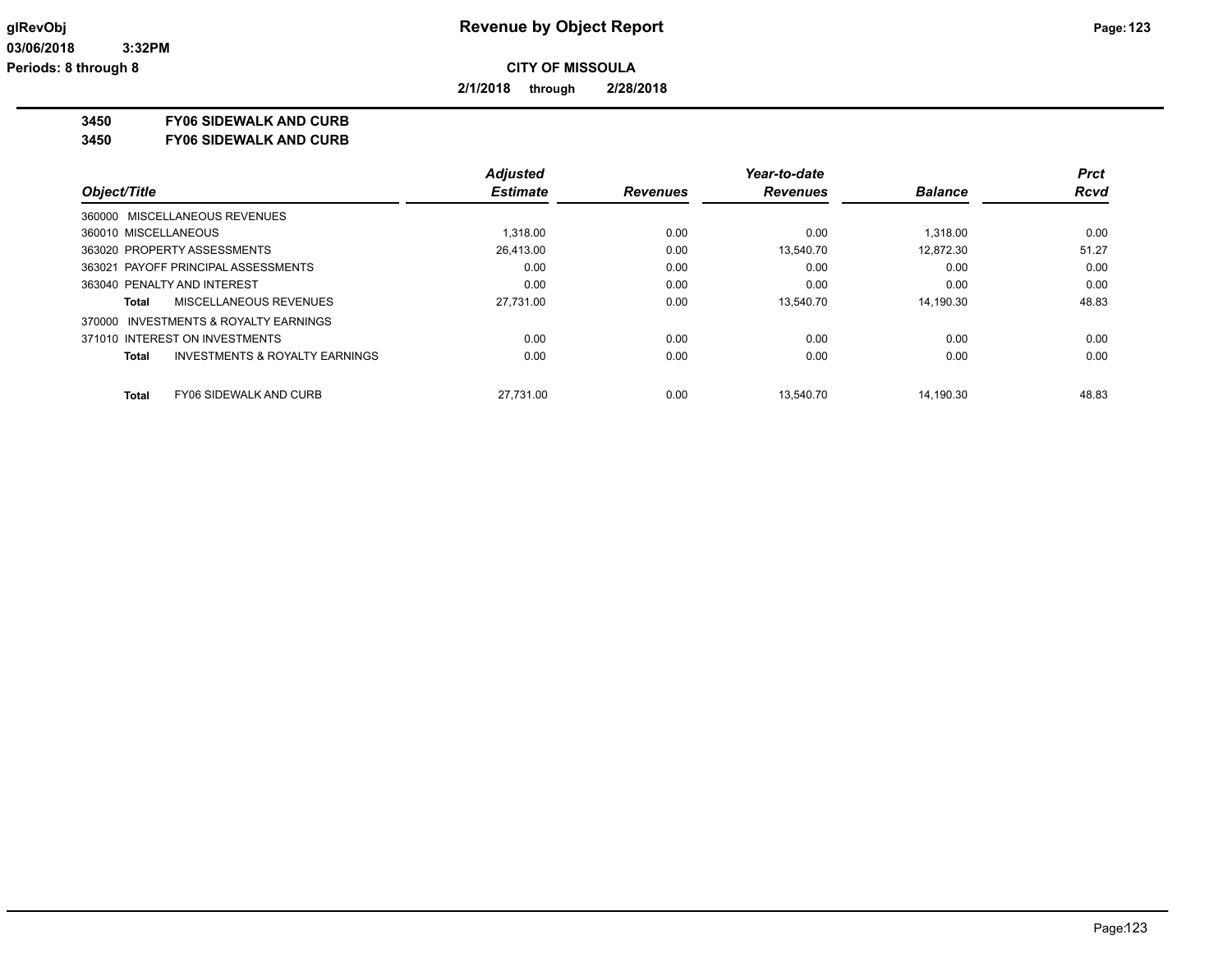**2/1/2018 through 2/28/2018**

# **3450 FY06 SIDEWALK AND CURB**

| Object/Title                                              | <b>Adjusted</b><br><b>Estimate</b> | <b>Revenues</b> | Year-to-date<br><b>Revenues</b> | <b>Balance</b> | <b>Prct</b><br><b>Rcvd</b> |
|-----------------------------------------------------------|------------------------------------|-----------------|---------------------------------|----------------|----------------------------|
| 360000 MISCELLANEOUS REVENUES                             |                                    |                 |                                 |                |                            |
| 360010 MISCELLANEOUS                                      | 1.318.00                           | 0.00            | 0.00                            | 1.318.00       | 0.00                       |
| 363020 PROPERTY ASSESSMENTS                               | 26.413.00                          | 0.00            | 13.540.70                       | 12.872.30      | 51.27                      |
| 363021 PAYOFF PRINCIPAL ASSESSMENTS                       | 0.00                               | 0.00            | 0.00                            | 0.00           | 0.00                       |
| 363040 PENALTY AND INTEREST                               | 0.00                               | 0.00            | 0.00                            | 0.00           | 0.00                       |
| <b>MISCELLANEOUS REVENUES</b><br>Total                    | 27.731.00                          | 0.00            | 13.540.70                       | 14.190.30      | 48.83                      |
| 370000 INVESTMENTS & ROYALTY EARNINGS                     |                                    |                 |                                 |                |                            |
| 371010 INTEREST ON INVESTMENTS                            | 0.00                               | 0.00            | 0.00                            | 0.00           | 0.00                       |
| <b>INVESTMENTS &amp; ROYALTY EARNINGS</b><br><b>Total</b> | 0.00                               | 0.00            | 0.00                            | 0.00           | 0.00                       |
| <b>FY06 SIDEWALK AND CURB</b><br><b>Total</b>             | 27.731.00                          | 0.00            | 13.540.70                       | 14.190.30      | 48.83                      |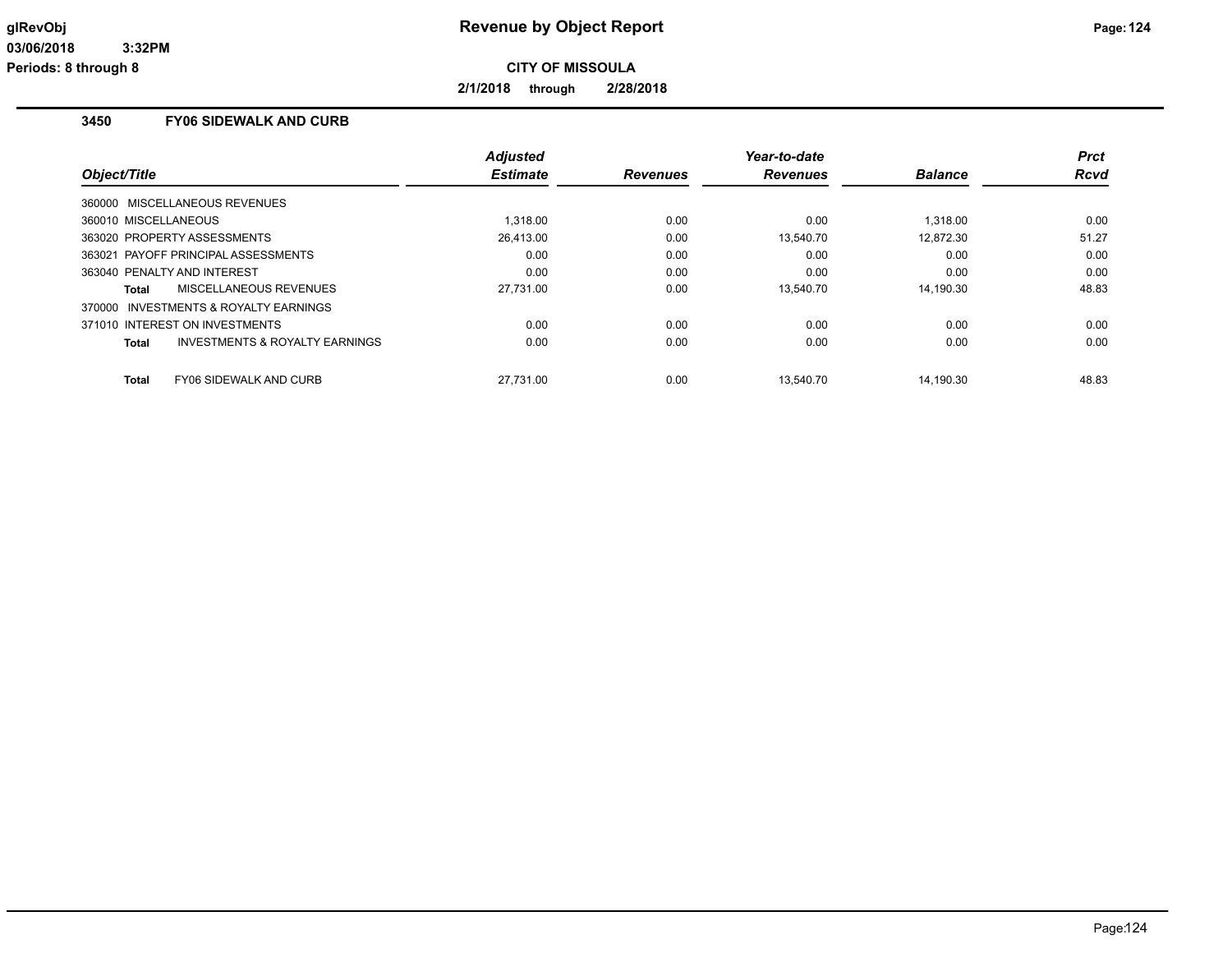**2/1/2018 through 2/28/2018**

### **3460 FY07 SIDEWALK AND CURB DEBT**

**3460 FY07 SIDEWALK AND CURB DEBT**

|                                                           | <b>Adjusted</b> |                 | Year-to-date    |                | <b>Prct</b> |
|-----------------------------------------------------------|-----------------|-----------------|-----------------|----------------|-------------|
| Object/Title                                              | <b>Estimate</b> | <b>Revenues</b> | <b>Revenues</b> | <b>Balance</b> | <b>Rcvd</b> |
| 360000 MISCELLANEOUS REVENUES                             |                 |                 |                 |                |             |
| 360010 MISCELLANEOUS                                      | 4.002.00        | 0.00            | 0.00            | 4.002.00       | 0.00        |
| 363020 PROPERTY ASSESSMENTS                               | 49,850.00       | 1.051.28        | 24,801.53       | 25,048.47      | 49.75       |
| 363021 PAYOFF PRINCIPAL ASSESSMENTS                       | 0.00            | 0.00            | 0.00            | 0.00           | 0.00        |
| 363040 PENALTY AND INTEREST                               | 0.00            | 27.37           | 40.35           | $-40.35$       | 0.00        |
| MISCELLANEOUS REVENUES<br>Total                           | 53,852.00       | 1.078.65        | 24.841.88       | 29.010.12      | 46.13       |
| INVESTMENTS & ROYALTY EARNINGS<br>370000                  |                 |                 |                 |                |             |
| 371010 INTEREST ON INVESTMENTS                            | 0.00            | 0.00            | 0.00            | 0.00           | 0.00        |
| <b>INVESTMENTS &amp; ROYALTY EARNINGS</b><br><b>Total</b> | 0.00            | 0.00            | 0.00            | 0.00           | 0.00        |
| Total<br><b>FY07 SIDEWALK AND CURB DEBT</b>               | 53.852.00       | 1.078.65        | 24.841.88       | 29.010.12      | 46.13       |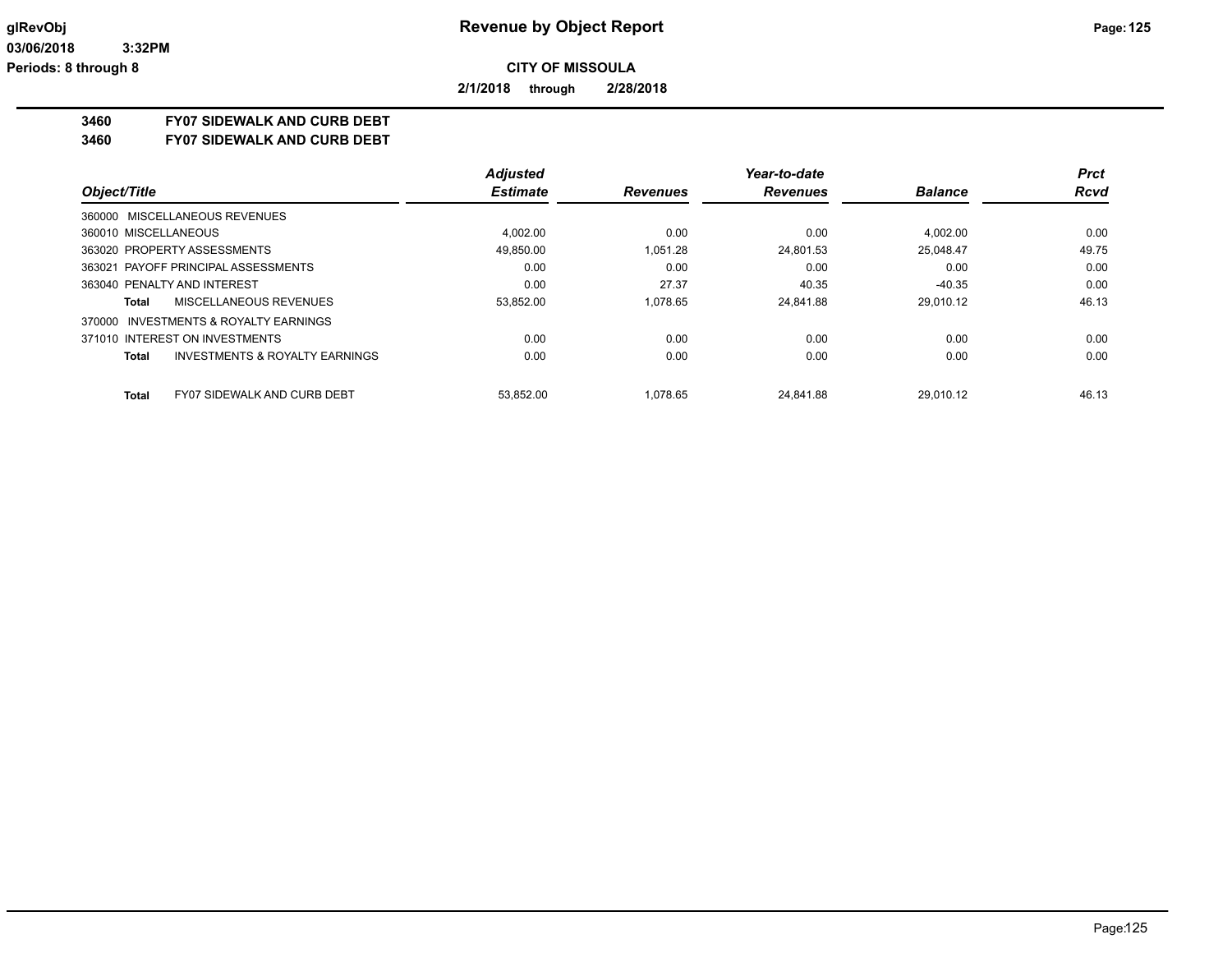**2/1/2018 through 2/28/2018**

# **3460 FY07 SIDEWALK AND CURB DEBT**

| Object/Title                                       | <b>Adjusted</b><br><b>Estimate</b> | <b>Revenues</b> | Year-to-date<br><b>Revenues</b> | <b>Balance</b> | <b>Prct</b><br><b>Rcvd</b> |
|----------------------------------------------------|------------------------------------|-----------------|---------------------------------|----------------|----------------------------|
| 360000 MISCELLANEOUS REVENUES                      |                                    |                 |                                 |                |                            |
| 360010 MISCELLANEOUS                               | 4.002.00                           | 0.00            | 0.00                            | 4.002.00       | 0.00                       |
| 363020 PROPERTY ASSESSMENTS                        | 49.850.00                          | 1.051.28        | 24.801.53                       | 25.048.47      | 49.75                      |
| 363021 PAYOFF PRINCIPAL ASSESSMENTS                | 0.00                               | 0.00            | 0.00                            | 0.00           | 0.00                       |
| 363040 PENALTY AND INTEREST                        | 0.00                               | 27.37           | 40.35                           | $-40.35$       | 0.00                       |
| MISCELLANEOUS REVENUES<br>Total                    | 53,852.00                          | 1.078.65        | 24,841.88                       | 29,010.12      | 46.13                      |
| 370000 INVESTMENTS & ROYALTY EARNINGS              |                                    |                 |                                 |                |                            |
| 371010 INTEREST ON INVESTMENTS                     | 0.00                               | 0.00            | 0.00                            | 0.00           | 0.00                       |
| <b>INVESTMENTS &amp; ROYALTY EARNINGS</b><br>Total | 0.00                               | 0.00            | 0.00                            | 0.00           | 0.00                       |
|                                                    |                                    |                 |                                 |                |                            |
| <b>FY07 SIDEWALK AND CURB DEBT</b><br>Total        | 53,852.00                          | 1.078.65        | 24.841.88                       | 29.010.12      | 46.13                      |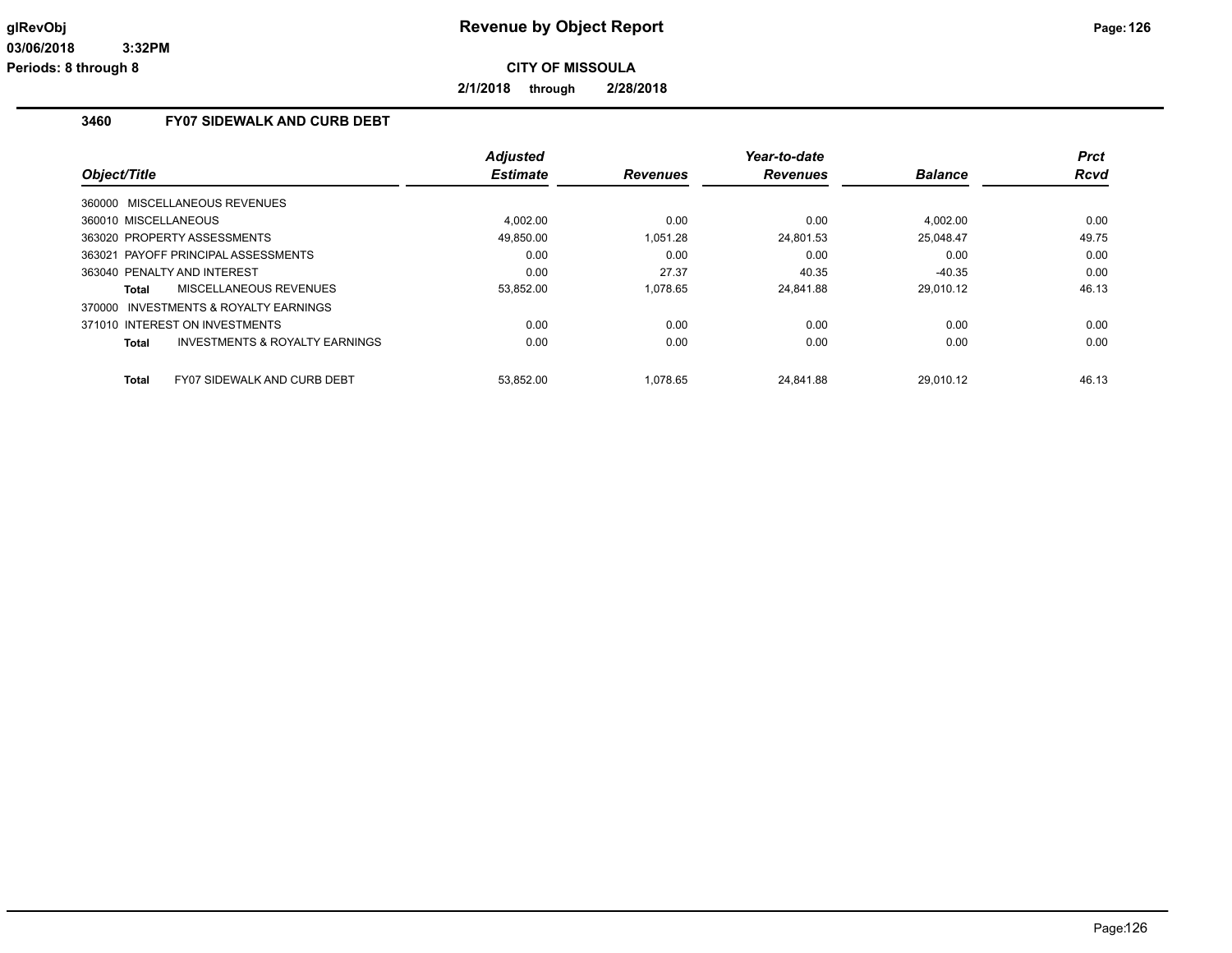**2/1/2018 through 2/28/2018**

# **3461 SERIES 2008A SIDEWALK AND CURB**

**3461 SERIES 2008A SIDEWALK AND CURB**

|                                                    | <b>Adjusted</b> |                 | Year-to-date    |                | Prct        |
|----------------------------------------------------|-----------------|-----------------|-----------------|----------------|-------------|
| Object/Title                                       | <b>Estimate</b> | <b>Revenues</b> | <b>Revenues</b> | <b>Balance</b> | <b>Rcvd</b> |
| 360000 MISCELLANEOUS REVENUES                      |                 |                 |                 |                |             |
| 360010 MISCELLANEOUS                               | 0.00            | 0.00            | 0.00            | 0.00           | 0.00        |
| 363020 PROPERTY ASSESSMENTS                        | 26.452.00       | 0.00            | 11.390.99       | 15.061.01      | 43.06       |
| 363021 PAYOFF PRINCIPAL ASSESSMENTS                | 0.00            | 0.00            | 0.00            | 0.00           | 0.00        |
| 363040 PENALTY AND INTEREST                        | 0.00            | 0.00            | 10.91           | $-10.91$       | 0.00        |
| MISCELLANEOUS REVENUES<br>Total                    | 26,452.00       | 0.00            | 11.401.90       | 15.050.10      | 43.10       |
| 370000 INVESTMENTS & ROYALTY EARNINGS              |                 |                 |                 |                |             |
| 371010 INTEREST ON INVESTMENTS                     | 0.00            | 0.00            | 0.00            | 0.00           | 0.00        |
| <b>INVESTMENTS &amp; ROYALTY EARNINGS</b><br>Total | 0.00            | 0.00            | 0.00            | 0.00           | 0.00        |
| SERIES 2008A SIDEWALK AND CURB<br><b>Total</b>     | 26.452.00       | 0.00            | 11.401.90       | 15.050.10      | 43.10       |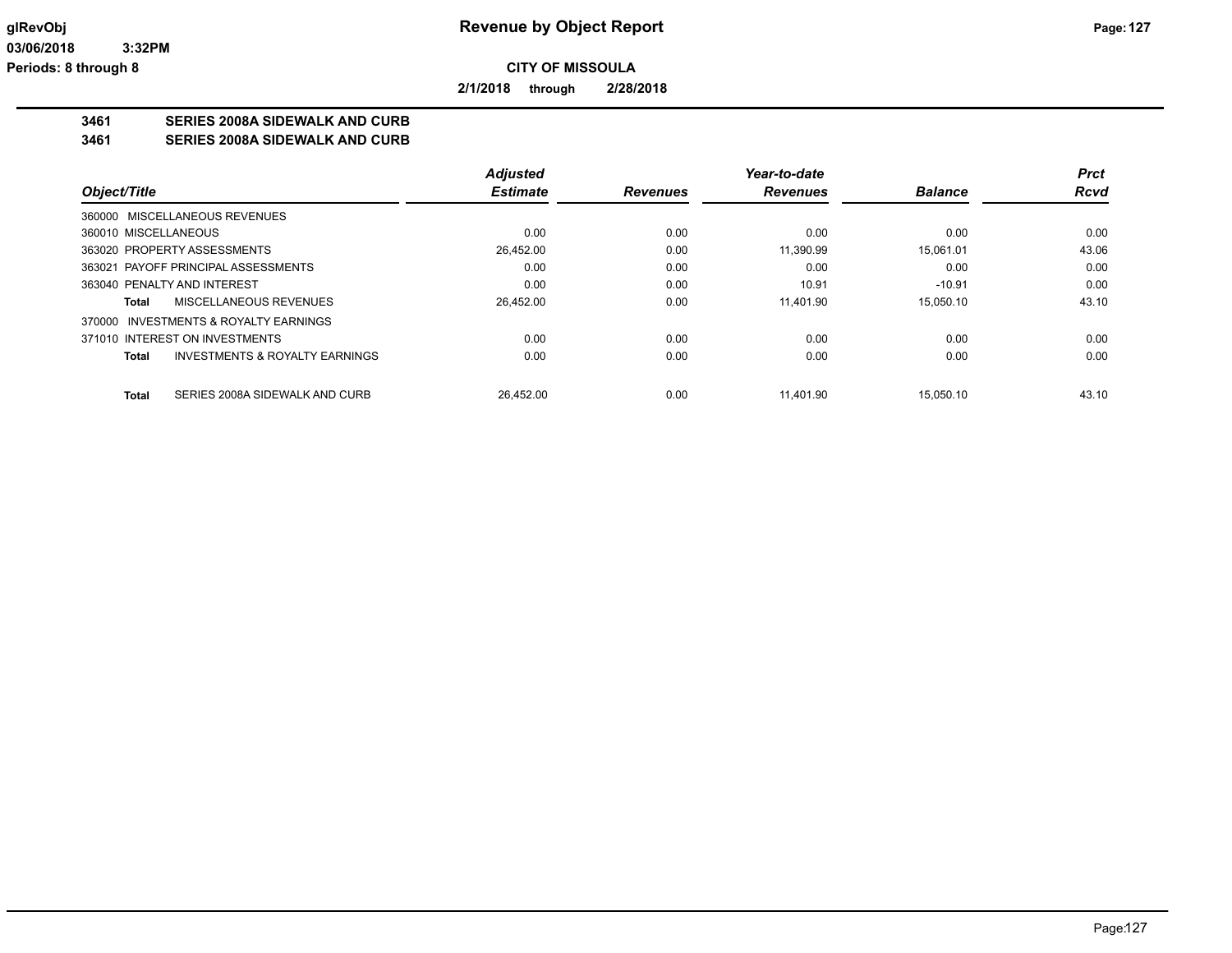**2/1/2018 through 2/28/2018**

### **3461 SERIES 2008A SIDEWALK AND CURB**

| Object/Title         |                                       | <b>Adjusted</b><br><b>Estimate</b> | <b>Revenues</b> | Year-to-date<br><b>Revenues</b> | <b>Balance</b> | Prct<br><b>Rcvd</b> |
|----------------------|---------------------------------------|------------------------------------|-----------------|---------------------------------|----------------|---------------------|
|                      |                                       |                                    |                 |                                 |                |                     |
|                      | 360000 MISCELLANEOUS REVENUES         |                                    |                 |                                 |                |                     |
| 360010 MISCELLANEOUS |                                       | 0.00                               | 0.00            | 0.00                            | 0.00           | 0.00                |
|                      | 363020 PROPERTY ASSESSMENTS           | 26,452.00                          | 0.00            | 11,390.99                       | 15.061.01      | 43.06               |
|                      | 363021 PAYOFF PRINCIPAL ASSESSMENTS   | 0.00                               | 0.00            | 0.00                            | 0.00           | 0.00                |
|                      | 363040 PENALTY AND INTEREST           | 0.00                               | 0.00            | 10.91                           | $-10.91$       | 0.00                |
| Total                | <b>MISCELLANEOUS REVENUES</b>         | 26,452.00                          | 0.00            | 11,401.90                       | 15.050.10      | 43.10               |
|                      | 370000 INVESTMENTS & ROYALTY EARNINGS |                                    |                 |                                 |                |                     |
|                      | 371010 INTEREST ON INVESTMENTS        | 0.00                               | 0.00            | 0.00                            | 0.00           | 0.00                |
| Total                | INVESTMENTS & ROYALTY EARNINGS        | 0.00                               | 0.00            | 0.00                            | 0.00           | 0.00                |
|                      |                                       |                                    |                 |                                 |                |                     |
| Total                | SERIES 2008A SIDEWALK AND CURB        | 26.452.00                          | 0.00            | 11.401.90                       | 15.050.10      | 43.10               |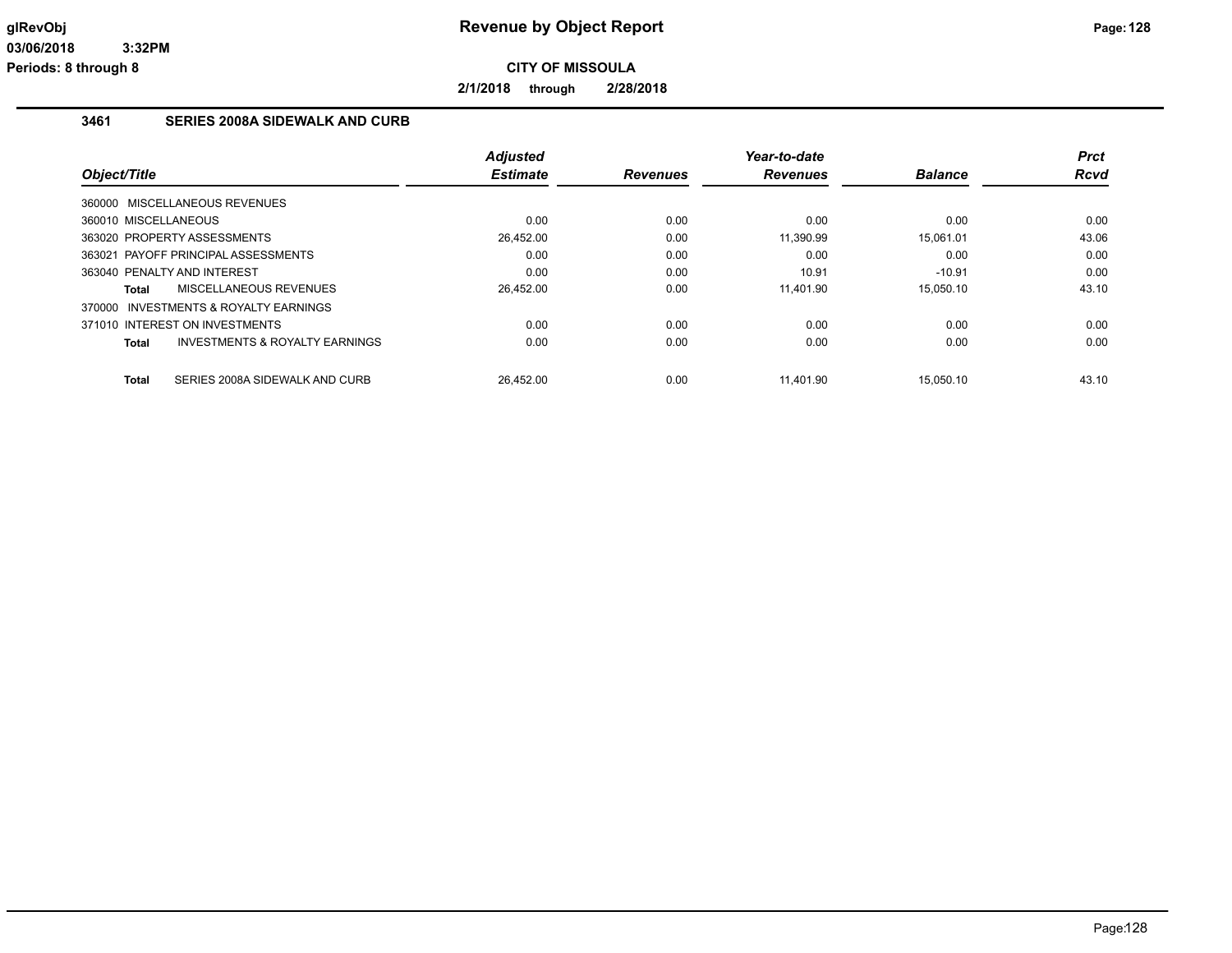**2/1/2018 through 2/28/2018**

# **3462 SERIES 2009 SIDEWALK AND CURB**

**3462 SERIES 2009 SIDEWALK AND CURB**

|                                        | <b>Adjusted</b> |                 | Year-to-date    |                | Prct        |
|----------------------------------------|-----------------|-----------------|-----------------|----------------|-------------|
| Object/Title                           | <b>Estimate</b> | <b>Revenues</b> | <b>Revenues</b> | <b>Balance</b> | <b>Rcvd</b> |
| 360000 MISCELLANEOUS REVENUES          |                 |                 |                 |                |             |
| 360010 MISCELLANEOUS                   | 5.161.00        | 0.00            | 0.00            | 5.161.00       | 0.00        |
| 363020 PROPERTY ASSESSMENTS            | 36.018.00       | 752.68          | 22.548.65       | 13.469.35      | 62.60       |
| 363021 PAYOFF PRINCIPAL ASSESSMENTS    | 0.00            | 0.00            | 0.00            | 0.00           | 0.00        |
| 363040 PENALTY AND INTEREST            | 0.00            | 23.71           | 23.71           | $-23.71$       | 0.00        |
| MISCELLANEOUS REVENUES<br>Total        | 41.179.00       | 776.39          | 22.572.36       | 18.606.64      | 54.82       |
| 380000 OTHER FINANCING SOURCES         |                 |                 |                 |                |             |
| 381030 SID BONDS PROCEEDS              | 0.00            | 0.00            | 0.00            | 0.00           | 0.00        |
| OTHER FINANCING SOURCES<br>Total       | 0.00            | 0.00            | 0.00            | 0.00           | 0.00        |
| Total<br>SERIES 2009 SIDEWALK AND CURB | 41.179.00       | 776.39          | 22.572.36       | 18.606.64      | 54.82       |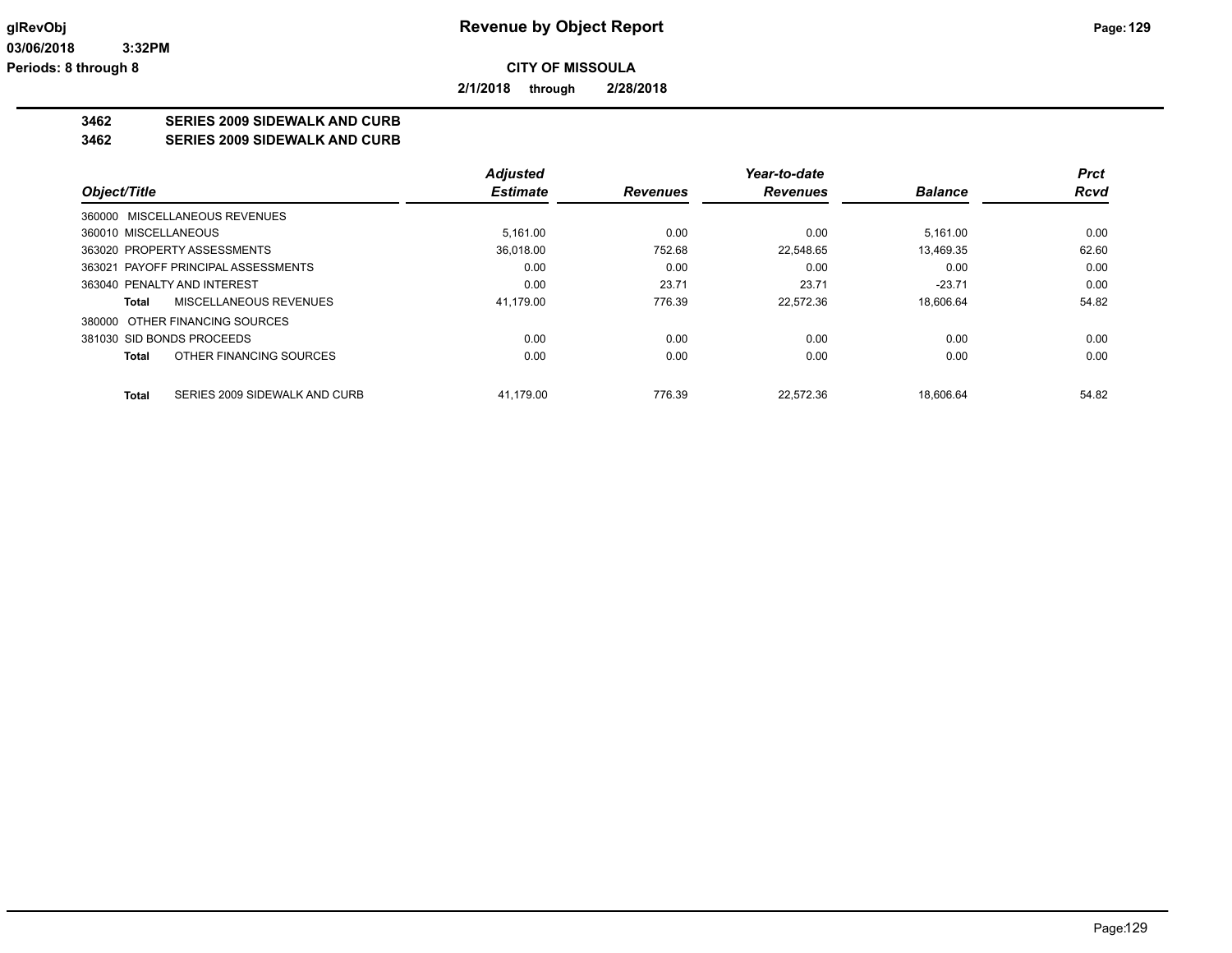**2/1/2018 through 2/28/2018**

# **3462 SERIES 2009 SIDEWALK AND CURB**

| Object/Title                                  | <b>Adjusted</b><br><b>Estimate</b> | <b>Revenues</b> | Year-to-date<br><b>Revenues</b> | <b>Balance</b> | <b>Prct</b><br>Rcvd |
|-----------------------------------------------|------------------------------------|-----------------|---------------------------------|----------------|---------------------|
| 360000 MISCELLANEOUS REVENUES                 |                                    |                 |                                 |                |                     |
| 360010 MISCELLANEOUS                          | 5.161.00                           | 0.00            | 0.00                            | 5.161.00       | 0.00                |
| 363020 PROPERTY ASSESSMENTS                   | 36.018.00                          | 752.68          | 22.548.65                       | 13.469.35      | 62.60               |
| 363021 PAYOFF PRINCIPAL ASSESSMENTS           | 0.00                               | 0.00            | 0.00                            | 0.00           | 0.00                |
| 363040 PENALTY AND INTEREST                   | 0.00                               | 23.71           | 23.71                           | $-23.71$       | 0.00                |
| MISCELLANEOUS REVENUES<br>Total               | 41,179.00                          | 776.39          | 22,572.36                       | 18,606.64      | 54.82               |
| 380000 OTHER FINANCING SOURCES                |                                    |                 |                                 |                |                     |
| 381030 SID BONDS PROCEEDS                     | 0.00                               | 0.00            | 0.00                            | 0.00           | 0.00                |
| OTHER FINANCING SOURCES<br><b>Total</b>       | 0.00                               | 0.00            | 0.00                            | 0.00           | 0.00                |
| SERIES 2009 SIDEWALK AND CURB<br><b>Total</b> | 41.179.00                          | 776.39          | 22.572.36                       | 18.606.64      | 54.82               |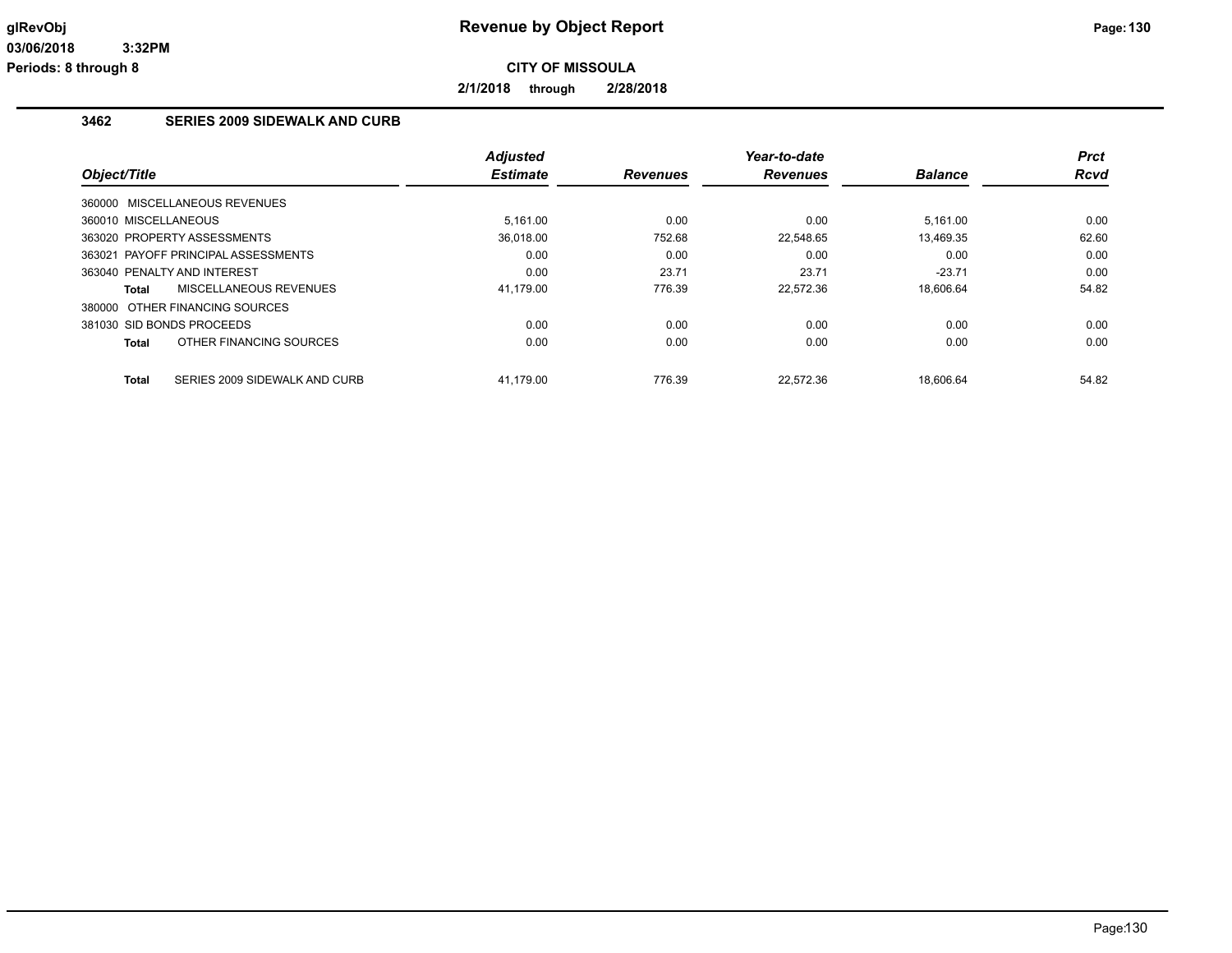**2/1/2018 through 2/28/2018**

# **3463 SERIES 2010 SIDEWALK AND CURB**

**3463 SERIES 2010 SIDEWALK AND CURB**

|                                                    | <b>Adjusted</b> |                 | Year-to-date    |                | <b>Prct</b> |
|----------------------------------------------------|-----------------|-----------------|-----------------|----------------|-------------|
| Object/Title                                       | <b>Estimate</b> | <b>Revenues</b> | <b>Revenues</b> | <b>Balance</b> | <b>Rcvd</b> |
| 360000 MISCELLANEOUS REVENUES                      |                 |                 |                 |                |             |
| 360010 MISCELLANEOUS                               | 3.452.00        | 0.00            | 0.00            | 3,452.00       | 0.00        |
| 363020 PROPERTY ASSESSMENTS                        | 92,938.00       | 512.49          | 39,137.62       | 53,800.38      | 42.11       |
| 363021 PAYOFF PRINCIPAL ASSESSMENTS                | 0.00            | 0.00            | 5,887.36        | $-5,887.36$    | 0.00        |
| 363040 PENALTY AND INTEREST                        | 0.00            | 15.80           | 33.33           | $-33.33$       | 0.00        |
| MISCELLANEOUS REVENUES<br>Total                    | 96,390.00       | 528.29          | 45,058.31       | 51,331.69      | 46.75       |
| INVESTMENTS & ROYALTY EARNINGS<br>370000           |                 |                 |                 |                |             |
| 371010 INTEREST ON INVESTMENTS                     | 0.00            | 0.00            | 0.00            | 0.00           | 0.00        |
| <b>INVESTMENTS &amp; ROYALTY EARNINGS</b><br>Total | 0.00            | 0.00            | 0.00            | 0.00           | 0.00        |
| OTHER FINANCING SOURCES<br>380000                  |                 |                 |                 |                |             |
| 383042 TRANSFERS FROM OTHER FUNDS                  | 0.00            | 0.00            | 0.00            | 0.00           | 0.00        |
| OTHER FINANCING SOURCES<br>Total                   | 0.00            | 0.00            | 0.00            | 0.00           | 0.00        |
| SERIES 2010 SIDEWALK AND CURB<br><b>Total</b>      | 96,390.00       | 528.29          | 45,058.31       | 51,331.69      | 46.75       |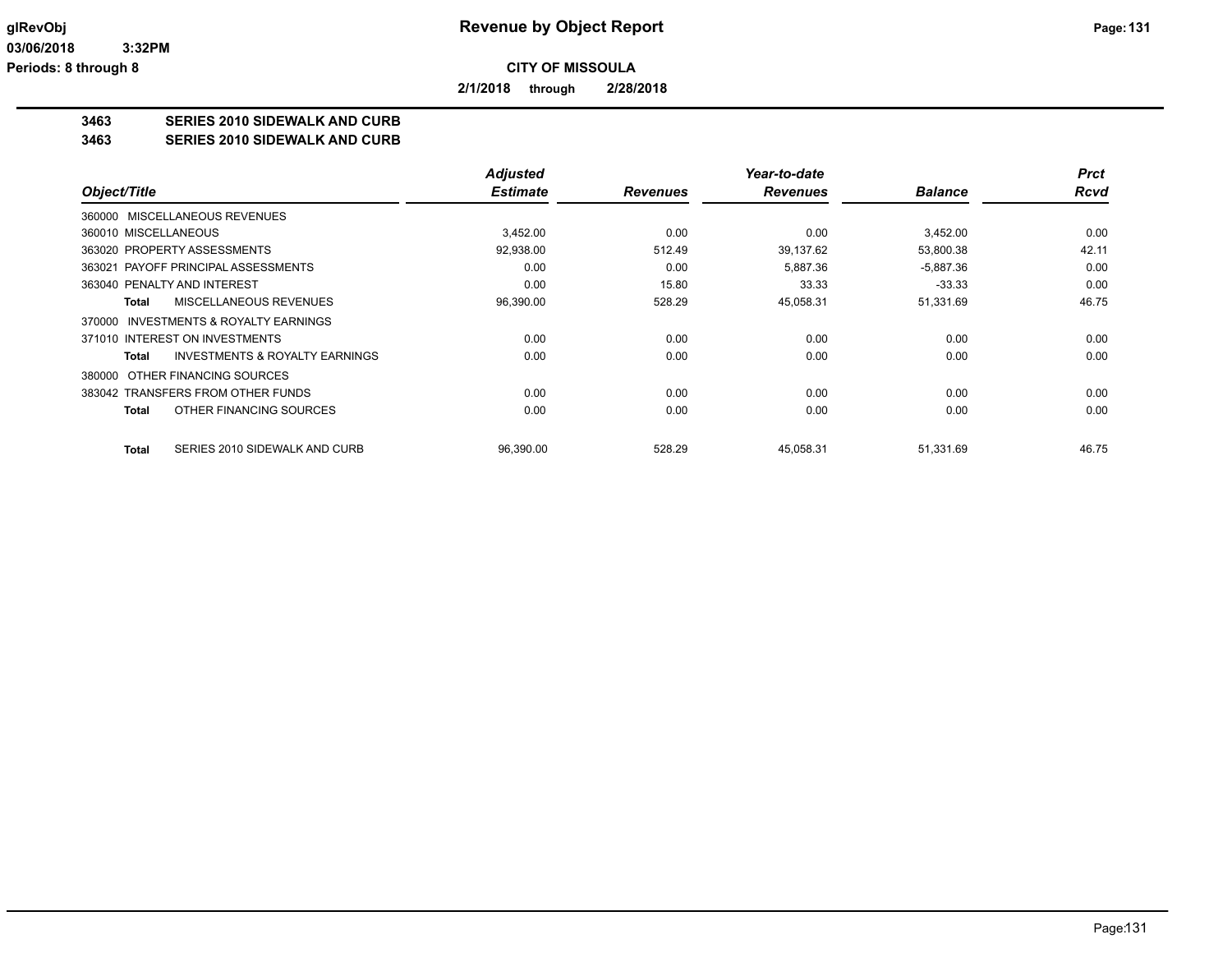**2/1/2018 through 2/28/2018**

### **3463 SERIES 2010 SIDEWALK AND CURB**

| Object/Title                                       | <b>Adjusted</b><br><b>Estimate</b> | <b>Revenues</b> | Year-to-date<br><b>Revenues</b> | <b>Balance</b> | <b>Prct</b><br><b>Rcvd</b> |
|----------------------------------------------------|------------------------------------|-----------------|---------------------------------|----------------|----------------------------|
|                                                    |                                    |                 |                                 |                |                            |
| 360000 MISCELLANEOUS REVENUES                      |                                    |                 |                                 |                |                            |
| 360010 MISCELLANEOUS                               | 3,452.00                           | 0.00            | 0.00                            | 3,452.00       | 0.00                       |
| 363020 PROPERTY ASSESSMENTS                        | 92,938.00                          | 512.49          | 39,137.62                       | 53,800.38      | 42.11                      |
| 363021 PAYOFF PRINCIPAL ASSESSMENTS                | 0.00                               | 0.00            | 5.887.36                        | $-5,887.36$    | 0.00                       |
| 363040 PENALTY AND INTEREST                        | 0.00                               | 15.80           | 33.33                           | $-33.33$       | 0.00                       |
| <b>MISCELLANEOUS REVENUES</b><br><b>Total</b>      | 96,390.00                          | 528.29          | 45,058.31                       | 51,331.69      | 46.75                      |
| INVESTMENTS & ROYALTY EARNINGS<br>370000           |                                    |                 |                                 |                |                            |
| 371010 INTEREST ON INVESTMENTS                     | 0.00                               | 0.00            | 0.00                            | 0.00           | 0.00                       |
| <b>INVESTMENTS &amp; ROYALTY EARNINGS</b><br>Total | 0.00                               | 0.00            | 0.00                            | 0.00           | 0.00                       |
| 380000 OTHER FINANCING SOURCES                     |                                    |                 |                                 |                |                            |
| 383042 TRANSFERS FROM OTHER FUNDS                  | 0.00                               | 0.00            | 0.00                            | 0.00           | 0.00                       |
| OTHER FINANCING SOURCES<br><b>Total</b>            | 0.00                               | 0.00            | 0.00                            | 0.00           | 0.00                       |
|                                                    |                                    |                 |                                 |                |                            |
| <b>Total</b><br>SERIES 2010 SIDEWALK AND CURB      | 96,390.00                          | 528.29          | 45,058.31                       | 51,331.69      | 46.75                      |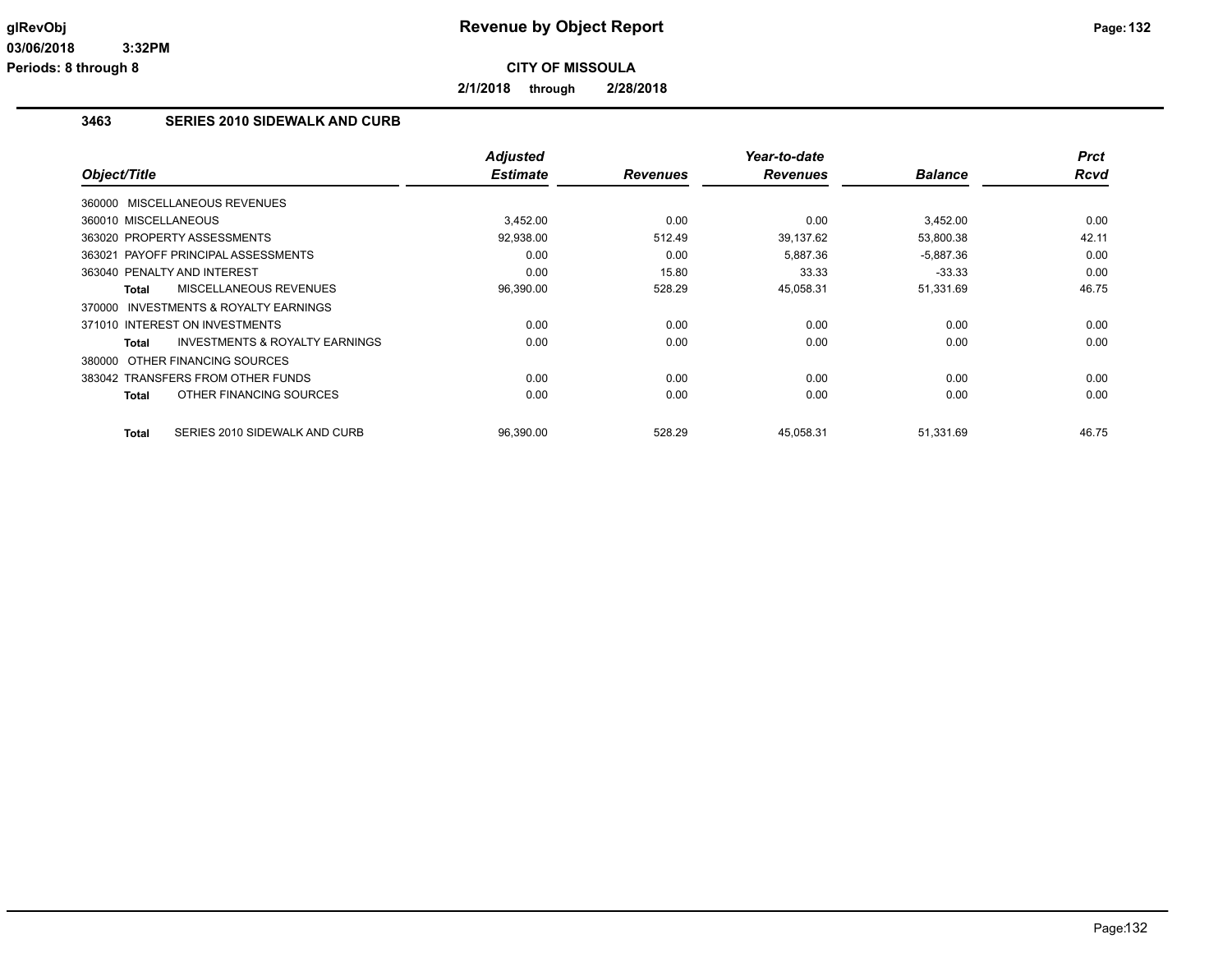**2/1/2018 through 2/28/2018**

**3464 FY12 S/C DEBT SERVICE**

**3464 FY12 S/C DEBT SERVICE**

|                                                           | <b>Adjusted</b> |                 | Year-to-date    |                | Prct        |
|-----------------------------------------------------------|-----------------|-----------------|-----------------|----------------|-------------|
| Object/Title                                              | <b>Estimate</b> | <b>Revenues</b> | <b>Revenues</b> | <b>Balance</b> | <b>Rcvd</b> |
| 360000 MISCELLANEOUS REVENUES                             |                 |                 |                 |                |             |
| 360010 MISCELLANEOUS                                      | 3.670.00        | 0.00            | 0.00            | 3.670.00       | 0.00        |
| 363020 PROPERTY ASSESSMENTS                               | 64.560.00       | 812.38          | 36.534.72       | 28.025.28      | 56.59       |
| 363021 PAYOFF PRINCIPAL ASSESSMENTS                       | 0.00            | 0.00            | 3,214.75        | $-3,214.75$    | 0.00        |
| 363040 PENALTY AND INTEREST                               | 0.00            | 4.80            | 23.59           | $-23.59$       | 0.00        |
| MISCELLANEOUS REVENUES<br>Total                           | 68,230.00       | 817.18          | 39.773.06       | 28.456.94      | 58.29       |
| INVESTMENTS & ROYALTY EARNINGS<br>370000                  |                 |                 |                 |                |             |
| 371010 INTEREST ON INVESTMENTS                            | 0.00            | 0.00            | 0.00            | 0.00           | 0.00        |
| <b>INVESTMENTS &amp; ROYALTY EARNINGS</b><br><b>Total</b> | 0.00            | 0.00            | 0.00            | 0.00           | 0.00        |
| FY12 S/C DEBT SERVICE<br>Total                            | 68.230.00       | 817.18          | 39.773.06       | 28.456.94      | 58.29       |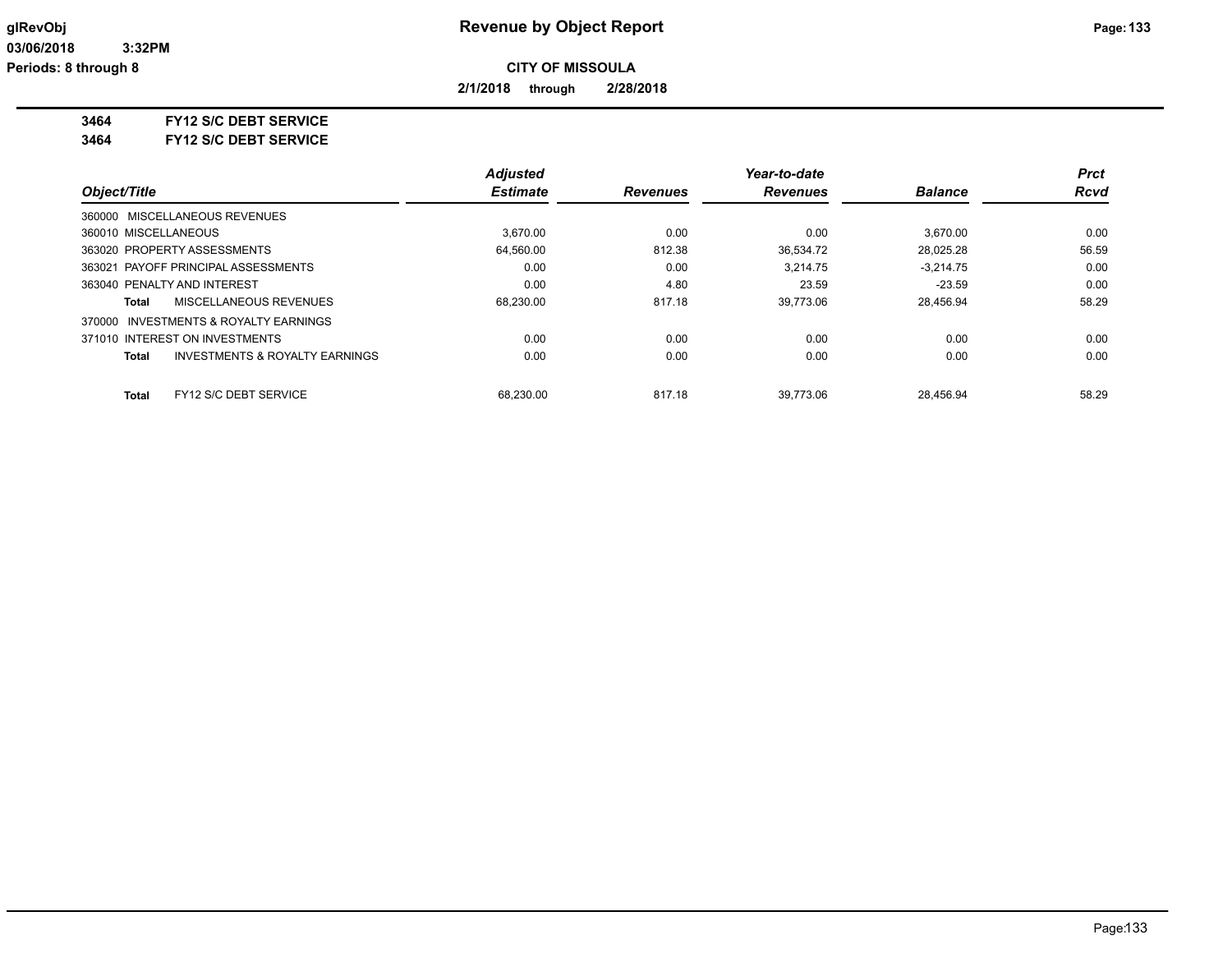**2/1/2018 through 2/28/2018**

# **3464 FY12 S/C DEBT SERVICE**

| Object/Title                                       | <b>Adjusted</b><br><b>Estimate</b> | <b>Revenues</b> | Year-to-date<br><b>Revenues</b> | <b>Balance</b> | <b>Prct</b><br><b>Rcvd</b> |
|----------------------------------------------------|------------------------------------|-----------------|---------------------------------|----------------|----------------------------|
|                                                    |                                    |                 |                                 |                |                            |
| 360000 MISCELLANEOUS REVENUES                      |                                    |                 |                                 |                |                            |
| 360010 MISCELLANEOUS                               | 3.670.00                           | 0.00            | 0.00                            | 3.670.00       | 0.00                       |
| 363020 PROPERTY ASSESSMENTS                        | 64.560.00                          | 812.38          | 36,534.72                       | 28,025.28      | 56.59                      |
| 363021 PAYOFF PRINCIPAL ASSESSMENTS                | 0.00                               | 0.00            | 3.214.75                        | $-3.214.75$    | 0.00                       |
| 363040 PENALTY AND INTEREST                        | 0.00                               | 4.80            | 23.59                           | $-23.59$       | 0.00                       |
| MISCELLANEOUS REVENUES<br>Total                    | 68,230.00                          | 817.18          | 39.773.06                       | 28.456.94      | 58.29                      |
| 370000 INVESTMENTS & ROYALTY EARNINGS              |                                    |                 |                                 |                |                            |
| 371010 INTEREST ON INVESTMENTS                     | 0.00                               | 0.00            | 0.00                            | 0.00           | 0.00                       |
| <b>INVESTMENTS &amp; ROYALTY EARNINGS</b><br>Total | 0.00                               | 0.00            | 0.00                            | 0.00           | 0.00                       |
|                                                    |                                    |                 |                                 |                |                            |
| FY12 S/C DEBT SERVICE<br>Total                     | 68.230.00                          | 817.18          | 39.773.06                       | 28.456.94      | 58.29                      |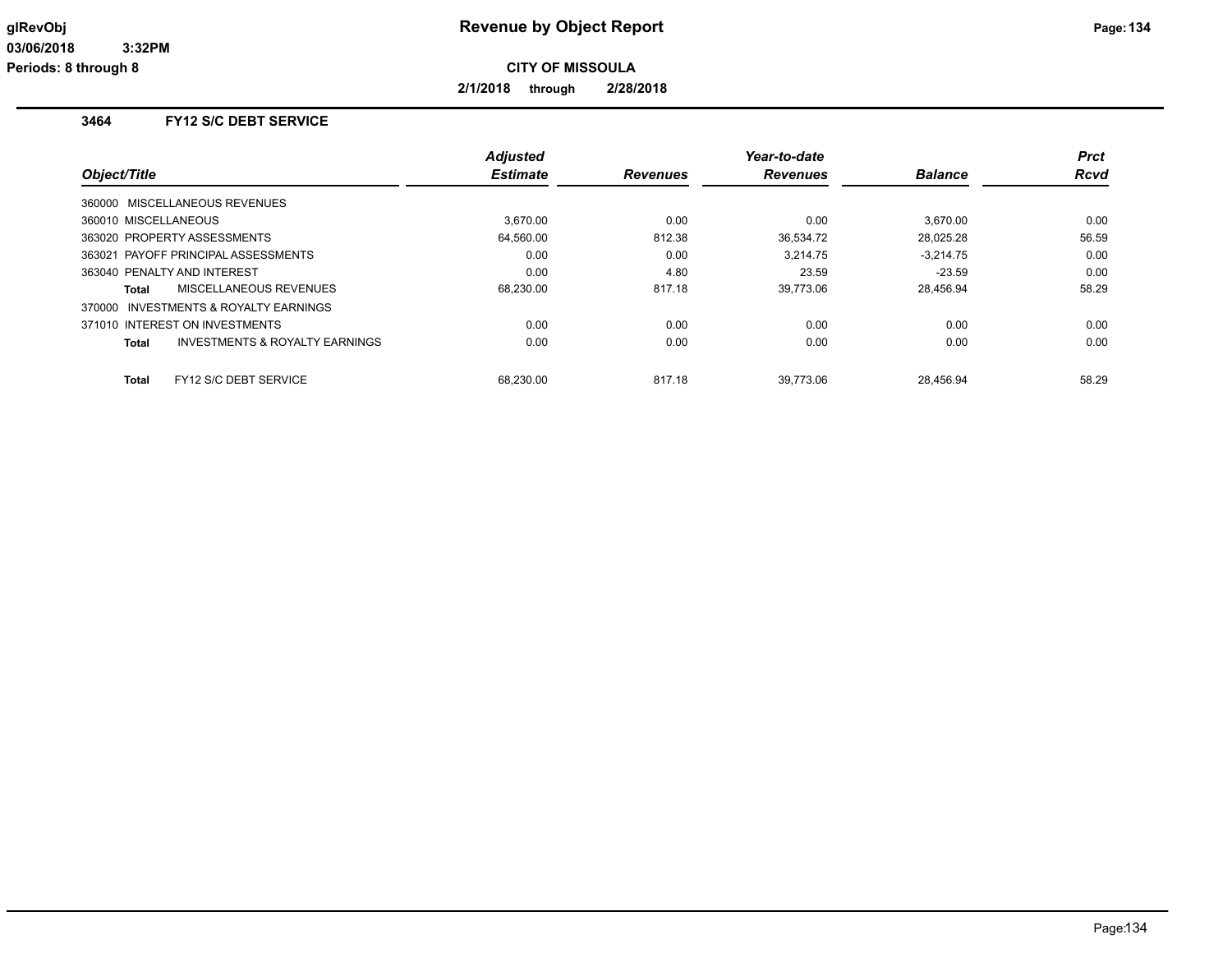**2/1/2018 through 2/28/2018**

### **3465 FY13 SIDEWALK/CURB DEBT SERVICE**

#### **3465 FY13 SIDEWALK/CURB DEBT SERVICE**

|                                                        | <b>Adjusted</b> |                 | Year-to-date    |                | <b>Prct</b> |
|--------------------------------------------------------|-----------------|-----------------|-----------------|----------------|-------------|
| Object/Title                                           | <b>Estimate</b> | <b>Revenues</b> | <b>Revenues</b> | <b>Balance</b> | <b>Rcvd</b> |
| 360000 MISCELLANEOUS REVENUES                          |                 |                 |                 |                |             |
| 360010 MISCELLANEOUS                                   | 855.00          | 0.00            | 0.00            | 855.00         | 0.00        |
| 363020 PROPERTY ASSESSMENTS                            | 38,113.00       | 0.00            | 19,847.25       | 18,265.75      | 52.07       |
| 363021 PAYOFF PRINCIPAL ASSESSMENTS                    | 0.00            | 0.00            | 0.00            | 0.00           | 0.00        |
| 363040 PENALTY AND INTEREST                            | 0.00            | 0.00            | 0.50            | $-0.50$        | 0.00        |
| <b>MISCELLANEOUS REVENUES</b><br><b>Total</b>          | 38,968.00       | 0.00            | 19,847.75       | 19,120.25      | 50.93       |
| INVESTMENTS & ROYALTY EARNINGS<br>370000               |                 |                 |                 |                |             |
| 371010 INTEREST ON INVESTMENTS                         | 0.00            | 0.00            | 0.00            | 0.00           | 0.00        |
| <b>INVESTMENTS &amp; ROYALTY EARNINGS</b><br>Total     | 0.00            | 0.00            | 0.00            | 0.00           | 0.00        |
| OTHER FINANCING SOURCES<br>380000                      |                 |                 |                 |                |             |
| 381030 SID BONDS PROCEEDS                              | 0.00            | 0.00            | 0.00            | 0.00           | 0.00        |
| OTHER FINANCING SOURCES<br><b>Total</b>                | 0.00            | 0.00            | 0.00            | 0.00           | 0.00        |
| <b>FY13 SIDEWALK/CURB DEBT SERVICE</b><br><b>Total</b> | 38,968.00       | 0.00            | 19,847.75       | 19,120.25      | 50.93       |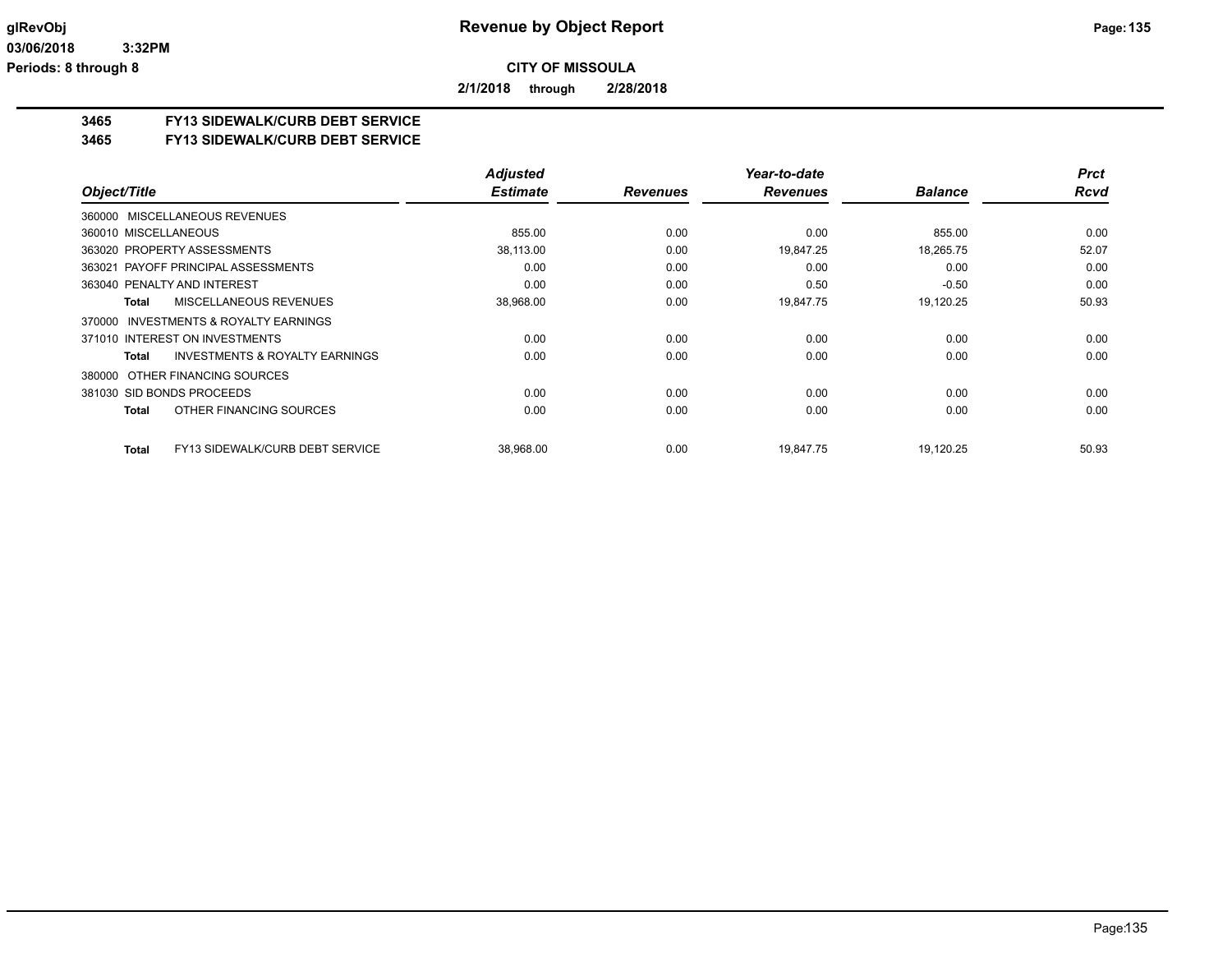**2/1/2018 through 2/28/2018**

# **3465 FY13 SIDEWALK/CURB DEBT SERVICE**

| Object/Title                                       | <b>Adjusted</b><br><b>Estimate</b> | <b>Revenues</b> | Year-to-date<br><b>Revenues</b> | <b>Balance</b> | <b>Prct</b><br><b>Rcvd</b> |
|----------------------------------------------------|------------------------------------|-----------------|---------------------------------|----------------|----------------------------|
|                                                    |                                    |                 |                                 |                |                            |
| 360000 MISCELLANEOUS REVENUES                      |                                    |                 |                                 |                |                            |
| 360010 MISCELLANEOUS                               | 855.00                             | 0.00            | 0.00                            | 855.00         | 0.00                       |
| 363020 PROPERTY ASSESSMENTS                        | 38.113.00                          | 0.00            | 19.847.25                       | 18,265.75      | 52.07                      |
| 363021 PAYOFF PRINCIPAL ASSESSMENTS                | 0.00                               | 0.00            | 0.00                            | 0.00           | 0.00                       |
| 363040 PENALTY AND INTEREST                        | 0.00                               | 0.00            | 0.50                            | $-0.50$        | 0.00                       |
| MISCELLANEOUS REVENUES<br><b>Total</b>             | 38,968.00                          | 0.00            | 19,847.75                       | 19,120.25      | 50.93                      |
| 370000 INVESTMENTS & ROYALTY EARNINGS              |                                    |                 |                                 |                |                            |
| 371010 INTEREST ON INVESTMENTS                     | 0.00                               | 0.00            | 0.00                            | 0.00           | 0.00                       |
| <b>INVESTMENTS &amp; ROYALTY EARNINGS</b><br>Total | 0.00                               | 0.00            | 0.00                            | 0.00           | 0.00                       |
| 380000 OTHER FINANCING SOURCES                     |                                    |                 |                                 |                |                            |
| 381030 SID BONDS PROCEEDS                          | 0.00                               | 0.00            | 0.00                            | 0.00           | 0.00                       |
| OTHER FINANCING SOURCES<br><b>Total</b>            | 0.00                               | 0.00            | 0.00                            | 0.00           | 0.00                       |
|                                                    |                                    |                 |                                 |                |                            |
| FY13 SIDEWALK/CURB DEBT SERVICE<br><b>Total</b>    | 38,968.00                          | 0.00            | 19.847.75                       | 19,120.25      | 50.93                      |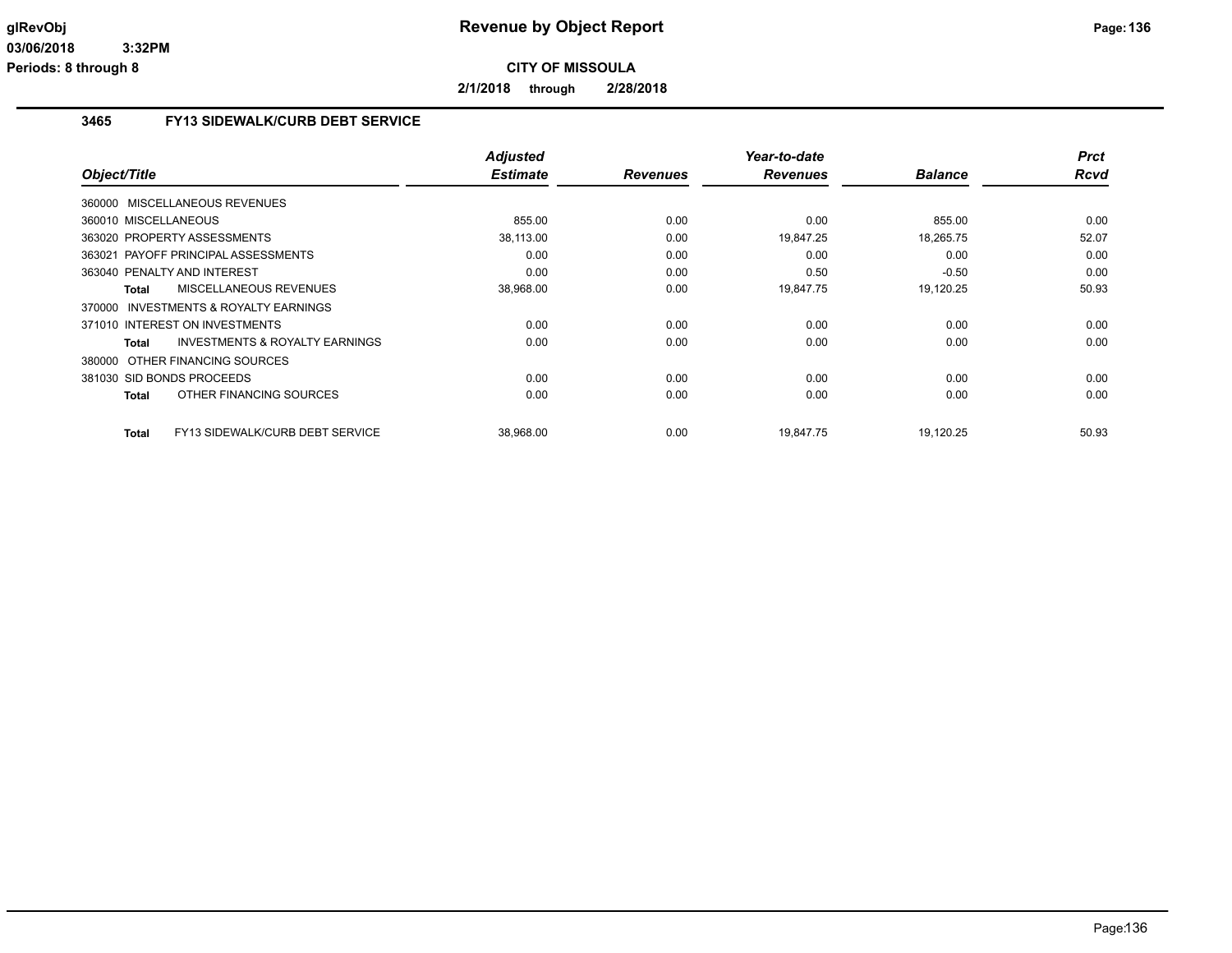**2/1/2018 through 2/28/2018**

### **3466 FY15 SIDEWALK/CURB DEBT SERVICE**

#### **3466 FY15 SIDEWALK/CURB DEBT SERVICE**

|                                                        | <b>Adjusted</b> |                 | Year-to-date    |                | <b>Prct</b> |
|--------------------------------------------------------|-----------------|-----------------|-----------------|----------------|-------------|
| Object/Title                                           | <b>Estimate</b> | <b>Revenues</b> | <b>Revenues</b> | <b>Balance</b> | <b>Rcvd</b> |
| 360000 MISCELLANEOUS REVENUES                          |                 |                 |                 |                |             |
| 360010 MISCELLANEOUS                                   | 0.00            | 0.00            | 0.00            | 0.00           | 0.00        |
| 363020 PROPERTY ASSESSMENTS                            | 88,796.00       | 65.93           | 29,208.19       | 59,587.81      | 32.89       |
| 363021 PAYOFF PRINCIPAL ASSESSMENTS                    | 0.00            | 0.00            | 0.00            | 0.00           | 0.00        |
| 363040 PENALTY AND INTEREST                            | 0.00            | 0.00            | 3.45            | $-3.45$        | 0.00        |
| MISCELLANEOUS REVENUES<br>Total                        | 88,796.00       | 65.93           | 29,211.64       | 59,584.36      | 32.90       |
| INVESTMENTS & ROYALTY EARNINGS<br>370000               |                 |                 |                 |                |             |
| 371010 INTEREST ON INVESTMENTS                         | 0.00            | 0.00            | 0.00            | 0.00           | 0.00        |
| <b>INVESTMENTS &amp; ROYALTY EARNINGS</b><br>Total     | 0.00            | 0.00            | 0.00            | 0.00           | 0.00        |
| 380000 OTHER FINANCING SOURCES                         |                 |                 |                 |                |             |
| 381030 SID BONDS PROCEEDS                              | 0.00            | 0.00            | 0.00            | 0.00           | 0.00        |
| 383042 TRANSFERS FROM OTHER FUNDS                      | 0.00            | 0.00            | 0.00            | 0.00           | 0.00        |
| OTHER FINANCING SOURCES<br>Total                       | 0.00            | 0.00            | 0.00            | 0.00           | 0.00        |
| <b>FY15 SIDEWALK/CURB DEBT SERVICE</b><br><b>Total</b> | 88,796.00       | 65.93           | 29,211.64       | 59,584.36      | 32.90       |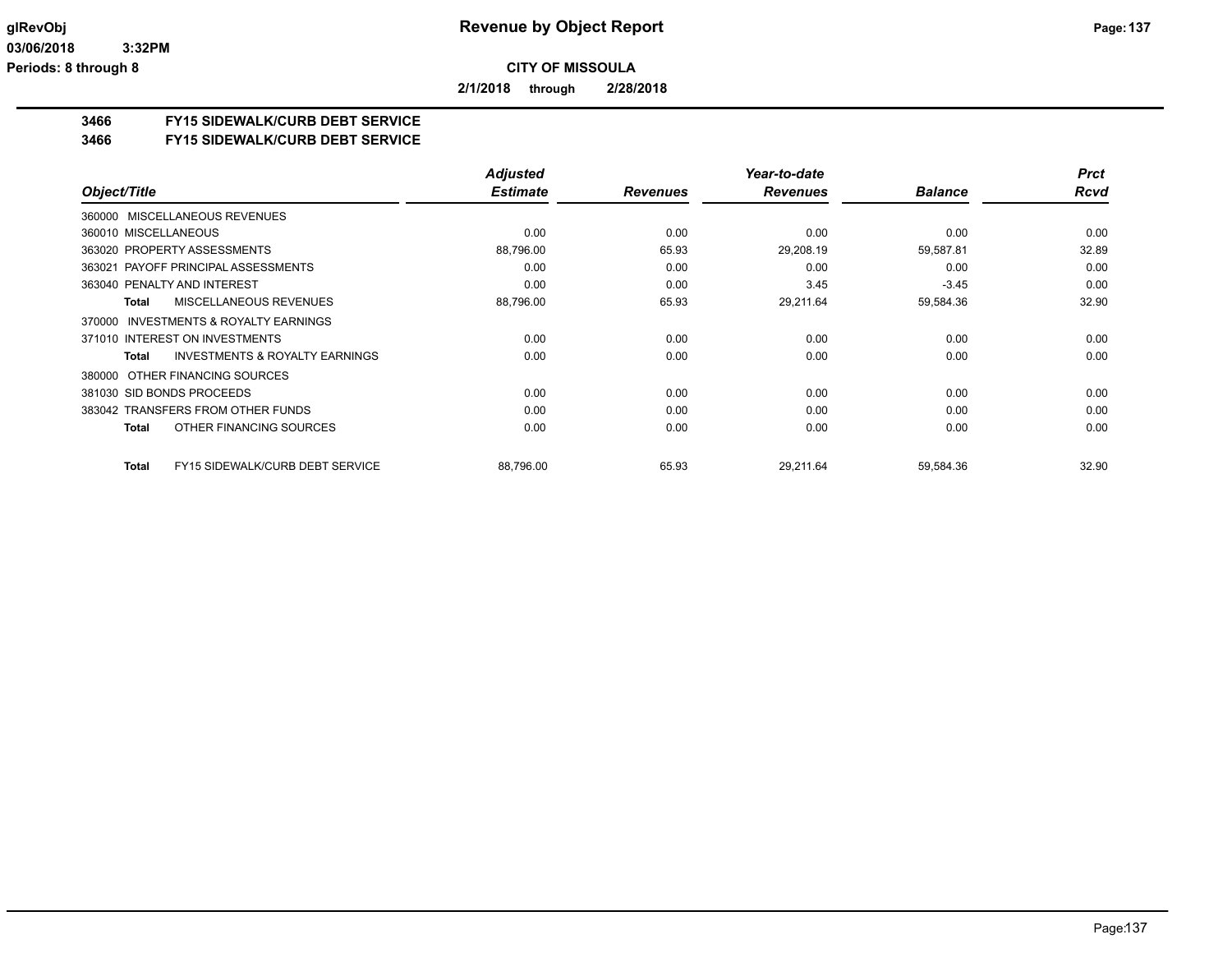**2/1/2018 through 2/28/2018**

# **3466 FY15 SIDEWALK/CURB DEBT SERVICE**

|                                                    | <b>Adjusted</b> |                 | Year-to-date    |                | <b>Prct</b> |
|----------------------------------------------------|-----------------|-----------------|-----------------|----------------|-------------|
| Object/Title                                       | <b>Estimate</b> | <b>Revenues</b> | <b>Revenues</b> | <b>Balance</b> | <b>Rcvd</b> |
| 360000 MISCELLANEOUS REVENUES                      |                 |                 |                 |                |             |
| 360010 MISCELLANEOUS                               | 0.00            | 0.00            | 0.00            | 0.00           | 0.00        |
| 363020 PROPERTY ASSESSMENTS                        | 88,796.00       | 65.93           | 29,208.19       | 59,587.81      | 32.89       |
| 363021 PAYOFF PRINCIPAL ASSESSMENTS                | 0.00            | 0.00            | 0.00            | 0.00           | 0.00        |
| 363040 PENALTY AND INTEREST                        | 0.00            | 0.00            | 3.45            | $-3.45$        | 0.00        |
| <b>MISCELLANEOUS REVENUES</b><br><b>Total</b>      | 88,796.00       | 65.93           | 29,211.64       | 59,584.36      | 32.90       |
| 370000 INVESTMENTS & ROYALTY EARNINGS              |                 |                 |                 |                |             |
| 371010 INTEREST ON INVESTMENTS                     | 0.00            | 0.00            | 0.00            | 0.00           | 0.00        |
| <b>INVESTMENTS &amp; ROYALTY EARNINGS</b><br>Total | 0.00            | 0.00            | 0.00            | 0.00           | 0.00        |
| 380000 OTHER FINANCING SOURCES                     |                 |                 |                 |                |             |
| 381030 SID BONDS PROCEEDS                          | 0.00            | 0.00            | 0.00            | 0.00           | 0.00        |
| 383042 TRANSFERS FROM OTHER FUNDS                  | 0.00            | 0.00            | 0.00            | 0.00           | 0.00        |
| OTHER FINANCING SOURCES<br><b>Total</b>            | 0.00            | 0.00            | 0.00            | 0.00           | 0.00        |
| FY15 SIDEWALK/CURB DEBT SERVICE<br><b>Total</b>    | 88.796.00       | 65.93           | 29.211.64       | 59,584.36      | 32.90       |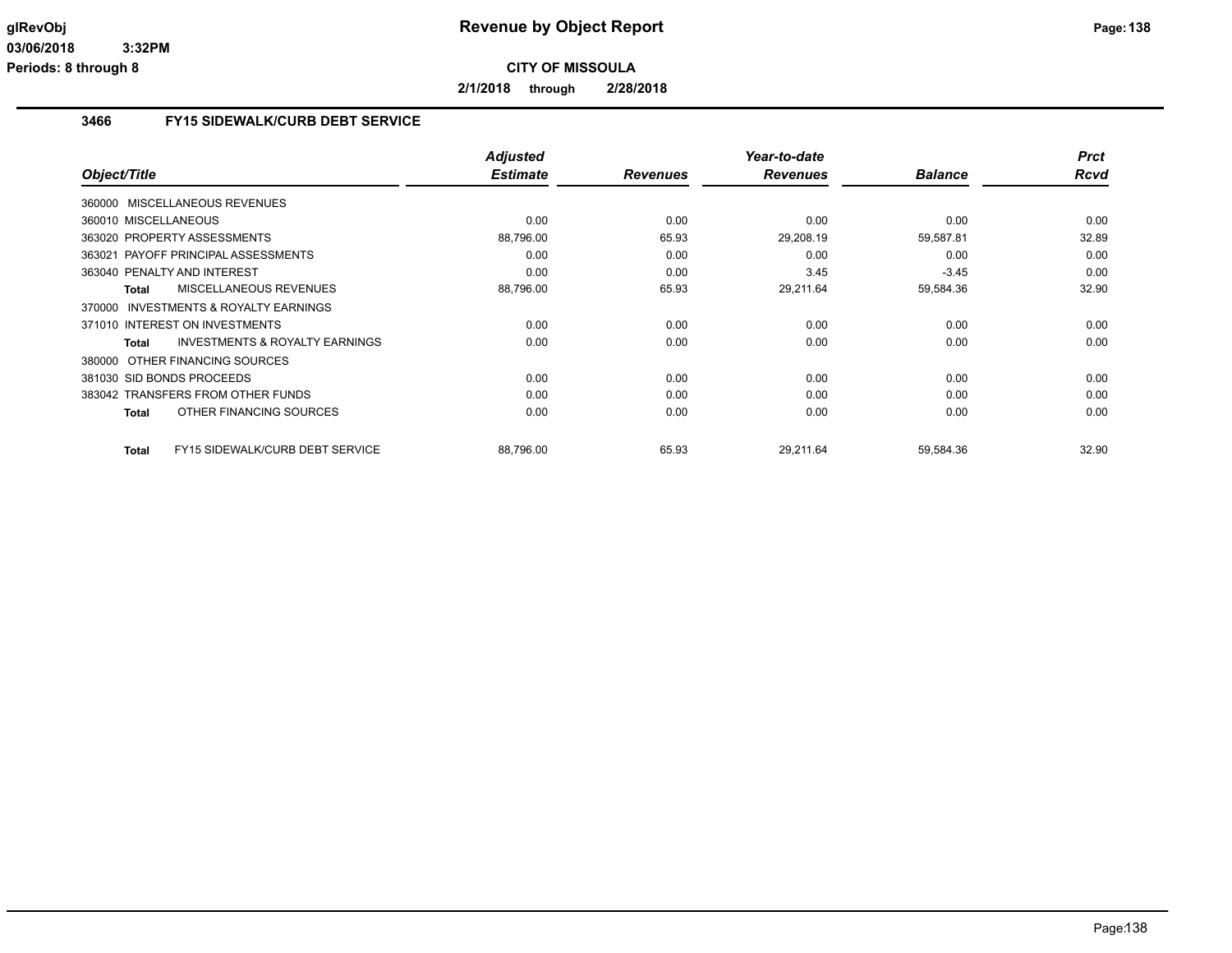**2/1/2018 through 2/28/2018**

### **3467 FY16 SIDEWALK/CURB DEBT SERVICE**

**3467 FY16 SIDEWALK/CURB DEBT SERVICE**

|                                                           | <b>Adjusted</b> |                 | Year-to-date    |                | <b>Prct</b> |
|-----------------------------------------------------------|-----------------|-----------------|-----------------|----------------|-------------|
| Object/Title                                              | <b>Estimate</b> | <b>Revenues</b> | <b>Revenues</b> | <b>Balance</b> | <b>Rcvd</b> |
| 360000 MISCELLANEOUS REVENUES                             |                 |                 |                 |                |             |
| 360010 MISCELLANEOUS                                      | 909.00          | 0.00            | 0.00            | 909.00         | 0.00        |
| 363020 PROPERTY ASSESSMENTS                               | 32,970.00       | 662.14          | 17,483.91       | 15,486.09      | 53.03       |
| 363021 PAYOFF PRINCIPAL ASSESSMENTS                       | 0.00            | 0.00            | 0.00            | 0.00           | 0.00        |
| 363040 PENALTY AND INTEREST                               | 0.00            | 13.79           | 26.29           | $-26.29$       | 0.00        |
| MISCELLANEOUS REVENUES<br><b>Total</b>                    | 33,879.00       | 675.93          | 17,510.20       | 16,368.80      | 51.68       |
| INVESTMENTS & ROYALTY EARNINGS<br>370000                  |                 |                 |                 |                |             |
| 371010 INTEREST ON INVESTMENTS                            | 0.00            | 0.00            | 0.00            | 0.00           | 0.00        |
| <b>INVESTMENTS &amp; ROYALTY EARNINGS</b><br><b>Total</b> | 0.00            | 0.00            | 0.00            | 0.00           | 0.00        |
| OTHER FINANCING SOURCES<br>380000                         |                 |                 |                 |                |             |
| 381030 SID BONDS PROCEEDS                                 | 0.00            | 0.00            | 0.00            | 0.00           | 0.00        |
| 383042 TRANSFERS FROM OTHER FUNDS                         | 0.00            | 0.00            | 0.00            | 0.00           | 0.00        |
| OTHER FINANCING SOURCES<br><b>Total</b>                   | 0.00            | 0.00            | 0.00            | 0.00           | 0.00        |
| FY16 SIDEWALK/CURB DEBT SERVICE<br><b>Total</b>           | 33.879.00       | 675.93          | 17.510.20       | 16,368.80      | 51.68       |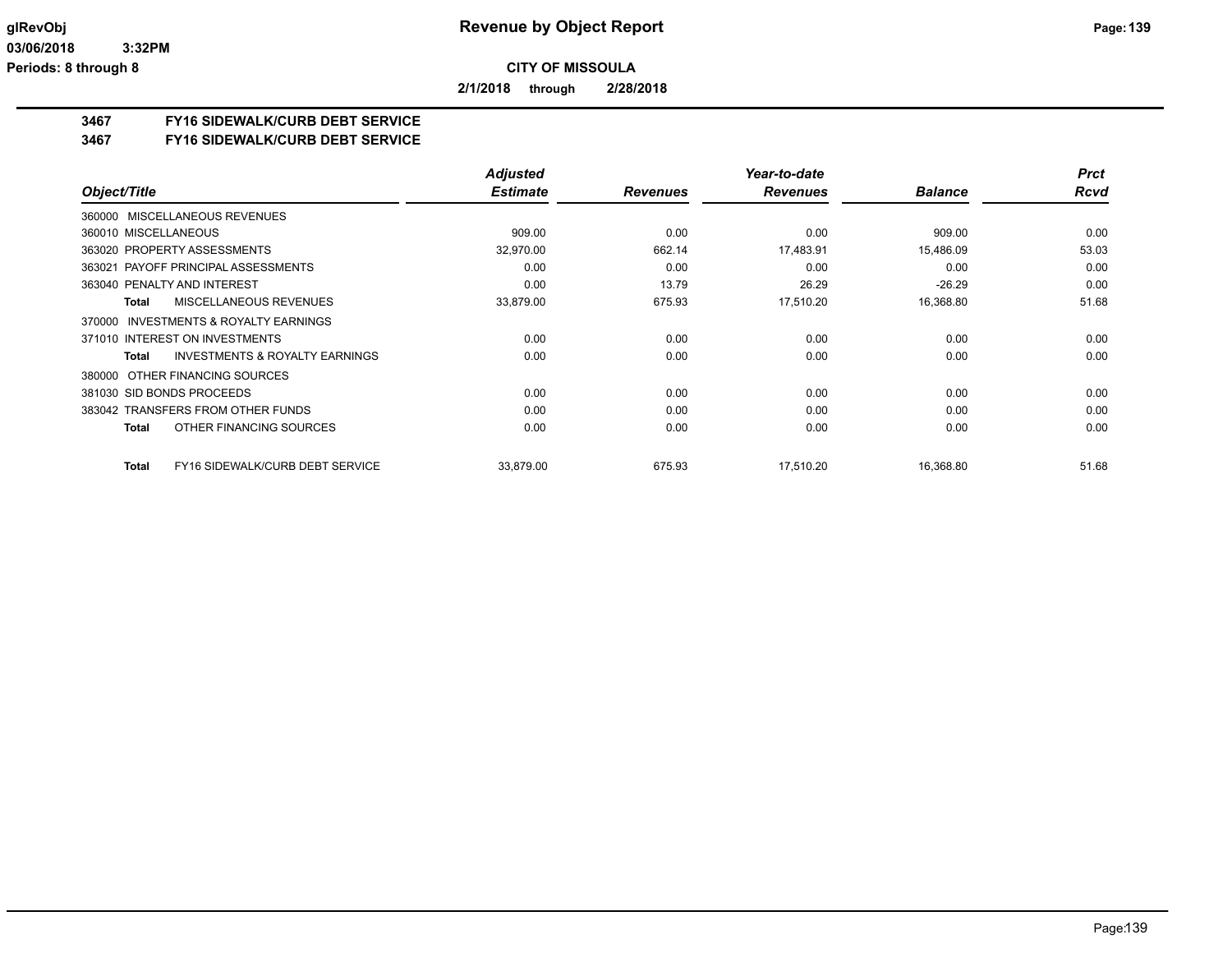**2/1/2018 through 2/28/2018**

# **3467 FY16 SIDEWALK/CURB DEBT SERVICE**

|                                                    | <b>Adjusted</b> |                 | Year-to-date    |                | <b>Prct</b> |
|----------------------------------------------------|-----------------|-----------------|-----------------|----------------|-------------|
| Object/Title                                       | <b>Estimate</b> | <b>Revenues</b> | <b>Revenues</b> | <b>Balance</b> | <b>Rcvd</b> |
| 360000 MISCELLANEOUS REVENUES                      |                 |                 |                 |                |             |
| 360010 MISCELLANEOUS                               | 909.00          | 0.00            | 0.00            | 909.00         | 0.00        |
| 363020 PROPERTY ASSESSMENTS                        | 32,970.00       | 662.14          | 17,483.91       | 15,486.09      | 53.03       |
| 363021 PAYOFF PRINCIPAL ASSESSMENTS                | 0.00            | 0.00            | 0.00            | 0.00           | 0.00        |
| 363040 PENALTY AND INTEREST                        | 0.00            | 13.79           | 26.29           | $-26.29$       | 0.00        |
| <b>MISCELLANEOUS REVENUES</b><br><b>Total</b>      | 33,879.00       | 675.93          | 17,510.20       | 16,368.80      | 51.68       |
| 370000 INVESTMENTS & ROYALTY EARNINGS              |                 |                 |                 |                |             |
| 371010 INTEREST ON INVESTMENTS                     | 0.00            | 0.00            | 0.00            | 0.00           | 0.00        |
| <b>INVESTMENTS &amp; ROYALTY EARNINGS</b><br>Total | 0.00            | 0.00            | 0.00            | 0.00           | 0.00        |
| 380000 OTHER FINANCING SOURCES                     |                 |                 |                 |                |             |
| 381030 SID BONDS PROCEEDS                          | 0.00            | 0.00            | 0.00            | 0.00           | 0.00        |
| 383042 TRANSFERS FROM OTHER FUNDS                  | 0.00            | 0.00            | 0.00            | 0.00           | 0.00        |
| OTHER FINANCING SOURCES<br><b>Total</b>            | 0.00            | 0.00            | 0.00            | 0.00           | 0.00        |
| FY16 SIDEWALK/CURB DEBT SERVICE<br><b>Total</b>    | 33.879.00       | 675.93          | 17.510.20       | 16.368.80      | 51.68       |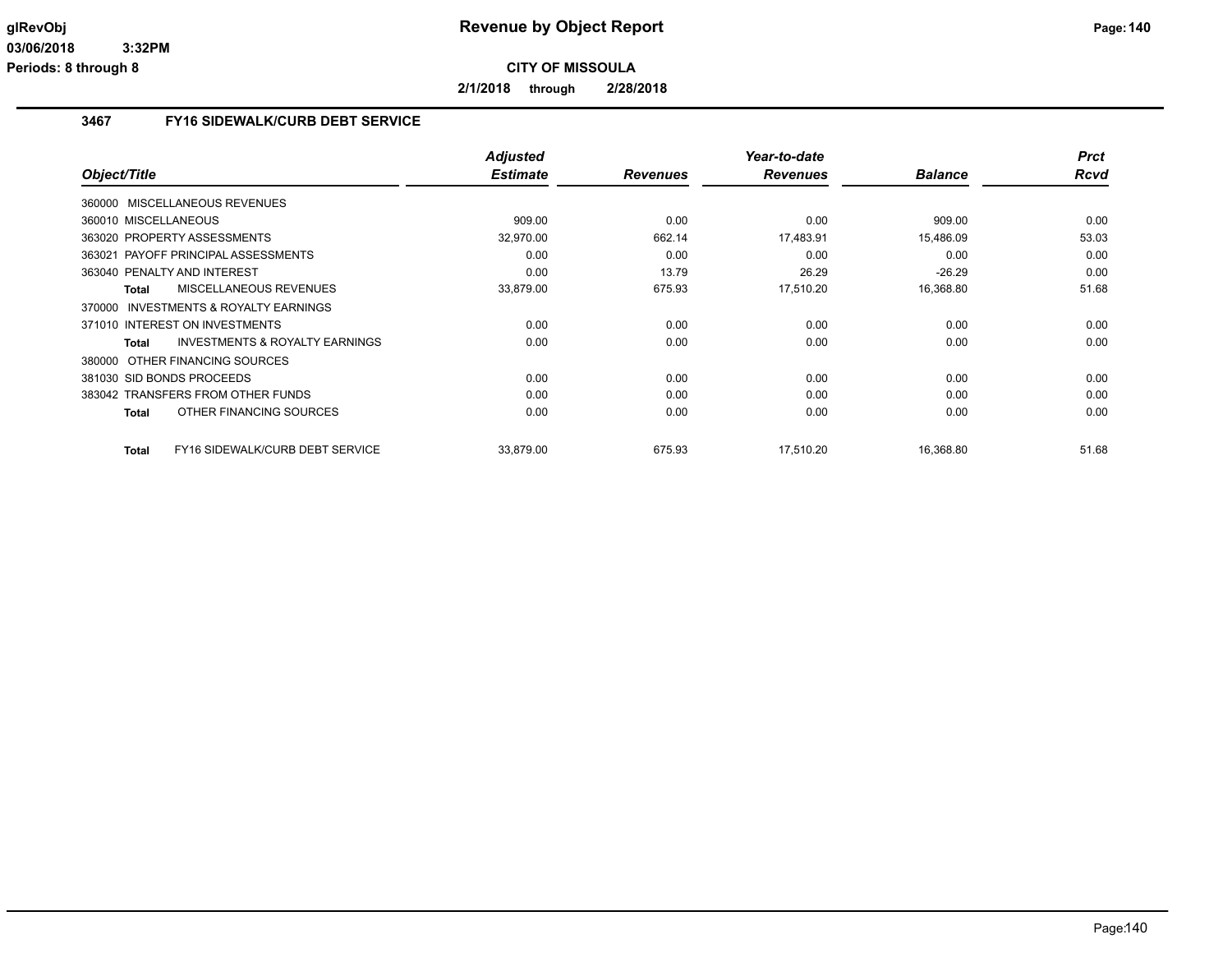**2/1/2018 through 2/28/2018**

### **3468 FY17 SIDEWALK/CURB DEBT SERVICE**

#### **3468 FY17 SIDEWALK/CURB DEBT SERVICE**

|                                                    | <b>Adjusted</b> |                 | Year-to-date    |                | <b>Prct</b> |
|----------------------------------------------------|-----------------|-----------------|-----------------|----------------|-------------|
| Object/Title                                       | <b>Estimate</b> | <b>Revenues</b> | <b>Revenues</b> | <b>Balance</b> | <b>Rcvd</b> |
| 360000 MISCELLANEOUS REVENUES                      |                 |                 |                 |                |             |
| 363020 PROPERTY ASSESSMENTS                        | 0.00            | 1,633.34        | 18,779.37       | $-18,779.37$   | 0.00        |
| 363021 PAYOFF PRINCIPAL ASSESSMENTS                | 0.00            | 0.00            | 0.00            | 0.00           | 0.00        |
| 363040 PENALTY AND INTEREST                        | 0.00            | 58.59           | 62.35           | $-62.35$       | 0.00        |
| MISCELLANEOUS REVENUES<br>Total                    | 0.00            | 1,691.93        | 18,841.72       | $-18,841.72$   | 0.00        |
| INVESTMENTS & ROYALTY EARNINGS<br>370000           |                 |                 |                 |                |             |
| 371010 INTEREST ON INVESTMENTS                     | 0.00            | 0.00            | 0.00            | 0.00           | 0.00        |
| <b>INVESTMENTS &amp; ROYALTY EARNINGS</b><br>Total | 0.00            | 0.00            | 0.00            | 0.00           | 0.00        |
| 380000 OTHER FINANCING SOURCES                     |                 |                 |                 |                |             |
| 381030 SID BONDS PROCEEDS                          | 0.00            | 0.00            | 364,013.00      | $-364.013.00$  | 0.00        |
| 383042 TRANSFERS FROM OTHER FUNDS                  | 0.00            | 0.00            | 0.00            | 0.00           | 0.00        |
| OTHER FINANCING SOURCES<br><b>Total</b>            | 0.00            | 0.00            | 364,013.00      | $-364,013.00$  | 0.00        |
| <b>FY17 SIDEWALK/CURB DEBT SERVICE</b><br>Total    | 0.00            | 1,691.93        | 382,854.72      | $-382,854.72$  | 0.00        |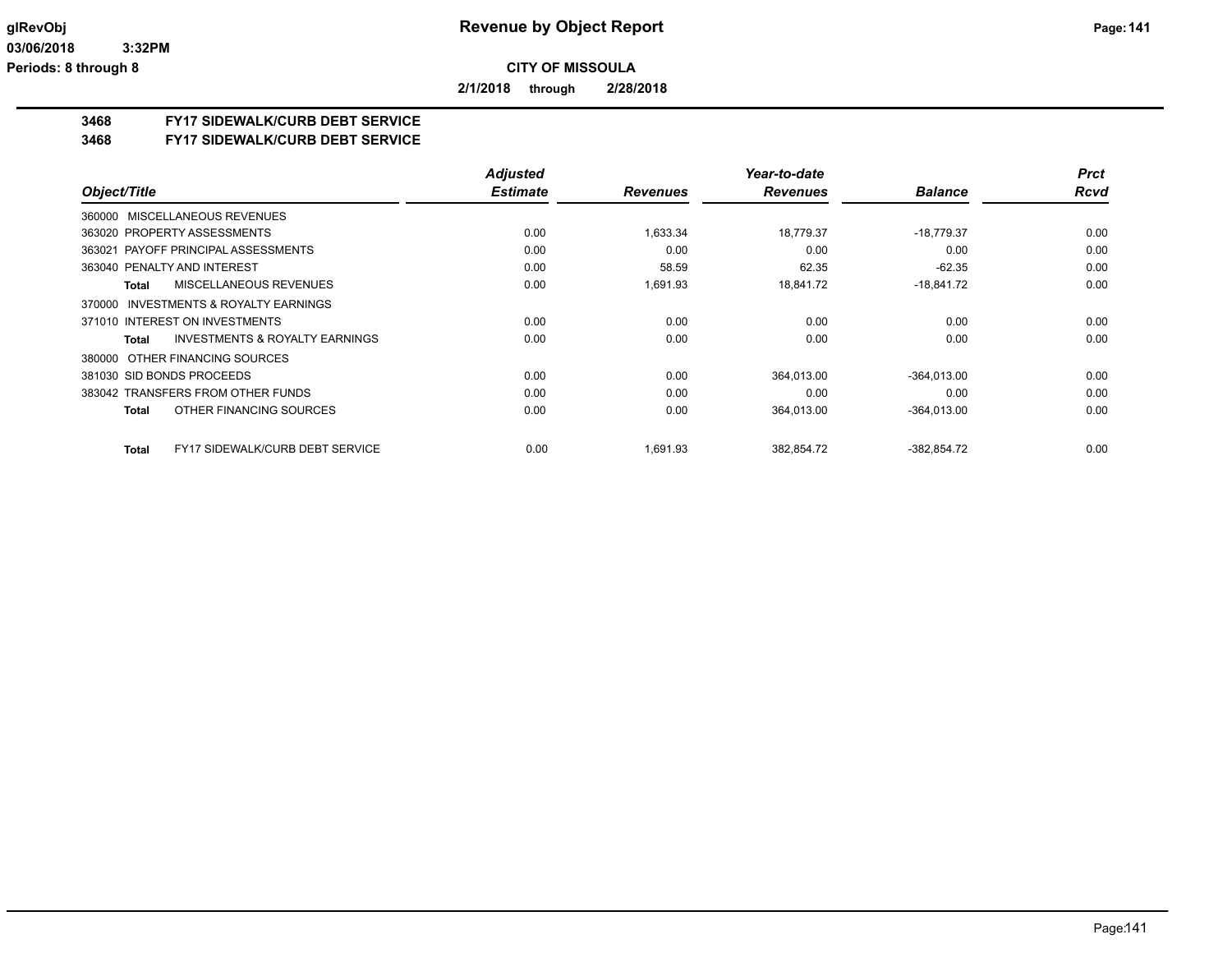**2/1/2018 through 2/28/2018**

# **3468 FY17 SIDEWALK/CURB DEBT SERVICE**

| Object/Title                                       | <b>Adjusted</b><br><b>Estimate</b> | <b>Revenues</b> | Year-to-date<br><b>Revenues</b> | <b>Balance</b> | <b>Prct</b><br>Rcvd |
|----------------------------------------------------|------------------------------------|-----------------|---------------------------------|----------------|---------------------|
| 360000 MISCELLANEOUS REVENUES                      |                                    |                 |                                 |                |                     |
| 363020 PROPERTY ASSESSMENTS                        | 0.00                               | 1,633.34        | 18,779.37                       | $-18,779.37$   | 0.00                |
| 363021 PAYOFF PRINCIPAL ASSESSMENTS                | 0.00                               | 0.00            | 0.00                            | 0.00           | 0.00                |
| 363040 PENALTY AND INTEREST                        | 0.00                               | 58.59           | 62.35                           | $-62.35$       | 0.00                |
|                                                    |                                    |                 |                                 |                | 0.00                |
| MISCELLANEOUS REVENUES<br>Total                    | 0.00                               | 1,691.93        | 18,841.72                       | $-18,841.72$   |                     |
| 370000 INVESTMENTS & ROYALTY EARNINGS              |                                    |                 |                                 |                |                     |
| 371010 INTEREST ON INVESTMENTS                     | 0.00                               | 0.00            | 0.00                            | 0.00           | 0.00                |
| <b>INVESTMENTS &amp; ROYALTY EARNINGS</b><br>Total | 0.00                               | 0.00            | 0.00                            | 0.00           | 0.00                |
| 380000 OTHER FINANCING SOURCES                     |                                    |                 |                                 |                |                     |
| 381030 SID BONDS PROCEEDS                          | 0.00                               | 0.00            | 364,013.00                      | $-364,013.00$  | 0.00                |
| 383042 TRANSFERS FROM OTHER FUNDS                  | 0.00                               | 0.00            | 0.00                            | 0.00           | 0.00                |
| OTHER FINANCING SOURCES<br>Total                   | 0.00                               | 0.00            | 364,013.00                      | $-364,013.00$  | 0.00                |
| <b>FY17 SIDEWALK/CURB DEBT SERVICE</b><br>Total    | 0.00                               | 1,691.93        | 382,854.72                      | $-382,854.72$  | 0.00                |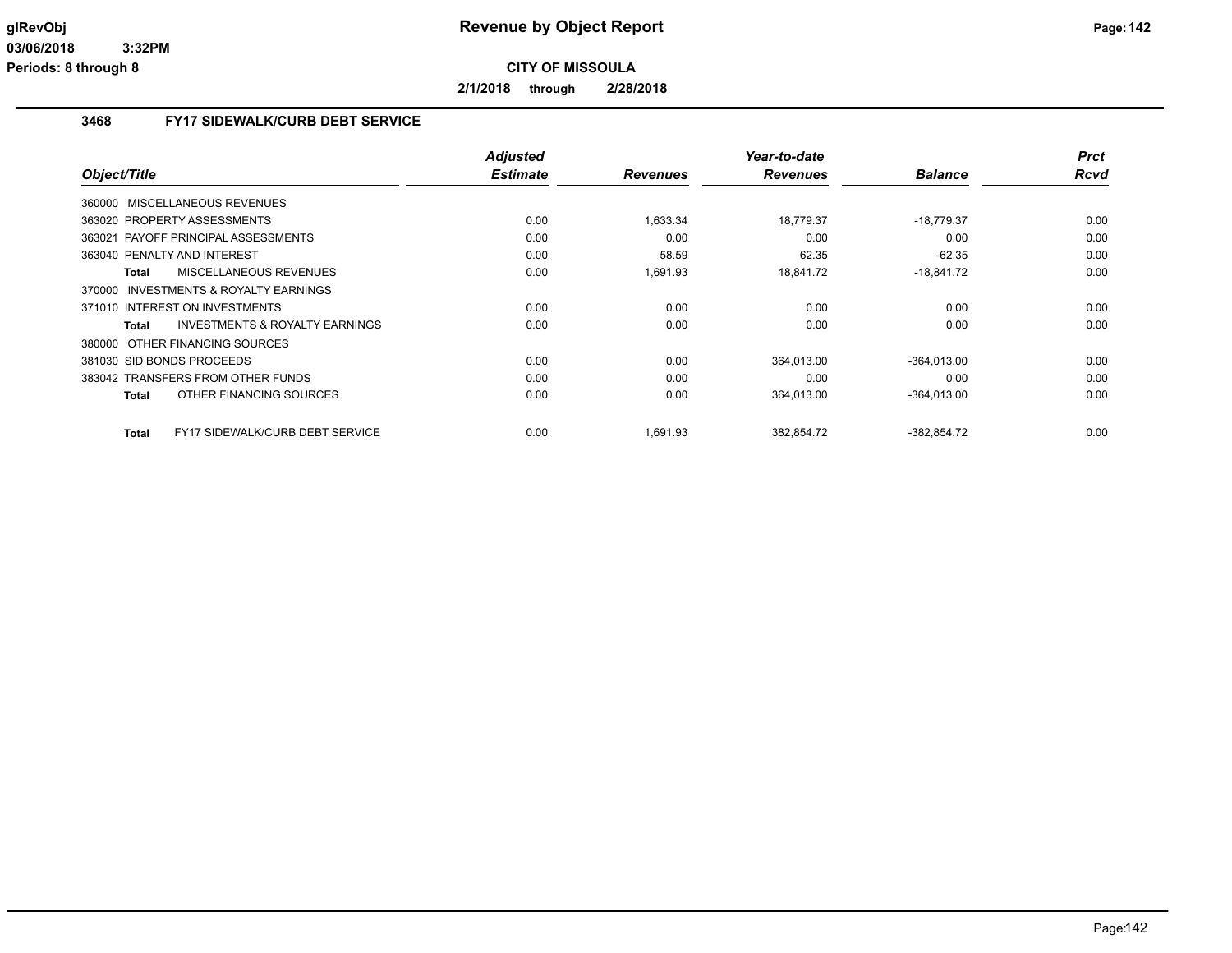**03/06/2018 3:32PM Periods: 8 through 8**

**CITY OF MISSOULA**

**2/1/2018 through 2/28/2018**

### **3510 SID 510 DEBT SERVICE FUND**

**3510 SID 510 DEBT SERVICE FUND**

|              |                                       | <b>Adjusted</b> |                 | <b>Prct</b>     |                |             |
|--------------|---------------------------------------|-----------------|-----------------|-----------------|----------------|-------------|
| Object/Title |                                       | <b>Estimate</b> | <b>Revenues</b> | <b>Revenues</b> | <b>Balance</b> | <b>Rcvd</b> |
|              | 370000 INVESTMENTS & ROYALTY EARNINGS |                 |                 |                 |                |             |
|              | 371010 INTEREST ON INVESTMENTS        | 0.00            | 0.00            | 0.00            | 0.00           | 0.00        |
| <b>Total</b> | INVESTMENTS & ROYALTY EARNINGS        | 0.00            | 0.00            | 0.00            | 0.00           | 0.00        |
| Total        | SID 510 DEBT SERVICE FUND             | 0.00            | 0.00            | 0.00            | 0.00           | 0.00        |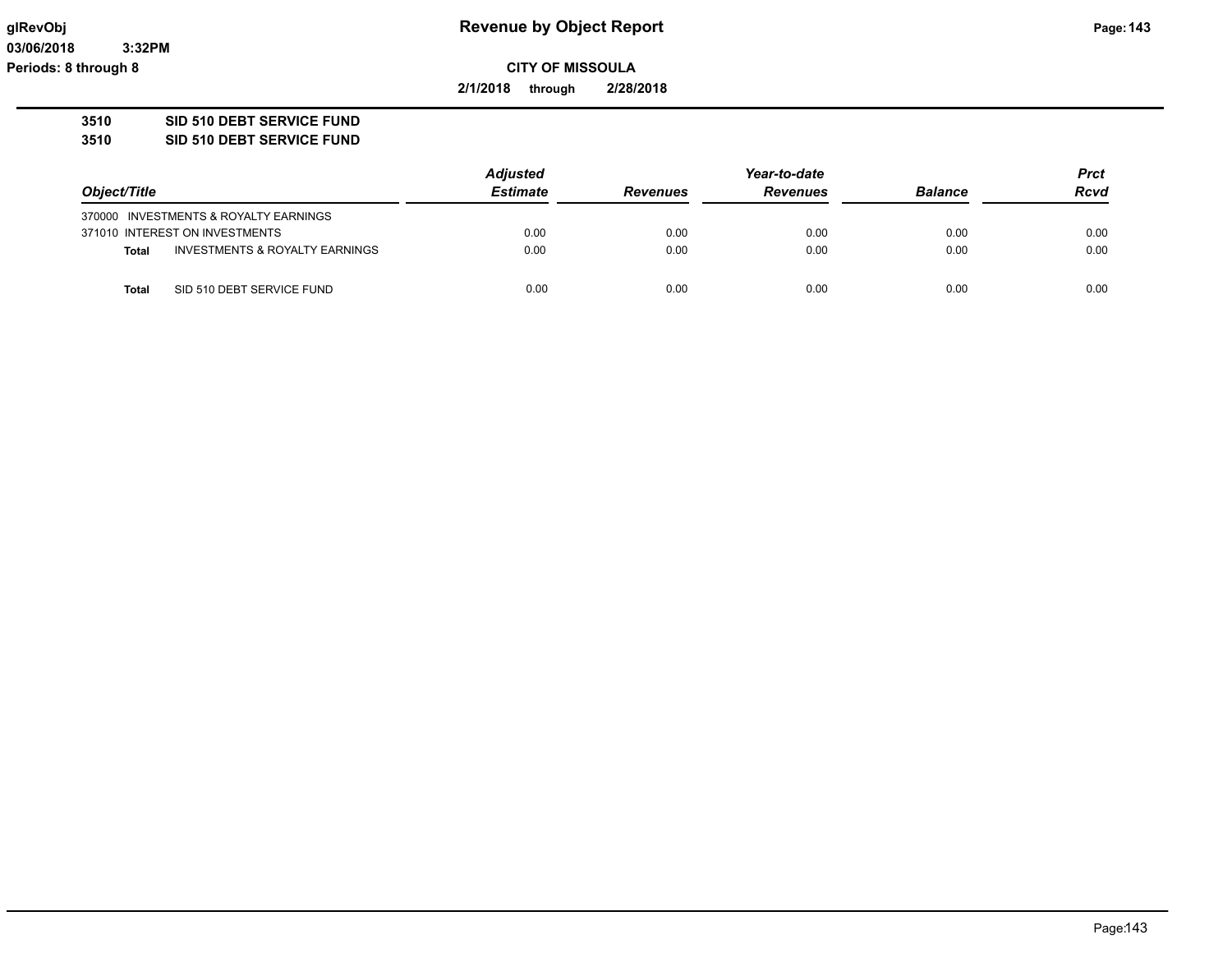**2/1/2018 through 2/28/2018**

### **3510 SID 510 DEBT SERVICE FUND**

|              |                                       | <b>Adjusted</b> |                 |                 | <b>Prct</b>    |             |
|--------------|---------------------------------------|-----------------|-----------------|-----------------|----------------|-------------|
| Object/Title |                                       | <b>Estimate</b> | <b>Revenues</b> | <b>Revenues</b> | <b>Balance</b> | <b>Rcvd</b> |
|              | 370000 INVESTMENTS & ROYALTY EARNINGS |                 |                 |                 |                |             |
|              | 371010 INTEREST ON INVESTMENTS        | 0.00            | 0.00            | 0.00            | 0.00           | 0.00        |
| <b>Total</b> | INVESTMENTS & ROYALTY EARNINGS        | 0.00            | 0.00            | 0.00            | 0.00           | 0.00        |
| Total        | SID 510 DEBT SERVICE FUND             | 0.00            | 0.00            | 0.00            | 0.00           | 0.00        |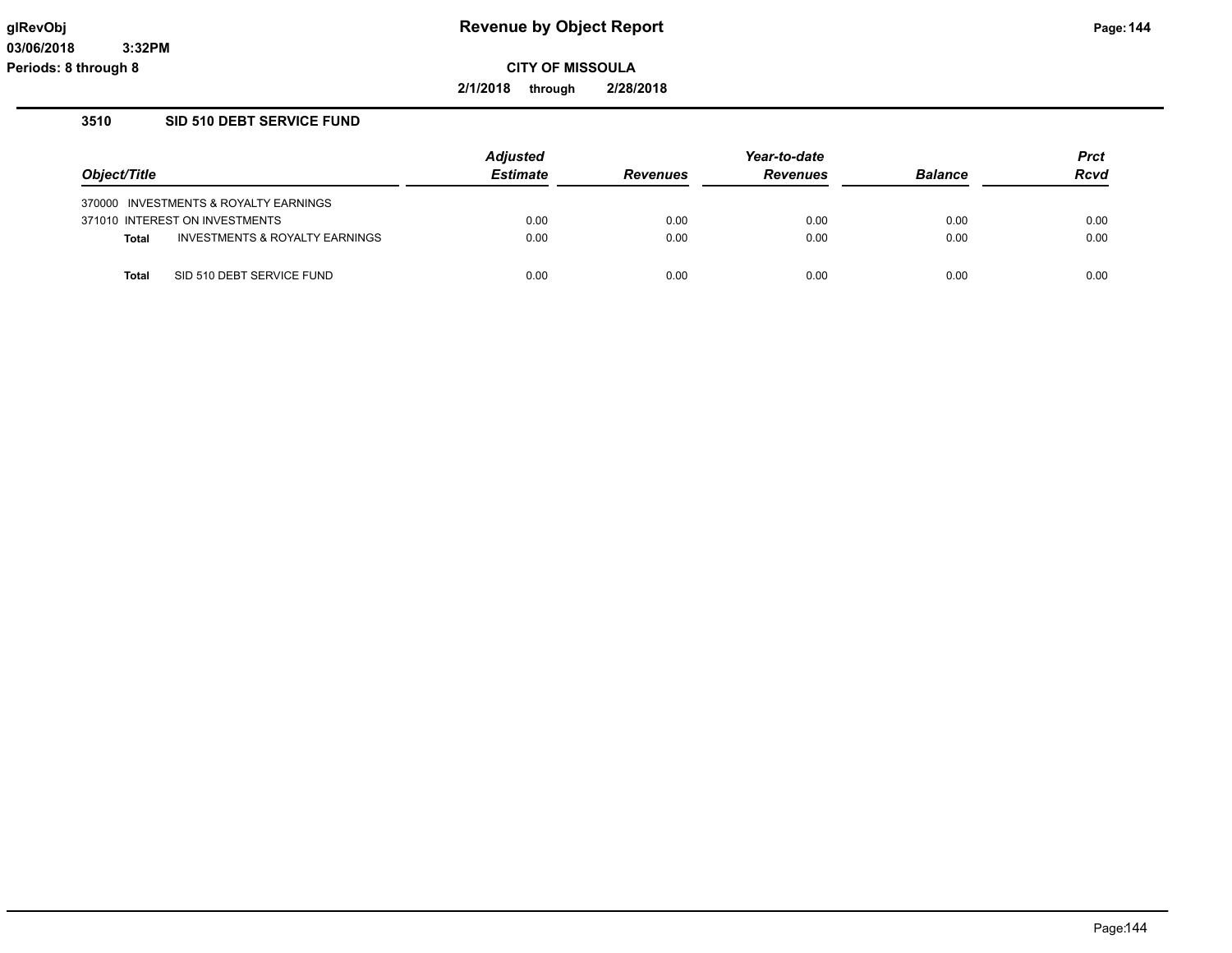**2/1/2018 through 2/28/2018**

### **3512 SID 512 DEBT SERVICE FUND**

**3512 SID 512 DEBT SERVICE FUND**

|                                           | <b>Adjusted</b>           |                 | Year-to-date    |                | <b>Prct</b>  |
|-------------------------------------------|---------------------------|-----------------|-----------------|----------------|--------------|
|                                           | <b>Estimate</b>           | <b>Revenues</b> | <b>Revenues</b> | <b>Balance</b> | <b>Rcvd</b>  |
| 360000 MISCELLANEOUS REVENUES             |                           |                 |                 |                |              |
| 363020 PROPERTY ASSESSMENTS               | 15.614.00                 | 753.96          | 42.940.06       | $-27.326.06$   | 275.01       |
| 363021 PAYOFF PRINCIPAL ASSESSMENTS       | 0.00                      | 0.00            | 0.00            | 0.00           | 0.00         |
| 363040 PENALTY AND INTEREST               | 0.00                      | 16.88           | 27.70           | $-27.70$       | 0.00         |
| MISCELLANEOUS REVENUES                    | 15.614.00                 | 770.84          | 42.967.76       | $-27,353.76$   | 275.19       |
| 370000 INVESTMENTS & ROYALTY EARNINGS     |                           |                 |                 |                |              |
| 371010 INTEREST ON INVESTMENTS            | 0.00                      | 0.00            | 0.00            | 0.00           | 0.00         |
| <b>INVESTMENTS &amp; ROYALTY EARNINGS</b> | 0.00                      | 0.00            | 0.00            | 0.00           | 0.00         |
|                                           |                           |                 |                 |                | 275.19       |
|                                           | SID 512 DEBT SERVICE FUND | 15.614.00       | 770.84          | 42.967.76      | $-27.353.76$ |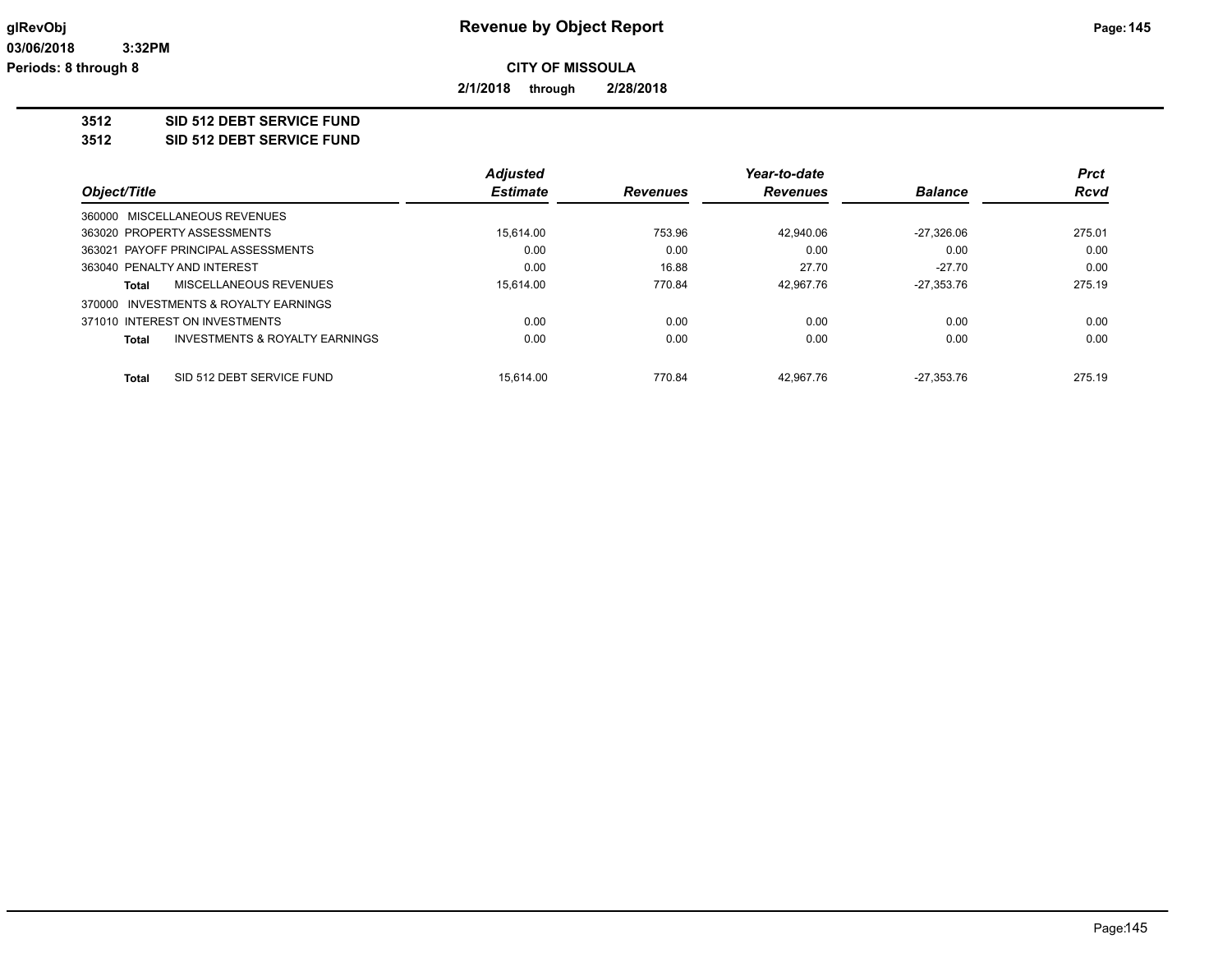**2/1/2018 through 2/28/2018**

# **3512 SID 512 DEBT SERVICE FUND**

|                                                    | <b>Adjusted</b> |                 | Year-to-date    |                | <b>Prct</b> |
|----------------------------------------------------|-----------------|-----------------|-----------------|----------------|-------------|
| Object/Title                                       | <b>Estimate</b> | <b>Revenues</b> | <b>Revenues</b> | <b>Balance</b> | <b>Rcvd</b> |
| 360000 MISCELLANEOUS REVENUES                      |                 |                 |                 |                |             |
| 363020 PROPERTY ASSESSMENTS                        | 15.614.00       | 753.96          | 42.940.06       | $-27.326.06$   | 275.01      |
| 363021 PAYOFF PRINCIPAL ASSESSMENTS                | 0.00            | 0.00            | 0.00            | 0.00           | 0.00        |
| 363040 PENALTY AND INTEREST                        | 0.00            | 16.88           | 27.70           | $-27.70$       | 0.00        |
| <b>MISCELLANEOUS REVENUES</b><br>Total             | 15.614.00       | 770.84          | 42.967.76       | $-27.353.76$   | 275.19      |
| 370000 INVESTMENTS & ROYALTY EARNINGS              |                 |                 |                 |                |             |
| 371010 INTEREST ON INVESTMENTS                     | 0.00            | 0.00            | 0.00            | 0.00           | 0.00        |
| <b>INVESTMENTS &amp; ROYALTY EARNINGS</b><br>Total | 0.00            | 0.00            | 0.00            | 0.00           | 0.00        |
| SID 512 DEBT SERVICE FUND<br><b>Total</b>          | 15.614.00       | 770.84          | 42.967.76       | $-27.353.76$   | 275.19      |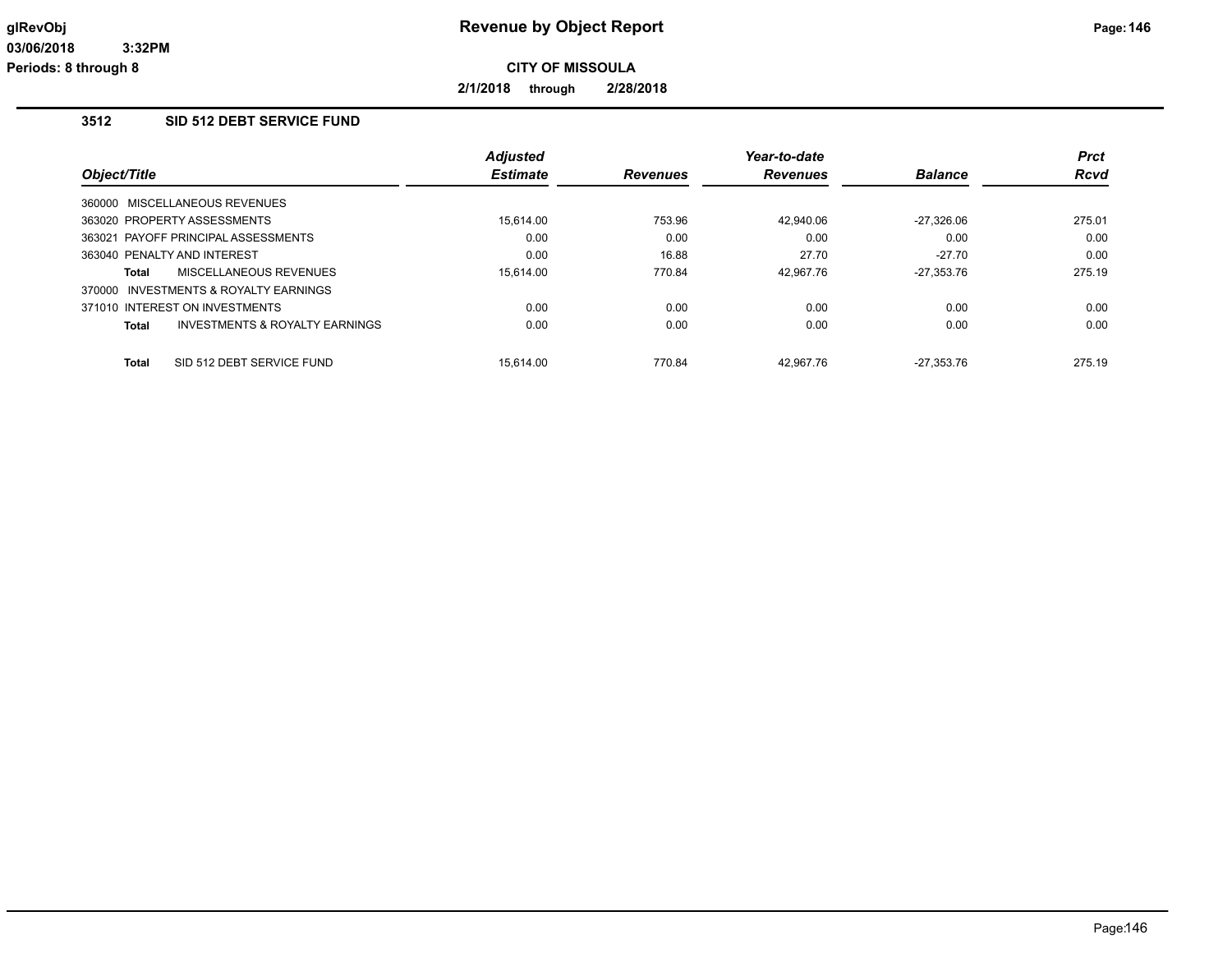**2/1/2018 through 2/28/2018**

**3520 SID 520 DEBT SERVICE FUND**

**3520 SID 520 DEBT SERVICE FUND**

|                                         | <b>Adjusted</b> |                 | Year-to-date    |                | <b>Prct</b> |
|-----------------------------------------|-----------------|-----------------|-----------------|----------------|-------------|
| Object/Title                            | <b>Estimate</b> | <b>Revenues</b> | <b>Revenues</b> | <b>Balance</b> | <b>Rcvd</b> |
| 360000 MISCELLANEOUS REVENUES           |                 |                 |                 |                |             |
| 363020 PROPERTY ASSESSMENTS             | 159,560.00      | 440.47          | 73,256.83       | 86,303.17      | 45.91       |
| 363021 PAYOFF PRINCIPAL ASSESSMENTS     | 0.00            | 0.00            | 648.23          | $-648.23$      | 0.00        |
| 363040 PENALTY AND INTEREST             | 0.00            | 12.69           | 68.64           | $-68.64$       | 0.00        |
| <b>MISCELLANEOUS REVENUES</b><br>Total  | 159,560.00      | 453.16          | 73,973.70       | 85,586.30      | 46.36       |
| 370000 INVESTMENTS & ROYALTY EARNINGS   |                 |                 |                 |                |             |
| 371010 INTEREST ON INVESTMENTS          | 0.00            | 0.00            | 0.00            | 0.00           | 0.00        |
| INVESTMENTS & ROYALTY EARNINGS<br>Total | 0.00            | 0.00            | 0.00            | 0.00           | 0.00        |
| 380000 OTHER FINANCING SOURCES          |                 |                 |                 |                |             |
| 383000 OPERATING TRANSFERS              | 0.00            | 0.00            | 0.00            | 0.00           | 0.00        |
| OTHER FINANCING SOURCES<br>Total        | 0.00            | 0.00            | 0.00            | 0.00           | 0.00        |
| SID 520 DEBT SERVICE FUND<br>Total      | 159,560.00      | 453.16          | 73.973.70       | 85,586.30      | 46.36       |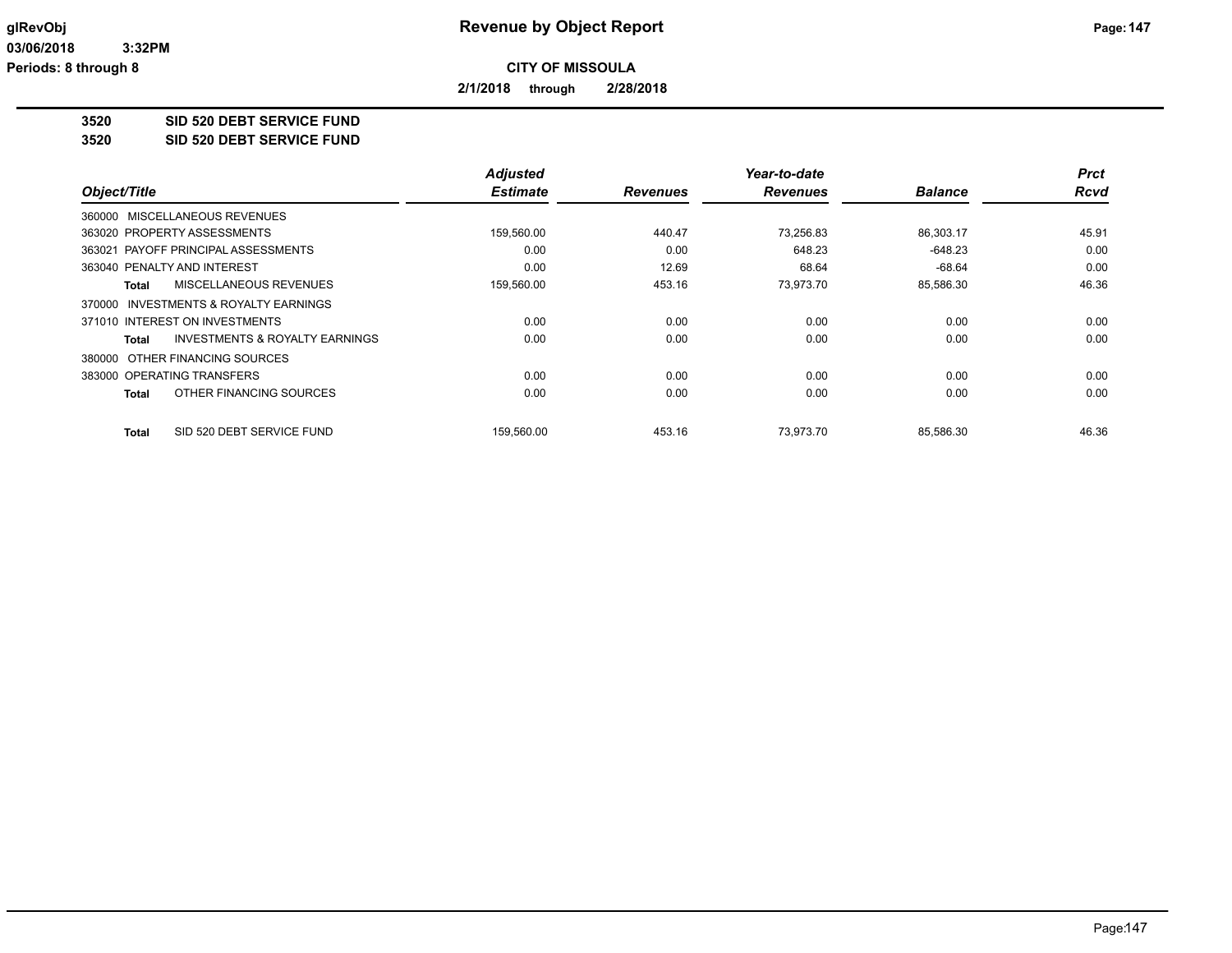**2/1/2018 through 2/28/2018**

# **3520 SID 520 DEBT SERVICE FUND**

|                                                           | <b>Adjusted</b><br><b>Estimate</b> |                 | Year-to-date    |                | <b>Prct</b><br><b>Rcvd</b> |
|-----------------------------------------------------------|------------------------------------|-----------------|-----------------|----------------|----------------------------|
| Object/Title                                              |                                    | <b>Revenues</b> | <b>Revenues</b> | <b>Balance</b> |                            |
| 360000 MISCELLANEOUS REVENUES                             |                                    |                 |                 |                |                            |
| 363020 PROPERTY ASSESSMENTS                               | 159,560.00                         | 440.47          | 73.256.83       | 86.303.17      | 45.91                      |
| 363021 PAYOFF PRINCIPAL ASSESSMENTS                       | 0.00                               | 0.00            | 648.23          | $-648.23$      | 0.00                       |
| 363040 PENALTY AND INTEREST                               | 0.00                               | 12.69           | 68.64           | $-68.64$       | 0.00                       |
| MISCELLANEOUS REVENUES<br>Total                           | 159,560.00                         | 453.16          | 73,973.70       | 85,586.30      | 46.36                      |
| 370000 INVESTMENTS & ROYALTY EARNINGS                     |                                    |                 |                 |                |                            |
| 371010 INTEREST ON INVESTMENTS                            | 0.00                               | 0.00            | 0.00            | 0.00           | 0.00                       |
| <b>INVESTMENTS &amp; ROYALTY EARNINGS</b><br><b>Total</b> | 0.00                               | 0.00            | 0.00            | 0.00           | 0.00                       |
| 380000 OTHER FINANCING SOURCES                            |                                    |                 |                 |                |                            |
| 383000 OPERATING TRANSFERS                                | 0.00                               | 0.00            | 0.00            | 0.00           | 0.00                       |
| OTHER FINANCING SOURCES<br>Total                          | 0.00                               | 0.00            | 0.00            | 0.00           | 0.00                       |
| SID 520 DEBT SERVICE FUND<br><b>Total</b>                 | 159,560.00                         | 453.16          | 73.973.70       | 85,586.30      | 46.36                      |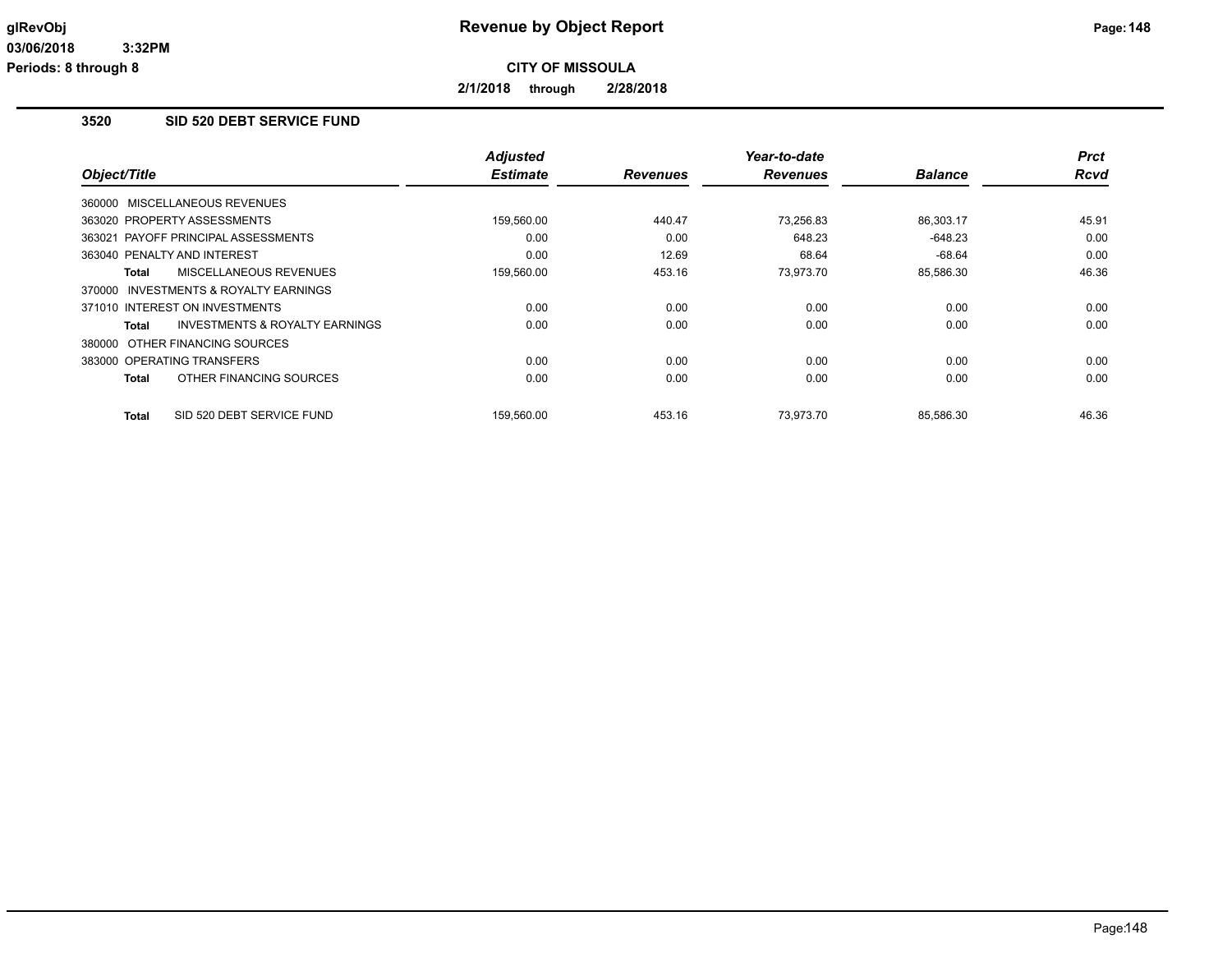**2/1/2018 through 2/28/2018**

**3521 SID 521 DEBT SERVICE FUND**

**3521 SID 521 DEBT SERVICE FUND**

|              |                                           | <b>Adjusted</b> |                 | Year-to-date    |                | <b>Prct</b> |
|--------------|-------------------------------------------|-----------------|-----------------|-----------------|----------------|-------------|
| Object/Title |                                           | <b>Estimate</b> | <b>Revenues</b> | <b>Revenues</b> | <b>Balance</b> | <b>Rcvd</b> |
|              | 360000 MISCELLANEOUS REVENUES             |                 |                 |                 |                |             |
|              | 363020 PROPERTY ASSESSMENTS               | 71.00           | 0.00            | 0.00            | 71.00          | 0.00        |
|              | 363021 PAYOFF PRINCIPAL ASSESSMENTS       | 0.00            | 0.00            | 0.00            | 0.00           | 0.00        |
|              | 363040 PENALTY AND INTEREST               | 0.00            | 0.00            | 0.00            | 0.00           | 0.00        |
| Total        | MISCELLANEOUS REVENUES                    | 71.00           | 0.00            | 0.00            | 71.00          | 0.00        |
|              | 370000 INVESTMENTS & ROYALTY EARNINGS     |                 |                 |                 |                |             |
|              | 371010 INTEREST ON INVESTMENTS            | 0.00            | 0.00            | 0.00            | 0.00           | 0.00        |
| Total        | <b>INVESTMENTS &amp; ROYALTY EARNINGS</b> | 0.00            | 0.00            | 0.00            | 0.00           | 0.00        |
| <b>Total</b> | SID 521 DEBT SERVICE FUND                 | 71.00           | 0.00            | 0.00            | 71.00          | 0.00        |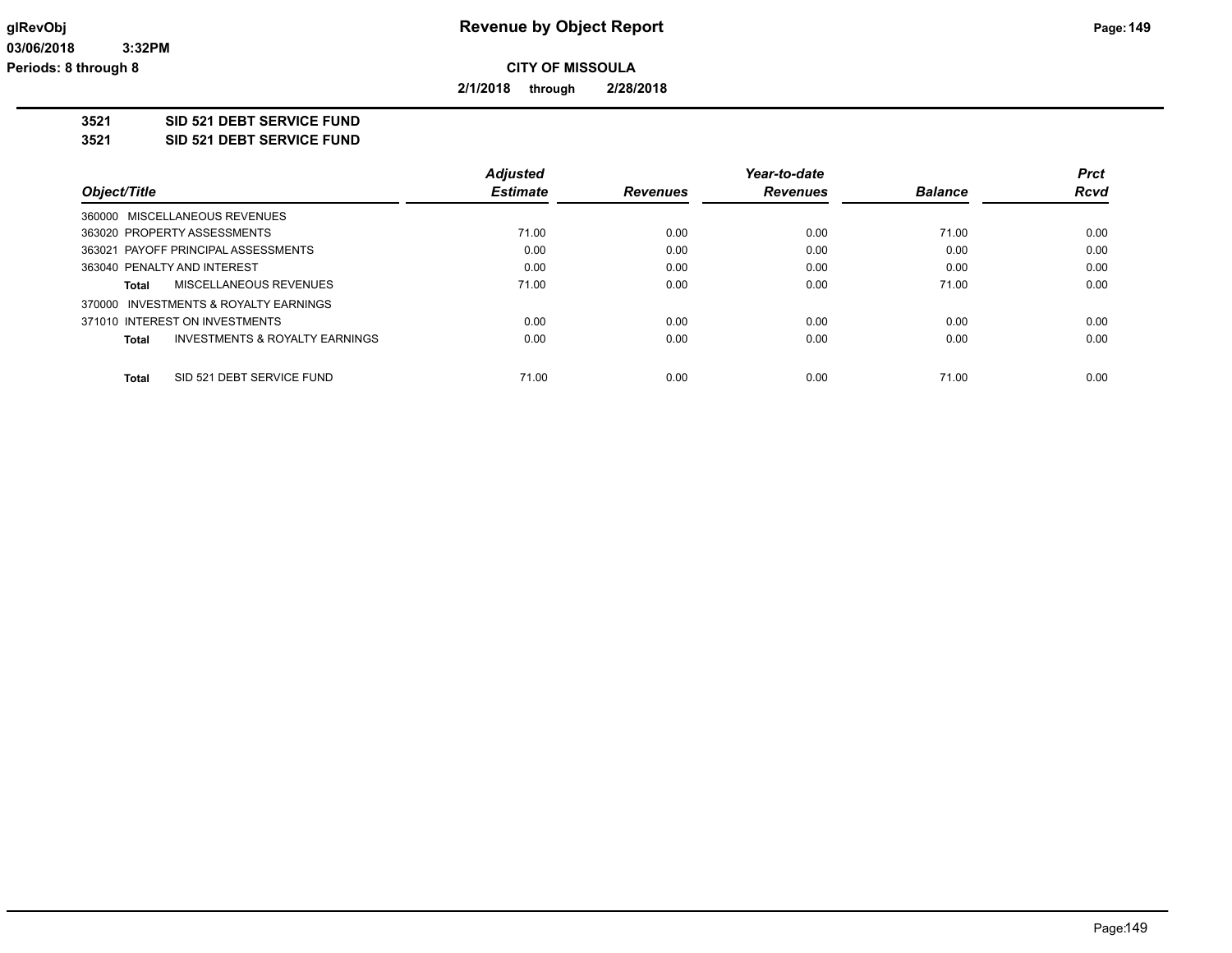**2/1/2018 through 2/28/2018**

# **3521 SID 521 DEBT SERVICE FUND**

|                                     |                                       | <b>Adjusted</b> |                 | Year-to-date    |                | <b>Prct</b> |
|-------------------------------------|---------------------------------------|-----------------|-----------------|-----------------|----------------|-------------|
| Object/Title                        |                                       | <b>Estimate</b> | <b>Revenues</b> | <b>Revenues</b> | <b>Balance</b> | <b>Rcvd</b> |
| 360000 MISCELLANEOUS REVENUES       |                                       |                 |                 |                 |                |             |
| 363020 PROPERTY ASSESSMENTS         |                                       | 71.00           | 0.00            | 0.00            | 71.00          | 0.00        |
| 363021 PAYOFF PRINCIPAL ASSESSMENTS |                                       | 0.00            | 0.00            | 0.00            | 0.00           | 0.00        |
| 363040 PENALTY AND INTEREST         |                                       | 0.00            | 0.00            | 0.00            | 0.00           | 0.00        |
| Total                               | MISCELLANEOUS REVENUES                | 71.00           | 0.00            | 0.00            | 71.00          | 0.00        |
|                                     | 370000 INVESTMENTS & ROYALTY EARNINGS |                 |                 |                 |                |             |
| 371010 INTEREST ON INVESTMENTS      |                                       | 0.00            | 0.00            | 0.00            | 0.00           | 0.00        |
| Total                               | INVESTMENTS & ROYALTY EARNINGS        | 0.00            | 0.00            | 0.00            | 0.00           | 0.00        |
| <b>Total</b>                        | SID 521 DEBT SERVICE FUND             | 71.00           | 0.00            | 0.00            | 71.00          | 0.00        |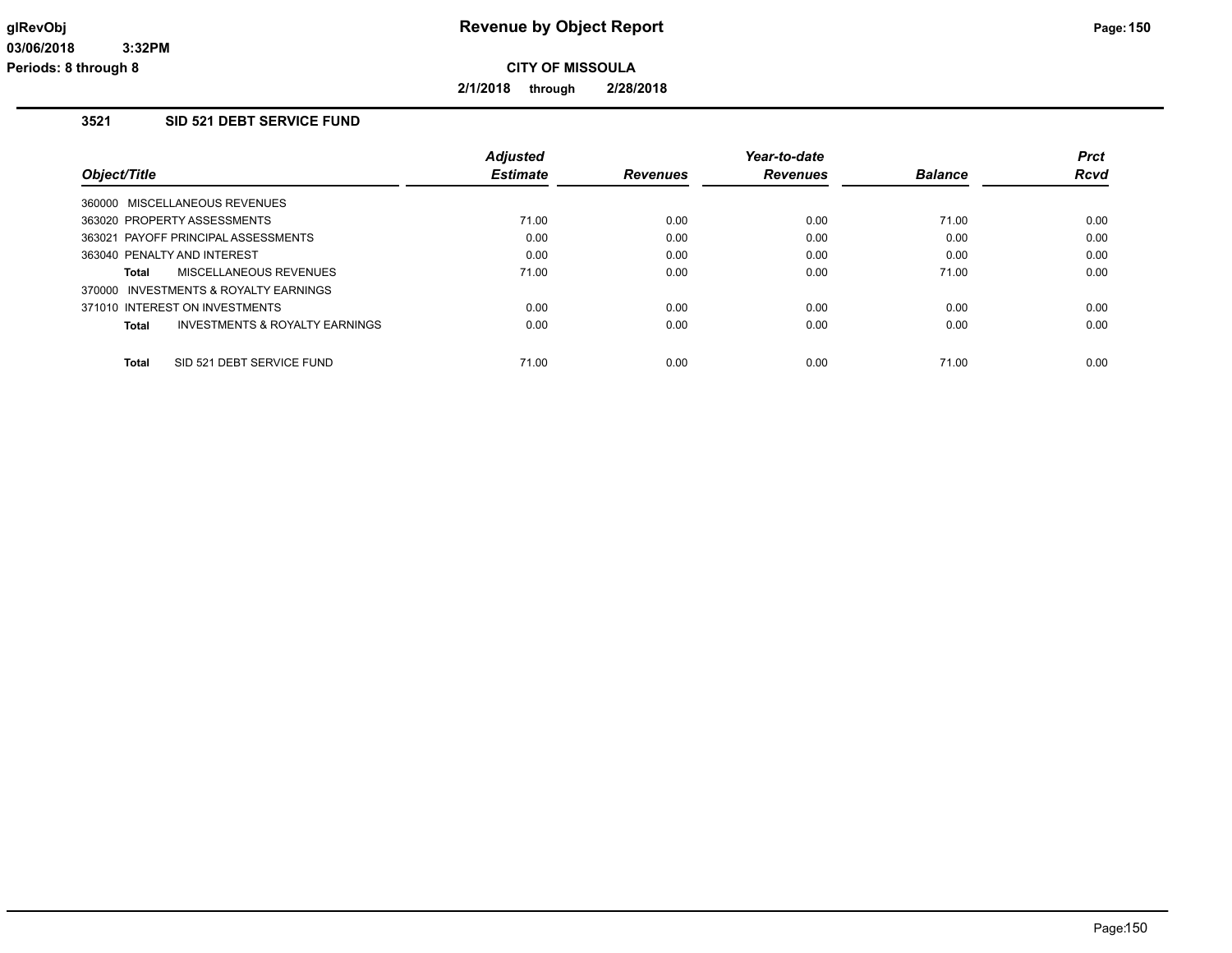**2/1/2018 through 2/28/2018**

### **3522 SID 522 DEBT SERVICE FUND**

**3522 SID 522 DEBT SERVICE FUND**

|                                                    | <b>Adjusted</b> |                 | Year-to-date    |                | <b>Prct</b> |
|----------------------------------------------------|-----------------|-----------------|-----------------|----------------|-------------|
| Object/Title                                       | <b>Estimate</b> | <b>Revenues</b> | <b>Revenues</b> | <b>Balance</b> | <b>Rcvd</b> |
| 360000 MISCELLANEOUS REVENUES                      |                 |                 |                 |                |             |
| 360010 MISCELLANEOUS                               | 414.00          | 0.00            | 0.00            | 414.00         | 0.00        |
| 363020 PROPERTY ASSESSMENTS                        | 103.00          | 0.00            | 0.00            | 103.00         | 0.00        |
| 363021 PAYOFF PRINCIPAL ASSESSMENTS                | 0.00            | 0.00            | 0.00            | 0.00           | 0.00        |
| MISCELLANEOUS REVENUES<br>Total                    | 517.00          | 0.00            | 0.00            | 517.00         | 0.00        |
| 370000 INVESTMENTS & ROYALTY EARNINGS              |                 |                 |                 |                |             |
| 371010 INTEREST ON INVESTMENTS                     | 0.00            | 0.00            | 0.00            | 0.00           | 0.00        |
| <b>INVESTMENTS &amp; ROYALTY EARNINGS</b><br>Total | 0.00            | 0.00            | 0.00            | 0.00           | 0.00        |
| SID 522 DEBT SERVICE FUND<br>Total                 | 517.00          | 0.00            | 0.00            | 517.00         | 0.00        |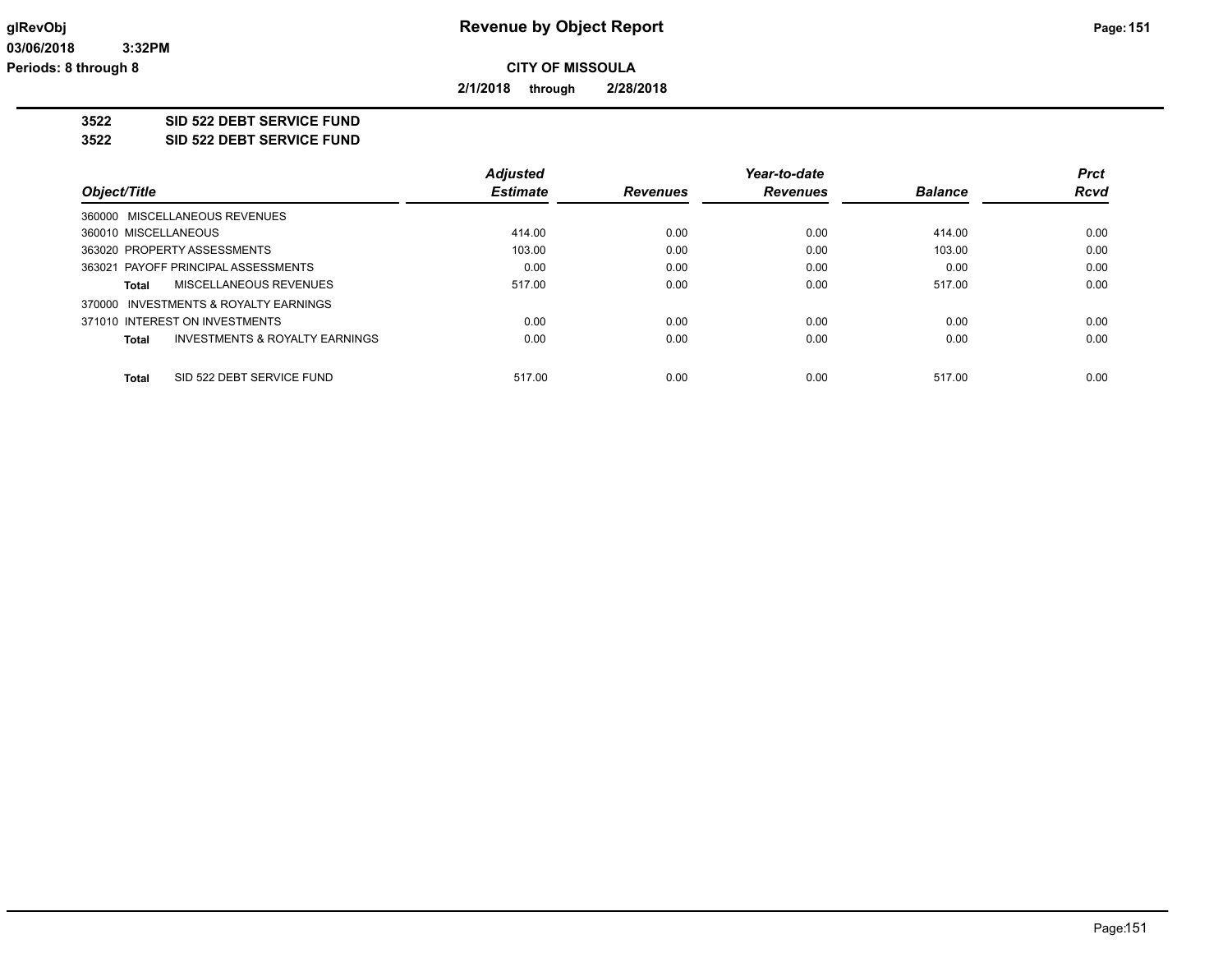**2/1/2018 through 2/28/2018**

# **3522 SID 522 DEBT SERVICE FUND**

|                                                    | <b>Adjusted</b> |                 | Year-to-date    |                | <b>Prct</b> |
|----------------------------------------------------|-----------------|-----------------|-----------------|----------------|-------------|
| Object/Title                                       | <b>Estimate</b> | <b>Revenues</b> | <b>Revenues</b> | <b>Balance</b> | <b>Rcvd</b> |
| 360000 MISCELLANEOUS REVENUES                      |                 |                 |                 |                |             |
| 360010 MISCELLANEOUS                               | 414.00          | 0.00            | 0.00            | 414.00         | 0.00        |
| 363020 PROPERTY ASSESSMENTS                        | 103.00          | 0.00            | 0.00            | 103.00         | 0.00        |
| 363021 PAYOFF PRINCIPAL ASSESSMENTS                | 0.00            | 0.00            | 0.00            | 0.00           | 0.00        |
| MISCELLANEOUS REVENUES<br><b>Total</b>             | 517.00          | 0.00            | 0.00            | 517.00         | 0.00        |
| 370000 INVESTMENTS & ROYALTY EARNINGS              |                 |                 |                 |                |             |
| 371010 INTEREST ON INVESTMENTS                     | 0.00            | 0.00            | 0.00            | 0.00           | 0.00        |
| <b>INVESTMENTS &amp; ROYALTY EARNINGS</b><br>Total | 0.00            | 0.00            | 0.00            | 0.00           | 0.00        |
| <b>Total</b><br>SID 522 DEBT SERVICE FUND          | 517.00          | 0.00            | 0.00            | 517.00         | 0.00        |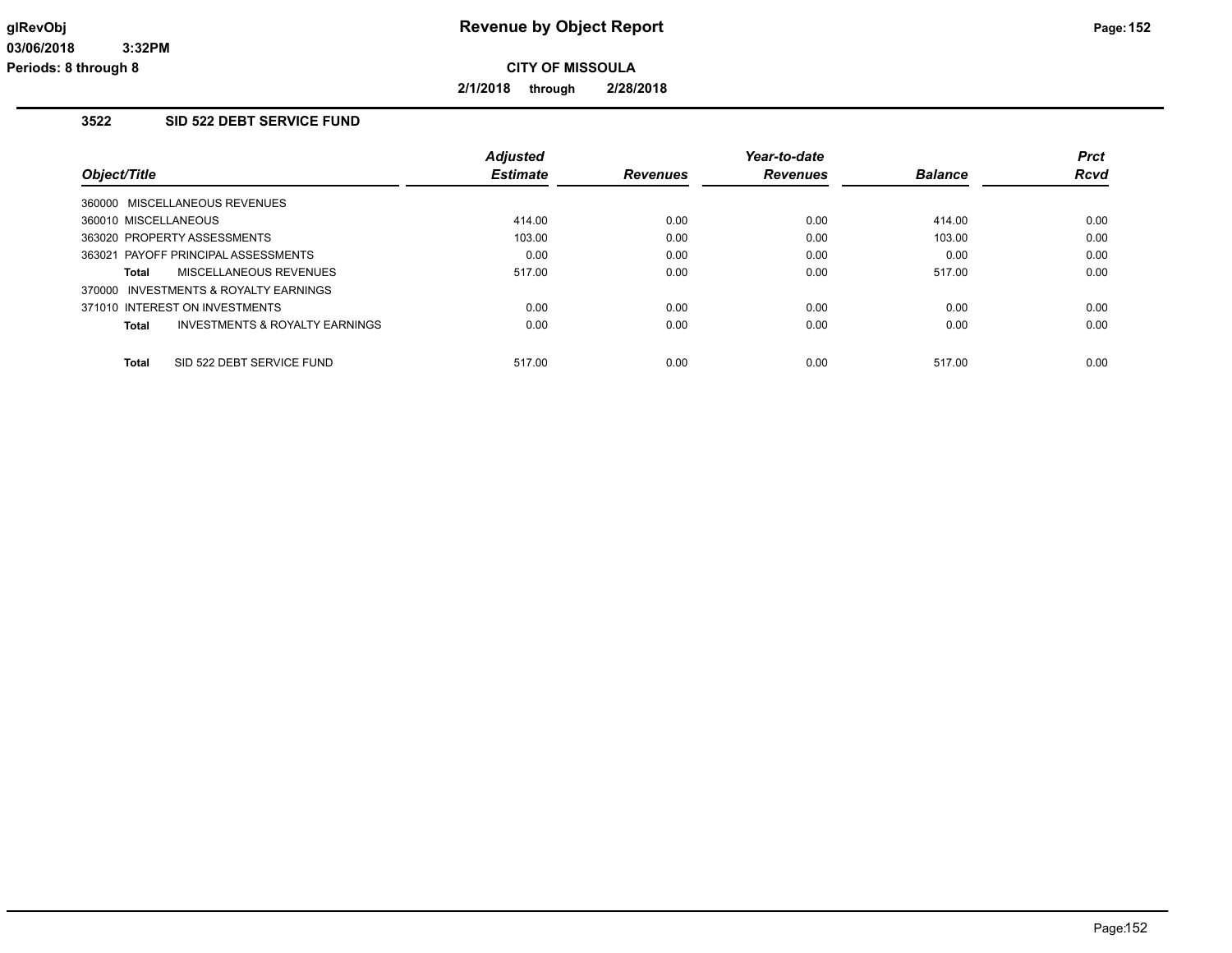**2/1/2018 through 2/28/2018**

**3524 SID 524 DEBT SERVICE FUND**

**3524 SID 524 DEBT SERVICE FUND**

|              |                                           | <b>Adjusted</b> |                 | Year-to-date    |                | <b>Prct</b> |
|--------------|-------------------------------------------|-----------------|-----------------|-----------------|----------------|-------------|
| Object/Title |                                           | <b>Estimate</b> | <b>Revenues</b> | <b>Revenues</b> | <b>Balance</b> | <b>Rcvd</b> |
|              | 360000 MISCELLANEOUS REVENUES             |                 |                 |                 |                |             |
|              | 363020 PROPERTY ASSESSMENTS               | 305,160.00      | 3.823.89        | 132.125.44      | 173,034.56     | 43.30       |
|              | 363021 PAYOFF PRINCIPAL ASSESSMENTS       | 0.00            | 0.00            | 4.762.10        | $-4.762.10$    | 0.00        |
|              | 363040 PENALTY AND INTEREST               | 0.00            | 13.81           | 45.34           | $-45.34$       | 0.00        |
| Total        | MISCELLANEOUS REVENUES                    | 305.160.00      | 3.837.70        | 136.932.88      | 168.227.12     | 44.87       |
| 370000       | INVESTMENTS & ROYALTY EARNINGS            |                 |                 |                 |                |             |
|              | 371010 INTEREST ON INVESTMENTS            | 0.00            | 0.00            | 0.00            | 0.00           | 0.00        |
| Total        | <b>INVESTMENTS &amp; ROYALTY EARNINGS</b> | 0.00            | 0.00            | 0.00            | 0.00           | 0.00        |
| Total        | SID 524 DEBT SERVICE FUND                 | 305.160.00      | 3.837.70        | 136.932.88      | 168.227.12     | 44.87       |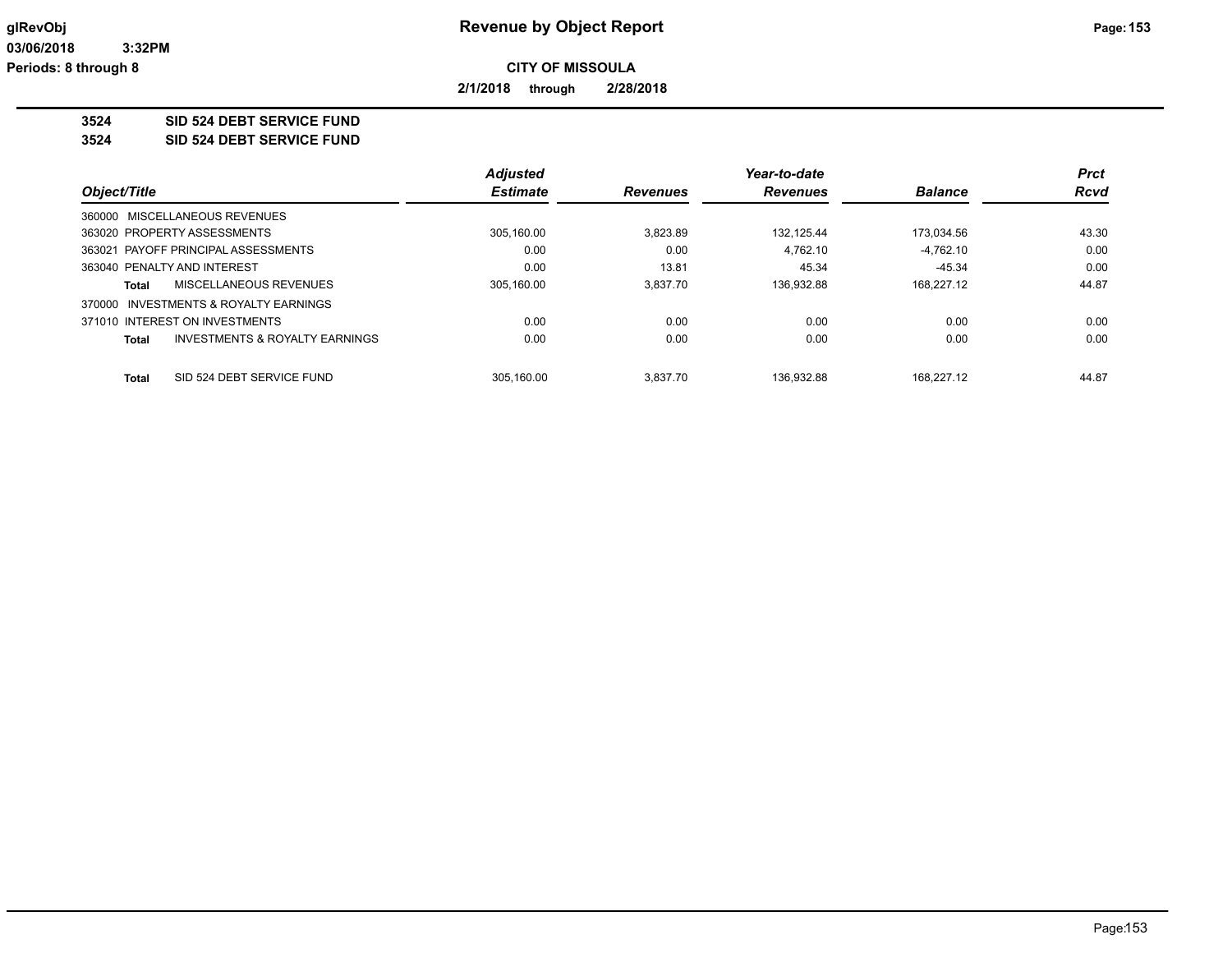**2/1/2018 through 2/28/2018**

# **3524 SID 524 DEBT SERVICE FUND**

|              |                                           | <b>Adjusted</b> |                 | Year-to-date    |                | <b>Prct</b> |
|--------------|-------------------------------------------|-----------------|-----------------|-----------------|----------------|-------------|
| Object/Title |                                           | <b>Estimate</b> | <b>Revenues</b> | <b>Revenues</b> | <b>Balance</b> | <b>Rcvd</b> |
|              | 360000 MISCELLANEOUS REVENUES             |                 |                 |                 |                |             |
|              | 363020 PROPERTY ASSESSMENTS               | 305,160.00      | 3.823.89        | 132.125.44      | 173,034.56     | 43.30       |
|              | 363021 PAYOFF PRINCIPAL ASSESSMENTS       | 0.00            | 0.00            | 4.762.10        | $-4.762.10$    | 0.00        |
|              | 363040 PENALTY AND INTEREST               | 0.00            | 13.81           | 45.34           | $-45.34$       | 0.00        |
| Total        | MISCELLANEOUS REVENUES                    | 305.160.00      | 3.837.70        | 136.932.88      | 168.227.12     | 44.87       |
|              | 370000 INVESTMENTS & ROYALTY EARNINGS     |                 |                 |                 |                |             |
|              | 371010 INTEREST ON INVESTMENTS            | 0.00            | 0.00            | 0.00            | 0.00           | 0.00        |
| <b>Total</b> | <b>INVESTMENTS &amp; ROYALTY EARNINGS</b> | 0.00            | 0.00            | 0.00            | 0.00           | 0.00        |
| <b>Total</b> | SID 524 DEBT SERVICE FUND                 | 305.160.00      | 3.837.70        | 136.932.88      | 168.227.12     | 44.87       |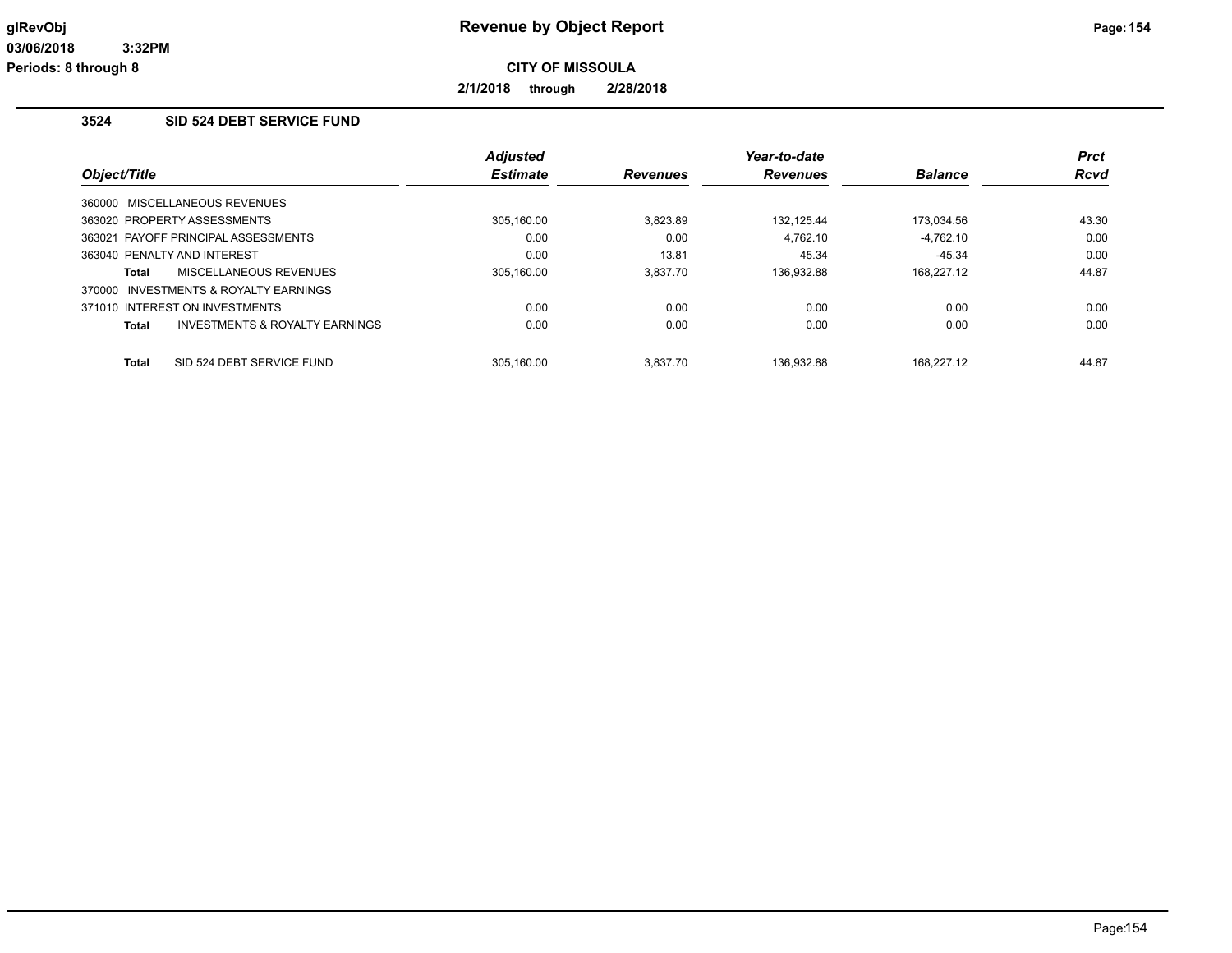**2/1/2018 through 2/28/2018**

**3525 SID 525 DEBT SERVICE FUND**

**3525 SID 525 DEBT SERVICE FUND**

|                                                | <b>Adjusted</b> |                 | Year-to-date    |                | <b>Prct</b> |
|------------------------------------------------|-----------------|-----------------|-----------------|----------------|-------------|
| Object/Title                                   | <b>Estimate</b> | <b>Revenues</b> | <b>Revenues</b> | <b>Balance</b> | <b>Rcvd</b> |
| 360000 MISCELLANEOUS REVENUES                  |                 |                 |                 |                |             |
| 363020 PROPERTY ASSESSMENTS                    | 33,300.00       | 293.01          | 16.851.92       | 16.448.08      | 50.61       |
| 363021 PAYOFF PRINCIPAL ASSESSMENTS            | 0.00            | 0.00            | 0.00            | 0.00           | 0.00        |
| 363040 PENALTY AND INTEREST                    | 0.00            | 2.31            | 10.25           | $-10.25$       | 0.00        |
| MISCELLANEOUS REVENUES<br>Total                | 33,300.00       | 295.32          | 16.862.17       | 16.437.83      | 50.64       |
| 370000 INVESTMENTS & ROYALTY EARNINGS          |                 |                 |                 |                |             |
| 371010 INTEREST ON INVESTMENTS                 | 0.00            | 0.00            | 0.00            | 0.00           | 0.00        |
| INVESTMENTS & ROYALTY EARNINGS<br><b>Total</b> | 0.00            | 0.00            | 0.00            | 0.00           | 0.00        |
| SID 525 DEBT SERVICE FUND<br><b>Total</b>      | 33.300.00       | 295.32          | 16.862.17       | 16.437.83      | 50.64       |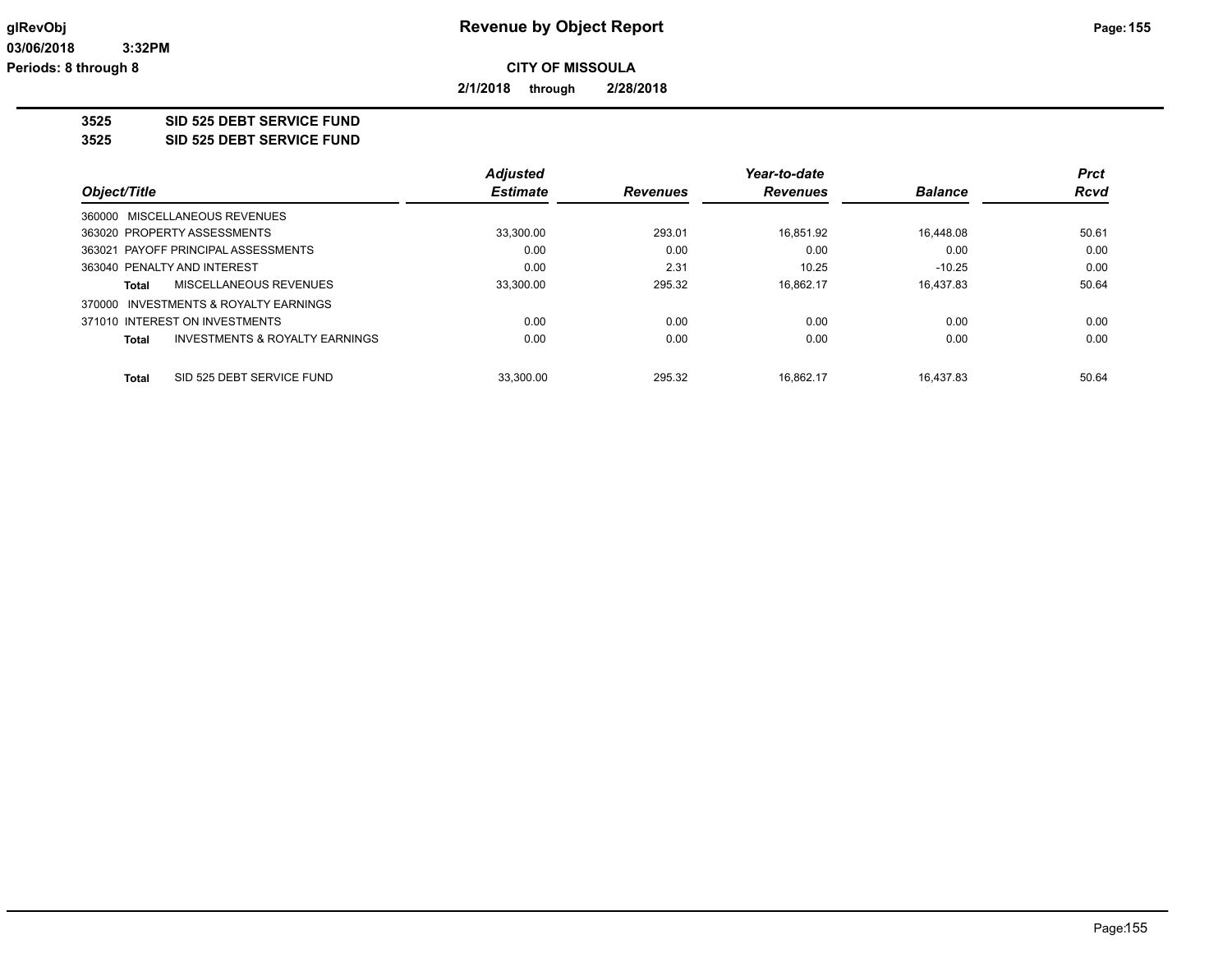**2/1/2018 through 2/28/2018**

# **3525 SID 525 DEBT SERVICE FUND**

|                                     |                                           | <b>Adjusted</b> |                 | Year-to-date    |                | <b>Prct</b> |
|-------------------------------------|-------------------------------------------|-----------------|-----------------|-----------------|----------------|-------------|
| Object/Title                        |                                           | <b>Estimate</b> | <b>Revenues</b> | <b>Revenues</b> | <b>Balance</b> | <b>Rcvd</b> |
| 360000 MISCELLANEOUS REVENUES       |                                           |                 |                 |                 |                |             |
| 363020 PROPERTY ASSESSMENTS         |                                           | 33,300.00       | 293.01          | 16.851.92       | 16.448.08      | 50.61       |
| 363021 PAYOFF PRINCIPAL ASSESSMENTS |                                           | 0.00            | 0.00            | 0.00            | 0.00           | 0.00        |
| 363040 PENALTY AND INTEREST         |                                           | 0.00            | 2.31            | 10.25           | $-10.25$       | 0.00        |
| Total                               | MISCELLANEOUS REVENUES                    | 33.300.00       | 295.32          | 16.862.17       | 16.437.83      | 50.64       |
|                                     | 370000 INVESTMENTS & ROYALTY EARNINGS     |                 |                 |                 |                |             |
| 371010 INTEREST ON INVESTMENTS      |                                           | 0.00            | 0.00            | 0.00            | 0.00           | 0.00        |
| Total                               | <b>INVESTMENTS &amp; ROYALTY EARNINGS</b> | 0.00            | 0.00            | 0.00            | 0.00           | 0.00        |
| <b>Total</b>                        | SID 525 DEBT SERVICE FUND                 | 33.300.00       | 295.32          | 16.862.17       | 16.437.83      | 50.64       |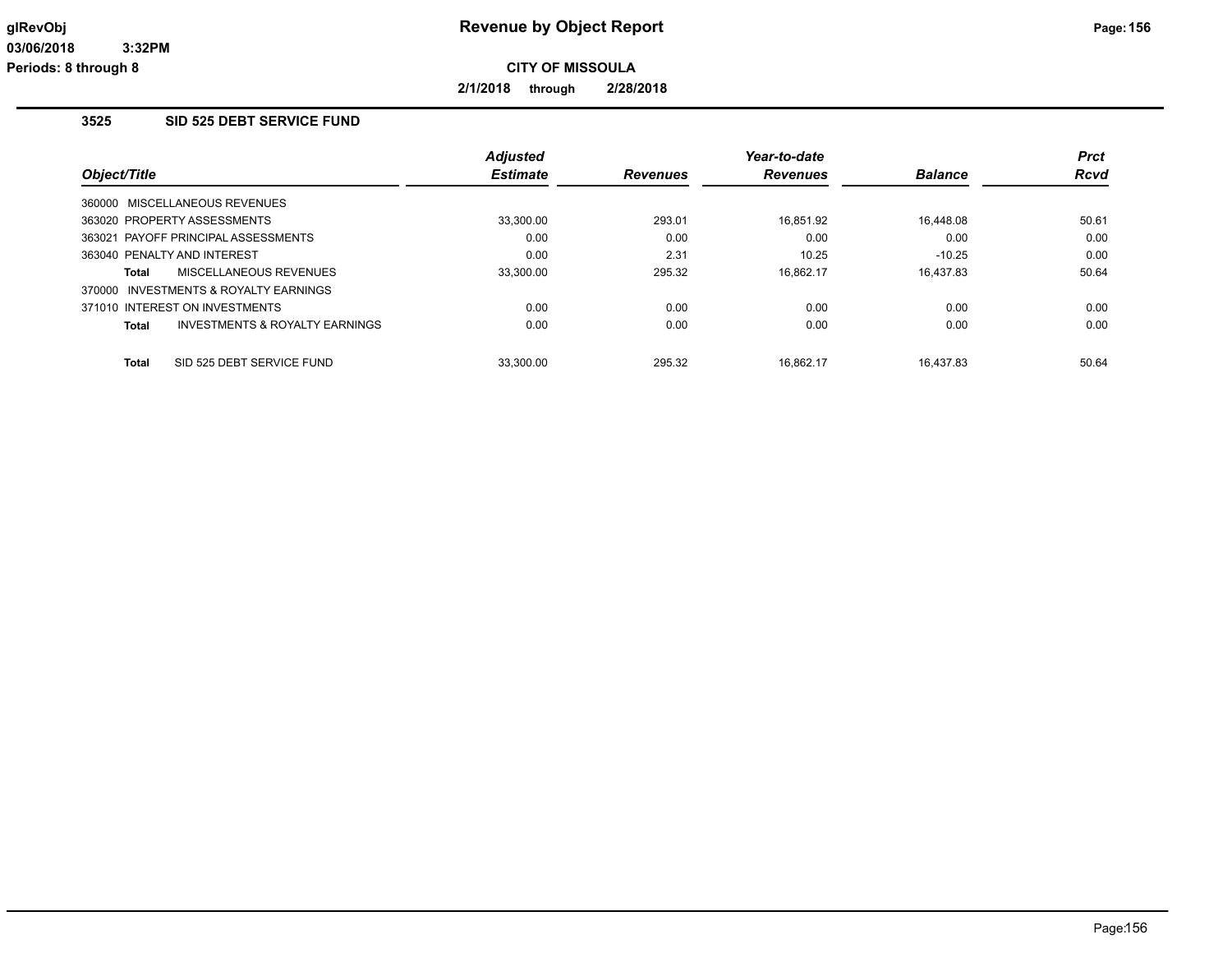**2/1/2018 through 2/28/2018**

**3526 SID 526 DEBT SERVICE FUND**

**3526 SID 526 DEBT SERVICE FUND**

|                                                           | <b>Adjusted</b> |                 | Year-to-date    |                | <b>Prct</b> |
|-----------------------------------------------------------|-----------------|-----------------|-----------------|----------------|-------------|
| Object/Title                                              | <b>Estimate</b> | <b>Revenues</b> | <b>Revenues</b> | <b>Balance</b> | <b>Rcvd</b> |
| 360000 MISCELLANEOUS REVENUES                             |                 |                 |                 |                |             |
| 363020 PROPERTY ASSESSMENTS                               | 192.640.00      | 1.502.54        | 60.902.17       | 131,737.83     | 31.61       |
| 363021 PAYOFF PRINCIPAL ASSESSMENTS                       | 0.00            | 0.00            | 7.822.59        | $-7.822.59$    | 0.00        |
| 363040 PENALTY AND INTEREST                               | 0.00            | 18.53           | 33.17           | $-33.17$       | 0.00        |
| MISCELLANEOUS REVENUES<br>Total                           | 192.640.00      | 1.521.07        | 68.757.93       | 123.882.07     | 35.69       |
| INVESTMENTS & ROYALTY EARNINGS<br>370000                  |                 |                 |                 |                |             |
| 371010 INTEREST ON INVESTMENTS                            | 0.00            | 0.00            | 0.00            | 0.00           | 0.00        |
| <b>INVESTMENTS &amp; ROYALTY EARNINGS</b><br><b>Total</b> | 0.00            | 0.00            | 0.00            | 0.00           | 0.00        |
|                                                           |                 |                 |                 |                |             |
| SID 526 DEBT SERVICE FUND<br><b>Total</b>                 | 192.640.00      | 1.521.07        | 68.757.93       | 123.882.07     | 35.69       |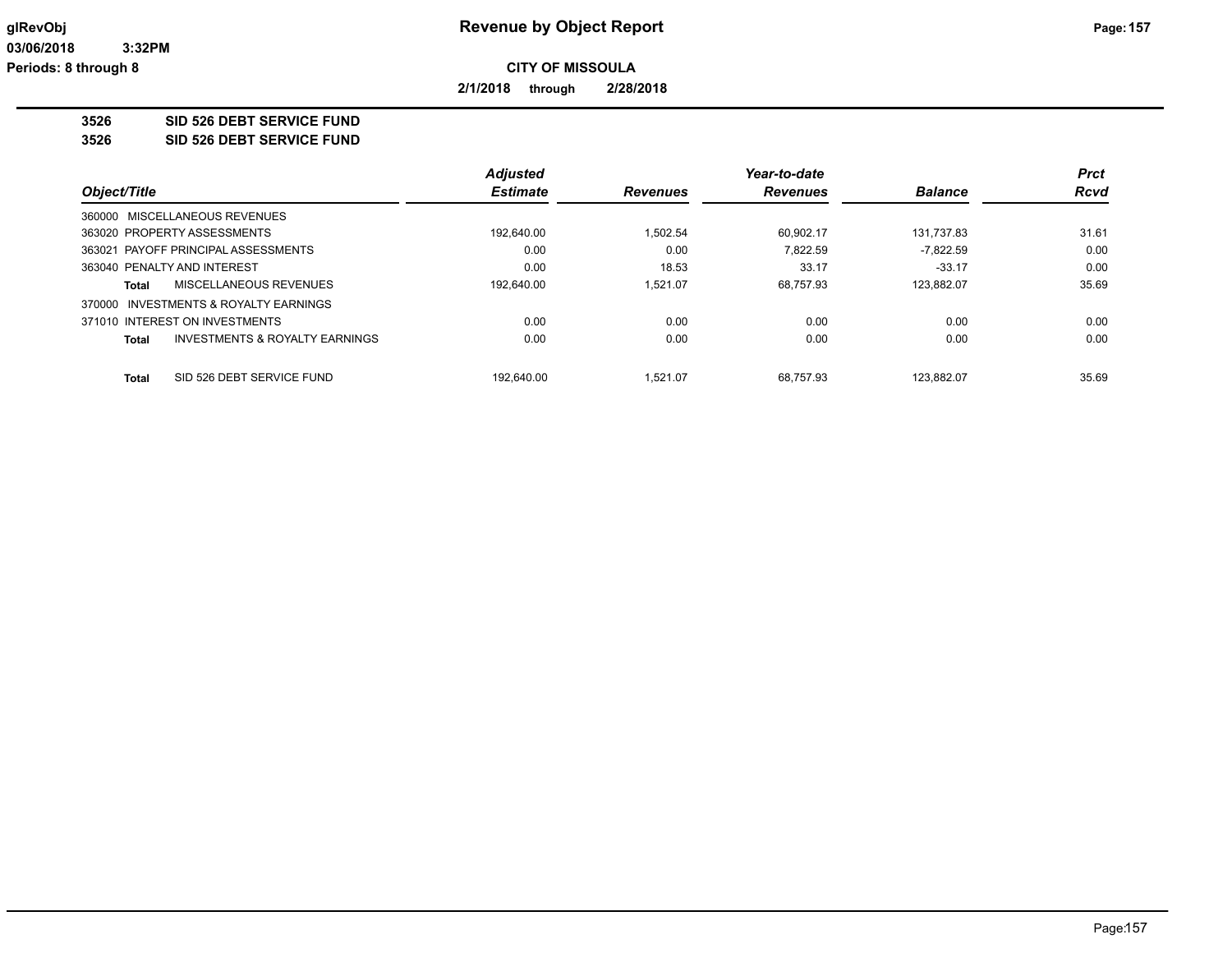**2/1/2018 through 2/28/2018**

# **3526 SID 526 DEBT SERVICE FUND**

|              |                                           | <b>Adjusted</b> |                 | Year-to-date   |             | <b>Prct</b> |
|--------------|-------------------------------------------|-----------------|-----------------|----------------|-------------|-------------|
| Object/Title | <b>Estimate</b>                           | <b>Revenues</b> | <b>Revenues</b> | <b>Balance</b> | <b>Rcvd</b> |             |
|              | 360000 MISCELLANEOUS REVENUES             |                 |                 |                |             |             |
|              | 363020 PROPERTY ASSESSMENTS               | 192,640.00      | 1.502.54        | 60.902.17      | 131,737.83  | 31.61       |
|              | 363021 PAYOFF PRINCIPAL ASSESSMENTS       | 0.00            | 0.00            | 7.822.59       | $-7.822.59$ | 0.00        |
|              | 363040 PENALTY AND INTEREST               | 0.00            | 18.53           | 33.17          | $-33.17$    | 0.00        |
| Total        | <b>MISCELLANEOUS REVENUES</b>             | 192.640.00      | 1.521.07        | 68.757.93      | 123.882.07  | 35.69       |
| 370000       | INVESTMENTS & ROYALTY EARNINGS            |                 |                 |                |             |             |
|              | 371010 INTEREST ON INVESTMENTS            | 0.00            | 0.00            | 0.00           | 0.00        | 0.00        |
| Total        | <b>INVESTMENTS &amp; ROYALTY EARNINGS</b> | 0.00            | 0.00            | 0.00           | 0.00        | 0.00        |
| <b>Total</b> | SID 526 DEBT SERVICE FUND                 | 192.640.00      | 1.521.07        | 68.757.93      | 123.882.07  | 35.69       |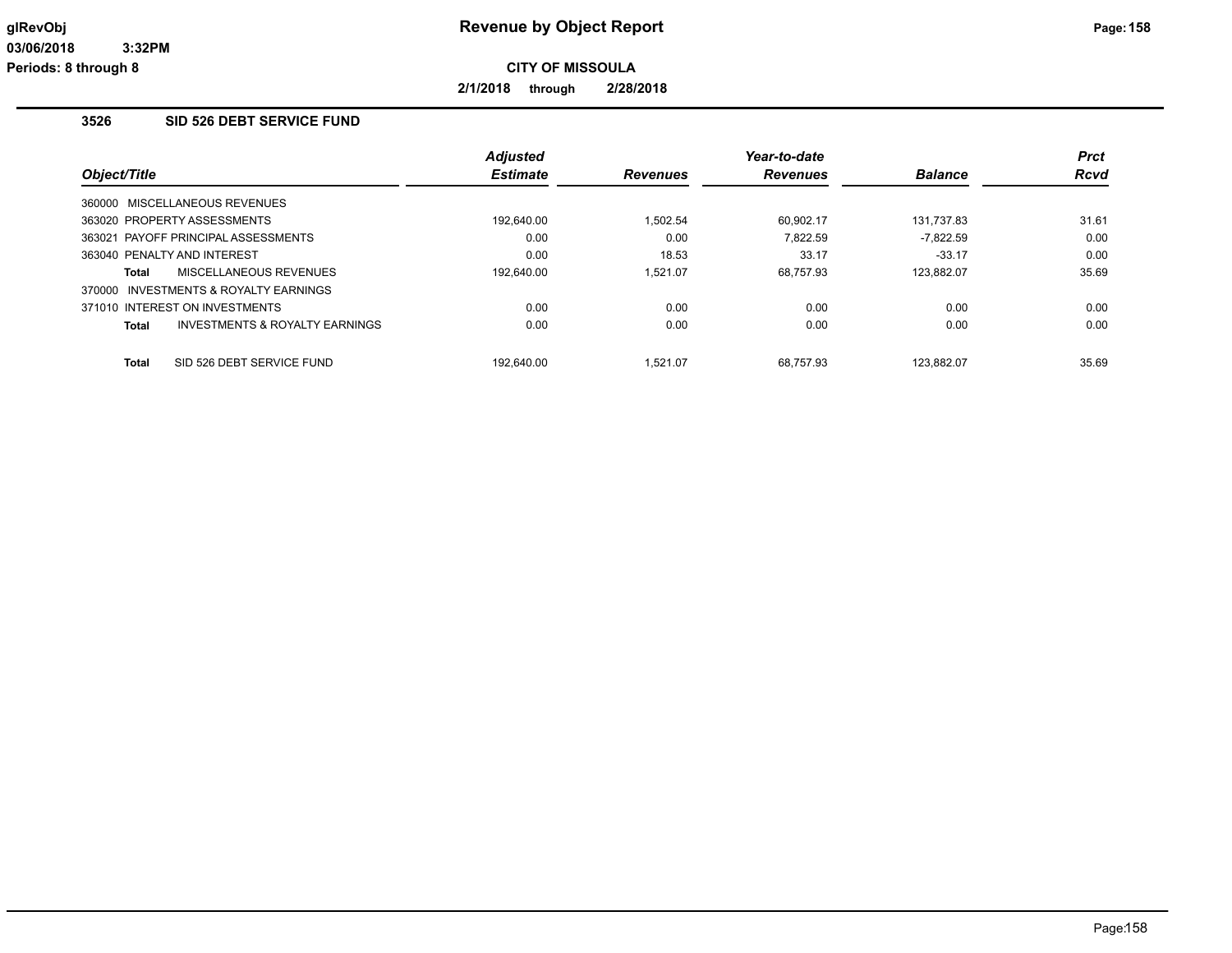**2/1/2018 through 2/28/2018**

**3527 SID 527 DEBT SERVICE FUND**

**3527 SID 527 DEBT SERVICE FUND**

|                                                     | <b>Adjusted</b> |                 | Year-to-date    |                | <b>Prct</b> |
|-----------------------------------------------------|-----------------|-----------------|-----------------|----------------|-------------|
| Object/Title                                        | <b>Estimate</b> | <b>Revenues</b> | <b>Revenues</b> | <b>Balance</b> | <b>Rcvd</b> |
| 360000 MISCELLANEOUS REVENUES                       |                 |                 |                 |                |             |
| 363020 PROPERTY ASSESSMENTS                         | 0.00            | 0.00            | 0.00            | 0.00           | 0.00        |
| 363021 PAYOFF PRINCIPAL ASSESSMENTS                 | 0.00            | 0.00            | 0.00            | 0.00           | 0.00        |
| 363040 PENALTY AND INTEREST                         | 0.00            | 0.00            | 0.00            | 0.00           | 0.00        |
| MISCELLANEOUS REVENUES<br><b>Total</b>              | 0.00            | 0.00            | 0.00            | 0.00           | 0.00        |
| <b>INVESTMENTS &amp; ROYALTY EARNINGS</b><br>370000 |                 |                 |                 |                |             |
| 371010 INTEREST ON INVESTMENTS                      | 0.00            | 0.00            | 0.00            | 0.00           | 0.00        |
| <b>INVESTMENTS &amp; ROYALTY EARNINGS</b><br>Total  | 0.00            | 0.00            | 0.00            | 0.00           | 0.00        |
| 380000 OTHER FINANCING SOURCES                      |                 |                 |                 |                |             |
| 381030 SID BONDS PROCEEDS                           | 0.00            | 0.00            | 0.00            | 0.00           | 0.00        |
| OTHER FINANCING SOURCES<br><b>Total</b>             | 0.00            | 0.00            | 0.00            | 0.00           | 0.00        |
| SID 527 DEBT SERVICE FUND<br><b>Total</b>           | 0.00            | 0.00            | 0.00            | 0.00           | 0.00        |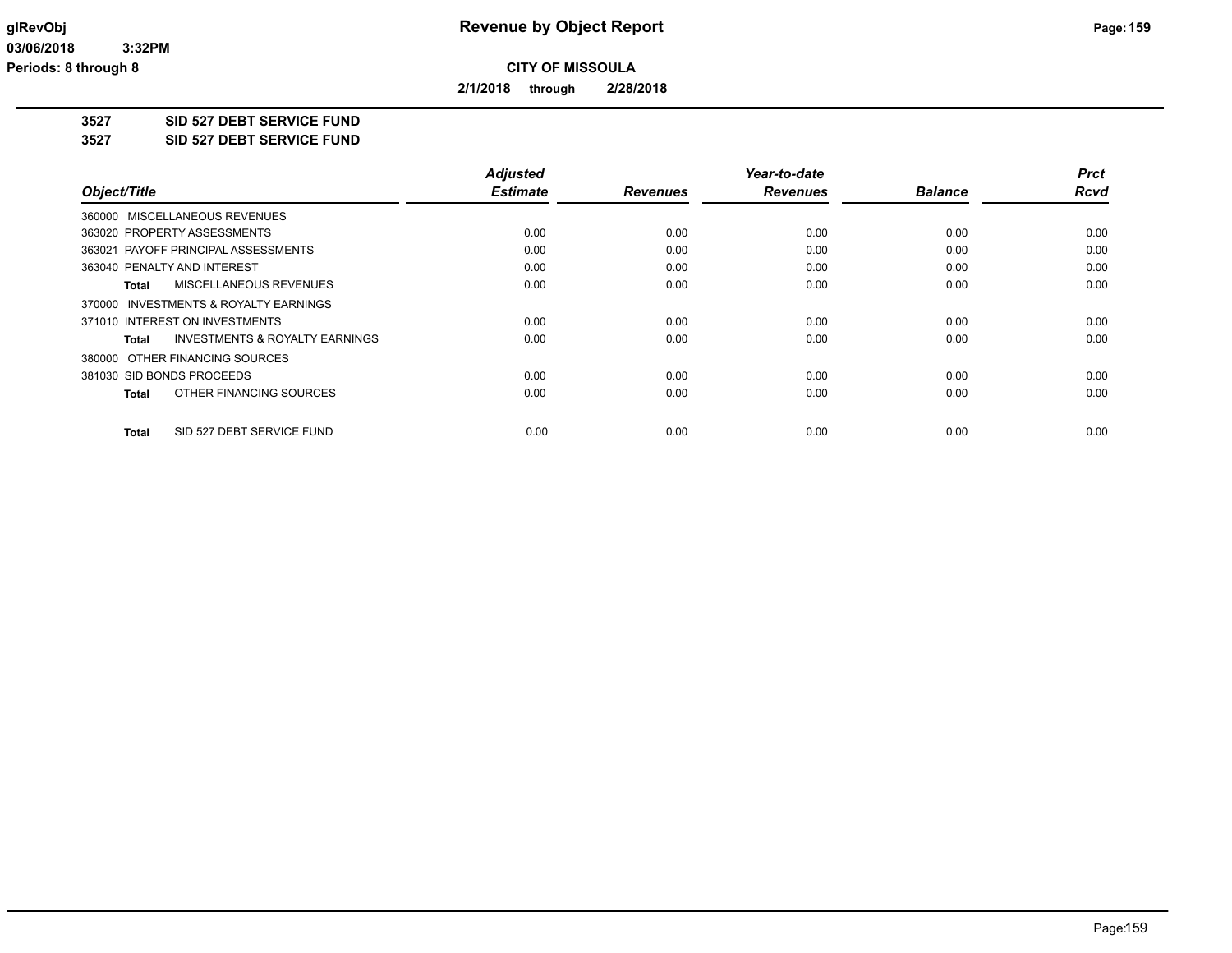**2/1/2018 through 2/28/2018**

# **3527 SID 527 DEBT SERVICE FUND**

|                                           | <b>Adjusted</b> |                 | Year-to-date    |                | <b>Prct</b> |
|-------------------------------------------|-----------------|-----------------|-----------------|----------------|-------------|
| Object/Title                              | <b>Estimate</b> | <b>Revenues</b> | <b>Revenues</b> | <b>Balance</b> | Rcvd        |
| 360000 MISCELLANEOUS REVENUES             |                 |                 |                 |                |             |
| 363020 PROPERTY ASSESSMENTS               | 0.00            | 0.00            | 0.00            | 0.00           | 0.00        |
| 363021 PAYOFF PRINCIPAL ASSESSMENTS       | 0.00            | 0.00            | 0.00            | 0.00           | 0.00        |
| 363040 PENALTY AND INTEREST               | 0.00            | 0.00            | 0.00            | 0.00           | 0.00        |
| <b>MISCELLANEOUS REVENUES</b><br>Total    | 0.00            | 0.00            | 0.00            | 0.00           | 0.00        |
| 370000 INVESTMENTS & ROYALTY EARNINGS     |                 |                 |                 |                |             |
| 371010 INTEREST ON INVESTMENTS            | 0.00            | 0.00            | 0.00            | 0.00           | 0.00        |
| INVESTMENTS & ROYALTY EARNINGS<br>Total   | 0.00            | 0.00            | 0.00            | 0.00           | 0.00        |
| 380000 OTHER FINANCING SOURCES            |                 |                 |                 |                |             |
| 381030 SID BONDS PROCEEDS                 | 0.00            | 0.00            | 0.00            | 0.00           | 0.00        |
| OTHER FINANCING SOURCES<br><b>Total</b>   | 0.00            | 0.00            | 0.00            | 0.00           | 0.00        |
| SID 527 DEBT SERVICE FUND<br><b>Total</b> | 0.00            | 0.00            | 0.00            | 0.00           | 0.00        |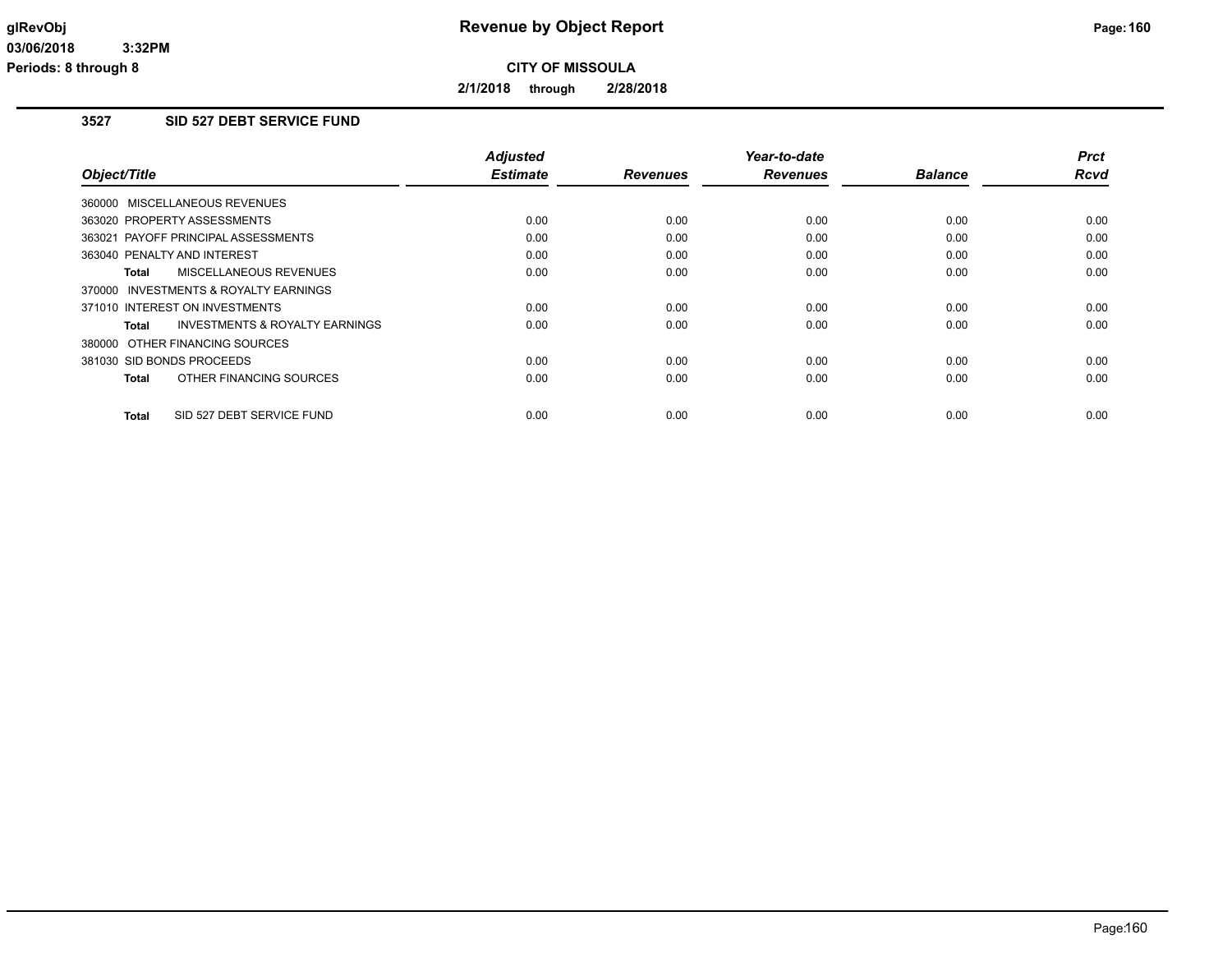**2/1/2018 through 2/28/2018**

**3530 SID 530 DEBT SERVICE FUND**

**3530 SID 530 DEBT SERVICE FUND**

|                                           | <b>Adjusted</b> |                 | Year-to-date    |                | <b>Prct</b> |
|-------------------------------------------|-----------------|-----------------|-----------------|----------------|-------------|
| Object/Title                              | <b>Estimate</b> | <b>Revenues</b> | <b>Revenues</b> | <b>Balance</b> | <b>Rcvd</b> |
| 360000 MISCELLANEOUS REVENUES             |                 |                 |                 |                |             |
| 360010 MISCELLANEOUS                      | 1.350.00        | 0.00            | 0.00            | 1,350.00       | 0.00        |
| 363020 PROPERTY ASSESSMENTS               | 0.00            | 0.00            | 0.00            | 0.00           | 0.00        |
| 363021 PAYOFF PRINCIPAL ASSESSMENTS       | 0.00            | 0.00            | 0.00            | 0.00           | 0.00        |
| 363040 PENALTY AND INTEREST               | 0.00            | 0.00            | 0.00            | 0.00           | 0.00        |
| MISCELLANEOUS REVENUES<br>Total           | 1,350.00        | 0.00            | 0.00            | 1,350.00       | 0.00        |
| 370000 INVESTMENTS & ROYALTY EARNINGS     |                 |                 |                 |                |             |
| 371010 INTEREST ON INVESTMENTS            | 0.00            | 0.00            | 0.00            | 0.00           | 0.00        |
| INVESTMENTS & ROYALTY EARNINGS<br>Total   | 0.00            | 0.00            | 0.00            | 0.00           | 0.00        |
| <b>Total</b><br>SID 530 DEBT SERVICE FUND | 1.350.00        | 0.00            | 0.00            | 1.350.00       | 0.00        |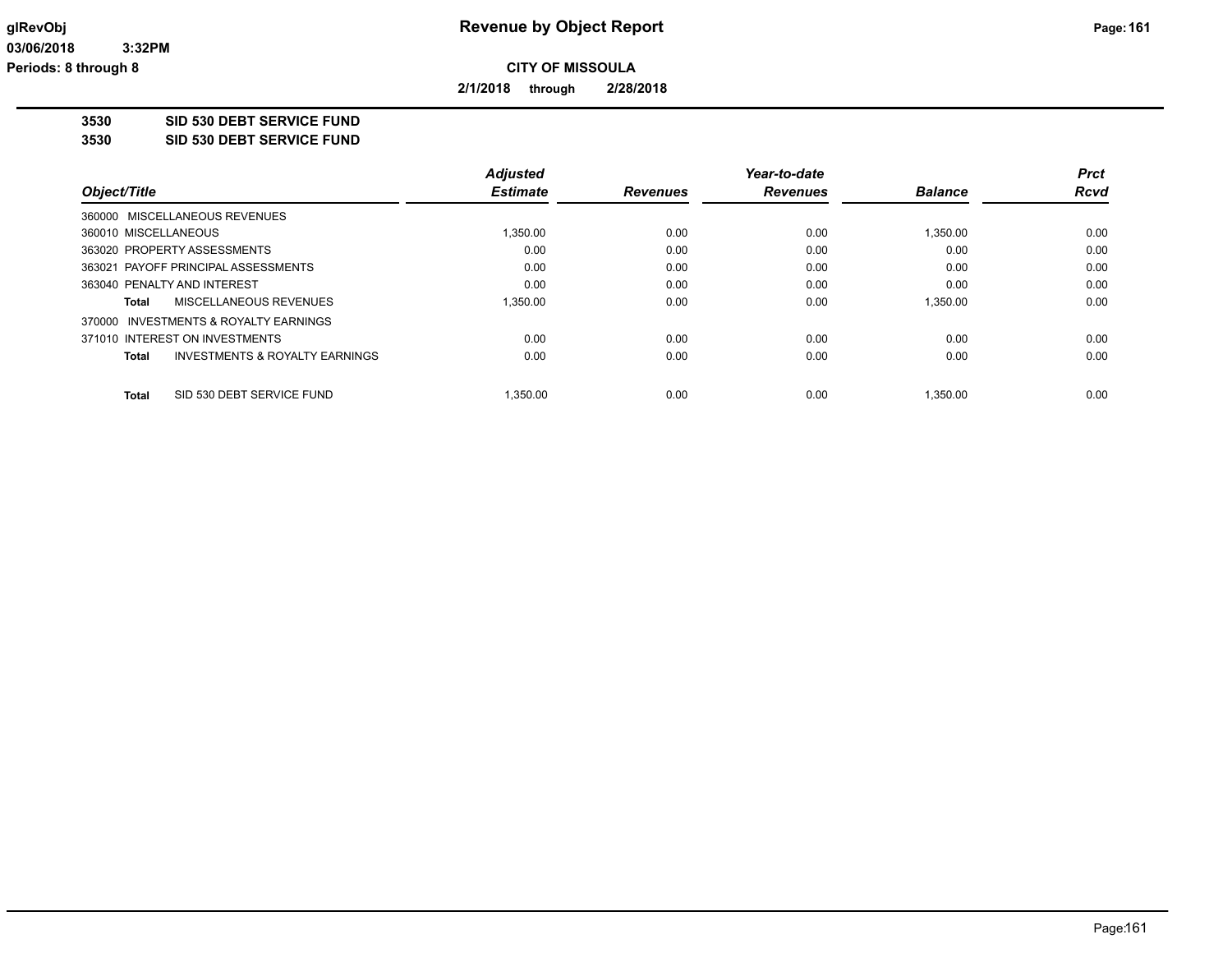**2/1/2018 through 2/28/2018**

### **3530 SID 530 DEBT SERVICE FUND**

| Object/Title         |                                           | <b>Adjusted</b><br><b>Estimate</b> | <b>Revenues</b> | Year-to-date<br><b>Revenues</b> | <b>Balance</b> | <b>Prct</b><br>Rcvd |
|----------------------|-------------------------------------------|------------------------------------|-----------------|---------------------------------|----------------|---------------------|
|                      | 360000 MISCELLANEOUS REVENUES             |                                    |                 |                                 |                |                     |
| 360010 MISCELLANEOUS |                                           | 1,350.00                           | 0.00            | 0.00                            | 1,350.00       | 0.00                |
|                      | 363020 PROPERTY ASSESSMENTS               | 0.00                               | 0.00            | 0.00                            | 0.00           | 0.00                |
|                      | 363021 PAYOFF PRINCIPAL ASSESSMENTS       | 0.00                               | 0.00            | 0.00                            | 0.00           | 0.00                |
|                      | 363040 PENALTY AND INTEREST               | 0.00                               | 0.00            | 0.00                            | 0.00           | 0.00                |
| Total                | MISCELLANEOUS REVENUES                    | 1.350.00                           | 0.00            | 0.00                            | 1.350.00       | 0.00                |
|                      | 370000 INVESTMENTS & ROYALTY EARNINGS     |                                    |                 |                                 |                |                     |
|                      | 371010 INTEREST ON INVESTMENTS            | 0.00                               | 0.00            | 0.00                            | 0.00           | 0.00                |
| Total                | <b>INVESTMENTS &amp; ROYALTY EARNINGS</b> | 0.00                               | 0.00            | 0.00                            | 0.00           | 0.00                |
| Total                | SID 530 DEBT SERVICE FUND                 | 1.350.00                           | 0.00            | 0.00                            | 1.350.00       | 0.00                |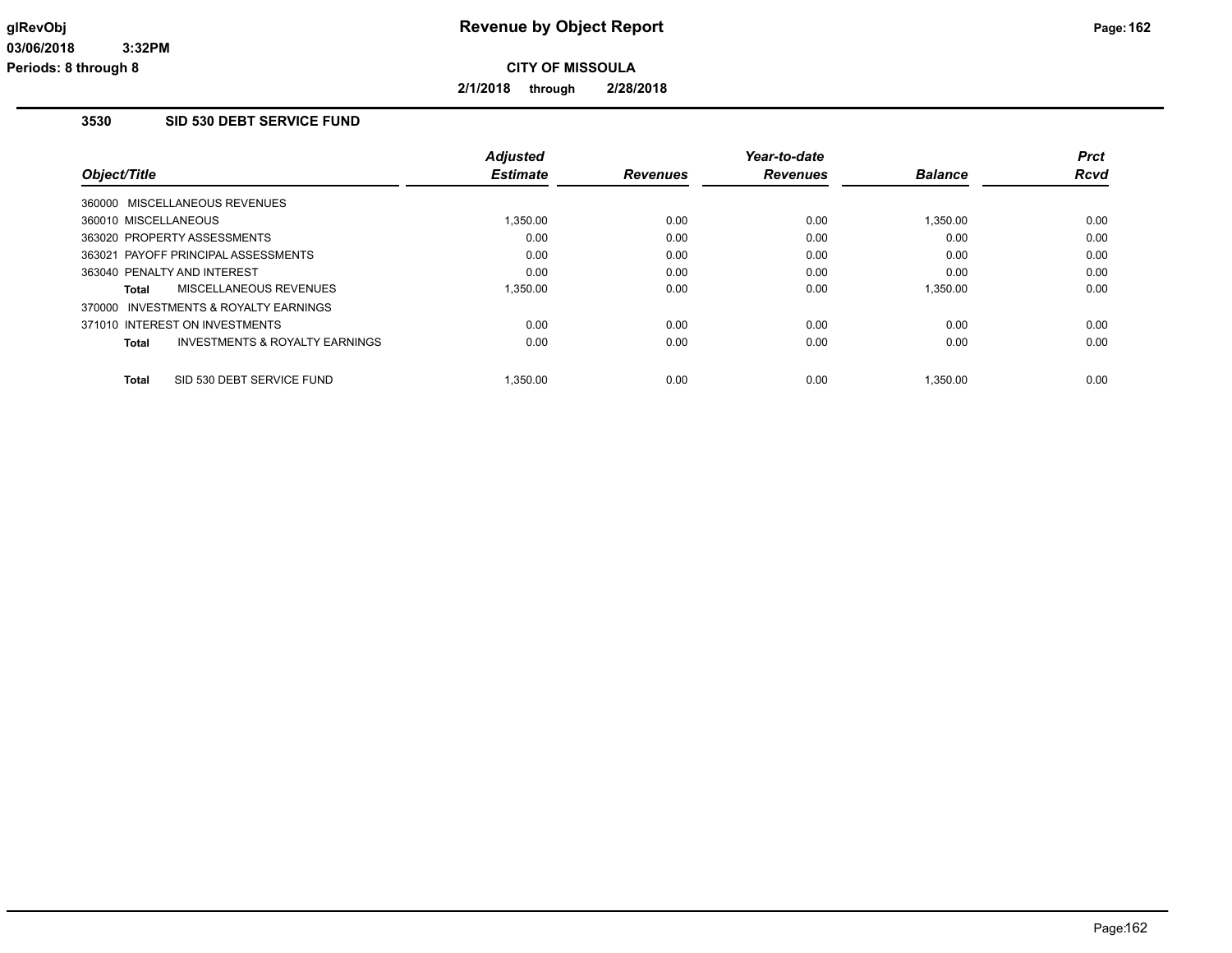**03/06/2018 3:32PM Periods: 8 through 8**

**CITY OF MISSOULA**

**2/1/2018 through 2/28/2018**

### **3531 SID 531 HICKORY ST CALMING**

**3531 SID 531 HICKORY ST CALMING**

|                                            | <b>Adjusted</b> |                 | Year-to-date    |                |             |
|--------------------------------------------|-----------------|-----------------|-----------------|----------------|-------------|
| Object/Title                               | <b>Estimate</b> | <b>Revenues</b> | <b>Revenues</b> | <b>Balance</b> | <b>Rcvd</b> |
| 360000 MISCELLANEOUS REVENUES              |                 |                 |                 |                |             |
| 363021 PAYOFF PRINCIPAL ASSESSMENTS        | 0.00            | 0.00            | 0.00            | 0.00           | 0.00        |
| MISCELLANEOUS REVENUES<br><b>Total</b>     | 0.00            | 0.00            | 0.00            | 0.00           | 0.00        |
| SID 531 HICKORY ST CALMING<br><b>Total</b> | 0.00            | 0.00            | 0.00            | 0.00           | 0.00        |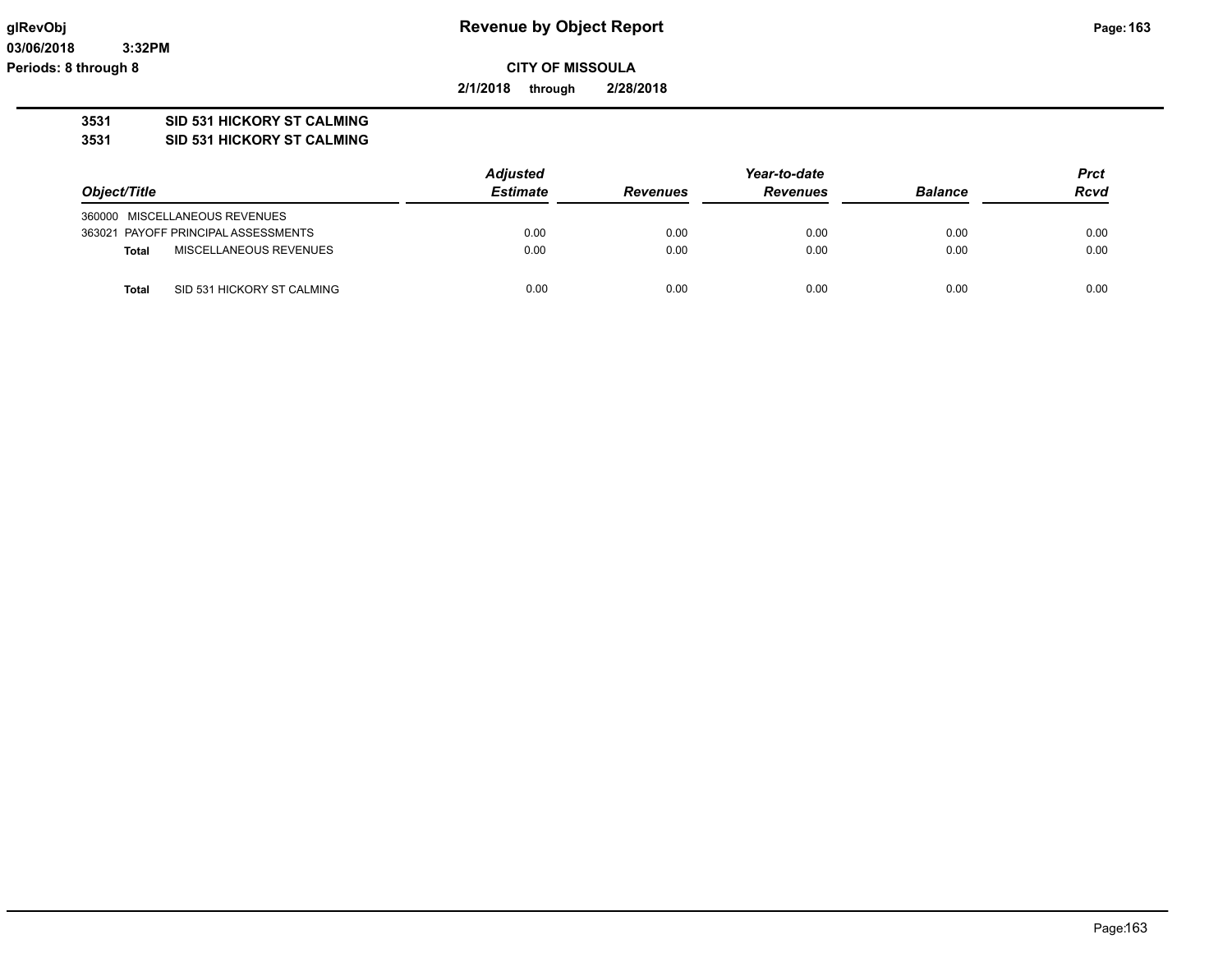**2/1/2018 through 2/28/2018**

## **3531 SID 531 HICKORY ST CALMING**

|                                            | <b>Adjusted</b> | Year-to-date    |                 |                | <b>Prct</b> |
|--------------------------------------------|-----------------|-----------------|-----------------|----------------|-------------|
| Object/Title                               | <b>Estimate</b> | <b>Revenues</b> | <b>Revenues</b> | <b>Balance</b> | <b>Rcvd</b> |
| 360000 MISCELLANEOUS REVENUES              |                 |                 |                 |                |             |
| 363021 PAYOFF PRINCIPAL ASSESSMENTS        | 0.00            | 0.00            | 0.00            | 0.00           | 0.00        |
| MISCELLANEOUS REVENUES<br><b>Total</b>     | 0.00            | 0.00            | 0.00            | 0.00           | 0.00        |
| SID 531 HICKORY ST CALMING<br><b>Total</b> | 0.00            | 0.00            | 0.00            | 0.00           | 0.00        |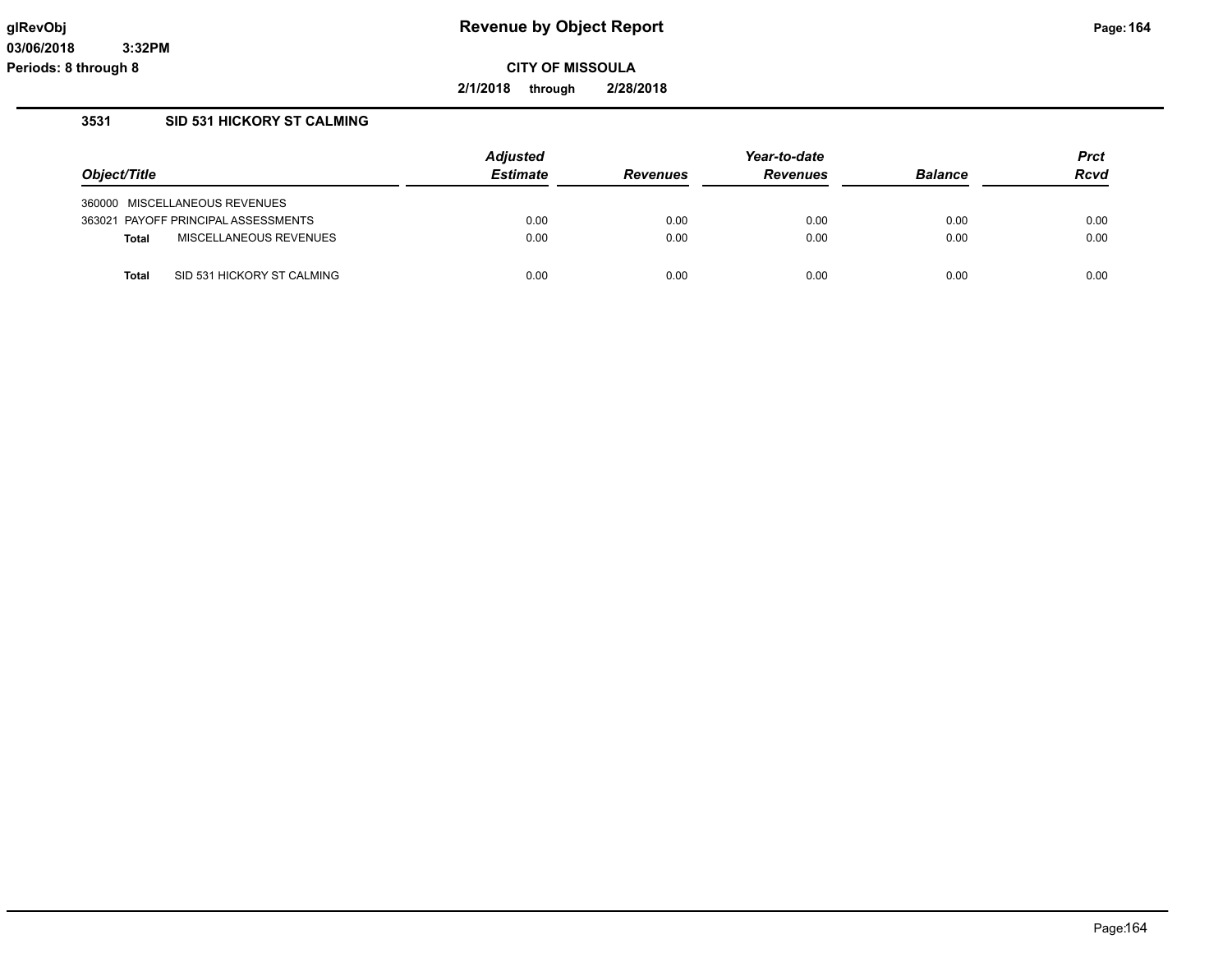**2/1/2018 through 2/28/2018**

### **3532 SID 532 DEBT SERVICE FUND**

**3532 SID 532 DEBT SERVICE FUND**

|                                                           | <b>Adjusted</b> |                 | Year-to-date    |                | <b>Prct</b> |
|-----------------------------------------------------------|-----------------|-----------------|-----------------|----------------|-------------|
| Object/Title                                              | <b>Estimate</b> | <b>Revenues</b> | <b>Revenues</b> | <b>Balance</b> | <b>Rcvd</b> |
| 360000 MISCELLANEOUS REVENUES                             |                 |                 |                 |                |             |
| 360010 MISCELLANEOUS                                      | 540.00          | 0.00            | 0.00            | 540.00         | 0.00        |
| 363020 PROPERTY ASSESSMENTS                               | 39,238.00       | 0.00            | 17.188.64       | 22,049.36      | 43.81       |
| 363021 PAYOFF PRINCIPAL ASSESSMENTS                       | 0.00            | 0.00            | 828.10          | $-828.10$      | 0.00        |
| 363040 PENALTY AND INTEREST                               | 0.00            | 0.00            | 1.81            | $-1.81$        | 0.00        |
| MISCELLANEOUS REVENUES<br>Total                           | 39.778.00       | 0.00            | 18,018.55       | 21.759.45      | 45.30       |
| 370000 INVESTMENTS & ROYALTY EARNINGS                     |                 |                 |                 |                |             |
| 371010 INTEREST ON INVESTMENTS                            | 0.00            | 0.00            | 0.00            | 0.00           | 0.00        |
| <b>INVESTMENTS &amp; ROYALTY EARNINGS</b><br><b>Total</b> | 0.00            | 0.00            | 0.00            | 0.00           | 0.00        |
| SID 532 DEBT SERVICE FUND<br><b>Total</b>                 | 39.778.00       | 0.00            | 18.018.55       | 21.759.45      | 45.30       |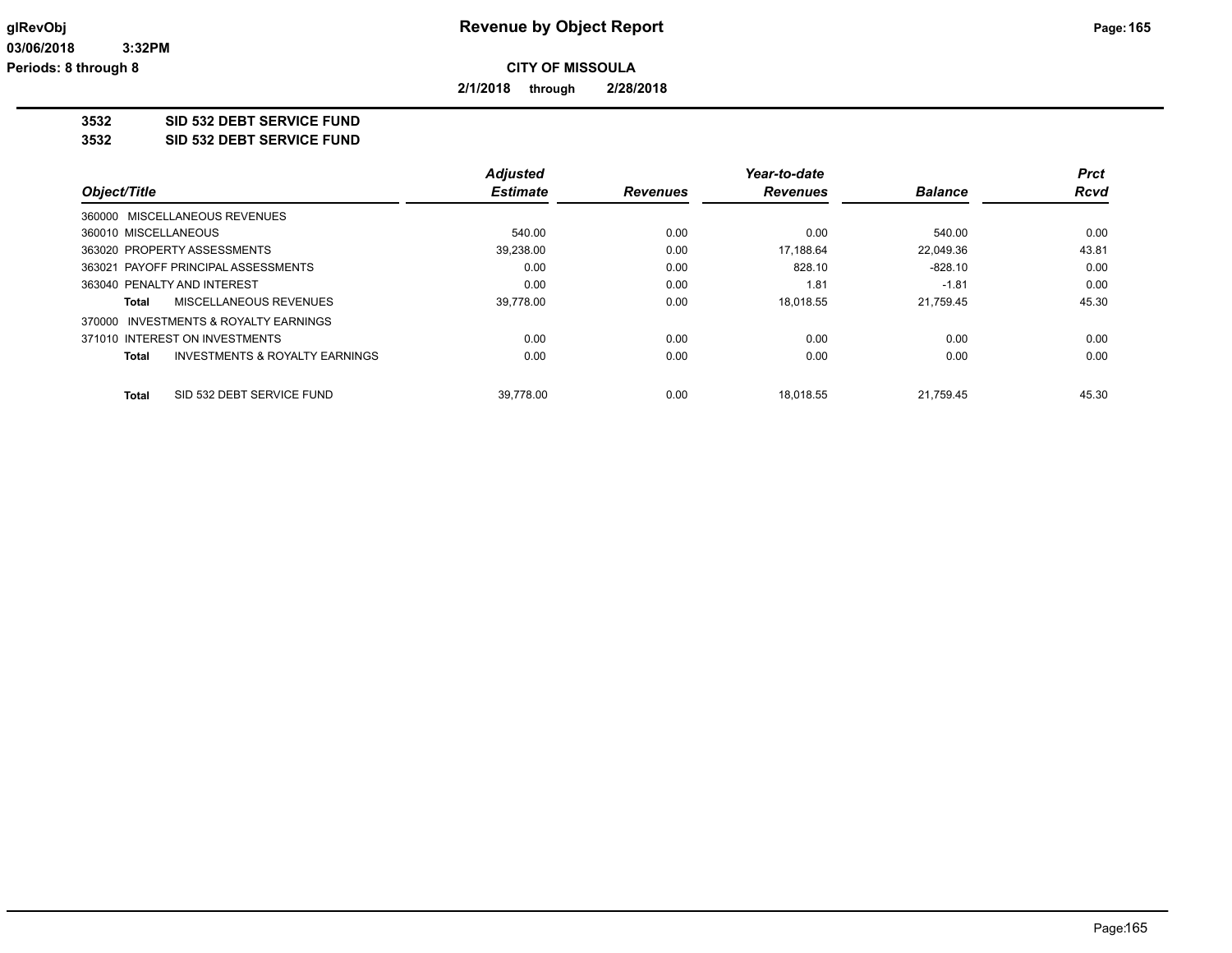**2/1/2018 through 2/28/2018**

# **3532 SID 532 DEBT SERVICE FUND**

| Object/Title                            | <b>Adjusted</b><br><b>Estimate</b> | <b>Revenues</b> | Year-to-date<br><b>Revenues</b> | <b>Balance</b> | <b>Prct</b><br><b>Rcvd</b> |
|-----------------------------------------|------------------------------------|-----------------|---------------------------------|----------------|----------------------------|
|                                         |                                    |                 |                                 |                |                            |
| 360000 MISCELLANEOUS REVENUES           |                                    |                 |                                 |                |                            |
| 360010 MISCELLANEOUS                    | 540.00                             | 0.00            | 0.00                            | 540.00         | 0.00                       |
| 363020 PROPERTY ASSESSMENTS             | 39,238.00                          | 0.00            | 17.188.64                       | 22.049.36      | 43.81                      |
| 363021 PAYOFF PRINCIPAL ASSESSMENTS     | 0.00                               | 0.00            | 828.10                          | $-828.10$      | 0.00                       |
| 363040 PENALTY AND INTEREST             | 0.00                               | 0.00            | 1.81                            | $-1.81$        | 0.00                       |
| MISCELLANEOUS REVENUES<br>Total         | 39,778.00                          | 0.00            | 18.018.55                       | 21,759.45      | 45.30                      |
| 370000 INVESTMENTS & ROYALTY EARNINGS   |                                    |                 |                                 |                |                            |
| 371010 INTEREST ON INVESTMENTS          | 0.00                               | 0.00            | 0.00                            | 0.00           | 0.00                       |
| INVESTMENTS & ROYALTY EARNINGS<br>Total | 0.00                               | 0.00            | 0.00                            | 0.00           | 0.00                       |
|                                         |                                    |                 |                                 |                |                            |
| SID 532 DEBT SERVICE FUND<br>Total      | 39.778.00                          | 0.00            | 18.018.55                       | 21.759.45      | 45.30                      |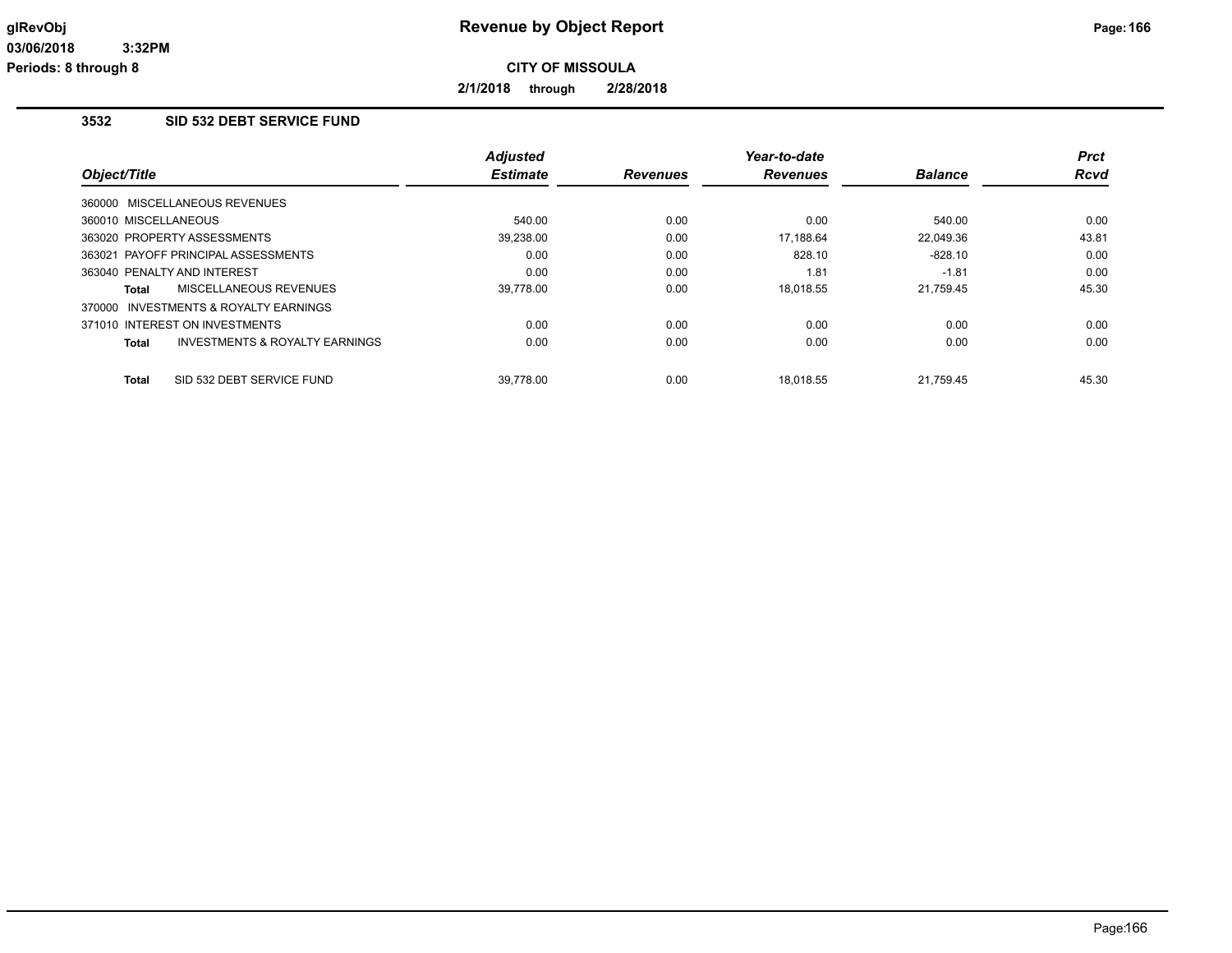**2/1/2018 through 2/28/2018**

# **3533 GILBERT ST SEWER SID DEBT FUND**

**3533 GILBERT ST SEWER SID DEBT FUND**

|                                                    | <b>Adjusted</b> |                 | Year-to-date    |                | <b>Prct</b> |
|----------------------------------------------------|-----------------|-----------------|-----------------|----------------|-------------|
| Object/Title                                       | <b>Estimate</b> | <b>Revenues</b> | <b>Revenues</b> | <b>Balance</b> | <b>Rcvd</b> |
| 360000 MISCELLANEOUS REVENUES                      |                 |                 |                 |                |             |
| 363020 PROPERTY ASSESSMENTS                        | 17,425.00       | 0.00            | 6,003.91        | 11,421.09      | 34.46       |
| 363021 PAYOFF PRINCIPAL ASSESSMENTS                | 0.00            | 0.00            | 0.00            | 0.00           | 0.00        |
| 363040 PENALTY AND INTEREST                        | 0.00            | 0.00            | 0.69            | $-0.69$        | 0.00        |
| MISCELLANEOUS REVENUES<br><b>Total</b>             | 17,425.00       | 0.00            | 6,004.60        | 11,420.40      | 34.46       |
| 370000 INVESTMENTS & ROYALTY EARNINGS              |                 |                 |                 |                |             |
| 371010 INTEREST ON INVESTMENTS                     | 0.00            | 0.00            | 0.00            | 0.00           | 0.00        |
| 371020 GAIN/LOSS IN MARKET VALUE OF INVESTMENTS    | 0.00            | 0.00            | 0.00            | 0.00           | 0.00        |
| <b>INVESTMENTS &amp; ROYALTY EARNINGS</b><br>Total | 0.00            | 0.00            | 0.00            | 0.00           | 0.00        |
| OTHER FINANCING SOURCES<br>380000                  |                 |                 |                 |                |             |
| 381009 TRANSFERS IN                                | 0.00            | 0.00            | 0.00            | 0.00           | 0.00        |
| OTHER FINANCING SOURCES<br>Total                   | 0.00            | 0.00            | 0.00            | 0.00           | 0.00        |
| GILBERT ST SEWER SID DEBT FUND<br><b>Total</b>     | 17,425.00       | 0.00            | 6,004.60        | 11,420.40      | 34.46       |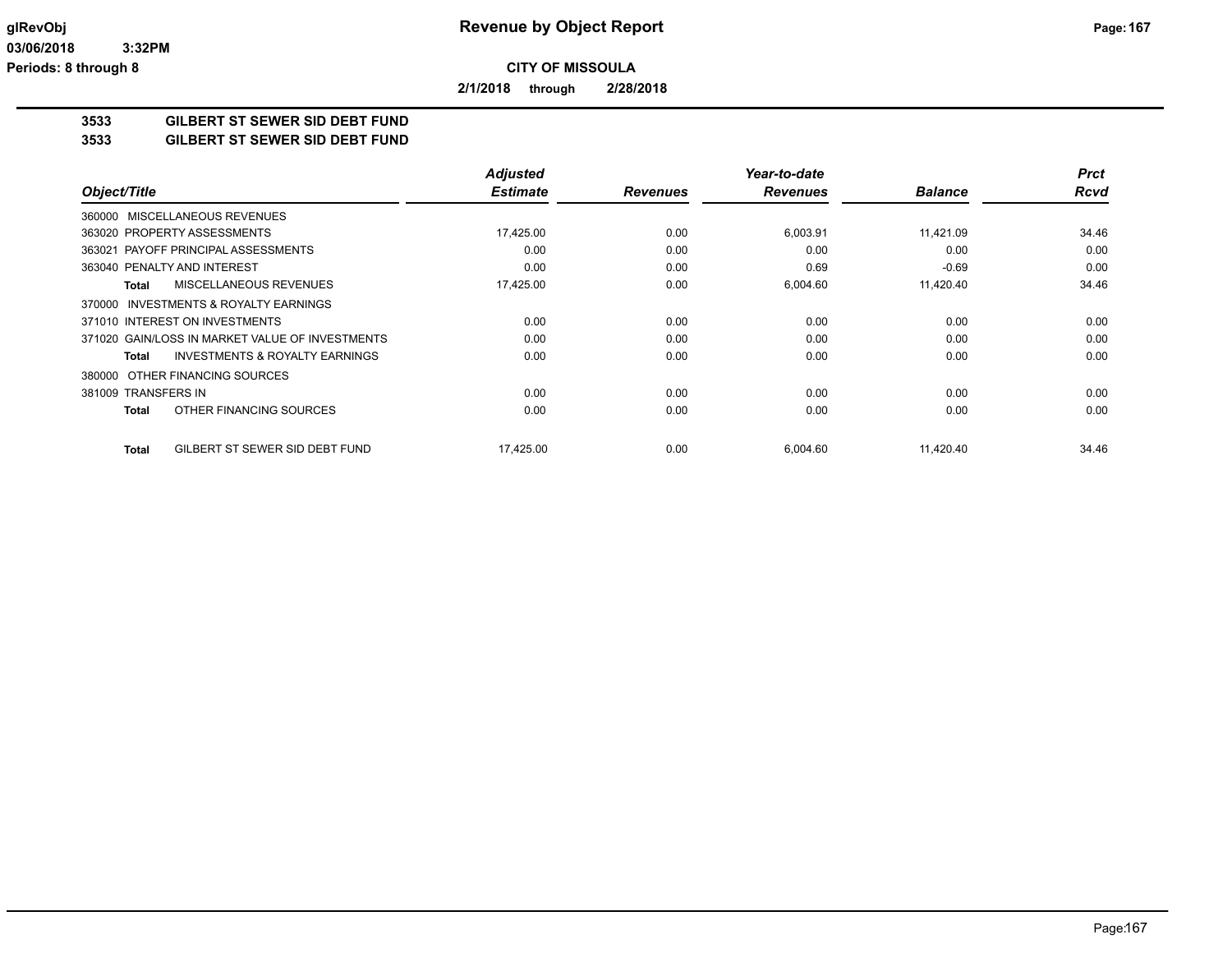**2/1/2018 through 2/28/2018**

### **3533 GILBERT ST SEWER SID DEBT FUND**

| Object/Title                                       | <b>Adjusted</b><br><b>Estimate</b> | <b>Revenues</b> | Year-to-date<br><b>Revenues</b> | <b>Balance</b> | <b>Prct</b><br><b>Rcvd</b> |
|----------------------------------------------------|------------------------------------|-----------------|---------------------------------|----------------|----------------------------|
|                                                    |                                    |                 |                                 |                |                            |
| 360000 MISCELLANEOUS REVENUES                      |                                    |                 |                                 |                |                            |
| 363020 PROPERTY ASSESSMENTS                        | 17,425.00                          | 0.00            | 6,003.91                        | 11,421.09      | 34.46                      |
| 363021 PAYOFF PRINCIPAL ASSESSMENTS                | 0.00                               | 0.00            | 0.00                            | 0.00           | 0.00                       |
| 363040 PENALTY AND INTEREST                        | 0.00                               | 0.00            | 0.69                            | $-0.69$        | 0.00                       |
| MISCELLANEOUS REVENUES<br>Total                    | 17,425.00                          | 0.00            | 6,004.60                        | 11,420.40      | 34.46                      |
| 370000 INVESTMENTS & ROYALTY EARNINGS              |                                    |                 |                                 |                |                            |
| 371010 INTEREST ON INVESTMENTS                     | 0.00                               | 0.00            | 0.00                            | 0.00           | 0.00                       |
| 371020 GAIN/LOSS IN MARKET VALUE OF INVESTMENT     | 0.00                               | 0.00            | 0.00                            | 0.00           | 0.00                       |
| <b>INVESTMENTS &amp; ROYALTY EARNINGS</b><br>Total | 0.00                               | 0.00            | 0.00                            | 0.00           | 0.00                       |
| 380000 OTHER FINANCING SOURCES                     |                                    |                 |                                 |                |                            |
| 381009 TRANSFERS IN                                | 0.00                               | 0.00            | 0.00                            | 0.00           | 0.00                       |
| OTHER FINANCING SOURCES<br>Total                   | 0.00                               | 0.00            | 0.00                            | 0.00           | 0.00                       |
| GILBERT ST SEWER SID DEBT FUND<br><b>Total</b>     | 17,425.00                          | 0.00            | 6,004.60                        | 11,420.40      | 34.46                      |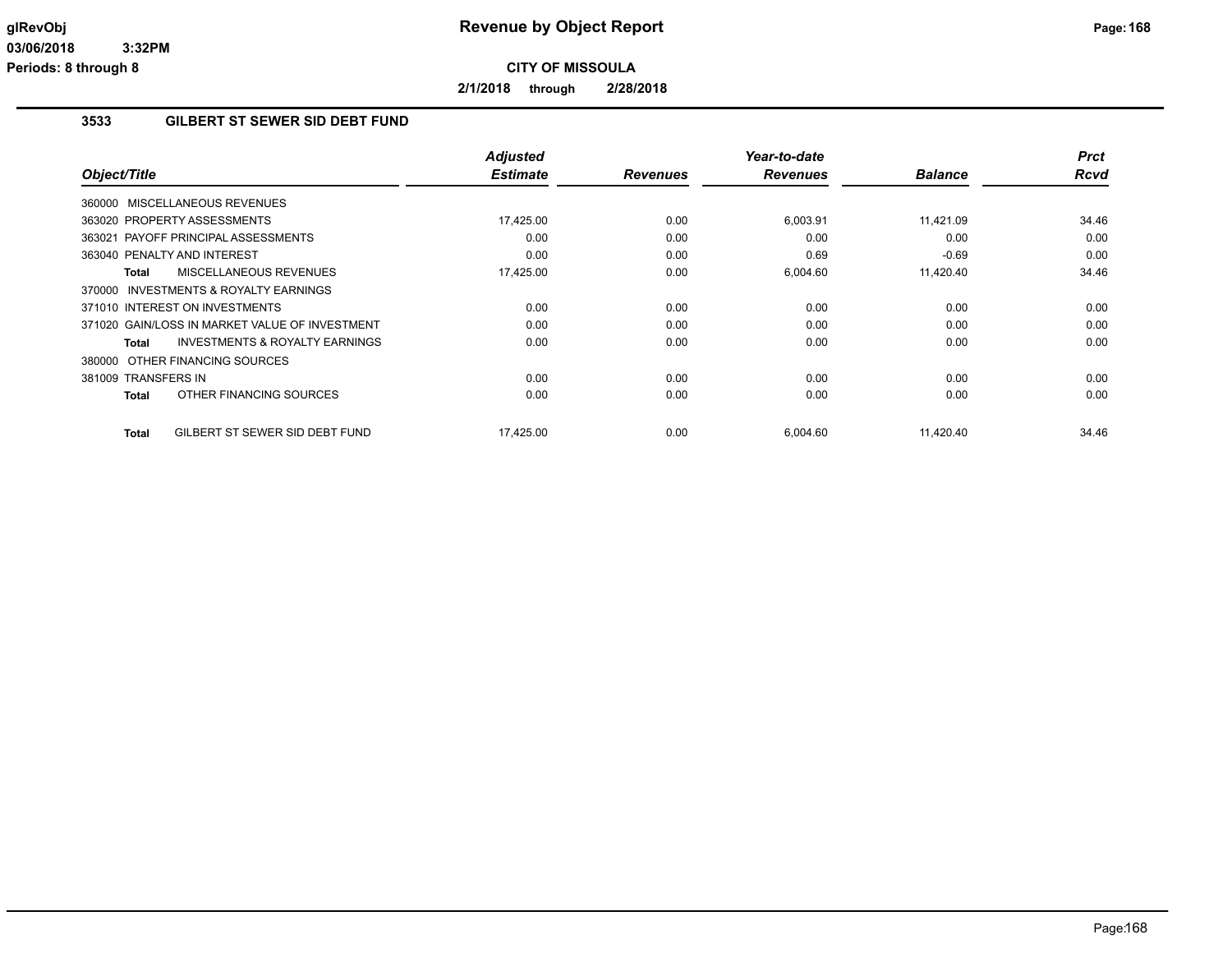**2/1/2018 through 2/28/2018**

### **3534 LINCOLNWOOD SEWER PHASE I**

#### **3534 LINCOLNWOOD SEWER PHASE I**

|                                                     | <b>Adjusted</b> |                 | Year-to-date    |                | <b>Prct</b> |
|-----------------------------------------------------|-----------------|-----------------|-----------------|----------------|-------------|
| Object/Title                                        | <b>Estimate</b> | <b>Revenues</b> | <b>Revenues</b> | <b>Balance</b> | <b>Rcvd</b> |
| TAXES/ASSESSMENTS<br>310000                         |                 |                 |                 |                |             |
| 312001 PENALTIES & INTEREST                         | 0.00            | 0.00            | 0.00            | 0.00           | 0.00        |
| TAXES/ASSESSMENTS<br>Total                          | 0.00            | 0.00            | 0.00            | 0.00           | 0.00        |
| 360000 MISCELLANEOUS REVENUES                       |                 |                 |                 |                |             |
| 363020 PROPERTY ASSESSMENTS                         | 19,044.00       | 188.87          | 8.243.54        | 10,800.46      | 43.29       |
| 363021 PAYOFF PRINCIPAL ASSESSMENTS                 | 0.00            | 0.00            | 0.00            | 0.00           | 0.00        |
| 363040 PENALTY AND INTEREST                         | 0.00            | 0.00            | 4.84            | $-4.84$        | 0.00        |
| MISCELLANEOUS REVENUES<br>Total                     | 19,044.00       | 188.87          | 8,248.38        | 10,795.62      | 43.31       |
| <b>INVESTMENTS &amp; ROYALTY EARNINGS</b><br>370000 |                 |                 |                 |                |             |
| 371010 INTEREST ON INVESTMENTS                      | 0.00            | 0.00            | 0.00            | 0.00           | 0.00        |
| <b>INVESTMENTS &amp; ROYALTY EARNINGS</b><br>Total  | 0.00            | 0.00            | 0.00            | 0.00           | 0.00        |
| LINCOLNWOOD SEWER PHASE I<br>Total                  | 19,044.00       | 188.87          | 8,248.38        | 10,795.62      | 43.31       |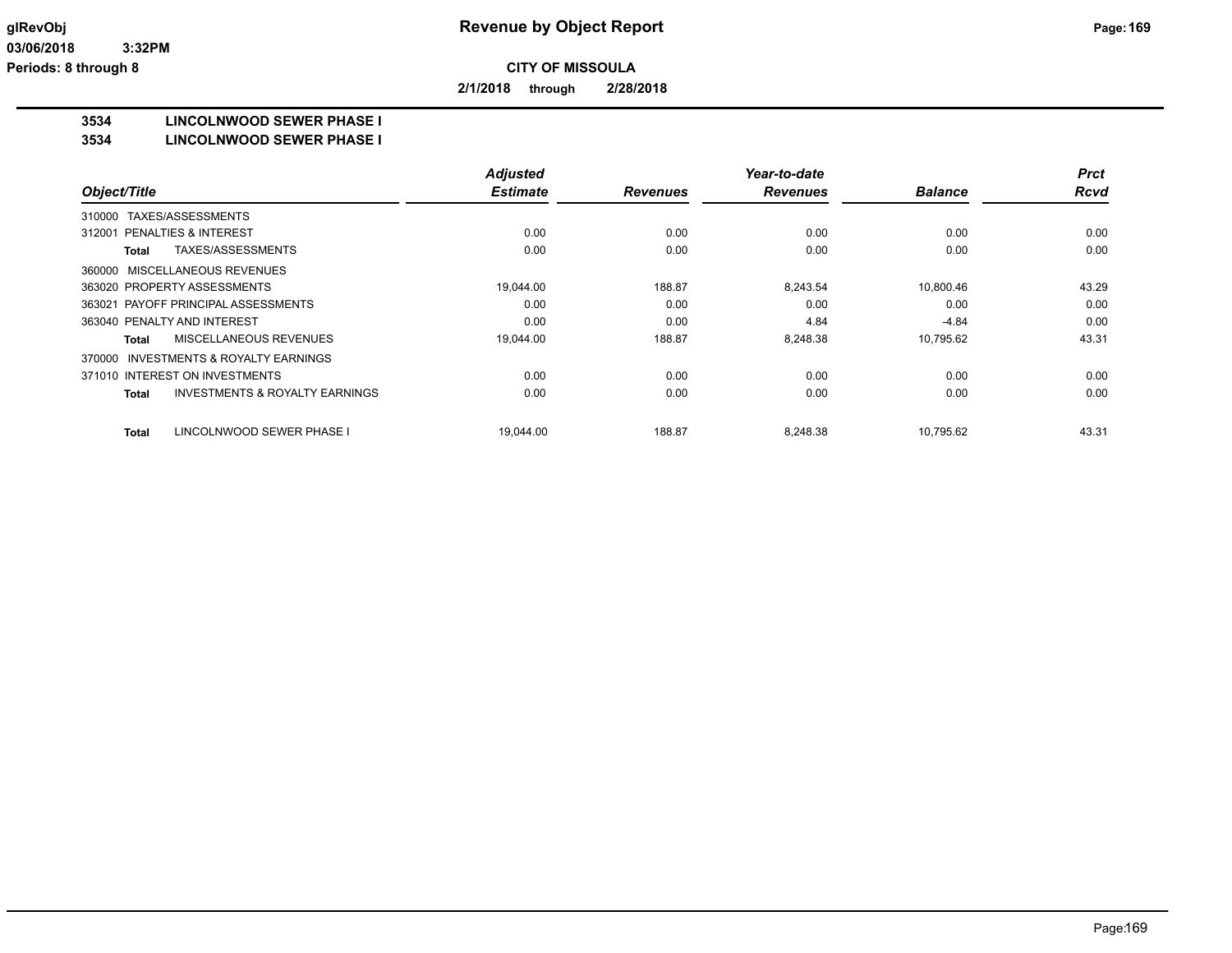**2/1/2018 through 2/28/2018**

## **3534 LINCOLNWOOD SEWER PHASE I**

|                                                     | <b>Adjusted</b> |                 | Year-to-date    |                | <b>Prct</b> |
|-----------------------------------------------------|-----------------|-----------------|-----------------|----------------|-------------|
| Object/Title                                        | <b>Estimate</b> | <b>Revenues</b> | <b>Revenues</b> | <b>Balance</b> | Rcvd        |
| 310000 TAXES/ASSESSMENTS                            |                 |                 |                 |                |             |
| 312001 PENALTIES & INTEREST                         | 0.00            | 0.00            | 0.00            | 0.00           | 0.00        |
| TAXES/ASSESSMENTS<br>Total                          | 0.00            | 0.00            | 0.00            | 0.00           | 0.00        |
| 360000 MISCELLANEOUS REVENUES                       |                 |                 |                 |                |             |
| 363020 PROPERTY ASSESSMENTS                         | 19.044.00       | 188.87          | 8,243.54        | 10.800.46      | 43.29       |
| 363021 PAYOFF PRINCIPAL ASSESSMENTS                 | 0.00            | 0.00            | 0.00            | 0.00           | 0.00        |
| 363040 PENALTY AND INTEREST                         | 0.00            | 0.00            | 4.84            | $-4.84$        | 0.00        |
| MISCELLANEOUS REVENUES<br>Total                     | 19,044.00       | 188.87          | 8,248.38        | 10,795.62      | 43.31       |
| <b>INVESTMENTS &amp; ROYALTY EARNINGS</b><br>370000 |                 |                 |                 |                |             |
| 371010 INTEREST ON INVESTMENTS                      | 0.00            | 0.00            | 0.00            | 0.00           | 0.00        |
| <b>INVESTMENTS &amp; ROYALTY EARNINGS</b><br>Total  | 0.00            | 0.00            | 0.00            | 0.00           | 0.00        |
| LINCOLNWOOD SEWER PHASE I<br><b>Total</b>           | 19.044.00       | 188.87          | 8.248.38        | 10.795.62      | 43.31       |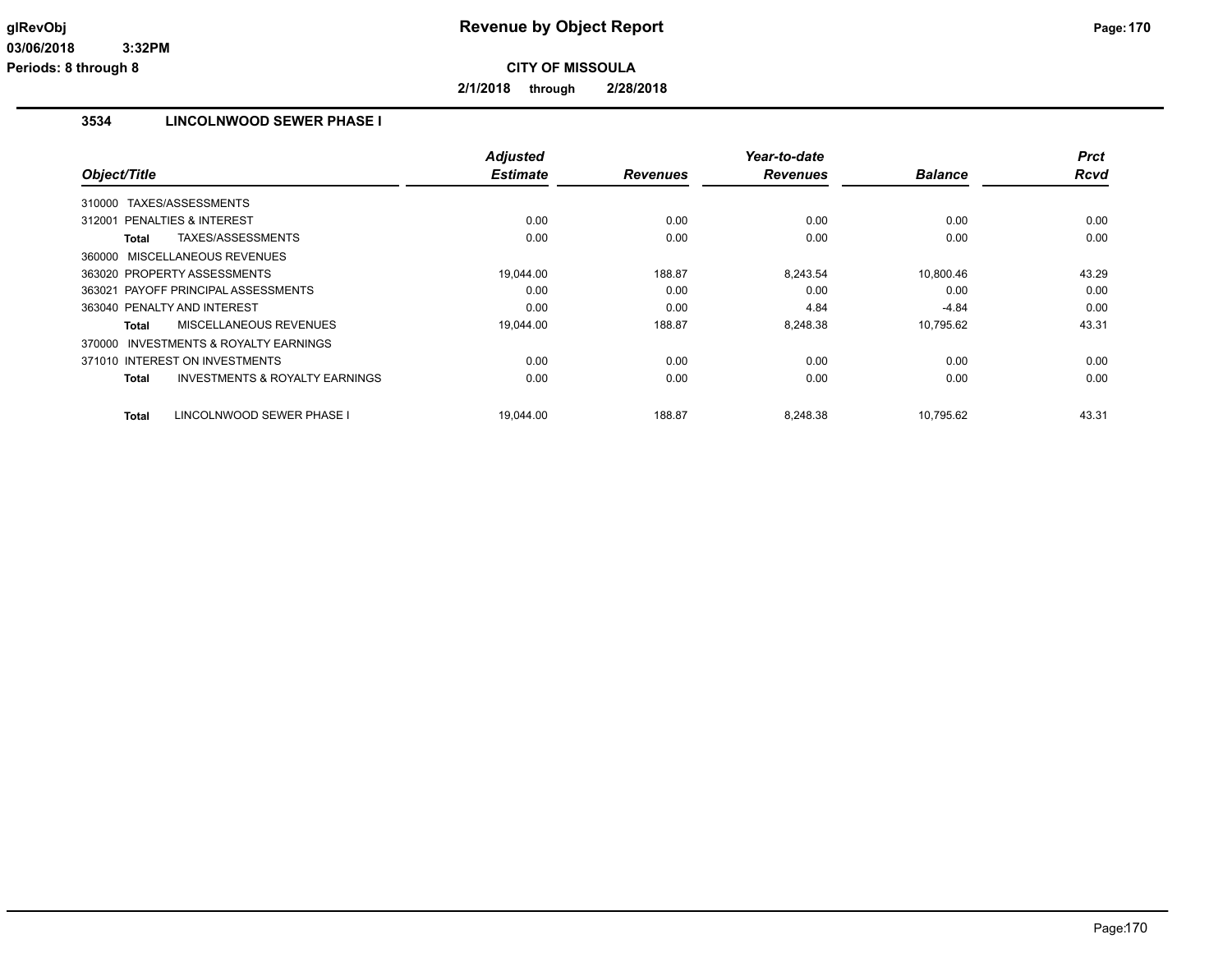**2/1/2018 through 2/28/2018**

# **3535 SLANT STREET TRAFFIC CALMING**

#### **3535 SLANT STREET TRAFFIC CALMING**

|                                                           | <b>Adjusted</b> |                 | Year-to-date    |                | <b>Prct</b> |
|-----------------------------------------------------------|-----------------|-----------------|-----------------|----------------|-------------|
| Object/Title                                              | <b>Estimate</b> | <b>Revenues</b> | <b>Revenues</b> | <b>Balance</b> | <b>Rcvd</b> |
| TAXES/ASSESSMENTS<br>310000                               |                 |                 |                 |                |             |
| PENALTIES & INTEREST<br>312001                            | 0.00            | 0.00            | 0.00            | 0.00           | 0.00        |
| TAXES/ASSESSMENTS<br><b>Total</b>                         | 0.00            | 0.00            | 0.00            | 0.00           | 0.00        |
| MISCELLANEOUS REVENUES<br>360000                          |                 |                 |                 |                |             |
| 360010 MISCELLANEOUS                                      | 0.00            | 0.00            | 0.00            | 0.00           | 0.00        |
| 363020 PROPERTY ASSESSMENTS                               | 0.00            | 0.00            | 0.00            | 0.00           | 0.00        |
| 363021 PAYOFF PRINCIPAL ASSESSMENTS                       | 0.00            | 0.00            | 0.00            | 0.00           | 0.00        |
| 363040 PENALTY AND INTEREST                               | 0.00            | 0.00            | 0.00            | 0.00           | 0.00        |
| MISCELLANEOUS REVENUES<br><b>Total</b>                    | 0.00            | 0.00            | 0.00            | 0.00           | 0.00        |
| <b>INVESTMENTS &amp; ROYALTY EARNINGS</b><br>370000       |                 |                 |                 |                |             |
| 371010 INTEREST ON INVESTMENTS                            | 0.00            | 0.00            | 0.00            | 0.00           | 0.00        |
| <b>INVESTMENTS &amp; ROYALTY EARNINGS</b><br><b>Total</b> | 0.00            | 0.00            | 0.00            | 0.00           | 0.00        |
| OTHER FINANCING SOURCES<br>380000                         |                 |                 |                 |                |             |
| 383000 OPERATING TRANSFERS                                | 0.00            | 0.00            | 0.00            | 0.00           | 0.00        |
| OTHER FINANCING SOURCES<br><b>Total</b>                   | 0.00            | 0.00            | 0.00            | 0.00           | 0.00        |
| SLANT STREET TRAFFIC CALMING<br>Total                     | 0.00            | 0.00            | 0.00            | 0.00           | 0.00        |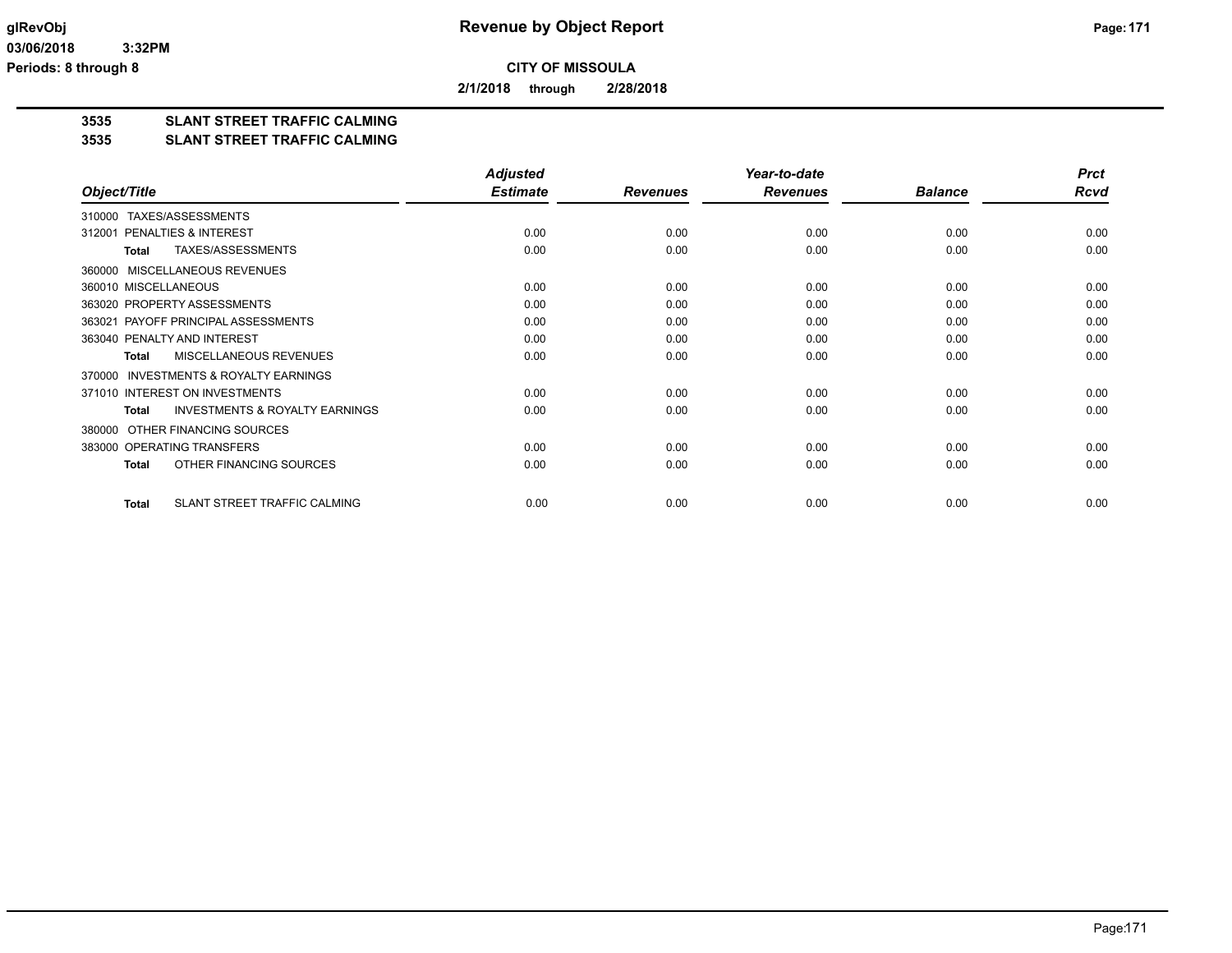**2/1/2018 through 2/28/2018**

### **3535 SLANT STREET TRAFFIC CALMING**

|                                                     | <b>Adjusted</b> |                 | Year-to-date    |                | <b>Prct</b> |
|-----------------------------------------------------|-----------------|-----------------|-----------------|----------------|-------------|
| Object/Title                                        | <b>Estimate</b> | <b>Revenues</b> | <b>Revenues</b> | <b>Balance</b> | Rcvd        |
| TAXES/ASSESSMENTS<br>310000                         |                 |                 |                 |                |             |
| 312001 PENALTIES & INTEREST                         | 0.00            | 0.00            | 0.00            | 0.00           | 0.00        |
| TAXES/ASSESSMENTS<br>Total                          | 0.00            | 0.00            | 0.00            | 0.00           | 0.00        |
| 360000 MISCELLANEOUS REVENUES                       |                 |                 |                 |                |             |
| 360010 MISCELLANEOUS                                | 0.00            | 0.00            | 0.00            | 0.00           | 0.00        |
| 363020 PROPERTY ASSESSMENTS                         | 0.00            | 0.00            | 0.00            | 0.00           | 0.00        |
| 363021 PAYOFF PRINCIPAL ASSESSMENTS                 | 0.00            | 0.00            | 0.00            | 0.00           | 0.00        |
| 363040 PENALTY AND INTEREST                         | 0.00            | 0.00            | 0.00            | 0.00           | 0.00        |
| <b>MISCELLANEOUS REVENUES</b><br>Total              | 0.00            | 0.00            | 0.00            | 0.00           | 0.00        |
| <b>INVESTMENTS &amp; ROYALTY EARNINGS</b><br>370000 |                 |                 |                 |                |             |
| 371010 INTEREST ON INVESTMENTS                      | 0.00            | 0.00            | 0.00            | 0.00           | 0.00        |
| <b>INVESTMENTS &amp; ROYALTY EARNINGS</b><br>Total  | 0.00            | 0.00            | 0.00            | 0.00           | 0.00        |
| 380000 OTHER FINANCING SOURCES                      |                 |                 |                 |                |             |
| 383000 OPERATING TRANSFERS                          | 0.00            | 0.00            | 0.00            | 0.00           | 0.00        |
| OTHER FINANCING SOURCES<br><b>Total</b>             | 0.00            | 0.00            | 0.00            | 0.00           | 0.00        |
| <b>SLANT STREET TRAFFIC CALMING</b><br><b>Total</b> | 0.00            | 0.00            | 0.00            | 0.00           | 0.00        |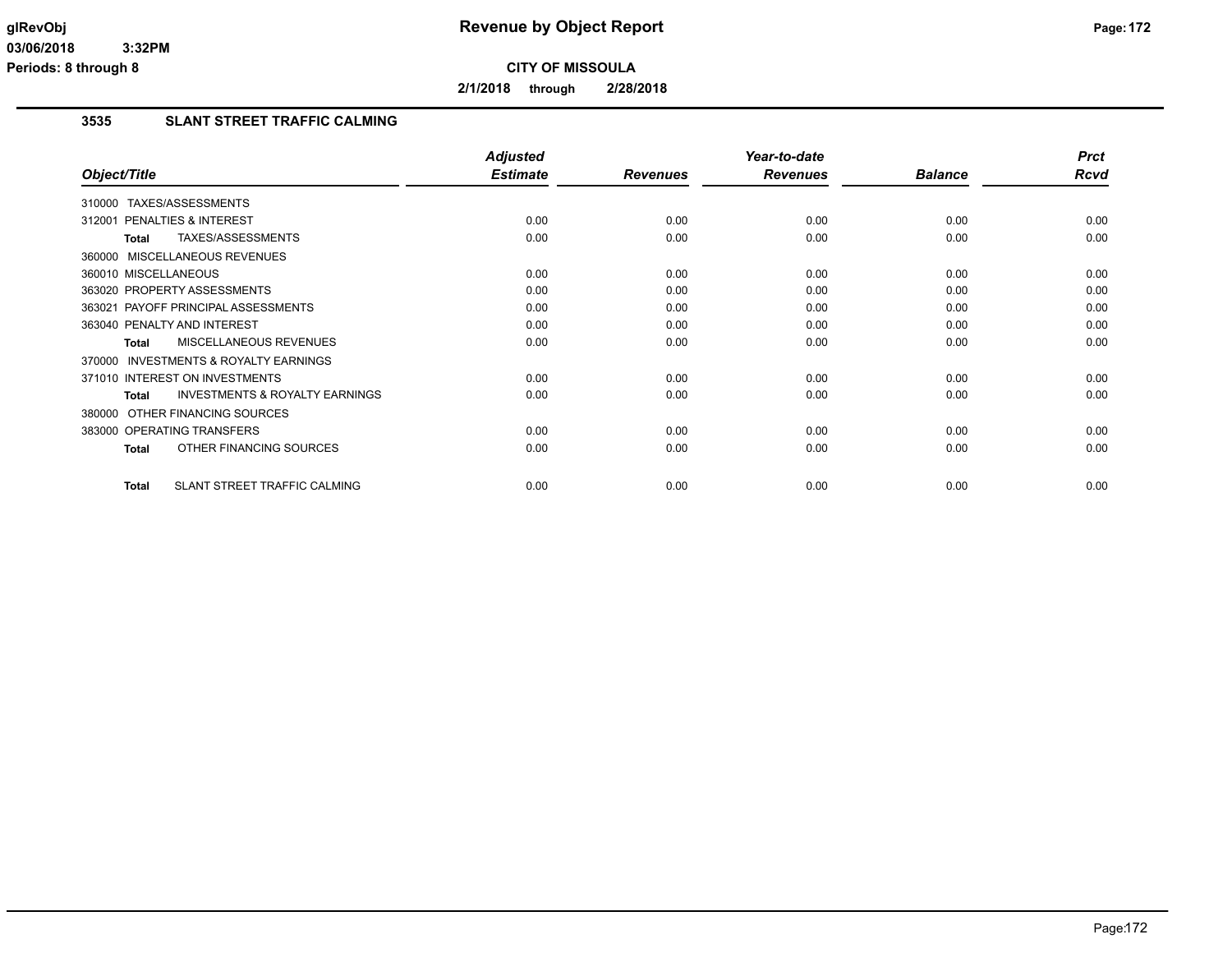**2/1/2018 through 2/28/2018**

### **3536 LINCOLNWOOD SEWER PHASE II**

#### **3536 LINCOLNWOOD SEWER PHASE II**

|                                                           | <b>Adjusted</b> |                 | Year-to-date    |                | <b>Prct</b> |
|-----------------------------------------------------------|-----------------|-----------------|-----------------|----------------|-------------|
| Object/Title                                              | <b>Estimate</b> | <b>Revenues</b> | <b>Revenues</b> | <b>Balance</b> | <b>Rcvd</b> |
| TAXES/ASSESSMENTS<br>310000                               |                 |                 |                 |                |             |
| PENALTIES & INTEREST<br>312001                            | 0.00            | 0.00            | 0.00            | 0.00           | 0.00        |
| TAXES/ASSESSMENTS<br>Total                                | 0.00            | 0.00            | 0.00            | 0.00           | 0.00        |
| 360000 MISCELLANEOUS REVENUES                             |                 |                 |                 |                |             |
| 363020 PROPERTY ASSESSMENTS                               | 30,719.00       | 501.40          | 14,339.15       | 16,379.85      | 46.68       |
| 363021 PAYOFF PRINCIPAL ASSESSMENTS                       | 0.00            | 0.00            | 0.00            | 0.00           | 0.00        |
| 363040 PENALTY AND INTEREST                               | 0.00            | 0.00            | 5.15            | $-5.15$        | 0.00        |
| MISCELLANEOUS REVENUES<br>Total                           | 30,719.00       | 501.40          | 14,344.30       | 16,374.70      | 46.70       |
| INVESTMENTS & ROYALTY EARNINGS<br>370000                  |                 |                 |                 |                |             |
| 371010 INTEREST ON INVESTMENTS                            | 0.00            | 0.00            | 0.00            | 0.00           | 0.00        |
| <b>INVESTMENTS &amp; ROYALTY EARNINGS</b><br><b>Total</b> | 0.00            | 0.00            | 0.00            | 0.00           | 0.00        |
| LINCOLNWOOD SEWER PHASE II<br>Total                       | 30,719.00       | 501.40          | 14.344.30       | 16,374.70      | 46.70       |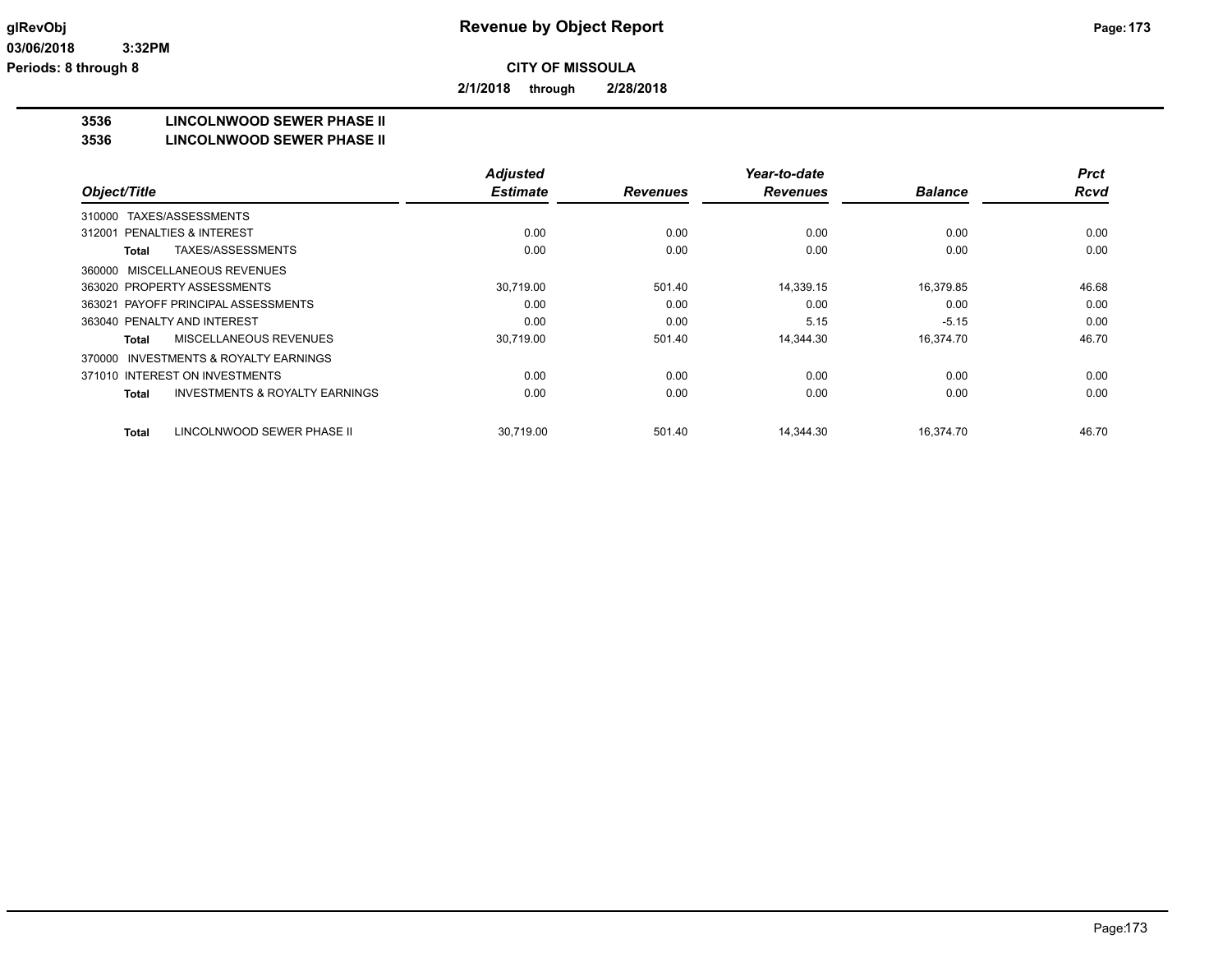**2/1/2018 through 2/28/2018**

# **3536 LINCOLNWOOD SEWER PHASE II**

| Object/Title                                              | <b>Adjusted</b><br><b>Estimate</b> | <b>Revenues</b> | Year-to-date<br><b>Revenues</b> | <b>Balance</b> | <b>Prct</b><br><b>Rcvd</b> |
|-----------------------------------------------------------|------------------------------------|-----------------|---------------------------------|----------------|----------------------------|
|                                                           |                                    |                 |                                 |                |                            |
| TAXES/ASSESSMENTS<br>310000                               |                                    |                 |                                 |                |                            |
| <b>PENALTIES &amp; INTEREST</b><br>312001                 | 0.00                               | 0.00            | 0.00                            | 0.00           | 0.00                       |
| TAXES/ASSESSMENTS<br>Total                                | 0.00                               | 0.00            | 0.00                            | 0.00           | 0.00                       |
| 360000 MISCELLANEOUS REVENUES                             |                                    |                 |                                 |                |                            |
| 363020 PROPERTY ASSESSMENTS                               | 30.719.00                          | 501.40          | 14,339.15                       | 16,379.85      | 46.68                      |
| 363021 PAYOFF PRINCIPAL ASSESSMENTS                       | 0.00                               | 0.00            | 0.00                            | 0.00           | 0.00                       |
| 363040 PENALTY AND INTEREST                               | 0.00                               | 0.00            | 5.15                            | $-5.15$        | 0.00                       |
| MISCELLANEOUS REVENUES<br>Total                           | 30,719.00                          | 501.40          | 14.344.30                       | 16,374.70      | 46.70                      |
| <b>INVESTMENTS &amp; ROYALTY EARNINGS</b><br>370000       |                                    |                 |                                 |                |                            |
| 371010 INTEREST ON INVESTMENTS                            | 0.00                               | 0.00            | 0.00                            | 0.00           | 0.00                       |
| <b>INVESTMENTS &amp; ROYALTY EARNINGS</b><br><b>Total</b> | 0.00                               | 0.00            | 0.00                            | 0.00           | 0.00                       |
| LINCOLNWOOD SEWER PHASE II<br><b>Total</b>                | 30.719.00                          | 501.40          | 14.344.30                       | 16.374.70      | 46.70                      |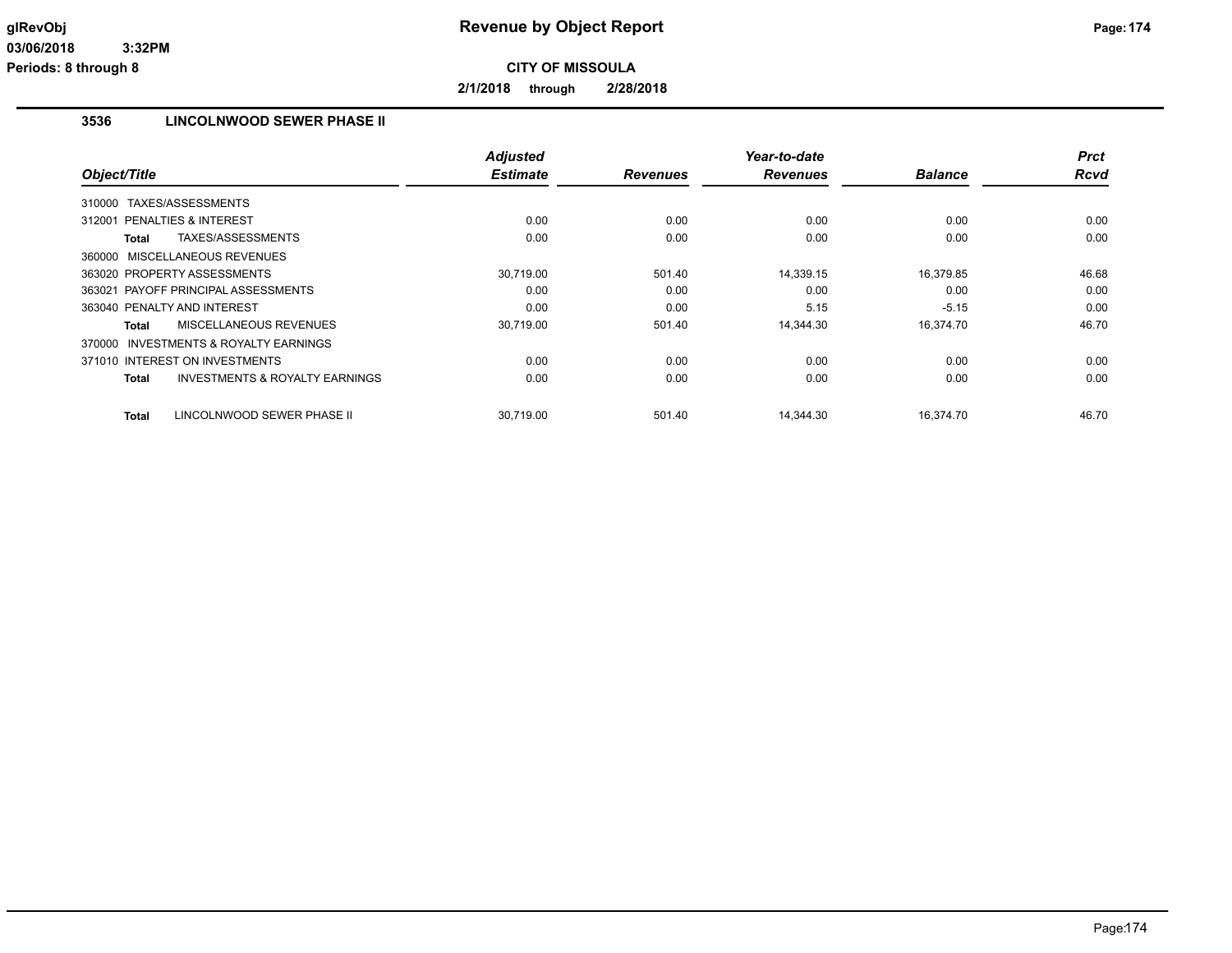**2/1/2018 through 2/28/2018**

### **3539 SOUTH 4TH STREET W TRAFFIC**

#### **3539 SOUTH 4TH STREET W TRAFFIC**

|                                            | <b>Adjusted</b> |                 | Year-to-date    |                | Prct        |
|--------------------------------------------|-----------------|-----------------|-----------------|----------------|-------------|
| Object/Title                               | <b>Estimate</b> | <b>Revenues</b> | <b>Revenues</b> | <b>Balance</b> | <b>Rcvd</b> |
| 360000 MISCELLANEOUS REVENUES              |                 |                 |                 |                |             |
| 360010 MISCELLANEOUS                       | 0.00            | 0.00            | 0.00            | 0.00           | 0.00        |
| 363020 PROPERTY ASSESSMENTS                | 0.00            | 0.00            | 0.00            | 0.00           | 0.00        |
| 363021 PAYOFF PRINCIPAL ASSESSMENTS        | 0.00            | 0.00            | 0.00            | 0.00           | 0.00        |
| 363040 PENALTY AND INTEREST                | 0.00            | 0.00            | 0.00            | 0.00           | 0.00        |
| MISCELLANEOUS REVENUES<br>Total            | 0.00            | 0.00            | 0.00            | 0.00           | 0.00        |
| 370000 INVESTMENTS & ROYALTY EARNINGS      |                 |                 |                 |                |             |
| 371010 INTEREST ON INVESTMENTS             | 0.00            | 0.00            | 0.00            | 0.00           | 0.00        |
| INVESTMENTS & ROYALTY EARNINGS<br>Total    | 0.00            | 0.00            | 0.00            | 0.00           | 0.00        |
| SOUTH 4TH STREET W TRAFFIC<br><b>Total</b> | 0.00            | 0.00            | 0.00            | 0.00           | 0.00        |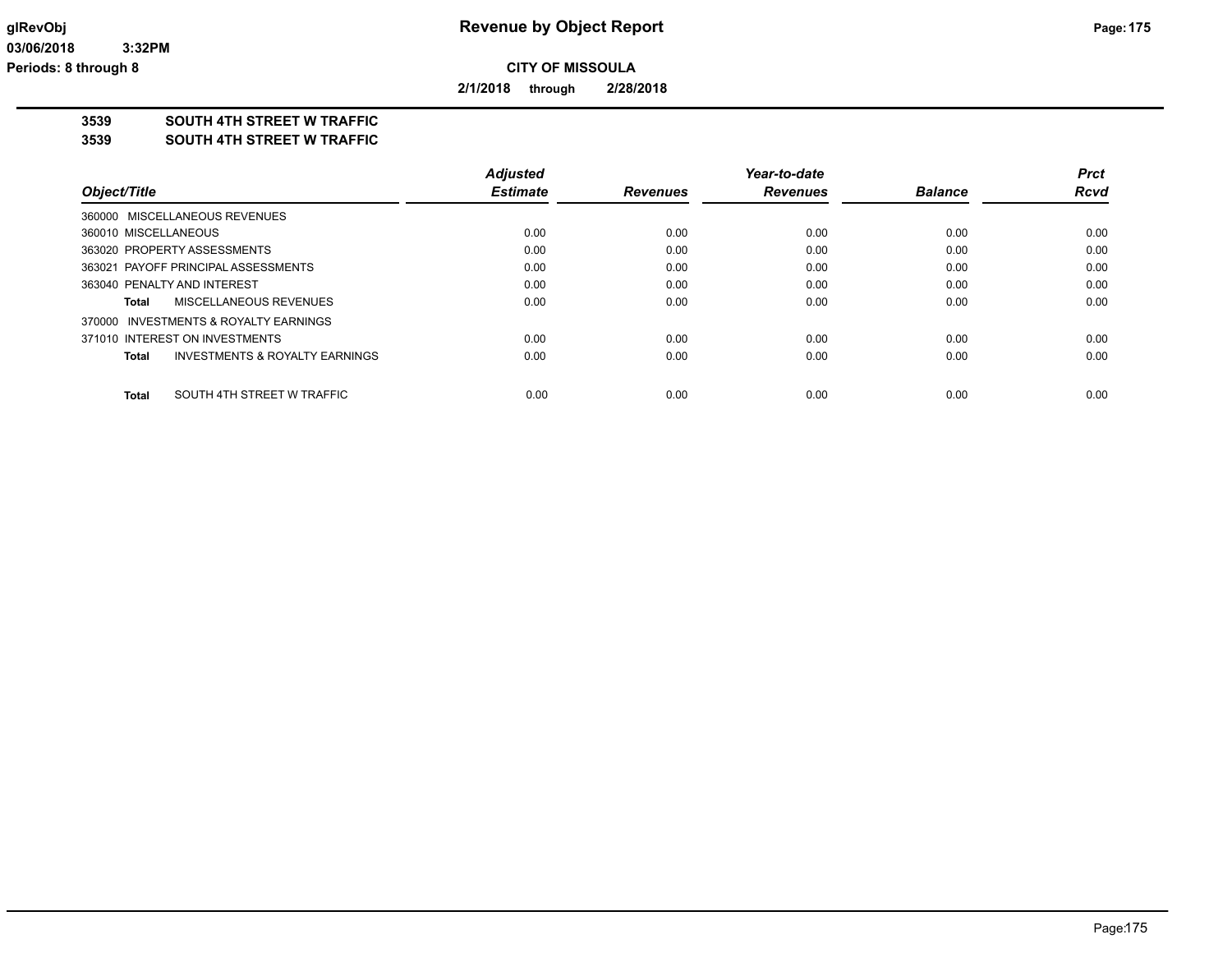**2/1/2018 through 2/28/2018**

### **3539 SOUTH 4TH STREET W TRAFFIC**

| <b>Adjusted</b><br><b>Estimate</b> | <b>Revenues</b> | Year-to-date<br><b>Revenues</b> | <b>Balance</b> | <b>Prct</b><br>Rcvd |
|------------------------------------|-----------------|---------------------------------|----------------|---------------------|
|                                    |                 |                                 |                |                     |
| 0.00                               | 0.00            | 0.00                            | 0.00           | 0.00                |
| 0.00                               | 0.00            | 0.00                            | 0.00           | 0.00                |
| 0.00                               | 0.00            | 0.00                            | 0.00           | 0.00                |
| 0.00                               | 0.00            | 0.00                            | 0.00           | 0.00                |
| 0.00                               | 0.00            | 0.00                            | 0.00           | 0.00                |
|                                    |                 |                                 |                |                     |
| 0.00                               | 0.00            | 0.00                            | 0.00           | 0.00                |
| 0.00                               | 0.00            | 0.00                            | 0.00           | 0.00                |
|                                    |                 |                                 |                | 0.00                |
|                                    | 0.00            | 0.00                            | 0.00           | 0.00                |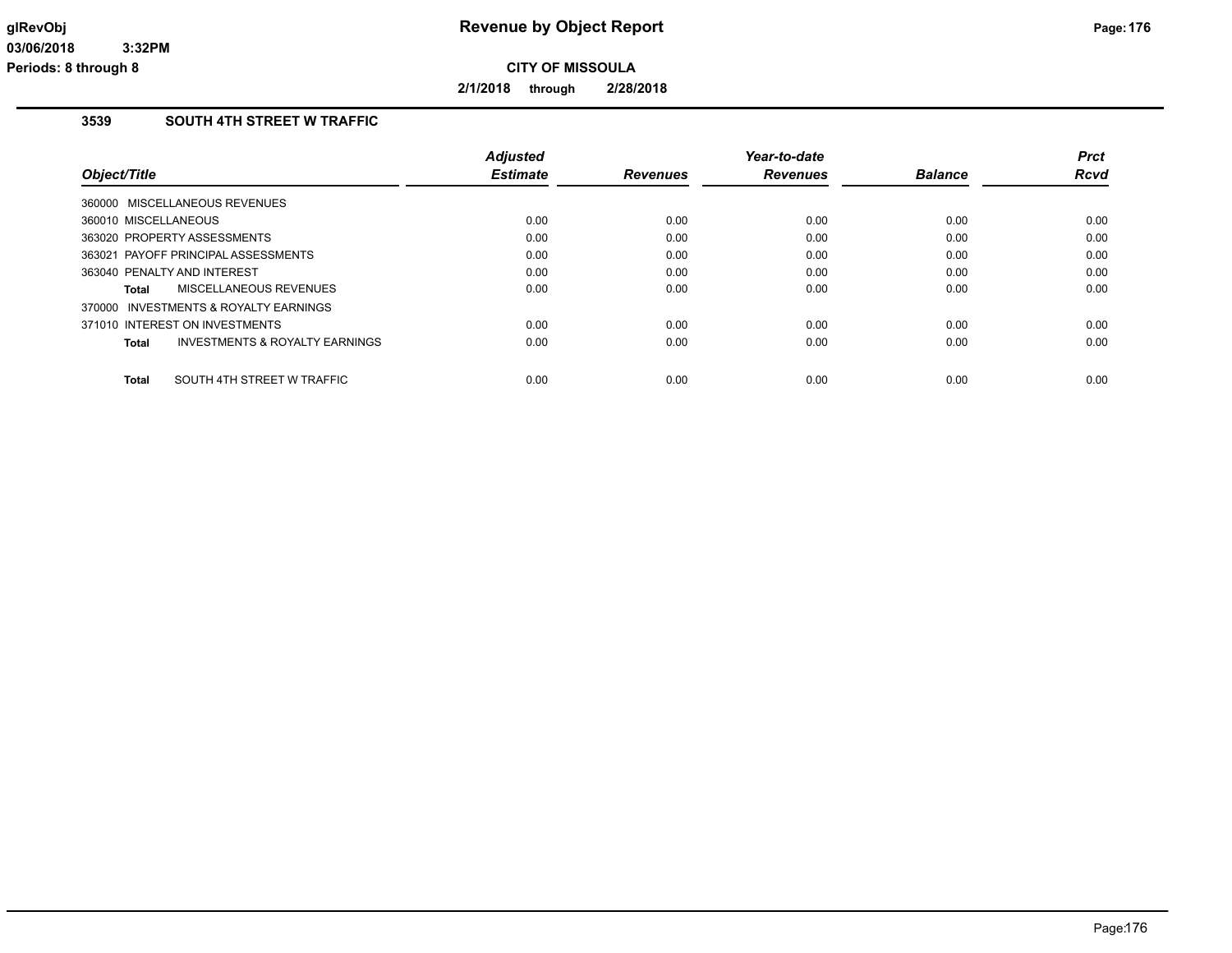**2/1/2018 through 2/28/2018**

**3540 SID 540 DEBT SERVICE FUND**

**3540 SID 540 DEBT SERVICE FUND**

|                                                           | <b>Adjusted</b> |                 | Year-to-date    |                | <b>Prct</b> |
|-----------------------------------------------------------|-----------------|-----------------|-----------------|----------------|-------------|
| Object/Title                                              | <b>Estimate</b> | <b>Revenues</b> | <b>Revenues</b> | <b>Balance</b> | <b>Rcvd</b> |
| 360000 MISCELLANEOUS REVENUES                             |                 |                 |                 |                |             |
| 360010 MISCELLANEOUS                                      | 11.316.00       | 0.00            | 0.00            | 11.316.00      | 0.00        |
| 363020 PROPERTY ASSESSMENTS                               | 118,065.00      | 426.61          | 45.571.24       | 72,493.76      | 38.60       |
| 363021 PAYOFF PRINCIPAL ASSESSMENTS                       | 0.00            | 0.00            | 3,645.74        | $-3,645.74$    | 0.00        |
| 363040 PENALTY AND INTEREST                               | 0.00            | 7.41            | 19.13           | $-19.13$       | 0.00        |
| MISCELLANEOUS REVENUES<br>Total                           | 129.381.00      | 434.02          | 49.236.11       | 80.144.89      | 38.06       |
| INVESTMENTS & ROYALTY EARNINGS<br>370000                  |                 |                 |                 |                |             |
| 371010 INTEREST ON INVESTMENTS                            | 0.00            | 0.00            | 0.00            | 0.00           | 0.00        |
| 371500 INTEREST ON INTERFUND LOAN                         | 0.00            | 0.00            | 0.00            | 0.00           | 0.00        |
| <b>INVESTMENTS &amp; ROYALTY EARNINGS</b><br><b>Total</b> | 0.00            | 0.00            | 0.00            | 0.00           | 0.00        |
| SID 540 DEBT SERVICE FUND<br>Total                        | 129.381.00      | 434.02          | 49.236.11       | 80.144.89      | 38.06       |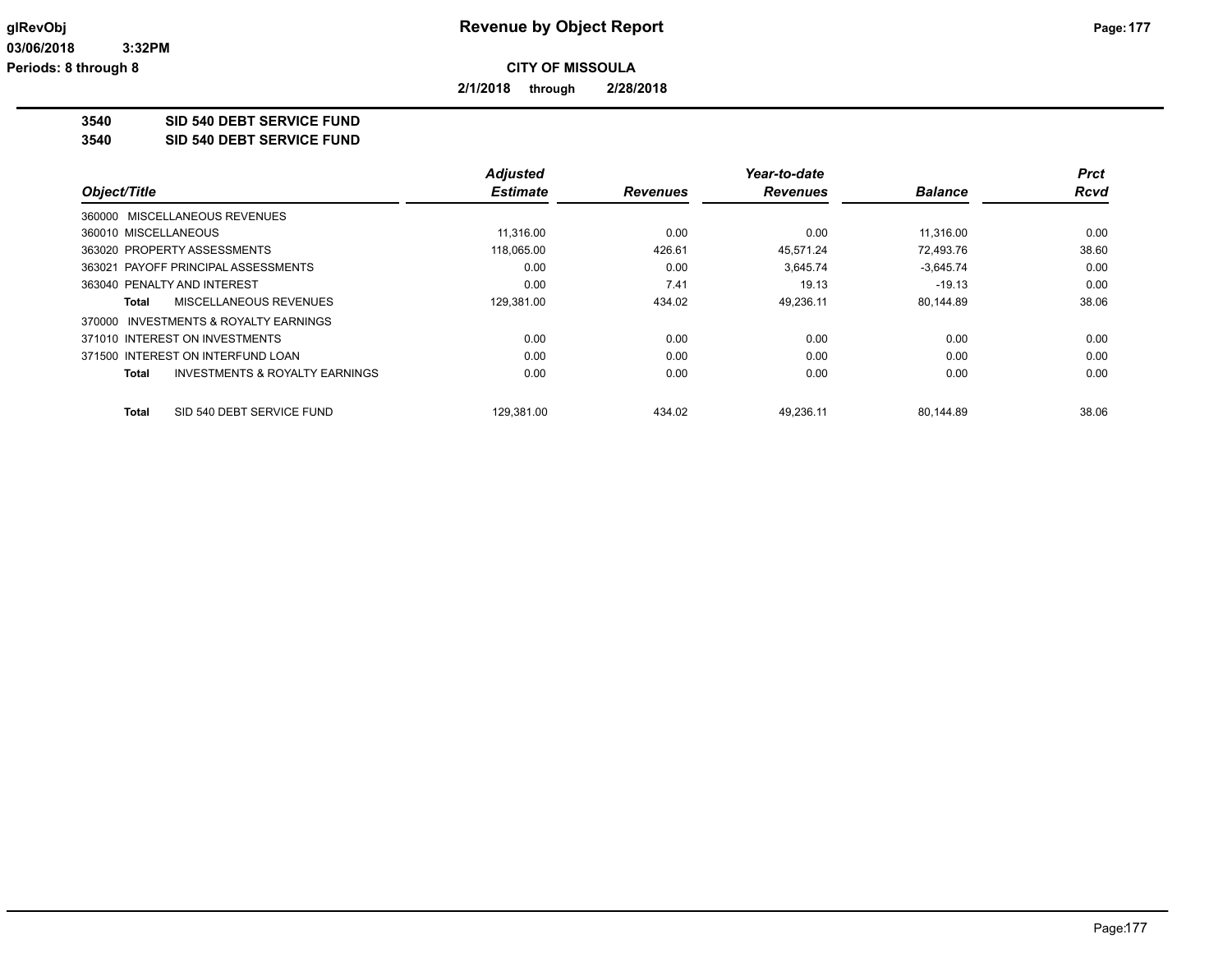**2/1/2018 through 2/28/2018**

### **3540 SID 540 DEBT SERVICE FUND**

|                                                    | <b>Adjusted</b> |                 | Year-to-date    |                | <b>Prct</b> |
|----------------------------------------------------|-----------------|-----------------|-----------------|----------------|-------------|
| Object/Title                                       | <b>Estimate</b> | <b>Revenues</b> | <b>Revenues</b> | <b>Balance</b> | <b>Rcvd</b> |
| 360000 MISCELLANEOUS REVENUES                      |                 |                 |                 |                |             |
| 360010 MISCELLANEOUS                               | 11.316.00       | 0.00            | 0.00            | 11.316.00      | 0.00        |
| 363020 PROPERTY ASSESSMENTS                        | 118,065.00      | 426.61          | 45.571.24       | 72.493.76      | 38.60       |
| 363021 PAYOFF PRINCIPAL ASSESSMENTS                | 0.00            | 0.00            | 3,645.74        | $-3,645.74$    | 0.00        |
| 363040 PENALTY AND INTEREST                        | 0.00            | 7.41            | 19.13           | $-19.13$       | 0.00        |
| MISCELLANEOUS REVENUES<br>Total                    | 129,381.00      | 434.02          | 49,236.11       | 80,144.89      | 38.06       |
| 370000 INVESTMENTS & ROYALTY EARNINGS              |                 |                 |                 |                |             |
| 371010 INTEREST ON INVESTMENTS                     | 0.00            | 0.00            | 0.00            | 0.00           | 0.00        |
| 371500 INTEREST ON INTERFUND LOAN                  | 0.00            | 0.00            | 0.00            | 0.00           | 0.00        |
| <b>INVESTMENTS &amp; ROYALTY EARNINGS</b><br>Total | 0.00            | 0.00            | 0.00            | 0.00           | 0.00        |
| SID 540 DEBT SERVICE FUND<br>Total                 | 129.381.00      | 434.02          | 49.236.11       | 80.144.89      | 38.06       |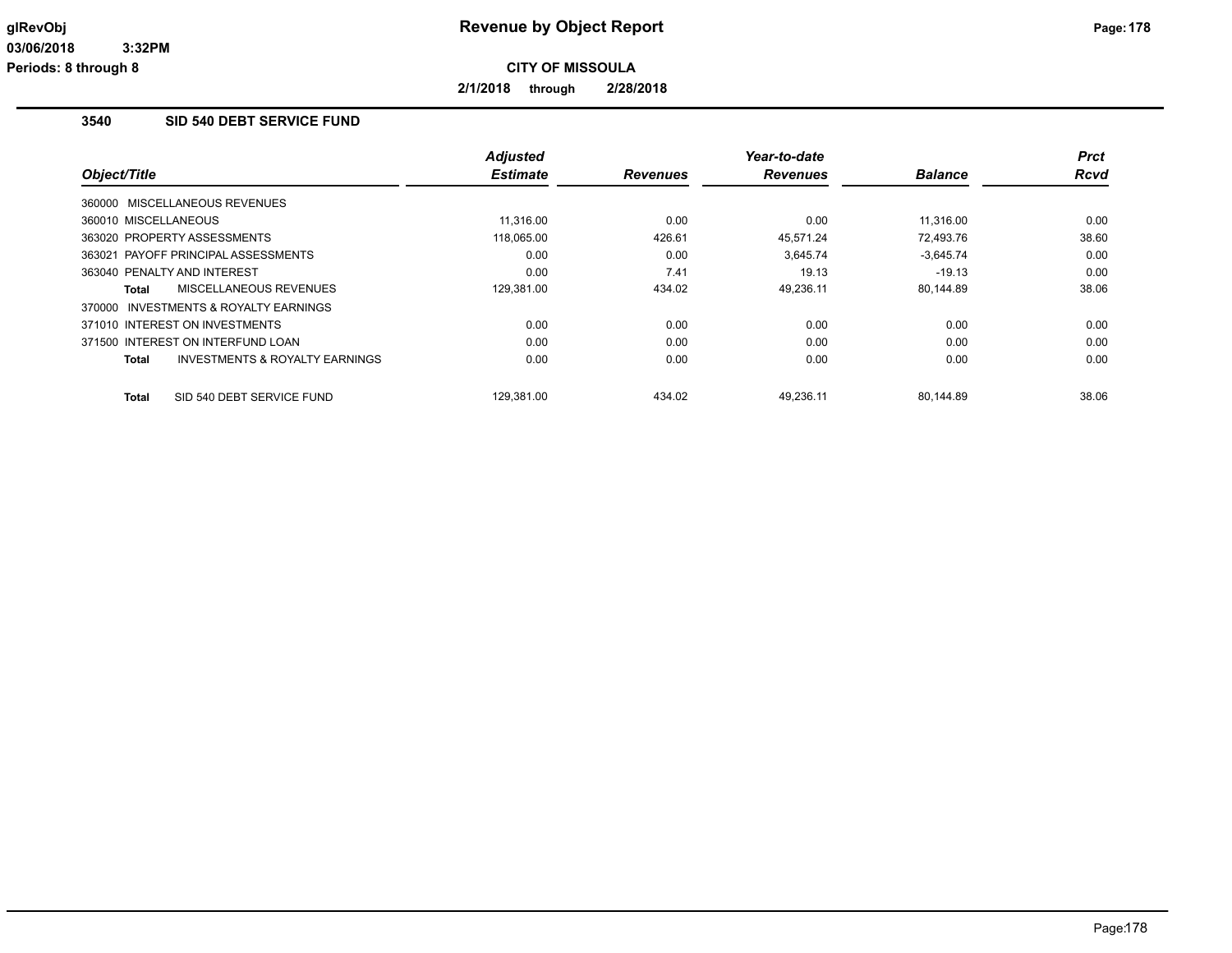**2/1/2018 through 2/28/2018**

**3541 SID 541 DEBT SERVICE**

**3541 SID 541 DEBT SERVICE**

|                                         | <b>Adjusted</b> |                 | Year-to-date    |                | <b>Prct</b> |
|-----------------------------------------|-----------------|-----------------|-----------------|----------------|-------------|
| Object/Title                            | <b>Estimate</b> | <b>Revenues</b> | <b>Revenues</b> | <b>Balance</b> | <b>Rcvd</b> |
| 360000 MISCELLANEOUS REVENUES           |                 |                 |                 |                |             |
| 363020 PROPERTY ASSESSMENTS             | 61,918.00       | 665.76          | 31,443.45       | 30,474.55      | 50.78       |
| 363021 PAYOFF PRINCIPAL ASSESSMENTS     | 0.00            | 0.00            | 1,756.00        | $-1,756.00$    | 0.00        |
| 363040 PENALTY AND INTEREST             | 0.00            | 5.88            | 33.45           | $-33.45$       | 0.00        |
| MISCELLANEOUS REVENUES<br>Total         | 61,918.00       | 671.64          | 33,232.90       | 28,685.10      | 53.67       |
| 370000 INVESTMENTS & ROYALTY EARNINGS   |                 |                 |                 |                |             |
| 371010 INTEREST ON INVESTMENTS          | 0.00            | 0.00            | 0.00            | 0.00           | 0.00        |
| INVESTMENTS & ROYALTY EARNINGS<br>Total | 0.00            | 0.00            | 0.00            | 0.00           | 0.00        |
| 380000 OTHER FINANCING SOURCES          |                 |                 |                 |                |             |
| 381030 SID BONDS PROCEEDS               | 0.00            | 0.00            | 0.00            | 0.00           | 0.00        |
| OTHER FINANCING SOURCES<br>Total        | 0.00            | 0.00            | 0.00            | 0.00           | 0.00        |
| SID 541 DEBT SERVICE<br><b>Total</b>    | 61,918.00       | 671.64          | 33,232.90       | 28,685.10      | 53.67       |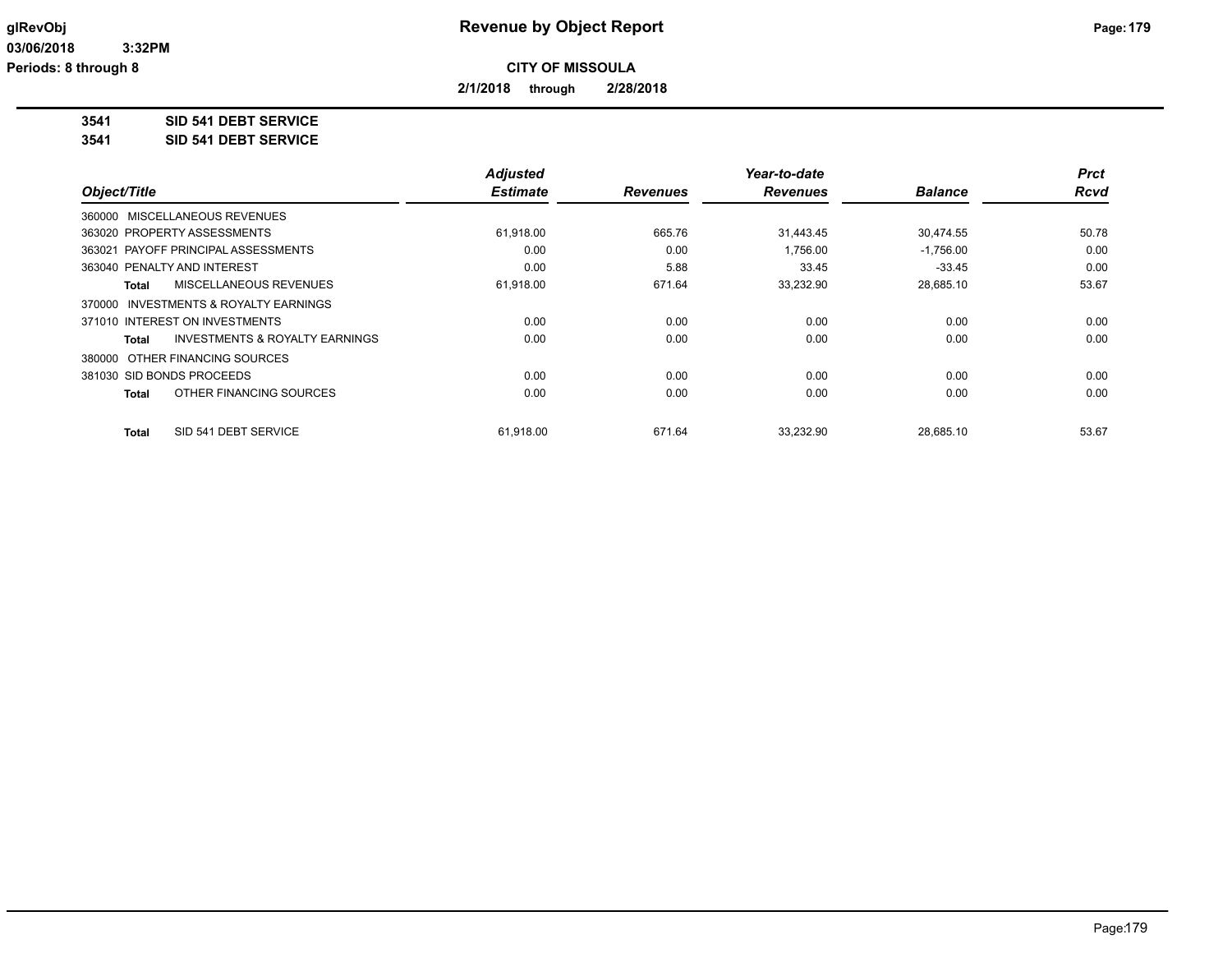**2/1/2018 through 2/28/2018**

### **3541 SID 541 DEBT SERVICE**

|                                                           | <b>Adjusted</b><br><b>Estimate</b> |                 | Year-to-date    | <b>Balance</b> | <b>Prct</b><br><b>Rcvd</b> |
|-----------------------------------------------------------|------------------------------------|-----------------|-----------------|----------------|----------------------------|
| Object/Title                                              |                                    | <b>Revenues</b> | <b>Revenues</b> |                |                            |
| 360000 MISCELLANEOUS REVENUES                             |                                    |                 |                 |                |                            |
| 363020 PROPERTY ASSESSMENTS                               | 61,918.00                          | 665.76          | 31,443.45       | 30,474.55      | 50.78                      |
| 363021 PAYOFF PRINCIPAL ASSESSMENTS                       | 0.00                               | 0.00            | 1,756.00        | $-1,756.00$    | 0.00                       |
| 363040 PENALTY AND INTEREST                               | 0.00                               | 5.88            | 33.45           | $-33.45$       | 0.00                       |
| <b>MISCELLANEOUS REVENUES</b><br>Total                    | 61,918.00                          | 671.64          | 33,232.90       | 28,685.10      | 53.67                      |
| 370000 INVESTMENTS & ROYALTY EARNINGS                     |                                    |                 |                 |                |                            |
| 371010 INTEREST ON INVESTMENTS                            | 0.00                               | 0.00            | 0.00            | 0.00           | 0.00                       |
| <b>INVESTMENTS &amp; ROYALTY EARNINGS</b><br><b>Total</b> | 0.00                               | 0.00            | 0.00            | 0.00           | 0.00                       |
| 380000 OTHER FINANCING SOURCES                            |                                    |                 |                 |                |                            |
| 381030 SID BONDS PROCEEDS                                 | 0.00                               | 0.00            | 0.00            | 0.00           | 0.00                       |
| OTHER FINANCING SOURCES<br><b>Total</b>                   | 0.00                               | 0.00            | 0.00            | 0.00           | 0.00                       |
| SID 541 DEBT SERVICE<br><b>Total</b>                      | 61,918.00                          | 671.64          | 33,232.90       | 28,685.10      | 53.67                      |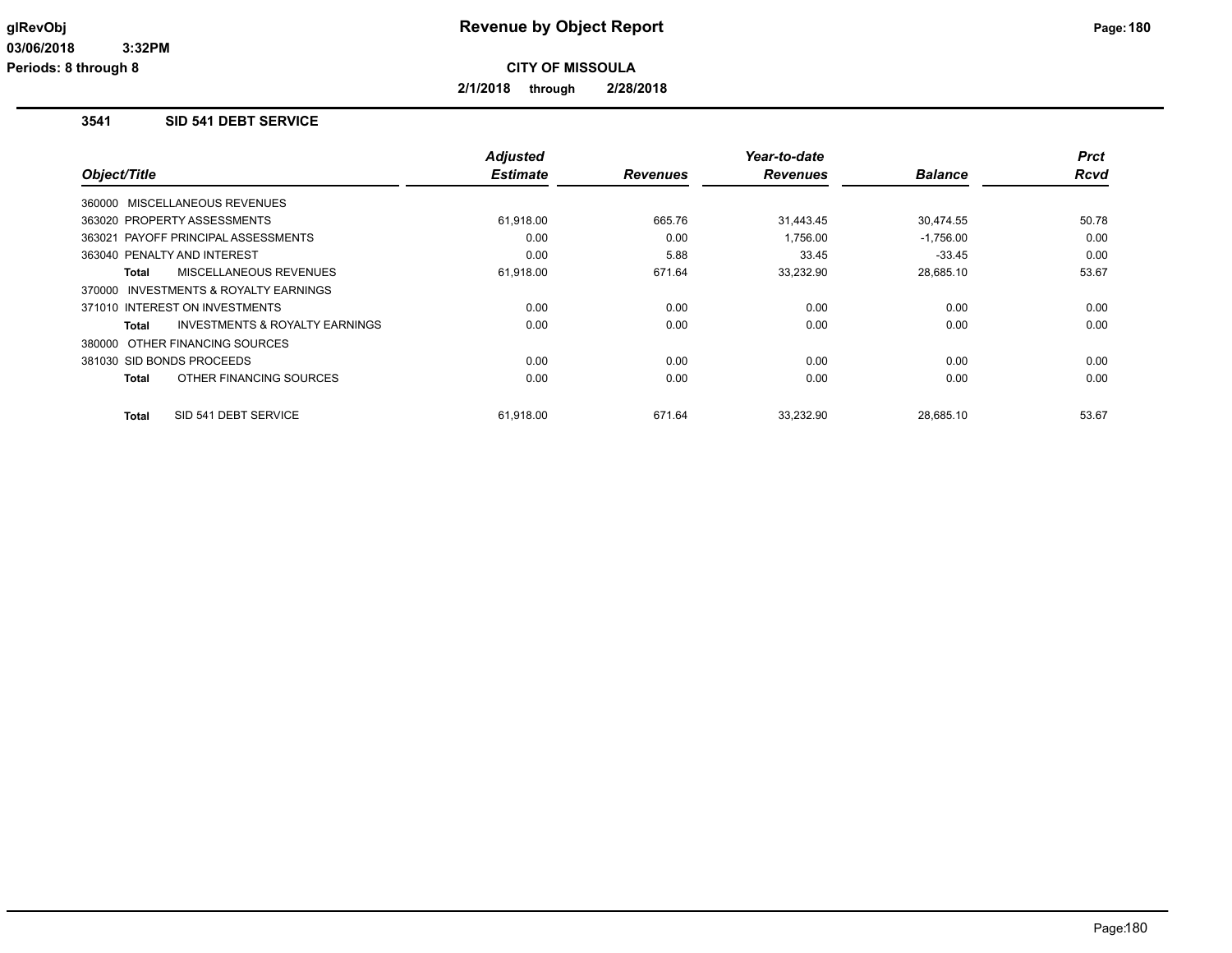**2/1/2018 through 2/28/2018**

**3543 SID 543 DEBT SERVICE**

**3543 SID 543 DEBT SERVICE**

|                                                           | <b>Adjusted</b> |                 | Year-to-date    |                | <b>Prct</b> |
|-----------------------------------------------------------|-----------------|-----------------|-----------------|----------------|-------------|
| Object/Title                                              | <b>Estimate</b> | <b>Revenues</b> | <b>Revenues</b> | <b>Balance</b> | <b>Rcvd</b> |
| 360000 MISCELLANEOUS REVENUES                             |                 |                 |                 |                |             |
| 363020 PROPERTY ASSESSMENTS                               | 0.00            | 118.68          | 4.737.35        | $-4.737.35$    | 0.00        |
| 363021 PAYOFF PRINCIPAL ASSESSMENTS                       | 0.00            | 0.00            | 0.00            | 0.00           | 0.00        |
| 363040 PENALTY AND INTEREST                               | 0.00            | 1.06            | 2.89            | $-2.89$        | 0.00        |
| <b>MISCELLANEOUS REVENUES</b><br>Total                    | 0.00            | 119.74          | 4.740.24        | $-4.740.24$    | 0.00        |
| 370000 INVESTMENTS & ROYALTY EARNINGS                     |                 |                 |                 |                |             |
| 371010 INTEREST ON INVESTMENTS                            | 0.00            | 0.00            | 0.00            | 0.00           | 0.00        |
| <b>INVESTMENTS &amp; ROYALTY EARNINGS</b><br><b>Total</b> | 0.00            | 0.00            | 0.00            | 0.00           | 0.00        |
| SID 543 DEBT SERVICE<br><b>Total</b>                      | 0.00            | 119.74          | 4.740.24        | $-4.740.24$    | 0.00        |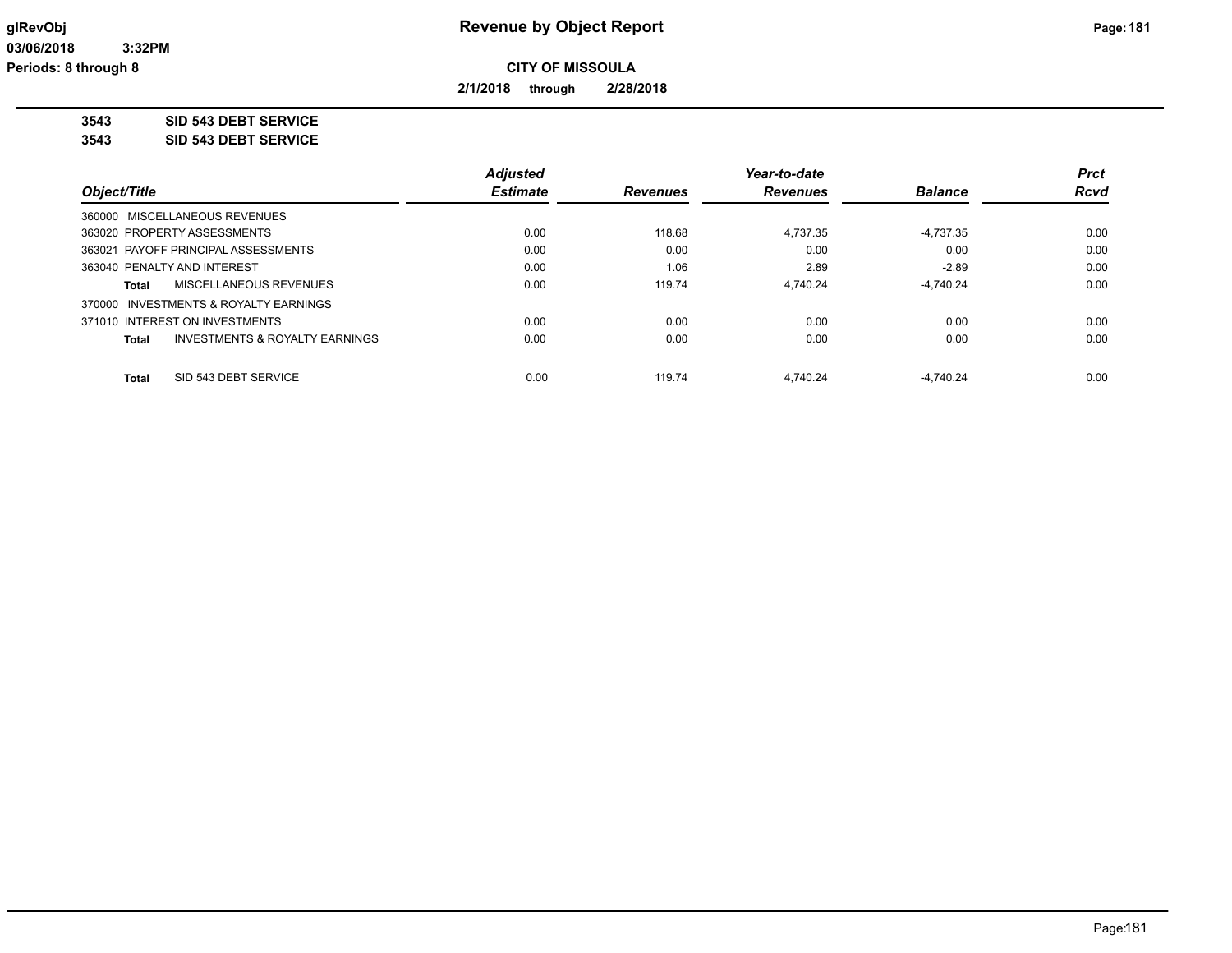**2/1/2018 through 2/28/2018**

#### **3543 SID 543 DEBT SERVICE**

|                                         | <b>Adjusted</b> |                 | Year-to-date    |                | <b>Prct</b> |
|-----------------------------------------|-----------------|-----------------|-----------------|----------------|-------------|
| Object/Title                            | <b>Estimate</b> | <b>Revenues</b> | <b>Revenues</b> | <b>Balance</b> | <b>Rcvd</b> |
| 360000 MISCELLANEOUS REVENUES           |                 |                 |                 |                |             |
| 363020 PROPERTY ASSESSMENTS             | 0.00            | 118.68          | 4,737.35        | $-4,737.35$    | 0.00        |
| 363021 PAYOFF PRINCIPAL ASSESSMENTS     | 0.00            | 0.00            | 0.00            | 0.00           | 0.00        |
| 363040 PENALTY AND INTEREST             | 0.00            | 1.06            | 2.89            | $-2.89$        | 0.00        |
| MISCELLANEOUS REVENUES<br>Total         | 0.00            | 119.74          | 4.740.24        | $-4.740.24$    | 0.00        |
| 370000 INVESTMENTS & ROYALTY EARNINGS   |                 |                 |                 |                |             |
| 371010 INTEREST ON INVESTMENTS          | 0.00            | 0.00            | 0.00            | 0.00           | 0.00        |
| INVESTMENTS & ROYALTY EARNINGS<br>Total | 0.00            | 0.00            | 0.00            | 0.00           | 0.00        |
| SID 543 DEBT SERVICE<br>Total           | 0.00            | 119.74          | 4.740.24        | $-4.740.24$    | 0.00        |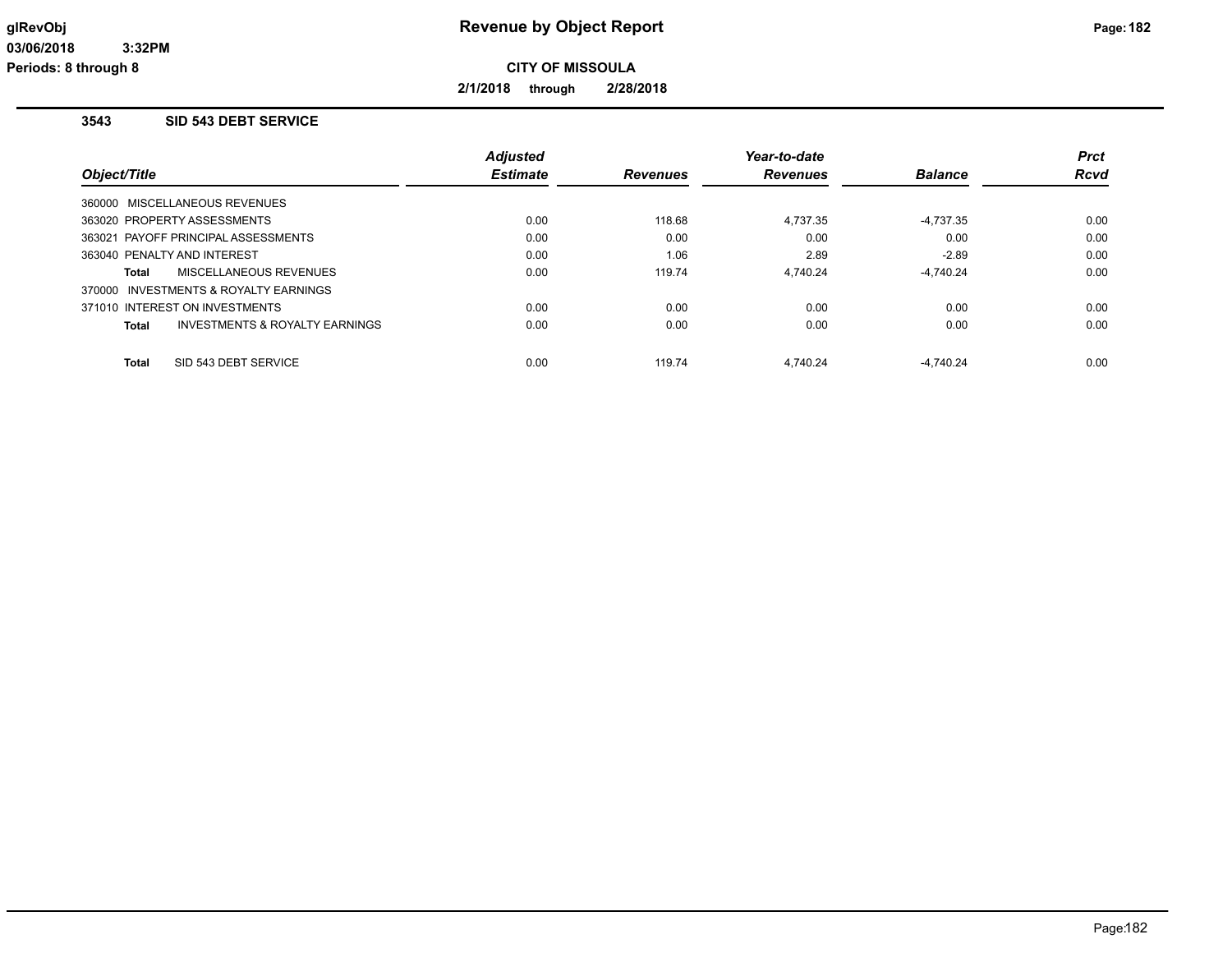**2/1/2018 through 2/28/2018**

## **3544 SID 544 RATTLESNAKE DEBT SERVICE**

#### **3544 SID 544 RATTLESNAKE DEBT SERVICE**

|              |                                           | <b>Adjusted</b> |                 | Year-to-date    |                | <b>Prct</b> |
|--------------|-------------------------------------------|-----------------|-----------------|-----------------|----------------|-------------|
| Object/Title |                                           | <b>Estimate</b> | <b>Revenues</b> | <b>Revenues</b> | <b>Balance</b> | <b>Rcvd</b> |
|              | 360000 MISCELLANEOUS REVENUES             |                 |                 |                 |                |             |
|              | 363020 PROPERTY ASSESSMENTS               | 141.508.00      | 1.654.01        | 82.026.92       | 59.481.08      | 57.97       |
|              | 363021 PAYOFF PRINCIPAL ASSESSMENTS       | 0.00            | 0.00            | 0.00            | 0.00           | 0.00        |
|              | 363040 PENALTY AND INTEREST               | 0.00            | 11.56           | 36.59           | $-36.59$       | 0.00        |
| Total        | MISCELLANEOUS REVENUES                    | 141.508.00      | 1.665.57        | 82.063.51       | 59.444.49      | 57.99       |
| 370000       | INVESTMENTS & ROYALTY EARNINGS            |                 |                 |                 |                |             |
|              | 371010 INTEREST ON INVESTMENTS            | 0.00            | 0.00            | 0.00            | 0.00           | 0.00        |
| <b>Total</b> | <b>INVESTMENTS &amp; ROYALTY EARNINGS</b> | 0.00            | 0.00            | 0.00            | 0.00           | 0.00        |
| <b>Total</b> | SID 544 RATTLESNAKE DEBT SERVICE          | 141.508.00      | 1.665.57        | 82.063.51       | 59.444.49      | 57.99       |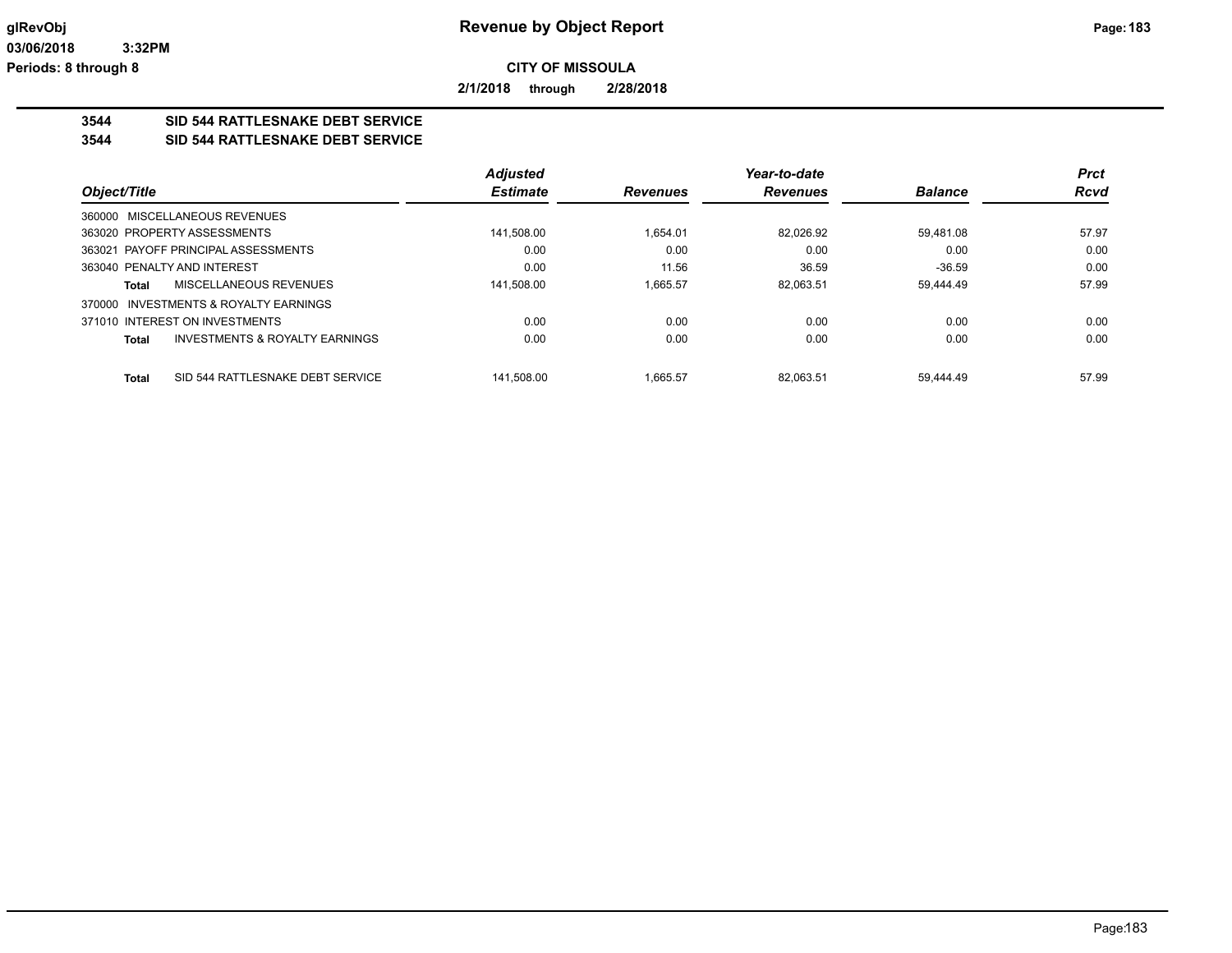**2/1/2018 through 2/28/2018**

#### **3544 SID 544 RATTLESNAKE DEBT SERVICE**

|              |                                           | <b>Adjusted</b> |                 | Year-to-date    |                | Prct        |
|--------------|-------------------------------------------|-----------------|-----------------|-----------------|----------------|-------------|
| Object/Title |                                           | <b>Estimate</b> | <b>Revenues</b> | <b>Revenues</b> | <b>Balance</b> | <b>Rcvd</b> |
|              | 360000 MISCELLANEOUS REVENUES             |                 |                 |                 |                |             |
|              | 363020 PROPERTY ASSESSMENTS               | 141,508.00      | 1,654.01        | 82,026.92       | 59,481.08      | 57.97       |
|              | 363021 PAYOFF PRINCIPAL ASSESSMENTS       | 0.00            | 0.00            | 0.00            | 0.00           | 0.00        |
|              | 363040 PENALTY AND INTEREST               | 0.00            | 11.56           | 36.59           | $-36.59$       | 0.00        |
| Total        | MISCELLANEOUS REVENUES                    | 141,508.00      | 1.665.57        | 82.063.51       | 59,444.49      | 57.99       |
|              | 370000 INVESTMENTS & ROYALTY EARNINGS     |                 |                 |                 |                |             |
|              | 371010 INTEREST ON INVESTMENTS            | 0.00            | 0.00            | 0.00            | 0.00           | 0.00        |
| Total        | <b>INVESTMENTS &amp; ROYALTY EARNINGS</b> | 0.00            | 0.00            | 0.00            | 0.00           | 0.00        |
| Total        | SID 544 RATTLESNAKE DEBT SERVICE          | 141.508.00      | 1.665.57        | 82.063.51       | 59.444.49      | 57.99       |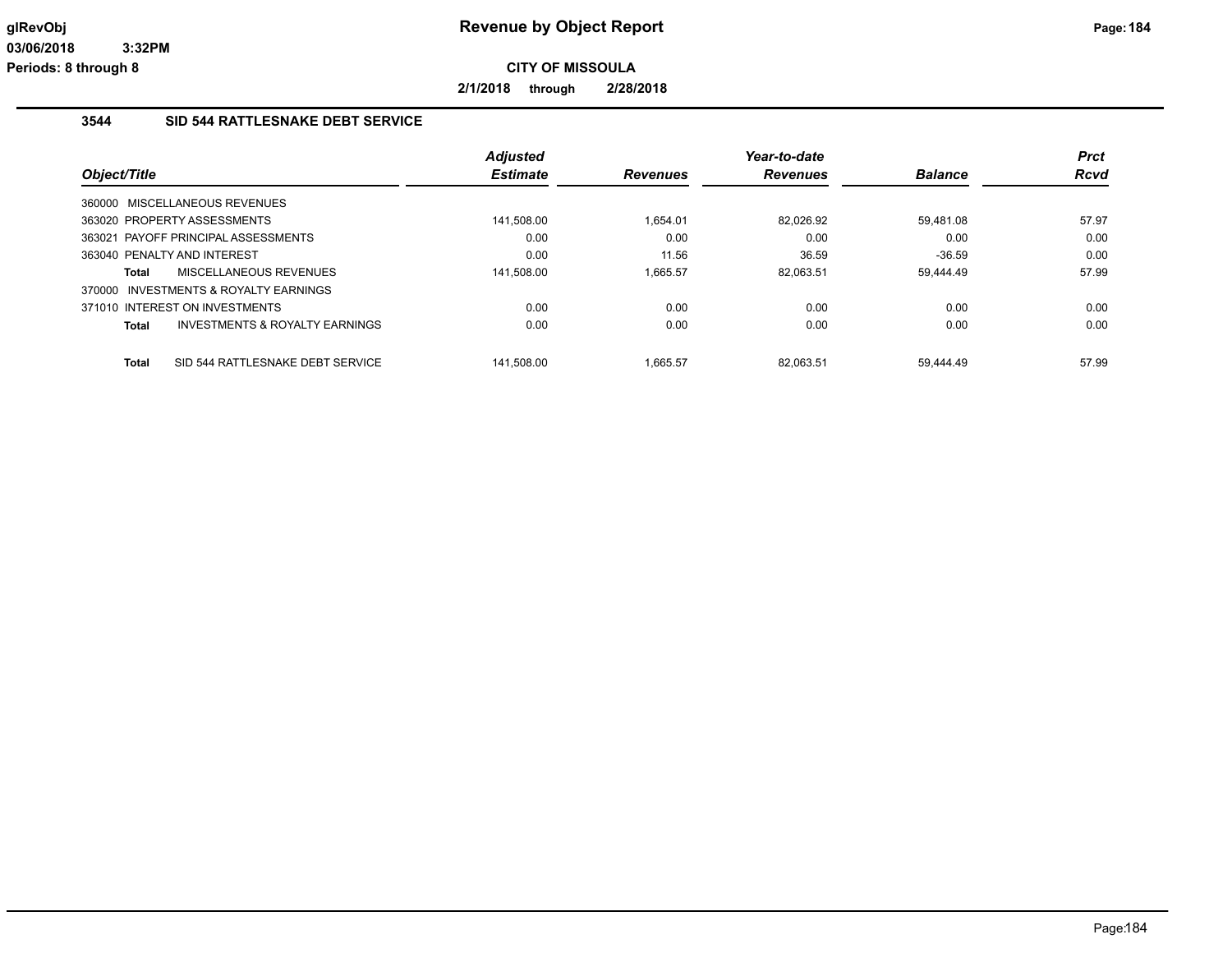**2/1/2018 through 2/28/2018**

**3545 SID 545 DEBT SERVICE**

**3545 SID 545 DEBT SERVICE**

|                                                           | <b>Adjusted</b> |                 | Year-to-date    |                | <b>Prct</b> |
|-----------------------------------------------------------|-----------------|-----------------|-----------------|----------------|-------------|
| Object/Title                                              | <b>Estimate</b> | <b>Revenues</b> | <b>Revenues</b> | <b>Balance</b> | <b>Rcvd</b> |
| 360000 MISCELLANEOUS REVENUES                             |                 |                 |                 |                |             |
| 363020 PROPERTY ASSESSMENTS                               | 0.00            | 13.24           | 985.52          | $-985.52$      | 0.00        |
| 363021 PAYOFF PRINCIPAL ASSESSMENTS                       | 0.00            | 0.00            | 48.53           | $-48.53$       | 0.00        |
| 363040 PENALTY AND INTEREST                               | 0.00            | 0.00            | 0.00            | 0.00           | 0.00        |
| MISCELLANEOUS REVENUES<br>Total                           | 0.00            | 13.24           | 1.034.05        | $-1.034.05$    | 0.00        |
| 370000 INVESTMENTS & ROYALTY EARNINGS                     |                 |                 |                 |                |             |
| 371010 INTEREST ON INVESTMENTS                            | 0.00            | 0.00            | 0.00            | 0.00           | 0.00        |
| <b>INVESTMENTS &amp; ROYALTY EARNINGS</b><br><b>Total</b> | 0.00            | 0.00            | 0.00            | 0.00           | 0.00        |
|                                                           |                 |                 |                 |                |             |
| SID 545 DEBT SERVICE<br><b>Total</b>                      | 0.00            | 13.24           | 1.034.05        | $-1.034.05$    | 0.00        |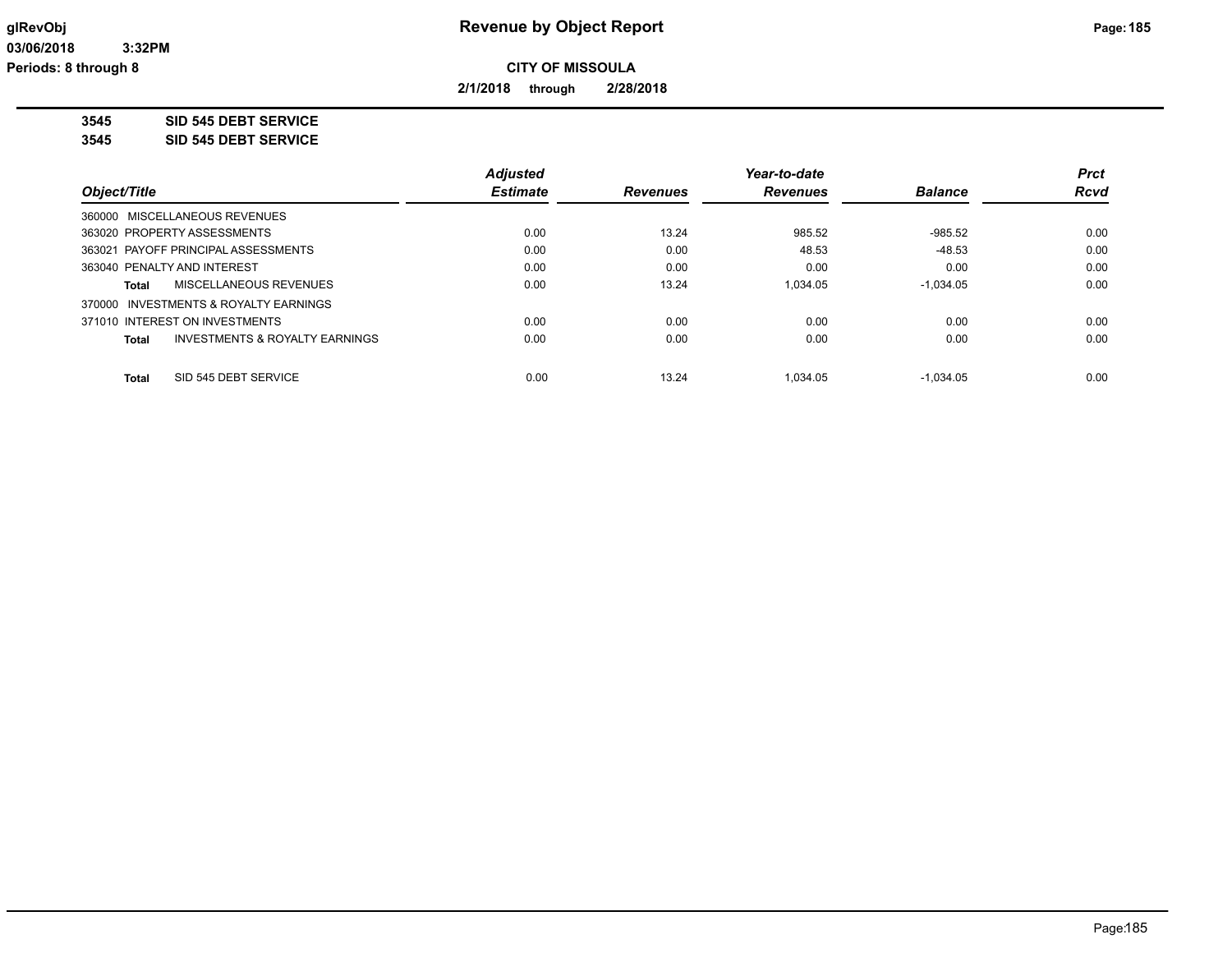**2/1/2018 through 2/28/2018**

#### **3545 SID 545 DEBT SERVICE**

|                                         | <b>Adjusted</b> |                 | Year-to-date    |                | <b>Prct</b> |
|-----------------------------------------|-----------------|-----------------|-----------------|----------------|-------------|
| Object/Title                            | <b>Estimate</b> | <b>Revenues</b> | <b>Revenues</b> | <b>Balance</b> | <b>Rcvd</b> |
| 360000 MISCELLANEOUS REVENUES           |                 |                 |                 |                |             |
| 363020 PROPERTY ASSESSMENTS             | 0.00            | 13.24           | 985.52          | $-985.52$      | 0.00        |
| 363021 PAYOFF PRINCIPAL ASSESSMENTS     | 0.00            | 0.00            | 48.53           | $-48.53$       | 0.00        |
| 363040 PENALTY AND INTEREST             | 0.00            | 0.00            | 0.00            | 0.00           | 0.00        |
| MISCELLANEOUS REVENUES<br>Total         | 0.00            | 13.24           | 1.034.05        | $-1.034.05$    | 0.00        |
| 370000 INVESTMENTS & ROYALTY EARNINGS   |                 |                 |                 |                |             |
| 371010 INTEREST ON INVESTMENTS          | 0.00            | 0.00            | 0.00            | 0.00           | 0.00        |
| INVESTMENTS & ROYALTY EARNINGS<br>Total | 0.00            | 0.00            | 0.00            | 0.00           | 0.00        |
| SID 545 DEBT SERVICE<br>Total           | 0.00            | 13.24           | 1.034.05        | $-1.034.05$    | 0.00        |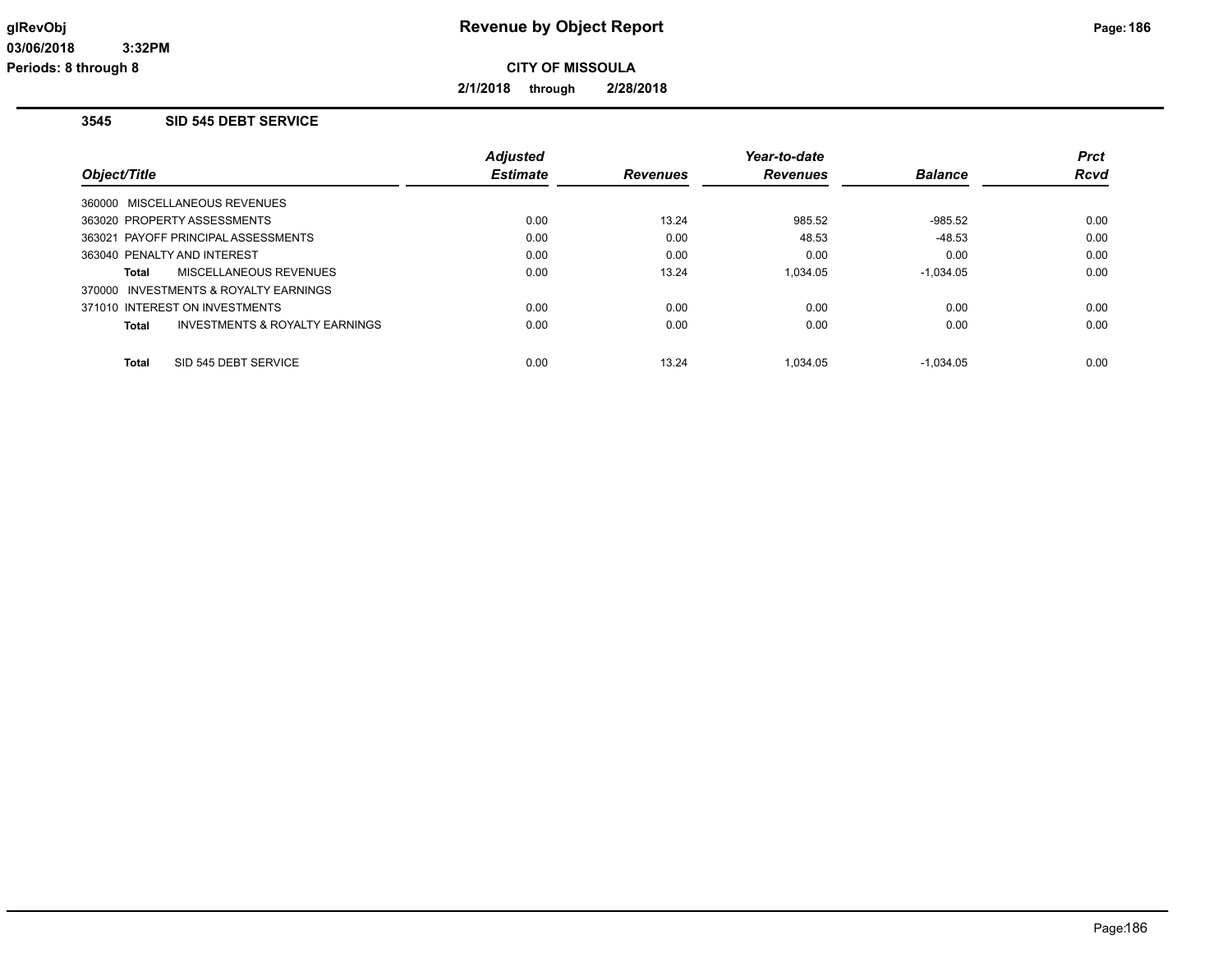**2/1/2018 through 2/28/2018**

**3546 SID 546 DEBT SERVICE**

**3546 SID 546 DEBT SERVICE**

|                                                    | <b>Adjusted</b> |                 | Year-to-date    |                | <b>Prct</b> |
|----------------------------------------------------|-----------------|-----------------|-----------------|----------------|-------------|
| Object/Title                                       | <b>Estimate</b> | <b>Revenues</b> | <b>Revenues</b> | <b>Balance</b> | <b>Rcvd</b> |
| 360000 MISCELLANEOUS REVENUES                      |                 |                 |                 |                |             |
| 363020 PROPERTY ASSESSMENTS                        | 0.00            | 0.00            | 881.85          | -881.85        | 0.00        |
| 363021 PAYOFF PRINCIPAL ASSESSMENTS                | 0.00            | 0.00            | 0.00            | 0.00           | 0.00        |
| 363040 PENALTY AND INTEREST                        | 0.00            | 0.00            | 0.00            | 0.00           | 0.00        |
| MISCELLANEOUS REVENUES<br>Total                    | 0.00            | 0.00            | 881.85          | $-881.85$      | 0.00        |
| 370000 INVESTMENTS & ROYALTY EARNINGS              |                 |                 |                 |                |             |
| 371010 INTEREST ON INVESTMENTS                     | 0.00            | 0.00            | 0.00            | 0.00           | 0.00        |
| <b>INVESTMENTS &amp; ROYALTY EARNINGS</b><br>Total | 0.00            | 0.00            | 0.00            | 0.00           | 0.00        |
| SID 546 DEBT SERVICE<br>Total                      | 0.00            | 0.00            | 881.85          | -881.85        | 0.00        |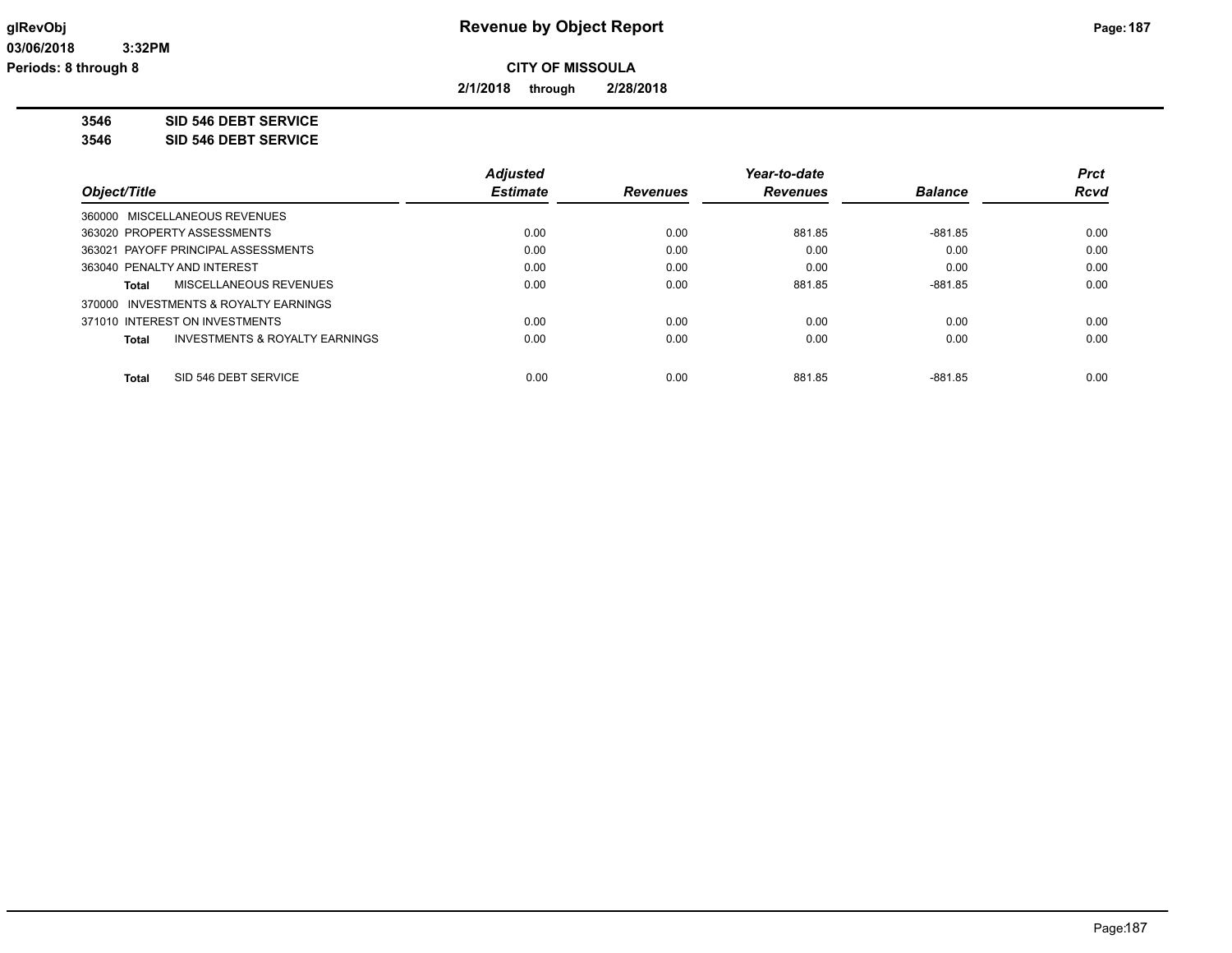**2/1/2018 through 2/28/2018**

#### **3546 SID 546 DEBT SERVICE**

|                                                    | <b>Adjusted</b> |                 | Year-to-date    |                | <b>Prct</b> |
|----------------------------------------------------|-----------------|-----------------|-----------------|----------------|-------------|
| Object/Title                                       | <b>Estimate</b> | <b>Revenues</b> | <b>Revenues</b> | <b>Balance</b> | <b>Rcvd</b> |
| 360000 MISCELLANEOUS REVENUES                      |                 |                 |                 |                |             |
| 363020 PROPERTY ASSESSMENTS                        | 0.00            | 0.00            | 881.85          | $-881.85$      | 0.00        |
| 363021 PAYOFF PRINCIPAL ASSESSMENTS                | 0.00            | 0.00            | 0.00            | 0.00           | 0.00        |
| 363040 PENALTY AND INTEREST                        | 0.00            | 0.00            | 0.00            | 0.00           | 0.00        |
| MISCELLANEOUS REVENUES<br>Total                    | 0.00            | 0.00            | 881.85          | $-881.85$      | 0.00        |
| 370000 INVESTMENTS & ROYALTY EARNINGS              |                 |                 |                 |                |             |
| 371010 INTEREST ON INVESTMENTS                     | 0.00            | 0.00            | 0.00            | 0.00           | 0.00        |
| <b>INVESTMENTS &amp; ROYALTY EARNINGS</b><br>Total | 0.00            | 0.00            | 0.00            | 0.00           | 0.00        |
| SID 546 DEBT SERVICE<br>Total                      | 0.00            | 0.00            | 881.85          | $-881.85$      | 0.00        |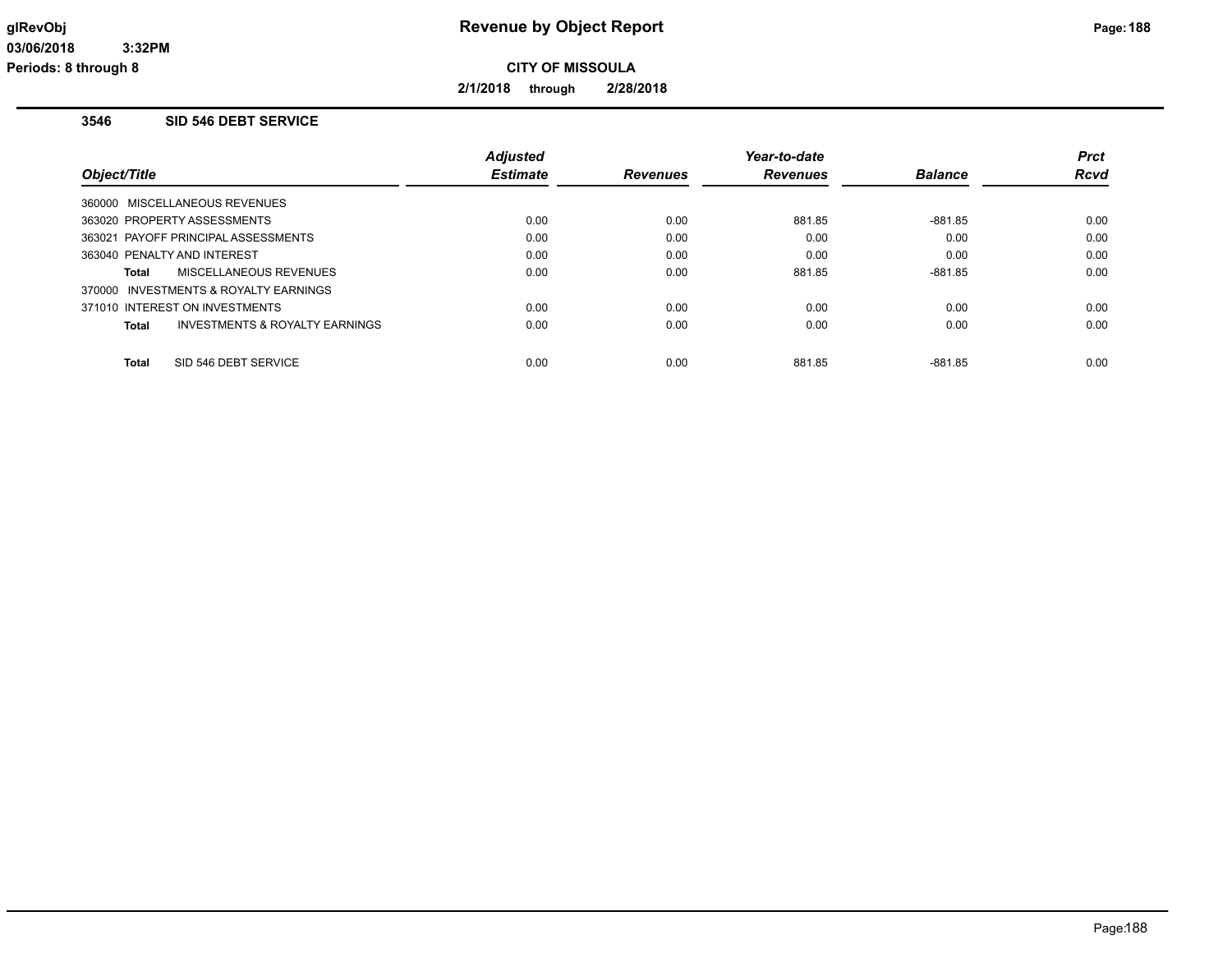**2/1/2018 through 2/28/2018**

**3548 SID 548-5TH, 6TH & ARTHUR**

**3548 SID 548-5TH, 6TH & ARTHUR**

|                                                    | <b>Adjusted</b> |                 | Year-to-date    |                | <b>Prct</b> |
|----------------------------------------------------|-----------------|-----------------|-----------------|----------------|-------------|
| Object/Title                                       | <b>Estimate</b> | <b>Revenues</b> | <b>Revenues</b> | <b>Balance</b> | <b>Rcvd</b> |
| 360000 MISCELLANEOUS REVENUES                      |                 |                 |                 |                |             |
| 363020 PROPERTY ASSESSMENTS                        | 109,750.00      | 0.00            | 23.625.00       | 86.125.00      | 21.53       |
| 363021 PAYOFF PRINCIPAL ASSESSMENTS                | 0.00            | 0.00            | 0.00            | 0.00           | 0.00        |
| 363040 PENALTY AND INTEREST                        | 0.00            | 0.00            | 0.00            | 0.00           | 0.00        |
| MISCELLANEOUS REVENUES<br>Total                    | 109.750.00      | 0.00            | 23.625.00       | 86.125.00      | 21.53       |
| 370000 INVESTMENTS & ROYALTY EARNINGS              |                 |                 |                 |                |             |
| 371010 INTEREST ON INVESTMENTS                     | 0.00            | 0.00            | 0.00            | 0.00           | 0.00        |
| <b>INVESTMENTS &amp; ROYALTY EARNINGS</b><br>Total | 0.00            | 0.00            | 0.00            | 0.00           | 0.00        |
|                                                    |                 |                 |                 |                |             |
| SID 548-5TH, 6TH & ARTHUR<br>Total                 | 109.750.00      | 0.00            | 23.625.00       | 86.125.00      | 21.53       |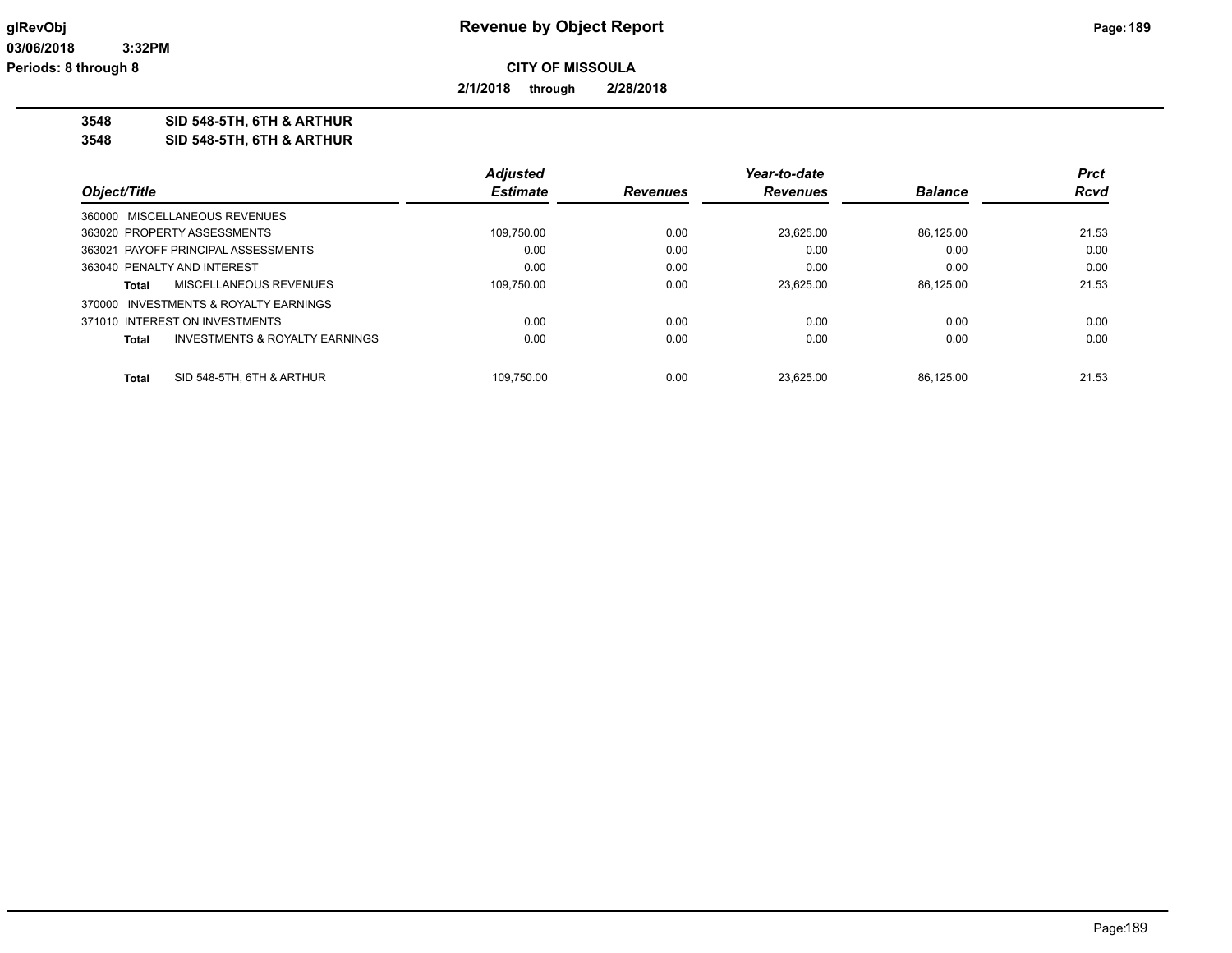**2/1/2018 through 2/28/2018**

#### **3548 SID 548-5TH, 6TH & ARTHUR**

|              |                                       | <b>Adjusted</b> |                 | Year-to-date    |                | <b>Prct</b> |
|--------------|---------------------------------------|-----------------|-----------------|-----------------|----------------|-------------|
| Object/Title |                                       | <b>Estimate</b> | <b>Revenues</b> | <b>Revenues</b> | <b>Balance</b> | <b>Rcvd</b> |
|              | 360000 MISCELLANEOUS REVENUES         |                 |                 |                 |                |             |
|              | 363020 PROPERTY ASSESSMENTS           | 109.750.00      | 0.00            | 23.625.00       | 86.125.00      | 21.53       |
|              | 363021 PAYOFF PRINCIPAL ASSESSMENTS   | 0.00            | 0.00            | 0.00            | 0.00           | 0.00        |
|              | 363040 PENALTY AND INTEREST           | 0.00            | 0.00            | 0.00            | 0.00           | 0.00        |
| <b>Total</b> | MISCELLANEOUS REVENUES                | 109.750.00      | 0.00            | 23.625.00       | 86.125.00      | 21.53       |
|              | 370000 INVESTMENTS & ROYALTY EARNINGS |                 |                 |                 |                |             |
|              | 371010 INTEREST ON INVESTMENTS        | 0.00            | 0.00            | 0.00            | 0.00           | 0.00        |
| <b>Total</b> | INVESTMENTS & ROYALTY EARNINGS        | 0.00            | 0.00            | 0.00            | 0.00           | 0.00        |
| <b>Total</b> | SID 548-5TH, 6TH & ARTHUR             | 109.750.00      | 0.00            | 23.625.00       | 86.125.00      | 21.53       |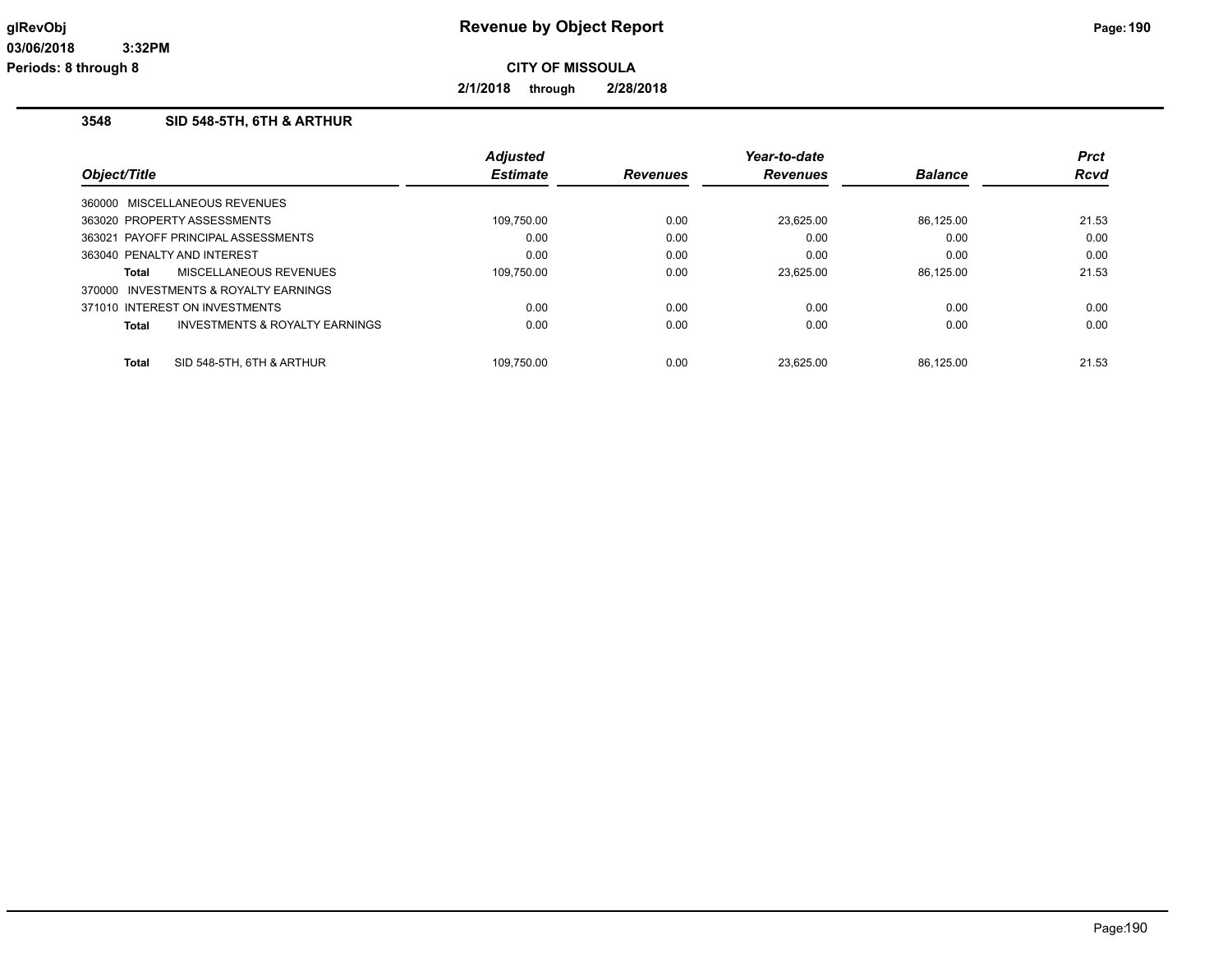**2/1/2018 through 2/28/2018**

**3549 SID 549 HILLVIEW WAY**

**3549 SID 549 HILLVIEW WAY**

|                                                | <b>Adjusted</b> |          | Year-to-date    |                | <b>Prct</b> |
|------------------------------------------------|-----------------|----------|-----------------|----------------|-------------|
| Object/Title                                   | <b>Estimate</b> | Revenues | <b>Revenues</b> | <b>Balance</b> | <b>Rcvd</b> |
| 360000 MISCELLANEOUS REVENUES                  |                 |          |                 |                |             |
| 363020 PROPERTY ASSESSMENTS                    | 117.122.00      | 433.36   | 67,560.57       | 49,561.43      | 57.68       |
| 363021 PAYOFF PRINCIPAL ASSESSMENTS            | 0.00            | 0.00     | 10.136.23       | $-10.136.23$   | 0.00        |
| 363040 PENALTY AND INTEREST                    | 0.00            | 2.90     | 25.17           | $-25.17$       | 0.00        |
| MISCELLANEOUS REVENUES<br>Total                | 117.122.00      | 436.26   | 77.721.97       | 39.400.03      | 66.36       |
| 370000 INVESTMENTS & ROYALTY EARNINGS          |                 |          |                 |                |             |
| 371010 INTEREST ON INVESTMENTS                 | 0.00            | 0.00     | 0.00            | 0.00           | 0.00        |
| INVESTMENTS & ROYALTY EARNINGS<br><b>Total</b> | 0.00            | 0.00     | 0.00            | 0.00           | 0.00        |
|                                                |                 |          |                 |                |             |
| SID 549 HILLVIEW WAY<br><b>Total</b>           | 117.122.00      | 436.26   | 77.721.97       | 39.400.03      | 66.36       |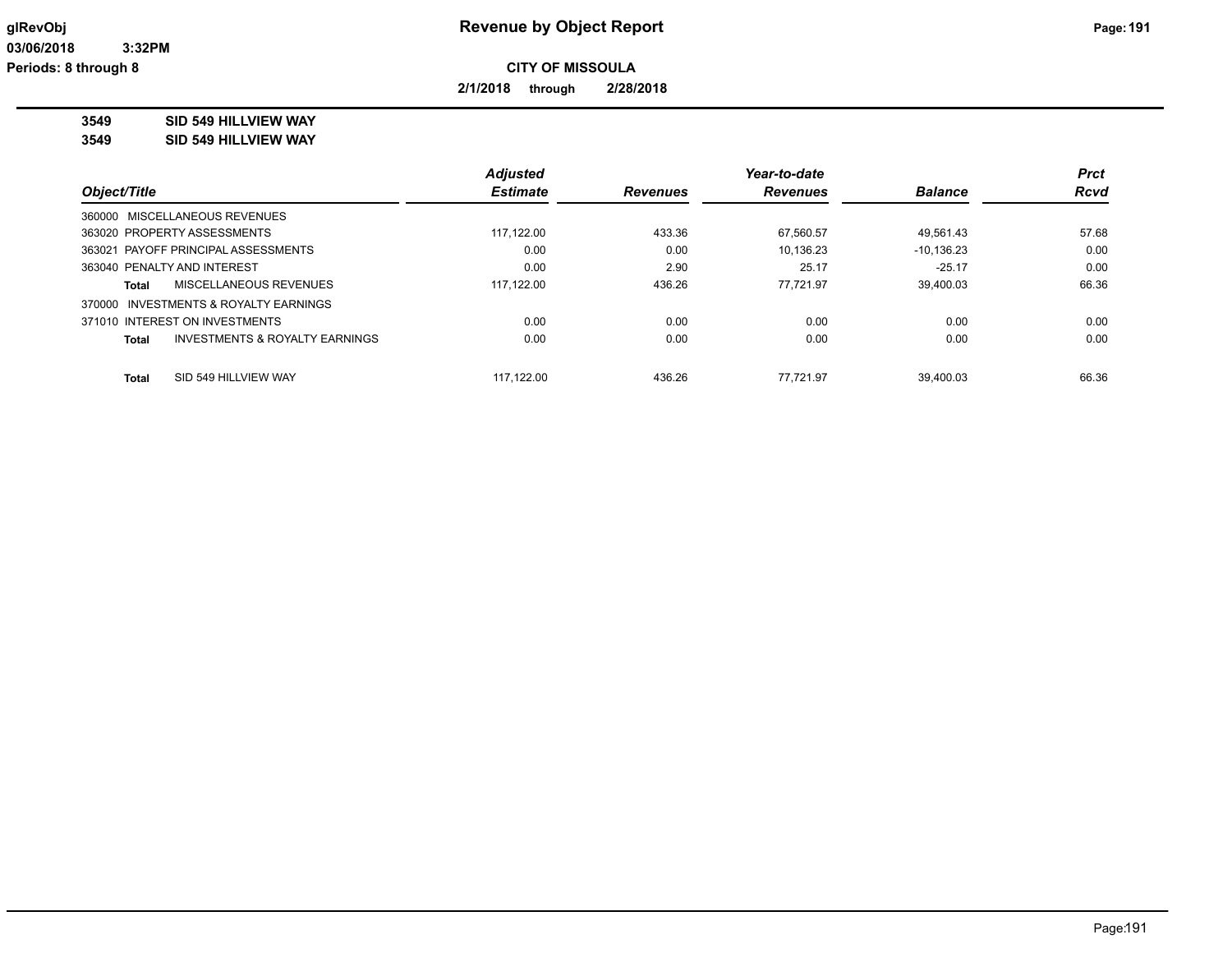**2/1/2018 through 2/28/2018**

#### **3549 SID 549 HILLVIEW WAY**

|                                         | <b>Adjusted</b> |                 | Year-to-date    |                | <b>Prct</b> |
|-----------------------------------------|-----------------|-----------------|-----------------|----------------|-------------|
| Object/Title                            | <b>Estimate</b> | <b>Revenues</b> | <b>Revenues</b> | <b>Balance</b> | <b>Rcvd</b> |
| 360000 MISCELLANEOUS REVENUES           |                 |                 |                 |                |             |
| 363020 PROPERTY ASSESSMENTS             | 117,122.00      | 433.36          | 67,560.57       | 49,561.43      | 57.68       |
| 363021 PAYOFF PRINCIPAL ASSESSMENTS     | 0.00            | 0.00            | 10.136.23       | $-10, 136.23$  | 0.00        |
| 363040 PENALTY AND INTEREST             | 0.00            | 2.90            | 25.17           | $-25.17$       | 0.00        |
| MISCELLANEOUS REVENUES<br>Total         | 117.122.00      | 436.26          | 77.721.97       | 39.400.03      | 66.36       |
| 370000 INVESTMENTS & ROYALTY EARNINGS   |                 |                 |                 |                |             |
| 371010 INTEREST ON INVESTMENTS          | 0.00            | 0.00            | 0.00            | 0.00           | 0.00        |
| INVESTMENTS & ROYALTY EARNINGS<br>Total | 0.00            | 0.00            | 0.00            | 0.00           | 0.00        |
| <b>Total</b><br>SID 549 HILLVIEW WAY    | 117.122.00      | 436.26          | 77.721.97       | 39.400.03      | 66.36       |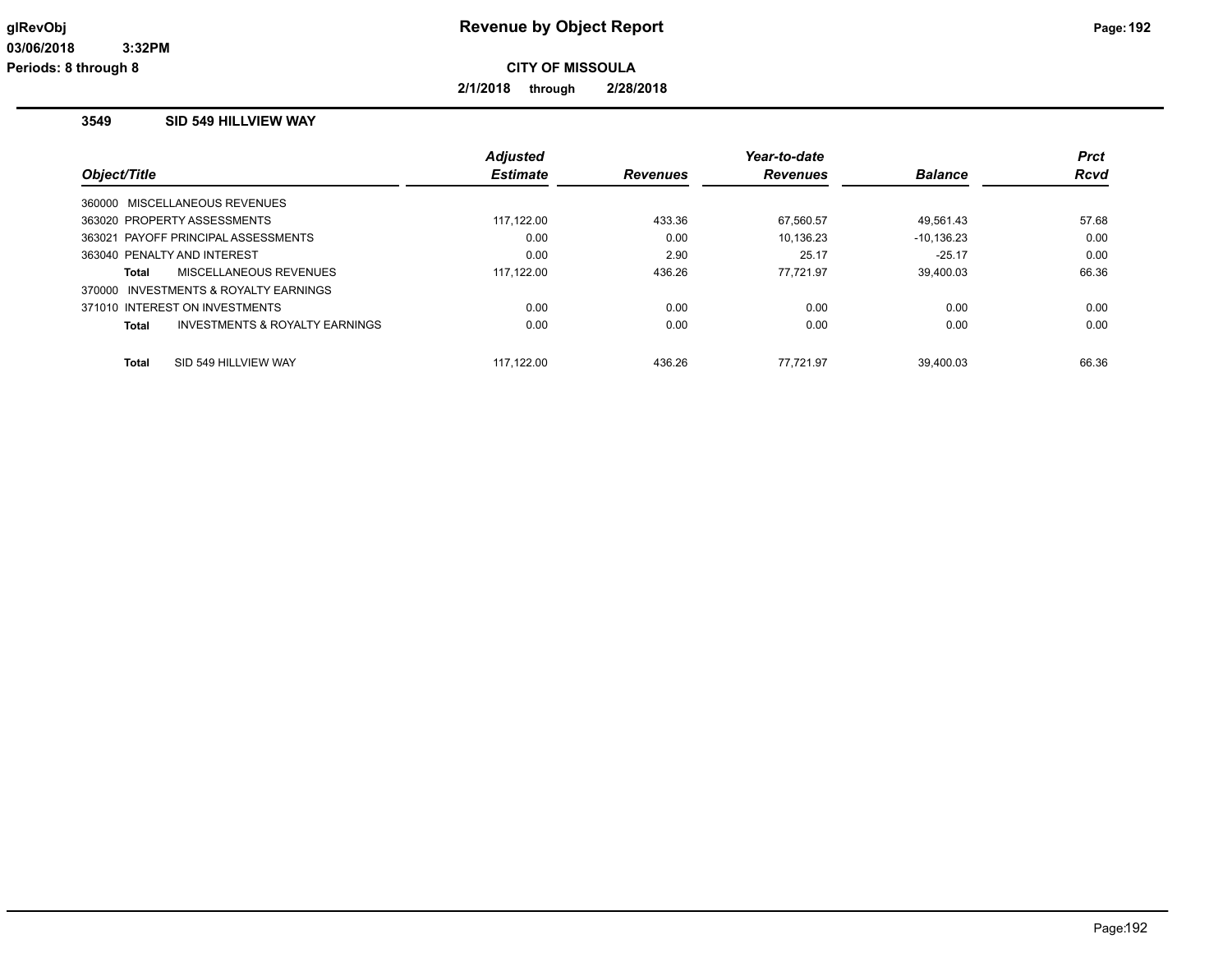**2/1/2018 through 2/28/2018**

# **4060 CAPITAL IMPROVEMENT PROGRAM FUND**

**4060 CAPITAL IMPROVEMENT PROGRAM FUND**

|                                                    | <b>Adjusted</b> |                 | Year-to-date    |                | <b>Prct</b> |
|----------------------------------------------------|-----------------|-----------------|-----------------|----------------|-------------|
| Object/Title                                       | <b>Estimate</b> | <b>Revenues</b> | <b>Revenues</b> | <b>Balance</b> | <b>Rcvd</b> |
| 330000 INTERGOVERNMENTAL REVENUES                  |                 |                 |                 |                |             |
| 331010 GRANT - CDBG                                | 0.00            | 0.00            | 0.00            | 0.00           | 0.00        |
| 334123 MAQI FEDERAL ASSISTANCE                     | 0.00            | 0.00            | 5,115.00        | $-5,115.00$    | 0.00        |
| <b>INTERGOVERNMENTAL REVENUES</b><br><b>Total</b>  | 0.00            | 0.00            | 5,115.00        | $-5,115.00$    | 0.00        |
| 360000 MISCELLANEOUS REVENUES                      |                 |                 |                 |                |             |
| 360011 YOUTH COUNCIL FUNDS                         | 0.00            | 0.00            | 0.00            | 0.00           | 0.00        |
| 362000 OTHER MISCELLANEOUS REVENUE                 | 0.00            | 0.00            | 0.00            | 0.00           | 0.00        |
| 365000 DONATIONS                                   | 0.00            | 0.00            | 0.00            | 0.00           | 0.00        |
| 365001 *** Title Not Found ***                     | 0.00            | 5,000.00        | 5,000.00        | $-5,000.00$    | 0.00        |
| MISCELLANEOUS REVENUES<br>Total                    | 0.00            | 5,000.00        | 5,000.00        | $-5,000.00$    | 0.00        |
| 370000 INVESTMENTS & ROYALTY EARNINGS              |                 |                 |                 |                |             |
| 371010 INTEREST ON INVESTMENTS                     | 0.00            | 0.00            | 0.00            | 0.00           | 0.00        |
| <b>INVESTMENTS &amp; ROYALTY EARNINGS</b><br>Total | 0.00            | 0.00            | 0.00            | 0.00           | 0.00        |
| 380000 OTHER FINANCING SOURCES                     |                 |                 |                 |                |             |
| 381000 LOAN PROCEEDS                               | 0.00            | 0.00            | 0.05            | $-0.05$        | 0.00        |
| 381010 BOND PROCEEDS                               | 0.00            | 0.00            | 0.00            | 0.00           | 0.00        |
| 381090 PROCEEDS FROM CAPITAL LEASE                 | 9,792,097.00    | 0.00            | 2,478,380.38    | 7,313,716.62   | 25.31       |
| 383014 TRANS FR MRA                                | 0.00            | 0.00            | 0.00            | 0.00           | 0.00        |
| 383015 TRANS FR MPC                                | 0.00            | 0.00            | 0.00            | 0.00           | 0.00        |
| 383017 TRANS FR ROAD DISTRICT                      | 0.00            | 0.00            | 0.00            | 0.00           | 0.00        |
| 383020 TRANS FR CEMETERY CARE                      | 0.00            | 0.00            | 0.00            | 0.00           | 0.00        |
| 383025 TRANS FR SEWER R & D                        | 0.00            | 0.00            | 0.00            | 0.00           | 0.00        |
| 383029 TRANS FR GENERAL                            | 1,404,003.00    | 0.00            | 702,001.50      | 702,001.50     | 50.00       |
| 383043 TRANSFERS FROM IMPACT FEES                  | 0.00            | 0.00            | 0.00            | 0.00           | 0.00        |
| 383066 TRANSFER FROM WATER UTILITY                 | 0.00            | 0.00            | 15,318.76       | $-15,318.76$   | 0.00        |
| OTHER FINANCING SOURCES<br><b>Total</b>            | 11,196,100.00   | 0.00            | 3,195,700.69    | 8,000,399.31   | 28.54       |
| CAPITAL IMPROVEMENT PROGRAM FUND<br>Total          | 11,196,100.00   | 5,000.00        | 3,205,815.69    | 7,990,284.31   | 28.63       |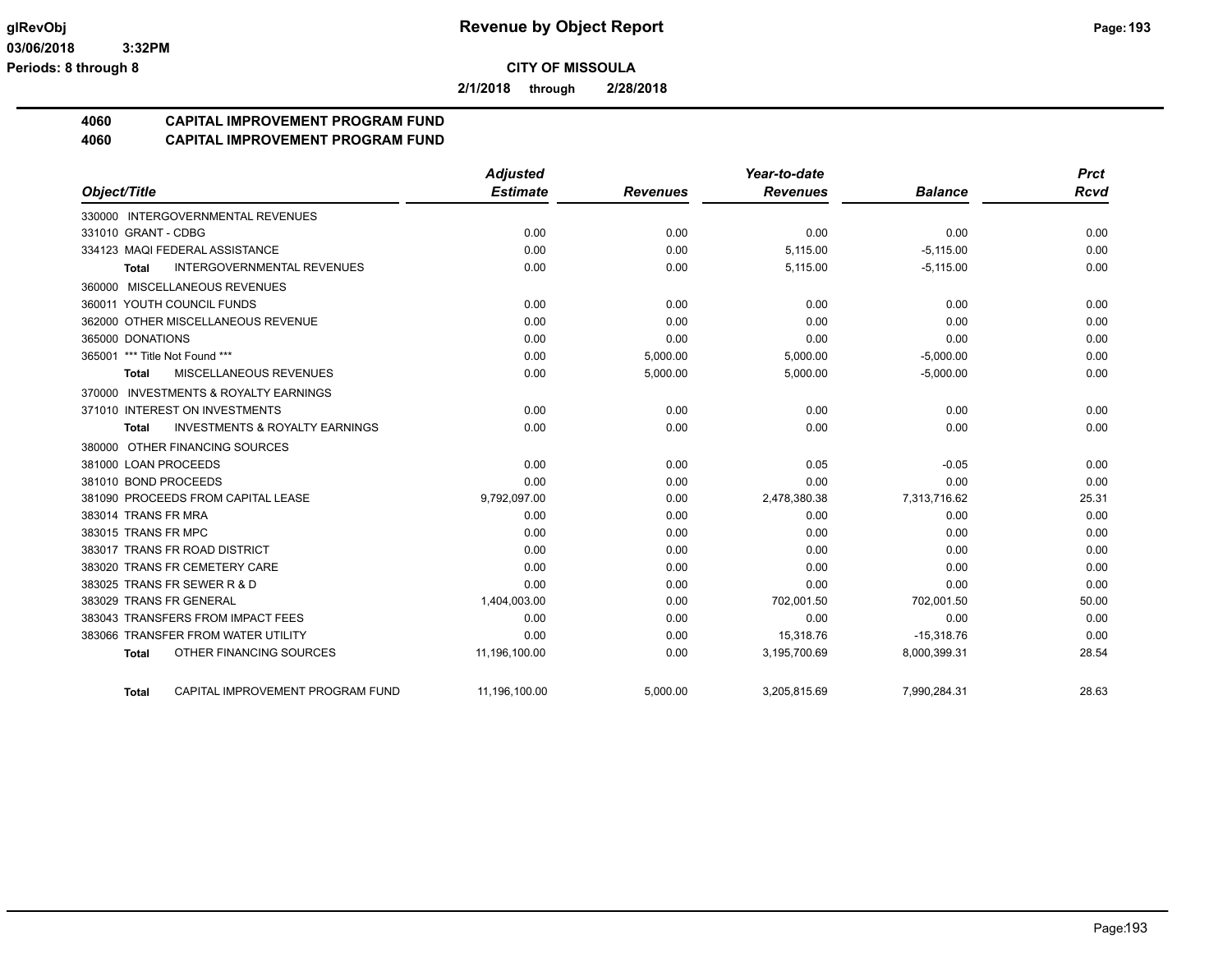**2/1/2018 through 2/28/2018**

#### **4060 CAPITAL IMPROVEMENT PROGRAM FUND**

|                                                           | <b>Adjusted</b> |                 | Year-to-date    |                | <b>Prct</b> |
|-----------------------------------------------------------|-----------------|-----------------|-----------------|----------------|-------------|
| Object/Title                                              | <b>Estimate</b> | <b>Revenues</b> | <b>Revenues</b> | <b>Balance</b> | <b>Rcvd</b> |
| 330000 INTERGOVERNMENTAL REVENUES                         |                 |                 |                 |                |             |
| 331010 GRANT - CDBG                                       | 0.00            | 0.00            | 0.00            | 0.00           | 0.00        |
| 334123 MAQI FEDERAL ASSISTANCE                            | 0.00            | 0.00            | 5,115.00        | $-5,115.00$    | 0.00        |
| <b>INTERGOVERNMENTAL REVENUES</b><br>Total                | 0.00            | 0.00            | 5,115.00        | $-5,115.00$    | 0.00        |
| 360000 MISCELLANEOUS REVENUES                             |                 |                 |                 |                |             |
| 360011 YOUTH COUNCIL FUNDS                                | 0.00            | 0.00            | 0.00            | 0.00           | 0.00        |
| 362000 OTHER MISCELLANEOUS REVENUE                        | 0.00            | 0.00            | 0.00            | 0.00           | 0.00        |
| 365000 DONATIONS                                          | 0.00            | 0.00            | 0.00            | 0.00           | 0.00        |
| 365001 *** Title Not Found ***                            | 0.00            | 5,000.00        | 5,000.00        | $-5,000.00$    | 0.00        |
| MISCELLANEOUS REVENUES<br>Total                           | 0.00            | 5,000.00        | 5,000.00        | $-5,000.00$    | 0.00        |
| 370000 INVESTMENTS & ROYALTY EARNINGS                     |                 |                 |                 |                |             |
| 371010 INTEREST ON INVESTMENTS                            | 0.00            | 0.00            | 0.00            | 0.00           | 0.00        |
| <b>INVESTMENTS &amp; ROYALTY EARNINGS</b><br><b>Total</b> | 0.00            | 0.00            | 0.00            | 0.00           | 0.00        |
| 380000 OTHER FINANCING SOURCES                            |                 |                 |                 |                |             |
| 381000 LOAN PROCEEDS                                      | 0.00            | 0.00            | 0.05            | $-0.05$        | 0.00        |
| 381010 BOND PROCEEDS                                      | 0.00            | 0.00            | 0.00            | 0.00           | 0.00        |
| 381090 PROCEEDS FROM CAPITAL LEASE                        | 9,792,097.00    | 0.00            | 2,478,380.38    | 7,313,716.62   | 25.31       |
| 383014 TRANS FR MRA                                       | 0.00            | 0.00            | 0.00            | 0.00           | 0.00        |
| 383015 TRANS FR MPC                                       | 0.00            | 0.00            | 0.00            | 0.00           | 0.00        |
| 383017 TRANS FR ROAD DISTRICT                             | 0.00            | 0.00            | 0.00            | 0.00           | 0.00        |
| 383020 TRANS FR CEMETERY CARE                             | 0.00            | 0.00            | 0.00            | 0.00           | 0.00        |
| 383025 TRANS FR SEWER R & D                               | 0.00            | 0.00            | 0.00            | 0.00           | 0.00        |
| 383029 TRANS FR GENERAL                                   | 1,404,003.00    | 0.00            | 702,001.50      | 702,001.50     | 50.00       |
| 383043 TRANSFERS FROM IMPACT FEES                         | 0.00            | 0.00            | 0.00            | 0.00           | 0.00        |
| 383066 TRANSFER FROM WATER UTILITY                        | 0.00            | 0.00            | 15,318.76       | $-15,318.76$   | 0.00        |
| OTHER FINANCING SOURCES<br><b>Total</b>                   | 11,196,100.00   | 0.00            | 3,195,700.69    | 8,000,399.31   | 28.54       |
| CAPITAL IMPROVEMENT PROGRAM FUND<br><b>Total</b>          | 11,196,100.00   | 5.000.00        | 3,205,815.69    | 7,990,284.31   | 28.63       |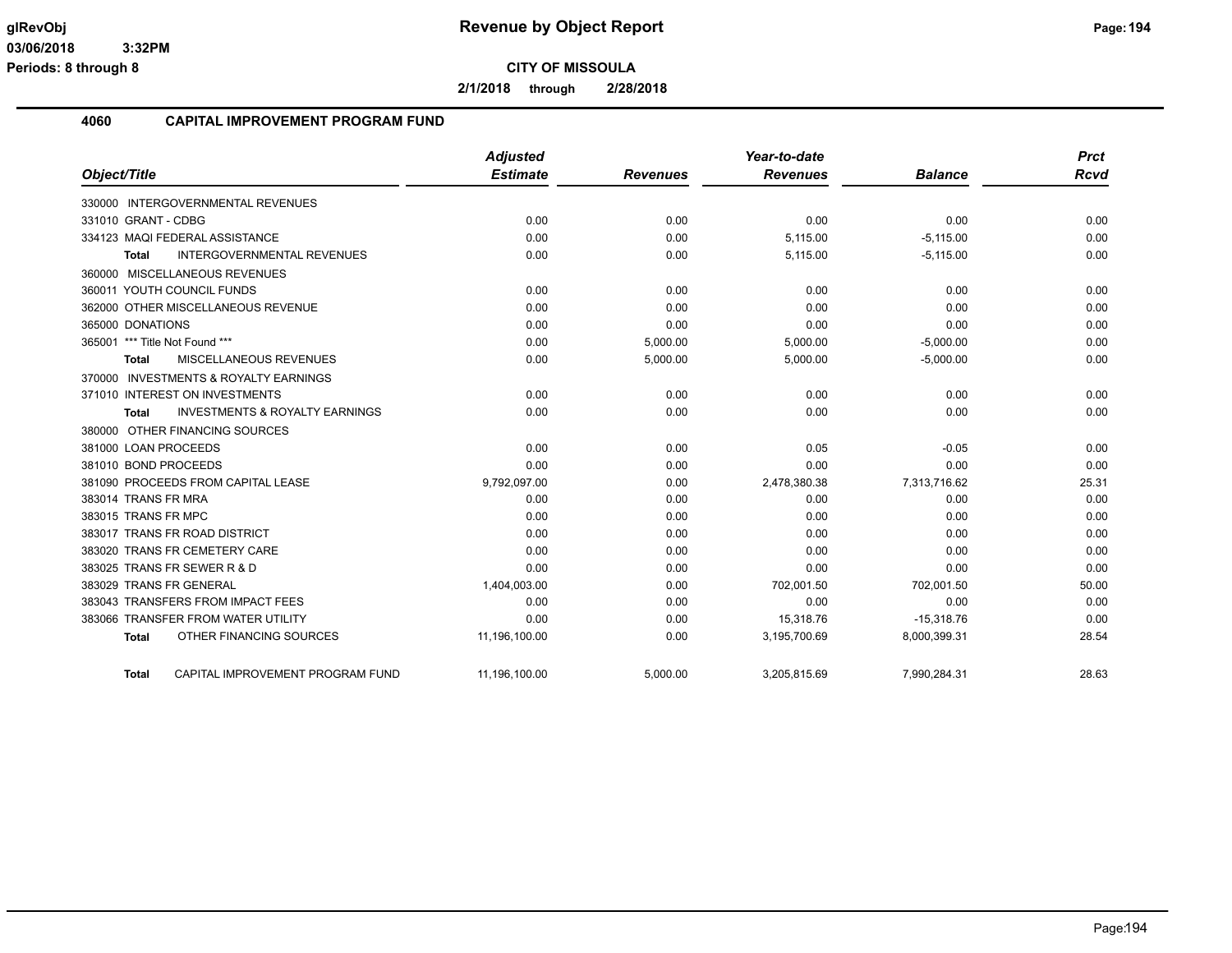**03/06/2018 3:32PM Periods: 8 through 8**

## **glRevObj Revenue by Object Report Page:195**

**CITY OF MISSOULA**

**2/1/2018 through 2/28/2018**

#### **4196 NEW FIRE STATION GO BOND**

**4196 NEW FIRE STATION GO BOND**

|                                          | <b>Adjusted</b> |                 | Year-to-date    |                |             |
|------------------------------------------|-----------------|-----------------|-----------------|----------------|-------------|
| Object/Title                             | <b>Estimate</b> | <b>Revenues</b> | <b>Revenues</b> | <b>Balance</b> | <b>Rcvd</b> |
| 360000 MISCELLANEOUS REVENUES            |                 |                 |                 |                |             |
| 365023 NORTHWESTERN ENERGY GRANT         | 1.00            | 0.00            | 0.00            | 1.00           | 0.00        |
| MISCELLANEOUS REVENUES<br><b>Total</b>   | 1.00            | 0.00            | 0.00            | 1.00           | 0.00        |
| NEW FIRE STATION GO BOND<br><b>Total</b> | 1.00            | 0.00            | 0.00            | 1.00           | 0.00        |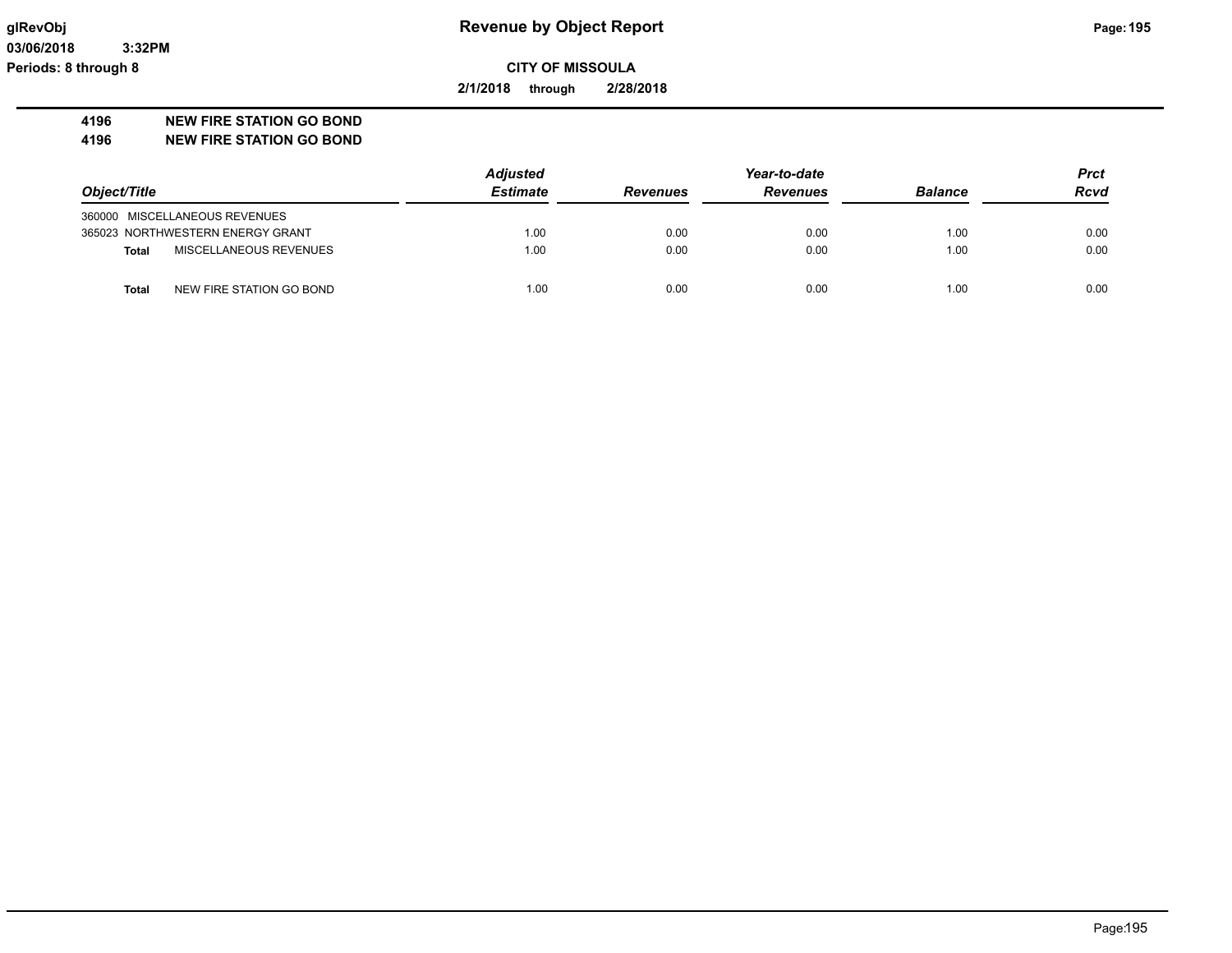**2/1/2018 through 2/28/2018**

#### **4196 NEW FIRE STATION GO BOND**

| Object/Title                             | Adjusted<br><b>Estimate</b> | <b>Revenues</b> | Year-to-date<br><b>Revenues</b> | <b>Balance</b> | <b>Prct</b><br>Rcvd |
|------------------------------------------|-----------------------------|-----------------|---------------------------------|----------------|---------------------|
| 360000 MISCELLANEOUS REVENUES            |                             |                 |                                 |                |                     |
| 365023 NORTHWESTERN ENERGY GRANT         | 1.00                        | 0.00            | 0.00                            | 1.00           | 0.00                |
| MISCELLANEOUS REVENUES<br><b>Total</b>   | 1.00                        | 0.00            | 0.00                            | 1.00           | 0.00                |
| NEW FIRE STATION GO BOND<br><b>Total</b> | 1.00                        | 0.00            | 0.00                            | 1.00           | 0.00                |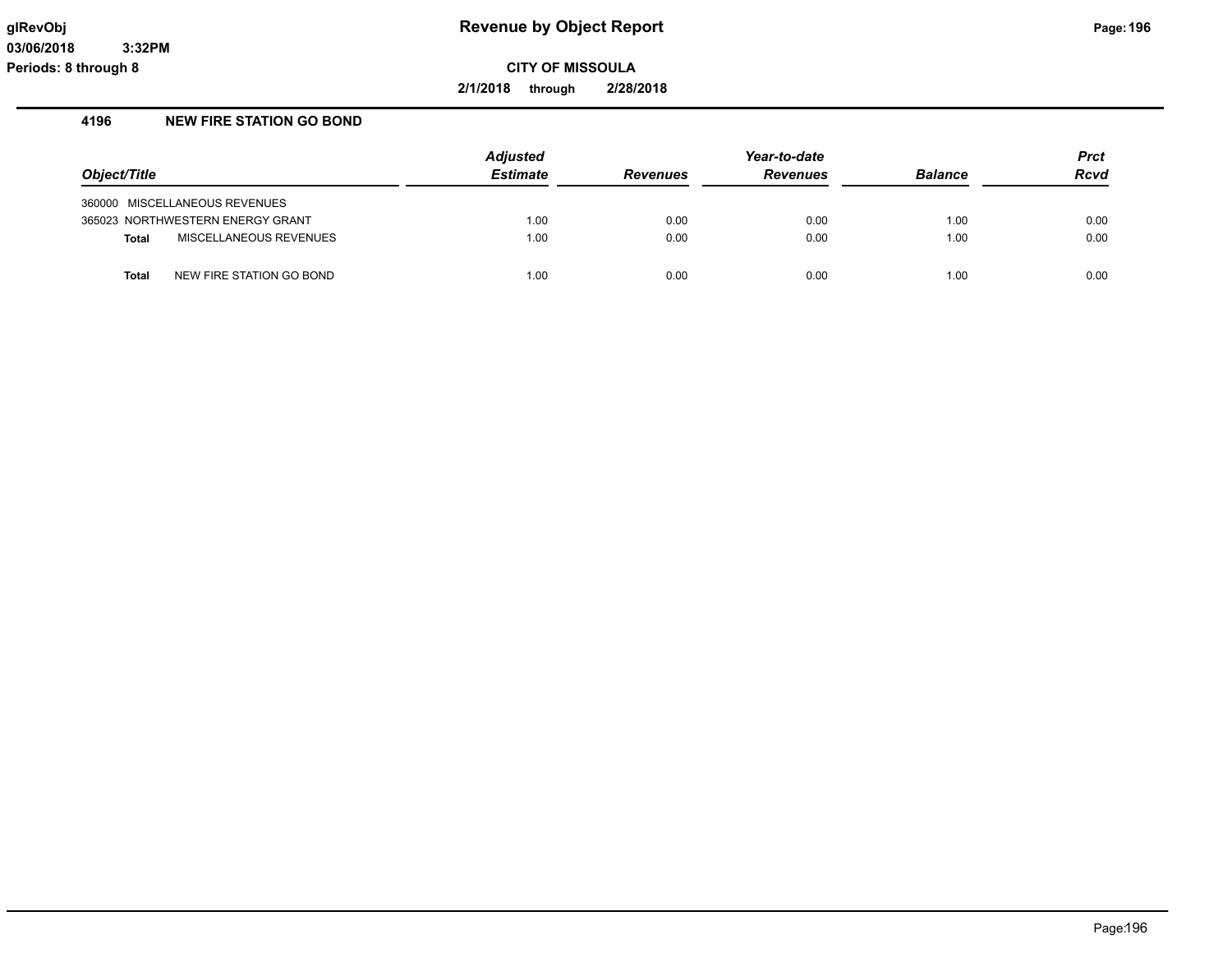**2/1/2018 through 2/28/2018**

# **4460 FY16 SIDEWALK/CURB CONSTRUCTION**

#### **4460 FY16 SIDEWALK/CURB CONSTRUCTION**

|                                                 | <b>Adjusted</b> |                 | Year-to-date    |                | <b>Prct</b> |
|-------------------------------------------------|-----------------|-----------------|-----------------|----------------|-------------|
| Object/Title                                    | <b>Estimate</b> | <b>Revenues</b> | <b>Revenues</b> | <b>Balance</b> | <b>Rcvd</b> |
| 330000 INTERGOVERNMENTAL REVENUES               |                 |                 |                 |                |             |
| 331156 CTEP GRANTS                              | 0.00            | 0.00            | 0.00            | 0.00           | 0.00        |
| INTERGOVERNMENTAL REVENUES<br>Total             | 0.00            | 0.00            | 0.00            | 0.00           | 0.00        |
| 360000 MISCELLANEOUS REVENUES                   |                 |                 |                 |                |             |
| 360010 MISCELLANEOUS                            | 0.00            | 0.00            | 0.00            | 0.00           | 0.00        |
| MISCELLANEOUS REVENUES<br>Total                 | 0.00            | 0.00            | 0.00            | 0.00           | 0.00        |
| 380000 OTHER FINANCING SOURCES                  |                 |                 |                 |                |             |
| 381030 SID BONDS PROCEEDS                       | 0.00            | 0.00            | 0.00            | 0.00           | 0.00        |
| OTHER FINANCING SOURCES<br>Total                | 0.00            | 0.00            | 0.00            | 0.00           | 0.00        |
|                                                 |                 |                 |                 |                |             |
| <b>FY16 SIDEWALK/CURB CONSTRUCTION</b><br>Total | 0.00            | 0.00            | 0.00            | 0.00           | 0.00        |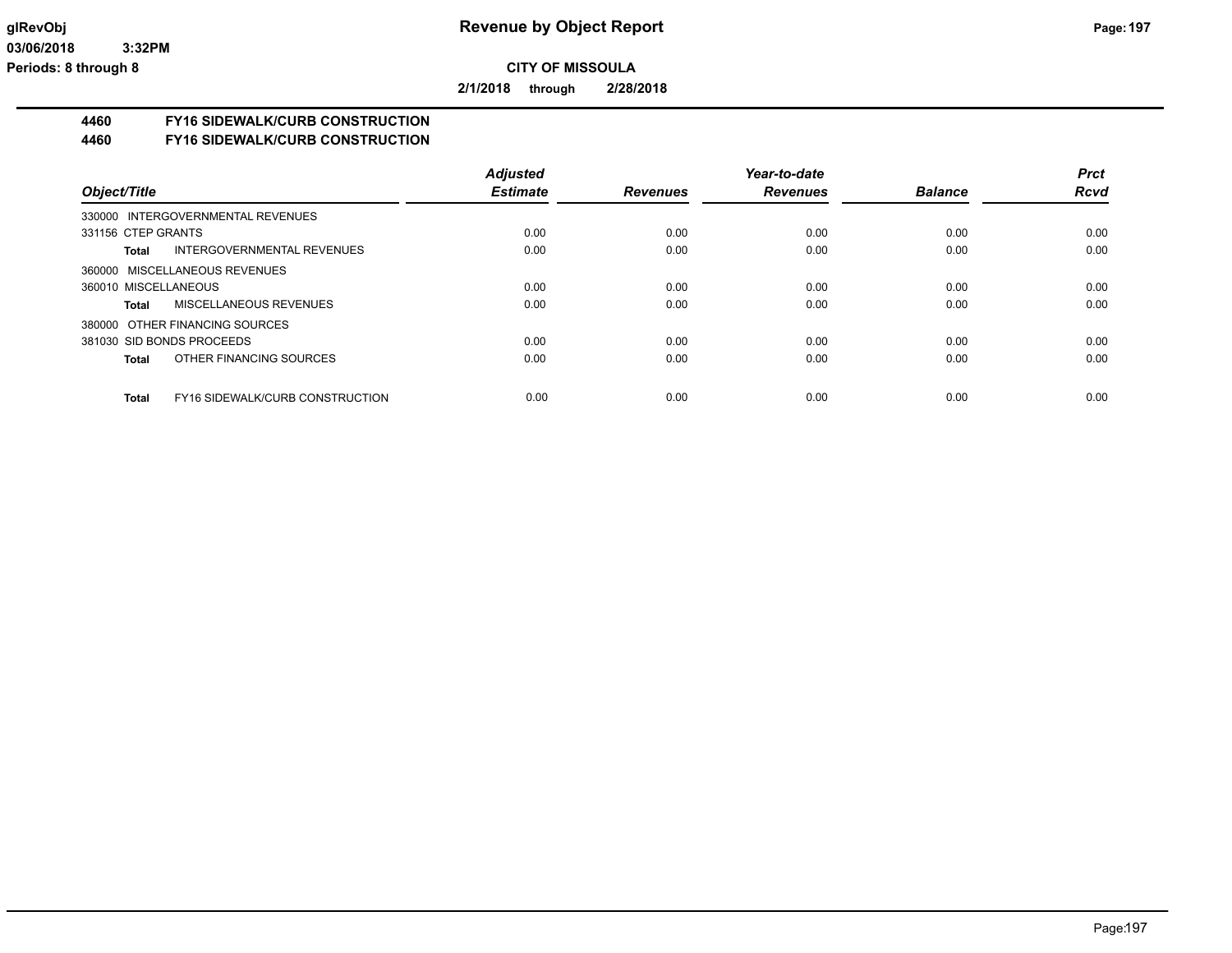**2/1/2018 through 2/28/2018**

#### **4460 FY16 SIDEWALK/CURB CONSTRUCTION**

| Object/Title                                    | <b>Adjusted</b><br><b>Estimate</b> | <b>Revenues</b> | Year-to-date<br><b>Revenues</b> | <b>Balance</b> | <b>Prct</b><br>Rcvd |
|-------------------------------------------------|------------------------------------|-----------------|---------------------------------|----------------|---------------------|
| 330000 INTERGOVERNMENTAL REVENUES               |                                    |                 |                                 |                |                     |
| 331156 CTEP GRANTS                              | 0.00                               | 0.00            | 0.00                            | 0.00           | 0.00                |
| INTERGOVERNMENTAL REVENUES<br>Total             | 0.00                               | 0.00            | 0.00                            | 0.00           | 0.00                |
| 360000 MISCELLANEOUS REVENUES                   |                                    |                 |                                 |                |                     |
| 360010 MISCELLANEOUS                            | 0.00                               | 0.00            | 0.00                            | 0.00           | 0.00                |
| MISCELLANEOUS REVENUES<br>Total                 | 0.00                               | 0.00            | 0.00                            | 0.00           | 0.00                |
| 380000 OTHER FINANCING SOURCES                  |                                    |                 |                                 |                |                     |
| 381030 SID BONDS PROCEEDS                       | 0.00                               | 0.00            | 0.00                            | 0.00           | 0.00                |
| OTHER FINANCING SOURCES<br>Total                | 0.00                               | 0.00            | 0.00                            | 0.00           | 0.00                |
| FY16 SIDEWALK/CURB CONSTRUCTION<br><b>Total</b> | 0.00                               | 0.00            | 0.00                            | 0.00           | 0.00                |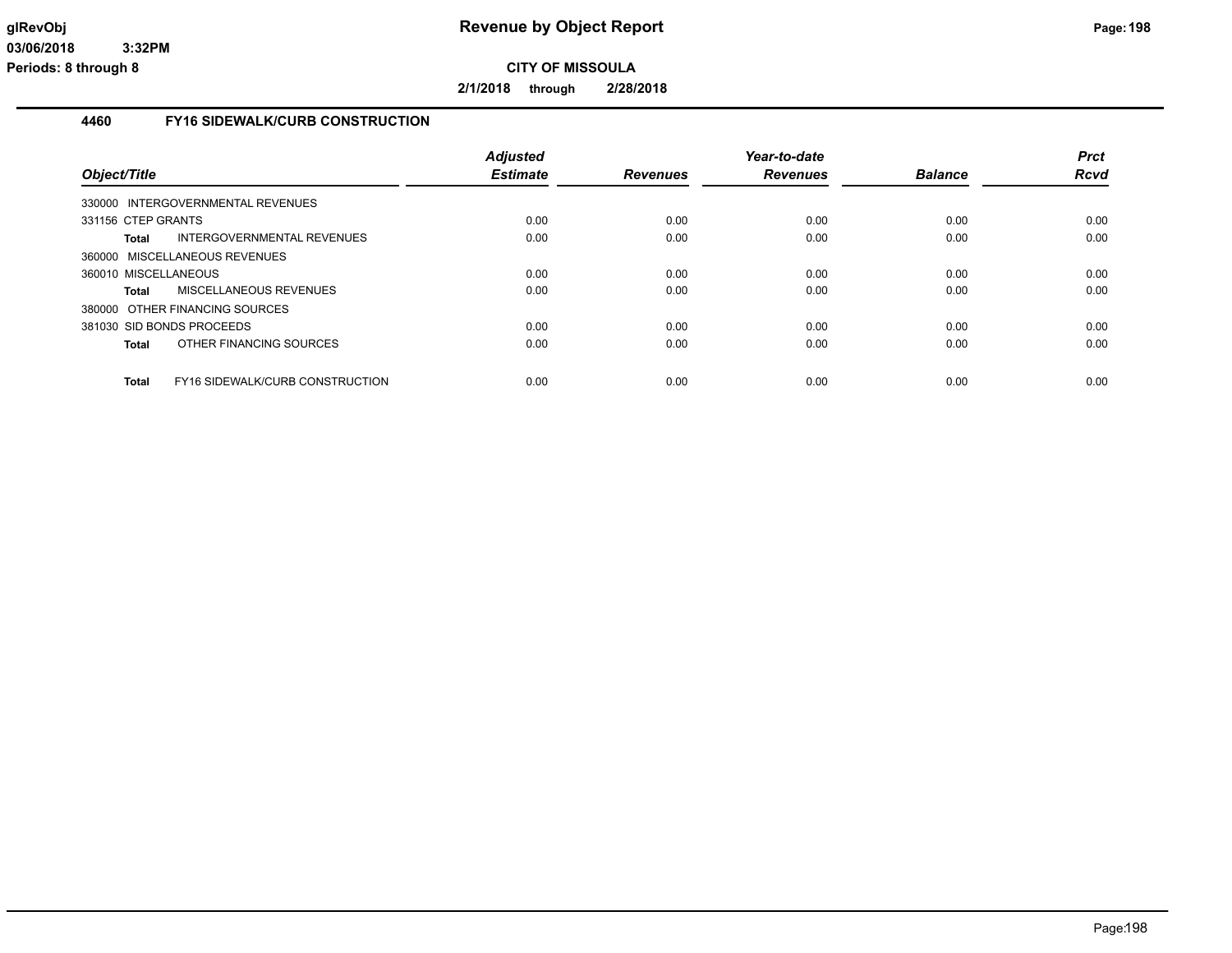**2/1/2018 through 2/28/2018**

#### **4461 FY17 SIDEWALK/CURB CONSTRUCTION**

**4461 FY17 SIDEWALK/CURB CONSTRUCTION**

|                                                        | <b>Adjusted</b> |                 | Year-to-date    |                | <b>Prct</b> |
|--------------------------------------------------------|-----------------|-----------------|-----------------|----------------|-------------|
| Object/Title                                           | <b>Estimate</b> | <b>Revenues</b> | <b>Revenues</b> | <b>Balance</b> | <b>Rcvd</b> |
| 330000 INTERGOVERNMENTAL REVENUES                      |                 |                 |                 |                |             |
| 331010 GRANT - CDBG                                    | 0.00            | 0.00            | 0.00            | 0.00           | 0.00        |
| 331156 CTEP GRANTS                                     | 0.00            | 0.00            | 0.00            | 0.00           | 0.00        |
| INTERGOVERNMENTAL REVENUES<br>Total                    | 0.00            | 0.00            | 0.00            | 0.00           | 0.00        |
| 360000 MISCELLANEOUS REVENUES                          |                 |                 |                 |                |             |
| 360010 MISCELLANEOUS                                   | 0.00            | 0.00            | 0.00            | 0.00           | 0.00        |
| MISCELLANEOUS REVENUES<br>Total                        | 0.00            | 0.00            | 0.00            | 0.00           | 0.00        |
| 380000 OTHER FINANCING SOURCES                         |                 |                 |                 |                |             |
| 381030 SID BONDS PROCEEDS                              | 0.00            | 0.00            | 0.00            | 0.00           | 0.00        |
| OTHER FINANCING SOURCES<br><b>Total</b>                | 0.00            | 0.00            | 0.00            | 0.00           | 0.00        |
| <b>FY17 SIDEWALK/CURB CONSTRUCTION</b><br><b>Total</b> | 0.00            | 0.00            | 0.00            | 0.00           | 0.00        |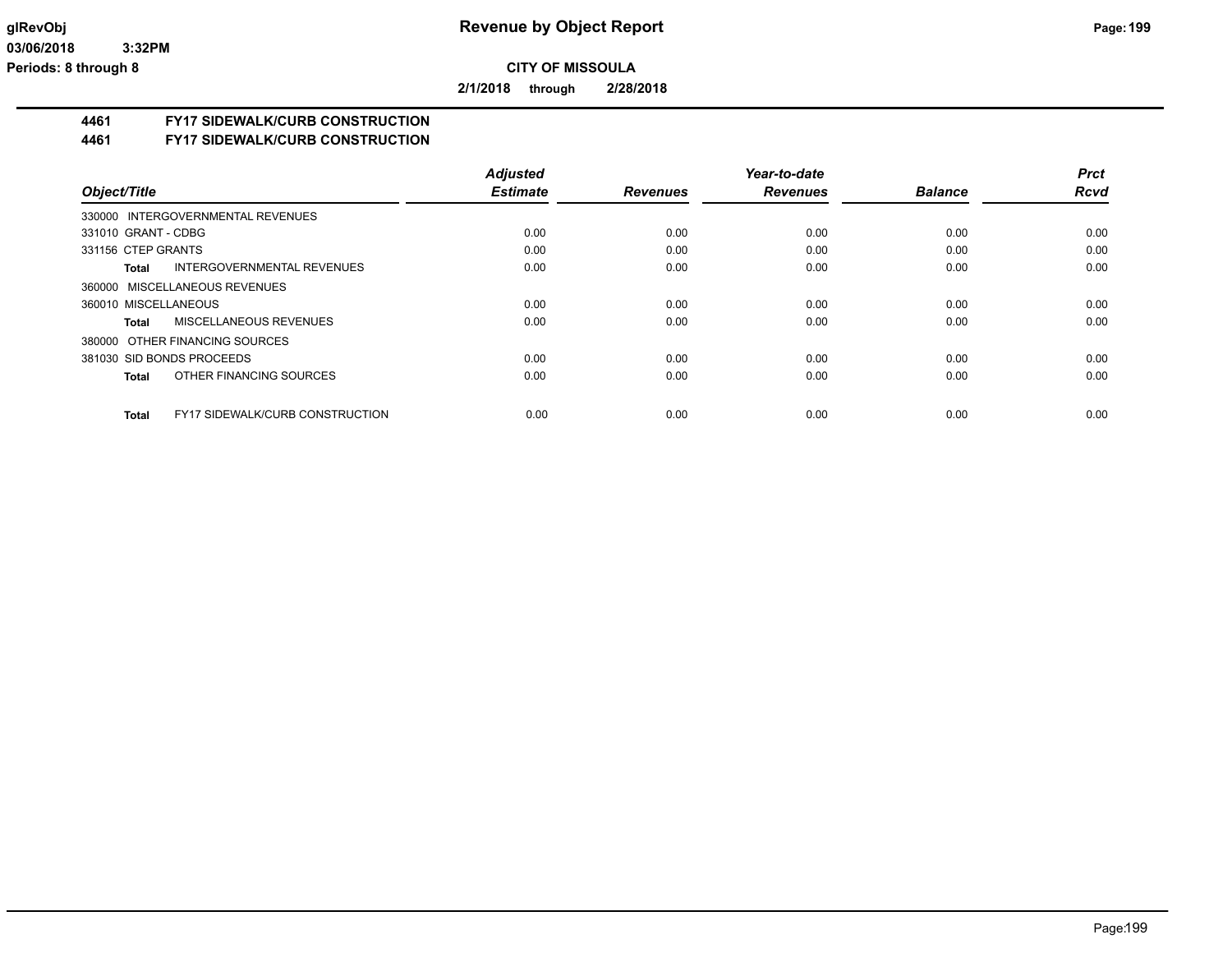**2/1/2018 through 2/28/2018**

#### **4461 FY17 SIDEWALK/CURB CONSTRUCTION**

|                                                        | <b>Adjusted</b> |                 | Year-to-date    |                | <b>Prct</b> |
|--------------------------------------------------------|-----------------|-----------------|-----------------|----------------|-------------|
| Object/Title                                           | <b>Estimate</b> | <b>Revenues</b> | <b>Revenues</b> | <b>Balance</b> | <b>Rcvd</b> |
| 330000 INTERGOVERNMENTAL REVENUES                      |                 |                 |                 |                |             |
| 331010 GRANT - CDBG                                    | 0.00            | 0.00            | 0.00            | 0.00           | 0.00        |
| 331156 CTEP GRANTS                                     | 0.00            | 0.00            | 0.00            | 0.00           | 0.00        |
| INTERGOVERNMENTAL REVENUES<br>Total                    | 0.00            | 0.00            | 0.00            | 0.00           | 0.00        |
| 360000 MISCELLANEOUS REVENUES                          |                 |                 |                 |                |             |
| 360010 MISCELLANEOUS                                   | 0.00            | 0.00            | 0.00            | 0.00           | 0.00        |
| MISCELLANEOUS REVENUES<br>Total                        | 0.00            | 0.00            | 0.00            | 0.00           | 0.00        |
| 380000 OTHER FINANCING SOURCES                         |                 |                 |                 |                |             |
| 381030 SID BONDS PROCEEDS                              | 0.00            | 0.00            | 0.00            | 0.00           | 0.00        |
| OTHER FINANCING SOURCES<br>Total                       | 0.00            | 0.00            | 0.00            | 0.00           | 0.00        |
| <b>FY17 SIDEWALK/CURB CONSTRUCTION</b><br><b>Total</b> | 0.00            | 0.00            | 0.00            | 0.00           | 0.00        |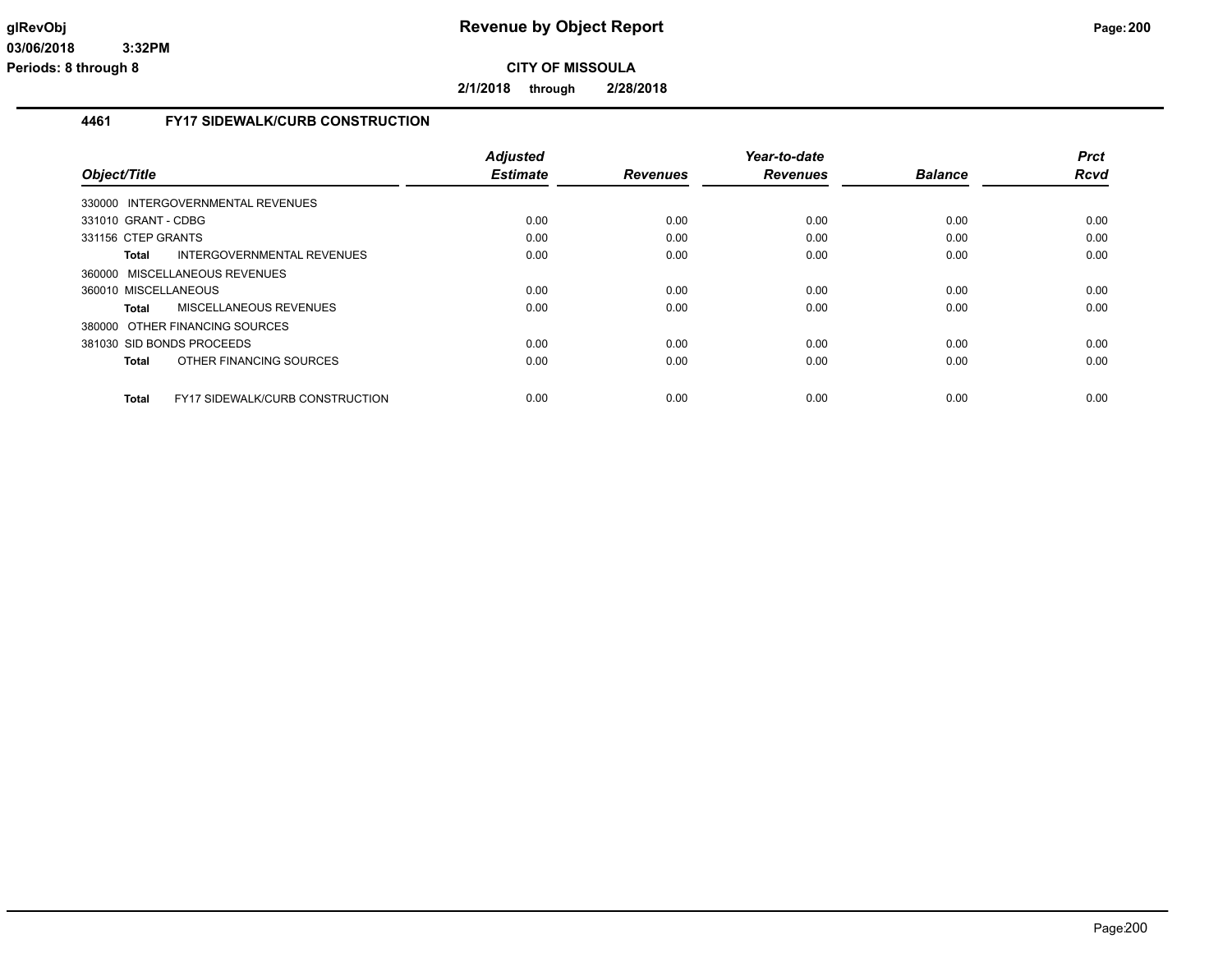**2/1/2018 through 2/28/2018**

### **4462 FY18 SIDEWALK/CURB CONSTRUCTION**

#### **4462 FY18 SIDEWALK/CURB CONSTRUCTION**

|                                                        | <b>Adjusted</b> |                 | Year-to-date    |                | <b>Prct</b> |
|--------------------------------------------------------|-----------------|-----------------|-----------------|----------------|-------------|
| Object/Title                                           | <b>Estimate</b> | <b>Revenues</b> | <b>Revenues</b> | <b>Balance</b> | <b>Rcvd</b> |
| 330000 INTERGOVERNMENTAL REVENUES                      |                 |                 |                 |                |             |
| 331156 CTEP GRANTS                                     | 0.00            | 0.00            | 0.00            | 0.00           | 0.00        |
| INTERGOVERNMENTAL REVENUES<br>Total                    | 0.00            | 0.00            | 0.00            | 0.00           | 0.00        |
| 360000 MISCELLANEOUS REVENUES                          |                 |                 |                 |                |             |
| 360010 MISCELLANEOUS                                   | 0.00            | 4.453.38        | 129.641.66      | $-129.641.66$  | 0.00        |
| MISCELLANEOUS REVENUES<br>Total                        | 0.00            | 4,453.38        | 129,641.66      | $-129,641.66$  | 0.00        |
| 380000 OTHER FINANCING SOURCES                         |                 |                 |                 |                |             |
| 381030 SID BONDS PROCEEDS                              | 0.00            | 0.00            | 0.00            | 0.00           | 0.00        |
| OTHER FINANCING SOURCES<br><b>Total</b>                | 0.00            | 0.00            | 0.00            | 0.00           | 0.00        |
|                                                        |                 |                 |                 |                |             |
| <b>FY18 SIDEWALK/CURB CONSTRUCTION</b><br><b>Total</b> | 0.00            | 4.453.38        | 129.641.66      | $-129.641.66$  | 0.00        |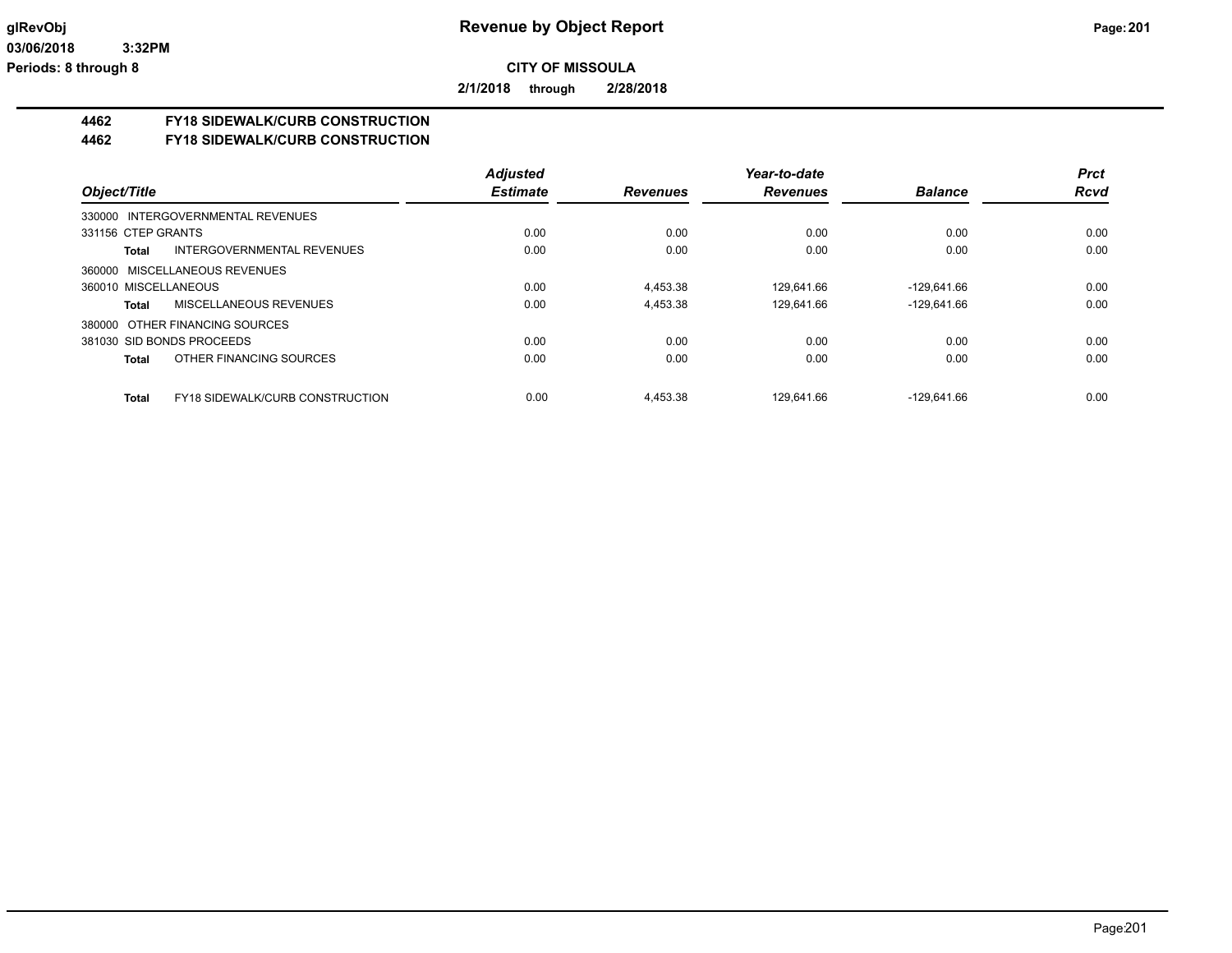**2/1/2018 through 2/28/2018**

#### **4462 FY18 SIDEWALK/CURB CONSTRUCTION**

| Object/Title                            |                                        | <b>Adjusted</b><br><b>Estimate</b> | <b>Revenues</b> | Year-to-date<br><b>Revenues</b> | <b>Balance</b> | <b>Prct</b><br><b>Rcvd</b> |
|-----------------------------------------|----------------------------------------|------------------------------------|-----------------|---------------------------------|----------------|----------------------------|
|                                         |                                        |                                    |                 |                                 |                |                            |
| 330000 INTERGOVERNMENTAL REVENUES       |                                        |                                    |                 |                                 |                |                            |
| 331156 CTEP GRANTS                      |                                        | 0.00                               | 0.00            | 0.00                            | 0.00           | 0.00                       |
| Total                                   | INTERGOVERNMENTAL REVENUES             | 0.00                               | 0.00            | 0.00                            | 0.00           | 0.00                       |
| 360000 MISCELLANEOUS REVENUES           |                                        |                                    |                 |                                 |                |                            |
| 360010 MISCELLANEOUS                    |                                        | 0.00                               | 4,453.38        | 129.641.66                      | -129.641.66    | 0.00                       |
| MISCELLANEOUS REVENUES<br>Total         |                                        | 0.00                               | 4,453.38        | 129,641.66                      | $-129.641.66$  | 0.00                       |
| 380000 OTHER FINANCING SOURCES          |                                        |                                    |                 |                                 |                |                            |
| 381030 SID BONDS PROCEEDS               |                                        | 0.00                               | 0.00            | 0.00                            | 0.00           | 0.00                       |
| OTHER FINANCING SOURCES<br><b>Total</b> |                                        | 0.00                               | 0.00            | 0.00                            | 0.00           | 0.00                       |
| <b>Total</b>                            | <b>FY18 SIDEWALK/CURB CONSTRUCTION</b> | 0.00                               | 4.453.38        | 129.641.66                      | $-129.641.66$  | 0.00                       |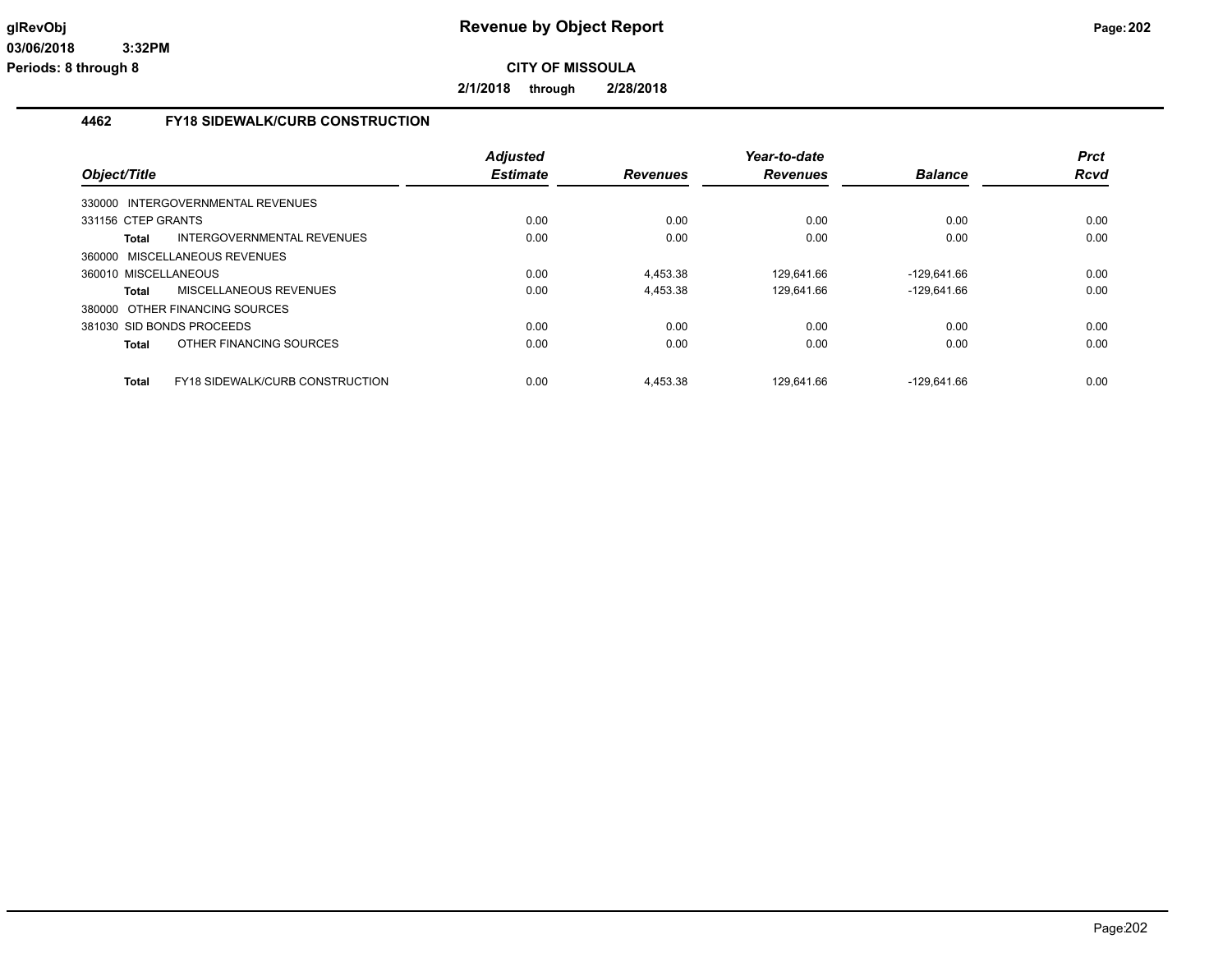**2/1/2018 through 2/28/2018**

**4542 SID 542 HILLVIEW WAY**

**4542 SID 542 HILLVIEW WAY**

|                                         | <b>Adjusted</b> |                 | Year-to-date    |                |             |
|-----------------------------------------|-----------------|-----------------|-----------------|----------------|-------------|
| Object/Title                            | <b>Estimate</b> | <b>Revenues</b> | <b>Revenues</b> | <b>Balance</b> | <b>Rcvd</b> |
| 380000 OTHER FINANCING SOURCES          |                 |                 |                 |                |             |
| 383000 OPERATING TRANSFERS              | 0.00            | 0.00            | 0.00            | 0.00           | 0.00        |
| OTHER FINANCING SOURCES<br><b>Total</b> | 0.00            | 0.00            | 0.00            | 0.00           | 0.00        |
| SID 542 HILLVIEW WAY<br>Total           | 0.00            | 0.00            | 0.00            | 0.00           | 0.00        |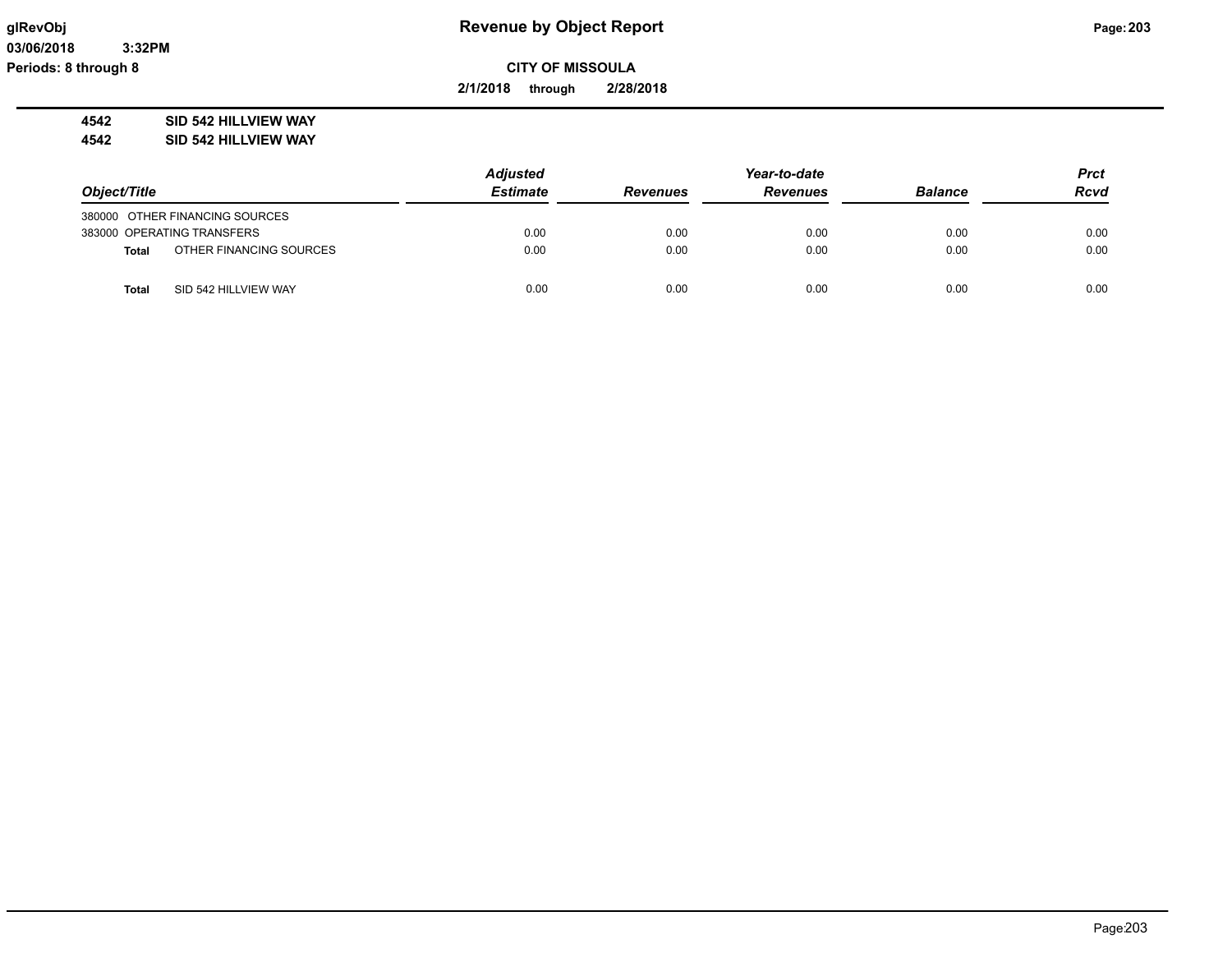**2/1/2018 through 2/28/2018**

#### **4542 SID 542 HILLVIEW WAY**

|              |                                | <b>Adjusted</b> |                 | <b>Prct</b>     |                |             |
|--------------|--------------------------------|-----------------|-----------------|-----------------|----------------|-------------|
| Object/Title |                                | <b>Estimate</b> | <b>Revenues</b> | <b>Revenues</b> | <b>Balance</b> | <b>Rcvd</b> |
|              | 380000 OTHER FINANCING SOURCES |                 |                 |                 |                |             |
|              | 383000 OPERATING TRANSFERS     | 0.00            | 0.00            | 0.00            | 0.00           | 0.00        |
| <b>Total</b> | OTHER FINANCING SOURCES        | 0.00            | 0.00            | 0.00            | 0.00           | 0.00        |
| <b>Total</b> | SID 542 HILLVIEW WAY           | 0.00            | 0.00            | 0.00            | 0.00           | 0.00        |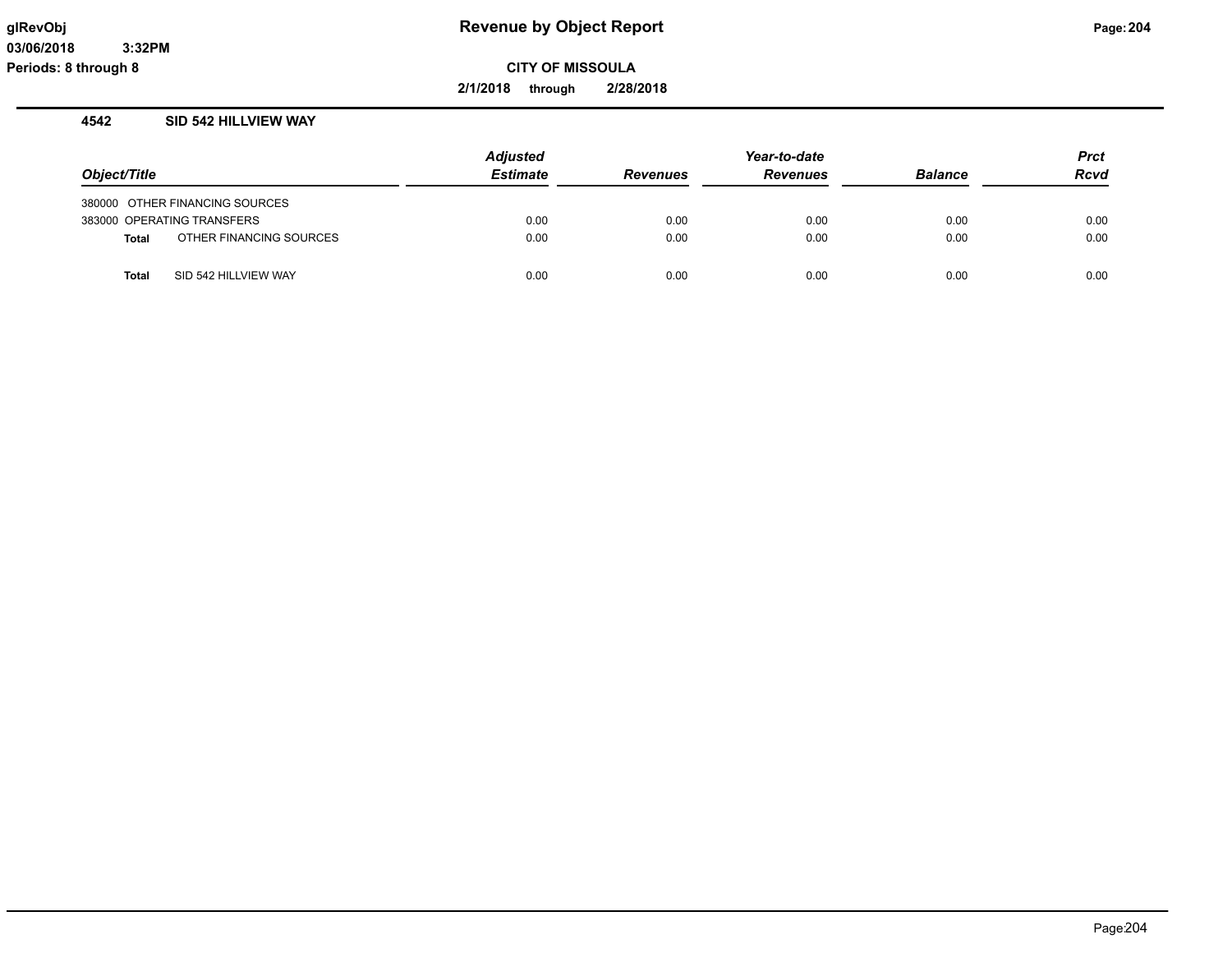**2/1/2018 through 2/28/2018**

#### **4941 HILLVIEW WAY CONSTRUCTION**

#### **4941 HILLVIEW WAY CONSTRUCTION**

|                                                    | <b>Adjusted</b> |                 | Year-to-date    |                | <b>Prct</b> |
|----------------------------------------------------|-----------------|-----------------|-----------------|----------------|-------------|
| Object/Title                                       | <b>Estimate</b> | <b>Revenues</b> | <b>Revenues</b> | <b>Balance</b> | <b>Rcvd</b> |
| 360000 MISCELLANEOUS REVENUES                      |                 |                 |                 |                |             |
| 360010 MISCELLANEOUS                               | 0.00            | 0.00            | 0.00            | 0.00           | 0.00        |
| <b>MISCELLANEOUS REVENUES</b><br>Total             | 0.00            | 0.00            | 0.00            | 0.00           | 0.00        |
| 370000 INVESTMENTS & ROYALTY EARNINGS              |                 |                 |                 |                |             |
| 371010 INTEREST ON INVESTMENTS                     | 0.00            | 0.00            | 0.00            | 0.00           | 0.00        |
| <b>INVESTMENTS &amp; ROYALTY EARNINGS</b><br>Total | 0.00            | 0.00            | 0.00            | 0.00           | 0.00        |
| 380000 OTHER FINANCING SOURCES                     |                 |                 |                 |                |             |
| 381030 SID BONDS PROCEEDS                          | 0.00            | 0.00            | 0.00            | 0.00           | 0.00        |
| OTHER FINANCING SOURCES<br><b>Total</b>            | 0.00            | 0.00            | 0.00            | 0.00           | 0.00        |
| <b>HILLVIEW WAY CONSTRUCTION</b><br><b>Total</b>   | 0.00            | 0.00            | 0.00            | 0.00           | 0.00        |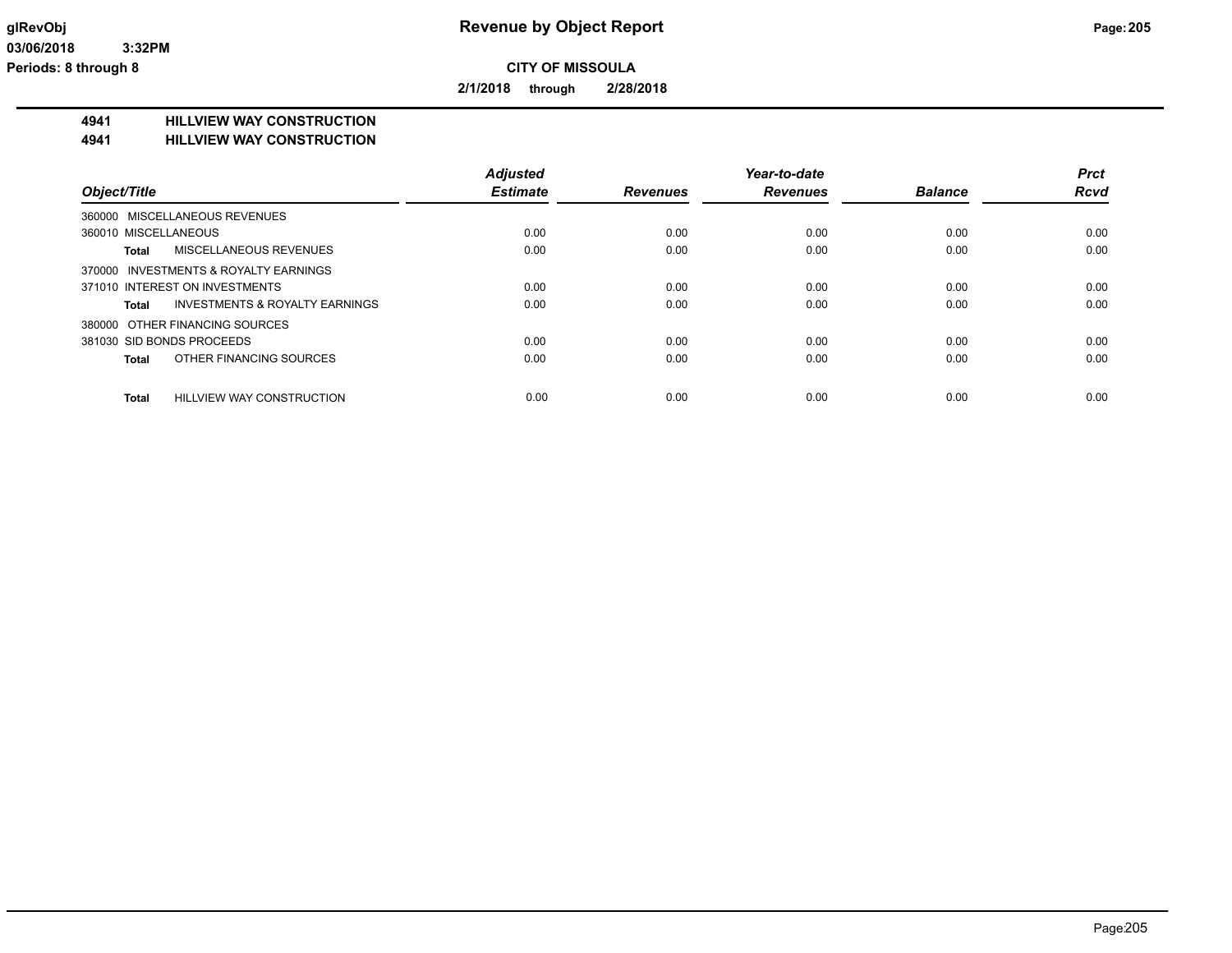**2/1/2018 through 2/28/2018**

#### **4941 HILLVIEW WAY CONSTRUCTION**

| Object/Title                                       | <b>Adjusted</b><br><b>Estimate</b> | <b>Revenues</b> | Year-to-date<br><b>Revenues</b> | <b>Balance</b> | <b>Prct</b><br>Rcvd |
|----------------------------------------------------|------------------------------------|-----------------|---------------------------------|----------------|---------------------|
| MISCELLANEOUS REVENUES<br>360000                   |                                    |                 |                                 |                |                     |
| 360010 MISCELLANEOUS                               | 0.00                               | 0.00            | 0.00                            | 0.00           | 0.00                |
| Total<br>MISCELLANEOUS REVENUES                    | 0.00                               | 0.00            | 0.00                            | 0.00           | 0.00                |
| INVESTMENTS & ROYALTY EARNINGS<br>370000           |                                    |                 |                                 |                |                     |
| 371010 INTEREST ON INVESTMENTS                     | 0.00                               | 0.00            | 0.00                            | 0.00           | 0.00                |
| <b>INVESTMENTS &amp; ROYALTY EARNINGS</b><br>Total | 0.00                               | 0.00            | 0.00                            | 0.00           | 0.00                |
| 380000 OTHER FINANCING SOURCES                     |                                    |                 |                                 |                |                     |
| 381030 SID BONDS PROCEEDS                          | 0.00                               | 0.00            | 0.00                            | 0.00           | 0.00                |
| OTHER FINANCING SOURCES<br>Total                   | 0.00                               | 0.00            | 0.00                            | 0.00           | 0.00                |
| Total<br>HILLVIEW WAY CONSTRUCTION                 | 0.00                               | 0.00            | 0.00                            | 0.00           | 0.00                |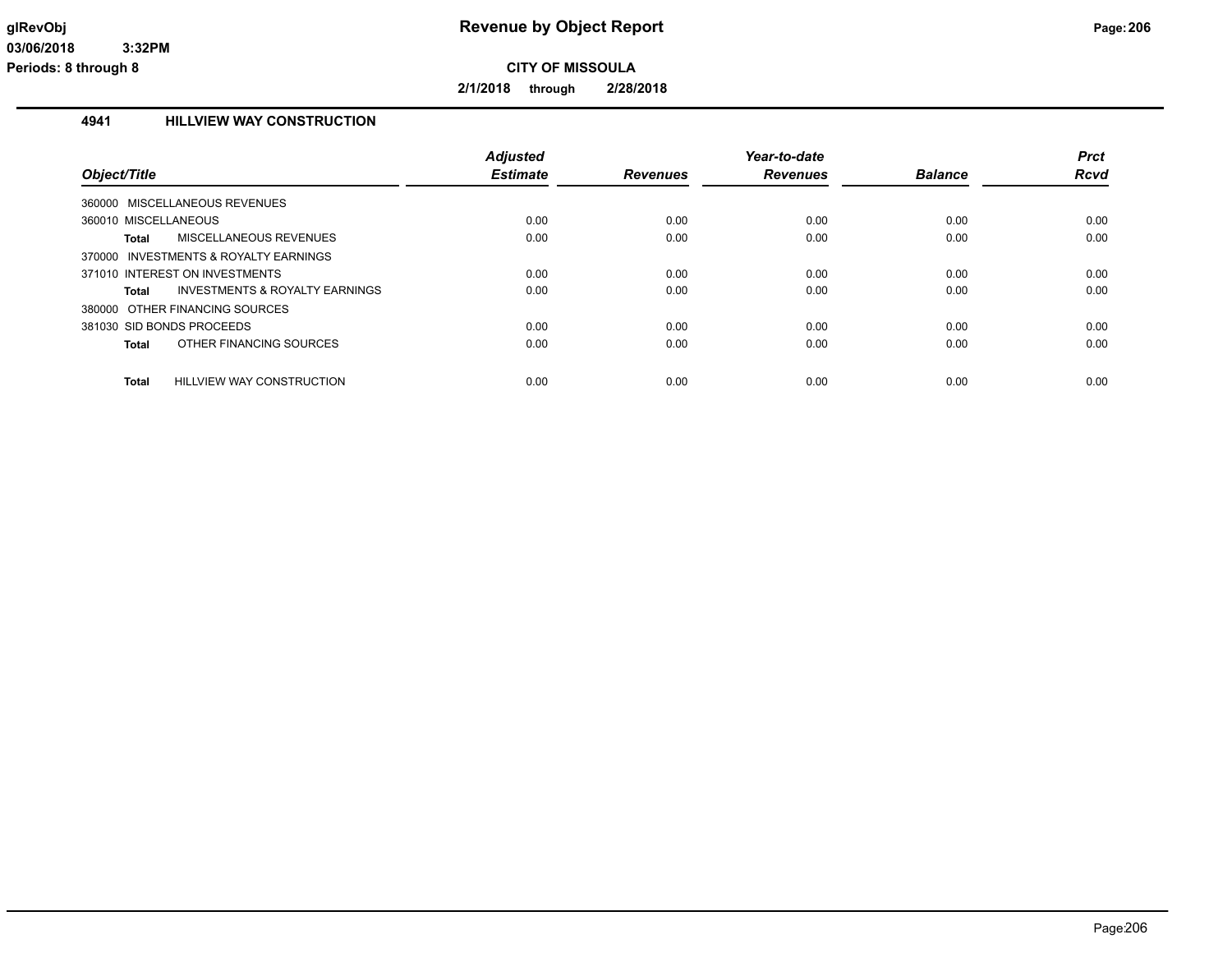**03/06/2018 3:32PM Periods: 8 through 8**

**CITY OF MISSOULA**

**2/1/2018 through 2/28/2018**

#### **4945 PHILLIPS ST TRAFFIC CALMING**

**4945 PHILLIPS ST TRAFFIC CALMING**

|              |                                | <b>Adjusted</b> |                 | Year-to-date    |                | <b>Prct</b> |
|--------------|--------------------------------|-----------------|-----------------|-----------------|----------------|-------------|
| Object/Title |                                | <b>Estimate</b> | <b>Revenues</b> | <b>Revenues</b> | <b>Balance</b> | <b>Rcvd</b> |
|              | 380000 OTHER FINANCING SOURCES |                 |                 |                 |                |             |
|              | 383000 OPERATING TRANSFERS     | 0.00            | 0.00            | 0.00            | 0.00           | 0.00        |
| <b>Total</b> | OTHER FINANCING SOURCES        | 0.00            | 0.00            | 0.00            | 0.00           | 0.00        |
| <b>Total</b> | PHILLIPS ST TRAFFIC CALMING    | 0.00            | 0.00            | 0.00            | 0.00           | 0.00        |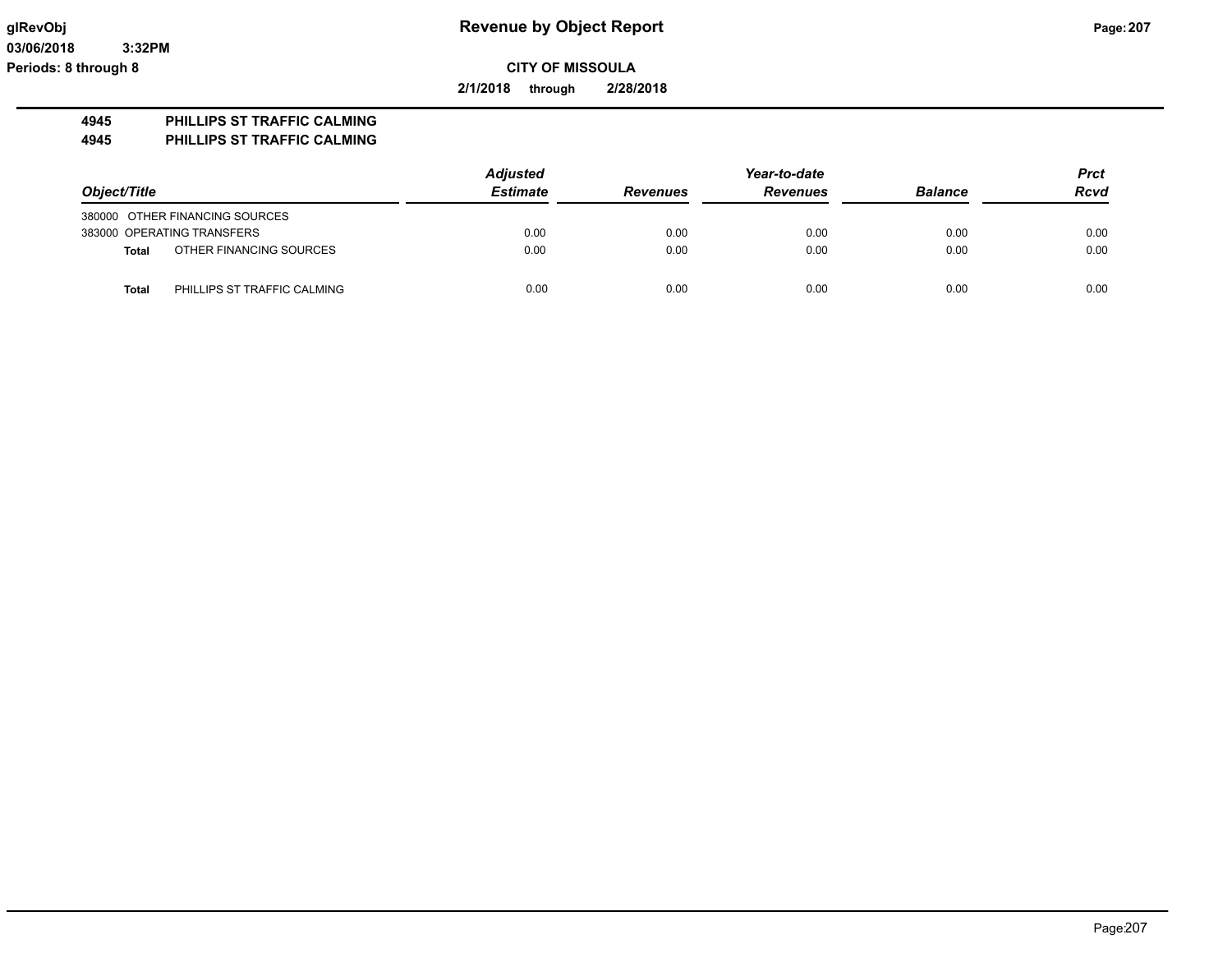**2/1/2018 through 2/28/2018**

#### **4945 PHILLIPS ST TRAFFIC CALMING**

|              |                                | <b>Adjusted</b> | Year-to-date    |                 |                | Prct        |
|--------------|--------------------------------|-----------------|-----------------|-----------------|----------------|-------------|
| Object/Title |                                | <b>Estimate</b> | <b>Revenues</b> | <b>Revenues</b> | <b>Balance</b> | <b>Rcvd</b> |
|              | 380000 OTHER FINANCING SOURCES |                 |                 |                 |                |             |
|              | 383000 OPERATING TRANSFERS     | 0.00            | 0.00            | 0.00            | 0.00           | 0.00        |
| <b>Total</b> | OTHER FINANCING SOURCES        | 0.00            | 0.00            | 0.00            | 0.00           | 0.00        |
| <b>Total</b> | PHILLIPS ST TRAFFIC CALMING    | 0.00            | 0.00            | 0.00            | 0.00           | 0.00        |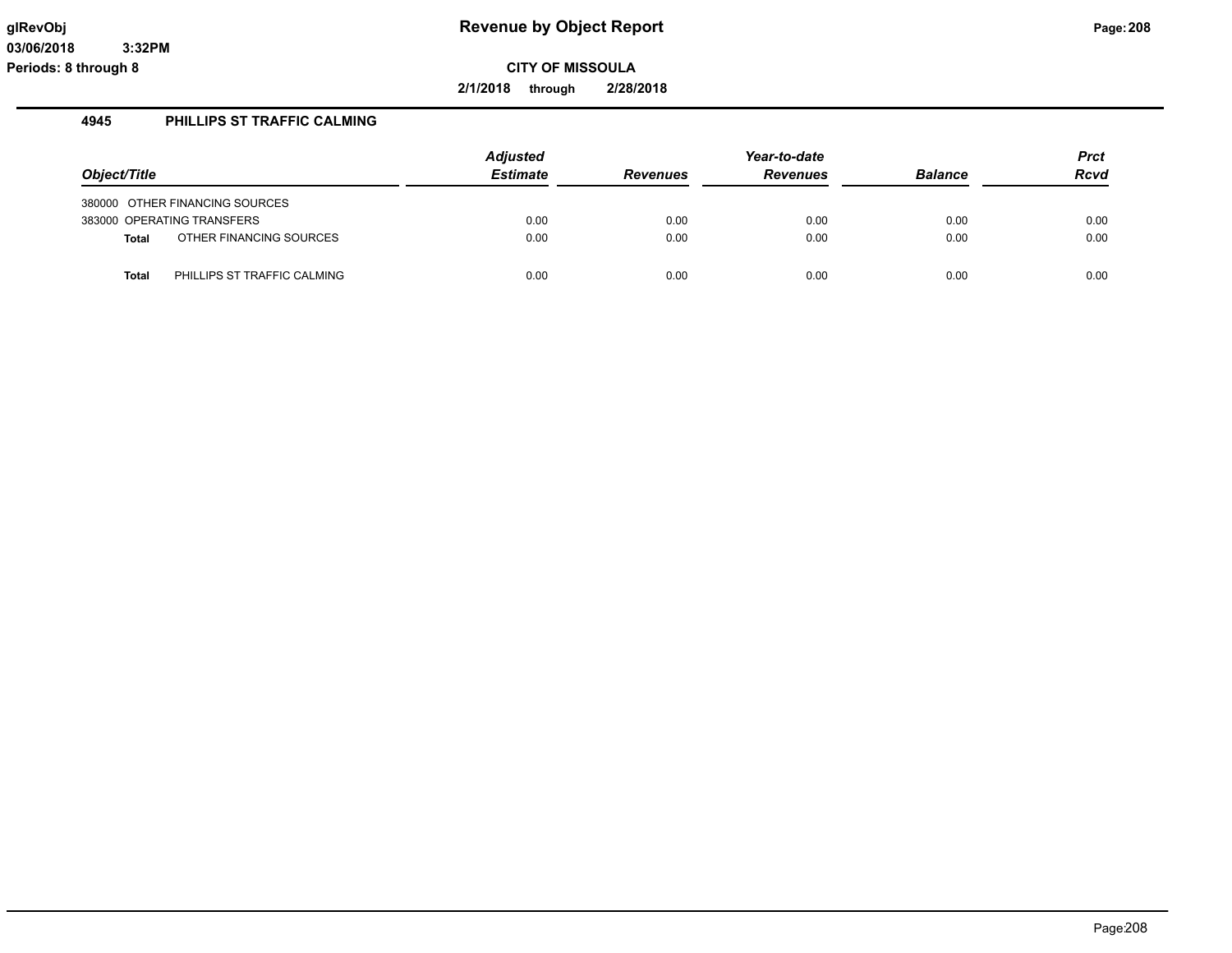**2/1/2018 through 2/28/2018**

# **4946 PATTEE CREEK DR. TRAFFIC CALMING**

# **4946 PATTEE CREEK DR. TRAFFIC CALMING**

|                                           | <b>Adjusted</b> |                 | Year-to-date    |                | <b>Prct</b> |
|-------------------------------------------|-----------------|-----------------|-----------------|----------------|-------------|
| Object/Title                              | <b>Estimate</b> | <b>Revenues</b> | <b>Revenues</b> | <b>Balance</b> | <b>Rcvd</b> |
| 380000 OTHER FINANCING SOURCES            |                 |                 |                 |                |             |
| 383000 OPERATING TRANSFERS                | 0.00            | 0.00            | 0.00            | 0.00           | 0.00        |
| OTHER FINANCING SOURCES<br>Total          | 0.00            | 0.00            | 0.00            | 0.00           | 0.00        |
| PATTEE CREEK DR. TRAFFIC CALMING<br>Total | 0.00            | 0.00            | 0.00            | 0.00           | 0.00        |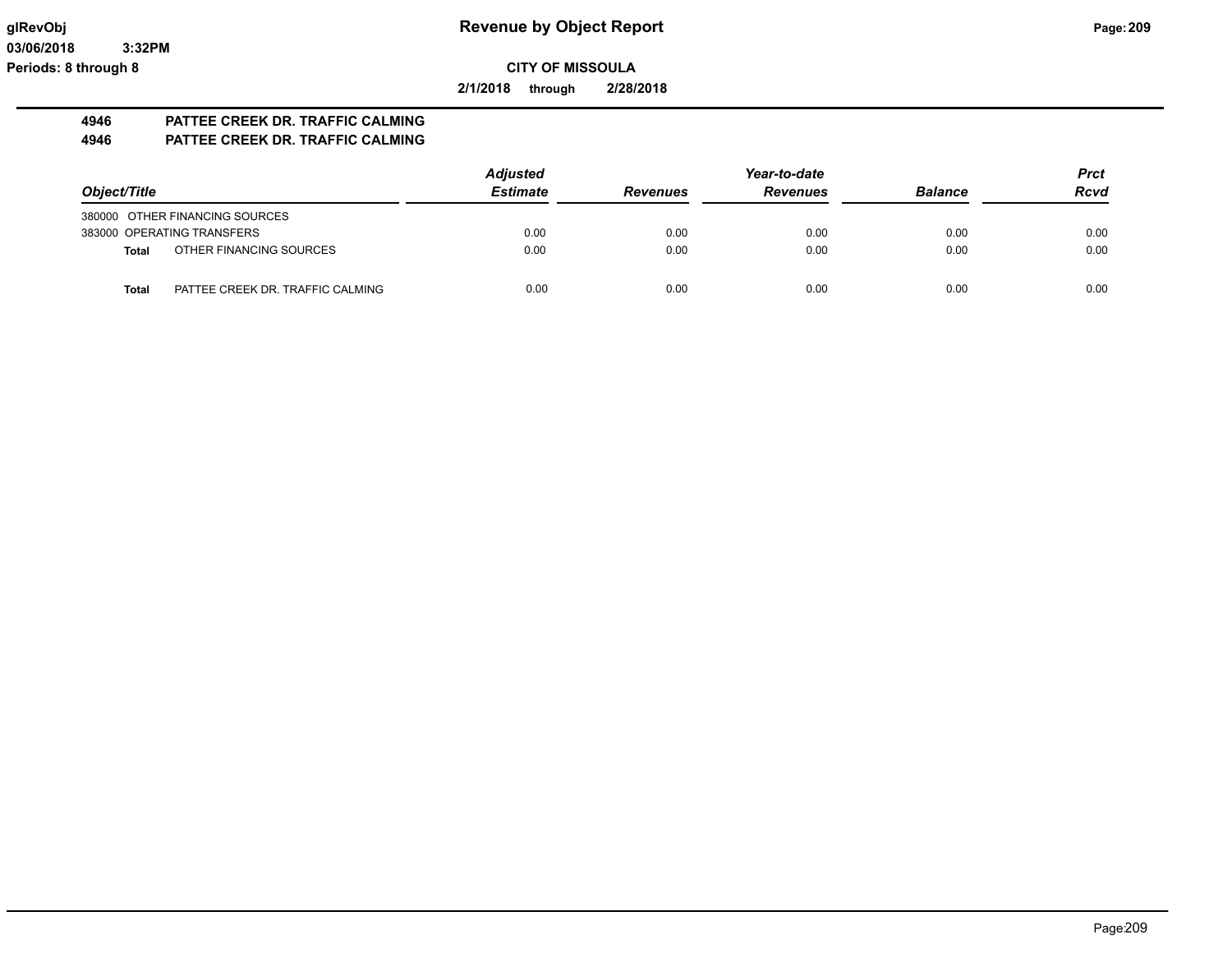**2/1/2018 through 2/28/2018**

#### **4946 PATTEE CREEK DR. TRAFFIC CALMING**

|              |                                  | <b>Adjusted</b> |                 | Year-to-date    |                | <b>Prct</b> |
|--------------|----------------------------------|-----------------|-----------------|-----------------|----------------|-------------|
| Object/Title |                                  | <b>Estimate</b> | <b>Revenues</b> | <b>Revenues</b> | <b>Balance</b> | <b>Rcvd</b> |
|              | 380000 OTHER FINANCING SOURCES   |                 |                 |                 |                |             |
|              | 383000 OPERATING TRANSFERS       | 0.00            | 0.00            | 0.00            | 0.00           | 0.00        |
| Total        | OTHER FINANCING SOURCES          | 0.00            | 0.00            | 0.00            | 0.00           | 0.00        |
|              |                                  |                 |                 |                 |                |             |
| Total        | PATTEE CREEK DR. TRAFFIC CALMING | 0.00            | 0.00            | 0.00            | 0.00           | 0.00        |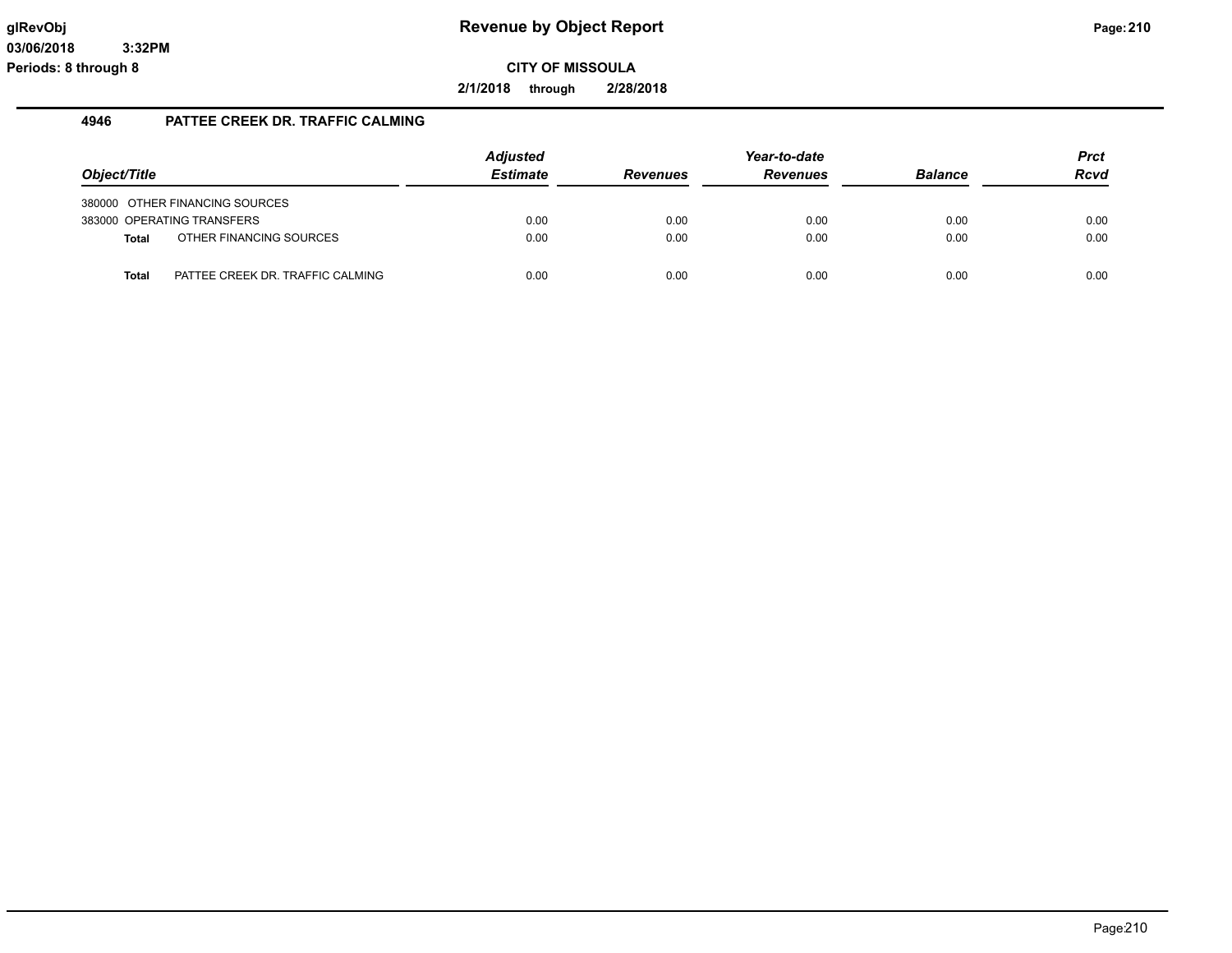**2/1/2018 through 2/28/2018**

# **4948 STORMWATER OUTFALL RETROFITS**

#### **4948 STORMWATER OUTFALL RETROFITS**

|                                              | <b>Adjusted</b> |                 | Year-to-date    |                | <b>Prct</b> |
|----------------------------------------------|-----------------|-----------------|-----------------|----------------|-------------|
| Object/Title                                 | <b>Estimate</b> | <b>Revenues</b> | <b>Revenues</b> | <b>Balance</b> | <b>Rcvd</b> |
| 330000 INTERGOVERNMENTAL REVENUES            |                 |                 |                 |                |             |
| 334121 DNRC GRANT                            | 0.00            | 0.00            | 4.746.49        | $-4,746.49$    | 0.00        |
| 337003 HEALTH DEPT-STORM WATER MGMT          | 0.00            | 0.00            | 0.00            | 0.00           | 0.00        |
| 337004 MRA GRANTS                            | 0.00            | 0.00            | 0.00            | 0.00           | 0.00        |
| INTERGOVERNMENTAL REVENUES<br>Total          | 0.00            | 0.00            | 4,746.49        | $-4,746.49$    | 0.00        |
| 380000 OTHER FINANCING SOURCES               |                 |                 |                 |                |             |
| 383014 TRANS FR MRA                          | 0.00            | 0.00            | 0.00            | 0.00           | 0.00        |
| 383015 TRANS FR MPC                          | 0.00            | 0.00            | 0.00            | 0.00           | 0.00        |
| OTHER FINANCING SOURCES<br>Total             | 0.00            | 0.00            | 0.00            | 0.00           | 0.00        |
| STORMWATER OUTFALL RETROFITS<br><b>Total</b> | 0.00            | 0.00            | 4.746.49        | $-4.746.49$    | 0.00        |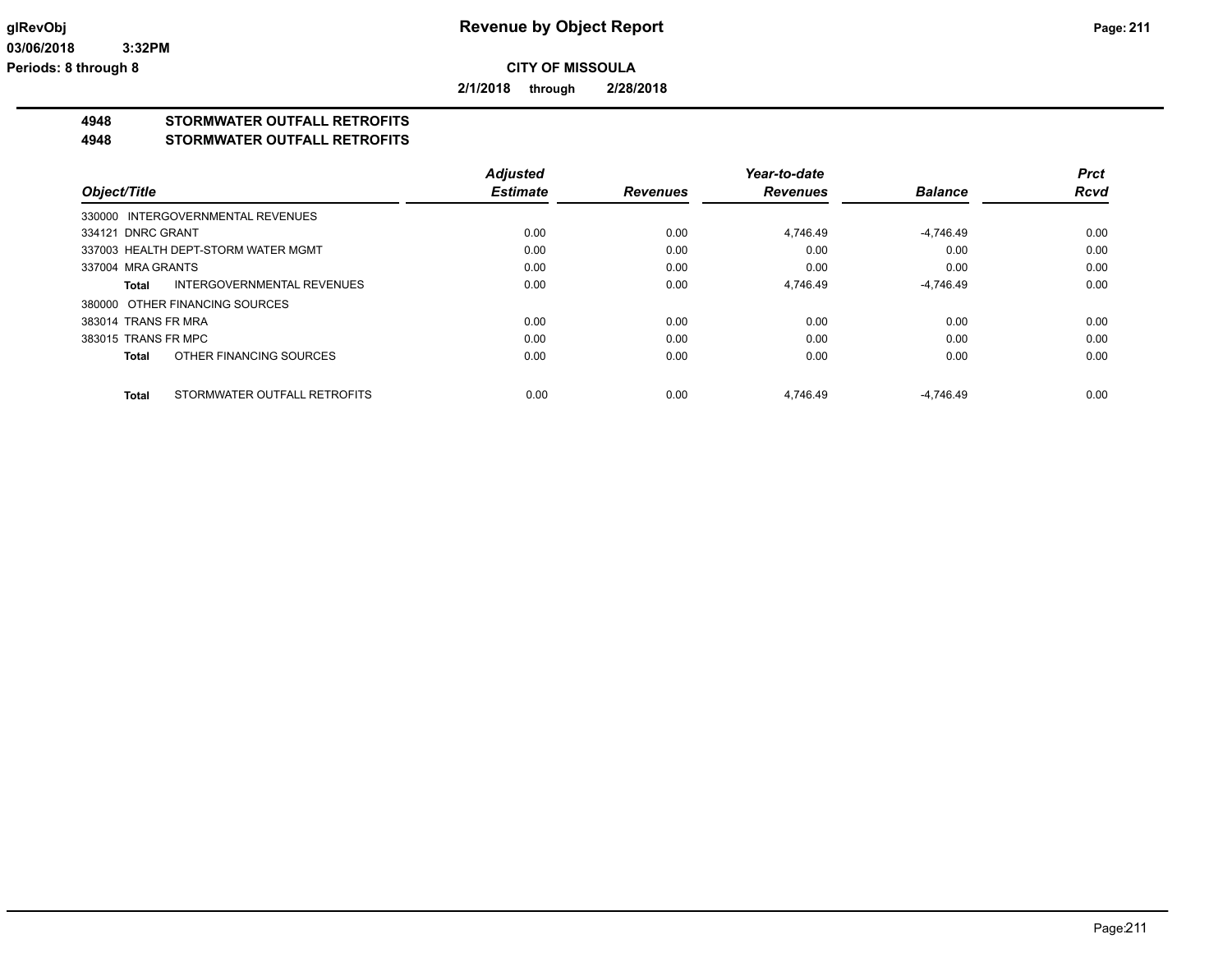**2/1/2018 through 2/28/2018**

#### **4948 STORMWATER OUTFALL RETROFITS**

| Object/Title        |                                     | <b>Adjusted</b><br><b>Estimate</b> | <b>Revenues</b> | Year-to-date<br><b>Revenues</b> | <b>Balance</b> | <b>Prct</b><br><b>Rcvd</b> |
|---------------------|-------------------------------------|------------------------------------|-----------------|---------------------------------|----------------|----------------------------|
|                     | 330000 INTERGOVERNMENTAL REVENUES   |                                    |                 |                                 |                |                            |
| 334121 DNRC GRANT   |                                     | 0.00                               | 0.00            | 4.746.49                        | $-4,746.49$    | 0.00                       |
|                     | 337003 HEALTH DEPT-STORM WATER MGMT | 0.00                               | 0.00            | 0.00                            | 0.00           | 0.00                       |
| 337004 MRA GRANTS   |                                     | 0.00                               | 0.00            | 0.00                            | 0.00           | 0.00                       |
| Total               | <b>INTERGOVERNMENTAL REVENUES</b>   | 0.00                               | 0.00            | 4,746.49                        | $-4,746.49$    | 0.00                       |
|                     | 380000 OTHER FINANCING SOURCES      |                                    |                 |                                 |                |                            |
| 383014 TRANS FR MRA |                                     | 0.00                               | 0.00            | 0.00                            | 0.00           | 0.00                       |
| 383015 TRANS FR MPC |                                     | 0.00                               | 0.00            | 0.00                            | 0.00           | 0.00                       |
| Total               | OTHER FINANCING SOURCES             | 0.00                               | 0.00            | 0.00                            | 0.00           | 0.00                       |
| Total               | STORMWATER OUTFALL RETROFITS        | 0.00                               | 0.00            | 4.746.49                        | $-4.746.49$    | 0.00                       |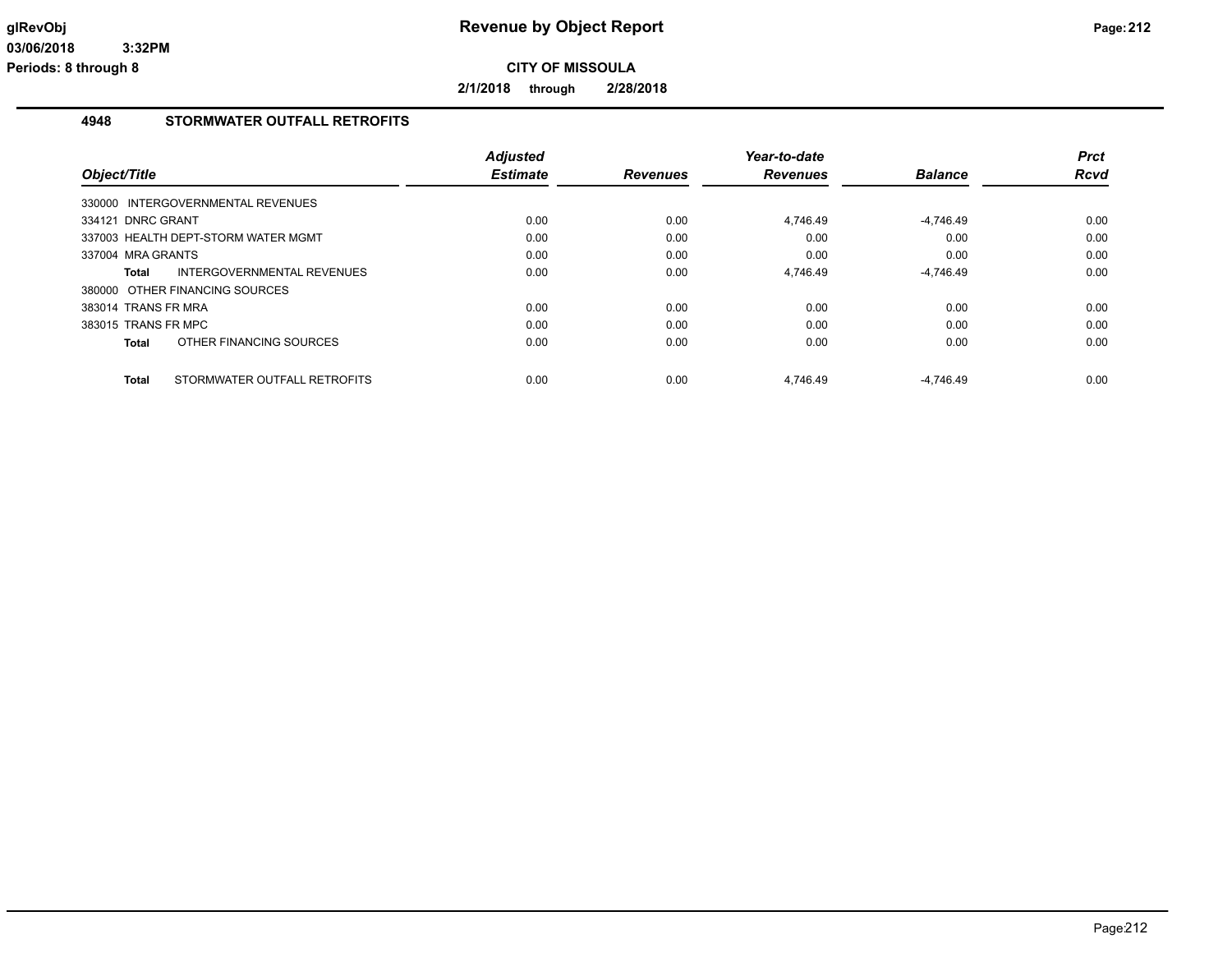**2/1/2018 through 2/28/2018**

**4949 WAYFINDING PROJECT**

**4949 WAYFINDING PROJECT**

|                                           | <b>Adjusted</b> |                 | Year-to-date    |                | <b>Prct</b> |
|-------------------------------------------|-----------------|-----------------|-----------------|----------------|-------------|
| Object/Title                              | <b>Estimate</b> | <b>Revenues</b> | <b>Revenues</b> | <b>Balance</b> | <b>Rcvd</b> |
| 330000 INTERGOVERNMENTAL REVENUES         |                 |                 |                 |                |             |
| 334125 FWP GRANT                          | 0.00            | 0.00            | 0.00            | 0.00           | 0.00        |
| INTERGOVERNMENTAL REVENUES<br>Total       | 0.00            | 0.00            | 0.00            | 0.00           | 0.00        |
| 360000 MISCELLANEOUS REVENUES             |                 |                 |                 |                |             |
| 365000 DONATIONS                          | 0.00            | 0.00            | 0.00            | 0.00           | 0.00        |
| <b>MISCELLANEOUS REVENUES</b><br>Total    | 0.00            | 0.00            | 0.00            | 0.00           | 0.00        |
| 380000 OTHER FINANCING SOURCES            |                 |                 |                 |                |             |
| 383042 TRANSFERS FROM OTHER FUNDS         | 0.00            | 0.00            | 0.00            | 0.00           | 0.00        |
| OTHER FINANCING SOURCES<br>Total          | 0.00            | 0.00            | 0.00            | 0.00           | 0.00        |
|                                           |                 |                 |                 |                |             |
| <b>WAYFINDING PROJECT</b><br><b>Total</b> | 0.00            | 0.00            | 0.00            | 0.00           | 0.00        |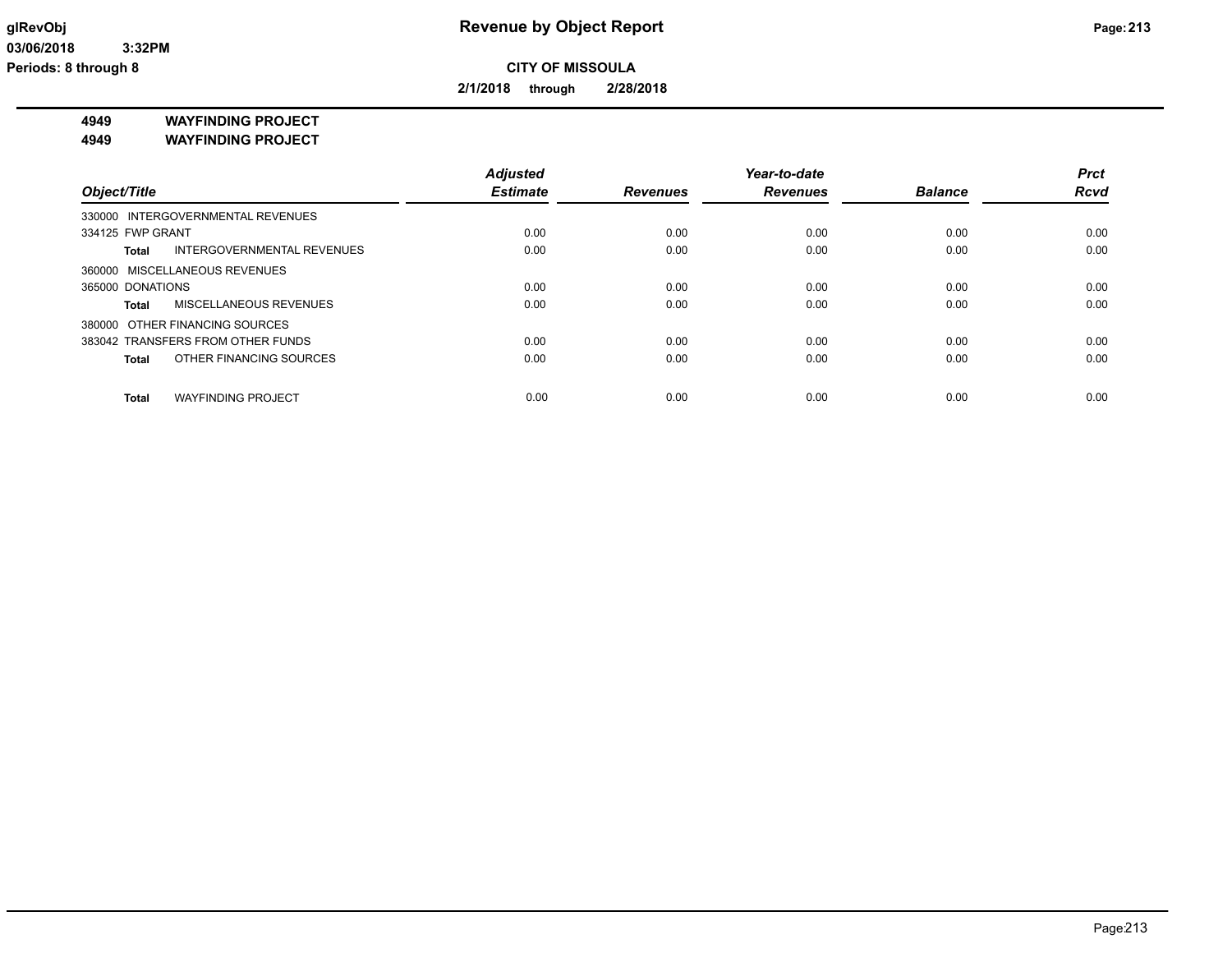**2/1/2018 through 2/28/2018**

#### **4949 WAYFINDING PROJECT**

| Object/Title                              | <b>Adjusted</b><br><b>Estimate</b> | <b>Revenues</b> | Year-to-date<br><b>Revenues</b> | <b>Balance</b> | <b>Prct</b><br><b>Rcvd</b> |
|-------------------------------------------|------------------------------------|-----------------|---------------------------------|----------------|----------------------------|
|                                           |                                    |                 |                                 |                |                            |
| 330000 INTERGOVERNMENTAL REVENUES         |                                    |                 |                                 |                |                            |
| 334125 FWP GRANT                          | 0.00                               | 0.00            | 0.00                            | 0.00           | 0.00                       |
| INTERGOVERNMENTAL REVENUES<br>Total       | 0.00                               | 0.00            | 0.00                            | 0.00           | 0.00                       |
| 360000 MISCELLANEOUS REVENUES             |                                    |                 |                                 |                |                            |
| 365000 DONATIONS                          | 0.00                               | 0.00            | 0.00                            | 0.00           | 0.00                       |
| <b>MISCELLANEOUS REVENUES</b><br>Total    | 0.00                               | 0.00            | 0.00                            | 0.00           | 0.00                       |
| 380000 OTHER FINANCING SOURCES            |                                    |                 |                                 |                |                            |
| 383042 TRANSFERS FROM OTHER FUNDS         | 0.00                               | 0.00            | 0.00                            | 0.00           | 0.00                       |
| OTHER FINANCING SOURCES<br>Total          | 0.00                               | 0.00            | 0.00                            | 0.00           | 0.00                       |
| <b>WAYFINDING PROJECT</b><br><b>Total</b> | 0.00                               | 0.00            | 0.00                            | 0.00           | 0.00                       |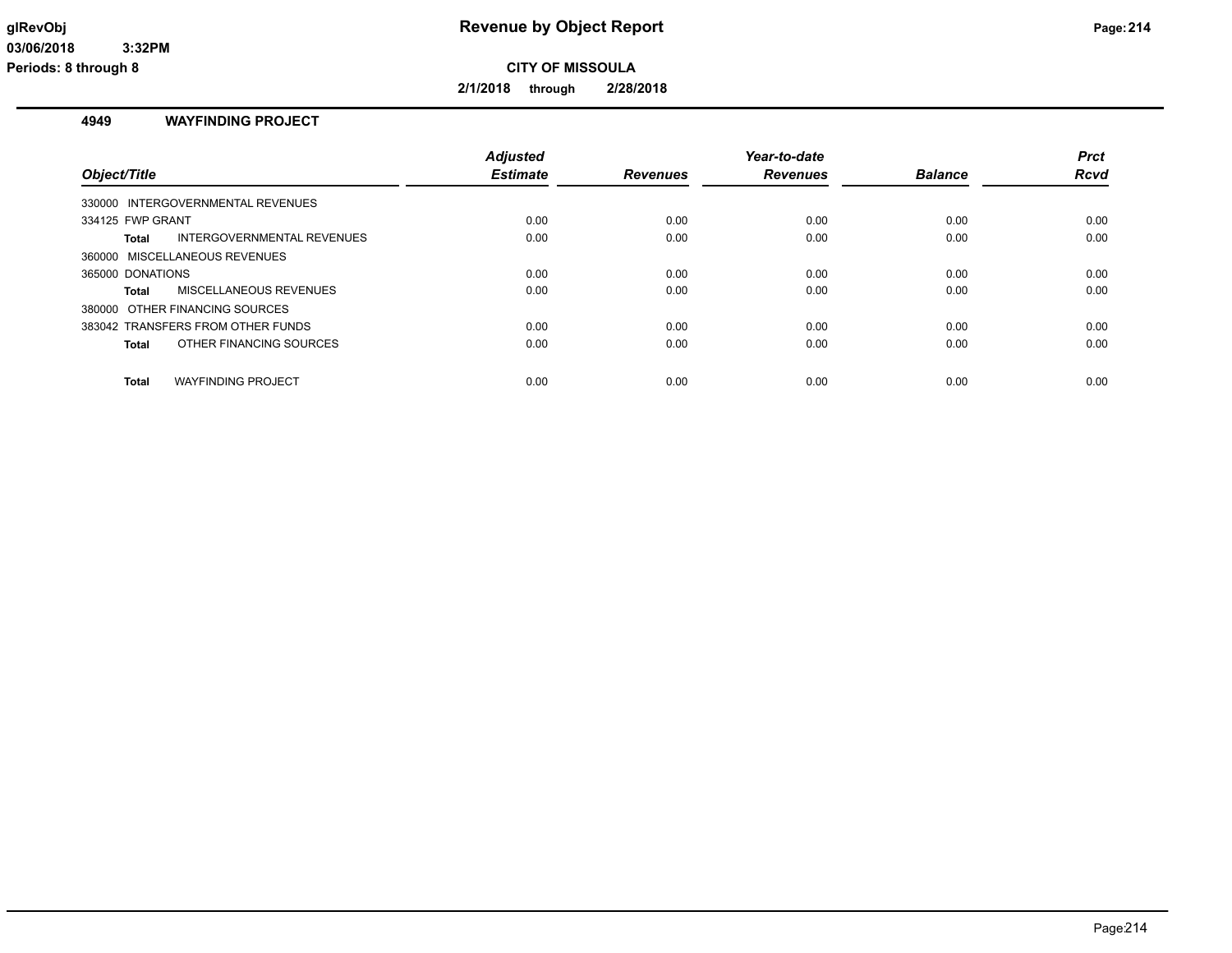**03/06/2018 3:32PM Periods: 8 through 8**

# **glRevObj Revenue by Object Report Page:215**

**CITY OF MISSOULA**

**2/1/2018 through 2/28/2018**

**4991 ARRA HB645 4991 ARRA HB645**

|                                        | <b>Adjusted</b> |                 | Year-to-date    |                | <b>Prct</b> |
|----------------------------------------|-----------------|-----------------|-----------------|----------------|-------------|
| Object/Title                           | <b>Estimate</b> | <b>Revenues</b> | <b>Revenues</b> | <b>Balance</b> | <b>Rcvd</b> |
| 360000 MISCELLANEOUS REVENUES          |                 |                 |                 |                |             |
| 360000 MISCELLANEOUS REVENUES          | 0.00            | 0.00            | 0.00            | 0.00           | 0.00        |
| MISCELLANEOUS REVENUES<br><b>Total</b> | 0.00            | 0.00            | 0.00            | 0.00           | 0.00        |
| ARRA HB645<br><b>Total</b>             | 0.00            | 0.00            | 0.00            | 0.00           | 0.00        |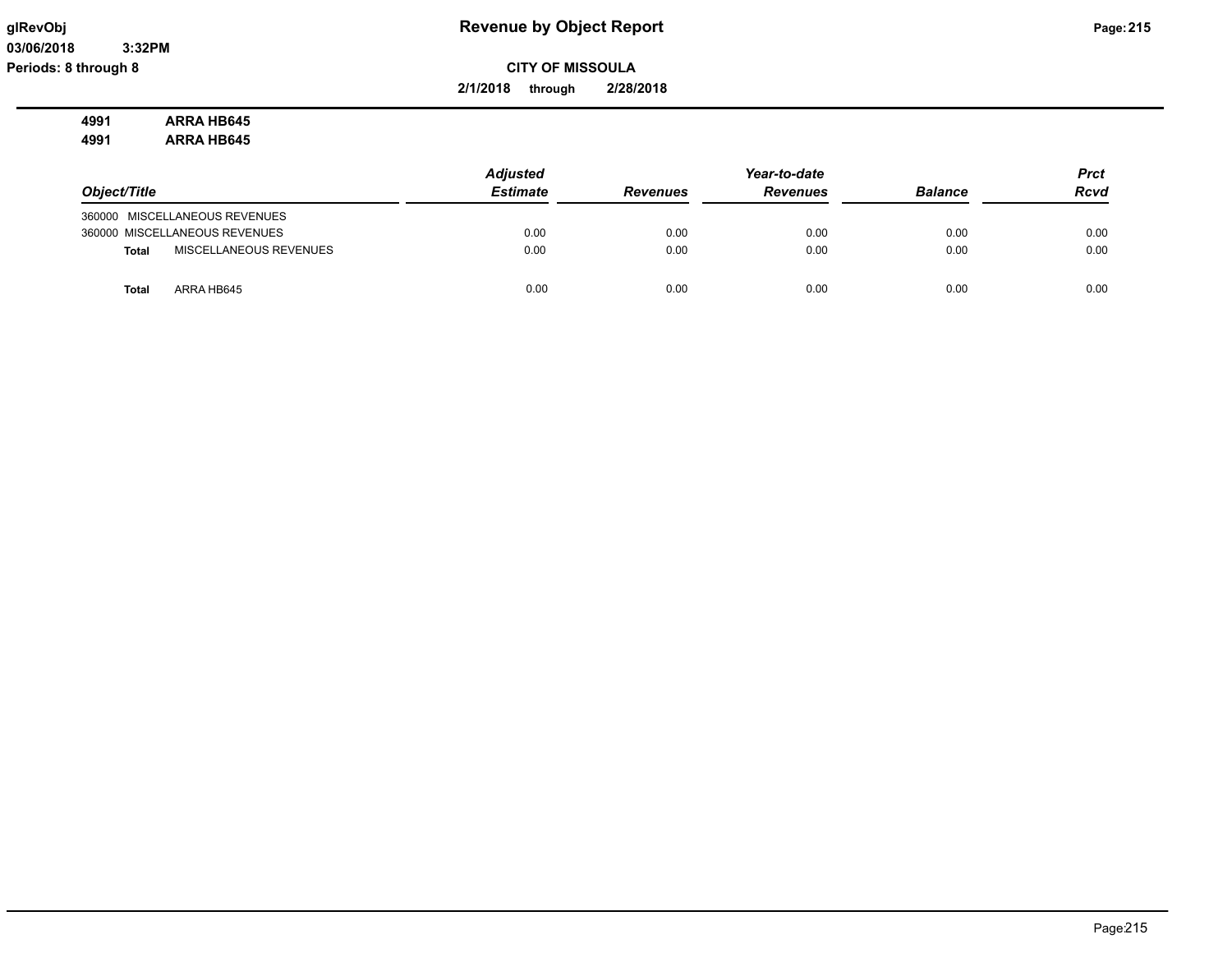**2/1/2018 through 2/28/2018**

#### **4991 ARRA HB645**

|                                        | <b>Adjusted</b> |                 | Year-to-date    |                | <b>Prct</b> |
|----------------------------------------|-----------------|-----------------|-----------------|----------------|-------------|
| Object/Title                           | <b>Estimate</b> | <b>Revenues</b> | <b>Revenues</b> | <b>Balance</b> | <b>Rcvd</b> |
| 360000 MISCELLANEOUS REVENUES          |                 |                 |                 |                |             |
| 360000 MISCELLANEOUS REVENUES          | 0.00            | 0.00            | 0.00            | 0.00           | 0.00        |
| MISCELLANEOUS REVENUES<br><b>Total</b> | 0.00            | 0.00            | 0.00            | 0.00           | 0.00        |
| ARRA HB645<br><b>Total</b>             | 0.00            | 0.00            | 0.00            | 0.00           | 0.00        |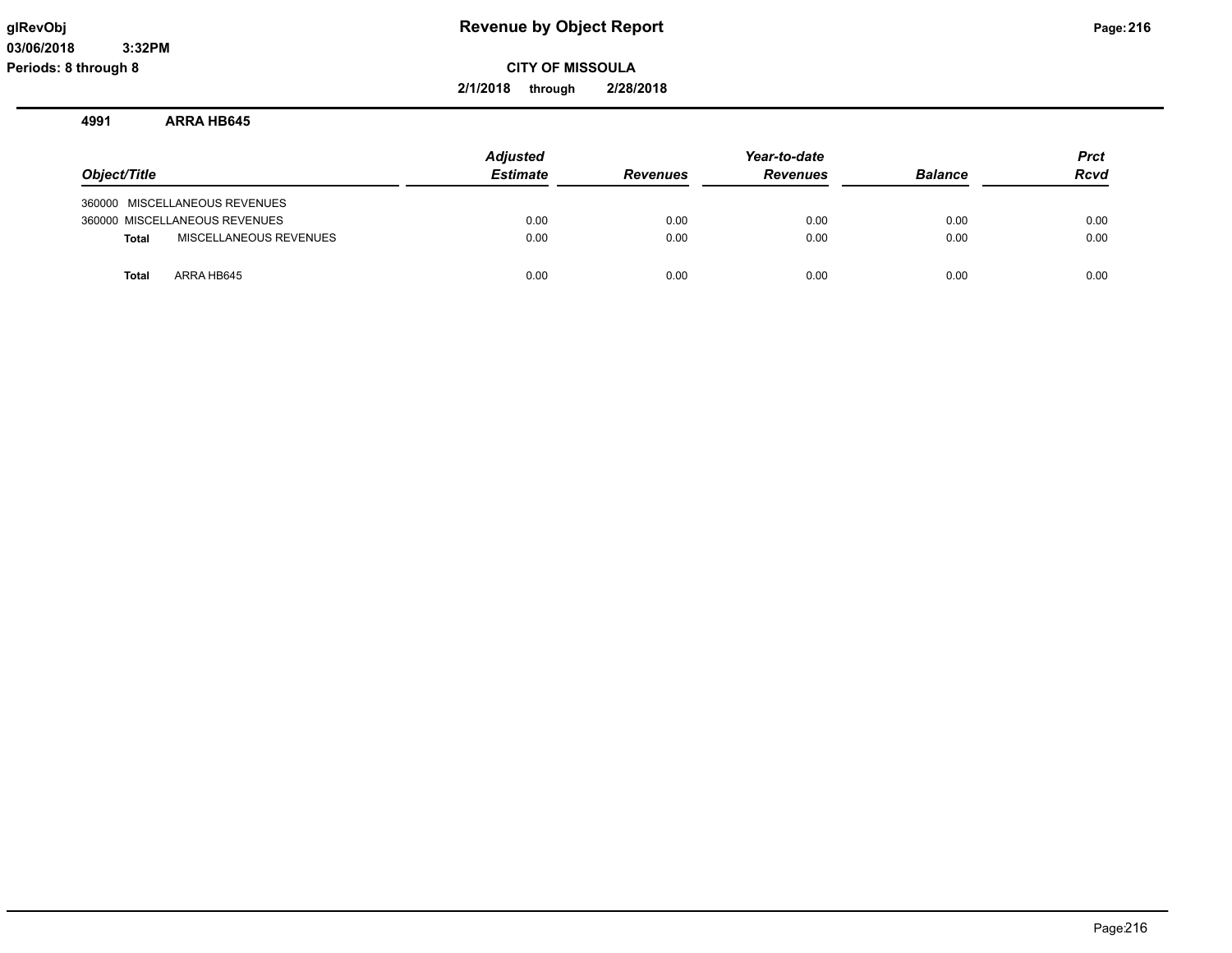**03/06/2018 3:32PM Periods: 8 through 8**

**CITY OF MISSOULA**

**2/1/2018 through 2/28/2018**

### **4992 WFL MILLER CREEK ROAD**

**4992 WFL MILLER CREEK ROAD**

|                     |                                   | <b>Adjusted</b> |                 | Year-to-date    |                | <b>Prct</b> |
|---------------------|-----------------------------------|-----------------|-----------------|-----------------|----------------|-------------|
| Object/Title        |                                   | <b>Estimate</b> | <b>Revenues</b> | <b>Revenues</b> | <b>Balance</b> | <b>Rcvd</b> |
|                     | 330000 INTERGOVERNMENTAL REVENUES |                 |                 |                 |                |             |
| 334990 ARRA FUNDING |                                   | 0.00            | 0.00            | 0.00            | 0.00           | 0.00        |
| <b>Total</b>        | INTERGOVERNMENTAL REVENUES        | 0.00            | 0.00            | 0.00            | 0.00           | 0.00        |
| Total               | WFL MILLER CREEK ROAD             | 0.00            | 0.00            | 0.00            | 0.00           | 0.00        |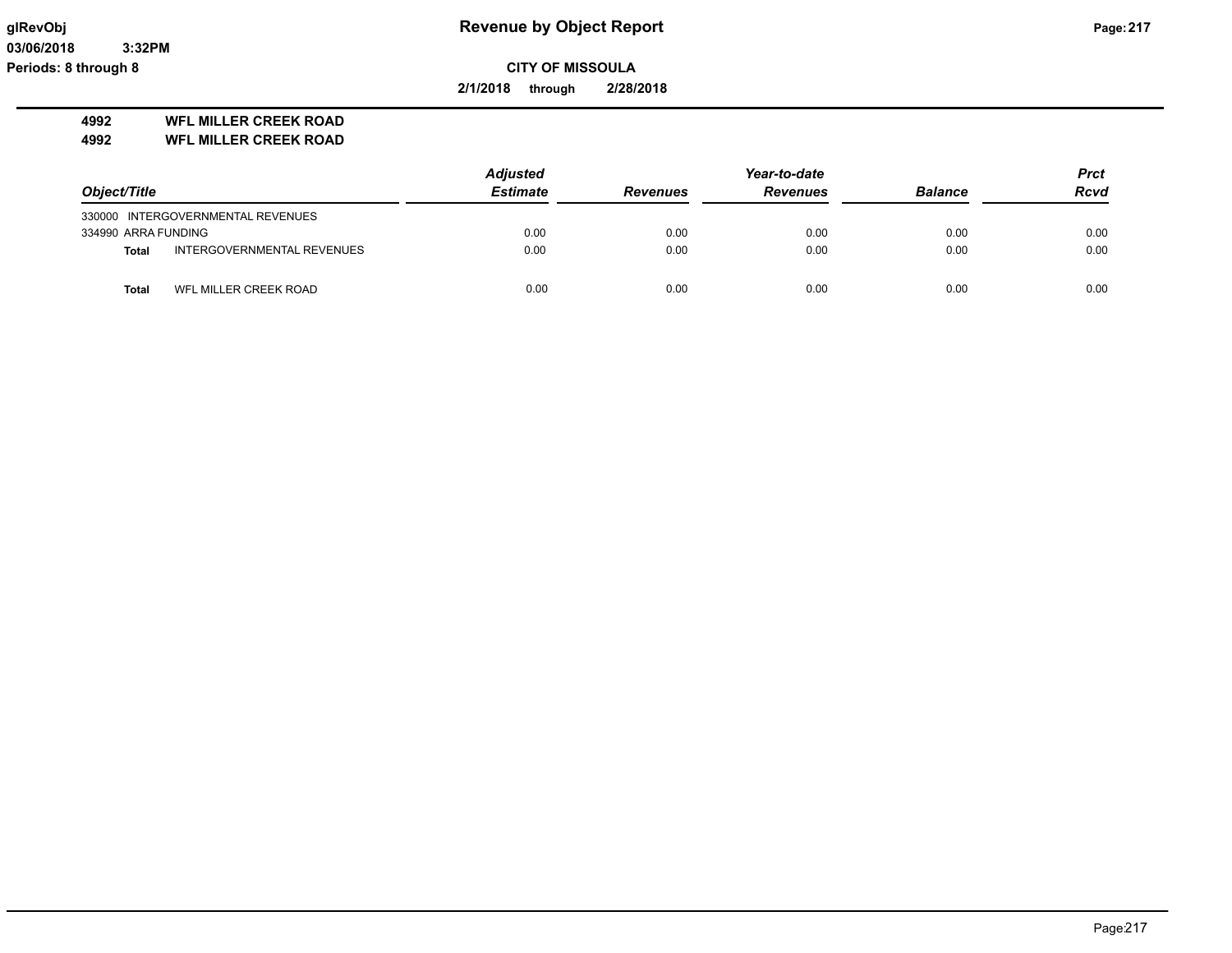**2/1/2018 through 2/28/2018**

## **4992 WFL MILLER CREEK ROAD**

|                     |                                   | <b>Adjusted</b> |                 | Year-to-date    |                | <b>Prct</b> |
|---------------------|-----------------------------------|-----------------|-----------------|-----------------|----------------|-------------|
| Object/Title        |                                   | <b>Estimate</b> | <b>Revenues</b> | <b>Revenues</b> | <b>Balance</b> | <b>Rcvd</b> |
|                     | 330000 INTERGOVERNMENTAL REVENUES |                 |                 |                 |                |             |
| 334990 ARRA FUNDING |                                   | 0.00            | 0.00            | 0.00            | 0.00           | 0.00        |
| <b>Total</b>        | INTERGOVERNMENTAL REVENUES        | 0.00            | 0.00            | 0.00            | 0.00           | 0.00        |
| Total               | WFL MILLER CREEK ROAD             | 0.00            | 0.00            | 0.00            | 0.00           | 0.00        |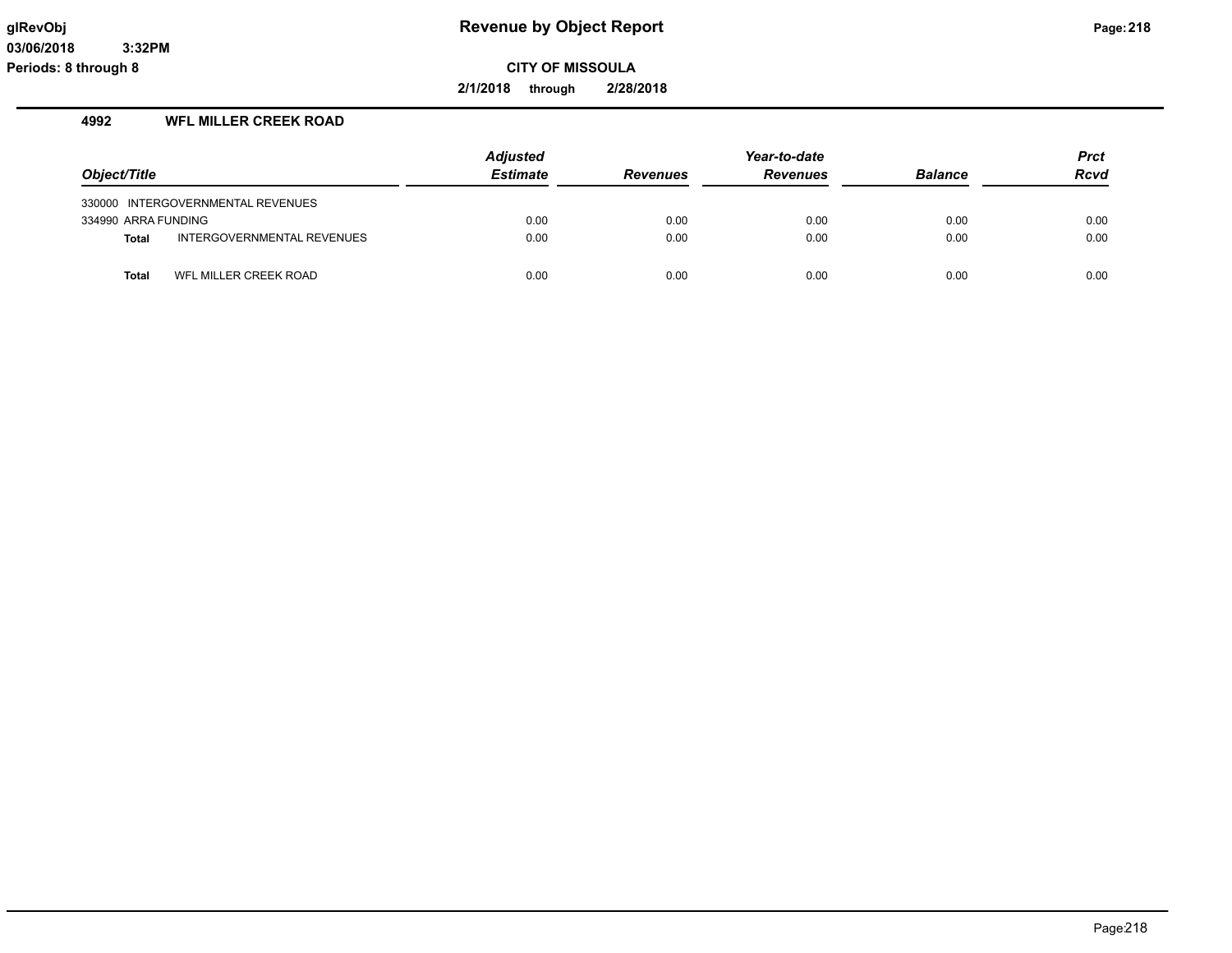**2/1/2018 through 2/28/2018**

**4993 WESTERN FEDERAL LANDS**

**4993 WESTERN FEDERAL LANDS**

|                                         | <b>Adjusted</b> |                 | Year-to-date    |                | <b>Prct</b> |
|-----------------------------------------|-----------------|-----------------|-----------------|----------------|-------------|
| Object/Title                            | <b>Estimate</b> | <b>Revenues</b> | <b>Revenues</b> | <b>Balance</b> | <b>Rcvd</b> |
| 330000 INTERGOVERNMENTAL REVENUES       |                 |                 |                 |                |             |
| 331005 WESTERN FEDERAL LANDS GRANT      | 0.00            | 0.00            | 0.00            | 0.00           | 0.00        |
| 334125 FWP GRANT                        | 0.00            | 0.00            | 0.00            | 0.00           | 0.00        |
| INTERGOVERNMENTAL REVENUES<br>Total     | 0.00            | 0.00            | 0.00            | 0.00           | 0.00        |
| 370000 INVESTMENTS & ROYALTY EARNINGS   |                 |                 |                 |                |             |
| 371010 INTEREST ON INVESTMENTS          | 0.00            | 0.00            | 0.00            | 0.00           | 0.00        |
| INVESTMENTS & ROYALTY EARNINGS<br>Total | 0.00            | 0.00            | 0.00            | 0.00           | 0.00        |
| WESTERN FEDERAL LANDS<br>Total          | 0.00            | 0.00            | 0.00            | 0.00           | 0.00        |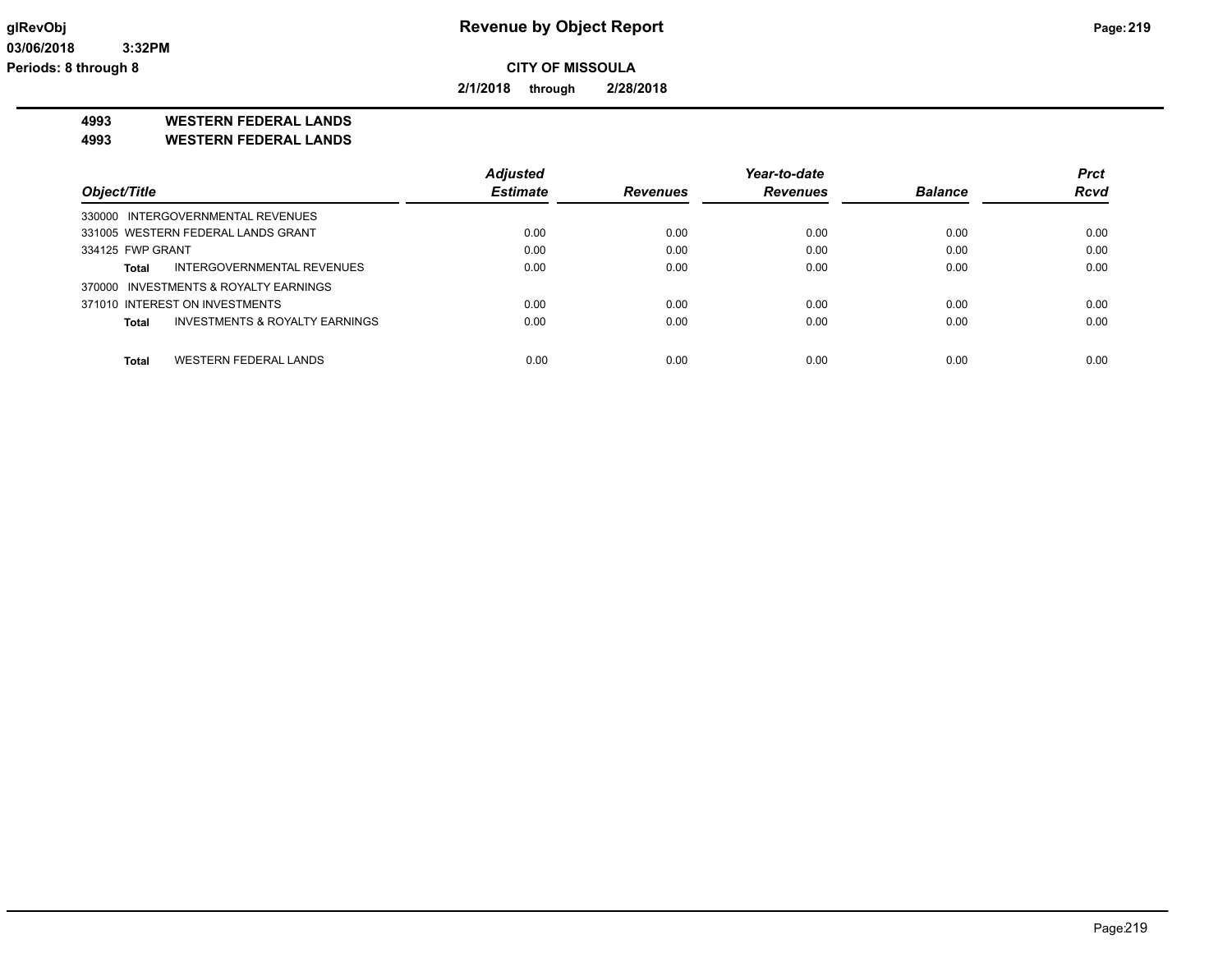**2/1/2018 through 2/28/2018**

## **4993 WESTERN FEDERAL LANDS**

|                                              | <b>Adjusted</b> |                 | Year-to-date    |                | <b>Prct</b> |
|----------------------------------------------|-----------------|-----------------|-----------------|----------------|-------------|
| Object/Title                                 | <b>Estimate</b> | <b>Revenues</b> | <b>Revenues</b> | <b>Balance</b> | <b>Rcvd</b> |
| 330000 INTERGOVERNMENTAL REVENUES            |                 |                 |                 |                |             |
| 331005 WESTERN FEDERAL LANDS GRANT           | 0.00            | 0.00            | 0.00            | 0.00           | 0.00        |
| 334125 FWP GRANT                             | 0.00            | 0.00            | 0.00            | 0.00           | 0.00        |
| INTERGOVERNMENTAL REVENUES<br>Total          | 0.00            | 0.00            | 0.00            | 0.00           | 0.00        |
| 370000 INVESTMENTS & ROYALTY EARNINGS        |                 |                 |                 |                |             |
| 371010 INTEREST ON INVESTMENTS               | 0.00            | 0.00            | 0.00            | 0.00           | 0.00        |
| INVESTMENTS & ROYALTY EARNINGS<br>Total      | 0.00            | 0.00            | 0.00            | 0.00           | 0.00        |
|                                              |                 |                 |                 |                |             |
| <b>WESTERN FEDERAL LANDS</b><br><b>Total</b> | 0.00            | 0.00            | 0.00            | 0.00           | 0.00        |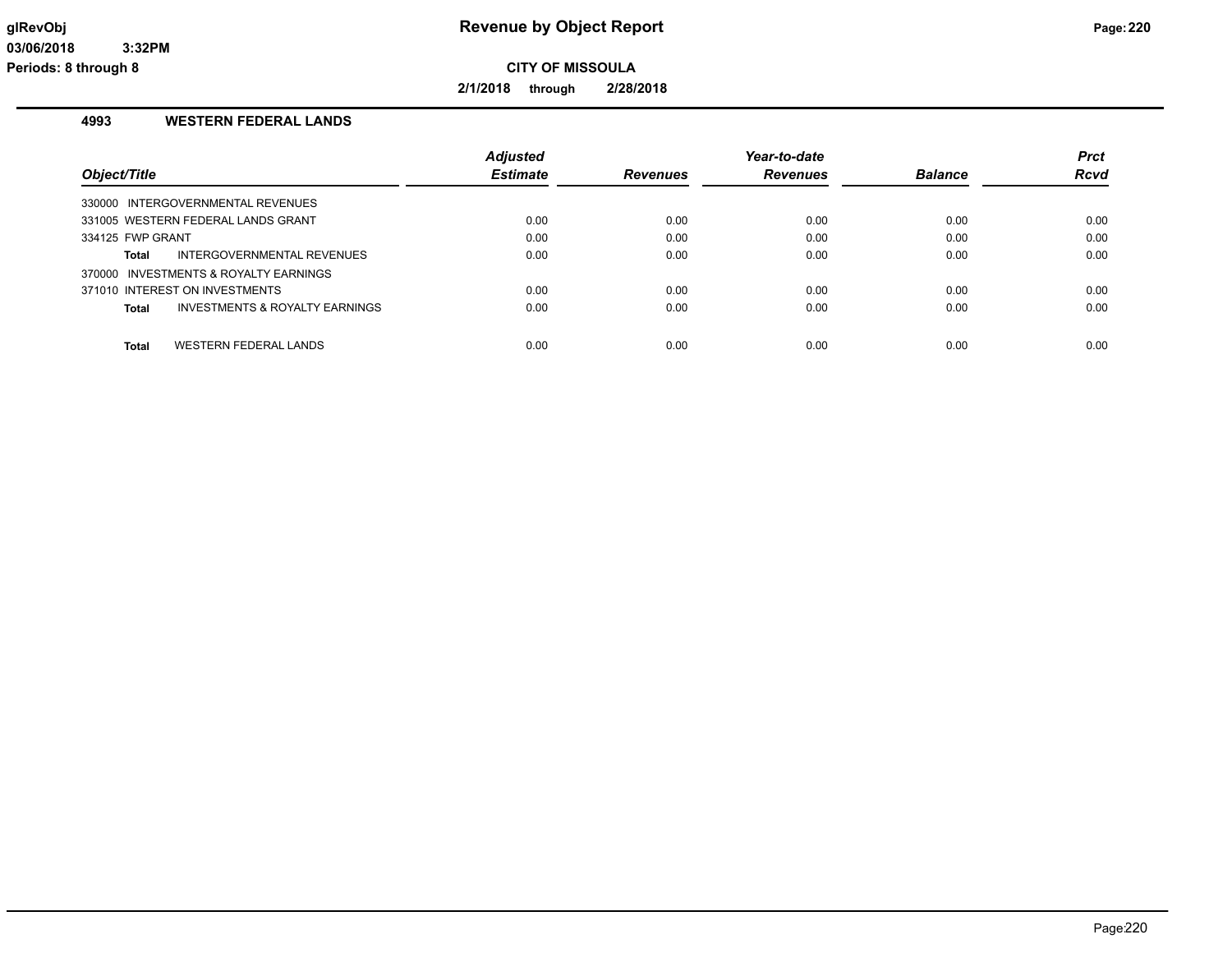**2/1/2018 through 2/28/2018**

## **5020 CIVIC STADIUM**

**5020 CIVIC STADIUM**

|                                                           | <b>Adjusted</b> |                 | Year-to-date    |                | <b>Prct</b> |
|-----------------------------------------------------------|-----------------|-----------------|-----------------|----------------|-------------|
| Object/Title                                              | <b>Estimate</b> | <b>Revenues</b> | <b>Revenues</b> | <b>Balance</b> | Rcvd        |
| 330000 INTERGOVERNMENTAL REVENUES                         |                 |                 |                 |                |             |
| 336023 STATE CONTRIB. - PERS                              | 0.00            | 0.00            | 0.00            | 0.00           | 0.00        |
| <b>INTERGOVERNMENTAL REVENUES</b><br>Total                | 0.00            | 0.00            | 0.00            | 0.00           | 0.00        |
| MISCELLANEOUS REVENUES<br>360000                          |                 |                 |                 |                |             |
| 360010 MISCELLANEOUS                                      | 0.00            | 0.00            | 0.00            | 0.00           | 0.00        |
| 361010 RENTAL REVENUE                                     | 120,000.00      | 0.00            | 4,158.19        | 115,841.81     | 3.47        |
| 362000 OTHER MISCELLANEOUS REVENUE                        | 0.00            | 0.00            | 0.00            | 0.00           | 0.00        |
| 362003 US BANK FEE REIMBURSEMENT                          | 0.00            | 0.00            | 0.00            | 0.00           | 0.00        |
| 365030 DONATIONS STADIUM R&D                              | 0.00            | 0.00            | 0.00            | 0.00           | 0.00        |
| MISCELLANEOUS REVENUES<br>Total                           | 120,000.00      | 0.00            | 4,158.19        | 115,841.81     | 3.47        |
| INVESTMENTS & ROYALTY EARNINGS<br>370000                  |                 |                 |                 |                |             |
| 371010 INTEREST ON INVESTMENTS                            | 0.00            | 0.00            | 0.00            | 0.00           | 0.00        |
| <b>INVESTMENTS &amp; ROYALTY EARNINGS</b><br><b>Total</b> | 0.00            | 0.00            | 0.00            | 0.00           | 0.00        |
| OTHER FINANCING SOURCES<br>380000                         |                 |                 |                 |                |             |
| 383000 OPERATING TRANSFERS                                | 0.00            | 0.00            | 0.00            | 0.00           | 0.00        |
| 383400 CAPITAL CONTRIBUTION                               | 0.00            | 0.00            | 0.00            | 0.00           | 0.00        |
| OTHER FINANCING SOURCES<br><b>Total</b>                   | 0.00            | 0.00            | 0.00            | 0.00           | 0.00        |
| <b>CIVIC STADIUM</b><br><b>Total</b>                      | 120,000.00      | 0.00            | 4,158.19        | 115,841.81     | 3.47        |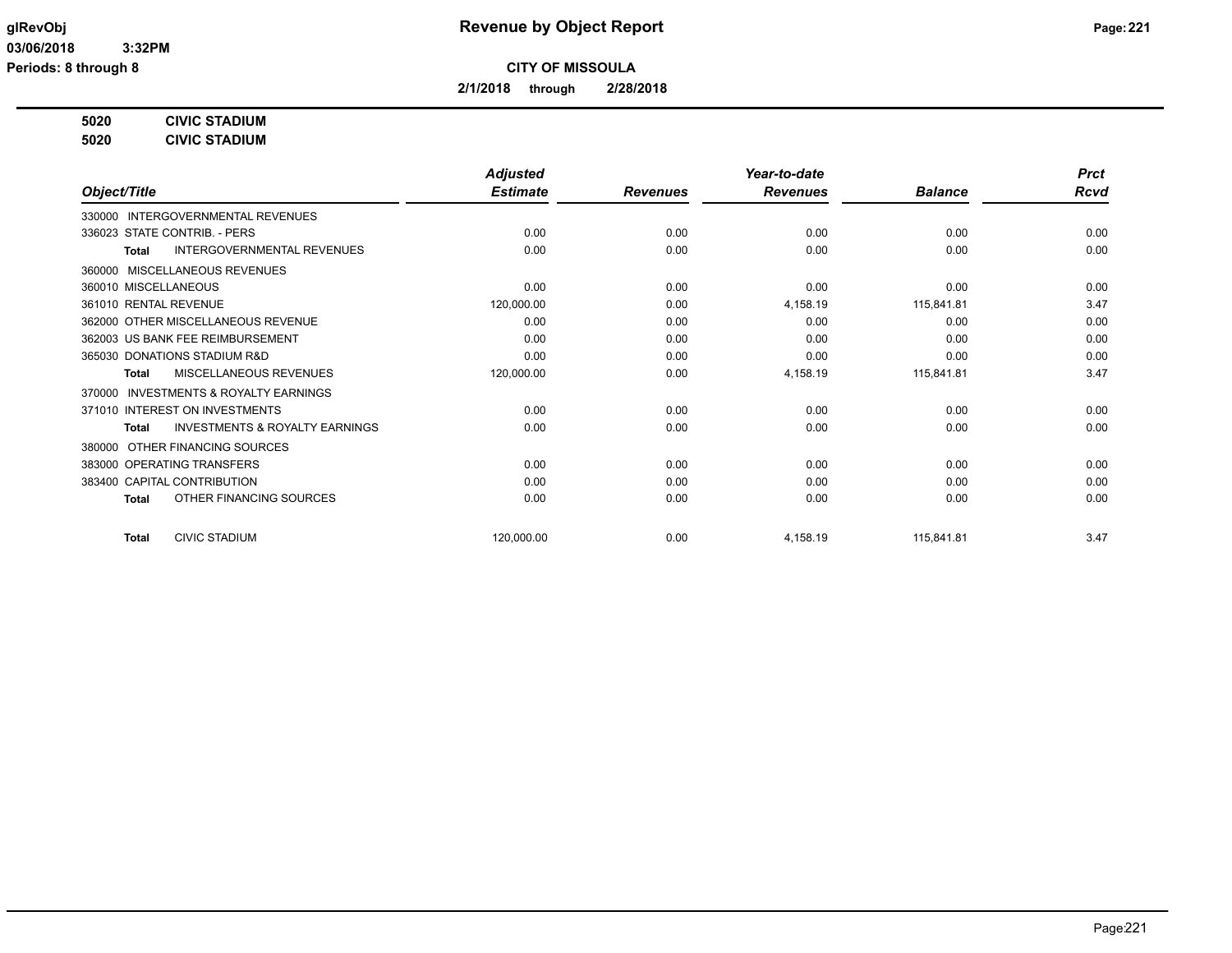**Periods: 8 through 8**

**CITY OF MISSOULA**

**2/1/2018 through 2/28/2018**

### **5020 CIVIC STADIUM**

|                                                           | <b>Adjusted</b> |                 | Year-to-date    |                | <b>Prct</b> |
|-----------------------------------------------------------|-----------------|-----------------|-----------------|----------------|-------------|
| Object/Title                                              | <b>Estimate</b> | <b>Revenues</b> | <b>Revenues</b> | <b>Balance</b> | <b>Rcvd</b> |
| 330000 INTERGOVERNMENTAL REVENUES                         |                 |                 |                 |                |             |
| 336023 STATE CONTRIB. - PERS                              | 0.00            | 0.00            | 0.00            | 0.00           | 0.00        |
| INTERGOVERNMENTAL REVENUES<br><b>Total</b>                | 0.00            | 0.00            | 0.00            | 0.00           | 0.00        |
| MISCELLANEOUS REVENUES<br>360000                          |                 |                 |                 |                |             |
| 360010 MISCELLANEOUS                                      | 0.00            | 0.00            | 0.00            | 0.00           | 0.00        |
| 361010 RENTAL REVENUE                                     | 120,000.00      | 0.00            | 4,158.19        | 115,841.81     | 3.47        |
| 362000 OTHER MISCELLANEOUS REVENUE                        | 0.00            | 0.00            | 0.00            | 0.00           | 0.00        |
| 362003 US BANK FEE REIMBURSEMENT                          | 0.00            | 0.00            | 0.00            | 0.00           | 0.00        |
| 365030 DONATIONS STADIUM R&D                              | 0.00            | 0.00            | 0.00            | 0.00           | 0.00        |
| <b>MISCELLANEOUS REVENUES</b><br><b>Total</b>             | 120,000.00      | 0.00            | 4,158.19        | 115,841.81     | 3.47        |
| <b>INVESTMENTS &amp; ROYALTY EARNINGS</b><br>370000       |                 |                 |                 |                |             |
| 371010 INTEREST ON INVESTMENTS                            | 0.00            | 0.00            | 0.00            | 0.00           | 0.00        |
| <b>INVESTMENTS &amp; ROYALTY EARNINGS</b><br><b>Total</b> | 0.00            | 0.00            | 0.00            | 0.00           | 0.00        |
| OTHER FINANCING SOURCES<br>380000                         |                 |                 |                 |                |             |
| 383000 OPERATING TRANSFERS                                | 0.00            | 0.00            | 0.00            | 0.00           | 0.00        |
| 383400 CAPITAL CONTRIBUTION                               | 0.00            | 0.00            | 0.00            | 0.00           | 0.00        |
| OTHER FINANCING SOURCES<br><b>Total</b>                   | 0.00            | 0.00            | 0.00            | 0.00           | 0.00        |
| <b>CIVIC STADIUM</b><br><b>Total</b>                      | 120,000.00      | 0.00            | 4,158.19        | 115,841.81     | 3.47        |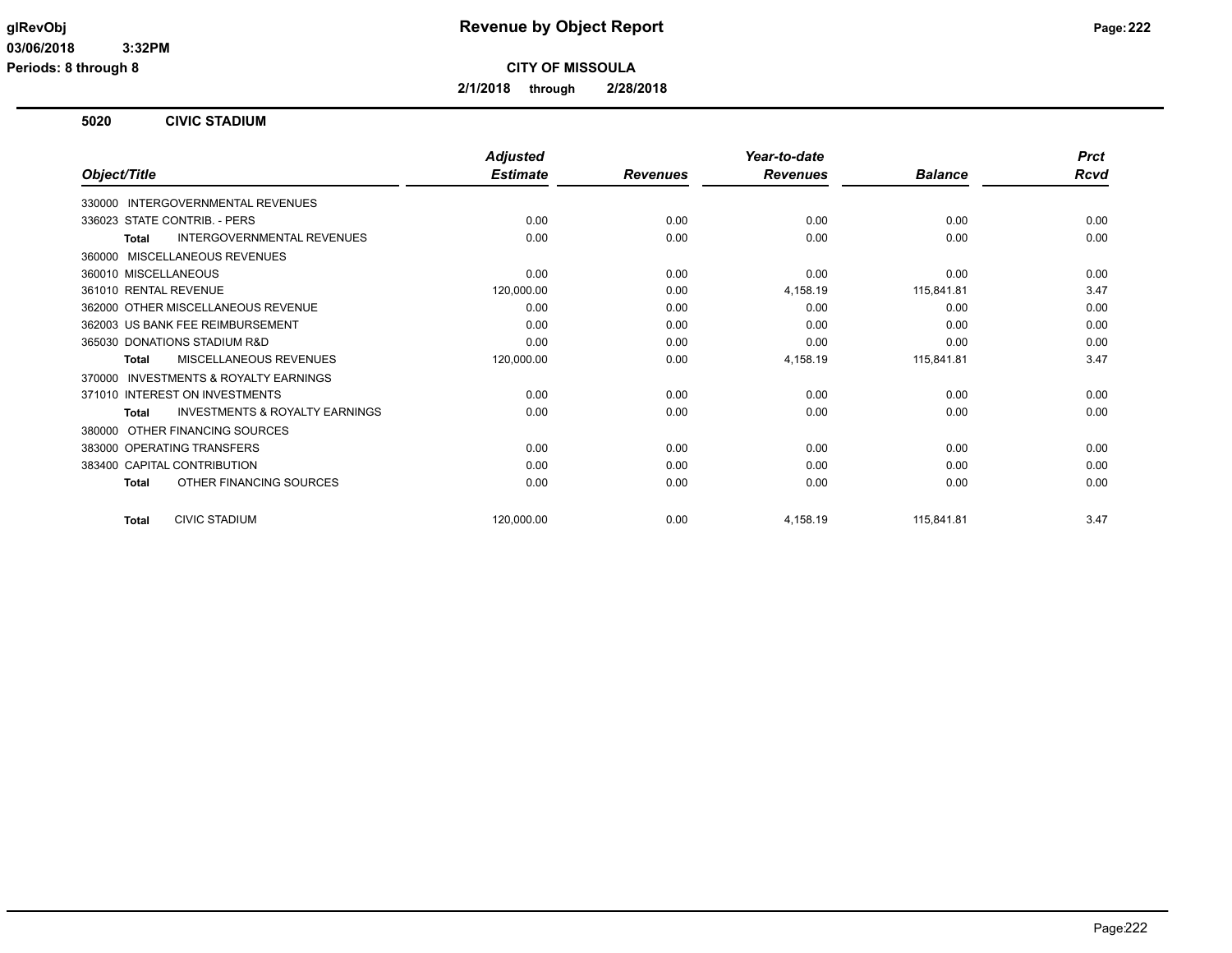**2/1/2018 through 2/28/2018**

## **5210 WATER**

**5210 WATER**

|                                                           | <b>Adjusted</b> |                 | Year-to-date    |                | <b>Prct</b> |
|-----------------------------------------------------------|-----------------|-----------------|-----------------|----------------|-------------|
| Object/Title                                              | <b>Estimate</b> | <b>Revenues</b> | <b>Revenues</b> | <b>Balance</b> | <b>Rcvd</b> |
| 330000 INTERGOVERNMENTAL REVENUES                         |                 |                 |                 |                |             |
| 336020 STATE PENSION CONTRIBUTION                         | 0.00            | 0.00            | 0.00            | 0.00           | 0.00        |
| 336023 STATE CONTRIB. - PERS                              | 0.00            | 0.00            | 1.631.28        | $-1,631.28$    | 0.00        |
| INTERGOVERNMENTAL REVENUES<br><b>Total</b>                | 0.00            | 0.00            | 1,631.28        | $-1,631.28$    | 0.00        |
| 340000 CHARGES FOR SERVICES                               |                 |                 |                 |                |             |
| 343021 METERED WATER REVENUE                              | 16,456,220.00   | $-3.318.10$     | 6,166,401.48    | 10,289,818.52  | 37.47       |
| 343022 UNMETERED WATER REVENUE                            | 2,476,385.00    | $-179.07$       | 704,837.08      | 1,771,547.92   | 28.46       |
| 343023 BULK WATER SALES                                   | 0.00            | 0.00            | 0.00            | 0.00           | 0.00        |
| 343024 SALES OF WATER MATERIALS                           | 0.00            | 0.00            | 7,653.68        | $-7,653.68$    | 0.00        |
| 343026 WATER TAP FEES                                     | 0.00            | 0.00            | 0.00            | 0.00           | 0.00        |
| 343027 MISCELLANEOUS WATER REVENUES                       | 0.00            | 0.00            | 127.803.54      | $-127.803.54$  | 0.00        |
| 343032 SEWER INSTALLATION CHARGES                         | 0.00            | 0.00            | $-27.970.00$    | 27.970.00      | 0.00        |
| <b>CHARGES FOR SERVICES</b><br><b>Total</b>               | 18,932,605.00   | $-3,497.17$     | 6,978,725.78    | 11,953,879.22  | 36.86       |
| MISCELLANEOUS REVENUES<br>360000                          |                 |                 |                 |                |             |
| 360010 MISCELLANEOUS                                      | 0.00            | 14.73           | 14.73           | $-14.73$       | 0.00        |
| 368000 CAPITAL CONTRIBUTIONS                              | 0.00            | 0.00            | 3,035.23        | $-3,035.23$    | 0.00        |
| MISCELLANEOUS REVENUES<br><b>Total</b>                    | 0.00            | 14.73           | 3,049.96        | $-3,049.96$    | 0.00        |
| <b>INVESTMENTS &amp; ROYALTY EARNINGS</b><br>370000       |                 |                 |                 |                |             |
| 371010 INTEREST ON INVESTMENTS                            | 0.00            | 0.00            | 0.00            | 0.00           | 0.00        |
| <b>INVESTMENTS &amp; ROYALTY EARNINGS</b><br><b>Total</b> | 0.00            | 0.00            | 0.00            | 0.00           | 0.00        |
| <b>WATER</b><br>Total                                     | 18,932,605.00   | $-3,482.44$     | 6,983,407.02    | 11,949,197.98  | 36.89       |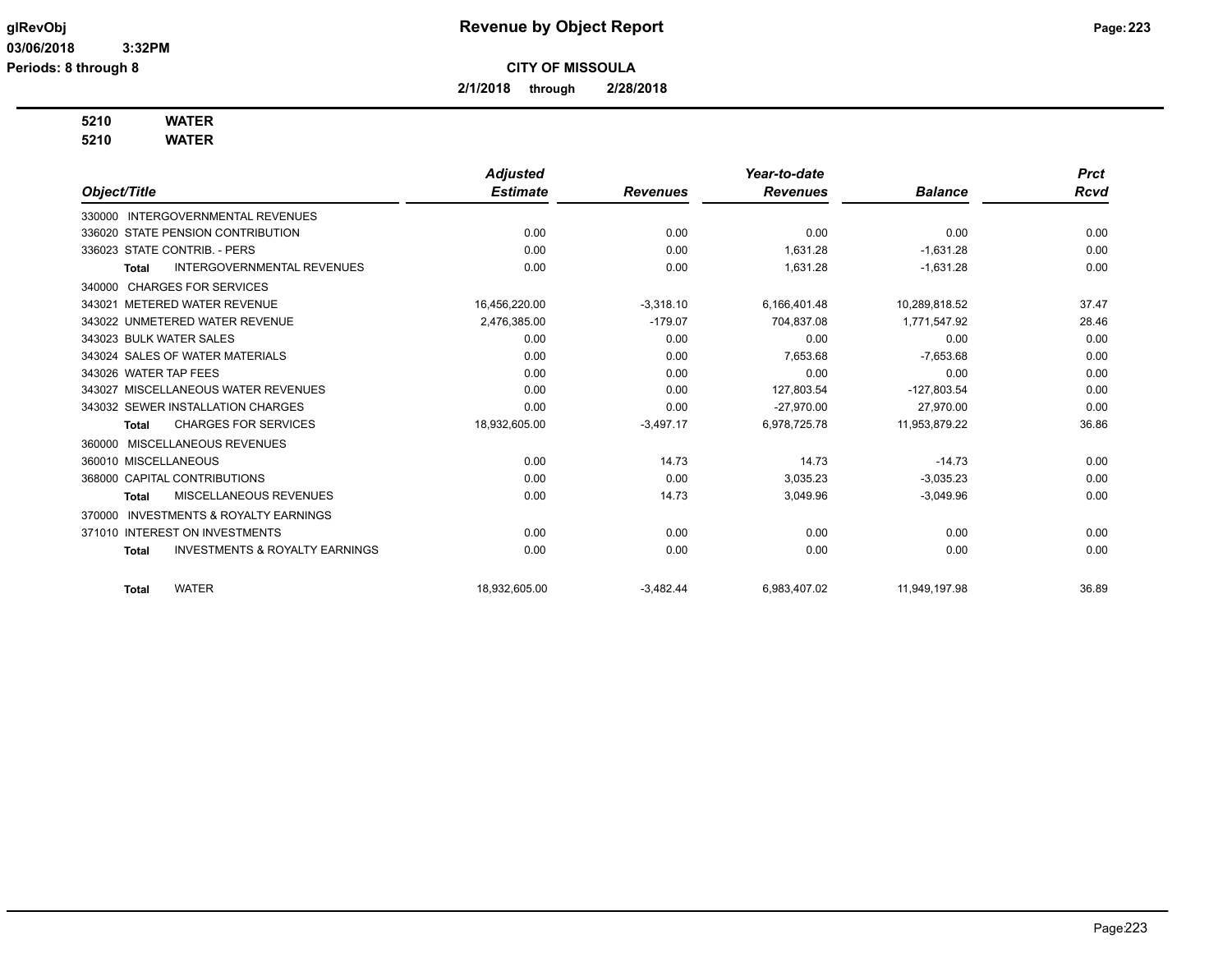**2/1/2018 through 2/28/2018**

**5210 WATER**

|                                                           | <b>Adjusted</b> |                 | Year-to-date    |                | <b>Prct</b> |
|-----------------------------------------------------------|-----------------|-----------------|-----------------|----------------|-------------|
| Object/Title                                              | <b>Estimate</b> | <b>Revenues</b> | <b>Revenues</b> | <b>Balance</b> | Rcvd        |
| <b>INTERGOVERNMENTAL REVENUES</b><br>330000               |                 |                 |                 |                |             |
| 336020 STATE PENSION CONTRIBUTION                         | 0.00            | 0.00            | 0.00            | 0.00           | 0.00        |
| 336023 STATE CONTRIB. - PERS                              | 0.00            | 0.00            | 1,631.28        | $-1,631.28$    | 0.00        |
| <b>INTERGOVERNMENTAL REVENUES</b><br><b>Total</b>         | 0.00            | 0.00            | 1,631.28        | $-1,631.28$    | 0.00        |
| <b>CHARGES FOR SERVICES</b><br>340000                     |                 |                 |                 |                |             |
| 343021 METERED WATER REVENUE                              | 16,456,220.00   | $-3,318.10$     | 6,166,401.48    | 10,289,818.52  | 37.47       |
| 343022 UNMETERED WATER REVENUE                            | 2,476,385.00    | $-179.07$       | 704,837.08      | 1,771,547.92   | 28.46       |
| 343023 BULK WATER SALES                                   | 0.00            | 0.00            | 0.00            | 0.00           | 0.00        |
| 343024 SALES OF WATER MATERIALS                           | 0.00            | 0.00            | 7,653.68        | $-7,653.68$    | 0.00        |
| 343026 WATER TAP FEES                                     | 0.00            | 0.00            | 0.00            | 0.00           | 0.00        |
| 343027 MISCELLANEOUS WATER REVENUES                       | 0.00            | 0.00            | 127,803.54      | $-127,803.54$  | 0.00        |
| 343032 SEWER INSTALLATION CHARGES                         | 0.00            | 0.00            | $-27,970.00$    | 27,970.00      | 0.00        |
| <b>CHARGES FOR SERVICES</b><br><b>Total</b>               | 18,932,605.00   | $-3,497.17$     | 6,978,725.78    | 11,953,879.22  | 36.86       |
| MISCELLANEOUS REVENUES<br>360000                          |                 |                 |                 |                |             |
| 360010 MISCELLANEOUS                                      | 0.00            | 14.73           | 14.73           | $-14.73$       | 0.00        |
| 368000 CAPITAL CONTRIBUTIONS                              | 0.00            | 0.00            | 3,035.23        | $-3,035.23$    | 0.00        |
| <b>MISCELLANEOUS REVENUES</b><br><b>Total</b>             | 0.00            | 14.73           | 3,049.96        | $-3,049.96$    | 0.00        |
| <b>INVESTMENTS &amp; ROYALTY EARNINGS</b><br>370000       |                 |                 |                 |                |             |
| 371010 INTEREST ON INVESTMENTS                            | 0.00            | 0.00            | 0.00            | 0.00           | 0.00        |
| <b>INVESTMENTS &amp; ROYALTY EARNINGS</b><br><b>Total</b> | 0.00            | 0.00            | 0.00            | 0.00           | 0.00        |
| <b>WATER</b><br><b>Total</b>                              | 18.932.605.00   | $-3,482.44$     | 6,983,407.02    | 11,949,197.98  | 36.89       |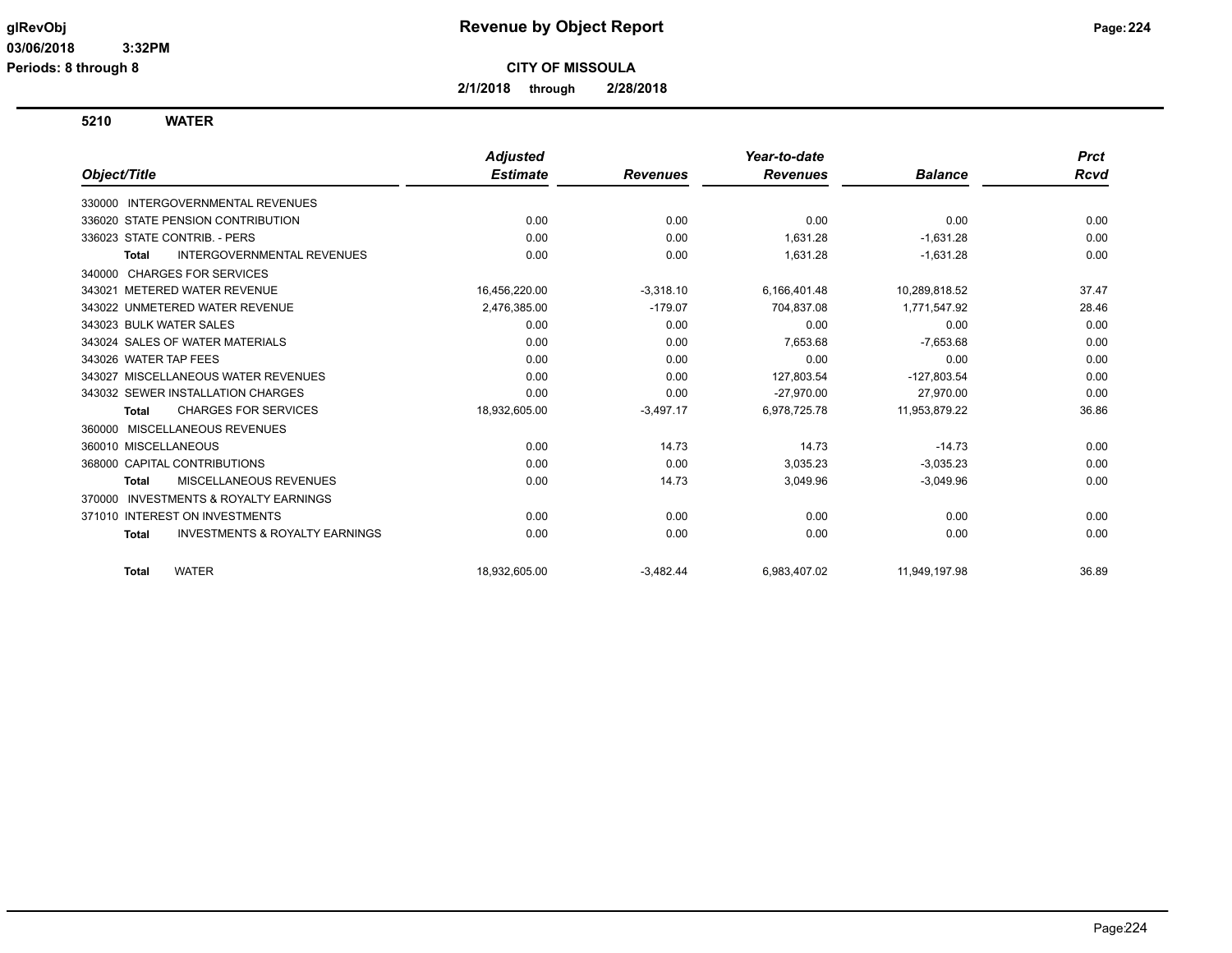**2/1/2018 through 2/28/2018**

**5215 WATER LOAN FUND**

**5215 WATER LOAN FUND**

|                                                    | <b>Adjusted</b> |                 | Year-to-date    |                | Prct        |
|----------------------------------------------------|-----------------|-----------------|-----------------|----------------|-------------|
| Object/Title                                       | <b>Estimate</b> | <b>Revenues</b> | <b>Revenues</b> | <b>Balance</b> | <b>Rcvd</b> |
| 340000 CHARGES FOR SERVICES                        |                 |                 |                 |                |             |
| 343021 *** Title Not Found ***                     | 0.00            | 0.00            | 0.00            | 0.00           | 0.00        |
| <b>CHARGES FOR SERVICES</b><br>Total               | 0.00            | 0.00            | 0.00            | 0.00           | 0.00        |
| 360000 MISCELLANEOUS REVENUES                      |                 |                 |                 |                |             |
| 360010 MISCELLANEOUS                               | 0.00            | 0.00            | 0.00            | 0.00           | 0.00        |
| MISCELLANEOUS REVENUES<br>Total                    | 0.00            | 0.00            | 0.00            | 0.00           | 0.00        |
| 370000 INVESTMENTS & ROYALTY EARNINGS              |                 |                 |                 |                |             |
| 371010 INTEREST ON INVESTMENTS                     | 0.00            | 0.00            | 0.00            | 0.00           | 0.00        |
| 371020 GAIN/LOSS IN MARKET VALUE OF INVESTMENTS    | 0.00            | 0.00            | 0.00            | 0.00           | 0.00        |
| <b>INVESTMENTS &amp; ROYALTY EARNINGS</b><br>Total | 0.00            | 0.00            | 0.00            | 0.00           | 0.00        |
| <b>WATER LOAN FUND</b><br><b>Total</b>             | 0.00            | 0.00            | 0.00            | 0.00           | 0.00        |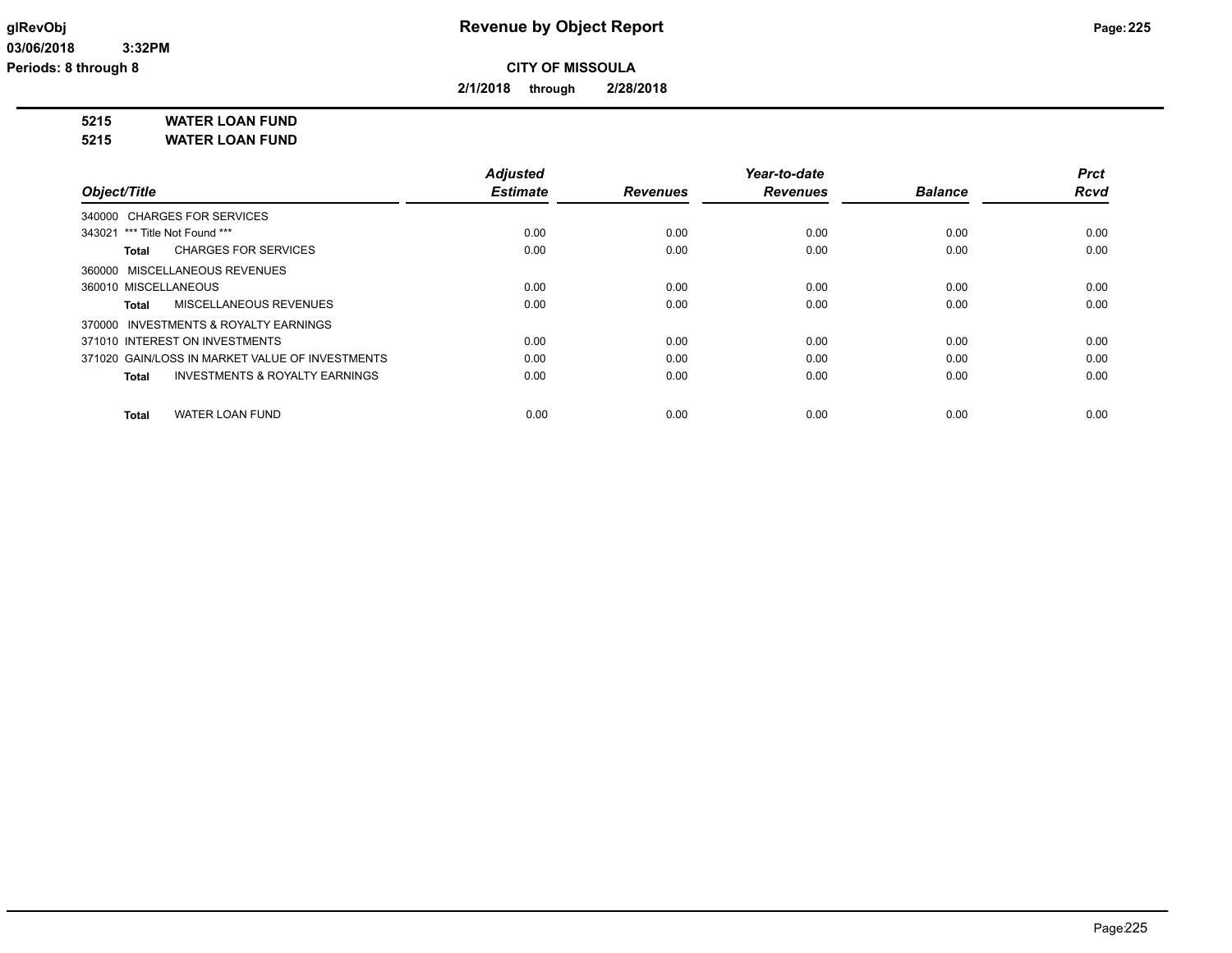**2/1/2018 through 2/28/2018**

### **5215 WATER LOAN FUND**

|                                | <b>Adjusted</b>                                                                                                                                                                                                                                                                                                           |                 | Year-to-date    |                | <b>Prct</b>  |
|--------------------------------|---------------------------------------------------------------------------------------------------------------------------------------------------------------------------------------------------------------------------------------------------------------------------------------------------------------------------|-----------------|-----------------|----------------|--------------|
|                                | <b>Estimate</b>                                                                                                                                                                                                                                                                                                           | <b>Revenues</b> | <b>Revenues</b> | <b>Balance</b> | Rcvd         |
|                                |                                                                                                                                                                                                                                                                                                                           |                 |                 |                |              |
|                                | 0.00                                                                                                                                                                                                                                                                                                                      | 0.00            | 0.00            | 0.00           | 0.00         |
|                                | 0.00                                                                                                                                                                                                                                                                                                                      | 0.00            | 0.00            | 0.00           | 0.00         |
|                                |                                                                                                                                                                                                                                                                                                                           |                 |                 |                |              |
|                                | 0.00                                                                                                                                                                                                                                                                                                                      | 0.00            | 0.00            | 0.00           | 0.00         |
|                                | 0.00                                                                                                                                                                                                                                                                                                                      | 0.00            | 0.00            | 0.00           | 0.00         |
|                                |                                                                                                                                                                                                                                                                                                                           |                 |                 |                |              |
|                                | 0.00                                                                                                                                                                                                                                                                                                                      | 0.00            | 0.00            | 0.00           | 0.00         |
|                                | 0.00                                                                                                                                                                                                                                                                                                                      | 0.00            | 0.00            | 0.00           | 0.00         |
|                                | 0.00                                                                                                                                                                                                                                                                                                                      | 0.00            | 0.00            | 0.00           | 0.00         |
|                                |                                                                                                                                                                                                                                                                                                                           |                 |                 |                | 0.00         |
| 343021 *** Title Not Found *** | 340000 CHARGES FOR SERVICES<br><b>CHARGES FOR SERVICES</b><br>360000 MISCELLANEOUS REVENUES<br>MISCELLANEOUS REVENUES<br>370000 INVESTMENTS & ROYALTY EARNINGS<br>371010 INTEREST ON INVESTMENTS<br>371020 GAIN/LOSS IN MARKET VALUE OF INVESTMENT<br><b>INVESTMENTS &amp; ROYALTY EARNINGS</b><br><b>WATER LOAN FUND</b> | 0.00            | 0.00            |                | 0.00<br>0.00 |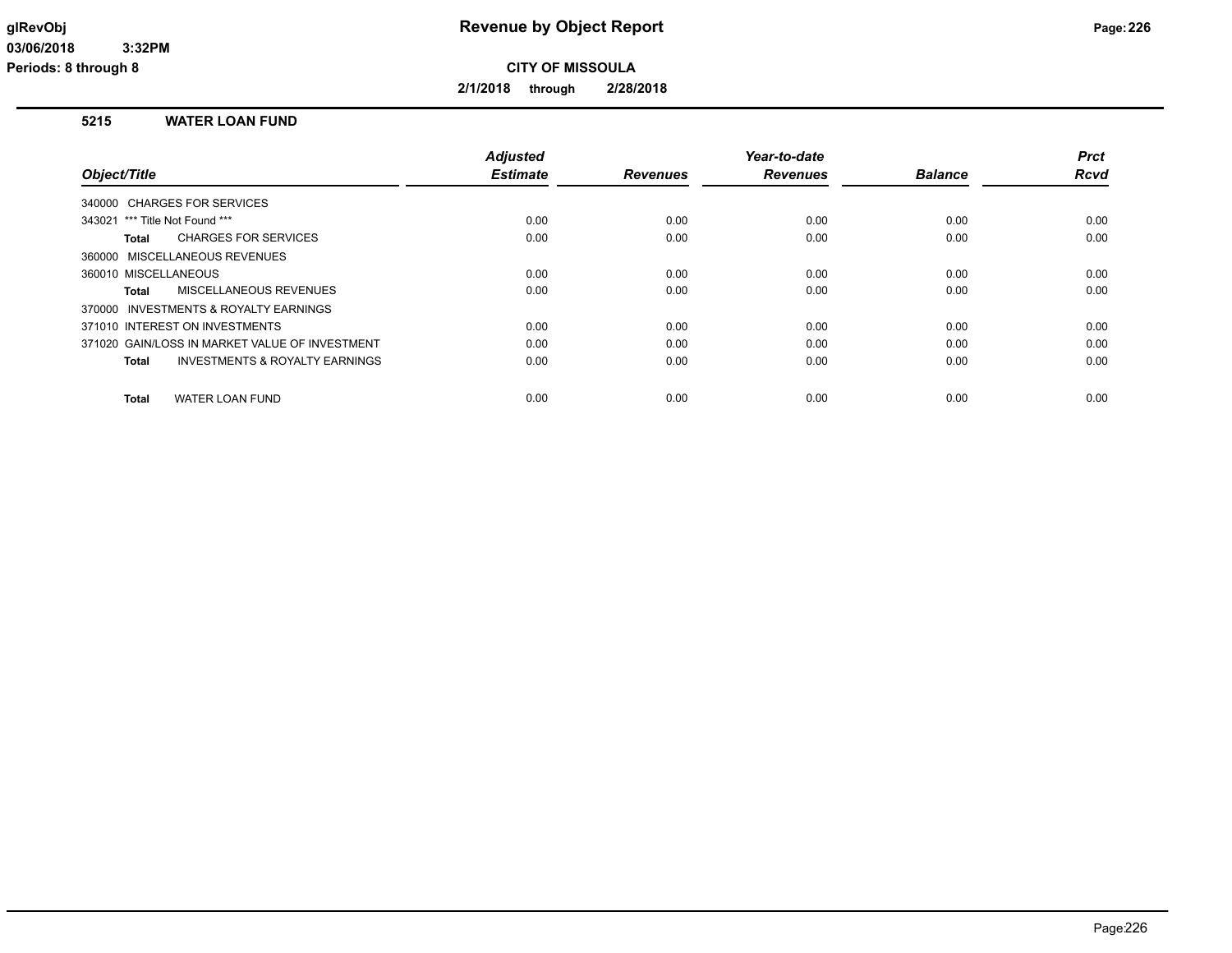**2/1/2018 through 2/28/2018**

**5220 WATER R&D FUND**

**5220 WATER R&D FUND**

|                                                     | <b>Adjusted</b> |                 | Year-to-date    |                | <b>Prct</b> |
|-----------------------------------------------------|-----------------|-----------------|-----------------|----------------|-------------|
| Object/Title                                        | <b>Estimate</b> | <b>Revenues</b> | <b>Revenues</b> | <b>Balance</b> | <b>Rcvd</b> |
| 340000 CHARGES FOR SERVICES                         |                 |                 |                 |                |             |
| 343032 SEWER INSTALLATION CHARGES                   | 0.00            | 0.00            | 0.00            | 0.00           | 0.00        |
| <b>CHARGES FOR SERVICES</b><br>Total                | 0.00            | 0.00            | 0.00            | 0.00           | 0.00        |
| MISCELLANEOUS REVENUES<br>360000                    |                 |                 |                 |                |             |
| 360000 MISCELLANEOUS REVENUES                       | 0.00            | 0.00            | 0.00            | 0.00           | 0.00        |
| 360010 MISCELLANEOUS                                | 0.00            | 0.00            | 0.00            | 0.00           | 0.00        |
| <b>MISCELLANEOUS REVENUES</b><br>Total              | 0.00            | 0.00            | 0.00            | 0.00           | 0.00        |
| <b>INVESTMENTS &amp; ROYALTY EARNINGS</b><br>370000 |                 |                 |                 |                |             |
| 371010 INTEREST ON INVESTMENTS                      | 0.00            | 0.00            | 0.00            | 0.00           | 0.00        |
| 371020 GAIN/LOSS IN MARKET VALUE OF INVESTMENTS     | 0.00            | 0.00            | 0.00            | 0.00           | 0.00        |
| <b>INVESTMENTS &amp; ROYALTY EARNINGS</b><br>Total  | 0.00            | 0.00            | 0.00            | 0.00           | 0.00        |
| OTHER FINANCING SOURCES<br>380000                   |                 |                 |                 |                |             |
| 381090 PROCEEDS FROM CAPITAL LEASE                  | 0.00            | 0.00            | 0.00            | 0.00           | 0.00        |
| OTHER FINANCING SOURCES<br><b>Total</b>             | 0.00            | 0.00            | 0.00            | 0.00           | 0.00        |
| <b>WATER R&amp;D FUND</b><br><b>Total</b>           | 0.00            | 0.00            | 0.00            | 0.00           | 0.00        |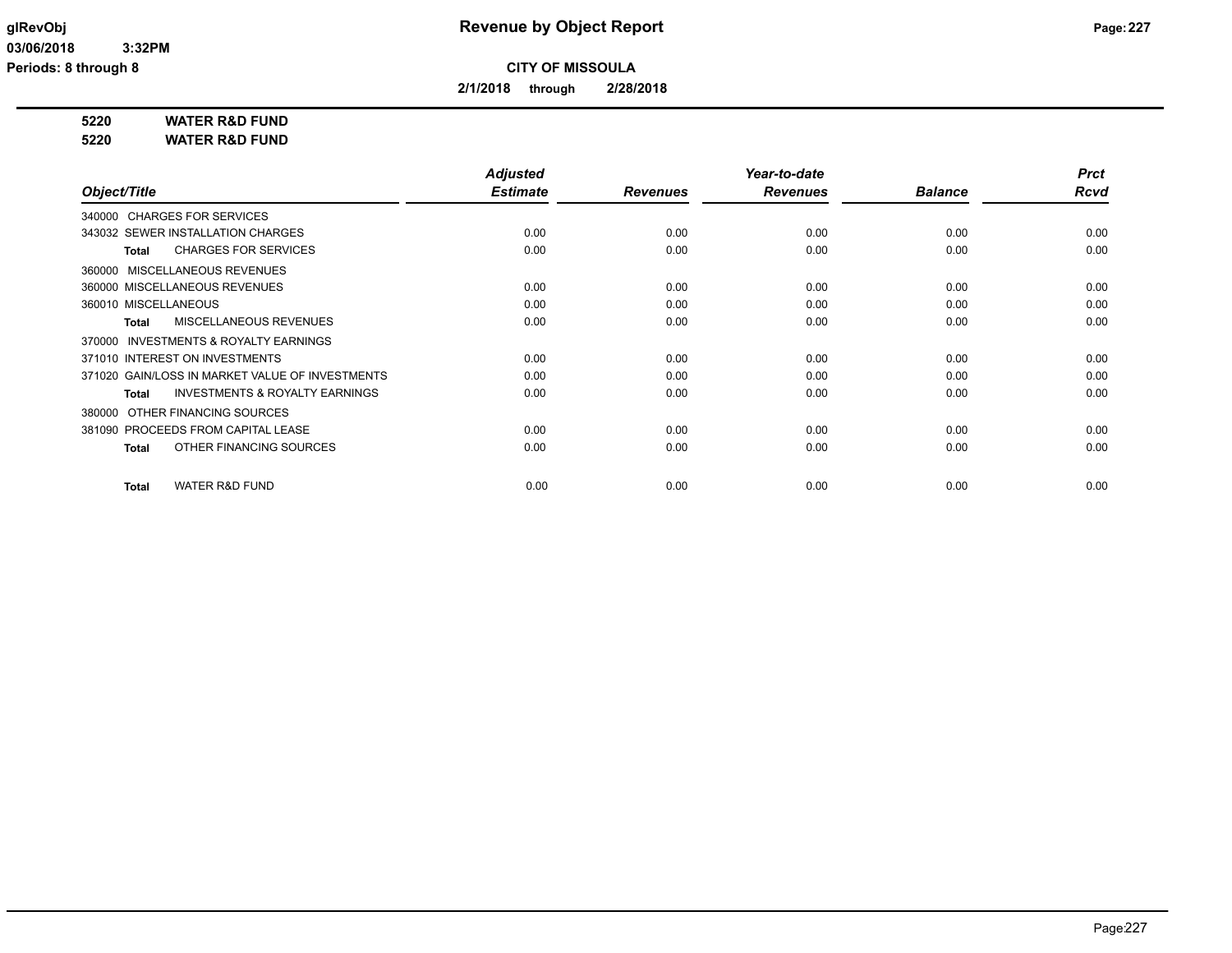**2/1/2018 through 2/28/2018**

### **5220 WATER R&D FUND**

|                                                    | <b>Adjusted</b> |                 | Year-to-date    |                | <b>Prct</b> |
|----------------------------------------------------|-----------------|-----------------|-----------------|----------------|-------------|
| Object/Title                                       | <b>Estimate</b> | <b>Revenues</b> | <b>Revenues</b> | <b>Balance</b> | Rcvd        |
| 340000 CHARGES FOR SERVICES                        |                 |                 |                 |                |             |
| 343032 SEWER INSTALLATION CHARGES                  | 0.00            | 0.00            | 0.00            | 0.00           | 0.00        |
| <b>CHARGES FOR SERVICES</b><br>Total               | 0.00            | 0.00            | 0.00            | 0.00           | 0.00        |
| 360000 MISCELLANEOUS REVENUES                      |                 |                 |                 |                |             |
| 360000 MISCELLANEOUS REVENUES                      | 0.00            | 0.00            | 0.00            | 0.00           | 0.00        |
| 360010 MISCELLANEOUS                               | 0.00            | 0.00            | 0.00            | 0.00           | 0.00        |
| MISCELLANEOUS REVENUES<br><b>Total</b>             | 0.00            | 0.00            | 0.00            | 0.00           | 0.00        |
| 370000 INVESTMENTS & ROYALTY EARNINGS              |                 |                 |                 |                |             |
| 371010 INTEREST ON INVESTMENTS                     | 0.00            | 0.00            | 0.00            | 0.00           | 0.00        |
| 371020 GAIN/LOSS IN MARKET VALUE OF INVESTMENT     | 0.00            | 0.00            | 0.00            | 0.00           | 0.00        |
| <b>INVESTMENTS &amp; ROYALTY EARNINGS</b><br>Total | 0.00            | 0.00            | 0.00            | 0.00           | 0.00        |
| OTHER FINANCING SOURCES<br>380000                  |                 |                 |                 |                |             |
| 381090 PROCEEDS FROM CAPITAL LEASE                 | 0.00            | 0.00            | 0.00            | 0.00           | 0.00        |
| OTHER FINANCING SOURCES<br><b>Total</b>            | 0.00            | 0.00            | 0.00            | 0.00           | 0.00        |
|                                                    |                 |                 |                 |                |             |
| <b>WATER R&amp;D FUND</b><br><b>Total</b>          | 0.00            | 0.00            | 0.00            | 0.00           | 0.00        |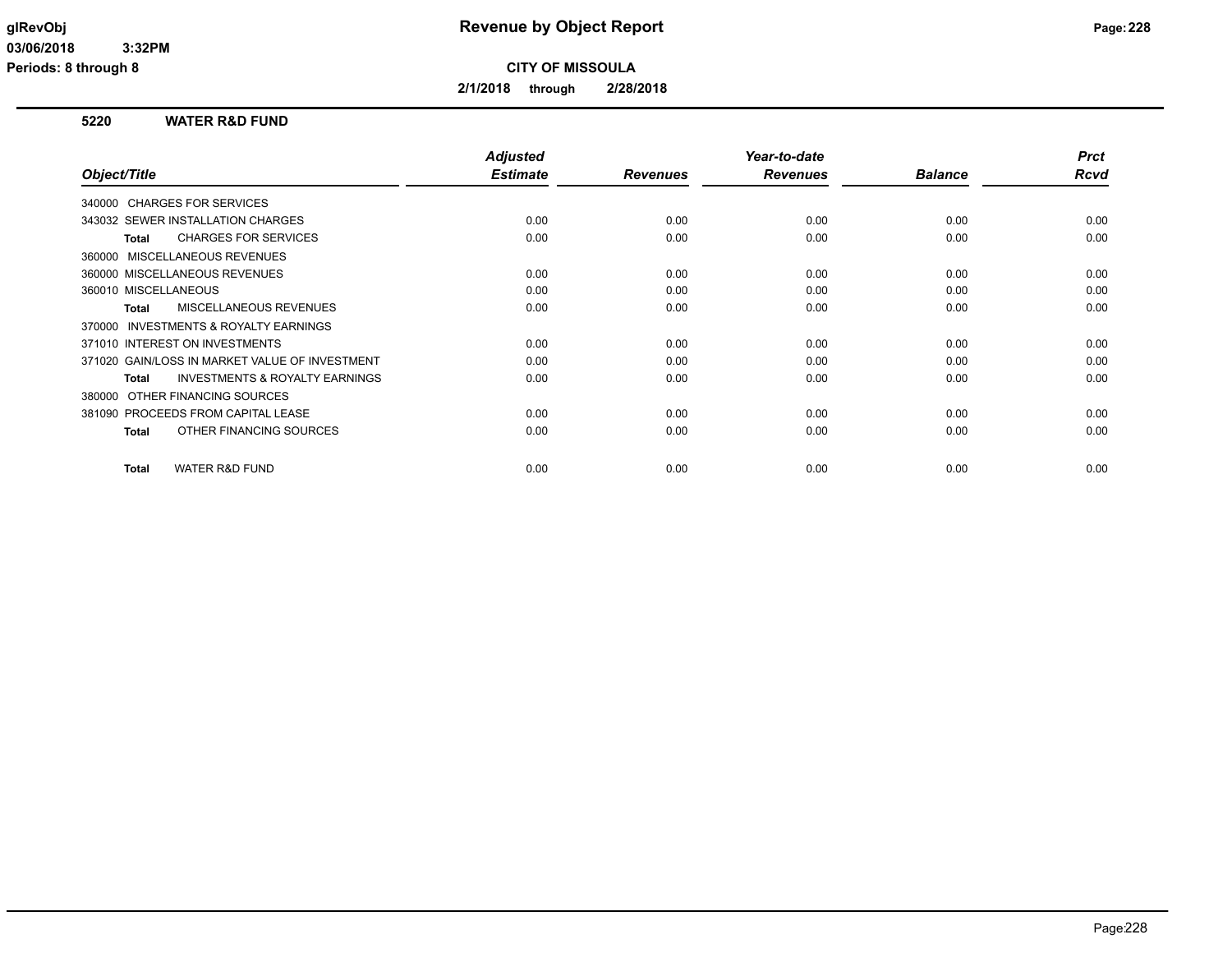**03/06/2018 3:32PM Periods: 8 through 8**

## **glRevObj Revenue by Object Report Page:229**

**CITY OF MISSOULA**

**2/1/2018 through 2/28/2018**

**5240 WATER CONSTRUCTION FUND**

**5240 WATER CONSTRUCTION FUND**

|                                             | <b>Adjusted</b> | Year-to-date    |                 |                | <b>Prct</b> |
|---------------------------------------------|-----------------|-----------------|-----------------|----------------|-------------|
| Object/Title                                | <b>Estimate</b> | <b>Revenues</b> | <b>Revenues</b> | <b>Balance</b> | <b>Rcvd</b> |
| 340000 CHARGES FOR SERVICES                 |                 |                 |                 |                |             |
| 343026 WATER INSTALLATION CHARGES           | 0.00            | 0.00            | 0.00            | 0.00           | 0.00        |
| <b>CHARGES FOR SERVICES</b><br><b>Total</b> | 0.00            | 0.00            | 0.00            | 0.00           | 0.00        |
| WATER CONSTRUCTION FUND<br>Total            | 0.00            | 0.00            | 0.00            | 0.00           | 0.00        |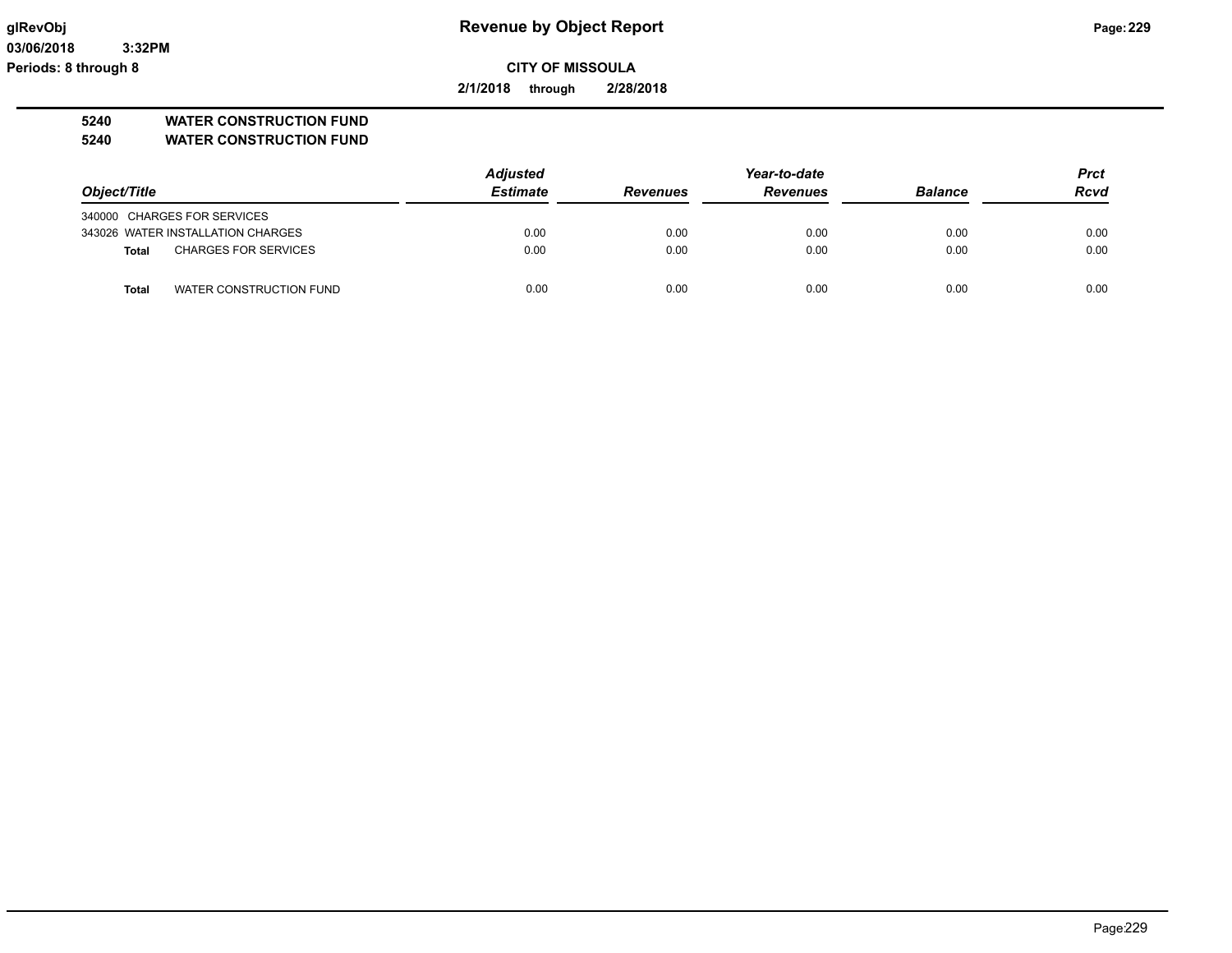**2/1/2018 through 2/28/2018**

## **5240 WATER CONSTRUCTION FUND**

|              |                                   | <b>Adjusted</b> |                 | Year-to-date    |                | <b>Prct</b> |
|--------------|-----------------------------------|-----------------|-----------------|-----------------|----------------|-------------|
| Object/Title |                                   | <b>Estimate</b> | <b>Revenues</b> | <b>Revenues</b> | <b>Balance</b> | <b>Rcvd</b> |
|              | 340000 CHARGES FOR SERVICES       |                 |                 |                 |                |             |
|              | 343026 WATER INSTALLATION CHARGES | 0.00            | 0.00            | 0.00            | 0.00           | 0.00        |
| Total        | <b>CHARGES FOR SERVICES</b>       | 0.00            | 0.00            | 0.00            | 0.00           | 0.00        |
| <b>Total</b> | WATER CONSTRUCTION FUND           | 0.00            | 0.00            | 0.00            | 0.00           | 0.00        |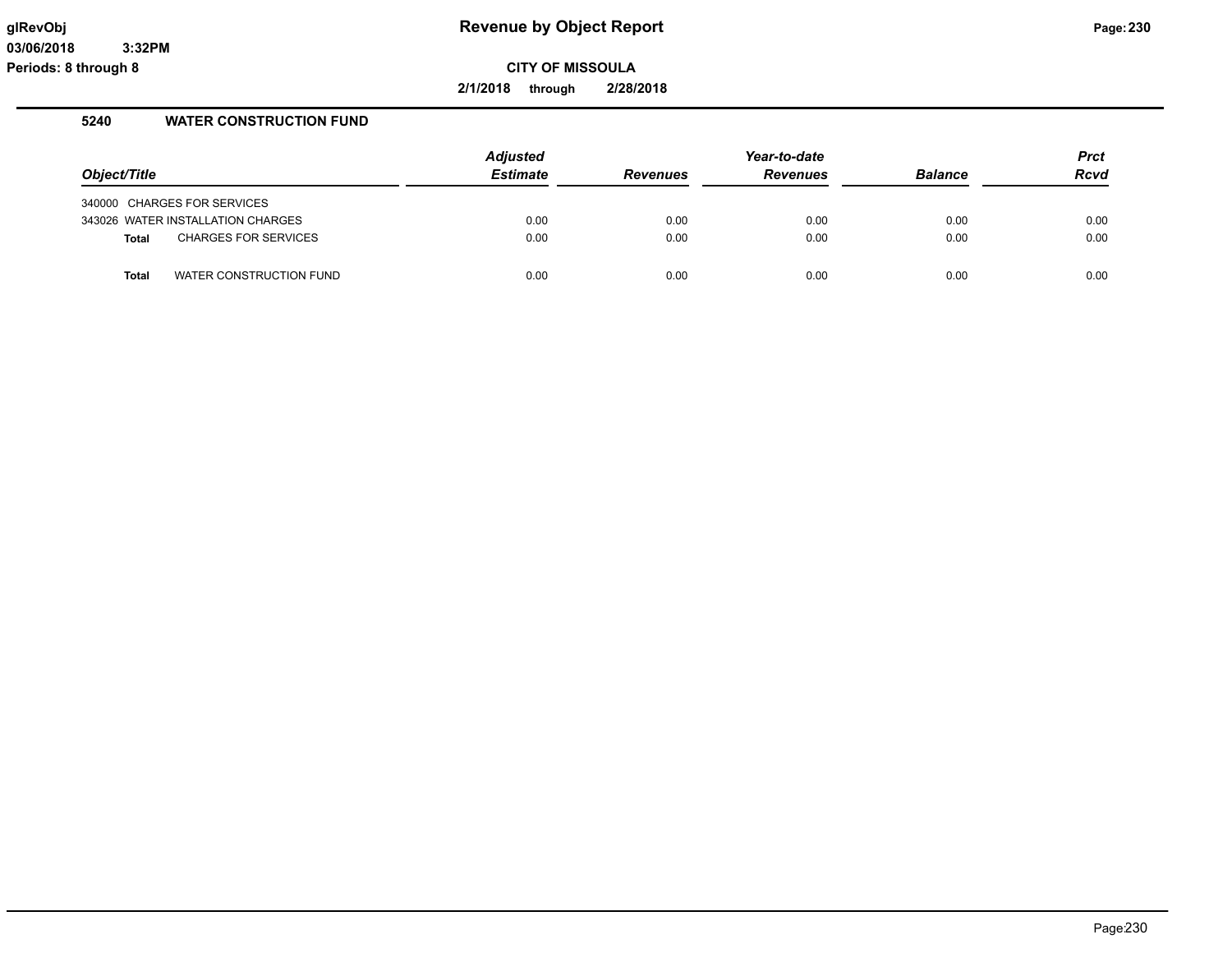**2/1/2018 through 2/28/2018**

**5250 WATER PURCHASE LOAN**

**5250 WATER PURCHASE LOAN**

|                                                 | <b>Adjusted</b> |                 | Year-to-date    |                | <b>Prct</b> |
|-------------------------------------------------|-----------------|-----------------|-----------------|----------------|-------------|
| Object/Title                                    | <b>Estimate</b> | <b>Revenues</b> | <b>Revenues</b> | <b>Balance</b> | <b>Rcvd</b> |
| 370000 INVESTMENTS & ROYALTY EARNINGS           |                 |                 |                 |                |             |
| 371010 INTEREST ON INVESTMENTS                  | 0.00            | 0.00            | 0.00            | 0.00           | 0.00        |
| 371020 GAIN/LOSS IN MARKET VALUE OF INVESTMENTS | 0.00            | 0.00            | 0.00            | 0.00           | 0.00        |
| INVESTMENTS & ROYALTY EARNINGS<br>Total         | 0.00            | 0.00            | 0.00            | 0.00           | 0.00        |
|                                                 |                 |                 |                 |                |             |
| WATER PURCHASE LOAN<br>Total                    | 0.00            | 0.00            | 0.00            | 0.00           | 0.00        |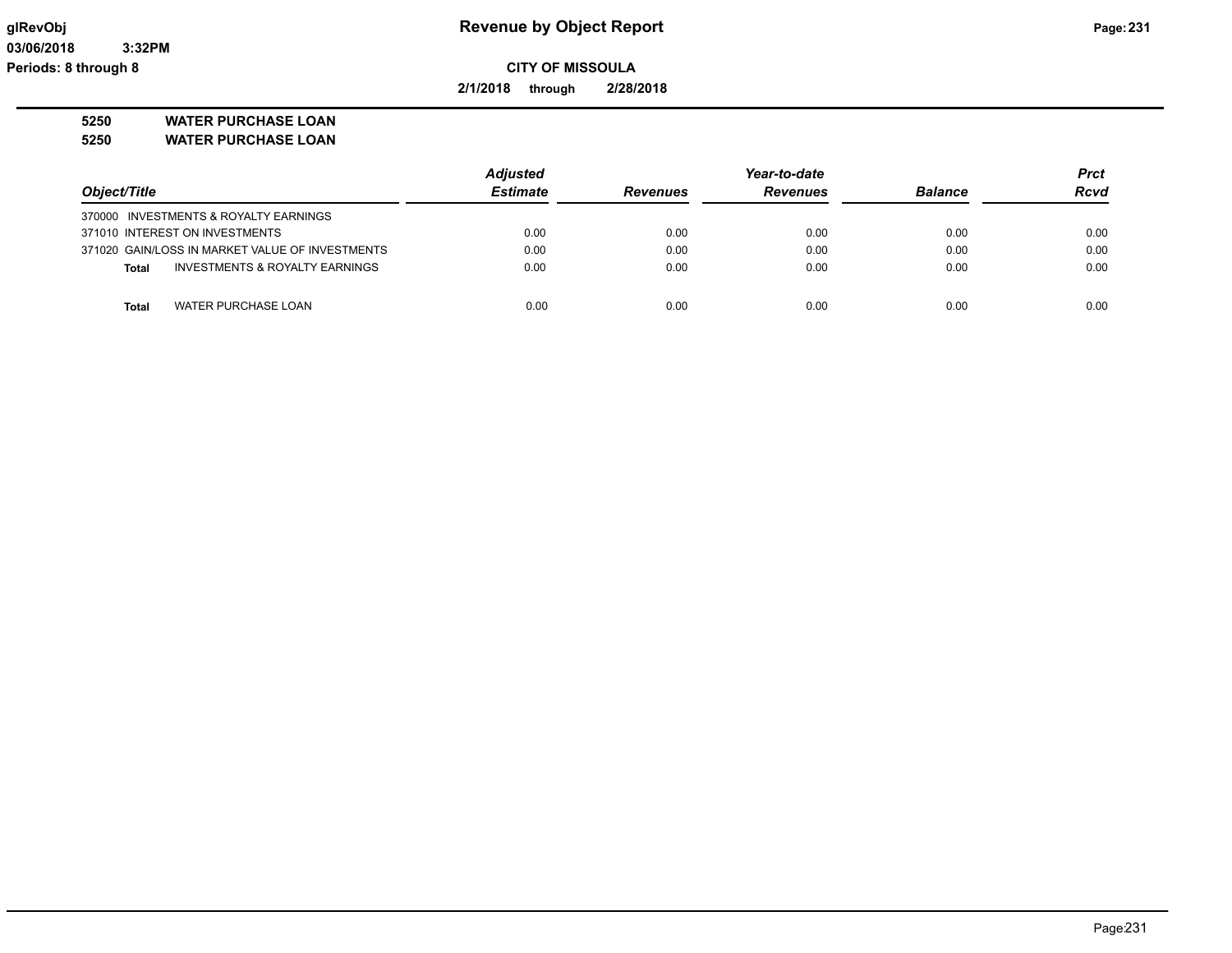**2/1/2018 through 2/28/2018**

## **5250 WATER PURCHASE LOAN**

| Object/Title                          |                                                | <b>Adjusted</b><br><b>Estimate</b> | <b>Revenues</b> | Year-to-date<br><b>Revenues</b> | <b>Balance</b> | <b>Prct</b><br><b>Rcvd</b> |
|---------------------------------------|------------------------------------------------|------------------------------------|-----------------|---------------------------------|----------------|----------------------------|
| 370000 INVESTMENTS & ROYALTY EARNINGS |                                                |                                    |                 |                                 |                |                            |
| 371010 INTEREST ON INVESTMENTS        |                                                | 0.00                               | 0.00            | 0.00                            | 0.00           | 0.00                       |
|                                       | 371020 GAIN/LOSS IN MARKET VALUE OF INVESTMENT | 0.00                               | 0.00            | 0.00                            | 0.00           | 0.00                       |
| <b>Total</b>                          | INVESTMENTS & ROYALTY EARNINGS                 | 0.00                               | 0.00            | 0.00                            | 0.00           | 0.00                       |
|                                       |                                                |                                    |                 |                                 |                |                            |
| <b>Total</b>                          | WATER PURCHASE LOAN                            | 0.00                               | 0.00            | 0.00                            | 0.00           | 0.00                       |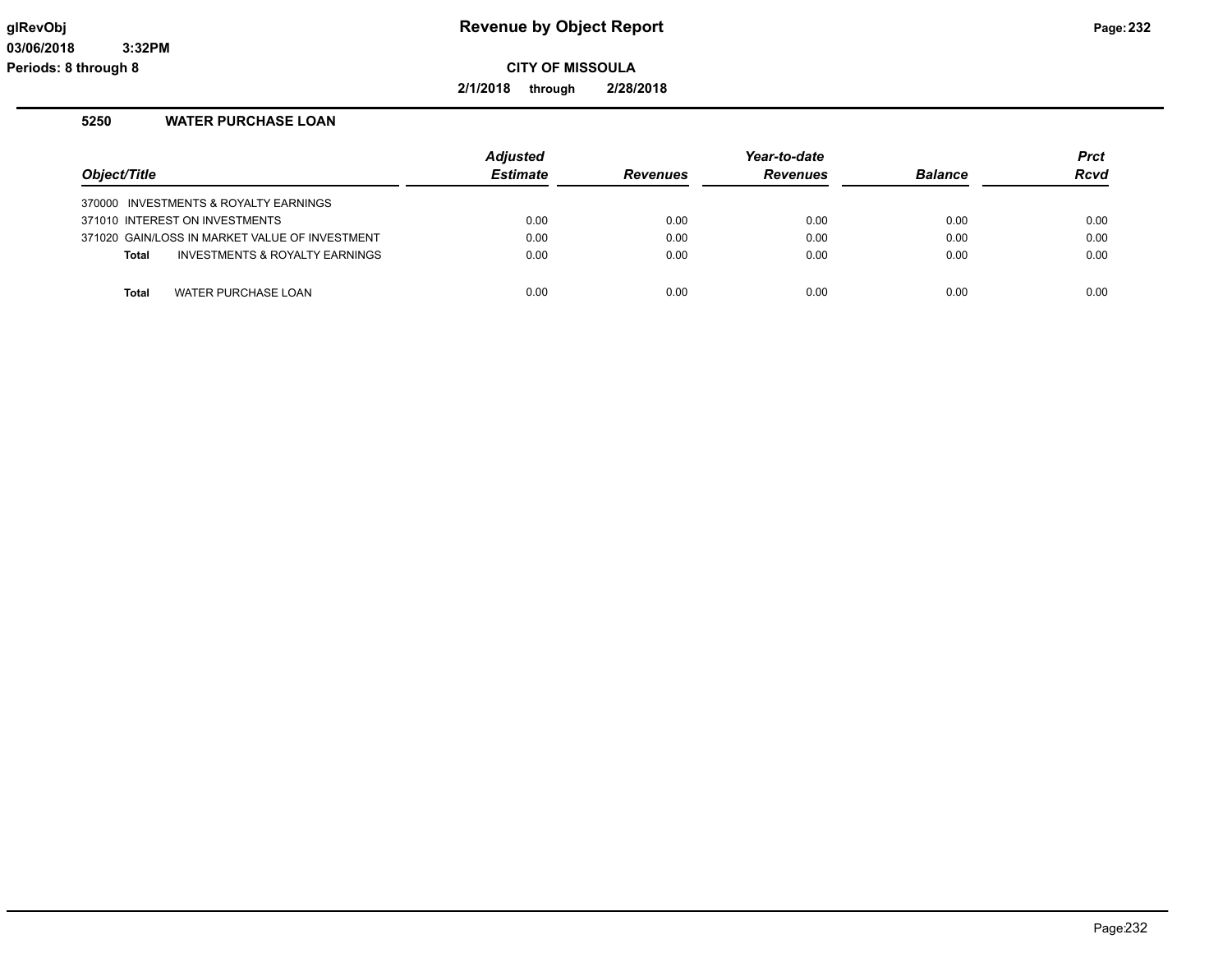**2/1/2018 through 2/28/2018**

## **5251 WATER PURCHASE LOAN RESERVE**

**5251 WATER PURCHASE LOAN RESERVE**

|                                                    | <b>Adjusted</b> |                 | Year-to-date    |                | <b>Prct</b> |
|----------------------------------------------------|-----------------|-----------------|-----------------|----------------|-------------|
| Object/Title                                       | <b>Estimate</b> | <b>Revenues</b> | <b>Revenues</b> | <b>Balance</b> | <b>Rcvd</b> |
| 360000 MISCELLANEOUS REVENUES                      |                 |                 |                 |                |             |
| 360010 MISCELLANEOUS                               | 0.00            | 0.00            | 0.00            | 0.00           | 0.00        |
| MISCELLANEOUS REVENUES<br>Total                    | 0.00            | 0.00            | 0.00            | 0.00           | 0.00        |
| 370000 INVESTMENTS & ROYALTY EARNINGS              |                 |                 |                 |                |             |
| 371010 INTEREST ON INVESTMENTS                     | 0.00            | 0.00            | 0.00            | 0.00           | 0.00        |
| 371020 GAIN/LOSS IN MARKET VALUE OF INVESTMENTS    | 0.00            | 0.00            | 0.00            | 0.00           | 0.00        |
| <b>INVESTMENTS &amp; ROYALTY EARNINGS</b><br>Total | 0.00            | 0.00            | 0.00            | 0.00           | 0.00        |
| 380000 OTHER FINANCING SOURCES                     |                 |                 |                 |                |             |
| 383042 TRANSFERS FROM OTHER FUNDS                  | 0.00            | 0.00            | 0.00            | 0.00           | 0.00        |
| OTHER FINANCING SOURCES<br><b>Total</b>            | 0.00            | 0.00            | 0.00            | 0.00           | 0.00        |
| WATER PURCHASE LOAN RESERVE<br><b>Total</b>        | 0.00            | 0.00            | 0.00            | 0.00           | 0.00        |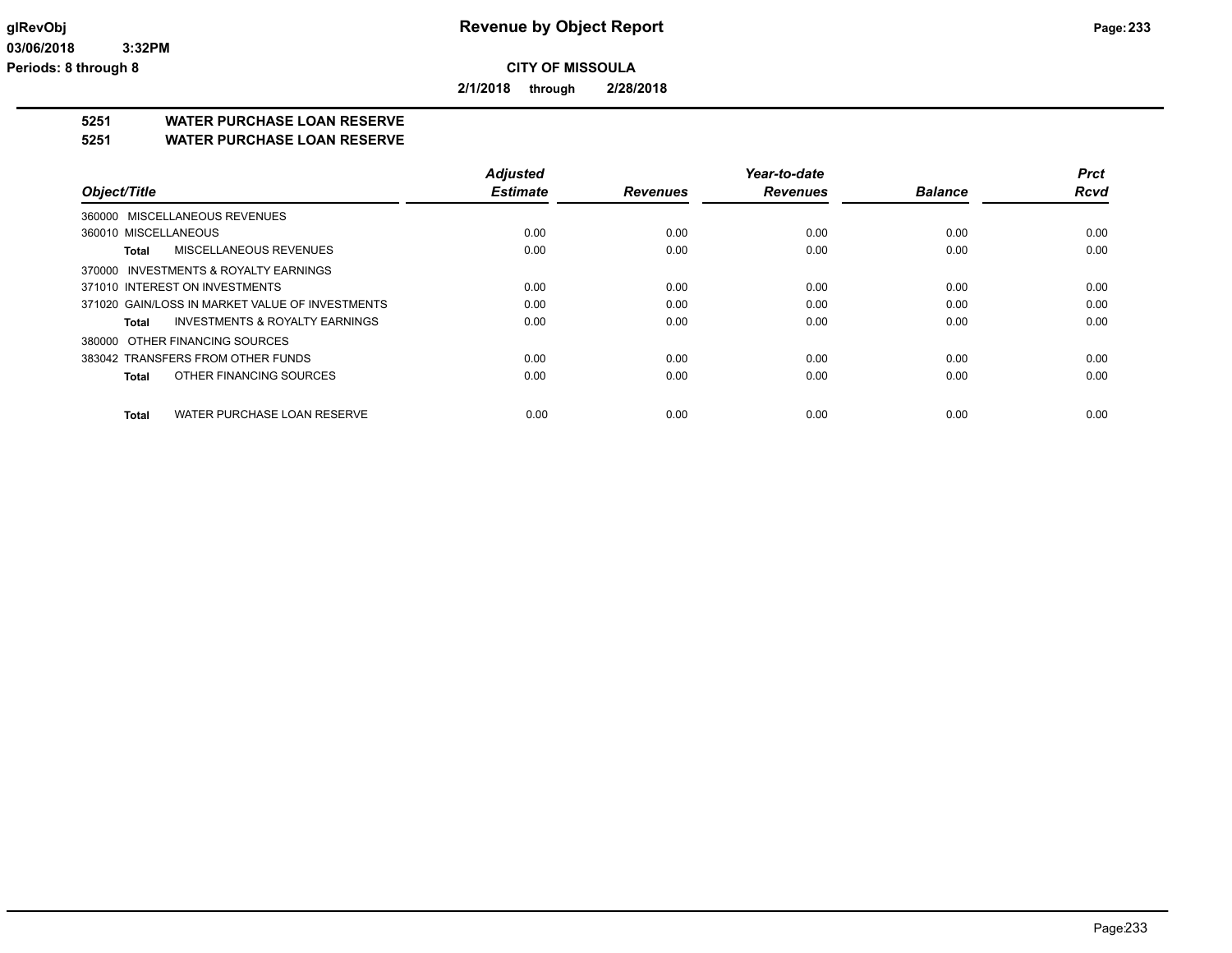**2/1/2018 through 2/28/2018**

## **5251 WATER PURCHASE LOAN RESERVE**

|                                                    | <b>Adjusted</b> |                 | Year-to-date    |                | <b>Prct</b> |
|----------------------------------------------------|-----------------|-----------------|-----------------|----------------|-------------|
| Object/Title                                       | <b>Estimate</b> | <b>Revenues</b> | <b>Revenues</b> | <b>Balance</b> | <b>Rcvd</b> |
| 360000 MISCELLANEOUS REVENUES                      |                 |                 |                 |                |             |
| 360010 MISCELLANEOUS                               | 0.00            | 0.00            | 0.00            | 0.00           | 0.00        |
| MISCELLANEOUS REVENUES<br>Total                    | 0.00            | 0.00            | 0.00            | 0.00           | 0.00        |
| 370000 INVESTMENTS & ROYALTY EARNINGS              |                 |                 |                 |                |             |
| 371010 INTEREST ON INVESTMENTS                     | 0.00            | 0.00            | 0.00            | 0.00           | 0.00        |
| 371020 GAIN/LOSS IN MARKET VALUE OF INVESTMENT     | 0.00            | 0.00            | 0.00            | 0.00           | 0.00        |
| <b>INVESTMENTS &amp; ROYALTY EARNINGS</b><br>Total | 0.00            | 0.00            | 0.00            | 0.00           | 0.00        |
| 380000 OTHER FINANCING SOURCES                     |                 |                 |                 |                |             |
| 383042 TRANSFERS FROM OTHER FUNDS                  | 0.00            | 0.00            | 0.00            | 0.00           | 0.00        |
| OTHER FINANCING SOURCES<br>Total                   | 0.00            | 0.00            | 0.00            | 0.00           | 0.00        |
| WATER PURCHASE LOAN RESERVE<br><b>Total</b>        | 0.00            | 0.00            | 0.00            | 0.00           | 0.00        |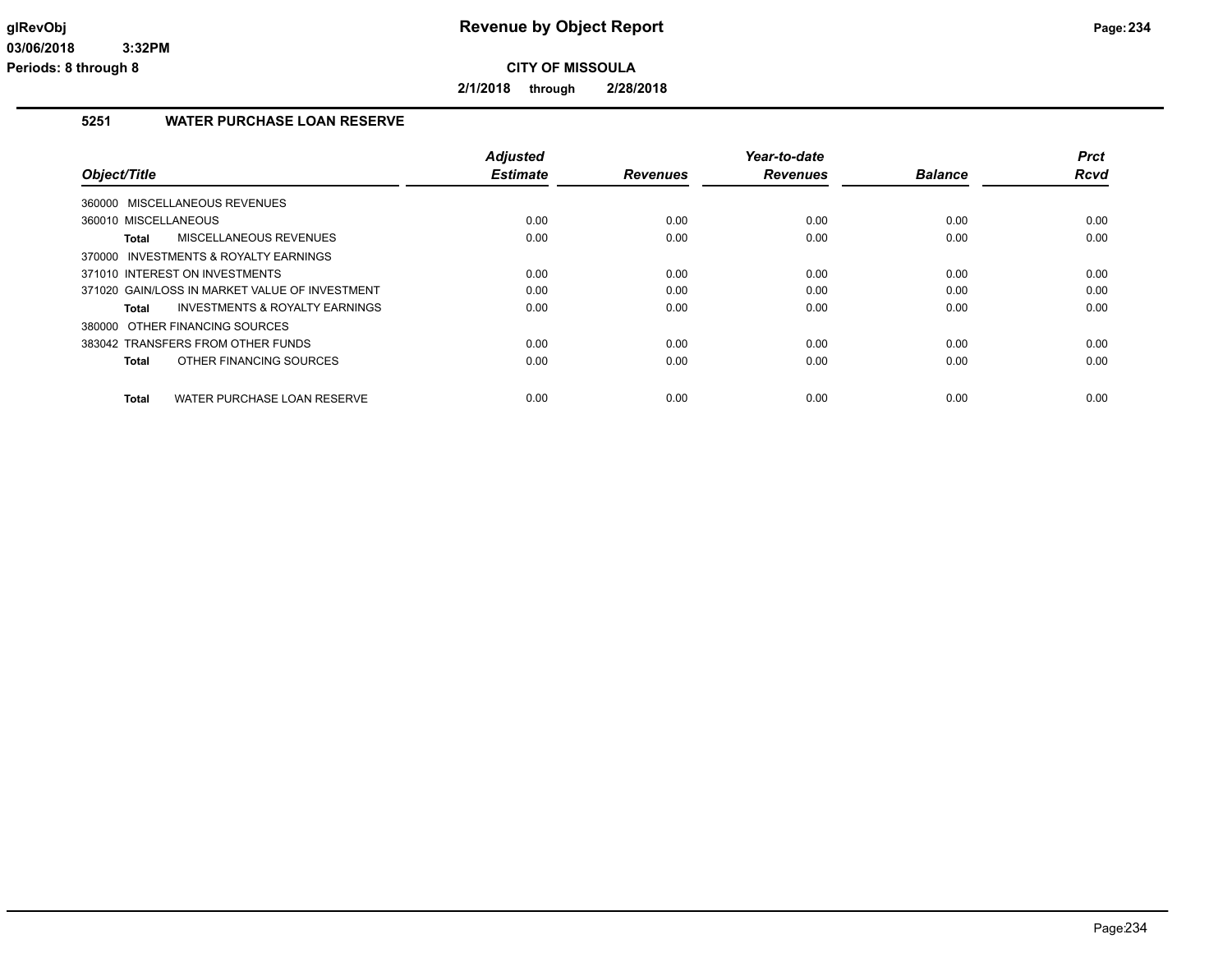**2/1/2018 through 2/28/2018**

## **5310 SEWER OPERATING BUDGET FUND**

#### **5310 SEWER OPERATING BUDGET FUND**

|                                                    | <b>Adjusted</b> |                 | Year-to-date    |                | <b>Prct</b> |
|----------------------------------------------------|-----------------|-----------------|-----------------|----------------|-------------|
| Object/Title                                       | <b>Estimate</b> | <b>Revenues</b> | <b>Revenues</b> | <b>Balance</b> | <b>Rcvd</b> |
| 320000 LICENSES & PERMITS                          |                 |                 |                 |                |             |
| 323027 HAULER PERMITS                              | 0.00            | 0.00            | 0.00            | 0.00           | 0.00        |
| <b>LICENSES &amp; PERMITS</b><br><b>Total</b>      | 0.00            | 0.00            | 0.00            | 0.00           | 0.00        |
| 330000 INTERGOVERNMENTAL REVENUES                  |                 |                 |                 |                |             |
| 334071 DEQ/RIVER WATER SAMPLING                    | 0.00            | 0.00            | 0.00            | 0.00           | 0.00        |
| 336020 STATE PENSION CONTRIBUTION                  | 0.00            | 0.00            | 0.00            | 0.00           | 0.00        |
| 336023 STATE CONTRIB. - PERS                       | 0.00            | 0.00            | $-1.51$         | 1.51           | 0.00        |
| INTERGOVERNMENTAL REVENUES<br><b>Total</b>         | 0.00            | 0.00            | $-1.51$         | 1.51           | 0.00        |
| 340000 CHARGES FOR SERVICES                        |                 |                 |                 |                |             |
| 343018 SALE/MILLING OF WOOD                        | 0.00            | 0.00            | 0.00            | 0.00           | 0.00        |
| 343032 SEWER INSTALLATION CHARGES                  | 0.00            | 0.00            | 0.00            | 0.00           | 0.00        |
| 343035 SALE OF SEWER MATERIALS AND SUPPLIES        | 0.00            | 0.00            | 0.00            | 0.00           | 0.00        |
| 343039 DISPOSAL FEES                               | 0.00            | 0.00            | 0.00            | 0.00           | 0.00        |
| 343041 COMPOST TIPPING FEES                        | 0.00            | 0.00            | 82.00           | $-82.00$       | 0.00        |
| 343045 COMPOST SALES                               | 0.00            | 0.00            | 0.00            | 0.00           | 0.00        |
| 343046 COMPOST DELIVERY CHARGE                     | 0.00            | 0.00            | 0.00            | 0.00           | 0.00        |
| <b>CHARGES FOR SERVICES</b><br><b>Total</b>        | 0.00            | 0.00            | 82.00           | $-82.00$       | 0.00        |
| 360000 MISCELLANEOUS REVENUES                      |                 |                 |                 |                |             |
| 360010 MISCELLANEOUS                               | 0.00            | 0.00            | 0.00            | 0.00           | 0.00        |
| 360030 CONTRIBUTIONS FROM PROPERTY OWNERS          | 0.00            | 0.00            | 0.00            | 0.00           | 0.00        |
| 363040 PENALTY AND INTEREST                        | 0.00            | 0.00            | 0.00            | 0.00           | 0.00        |
| 364012 SALE OF SURPLUS PROPERTY                    | 0.00            | 0.00            | 0.00            | 0.00           | 0.00        |
| MISCELLANEOUS REVENUES<br><b>Total</b>             | 0.00            | 0.00            | 0.00            | 0.00           | 0.00        |
| 370000 INVESTMENTS & ROYALTY EARNINGS              |                 |                 |                 |                |             |
| 371010 INTEREST ON INVESTMENTS                     | 0.00            | 0.00            | 0.00            | 0.00           | 0.00        |
| 371020 GAIN/LOSS IN MARKET VALUE OF INVESTMENTS    | 0.00            | 0.00            | 0.00            | 0.00           | 0.00        |
| <b>INVESTMENTS &amp; ROYALTY EARNINGS</b><br>Total | 0.00            | 0.00            | 0.00            | 0.00           | 0.00        |
| 380000 OTHER FINANCING SOURCES                     |                 |                 |                 |                |             |
| 381090 PROCEEDS FROM CAPITAL LEASE                 | 0.00            | 0.00            | 0.00            | 0.00           | 0.00        |
| 382010 SALE OF FIXED ASSETS                        | 0.00            | 0.00            | 0.00            | 0.00           | 0.00        |
| 383024 TRANS FR SEWER CLEARING                     | 0.00            | 0.00            | 0.00            | 0.00           | 0.00        |
| OTHER FINANCING SOURCES<br><b>Total</b>            | 0.00            | 0.00            | 0.00            | 0.00           | 0.00        |
| SEWER OPERATING BUDGET FUND<br><b>Total</b>        | 0.00            | 0.00            | 80.49           | $-80.49$       | 0.00        |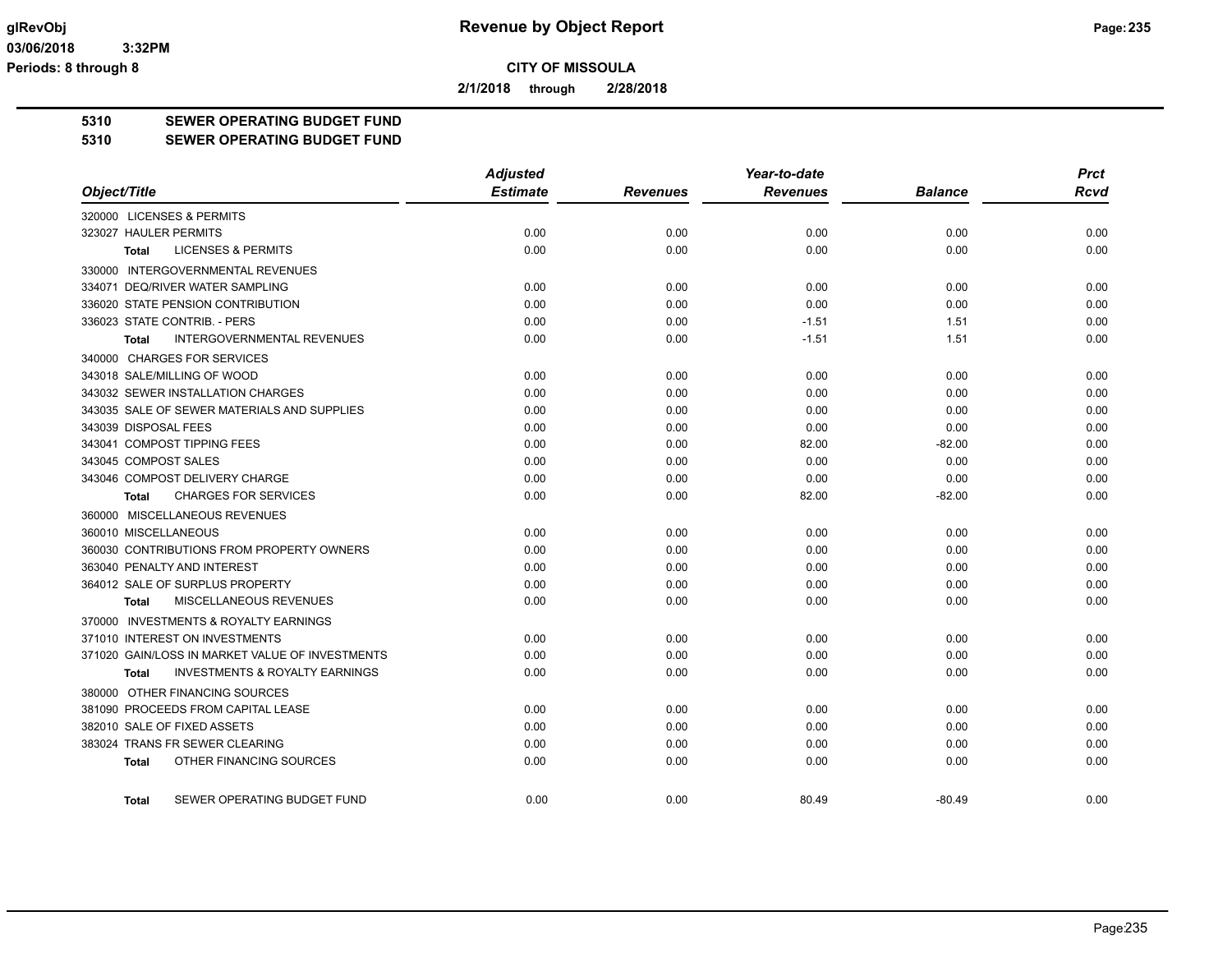**2/1/2018 through 2/28/2018**

## **5310 SEWER OPERATING BUDGET FUND**

|                                                           | <b>Adjusted</b> |                 | Year-to-date    |                | <b>Prct</b> |
|-----------------------------------------------------------|-----------------|-----------------|-----------------|----------------|-------------|
| Object/Title                                              | <b>Estimate</b> | <b>Revenues</b> | <b>Revenues</b> | <b>Balance</b> | <b>Rcvd</b> |
| 320000 LICENSES & PERMITS                                 |                 |                 |                 |                |             |
| 323027 HAULER PERMITS                                     | 0.00            | 0.00            | 0.00            | 0.00           | 0.00        |
| <b>LICENSES &amp; PERMITS</b><br>Total                    | 0.00            | 0.00            | 0.00            | 0.00           | 0.00        |
| 330000 INTERGOVERNMENTAL REVENUES                         |                 |                 |                 |                |             |
| 334071 DEQ/RIVER WATER SAMPLING                           | 0.00            | 0.00            | 0.00            | 0.00           | 0.00        |
| 336020 STATE PENSION CONTRIBUTION                         | 0.00            | 0.00            | 0.00            | 0.00           | 0.00        |
| 336023 STATE CONTRIB. - PERS                              | 0.00            | 0.00            | $-1.51$         | 1.51           | 0.00        |
| <b>INTERGOVERNMENTAL REVENUES</b><br><b>Total</b>         | 0.00            | 0.00            | $-1.51$         | 1.51           | 0.00        |
| 340000 CHARGES FOR SERVICES                               |                 |                 |                 |                |             |
| 343018 SALE/MILLING OF WOOD                               | 0.00            | 0.00            | 0.00            | 0.00           | 0.00        |
| 343032 SEWER INSTALLATION CHARGES                         | 0.00            | 0.00            | 0.00            | 0.00           | 0.00        |
| 343035 SALE OF SEWER MATERIALS AND SUPPLIES               | 0.00            | 0.00            | 0.00            | 0.00           | 0.00        |
| 343039 DISPOSAL FEES                                      | 0.00            | 0.00            | 0.00            | 0.00           | 0.00        |
| 343041 COMPOST TIPPING FEES                               | 0.00            | 0.00            | 82.00           | $-82.00$       | 0.00        |
| 343045 COMPOST SALES                                      | 0.00            | 0.00            | 0.00            | 0.00           | 0.00        |
| 343046 COMPOST DELIVERY CHARGE                            | 0.00            | 0.00            | 0.00            | 0.00           | 0.00        |
| <b>CHARGES FOR SERVICES</b><br>Total                      | 0.00            | 0.00            | 82.00           | $-82.00$       | 0.00        |
| 360000 MISCELLANEOUS REVENUES                             |                 |                 |                 |                |             |
| 360010 MISCELLANEOUS                                      | 0.00            | 0.00            | 0.00            | 0.00           | 0.00        |
| 360030 CONTRIBUTIONS FROM PROPERTY OWNERS                 | 0.00            | 0.00            | 0.00            | 0.00           | 0.00        |
| 363040 PENALTY AND INTEREST                               | 0.00            | 0.00            | 0.00            | 0.00           | 0.00        |
| 364012 SALE OF SURPLUS PROPERTY                           | 0.00            | 0.00            | 0.00            | 0.00           | 0.00        |
| MISCELLANEOUS REVENUES<br>Total                           | 0.00            | 0.00            | 0.00            | 0.00           | 0.00        |
| 370000 INVESTMENTS & ROYALTY EARNINGS                     |                 |                 |                 |                |             |
| 371010 INTEREST ON INVESTMENTS                            | 0.00            | 0.00            | 0.00            | 0.00           | 0.00        |
| 371020 GAIN/LOSS IN MARKET VALUE OF INVESTMENT            | 0.00            | 0.00            | 0.00            | 0.00           | 0.00        |
| <b>INVESTMENTS &amp; ROYALTY EARNINGS</b><br><b>Total</b> | 0.00            | 0.00            | 0.00            | 0.00           | 0.00        |
| 380000 OTHER FINANCING SOURCES                            |                 |                 |                 |                |             |
| 381090 PROCEEDS FROM CAPITAL LEASE                        | 0.00            | 0.00            | 0.00            | 0.00           | 0.00        |
| 382010 SALE OF FIXED ASSETS                               | 0.00            | 0.00            | 0.00            | 0.00           | 0.00        |
| 383024 TRANS FR SEWER CLEARING                            | 0.00            | 0.00            | 0.00            | 0.00           | 0.00        |
| OTHER FINANCING SOURCES<br>Total                          | 0.00            | 0.00            | 0.00            | 0.00           | 0.00        |
|                                                           |                 |                 |                 |                |             |
| SEWER OPERATING BUDGET FUND<br><b>Total</b>               | 0.00            | 0.00            | 80.49           | $-80.49$       | 0.00        |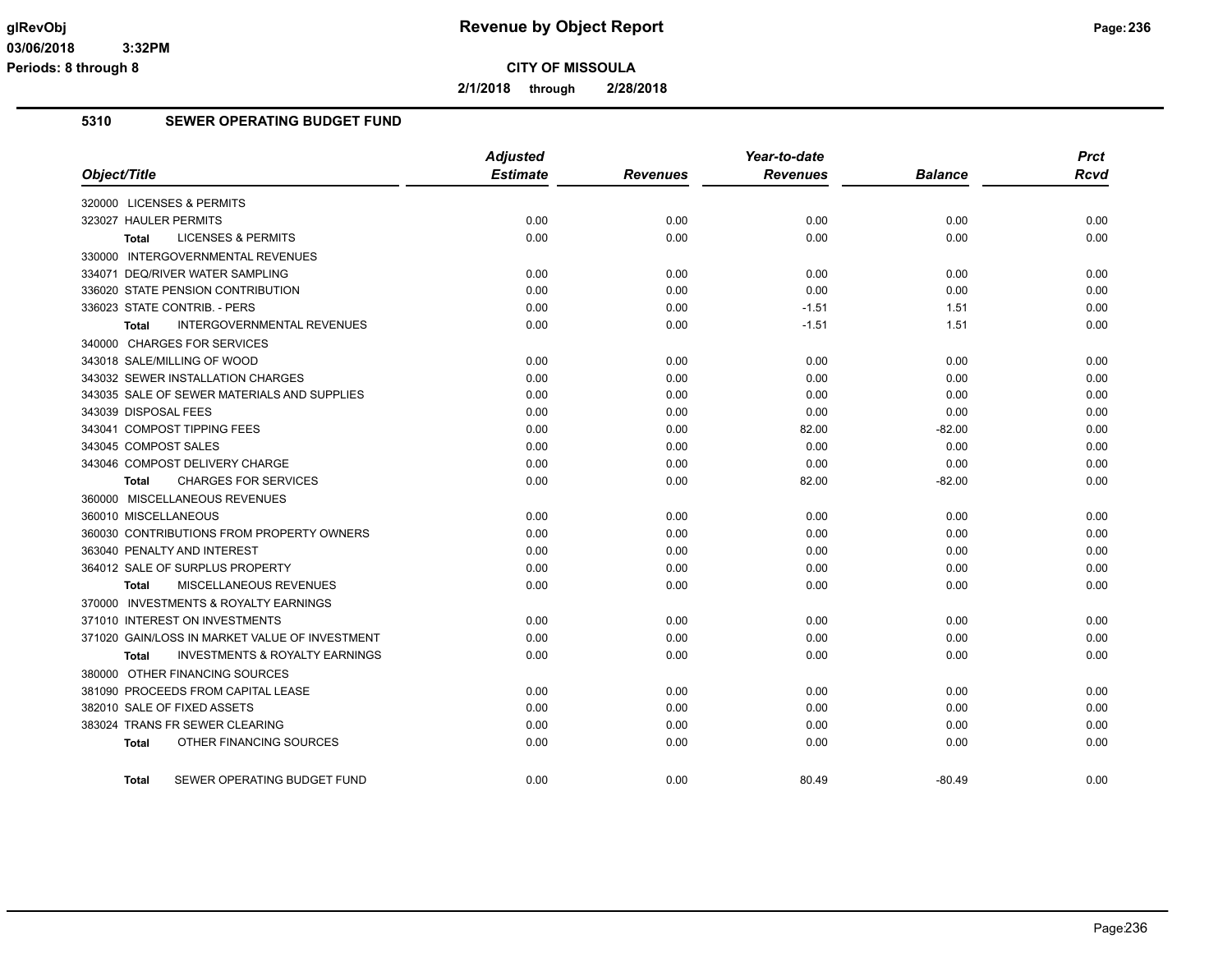**2/1/2018 through 2/28/2018**

#### **5311 WASTEWATER UTILITY FUND**

| Object/Title<br><b>Estimate</b><br><b>Revenues</b><br><b>Balance</b><br><b>Revenues</b><br>Rcvd<br>320000 LICENSES & PERMITS<br>323027 HAULER PERMITS<br>0.00<br>150.00<br>1,190.00<br>1,040.00<br>12.61<br><b>LICENSES &amp; PERMITS</b><br>1,190.00<br>0.00<br>150.00<br>1,040.00<br>12.61<br><b>Total</b><br>330000 INTERGOVERNMENTAL REVENUES<br>331990 IRS REIMB/DEBT SVS INTEREST<br>248,879.00<br>0.00<br>132,969.80<br>46.57<br>115,909.20<br>331992 FEDERAL ARRA GRANTS<br>0.00<br>0.00<br>0.00<br>0.00<br>0.00<br>336020 STATE PENSION CONTRIBUTION<br>0.00<br>0.00<br>0.00<br>0.00<br>0.00<br>336023 STATE CONTRIB. - PERS<br>1,250.00<br>0.00<br>1,105.80<br>144.20<br>88.46<br><b>INTERGOVERNMENTAL REVENUES</b><br>250,129.00<br>0.00<br>117,015.00<br>133,114.00<br>46.78<br><b>Total</b><br>340000 CHARGES FOR SERVICES<br>343018 SALE OF MATERIALS<br>0.00<br>0.00<br>1,275.00<br>$-1,275.00$<br>0.00<br>343031 SEWER INSTALLATION CHARGES - DEVLPMNT<br>900,000.00<br>3,000.00<br>3,000.00<br>897,000.00<br>0.33<br>343032 SEWER INSTALLATION CHARGES<br>44,850.00<br>0.00<br>18,408.25<br>26,441.75<br>41.04<br>343034 TREATMENT FACILITIES FEES<br>8,040,674.00<br>9,435.56<br>7,877,054.50<br>163,619.50<br>97.97<br>343035 SALE OF SEWER MATERIALS AND SUPPLIES<br>10,300.00<br>0.00<br>0.00<br>10,300.00<br>0.00<br>343037 DELINQUENT SEWER FEES<br>0.00<br>0.00<br>0.00<br>0.00<br>0.00<br>343038 P & I TAX LIENS<br>0.00<br>101.77<br>2,217.73<br>$-2,217.73$<br>0.00<br>343039 DISPOSAL FEES<br>29.170.00<br>1.780.28<br>8,813.92<br>20,356.08<br>30.22<br>343041 COMPOST TIPPING FEES<br>659,215.00<br>805.00<br>298,065.00<br>361,150.00<br>45.22<br>343045 COMPOST SALES<br>0.00<br>26.52<br>417,960.00<br>110,845.00<br>307,115.00<br>0.00<br>343046 COMPOST DELIVERY CHARGE<br>0.00<br>0.00<br>0.00<br>0.00 |
|--------------------------------------------------------------------------------------------------------------------------------------------------------------------------------------------------------------------------------------------------------------------------------------------------------------------------------------------------------------------------------------------------------------------------------------------------------------------------------------------------------------------------------------------------------------------------------------------------------------------------------------------------------------------------------------------------------------------------------------------------------------------------------------------------------------------------------------------------------------------------------------------------------------------------------------------------------------------------------------------------------------------------------------------------------------------------------------------------------------------------------------------------------------------------------------------------------------------------------------------------------------------------------------------------------------------------------------------------------------------------------------------------------------------------------------------------------------------------------------------------------------------------------------------------------------------------------------------------------------------------------------------------------------------------------------------------------------------------------------------------------------------------------------------------------------------------------------------|
|                                                                                                                                                                                                                                                                                                                                                                                                                                                                                                                                                                                                                                                                                                                                                                                                                                                                                                                                                                                                                                                                                                                                                                                                                                                                                                                                                                                                                                                                                                                                                                                                                                                                                                                                                                                                                                            |
|                                                                                                                                                                                                                                                                                                                                                                                                                                                                                                                                                                                                                                                                                                                                                                                                                                                                                                                                                                                                                                                                                                                                                                                                                                                                                                                                                                                                                                                                                                                                                                                                                                                                                                                                                                                                                                            |
|                                                                                                                                                                                                                                                                                                                                                                                                                                                                                                                                                                                                                                                                                                                                                                                                                                                                                                                                                                                                                                                                                                                                                                                                                                                                                                                                                                                                                                                                                                                                                                                                                                                                                                                                                                                                                                            |
|                                                                                                                                                                                                                                                                                                                                                                                                                                                                                                                                                                                                                                                                                                                                                                                                                                                                                                                                                                                                                                                                                                                                                                                                                                                                                                                                                                                                                                                                                                                                                                                                                                                                                                                                                                                                                                            |
|                                                                                                                                                                                                                                                                                                                                                                                                                                                                                                                                                                                                                                                                                                                                                                                                                                                                                                                                                                                                                                                                                                                                                                                                                                                                                                                                                                                                                                                                                                                                                                                                                                                                                                                                                                                                                                            |
|                                                                                                                                                                                                                                                                                                                                                                                                                                                                                                                                                                                                                                                                                                                                                                                                                                                                                                                                                                                                                                                                                                                                                                                                                                                                                                                                                                                                                                                                                                                                                                                                                                                                                                                                                                                                                                            |
|                                                                                                                                                                                                                                                                                                                                                                                                                                                                                                                                                                                                                                                                                                                                                                                                                                                                                                                                                                                                                                                                                                                                                                                                                                                                                                                                                                                                                                                                                                                                                                                                                                                                                                                                                                                                                                            |
|                                                                                                                                                                                                                                                                                                                                                                                                                                                                                                                                                                                                                                                                                                                                                                                                                                                                                                                                                                                                                                                                                                                                                                                                                                                                                                                                                                                                                                                                                                                                                                                                                                                                                                                                                                                                                                            |
|                                                                                                                                                                                                                                                                                                                                                                                                                                                                                                                                                                                                                                                                                                                                                                                                                                                                                                                                                                                                                                                                                                                                                                                                                                                                                                                                                                                                                                                                                                                                                                                                                                                                                                                                                                                                                                            |
|                                                                                                                                                                                                                                                                                                                                                                                                                                                                                                                                                                                                                                                                                                                                                                                                                                                                                                                                                                                                                                                                                                                                                                                                                                                                                                                                                                                                                                                                                                                                                                                                                                                                                                                                                                                                                                            |
|                                                                                                                                                                                                                                                                                                                                                                                                                                                                                                                                                                                                                                                                                                                                                                                                                                                                                                                                                                                                                                                                                                                                                                                                                                                                                                                                                                                                                                                                                                                                                                                                                                                                                                                                                                                                                                            |
|                                                                                                                                                                                                                                                                                                                                                                                                                                                                                                                                                                                                                                                                                                                                                                                                                                                                                                                                                                                                                                                                                                                                                                                                                                                                                                                                                                                                                                                                                                                                                                                                                                                                                                                                                                                                                                            |
|                                                                                                                                                                                                                                                                                                                                                                                                                                                                                                                                                                                                                                                                                                                                                                                                                                                                                                                                                                                                                                                                                                                                                                                                                                                                                                                                                                                                                                                                                                                                                                                                                                                                                                                                                                                                                                            |
|                                                                                                                                                                                                                                                                                                                                                                                                                                                                                                                                                                                                                                                                                                                                                                                                                                                                                                                                                                                                                                                                                                                                                                                                                                                                                                                                                                                                                                                                                                                                                                                                                                                                                                                                                                                                                                            |
|                                                                                                                                                                                                                                                                                                                                                                                                                                                                                                                                                                                                                                                                                                                                                                                                                                                                                                                                                                                                                                                                                                                                                                                                                                                                                                                                                                                                                                                                                                                                                                                                                                                                                                                                                                                                                                            |
|                                                                                                                                                                                                                                                                                                                                                                                                                                                                                                                                                                                                                                                                                                                                                                                                                                                                                                                                                                                                                                                                                                                                                                                                                                                                                                                                                                                                                                                                                                                                                                                                                                                                                                                                                                                                                                            |
|                                                                                                                                                                                                                                                                                                                                                                                                                                                                                                                                                                                                                                                                                                                                                                                                                                                                                                                                                                                                                                                                                                                                                                                                                                                                                                                                                                                                                                                                                                                                                                                                                                                                                                                                                                                                                                            |
|                                                                                                                                                                                                                                                                                                                                                                                                                                                                                                                                                                                                                                                                                                                                                                                                                                                                                                                                                                                                                                                                                                                                                                                                                                                                                                                                                                                                                                                                                                                                                                                                                                                                                                                                                                                                                                            |
|                                                                                                                                                                                                                                                                                                                                                                                                                                                                                                                                                                                                                                                                                                                                                                                                                                                                                                                                                                                                                                                                                                                                                                                                                                                                                                                                                                                                                                                                                                                                                                                                                                                                                                                                                                                                                                            |
|                                                                                                                                                                                                                                                                                                                                                                                                                                                                                                                                                                                                                                                                                                                                                                                                                                                                                                                                                                                                                                                                                                                                                                                                                                                                                                                                                                                                                                                                                                                                                                                                                                                                                                                                                                                                                                            |
|                                                                                                                                                                                                                                                                                                                                                                                                                                                                                                                                                                                                                                                                                                                                                                                                                                                                                                                                                                                                                                                                                                                                                                                                                                                                                                                                                                                                                                                                                                                                                                                                                                                                                                                                                                                                                                            |
|                                                                                                                                                                                                                                                                                                                                                                                                                                                                                                                                                                                                                                                                                                                                                                                                                                                                                                                                                                                                                                                                                                                                                                                                                                                                                                                                                                                                                                                                                                                                                                                                                                                                                                                                                                                                                                            |
| <b>CHARGES FOR SERVICES</b><br>10,102,169.00<br>15,122.61<br>8,319,679.40<br>1,782,489.60<br>82.36<br><b>Total</b>                                                                                                                                                                                                                                                                                                                                                                                                                                                                                                                                                                                                                                                                                                                                                                                                                                                                                                                                                                                                                                                                                                                                                                                                                                                                                                                                                                                                                                                                                                                                                                                                                                                                                                                         |
| 360000 MISCELLANEOUS REVENUES                                                                                                                                                                                                                                                                                                                                                                                                                                                                                                                                                                                                                                                                                                                                                                                                                                                                                                                                                                                                                                                                                                                                                                                                                                                                                                                                                                                                                                                                                                                                                                                                                                                                                                                                                                                                              |
| 360010 MISCELLANEOUS<br>0.00<br>0.00<br>0.00<br>0.00<br>0.00                                                                                                                                                                                                                                                                                                                                                                                                                                                                                                                                                                                                                                                                                                                                                                                                                                                                                                                                                                                                                                                                                                                                                                                                                                                                                                                                                                                                                                                                                                                                                                                                                                                                                                                                                                               |
| 360030 CONTRIBUTIONS FROM PROPERTY OWNERS<br>0.00<br>0.00<br>0.00<br>0.00<br>0.00                                                                                                                                                                                                                                                                                                                                                                                                                                                                                                                                                                                                                                                                                                                                                                                                                                                                                                                                                                                                                                                                                                                                                                                                                                                                                                                                                                                                                                                                                                                                                                                                                                                                                                                                                          |
| 361200 RADIO TOWER LEASE PAYMENTS<br>5,680.00<br>0.00<br>5,000.00<br>680.00<br>88.03                                                                                                                                                                                                                                                                                                                                                                                                                                                                                                                                                                                                                                                                                                                                                                                                                                                                                                                                                                                                                                                                                                                                                                                                                                                                                                                                                                                                                                                                                                                                                                                                                                                                                                                                                       |
| 361201 EKO LAND LEASE<br>0.00<br>0.00<br>0.00<br>0.00<br>0.00                                                                                                                                                                                                                                                                                                                                                                                                                                                                                                                                                                                                                                                                                                                                                                                                                                                                                                                                                                                                                                                                                                                                                                                                                                                                                                                                                                                                                                                                                                                                                                                                                                                                                                                                                                              |
| 363040 PENALTY AND INTEREST<br>0.00<br>222.19<br>1,590.47<br>$-1,590.47$<br>0.00                                                                                                                                                                                                                                                                                                                                                                                                                                                                                                                                                                                                                                                                                                                                                                                                                                                                                                                                                                                                                                                                                                                                                                                                                                                                                                                                                                                                                                                                                                                                                                                                                                                                                                                                                           |
| 364012 SALE OF SURPLUS PROPERTY<br>49,500.00<br>0.00<br>697.50<br>48,802.50<br>1.41                                                                                                                                                                                                                                                                                                                                                                                                                                                                                                                                                                                                                                                                                                                                                                                                                                                                                                                                                                                                                                                                                                                                                                                                                                                                                                                                                                                                                                                                                                                                                                                                                                                                                                                                                        |
| 365023 NORTHWESTERN ENERGY GRANT<br>100.00<br>0.00<br>0.00<br>100.00<br>0.00                                                                                                                                                                                                                                                                                                                                                                                                                                                                                                                                                                                                                                                                                                                                                                                                                                                                                                                                                                                                                                                                                                                                                                                                                                                                                                                                                                                                                                                                                                                                                                                                                                                                                                                                                               |
| MISCELLANEOUS REVENUES<br>55,280.00<br>222.19<br>7,287.97<br>47,992.03<br>13.18<br><b>Total</b>                                                                                                                                                                                                                                                                                                                                                                                                                                                                                                                                                                                                                                                                                                                                                                                                                                                                                                                                                                                                                                                                                                                                                                                                                                                                                                                                                                                                                                                                                                                                                                                                                                                                                                                                            |
| 370000 INVESTMENTS & ROYALTY EARNINGS                                                                                                                                                                                                                                                                                                                                                                                                                                                                                                                                                                                                                                                                                                                                                                                                                                                                                                                                                                                                                                                                                                                                                                                                                                                                                                                                                                                                                                                                                                                                                                                                                                                                                                                                                                                                      |
| 371010 INTEREST ON INVESTMENTS<br>0.00<br>0.00<br>0.00<br>0.00<br>0.00                                                                                                                                                                                                                                                                                                                                                                                                                                                                                                                                                                                                                                                                                                                                                                                                                                                                                                                                                                                                                                                                                                                                                                                                                                                                                                                                                                                                                                                                                                                                                                                                                                                                                                                                                                     |
| 371020 GAIN/LOSS IN MARKET VALUE OF INVESTMENTS<br>0.00<br>0.00<br>0.00<br>0.00<br>0.00                                                                                                                                                                                                                                                                                                                                                                                                                                                                                                                                                                                                                                                                                                                                                                                                                                                                                                                                                                                                                                                                                                                                                                                                                                                                                                                                                                                                                                                                                                                                                                                                                                                                                                                                                    |
| <b>INVESTMENTS &amp; ROYALTY EARNINGS</b><br>0.00<br>0.00<br>0.00<br>0.00<br>0.00<br><b>Total</b>                                                                                                                                                                                                                                                                                                                                                                                                                                                                                                                                                                                                                                                                                                                                                                                                                                                                                                                                                                                                                                                                                                                                                                                                                                                                                                                                                                                                                                                                                                                                                                                                                                                                                                                                          |
| 380000 OTHER FINANCING SOURCES                                                                                                                                                                                                                                                                                                                                                                                                                                                                                                                                                                                                                                                                                                                                                                                                                                                                                                                                                                                                                                                                                                                                                                                                                                                                                                                                                                                                                                                                                                                                                                                                                                                                                                                                                                                                             |
| 381010 BOND PROCEEDS<br>0.00<br>0.00<br>0.00<br>0.00<br>0.00                                                                                                                                                                                                                                                                                                                                                                                                                                                                                                                                                                                                                                                                                                                                                                                                                                                                                                                                                                                                                                                                                                                                                                                                                                                                                                                                                                                                                                                                                                                                                                                                                                                                                                                                                                               |
| 381090 PROCEEDS FROM CAPITAL LEASE<br>0.00<br>0.00<br>0.00<br>0.00<br>0.00                                                                                                                                                                                                                                                                                                                                                                                                                                                                                                                                                                                                                                                                                                                                                                                                                                                                                                                                                                                                                                                                                                                                                                                                                                                                                                                                                                                                                                                                                                                                                                                                                                                                                                                                                                 |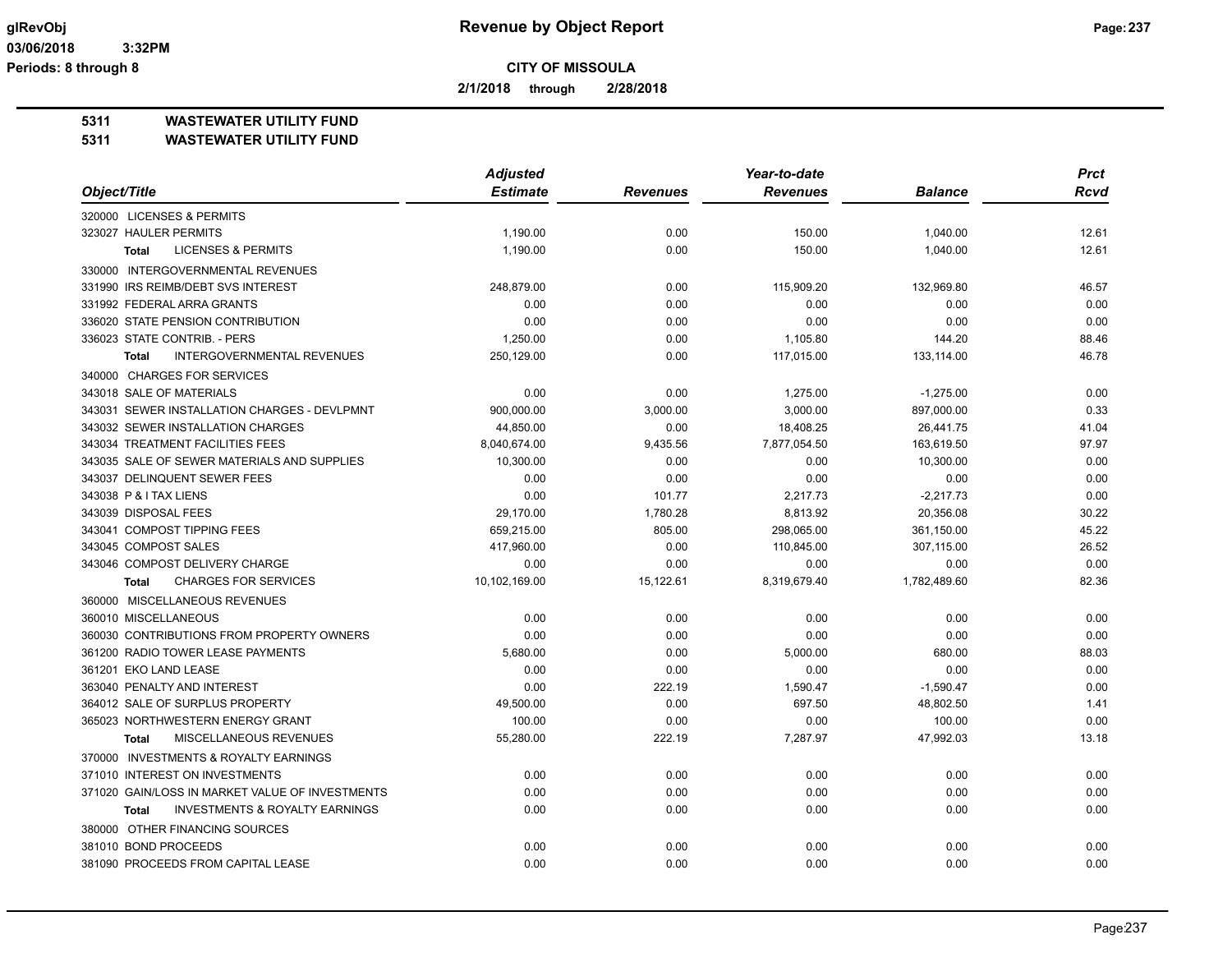**2/1/2018 through 2/28/2018**

## **5311 WASTEWATER UTILITY FUND**

|                                |                                   | <b>Adjusted</b> | Year-to-date    |                 |                | Prct        |
|--------------------------------|-----------------------------------|-----------------|-----------------|-----------------|----------------|-------------|
| Object/Title                   |                                   | Estimate        | <b>Revenues</b> | <b>Revenues</b> | <b>Balance</b> | <b>Rcvd</b> |
| 383034 *** Title Not Found *** |                                   | 369,852.00      | 0.00            | 0.00            | 369,852.00     | 0.00        |
|                                | 383042 TRANSFERS FROM OTHER FUNDS | 0.00            | 0.00            | 0.00            | 0.00           | 0.00        |
| Total                          | OTHER FINANCING SOURCES           | 369.852.00      | 0.00            | 0.00            | 369.852.00     | 0.00        |
| <b>Total</b>                   | WASTEWATER UTILITY FUND           | 10,778,620.00   | 15.344.80       | 8.444.132.37    | 2,334,487.63   | 78.34       |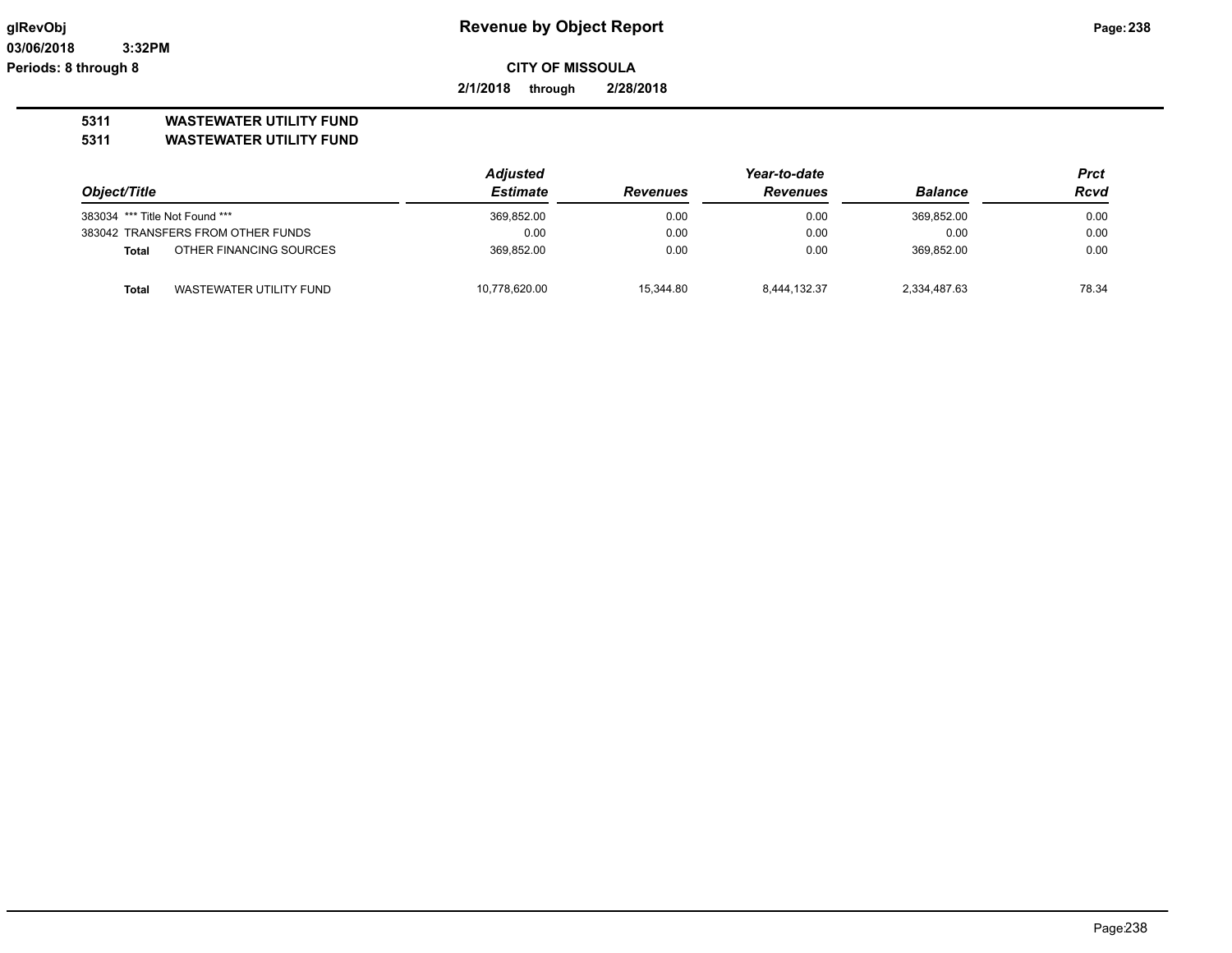**2/1/2018 through 2/28/2018**

|                                                    | <b>Adjusted</b> |                 | Year-to-date    |                | <b>Prct</b> |
|----------------------------------------------------|-----------------|-----------------|-----------------|----------------|-------------|
| Object/Title                                       | <b>Estimate</b> | <b>Revenues</b> | <b>Revenues</b> | <b>Balance</b> | Rcvd        |
| 320000 LICENSES & PERMITS                          |                 |                 |                 |                |             |
| 323027 HAULER PERMITS                              | 1,190.00        | 0.00            | 150.00          | 1,040.00       | 12.61       |
| <b>LICENSES &amp; PERMITS</b><br><b>Total</b>      | 1,190.00        | 0.00            | 150.00          | 1,040.00       | 12.61       |
| 330000 INTERGOVERNMENTAL REVENUES                  |                 |                 |                 |                |             |
| 331990 IRS REIMB/DEBT SVS INTEREST                 | 248,879.00      | 0.00            | 115,909.20      | 132,969.80     | 46.57       |
| 331992 FEDERAL ARRA GRANTS                         | 0.00            | 0.00            | 0.00            | 0.00           | 0.00        |
| 336020 STATE PENSION CONTRIBUTION                  | 0.00            | 0.00            | 0.00            | 0.00           | 0.00        |
| 336023 STATE CONTRIB. - PERS                       | 1,250.00        | 0.00            | 1,105.80        | 144.20         | 88.46       |
| <b>INTERGOVERNMENTAL REVENUES</b><br><b>Total</b>  | 250,129.00      | 0.00            | 117,015.00      | 133,114.00     | 46.78       |
| 340000 CHARGES FOR SERVICES                        |                 |                 |                 |                |             |
| 343018 SALE OF MATERIALS                           | 0.00            | 0.00            | 1,275.00        | $-1,275.00$    | 0.00        |
| 343031 SEWER INSTALLATION CHARGES - DEVLPMNT       | 900,000.00      | 3,000.00        | 3,000.00        | 897,000.00     | 0.33        |
| 343032 SEWER INSTALLATION CHARGES                  | 44,850.00       | 0.00            | 18,408.25       | 26,441.75      | 41.04       |
| 343034 TREATMENT FACILITIES FEES                   | 8,040,674.00    | 9,435.56        | 7,877,054.50    | 163,619.50     | 97.97       |
| 343035 SALE OF SEWER MATERIALS AND SUPPLIES        | 10,300.00       | 0.00            | 0.00            | 10,300.00      | 0.00        |
| 343037 DELINQUENT SEWER FEES                       | 0.00            | 0.00            | 0.00            | 0.00           | 0.00        |
| 343038 P & I TAX LIENS                             | 0.00            | 101.77          | 2,217.73        | $-2,217.73$    | 0.00        |
| 343039 DISPOSAL FEES                               | 29,170.00       | 1,780.28        | 8,813.92        | 20,356.08      | 30.22       |
| 343041 COMPOST TIPPING FEES                        | 659,215.00      | 805.00          | 298,065.00      | 361,150.00     | 45.22       |
| 343045 COMPOST SALES                               | 417,960.00      | 0.00            | 110,845.00      | 307,115.00     | 26.52       |
| 343046 COMPOST DELIVERY CHARGE                     | 0.00            | 0.00            | 0.00            | 0.00           | 0.00        |
| <b>CHARGES FOR SERVICES</b><br><b>Total</b>        | 10,102,169.00   | 15,122.61       | 8,319,679.40    | 1,782,489.60   | 82.36       |
| 360000 MISCELLANEOUS REVENUES                      |                 |                 |                 |                |             |
| 360010 MISCELLANEOUS                               | 0.00            | 0.00            | 0.00            | 0.00           | 0.00        |
| 360030 CONTRIBUTIONS FROM PROPERTY OWNERS          | 0.00            | 0.00            | 0.00            | 0.00           | 0.00        |
| 361200 RADIO TOWER LEASE PAYMENTS                  | 5,680.00        | 0.00            | 5,000.00        | 680.00         | 88.03       |
| 361201 EKO LAND LEASE                              | 0.00            | 0.00            | 0.00            | 0.00           | 0.00        |
| 363040 PENALTY AND INTEREST                        | 0.00            | 222.19          | 1,590.47        | $-1,590.47$    | 0.00        |
| 364012 SALE OF SURPLUS PROPERTY                    | 49,500.00       | 0.00            | 697.50          | 48,802.50      | 1.41        |
| 365023 NORTHWESTERN ENERGY GRANT                   | 100.00          | 0.00            | 0.00            | 100.00         | 0.00        |
| <b>MISCELLANEOUS REVENUES</b><br><b>Total</b>      | 55,280.00       | 222.19          | 7,287.97        | 47,992.03      | 13.18       |
| 370000 INVESTMENTS & ROYALTY EARNINGS              |                 |                 |                 |                |             |
| 371010 INTEREST ON INVESTMENTS                     | 0.00            | 0.00            | 0.00            | 0.00           | 0.00        |
| 371020 GAIN/LOSS IN MARKET VALUE OF INVESTMENT     | 0.00            | 0.00            | 0.00            | 0.00           | 0.00        |
| <b>INVESTMENTS &amp; ROYALTY EARNINGS</b><br>Total | 0.00            | 0.00            | 0.00            | 0.00           | 0.00        |
| 380000 OTHER FINANCING SOURCES                     |                 |                 |                 |                |             |
| 381010 BOND PROCEEDS                               |                 |                 |                 |                |             |
| 381090 PROCEEDS FROM CAPITAL LEASE                 | 0.00            | 0.00            | 0.00            | 0.00           | 0.00        |
|                                                    | 0.00            | 0.00            | 0.00            | 0.00           | 0.00        |
| 383034 *** Title Not Found ***                     | 369.852.00      | 0.00            | 0.00            | 369,852.00     | 0.00        |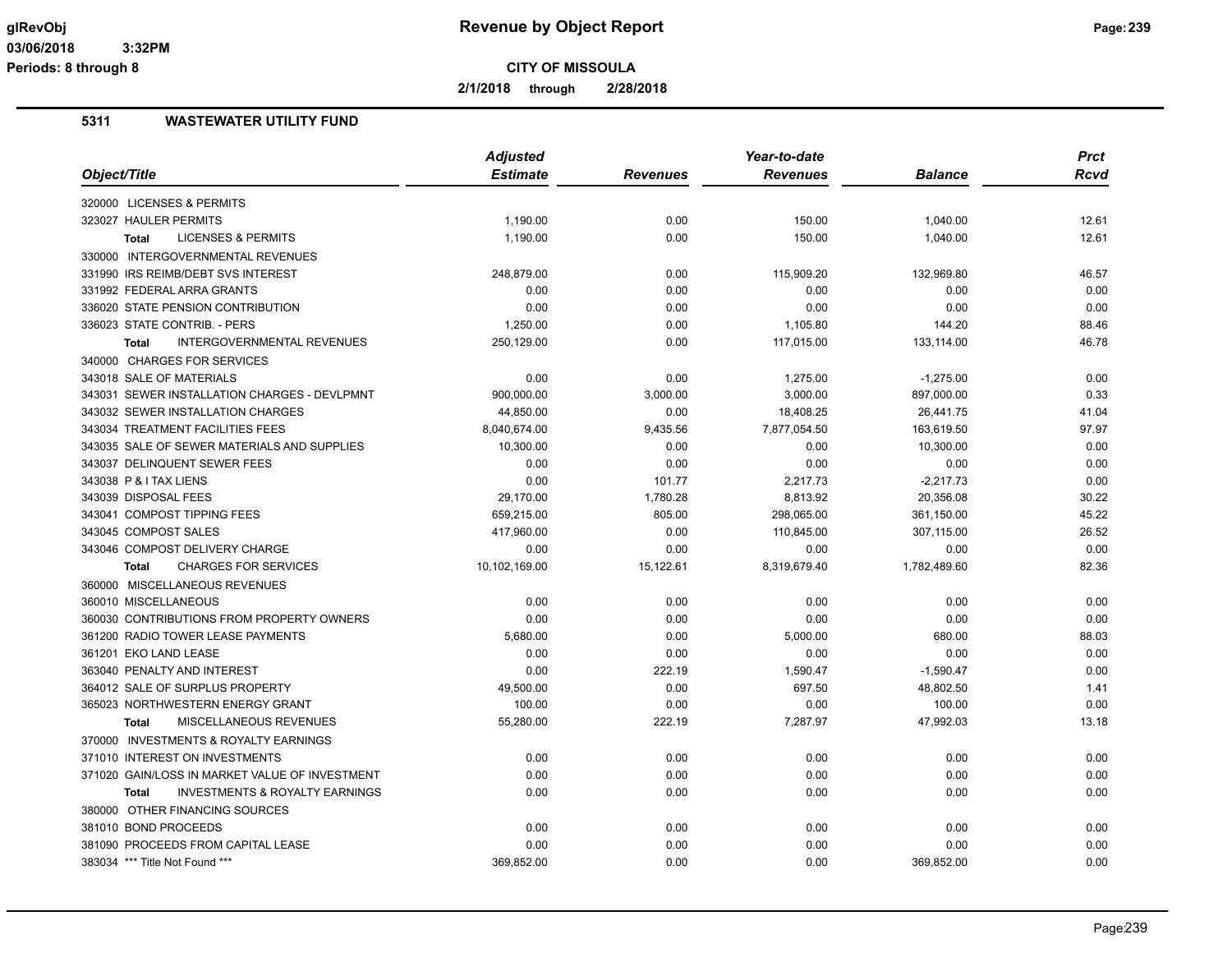**2/1/2018 through 2/28/2018**

|              |                                   | <b>Adjusted</b> |                 | Year-to-date    |                | <b>Prct</b> |
|--------------|-----------------------------------|-----------------|-----------------|-----------------|----------------|-------------|
| Object/Title |                                   | <b>Estimate</b> | <b>Revenues</b> | <b>Revenues</b> | <b>Balance</b> | Rcvd        |
|              | 383042 TRANSFERS FROM OTHER FUNDS | 0.00            | 0.00            | 0.00            | 0.00           | 0.00        |
| <b>Total</b> | OTHER FINANCING SOURCES           | 369.852.00      | 0.00            | 0.00            | 369.852.00     | 0.00        |
| <b>Total</b> | WASTEWATER UTILITY FUND           | 10,778,620.00   | 15.344.80       | 8,444,132.37    | 2,334,487.63   | 78.34       |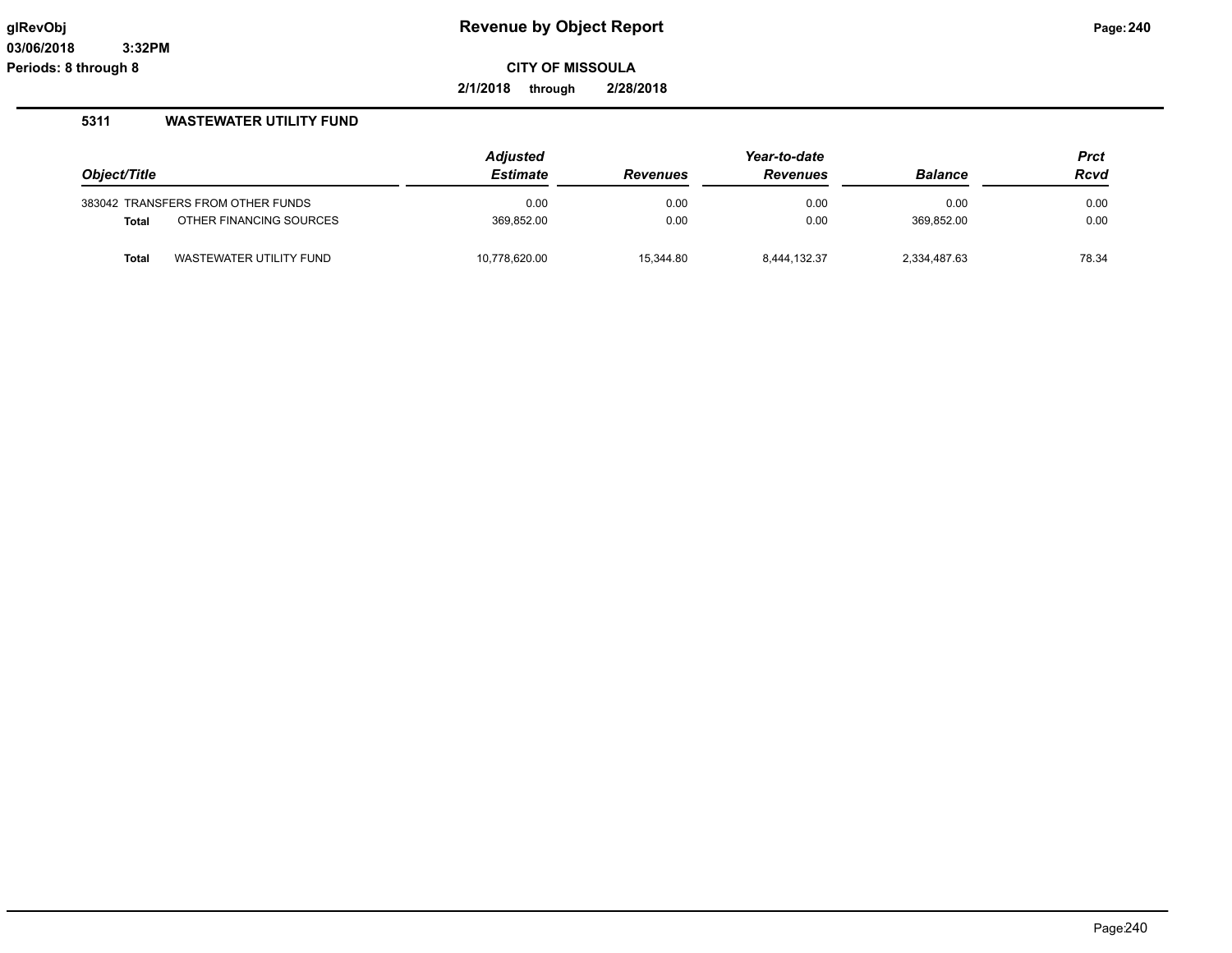**2/1/2018 through 2/28/2018**

**5315 SEWER LOAN FUND**

**5315 SEWER LOAN FUND**

|                                                     | <b>Adjusted</b> |                 | Year-to-date    |                | <b>Prct</b> |
|-----------------------------------------------------|-----------------|-----------------|-----------------|----------------|-------------|
| Object/Title                                        | <b>Estimate</b> | <b>Revenues</b> | <b>Revenues</b> | <b>Balance</b> | <b>Rcvd</b> |
| 340000 CHARGES FOR SERVICES                         |                 |                 |                 |                |             |
| 343032 SEWER INSTALLATION CHARGES                   | 0.00            | 0.00            | 0.00            | 0.00           | 0.00        |
| 343035 SALE OF SEWER MATERIALS AND SUPPLIES         | 0.00            | 0.00            | $-19,270.92$    | 19,270.92      | 0.00        |
| 343037 GREASE INTERCEPTOR LOANS                     | 0.00            | 0.00            | 0.00            | 0.00           | 0.00        |
| <b>CHARGES FOR SERVICES</b><br><b>Total</b>         | 0.00            | 0.00            | $-19,270.92$    | 19,270.92      | 0.00        |
| MISCELLANEOUS REVENUES<br>360000                    |                 |                 |                 |                |             |
| 360010 MISCELLANEOUS                                | 0.00            | 0.00            | 0.00            | 0.00           | 0.00        |
| <b>MISCELLANEOUS REVENUES</b><br>Total              | 0.00            | 0.00            | 0.00            | 0.00           | 0.00        |
| <b>INVESTMENTS &amp; ROYALTY EARNINGS</b><br>370000 |                 |                 |                 |                |             |
| 371010 INTEREST ON INVESTMENTS                      | 0.00            | 0.00            | 0.00            | 0.00           | 0.00        |
| <b>INVESTMENTS &amp; ROYALTY EARNINGS</b><br>Total  | 0.00            | 0.00            | 0.00            | 0.00           | 0.00        |
| OTHER FINANCING SOURCES<br>380000                   |                 |                 |                 |                |             |
| 383025 TRANS FR SEWER R & D                         | 0.00            | 0.00            | 0.00            | 0.00           | 0.00        |
| OTHER FINANCING SOURCES<br>Total                    | 0.00            | 0.00            | 0.00            | 0.00           | 0.00        |
| <b>SEWER LOAN FUND</b><br><b>Total</b>              | 0.00            | 0.00            | $-19.270.92$    | 19,270.92      | 0.00        |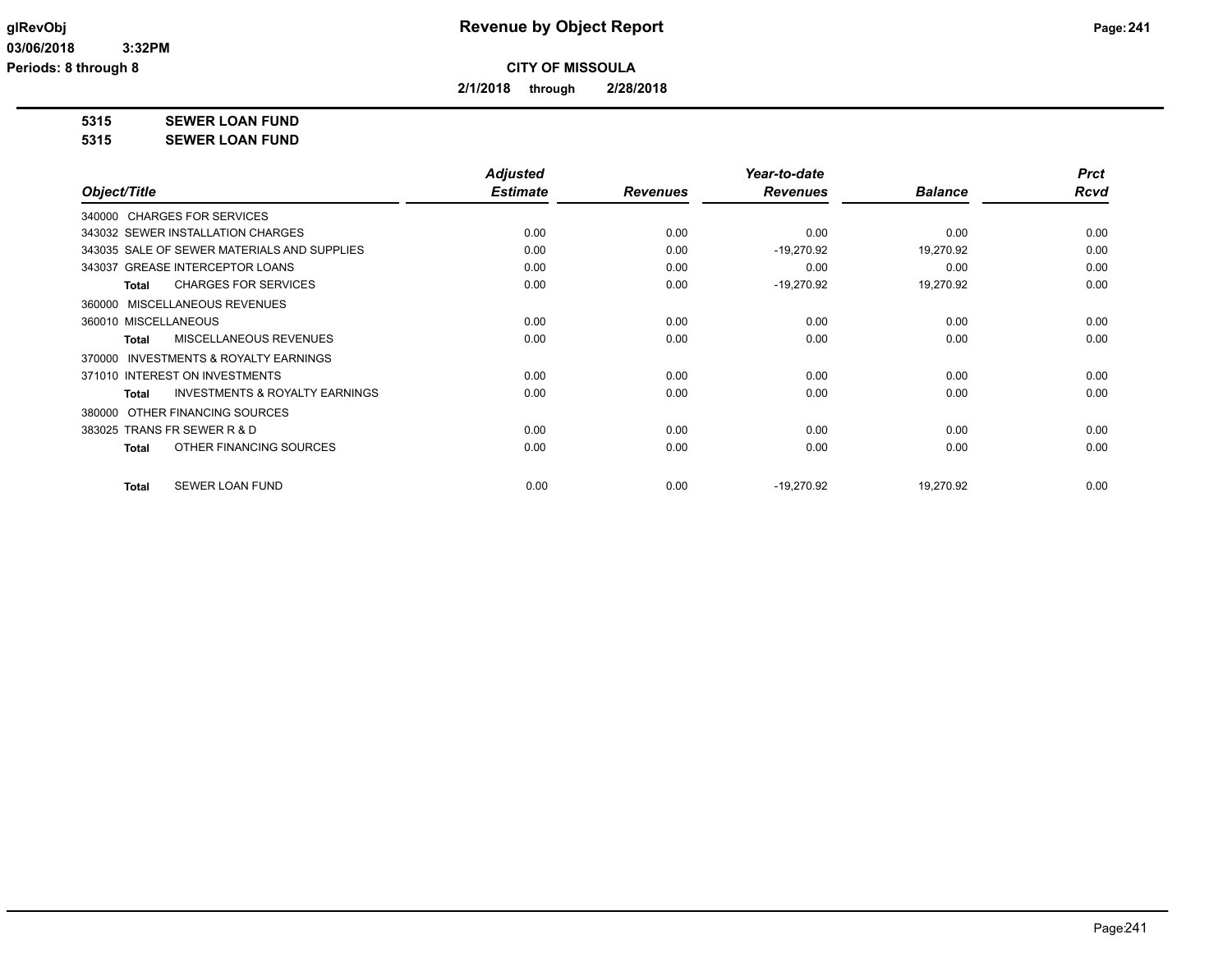**2/1/2018 through 2/28/2018**

### **5315 SEWER LOAN FUND**

|                                                           | <b>Adjusted</b> |                 | Year-to-date    |                | <b>Prct</b> |
|-----------------------------------------------------------|-----------------|-----------------|-----------------|----------------|-------------|
| Object/Title                                              | <b>Estimate</b> | <b>Revenues</b> | <b>Revenues</b> | <b>Balance</b> | <b>Rcvd</b> |
| 340000 CHARGES FOR SERVICES                               |                 |                 |                 |                |             |
| 343032 SEWER INSTALLATION CHARGES                         | 0.00            | 0.00            | 0.00            | 0.00           | 0.00        |
| 343035 SALE OF SEWER MATERIALS AND SUPPLIES               | 0.00            | 0.00            | $-19,270.92$    | 19,270.92      | 0.00        |
| 343037 GREASE INTERCEPTOR LOANS                           | 0.00            | 0.00            | 0.00            | 0.00           | 0.00        |
| <b>CHARGES FOR SERVICES</b><br><b>Total</b>               | 0.00            | 0.00            | $-19,270.92$    | 19,270.92      | 0.00        |
| 360000 MISCELLANEOUS REVENUES                             |                 |                 |                 |                |             |
| 360010 MISCELLANEOUS                                      | 0.00            | 0.00            | 0.00            | 0.00           | 0.00        |
| MISCELLANEOUS REVENUES<br><b>Total</b>                    | 0.00            | 0.00            | 0.00            | 0.00           | 0.00        |
| INVESTMENTS & ROYALTY EARNINGS<br>370000                  |                 |                 |                 |                |             |
| 371010 INTEREST ON INVESTMENTS                            | 0.00            | 0.00            | 0.00            | 0.00           | 0.00        |
| <b>INVESTMENTS &amp; ROYALTY EARNINGS</b><br><b>Total</b> | 0.00            | 0.00            | 0.00            | 0.00           | 0.00        |
| OTHER FINANCING SOURCES<br>380000                         |                 |                 |                 |                |             |
| 383025 TRANS FR SEWER R & D                               | 0.00            | 0.00            | 0.00            | 0.00           | 0.00        |
| OTHER FINANCING SOURCES<br><b>Total</b>                   | 0.00            | 0.00            | 0.00            | 0.00           | 0.00        |
|                                                           |                 |                 |                 |                |             |
| <b>SEWER LOAN FUND</b><br><b>Total</b>                    | 0.00            | 0.00            | $-19,270.92$    | 19.270.92      | 0.00        |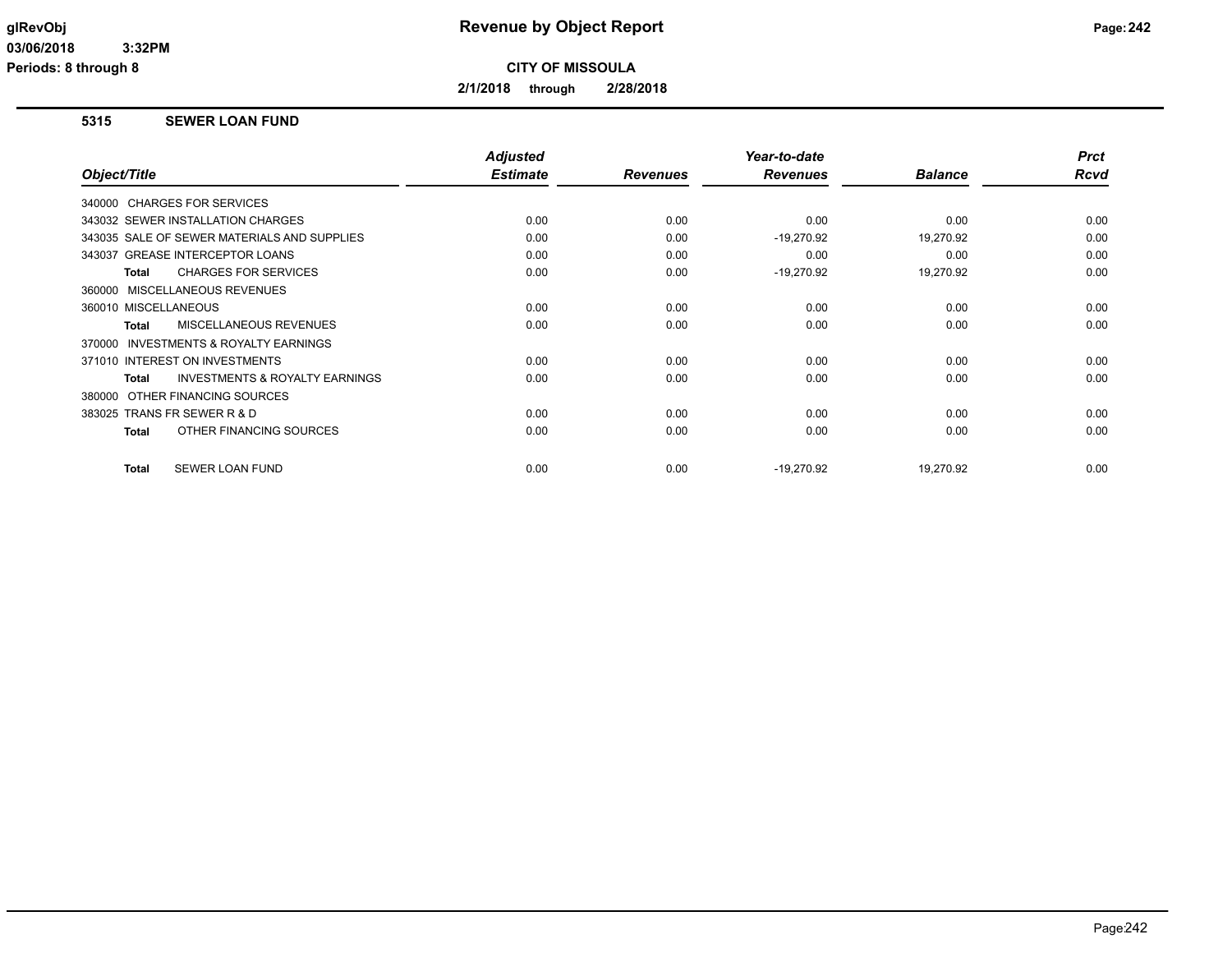**2/1/2018 through 2/28/2018**

# **5320 SEWER REPLACEMENT & DEPRECIATION FUND**

## **5320 SEWER REPLACEMENT & DEPRECIATION FUND**

|                                                           | <b>Adjusted</b> |                 | Year-to-date    |                | <b>Prct</b> |
|-----------------------------------------------------------|-----------------|-----------------|-----------------|----------------|-------------|
| Object/Title                                              | <b>Estimate</b> | <b>Revenues</b> | <b>Revenues</b> | <b>Balance</b> | <b>Rcvd</b> |
| 330000 INTERGOVERNMENTAL REVENUES                         |                 |                 |                 |                |             |
| 337010 COUNTY REIMBURSEMENT-DEANOS                        | 0.00            | 0.00            | 0.00            | 0.00           | 0.00        |
| <b>INTERGOVERNMENTAL REVENUES</b><br><b>Total</b>         | 0.00            | 0.00            | 0.00            | 0.00           | 0.00        |
| 340000 CHARGES FOR SERVICES                               |                 |                 |                 |                |             |
| 343032 SEWER INSTALLATION CHARGES                         | 0.00            | 0.00            | 5,375.00        | $-5,375.00$    | 0.00        |
| <b>CHARGES FOR SERVICES</b><br><b>Total</b>               | 0.00            | 0.00            | 5,375.00        | $-5,375.00$    | 0.00        |
| 360000 MISCELLANEOUS REVENUES                             |                 |                 |                 |                |             |
| 360000 MISCELLANEOUS REVENUES                             | 0.00            | 0.00            | 0.00            | 0.00           | 0.00        |
| 360010 MISCELLANEOUS                                      | 0.00            | 0.00            | 0.00            | 0.00           | 0.00        |
| 362006 GAIC INSURANCE SETTLEMENT                          | 0.00            | 0.00            | 0.00            | 0.00           | 0.00        |
| MISCELLANEOUS REVENUES<br><b>Total</b>                    | 0.00            | 0.00            | 0.00            | 0.00           | 0.00        |
| <b>INVESTMENTS &amp; ROYALTY EARNINGS</b><br>370000       |                 |                 |                 |                |             |
| 371010 INTEREST ON INVESTMENTS                            | 0.00            | 0.00            | 0.00            | 0.00           | 0.00        |
| 371020 GAIN/LOSS IN MARKET VALUE OF INVESTMENTS           | 0.00            | 0.00            | 0.00            | 0.00           | 0.00        |
| <b>INVESTMENTS &amp; ROYALTY EARNINGS</b><br><b>Total</b> | 0.00            | 0.00            | 0.00            | 0.00           | 0.00        |
| 380000 OTHER FINANCING SOURCES                            |                 |                 |                 |                |             |
| 381002 SRF LOAN                                           | 0.00            | 0.00            | 0.00            | 0.00           | 0.00        |
| 381010 BOND PROCEEDS                                      | 0.00            | 0.00            | 0.00            | 0.00           | 0.00        |
| 381090 PROCEEDS FROM CAPITAL LEASE                        | 0.00            | 0.00            | 0.00            | 0.00           | 0.00        |
| 383000 OPERATING TRANSFERS                                | 0.00            | 0.00            | 0.00            | 0.00           | 0.00        |
| 383024 TRANS FR SEWER CLEARING                            | 0.00            | 0.00            | 0.00            | 0.00           | 0.00        |
| 383042 TRANSFERS FROM OTHER FUNDS                         | 0.00            | 0.00            | 0.00            | 0.00           | 0.00        |
| OTHER FINANCING SOURCES<br><b>Total</b>                   | 0.00            | 0.00            | 0.00            | 0.00           | 0.00        |
| SEWER REPLACEMENT & DEPRECIATION FU<br><b>Total</b>       | 0.00            | 0.00            | 5,375.00        | $-5,375.00$    | 0.00        |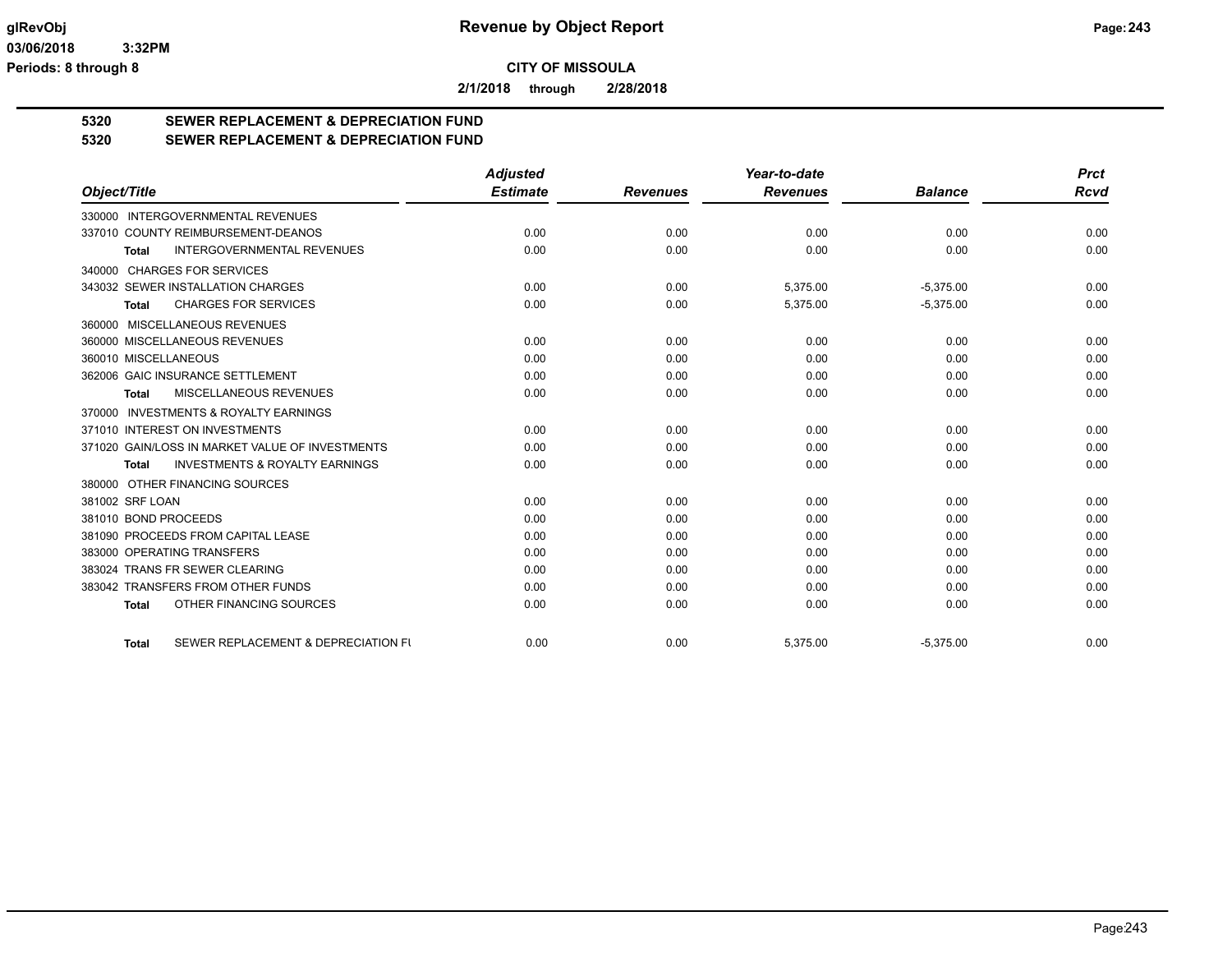**2/1/2018 through 2/28/2018**

## **5320 SEWER REPLACEMENT & DEPRECIATION FUND**

|                                                           | <b>Adjusted</b> |                 | Year-to-date    |                | <b>Prct</b> |
|-----------------------------------------------------------|-----------------|-----------------|-----------------|----------------|-------------|
| Object/Title                                              | <b>Estimate</b> | <b>Revenues</b> | <b>Revenues</b> | <b>Balance</b> | Rcvd        |
| <b>INTERGOVERNMENTAL REVENUES</b><br>330000               |                 |                 |                 |                |             |
| 337010 COUNTY REIMBURSEMENT-DEANOS                        | 0.00            | 0.00            | 0.00            | 0.00           | 0.00        |
| <b>INTERGOVERNMENTAL REVENUES</b><br><b>Total</b>         | 0.00            | 0.00            | 0.00            | 0.00           | 0.00        |
| 340000 CHARGES FOR SERVICES                               |                 |                 |                 |                |             |
| 343032 SEWER INSTALLATION CHARGES                         | 0.00            | 0.00            | 5,375.00        | $-5,375.00$    | 0.00        |
| <b>CHARGES FOR SERVICES</b><br><b>Total</b>               | 0.00            | 0.00            | 5,375.00        | $-5,375.00$    | 0.00        |
| 360000 MISCELLANEOUS REVENUES                             |                 |                 |                 |                |             |
| 360000 MISCELLANEOUS REVENUES                             | 0.00            | 0.00            | 0.00            | 0.00           | 0.00        |
| 360010 MISCELLANEOUS                                      | 0.00            | 0.00            | 0.00            | 0.00           | 0.00        |
| 362006 GAIC INSURANCE SETTLEMENT                          | 0.00            | 0.00            | 0.00            | 0.00           | 0.00        |
| <b>MISCELLANEOUS REVENUES</b><br><b>Total</b>             | 0.00            | 0.00            | 0.00            | 0.00           | 0.00        |
| 370000 INVESTMENTS & ROYALTY EARNINGS                     |                 |                 |                 |                |             |
| 371010 INTEREST ON INVESTMENTS                            | 0.00            | 0.00            | 0.00            | 0.00           | 0.00        |
| 371020 GAIN/LOSS IN MARKET VALUE OF INVESTMENT            | 0.00            | 0.00            | 0.00            | 0.00           | 0.00        |
| <b>INVESTMENTS &amp; ROYALTY EARNINGS</b><br><b>Total</b> | 0.00            | 0.00            | 0.00            | 0.00           | 0.00        |
| 380000 OTHER FINANCING SOURCES                            |                 |                 |                 |                |             |
| 381002 SRF LOAN                                           | 0.00            | 0.00            | 0.00            | 0.00           | 0.00        |
| 381010 BOND PROCEEDS                                      | 0.00            | 0.00            | 0.00            | 0.00           | 0.00        |
| 381090 PROCEEDS FROM CAPITAL LEASE                        | 0.00            | 0.00            | 0.00            | 0.00           | 0.00        |
| 383000 OPERATING TRANSFERS                                | 0.00            | 0.00            | 0.00            | 0.00           | 0.00        |
| 383024 TRANS FR SEWER CLEARING                            | 0.00            | 0.00            | 0.00            | 0.00           | 0.00        |
| 383042 TRANSFERS FROM OTHER FUNDS                         | 0.00            | 0.00            | 0.00            | 0.00           | 0.00        |
| OTHER FINANCING SOURCES<br><b>Total</b>                   | 0.00            | 0.00            | 0.00            | 0.00           | 0.00        |
| SEWER REPLACEMENT & DEPRECIATION F<br><b>Total</b>        | 0.00            | 0.00            | 5,375.00        | $-5,375.00$    | 0.00        |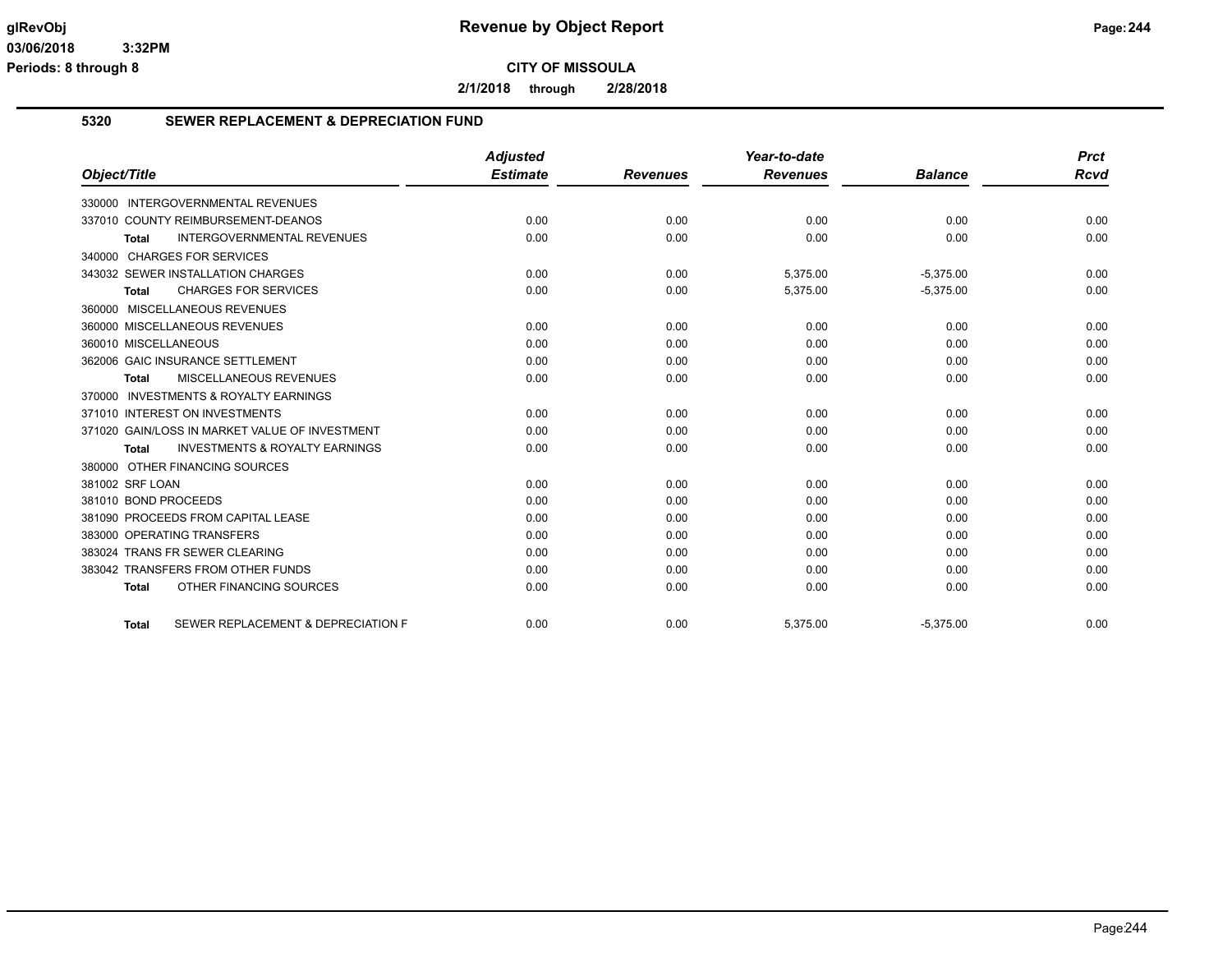**2/1/2018 through 2/28/2018**

## **5325 SEWER DEVELOPMENT FEE FUND**

#### **5325 SEWER DEVELOPMENT FEE FUND**

|                                                           | <b>Adjusted</b> |                 | Year-to-date    |                | <b>Prct</b> |
|-----------------------------------------------------------|-----------------|-----------------|-----------------|----------------|-------------|
| Object/Title                                              | <b>Estimate</b> | <b>Revenues</b> | <b>Revenues</b> | <b>Balance</b> | <b>Rcvd</b> |
| 330000 INTERGOVERNMENTAL REVENUES                         |                 |                 |                 |                |             |
| 334120 TSEP GRANT                                         | 0.00            | 0.00            | 0.00            | 0.00           | 0.00        |
| <b>INTERGOVERNMENTAL REVENUES</b><br><b>Total</b>         | 0.00            | 0.00            | 0.00            | 0.00           | 0.00        |
| 340000 CHARGES FOR SERVICES                               |                 |                 |                 |                |             |
| 343032 SEWER INSTALLATION CHARGES                         | 0.00            | 2,230.50        | 2,230.50        | $-2,230.50$    | 0.00        |
| 343034 TREATMENT FACILITIES FEES                          | 0.00            | 53,200.00       | 698,574.60      | $-698,574.60$  | 0.00        |
| <b>CHARGES FOR SERVICES</b><br><b>Total</b>               | 0.00            | 55,430.50       | 700,805.10      | $-700,805.10$  | 0.00        |
| MISCELLANEOUS REVENUES<br>360000                          |                 |                 |                 |                |             |
| 362000 OTHER MISCELLANEOUS REVENUE                        | 0.00            | 0.00            | 0.00            | 0.00           | 0.00        |
| MISCELLANEOUS REVENUES<br><b>Total</b>                    | 0.00            | 0.00            | 0.00            | 0.00           | 0.00        |
| <b>INVESTMENTS &amp; ROYALTY EARNINGS</b><br>370000       |                 |                 |                 |                |             |
| 371010 INTEREST ON INVESTMENTS                            | 0.00            | 0.00            | 0.00            | 0.00           | 0.00        |
| <b>INVESTMENTS &amp; ROYALTY EARNINGS</b><br><b>Total</b> | 0.00            | 0.00            | 0.00            | 0.00           | 0.00        |
|                                                           |                 |                 |                 |                |             |
| SEWER DEVELOPMENT FEE FUND<br><b>Total</b>                | 0.00            | 55,430.50       | 700,805.10      | $-700,805.10$  | 0.00        |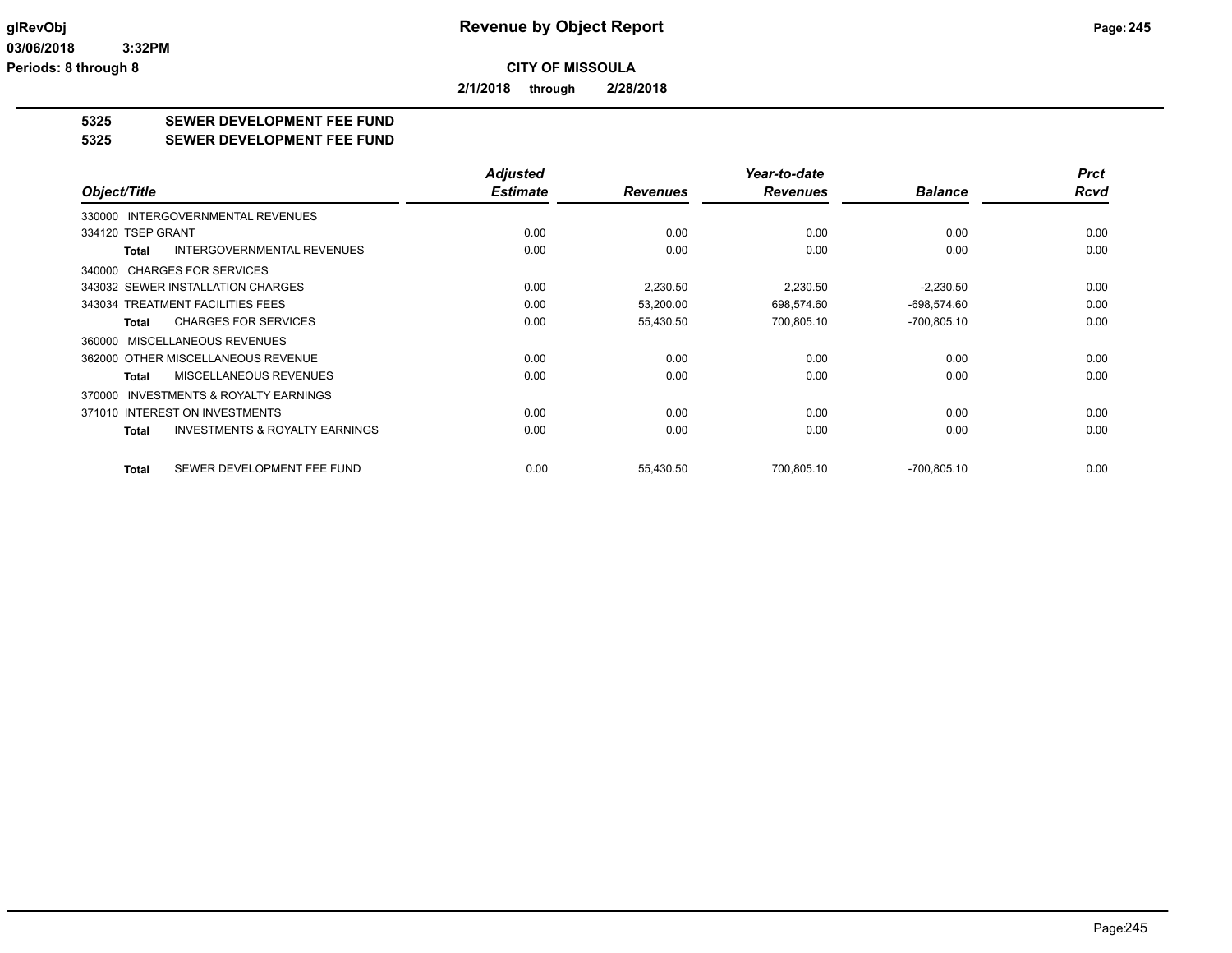**2/1/2018 through 2/28/2018**

## **5325 SEWER DEVELOPMENT FEE FUND**

| Object/Title                                              | <b>Adjusted</b><br><b>Estimate</b> | <b>Revenues</b> | Year-to-date<br><b>Revenues</b> | <b>Balance</b> | <b>Prct</b><br><b>Rcvd</b> |
|-----------------------------------------------------------|------------------------------------|-----------------|---------------------------------|----------------|----------------------------|
| 330000 INTERGOVERNMENTAL REVENUES                         |                                    |                 |                                 |                |                            |
| 334120 TSEP GRANT                                         | 0.00                               | 0.00            | 0.00                            | 0.00           | 0.00                       |
| <b>INTERGOVERNMENTAL REVENUES</b><br><b>Total</b>         | 0.00                               | 0.00            | 0.00                            | 0.00           | 0.00                       |
| 340000 CHARGES FOR SERVICES                               |                                    |                 |                                 |                |                            |
| 343032 SEWER INSTALLATION CHARGES                         | 0.00                               | 2,230.50        | 2,230.50                        | $-2,230.50$    | 0.00                       |
| 343034 TREATMENT FACILITIES FEES                          | 0.00                               | 53,200.00       | 698,574.60                      | $-698,574.60$  | 0.00                       |
| <b>CHARGES FOR SERVICES</b><br><b>Total</b>               | 0.00                               | 55,430.50       | 700,805.10                      | $-700,805.10$  | 0.00                       |
| 360000 MISCELLANEOUS REVENUES                             |                                    |                 |                                 |                |                            |
| 362000 OTHER MISCELLANEOUS REVENUE                        | 0.00                               | 0.00            | 0.00                            | 0.00           | 0.00                       |
| MISCELLANEOUS REVENUES<br><b>Total</b>                    | 0.00                               | 0.00            | 0.00                            | 0.00           | 0.00                       |
| 370000 INVESTMENTS & ROYALTY EARNINGS                     |                                    |                 |                                 |                |                            |
| 371010 INTEREST ON INVESTMENTS                            | 0.00                               | 0.00            | 0.00                            | 0.00           | 0.00                       |
| <b>INVESTMENTS &amp; ROYALTY EARNINGS</b><br><b>Total</b> | 0.00                               | 0.00            | 0.00                            | 0.00           | 0.00                       |
| SEWER DEVELOPMENT FEE FUND<br><b>Total</b>                | 0.00                               | 55,430.50       | 700.805.10                      | $-700.805.10$  | 0.00                       |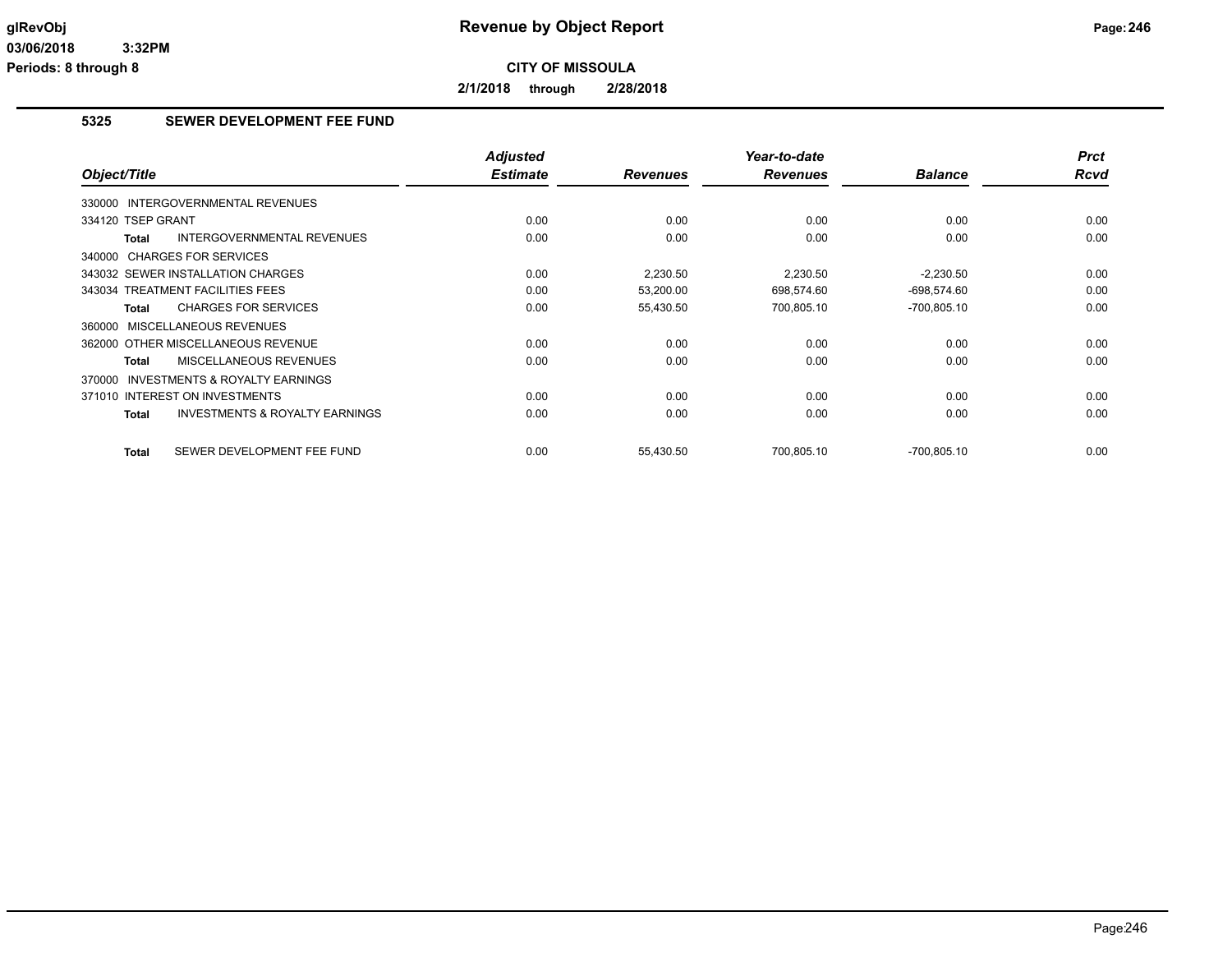**2/1/2018 through 2/28/2018**

**5340 SEWER CONSTRUCTION FUND**

**5340 SEWER CONSTRUCTION FUND**

|                                                    | <b>Adjusted</b> |                 | Year-to-date    |                | <b>Prct</b> |
|----------------------------------------------------|-----------------|-----------------|-----------------|----------------|-------------|
| Object/Title                                       | <b>Estimate</b> | <b>Revenues</b> | <b>Revenues</b> | <b>Balance</b> | <b>Rcvd</b> |
| 330000 INTERGOVERNMENTAL REVENUES                  |                 |                 |                 |                |             |
| 331090 EPA GRANT                                   | 0.00            | 0.00            | 0.00            | 0.00           | 0.00        |
| 334120 TSEP GRANT                                  | 0.00            | 0.00            | 0.00            | 0.00           | 0.00        |
| 334140 DNRC GRANT                                  | 0.00            | 0.00            | 0.00            | 0.00           | 0.00        |
| 337000 LOCAL GRANTS                                | 0.00            | 0.00            | 0.00            | 0.00           | 0.00        |
| INTERGOVERNMENTAL REVENUES<br><b>Total</b>         | 0.00            | 0.00            | 0.00            | 0.00           | 0.00        |
| 340000 CHARGES FOR SERVICES                        |                 |                 |                 |                |             |
| 343032 SEWER INSTALLATION CHARGES                  | 0.00            | 0.00            | 0.00            | 0.00           | 0.00        |
| <b>CHARGES FOR SERVICES</b><br>Total               | 0.00            | 0.00            | 0.00            | 0.00           | 0.00        |
| 360000 MISCELLANEOUS REVENUES                      |                 |                 |                 |                |             |
| 360030 CONTRIBUTIONS FROM PROPERTY OWNERS          | 0.00            | 0.00            | 0.00            | 0.00           | 0.00        |
| 363020 PROPERTY ASSESSMENTS                        | 0.00            | 0.00            | 0.00            | 0.00           | 0.00        |
| 365000 DONATIONS                                   | 0.00            | 0.00            | 0.00            | 0.00           | 0.00        |
| <b>MISCELLANEOUS REVENUES</b><br>Total             | 0.00            | 0.00            | 0.00            | 0.00           | 0.00        |
| 370000 INVESTMENTS & ROYALTY EARNINGS              |                 |                 |                 |                |             |
| 371010 INTEREST ON INVESTMENTS                     | 0.00            | 0.00            | 0.00            | 0.00           | 0.00        |
| 371020 GAIN/LOSS IN MARKET VALUE OF INVESTMENTS    | 0.00            | 0.00            | 0.00            | 0.00           | 0.00        |
| <b>INVESTMENTS &amp; ROYALTY EARNINGS</b><br>Total | 0.00            | 0.00            | 0.00            | 0.00           | 0.00        |
| 380000 OTHER FINANCING SOURCES                     |                 |                 |                 |                |             |
| 381002 SRF LOAN                                    | 0.00            | 0.00            | 0.00            | 0.00           | 0.00        |
| 381020 REVENUE BONDS                               | 0.00            | 0.00            | 0.00            | 0.00           | 0.00        |
| 383011 TRANS FR SID REVOLVING                      | 0.00            | 0.00            | 0.00            | 0.00           | 0.00        |
| 383024 TRANS FR SEWER CLEARING                     | 0.00            | 0.00            | 0.00            | 0.00           | 0.00        |
| 383025 TRANS FR SEWER R & D                        | 0.00            | 0.00            | 0.00            | 0.00           | 0.00        |
| 383026 TRANS FR CDBG                               | 0.00            | 0.00            | 0.00            | 0.00           | 0.00        |
| 383040 TRANSFER FROM CITY GRANTS                   | 0.00            | 0.00            | 0.00            | 0.00           | 0.00        |
| OTHER FINANCING SOURCES<br><b>Total</b>            | 0.00            | 0.00            | 0.00            | 0.00           | 0.00        |
| SEWER CONSTRUCTION FUND<br>Total                   | 0.00            | 0.00            | 0.00            | 0.00           | 0.00        |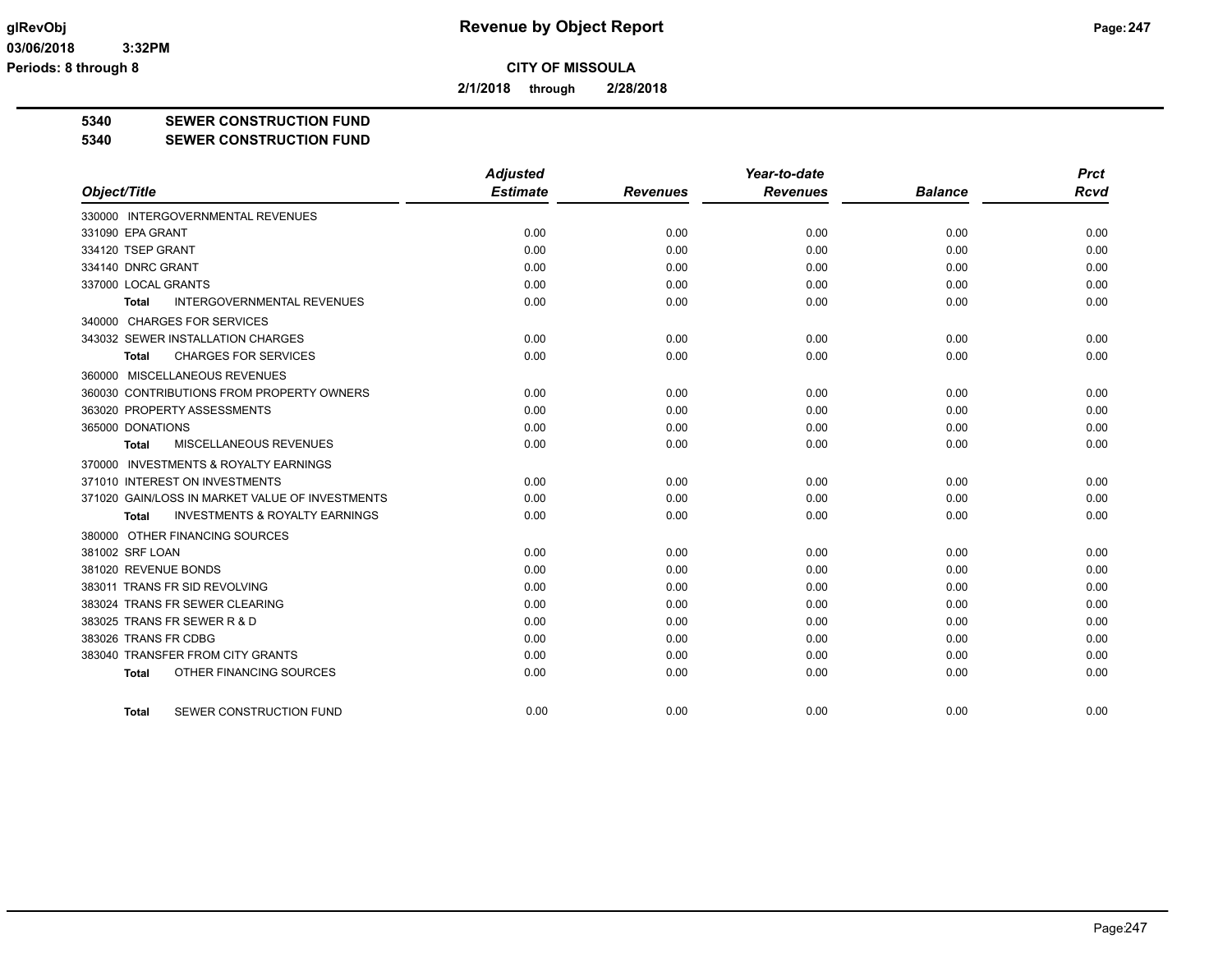**2/1/2018 through 2/28/2018**

## **5340 SEWER CONSTRUCTION FUND**

|                                                           | <b>Adjusted</b><br><b>Estimate</b> |                 | Year-to-date<br><b>Revenues</b> |                | <b>Prct</b> |
|-----------------------------------------------------------|------------------------------------|-----------------|---------------------------------|----------------|-------------|
| Object/Title                                              |                                    | <b>Revenues</b> |                                 | <b>Balance</b> | Rcvd        |
| 330000 INTERGOVERNMENTAL REVENUES                         |                                    |                 |                                 |                |             |
| 331090 EPA GRANT                                          | 0.00                               | 0.00            | 0.00                            | 0.00           | 0.00        |
| 334120 TSEP GRANT                                         | 0.00                               | 0.00            | 0.00                            | 0.00           | 0.00        |
| 334140 DNRC GRANT                                         | 0.00                               | 0.00            | 0.00                            | 0.00           | 0.00        |
| 337000 LOCAL GRANTS                                       | 0.00                               | 0.00            | 0.00                            | 0.00           | 0.00        |
| <b>INTERGOVERNMENTAL REVENUES</b><br>Total                | 0.00                               | 0.00            | 0.00                            | 0.00           | 0.00        |
| 340000 CHARGES FOR SERVICES                               |                                    |                 |                                 |                |             |
| 343032 SEWER INSTALLATION CHARGES                         | 0.00                               | 0.00            | 0.00                            | 0.00           | 0.00        |
| <b>CHARGES FOR SERVICES</b><br><b>Total</b>               | 0.00                               | 0.00            | 0.00                            | 0.00           | 0.00        |
| 360000 MISCELLANEOUS REVENUES                             |                                    |                 |                                 |                |             |
| 360030 CONTRIBUTIONS FROM PROPERTY OWNERS                 | 0.00                               | 0.00            | 0.00                            | 0.00           | 0.00        |
| 363020 PROPERTY ASSESSMENTS                               | 0.00                               | 0.00            | 0.00                            | 0.00           | 0.00        |
| 365000 DONATIONS                                          | 0.00                               | 0.00            | 0.00                            | 0.00           | 0.00        |
| MISCELLANEOUS REVENUES<br>Total                           | 0.00                               | 0.00            | 0.00                            | 0.00           | 0.00        |
| 370000 INVESTMENTS & ROYALTY EARNINGS                     |                                    |                 |                                 |                |             |
| 371010 INTEREST ON INVESTMENTS                            | 0.00                               | 0.00            | 0.00                            | 0.00           | 0.00        |
| 371020 GAIN/LOSS IN MARKET VALUE OF INVESTMENT            | 0.00                               | 0.00            | 0.00                            | 0.00           | 0.00        |
| <b>INVESTMENTS &amp; ROYALTY EARNINGS</b><br><b>Total</b> | 0.00                               | 0.00            | 0.00                            | 0.00           | 0.00        |
| 380000 OTHER FINANCING SOURCES                            |                                    |                 |                                 |                |             |
| 381002 SRF LOAN                                           | 0.00                               | 0.00            | 0.00                            | 0.00           | 0.00        |
| 381020 REVENUE BONDS                                      | 0.00                               | 0.00            | 0.00                            | 0.00           | 0.00        |
| 383011 TRANS FR SID REVOLVING                             | 0.00                               | 0.00            | 0.00                            | 0.00           | 0.00        |
| 383024 TRANS FR SEWER CLEARING                            | 0.00                               | 0.00            | 0.00                            | 0.00           | 0.00        |
| 383025 TRANS FR SEWER R & D                               | 0.00                               | 0.00            | 0.00                            | 0.00           | 0.00        |
| 383026 TRANS FR CDBG                                      | 0.00                               | 0.00            | 0.00                            | 0.00           | 0.00        |
| 383040 TRANSFER FROM CITY GRANTS                          | 0.00                               | 0.00            | 0.00                            | 0.00           | 0.00        |
| OTHER FINANCING SOURCES<br><b>Total</b>                   | 0.00                               | 0.00            | 0.00                            | 0.00           | 0.00        |
| SEWER CONSTRUCTION FUND<br><b>Total</b>                   | 0.00                               | 0.00            | 0.00                            | 0.00           | 0.00        |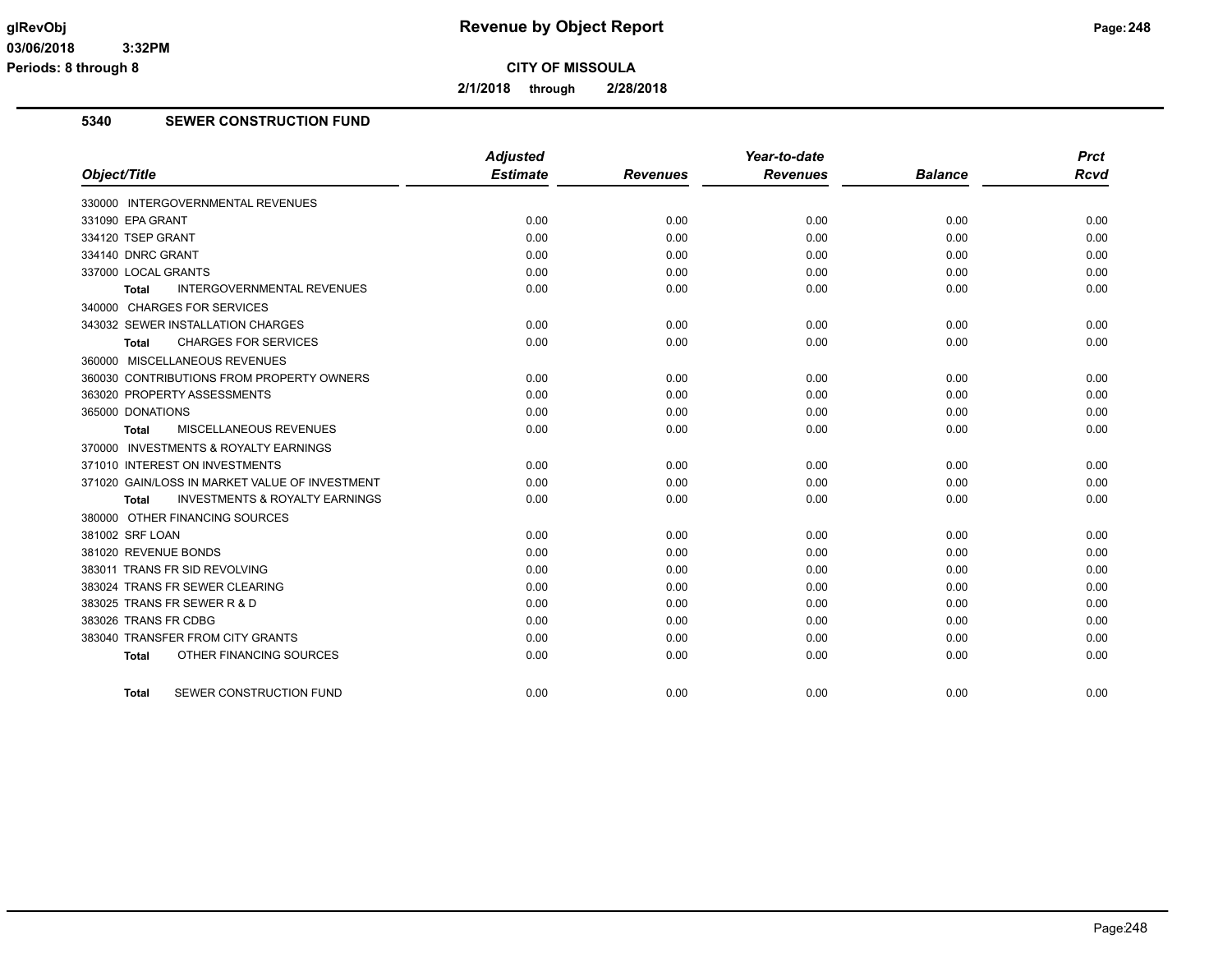**2/1/2018 through 2/28/2018**

#### **5361 2001 SEWER REVENUE BONDS-DEBT SERVICE 5361 2001 SEWER REVENUE BONDS-DEBT SERVICE**

|                                                     | <b>Adjusted</b> |                 | Year-to-date    |                | <b>Prct</b> |
|-----------------------------------------------------|-----------------|-----------------|-----------------|----------------|-------------|
| Object/Title                                        | <b>Estimate</b> | <b>Revenues</b> | <b>Revenues</b> | <b>Balance</b> | <b>Rcvd</b> |
| 340000 CHARGES FOR SERVICES                         |                 |                 |                 |                |             |
| 343032 SEWER INSTALLATION CHARGES                   | 0.00            | 0.00            | 0.00            | 0.00           | 0.00        |
| <b>CHARGES FOR SERVICES</b><br><b>Total</b>         | 0.00            | 0.00            | 0.00            | 0.00           | 0.00        |
| 2001 SEWER REVENUE BONDS-DEBT SERVI<br><b>Total</b> | 0.00            | 0.00            | 0.00            | 0.00           | 0.00        |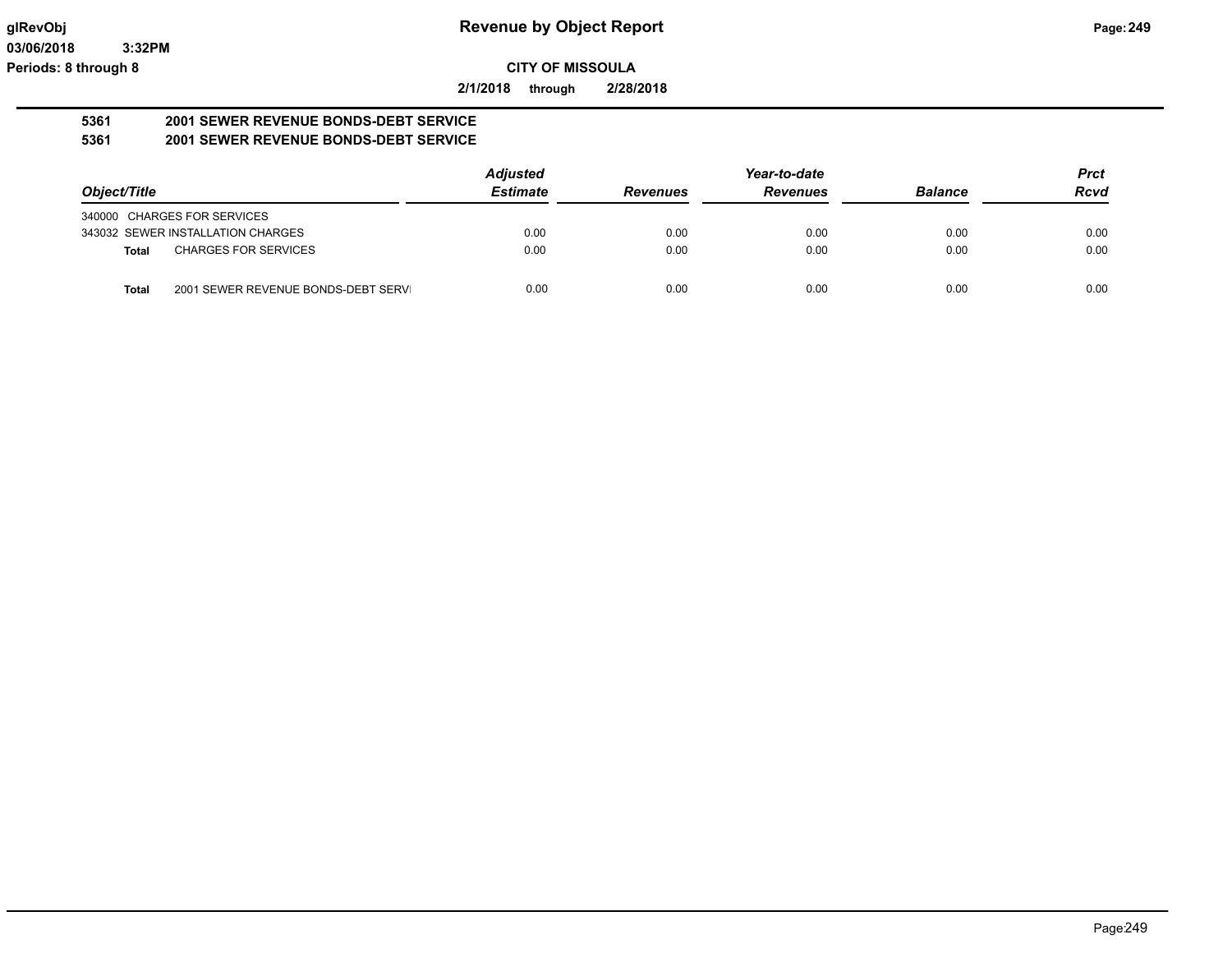**2/1/2018 through 2/28/2018**

#### **5361 2001 SEWER REVENUE BONDS-DEBT SERVICE**

|              |                                    | <b>Adjusted</b> |                 | Year-to-date    |                | <b>Prct</b> |
|--------------|------------------------------------|-----------------|-----------------|-----------------|----------------|-------------|
| Object/Title |                                    | <b>Estimate</b> | <b>Revenues</b> | <b>Revenues</b> | <b>Balance</b> | <b>Rcvd</b> |
|              | 340000 CHARGES FOR SERVICES        |                 |                 |                 |                |             |
|              | 343032 SEWER INSTALLATION CHARGES  | 0.00            | 0.00            | 0.00            | 0.00           | 0.00        |
| Total        | <b>CHARGES FOR SERVICES</b>        | 0.00            | 0.00            | 0.00            | 0.00           | 0.00        |
| <b>Total</b> | 2001 SEWER REVENUE BONDS-DEBT SERV | 0.00            | 0.00            | 0.00            | 0.00           | 0.00        |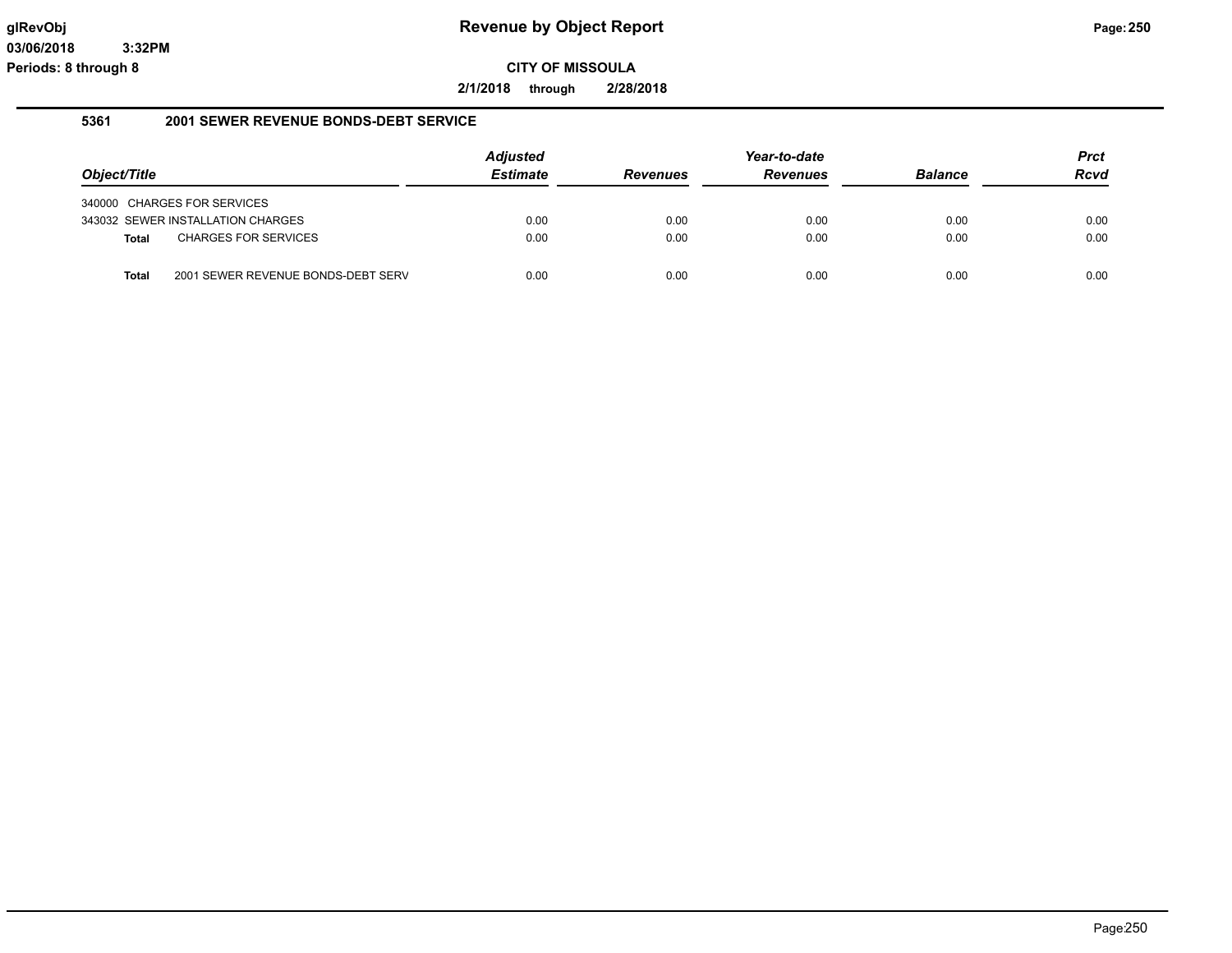**2/1/2018 through 2/28/2018**

#### **5365 99 SEWER REVENUE BONDS DEBT SERVICE FUND 5365 99 SEWER REVENUE BONDS DEBT SERVICE FUND**

|                                                     | <b>Adjusted</b> |                 | Year-to-date    |                | <b>Prct</b> |
|-----------------------------------------------------|-----------------|-----------------|-----------------|----------------|-------------|
| Object/Title                                        | <b>Estimate</b> | <b>Revenues</b> | <b>Revenues</b> | <b>Balance</b> | <b>Rcvd</b> |
| 380000 OTHER FINANCING SOURCES                      |                 |                 |                 |                |             |
| 383024 TRANS FR SEWER CLEARING                      | 0.00            | 0.00            | 0.00            | 0.00           | 0.00        |
| OTHER FINANCING SOURCES<br><b>Total</b>             | 0.00            | 0.00            | 0.00            | 0.00           | 0.00        |
| 99 SEWER REVENUE BONDS DEBT SERVICE<br><b>Total</b> | 0.00            | 0.00            | 0.00            | 0.00           | 0.00        |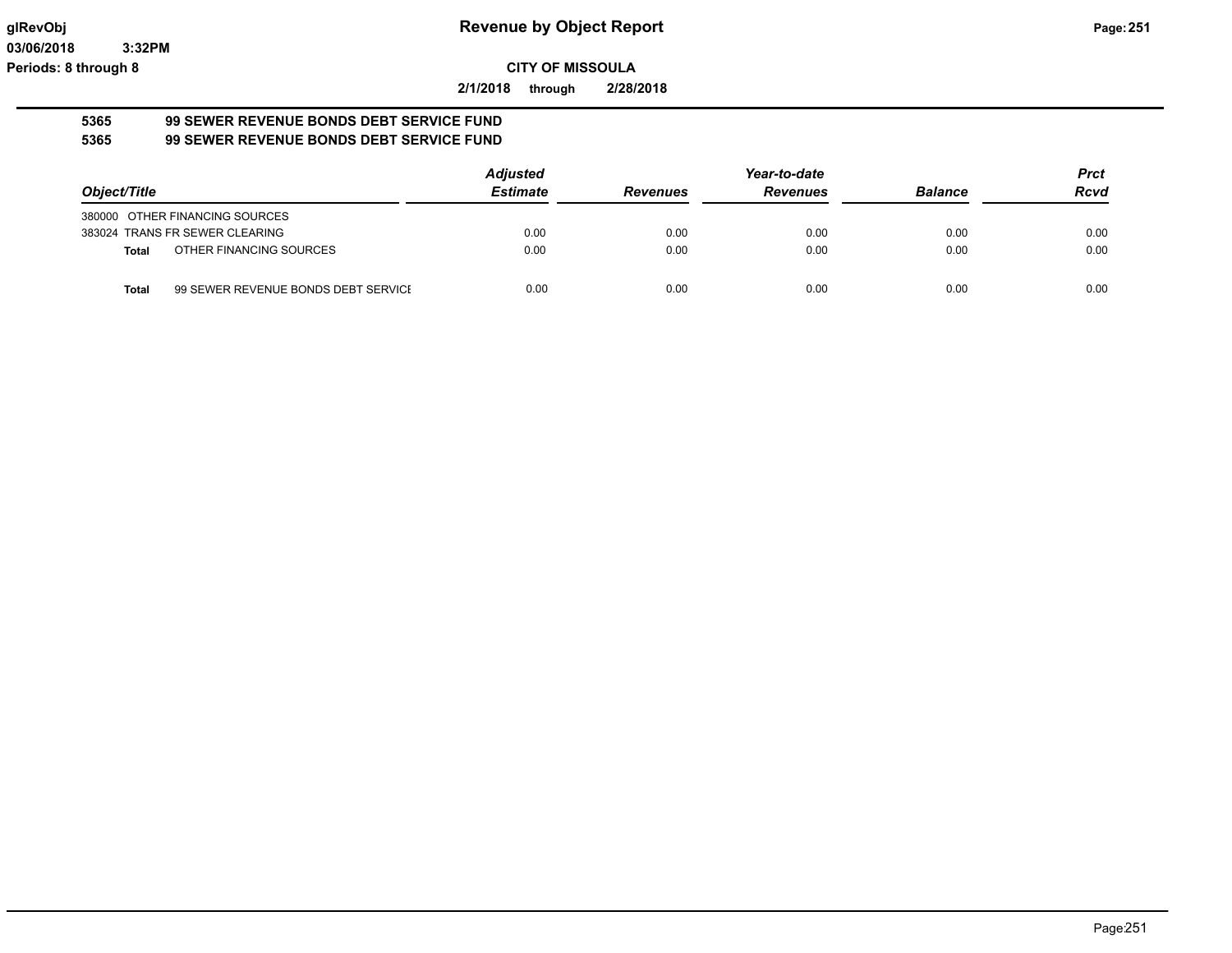**2/1/2018 through 2/28/2018**

## **5365 99 SEWER REVENUE BONDS DEBT SERVICE FUND**

|              |                                    | <b>Adjusted</b> |                 | Year-to-date    |                | <b>Prct</b> |
|--------------|------------------------------------|-----------------|-----------------|-----------------|----------------|-------------|
| Object/Title |                                    | <b>Estimate</b> | <b>Revenues</b> | <b>Revenues</b> | <b>Balance</b> | <b>Rcvd</b> |
|              | 380000 OTHER FINANCING SOURCES     |                 |                 |                 |                |             |
|              | 383024 TRANS FR SEWER CLEARING     | 0.00            | 0.00            | 0.00            | 0.00           | 0.00        |
| <b>Total</b> | OTHER FINANCING SOURCES            | 0.00            | 0.00            | 0.00            | 0.00           | 0.00        |
| Total        | 99 SEWER REVENUE BONDS DEBT SERVIC | 0.00            | 0.00            | 0.00            | 0.00           | 0.00        |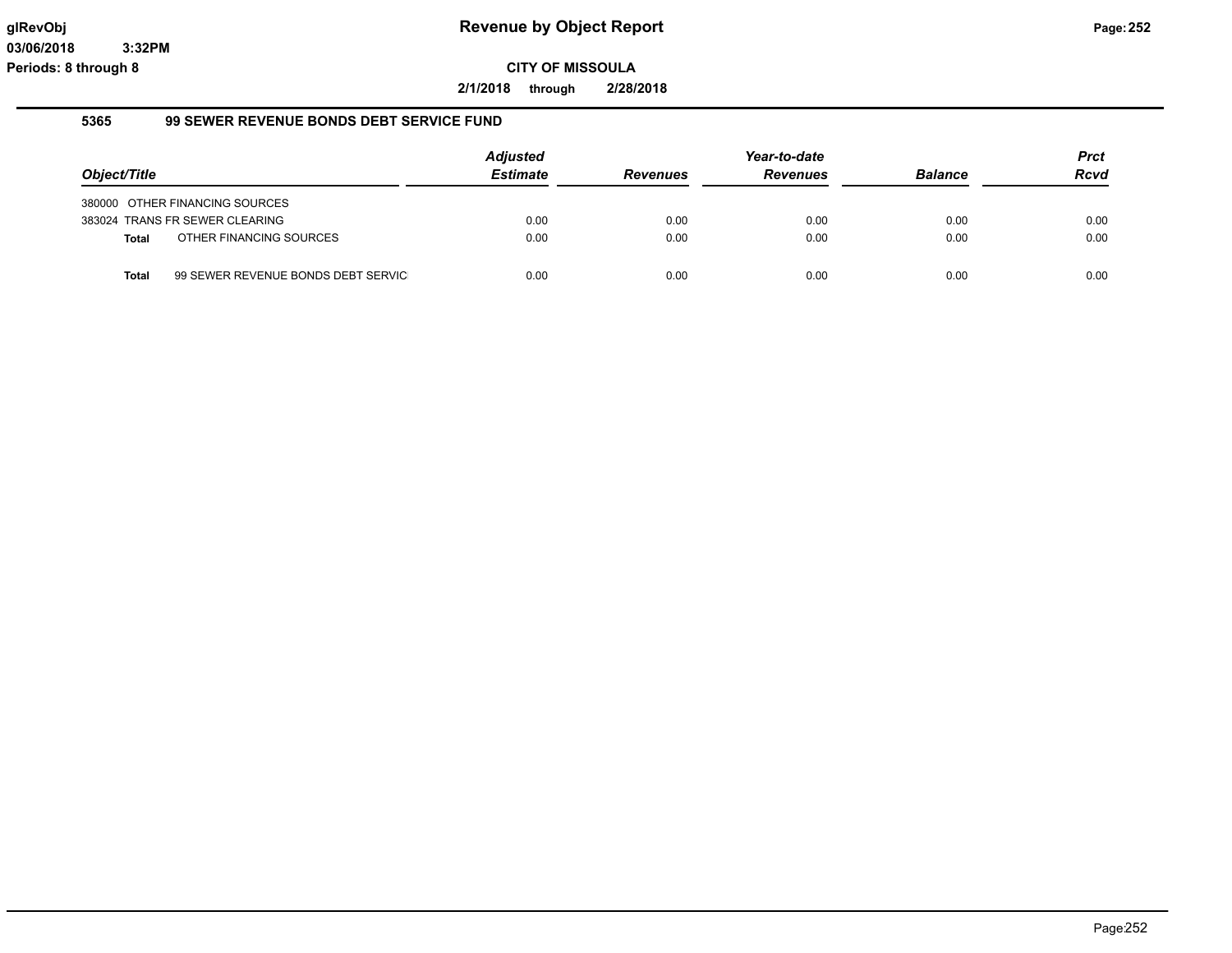**2/1/2018 through 2/28/2018**

**5371 2002 SEWER BONDS**

**5371 2002 SEWER BONDS**

|                                         | <b>Adjusted</b> |                 | Year-to-date    |                | <b>Prct</b> |
|-----------------------------------------|-----------------|-----------------|-----------------|----------------|-------------|
| Object/Title                            | <b>Estimate</b> | <b>Revenues</b> | <b>Revenues</b> | <b>Balance</b> | <b>Rcvd</b> |
| 380000 OTHER FINANCING SOURCES          |                 |                 |                 |                |             |
| 383024 TRANS FR SEWER CLEARING          | 0.00            | 0.00            | 0.00            | 0.00           | 0.00        |
| OTHER FINANCING SOURCES<br><b>Total</b> | 0.00            | 0.00            | 0.00            | 0.00           | 0.00        |
| 2002 SEWER BONDS<br>Total               | 0.00            | 0.00            | 0.00            | 0.00           | 0.00        |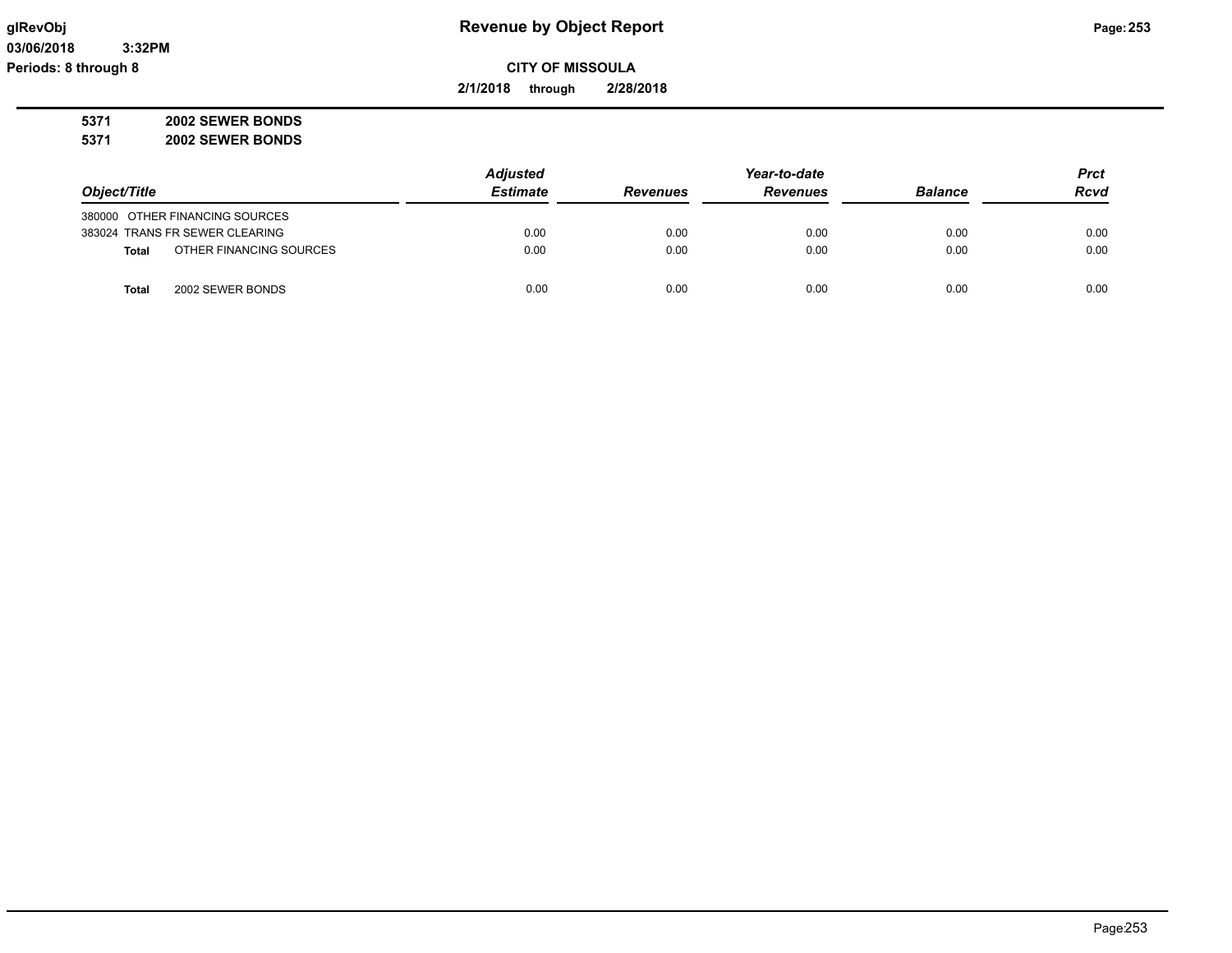**2/1/2018 through 2/28/2018**

#### **5371 2002 SEWER BONDS**

|              |                                | <b>Adjusted</b> | Year-to-date    |                 |                | <b>Prct</b> |
|--------------|--------------------------------|-----------------|-----------------|-----------------|----------------|-------------|
| Object/Title |                                | <b>Estimate</b> | <b>Revenues</b> | <b>Revenues</b> | <b>Balance</b> | <b>Rcvd</b> |
|              | 380000 OTHER FINANCING SOURCES |                 |                 |                 |                |             |
|              | 383024 TRANS FR SEWER CLEARING | 0.00            | 0.00            | 0.00            | 0.00           | 0.00        |
| <b>Total</b> | OTHER FINANCING SOURCES        | 0.00            | 0.00            | 0.00            | 0.00           | 0.00        |
| <b>Total</b> | 2002 SEWER BONDS               | 0.00            | 0.00            | 0.00            | 0.00           | 0.00        |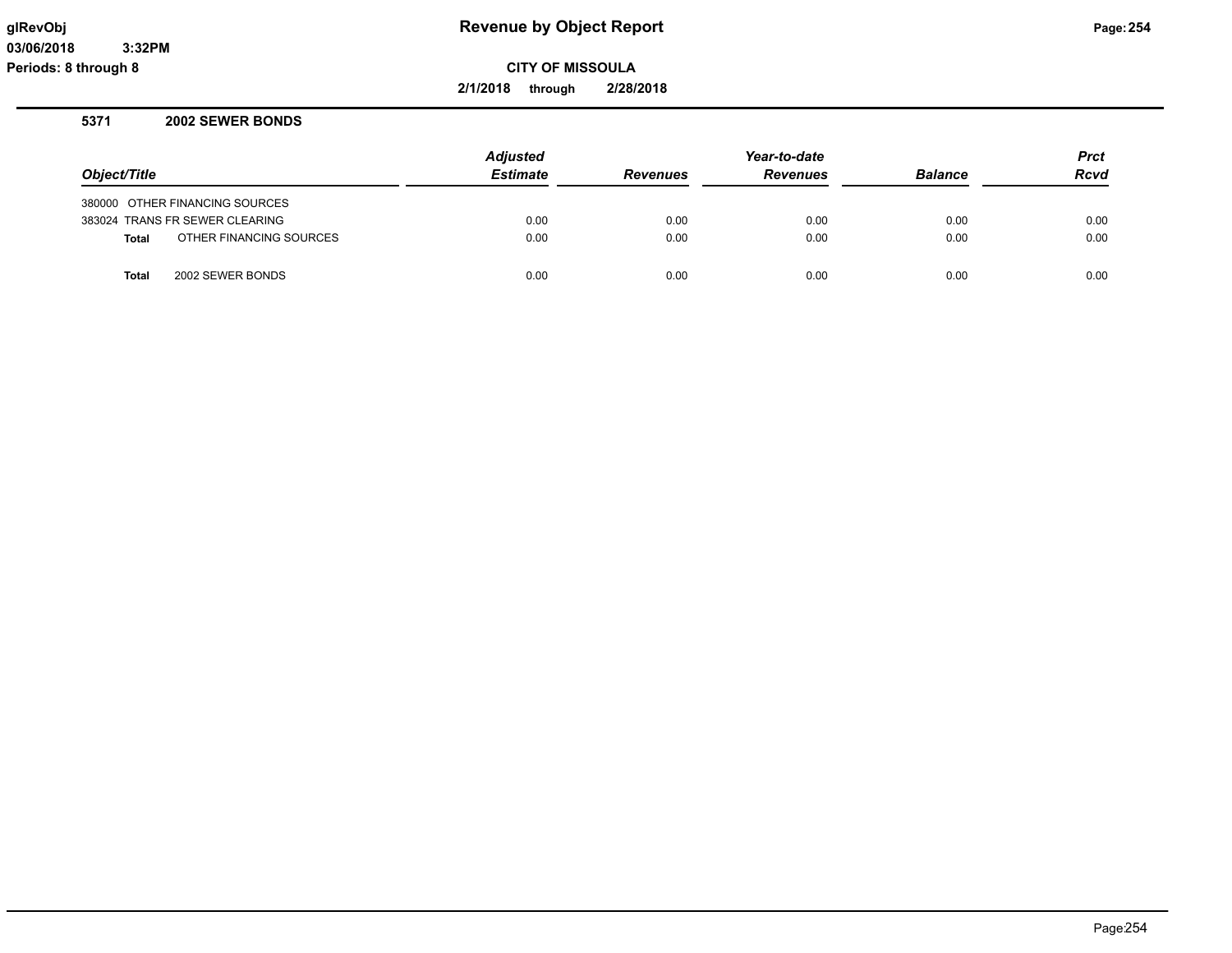**2/1/2018 through 2/28/2018**

# **5373 2002 WWTP UPGRADE REVENUE BOND**

# **5373 2002 WWTP UPGRADE REVENUE BOND**

|                                         | <b>Adjusted</b> | Year-to-date    |                 |                | <b>Prct</b> |
|-----------------------------------------|-----------------|-----------------|-----------------|----------------|-------------|
| Object/Title                            | <b>Estimate</b> | <b>Revenues</b> | <b>Revenues</b> | <b>Balance</b> | <b>Rcvd</b> |
| 380000 OTHER FINANCING SOURCES          |                 |                 |                 |                |             |
| 383024 TRANS FR SEWER CLEARING          | 0.00            | 0.00            | 0.00            | 0.00           | 0.00        |
| OTHER FINANCING SOURCES<br>Total        | 0.00            | 0.00            | 0.00            | 0.00           | 0.00        |
| 2002 WWTP UPGRADE REVENUE BOND<br>Total | 0.00            | 0.00            | 0.00            | 0.00           | 0.00        |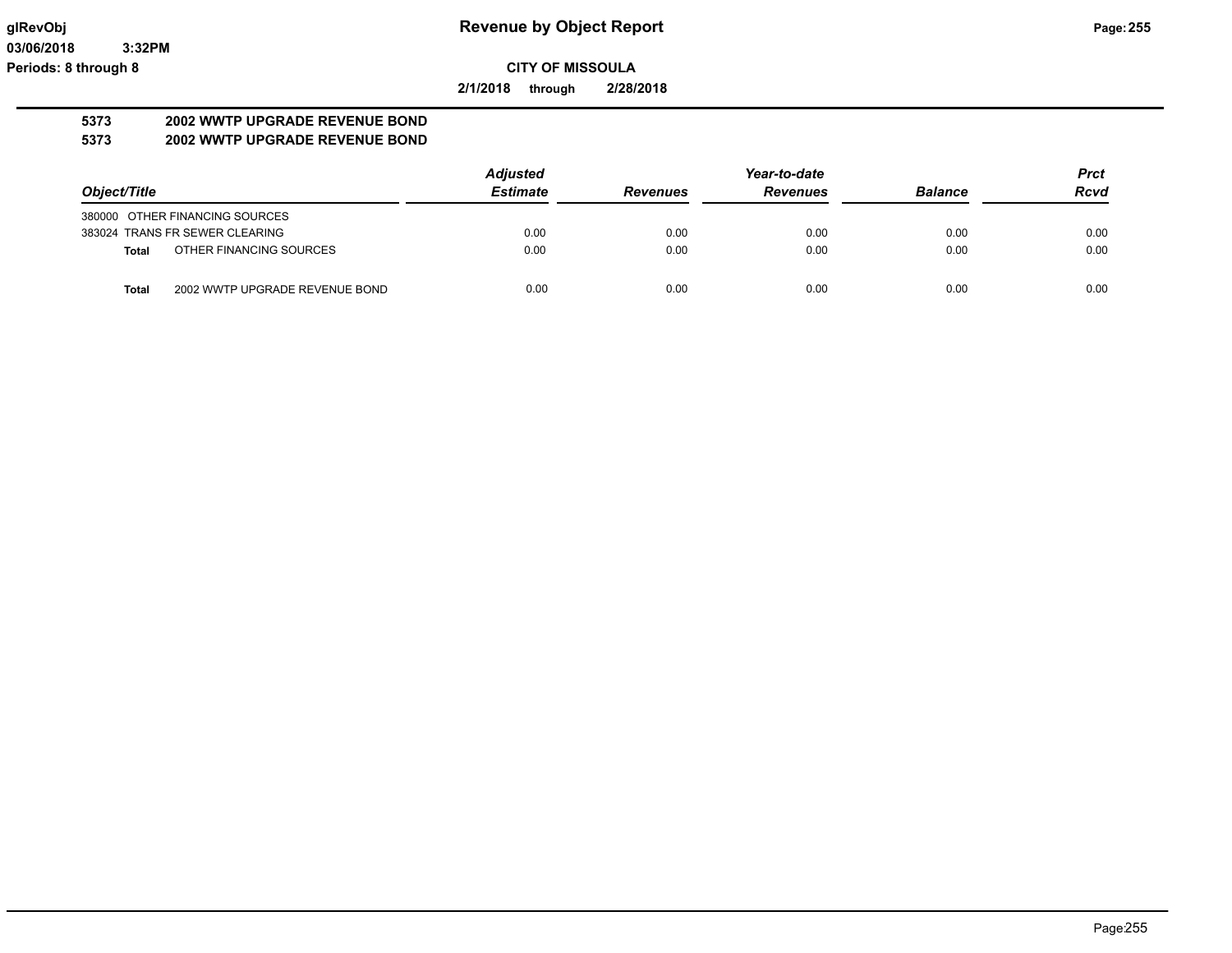**2/1/2018 through 2/28/2018**

#### **5373 2002 WWTP UPGRADE REVENUE BOND**

|              |                                | <b>Adjusted</b> | Year-to-date    |                 |                | <b>Prct</b> |
|--------------|--------------------------------|-----------------|-----------------|-----------------|----------------|-------------|
| Object/Title |                                | <b>Estimate</b> | <b>Revenues</b> | <b>Revenues</b> | <b>Balance</b> | <b>Rcvd</b> |
|              | 380000 OTHER FINANCING SOURCES |                 |                 |                 |                |             |
|              | 383024 TRANS FR SEWER CLEARING | 0.00            | 0.00            | 0.00            | 0.00           | 0.00        |
| <b>Total</b> | OTHER FINANCING SOURCES        | 0.00            | 0.00            | 0.00            | 0.00           | 0.00        |
| Total        | 2002 WWTP UPGRADE REVENUE BOND | 0.00            | 0.00            | 0.00            | 0.00           | 0.00        |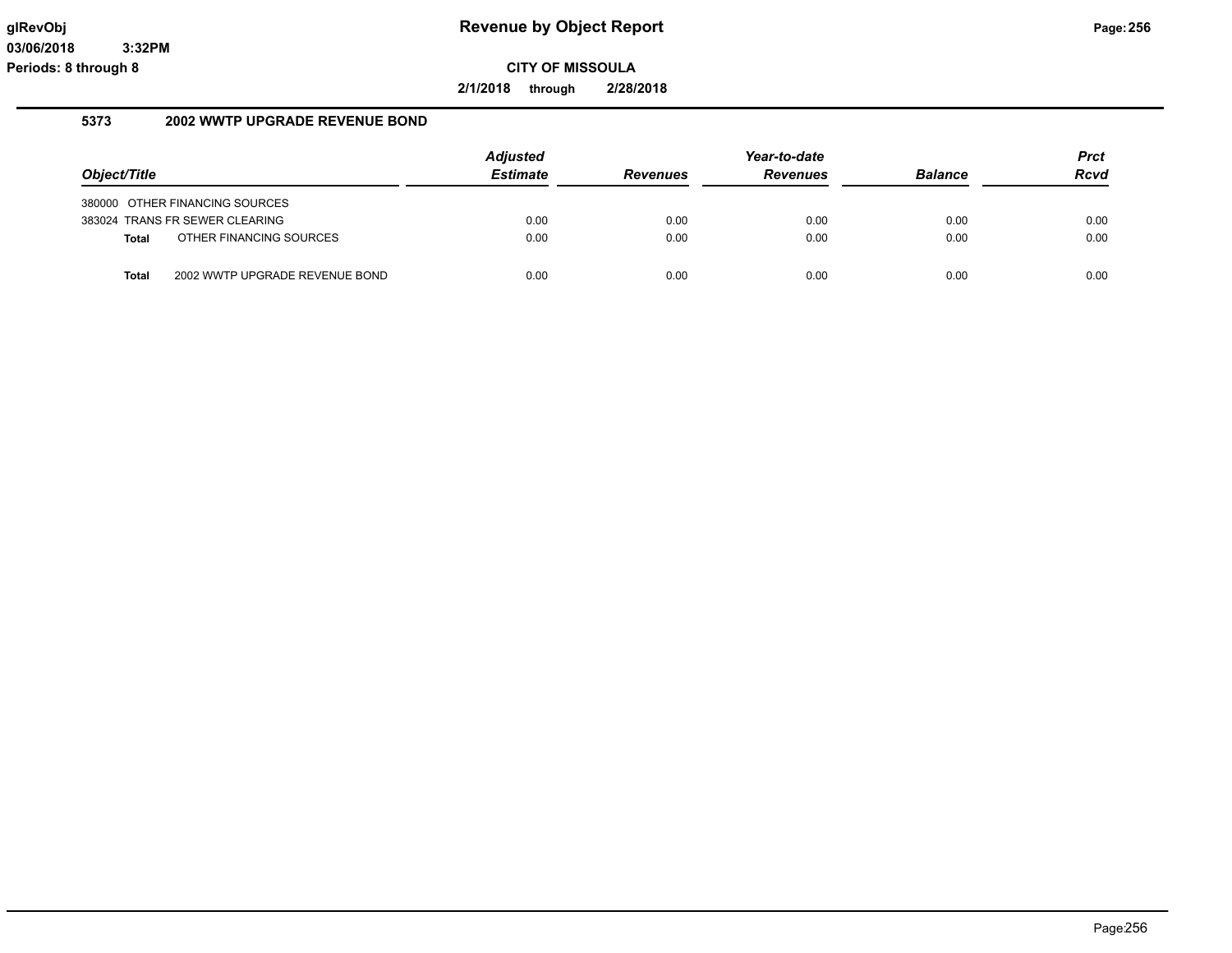**03/06/2018 3:32PM Periods: 8 through 8**

**CITY OF MISSOULA**

**2/1/2018 through 2/28/2018**

# **5375 2003 WWTP SRF \$3.8M EPA DEBT**

**5375 2003 WWTP SRF \$3.8M EPA DEBT**

|                                               | <b>Adjusted</b> |                 | Year-to-date    |                |             |
|-----------------------------------------------|-----------------|-----------------|-----------------|----------------|-------------|
| Object/Title                                  | <b>Estimate</b> | <b>Revenues</b> | <b>Revenues</b> | <b>Balance</b> | <b>Rcvd</b> |
| 380000 OTHER FINANCING SOURCES                |                 |                 |                 |                |             |
| 383024 TRANS FR SEWER CLEARING                | 0.00            | 0.00            | 0.00            | 0.00           | 0.00        |
| OTHER FINANCING SOURCES<br><b>Total</b>       | 0.00            | 0.00            | 0.00            | 0.00           | 0.00        |
| 2003 WWTP SRF \$3.8M EPA DEBT<br><b>Total</b> | 0.00            | 0.00            | 0.00            | 0.00           | 0.00        |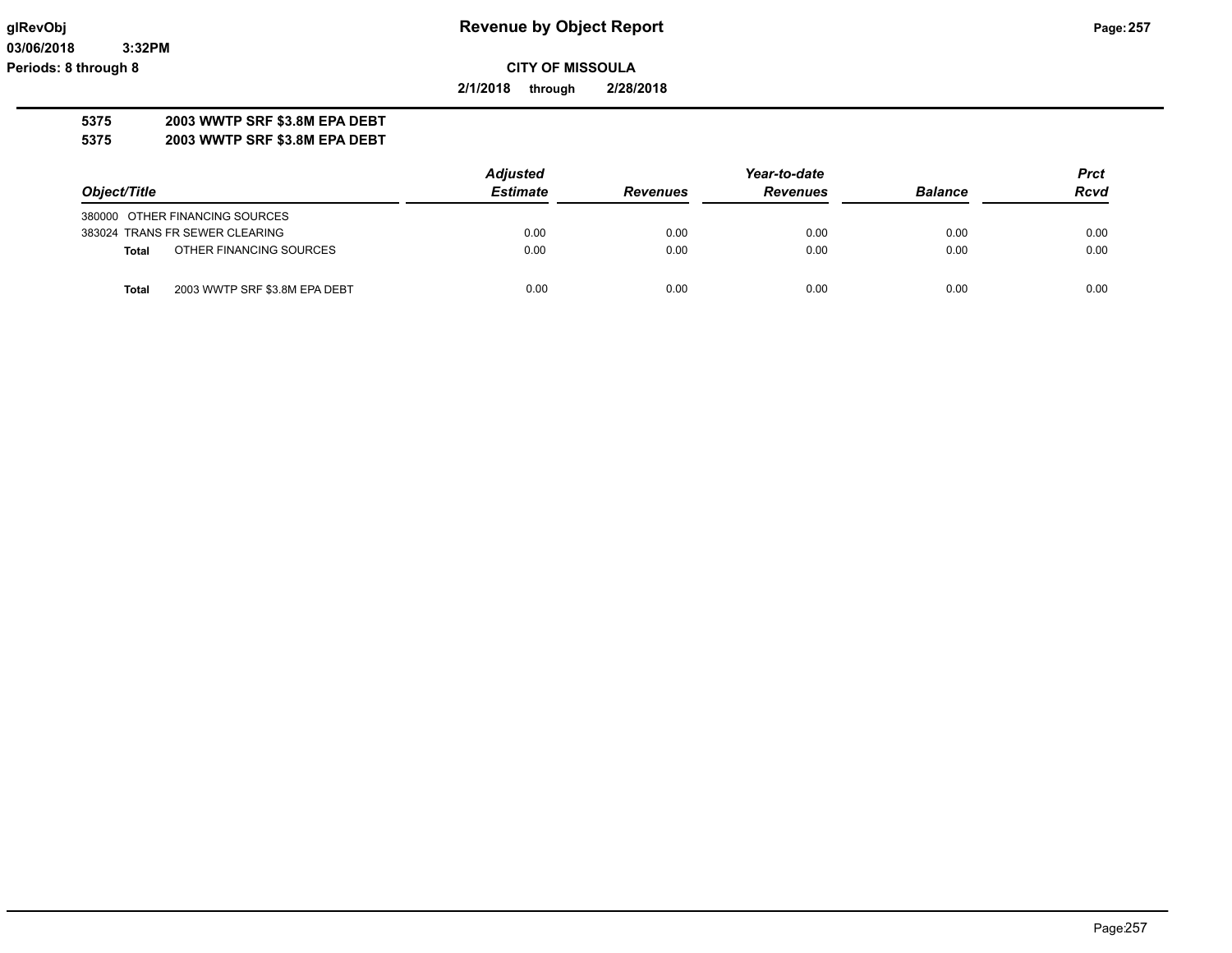**2/1/2018 through 2/28/2018**

# **5375 2003 WWTP SRF \$3.8M EPA DEBT**

|              |                                | <b>Adjusted</b> |                 | Year-to-date    |                | <b>Prct</b> |
|--------------|--------------------------------|-----------------|-----------------|-----------------|----------------|-------------|
| Object/Title |                                | <b>Estimate</b> | <b>Revenues</b> | <b>Revenues</b> | <b>Balance</b> | <b>Rcvd</b> |
|              | 380000 OTHER FINANCING SOURCES |                 |                 |                 |                |             |
|              | 383024 TRANS FR SEWER CLEARING | 0.00            | 0.00            | 0.00            | 0.00           | 0.00        |
| <b>Total</b> | OTHER FINANCING SOURCES        | 0.00            | 0.00            | 0.00            | 0.00           | 0.00        |
| <b>Total</b> | 2003 WWTP SRF \$3.8M EPA DEBT  | 0.00            | 0.00            | 0.00            | 0.00           | 0.00        |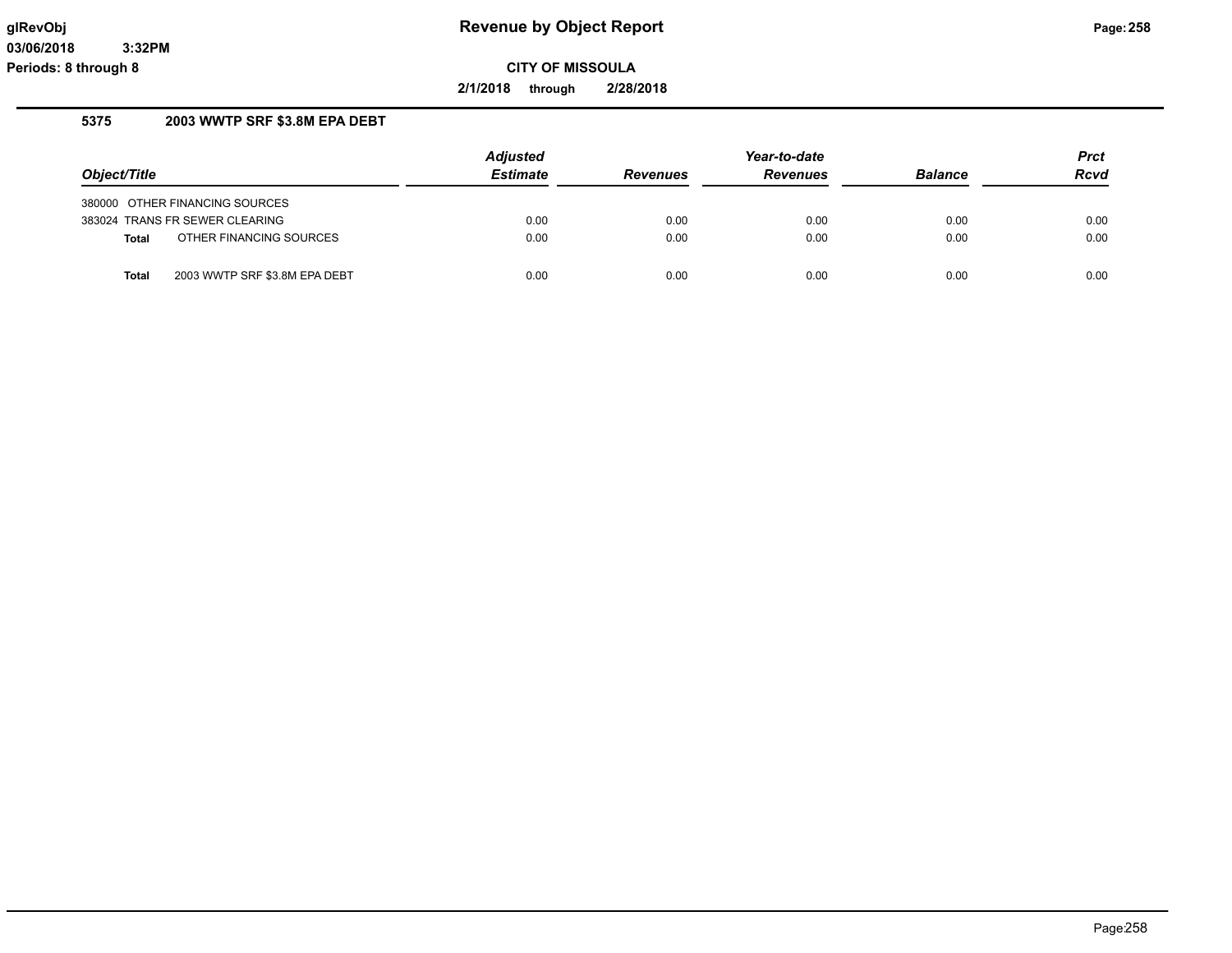**2/1/2018 through 2/28/2018**

#### **5377 2004 WWTP \$3.023 LOAN DEBT SERVICE 5377 2004 WWTP \$3.023 LOAN DEBT SERVICE**

|                                                     | <b>Adjusted</b> | Year-to-date    |                 |                | <b>Prct</b> |
|-----------------------------------------------------|-----------------|-----------------|-----------------|----------------|-------------|
| Object/Title                                        | <b>Estimate</b> | <b>Revenues</b> | <b>Revenues</b> | <b>Balance</b> | <b>Rcvd</b> |
| 380000 OTHER FINANCING SOURCES                      |                 |                 |                 |                |             |
| 383024 TRANS FR SEWER CLEARING                      | 0.00            | 0.00            | 0.00            | 0.00           | 0.00        |
| OTHER FINANCING SOURCES<br>Total                    | 0.00            | 0.00            | 0.00            | 0.00           | 0.00        |
| 2004 WWTP \$3.023 LOAN DEBT SERVICE<br><b>Total</b> | 0.00            | 0.00            | 0.00            | 0.00           | 0.00        |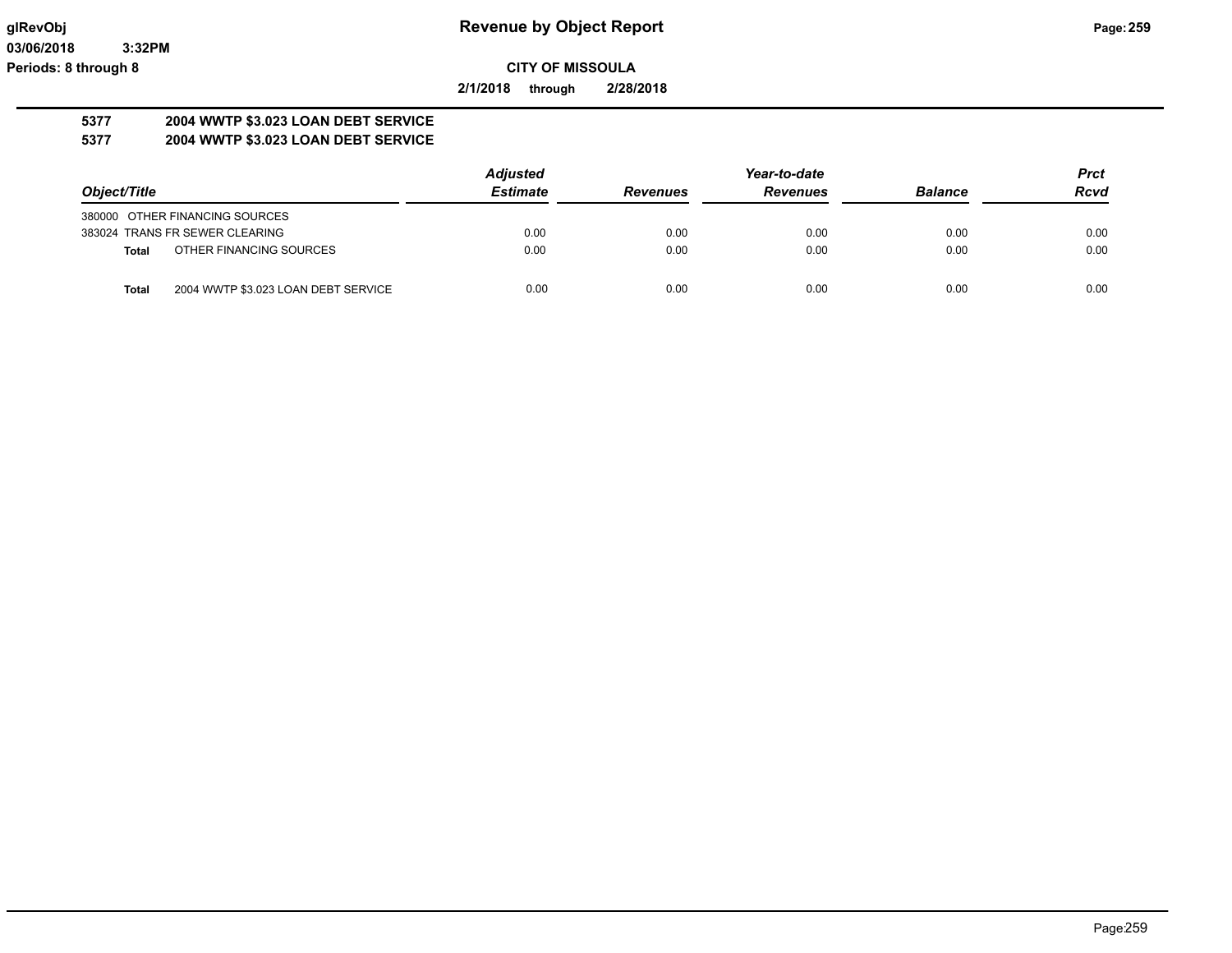**2/1/2018 through 2/28/2018**

## **5377 2004 WWTP \$3.023 LOAN DEBT SERVICE**

|              |                                     | <b>Adjusted</b> |                 | Year-to-date    |                | Prct |
|--------------|-------------------------------------|-----------------|-----------------|-----------------|----------------|------|
| Object/Title |                                     | <b>Estimate</b> | <b>Revenues</b> | <b>Revenues</b> | <b>Balance</b> | Rcvd |
|              | 380000 OTHER FINANCING SOURCES      |                 |                 |                 |                |      |
|              | 383024 TRANS FR SEWER CLEARING      | 0.00            | 0.00            | 0.00            | 0.00           | 0.00 |
| Total        | OTHER FINANCING SOURCES             | 0.00            | 0.00            | 0.00            | 0.00           | 0.00 |
| <b>Total</b> | 2004 WWTP \$3.023 LOAN DEBT SERVICE | 0.00            | 0.00            | 0.00            | 0.00           | 0.00 |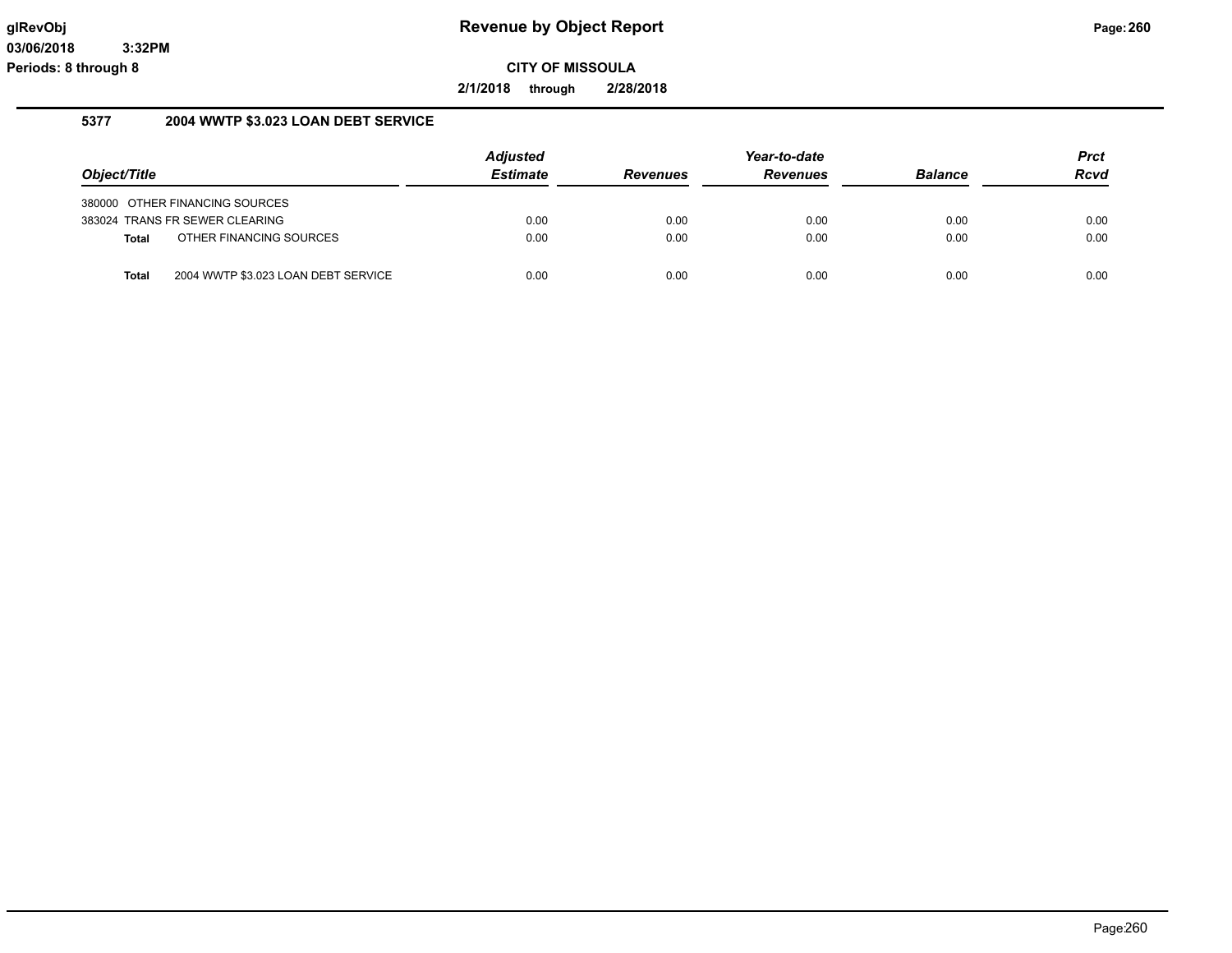**2/1/2018 through 2/28/2018**

# **5379 2005 BRICH/BRDY/LIN/GIL SRF DEBT**

**5379 2005 BRICH/BRDY/LIN/GIL SRF DEBT**

|                                                  | <b>Adjusted</b> |                 | Prct            |                |             |
|--------------------------------------------------|-----------------|-----------------|-----------------|----------------|-------------|
| Object/Title                                     | <b>Estimate</b> | <b>Revenues</b> | <b>Revenues</b> | <b>Balance</b> | <b>Rcvd</b> |
| 380000 OTHER FINANCING SOURCES                   |                 |                 |                 |                |             |
| 383024 TRANS FR SEWER CLEARING                   | 0.00            | 0.00            | 0.00            | 0.00           | 0.00        |
| OTHER FINANCING SOURCES<br><b>Total</b>          | 0.00            | 0.00            | 0.00            | 0.00           | 0.00        |
| 2005 BRICH/BRDY/LIN/GIL SRF DEBT<br><b>Total</b> | 0.00            | 0.00            | 0.00            | 0.00           | 0.00        |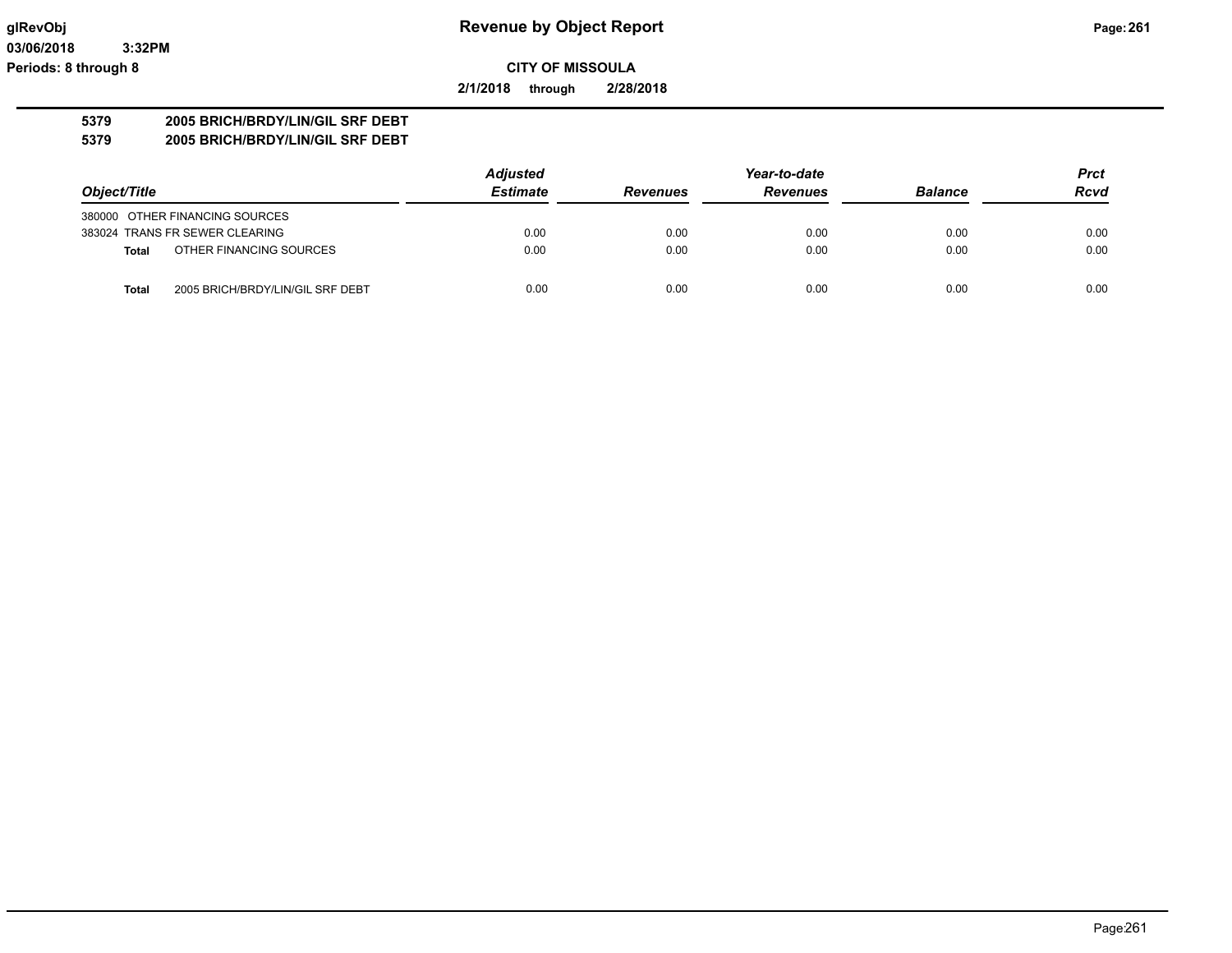**2/1/2018 through 2/28/2018**

# **5379 2005 BRICH/BRDY/LIN/GIL SRF DEBT**

|              |                                  | <b>Adjusted</b> | Year-to-date    |                 |                | <b>Prct</b> |
|--------------|----------------------------------|-----------------|-----------------|-----------------|----------------|-------------|
| Object/Title |                                  | <b>Estimate</b> | <b>Revenues</b> | <b>Revenues</b> | <b>Balance</b> | <b>Rcvd</b> |
|              | 380000 OTHER FINANCING SOURCES   |                 |                 |                 |                |             |
|              | 383024 TRANS FR SEWER CLEARING   | 0.00            | 0.00            | 0.00            | 0.00           | 0.00        |
| <b>Total</b> | OTHER FINANCING SOURCES          | 0.00            | 0.00            | 0.00            | 0.00           | 0.00        |
| <b>Total</b> | 2005 BRICH/BRDY/LIN/GIL SRF DEBT | 0.00            | 0.00            | 0.00            | 0.00           | 0.00        |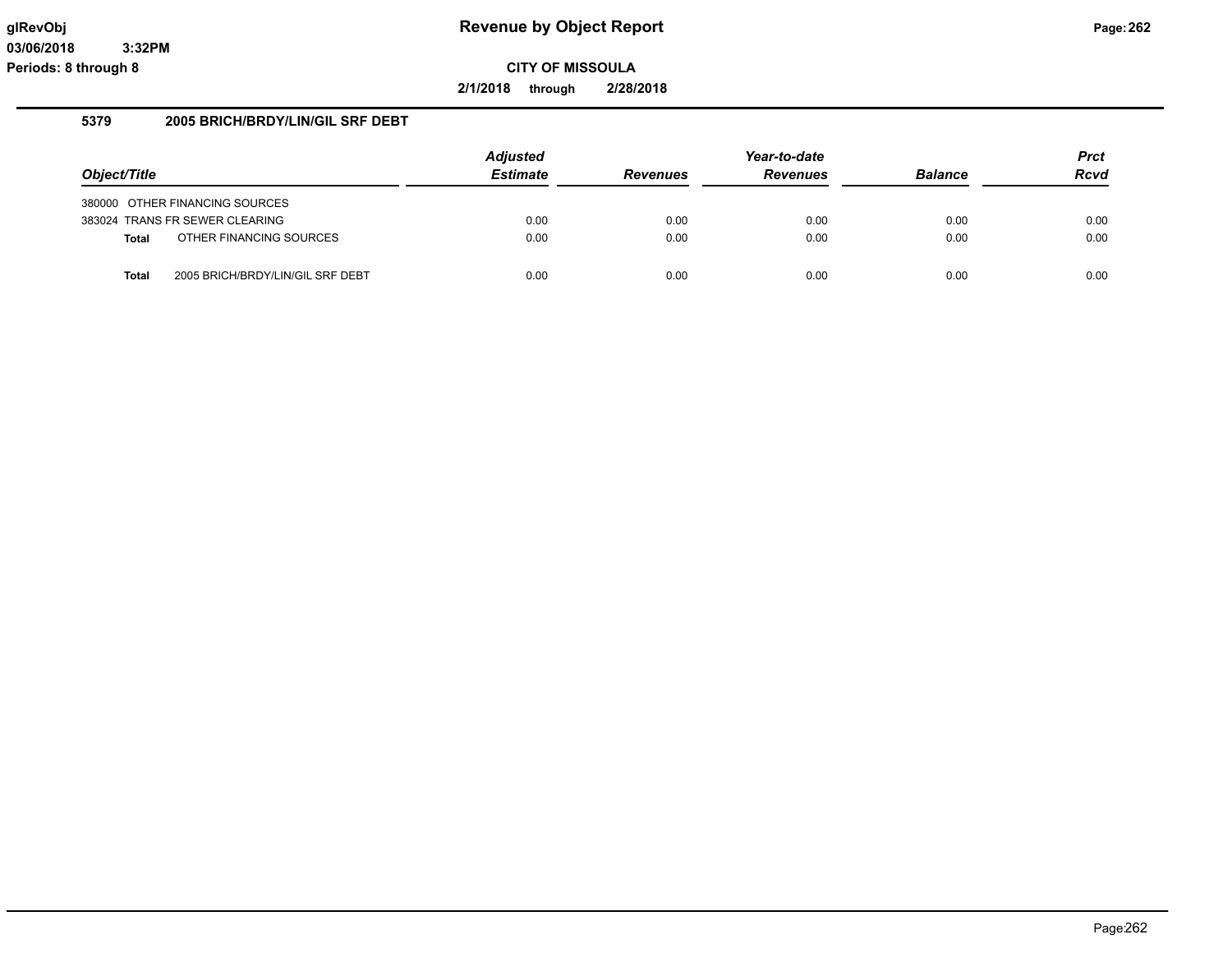**2/1/2018 through 2/28/2018**

# **5383 FY09 RATTLESNAKE SEWER DEBT SVS**

**5383 FY09 RATTLESNAKE SEWER DEBT SVS**

|                                          | <b>Adjusted</b> | Year-to-date    |                 |                | <b>Prct</b> |
|------------------------------------------|-----------------|-----------------|-----------------|----------------|-------------|
| Object/Title                             | <b>Estimate</b> | <b>Revenues</b> | <b>Revenues</b> | <b>Balance</b> | <b>Rcvd</b> |
| 380000 OTHER FINANCING SOURCES           |                 |                 |                 |                |             |
| 383024 TRANS FR SEWER CLEARING           | 0.00            | 0.00            | 0.00            | 0.00           | 0.00        |
| OTHER FINANCING SOURCES<br>Total         | 0.00            | 0.00            | 0.00            | 0.00           | 0.00        |
| FY09 RATTLESNAKE SEWER DEBT SVS<br>Total | 0.00            | 0.00            | 0.00            | 0.00           | 0.00        |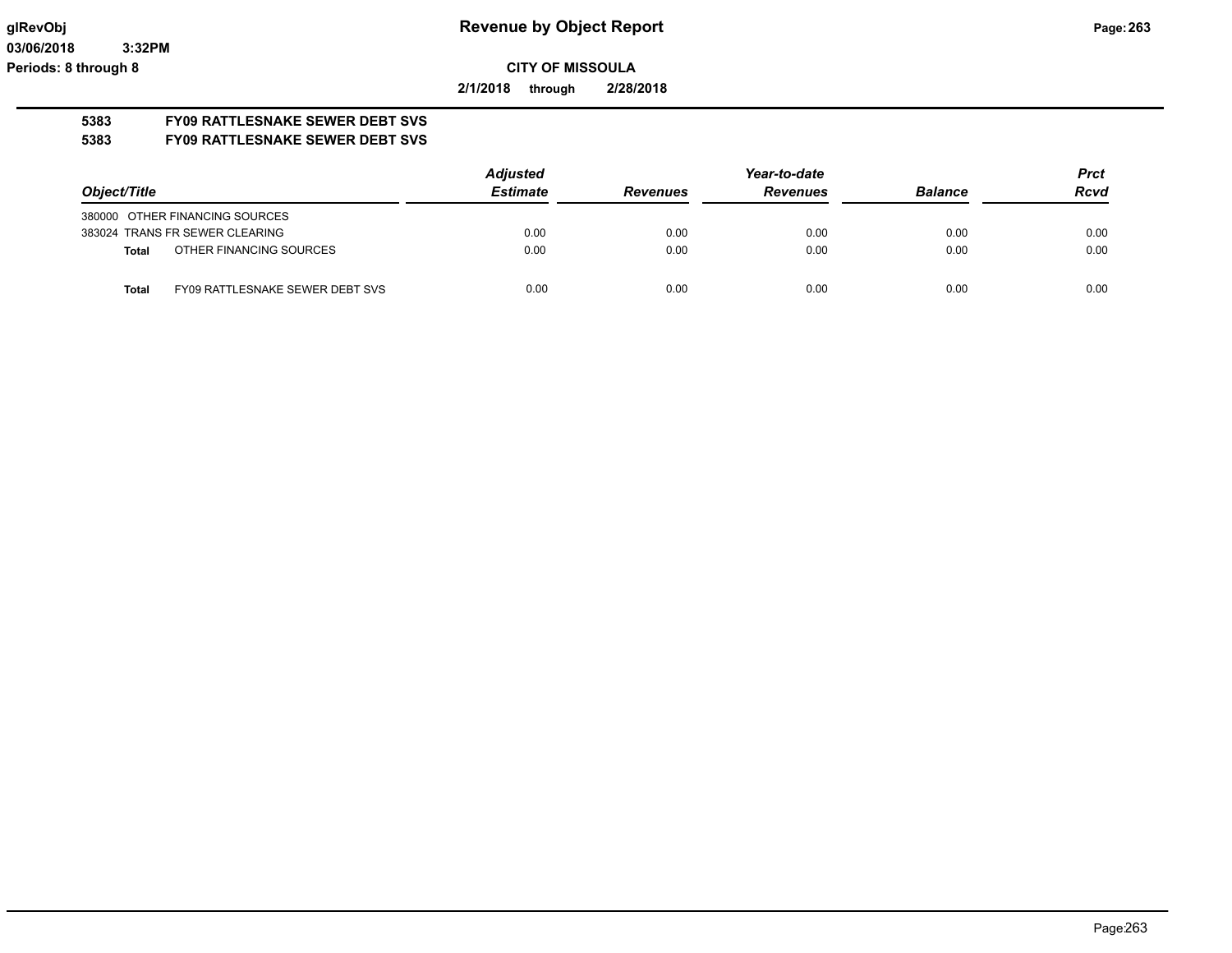**2/1/2018 through 2/28/2018**

#### **5383 FY09 RATTLESNAKE SEWER DEBT SVS**

|              |                                 | <b>Adjusted</b> | Year-to-date    |                 |                | <b>Prct</b> |
|--------------|---------------------------------|-----------------|-----------------|-----------------|----------------|-------------|
| Object/Title |                                 | <b>Estimate</b> | <b>Revenues</b> | <b>Revenues</b> | <b>Balance</b> | <b>Rcvd</b> |
|              | 380000 OTHER FINANCING SOURCES  |                 |                 |                 |                |             |
|              | 383024 TRANS FR SEWER CLEARING  | 0.00            | 0.00            | 0.00            | 0.00           | 0.00        |
| <b>Total</b> | OTHER FINANCING SOURCES         | 0.00            | 0.00            | 0.00            | 0.00           | 0.00        |
| <b>Total</b> | FY09 RATTLESNAKE SEWER DEBT SVS | 0.00            | 0.00            | 0.00            | 0.00           | 0.00        |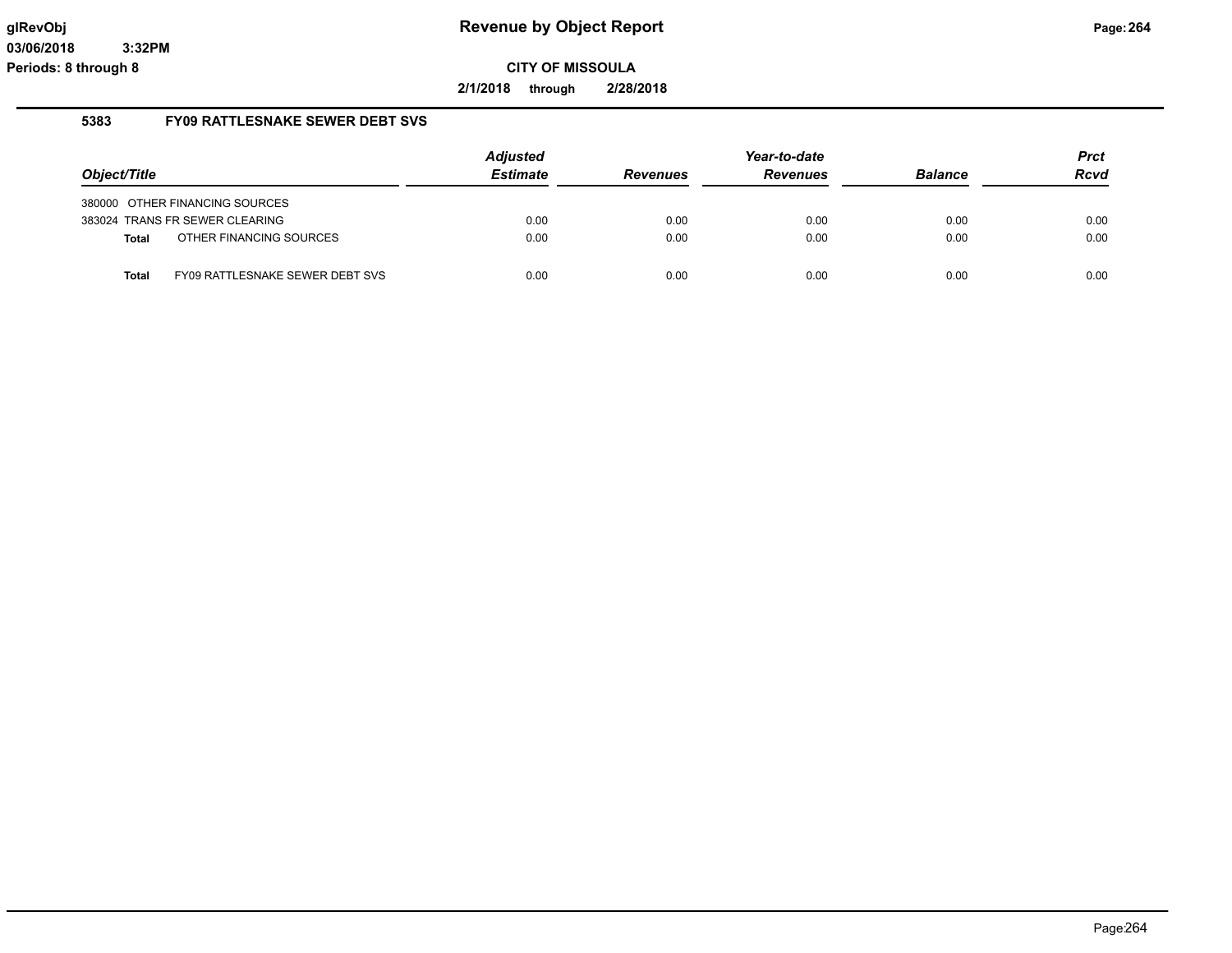**2/1/2018 through 2/28/2018**

# **5386 FY10 HEADWORKS DEBT SERVICE**

#### **5386 FY10 HEADWORKS DEBT SERVICE**

|                                             | <b>Adjusted</b> |                 | Year-to-date    |                | <b>Prct</b> |
|---------------------------------------------|-----------------|-----------------|-----------------|----------------|-------------|
| Object/Title                                | <b>Estimate</b> | <b>Revenues</b> | <b>Revenues</b> | <b>Balance</b> | <b>Rcvd</b> |
| 330000 INTERGOVERNMENTAL REVENUES           |                 |                 |                 |                |             |
| 331990 IRS REIMB/DEBT SVS INTEREST          | 0.00            | 0.00            | 0.00            | 0.00           | 0.00        |
| INTERGOVERNMENTAL REVENUES<br><b>Total</b>  | 0.00            | 0.00            | 0.00            | 0.00           | 0.00        |
| 380000 OTHER FINANCING SOURCES              |                 |                 |                 |                |             |
| 383024 TRANS FR SEWER CLEARING              | 0.00            | 0.00            | 0.00            | 0.00           | 0.00        |
| OTHER FINANCING SOURCES<br><b>Total</b>     | 0.00            | 0.00            | 0.00            | 0.00           | 0.00        |
|                                             |                 |                 |                 |                |             |
| <b>Total</b><br>FY10 HEADWORKS DEBT SERVICE | 0.00            | 0.00            | 0.00            | 0.00           | 0.00        |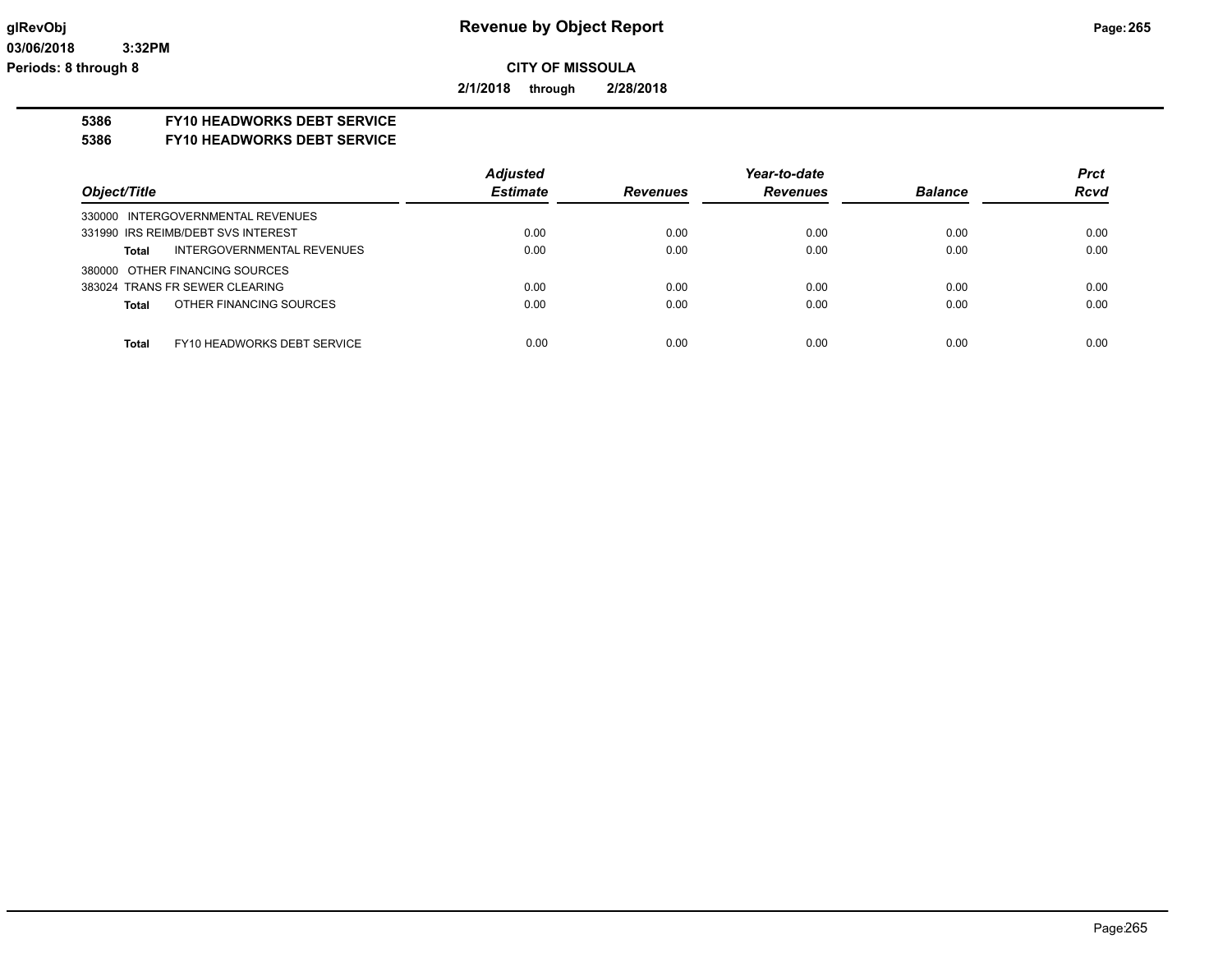**2/1/2018 through 2/28/2018**

# **5386 FY10 HEADWORKS DEBT SERVICE**

|                                             | <b>Adjusted</b> |                 | Year-to-date    |                | <b>Prct</b> |
|---------------------------------------------|-----------------|-----------------|-----------------|----------------|-------------|
| Object/Title                                | <b>Estimate</b> | <b>Revenues</b> | <b>Revenues</b> | <b>Balance</b> | Rcvd        |
| 330000 INTERGOVERNMENTAL REVENUES           |                 |                 |                 |                |             |
| 331990 IRS REIMB/DEBT SVS INTEREST          | 0.00            | 0.00            | 0.00            | 0.00           | 0.00        |
| INTERGOVERNMENTAL REVENUES<br>Total         | 0.00            | 0.00            | 0.00            | 0.00           | 0.00        |
| 380000 OTHER FINANCING SOURCES              |                 |                 |                 |                |             |
| 383024 TRANS FR SEWER CLEARING              | 0.00            | 0.00            | 0.00            | 0.00           | 0.00        |
| OTHER FINANCING SOURCES<br>Total            | 0.00            | 0.00            | 0.00            | 0.00           | 0.00        |
|                                             |                 |                 |                 |                |             |
| FY10 HEADWORKS DEBT SERVICE<br><b>Total</b> | 0.00            | 0.00            | 0.00            | 0.00           | 0.00        |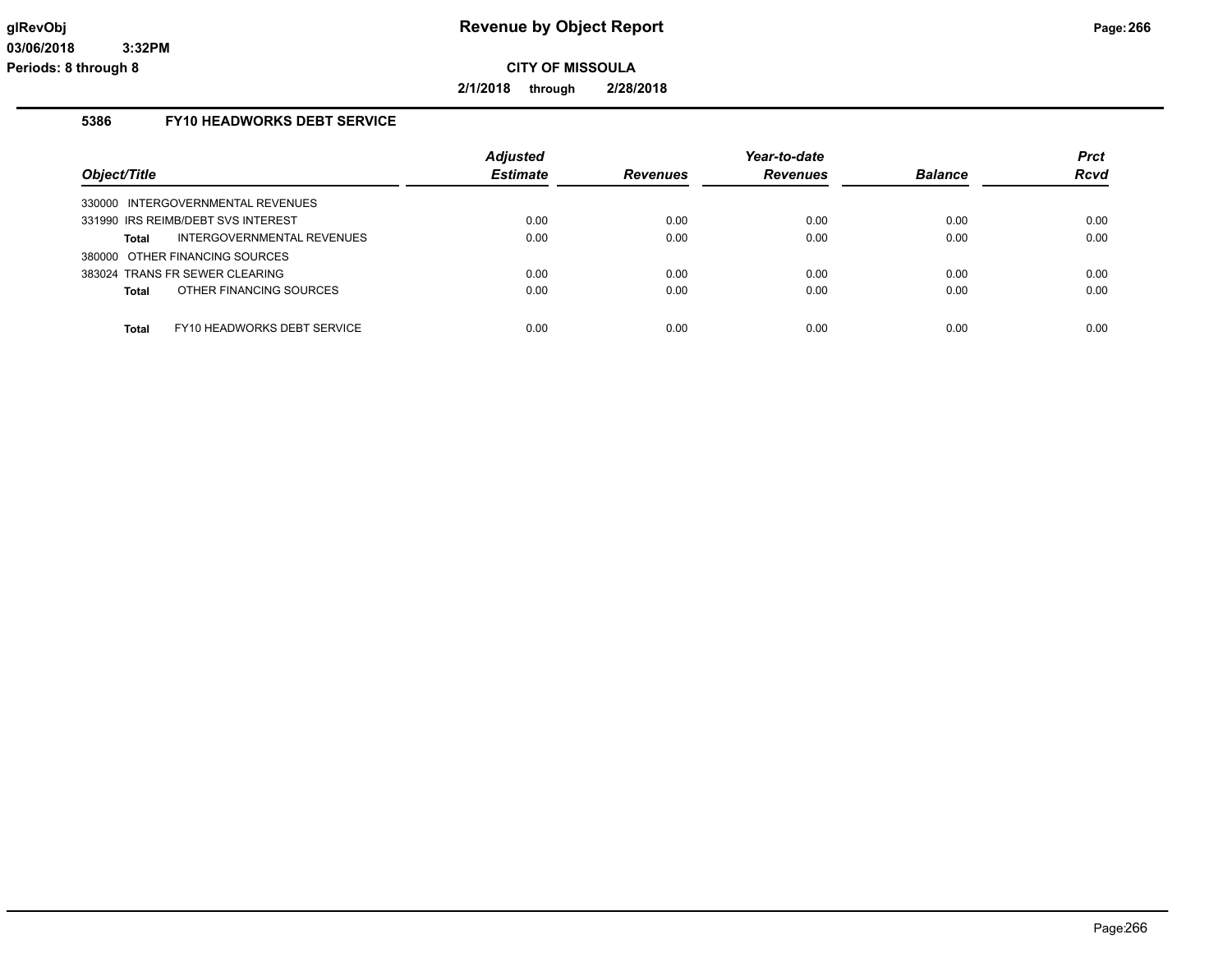**2/1/2018 through 2/28/2018**

#### **5387 FY11 SEWER \$1.29M BOND DEBT SERVICE 5387 FY11 SEWER \$1.29M BOND DEBT SERVICE**

|                                                      | <b>Adjusted</b> |                 | Year-to-date    |                | <b>Prct</b> |
|------------------------------------------------------|-----------------|-----------------|-----------------|----------------|-------------|
| Object/Title                                         | <b>Estimate</b> | <b>Revenues</b> | <b>Revenues</b> | <b>Balance</b> | <b>Rcvd</b> |
| 380000 OTHER FINANCING SOURCES                       |                 |                 |                 |                |             |
| 383024 TRANS FR SEWER CLEARING                       | 0.00            | 0.00            | 0.00            | 0.00           | 0.00        |
| OTHER FINANCING SOURCES<br><b>Total</b>              | 0.00            | 0.00            | 0.00            | 0.00           | 0.00        |
| FY11 SEWER \$1.29M BOND DEBT SERVICE<br><b>Total</b> | 0.00            | 0.00            | 0.00            | 0.00           | 0.00        |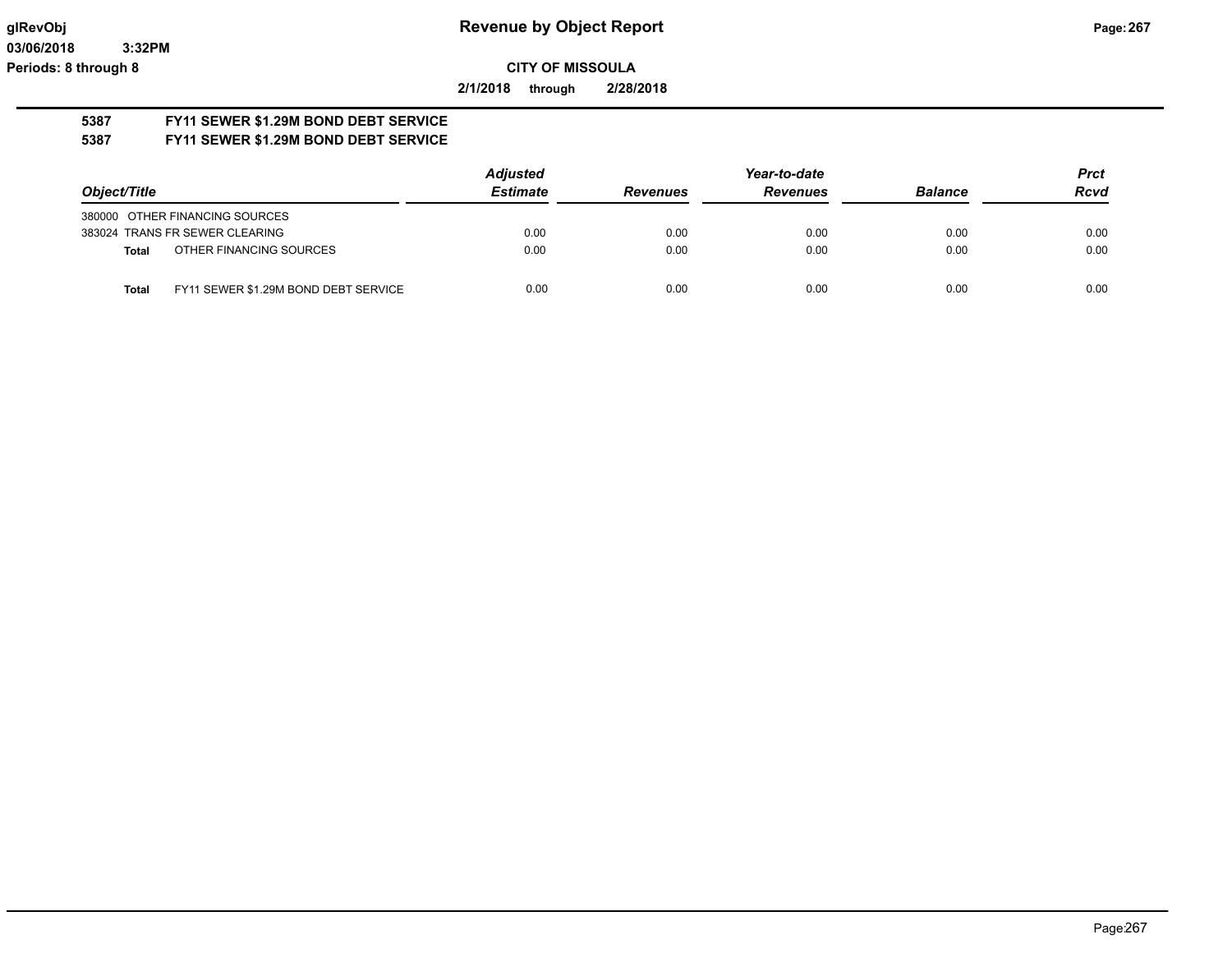**2/1/2018 through 2/28/2018**

# **5387 FY11 SEWER \$1.29M BOND DEBT SERVICE**

|              |                                      | <b>Adjusted</b> |                 | Year-to-date    |                | <b>Prct</b> |
|--------------|--------------------------------------|-----------------|-----------------|-----------------|----------------|-------------|
| Object/Title |                                      | <b>Estimate</b> | <b>Revenues</b> | <b>Revenues</b> | <b>Balance</b> | <b>Rcvd</b> |
|              | 380000 OTHER FINANCING SOURCES       |                 |                 |                 |                |             |
|              | 383024 TRANS FR SEWER CLEARING       | 0.00            | 0.00            | 0.00            | 0.00           | 0.00        |
| <b>Total</b> | OTHER FINANCING SOURCES              | 0.00            | 0.00            | 0.00            | 0.00           | 0.00        |
| <b>Total</b> | FY11 SEWER \$1.29M BOND DEBT SERVICE | 0.00            | 0.00            | 0.00            | 0.00           | 0.00        |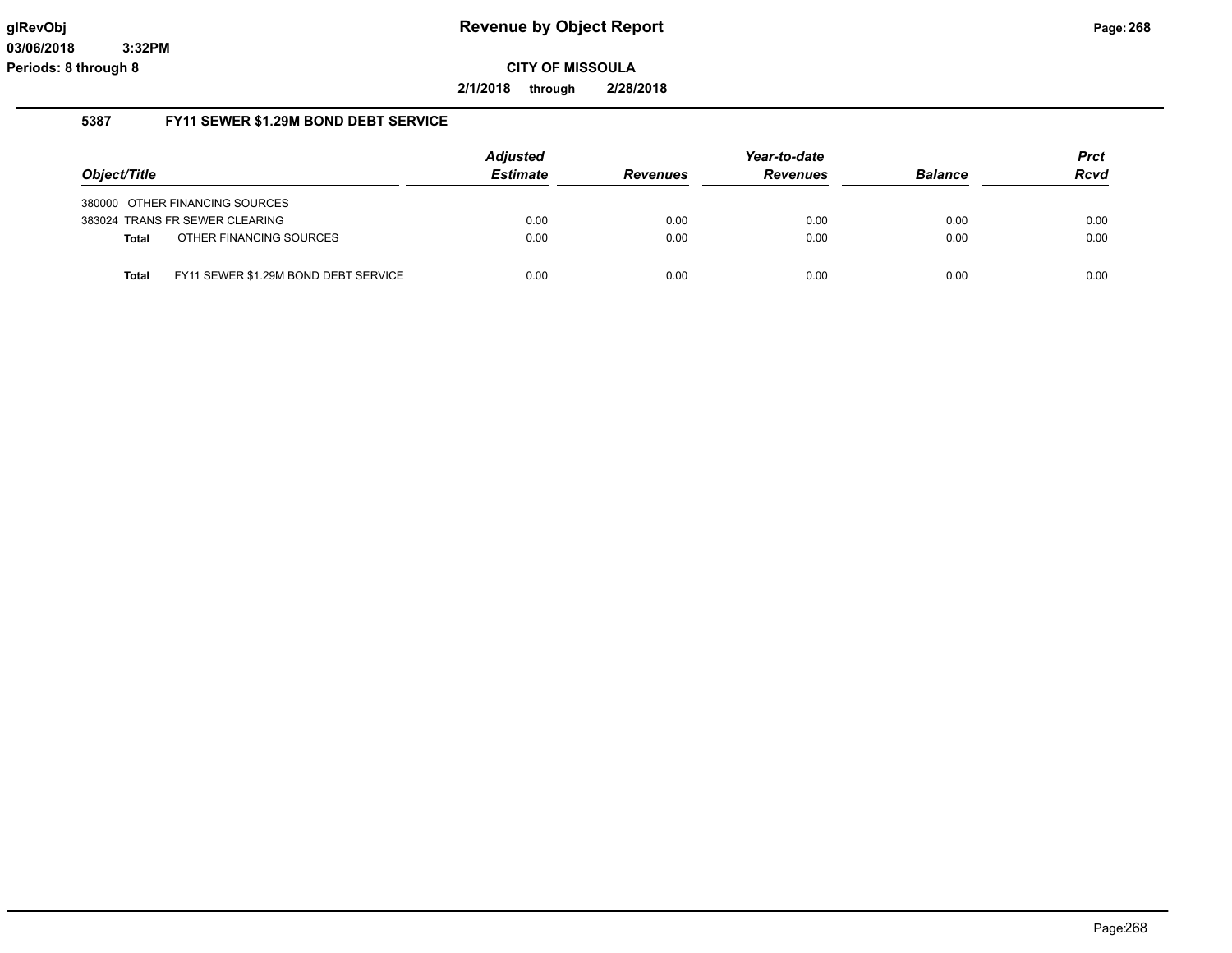**2/1/2018 through 2/28/2018**

#### **5389 FY15 SEWER REVENUE BOND DEBT SERVICE 5389 FY15 SEWER REVENUE BOND DEBT SERVICE**

|                                                     | <b>Adjusted</b> |                 | Year-to-date    |                | <b>Prct</b> |
|-----------------------------------------------------|-----------------|-----------------|-----------------|----------------|-------------|
| Object/Title                                        | <b>Estimate</b> | <b>Revenues</b> | <b>Revenues</b> | <b>Balance</b> | <b>Rcvd</b> |
| 380000 OTHER FINANCING SOURCES                      |                 |                 |                 |                |             |
| 383024 TRANS FR SEWER CLEARING                      | 0.00            | 0.00            | 0.00            | 0.00           | 0.00        |
| OTHER FINANCING SOURCES<br>Total                    | 0.00            | 0.00            | 0.00            | 0.00           | 0.00        |
| FY15 SEWER REVENUE BOND DEBT SERVIC<br><b>Total</b> | 0.00            | 0.00            | 0.00            | 0.00           | 0.00        |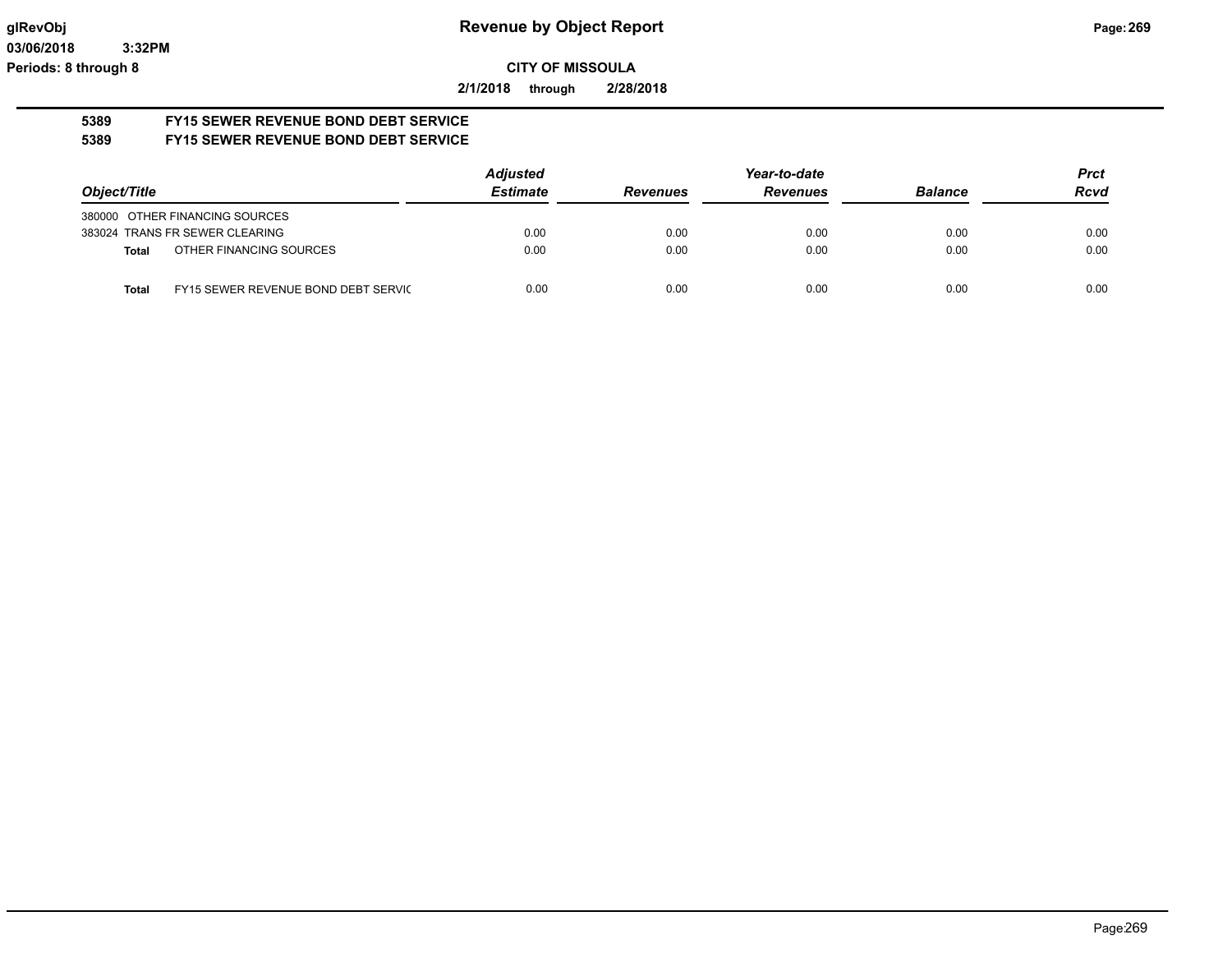**2/1/2018 through 2/28/2018**

#### **5389 FY15 SEWER REVENUE BOND DEBT SERVICE**

|              |                                     | <b>Adjusted</b> |                 | Year-to-date    |                | <b>Prct</b> |
|--------------|-------------------------------------|-----------------|-----------------|-----------------|----------------|-------------|
| Object/Title |                                     | <b>Estimate</b> | <b>Revenues</b> | <b>Revenues</b> | <b>Balance</b> | <b>Rcvd</b> |
|              | 380000 OTHER FINANCING SOURCES      |                 |                 |                 |                |             |
|              | 383024 TRANS FR SEWER CLEARING      | 0.00            | 0.00            | 0.00            | 0.00           | 0.00        |
| <b>Total</b> | OTHER FINANCING SOURCES             | 0.00            | 0.00            | 0.00            | 0.00           | 0.00        |
| Total        | FY15 SEWER REVENUE BOND DEBT SERVIC | 0.00            | 0.00            | 0.00            | 0.00           | 0.00        |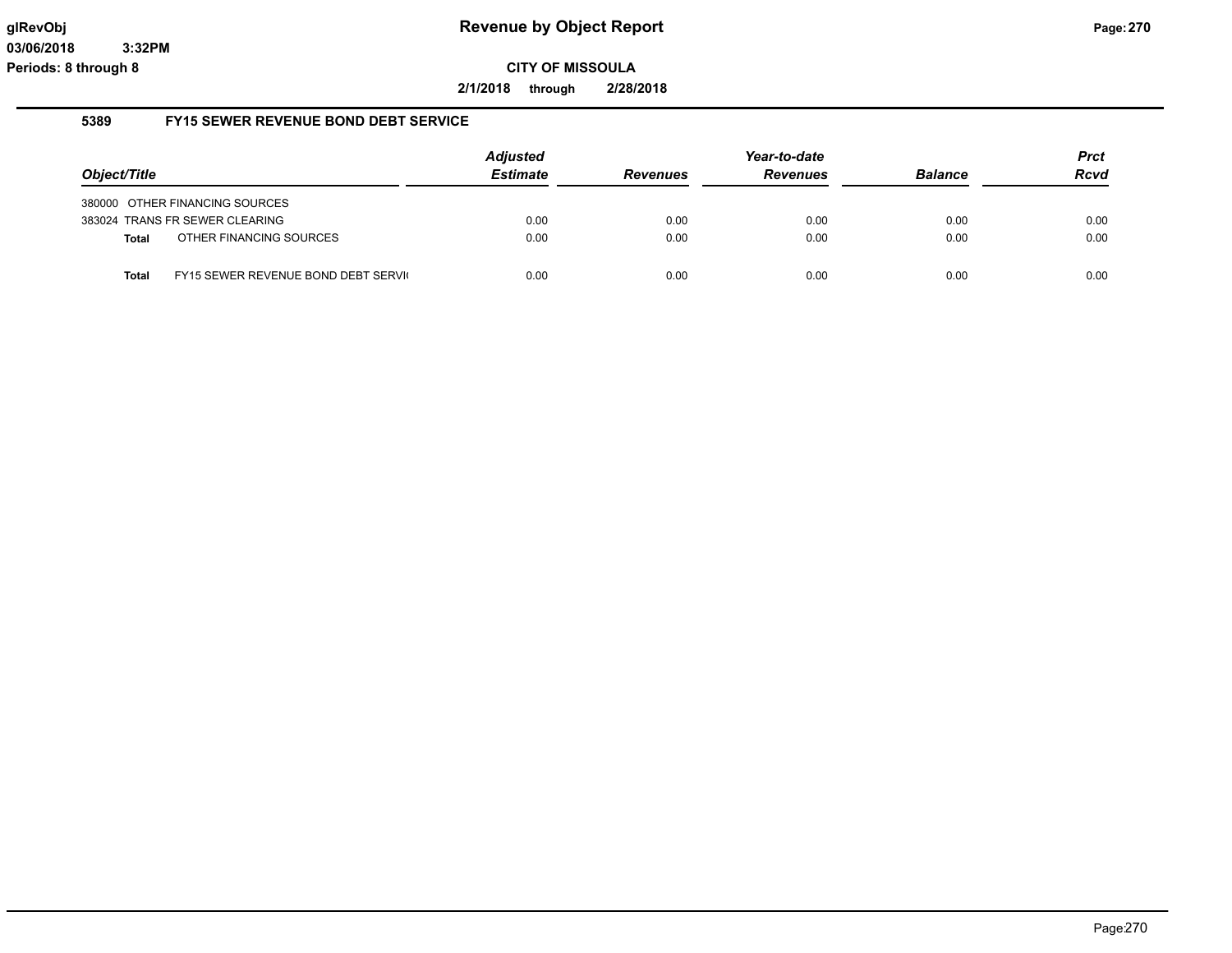**2/1/2018 through 2/28/2018**

#### **5391 16 SEWER REVENUE BOND DEBT SERVICE 5391 16 SEWER REVENUE BOND DEBT SERVICE**

|                      |                                    | <b>Adjusted</b> |                 | Year-to-date    |                | <b>Prct</b> |
|----------------------|------------------------------------|-----------------|-----------------|-----------------|----------------|-------------|
| Object/Title         |                                    | <b>Estimate</b> | <b>Revenues</b> | <b>Revenues</b> | <b>Balance</b> | <b>Rcvd</b> |
|                      | 380000 OTHER FINANCING SOURCES     |                 |                 |                 |                |             |
| 381010 BOND PROCEEDS |                                    | 0.00            | 0.00            | 0.00            | 0.00           | 0.00        |
| Total                | OTHER FINANCING SOURCES            | 0.00            | 0.00            | 0.00            | 0.00           | 0.00        |
| <b>Total</b>         | 16 SEWER REVENUE BOND DEBT SERVICE | 0.00            | 0.00            | 0.00            | 0.00           | 0.00        |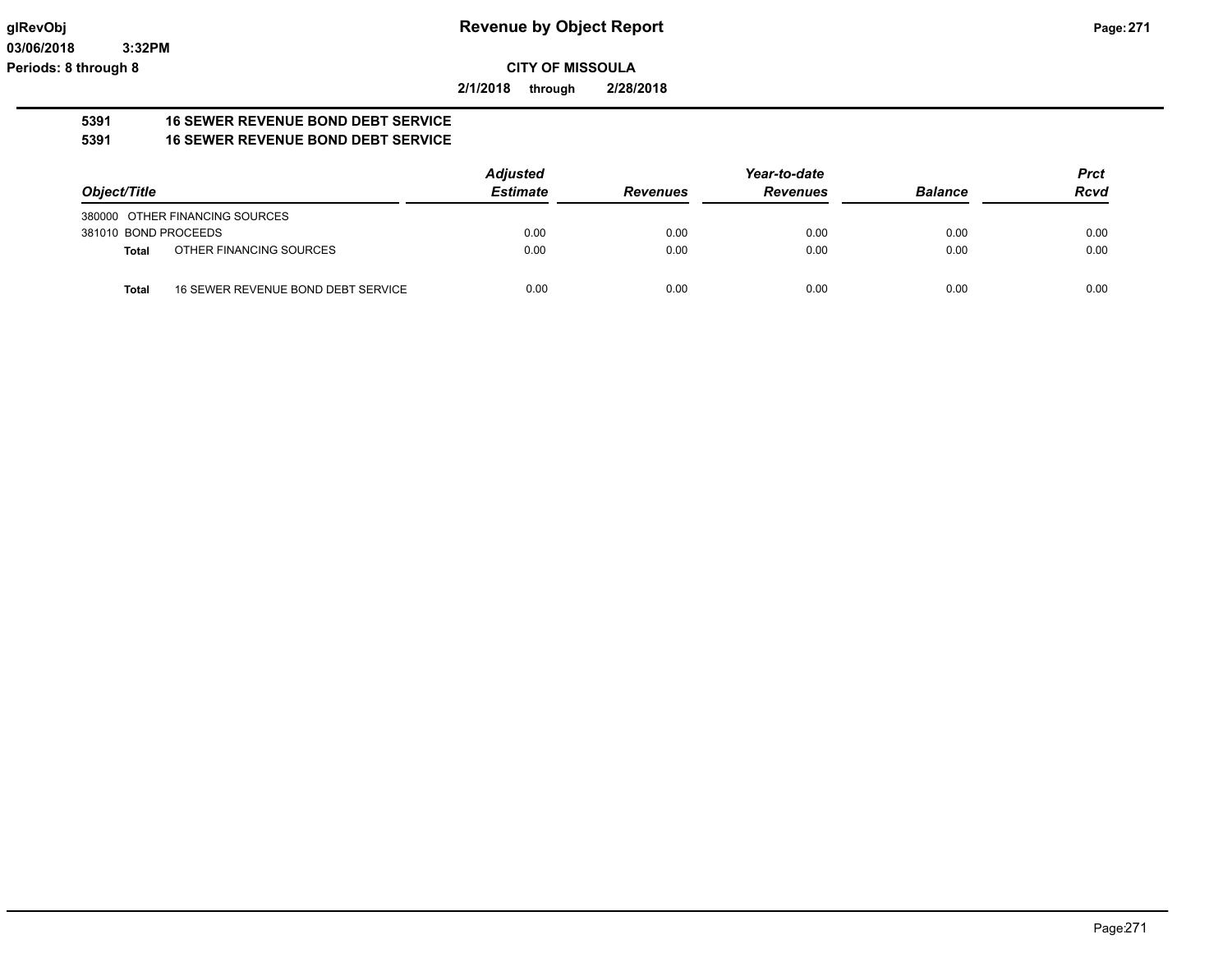**2/1/2018 through 2/28/2018**

#### **5391 16 SEWER REVENUE BOND DEBT SERVICE**

|                      |                                    | <b>Adjusted</b> |                 | Year-to-date    |                | <b>Prct</b> |
|----------------------|------------------------------------|-----------------|-----------------|-----------------|----------------|-------------|
| Object/Title         |                                    | <b>Estimate</b> | <b>Revenues</b> | <b>Revenues</b> | <b>Balance</b> | <b>Rcvd</b> |
|                      | 380000 OTHER FINANCING SOURCES     |                 |                 |                 |                |             |
| 381010 BOND PROCEEDS |                                    | 0.00            | 0.00            | 0.00            | 0.00           | 0.00        |
| <b>Total</b>         | OTHER FINANCING SOURCES            | 0.00            | 0.00            | 0.00            | 0.00           | 0.00        |
| <b>Total</b>         | 16 SEWER REVENUE BOND DEBT SERVICE | 0.00            | 0.00            | 0.00            | 0.00           | 0.00        |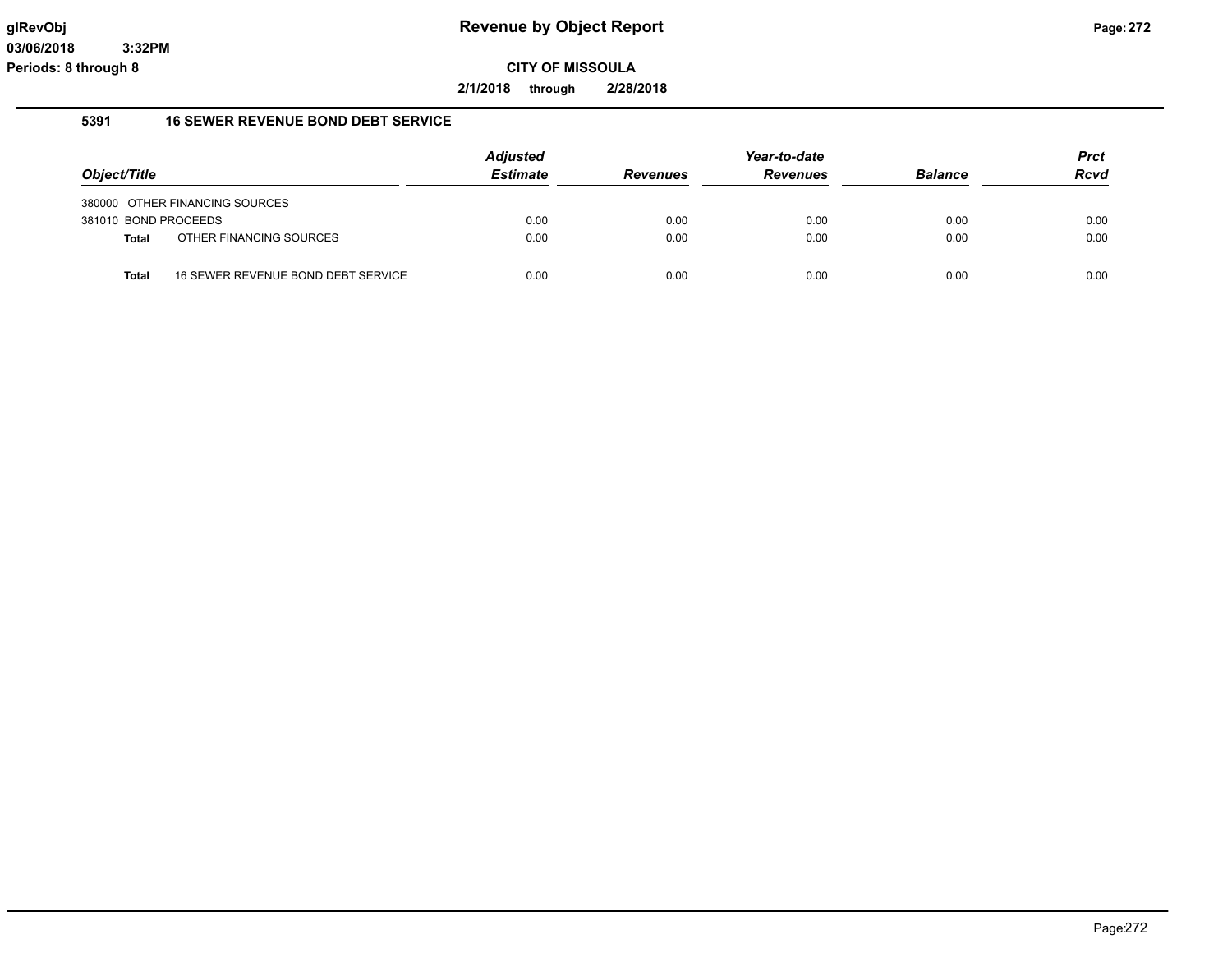**2/1/2018 through 2/28/2018**

#### **5392 16 SEWER REVENUE BOND DEBT RESERVE 5392 16 SEWER REVENUE BOND DEBT RESERVE**

|                                   |                                    | <b>Adjusted</b> |                 | Year-to-date    |                | <b>Prct</b> |
|-----------------------------------|------------------------------------|-----------------|-----------------|-----------------|----------------|-------------|
| Object/Title                      |                                    | <b>Estimate</b> | <b>Revenues</b> | <b>Revenues</b> | <b>Balance</b> | <b>Rcvd</b> |
| 380000 OTHER FINANCING SOURCES    |                                    |                 |                 |                 |                |             |
| 383042 TRANSFERS FROM OTHER FUNDS |                                    | 0.00            | 0.00            | 0.00            | 0.00           | 0.00        |
| Total                             | OTHER FINANCING SOURCES            | 0.00            | 0.00            | 0.00            | 0.00           | 0.00        |
| Total                             | 16 SEWER REVENUE BOND DEBT RESERVE | 0.00            | 0.00            | 0.00            | 0.00           | 0.00        |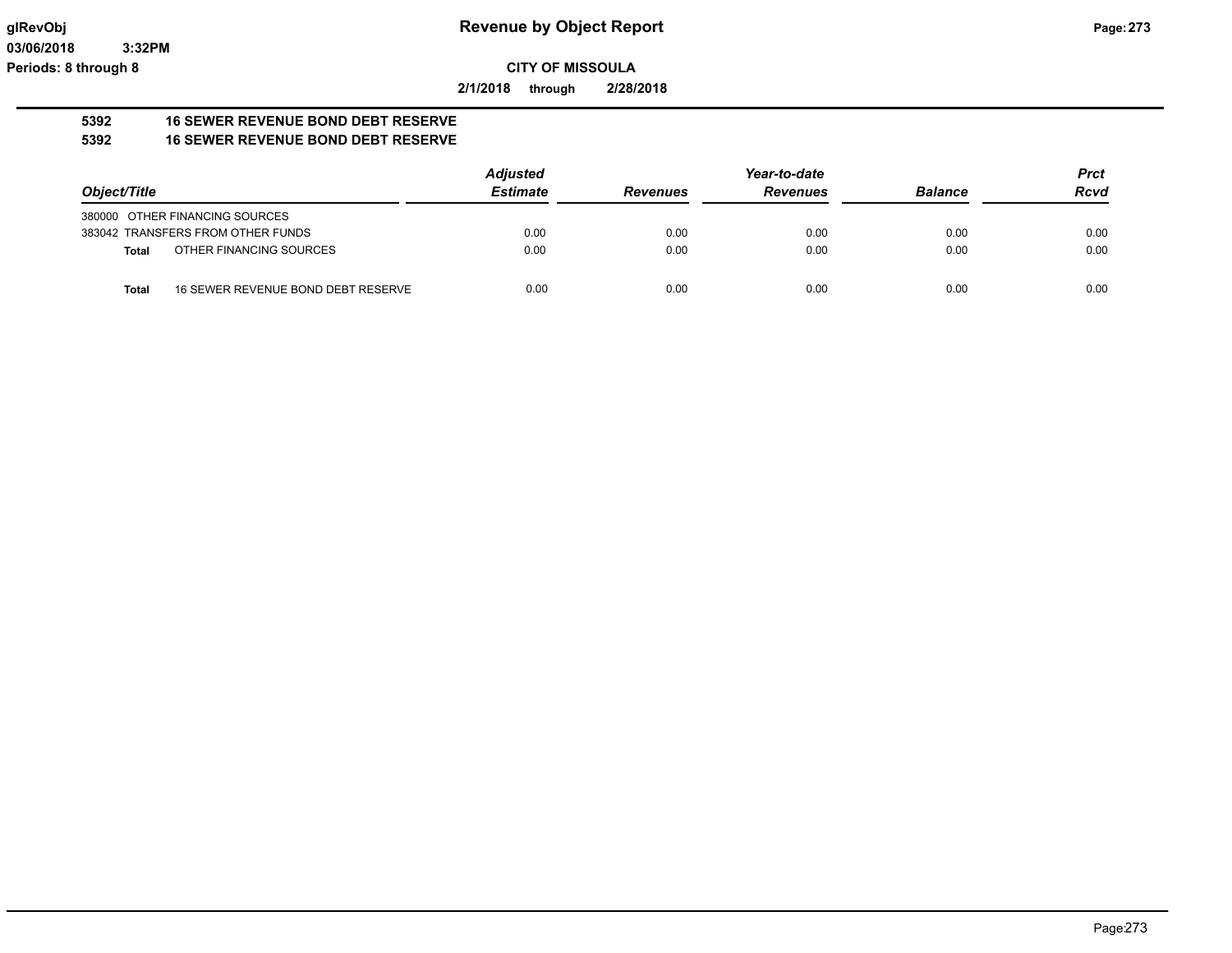**2/1/2018 through 2/28/2018**

#### **5392 16 SEWER REVENUE BOND DEBT RESERVE**

|              |                                    | <b>Adjusted</b> |                 | Year-to-date    |                | <b>Prct</b> |
|--------------|------------------------------------|-----------------|-----------------|-----------------|----------------|-------------|
| Object/Title |                                    | <b>Estimate</b> | <b>Revenues</b> | <b>Revenues</b> | <b>Balance</b> | <b>Rcvd</b> |
|              | 380000 OTHER FINANCING SOURCES     |                 |                 |                 |                |             |
|              | 383042 TRANSFERS FROM OTHER FUNDS  | 0.00            | 0.00            | 0.00            | 0.00           | 0.00        |
| <b>Total</b> | OTHER FINANCING SOURCES            | 0.00            | 0.00            | 0.00            | 0.00           | 0.00        |
| <b>Total</b> | 16 SEWER REVENUE BOND DEBT RESERVE | 0.00            | 0.00            | 0.00            | 0.00           | 0.00        |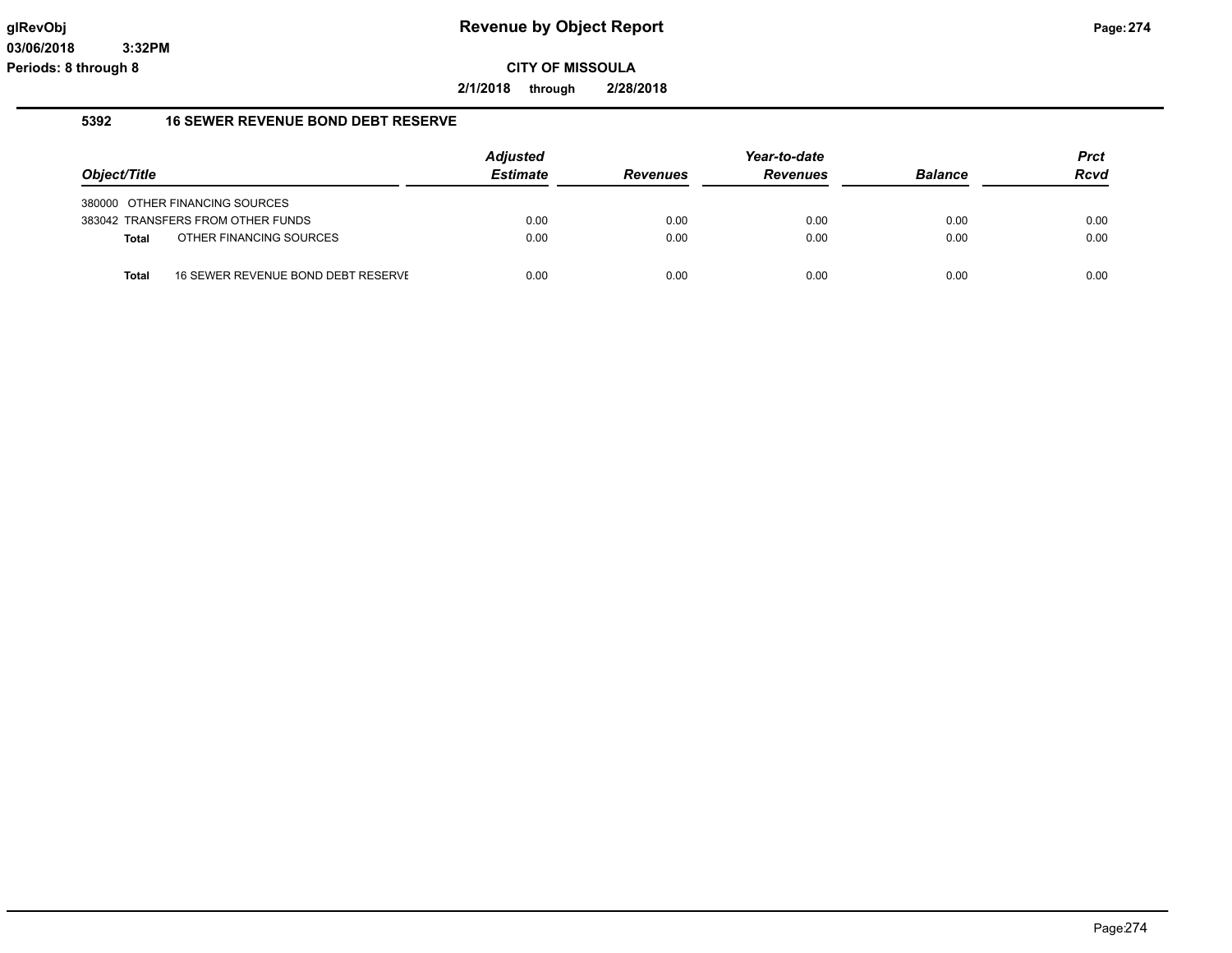**2/1/2018 through 2/28/2018**

**5450 STORMWATER UTILITIY**

#### **5450 STORMWATER UTILITIY**

|                                                     | <b>Adjusted</b> |                 | Year-to-date    |                | <b>Prct</b> |
|-----------------------------------------------------|-----------------|-----------------|-----------------|----------------|-------------|
| Object/Title                                        | <b>Estimate</b> | <b>Revenues</b> | <b>Revenues</b> | <b>Balance</b> | <b>Rcvd</b> |
| 330000 INTERGOVERNMENTAL REVENUES                   |                 |                 |                 |                |             |
| 334121 DNRC GRANT                                   | 0.00            | 0.00            | 0.00            | 0.00           | 0.00        |
| 334123 MAQI FEDERAL ASSISTANCE                      | 64,942.00       | 0.00            | 112,055.53      | $-47, 113.53$  | 172.55      |
| 334171 DEPT OF COMMERCE GRANTS                      | 0.00            | 0.00            | 0.00            | 0.00           | 0.00        |
| 336020 STATE PENSION CONTRIBUTION                   | 0.00            | 0.00            | 0.00            | 0.00           | 0.00        |
| 336023 STATE CONTRIB. - PERS                        | 153.00          | 0.00            | 62.11           | 90.89          | 40.59       |
| 337003 HEALTH DEPT-STORM WATER MGMT                 | 0.00            | 0.00            | 0.00            | 0.00           | 0.00        |
| <b>INTERGOVERNMENTAL REVENUES</b><br>Total          | 65,095.00       | 0.00            | 112,117.64      | $-47,022.64$   | 172.24      |
| 340000 CHARGES FOR SERVICES                         |                 |                 |                 |                |             |
| 345032 STORMWATER INSTALLATION FEES                 | 0.00            | 0.00            | 0.00            | 0.00           | 0.00        |
| 345034 STORMWATER USE FEES                          | 267,140.00      | 308.99          | 267,497.72      | $-357.72$      | 100.13      |
| 345036 STORM WATER USE FEE PENALTY                  | 0.00            | 0.00            | 0.00            | 0.00           | 0.00        |
| <b>CHARGES FOR SERVICES</b><br><b>Total</b>         | 267,140.00      | 308.99          | 267,497.72      | $-357.72$      | 100.13      |
| 360000 MISCELLANEOUS REVENUES                       |                 |                 |                 |                |             |
| 360010 MISCELLANEOUS                                | 0.00            | 0.00            | 0.00            | 0.00           | 0.00        |
| 360030 CONTRIBUTIONS FROM PROPERTY OWNERS           | 0.00            | 0.00            | 0.00            | 0.00           | 0.00        |
| 368005 *** Title Not Found ***                      | 0.00            | 0.00            | 0.00            | 0.00           | 0.00        |
| <b>MISCELLANEOUS REVENUES</b><br>Total              | 0.00            | 0.00            | 0.00            | 0.00           | 0.00        |
| <b>INVESTMENTS &amp; ROYALTY EARNINGS</b><br>370000 |                 |                 |                 |                |             |
| 371010 INTEREST ON INVESTMENTS                      | 0.00            | 0.00            | 0.00            | 0.00           | 0.00        |
| <b>INVESTMENTS &amp; ROYALTY EARNINGS</b><br>Total  | 0.00            | 0.00            | 0.00            | 0.00           | 0.00        |
| 380000 OTHER FINANCING SOURCES                      |                 |                 |                 |                |             |
| 381000 LOAN PROCEEDS                                | 55,265.00       | 0.00            | 0.00            | 55,265.00      | 0.00        |
| 383000 OPERATING TRANSFERS                          | 0.00            | 0.00            | 0.00            | 0.00           | 0.00        |
| 383014 TRANS FR MRA                                 | 0.00            | 0.00            | 0.00            | 0.00           | 0.00        |
| 383015 TRANS FR MPC                                 | 0.00            | 0.00            | 0.00            | 0.00           | 0.00        |
| 383018 TRANS FR PARK DISTRICT                       | 0.00            | 0.00            | 0.00            | 0.00           | 0.00        |
| OTHER FINANCING SOURCES<br><b>Total</b>             | 55,265.00       | 0.00            | 0.00            | 55,265.00      | 0.00        |
| STORMWATER UTILITIY<br>Total                        | 387.500.00      | 308.99          | 379.615.36      | 7.884.64       | 97.97       |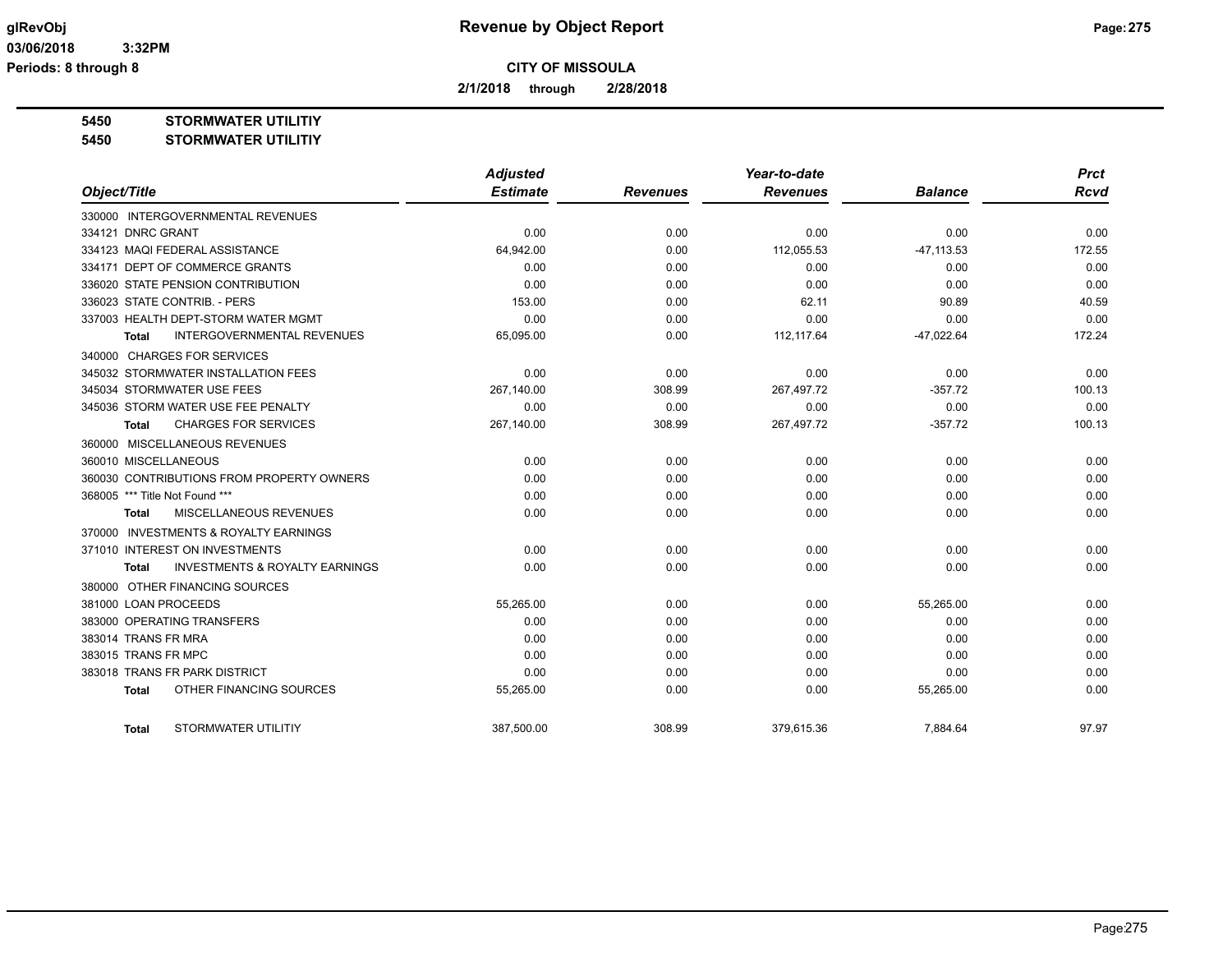**2/1/2018 through 2/28/2018**

# **5450 STORMWATER UTILITIY**

| Object/Title                                       | <b>Adjusted</b><br><b>Estimate</b> | <b>Revenues</b> | Year-to-date<br><b>Revenues</b> | <b>Balance</b> | <b>Prct</b><br><b>Rcvd</b> |
|----------------------------------------------------|------------------------------------|-----------------|---------------------------------|----------------|----------------------------|
| 330000 INTERGOVERNMENTAL REVENUES                  |                                    |                 |                                 |                |                            |
| 334121 DNRC GRANT                                  | 0.00                               | 0.00            | 0.00                            | 0.00           | 0.00                       |
| 334123 MAQI FEDERAL ASSISTANCE                     | 64,942.00                          | 0.00            | 112,055.53                      | $-47, 113.53$  | 172.55                     |
| 334171 DEPT OF COMMERCE GRANTS                     | 0.00                               | 0.00            | 0.00                            | 0.00           | 0.00                       |
| 336020 STATE PENSION CONTRIBUTION                  | 0.00                               | 0.00            | 0.00                            | 0.00           | 0.00                       |
| 336023 STATE CONTRIB. - PERS                       | 153.00                             | 0.00            | 62.11                           | 90.89          | 40.59                      |
| 337003 HEALTH DEPT-STORM WATER MGMT                | 0.00                               | 0.00            | 0.00                            | 0.00           | 0.00                       |
| <b>INTERGOVERNMENTAL REVENUES</b>                  | 65,095.00                          | 0.00            | 112, 117.64                     | $-47,022.64$   | 172.24                     |
| Total                                              |                                    |                 |                                 |                |                            |
| 340000 CHARGES FOR SERVICES                        |                                    |                 |                                 |                |                            |
| 345032 STORMWATER INSTALLATION FEES                | 0.00                               | 0.00            | 0.00                            | 0.00           | 0.00                       |
| 345034 STORMWATER USE FEES                         | 267.140.00                         | 308.99          | 267,497.72                      | $-357.72$      | 100.13                     |
| 345036 STORM WATER USE FEE PENALTY                 | 0.00                               | 0.00            | 0.00                            | 0.00           | 0.00                       |
| <b>CHARGES FOR SERVICES</b><br>Total               | 267,140.00                         | 308.99          | 267,497.72                      | $-357.72$      | 100.13                     |
| 360000 MISCELLANEOUS REVENUES                      |                                    |                 |                                 |                |                            |
| 360010 MISCELLANEOUS                               | 0.00                               | 0.00            | 0.00                            | 0.00           | 0.00                       |
| 360030 CONTRIBUTIONS FROM PROPERTY OWNERS          | 0.00                               | 0.00            | 0.00                            | 0.00           | 0.00                       |
| 368005 *** Title Not Found ***                     | 0.00                               | 0.00            | 0.00                            | 0.00           | 0.00                       |
| MISCELLANEOUS REVENUES<br>Total                    | 0.00                               | 0.00            | 0.00                            | 0.00           | 0.00                       |
| 370000 INVESTMENTS & ROYALTY EARNINGS              |                                    |                 |                                 |                |                            |
| 371010 INTEREST ON INVESTMENTS                     | 0.00                               | 0.00            | 0.00                            | 0.00           | 0.00                       |
| <b>INVESTMENTS &amp; ROYALTY EARNINGS</b><br>Total | 0.00                               | 0.00            | 0.00                            | 0.00           | 0.00                       |
| 380000 OTHER FINANCING SOURCES                     |                                    |                 |                                 |                |                            |
| 381000 LOAN PROCEEDS                               | 55,265.00                          | 0.00            | 0.00                            | 55,265.00      | 0.00                       |
| 383000 OPERATING TRANSFERS                         | 0.00                               | 0.00            | 0.00                            | 0.00           | 0.00                       |
| 383014 TRANS FR MRA                                | 0.00                               | 0.00            | 0.00                            | 0.00           | 0.00                       |
| 383015 TRANS FR MPC                                | 0.00                               | 0.00            | 0.00                            | 0.00           | 0.00                       |
| 383018 TRANS FR PARK DISTRICT                      | 0.00                               | 0.00            | 0.00                            | 0.00           | 0.00                       |
| OTHER FINANCING SOURCES<br><b>Total</b>            | 55,265.00                          | 0.00            | 0.00                            | 55,265.00      | 0.00                       |
| STORMWATER UTILITIY<br><b>Total</b>                | 387,500.00                         | 308.99          | 379,615.36                      | 7,884.64       | 97.97                      |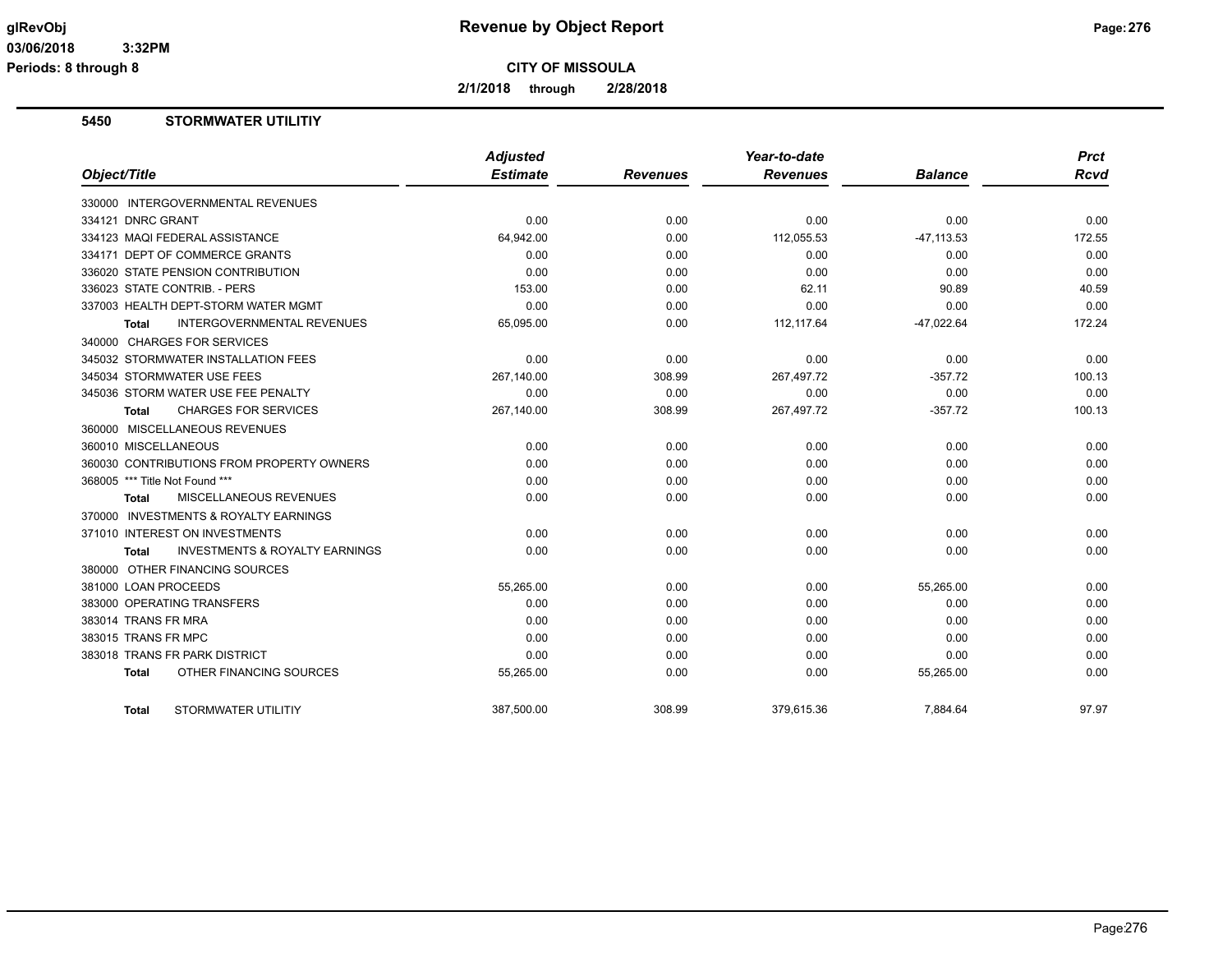**2/1/2018 through 2/28/2018**

# **5711 AQUATICS**

**5711 AQUATICS**

|                                                           | <b>Adjusted</b> |                 | Year-to-date    |                | <b>Prct</b> |
|-----------------------------------------------------------|-----------------|-----------------|-----------------|----------------|-------------|
| Object/Title                                              | <b>Estimate</b> | <b>Revenues</b> | <b>Revenues</b> | <b>Balance</b> | Rcvd        |
| 330000 INTERGOVERNMENTAL REVENUES                         |                 |                 |                 |                |             |
| 336020 STATE PENSION CONTRIBUTION                         | 0.00            | 0.00            | 0.00            | 0.00           | 0.00        |
| 336023 STATE CONTRIB. - PERS                              | 0.00            | 0.00            | 556.26          | $-556.26$      | 0.00        |
| <b>INTERGOVERNMENTAL REVENUES</b><br>Total                | 0.00            | 0.00            | 556.26          | $-556.26$      | 0.00        |
| <b>CHARGES FOR SERVICES</b><br>340000                     |                 |                 |                 |                |             |
| <b>GRILL VAN CONCESSIONS</b><br>340051                    | 100,000.00      | 0.00            | 29,892.05       | 70,107.95      | 29.89       |
| 346030 SWIMMING POOL FEES                                 | 623,825.00      | 3,607.59        | 379,068.43      | 244,756.57     | 60.77       |
| 346060 CURRENTS SWIMMING FACILITY                         | 444,400.00      | 45,052.14       | 301,823.78      | 142,576.22     | 67.92       |
| <b>CHARGES FOR SERVICES</b><br><b>Total</b>               | 1,168,225.00    | 48,659.73       | 710,784.26      | 457,440.74     | 60.84       |
| MISCELLANEOUS REVENUES<br>360000                          |                 |                 |                 |                |             |
| 360010 MISCELLANEOUS                                      | 0.00            | 0.00            | 0.00            | 0.00           | 0.00        |
| 365000 DONATIONS                                          | 0.00            | 0.00            | 0.00            | 0.00           | 0.00        |
| 365019 AQUATICS DONATIONS & GRANTS                        | 0.00            | 501.00          | 2,455.25        | $-2,455.25$    | 0.00        |
| MISCELLANEOUS REVENUES<br><b>Total</b>                    | 0.00            | 501.00          | 2,455.25        | $-2,455.25$    | 0.00        |
| <b>INVESTMENTS &amp; ROYALTY EARNINGS</b><br>370000       |                 |                 |                 |                |             |
| 371010 INTEREST ON INVESTMENTS                            | 0.00            | 0.00            | 0.00            | 0.00           | 0.00        |
| <b>INVESTMENTS &amp; ROYALTY EARNINGS</b><br><b>Total</b> | 0.00            | 0.00            | 0.00            | 0.00           | 0.00        |
| OTHER FINANCING SOURCES<br>380000                         |                 |                 |                 |                |             |
| 383029 TRANS FR GENERAL                                   | 203,000.00      | 0.00            | 203,000.00      | 0.00           | 100.00      |
| 383043 TRANSFERS FROM IMPACT FEES                         | 0.00            | 0.00            | 0.00            | 0.00           | 0.00        |
| 383400 CAPITAL CONTRIBUTION                               | 0.00            | 0.00            | 0.00            | 0.00           | 0.00        |
| OTHER FINANCING SOURCES<br><b>Total</b>                   | 203,000.00      | 0.00            | 203,000.00      | 0.00           | 100.00      |
| <b>AQUATICS</b>                                           |                 |                 |                 |                |             |
| <b>Total</b>                                              | 1,371,225.00    | 49.160.73       | 916,795.77      | 454.429.23     | 66.86       |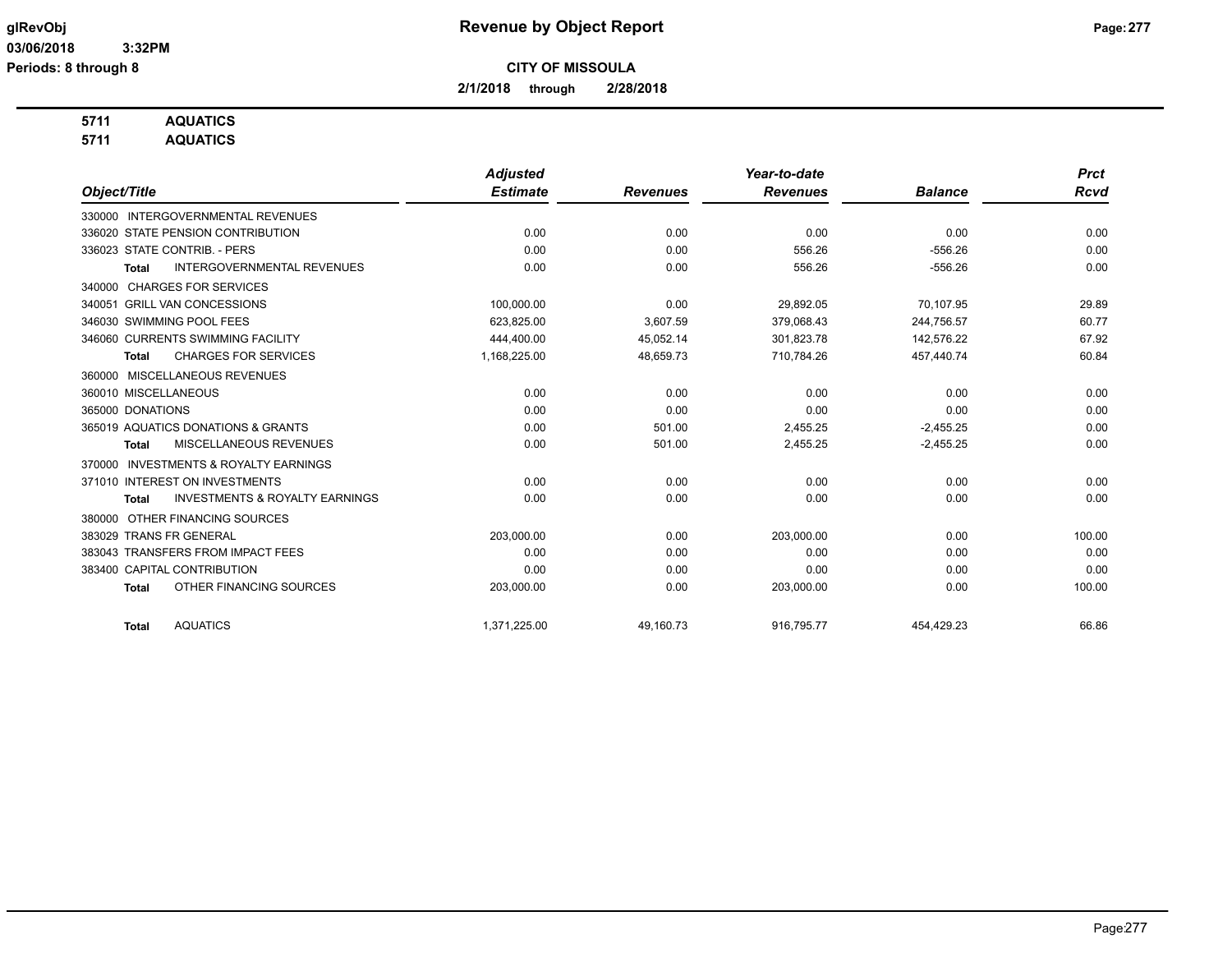**2/1/2018 through 2/28/2018**

**5711 AQUATICS**

|                                                           | <b>Adjusted</b> |                 | Year-to-date    |                | <b>Prct</b> |
|-----------------------------------------------------------|-----------------|-----------------|-----------------|----------------|-------------|
| Object/Title                                              | <b>Estimate</b> | <b>Revenues</b> | <b>Revenues</b> | <b>Balance</b> | <b>Rcvd</b> |
| 330000 INTERGOVERNMENTAL REVENUES                         |                 |                 |                 |                |             |
| 336020 STATE PENSION CONTRIBUTION                         | 0.00            | 0.00            | 0.00            | 0.00           | 0.00        |
| 336023 STATE CONTRIB. - PERS                              | 0.00            | 0.00            | 556.26          | $-556.26$      | 0.00        |
| <b>INTERGOVERNMENTAL REVENUES</b><br><b>Total</b>         | 0.00            | 0.00            | 556.26          | $-556.26$      | 0.00        |
| 340000 CHARGES FOR SERVICES                               |                 |                 |                 |                |             |
| 340051 GRILL VAN CONCESSIONS                              | 100,000.00      | 0.00            | 29,892.05       | 70,107.95      | 29.89       |
| 346030 SWIMMING POOL FEES                                 | 623,825.00      | 3,607.59        | 379,068.43      | 244,756.57     | 60.77       |
| 346060 CURRENTS SWIMMING FACILITY                         | 444,400.00      | 45,052.14       | 301,823.78      | 142,576.22     | 67.92       |
| <b>CHARGES FOR SERVICES</b><br><b>Total</b>               | 1,168,225.00    | 48,659.73       | 710,784.26      | 457,440.74     | 60.84       |
| 360000 MISCELLANEOUS REVENUES                             |                 |                 |                 |                |             |
| 360010 MISCELLANEOUS                                      | 0.00            | 0.00            | 0.00            | 0.00           | 0.00        |
| 365000 DONATIONS                                          | 0.00            | 0.00            | 0.00            | 0.00           | 0.00        |
| 365019 AQUATICS DONATIONS & GRANTS                        | 0.00            | 501.00          | 2,455.25        | $-2,455.25$    | 0.00        |
| MISCELLANEOUS REVENUES<br>Total                           | 0.00            | 501.00          | 2,455.25        | $-2,455.25$    | 0.00        |
| <b>INVESTMENTS &amp; ROYALTY EARNINGS</b><br>370000       |                 |                 |                 |                |             |
| 371010 INTEREST ON INVESTMENTS                            | 0.00            | 0.00            | 0.00            | 0.00           | 0.00        |
| <b>INVESTMENTS &amp; ROYALTY EARNINGS</b><br><b>Total</b> | 0.00            | 0.00            | 0.00            | 0.00           | 0.00        |
| 380000 OTHER FINANCING SOURCES                            |                 |                 |                 |                |             |
| 383029 TRANS FR GENERAL                                   | 203,000.00      | 0.00            | 203,000.00      | 0.00           | 100.00      |
| 383043 TRANSFERS FROM IMPACT FEES                         | 0.00            | 0.00            | 0.00            | 0.00           | 0.00        |
| 383400 CAPITAL CONTRIBUTION                               | 0.00            | 0.00            | 0.00            | 0.00           | 0.00        |
| OTHER FINANCING SOURCES<br><b>Total</b>                   | 203,000.00      | 0.00            | 203,000.00      | 0.00           | 100.00      |
| <b>AQUATICS</b><br><b>Total</b>                           | 1.371.225.00    | 49.160.73       | 916.795.77      | 454.429.23     | 66.86       |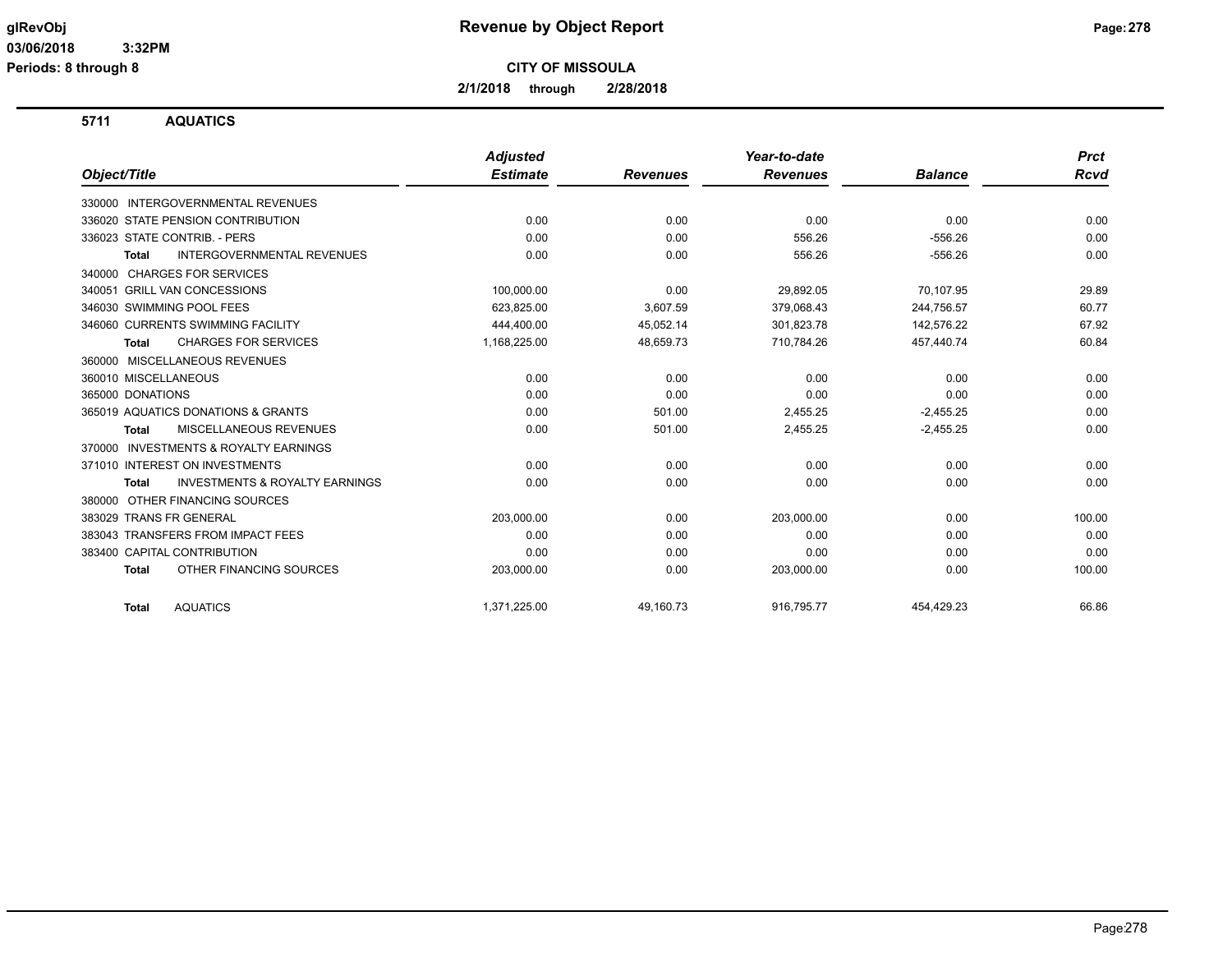**2/1/2018 through 2/28/2018**

#### **6050 EMPLOYEE BENEFIT PLAN FUND**

#### **6050 EMPLOYEE BENEFIT PLAN FUND**

|                                                    | <b>Adjusted</b> |                 | Year-to-date    |                | <b>Prct</b> |
|----------------------------------------------------|-----------------|-----------------|-----------------|----------------|-------------|
| Object/Title                                       | <b>Estimate</b> | <b>Revenues</b> | <b>Revenues</b> | <b>Balance</b> | Rcvd        |
| 330000 INTERGOVERNMENTAL REVENUES                  |                 |                 |                 |                |             |
| 334112 WELLNESS GRANT                              | 0.00            | 0.00            | 0.00            | 0.00           | 0.00        |
| <b>INTERGOVERNMENTAL REVENUES</b><br><b>Total</b>  | 0.00            | 0.00            | 0.00            | 0.00           | 0.00        |
| 360000 MISCELLANEOUS REVENUES                      |                 |                 |                 |                |             |
| 360010 MISCELLANEOUS                               | 0.00            | 0.00            | 0.00            | 0.00           | 0.00        |
| MISCELLANEOUS REVENUES<br><b>Total</b>             | 0.00            | 0.00            | 0.00            | 0.00           | 0.00        |
| 370000 INVESTMENTS & ROYALTY EARNINGS              |                 |                 |                 |                |             |
| 371010 INTEREST ON INVESTMENTS                     | 0.00            | 0.00            | 0.00            | 0.00           | 0.00        |
| <b>INVESTMENTS &amp; ROYALTY EARNINGS</b><br>Total | 0.00            | 0.00            | 0.00            | 0.00           | 0.00        |
| 380000 OTHER FINANCING SOURCES                     |                 |                 |                 |                |             |
| 383028 TRANS FROM GF FOR HEALTH RESERVE            | 442,000.00      | 36,833.33       | 294,666.68      | 147,333.32     | 66.67       |
| 383029 TRANS FR GENERAL                            | 77.868.00       | 0.00            | 44,547.38       | 33,320.62      | 57.21       |
| OTHER FINANCING SOURCES<br>Total                   | 519.868.00      | 36,833.33       | 339,214.06      | 180,653.94     | 65.25       |
| 390000 INTERNAL SERVICES                           |                 |                 |                 |                |             |
| 396001 INSURANCE REIMBURSEMENTS                    | 0.00            | 0.00            | 0.00            | 0.00           | 0.00        |
| 396002 CITY CONTRIBUTIONS                          | 3,854,970.00    | 301,594.50      | 2,626,978.32    | 1,227,991.68   | 68.15       |
| 396003 EMPLOYEE DEDUCTION CONTRIBUTIONS            | 1,358,284.00    | 77.247.78       | 763.003.68      | 595,280.32     | 56.17       |
| 396004 RETIREE CONTRIBUTIONS                       | 444,528.00      | 35,026.67       | 282,272.68      | 162,255.32     | 63.50       |
| 396005 FIRE + POLICE ADDTL HEALTH CONTRIB          | 1,885,321.00    | 148,574.00      | 1,384,058.00    | 501,263.00     | 73.41       |
| 396006 RX REBATES                                  | 0.00            | 0.00            | 6,263.60        | $-6,263.60$    | 0.00        |
| 396007 OTHER PARTICIPANT HEALTH PREM CONTRIB       | 0.00            | 0.00            | 0.00            | 0.00           | 0.00        |
| 396008 COBRA CONTRIBUTIONS                         | 0.00            | 0.00            | 0.00            | 0.00           | 0.00        |
| 396009 WELLNESS PROGRAM CONTRIBUTIONS              | 0.00            | 0.00            | 0.00            | 0.00           | 0.00        |
| 396010 EMPLOYEE SUPPLI LIFE INSURANCE CONTRI       | 0.00            | 3,019.18        | 22,982.88       | $-22,982.88$   | 0.00        |
| 396011 EMPLOYEE VISION INSURANCE CONTRIBUTIONS     | 0.00            | 88.09           | 957.70          | $-957.70$      | 0.00        |
| <b>INTERNAL SERVICES</b><br><b>Total</b>           | 7,543,103.00    | 565,550.22      | 5,086,516.86    | 2,456,586.14   | 67.43       |
| EMPLOYEE BENEFIT PLAN FUND<br><b>Total</b>         | 8,062,971.00    | 602,383.55      | 5,425,730.92    | 2,637,240.08   | 67.29       |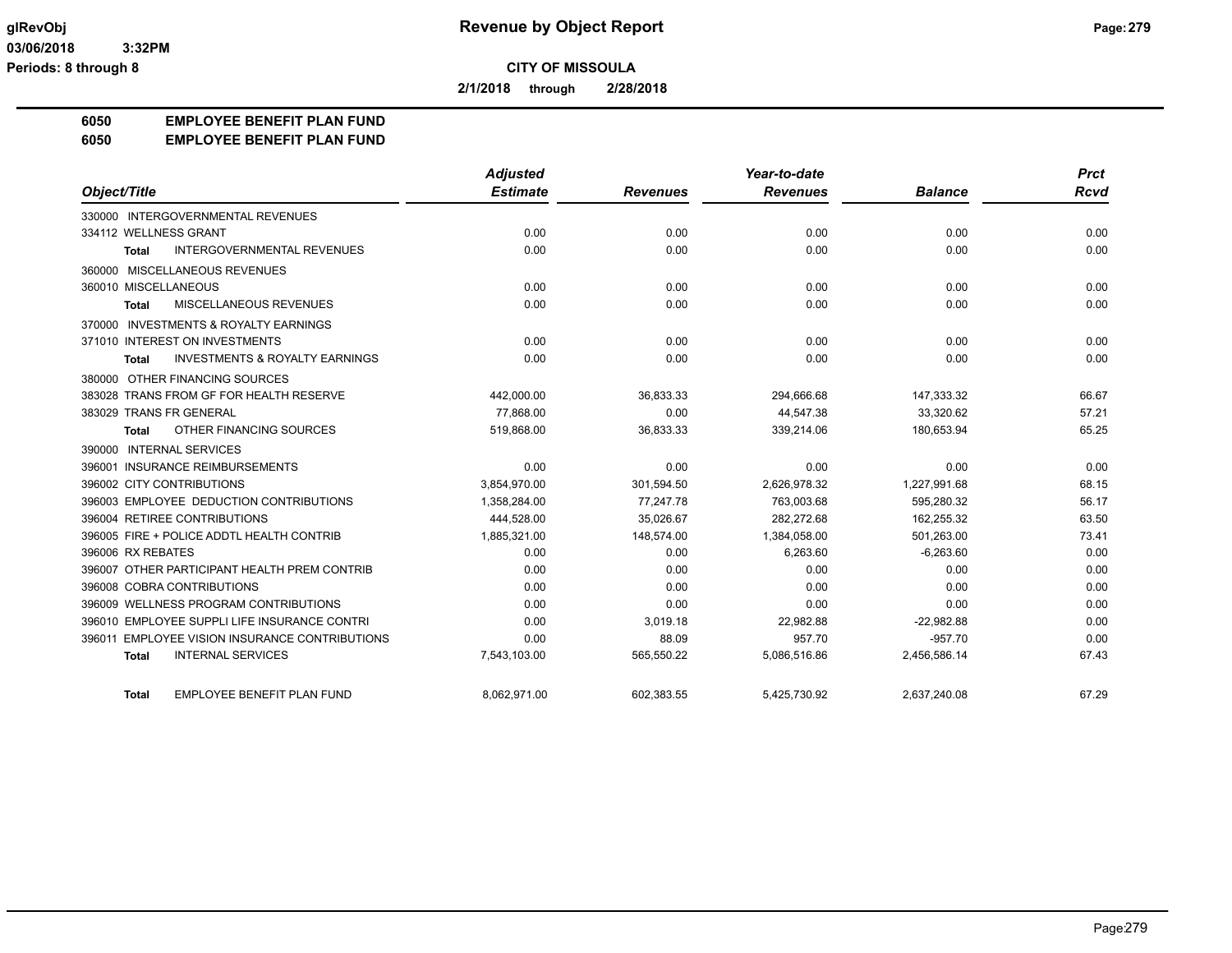**2/1/2018 through 2/28/2018**

#### **6050 EMPLOYEE BENEFIT PLAN FUND**

|                                                           | <b>Adjusted</b> |                 | Year-to-date    |                | <b>Prct</b> |
|-----------------------------------------------------------|-----------------|-----------------|-----------------|----------------|-------------|
| Object/Title                                              | <b>Estimate</b> | <b>Revenues</b> | <b>Revenues</b> | <b>Balance</b> | Rcvd        |
| 330000 INTERGOVERNMENTAL REVENUES                         |                 |                 |                 |                |             |
| 334112 WELLNESS GRANT                                     | 0.00            | 0.00            | 0.00            | 0.00           | 0.00        |
| <b>INTERGOVERNMENTAL REVENUES</b><br>Total                | 0.00            | 0.00            | 0.00            | 0.00           | 0.00        |
| 360000 MISCELLANEOUS REVENUES                             |                 |                 |                 |                |             |
| 360010 MISCELLANEOUS                                      | 0.00            | 0.00            | 0.00            | 0.00           | 0.00        |
| MISCELLANEOUS REVENUES<br><b>Total</b>                    | 0.00            | 0.00            | 0.00            | 0.00           | 0.00        |
| 370000 INVESTMENTS & ROYALTY EARNINGS                     |                 |                 |                 |                |             |
| 371010 INTEREST ON INVESTMENTS                            | 0.00            | 0.00            | 0.00            | 0.00           | 0.00        |
| <b>INVESTMENTS &amp; ROYALTY EARNINGS</b><br><b>Total</b> | 0.00            | 0.00            | 0.00            | 0.00           | 0.00        |
| 380000 OTHER FINANCING SOURCES                            |                 |                 |                 |                |             |
| 383028 TRANS FROM GF FOR HEALTH RESERVE                   | 442,000.00      | 36,833.33       | 294,666.68      | 147,333.32     | 66.67       |
| 383029 TRANS FR GENERAL                                   | 77.868.00       | 0.00            | 44,547.38       | 33,320.62      | 57.21       |
| OTHER FINANCING SOURCES<br>Total                          | 519,868.00      | 36,833.33       | 339,214.06      | 180,653.94     | 65.25       |
| 390000 INTERNAL SERVICES                                  |                 |                 |                 |                |             |
| 396001 INSURANCE REIMBURSEMENTS                           | 0.00            | 0.00            | 0.00            | 0.00           | 0.00        |
| 396002 CITY CONTRIBUTIONS                                 | 3,854,970.00    | 301,594.50      | 2,626,978.32    | 1,227,991.68   | 68.15       |
| 396003 EMPLOYEE DEDUCTION CONTRIBUTIONS                   | 1,358,284.00    | 77,247.78       | 763,003.68      | 595,280.32     | 56.17       |
| 396004 RETIREE CONTRIBUTIONS                              | 444,528.00      | 35,026.67       | 282.272.68      | 162,255.32     | 63.50       |
| 396005 FIRE + POLICE ADDTL HEALTH CONTRIB                 | 1,885,321.00    | 148,574.00      | 1,384,058.00    | 501,263.00     | 73.41       |
| 396006 RX REBATES                                         | 0.00            | 0.00            | 6,263.60        | $-6,263.60$    | 0.00        |
| 396007 OTHER PARTICIPANT HEALTH PREM CONTRIB              | 0.00            | 0.00            | 0.00            | 0.00           | 0.00        |
| 396008 COBRA CONTRIBUTIONS                                | 0.00            | 0.00            | 0.00            | 0.00           | 0.00        |
| 396009 WELLNESS PROGRAM CONTRIBUTIONS                     | 0.00            | 0.00            | 0.00            | 0.00           | 0.00        |
| 396010 EMPLOYEE SUPPLI LIFE INSURANCE CONTRI              | 0.00            | 3,019.18        | 22,982.88       | $-22,982.88$   | 0.00        |
| 396011 EMPLOYEE VISION INSURANCE CONTRIBUTION             | 0.00            | 88.09           | 957.70          | $-957.70$      | 0.00        |
| <b>INTERNAL SERVICES</b><br><b>Total</b>                  | 7,543,103.00    | 565,550.22      | 5,086,516.86    | 2,456,586.14   | 67.43       |
| EMPLOYEE BENEFIT PLAN FUND<br>Total                       | 8.062.971.00    | 602.383.55      | 5,425,730.92    | 2.637.240.08   | 67.29       |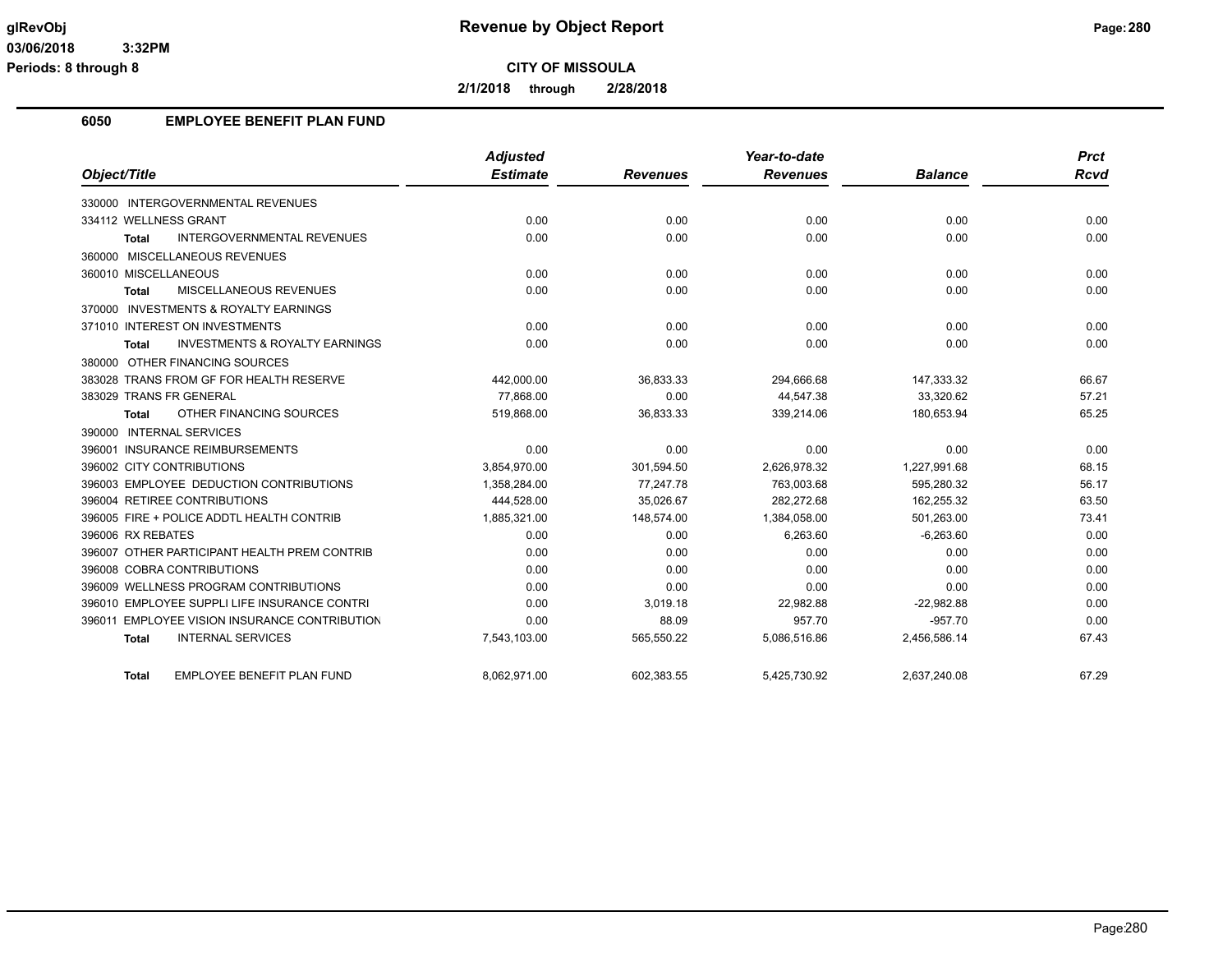**2/1/2018 through 2/28/2018**

**7370 PARKING COMMISSION FUND**

**7370 PARKING COMMISSION FUND**

|                                                           | <b>Adjusted</b> |                 | Year-to-date    |                 | <b>Prct</b> |
|-----------------------------------------------------------|-----------------|-----------------|-----------------|-----------------|-------------|
| Object/Title                                              | <b>Estimate</b> | <b>Revenues</b> | <b>Revenues</b> | <b>Balance</b>  | <b>Rcvd</b> |
| 330000 INTERGOVERNMENTAL REVENUES                         |                 |                 |                 |                 |             |
| 336020 STATE PENSION CONTRIBUTION                         | 0.00            | 0.00            | 0.00            | 0.00            | 0.00        |
| 336023 STATE CONTRIB. - PERS                              | 313.00          | 0.00            | 334.78          | $-21.78$        | 106.96      |
| <b>INTERGOVERNMENTAL REVENUES</b><br><b>Total</b>         | 313.00          | 0.00            | 334.78          | $-21.78$        | 106.96      |
| 340000 CHARGES FOR SERVICES                               |                 |                 |                 |                 |             |
| 343009 TOW CHARGES                                        | 0.00            | 0.00            | 0.00            | 0.00            | 0.00        |
| 343015 PARKING                                            | 0.00            | 0.00            | 0.00            | 0.00            | 0.00        |
| 343016 METER MONEY                                        | 971,239.00      | 86,765.68       | 800,350.77      | 170,888.23      | 82.41       |
| 343017 PARKING LEASE REVENUE                              | 702,000.00      | 55,316.00       | 665,680.50      | 36,319.50       | 94.83       |
| 343018 SALE OF MATERIALS                                  | 92,000.00       | 8,993.90        | 74,684.79       | 17,315.21       | 81.18       |
| 343301 BOOT REMOVAL                                       | 10,000.00       | 1,290.00        | 8,795.00        | 1,205.00        | 87.95       |
| <b>CHARGES FOR SERVICES</b><br><b>Total</b>               | 1,775,239.00    | 152,365.58      | 1,549,511.06    | 225,727.94      | 87.28       |
| 350000 FINES & FORFEITURES                                |                 |                 |                 |                 |             |
| 352000 TICKETS                                            | 0.00            | 0.00            | 0.00            | 0.00            | 0.00        |
| 352001 PARKING TICKET REVENUE                             | 270,000.00      | 20,623.00       | 157,191.89      | 112,808.11      | 58.22       |
| 352002 PARKING FINES                                      | 0.00            | 0.00            | 0.00            | 0.00            | 0.00        |
| <b>FINES &amp; FORFEITURES</b><br><b>Total</b>            | 270,000.00      | 20,623.00       | 157,191.89      | 112,808.11      | 58.22       |
| 360000 MISCELLANEOUS REVENUES                             |                 |                 |                 |                 |             |
| 360010 MISCELLANEOUS                                      | 38,000.00       | 567.75          | 35,263.01       | 2,736.99        | 92.80       |
| 360018 MARKET ON FRONT UTILITY PAYMENTS                   | 2,000.00        | 207.89          | 1,516.50        | 483.50          | 75.83       |
| 360019 GARBAGE-MARKET ON FRONT                            | 1,000.00        | 143.20          | 1,318.91        | $-318.91$       | 131.89      |
| 362002 BAD CHECK CHARGES                                  | 1,000.00        | 0.00            | 7.50            | 992.50          | 0.75        |
| 362005 LEASE LATE PAYMENT PENALTY                         | 0.00            | 0.00            | 0.00            | 0.00            | 0.00        |
| 364040 INSURANCE AND DAMAGE RECOVERY                      | 0.00            | 0.00            | 3,822.25        | $-3,822.25$     | 0.00        |
| MISCELLANEOUS REVENUES<br><b>Total</b>                    | 42,000.00       | 918.84          | 41,928.17       | 71.83           | 99.83       |
| 370000 INVESTMENTS & ROYALTY EARNINGS                     |                 |                 |                 |                 |             |
| 371010 INTEREST ON INVESTMENTS                            | 20,000.00       | 0.00            | 0.00            | 20,000.00       | 0.00        |
| 371020 GAIN/LOSS IN MARKET VALUE OF INVESTMENTS           | 0.00            | 0.00            | 0.00            | 0.00            | 0.00        |
| <b>Total</b><br><b>INVESTMENTS &amp; ROYALTY EARNINGS</b> | 20,000.00       | 0.00            | 0.00            | 20,000.00       | 0.00        |
| 380000 OTHER FINANCING SOURCES                            |                 |                 |                 |                 |             |
| 381010 BOND PROCEEDS                                      | 0.00            | 1,190,900.00    | 1,190,900.00    | $-1,190,900.00$ | 0.00        |
| 381090 PROCEEDS FROM CAPITAL LEASE                        | 0.00            | 0.00            | 0.00            | 0.00            | 0.00        |
| 382010 SALE OF FIXED ASSETS                               | 0.00            | 0.00            | 0.00            | 0.00            | 0.00        |
| 383013 TRANS FR SID DEBT SERVICE                          | 0.00            | 0.00            | 0.00            | 0.00            | 0.00        |
| 383400 CAPITAL CONTRIBUTION                               | 0.00            | 0.00            | 0.00            | 0.00            | 0.00        |
| OTHER FINANCING SOURCES<br><b>Total</b>                   | 0.00            | 1,190,900.00    | 1,190,900.00    | $-1,190,900.00$ | 0.00        |
| PARKING COMMISSION FUND<br><b>Total</b>                   | 2,107,552.00    | 1,364,807.42    | 2,939,865.90    | -832.313.90     | 139.49      |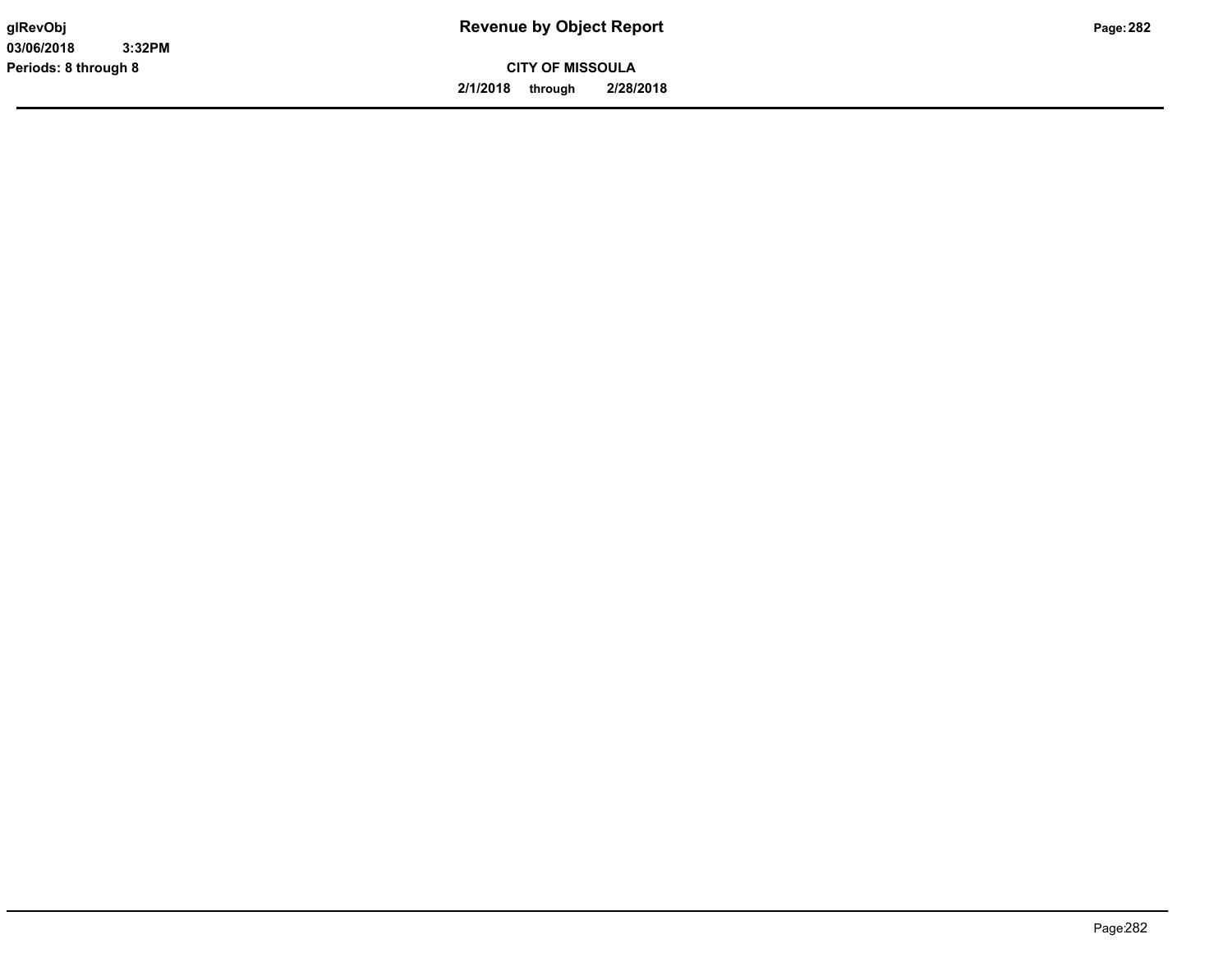**2/1/2018 through 2/28/2018**

# **7370 PARKING COMMISSION FUND**

|                                                    | <b>Adjusted</b> |                 | Year-to-date    | <b>Prct</b>     |             |
|----------------------------------------------------|-----------------|-----------------|-----------------|-----------------|-------------|
| Object/Title                                       | <b>Estimate</b> | <b>Revenues</b> | <b>Revenues</b> | <b>Balance</b>  | <b>Rcvd</b> |
| 330000 INTERGOVERNMENTAL REVENUES                  |                 |                 |                 |                 |             |
| 336020 STATE PENSION CONTRIBUTION                  | 0.00            | 0.00            | 0.00            | 0.00            | 0.00        |
| 336023 STATE CONTRIB. - PERS                       | 313.00          | 0.00            | 334.78          | $-21.78$        | 106.96      |
| INTERGOVERNMENTAL REVENUES<br><b>Total</b>         | 313.00          | 0.00            | 334.78          | $-21.78$        | 106.96      |
| 340000 CHARGES FOR SERVICES                        |                 |                 |                 |                 |             |
| 343009 TOW CHARGES                                 | 0.00            | 0.00            | 0.00            | 0.00            | 0.00        |
| 343015 PARKING                                     | 0.00            | 0.00            | 0.00            | 0.00            | 0.00        |
| 343016 METER MONEY                                 | 971,239.00      | 86,765.68       | 800,350.77      | 170,888.23      | 82.41       |
| 343017 PARKING LEASE REVENUE                       | 702,000.00      | 55,316.00       | 665,680.50      | 36,319.50       | 94.83       |
| 343018 SALE OF MATERIALS                           | 92,000.00       | 8,993.90        | 74,684.79       | 17,315.21       | 81.18       |
| 343301 BOOT REMOVAL                                | 10,000.00       | 1,290.00        | 8,795.00        | 1,205.00        | 87.95       |
| <b>CHARGES FOR SERVICES</b><br><b>Total</b>        | 1,775,239.00    | 152,365.58      | 1,549,511.06    | 225,727.94      | 87.28       |
| 350000 FINES & FORFEITURES                         |                 |                 |                 |                 |             |
| 352000 TICKETS                                     | 0.00            | 0.00            | 0.00            | 0.00            | 0.00        |
| 352001 PARKING TICKET REVENUE                      | 270,000.00      | 20,623.00       | 157,191.89      | 112,808.11      | 58.22       |
| 352002 PARKING FINES                               | 0.00            | 0.00            | 0.00            | 0.00            | 0.00        |
| <b>FINES &amp; FORFEITURES</b><br><b>Total</b>     | 270,000.00      | 20,623.00       | 157,191.89      | 112,808.11      | 58.22       |
| 360000 MISCELLANEOUS REVENUES                      |                 |                 |                 |                 |             |
| 360010 MISCELLANEOUS                               | 38,000.00       | 567.75          | 35,263.01       | 2,736.99        | 92.80       |
| 360018 MARKET ON FRONT UTILITY PAYMENTS            | 2,000.00        | 207.89          | 1,516.50        | 483.50          | 75.83       |
| 360019 GARBAGE-MARKET ON FRONT                     | 1,000.00        | 143.20          | 1,318.91        | $-318.91$       | 131.89      |
| 362002 BAD CHECK CHARGES                           | 1,000.00        | 0.00            | 7.50            | 992.50          | 0.75        |
| 362005 LEASE LATE PAYMENT PENALTY                  | 0.00            | 0.00            | 0.00            | 0.00            | 0.00        |
| 364040 INSURANCE AND DAMAGE RECOVERY               | 0.00            | 0.00            | 3,822.25        | $-3,822.25$     | 0.00        |
| MISCELLANEOUS REVENUES<br><b>Total</b>             | 42,000.00       | 918.84          | 41,928.17       | 71.83           | 99.83       |
| 370000 INVESTMENTS & ROYALTY EARNINGS              |                 |                 |                 |                 |             |
| 371010 INTEREST ON INVESTMENTS                     | 20,000.00       | 0.00            | 0.00            | 20,000.00       | 0.00        |
| 371020 GAIN/LOSS IN MARKET VALUE OF INVESTMENT     | 0.00            | 0.00            | 0.00            | 0.00            | 0.00        |
| <b>INVESTMENTS &amp; ROYALTY EARNINGS</b><br>Total | 20,000.00       | 0.00            | 0.00            | 20,000.00       | 0.00        |
| 380000 OTHER FINANCING SOURCES                     |                 |                 |                 |                 |             |
| 381010 BOND PROCEEDS                               | 0.00            | 1,190,900.00    | 1,190,900.00    | $-1,190,900.00$ | 0.00        |
| 381090 PROCEEDS FROM CAPITAL LEASE                 | 0.00            | 0.00            | 0.00            | 0.00            | 0.00        |
| 382010 SALE OF FIXED ASSETS                        | 0.00            | 0.00            | 0.00            | 0.00            | 0.00        |
| 383013 TRANS FR SID DEBT SERVICE                   | 0.00            | 0.00            | 0.00            | 0.00            | 0.00        |
| 383400 CAPITAL CONTRIBUTION                        | 0.00            | 0.00            | 0.00            | 0.00            | 0.00        |
| OTHER FINANCING SOURCES<br><b>Total</b>            | 0.00            | 1,190,900.00    | 1,190,900.00    | $-1,190,900.00$ | 0.00        |
| PARKING COMMISSION FUND<br><b>Total</b>            | 2.107.552.00    | 1,364,807.42    | 2.939.865.90    | -832.313.90     | 139.49      |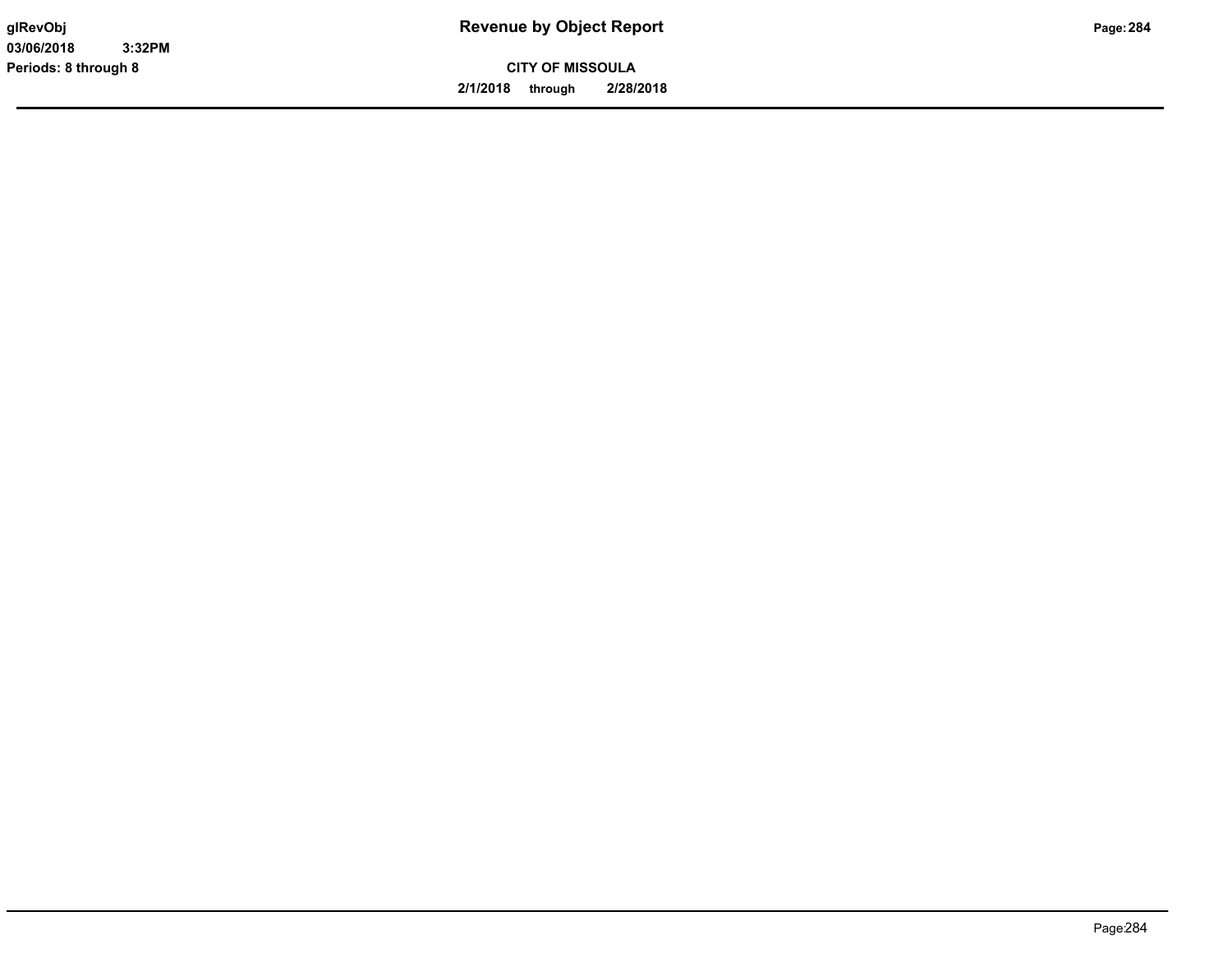**2/1/2018 through 2/28/2018**

**7371 FRONT STREET PARKING BONDS**

**7371 FRONT STREET PARKING BONDS**

|                                                    | <b>Adjusted</b> |                 | Year-to-date    |                | <b>Prct</b> |
|----------------------------------------------------|-----------------|-----------------|-----------------|----------------|-------------|
| Object/Title                                       | <b>Estimate</b> | <b>Revenues</b> | <b>Revenues</b> | <b>Balance</b> | <b>Rcvd</b> |
| 330000 INTERGOVERNMENTAL REVENUES                  |                 |                 |                 |                |             |
| 331990 IRS REIMB/DEBT SVS INTEREST                 | 0.00            | 0.00            | 0.00            | 0.00           | 0.00        |
| 338000 LOCAL SHARING OF TAX INCREMENT              | 0.00            | 0.00            | 0.00            | 0.00           | 0.00        |
| <b>INTERGOVERNMENTAL REVENUES</b><br><b>Total</b>  | 0.00            | 0.00            | 0.00            | 0.00           | 0.00        |
| 360000 MISCELLANEOUS REVENUES                      |                 |                 |                 |                |             |
| 360010 MISCELLANEOUS                               | 0.00            | 0.00            | 0.00            | 0.00           | 0.00        |
| MISCELLANEOUS REVENUES<br><b>Total</b>             | 0.00            | 0.00            | 0.00            | 0.00           | 0.00        |
| 370000 INVESTMENTS & ROYALTY EARNINGS              |                 |                 |                 |                |             |
| 371010 INTEREST ON INVESTMENTS                     | 0.00            | 0.00            | 0.00            | 0.00           | 0.00        |
| <b>INVESTMENTS &amp; ROYALTY EARNINGS</b><br>Total | 0.00            | 0.00            | 0.00            | 0.00           | 0.00        |
| OTHER FINANCING SOURCES<br>380000                  |                 |                 |                 |                |             |
| 381009 TRANSFERS IN                                | 257,500.00      | 0.00            | 0.00            | 257,500.00     | 0.00        |
| 381010 BOND PROCEEDS                               | 0.00            | 0.00            | 0.00            | 0.00           | 0.00        |
| 383000 OPERATING TRANSFERS                         | 0.00            | 12,666.25       | 102,477.50      | $-102,477.50$  | 0.00        |
| OTHER FINANCING SOURCES<br><b>Total</b>            | 257,500.00      | 12,666.25       | 102,477.50      | 155,022.50     | 39.80       |
| FRONT STREET PARKING BONDS<br><b>Total</b>         | 257,500.00      | 12,666.25       | 102,477.50      | 155,022.50     | 39.80       |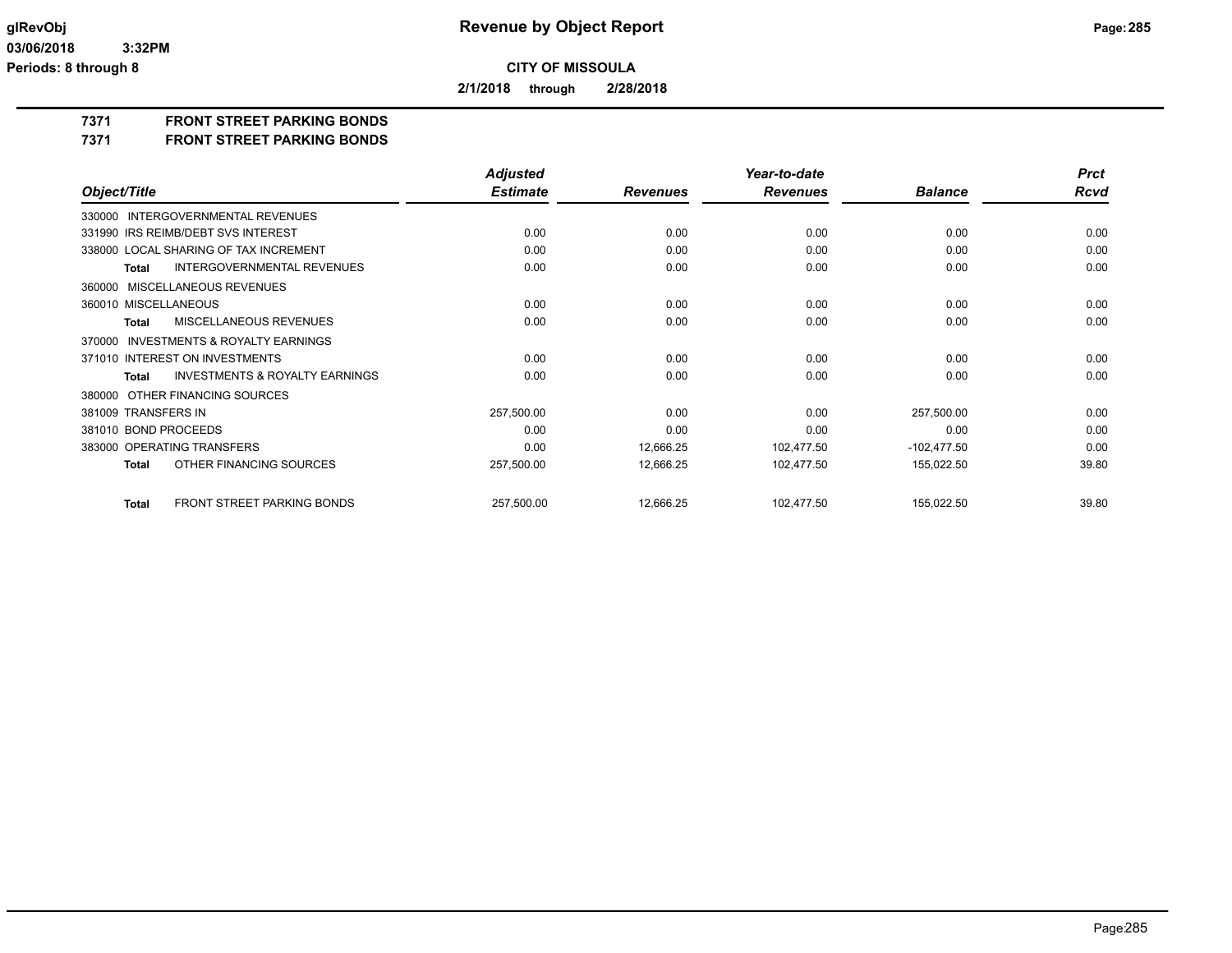**2/1/2018 through 2/28/2018**

# **7371 FRONT STREET PARKING BONDS**

|                                                     | <b>Adjusted</b> |                 | Year-to-date    |                | <b>Prct</b> |
|-----------------------------------------------------|-----------------|-----------------|-----------------|----------------|-------------|
| Object/Title                                        | <b>Estimate</b> | <b>Revenues</b> | <b>Revenues</b> | <b>Balance</b> | Rcvd        |
| INTERGOVERNMENTAL REVENUES<br>330000                |                 |                 |                 |                |             |
| 331990 IRS REIMB/DEBT SVS INTEREST                  | 0.00            | 0.00            | 0.00            | 0.00           | 0.00        |
| 338000 LOCAL SHARING OF TAX INCREMENT               | 0.00            | 0.00            | 0.00            | 0.00           | 0.00        |
| <b>INTERGOVERNMENTAL REVENUES</b><br>Total          | 0.00            | 0.00            | 0.00            | 0.00           | 0.00        |
| 360000 MISCELLANEOUS REVENUES                       |                 |                 |                 |                |             |
| 360010 MISCELLANEOUS                                | 0.00            | 0.00            | 0.00            | 0.00           | 0.00        |
| MISCELLANEOUS REVENUES<br><b>Total</b>              | 0.00            | 0.00            | 0.00            | 0.00           | 0.00        |
| <b>INVESTMENTS &amp; ROYALTY EARNINGS</b><br>370000 |                 |                 |                 |                |             |
| 371010 INTEREST ON INVESTMENTS                      | 0.00            | 0.00            | 0.00            | 0.00           | 0.00        |
| <b>INVESTMENTS &amp; ROYALTY EARNINGS</b><br>Total  | 0.00            | 0.00            | 0.00            | 0.00           | 0.00        |
| 380000 OTHER FINANCING SOURCES                      |                 |                 |                 |                |             |
| 381009 TRANSFERS IN                                 | 257,500.00      | 0.00            | 0.00            | 257,500.00     | 0.00        |
| 381010 BOND PROCEEDS                                | 0.00            | 0.00            | 0.00            | 0.00           | 0.00        |
| 383000 OPERATING TRANSFERS                          | 0.00            | 12,666.25       | 102,477.50      | $-102,477.50$  | 0.00        |
| OTHER FINANCING SOURCES<br><b>Total</b>             | 257,500.00      | 12,666.25       | 102,477.50      | 155,022.50     | 39.80       |
| <b>FRONT STREET PARKING BONDS</b><br><b>Total</b>   | 257,500.00      | 12,666.25       | 102,477.50      | 155,022.50     | 39.80       |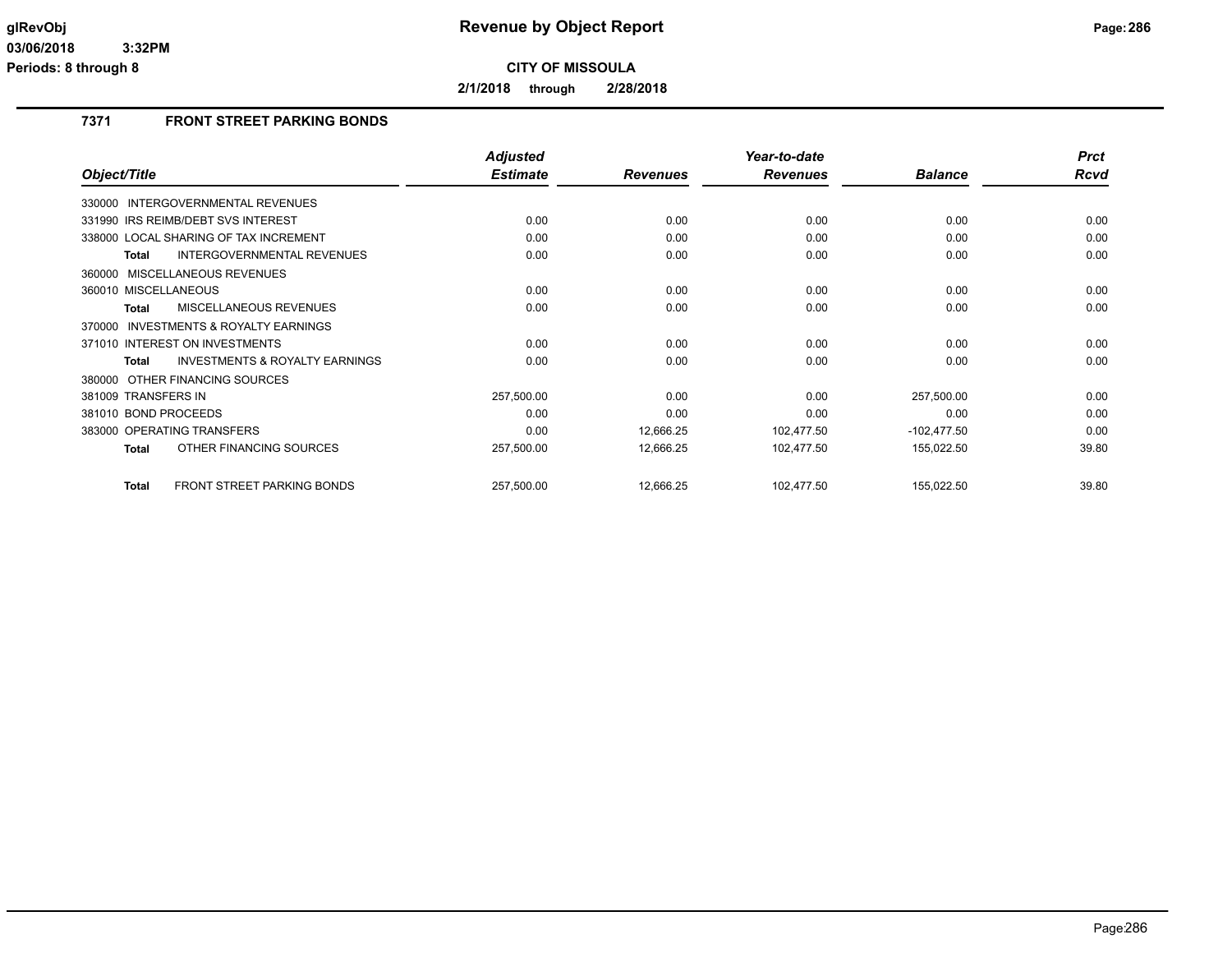**2/1/2018 through 2/28/2018**

# **7372 SINKING FUND/FRONT ST PARKING BONDS**

**7372 SINKING FUND/FRONT ST PARKING BONDS**

|                                                | <b>Adjusted</b> |                 | Year-to-date    |                | <b>Prct</b> |
|------------------------------------------------|-----------------|-----------------|-----------------|----------------|-------------|
| Object/Title                                   | <b>Estimate</b> | <b>Revenues</b> | <b>Revenues</b> | <b>Balance</b> | <b>Rcvd</b> |
| 330000 INTERGOVERNMENTAL REVENUES              |                 |                 |                 |                |             |
| 338000 LOCAL SHARING OF TAX INCREMENT          | 0.00            | 0.00            | 0.00            | 0.00           | 0.00        |
| INTERGOVERNMENTAL REVENUES<br>Total            | 0.00            | 0.00            | 0.00            | 0.00           | 0.00        |
| 370000 INVESTMENTS & ROYALTY EARNINGS          |                 |                 |                 |                |             |
| 371010 INTEREST ON INVESTMENTS                 | 0.00            | 0.00            | 0.00            | 0.00           | 0.00        |
| INVESTMENTS & ROYALTY EARNINGS<br><b>Total</b> | 0.00            | 0.00            | 0.00            | 0.00           | 0.00        |
| 380000 OTHER FINANCING SOURCES                 |                 |                 |                 |                |             |
| 381009 TRANSFERS IN                            | 255,000.00      | 0.00            | 0.00            | 255,000.00     | 0.00        |
| 381010 BOND PROCEEDS                           | 0.00            | 0.00            | 0.00            | 0.00           | 0.00        |
| 383000 OPERATING TRANSFERS                     | 0.00            | 13,750.00       | 107,000.00      | $-107,000.00$  | 0.00        |
| OTHER FINANCING SOURCES<br>Total               | 255,000.00      | 13,750.00       | 107,000.00      | 148,000.00     | 41.96       |
| SINKING FUND/FRONT ST PARKING BONDS<br>Total   | 255.000.00      | 13,750.00       | 107.000.00      | 148,000.00     | 41.96       |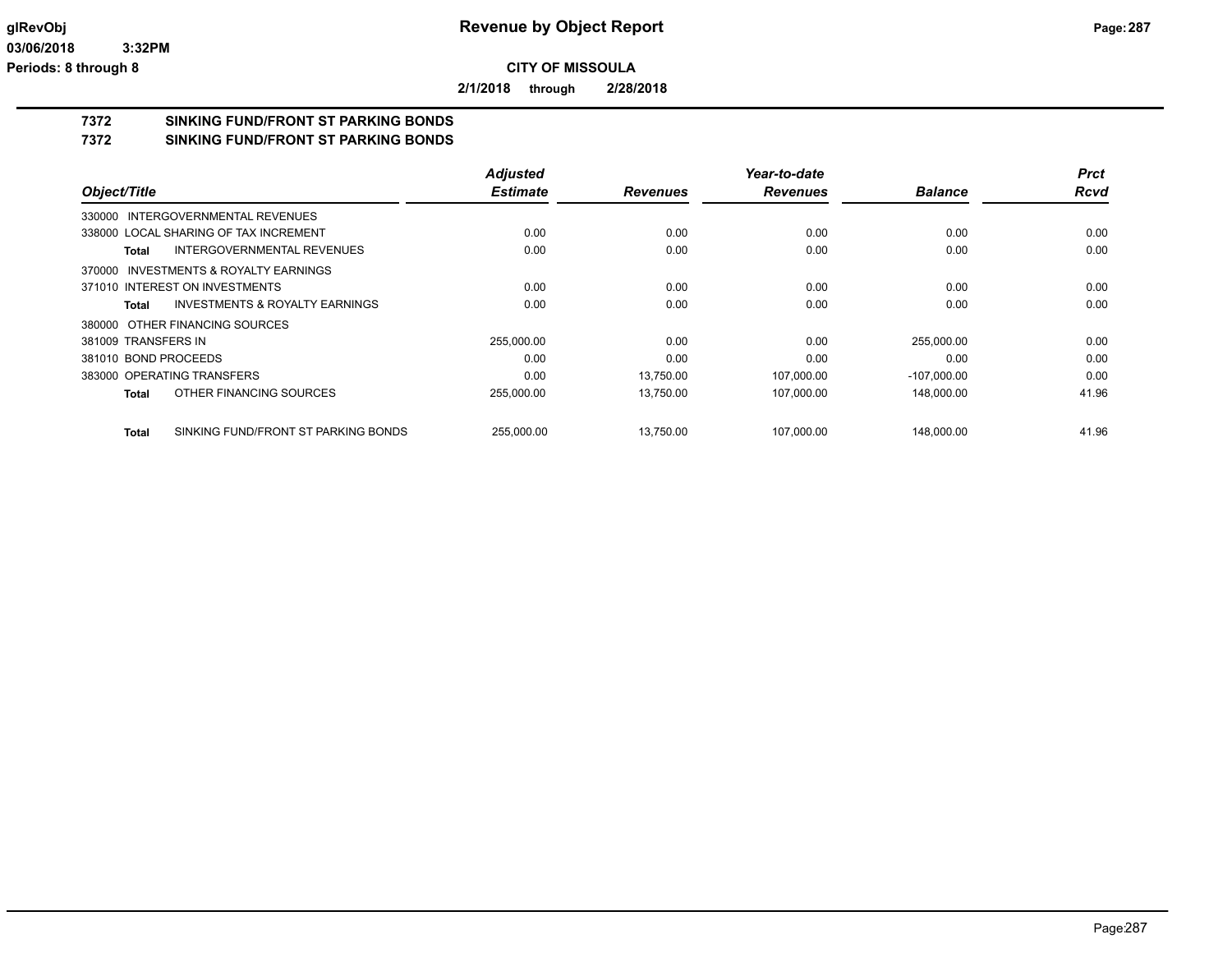**2/1/2018 through 2/28/2018**

# **7372 SINKING FUND/FRONT ST PARKING BONDS**

|                                                     | <b>Adjusted</b> |                 | Year-to-date    |                | <b>Prct</b> |
|-----------------------------------------------------|-----------------|-----------------|-----------------|----------------|-------------|
| Object/Title                                        | <b>Estimate</b> | <b>Revenues</b> | <b>Revenues</b> | <b>Balance</b> | <b>Rcvd</b> |
| 330000 INTERGOVERNMENTAL REVENUES                   |                 |                 |                 |                |             |
| 338000 LOCAL SHARING OF TAX INCREMENT               | 0.00            | 0.00            | 0.00            | 0.00           | 0.00        |
| INTERGOVERNMENTAL REVENUES<br><b>Total</b>          | 0.00            | 0.00            | 0.00            | 0.00           | 0.00        |
| 370000 INVESTMENTS & ROYALTY EARNINGS               |                 |                 |                 |                |             |
| 371010 INTEREST ON INVESTMENTS                      | 0.00            | 0.00            | 0.00            | 0.00           | 0.00        |
| INVESTMENTS & ROYALTY EARNINGS<br>Total             | 0.00            | 0.00            | 0.00            | 0.00           | 0.00        |
| 380000 OTHER FINANCING SOURCES                      |                 |                 |                 |                |             |
| 381009 TRANSFERS IN                                 | 255,000.00      | 0.00            | 0.00            | 255,000.00     | 0.00        |
| 381010 BOND PROCEEDS                                | 0.00            | 0.00            | 0.00            | 0.00           | 0.00        |
| 383000 OPERATING TRANSFERS                          | 0.00            | 13.750.00       | 107,000.00      | $-107,000.00$  | 0.00        |
| OTHER FINANCING SOURCES<br><b>Total</b>             | 255,000.00      | 13,750.00       | 107,000.00      | 148,000.00     | 41.96       |
| SINKING FUND/FRONT ST PARKING BONDS<br><b>Total</b> | 255,000.00      | 13,750.00       | 107,000.00      | 148,000.00     | 41.96       |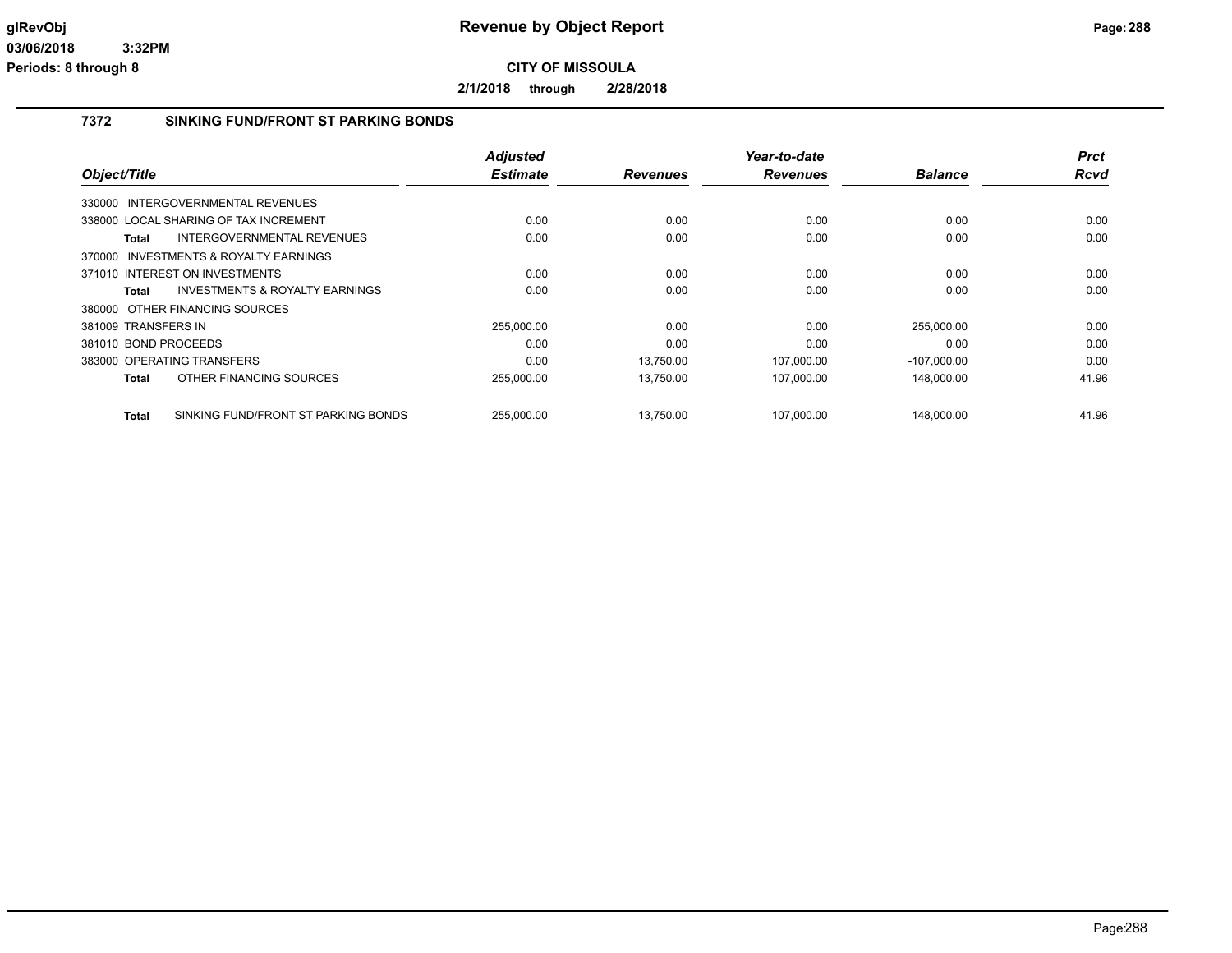**2/1/2018 through 2/28/2018**

## **7373 MPC SERIES 2010B CONSTRUCTION**

### **7373 MPC SERIES 2010B CONSTRUCTION**

|                                                           | <b>Adjusted</b> |                 | Year-to-date    |                | <b>Prct</b> |
|-----------------------------------------------------------|-----------------|-----------------|-----------------|----------------|-------------|
| Object/Title                                              | <b>Estimate</b> | <b>Revenues</b> | <b>Revenues</b> | <b>Balance</b> | Rcvd        |
| TAXES/ASSESSMENTS<br>310000                               |                 |                 |                 |                |             |
| PENALTIES & INTEREST<br>312001                            | 0.00            | 0.00            | 0.00            | 0.00           | 0.00        |
| TAXES/ASSESSMENTS<br><b>Total</b>                         | 0.00            | 0.00            | 0.00            | 0.00           | 0.00        |
| <b>MISCELLANEOUS REVENUES</b><br>360000                   |                 |                 |                 |                |             |
| 360010 MISCELLANEOUS                                      | 0.00            | 0.00            | 0.00            | 0.00           | 0.00        |
| MISCELLANEOUS REVENUES<br><b>Total</b>                    | 0.00            | 0.00            | 0.00            | 0.00           | 0.00        |
| <b>INVESTMENTS &amp; ROYALTY EARNINGS</b><br>370000       |                 |                 |                 |                |             |
| 371010 INTEREST ON INVESTMENTS                            | 0.00            | 0.00            | 0.00            | 0.00           | 0.00        |
| <b>INVESTMENTS &amp; ROYALTY EARNINGS</b><br><b>Total</b> | 0.00            | 0.00            | 0.00            | 0.00           | 0.00        |
| OTHER FINANCING SOURCES<br>380000                         |                 |                 |                 |                |             |
| 381010 BOND PROCEEDS                                      | 0.00            | 0.00            | 0.00            | 0.00           | 0.00        |
| 383000 OPERATING TRANSFERS                                | 0.00            | 0.00            | 0.00            | 0.00           | 0.00        |
| 383042 TRANSFERS FROM OTHER FUNDS                         | 0.00            | 0.00            | 0.00            | 0.00           | 0.00        |
| 383400 CAPITAL CONTRIBUTION                               | 0.00            | 0.00            | 0.00            | 0.00           | 0.00        |
| OTHER FINANCING SOURCES<br><b>Total</b>                   | 0.00            | 0.00            | 0.00            | 0.00           | 0.00        |
| MPC SERIES 2010B CONSTRUCTION<br><b>Total</b>             | 0.00            | 0.00            | 0.00            | 0.00           | 0.00        |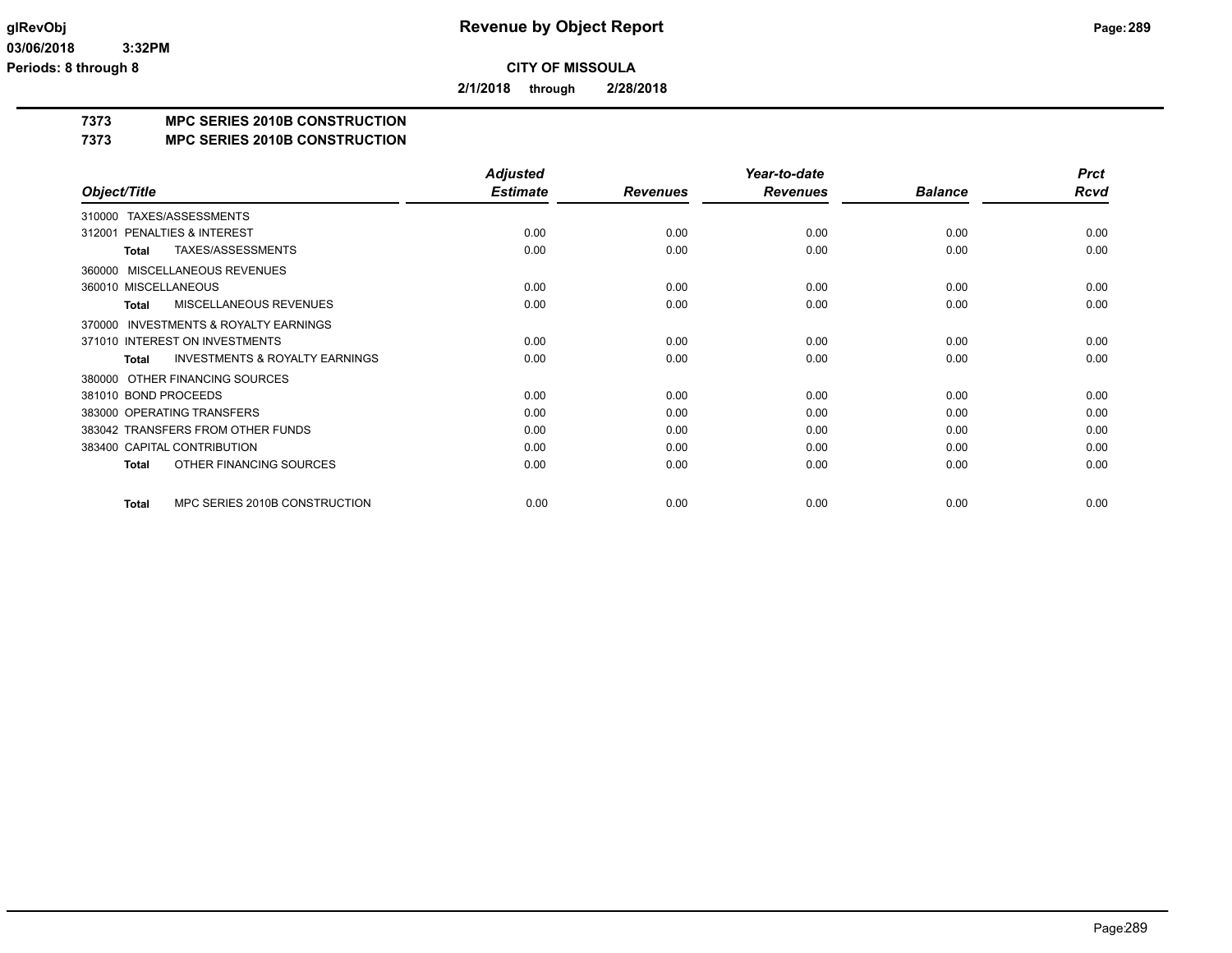**2/1/2018 through 2/28/2018**

## **7373 MPC SERIES 2010B CONSTRUCTION**

|                                                     | <b>Adjusted</b> |                 | Year-to-date    |                | <b>Prct</b> |
|-----------------------------------------------------|-----------------|-----------------|-----------------|----------------|-------------|
| Object/Title                                        | <b>Estimate</b> | <b>Revenues</b> | <b>Revenues</b> | <b>Balance</b> | Rcvd        |
| TAXES/ASSESSMENTS<br>310000                         |                 |                 |                 |                |             |
| <b>PENALTIES &amp; INTEREST</b><br>312001           | 0.00            | 0.00            | 0.00            | 0.00           | 0.00        |
| TAXES/ASSESSMENTS<br>Total                          | 0.00            | 0.00            | 0.00            | 0.00           | 0.00        |
| 360000 MISCELLANEOUS REVENUES                       |                 |                 |                 |                |             |
| 360010 MISCELLANEOUS                                | 0.00            | 0.00            | 0.00            | 0.00           | 0.00        |
| <b>MISCELLANEOUS REVENUES</b><br><b>Total</b>       | 0.00            | 0.00            | 0.00            | 0.00           | 0.00        |
| <b>INVESTMENTS &amp; ROYALTY EARNINGS</b><br>370000 |                 |                 |                 |                |             |
| 371010 INTEREST ON INVESTMENTS                      | 0.00            | 0.00            | 0.00            | 0.00           | 0.00        |
| <b>INVESTMENTS &amp; ROYALTY EARNINGS</b><br>Total  | 0.00            | 0.00            | 0.00            | 0.00           | 0.00        |
| 380000 OTHER FINANCING SOURCES                      |                 |                 |                 |                |             |
| 381010 BOND PROCEEDS                                | 0.00            | 0.00            | 0.00            | 0.00           | 0.00        |
| 383000 OPERATING TRANSFERS                          | 0.00            | 0.00            | 0.00            | 0.00           | 0.00        |
| 383042 TRANSFERS FROM OTHER FUNDS                   | 0.00            | 0.00            | 0.00            | 0.00           | 0.00        |
| 383400 CAPITAL CONTRIBUTION                         | 0.00            | 0.00            | 0.00            | 0.00           | 0.00        |
| OTHER FINANCING SOURCES<br><b>Total</b>             | 0.00            | 0.00            | 0.00            | 0.00           | 0.00        |
| MPC SERIES 2010B CONSTRUCTION<br><b>Total</b>       | 0.00            | 0.00            | 0.00            | 0.00           | 0.00        |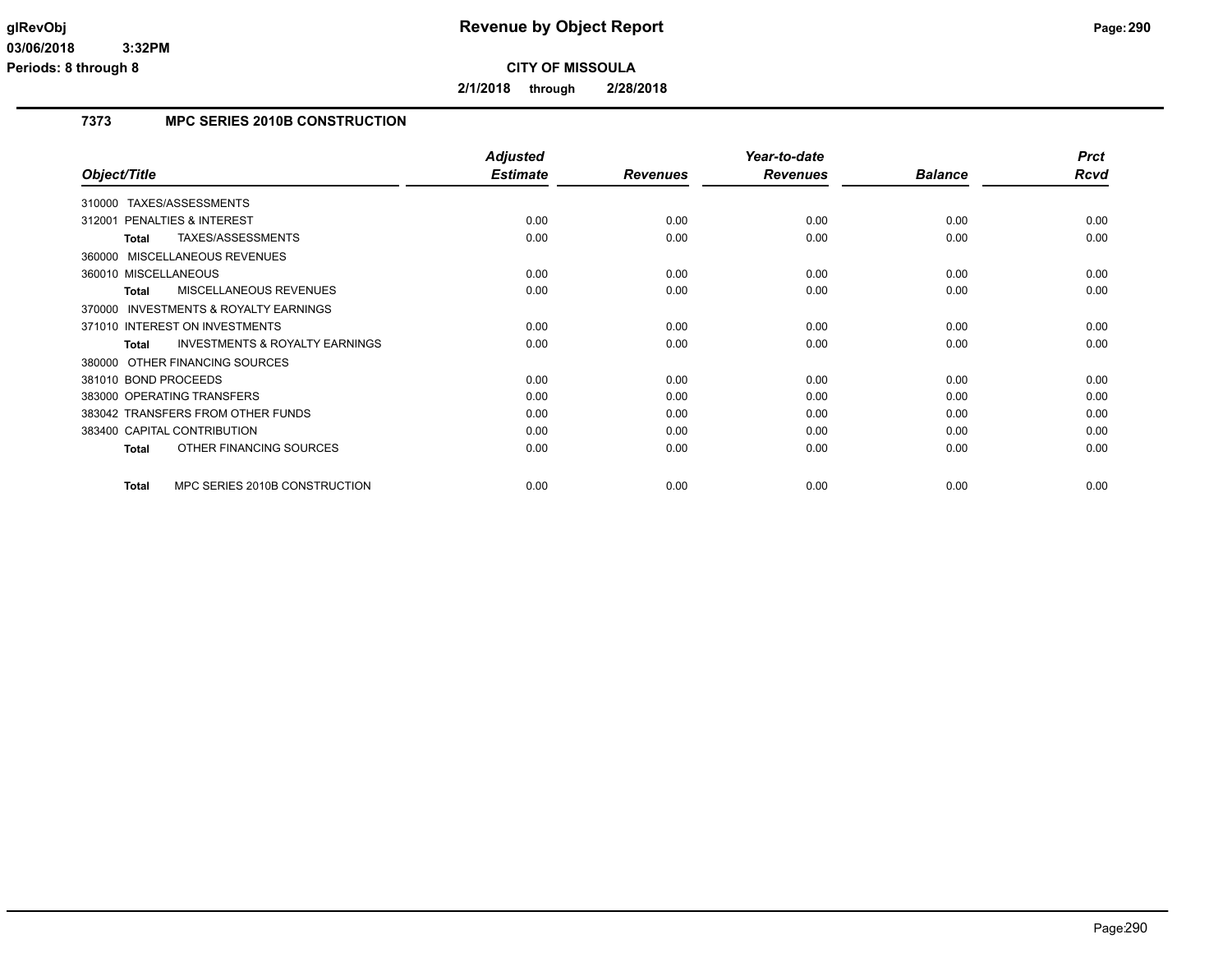**2/1/2018 through 2/28/2018**

### **7374 RESERVE FUND-PARKING BONDS**

**7374 RESERVE FUND-PARKING BONDS**

|                      |                                       | <b>Adjusted</b> |                 | Year-to-date    |                | <b>Prct</b> |
|----------------------|---------------------------------------|-----------------|-----------------|-----------------|----------------|-------------|
| Object/Title         |                                       | <b>Estimate</b> | <b>Revenues</b> | <b>Revenues</b> | <b>Balance</b> | <b>Rcvd</b> |
|                      | 370000 INVESTMENTS & ROYALTY EARNINGS |                 |                 |                 |                |             |
|                      | 371010 INTEREST ON INVESTMENTS        | 0.00            | 0.00            | 0.00            | 0.00           | 0.00        |
| Total                | INVESTMENTS & ROYALTY EARNINGS        | 0.00            | 0.00            | 0.00            | 0.00           | 0.00        |
|                      | 380000 OTHER FINANCING SOURCES        |                 |                 |                 |                |             |
| 381009 TRANSFERS IN  |                                       | 0.00            | 0.00            | 0.00            | 0.00           | 0.00        |
| 381010 BOND PROCEEDS |                                       | 0.00            | 0.00            | 0.00            | 0.00           | 0.00        |
|                      | 383000 OPERATING TRANSFERS            | 0.00            | 0.00            | 0.00            | 0.00           | 0.00        |
| Total                | OTHER FINANCING SOURCES               | 0.00            | 0.00            | 0.00            | 0.00           | 0.00        |
| <b>Total</b>         | RESERVE FUND-PARKING BONDS            | 0.00            | 0.00            | 0.00            | 0.00           | 0.00        |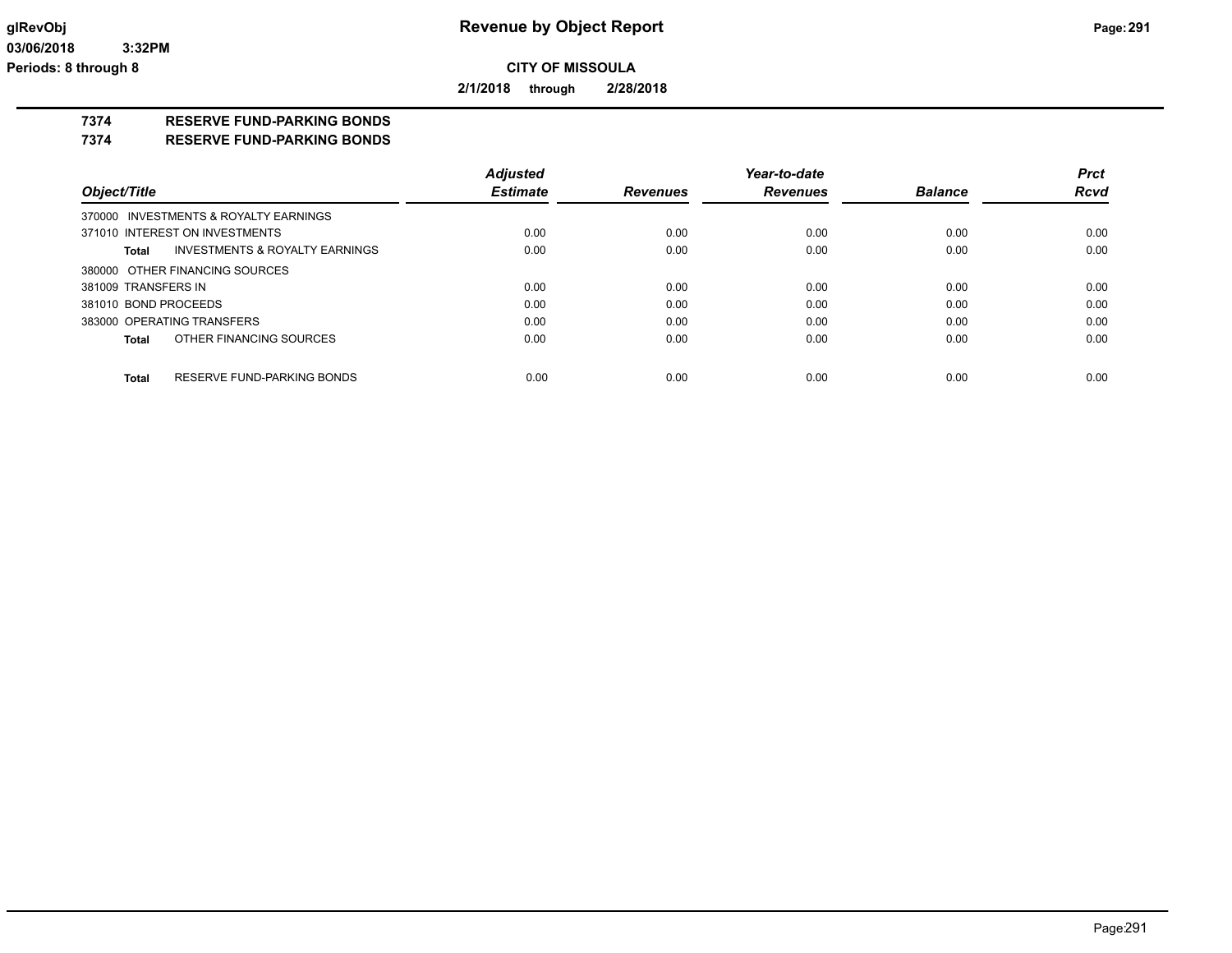**2/1/2018 through 2/28/2018**

### **7374 RESERVE FUND-PARKING BONDS**

|                                                    | <b>Adjusted</b> |                 | Year-to-date    |                | <b>Prct</b> |
|----------------------------------------------------|-----------------|-----------------|-----------------|----------------|-------------|
| Object/Title                                       | <b>Estimate</b> | <b>Revenues</b> | <b>Revenues</b> | <b>Balance</b> | <b>Rcvd</b> |
| 370000 INVESTMENTS & ROYALTY EARNINGS              |                 |                 |                 |                |             |
| 371010 INTEREST ON INVESTMENTS                     | 0.00            | 0.00            | 0.00            | 0.00           | 0.00        |
| <b>INVESTMENTS &amp; ROYALTY EARNINGS</b><br>Total | 0.00            | 0.00            | 0.00            | 0.00           | 0.00        |
| 380000 OTHER FINANCING SOURCES                     |                 |                 |                 |                |             |
| 381009 TRANSFERS IN                                | 0.00            | 0.00            | 0.00            | 0.00           | 0.00        |
| 381010 BOND PROCEEDS                               | 0.00            | 0.00            | 0.00            | 0.00           | 0.00        |
| 383000 OPERATING TRANSFERS                         | 0.00            | 0.00            | 0.00            | 0.00           | 0.00        |
| OTHER FINANCING SOURCES<br>Total                   | 0.00            | 0.00            | 0.00            | 0.00           | 0.00        |
|                                                    |                 |                 |                 |                |             |
| <b>Total</b><br>RESERVE FUND-PARKING BONDS         | 0.00            | 0.00            | 0.00            | 0.00           | 0.00        |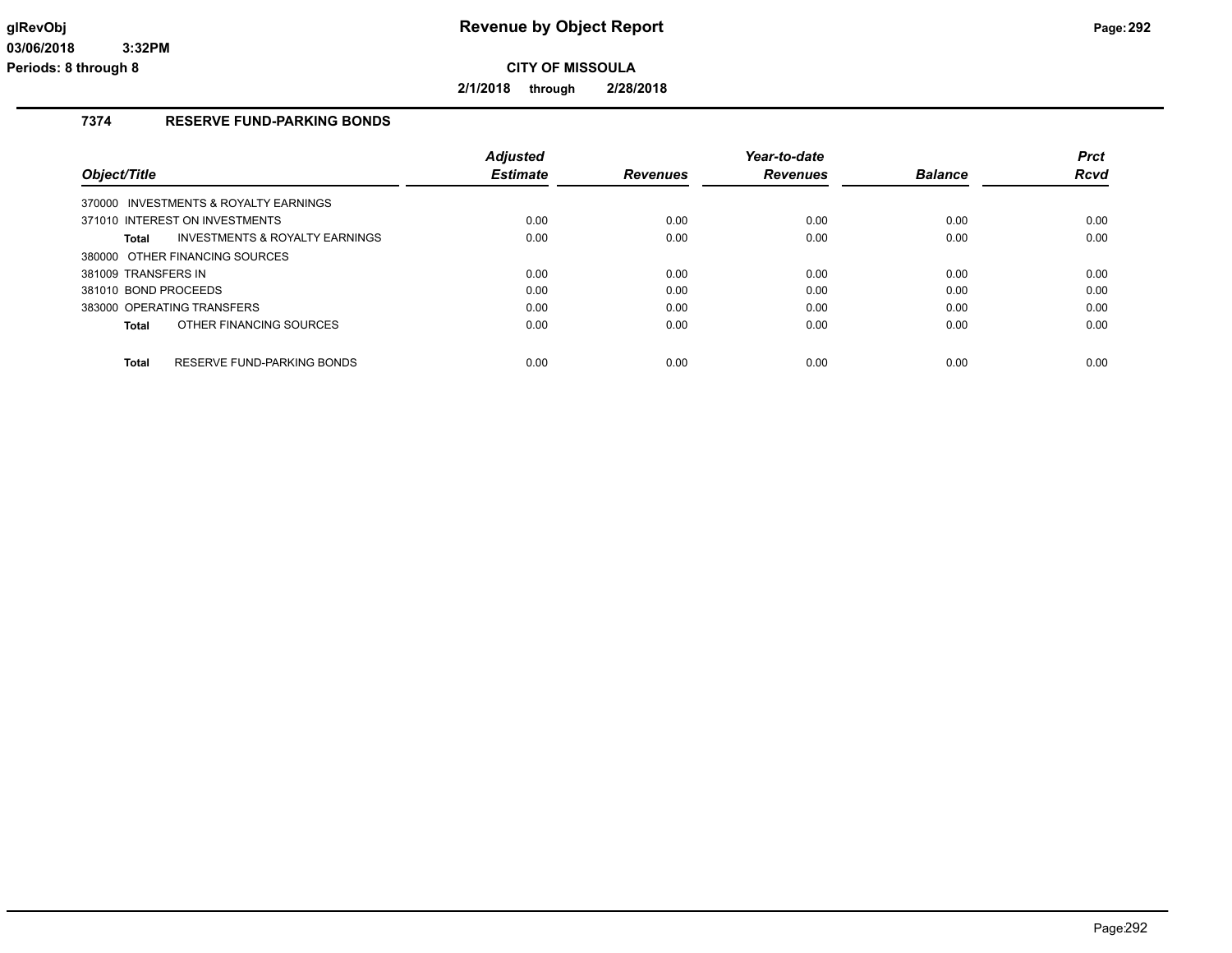**2/1/2018 through 2/28/2018**

## **7375 PLEDGED TAX INCREMENT-2010B BOND**

### **7375 PLEDGED TAX INCREMENT-2010B BOND**

|                                           | <b>Adjusted</b> |                 | Year-to-date    |                | <b>Prct</b> |
|-------------------------------------------|-----------------|-----------------|-----------------|----------------|-------------|
| Object/Title                              | <b>Estimate</b> | <b>Revenues</b> | <b>Revenues</b> | <b>Balance</b> | <b>Rcvd</b> |
| 330000 INTERGOVERNMENTAL REVENUES         |                 |                 |                 |                |             |
| 338000 LOCAL SHARING OF TAX INCREMENT     | 204.860.00      | 0.00            | 133.425.29      | 71.434.71      | 65.13       |
| INTERGOVERNMENTAL REVENUES<br>Total       | 204.860.00      | 0.00            | 133.425.29      | 71.434.71      | 65.13       |
| 370000 INVESTMENTS & ROYALTY EARNINGS     |                 |                 |                 |                |             |
| 371010 INTEREST ON INVESTMENTS            | 0.00            | 0.00            | $-25.810.71$    | 25.810.71      | 0.00        |
| INVESTMENTS & ROYALTY EARNINGS<br>Total   | 0.00            | 0.00            | $-25.810.71$    | 25.810.71      | 0.00        |
| 380000 OTHER FINANCING SOURCES            |                 |                 |                 |                |             |
| 383000 OPERATING TRANSFERS                | 0.00            | 0.00            | 0.00            | 0.00           | 0.00        |
| OTHER FINANCING SOURCES<br>Total          | 0.00            | 0.00            | 0.00            | 0.00           | 0.00        |
| PLEDGED TAX INCREMENT-2010B BOND<br>Total | 204.860.00      | 0.00            | 107.614.58      | 97.245.42      | 52.53       |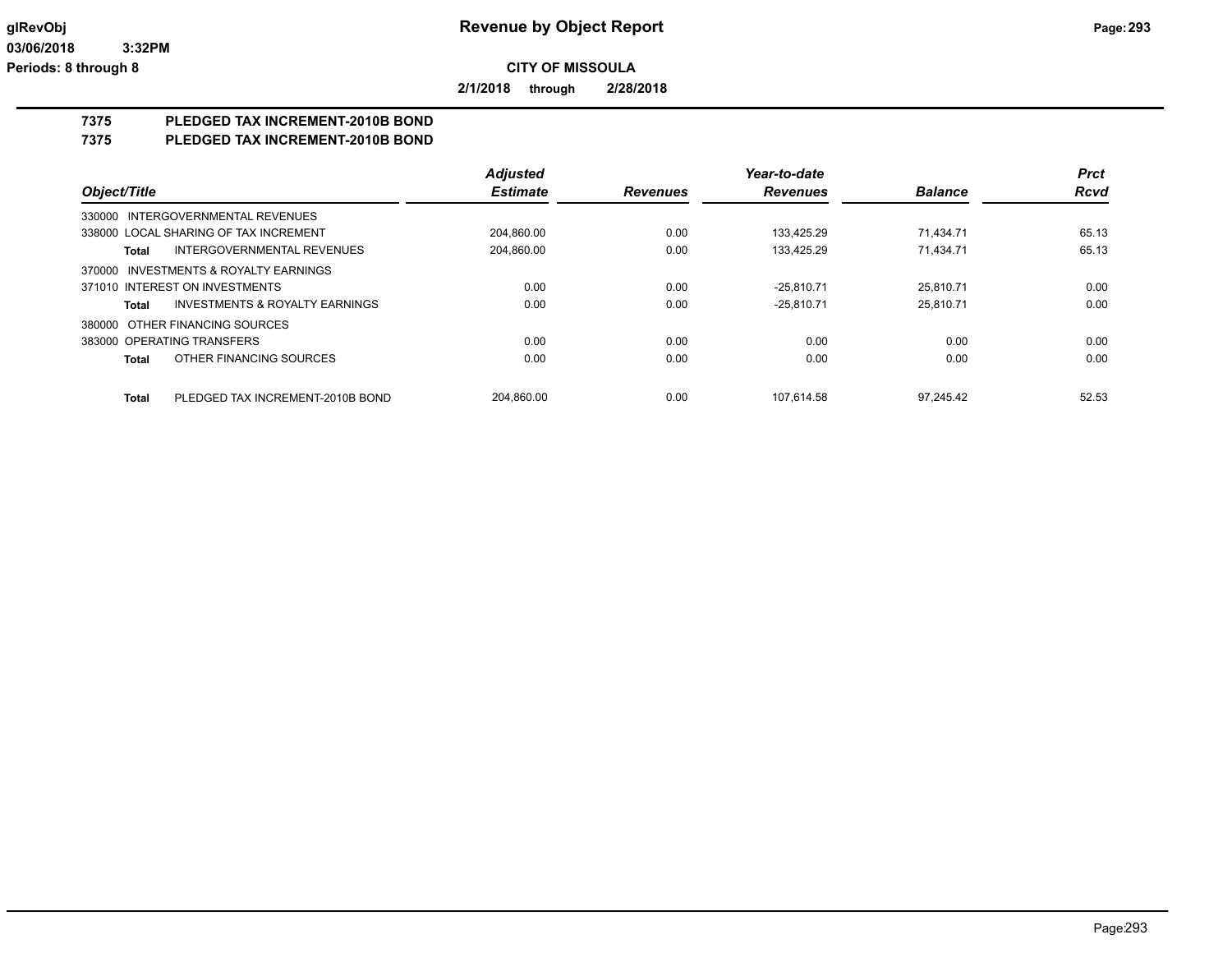**2/1/2018 through 2/28/2018**

## **7375 PLEDGED TAX INCREMENT-2010B BOND**

| Object/Title |                                       | <b>Adjusted</b><br><b>Estimate</b> | <b>Revenues</b> | Year-to-date<br><b>Revenues</b> | <b>Balance</b> | <b>Prct</b><br>Rcvd |
|--------------|---------------------------------------|------------------------------------|-----------------|---------------------------------|----------------|---------------------|
| 330000       | INTERGOVERNMENTAL REVENUES            |                                    |                 |                                 |                |                     |
|              | 338000 LOCAL SHARING OF TAX INCREMENT | 204,860.00                         | 0.00            | 133.425.29                      | 71.434.71      | 65.13               |
| Total        | INTERGOVERNMENTAL REVENUES            | 204,860.00                         | 0.00            | 133.425.29                      | 71.434.71      | 65.13               |
| 370000       | INVESTMENTS & ROYALTY EARNINGS        |                                    |                 |                                 |                |                     |
|              | 371010 INTEREST ON INVESTMENTS        | 0.00                               | 0.00            | $-25.810.71$                    | 25.810.71      | 0.00                |
| Total        | INVESTMENTS & ROYALTY EARNINGS        | 0.00                               | 0.00            | $-25.810.71$                    | 25.810.71      | 0.00                |
|              | 380000 OTHER FINANCING SOURCES        |                                    |                 |                                 |                |                     |
|              | 383000 OPERATING TRANSFERS            | 0.00                               | 0.00            | 0.00                            | 0.00           | 0.00                |
| Total        | OTHER FINANCING SOURCES               | 0.00                               | 0.00            | 0.00                            | 0.00           | 0.00                |
| <b>Total</b> | PLEDGED TAX INCREMENT-2010B BOND      | 204.860.00                         | 0.00            | 107.614.58                      | 97.245.42      | 52.53               |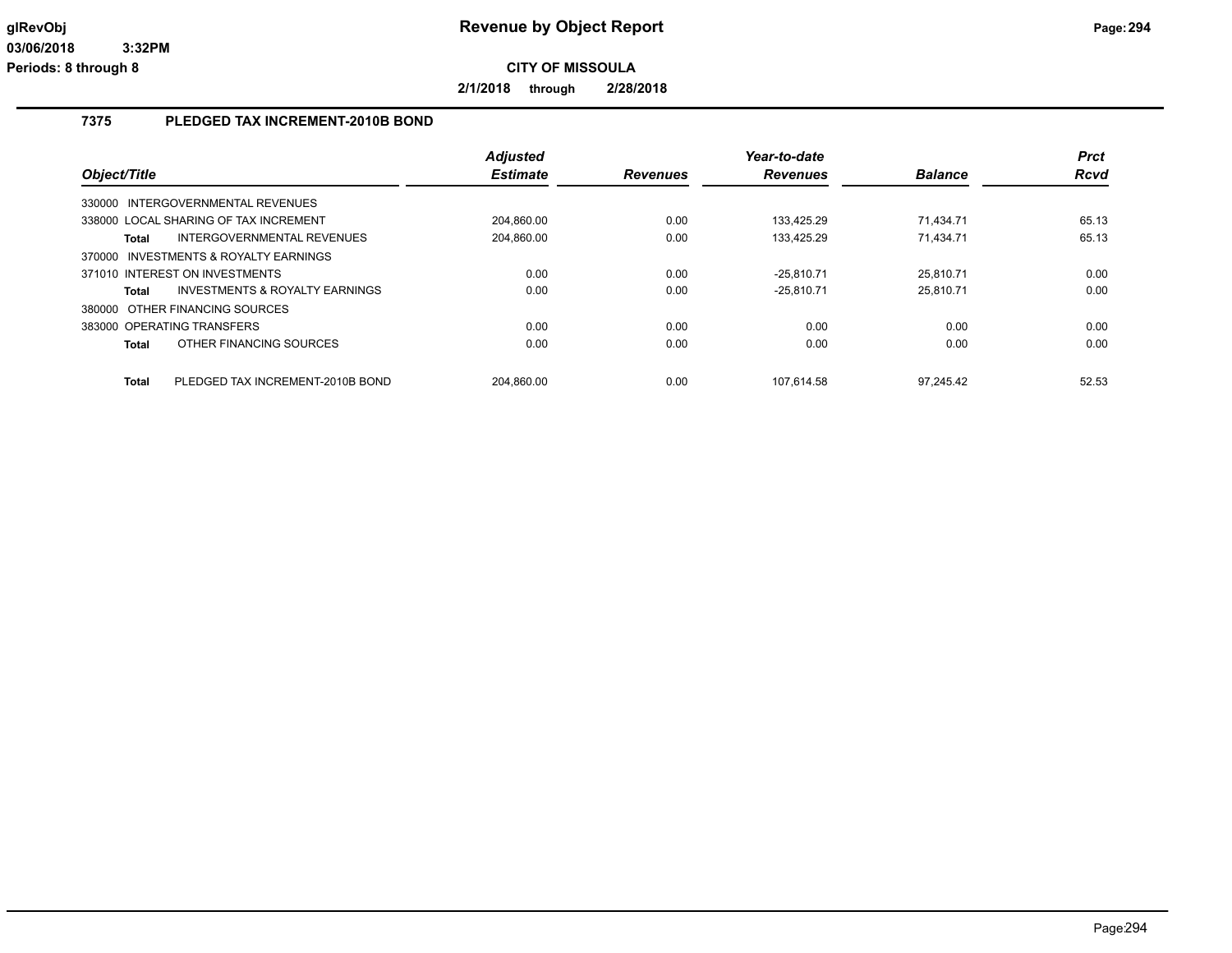**2/1/2018 through 2/28/2018**

### **7376 MPC 2010A BONDS DEBT INTEREST**

**7376 MPC 2010A BONDS DEBT INTEREST**

|                                               | <b>Adjusted</b> |                 | Year-to-date    |                | <b>Prct</b> |
|-----------------------------------------------|-----------------|-----------------|-----------------|----------------|-------------|
| Object/Title                                  | <b>Estimate</b> | <b>Revenues</b> | <b>Revenues</b> | <b>Balance</b> | <b>Rcvd</b> |
| 370000 INVESTMENTS & ROYALTY EARNINGS         |                 |                 |                 |                |             |
| 371010 INTEREST ON INVESTMENTS                | 0.00            | 0.00            | 0.00            | 0.00           | 0.00        |
| INVESTMENTS & ROYALTY EARNINGS<br>Total       | 0.00            | 0.00            | 0.00            | 0.00           | 0.00        |
| 380000 OTHER FINANCING SOURCES                |                 |                 |                 |                |             |
| 381009 TRANSFERS IN                           | 0.00            | 0.00            | 0.00            | 0.00           | 0.00        |
| 381010 BOND PROCEEDS                          | 0.00            | 0.00            | 0.00            | 0.00           | 0.00        |
| 383000 OPERATING TRANSFERS                    | 0.00            | 0.00            | 0.00            | 0.00           | 0.00        |
| OTHER FINANCING SOURCES<br>Total              | 0.00            | 0.00            | 0.00            | 0.00           | 0.00        |
|                                               |                 |                 |                 |                |             |
| MPC 2010A BONDS DEBT INTEREST<br><b>Total</b> | 0.00            | 0.00            | 0.00            | 0.00           | 0.00        |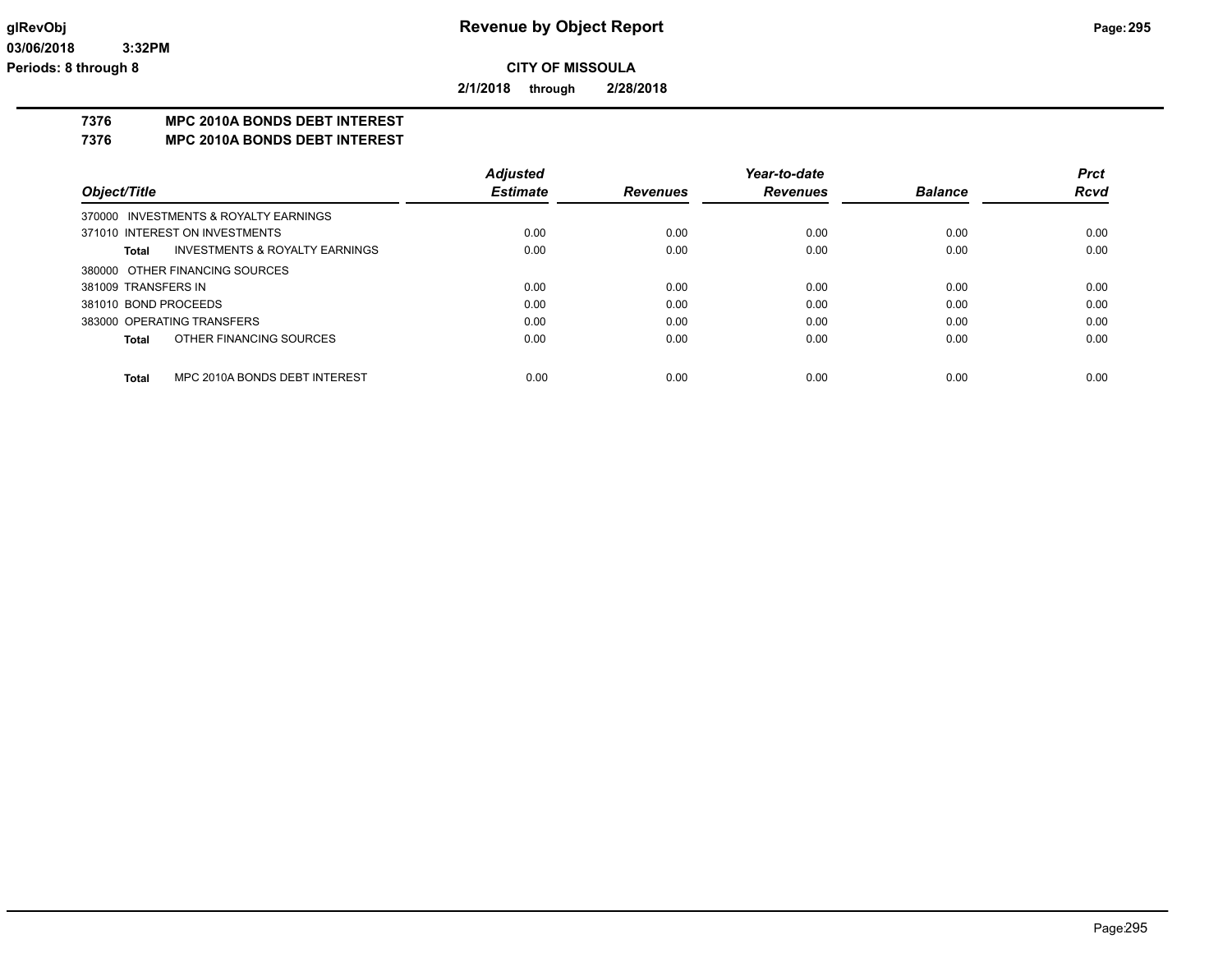**2/1/2018 through 2/28/2018**

## **7376 MPC 2010A BONDS DEBT INTEREST**

|                                                    | <b>Adjusted</b> |                 | Year-to-date    |                | <b>Prct</b> |
|----------------------------------------------------|-----------------|-----------------|-----------------|----------------|-------------|
| Object/Title                                       | <b>Estimate</b> | <b>Revenues</b> | <b>Revenues</b> | <b>Balance</b> | <b>Rcvd</b> |
| 370000 INVESTMENTS & ROYALTY EARNINGS              |                 |                 |                 |                |             |
| 371010 INTEREST ON INVESTMENTS                     | 0.00            | 0.00            | 0.00            | 0.00           | 0.00        |
| Total<br><b>INVESTMENTS &amp; ROYALTY EARNINGS</b> | 0.00            | 0.00            | 0.00            | 0.00           | 0.00        |
| 380000 OTHER FINANCING SOURCES                     |                 |                 |                 |                |             |
| 381009 TRANSFERS IN                                | 0.00            | 0.00            | 0.00            | 0.00           | 0.00        |
| 381010 BOND PROCEEDS                               | 0.00            | 0.00            | 0.00            | 0.00           | 0.00        |
| 383000 OPERATING TRANSFERS                         | 0.00            | 0.00            | 0.00            | 0.00           | 0.00        |
| OTHER FINANCING SOURCES<br>Total                   | 0.00            | 0.00            | 0.00            | 0.00           | 0.00        |
|                                                    |                 |                 |                 |                |             |
| <b>Total</b><br>MPC 2010A BONDS DEBT INTEREST      | 0.00            | 0.00            | 0.00            | 0.00           | 0.00        |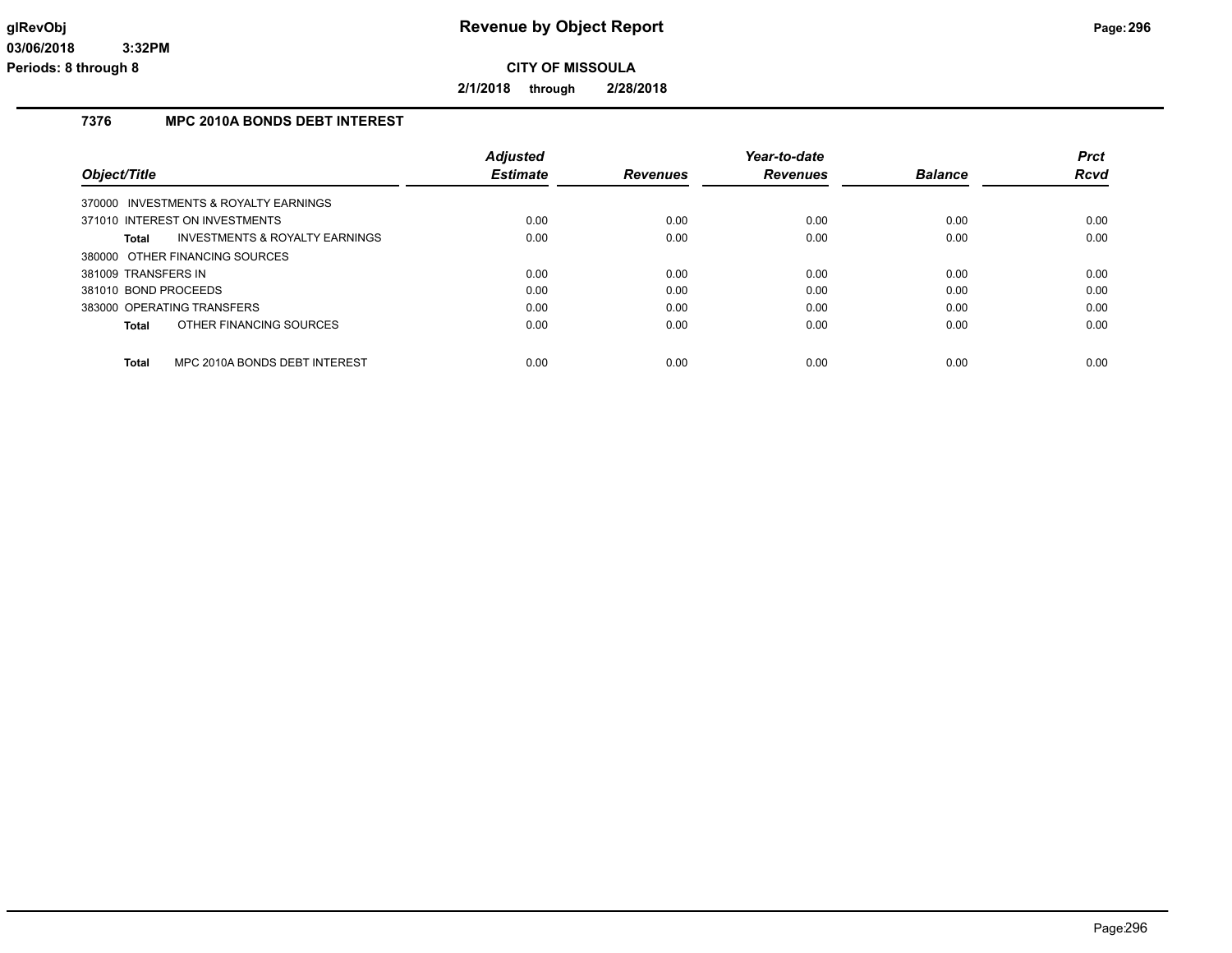**2/1/2018 through 2/28/2018**

## **7377 MPC 2010A BONDS SINKING FUND**

**7377 MPC 2010A BONDS SINKING FUND**

|                      |                                       | <b>Adjusted</b> |                 | Year-to-date    |                | <b>Prct</b> |
|----------------------|---------------------------------------|-----------------|-----------------|-----------------|----------------|-------------|
| Object/Title         |                                       | <b>Estimate</b> | <b>Revenues</b> | <b>Revenues</b> | <b>Balance</b> | <b>Rcvd</b> |
|                      | 370000 INVESTMENTS & ROYALTY EARNINGS |                 |                 |                 |                |             |
|                      | 371010 INTEREST ON INVESTMENTS        | 0.00            | 0.00            | 0.00            | 0.00           | 0.00        |
| Total                | INVESTMENTS & ROYALTY EARNINGS        | 0.00            | 0.00            | 0.00            | 0.00           | 0.00        |
|                      | 380000 OTHER FINANCING SOURCES        |                 |                 |                 |                |             |
| 381009 TRANSFERS IN  |                                       | 0.00            | 0.00            | 0.00            | 0.00           | 0.00        |
| 381010 BOND PROCEEDS |                                       | 0.00            | 0.00            | 0.00            | 0.00           | 0.00        |
|                      | 383000 OPERATING TRANSFERS            | 0.00            | 0.00            | 0.00            | 0.00           | 0.00        |
| <b>Total</b>         | OTHER FINANCING SOURCES               | 0.00            | 0.00            | 0.00            | 0.00           | 0.00        |
|                      |                                       |                 |                 |                 |                |             |
| <b>Total</b>         | MPC 2010A BONDS SINKING FUND          | 0.00            | 0.00            | 0.00            | 0.00           | 0.00        |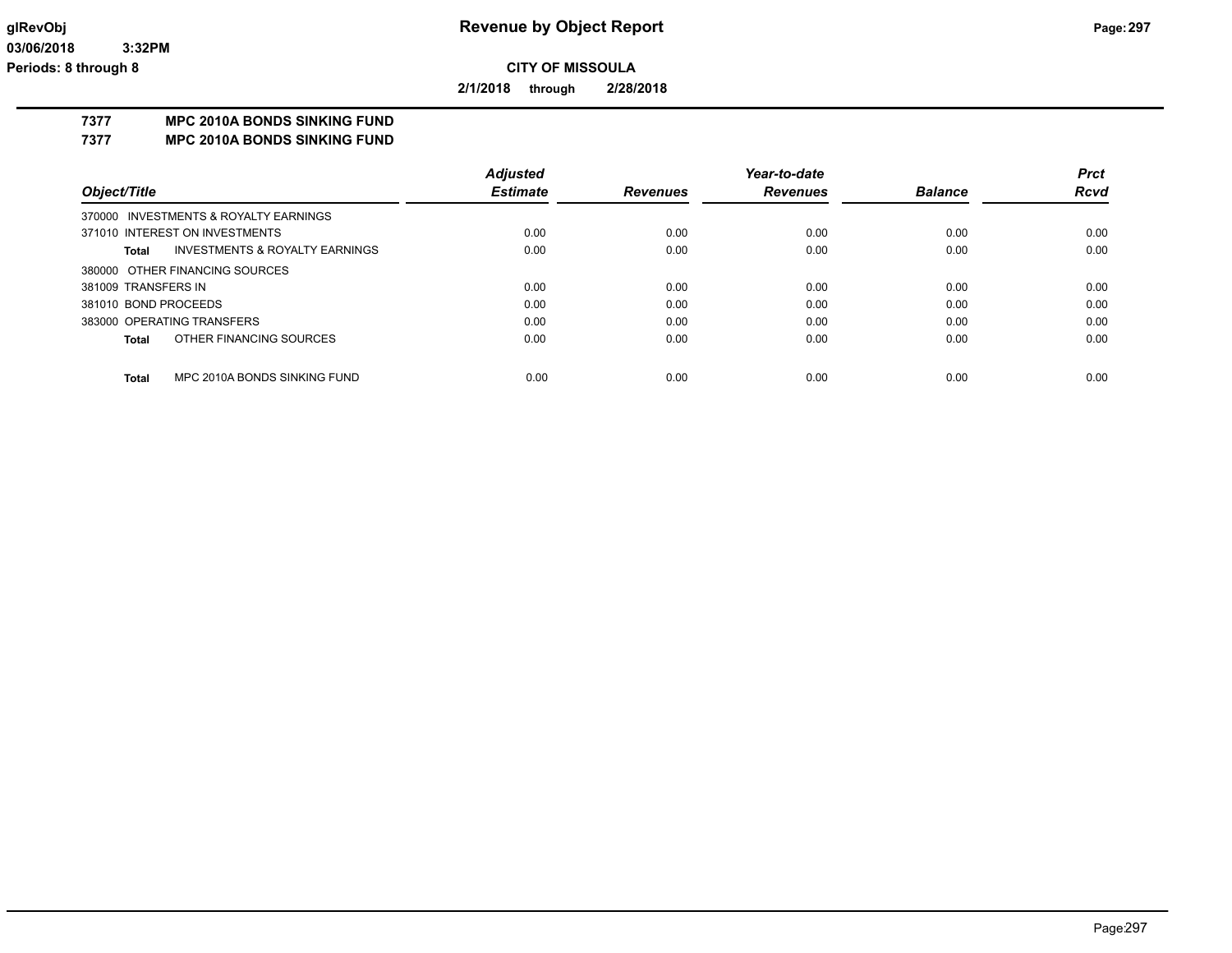**2/1/2018 through 2/28/2018**

### **7377 MPC 2010A BONDS SINKING FUND**

|                                                           | <b>Adjusted</b> |                 | Year-to-date    |                | <b>Prct</b> |
|-----------------------------------------------------------|-----------------|-----------------|-----------------|----------------|-------------|
| Object/Title                                              | <b>Estimate</b> | <b>Revenues</b> | <b>Revenues</b> | <b>Balance</b> | Rcvd        |
| 370000 INVESTMENTS & ROYALTY EARNINGS                     |                 |                 |                 |                |             |
| 371010 INTEREST ON INVESTMENTS                            | 0.00            | 0.00            | 0.00            | 0.00           | 0.00        |
| <b>INVESTMENTS &amp; ROYALTY EARNINGS</b><br><b>Total</b> | 0.00            | 0.00            | 0.00            | 0.00           | 0.00        |
| 380000 OTHER FINANCING SOURCES                            |                 |                 |                 |                |             |
| 381009 TRANSFERS IN                                       | 0.00            | 0.00            | 0.00            | 0.00           | 0.00        |
| 381010 BOND PROCEEDS                                      | 0.00            | 0.00            | 0.00            | 0.00           | 0.00        |
| 383000 OPERATING TRANSFERS                                | 0.00            | 0.00            | 0.00            | 0.00           | 0.00        |
| OTHER FINANCING SOURCES<br><b>Total</b>                   | 0.00            | 0.00            | 0.00            | 0.00           | 0.00        |
| <b>Total</b><br>MPC 2010A BONDS SINKING FUND              | 0.00            | 0.00            | 0.00            | 0.00           | 0.00        |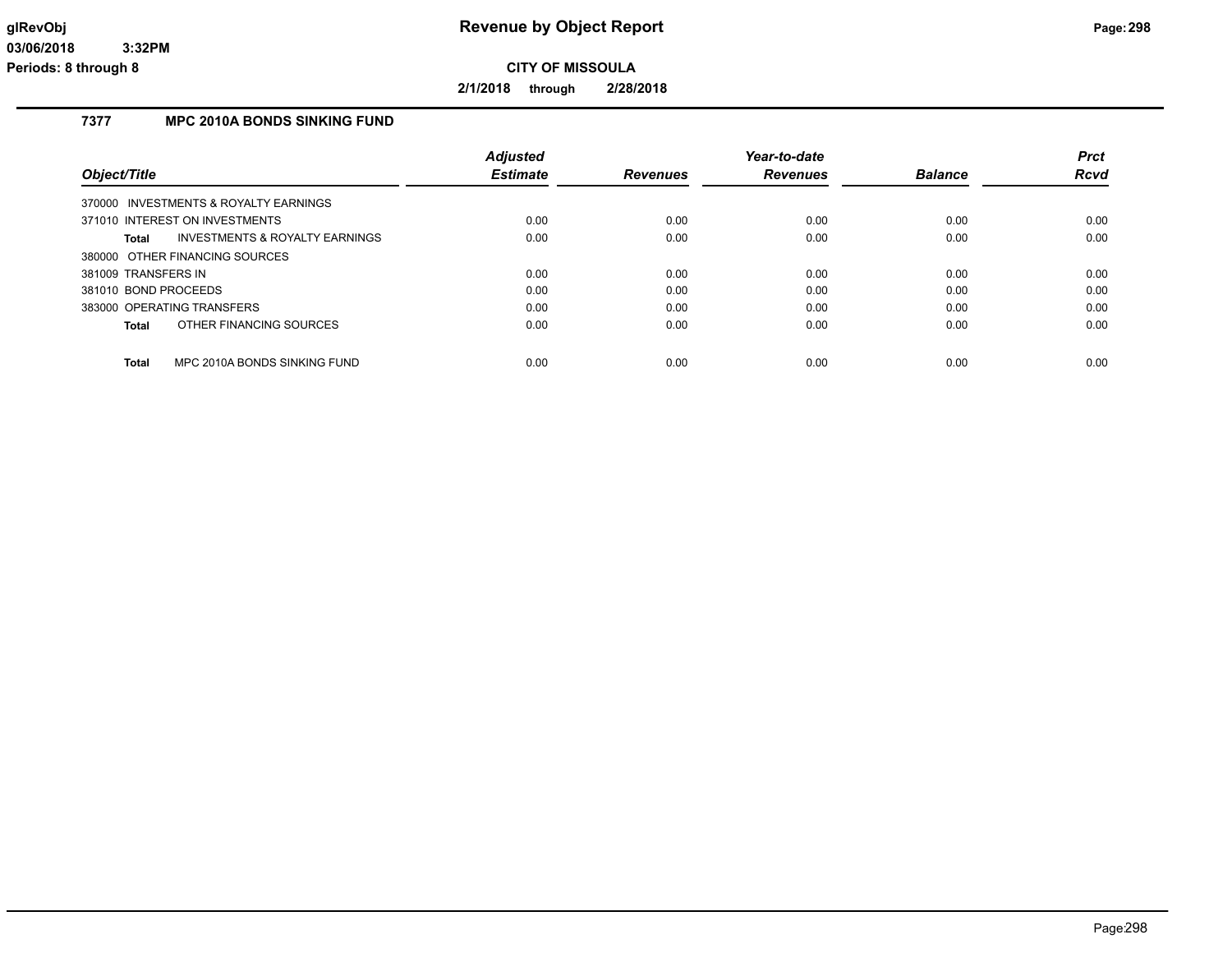**2/1/2018 through 2/28/2018**

**7378 MPC 2010A BOND RESERVE**

**7378 MPC 2010A BOND RESERVE**

|                      |                                       | <b>Adjusted</b> |                 | Year-to-date    |                | <b>Prct</b> |
|----------------------|---------------------------------------|-----------------|-----------------|-----------------|----------------|-------------|
| Object/Title         |                                       | <b>Estimate</b> | <b>Revenues</b> | <b>Revenues</b> | <b>Balance</b> | <b>Rcvd</b> |
|                      | 370000 INVESTMENTS & ROYALTY EARNINGS |                 |                 |                 |                |             |
|                      | 371010 INTEREST ON INVESTMENTS        | 0.00            | 0.00            | 0.00            | 0.00           | 0.00        |
| Total                | INVESTMENTS & ROYALTY EARNINGS        | 0.00            | 0.00            | 0.00            | 0.00           | 0.00        |
|                      | 380000 OTHER FINANCING SOURCES        |                 |                 |                 |                |             |
| 381009 TRANSFERS IN  |                                       | 0.00            | 0.00            | 0.00            | 0.00           | 0.00        |
| 381010 BOND PROCEEDS |                                       | 0.00            | 0.00            | 0.00            | 0.00           | 0.00        |
|                      | 383000 OPERATING TRANSFERS            | 0.00            | 0.00            | 0.00            | 0.00           | 0.00        |
| <b>Total</b>         | OTHER FINANCING SOURCES               | 0.00            | 0.00            | 0.00            | 0.00           | 0.00        |
|                      |                                       |                 |                 |                 |                |             |
| <b>Total</b>         | MPC 2010A BOND RESERVE                | 0.00            | 0.00            | 0.00            | 0.00           | 0.00        |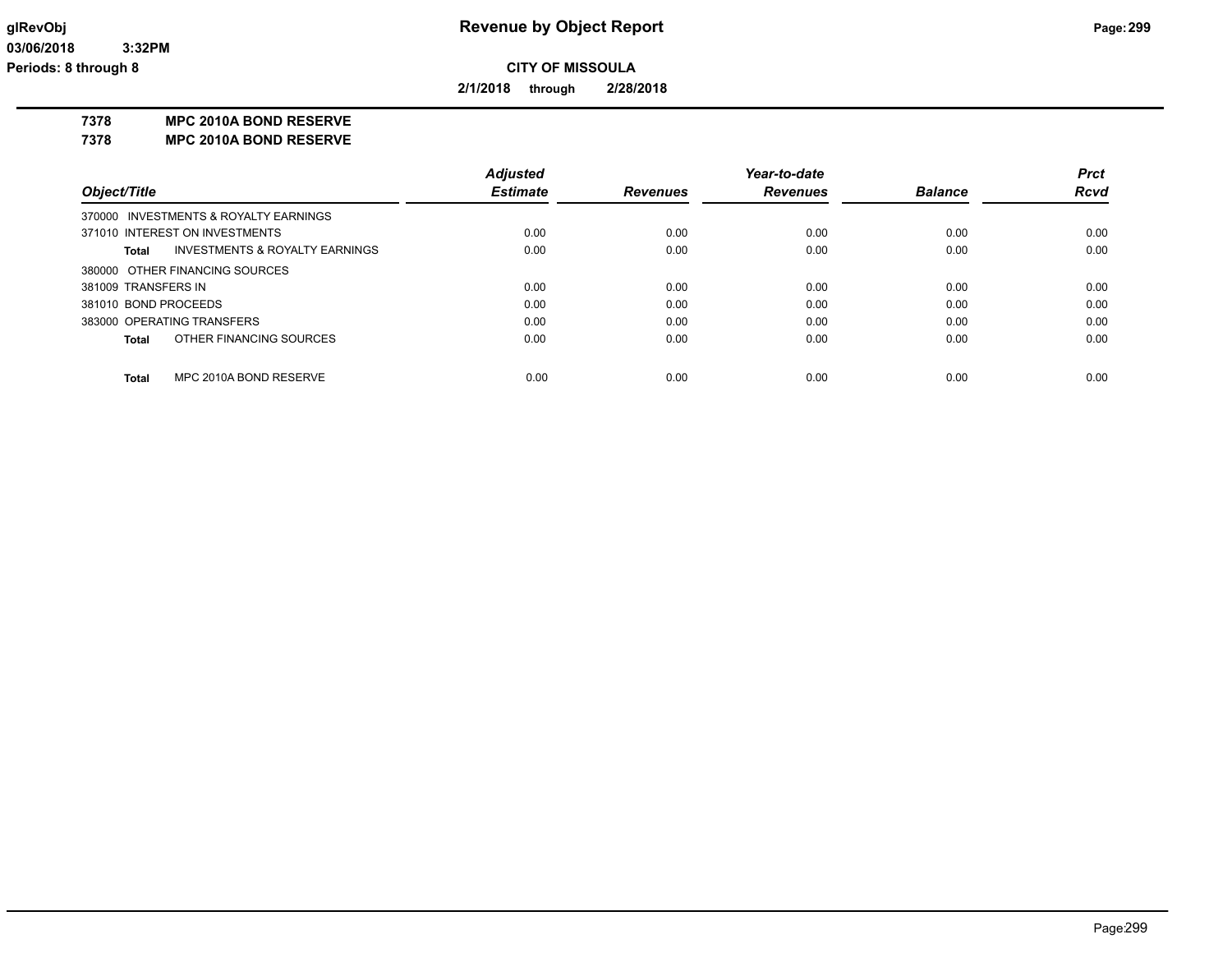**2/1/2018 through 2/28/2018**

## **7378 MPC 2010A BOND RESERVE**

|                                                    | <b>Adjusted</b> |                 | Year-to-date    |                | <b>Prct</b> |
|----------------------------------------------------|-----------------|-----------------|-----------------|----------------|-------------|
| Object/Title                                       | <b>Estimate</b> | <b>Revenues</b> | <b>Revenues</b> | <b>Balance</b> | Rcvd        |
| 370000 INVESTMENTS & ROYALTY EARNINGS              |                 |                 |                 |                |             |
| 371010 INTEREST ON INVESTMENTS                     | 0.00            | 0.00            | 0.00            | 0.00           | 0.00        |
| <b>INVESTMENTS &amp; ROYALTY EARNINGS</b><br>Total | 0.00            | 0.00            | 0.00            | 0.00           | 0.00        |
| 380000 OTHER FINANCING SOURCES                     |                 |                 |                 |                |             |
| 381009 TRANSFERS IN                                | 0.00            | 0.00            | 0.00            | 0.00           | 0.00        |
| 381010 BOND PROCEEDS                               | 0.00            | 0.00            | 0.00            | 0.00           | 0.00        |
| 383000 OPERATING TRANSFERS                         | 0.00            | 0.00            | 0.00            | 0.00           | 0.00        |
| OTHER FINANCING SOURCES<br>Total                   | 0.00            | 0.00            | 0.00            | 0.00           | 0.00        |
| <b>Total</b><br>MPC 2010A BOND RESERVE             | 0.00            | 0.00            | 0.00            | 0.00           | 0.00        |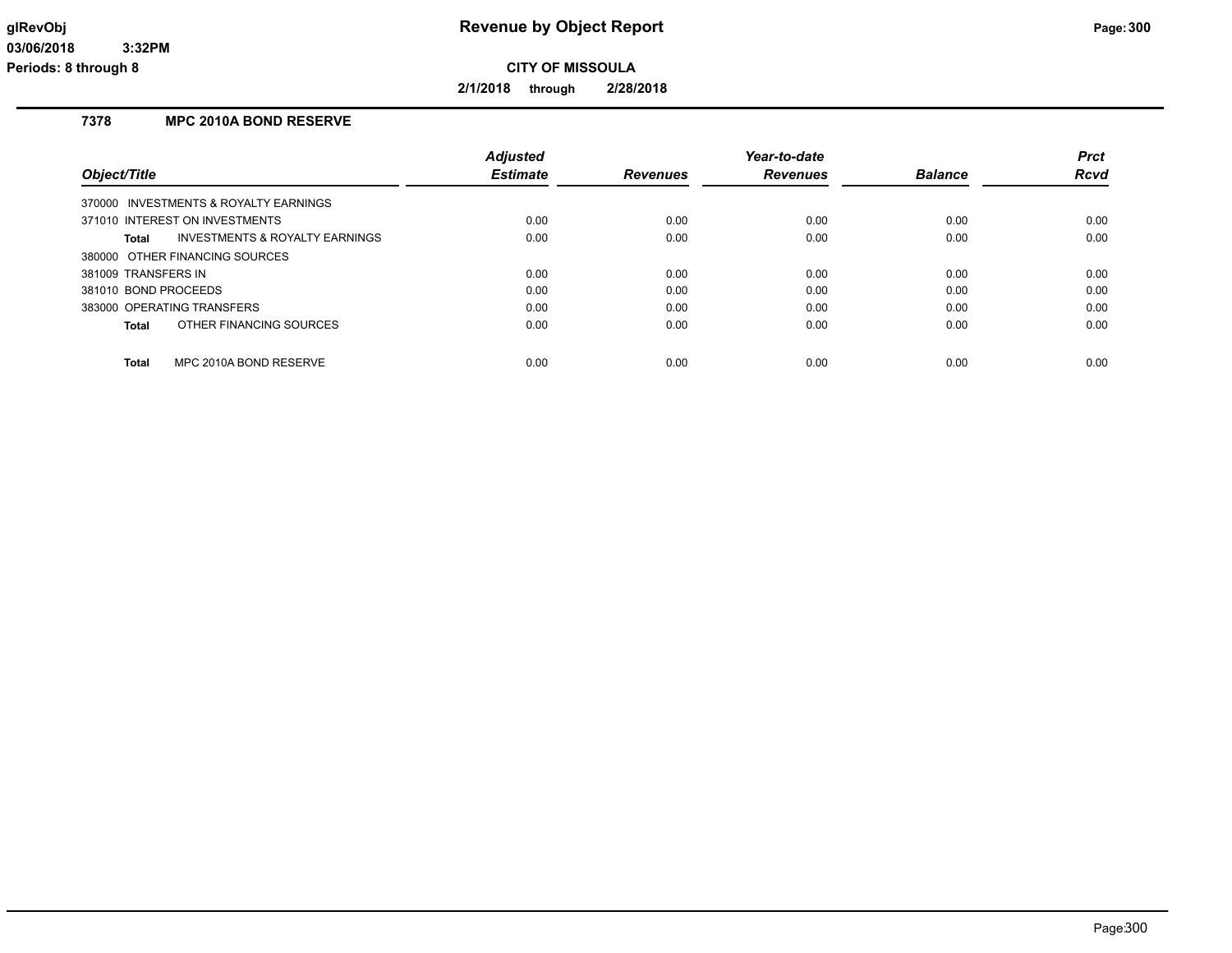**2/1/2018 through 2/28/2018**

## **7379 MPC 2010A BOND CONSTRUCTION**

**7379 MPC 2010A BOND CONSTRUCTION**

|                      |                                           | <b>Adjusted</b> |                 | Year-to-date    |                | <b>Prct</b> |
|----------------------|-------------------------------------------|-----------------|-----------------|-----------------|----------------|-------------|
| Object/Title         |                                           | <b>Estimate</b> | <b>Revenues</b> | <b>Revenues</b> | <b>Balance</b> | <b>Rcvd</b> |
|                      | 370000 INVESTMENTS & ROYALTY EARNINGS     |                 |                 |                 |                |             |
|                      | 371010 INTEREST ON INVESTMENTS            | 0.00            | 0.00            | 0.00            | 0.00           | 0.00        |
| Total                | <b>INVESTMENTS &amp; ROYALTY EARNINGS</b> | 0.00            | 0.00            | 0.00            | 0.00           | 0.00        |
|                      | 380000 OTHER FINANCING SOURCES            |                 |                 |                 |                |             |
| 381009 TRANSFERS IN  |                                           | 0.00            | 0.00            | 0.00            | 0.00           | 0.00        |
| 381010 BOND PROCEEDS |                                           | 0.00            | 0.00            | 0.00            | 0.00           | 0.00        |
|                      | 383000 OPERATING TRANSFERS                | 0.00            | 0.00            | 0.00            | 0.00           | 0.00        |
| Total                | OTHER FINANCING SOURCES                   | 0.00            | 0.00            | 0.00            | 0.00           | 0.00        |
| Total                | MPC 2010A BOND CONSTRUCTION               | 0.00            | 0.00            | 0.00            | 0.00           | 0.00        |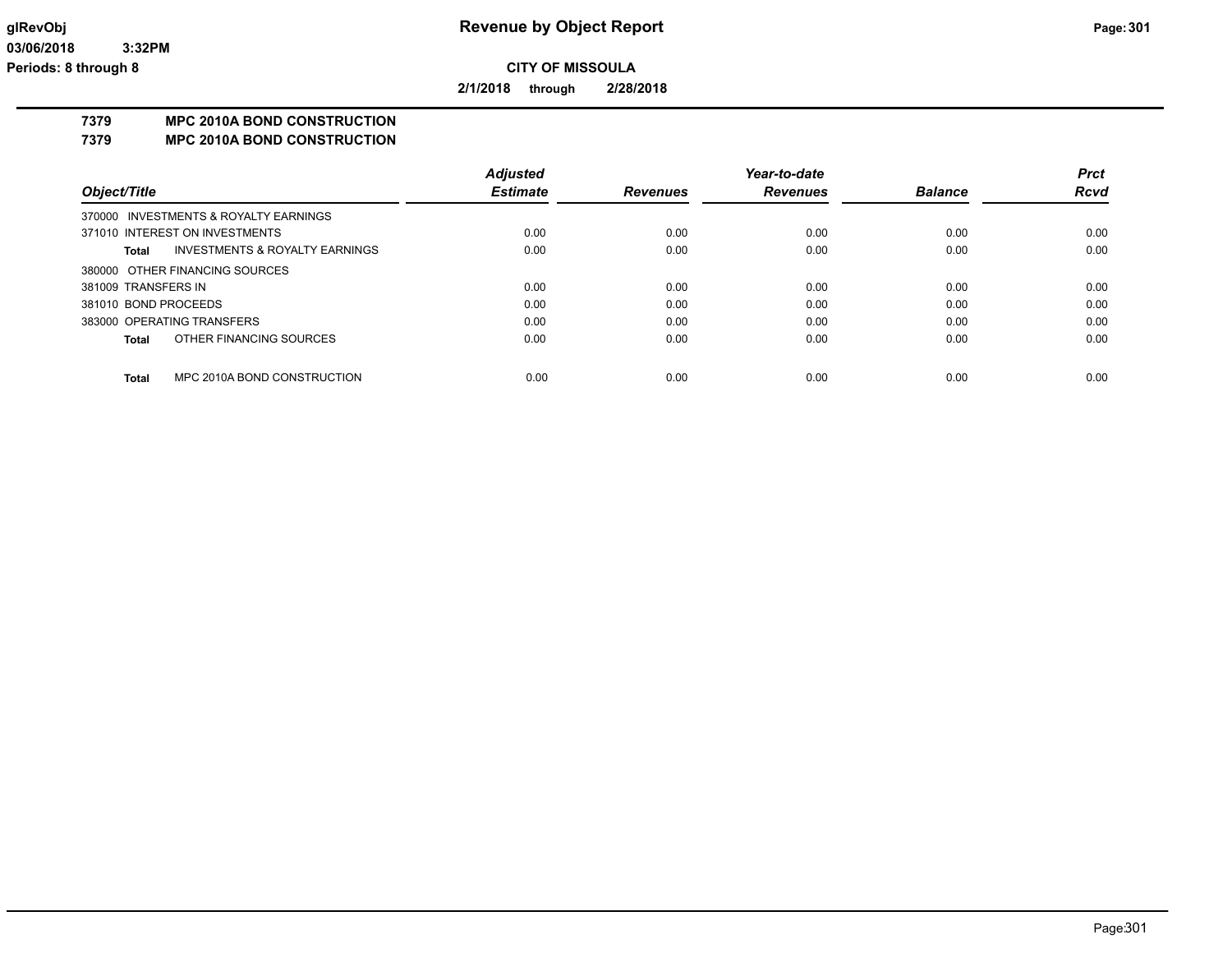**2/1/2018 through 2/28/2018**

## **7379 MPC 2010A BOND CONSTRUCTION**

|                                                    | <b>Adjusted</b> |                 | Year-to-date    |                | <b>Prct</b> |
|----------------------------------------------------|-----------------|-----------------|-----------------|----------------|-------------|
| Object/Title                                       | <b>Estimate</b> | <b>Revenues</b> | <b>Revenues</b> | <b>Balance</b> | <b>Rcvd</b> |
| 370000 INVESTMENTS & ROYALTY EARNINGS              |                 |                 |                 |                |             |
| 371010 INTEREST ON INVESTMENTS                     | 0.00            | 0.00            | 0.00            | 0.00           | 0.00        |
| Total<br><b>INVESTMENTS &amp; ROYALTY EARNINGS</b> | 0.00            | 0.00            | 0.00            | 0.00           | 0.00        |
| 380000 OTHER FINANCING SOURCES                     |                 |                 |                 |                |             |
| 381009 TRANSFERS IN                                | 0.00            | 0.00            | 0.00            | 0.00           | 0.00        |
| 381010 BOND PROCEEDS                               | 0.00            | 0.00            | 0.00            | 0.00           | 0.00        |
| 383000 OPERATING TRANSFERS                         | 0.00            | 0.00            | 0.00            | 0.00           | 0.00        |
| OTHER FINANCING SOURCES<br>Total                   | 0.00            | 0.00            | 0.00            | 0.00           | 0.00        |
| <b>Total</b><br>MPC 2010A BOND CONSTRUCTION        | 0.00            | 0.00            | 0.00            | 0.00           | 0.00        |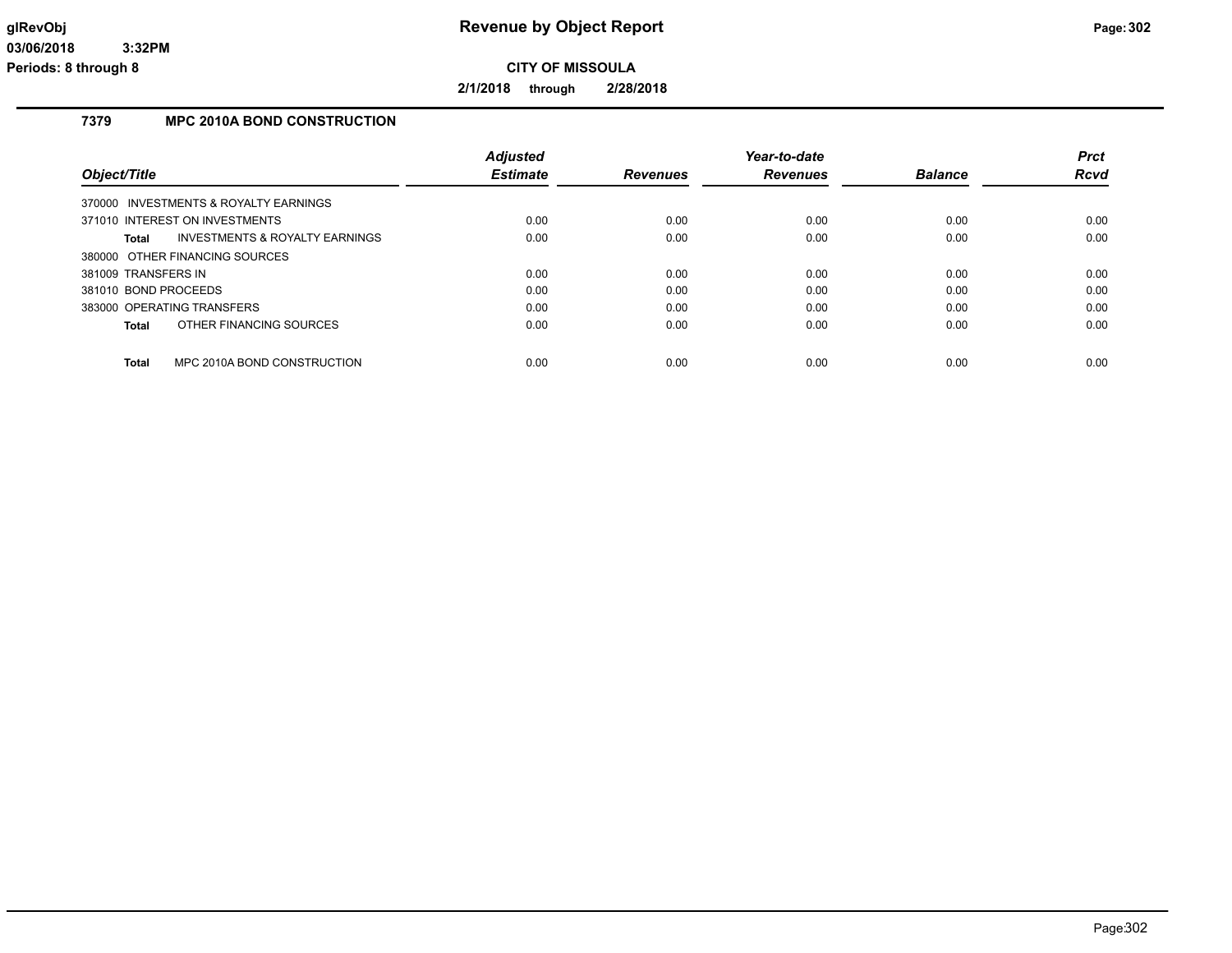**2/1/2018 through 2/28/2018**

## **7380 BUSINESS IMPROVEMENT DISTRICT**

### **7380 BUSINESS IMPROVEMENT DISTRICT**

|                                                     | <b>Adjusted</b> |                 | Year-to-date    |                | <b>Prct</b> |
|-----------------------------------------------------|-----------------|-----------------|-----------------|----------------|-------------|
| Object/Title                                        | <b>Estimate</b> | <b>Revenues</b> | <b>Revenues</b> | <b>Balance</b> | <b>Rcvd</b> |
| TAXES/ASSESSMENTS<br>310000                         |                 |                 |                 |                |             |
| <b>TAX INCREMENT</b><br>311011                      | 452,737.00      | 3,140.63        | 184,078.59      | 268,658.41     | 40.66       |
| <b>PENALTIES &amp; INTEREST</b><br>312001           | 0.00            | 41.54           | 442.43          | -442.43        | 0.00        |
| TAXES/ASSESSMENTS<br>Total                          | 452,737.00      | 3,182.17        | 184,521.02      | 268,215.98     | 40.76       |
| <b>CHARGES FOR SERVICES</b><br>340000               |                 |                 |                 |                |             |
| <b>COMPOST TIPPING FEES</b><br>343041               | 5,000.00        | 5,083.33        | 38,045.08       | $-33,045.08$   | 760.90      |
| <b>CHARGES FOR SERVICES</b><br><b>Total</b>         | 5,000.00        | 5,083.33        | 38,045.08       | $-33,045.08$   | 760.90      |
| MISCELLANEOUS REVENUES<br>360000                    |                 |                 |                 |                |             |
| 363010 LIGHTING ASSESSMENTS                         | 0.00            | 0.00            | 0.00            | 0.00           | 0.00        |
| 363020 PROPERTY ASSESSMENTS                         | 0.00            | 0.00            | 0.00            | 0.00           | 0.00        |
| MISCELLANEOUS REVENUES<br>Total                     | 0.00            | 0.00            | 0.00            | 0.00           | 0.00        |
| <b>INVESTMENTS &amp; ROYALTY EARNINGS</b><br>370000 |                 |                 |                 |                |             |
| 371010 INTEREST ON INVESTMENTS                      | 0.00            | 0.00            | 0.00            | 0.00           | 0.00        |
| 371020 GAIN/LOSS IN MARKET VALUE OF INVESTMENTS     | 0.00            | 0.00            | 0.00            | 0.00           | 0.00        |
| <b>INVESTMENTS &amp; ROYALTY EARNINGS</b><br>Total  | 0.00            | 0.00            | 0.00            | 0.00           | 0.00        |
| <b>BUSINESS IMPROVEMENT DISTRICT</b><br>Total       | 457,737.00      | 8,265.50        | 222,566.10      | 235,170.90     | 48.62       |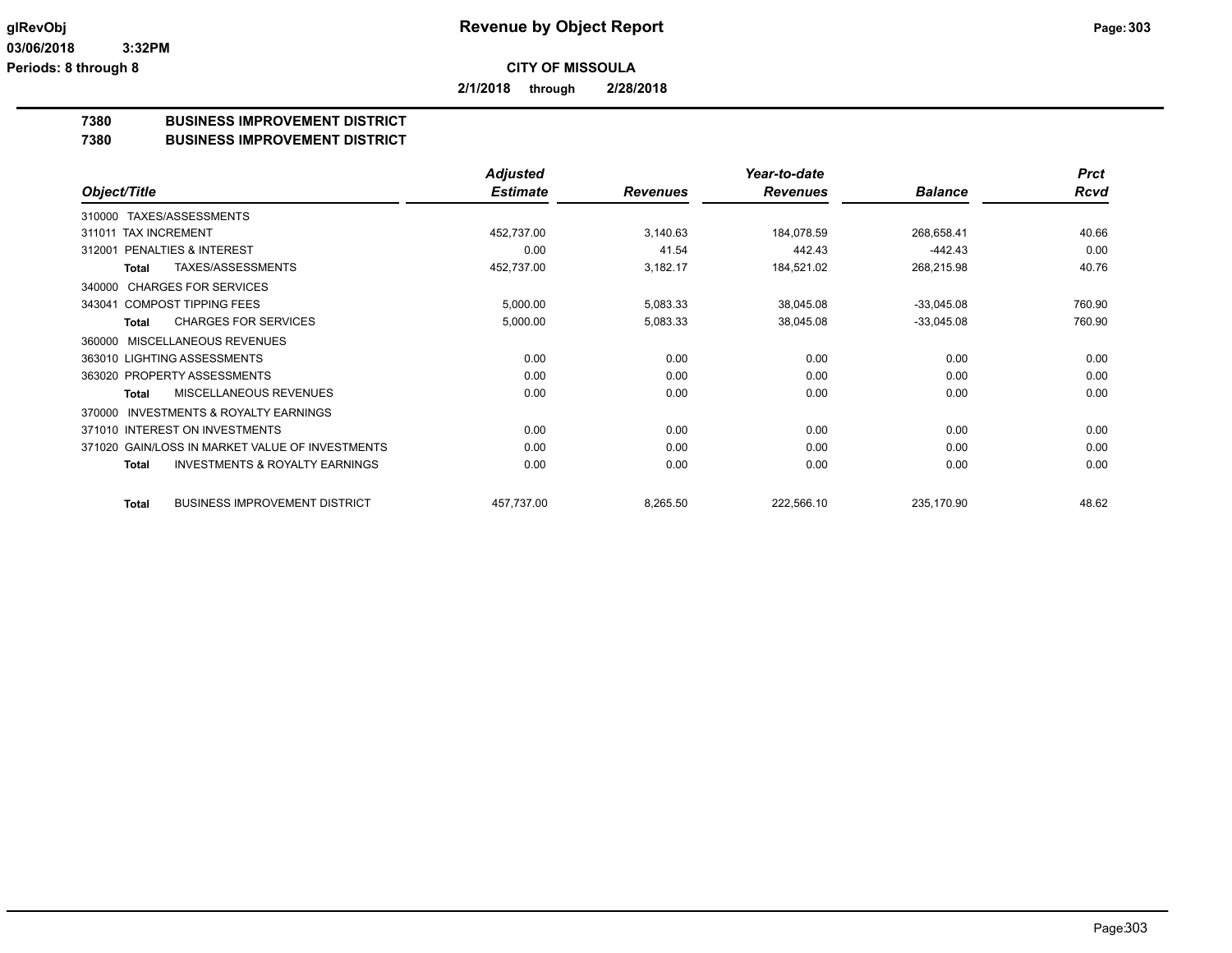**2/1/2018 through 2/28/2018**

## **7380 BUSINESS IMPROVEMENT DISTRICT**

|                                                           | <b>Adjusted</b> |                 | Year-to-date    |                | <b>Prct</b> |
|-----------------------------------------------------------|-----------------|-----------------|-----------------|----------------|-------------|
| Object/Title                                              | <b>Estimate</b> | <b>Revenues</b> | <b>Revenues</b> | <b>Balance</b> | <b>Rcvd</b> |
| 310000 TAXES/ASSESSMENTS                                  |                 |                 |                 |                |             |
| 311011 TAX INCREMENT                                      | 452,737.00      | 3,140.63        | 184,078.59      | 268,658.41     | 40.66       |
| <b>PENALTIES &amp; INTEREST</b><br>312001                 | 0.00            | 41.54           | 442.43          | $-442.43$      | 0.00        |
| TAXES/ASSESSMENTS<br><b>Total</b>                         | 452,737.00      | 3,182.17        | 184,521.02      | 268,215.98     | 40.76       |
| 340000 CHARGES FOR SERVICES                               |                 |                 |                 |                |             |
| 343041 COMPOST TIPPING FEES                               | 5,000.00        | 5,083.33        | 38,045.08       | $-33,045.08$   | 760.90      |
| <b>CHARGES FOR SERVICES</b><br><b>Total</b>               | 5,000.00        | 5,083.33        | 38,045.08       | $-33,045.08$   | 760.90      |
| MISCELLANEOUS REVENUES<br>360000                          |                 |                 |                 |                |             |
| 363010 LIGHTING ASSESSMENTS                               | 0.00            | 0.00            | 0.00            | 0.00           | 0.00        |
| 363020 PROPERTY ASSESSMENTS                               | 0.00            | 0.00            | 0.00            | 0.00           | 0.00        |
| MISCELLANEOUS REVENUES<br><b>Total</b>                    | 0.00            | 0.00            | 0.00            | 0.00           | 0.00        |
| <b>INVESTMENTS &amp; ROYALTY EARNINGS</b><br>370000       |                 |                 |                 |                |             |
| 371010 INTEREST ON INVESTMENTS                            | 0.00            | 0.00            | 0.00            | 0.00           | 0.00        |
| 371020 GAIN/LOSS IN MARKET VALUE OF INVESTMENT            | 0.00            | 0.00            | 0.00            | 0.00           | 0.00        |
| <b>INVESTMENTS &amp; ROYALTY EARNINGS</b><br><b>Total</b> | 0.00            | 0.00            | 0.00            | 0.00           | 0.00        |
| <b>BUSINESS IMPROVEMENT DISTRICT</b><br><b>Total</b>      | 457,737.00      | 8,265.50        | 222,566.10      | 235,170.90     | 48.62       |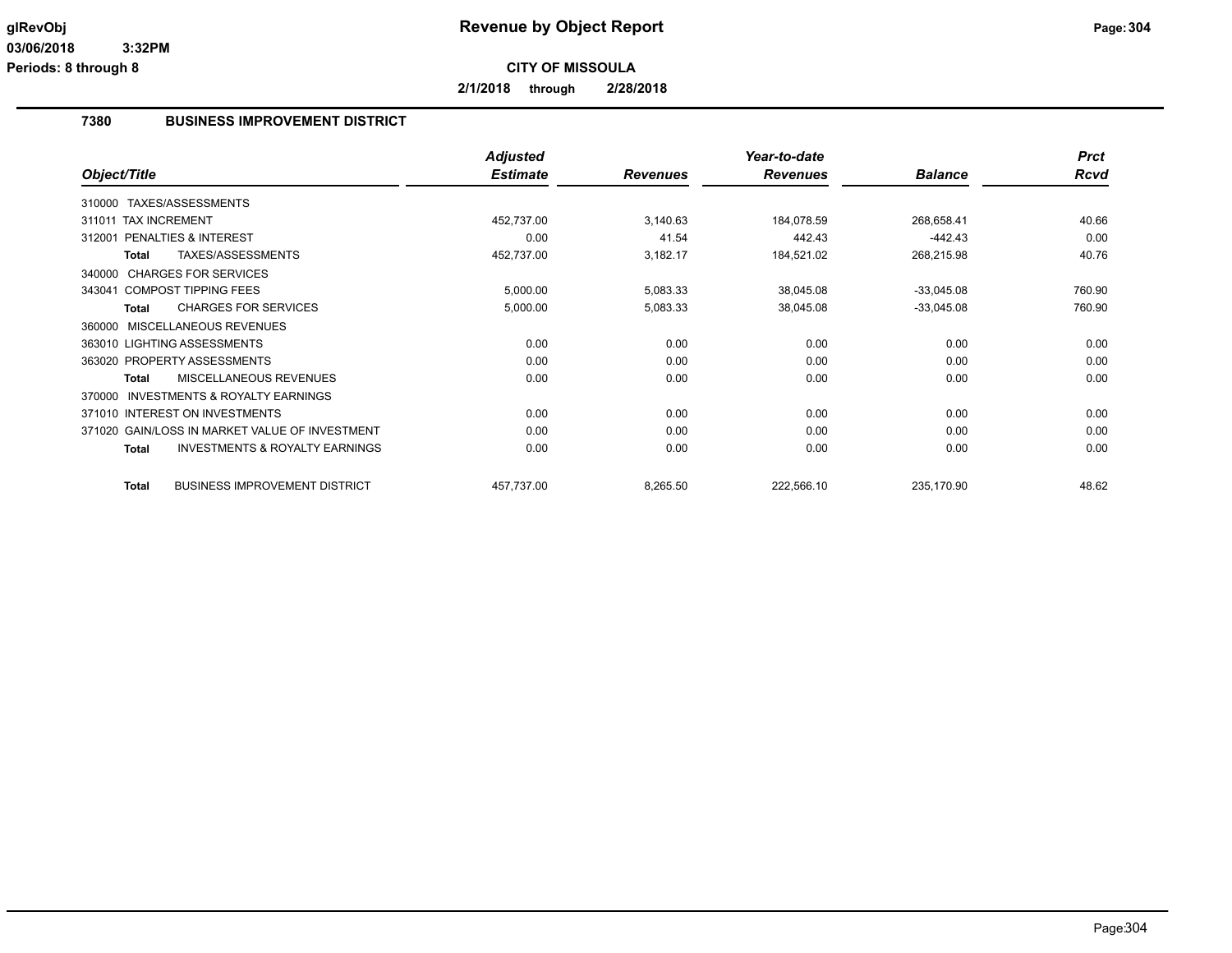**2/1/2018 through 2/28/2018**

# **7381 TOURISM BUSINESS IMPROVEMENT DISTRICT**

**7381 TOURISM BUSINESS IMPROVEMENT DISTRICT**

|                                                     | <b>Adjusted</b> |                 | Year-to-date    |                | <b>Prct</b> |
|-----------------------------------------------------|-----------------|-----------------|-----------------|----------------|-------------|
| Object/Title                                        | <b>Estimate</b> | <b>Revenues</b> | <b>Revenues</b> | <b>Balance</b> | <b>Rcvd</b> |
| 310000 TAXES/ASSESSMENTS                            |                 |                 |                 |                |             |
| 314100 TBID REVENUE                                 | 837.644.00      | 0.00            | 0.00            | 837.644.00     | 0.00        |
| TAXES/ASSESSMENTS<br>Total                          | 837,644.00      | 0.00            | 0.00            | 837,644.00     | 0.00        |
| 370000 INVESTMENTS & ROYALTY EARNINGS               |                 |                 |                 |                |             |
| 371010 INTEREST ON INVESTMENTS                      | 0.00            | 0.00            | 0.00            | 0.00           | 0.00        |
| INVESTMENTS & ROYALTY EARNINGS<br>Total             | 0.00            | 0.00            | 0.00            | 0.00           | 0.00        |
|                                                     |                 |                 |                 |                |             |
| <b>Total</b><br>TOURISM BUSINESS IMPROVEMENT DISTRI | 837.644.00      | 0.00            | 0.00            | 837.644.00     | 0.00        |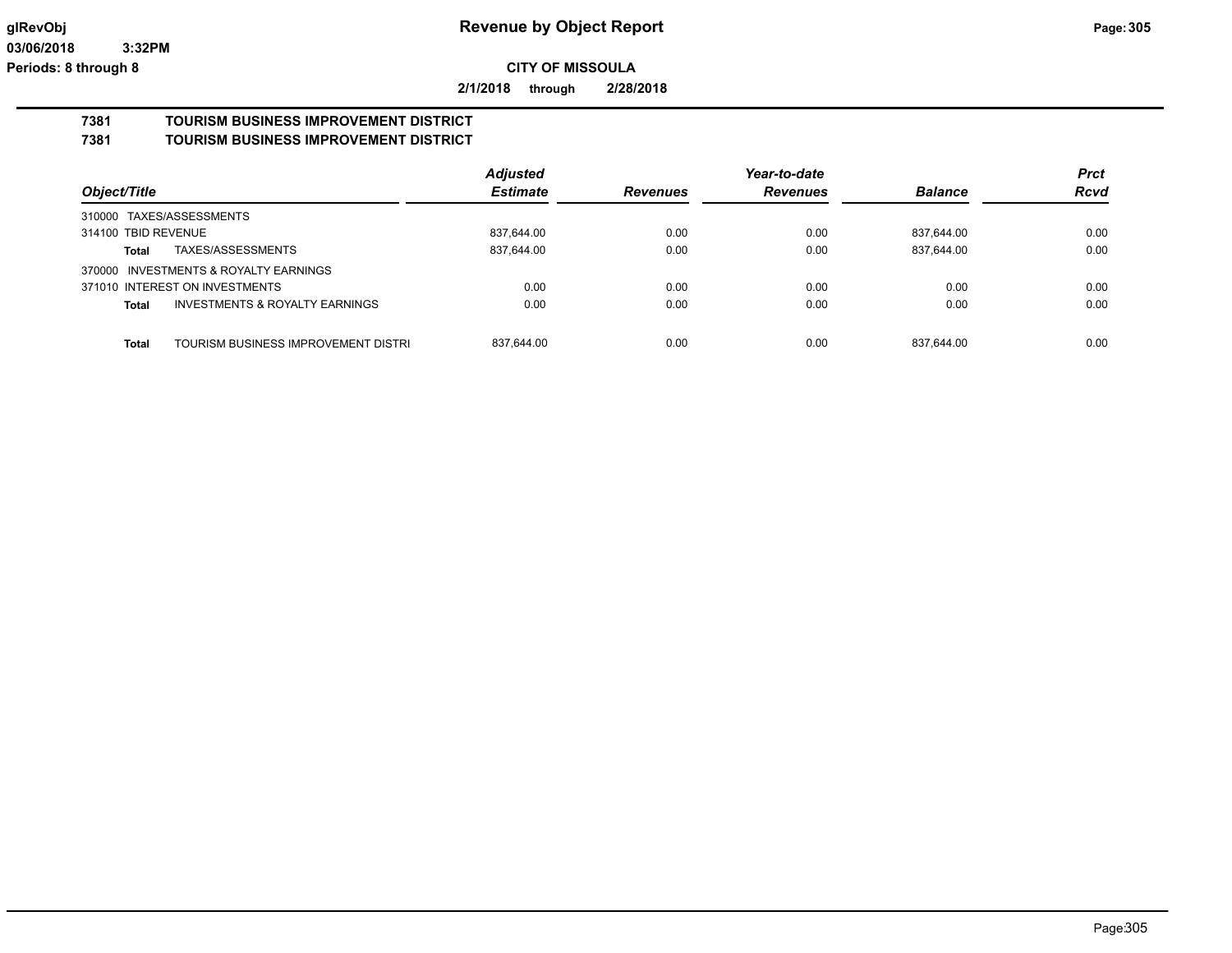**2/1/2018 through 2/28/2018**

### **7381 TOURISM BUSINESS IMPROVEMENT DISTRICT**

| Object/Title        |                                       | <b>Adjusted</b><br><b>Estimate</b> | <b>Revenues</b> | Year-to-date<br><b>Revenues</b> | <b>Balance</b> | <b>Prct</b><br><b>Rcvd</b> |
|---------------------|---------------------------------------|------------------------------------|-----------------|---------------------------------|----------------|----------------------------|
|                     | 310000 TAXES/ASSESSMENTS              |                                    |                 |                                 |                |                            |
| 314100 TBID REVENUE |                                       | 837.644.00                         | 0.00            | 0.00                            | 837.644.00     | 0.00                       |
| Total               | TAXES/ASSESSMENTS                     | 837,644.00                         | 0.00            | 0.00                            | 837,644.00     | 0.00                       |
|                     | 370000 INVESTMENTS & ROYALTY EARNINGS |                                    |                 |                                 |                |                            |
|                     | 371010 INTEREST ON INVESTMENTS        | 0.00                               | 0.00            | 0.00                            | 0.00           | 0.00                       |
| <b>Total</b>        | INVESTMENTS & ROYALTY EARNINGS        | 0.00                               | 0.00            | 0.00                            | 0.00           | 0.00                       |
|                     |                                       |                                    |                 |                                 |                |                            |
| <b>Total</b>        | TOURISM BUSINESS IMPROVEMENT DISTRI   | 837.644.00                         | 0.00            | 0.00                            | 837,644.00     | 0.00                       |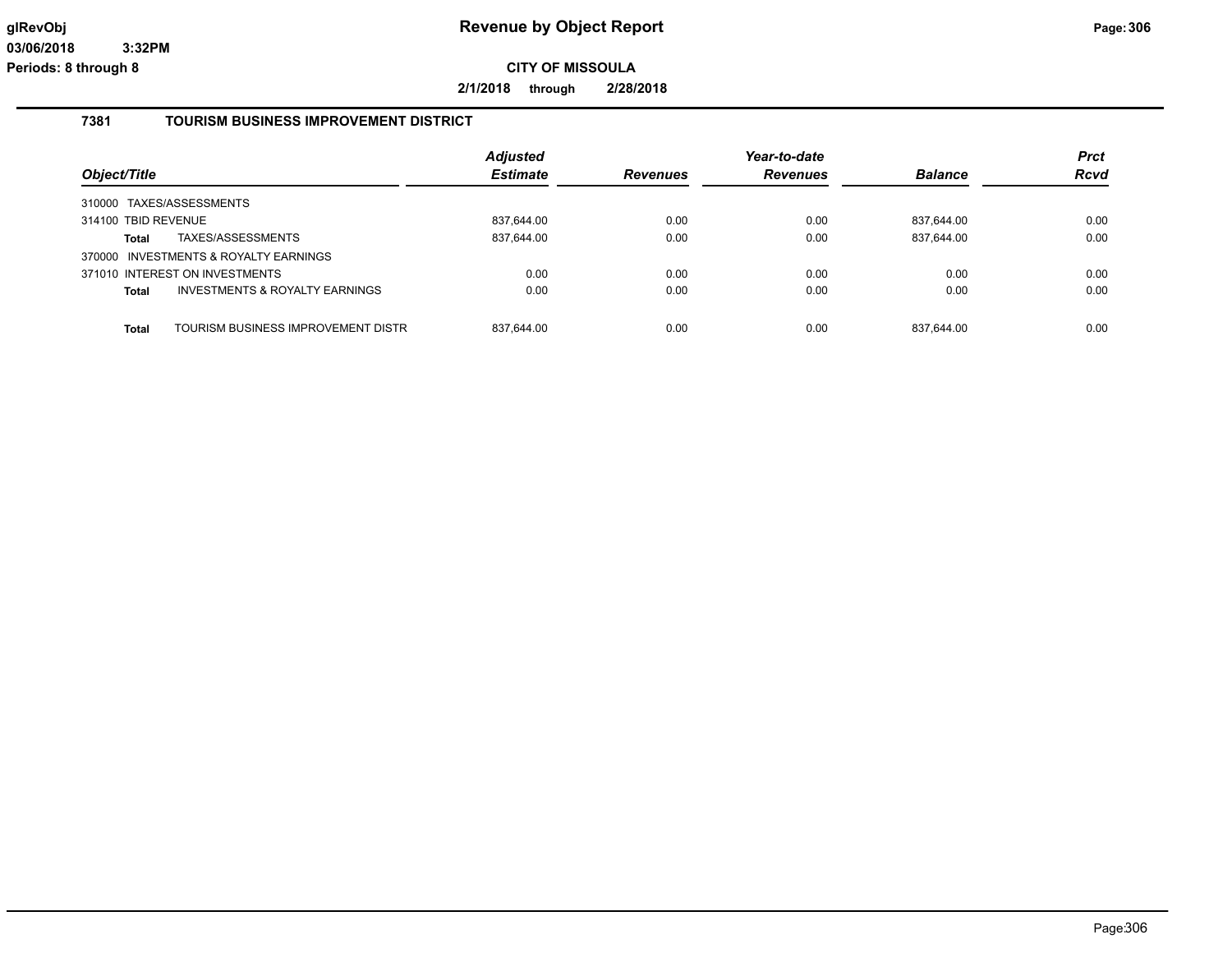**2/1/2018 through 2/28/2018**

**7382 5.75M TIF RESERVE**

**7382 5.75M TIF RESERVE**

|                                                    | <b>Adjusted</b> |                 | Year-to-date    |                | <b>Prct</b> |
|----------------------------------------------------|-----------------|-----------------|-----------------|----------------|-------------|
| Object/Title                                       | <b>Estimate</b> | <b>Revenues</b> | <b>Revenues</b> | <b>Balance</b> | <b>Rcvd</b> |
| 370000 INVESTMENTS & ROYALTY EARNINGS              |                 |                 |                 |                |             |
| 371010 INTEREST ON INVESTMENTS                     | 0.00            | 0.00            | 0.00            | 0.00           | 0.00        |
| <b>INVESTMENTS &amp; ROYALTY EARNINGS</b><br>Total | 0.00            | 0.00            | 0.00            | 0.00           | 0.00        |
| 380000 OTHER FINANCING SOURCES                     |                 |                 |                 |                |             |
| 381025 REVENUE BOND PROCEEDS                       | 0.00            | 0.00            | 0.00            | 0.00           | 0.00        |
| 383014 TRANS FR MRA                                | 0.00            | 0.00            | 0.00            | 0.00           | 0.00        |
| 383040 TRANSFER FROM CITY GRANTS                   | 0.00            | 0.00            | 0.00            | 0.00           | 0.00        |
| OTHER FINANCING SOURCES<br>Total                   | 0.00            | 0.00            | 0.00            | 0.00           | 0.00        |
| 5.75M TIF RESERVE<br>Total                         | 0.00            | 0.00            | 0.00            | 0.00           | 0.00        |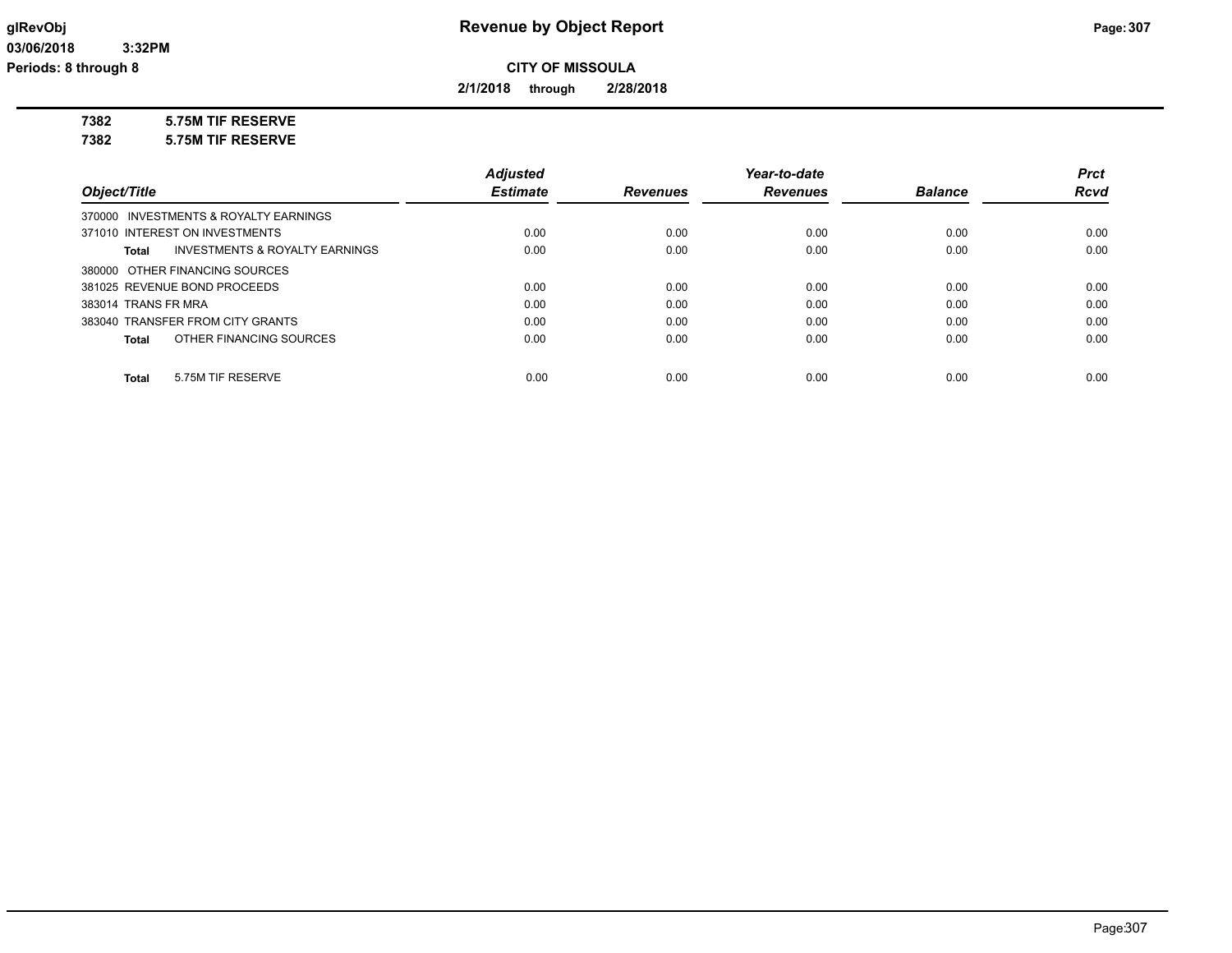**2/1/2018 through 2/28/2018**

### **7382 5.75M TIF RESERVE**

|                                                    | <b>Adjusted</b> |                 | Year-to-date    |                | <b>Prct</b> |
|----------------------------------------------------|-----------------|-----------------|-----------------|----------------|-------------|
| Object/Title                                       | <b>Estimate</b> | <b>Revenues</b> | <b>Revenues</b> | <b>Balance</b> | Rcvd        |
| 370000 INVESTMENTS & ROYALTY EARNINGS              |                 |                 |                 |                |             |
| 371010 INTEREST ON INVESTMENTS                     | 0.00            | 0.00            | 0.00            | 0.00           | 0.00        |
| <b>INVESTMENTS &amp; ROYALTY EARNINGS</b><br>Total | 0.00            | 0.00            | 0.00            | 0.00           | 0.00        |
| 380000 OTHER FINANCING SOURCES                     |                 |                 |                 |                |             |
| 381025 REVENUE BOND PROCEEDS                       | 0.00            | 0.00            | 0.00            | 0.00           | 0.00        |
| 383014 TRANS FR MRA                                | 0.00            | 0.00            | 0.00            | 0.00           | 0.00        |
| 383040 TRANSFER FROM CITY GRANTS                   | 0.00            | 0.00            | 0.00            | 0.00           | 0.00        |
| OTHER FINANCING SOURCES<br>Total                   | 0.00            | 0.00            | 0.00            | 0.00           | 0.00        |
|                                                    |                 |                 |                 |                |             |
| 5.75M TIF RESERVE<br><b>Total</b>                  | 0.00            | 0.00            | 0.00            | 0.00           | 0.00        |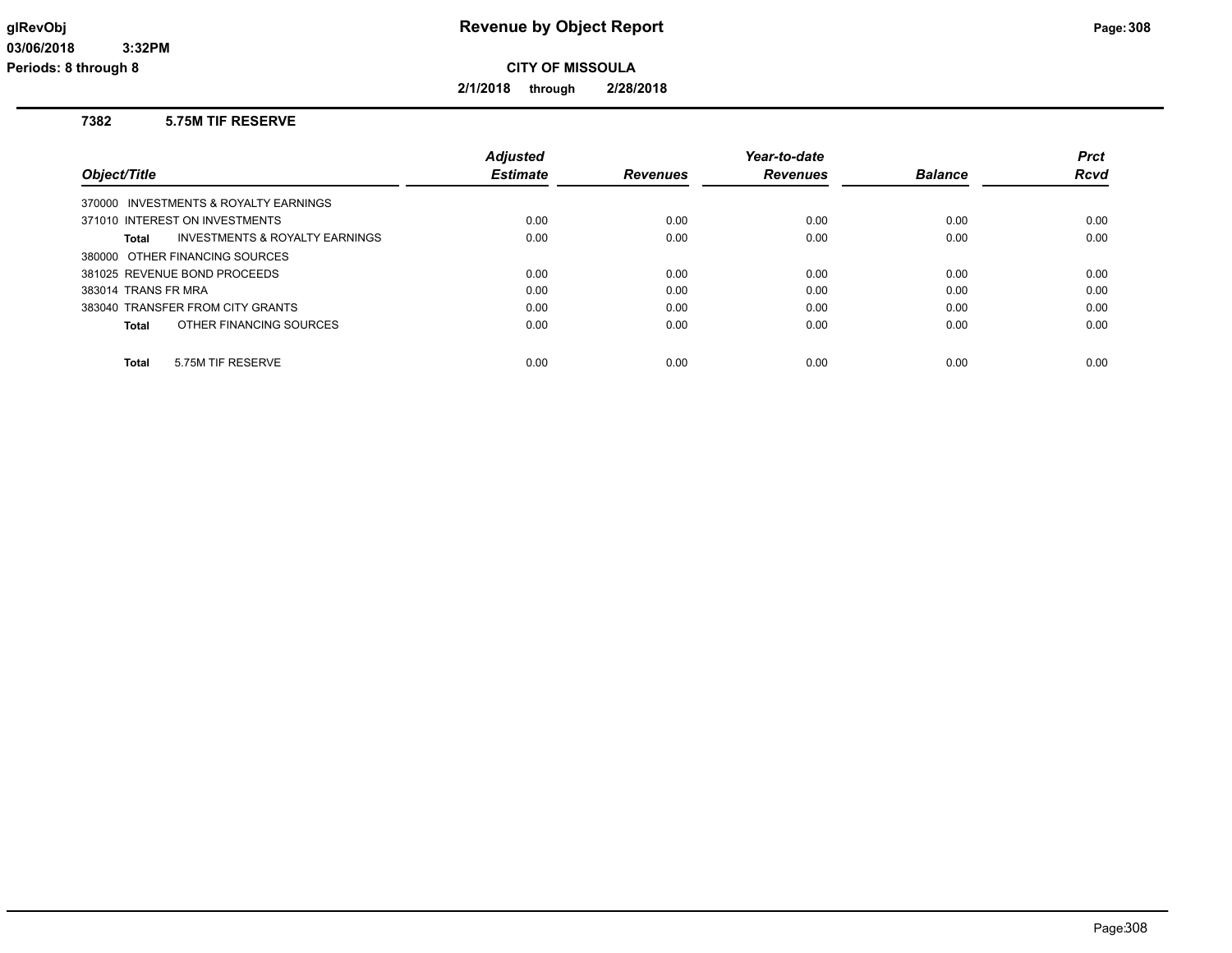**2/1/2018 through 2/28/2018**

## **7383 RIVERFRONT TRIANGLE URD**

**7383 RIVERFRONT TRIANGLE URD**

|                                                           | <b>Adjusted</b> |                 | Year-to-date    |                | <b>Prct</b> |
|-----------------------------------------------------------|-----------------|-----------------|-----------------|----------------|-------------|
| Object/Title                                              | <b>Estimate</b> | <b>Revenues</b> | <b>Revenues</b> | <b>Balance</b> | <b>Rcvd</b> |
| 310000 TAXES/ASSESSMENTS                                  |                 |                 |                 |                |             |
| <b>TAX INCREMENT</b><br>311011                            | 0.00            | 0.00            | 70.273.54       | $-70,273.54$   | 0.00        |
| <b>PENALTIES &amp; INTEREST</b><br>312001                 | 0.00            | 0.06            | 43.52           | $-43.52$       | 0.00        |
| TAXES/ASSESSMENTS<br><b>Total</b>                         | 0.00            | 0.06            | 70,317.06       | $-70,317.06$   | 0.00        |
| 330000 INTERGOVERNMENTAL REVENUES                         |                 |                 |                 |                |             |
| 335210 PERSONAL PROPERTY TAX REIMBURSEMENT                | 9,316.00        | 0.00            | 4,657.92        | 4,658.08       | 50.00       |
| <b>INTERGOVERNMENTAL REVENUES</b><br>Total                | 9,316.00        | 0.00            | 4,657.92        | 4,658.08       | 50.00       |
| INVESTMENTS & ROYALTY EARNINGS<br>370000                  |                 |                 |                 |                |             |
| 371010 INTEREST ON INVESTMENTS                            | 0.00            | 0.00            | 0.00            | 0.00           | 0.00        |
| <b>INVESTMENTS &amp; ROYALTY EARNINGS</b><br><b>Total</b> | 0.00            | 0.00            | 0.00            | 0.00           | 0.00        |
| OTHER FINANCING SOURCES<br>380000                         |                 |                 |                 |                |             |
| 381010 BOND PROCEEDS                                      | 1,512,105.00    | 0.00            | 0.00            | 1,512,105.00   | 0.00        |
| OTHER FINANCING SOURCES<br><b>Total</b>                   | 1,512,105.00    | 0.00            | 0.00            | 1,512,105.00   | 0.00        |
|                                                           |                 |                 |                 |                |             |
| <b>RIVERFRONT TRIANGLE URD</b><br><b>Total</b>            | 1,521,421.00    | 0.06            | 74.974.98       | 1,446,446.02   | 4.93        |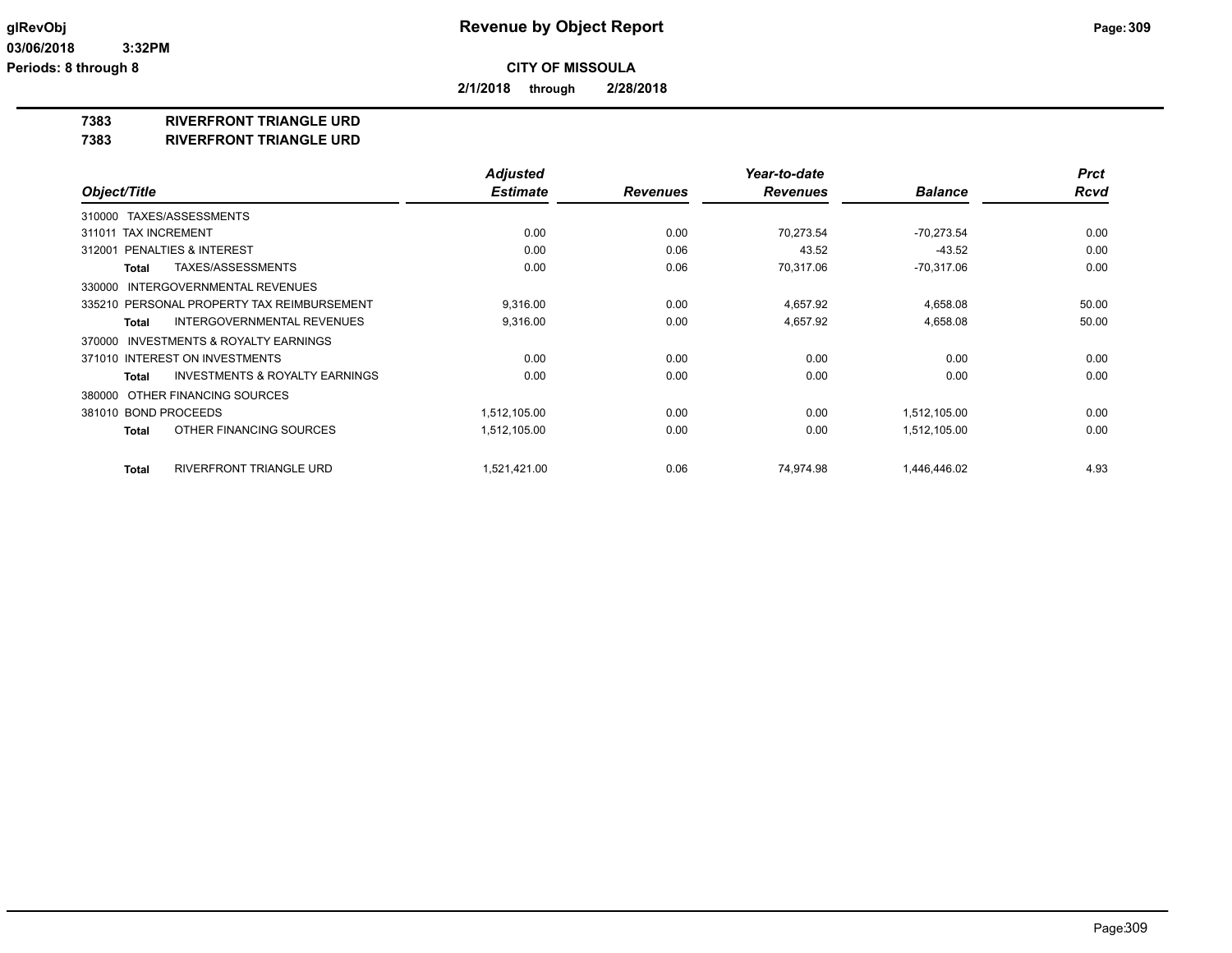**2/1/2018 through 2/28/2018**

## **7383 RIVERFRONT TRIANGLE URD**

| Object/Title                                        | <b>Adjusted</b><br><b>Estimate</b> | <b>Revenues</b> | Year-to-date<br><b>Revenues</b> | <b>Balance</b> | <b>Prct</b><br><b>Rcvd</b> |
|-----------------------------------------------------|------------------------------------|-----------------|---------------------------------|----------------|----------------------------|
|                                                     |                                    |                 |                                 |                |                            |
| TAXES/ASSESSMENTS<br>310000                         |                                    |                 |                                 |                |                            |
| 311011 TAX INCREMENT                                | 0.00                               | 0.00            | 70.273.54                       | $-70,273.54$   | 0.00                       |
| 312001 PENALTIES & INTEREST                         | 0.00                               | 0.06            | 43.52                           | $-43.52$       | 0.00                       |
| TAXES/ASSESSMENTS<br>Total                          | 0.00                               | 0.06            | 70,317.06                       | $-70,317.06$   | 0.00                       |
| <b>INTERGOVERNMENTAL REVENUES</b><br>330000         |                                    |                 |                                 |                |                            |
| 335210 PERSONAL PROPERTY TAX REIMBURSEMENT          | 9,316.00                           | 0.00            | 4,657.92                        | 4,658.08       | 50.00                      |
| <b>INTERGOVERNMENTAL REVENUES</b><br><b>Total</b>   | 9,316.00                           | 0.00            | 4,657.92                        | 4,658.08       | 50.00                      |
| <b>INVESTMENTS &amp; ROYALTY EARNINGS</b><br>370000 |                                    |                 |                                 |                |                            |
| 371010 INTEREST ON INVESTMENTS                      | 0.00                               | 0.00            | 0.00                            | 0.00           | 0.00                       |
| <b>INVESTMENTS &amp; ROYALTY EARNINGS</b><br>Total  | 0.00                               | 0.00            | 0.00                            | 0.00           | 0.00                       |
| 380000 OTHER FINANCING SOURCES                      |                                    |                 |                                 |                |                            |
| 381010 BOND PROCEEDS                                | 1,512,105.00                       | 0.00            | 0.00                            | 1,512,105.00   | 0.00                       |
| OTHER FINANCING SOURCES<br><b>Total</b>             | 1,512,105.00                       | 0.00            | 0.00                            | 1,512,105.00   | 0.00                       |
| <b>RIVERFRONT TRIANGLE URD</b><br><b>Total</b>      | 1,521,421.00                       | 0.06            | 74,974.98                       | 1,446,446.02   | 4.93                       |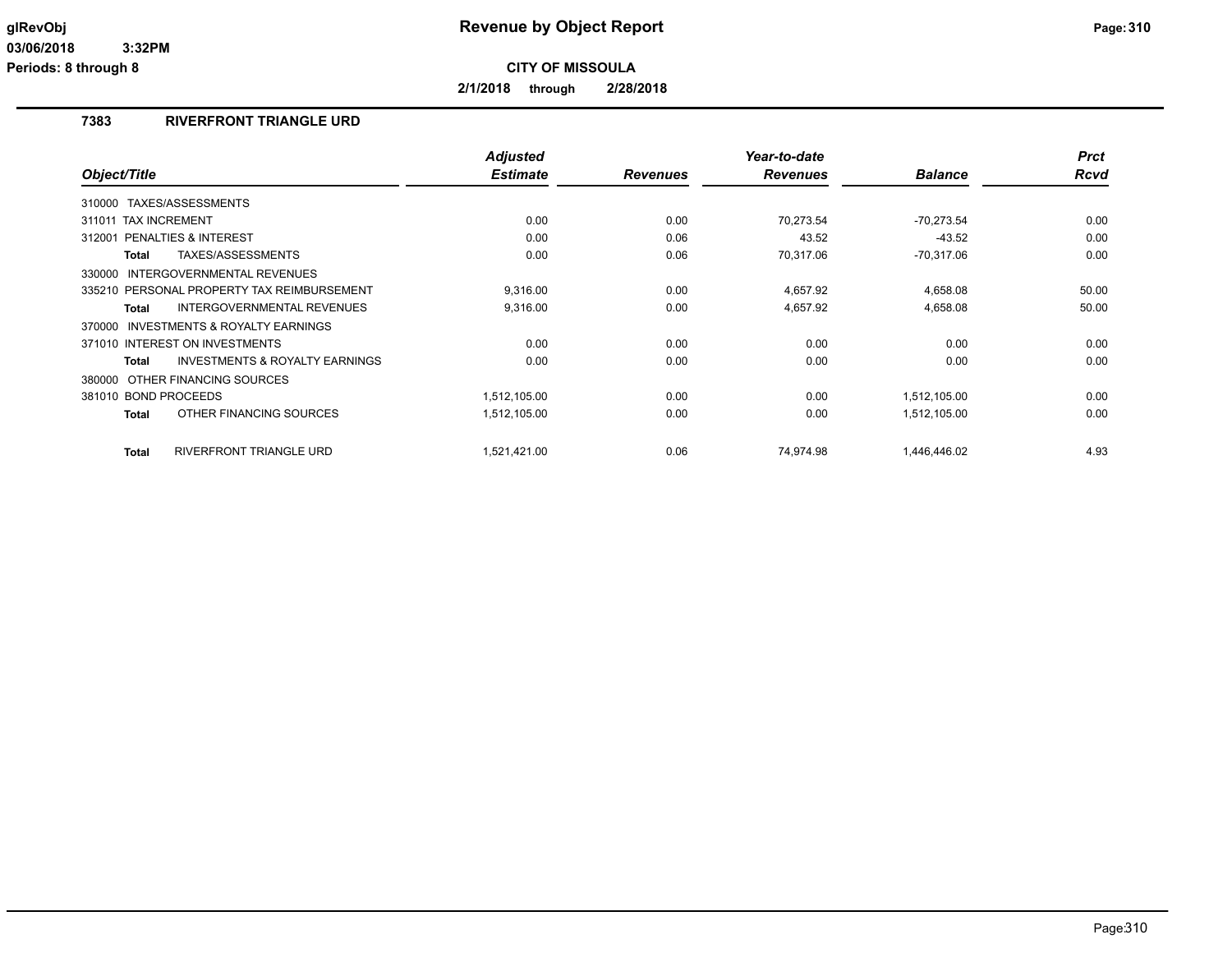**2/1/2018 through 2/28/2018**

### **7384 NRSS DEBT SERVICE CLEARING**

**7384 NRSS DEBT SERVICE CLEARING**

|                                                    | <b>Adjusted</b> |                 | Year-to-date    |                | <b>Prct</b> |
|----------------------------------------------------|-----------------|-----------------|-----------------|----------------|-------------|
| Object/Title                                       | <b>Estimate</b> | <b>Revenues</b> | <b>Revenues</b> | <b>Balance</b> | <b>Rcvd</b> |
| 310000 TAXES/ASSESSMENTS                           |                 |                 |                 |                |             |
| 311011 TAX INCREMENT                               | 60,183.00       | 8.512.79        | 448.250.90      | -388.067.90    | 744.81      |
| 312001 PENALTIES & INTEREST                        | 0.00            | 117.32          | 359.19          | $-359.19$      | 0.00        |
| TAXES/ASSESSMENTS<br>Total                         | 60,183.00       | 8,630.11        | 448,610.09      | $-388,427.09$  | 745.41      |
| 370000 INVESTMENTS & ROYALTY EARNINGS              |                 |                 |                 |                |             |
| 371010 INTEREST ON INVESTMENTS                     | 0.00            | 0.00            | 0.00            | 0.00           | 0.00        |
| <b>INVESTMENTS &amp; ROYALTY EARNINGS</b><br>Total | 0.00            | 0.00            | 0.00            | 0.00           | 0.00        |
| 380000 OTHER FINANCING SOURCES                     |                 |                 |                 |                |             |
| 383014 TRANS FR MRA                                | 0.00            | 0.00            | 0.00            | 0.00           | 0.00        |
| OTHER FINANCING SOURCES<br>Total                   | 0.00            | 0.00            | 0.00            | 0.00           | 0.00        |
| NRSS DEBT SERVICE CLEARING<br><b>Total</b>         | 60.183.00       | 8.630.11        | 448.610.09      | -388.427.09    | 745.41      |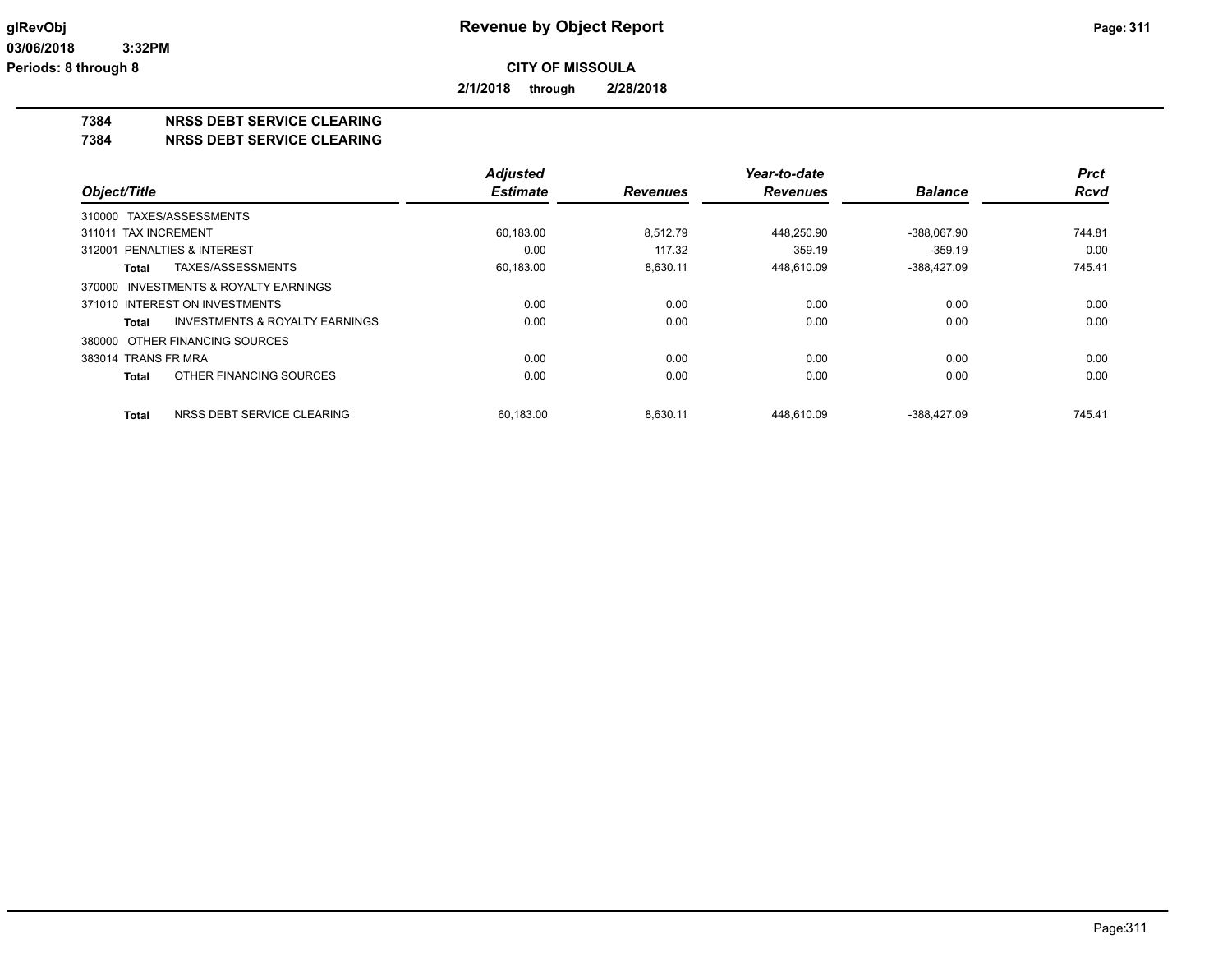**2/1/2018 through 2/28/2018**

## **7384 NRSS DEBT SERVICE CLEARING**

|                                            | <b>Adjusted</b> |                 | Year-to-date    |                | <b>Prct</b> |
|--------------------------------------------|-----------------|-----------------|-----------------|----------------|-------------|
| Object/Title                               | <b>Estimate</b> | <b>Revenues</b> | <b>Revenues</b> | <b>Balance</b> | <b>Rcvd</b> |
| 310000 TAXES/ASSESSMENTS                   |                 |                 |                 |                |             |
| <b>TAX INCREMENT</b><br>311011             | 60,183.00       | 8.512.79        | 448,250.90      | -388,067.90    | 744.81      |
| <b>PENALTIES &amp; INTEREST</b><br>312001  | 0.00            | 117.32          | 359.19          | $-359.19$      | 0.00        |
| TAXES/ASSESSMENTS<br>Total                 | 60,183.00       | 8,630.11        | 448,610.09      | -388,427.09    | 745.41      |
| 370000 INVESTMENTS & ROYALTY EARNINGS      |                 |                 |                 |                |             |
| 371010 INTEREST ON INVESTMENTS             | 0.00            | 0.00            | 0.00            | 0.00           | 0.00        |
| INVESTMENTS & ROYALTY EARNINGS<br>Total    | 0.00            | 0.00            | 0.00            | 0.00           | 0.00        |
| 380000 OTHER FINANCING SOURCES             |                 |                 |                 |                |             |
| 383014 TRANS FR MRA                        | 0.00            | 0.00            | 0.00            | 0.00           | 0.00        |
| OTHER FINANCING SOURCES<br><b>Total</b>    | 0.00            | 0.00            | 0.00            | 0.00           | 0.00        |
| NRSS DEBT SERVICE CLEARING<br><b>Total</b> | 60,183.00       | 8.630.11        | 448.610.09      | -388.427.09    | 745.41      |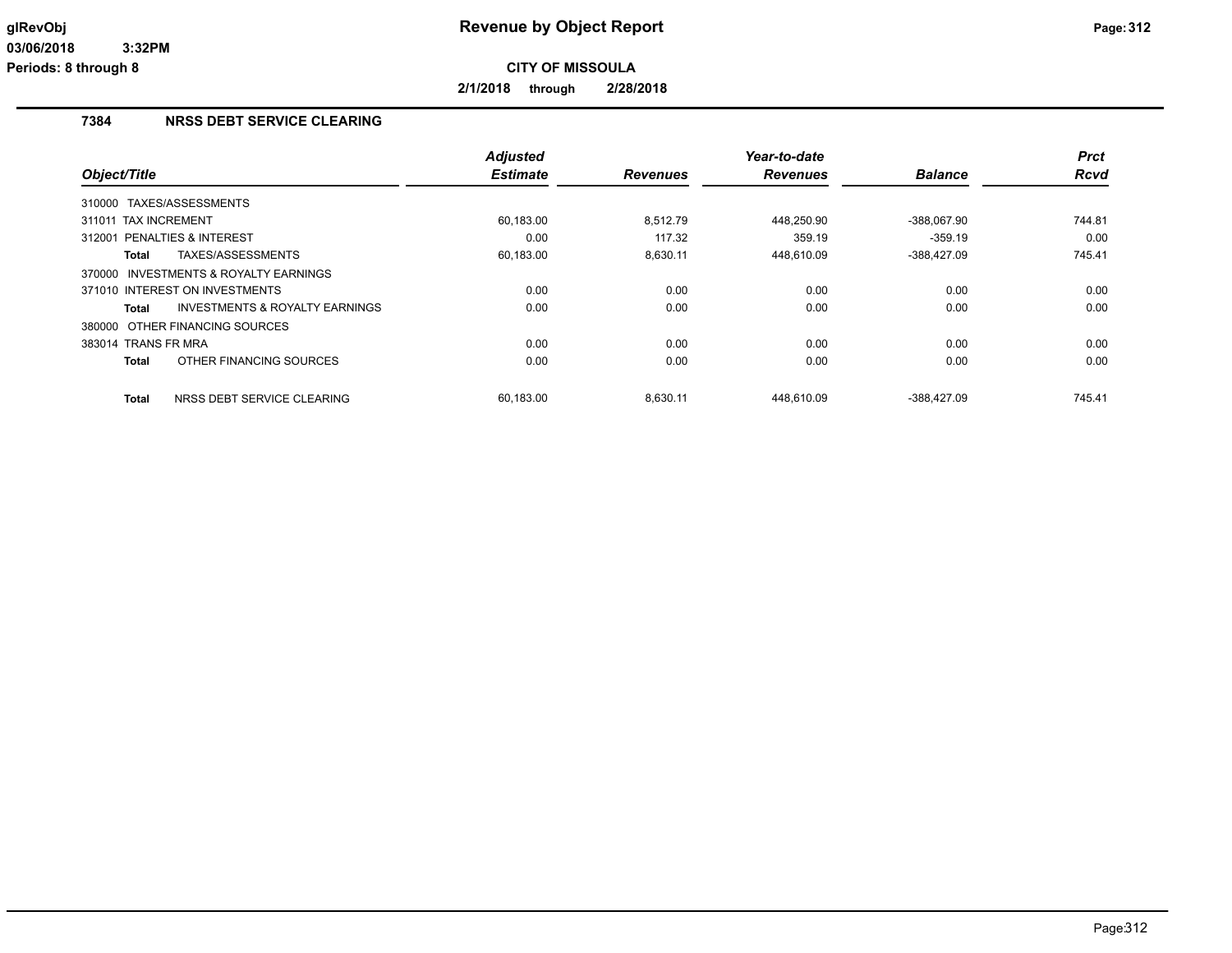**2/1/2018 through 2/28/2018**

**7385 FRONT STREET URD**

**7385 FRONT STREET URD**

|                                                           | <b>Adjusted</b> |                 | Year-to-date    |                | <b>Prct</b> |
|-----------------------------------------------------------|-----------------|-----------------|-----------------|----------------|-------------|
| Object/Title                                              | <b>Estimate</b> | <b>Revenues</b> | <b>Revenues</b> | <b>Balance</b> | <b>Rcvd</b> |
| 310000 TAXES/ASSESSMENTS                                  |                 |                 |                 |                |             |
| 311011 TAX INCREMENT                                      | 0.00            | 0.00            | 0.00            | 0.00           | 0.00        |
| TAXES/ASSESSMENTS<br><b>Total</b>                         | 0.00            | 0.00            | 0.00            | 0.00           | 0.00        |
| <b>INTERGOVERNMENTAL REVENUES</b><br>330000               |                 |                 |                 |                |             |
| 331056 MDT FEDERAL CMAQ                                   | 0.00            | 0.00            | 0.00            | 0.00           | 0.00        |
| 335210 PERSONAL PROPERTY TAX REIMBURSEMENT                | 0.00            | 0.00            | 0.00            | 0.00           | 0.00        |
| <b>INTERGOVERNMENTAL REVENUES</b><br><b>Total</b>         | 0.00            | 0.00            | 0.00            | 0.00           | 0.00        |
| MISCELLANEOUS REVENUES<br>360000                          |                 |                 |                 |                |             |
| 365000 DONATIONS                                          | 0.00            | 0.00            | 0.00            | 0.00           | 0.00        |
| MISCELLANEOUS REVENUES<br><b>Total</b>                    | 0.00            | 0.00            | 0.00            | 0.00           | 0.00        |
| <b>INVESTMENTS &amp; ROYALTY EARNINGS</b><br>370000       |                 |                 |                 |                |             |
| 371010 INTEREST ON INVESTMENTS                            | 0.00            | 0.00            | 0.00            | 0.00           | 0.00        |
| <b>INVESTMENTS &amp; ROYALTY EARNINGS</b><br><b>Total</b> | 0.00            | 0.00            | 0.00            | 0.00           | 0.00        |
| 380000 OTHER FINANCING SOURCES                            |                 |                 |                 |                |             |
| 381010 BOND PROCEEDS                                      | 3,200,012.00    | 0.00            | 0.00            | 3,200,012.00   | 0.00        |
| 381029 PARKING STRUCTURE BOND PROCEEDS                    | 0.00            | 0.00            | 0.00            | 0.00           | 0.00        |
| 381071 WILMA NOTE PROCEEDS                                | 0.00            | 0.00            | 0.00            | 0.00           | 0.00        |
| 381072 FIB NOTE PROCEEDS                                  | 0.00            | 0.00            | 0.00            | 0.00           | 0.00        |
| 383066 TRANSFER FROM WATER UTILITY                        | 0.00            | 0.00            | 16,642.34       | $-16,642.34$   | 0.00        |
| 383067 TRANSFER FROM FSPS                                 | 79,623.00       | 0.00            | 0.00            | 79,623.00      | 0.00        |
| 383068 TRANSFER FROM SUBORDINATE LIEN                     | 0.00            | 0.00            | 0.00            | 0.00           | 0.00        |
| OTHER FINANCING SOURCES<br><b>Total</b>                   | 3,279,635.00    | 0.00            | 16,642.34       | 3,262,992.66   | 0.51        |
| <b>FRONT STREET URD</b><br><b>Total</b>                   | 3,279,635.00    | 0.00            | 16,642.34       | 3,262,992.66   | 0.51        |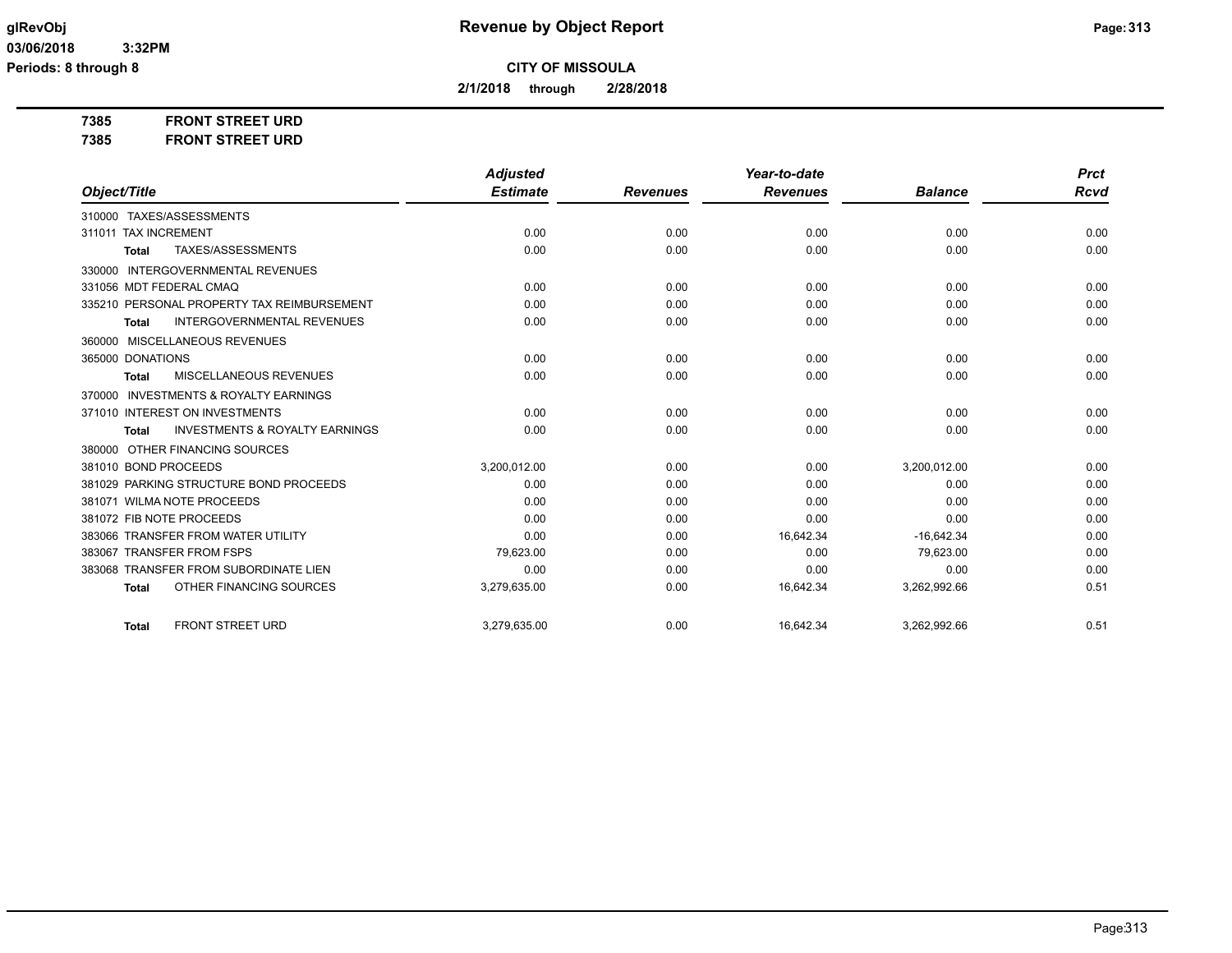**Periods: 8 through 8**

**CITY OF MISSOULA**

**2/1/2018 through 2/28/2018**

### **7385 FRONT STREET URD**

|                                                           | <b>Adjusted</b> |                 | Year-to-date    |                | <b>Prct</b> |
|-----------------------------------------------------------|-----------------|-----------------|-----------------|----------------|-------------|
| Object/Title                                              | <b>Estimate</b> | <b>Revenues</b> | <b>Revenues</b> | <b>Balance</b> | Rcvd        |
| 310000 TAXES/ASSESSMENTS                                  |                 |                 |                 |                |             |
| 311011 TAX INCREMENT                                      | 0.00            | 0.00            | 0.00            | 0.00           | 0.00        |
| TAXES/ASSESSMENTS<br><b>Total</b>                         | 0.00            | 0.00            | 0.00            | 0.00           | 0.00        |
| 330000 INTERGOVERNMENTAL REVENUES                         |                 |                 |                 |                |             |
| 331056 MDT FEDERAL CMAQ                                   | 0.00            | 0.00            | 0.00            | 0.00           | 0.00        |
| 335210 PERSONAL PROPERTY TAX REIMBURSEMENT                | 0.00            | 0.00            | 0.00            | 0.00           | 0.00        |
| <b>INTERGOVERNMENTAL REVENUES</b><br><b>Total</b>         | 0.00            | 0.00            | 0.00            | 0.00           | 0.00        |
| 360000 MISCELLANEOUS REVENUES                             |                 |                 |                 |                |             |
| 365000 DONATIONS                                          | 0.00            | 0.00            | 0.00            | 0.00           | 0.00        |
| MISCELLANEOUS REVENUES<br><b>Total</b>                    | 0.00            | 0.00            | 0.00            | 0.00           | 0.00        |
| 370000 INVESTMENTS & ROYALTY EARNINGS                     |                 |                 |                 |                |             |
| 371010 INTEREST ON INVESTMENTS                            | 0.00            | 0.00            | 0.00            | 0.00           | 0.00        |
| <b>INVESTMENTS &amp; ROYALTY EARNINGS</b><br><b>Total</b> | 0.00            | 0.00            | 0.00            | 0.00           | 0.00        |
| 380000 OTHER FINANCING SOURCES                            |                 |                 |                 |                |             |
| 381010 BOND PROCEEDS                                      | 3,200,012.00    | 0.00            | 0.00            | 3,200,012.00   | 0.00        |
| 381029 PARKING STRUCTURE BOND PROCEEDS                    | 0.00            | 0.00            | 0.00            | 0.00           | 0.00        |
| 381071 WILMA NOTE PROCEEDS                                | 0.00            | 0.00            | 0.00            | 0.00           | 0.00        |
| 381072 FIB NOTE PROCEEDS                                  | 0.00            | 0.00            | 0.00            | 0.00           | 0.00        |
| 383066 TRANSFER FROM WATER UTILITY                        | 0.00            | 0.00            | 16,642.34       | $-16,642.34$   | 0.00        |
| 383067 TRANSFER FROM FSPS                                 | 79,623.00       | 0.00            | 0.00            | 79,623.00      | 0.00        |
| 383068 TRANSFER FROM SUBORDINATE LIEN                     | 0.00            | 0.00            | 0.00            | 0.00           | 0.00        |
| OTHER FINANCING SOURCES<br><b>Total</b>                   | 3,279,635.00    | 0.00            | 16,642.34       | 3,262,992.66   | 0.51        |
| <b>FRONT STREET URD</b><br><b>Total</b>                   | 3,279,635.00    | 0.00            | 16,642.34       | 3,262,992.66   | 0.51        |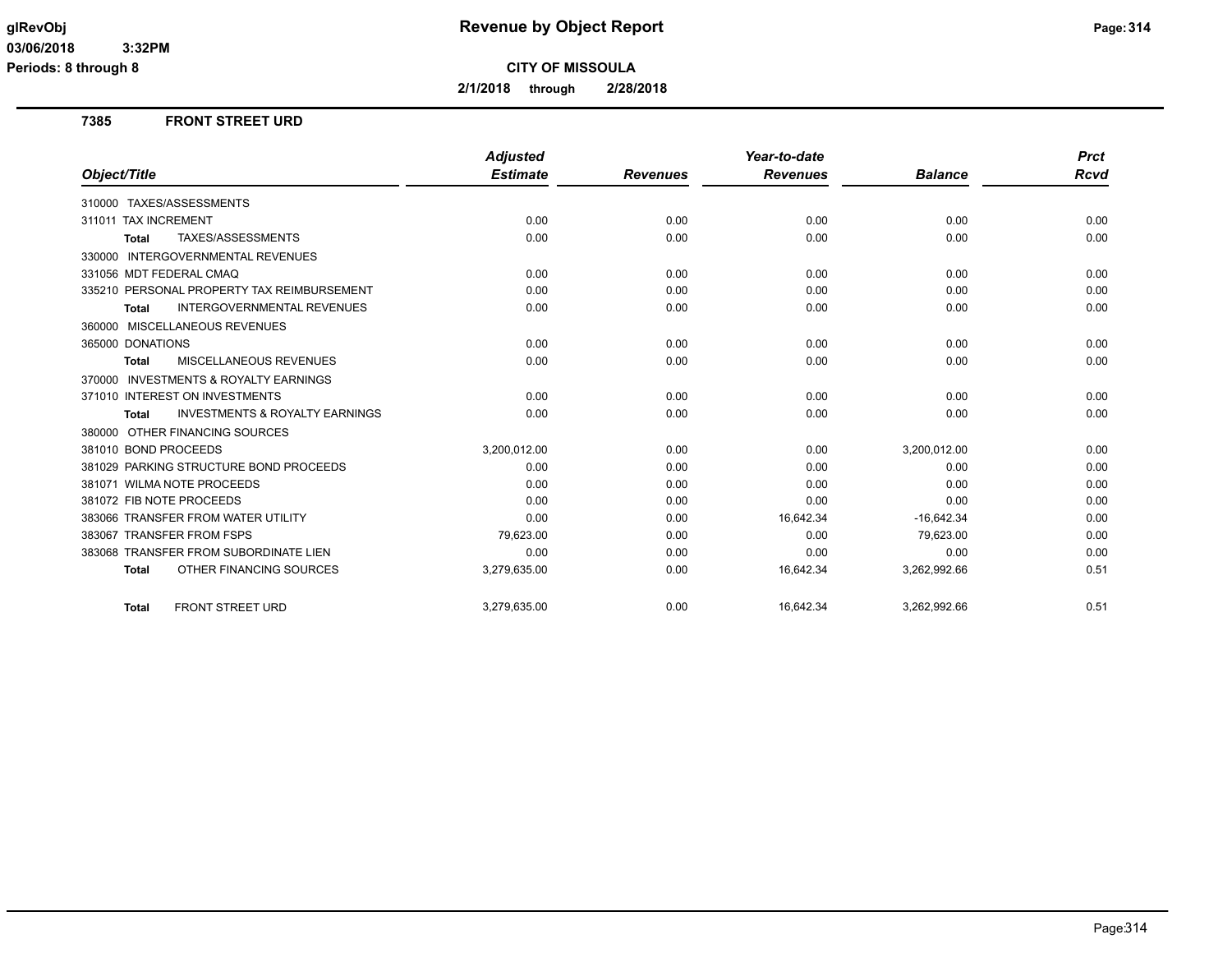**2/1/2018 through 2/28/2018**

### **7386 DEBT SERVICE-SAFEWAY/ST PAT 1.5M**

**7386 DEBT SERVICE-SAFEWAY/ST PAT 1.5M**

|                                                           | <b>Adjusted</b> |                 | Year-to-date    |                | <b>Prct</b> |
|-----------------------------------------------------------|-----------------|-----------------|-----------------|----------------|-------------|
| Object/Title                                              | <b>Estimate</b> | <b>Revenues</b> | <b>Revenues</b> | <b>Balance</b> | <b>Rcvd</b> |
| TAXES/ASSESSMENTS<br>310000                               |                 |                 |                 |                |             |
| 311011 TAX INCREMENT                                      | 0.00            | 0.00            | 0.00            | 0.00           | 0.00        |
| TAXES/ASSESSMENTS<br><b>Total</b>                         | 0.00            | 0.00            | 0.00            | 0.00           | 0.00        |
| MISCELLANEOUS REVENUES<br>360000                          |                 |                 |                 |                |             |
| 365000 DONATIONS                                          | 0.00            | 0.00            | 0.00            | 0.00           | 0.00        |
| MISCELLANEOUS REVENUES<br><b>Total</b>                    | 0.00            | 0.00            | 0.00            | 0.00           | 0.00        |
| <b>INVESTMENTS &amp; ROYALTY EARNINGS</b><br>370000       |                 |                 |                 |                |             |
| 371010 INTEREST ON INVESTMENTS                            | 0.00            | 0.00            | 0.00            | 0.00           | 0.00        |
| <b>INVESTMENTS &amp; ROYALTY EARNINGS</b><br><b>Total</b> | 0.00            | 0.00            | 0.00            | 0.00           | 0.00        |
| OTHER FINANCING SOURCES<br>380000                         |                 |                 |                 |                |             |
| 383014 TRANS FR MRA                                       | 115,103.00      | 0.00            | 123,961.00      | $-8,858.00$    | 107.70      |
| 383037 TRANSFER - URD II                                  | 0.00            | 0.00            | 0.00            | 0.00           | 0.00        |
| 384000 GUARANTOR REVENUE                                  | 0.00            | 0.00            | 0.00            | 0.00           | 0.00        |
| OTHER FINANCING SOURCES<br><b>Total</b>                   | 115,103.00      | 0.00            | 123,961.00      | $-8,858.00$    | 107.70      |
| DEBT SERVICE-SAFEWAY/ST PAT 1.5M<br><b>Total</b>          | 115,103.00      | 0.00            | 123,961.00      | $-8,858.00$    | 107.70      |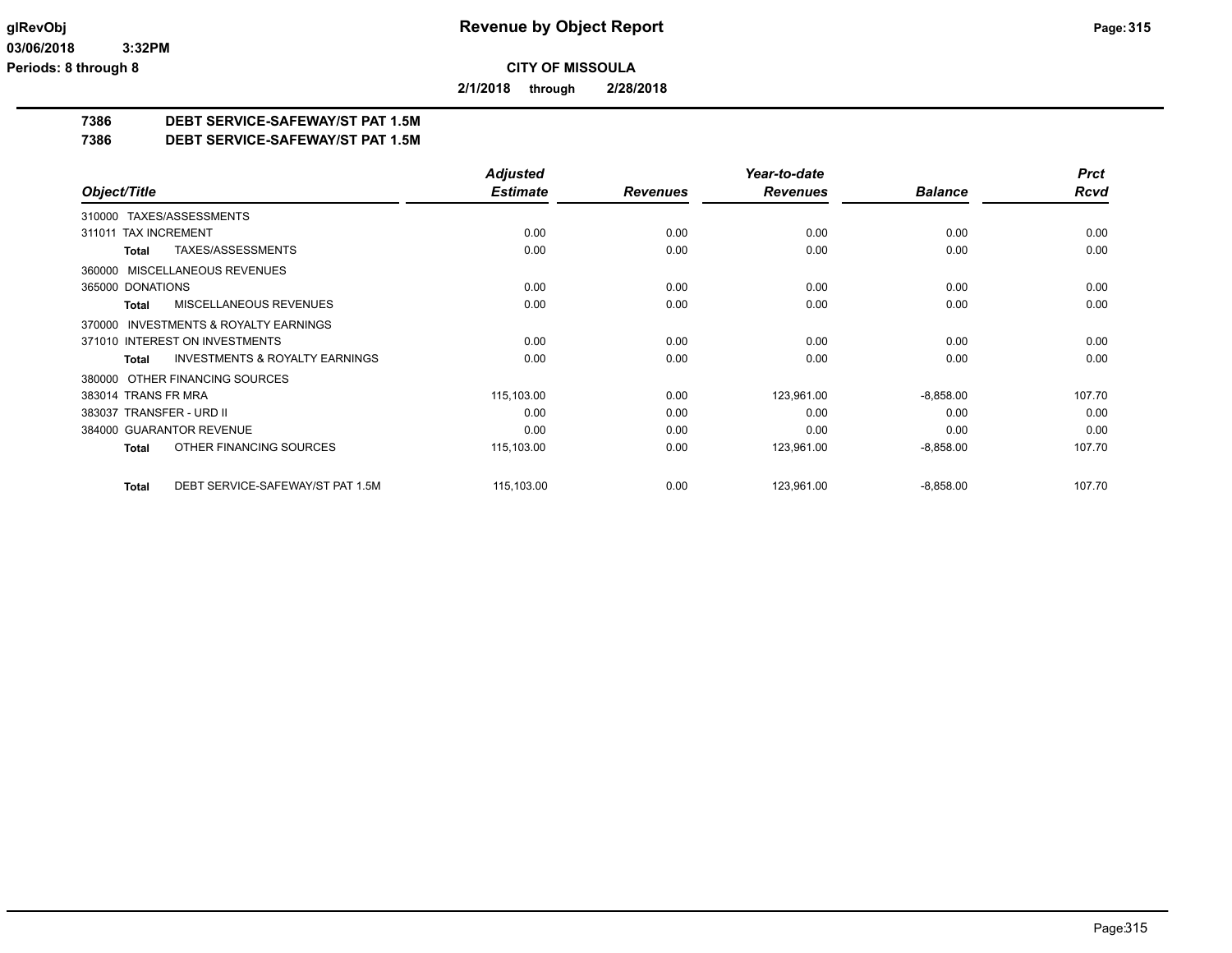**2/1/2018 through 2/28/2018**

### **7386 DEBT SERVICE-SAFEWAY/ST PAT 1.5M**

|                                                     | <b>Adjusted</b> |                 | Year-to-date    |                | <b>Prct</b> |
|-----------------------------------------------------|-----------------|-----------------|-----------------|----------------|-------------|
| Object/Title                                        | <b>Estimate</b> | <b>Revenues</b> | <b>Revenues</b> | <b>Balance</b> | Rcvd        |
| 310000 TAXES/ASSESSMENTS                            |                 |                 |                 |                |             |
| 311011 TAX INCREMENT                                | 0.00            | 0.00            | 0.00            | 0.00           | 0.00        |
| TAXES/ASSESSMENTS<br>Total                          | 0.00            | 0.00            | 0.00            | 0.00           | 0.00        |
| 360000 MISCELLANEOUS REVENUES                       |                 |                 |                 |                |             |
| 365000 DONATIONS                                    | 0.00            | 0.00            | 0.00            | 0.00           | 0.00        |
| MISCELLANEOUS REVENUES<br><b>Total</b>              | 0.00            | 0.00            | 0.00            | 0.00           | 0.00        |
| <b>INVESTMENTS &amp; ROYALTY EARNINGS</b><br>370000 |                 |                 |                 |                |             |
| 371010 INTEREST ON INVESTMENTS                      | 0.00            | 0.00            | 0.00            | 0.00           | 0.00        |
| <b>INVESTMENTS &amp; ROYALTY EARNINGS</b><br>Total  | 0.00            | 0.00            | 0.00            | 0.00           | 0.00        |
| 380000 OTHER FINANCING SOURCES                      |                 |                 |                 |                |             |
| 383014 TRANS FR MRA                                 | 115,103.00      | 0.00            | 123,961.00      | $-8,858.00$    | 107.70      |
| 383037 TRANSFER - URD II                            | 0.00            | 0.00            | 0.00            | 0.00           | 0.00        |
| 384000 GUARANTOR REVENUE                            | 0.00            | 0.00            | 0.00            | 0.00           | 0.00        |
| OTHER FINANCING SOURCES<br><b>Total</b>             | 115,103.00      | 0.00            | 123,961.00      | $-8,858.00$    | 107.70      |
| DEBT SERVICE-SAFEWAY/ST PAT 1.5M<br>Total           | 115,103.00      | 0.00            | 123,961.00      | $-8,858.00$    | 107.70      |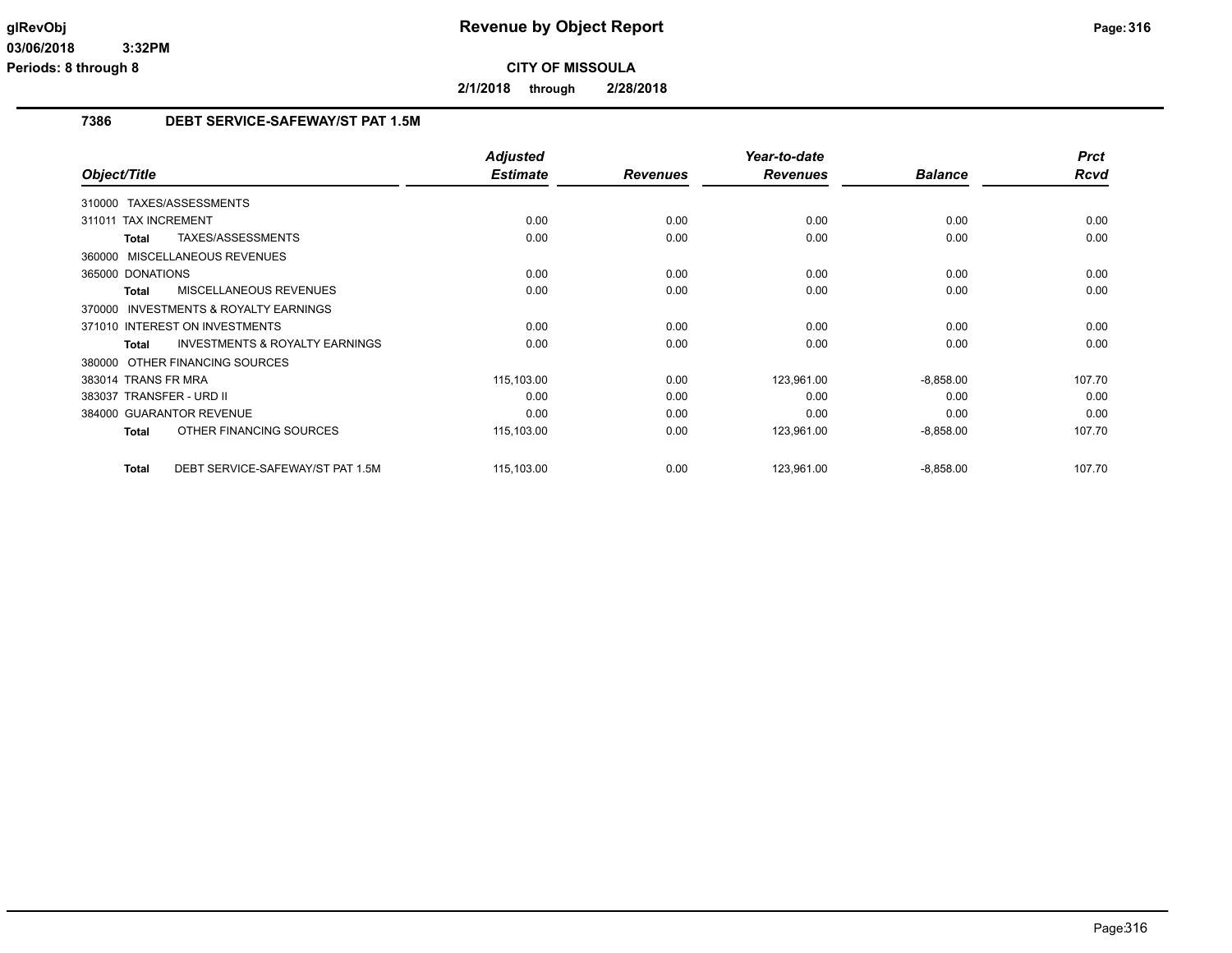**2/1/2018 through 2/28/2018**

## **7387 DEBT SERVICE-BROWNFIELD RLF 1.125M**

**7387 DEBT SERVICE-BROWNFIELD RLF 1.125M**

|                                             | <b>Adjusted</b> |                 | Year-to-date    |                | <b>Prct</b> |
|---------------------------------------------|-----------------|-----------------|-----------------|----------------|-------------|
| Object/Title                                | <b>Estimate</b> | <b>Revenues</b> | <b>Revenues</b> | <b>Balance</b> | <b>Rcvd</b> |
| 310000 TAXES/ASSESSMENTS                    |                 |                 |                 |                |             |
| 311011 TAX INCREMENT                        | 0.00            | 0.00            | 0.00            | 0.00           | 0.00        |
| TAXES/ASSESSMENTS<br>Total                  | 0.00            | 0.00            | 0.00            | 0.00           | 0.00        |
| 370000 INVESTMENTS & ROYALTY EARNINGS       |                 |                 |                 |                |             |
| 371010 INTEREST ON INVESTMENTS              | 0.00            | 0.00            | 0.00            | 0.00           | 0.00        |
| INVESTMENTS & ROYALTY EARNINGS<br>Total     | 0.00            | 0.00            | 0.00            | 0.00           | 0.00        |
| 380000 OTHER FINANCING SOURCES              |                 |                 |                 |                |             |
| 383014 TRANS FR MRA                         | 58,092.00       | 0.00            | 58.092.00       | 0.00           | 100.00      |
| 383016 TRANS FR TAX INCREMENT BOND          | 0.00            | 0.00            | 0.00            | 0.00           | 0.00        |
| OTHER FINANCING SOURCES<br><b>Total</b>     | 58,092.00       | 0.00            | 58,092.00       | 0.00           | 100.00      |
| DEBT SERVICE-BROWNFIELD RLF 1.125M<br>Total | 58.092.00       | 0.00            | 58.092.00       | 0.00           | 100.00      |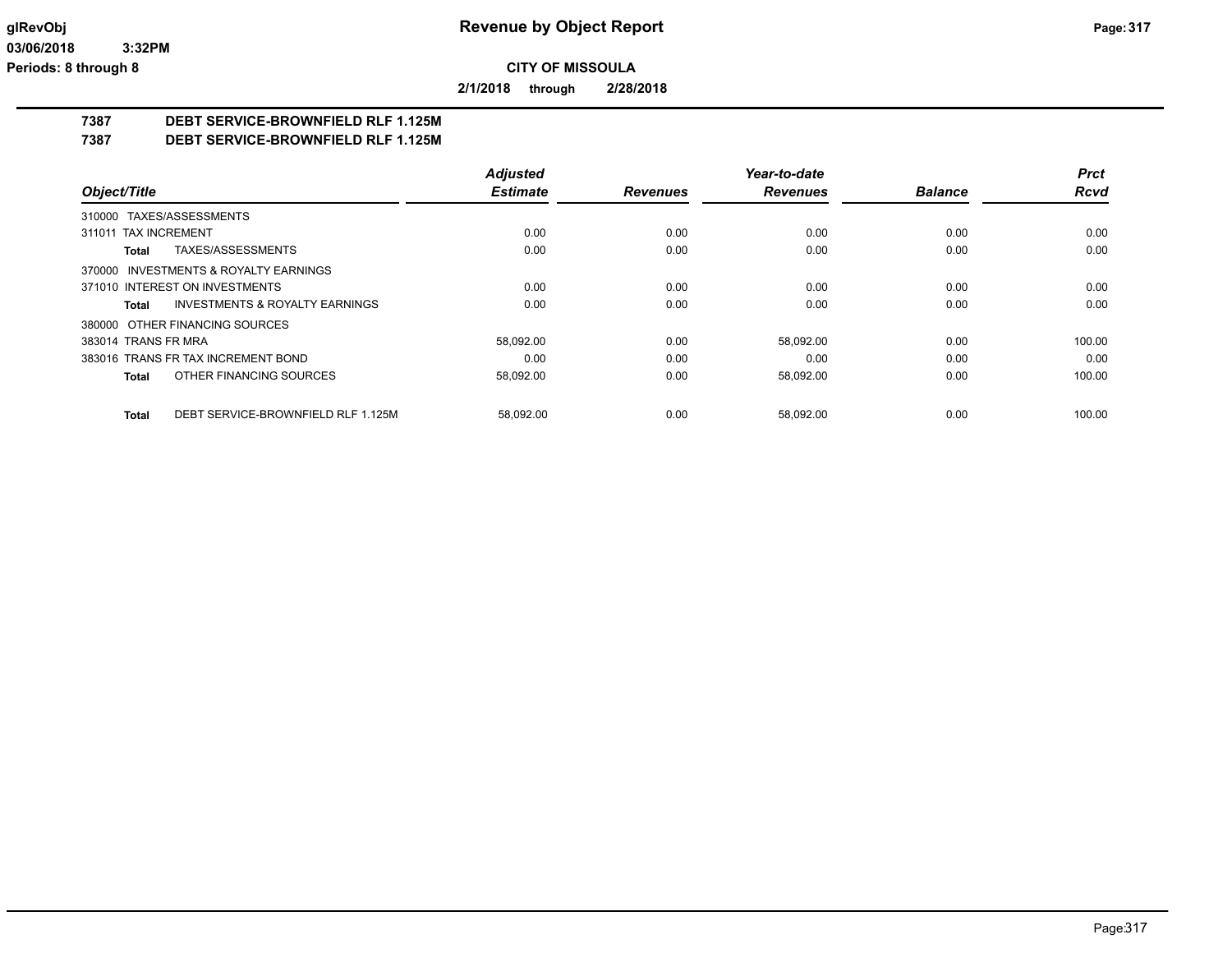**2/1/2018 through 2/28/2018**

### **7387 DEBT SERVICE-BROWNFIELD RLF 1.125M**

|                                                    | <b>Adjusted</b> |                 | Year-to-date    |                | <b>Prct</b> |
|----------------------------------------------------|-----------------|-----------------|-----------------|----------------|-------------|
| Object/Title                                       | <b>Estimate</b> | <b>Revenues</b> | <b>Revenues</b> | <b>Balance</b> | <b>Rcvd</b> |
| 310000 TAXES/ASSESSMENTS                           |                 |                 |                 |                |             |
| <b>TAX INCREMENT</b><br>311011                     | 0.00            | 0.00            | 0.00            | 0.00           | 0.00        |
| TAXES/ASSESSMENTS<br>Total                         | 0.00            | 0.00            | 0.00            | 0.00           | 0.00        |
| 370000 INVESTMENTS & ROYALTY EARNINGS              |                 |                 |                 |                |             |
| 371010 INTEREST ON INVESTMENTS                     | 0.00            | 0.00            | 0.00            | 0.00           | 0.00        |
| INVESTMENTS & ROYALTY EARNINGS<br><b>Total</b>     | 0.00            | 0.00            | 0.00            | 0.00           | 0.00        |
| 380000 OTHER FINANCING SOURCES                     |                 |                 |                 |                |             |
| 383014 TRANS FR MRA                                | 58,092.00       | 0.00            | 58,092.00       | 0.00           | 100.00      |
| 383016 TRANS FR TAX INCREMENT BOND                 | 0.00            | 0.00            | 0.00            | 0.00           | 0.00        |
| OTHER FINANCING SOURCES<br><b>Total</b>            | 58,092.00       | 0.00            | 58,092.00       | 0.00           | 100.00      |
| DEBT SERVICE-BROWNFIELD RLF 1.125M<br><b>Total</b> | 58,092.00       | 0.00            | 58,092.00       | 0.00           | 100.00      |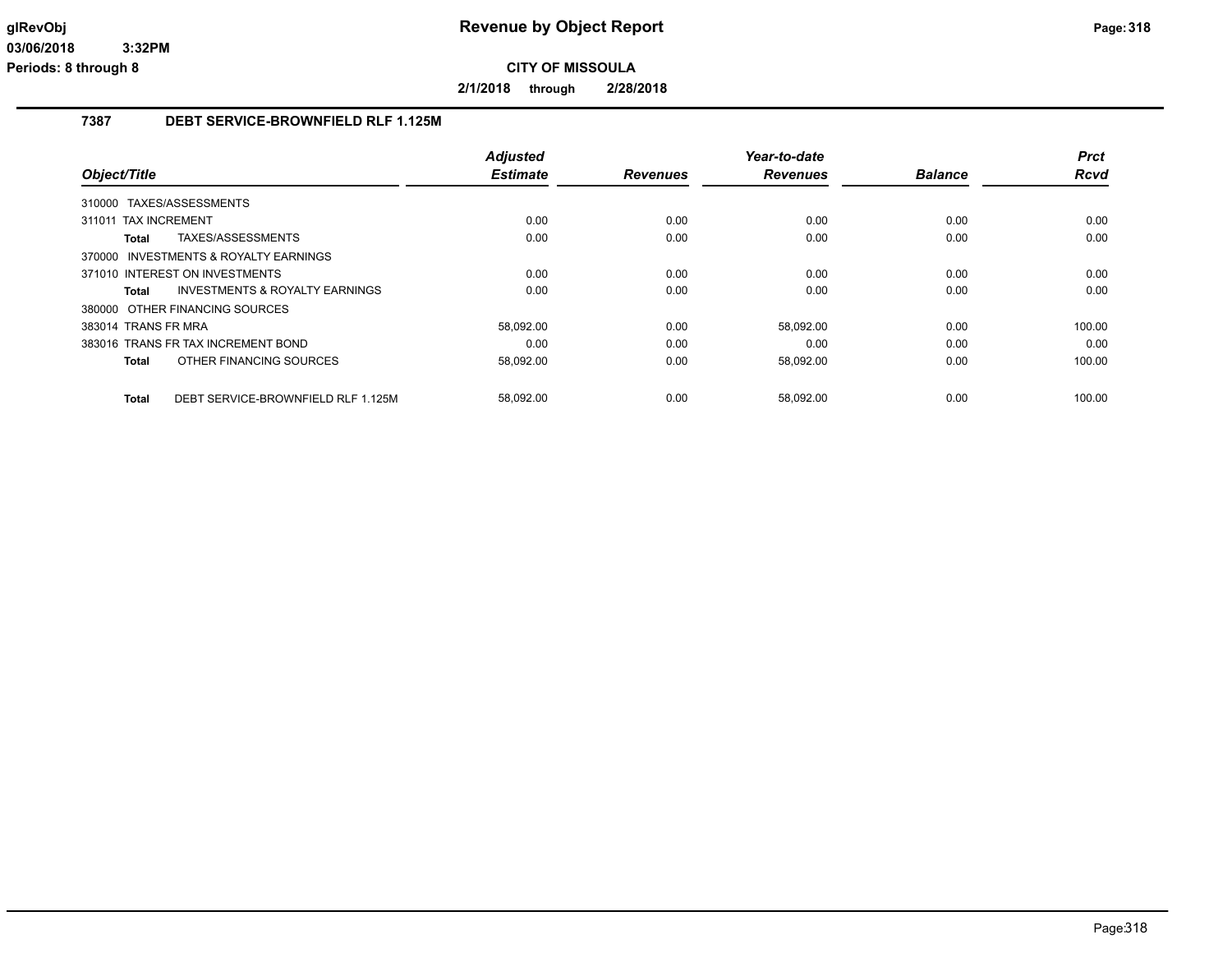**2/1/2018 through 2/28/2018**

**7388 RESERVE-3.6m TIF**

**7388 RESERVE-3.6m TIF**

|                                                    | <b>Adjusted</b> |                 | Year-to-date    |                | <b>Prct</b> |
|----------------------------------------------------|-----------------|-----------------|-----------------|----------------|-------------|
| Object/Title                                       | <b>Estimate</b> | <b>Revenues</b> | <b>Revenues</b> | <b>Balance</b> | <b>Rcvd</b> |
| 370000 INVESTMENTS & ROYALTY EARNINGS              |                 |                 |                 |                |             |
| 371010 INTEREST ON INVESTMENTS                     | 0.00            | 0.00            | 0.00            | 0.00           | 0.00        |
| 371020 GAIN/LOSS IN MARKET VALUE OF INVESTMENTS    | 0.00            | 0.00            | 0.00            | 0.00           | 0.00        |
| <b>INVESTMENTS &amp; ROYALTY EARNINGS</b><br>Total | 0.00            | 0.00            | 0.00            | 0.00           | 0.00        |
| 380000 OTHER FINANCING SOURCES                     |                 |                 |                 |                |             |
| 381025 REVENUE BOND PROCEEDS                       | 0.00            | 0.00            | 0.00            | 0.00           | 0.00        |
| 383014 TRANS FR MRA                                | 0.00            | 0.00            | 0.00            | 0.00           | 0.00        |
| 383037 TRANSFER - URD II                           | 0.00            | 0.00            | 0.00            | 0.00           | 0.00        |
| 383040 TRANSFER FROM CITY GRANTS                   | 0.00            | 0.00            | 0.00            | 0.00           | 0.00        |
| OTHER FINANCING SOURCES<br>Total                   | 0.00            | 0.00            | 0.00            | 0.00           | 0.00        |
| RESERVE-3.6m TIF<br>Total                          | 0.00            | 0.00            | 0.00            | 0.00           | 0.00        |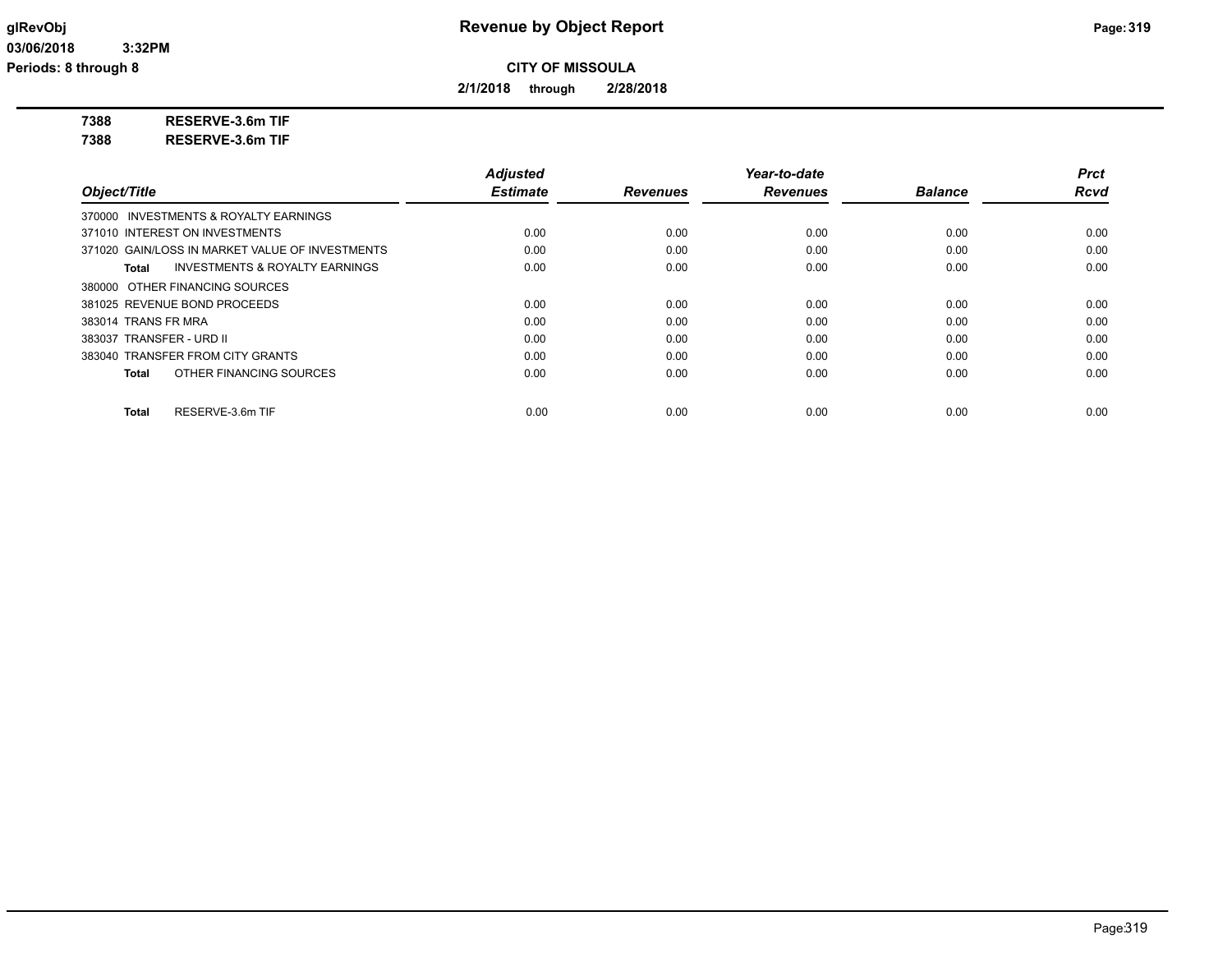**2/1/2018 through 2/28/2018**

### **7388 RESERVE-3.6m TIF**

| Object/Title                                       | <b>Adjusted</b><br><b>Estimate</b> | <b>Revenues</b> | Year-to-date<br><b>Revenues</b> | <b>Balance</b> | <b>Prct</b><br><b>Rcvd</b> |
|----------------------------------------------------|------------------------------------|-----------------|---------------------------------|----------------|----------------------------|
| 370000 INVESTMENTS & ROYALTY EARNINGS              |                                    |                 |                                 |                |                            |
| 371010 INTEREST ON INVESTMENTS                     | 0.00                               | 0.00            | 0.00                            | 0.00           | 0.00                       |
| 371020 GAIN/LOSS IN MARKET VALUE OF INVESTMENT     | 0.00                               | 0.00            | 0.00                            | 0.00           | 0.00                       |
| <b>INVESTMENTS &amp; ROYALTY EARNINGS</b><br>Total | 0.00                               | 0.00            | 0.00                            | 0.00           | 0.00                       |
| 380000 OTHER FINANCING SOURCES                     |                                    |                 |                                 |                |                            |
| 381025 REVENUE BOND PROCEEDS                       | 0.00                               | 0.00            | 0.00                            | 0.00           | 0.00                       |
| 383014 TRANS FR MRA                                | 0.00                               | 0.00            | 0.00                            | 0.00           | 0.00                       |
| 383037 TRANSFER - URD II                           | 0.00                               | 0.00            | 0.00                            | 0.00           | 0.00                       |
| 383040 TRANSFER FROM CITY GRANTS                   | 0.00                               | 0.00            | 0.00                            | 0.00           | 0.00                       |
| OTHER FINANCING SOURCES<br><b>Total</b>            | 0.00                               | 0.00            | 0.00                            | 0.00           | 0.00                       |
| RESERVE-3.6m TIF<br><b>Total</b>                   | 0.00                               | 0.00            | 0.00                            | 0.00           | 0.00                       |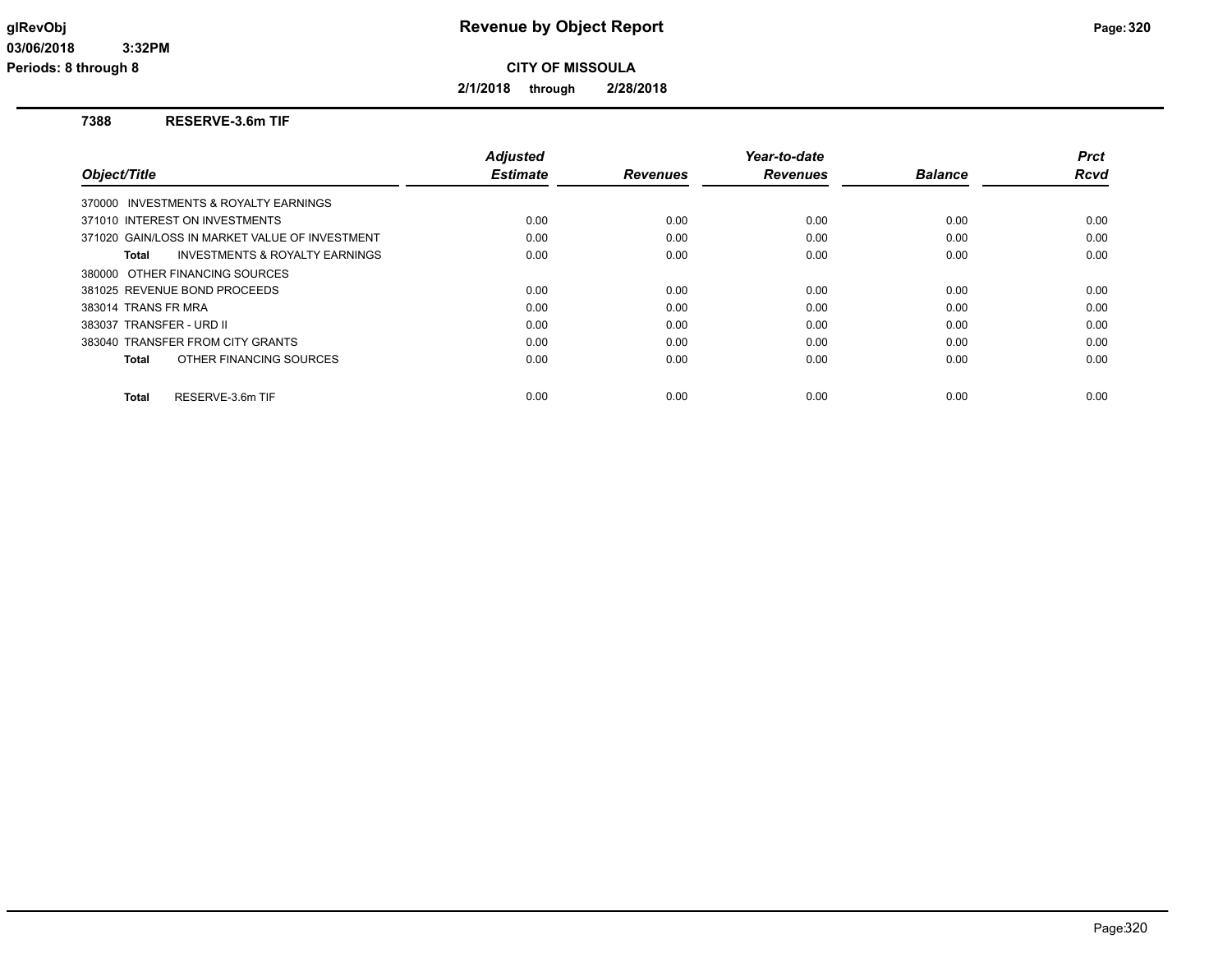**2/1/2018 through 2/28/2018**

**7389 DEBT SERVICE - 3.6M/5.75M**

**7389 DEBT SERVICE - 3.6M/5.75M**

|                     |                                                 | <b>Adjusted</b> |                 | Year-to-date    |                | Prct        |
|---------------------|-------------------------------------------------|-----------------|-----------------|-----------------|----------------|-------------|
| Object/Title        |                                                 | <b>Estimate</b> | <b>Revenues</b> | <b>Revenues</b> | <b>Balance</b> | <b>Rcvd</b> |
|                     | 370000 INVESTMENTS & ROYALTY EARNINGS           |                 |                 |                 |                |             |
|                     | 371010 INTEREST ON INVESTMENTS                  | 0.00            | 0.00            | 0.00            | 0.00           | 0.00        |
|                     | 371020 GAIN/LOSS IN MARKET VALUE OF INVESTMENTS | 0.00            | 0.00            | 0.00            | 0.00           | 0.00        |
| Total               | <b>INVESTMENTS &amp; ROYALTY EARNINGS</b>       | 0.00            | 0.00            | 0.00            | 0.00           | 0.00        |
|                     | 380000 OTHER FINANCING SOURCES                  |                 |                 |                 |                |             |
|                     | 381009 TRANSFER FROM CLEARING                   | 0.00            | 0.00            | 0.00            | 0.00           | 0.00        |
|                     | 381025 REVENUE BOND PROCEEDS                    | 0.00            | 0.00            | 0.00            | 0.00           | 0.00        |
| 383014 TRANS FR MRA |                                                 | 675.282.00      | 0.00            | 674.548.25      | 733.75         | 99.89       |
| <b>Total</b>        | OTHER FINANCING SOURCES                         | 675,282.00      | 0.00            | 674.548.25      | 733.75         | 99.89       |
| <b>Total</b>        | DEBT SERVICE - 3.6M/5.75M                       | 675.282.00      | 0.00            | 674.548.25      | 733.75         | 99.89       |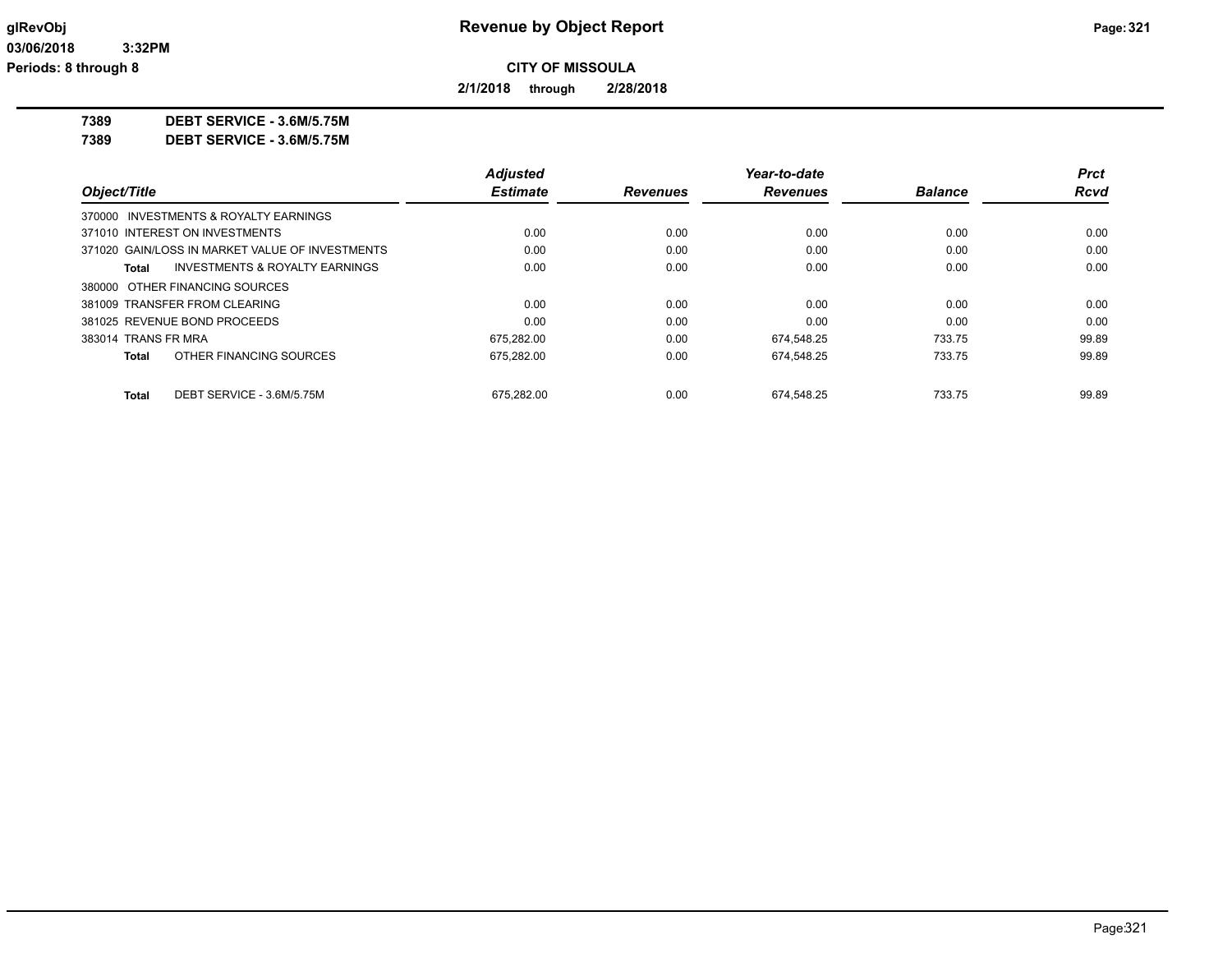**2/1/2018 through 2/28/2018**

### **7389 DEBT SERVICE - 3.6M/5.75M**

| Object/Title                                   | <b>Adjusted</b><br><b>Estimate</b> | <b>Revenues</b> | Year-to-date<br><b>Revenues</b> | <b>Balance</b> | <b>Prct</b><br>Rcvd |
|------------------------------------------------|------------------------------------|-----------------|---------------------------------|----------------|---------------------|
| 370000 INVESTMENTS & ROYALTY EARNINGS          |                                    |                 |                                 |                |                     |
| 371010 INTEREST ON INVESTMENTS                 | 0.00                               | 0.00            | 0.00                            | 0.00           | 0.00                |
| 371020 GAIN/LOSS IN MARKET VALUE OF INVESTMENT | 0.00                               | 0.00            | 0.00                            | 0.00           | 0.00                |
| INVESTMENTS & ROYALTY EARNINGS<br>Total        | 0.00                               | 0.00            | 0.00                            | 0.00           | 0.00                |
| 380000 OTHER FINANCING SOURCES                 |                                    |                 |                                 |                |                     |
| 381009 TRANSFER FROM CLEARING                  | 0.00                               | 0.00            | 0.00                            | 0.00           | 0.00                |
| 381025 REVENUE BOND PROCEEDS                   | 0.00                               | 0.00            | 0.00                            | 0.00           | 0.00                |
| 383014 TRANS FR MRA                            | 675,282.00                         | 0.00            | 674.548.25                      | 733.75         | 99.89               |
| OTHER FINANCING SOURCES<br>Total               | 675.282.00                         | 0.00            | 674.548.25                      | 733.75         | 99.89               |
| DEBT SERVICE - 3.6M/5.75M<br><b>Total</b>      | 675.282.00                         | 0.00            | 674.548.25                      | 733.75         | 99.89               |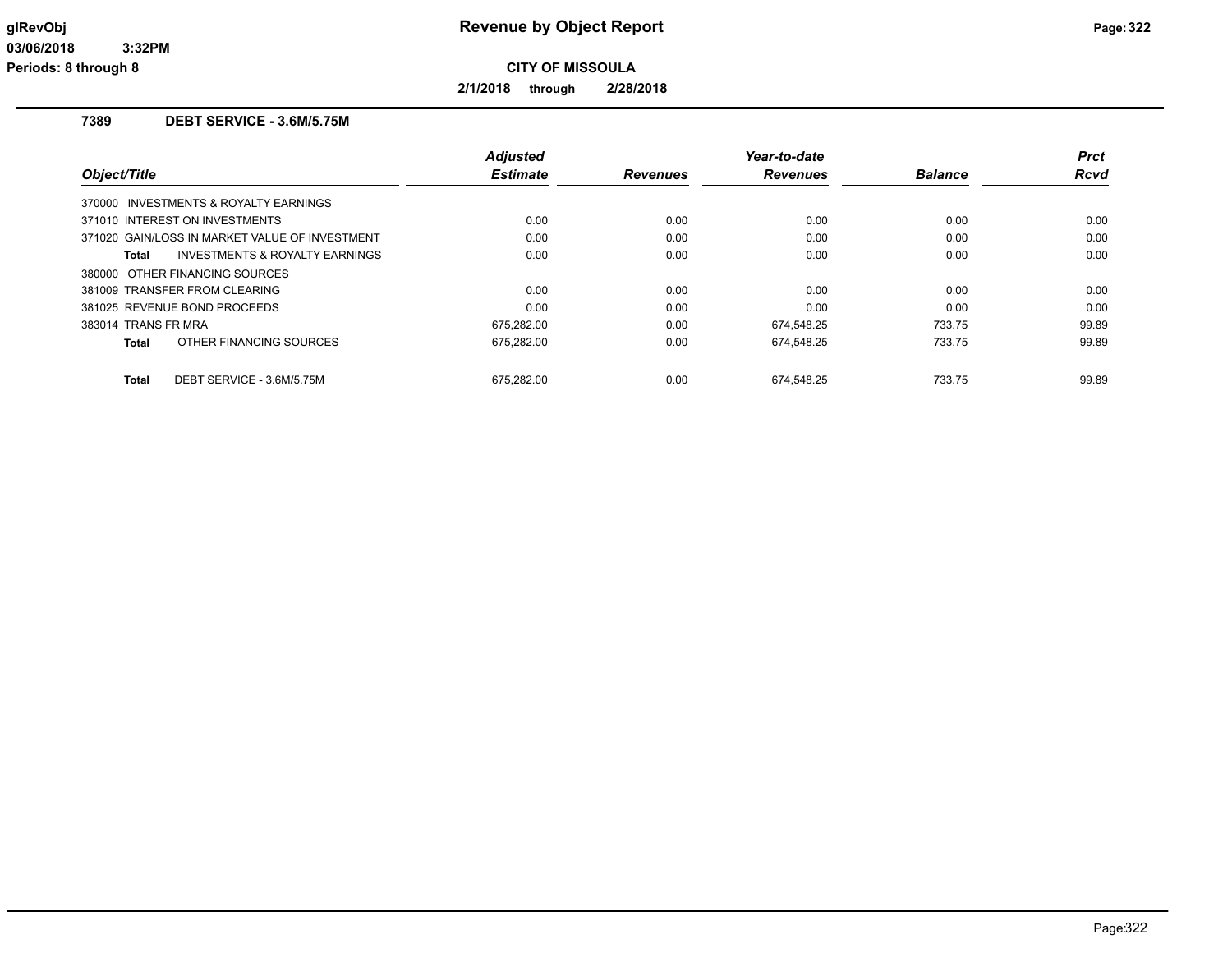**2/1/2018 through 2/28/2018**

**7390 URDII CLEARING - 3.6M TIF**

**7390 URDII CLEARING - 3.6M TIF**

|                                                           | <b>Adjusted</b> |                 | Year-to-date    |                | <b>Prct</b> |
|-----------------------------------------------------------|-----------------|-----------------|-----------------|----------------|-------------|
| Object/Title                                              | <b>Estimate</b> | <b>Revenues</b> | <b>Revenues</b> | <b>Balance</b> | <b>Rcvd</b> |
| TAXES/ASSESSMENTS<br>310000                               |                 |                 |                 |                |             |
| 310000 TAXES/ASSESSMENTS                                  | 0.00            | 0.00            | 0.00            | 0.00           | 0.00        |
| 311011 TAX INCREMENT                                      | 1,831,576.00    | 33,754.81       | 1,309,444.51    | 522,131.49     | 71.49       |
| <b>PENALTIES &amp; INTEREST</b><br>312001                 | 0.00            | 208.85          | 1,568.00        | $-1,568.00$    | 0.00        |
| TAXES/ASSESSMENTS<br><b>Total</b>                         | 1,831,576.00    | 33,963.66       | 1,311,012.51    | 520,563.49     | 71.58       |
| <b>INTERGOVERNMENTAL REVENUES</b><br>330000               |                 |                 |                 |                |             |
| 335210 PERSONAL PROPERTY TAX REIMBURSEMENT                | 187,331.00      | 0.00            | 93,665.65       | 93,665.35      | 50.00       |
| 335230 HB 124 REVENUE                                     | 255,260.00      | 0.00            | 127,630.00      | 127,630.00     | 50.00       |
| INTERGOVERNMENTAL REVENUES<br>Total                       | 442,591.00      | 0.00            | 221,295.65      | 221,295.35     | 50.00       |
| <b>INVESTMENTS &amp; ROYALTY EARNINGS</b><br>370000       |                 |                 |                 |                |             |
| 371010 INTEREST ON INVESTMENTS                            | 0.00            | 0.00            | 0.00            | 0.00           | 0.00        |
| 371020 GAIN/LOSS IN MARKET VALUE OF INVESTMENTS           | 0.00            | 0.00            | 0.00            | 0.00           | 0.00        |
| <b>INVESTMENTS &amp; ROYALTY EARNINGS</b><br><b>Total</b> | 0.00            | 0.00            | 0.00            | 0.00           | 0.00        |
| OTHER FINANCING SOURCES<br>380000                         |                 |                 |                 |                |             |
| 383037 TRANSFER FROM URD II                               | 0.00            | 0.00            | 0.00            | 0.00           | 0.00        |
| OTHER FINANCING SOURCES<br><b>Total</b>                   | 0.00            | 0.00            | 0.00            | 0.00           | 0.00        |
| URDII CLEARING - 3.6M TIF<br><b>Total</b>                 | 2,274,167.00    | 33,963.66       | 1,532,308.16    | 741,858.84     | 67.38       |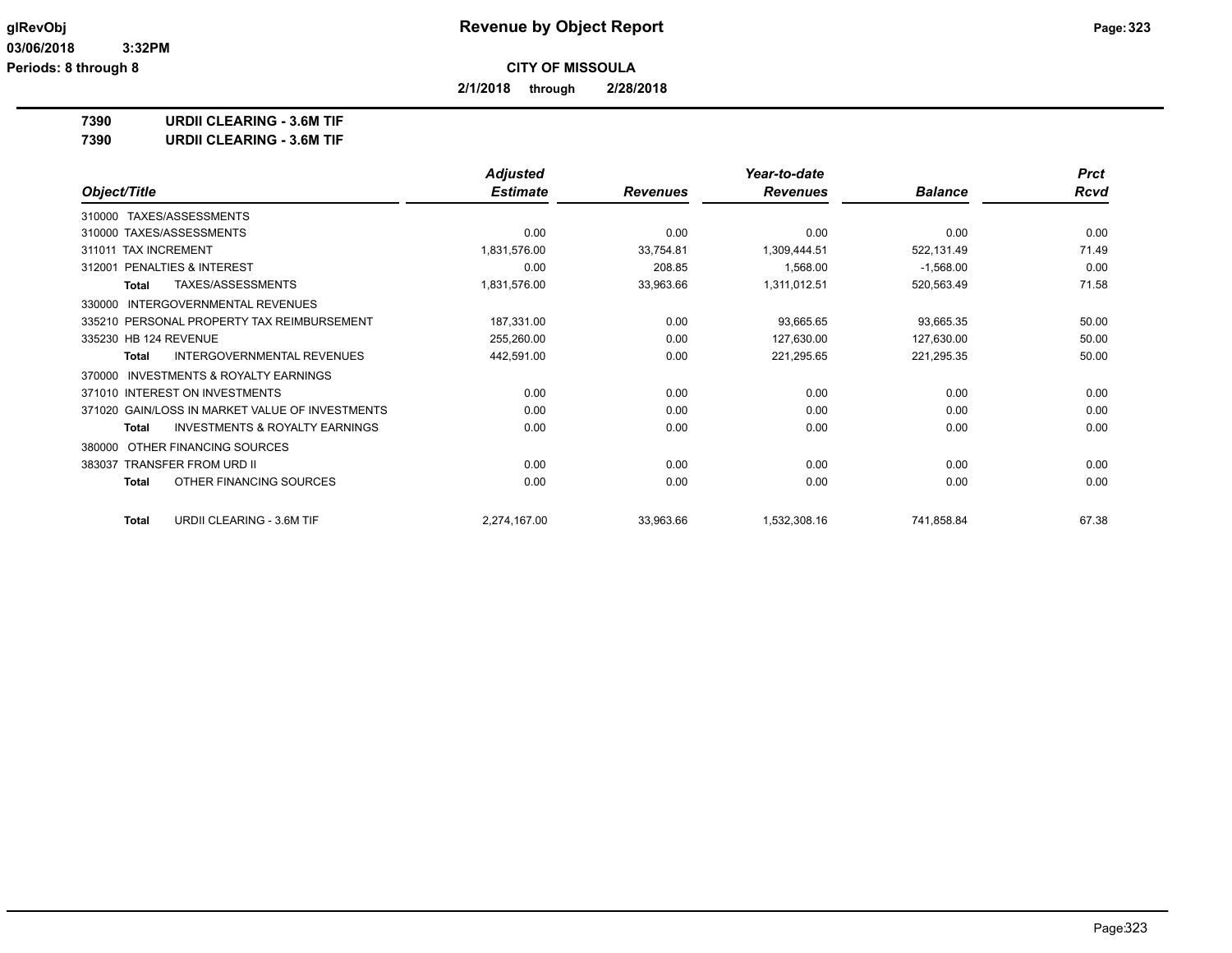**2/1/2018 through 2/28/2018**

### **7390 URDII CLEARING - 3.6M TIF**

|                                                           | <b>Adjusted</b> |                 | Year-to-date    |                | <b>Prct</b> |
|-----------------------------------------------------------|-----------------|-----------------|-----------------|----------------|-------------|
| Object/Title                                              | <b>Estimate</b> | <b>Revenues</b> | <b>Revenues</b> | <b>Balance</b> | <b>Rcvd</b> |
| TAXES/ASSESSMENTS<br>310000                               |                 |                 |                 |                |             |
| 310000 TAXES/ASSESSMENTS                                  | 0.00            | 0.00            | 0.00            | 0.00           | 0.00        |
| 311011 TAX INCREMENT                                      | 1,831,576.00    | 33,754.81       | 1,309,444.51    | 522,131.49     | 71.49       |
| 312001 PENALTIES & INTEREST                               | 0.00            | 208.85          | 1,568.00        | $-1,568.00$    | 0.00        |
| TAXES/ASSESSMENTS<br><b>Total</b>                         | 1,831,576.00    | 33,963.66       | 1,311,012.51    | 520,563.49     | 71.58       |
| INTERGOVERNMENTAL REVENUES<br>330000                      |                 |                 |                 |                |             |
| 335210 PERSONAL PROPERTY TAX REIMBURSEMENT                | 187,331.00      | 0.00            | 93,665.65       | 93,665.35      | 50.00       |
| 335230 HB 124 REVENUE                                     | 255,260.00      | 0.00            | 127,630.00      | 127,630.00     | 50.00       |
| <b>INTERGOVERNMENTAL REVENUES</b><br><b>Total</b>         | 442,591.00      | 0.00            | 221,295.65      | 221,295.35     | 50.00       |
| <b>INVESTMENTS &amp; ROYALTY EARNINGS</b><br>370000       |                 |                 |                 |                |             |
| 371010 INTEREST ON INVESTMENTS                            | 0.00            | 0.00            | 0.00            | 0.00           | 0.00        |
| 371020 GAIN/LOSS IN MARKET VALUE OF INVESTMENT            | 0.00            | 0.00            | 0.00            | 0.00           | 0.00        |
| <b>INVESTMENTS &amp; ROYALTY EARNINGS</b><br><b>Total</b> | 0.00            | 0.00            | 0.00            | 0.00           | 0.00        |
| OTHER FINANCING SOURCES<br>380000                         |                 |                 |                 |                |             |
| 383037 TRANSFER FROM URD II                               | 0.00            | 0.00            | 0.00            | 0.00           | 0.00        |
| OTHER FINANCING SOURCES<br><b>Total</b>                   | 0.00            | 0.00            | 0.00            | 0.00           | 0.00        |
| URDII CLEARING - 3.6M TIF<br><b>Total</b>                 | 2,274,167.00    | 33,963.66       | 1,532,308.16    | 741,858.84     | 67.38       |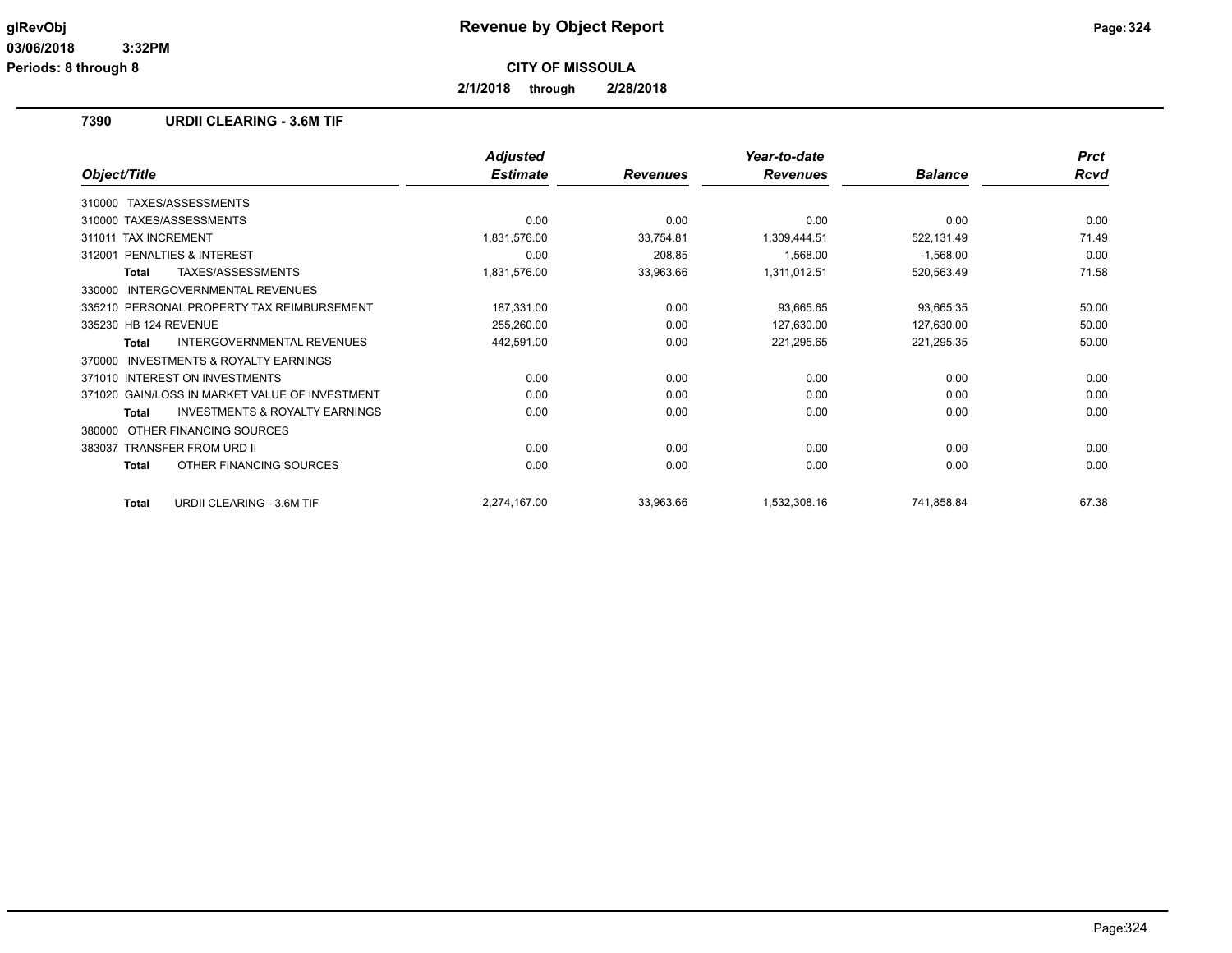**2/1/2018 through 2/28/2018**

**7391 MRA - URD I FUND 7391 MRA - URD I FUND**

|                                                           | <b>Adjusted</b> |                 | Year-to-date    |                | <b>Prct</b> |
|-----------------------------------------------------------|-----------------|-----------------|-----------------|----------------|-------------|
| Object/Title                                              | <b>Estimate</b> | <b>Revenues</b> | <b>Revenues</b> | <b>Balance</b> | <b>Rcvd</b> |
| 310000 TAXES/ASSESSMENTS                                  |                 |                 |                 |                |             |
| 311011 TAX INCREMENT                                      | 0.00            | 0.00            | 0.00            | 0.00           | 0.00        |
| 312001 PENALTIES & INTEREST                               | 0.00            | 0.00            | 0.00            | 0.00           | 0.00        |
| TAXES/ASSESSMENTS<br>Total                                | 0.00            | 0.00            | 0.00            | 0.00           | 0.00        |
| 330000 INTERGOVERNMENTAL REVENUES                         |                 |                 |                 |                |             |
| 331050 ISTEA/CTEP GRANT                                   | 0.00            | 0.00            | 0.00            | 0.00           | 0.00        |
| 336023 STATE CONTRIB. - PERS                              | 0.00            | 0.00            | 0.00            | 0.00           | 0.00        |
| <b>INTERGOVERNMENTAL REVENUES</b><br>Total                | 0.00            | 0.00            | 0.00            | 0.00           | 0.00        |
| 360000 MISCELLANEOUS REVENUES                             |                 |                 |                 |                |             |
| 360000 MISCELLANEOUS REVENUES                             | 0.00            | 0.00            | 0.00            | 0.00           | 0.00        |
| 360010 MISCELLANEOUS                                      | 0.00            | 0.00            | 0.00            | 0.00           | 0.00        |
| 364012 SALE OF SURPLUS PROPERTY                           | 0.00            | 0.00            | 0.00            | 0.00           | 0.00        |
| 365000 DONATIONS                                          | 0.00            | 0.00            | 0.00            | 0.00           | 0.00        |
| MISCELLANEOUS REVENUES<br><b>Total</b>                    | 0.00            | 0.00            | 0.00            | 0.00           | 0.00        |
| 370000 INVESTMENTS & ROYALTY EARNINGS                     |                 |                 |                 |                |             |
| 371010 INTEREST ON INVESTMENTS                            | 0.00            | 0.00            | 0.00            | 0.00           | 0.00        |
| 371020 GAIN/LOSS IN MARKET VALUE OF INVESTMENTS           | 0.00            | 0.00            | 0.00            | 0.00           | 0.00        |
| <b>INVESTMENTS &amp; ROYALTY EARNINGS</b><br><b>Total</b> | 0.00            | 0.00            | 0.00            | 0.00           | 0.00        |
| 380000 OTHER FINANCING SOURCES                            |                 |                 |                 |                |             |
| 382010 SALE OF FIXED ASSETS                               | 0.00            | 0.00            | 0.00            | 0.00           | 0.00        |
| 383001 TRANS FR FLUSHING DISTRICT                         | 0.00            | 0.00            | 0.00            | 0.00           | 0.00        |
| 383016 TRANS FR TAX INCREMENT BOND                        | 0.00            | 0.00            | 0.00            | 0.00           | 0.00        |
| 383029 TRANS FR GENERAL                                   | 0.00            | 0.00            | 0.00            | 0.00           | 0.00        |
| 383037 TRANSFER - URD II                                  | 0.00            | 0.00            | 0.00            | 0.00           | 0.00        |
| 383038 TRANSFER - URD III                                 | 0.00            | 0.00            | 0.00            | 0.00           | 0.00        |
| OTHER FINANCING SOURCES<br><b>Total</b>                   | 0.00            | 0.00            | 0.00            | 0.00           | 0.00        |
| MRA - URD I FUND<br><b>Total</b>                          | 0.00            | 0.00            | 0.00            | 0.00           | 0.00        |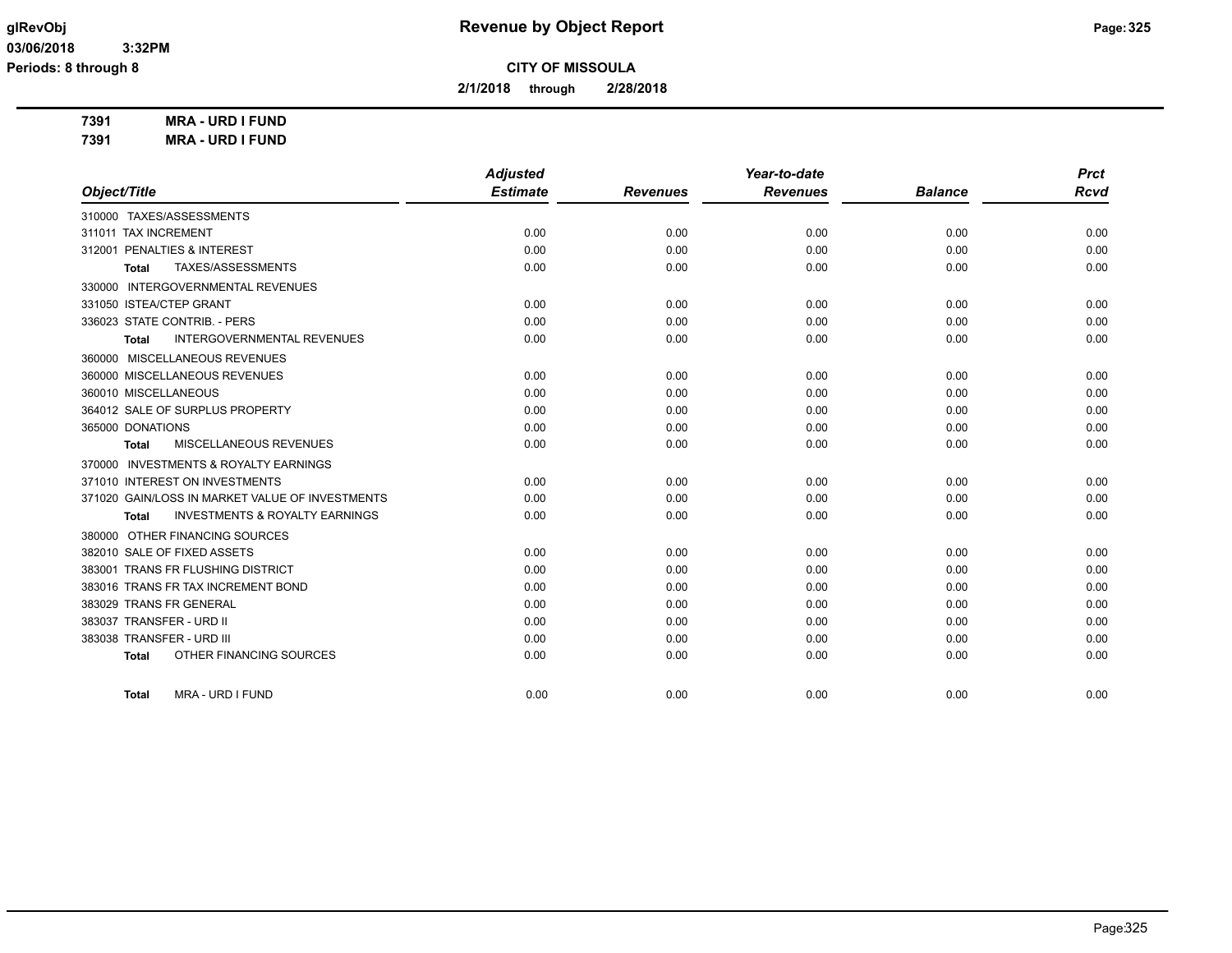**Periods: 8 through 8**

**CITY OF MISSOULA**

**2/1/2018 through 2/28/2018**

### **7391 MRA - URD I FUND**

|                                                           | <b>Adjusted</b> |                 | Year-to-date    |                | <b>Prct</b> |
|-----------------------------------------------------------|-----------------|-----------------|-----------------|----------------|-------------|
| Object/Title                                              | <b>Estimate</b> | <b>Revenues</b> | <b>Revenues</b> | <b>Balance</b> | <b>Rcvd</b> |
| 310000 TAXES/ASSESSMENTS                                  |                 |                 |                 |                |             |
| 311011 TAX INCREMENT                                      | 0.00            | 0.00            | 0.00            | 0.00           | 0.00        |
| 312001 PENALTIES & INTEREST                               | 0.00            | 0.00            | 0.00            | 0.00           | 0.00        |
| TAXES/ASSESSMENTS<br>Total                                | 0.00            | 0.00            | 0.00            | 0.00           | 0.00        |
| 330000 INTERGOVERNMENTAL REVENUES                         |                 |                 |                 |                |             |
| 331050 ISTEA/CTEP GRANT                                   | 0.00            | 0.00            | 0.00            | 0.00           | 0.00        |
| 336023 STATE CONTRIB. - PERS                              | 0.00            | 0.00            | 0.00            | 0.00           | 0.00        |
| <b>INTERGOVERNMENTAL REVENUES</b><br><b>Total</b>         | 0.00            | 0.00            | 0.00            | 0.00           | 0.00        |
| 360000 MISCELLANEOUS REVENUES                             |                 |                 |                 |                |             |
| 360000 MISCELLANEOUS REVENUES                             | 0.00            | 0.00            | 0.00            | 0.00           | 0.00        |
| 360010 MISCELLANEOUS                                      | 0.00            | 0.00            | 0.00            | 0.00           | 0.00        |
| 364012 SALE OF SURPLUS PROPERTY                           | 0.00            | 0.00            | 0.00            | 0.00           | 0.00        |
| 365000 DONATIONS                                          | 0.00            | 0.00            | 0.00            | 0.00           | 0.00        |
| <b>MISCELLANEOUS REVENUES</b><br>Total                    | 0.00            | 0.00            | 0.00            | 0.00           | 0.00        |
| 370000 INVESTMENTS & ROYALTY EARNINGS                     |                 |                 |                 |                |             |
| 371010 INTEREST ON INVESTMENTS                            | 0.00            | 0.00            | 0.00            | 0.00           | 0.00        |
| 371020 GAIN/LOSS IN MARKET VALUE OF INVESTMENT            | 0.00            | 0.00            | 0.00            | 0.00           | 0.00        |
| <b>INVESTMENTS &amp; ROYALTY EARNINGS</b><br><b>Total</b> | 0.00            | 0.00            | 0.00            | 0.00           | 0.00        |
| 380000 OTHER FINANCING SOURCES                            |                 |                 |                 |                |             |
| 382010 SALE OF FIXED ASSETS                               | 0.00            | 0.00            | 0.00            | 0.00           | 0.00        |
| 383001 TRANS FR FLUSHING DISTRICT                         | 0.00            | 0.00            | 0.00            | 0.00           | 0.00        |
| 383016 TRANS FR TAX INCREMENT BOND                        | 0.00            | 0.00            | 0.00            | 0.00           | 0.00        |
| 383029 TRANS FR GENERAL                                   | 0.00            | 0.00            | 0.00            | 0.00           | 0.00        |
| 383037 TRANSFER - URD II                                  | 0.00            | 0.00            | 0.00            | 0.00           | 0.00        |
| 383038 TRANSFER - URD III                                 | 0.00            | 0.00            | 0.00            | 0.00           | 0.00        |
| OTHER FINANCING SOURCES<br><b>Total</b>                   | 0.00            | 0.00            | 0.00            | 0.00           | 0.00        |
| MRA - URD I FUND<br><b>Total</b>                          | 0.00            | 0.00            | 0.00            | 0.00           | 0.00        |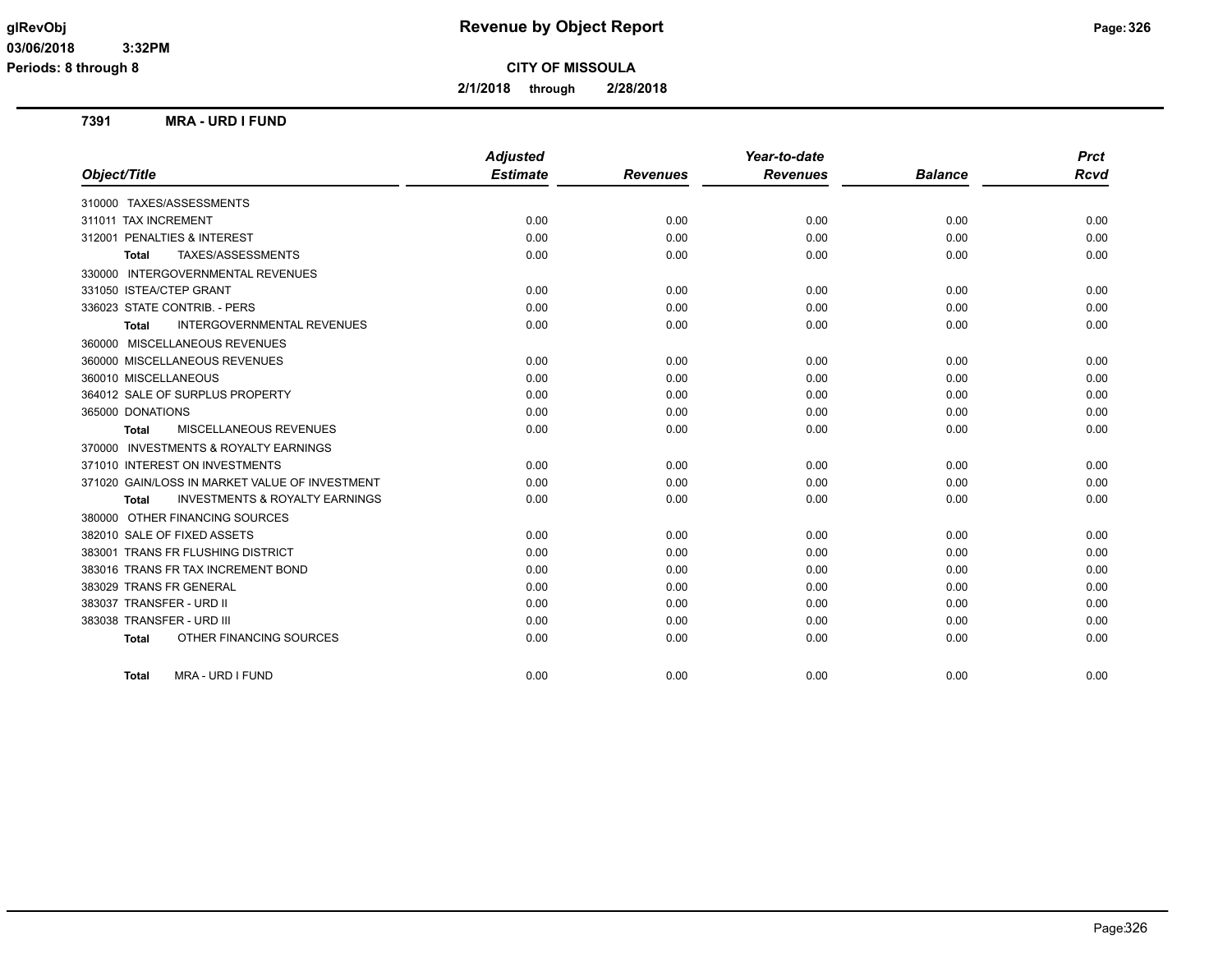**Periods: 8 through 8**

**CITY OF MISSOULA**

**2/1/2018 through 2/28/2018**

**7392 MRA - URD II FUND 7392 MRA - URD II FUND**

*Object/Title Adjusted Estimate Revenues Year-to-date Revenues Balance Prct Rcvd* 310000 TAXES/ASSESSMENTS 311011 TAX INCREMENT 0.00 0.00 0.00 0.00 0.00 **Total** TAXES/ASSESSMENTS 0.00 0.00 0.00 0.00 0.00 330000 INTERGOVERNMENTAL REVENUES 330000 INTERGOVERNMENTAL REVENUES 0.00 0.00 0.00 0.00 0.00 331050 ISTEA/CTEP GRANT 0.00 0.00 0.00 0.00 0.00 331060 NATL RECREATION TRAILS GRANTS 0.00 0.00 0.00 0.00 0.00 335210 PERSONAL PROPERTY TAX REIMBURSEMENT 0.00 0.00 0.00 0.00 0.00 335250 STATE REIMB - SB #184 0.00 0.00 0.00 0.00 0.00 336023 STATE CONTRIB. - PERS 0.00 0.00 0.00 0.00 0.00 **Total** INTERGOVERNMENTAL REVENUES 0.00 0.00 0.00 0.00 0.00 340000 CHARGES FOR SERVICES 343300 MISC CHARGES FOR SERVICES 0.00 0.00 0.00 0.00 0.00 **Total** CHARGES FOR SERVICES 0.00 0.00 0.00 0.00 0.00 360000 MISCELLANEOUS REVENUES 360000 MISCELLANEOUS REVENUES 0.00 0.00 0.00 0.00 0.00 360007 RLF REVENUES 0.00 0.00 0.00 0.00 0.00 360010 MISCELLANEOUS 0.00 0.00 0.00 0.00 0.00 365000 DONATIONS 0.00 0.00 0.00 0.00 0.00 **Total** MISCELLANEOUS REVENUES 0.00 0.00 0.00 0.00 0.00 370000 INVESTMENTS & ROYALTY EARNINGS 371010 INTEREST ON INVESTMENTS 0.00 0.00 0.00 0.00 0.00 371020 GAIN/LOSS IN MARKET VALUE OF INVESTMENTS  $0.00$   $0.00$   $0.00$   $0.00$   $0.00$   $0.00$   $0.00$   $0.00$   $0.00$   $0.00$ **Total** INVESTMENTS & ROYALTY EARNINGS 0.00 0.00 0.00 0.00 0.00 380000 OTHER FINANCING SOURCES 381009 TRANSFERS IN CONTROLLED AND RELEASED A CONTROLLED AND DOCUMENT ON DOCUMENT ON DESCRIPTION ON DESCRIPTION ON DESCRIPTION ON DESCRIPTION ON DESCRIPTION ON DESCRIPTION ON DESCRIPTION ON DESCRIPTION ON DESCRIPTION ON DE 381025 REVENUE BOND PROCEEDS 0.00 0.00 0.00 0.00 0.00 381026 DEBT SERVICE/BROWNSFIELD RLF 1.125M 0.00 0.00 0.00 0.00 0.00 381027 SOUTH RESERVE TRAIL CROSSING 5.M 0.00 0.00 0.00 0.00 0.00 381028 BOND PROCEEDS-MILL SITE 0.00 0.00 0.00 0.00 0.00 381074 CIVIC STADIUM TIF NOTES 1.5M 0.00 0.00 0.00 0.00 0.00 383014 TRANS FR MRA 1,279,532.00 0.00 450,972.69 828,559.31 35.25 383037 TRANSFER - URD II 0.00 0.00 0.00 0.00 0.00 383038 TRANSFER - URD III 0.00 0.00 0.00 0.00 0.00 383039 FROM SID TRANSFERS 0.00 0.00 0.00 0.00 0.00 383060 TRANSFERS FROM FRONT ST URD 0.00 0.00 0.00 0.00 0.00 383061 TRANSFERS FROM PARK IMPACT FEES 0.00 0.00 0.00 0.00 0.00 383062 TRANSFERS FROM PARK SIDS 0.00 0.00 0.00 0.00 0.00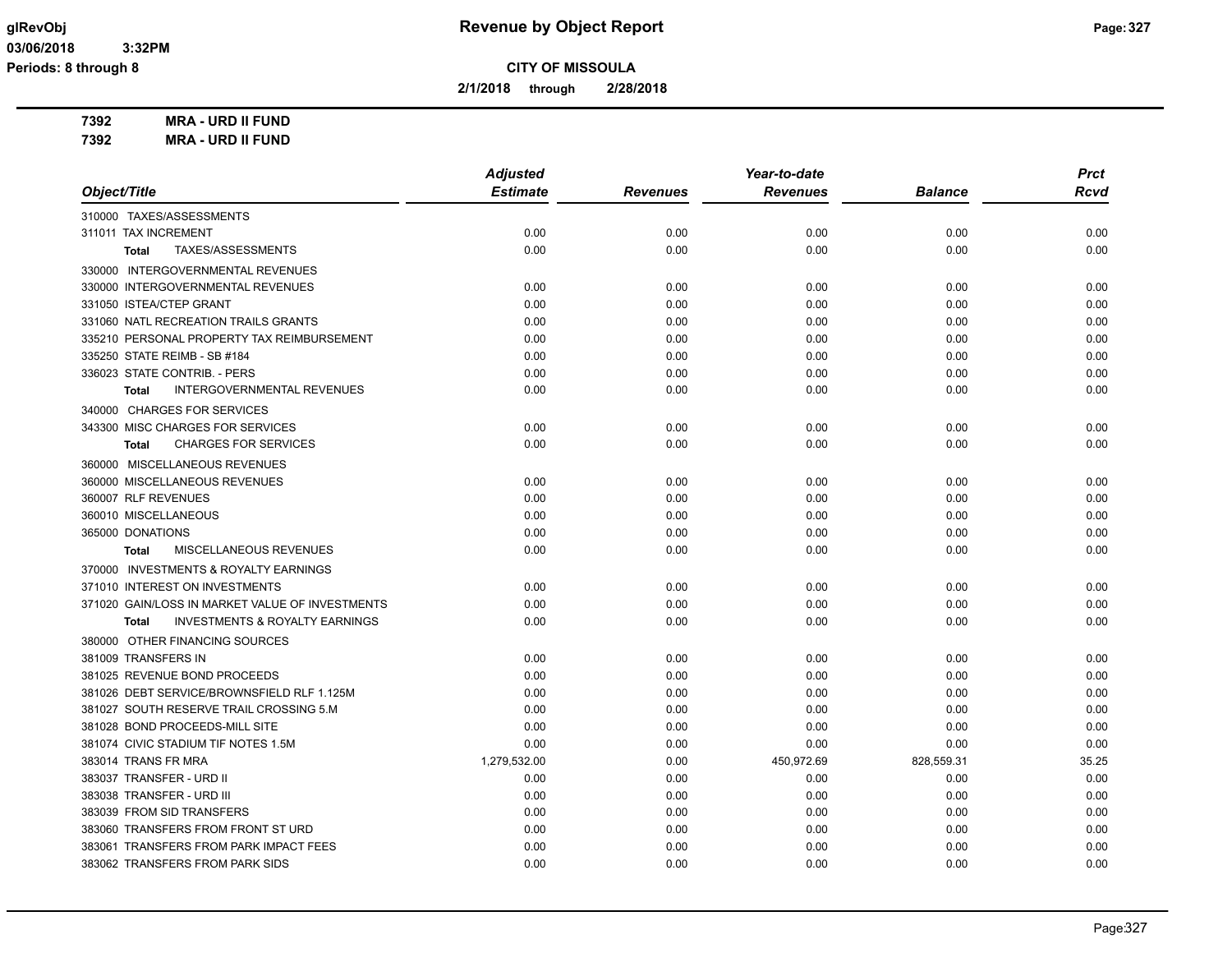**03/06/2018 3:32PM Periods: 8 through 8**

# **glRevObj Revenue by Object Report Page:328**

**2/1/2018 through 2/28/2018**

**7392 MRA - URD II FUND 7392 MRA - URD II FUND**

|                                |                         | <b>Adjusted</b> |                 |                 | Prct           |       |
|--------------------------------|-------------------------|-----------------|-----------------|-----------------|----------------|-------|
| Object/Title                   |                         | <b>Estimate</b> | <b>Revenues</b> | <b>Revenues</b> | <b>Balance</b> | Rcvd  |
| 383063 *** Title Not Found *** |                         | 0.00            | 0.00            | 0.00            | 0.00           | 0.00  |
| Total                          | OTHER FINANCING SOURCES | 279,532.00      | 0.00            | 450.972.69      | 828.559.31     | 35.25 |
| <b>Total</b>                   | MRA - URD II FUND       | 1,279,532.00    | 0.00            | 450.972.69      | 828,559.31     | 35.25 |

Page:328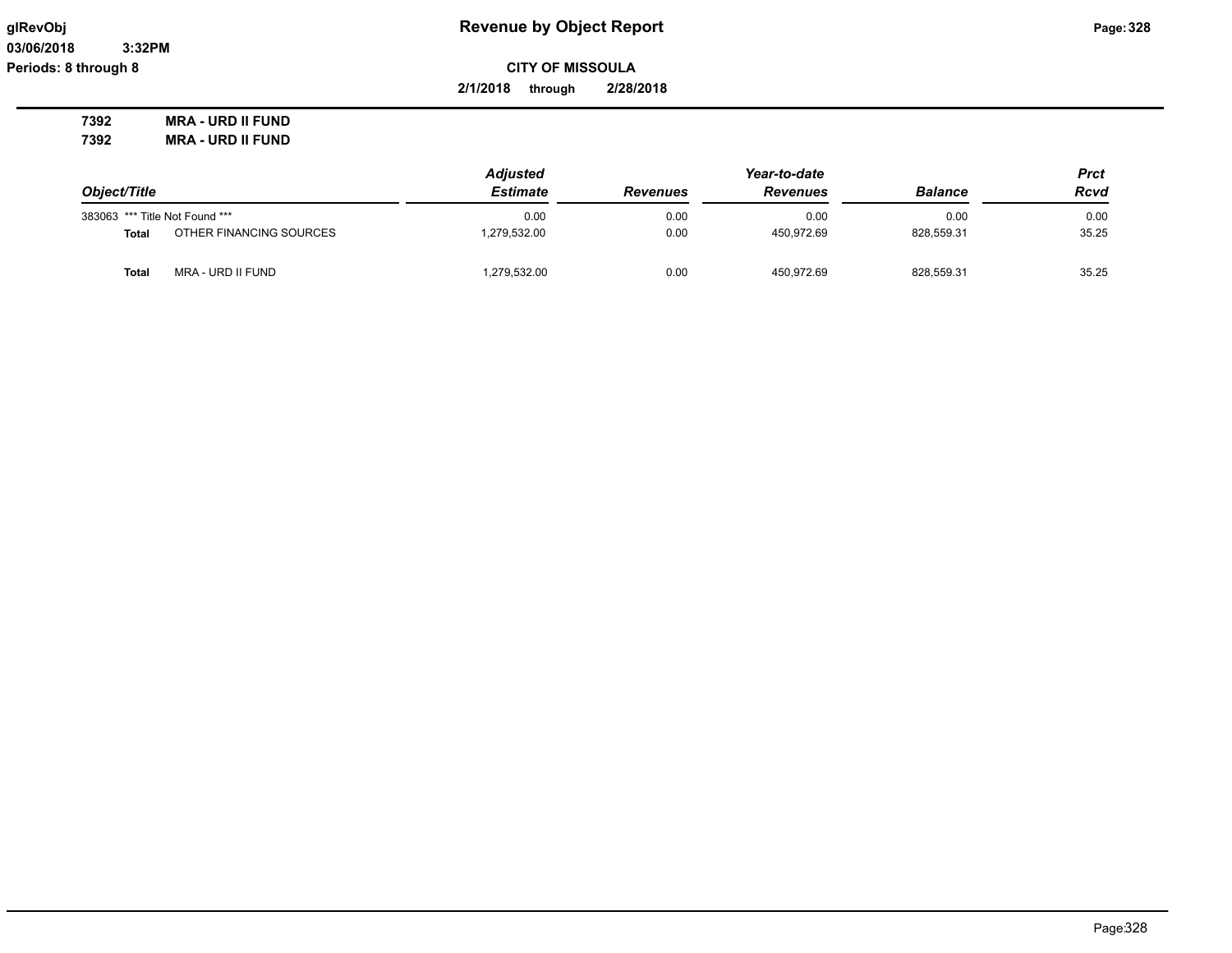**2/1/2018 through 2/28/2018**

### **7392 MRA - URD II FUND**

|                                                           | <b>Adjusted</b> |                 | Year-to-date    |                | <b>Prct</b> |
|-----------------------------------------------------------|-----------------|-----------------|-----------------|----------------|-------------|
| Object/Title                                              | <b>Estimate</b> | <b>Revenues</b> | <b>Revenues</b> | <b>Balance</b> | Rcvd        |
| 310000 TAXES/ASSESSMENTS                                  |                 |                 |                 |                |             |
| 311011 TAX INCREMENT                                      | 0.00            | 0.00            | 0.00            | 0.00           | 0.00        |
| TAXES/ASSESSMENTS<br>Total                                | 0.00            | 0.00            | 0.00            | 0.00           | 0.00        |
| 330000 INTERGOVERNMENTAL REVENUES                         |                 |                 |                 |                |             |
| 330000 INTERGOVERNMENTAL REVENUES                         | 0.00            | 0.00            | 0.00            | 0.00           | 0.00        |
| 331050 ISTEA/CTEP GRANT                                   | 0.00            | 0.00            | 0.00            | 0.00           | 0.00        |
| 331060 NATL RECREATION TRAILS GRANTS                      | 0.00            | 0.00            | 0.00            | 0.00           | 0.00        |
| 335210 PERSONAL PROPERTY TAX REIMBURSEMENT                | 0.00            | 0.00            | 0.00            | 0.00           | 0.00        |
| 335250 STATE REIMB - SB #184                              | 0.00            | 0.00            | 0.00            | 0.00           | 0.00        |
| 336023 STATE CONTRIB. - PERS                              | 0.00            | 0.00            | 0.00            | 0.00           | 0.00        |
| <b>INTERGOVERNMENTAL REVENUES</b><br><b>Total</b>         | 0.00            | 0.00            | 0.00            | 0.00           | 0.00        |
| 340000 CHARGES FOR SERVICES                               |                 |                 |                 |                |             |
| 343300 MISC CHARGES FOR SERVICES                          | 0.00            | 0.00            | 0.00            | 0.00           | 0.00        |
| <b>CHARGES FOR SERVICES</b><br><b>Total</b>               | 0.00            | 0.00            | 0.00            | 0.00           | 0.00        |
| 360000 MISCELLANEOUS REVENUES                             |                 |                 |                 |                |             |
| 360000 MISCELLANEOUS REVENUES                             | 0.00            | 0.00            | 0.00            | 0.00           | 0.00        |
| 360007 RLF REVENUES                                       | 0.00            | 0.00            | 0.00            | 0.00           | 0.00        |
| 360010 MISCELLANEOUS                                      | 0.00            | 0.00            | 0.00            | 0.00           | 0.00        |
| 365000 DONATIONS                                          | 0.00            | 0.00            | 0.00            | 0.00           | 0.00        |
| MISCELLANEOUS REVENUES<br><b>Total</b>                    | 0.00            | 0.00            | 0.00            | 0.00           | 0.00        |
| 370000 INVESTMENTS & ROYALTY EARNINGS                     |                 |                 |                 |                |             |
| 371010 INTEREST ON INVESTMENTS                            | 0.00            | 0.00            | 0.00            | 0.00           | 0.00        |
| 371020 GAIN/LOSS IN MARKET VALUE OF INVESTMENT            | 0.00            | 0.00            | 0.00            | 0.00           | 0.00        |
| <b>INVESTMENTS &amp; ROYALTY EARNINGS</b><br><b>Total</b> | 0.00            | 0.00            | 0.00            | 0.00           | 0.00        |
| 380000 OTHER FINANCING SOURCES                            |                 |                 |                 |                |             |
| 381009 TRANSFERS IN                                       | 0.00            | 0.00            | 0.00            | 0.00           | 0.00        |
| 381025 REVENUE BOND PROCEEDS                              | 0.00            | 0.00            | 0.00            | 0.00           | 0.00        |
| 381026 DEBT SERVICE/BROWNSFIELD RLF 1.125M                | 0.00            | 0.00            | 0.00            | 0.00           | 0.00        |
| 381027 SOUTH RESERVE TRAIL CROSSING 5.M                   | 0.00            | 0.00            | 0.00            | 0.00           | 0.00        |
| 381028 BOND PROCEEDS-MILL SITE                            | 0.00            | 0.00            | 0.00            | 0.00           | 0.00        |
| 381074 CIVIC STADIUM TIF NOTES 1.5M                       | 0.00            | 0.00            | 0.00            | 0.00           | 0.00        |
| 383014 TRANS FR MRA                                       | 1,279,532.00    | 0.00            | 450,972.69      | 828,559.31     | 35.25       |
| 383037 TRANSFER - URD II                                  | 0.00            | 0.00            | 0.00            | 0.00           | 0.00        |
| 383038 TRANSFER - URD III                                 | 0.00            | 0.00            | 0.00            | 0.00           | 0.00        |
| 383039 FROM SID TRANSFERS                                 | 0.00            | 0.00            | 0.00            | 0.00           | 0.00        |
| 383060 TRANSFERS FROM FRONT ST URD                        | 0.00            | 0.00            | 0.00            | 0.00           | 0.00        |
| 383061 TRANSFERS FROM PARK IMPACT FEES                    | 0.00            | 0.00            | 0.00            | 0.00           | 0.00        |
| 383062 TRANSFERS FROM PARK SIDS                           | 0.00            | 0.00            | 0.00            | 0.00           | 0.00        |
| 383063 *** Title Not Found ***                            | 0.00            | 0.00            | 0.00            | 0.00           | 0.00        |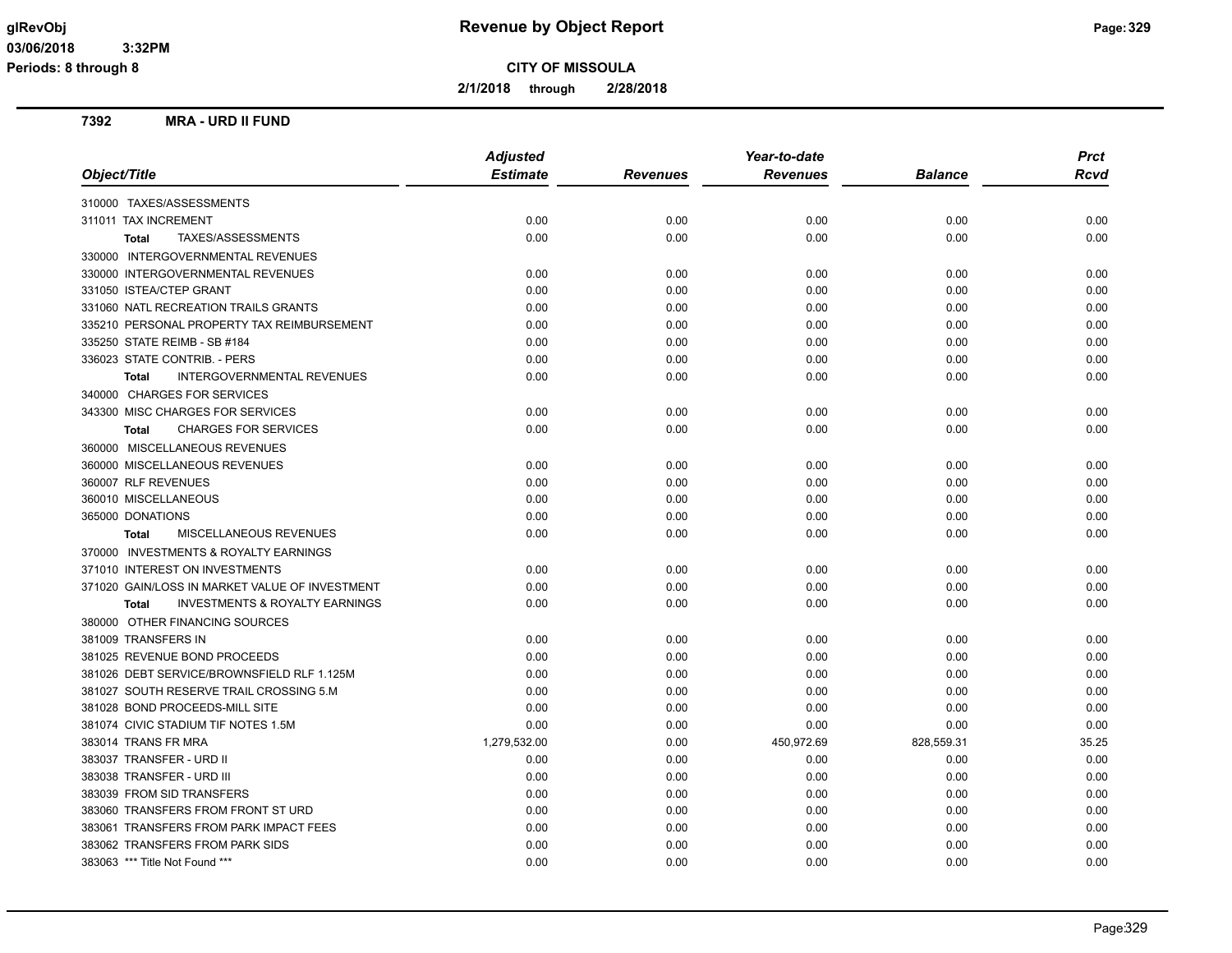**2/1/2018 through 2/28/2018**

**7392 MRA - URD II FUND**

| Object/Title |                         | <b>Adjusted</b><br><b>Estimate</b> | <b>Revenues</b> | Year-to-date<br><b>Revenues</b> | <b>Balance</b> | <b>Prct</b><br><b>Rcvd</b> |
|--------------|-------------------------|------------------------------------|-----------------|---------------------------------|----------------|----------------------------|
| <b>Total</b> | OTHER FINANCING SOURCES | 1,279,532.00                       | 0.00            | 450.972.69                      | 828.559.31     | 35.25                      |
| <b>Total</b> | MRA - URD II FUND       | 1,279,532.00                       | 0.00            | 450,972.69                      | 828,559.31     | 35.25                      |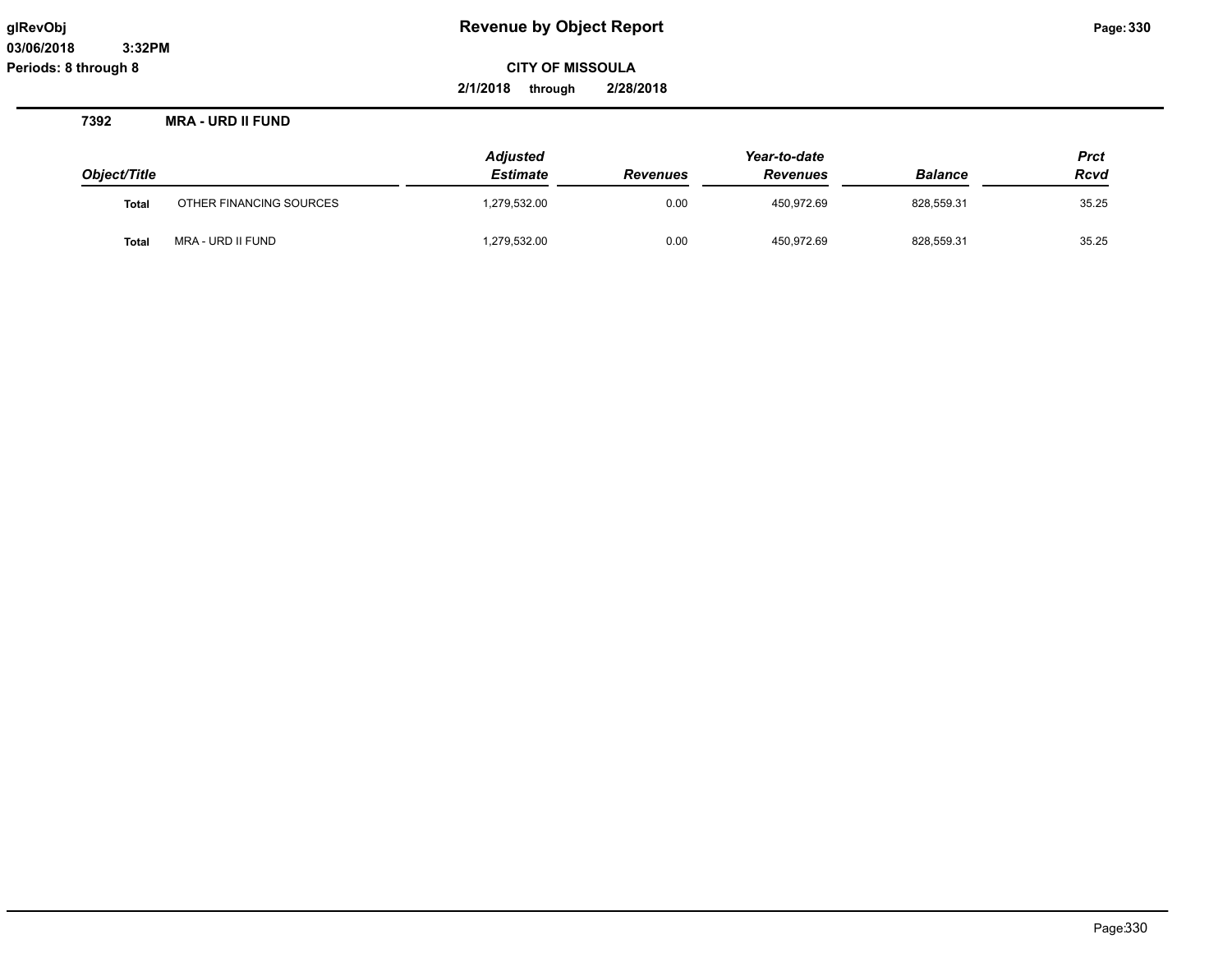**2/1/2018 through 2/28/2018**

**7393 MRA - URD III FUND**

**7393 MRA - URD III FUND**

|                                                           | <b>Adjusted</b> |                 | Year-to-date    |                | <b>Prct</b> |
|-----------------------------------------------------------|-----------------|-----------------|-----------------|----------------|-------------|
| Object/Title                                              | <b>Estimate</b> | <b>Revenues</b> | <b>Revenues</b> | <b>Balance</b> | <b>Rcvd</b> |
| 310000 TAXES/ASSESSMENTS                                  |                 |                 |                 |                |             |
| 311011 TAX INCREMENT                                      | 0.00            | 0.00            | 0.00            | 0.00           | 0.00        |
| 312001 PENALTIES & INTEREST                               | 0.00            | 0.00            | 0.00            | 0.00           | 0.00        |
| TAXES/ASSESSMENTS<br><b>Total</b>                         | 0.00            | 0.00            | 0.00            | 0.00           | 0.00        |
| 330000 INTERGOVERNMENTAL REVENUES                         |                 |                 |                 |                |             |
| 331050 ISTEA/CTEP GRANT                                   | 0.00            | 0.00            | 0.00            | 0.00           | 0.00        |
| 331060 NATL RECREATION TRAILS GRANTS                      | 0.00            | 0.00            | 0.00            | 0.00           | 0.00        |
| 335210 PERSONAL PROPERTY TAX REIMBURSEMENT                | 0.00            | 0.00            | 0.00            | 0.00           | 0.00        |
| 336020 STATE PENSION CONTRIBUTION                         | 0.00            | 0.00            | 0.00            | 0.00           | 0.00        |
| 336023 STATE CONTRIB. - PERS                              | 0.00            | 0.00            | 296.60          | $-296.60$      | 0.00        |
| <b>INTERGOVERNMENTAL REVENUES</b><br><b>Total</b>         | 0.00            | 0.00            | 296.60          | $-296.60$      | 0.00        |
| 340000 CHARGES FOR SERVICES                               |                 |                 |                 |                |             |
| 343065 BUILDING RENTALS                                   | 0.00            | 0.00            | 0.00            | 0.00           | 0.00        |
| <b>CHARGES FOR SERVICES</b><br><b>Total</b>               | 0.00            | 0.00            | 0.00            | 0.00           | 0.00        |
| 360000 MISCELLANEOUS REVENUES                             |                 |                 |                 |                |             |
| 360000 MISCELLANEOUS REVENUES                             | 0.00            | 0.00            | 0.00            | 0.00           | 0.00        |
| 360010 MISCELLANEOUS                                      | 0.00            | 0.00            | 0.00            | 0.00           | 0.00        |
| 362000 OTHER MISCELLANEOUS REVENUE                        | 0.00            | 0.00            | 0.00            | 0.00           | 0.00        |
| 362004 URD III FACADE IMPROVEMENT LOAN REC                | 0.00            | 0.00            | 0.00            | 0.00           | 0.00        |
| 365000 DONATIONS                                          | 0.00            | 0.00            | 92,000.00       | $-92,000.00$   | 0.00        |
| MISCELLANEOUS REVENUES<br><b>Total</b>                    | 0.00            | 0.00            | 92,000.00       | $-92,000.00$   | 0.00        |
| 370000 INVESTMENTS & ROYALTY EARNINGS                     |                 |                 |                 |                |             |
| 371010 INTEREST ON INVESTMENTS                            | 0.00            | 0.00            | 0.00            | 0.00           | 0.00        |
| 371020 GAIN/LOSS IN MARKET VALUE OF INVESTMENTS           | 0.00            | 0.00            | 0.00            | 0.00           | 0.00        |
| <b>INVESTMENTS &amp; ROYALTY EARNINGS</b><br><b>Total</b> | 0.00            | 0.00            | 0.00            | 0.00           | 0.00        |
| 380000 OTHER FINANCING SOURCES                            |                 |                 |                 |                |             |
| 381000 LOAN PROCEEDS                                      | 0.00            | 0.00            | 0.00            | 0.00           | 0.00        |
| 381024 MARY AVENUE BOND PROCEEDS                          | 1,665,000.00    | 0.00            | 1,665,000.00    | 0.00           | 100.00      |
| 381025 REVENUE BOND PROCEEDS                              | 1,600,000.00    | 0.00            | 0.00            | 1,600,000.00   | 0.00        |
| 381026 *** Title Not Found ***                            | 1,890,000.00    | 0.00            | 0.00            | 1,890,000.00   | 0.00        |
| 381028 BOND PROCEEDS-MILL SITE                            | 2,207,000.00    | 0.00            | 0.00            | 2,207,000.00   | 0.00        |
| 383014 TRANS FR MRA                                       | 790,943.00      | 0.00            | $-79,037.12$    | 869,980.12     | $-9.99$     |
| 383037 TRANSFER - URD II                                  | 250,000.00      | 0.00            | 0.00            | 250,000.00     | 0.00        |
| OTHER FINANCING SOURCES<br><b>Total</b>                   | 8,402,943.00    | 0.00            | 1,585,962.88    | 6,816,980.12   | 18.87       |
| MRA - URD III FUND<br>Total                               | 8,402,943.00    | 0.00            | 1,678,259.48    | 6,724,683.52   | 19.97       |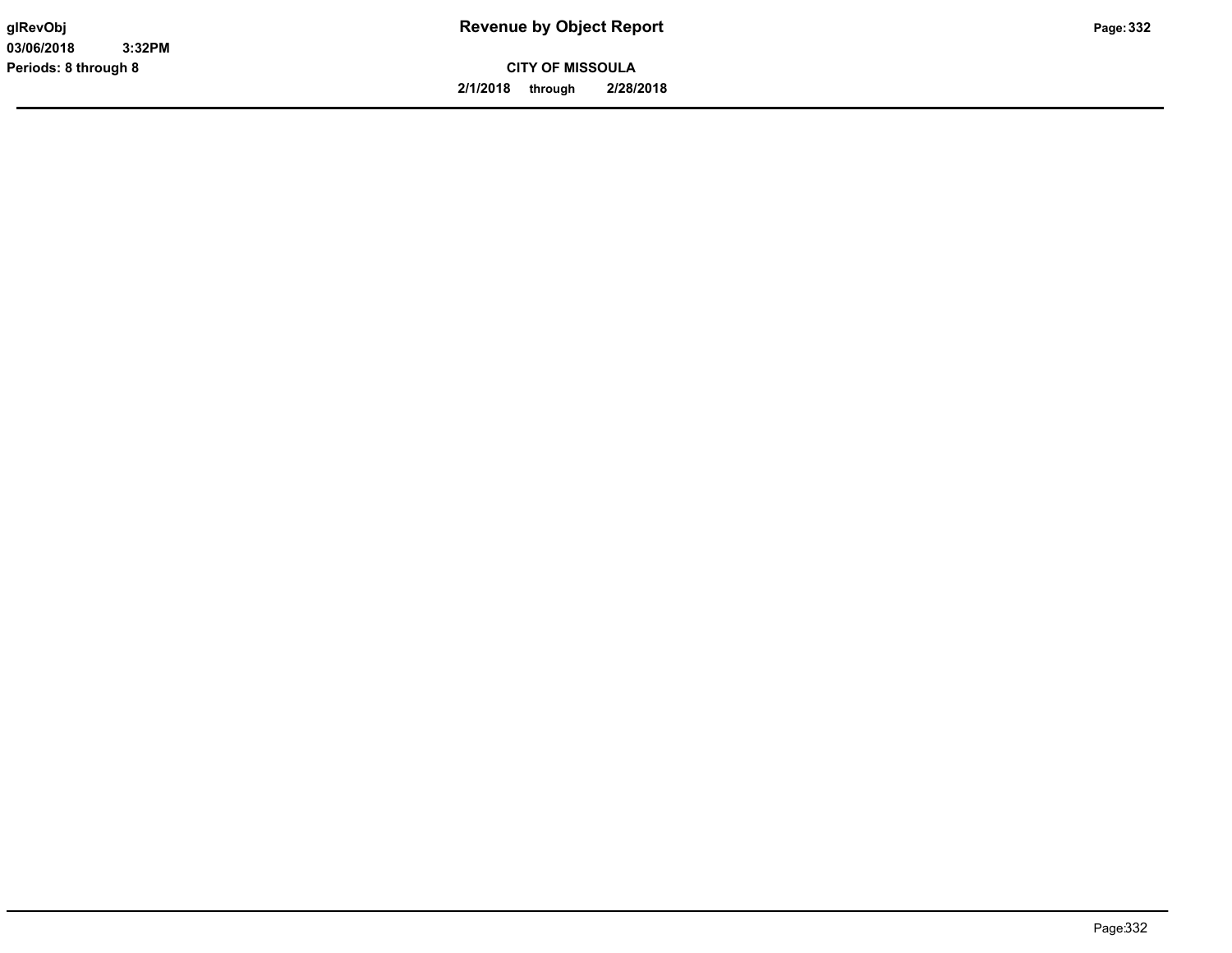**2/1/2018 through 2/28/2018**

### **7393 MRA - URD III FUND**

|                                                   | <b>Adjusted</b> |                 | Year-to-date    |                | <b>Prct</b> |
|---------------------------------------------------|-----------------|-----------------|-----------------|----------------|-------------|
| Object/Title                                      | <b>Estimate</b> | <b>Revenues</b> | <b>Revenues</b> | <b>Balance</b> | <b>Rcvd</b> |
| 310000 TAXES/ASSESSMENTS                          |                 |                 |                 |                |             |
| 311011 TAX INCREMENT                              | 0.00            | 0.00            | 0.00            | 0.00           | 0.00        |
| 312001 PENALTIES & INTEREST                       | 0.00            | 0.00            | 0.00            | 0.00           | 0.00        |
| TAXES/ASSESSMENTS<br><b>Total</b>                 | 0.00            | 0.00            | 0.00            | 0.00           | 0.00        |
| 330000 INTERGOVERNMENTAL REVENUES                 |                 |                 |                 |                |             |
| 331050 ISTEA/CTEP GRANT                           | 0.00            | 0.00            | 0.00            | 0.00           | 0.00        |
| 331060 NATL RECREATION TRAILS GRANTS              | 0.00            | 0.00            | 0.00            | 0.00           | 0.00        |
| 335210 PERSONAL PROPERTY TAX REIMBURSEMENT        | 0.00            | 0.00            | 0.00            | 0.00           | 0.00        |
| 336020 STATE PENSION CONTRIBUTION                 | 0.00            | 0.00            | 0.00            | 0.00           | 0.00        |
| 336023 STATE CONTRIB. - PERS                      | 0.00            | 0.00            | 296.60          | $-296.60$      | 0.00        |
| <b>INTERGOVERNMENTAL REVENUES</b><br><b>Total</b> | 0.00            | 0.00            | 296.60          | $-296.60$      | 0.00        |
| 340000 CHARGES FOR SERVICES                       |                 |                 |                 |                |             |
| 343065 BUILDING RENTALS                           | 0.00            | 0.00            | 0.00            | 0.00           | 0.00        |
| <b>CHARGES FOR SERVICES</b><br><b>Total</b>       | 0.00            | 0.00            | 0.00            | 0.00           | 0.00        |
| 360000 MISCELLANEOUS REVENUES                     |                 |                 |                 |                |             |
| 360000 MISCELLANEOUS REVENUES                     | 0.00            | 0.00            | 0.00            | 0.00           | 0.00        |
| 360010 MISCELLANEOUS                              | 0.00            | 0.00            | 0.00            | 0.00           | 0.00        |
| 362000 OTHER MISCELLANEOUS REVENUE                | 0.00            | 0.00            | 0.00            | 0.00           | 0.00        |
| 362004 URD III FACADE IMPROVEMENT LOAN REC        | 0.00            | 0.00            | 0.00            | 0.00           | 0.00        |
| 365000 DONATIONS                                  | 0.00            | 0.00            | 92,000.00       | $-92,000.00$   | 0.00        |
| MISCELLANEOUS REVENUES<br><b>Total</b>            | 0.00            | 0.00            | 92,000.00       | $-92,000.00$   | 0.00        |
| 370000 INVESTMENTS & ROYALTY EARNINGS             |                 |                 |                 |                |             |
| 371010 INTEREST ON INVESTMENTS                    | 0.00            | 0.00            | 0.00            | 0.00           | 0.00        |
| 371020 GAIN/LOSS IN MARKET VALUE OF INVESTMENT    | 0.00            | 0.00            | 0.00            | 0.00           | 0.00        |
| INVESTMENTS & ROYALTY EARNINGS<br><b>Total</b>    | 0.00            | 0.00            | 0.00            | 0.00           | 0.00        |
| 380000 OTHER FINANCING SOURCES                    |                 |                 |                 |                |             |
| 381000 LOAN PROCEEDS                              | 0.00            | 0.00            | 0.00            | 0.00           | 0.00        |
| 381024 MARY AVENUE BOND PROCEEDS                  | 1,665,000.00    | 0.00            | 1,665,000.00    | 0.00           | 100.00      |
| 381025 REVENUE BOND PROCEEDS                      | 1,600,000.00    | 0.00            | 0.00            | 1,600,000.00   | 0.00        |
| 381026 *** Title Not Found ***                    | 1,890,000.00    | 0.00            | 0.00            | 1,890,000.00   | 0.00        |
| 381028 BOND PROCEEDS-MILL SITE                    | 2,207,000.00    | 0.00            | 0.00            | 2,207,000.00   | 0.00        |
| 383014 TRANS FR MRA                               | 790,943.00      | 0.00            | -79,037.12      | 869,980.12     | -9.99       |
| 383037 TRANSFER - URD II                          | 250,000.00      | 0.00            | 0.00            | 250,000.00     | 0.00        |
| OTHER FINANCING SOURCES<br><b>Total</b>           | 8,402,943.00    | 0.00            | 1,585,962.88    | 6,816,980.12   | 18.87       |
| MRA - URD III FUND<br><b>Total</b>                | 8,402,943.00    | 0.00            | 1,678,259.48    | 6,724,683.52   | 19.97       |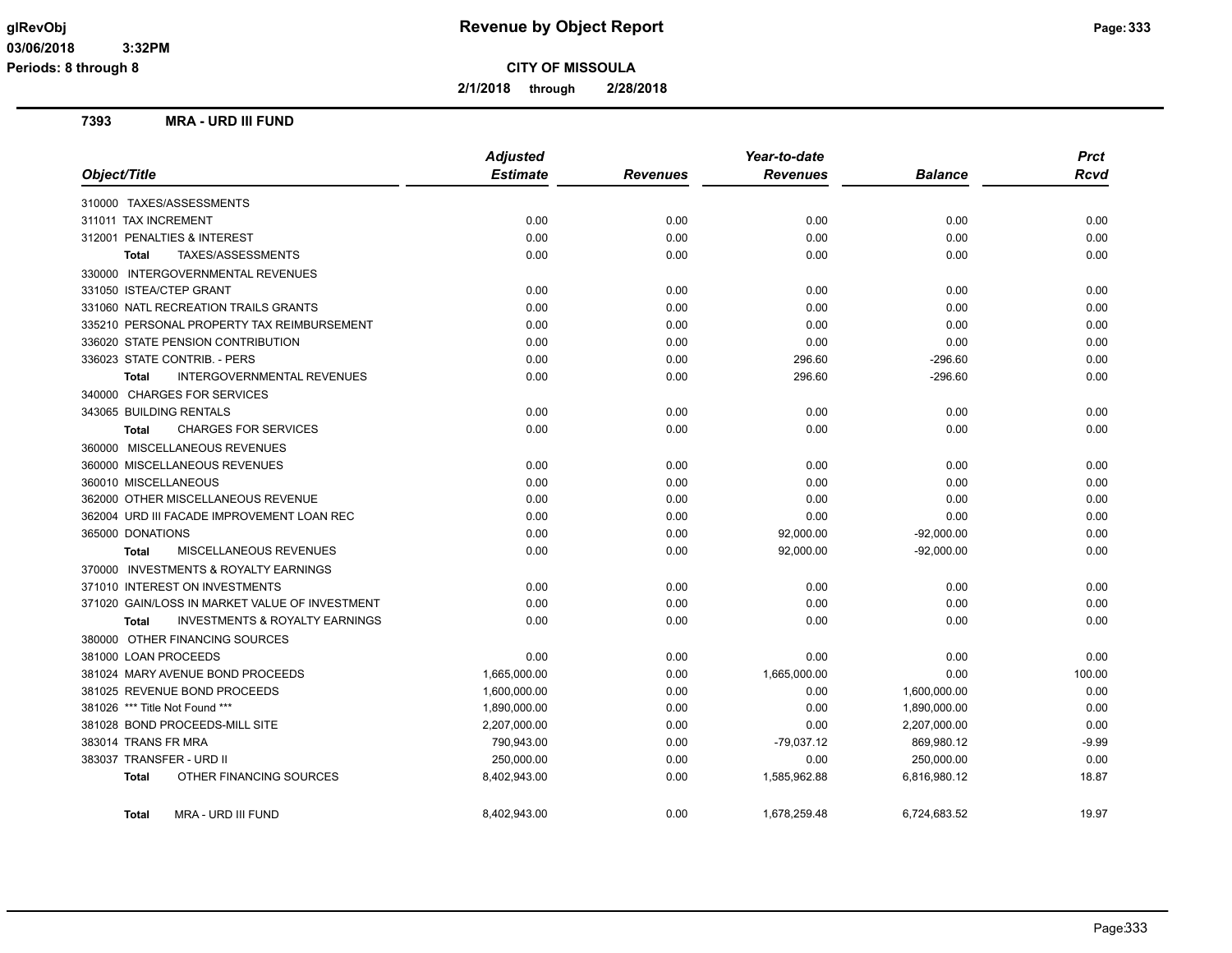**2/1/2018 through 2/28/2018**

# **7394 MRA URD III TI DEBT CLEARING FUND**

**7394 MRA URD III TI DEBT CLEARING FUND**

|                                                           | <b>Adjusted</b> |                 | Year-to-date    |                | <b>Prct</b> |
|-----------------------------------------------------------|-----------------|-----------------|-----------------|----------------|-------------|
| Object/Title                                              | <b>Estimate</b> | <b>Revenues</b> | <b>Revenues</b> | <b>Balance</b> | <b>Rcvd</b> |
| TAXES/ASSESSMENTS<br>310000                               |                 |                 |                 |                |             |
| 311011 TAX INCREMENT                                      | 1,697,606.00    | 26,258.27       | 1,429,228.45    | 268,377.55     | 84.19       |
| PENALTIES & INTEREST<br>312001                            | 0.00            | 556.74          | 2,036.33        | $-2,036.33$    | 0.00        |
| <b>TAXES/ASSESSMENTS</b><br>Total                         | 1,697,606.00    | 26,815.01       | 1,431,264.78    | 266,341.22     | 84.31       |
| INTERGOVERNMENTAL REVENUES<br>330000                      |                 |                 |                 |                |             |
| 335210 PERSONAL PROPERTY TAX REIMBURSEMENT                | 277,850.00      | 0.00            | 138,925.02      | 138,924.98     | 50.00       |
| 335250 STATE REIMB - SB #184                              | 0.00            | 0.00            | 0.00            | 0.00           | 0.00        |
| <b>INTERGOVERNMENTAL REVENUES</b><br>Total                | 277,850.00      | 0.00            | 138,925.02      | 138,924.98     | 50.00       |
| <b>INVESTMENTS &amp; ROYALTY EARNINGS</b><br>370000       |                 |                 |                 |                |             |
| 371010 INTEREST ON INVESTMENTS                            | 0.00            | 0.00            | 0.00            | 0.00           | 0.00        |
| 371020 GAIN/LOSS IN MARKET VALUE OF INVESTMENTS           | 0.00            | 0.00            | 0.00            | 0.00           | 0.00        |
| <b>INVESTMENTS &amp; ROYALTY EARNINGS</b><br><b>Total</b> | 0.00            | 0.00            | 0.00            | 0.00           | 0.00        |
| OTHER FINANCING SOURCES<br>380000                         |                 |                 |                 |                |             |
| 383014 TRANS FR MRA                                       | 0.00            | 0.00            | 0.00            | 0.00           | 0.00        |
| OTHER FINANCING SOURCES<br><b>Total</b>                   | 0.00            | 0.00            | 0.00            | 0.00           | 0.00        |
| MRA URD III TI DEBT CLEARING FUND<br><b>Total</b>         | 1,975,456.00    | 26,815.01       | 1,570,189.80    | 405,266.20     | 79.48       |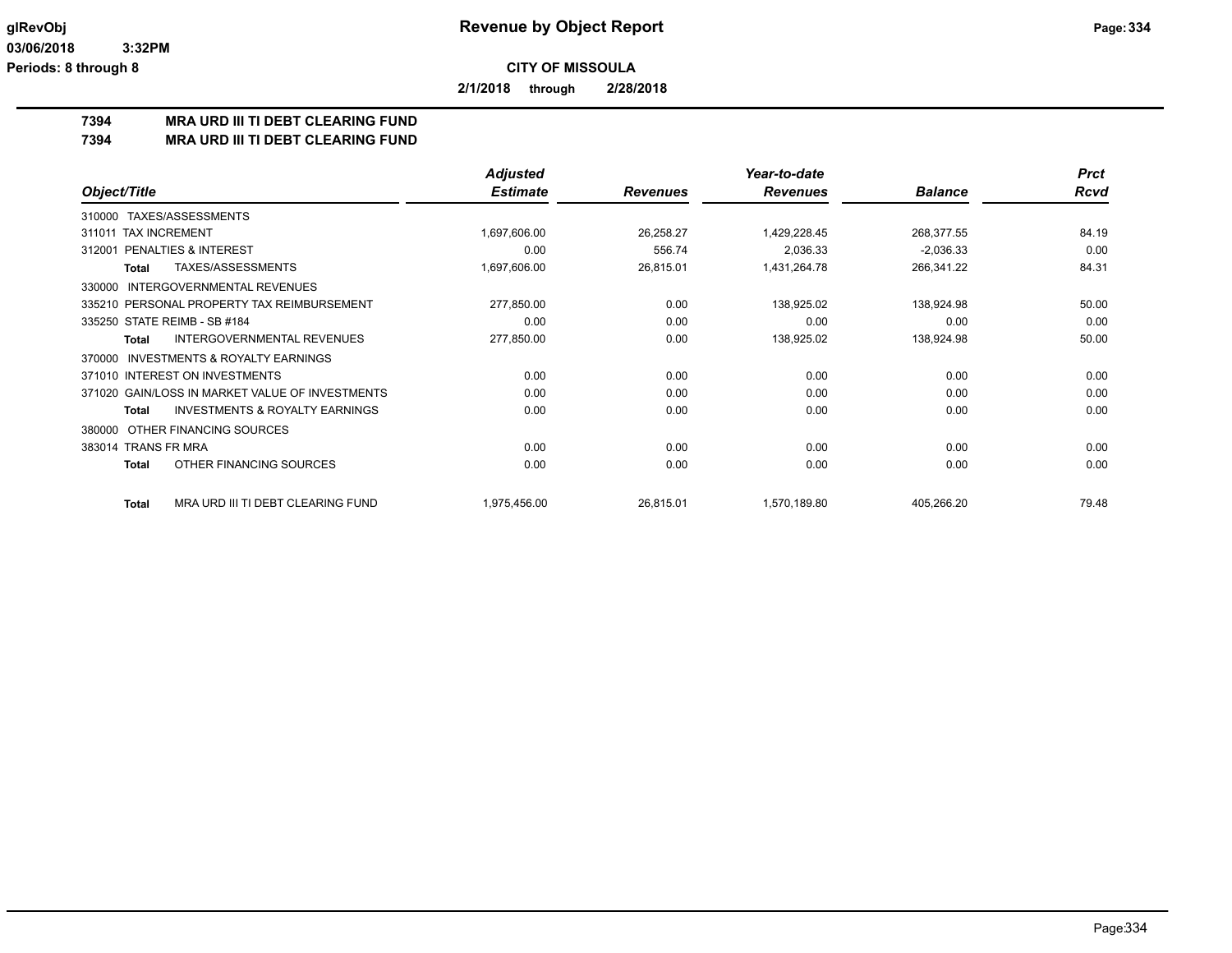**2/1/2018 through 2/28/2018**

### **7394 MRA URD III TI DEBT CLEARING FUND**

|                                                    | <b>Adjusted</b> |                 | Year-to-date    |                | <b>Prct</b> |
|----------------------------------------------------|-----------------|-----------------|-----------------|----------------|-------------|
| Object/Title                                       | <b>Estimate</b> | <b>Revenues</b> | <b>Revenues</b> | <b>Balance</b> | <b>Rcvd</b> |
| TAXES/ASSESSMENTS<br>310000                        |                 |                 |                 |                |             |
| <b>TAX INCREMENT</b><br>311011                     | 1,697,606.00    | 26,258.27       | 1,429,228.45    | 268,377.55     | 84.19       |
| <b>PENALTIES &amp; INTEREST</b><br>312001          | 0.00            | 556.74          | 2,036.33        | $-2,036.33$    | 0.00        |
| TAXES/ASSESSMENTS<br>Total                         | 1,697,606.00    | 26,815.01       | 1,431,264.78    | 266,341.22     | 84.31       |
| INTERGOVERNMENTAL REVENUES<br>330000               |                 |                 |                 |                |             |
| 335210 PERSONAL PROPERTY TAX REIMBURSEMENT         | 277,850.00      | 0.00            | 138,925.02      | 138,924.98     | 50.00       |
| 335250 STATE REIMB - SB #184                       | 0.00            | 0.00            | 0.00            | 0.00           | 0.00        |
| INTERGOVERNMENTAL REVENUES<br>Total                | 277,850.00      | 0.00            | 138,925.02      | 138,924.98     | 50.00       |
| INVESTMENTS & ROYALTY EARNINGS<br>370000           |                 |                 |                 |                |             |
| 371010 INTEREST ON INVESTMENTS                     | 0.00            | 0.00            | 0.00            | 0.00           | 0.00        |
| 371020 GAIN/LOSS IN MARKET VALUE OF INVESTMENT     | 0.00            | 0.00            | 0.00            | 0.00           | 0.00        |
| <b>INVESTMENTS &amp; ROYALTY EARNINGS</b><br>Total | 0.00            | 0.00            | 0.00            | 0.00           | 0.00        |
| OTHER FINANCING SOURCES<br>380000                  |                 |                 |                 |                |             |
| 383014 TRANS FR MRA                                | 0.00            | 0.00            | 0.00            | 0.00           | 0.00        |
| OTHER FINANCING SOURCES<br>Total                   | 0.00            | 0.00            | 0.00            | 0.00           | 0.00        |
| MRA URD III TI DEBT CLEARING FUND<br><b>Total</b>  | 1,975,456.00    | 26,815.01       | 1,570,189.80    | 405,266.20     | 79.48       |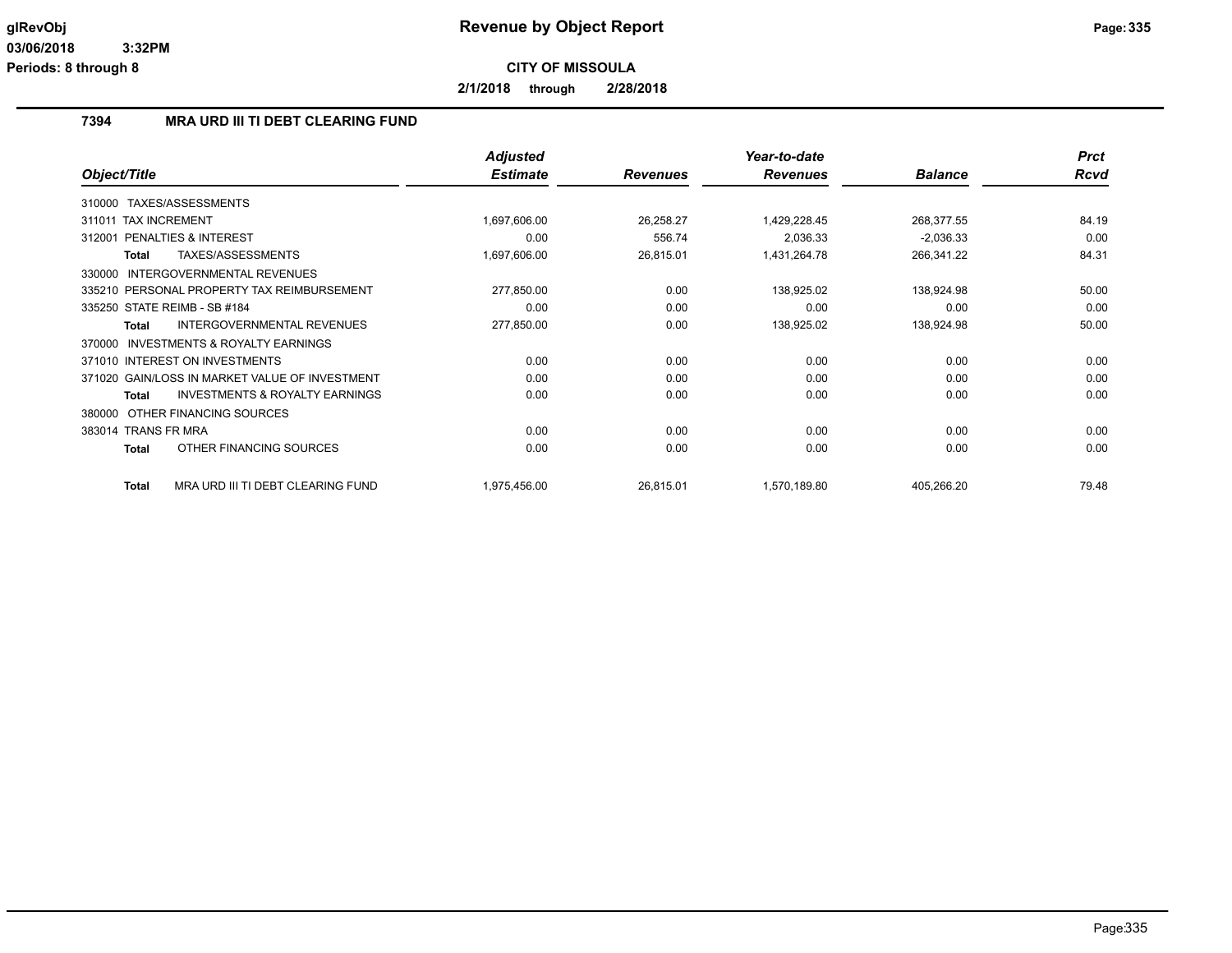**2/1/2018 through 2/28/2018**

# **7395 MRA TAX INCREMENT DEBT SERVICE**

**7395 MRA TAX INCREMENT DEBT SERVICE**

|                                         | <b>Adjusted</b> |                 | Year-to-date    |                | <b>Prct</b> |
|-----------------------------------------|-----------------|-----------------|-----------------|----------------|-------------|
| Object/Title                            | <b>Estimate</b> | <b>Revenues</b> | <b>Revenues</b> | <b>Balance</b> | <b>Rcvd</b> |
| 370000 INVESTMENTS & ROYALTY EARNINGS   |                 |                 |                 |                |             |
| 371010 INTEREST ON INVESTMENTS          | 0.00            | 0.00            | 0.00            | 0.00           | 0.00        |
| INVESTMENTS & ROYALTY EARNINGS<br>Total | 0.00            | 0.00            | 0.00            | 0.00           | 0.00        |
| 380000 OTHER FINANCING SOURCES          |                 |                 |                 |                |             |
| 383014 TRANS FR MRA                     | 1,184,513.00    | 0.00            | 0.00            | 1,184,513.00   | 0.00        |
| OTHER FINANCING SOURCES<br>Total        | 1,184,513.00    | 0.00            | 0.00            | 1,184,513.00   | 0.00        |
|                                         |                 |                 |                 |                |             |
| Total<br>MRA TAX INCREMENT DEBT SERVICE | 1.184.513.00    | 0.00            | 0.00            | 1.184.513.00   | 0.00        |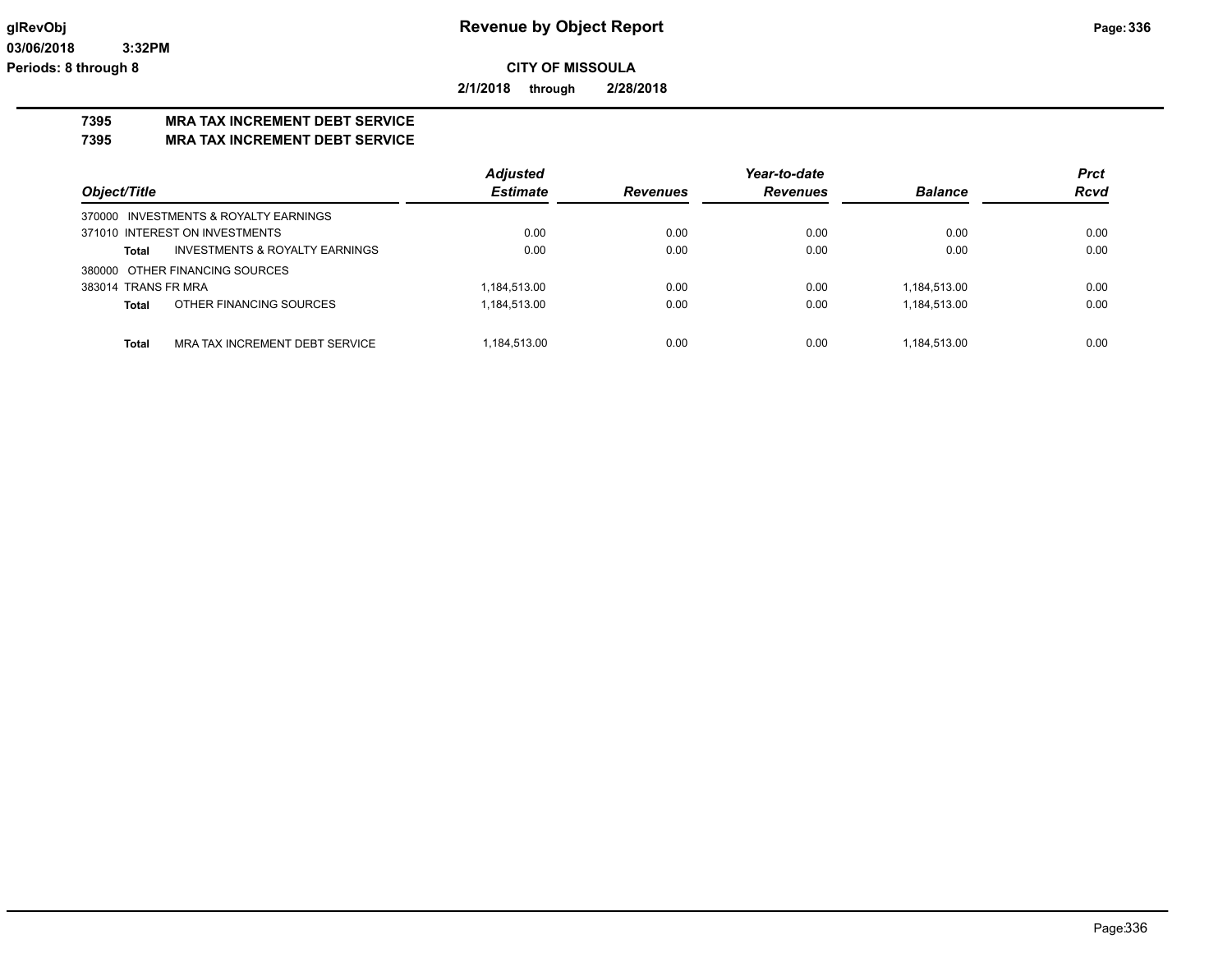**2/1/2018 through 2/28/2018**

## **7395 MRA TAX INCREMENT DEBT SERVICE**

| Object/Title        |                                           | <b>Adjusted</b><br><b>Estimate</b> | Revenues | Year-to-date<br><b>Revenues</b> | <b>Balance</b> | <b>Prct</b><br>Rcvd |
|---------------------|-------------------------------------------|------------------------------------|----------|---------------------------------|----------------|---------------------|
|                     | 370000 INVESTMENTS & ROYALTY EARNINGS     |                                    |          |                                 |                |                     |
|                     | 371010 INTEREST ON INVESTMENTS            | 0.00                               | 0.00     | 0.00                            | 0.00           | 0.00                |
| Total               | <b>INVESTMENTS &amp; ROYALTY EARNINGS</b> | 0.00                               | 0.00     | 0.00                            | 0.00           | 0.00                |
|                     | 380000 OTHER FINANCING SOURCES            |                                    |          |                                 |                |                     |
| 383014 TRANS FR MRA |                                           | 1.184.513.00                       | 0.00     | 0.00                            | 1.184.513.00   | 0.00                |
| <b>Total</b>        | OTHER FINANCING SOURCES                   | 1,184,513.00                       | 0.00     | 0.00                            | 1,184,513.00   | 0.00                |
| <b>Total</b>        | MRA TAX INCREMENT DEBT SERVICE            | 1.184.513.00                       | 0.00     | 0.00                            | 1.184.513.00   | 0.00                |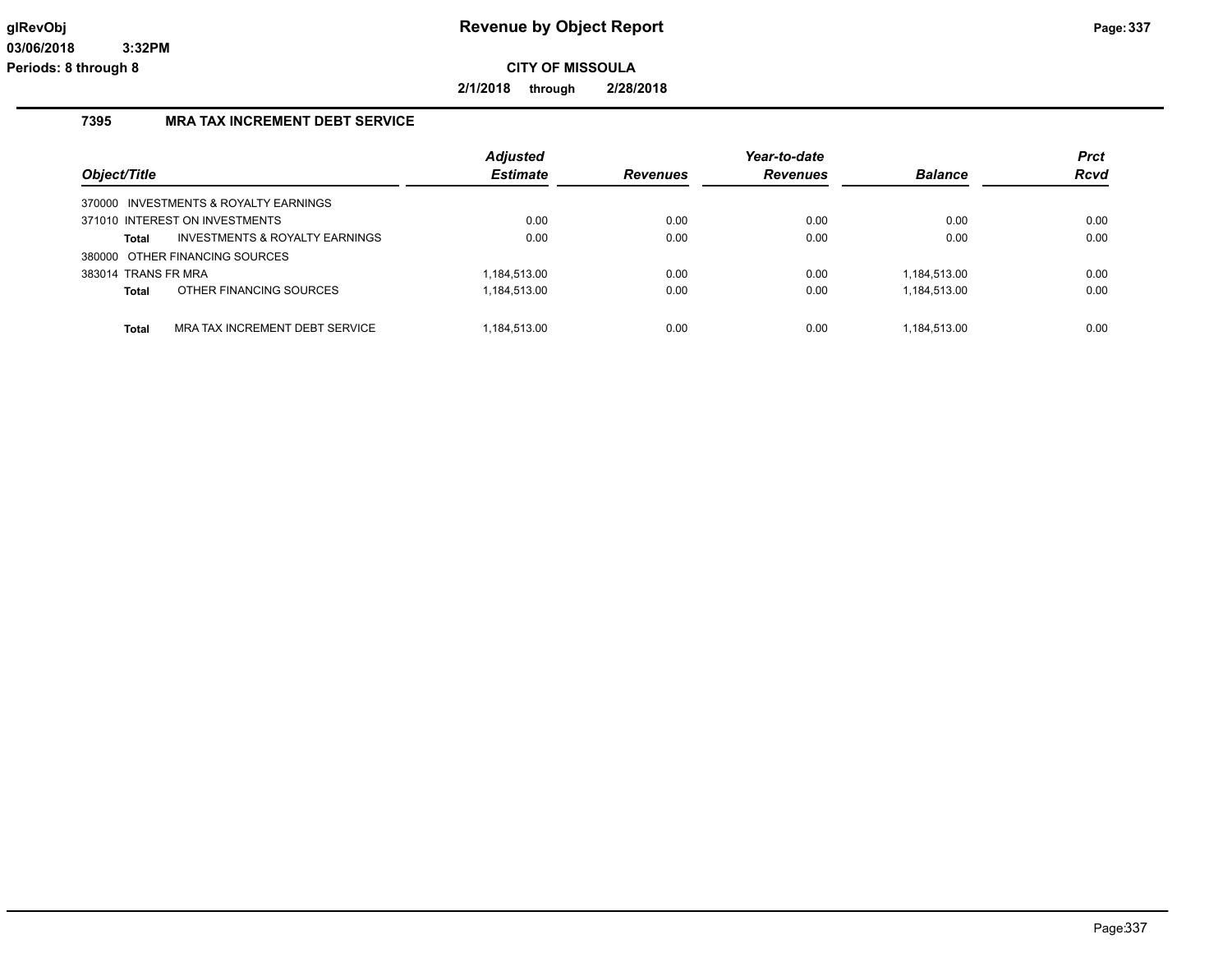**2/1/2018 through 2/28/2018**

# **7396 NRSS DEBT SERVICE SINKING FUND**

**7396 NRSS DEBT SERVICE SINKING FUND**

|                                                    | <b>Adjusted</b> |                 | Year-to-date    |                | <b>Prct</b> |
|----------------------------------------------------|-----------------|-----------------|-----------------|----------------|-------------|
| Object/Title                                       | <b>Estimate</b> | <b>Revenues</b> | <b>Revenues</b> | <b>Balance</b> | <b>Rcvd</b> |
| 370000 INVESTMENTS & ROYALTY EARNINGS              |                 |                 |                 |                |             |
| 371010 INTEREST ON INVESTMENTS                     | 0.00            | 0.00            | 0.00            | 0.00           | 0.00        |
| 371020 GAIN/LOSS IN MARKET VALUE OF INVESTMENTS    | 0.00            | 0.00            | 0.00            | 0.00           | 0.00        |
| <b>INVESTMENTS &amp; ROYALTY EARNINGS</b><br>Total | 0.00            | 0.00            | 0.00            | 0.00           | 0.00        |
| 380000 OTHER FINANCING SOURCES                     |                 |                 |                 |                |             |
| 383014 TRANS FR MRA                                | 86.336.00       | 0.00            | 15.881.03       | 70.454.97      | 18.39       |
| OTHER FINANCING SOURCES<br>Total                   | 86.336.00       | 0.00            | 15.881.03       | 70.454.97      | 18.39       |
|                                                    |                 |                 |                 |                |             |
| NRSS DEBT SERVICE SINKING FUND<br>Total            | 86.336.00       | 0.00            | 15.881.03       | 70.454.97      | 18.39       |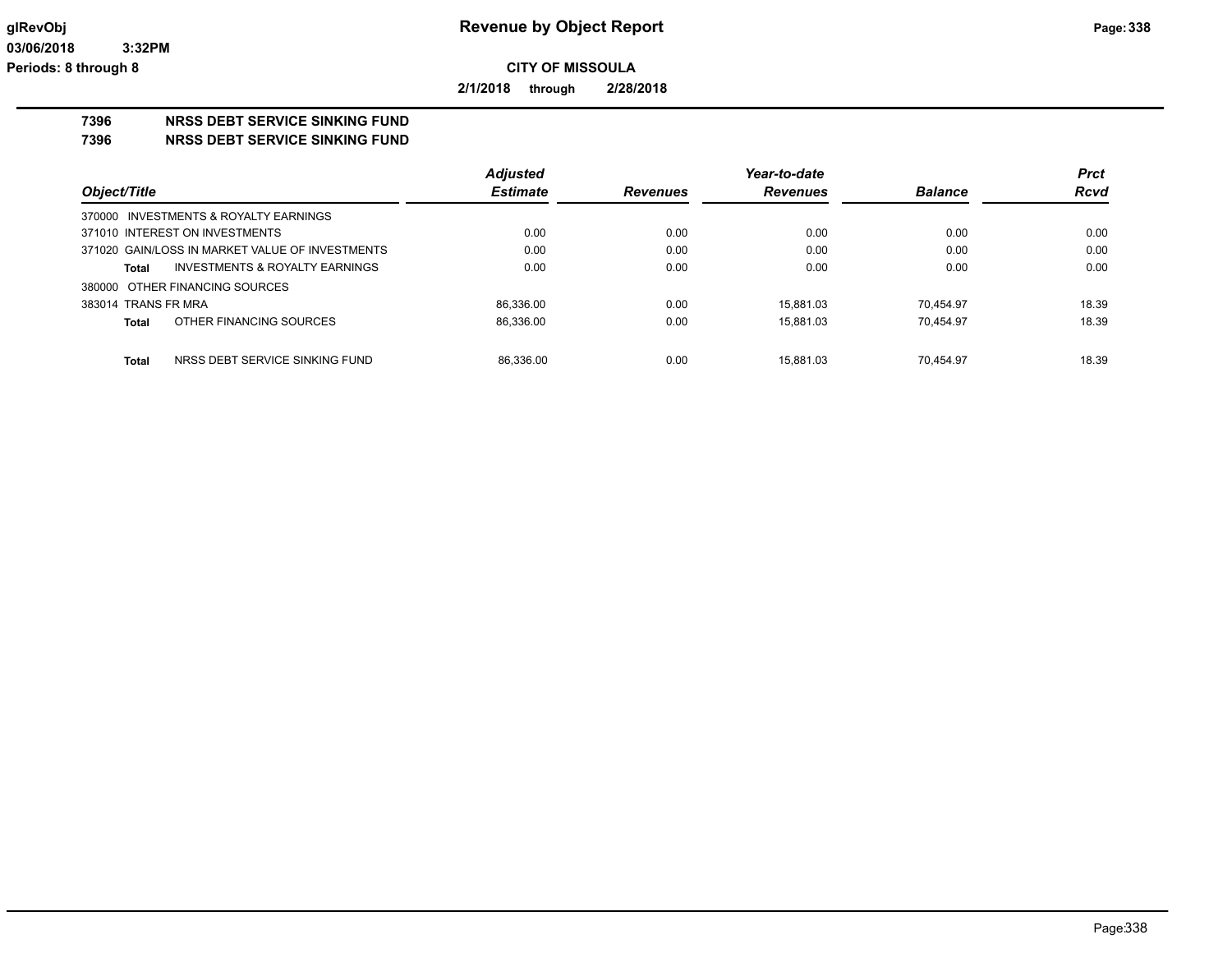**2/1/2018 through 2/28/2018**

### **7396 NRSS DEBT SERVICE SINKING FUND**

|                     |                                                | <b>Adjusted</b> |                 | Year-to-date    |                | <b>Prct</b> |
|---------------------|------------------------------------------------|-----------------|-----------------|-----------------|----------------|-------------|
| Object/Title        |                                                | <b>Estimate</b> | <b>Revenues</b> | <b>Revenues</b> | <b>Balance</b> | <b>Rcvd</b> |
|                     | 370000 INVESTMENTS & ROYALTY EARNINGS          |                 |                 |                 |                |             |
|                     | 371010 INTEREST ON INVESTMENTS                 | 0.00            | 0.00            | 0.00            | 0.00           | 0.00        |
|                     | 371020 GAIN/LOSS IN MARKET VALUE OF INVESTMENT | 0.00            | 0.00            | 0.00            | 0.00           | 0.00        |
| Total               | INVESTMENTS & ROYALTY EARNINGS                 | 0.00            | 0.00            | 0.00            | 0.00           | 0.00        |
|                     | 380000 OTHER FINANCING SOURCES                 |                 |                 |                 |                |             |
| 383014 TRANS FR MRA |                                                | 86.336.00       | 0.00            | 15.881.03       | 70.454.97      | 18.39       |
| <b>Total</b>        | OTHER FINANCING SOURCES                        | 86,336.00       | 0.00            | 15.881.03       | 70.454.97      | 18.39       |
| <b>Total</b>        | NRSS DEBT SERVICE SINKING FUND                 | 86.336.00       | 0.00            | 15.881.03       | 70.454.97      | 18.39       |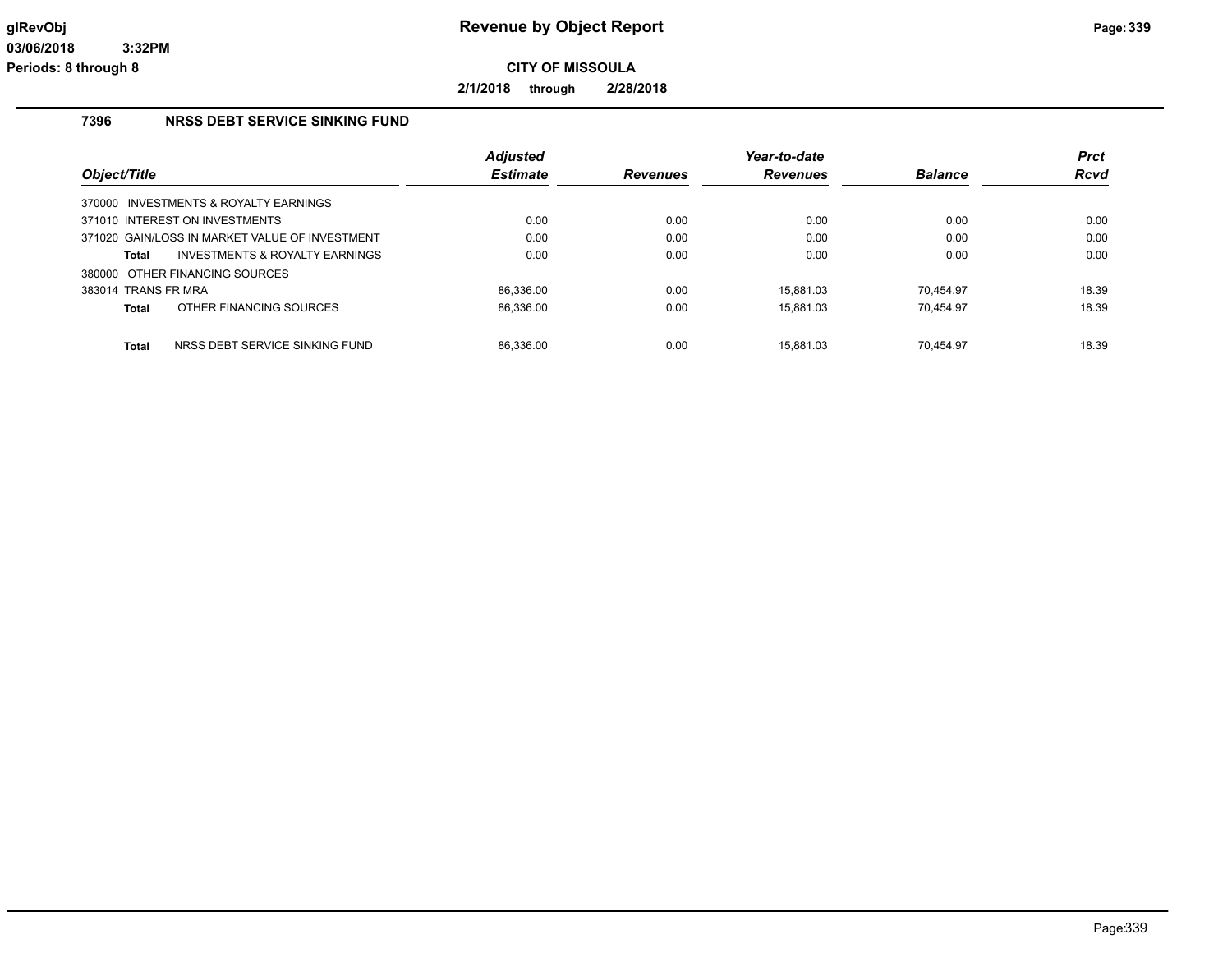**2/1/2018 through 2/28/2018**

# **7397 NORTH RESERVE/SCOTT ST URD**

#### **7397 NORTH RESERVE/SCOTT ST URD**

|                                                           | <b>Adjusted</b> |                 | Year-to-date    |                | <b>Prct</b> |
|-----------------------------------------------------------|-----------------|-----------------|-----------------|----------------|-------------|
| Object/Title                                              | <b>Estimate</b> | <b>Revenues</b> | <b>Revenues</b> | <b>Balance</b> | Rcvd        |
| 310000 TAXES/ASSESSMENTS                                  |                 |                 |                 |                |             |
| <b>TAX INCREMENT</b><br>311011                            | 0.00            | 0.00            | 0.00            | 0.00           | 0.00        |
| PENALTIES & INTEREST<br>312001                            | 0.00            | 0.00            | 0.00            | 0.00           | 0.00        |
| TAXES/ASSESSMENTS<br><b>Total</b>                         | 0.00            | 0.00            | 0.00            | 0.00           | 0.00        |
| <b>INTERGOVERNMENTAL REVENUES</b><br>330000               |                 |                 |                 |                |             |
| 335210 PERSONAL PROPERTY TAX REIMBURSEMENT                | 0.00            | 0.00            | 0.00            | 0.00           | 0.00        |
| <b>INTERGOVERNMENTAL REVENUES</b><br><b>Total</b>         | 0.00            | 0.00            | 0.00            | 0.00           | 0.00        |
| MISCELLANEOUS REVENUES<br>360000                          |                 |                 |                 |                |             |
| 360000 MISCELLANEOUS REVENUES                             | 0.00            | 0.00            | 0.00            | 0.00           | 0.00        |
| <b>MISCELLANEOUS REVENUES</b><br><b>Total</b>             | 0.00            | 0.00            | 0.00            | 0.00           | 0.00        |
| <b>INVESTMENTS &amp; ROYALTY EARNINGS</b><br>370000       |                 |                 |                 |                |             |
| 371010 INTEREST ON INVESTMENTS                            | 0.00            | 0.00            | 0.00            | 0.00           | 0.00        |
| <b>INVESTMENTS &amp; ROYALTY EARNINGS</b><br><b>Total</b> | 0.00            | 0.00            | 0.00            | 0.00           | 0.00        |
| OTHER FINANCING SOURCES<br>380000                         |                 |                 |                 |                |             |
| 381010 BOND PROCEEDS                                      | 936.008.00      | 0.00            | 541,507.53      | 394,500.47     | 57.85       |
| 381025 PROCEEDS-SCOTT ST VILLAGE PHASE 2&3                | 0.00            | 0.00            | 36.618.00       | $-36,618.00$   | 0.00        |
| 383014 TRANS FR MRA                                       | 0.00            | 0.00            | $-2,487.39$     | 2,487.39       | 0.00        |
| OTHER FINANCING SOURCES<br><b>Total</b>                   | 936,008.00      | 0.00            | 575,638.14      | 360,369.86     | 61.50       |
|                                                           |                 |                 |                 |                |             |
| NORTH RESERVE/SCOTT ST URD<br><b>Total</b>                | 936.008.00      | 0.00            | 575.638.14      | 360.369.86     | 61.50       |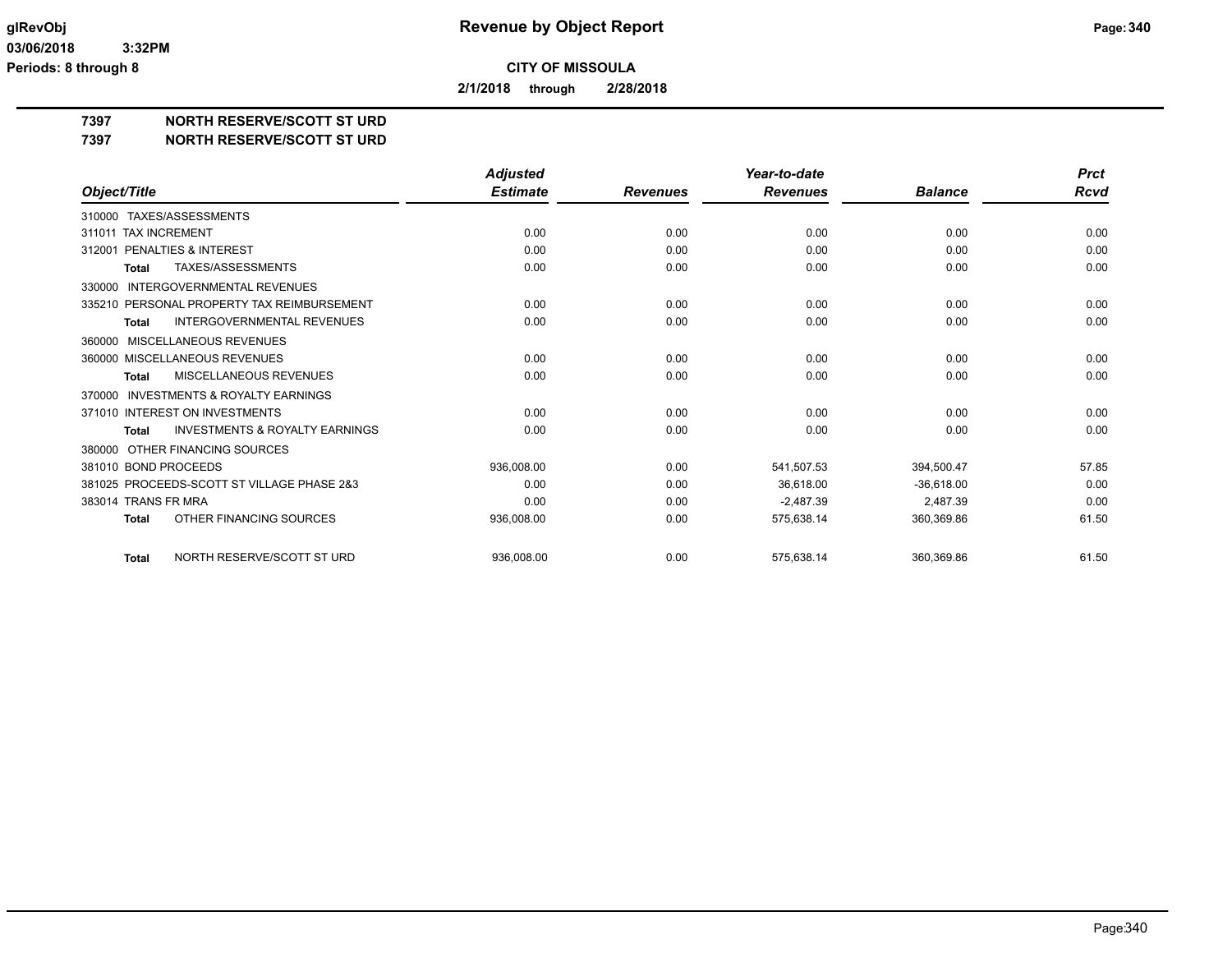**2/1/2018 through 2/28/2018**

# **7397 NORTH RESERVE/SCOTT ST URD**

|                                                           | <b>Adjusted</b> |                 | Year-to-date    |                | <b>Prct</b> |
|-----------------------------------------------------------|-----------------|-----------------|-----------------|----------------|-------------|
| Object/Title                                              | <b>Estimate</b> | <b>Revenues</b> | <b>Revenues</b> | <b>Balance</b> | <b>Rcvd</b> |
| TAXES/ASSESSMENTS<br>310000                               |                 |                 |                 |                |             |
| <b>TAX INCREMENT</b><br>311011                            | 0.00            | 0.00            | 0.00            | 0.00           | 0.00        |
| 312001 PENALTIES & INTEREST                               | 0.00            | 0.00            | 0.00            | 0.00           | 0.00        |
| TAXES/ASSESSMENTS<br><b>Total</b>                         | 0.00            | 0.00            | 0.00            | 0.00           | 0.00        |
| <b>INTERGOVERNMENTAL REVENUES</b><br>330000               |                 |                 |                 |                |             |
| 335210 PERSONAL PROPERTY TAX REIMBURSEMENT                | 0.00            | 0.00            | 0.00            | 0.00           | 0.00        |
| <b>INTERGOVERNMENTAL REVENUES</b><br><b>Total</b>         | 0.00            | 0.00            | 0.00            | 0.00           | 0.00        |
| 360000 MISCELLANEOUS REVENUES                             |                 |                 |                 |                |             |
| 360000 MISCELLANEOUS REVENUES                             | 0.00            | 0.00            | 0.00            | 0.00           | 0.00        |
| <b>MISCELLANEOUS REVENUES</b><br><b>Total</b>             | 0.00            | 0.00            | 0.00            | 0.00           | 0.00        |
| <b>INVESTMENTS &amp; ROYALTY EARNINGS</b><br>370000       |                 |                 |                 |                |             |
| 371010 INTEREST ON INVESTMENTS                            | 0.00            | 0.00            | 0.00            | 0.00           | 0.00        |
| <b>INVESTMENTS &amp; ROYALTY EARNINGS</b><br><b>Total</b> | 0.00            | 0.00            | 0.00            | 0.00           | 0.00        |
| 380000 OTHER FINANCING SOURCES                            |                 |                 |                 |                |             |
| 381010 BOND PROCEEDS                                      | 936,008.00      | 0.00            | 541,507.53      | 394,500.47     | 57.85       |
| 381025 PROCEEDS-SCOTT ST VILLAGE PHASE 2&3                | 0.00            | 0.00            | 36.618.00       | $-36.618.00$   | 0.00        |
| 383014 TRANS FR MRA                                       | 0.00            | 0.00            | $-2,487.39$     | 2,487.39       | 0.00        |
| OTHER FINANCING SOURCES<br><b>Total</b>                   | 936,008.00      | 0.00            | 575,638.14      | 360,369.86     | 61.50       |
| NORTH RESERVE/SCOTT ST URD<br><b>Total</b>                | 936.008.00      | 0.00            | 575.638.14      | 360.369.86     | 61.50       |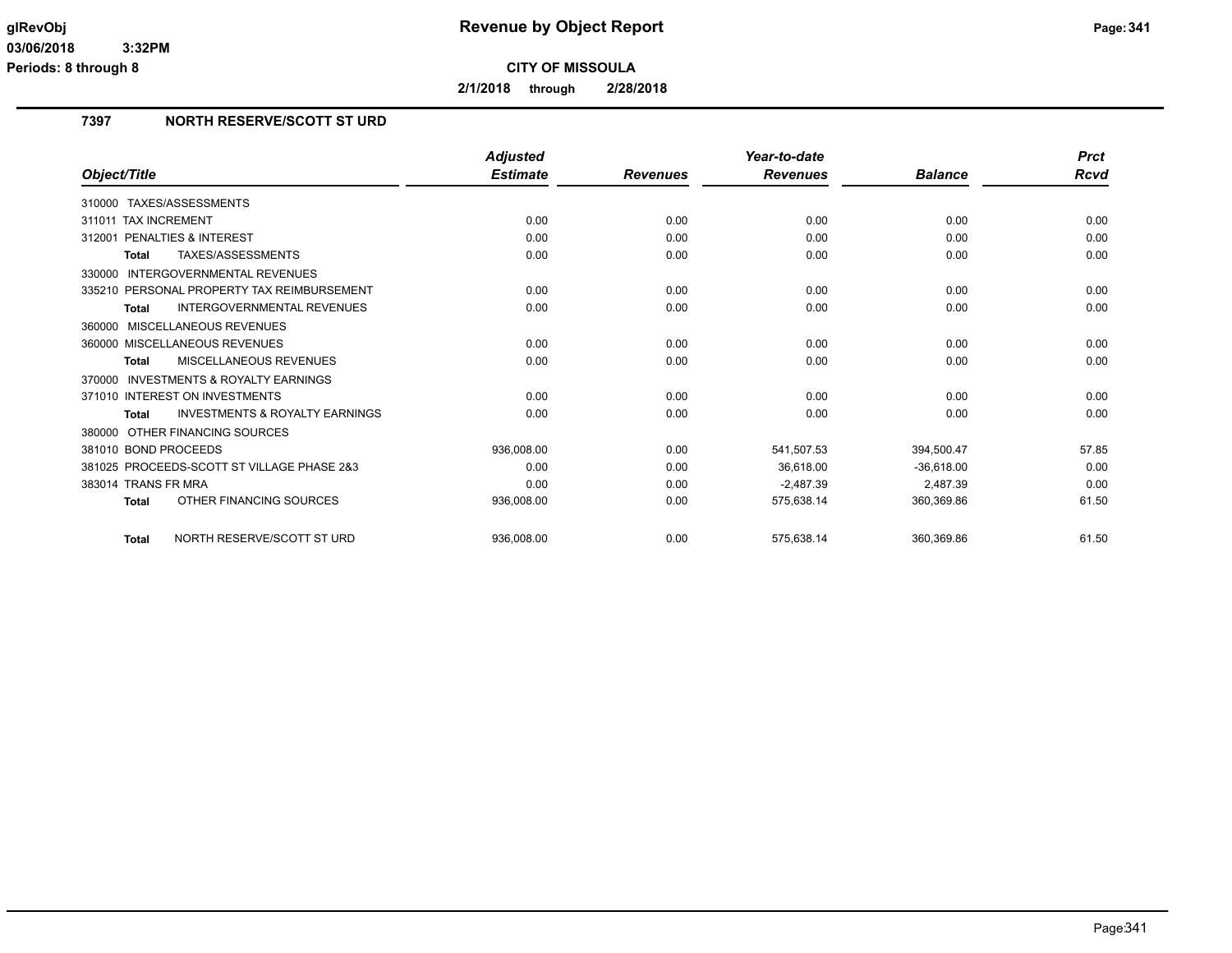**2/1/2018 through 2/28/2018**

**7398 HELLGATE URD 7398 HELLGATE URD**

*Object/Title Adjusted Estimate Revenues Year-to-date Revenues Balance Prct Rcvd* 310000 TAXES/ASSESSMENTS 311011 TAX INCREMENT 0.00 0.00 60,827.20 -60,827.20 0.00 312001 PENALTIES & INTEREST 0.00 13.54 281.32 -281.32 0.00 **Total** TAXES/ASSESSMENTS 0.00 13.54 61,108.52 -61,108.52 0.00 **Total** <code>HELLGATE URD</code> 13.54 61,108.52 61,108.52 61,108.52 61,108.52 61,108.52 61,108.52 61,108.52 61,108.52 61,108.52 61,108.52 61,108.52 6.00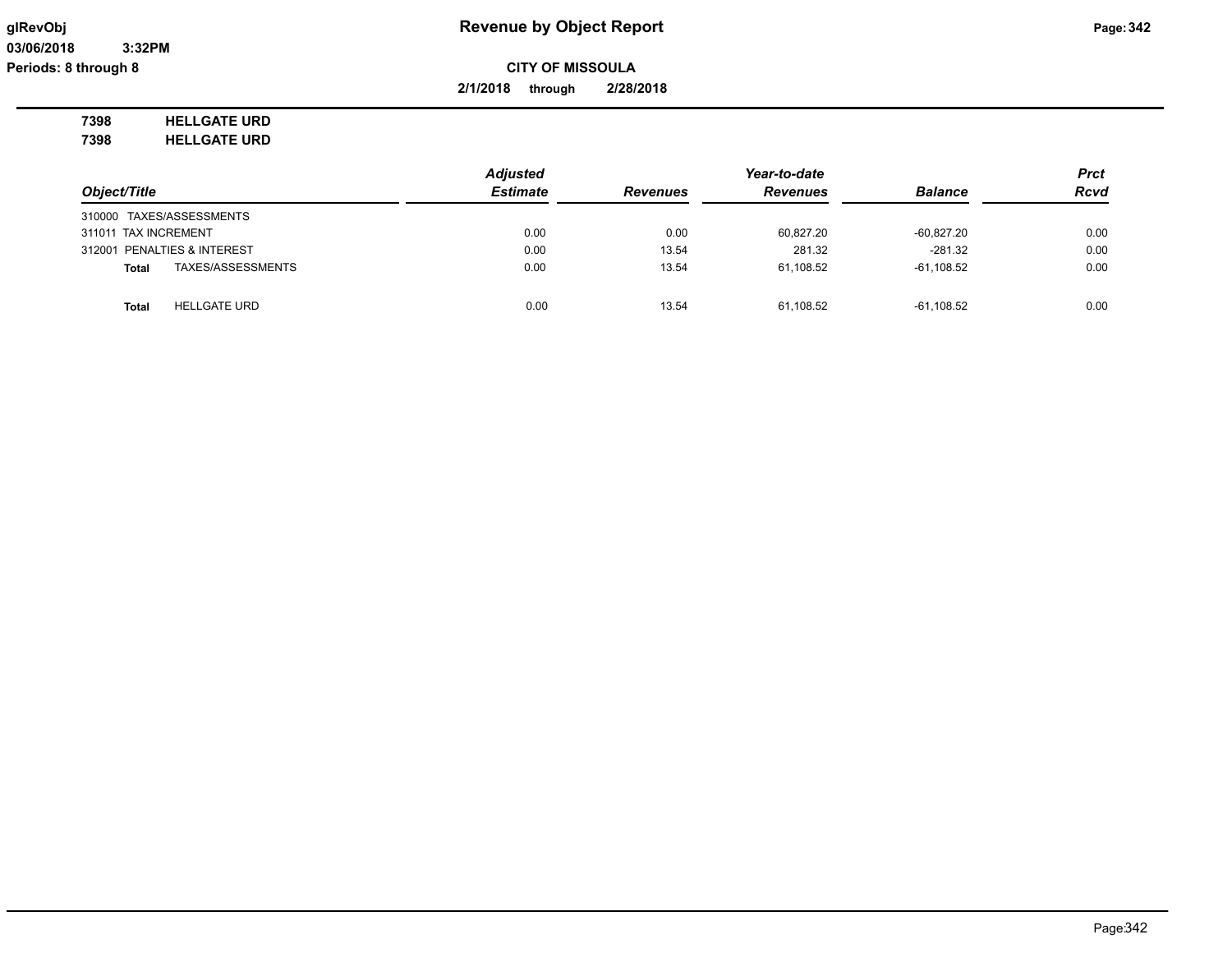**2/1/2018 through 2/28/2018**

### **7398 HELLGATE URD**

| Object/Title                        | <b>Adjusted</b><br><b>Estimate</b> | <b>Revenues</b> | Year-to-date<br><b>Revenues</b> | <b>Balance</b> | <b>Prct</b><br><b>Rcvd</b> |
|-------------------------------------|------------------------------------|-----------------|---------------------------------|----------------|----------------------------|
| 310000 TAXES/ASSESSMENTS            |                                    |                 |                                 |                |                            |
| 311011 TAX INCREMENT                | 0.00                               | 0.00            | 60,827.20                       | $-60,827.20$   | 0.00                       |
| 312001 PENALTIES & INTEREST         | 0.00                               | 13.54           | 281.32                          | $-281.32$      | 0.00                       |
| TAXES/ASSESSMENTS<br><b>Total</b>   | 0.00                               | 13.54           | 61,108.52                       | $-61,108.52$   | 0.00                       |
| <b>HELLGATE URD</b><br><b>Total</b> | 0.00                               | 13.54           | 61,108.52                       | $-61,108.52$   | 0.00                       |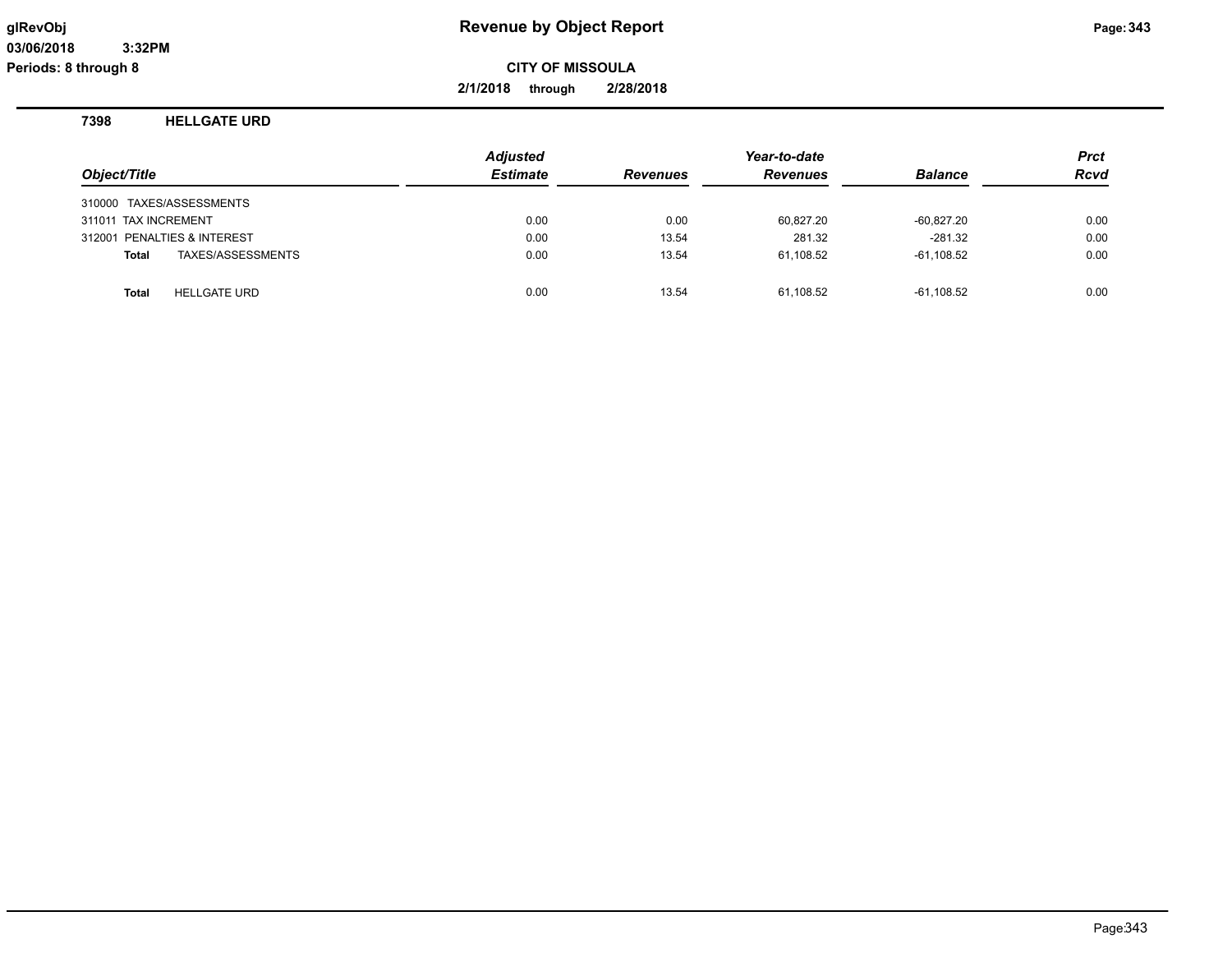**2/1/2018 through 2/28/2018**

# **7399 INTERMOUNTAIN BOND DEBT SERVICE**

#### **7399 INTERMOUNTAIN BOND DEBT SERVICE**

|                                |                                           | <b>Adjusted</b> |                 | Year-to-date    |                | <b>Prct</b> |
|--------------------------------|-------------------------------------------|-----------------|-----------------|-----------------|----------------|-------------|
| Object/Title                   |                                           | <b>Estimate</b> | <b>Revenues</b> | <b>Revenues</b> | <b>Balance</b> | <b>Rcvd</b> |
| TAXES/ASSESSMENTS<br>310000    |                                           |                 |                 |                 |                |             |
| <b>TAX INCREMENT</b><br>311011 |                                           | 0.00            | 0.00            | 0.00            | 0.00           | 0.00        |
| Total                          | TAXES/ASSESSMENTS                         | 0.00            | 0.00            | 0.00            | 0.00           | 0.00        |
| 370000                         | INVESTMENTS & ROYALTY EARNINGS            |                 |                 |                 |                |             |
| 371010 INTEREST ON INVESTMENTS |                                           | 0.00            | 0.00            | 0.00            | 0.00           | 0.00        |
| Total                          | <b>INVESTMENTS &amp; ROYALTY EARNINGS</b> | 0.00            | 0.00            | 0.00            | 0.00           | 0.00        |
| 380000 OTHER FINANCING SOURCES |                                           |                 |                 |                 |                |             |
| 381025 REVENUE BOND PROCEEDS   |                                           | 0.00            | 0.00            | 0.00            | 0.00           | 0.00        |
| 383000 OPERATING TRANSFERS     |                                           | 146,158.00      | 0.00            | 0.00            | 146,158.00     | 0.00        |
| 383014 TRANS FR MRA            |                                           | 0.00            | 0.00            | 146,158.00      | $-146, 158.00$ | 0.00        |
| <b>Total</b>                   | OTHER FINANCING SOURCES                   | 146,158.00      | 0.00            | 146,158.00      | 0.00           | 100.00      |
| <b>Total</b>                   | <b>INTERMOUNTAIN BOND DEBT SERVICE</b>    | 146,158.00      | 0.00            | 146,158.00      | 0.00           | 100.00      |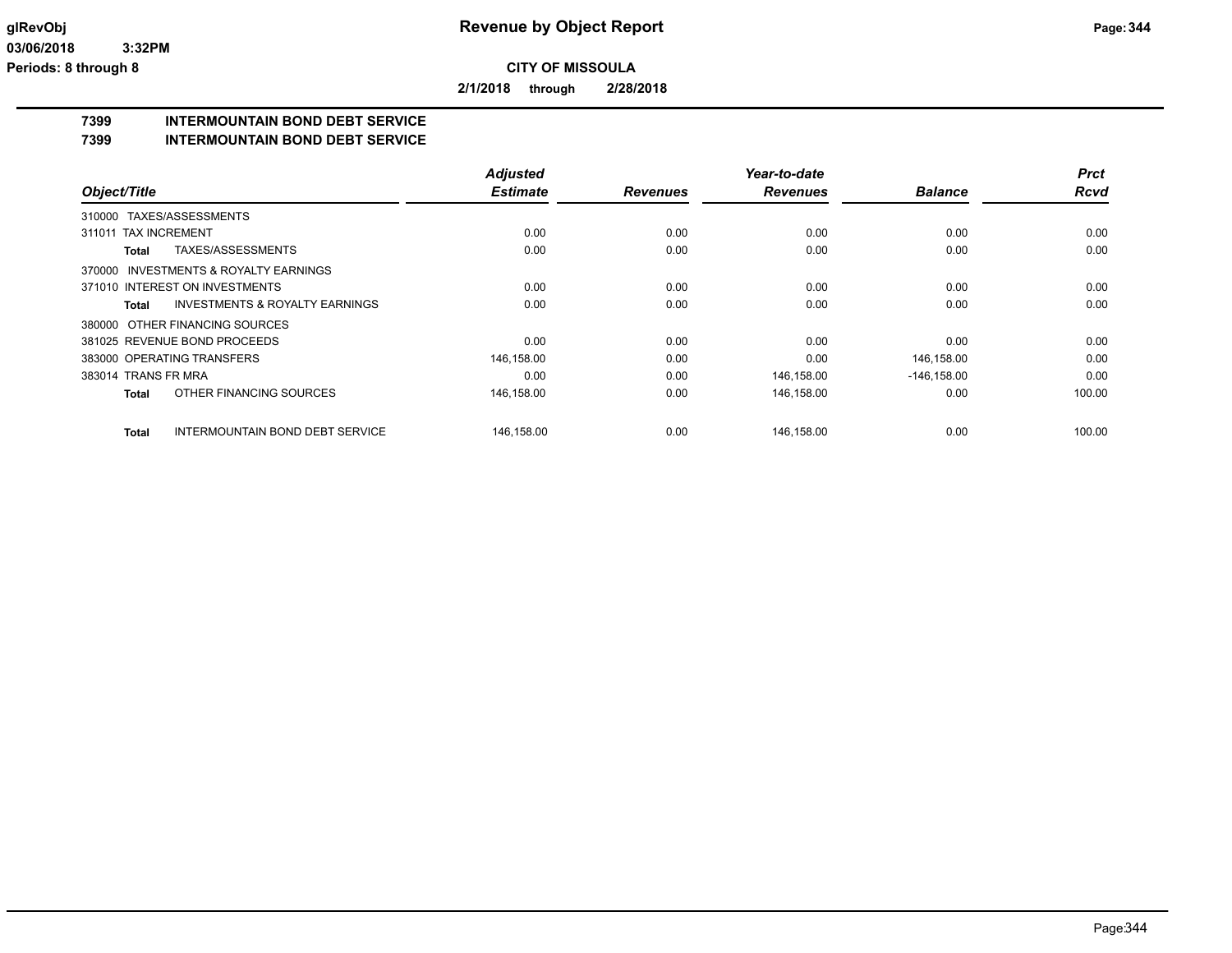**2/1/2018 through 2/28/2018**

## **7399 INTERMOUNTAIN BOND DEBT SERVICE**

|                                                    | <b>Adjusted</b> |                 | Year-to-date    |                | <b>Prct</b> |
|----------------------------------------------------|-----------------|-----------------|-----------------|----------------|-------------|
| Object/Title                                       | <b>Estimate</b> | <b>Revenues</b> | <b>Revenues</b> | <b>Balance</b> | <b>Rcvd</b> |
| 310000 TAXES/ASSESSMENTS                           |                 |                 |                 |                |             |
| <b>TAX INCREMENT</b><br>311011                     | 0.00            | 0.00            | 0.00            | 0.00           | 0.00        |
| TAXES/ASSESSMENTS<br><b>Total</b>                  | 0.00            | 0.00            | 0.00            | 0.00           | 0.00        |
| 370000 INVESTMENTS & ROYALTY EARNINGS              |                 |                 |                 |                |             |
| 371010 INTEREST ON INVESTMENTS                     | 0.00            | 0.00            | 0.00            | 0.00           | 0.00        |
| <b>INVESTMENTS &amp; ROYALTY EARNINGS</b><br>Total | 0.00            | 0.00            | 0.00            | 0.00           | 0.00        |
| 380000 OTHER FINANCING SOURCES                     |                 |                 |                 |                |             |
| 381025 REVENUE BOND PROCEEDS                       | 0.00            | 0.00            | 0.00            | 0.00           | 0.00        |
| 383000 OPERATING TRANSFERS                         | 146,158.00      | 0.00            | 0.00            | 146,158.00     | 0.00        |
| 383014 TRANS FR MRA                                | 0.00            | 0.00            | 146,158.00      | $-146, 158.00$ | 0.00        |
| OTHER FINANCING SOURCES<br><b>Total</b>            | 146,158.00      | 0.00            | 146,158.00      | 0.00           | 100.00      |
| INTERMOUNTAIN BOND DEBT SERVICE<br><b>Total</b>    | 146,158.00      | 0.00            | 146,158.00      | 0.00           | 100.00      |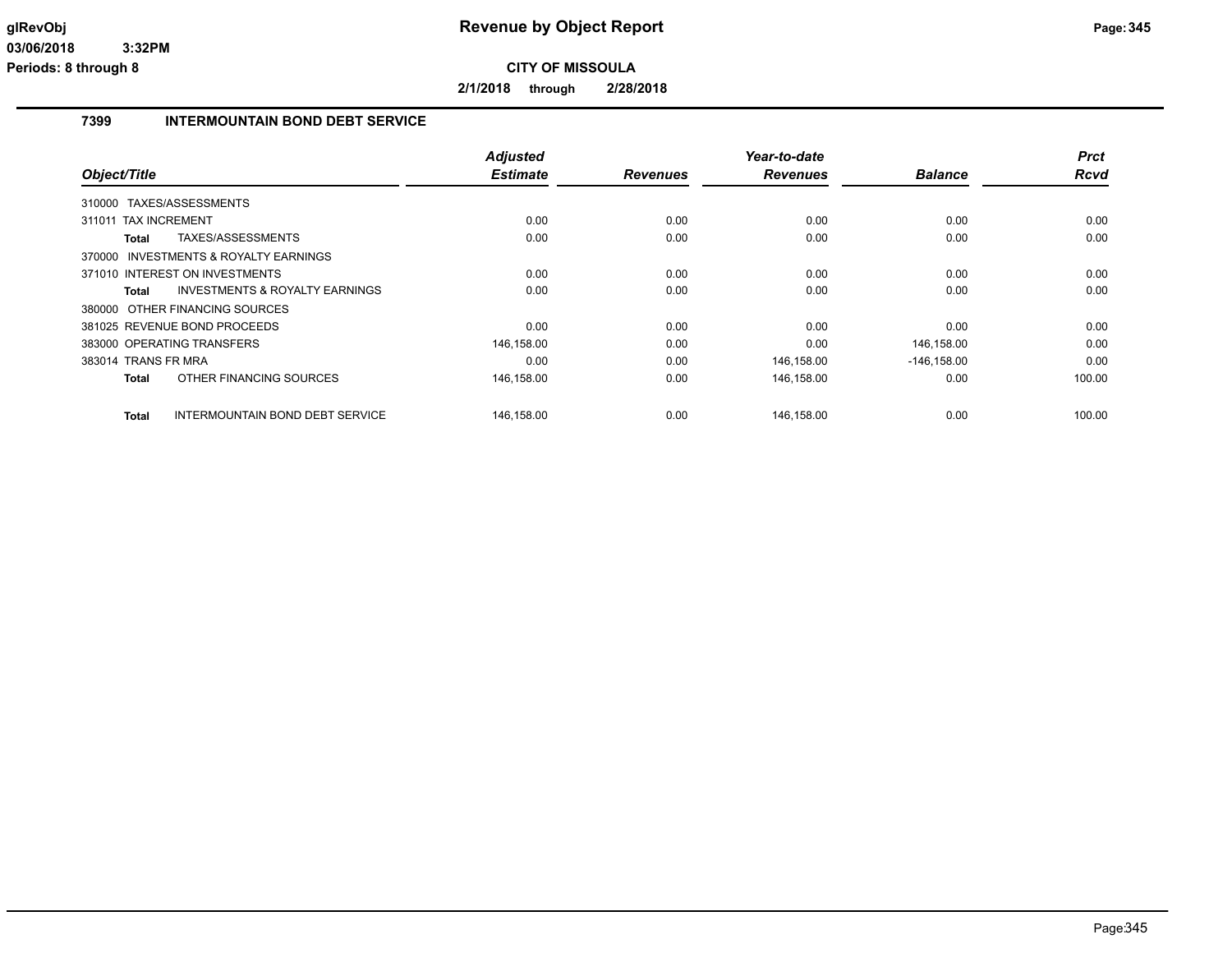**2/1/2018 through 2/28/2018**

**7400 FRONT ST BOND CLEARING**

**7400 FRONT ST BOND CLEARING**

|                                                           | <b>Adjusted</b> |                 | Year-to-date    |                | <b>Prct</b> |
|-----------------------------------------------------------|-----------------|-----------------|-----------------|----------------|-------------|
| Object/Title                                              | <b>Estimate</b> | <b>Revenues</b> | <b>Revenues</b> | <b>Balance</b> | <b>Rcvd</b> |
| 310000 TAXES/ASSESSMENTS                                  |                 |                 |                 |                |             |
| 311011 TAX INCREMENT                                      | 357,755.00      | 5.761.10        | 246,726.26      | 111.028.74     | 68.97       |
| 312001 PENALTIES & INTEREST                               | 0.00            | 53.05           | 8.029.97        | $-8.029.97$    | 0.00        |
| TAXES/ASSESSMENTS<br>Total                                | 357,755.00      | 5,814.15        | 254,756.23      | 102,998.77     | 71.21       |
| 330000 INTERGOVERNMENTAL REVENUES                         |                 |                 |                 |                |             |
| 335210 PERSONAL PROPERTY TAX REIMBURSEMENT                | 53,975.00       | 0.00            | 26.987.29       | 26.987.71      | 50.00       |
| INTERGOVERNMENTAL REVENUES<br>Total                       | 53,975.00       | 0.00            | 26,987.29       | 26,987.71      | 50.00       |
| INVESTMENTS & ROYALTY EARNINGS<br>370000                  |                 |                 |                 |                |             |
| 371010 INTEREST ON INVESTMENTS                            | 0.00            | 0.00            | 0.00            | 0.00           | 0.00        |
| <b>INVESTMENTS &amp; ROYALTY EARNINGS</b><br><b>Total</b> | 0.00            | 0.00            | 0.00            | 0.00           | 0.00        |
| <b>FRONT ST BOND CLEARING</b><br>Total                    | 411.730.00      | 5,814.15        | 281.743.52      | 129.986.48     | 68.43       |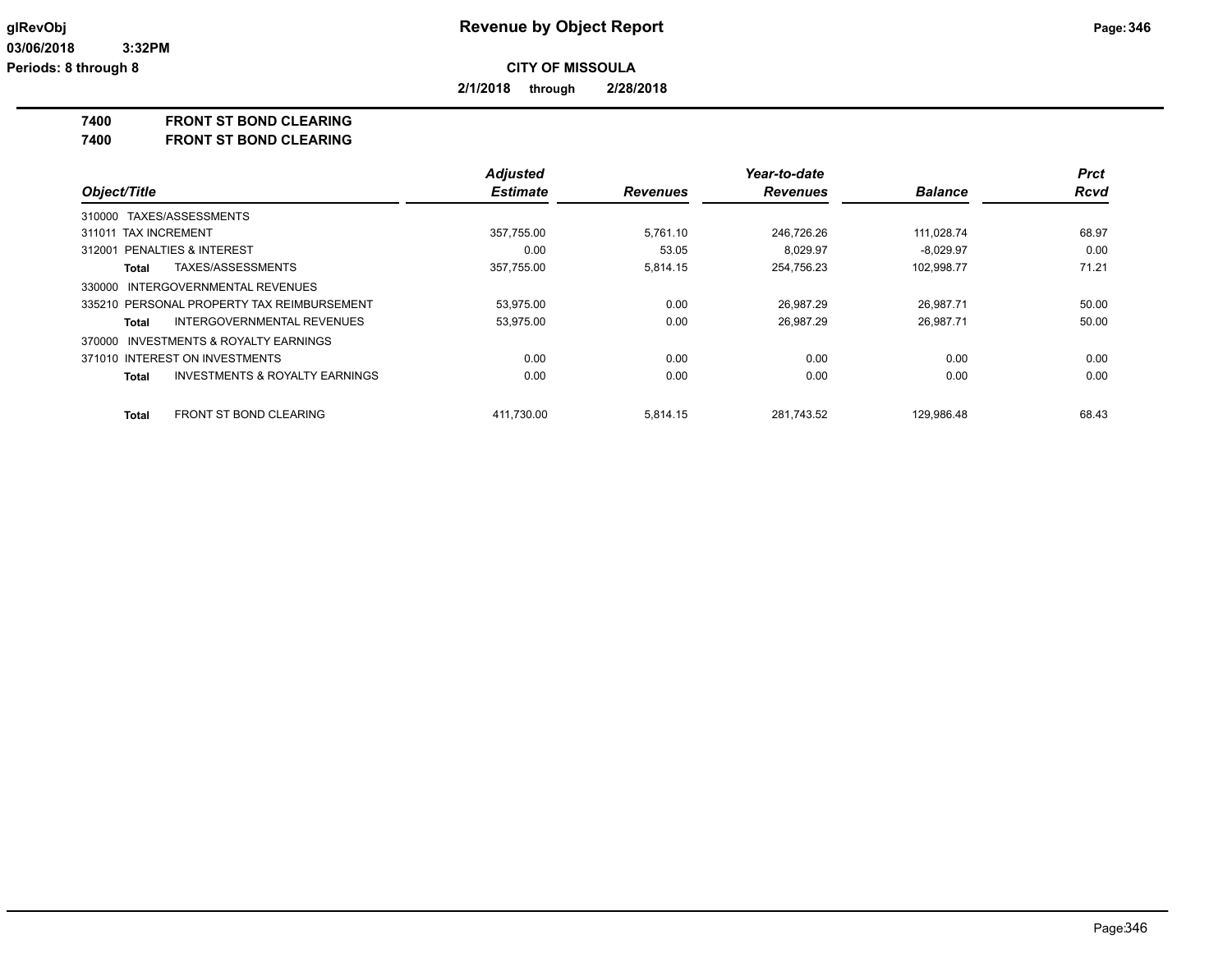**2/1/2018 through 2/28/2018**

## **7400 FRONT ST BOND CLEARING**

|                                                           | <b>Adjusted</b> |                 | Year-to-date    |                | <b>Prct</b> |
|-----------------------------------------------------------|-----------------|-----------------|-----------------|----------------|-------------|
| Object/Title                                              | <b>Estimate</b> | <b>Revenues</b> | <b>Revenues</b> | <b>Balance</b> | Rcvd        |
| TAXES/ASSESSMENTS<br>310000                               |                 |                 |                 |                |             |
| 311011 TAX INCREMENT                                      | 357,755.00      | 5,761.10        | 246,726.26      | 111,028.74     | 68.97       |
| 312001 PENALTIES & INTEREST                               | 0.00            | 53.05           | 8.029.97        | $-8.029.97$    | 0.00        |
| TAXES/ASSESSMENTS<br><b>Total</b>                         | 357,755.00      | 5.814.15        | 254,756.23      | 102,998.77     | 71.21       |
| <b>INTERGOVERNMENTAL REVENUES</b><br>330000               |                 |                 |                 |                |             |
| 335210 PERSONAL PROPERTY TAX REIMBURSEMENT                | 53,975.00       | 0.00            | 26,987.29       | 26,987.71      | 50.00       |
| INTERGOVERNMENTAL REVENUES<br><b>Total</b>                | 53,975.00       | 0.00            | 26.987.29       | 26.987.71      | 50.00       |
| INVESTMENTS & ROYALTY EARNINGS<br>370000                  |                 |                 |                 |                |             |
| 371010 INTEREST ON INVESTMENTS                            | 0.00            | 0.00            | 0.00            | 0.00           | 0.00        |
| <b>INVESTMENTS &amp; ROYALTY EARNINGS</b><br><b>Total</b> | 0.00            | 0.00            | 0.00            | 0.00           | 0.00        |
| <b>FRONT ST BOND CLEARING</b><br><b>Total</b>             | 411.730.00      | 5.814.15        | 281.743.52      | 129.986.48     | 68.43       |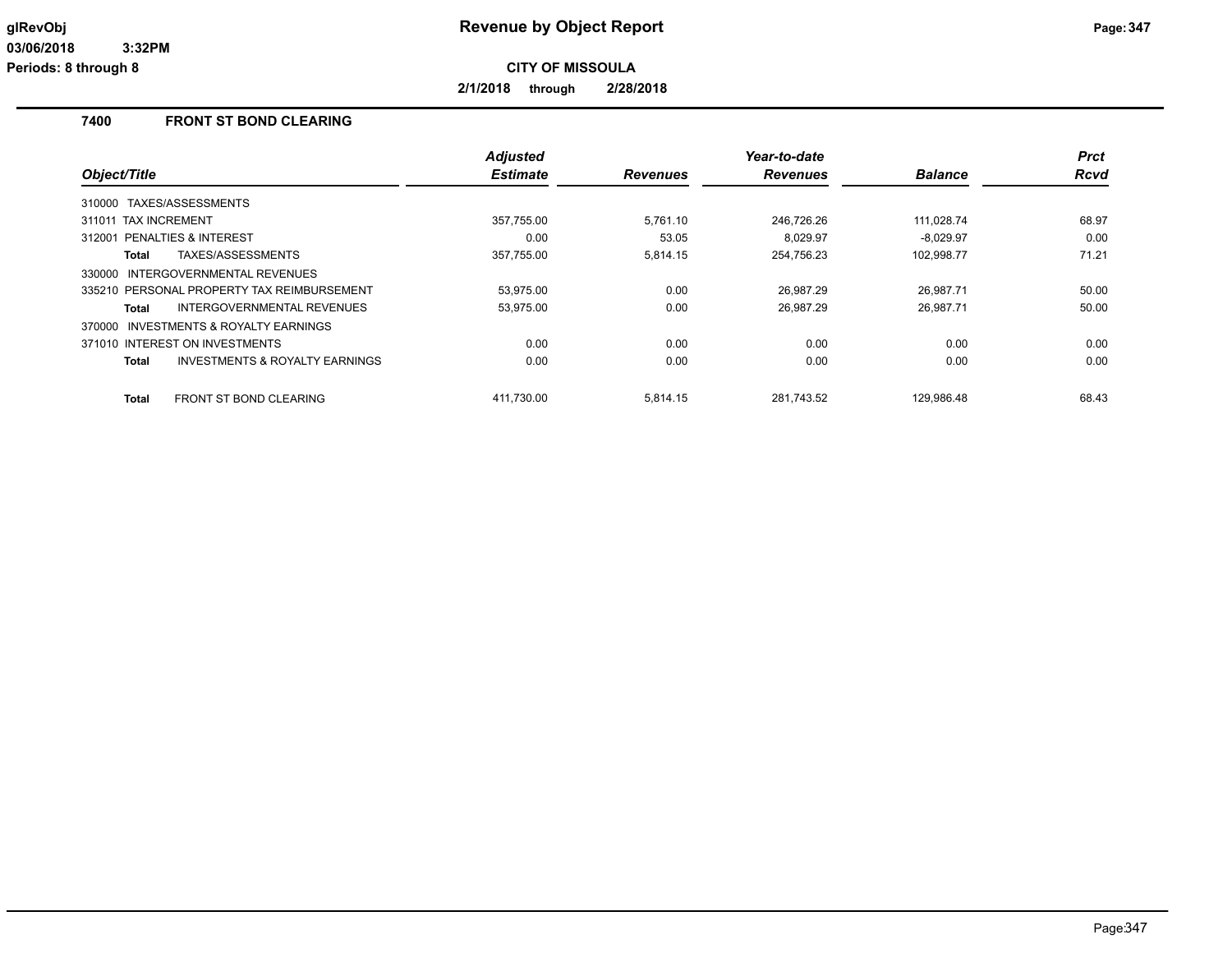**2/1/2018 through 2/28/2018**

### **7401 FRONT ST PARKING STRUCTURE**

**7401 FRONT ST PARKING STRUCTURE**

|                                                   | <b>Adjusted</b> |                 | Year-to-date    |                | <b>Prct</b> |
|---------------------------------------------------|-----------------|-----------------|-----------------|----------------|-------------|
| Object/Title                                      | <b>Estimate</b> | <b>Revenues</b> | <b>Revenues</b> | <b>Balance</b> | <b>Rcvd</b> |
| 370000 INVESTMENTS & ROYALTY EARNINGS             |                 |                 |                 |                |             |
| 371010 INTEREST ON INVESTMENTS                    | 0.00            | 0.00            | 0.00            | 0.00           | 0.00        |
| INVESTMENTS & ROYALTY EARNINGS<br><b>Total</b>    | 0.00            | 0.00            | 0.00            | 0.00           | 0.00        |
| 380000 OTHER FINANCING SOURCES                    |                 |                 |                 |                |             |
| 383066 TRANSFER FR FRONT ST CLEARING              | 206.390.00      | 0.00            | 133.425.29      | 72.964.71      | 64.65       |
| OTHER FINANCING SOURCES<br><b>Total</b>           | 206,390.00      | 0.00            | 133.425.29      | 72.964.71      | 64.65       |
| <b>Total</b><br><b>FRONT ST PARKING STRUCTURE</b> | 206.390.00      | 0.00            | 133.425.29      | 72.964.71      | 64.65       |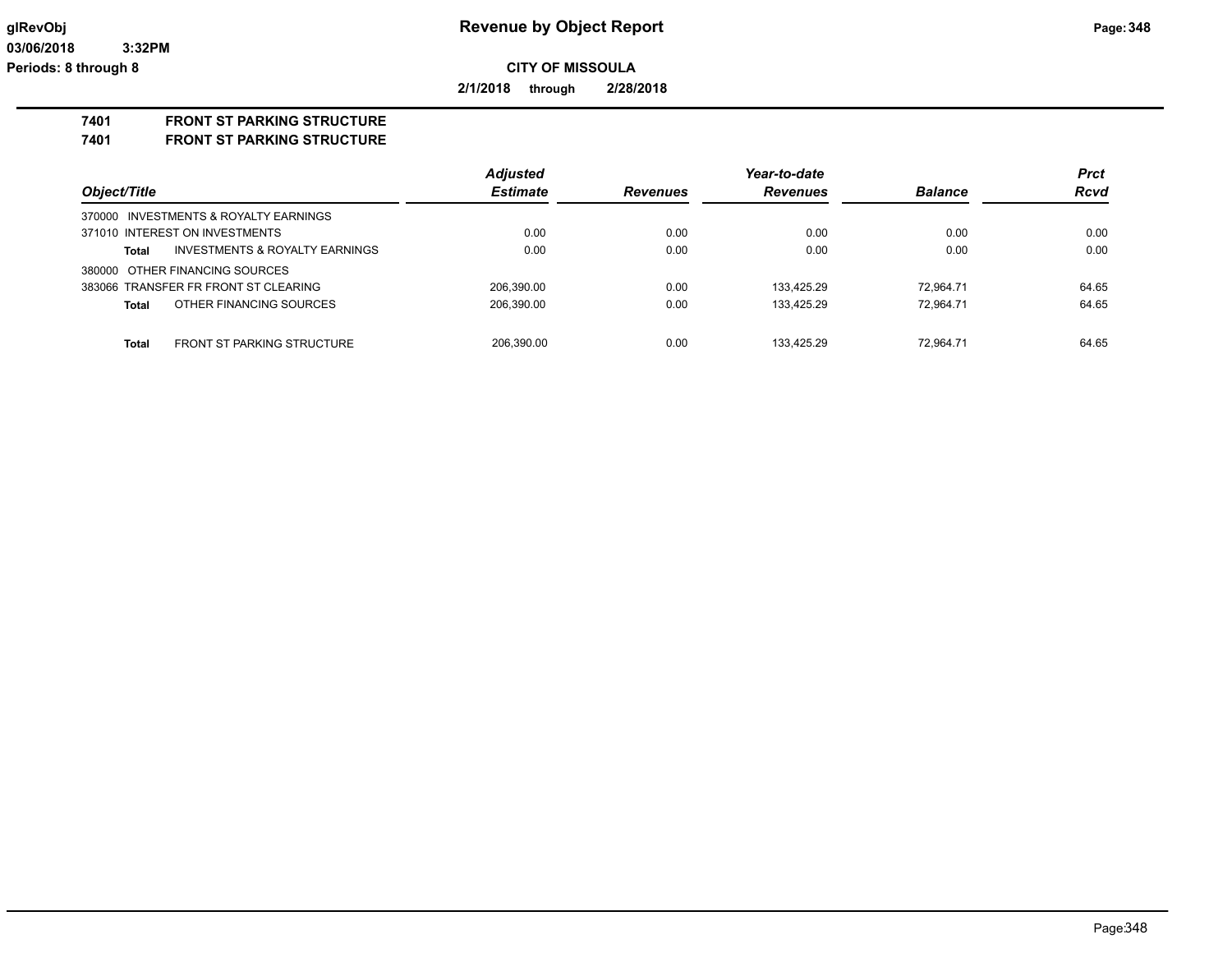**2/1/2018 through 2/28/2018**

## **7401 FRONT ST PARKING STRUCTURE**

| Object/Title                                       | <b>Adjusted</b><br><b>Estimate</b> | <b>Revenues</b> | Year-to-date<br><b>Revenues</b> | <b>Balance</b> | <b>Prct</b><br>Rcvd |
|----------------------------------------------------|------------------------------------|-----------------|---------------------------------|----------------|---------------------|
| 370000 INVESTMENTS & ROYALTY EARNINGS              |                                    |                 |                                 |                |                     |
| 371010 INTEREST ON INVESTMENTS                     | 0.00                               | 0.00            | 0.00                            | 0.00           | 0.00                |
| <b>INVESTMENTS &amp; ROYALTY EARNINGS</b><br>Total | 0.00                               | 0.00            | 0.00                            | 0.00           | 0.00                |
| 380000 OTHER FINANCING SOURCES                     |                                    |                 |                                 |                |                     |
| 383066 TRANSFER FR FRONT ST CLEARING               | 206.390.00                         | 0.00            | 133.425.29                      | 72.964.71      | 64.65               |
| OTHER FINANCING SOURCES<br><b>Total</b>            | 206,390.00                         | 0.00            | 133,425.29                      | 72.964.71      | 64.65               |
|                                                    |                                    |                 |                                 |                |                     |
| <b>FRONT ST PARKING STRUCTURE</b><br><b>Total</b>  | 206.390.00                         | 0.00            | 133.425.29                      | 72.964.71      | 64.65               |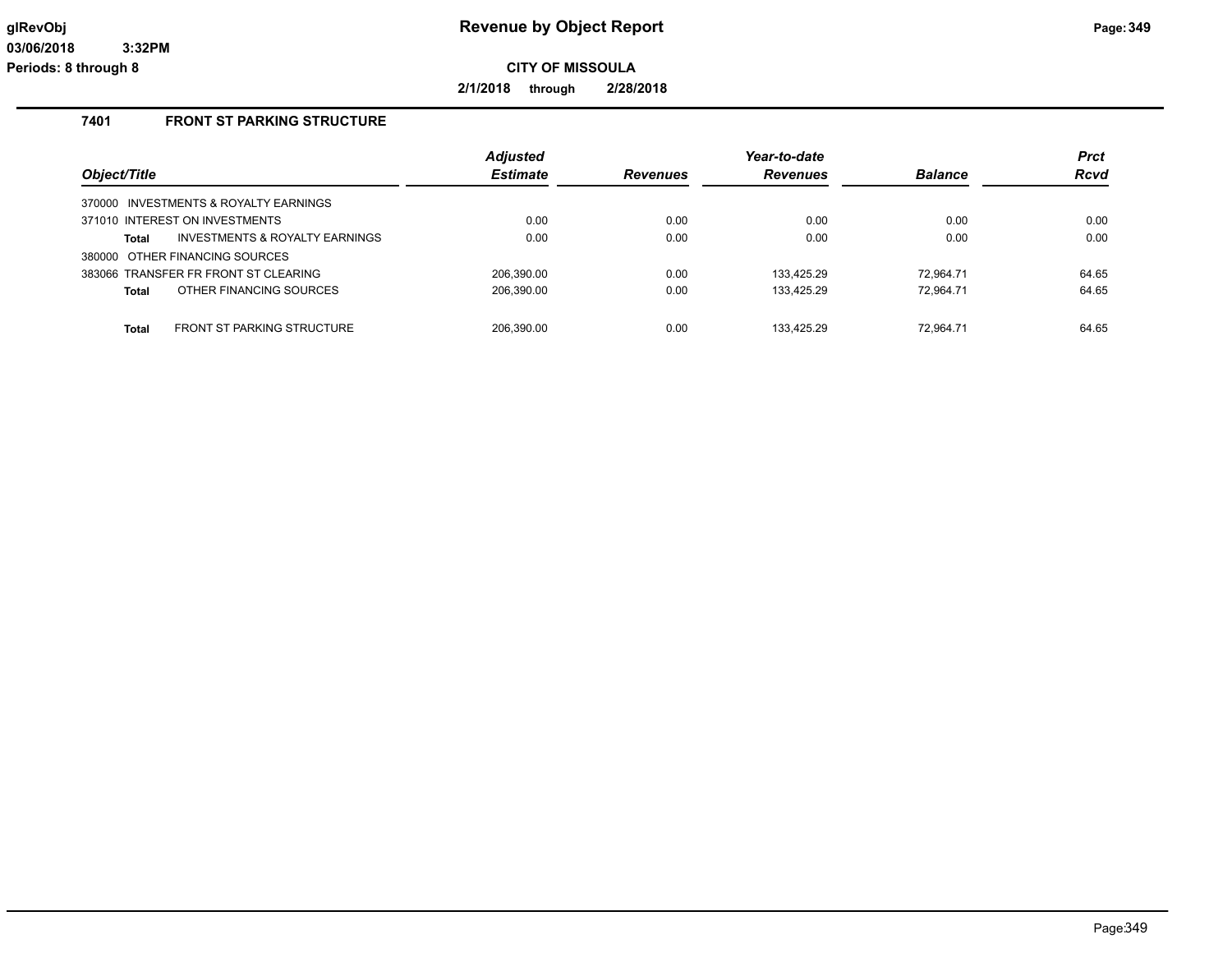**2/1/2018 through 2/28/2018**

# **7402 FRONT ST SUBORDINATE LIEN NOTE**

**7402 FRONT ST SUBORDINATE LIEN NOTE**

|                                                       | <b>Adjusted</b> |                 | Year-to-date    |                | <b>Prct</b> |
|-------------------------------------------------------|-----------------|-----------------|-----------------|----------------|-------------|
| Object/Title                                          | <b>Estimate</b> | <b>Revenues</b> | <b>Revenues</b> | <b>Balance</b> | <b>Rcvd</b> |
| INTERGOVERNMENTAL REVENUES<br>330000                  |                 |                 |                 |                |             |
| 338001 EXCESS PLEDGED TAX INCREMENT RETURNED          | 0.00            | 0.00            | 0.00            | 0.00           | 0.00        |
| INTERGOVERNMENTAL REVENUES<br><b>Total</b>            | 0.00            | 0.00            | 0.00            | 0.00           | 0.00        |
| <b>INVESTMENTS &amp; ROYALTY EARNINGS</b><br>370000   |                 |                 |                 |                |             |
| 371010 INTEREST ON INVESTMENTS                        | 0.00            | 0.00            | 0.00            | 0.00           | 0.00        |
| INVESTMENTS & ROYALTY EARNINGS<br><b>Total</b>        | 0.00            | 0.00            | 0.00            | 0.00           | 0.00        |
| 380000 OTHER FINANCING SOURCES                        |                 |                 |                 |                |             |
| 383066 TRANSFER FROM WATER UTILITY                    | 125.717.00      | 0.00            | 123.940.65      | 1.776.35       | 98.59       |
| 383067 TRANSFER FROM FSPS                             | 0.00            | 0.00            | 0.00            | 0.00           | 0.00        |
| OTHER FINANCING SOURCES<br><b>Total</b>               | 125,717.00      | 0.00            | 123,940.65      | 1.776.35       | 98.59       |
| <b>FRONT ST SUBORDINATE LIEN NOTE</b><br><b>Total</b> | 125.717.00      | 0.00            | 123.940.65      | 1.776.35       | 98.59       |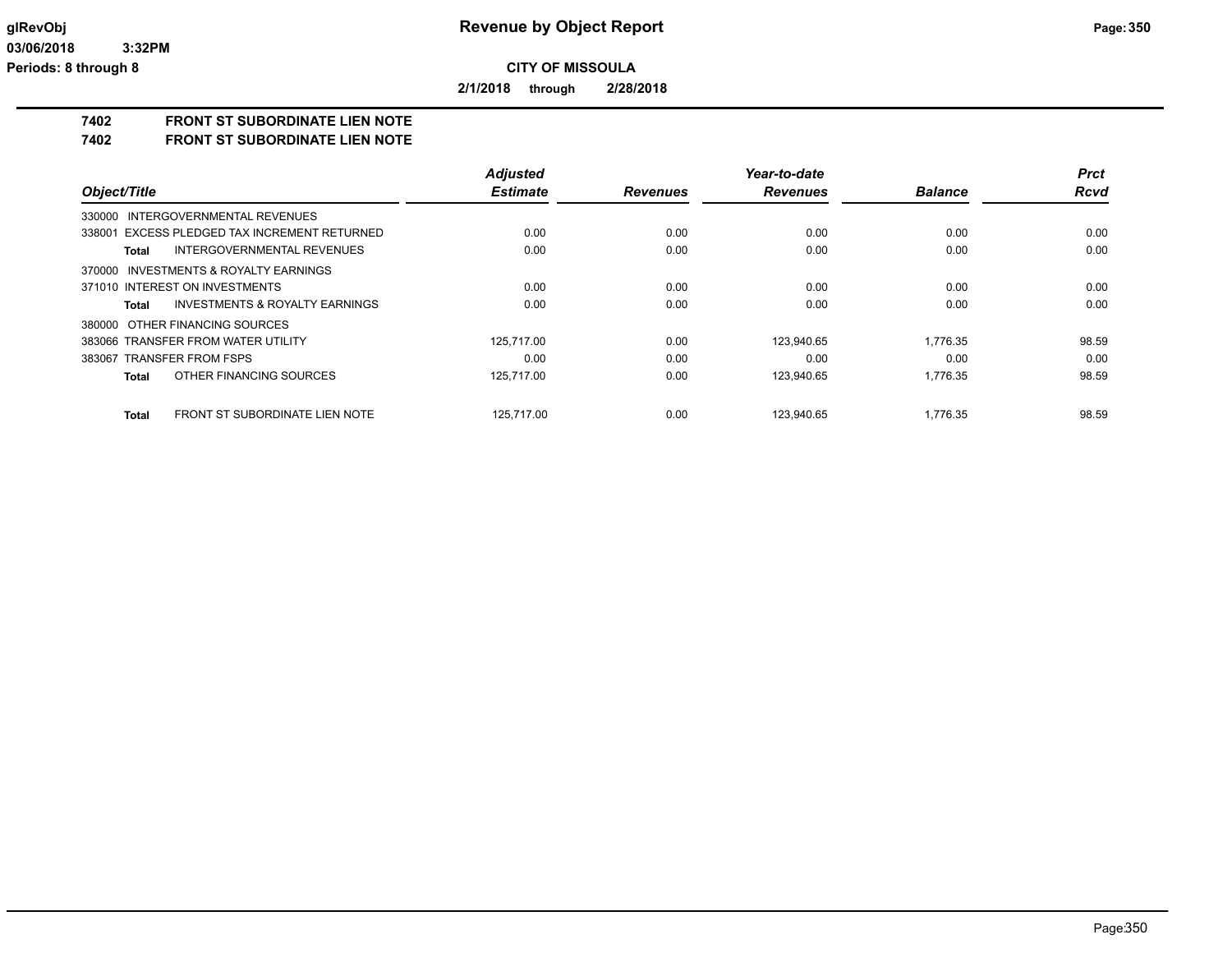**2/1/2018 through 2/28/2018**

## **7402 FRONT ST SUBORDINATE LIEN NOTE**

|                                                     | <b>Adjusted</b> |                 | Year-to-date    |                | <b>Prct</b> |
|-----------------------------------------------------|-----------------|-----------------|-----------------|----------------|-------------|
| Object/Title                                        | <b>Estimate</b> | <b>Revenues</b> | <b>Revenues</b> | <b>Balance</b> | Rcvd        |
| INTERGOVERNMENTAL REVENUES<br>330000                |                 |                 |                 |                |             |
| 338001 EXCESS PLEDGED TAX INCREMENT RETURNED        | 0.00            | 0.00            | 0.00            | 0.00           | 0.00        |
| <b>INTERGOVERNMENTAL REVENUES</b><br>Total          | 0.00            | 0.00            | 0.00            | 0.00           | 0.00        |
| <b>INVESTMENTS &amp; ROYALTY EARNINGS</b><br>370000 |                 |                 |                 |                |             |
| 371010 INTEREST ON INVESTMENTS                      | 0.00            | 0.00            | 0.00            | 0.00           | 0.00        |
| <b>INVESTMENTS &amp; ROYALTY EARNINGS</b><br>Total  | 0.00            | 0.00            | 0.00            | 0.00           | 0.00        |
| 380000 OTHER FINANCING SOURCES                      |                 |                 |                 |                |             |
| 383066 TRANSFER FROM WATER UTILITY                  | 125.717.00      | 0.00            | 123.940.65      | 1.776.35       | 98.59       |
| 383067 TRANSFER FROM FSPS                           | 0.00            | 0.00            | 0.00            | 0.00           | 0.00        |
| OTHER FINANCING SOURCES<br>Total                    | 125.717.00      | 0.00            | 123,940.65      | 1,776.35       | 98.59       |
| FRONT ST SUBORDINATE LIEN NOTE<br>Total             | 125.717.00      | 0.00            | 123.940.65      | 1.776.35       | 98.59       |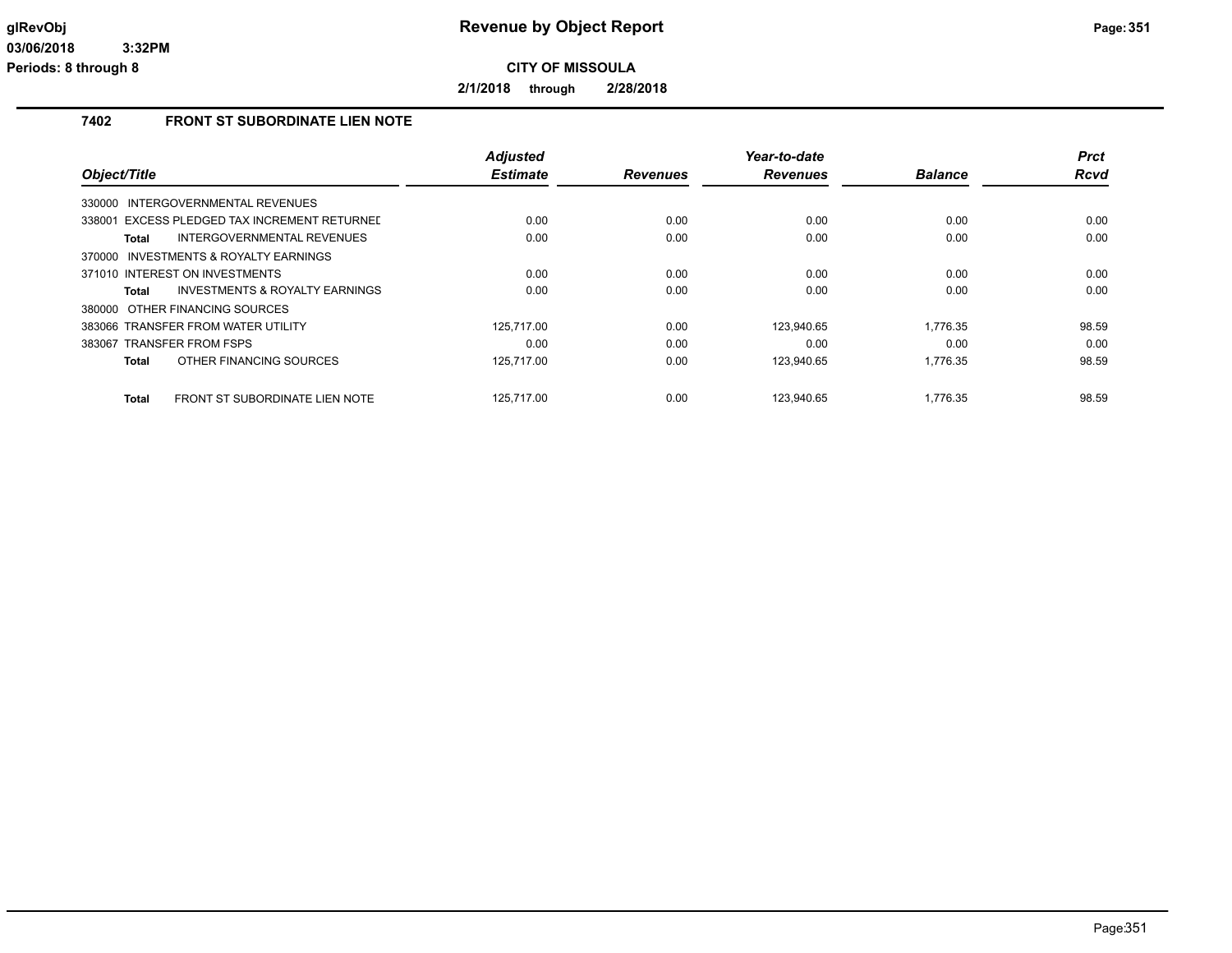**2/1/2018 through 2/28/2018**

# **7447 COURT COLLECTED PARKING FINES**

**7447 COURT COLLECTED PARKING FINES**

|                                                | <b>Adjusted</b> |                 | Year-to-date    |                | <b>Prct</b> |
|------------------------------------------------|-----------------|-----------------|-----------------|----------------|-------------|
| Object/Title                                   | <b>Estimate</b> | <b>Revenues</b> | <b>Revenues</b> | <b>Balance</b> | <b>Rcvd</b> |
| 350000 FINES & FORFEITURES                     |                 |                 |                 |                |             |
| 352002 PARKING FINES                           | 0.00            | 0.00            | 370.00          | $-370.00$      | 0.00        |
| <b>FINES &amp; FORFEITURES</b><br>Total        | 0.00            | 0.00            | 370.00          | $-370.00$      | 0.00        |
| 370000 INVESTMENTS & ROYALTY EARNINGS          |                 |                 |                 |                |             |
| 371010 INTEREST ON INVESTMENTS                 | 0.00            | 0.00            | 0.00            | 0.00           | 0.00        |
| INVESTMENTS & ROYALTY EARNINGS<br><b>Total</b> | 0.00            | 0.00            | 0.00            | 0.00           | 0.00        |
|                                                |                 |                 |                 |                |             |
| COURT COLLECTED PARKING FINES<br><b>Total</b>  | 0.00            | 0.00            | 370.00          | $-370.00$      | 0.00        |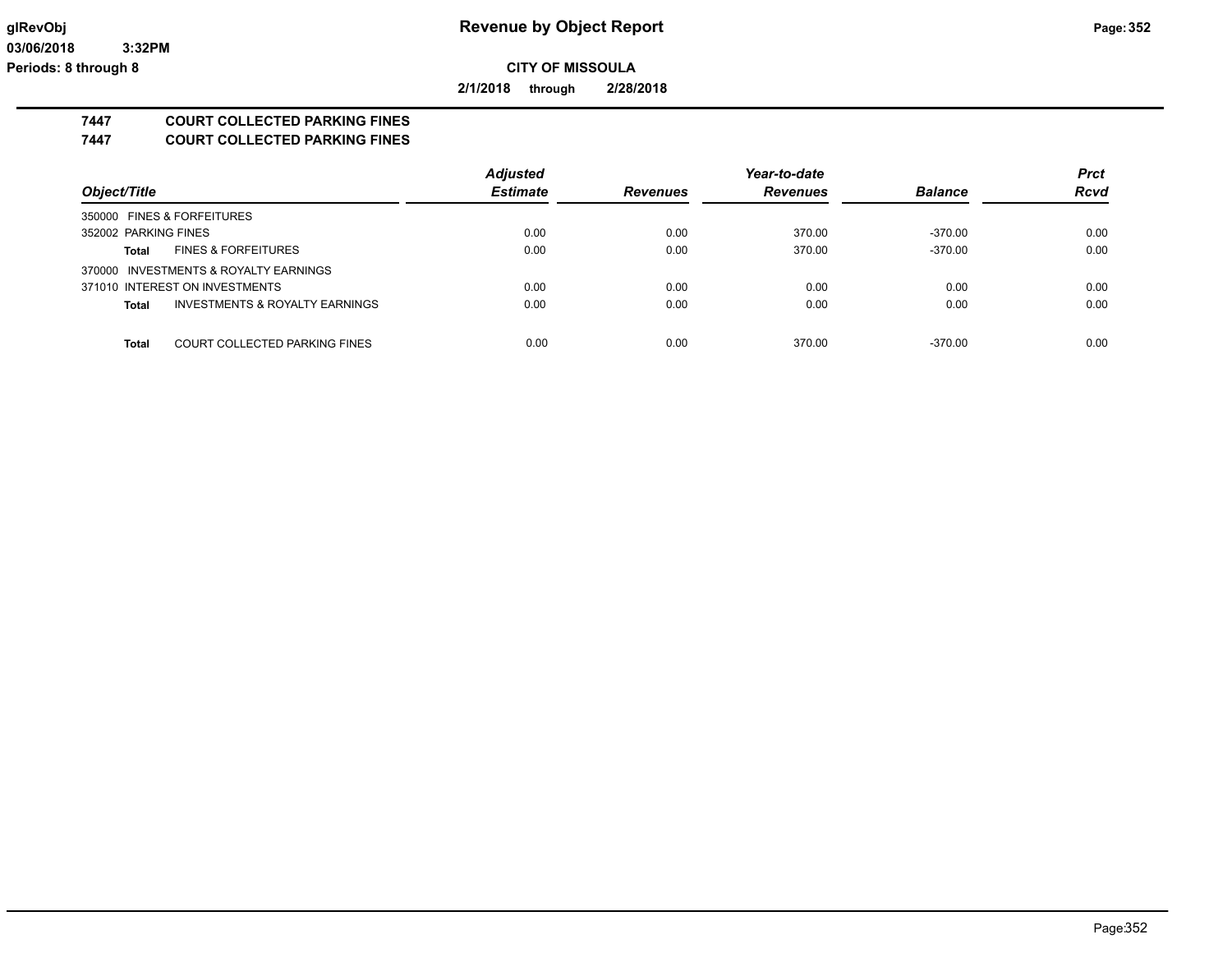**2/1/2018 through 2/28/2018**

## **7447 COURT COLLECTED PARKING FINES**

| Object/Title                                              | <b>Adjusted</b><br><b>Estimate</b> | <b>Revenues</b> | Year-to-date<br>Revenues | <b>Balance</b> | <b>Prct</b><br><b>Rcvd</b> |
|-----------------------------------------------------------|------------------------------------|-----------------|--------------------------|----------------|----------------------------|
| 350000 FINES & FORFEITURES                                |                                    |                 |                          |                |                            |
| 352002 PARKING FINES                                      | 0.00                               | 0.00            | 370.00                   | $-370.00$      | 0.00                       |
| <b>FINES &amp; FORFEITURES</b><br>Total                   | 0.00                               | 0.00            | 370.00                   | $-370.00$      | 0.00                       |
| 370000 INVESTMENTS & ROYALTY EARNINGS                     |                                    |                 |                          |                |                            |
| 371010 INTEREST ON INVESTMENTS                            | 0.00                               | 0.00            | 0.00                     | 0.00           | 0.00                       |
| <b>INVESTMENTS &amp; ROYALTY EARNINGS</b><br><b>Total</b> | 0.00                               | 0.00            | 0.00                     | 0.00           | 0.00                       |
|                                                           |                                    |                 |                          |                |                            |
| COURT COLLECTED PARKING FINES<br><b>Total</b>             | 0.00                               | 0.00            | 370.00                   | $-370.00$      | 0.00                       |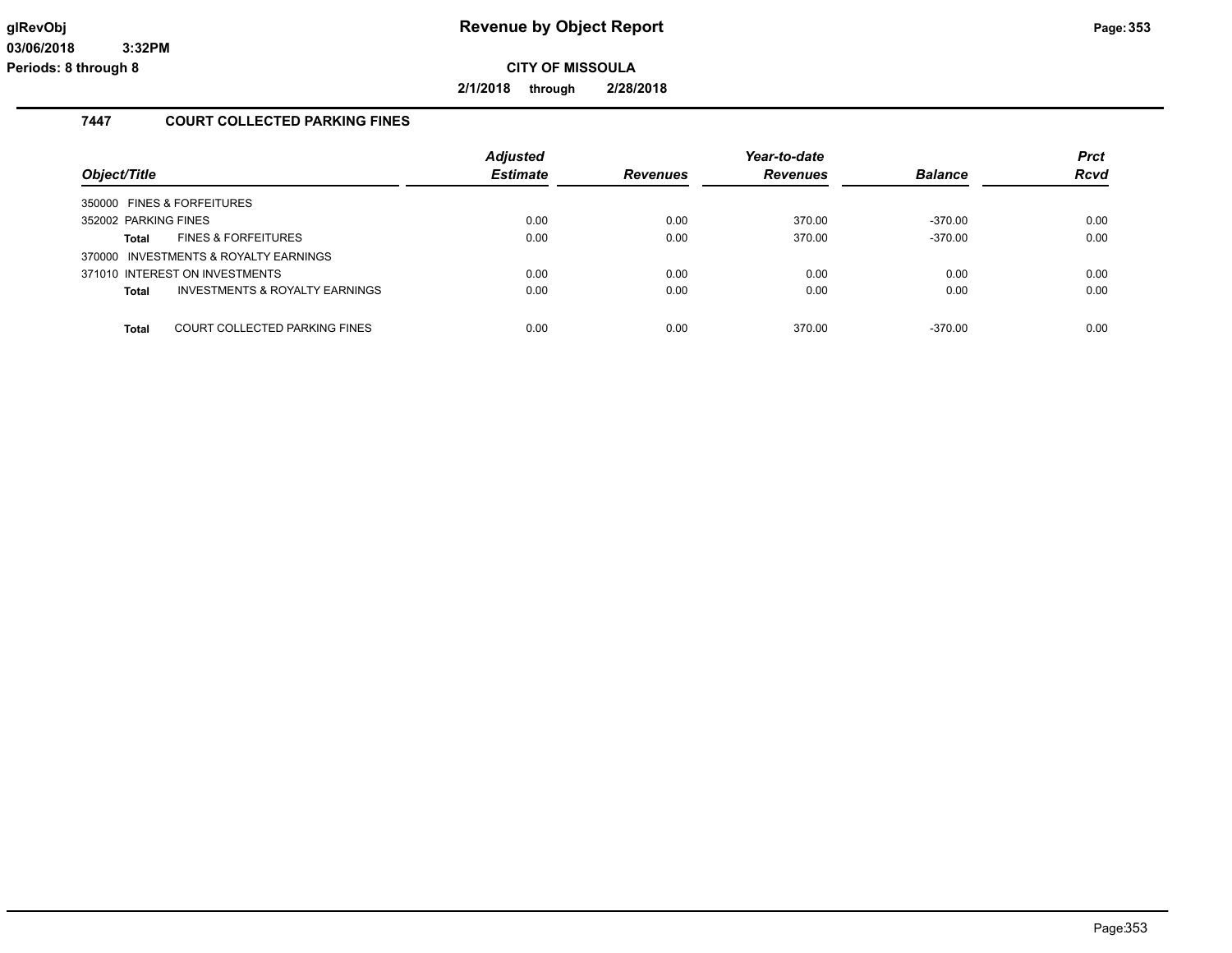**2/1/2018 through 2/28/2018**

**7458 COURT SURCHARGE**

**7458 COURT SURCHARGE**

|                                                                         | <b>Adjusted</b>                                       |          | Year-to-date |                |             |  |
|-------------------------------------------------------------------------|-------------------------------------------------------|----------|--------------|----------------|-------------|--|
| Object/Title<br>350000 FINES & FORFEITURES<br>351032 SURCHARGE ON FINES | <b>Estimate</b><br><b>Revenues</b><br><b>Revenues</b> |          |              | <b>Balance</b> | <b>Rcvd</b> |  |
|                                                                         |                                                       |          |              |                |             |  |
|                                                                         | 0.00                                                  | 4.384.14 | 16.545.81    | $-16.545.81$   | 0.00        |  |
| <b>FINES &amp; FORFEITURES</b><br>Total                                 | 0.00                                                  | 4.384.14 | 16.545.81    | $-16.545.81$   | 0.00        |  |
| 370000 INVESTMENTS & ROYALTY EARNINGS                                   |                                                       |          |              |                |             |  |
| 371010 INTEREST ON INVESTMENTS                                          | 0.00                                                  | 0.00     | 0.00         | 0.00           | 0.00        |  |
| 371020 GAIN/LOSS IN MARKET VALUE OF INVESTMENTS                         | 0.00                                                  | 0.00     | 0.00         | 0.00           | 0.00        |  |
| INVESTMENTS & ROYALTY EARNINGS<br>Total                                 | 0.00                                                  | 0.00     | 0.00         | 0.00           | 0.00        |  |
| <b>COURT SURCHARGE</b><br><b>Total</b>                                  | 0.00                                                  | 4.384.14 | 16.545.81    | $-16.545.81$   | 0.00        |  |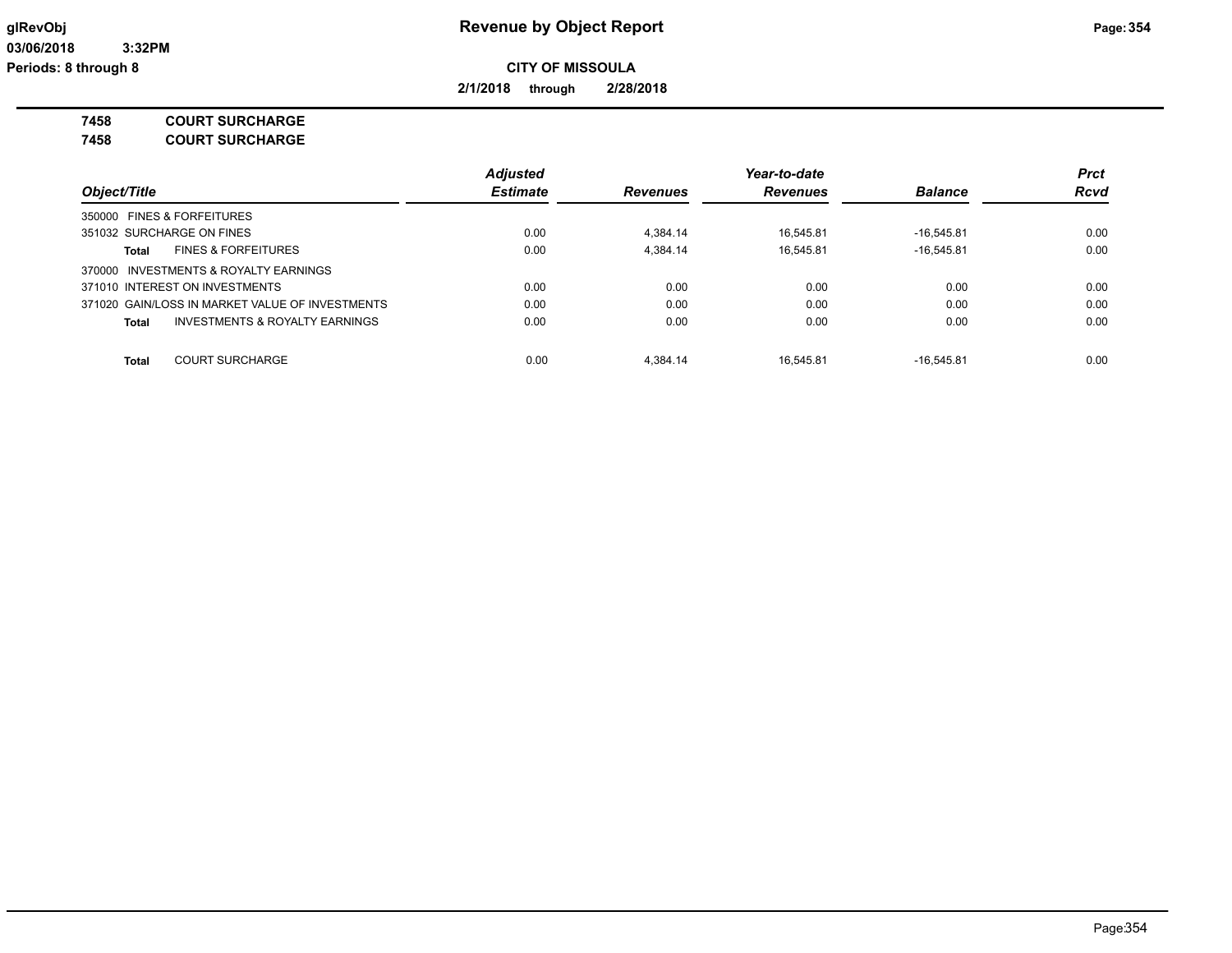# **glRevObj Revenue by Object Report Page:355**

**CITY OF MISSOULA**

**2/1/2018 through 2/28/2018**

### **7458 COURT SURCHARGE**

| Object/Title                                              | <b>Adjusted</b><br><b>Estimate</b> | <b>Revenues</b> | Year-to-date<br><b>Revenues</b> | <b>Balance</b> | <b>Prct</b><br><b>Rcvd</b> |
|-----------------------------------------------------------|------------------------------------|-----------------|---------------------------------|----------------|----------------------------|
| 350000 FINES & FORFEITURES                                |                                    |                 |                                 |                |                            |
| 351032 SURCHARGE ON FINES                                 | 0.00                               | 4.384.14        | 16.545.81                       | $-16.545.81$   | 0.00                       |
| <b>FINES &amp; FORFEITURES</b><br>Total                   | 0.00                               | 4.384.14        | 16.545.81                       | $-16.545.81$   | 0.00                       |
| 370000 INVESTMENTS & ROYALTY EARNINGS                     |                                    |                 |                                 |                |                            |
| 371010 INTEREST ON INVESTMENTS                            | 0.00                               | 0.00            | 0.00                            | 0.00           | 0.00                       |
| 371020 GAIN/LOSS IN MARKET VALUE OF INVESTMENT            | 0.00                               | 0.00            | 0.00                            | 0.00           | 0.00                       |
| <b>INVESTMENTS &amp; ROYALTY EARNINGS</b><br><b>Total</b> | 0.00                               | 0.00            | 0.00                            | 0.00           | 0.00                       |
| <b>COURT SURCHARGE</b><br><b>Total</b>                    | 0.00                               | 4.384.14        | 16.545.81                       | $-16.545.81$   | 0.00                       |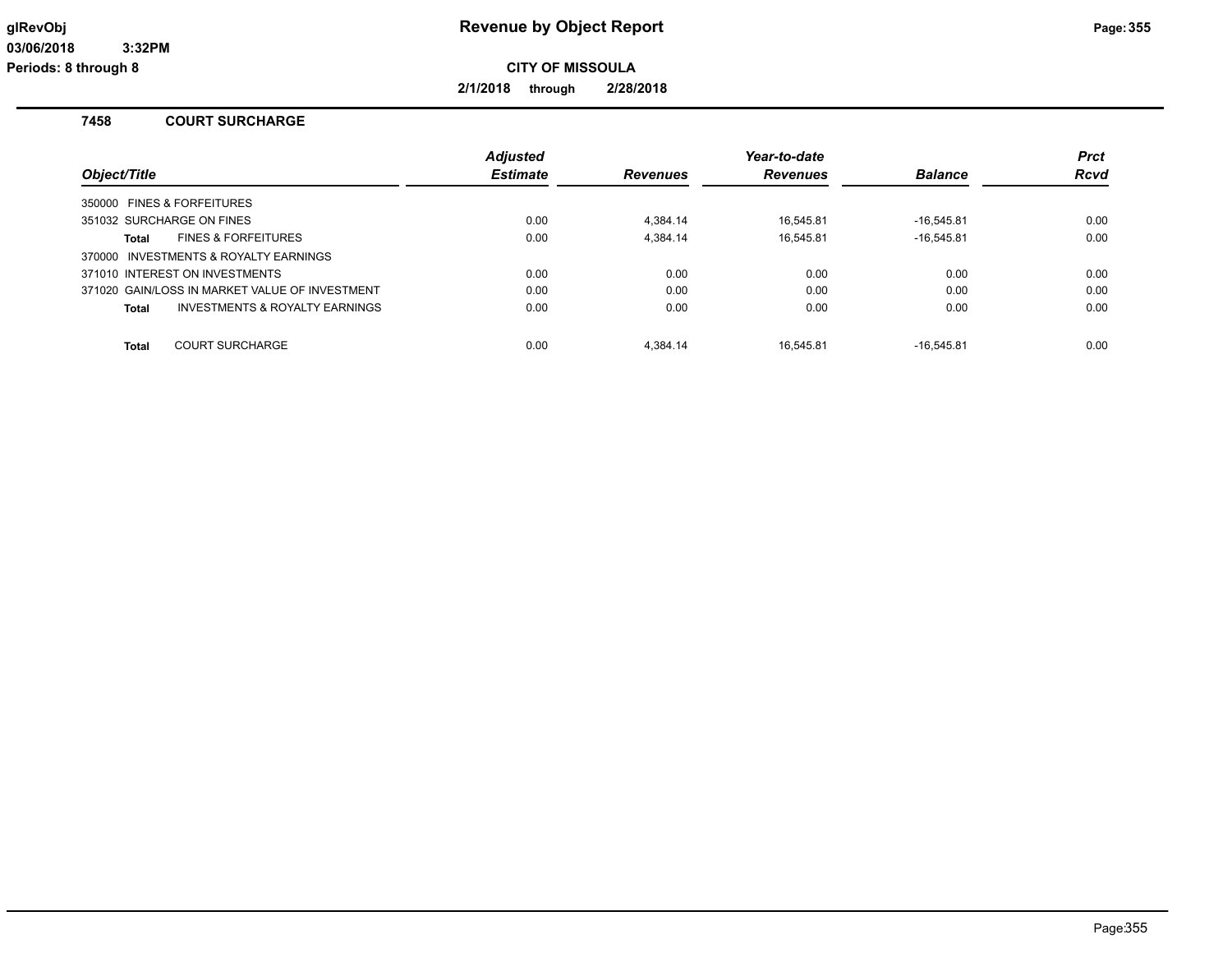**2/1/2018 through 2/28/2018**

**7469 PUBLIC DEFENDER FEES**

**7469 PUBLIC DEFENDER FEES**

|                                                    | <b>Adjusted</b> |                 | Year-to-date    |                | <b>Prct</b> |
|----------------------------------------------------|-----------------|-----------------|-----------------|----------------|-------------|
| Object/Title                                       | Estimate        | <b>Revenues</b> | <b>Revenues</b> | <b>Balance</b> | <b>Rcvd</b> |
| 350000 FINES & FORFEITURES                         |                 |                 |                 |                |             |
| 351032 SURCHARGE ON FINES                          | 0.00            | 0.00            | 0.00            | 0.00           | 0.00        |
| 351033 PUBLIC DEFENDER FEES                        | 0.00            | 0.00            | 25.00           | $-25.00$       | 0.00        |
| <b>FINES &amp; FORFEITURES</b><br>Total            | 0.00            | 0.00            | 25.00           | $-25.00$       | 0.00        |
| 370000 INVESTMENTS & ROYALTY EARNINGS              |                 |                 |                 |                |             |
| 371010 INTEREST ON INVESTMENTS                     | 0.00            | 0.00            | 0.00            | 0.00           | 0.00        |
| 371020 GAIN/LOSS IN MARKET VALUE OF INVESTMENTS    | 0.00            | 0.00            | 0.00            | 0.00           | 0.00        |
| <b>INVESTMENTS &amp; ROYALTY EARNINGS</b><br>Total | 0.00            | 0.00            | 0.00            | 0.00           | 0.00        |
| PUBLIC DEFENDER FEES<br>Total                      | 0.00            | 0.00            | 25.00           | $-25.00$       | 0.00        |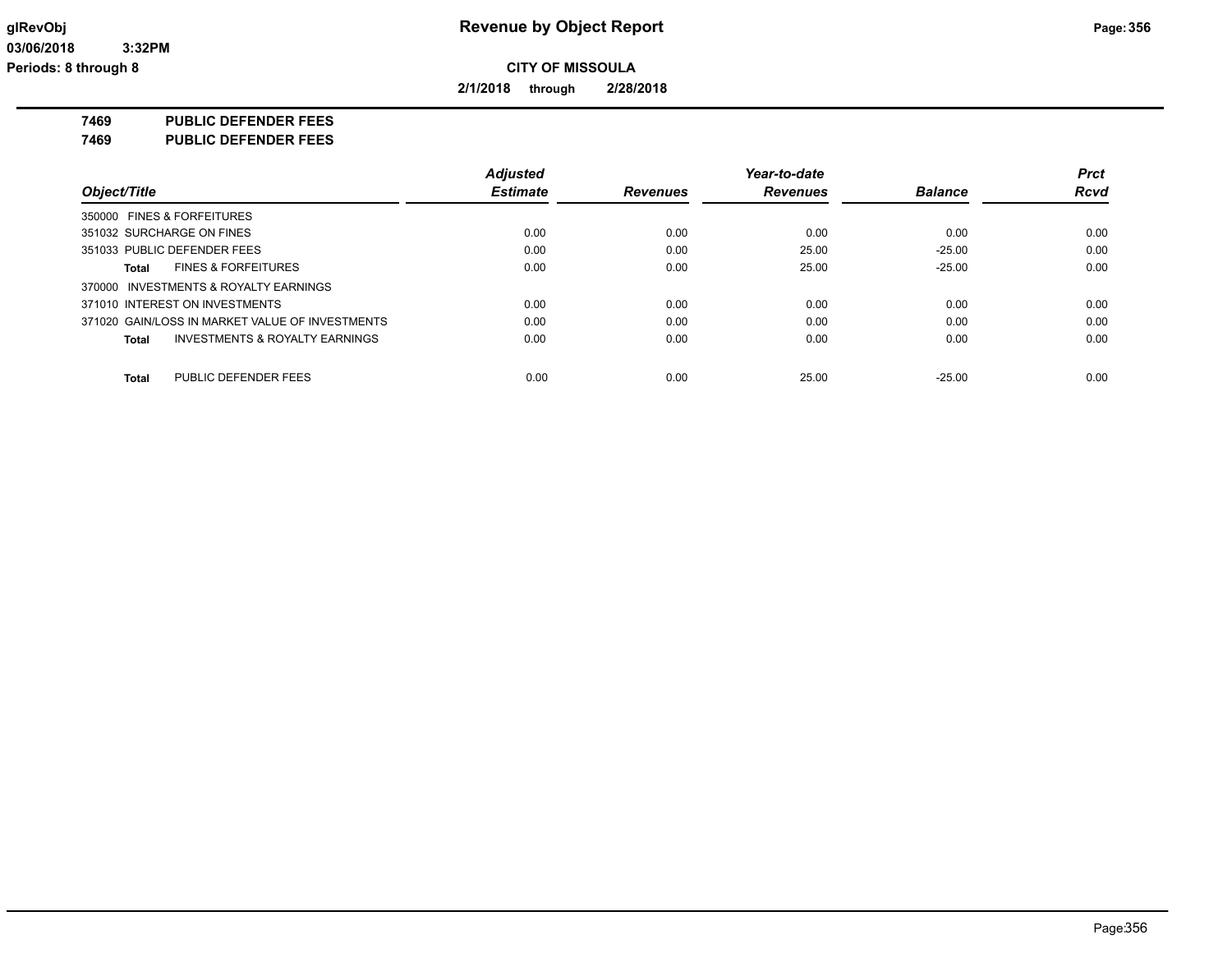**2/1/2018 through 2/28/2018**

## **7469 PUBLIC DEFENDER FEES**

|                                                | <b>Adjusted</b> |                 | Year-to-date    |                | <b>Prct</b> |
|------------------------------------------------|-----------------|-----------------|-----------------|----------------|-------------|
| Object/Title                                   | <b>Estimate</b> | <b>Revenues</b> | <b>Revenues</b> | <b>Balance</b> | Rcvd        |
| 350000 FINES & FORFEITURES                     |                 |                 |                 |                |             |
| 351032 SURCHARGE ON FINES                      | 0.00            | 0.00            | 0.00            | 0.00           | 0.00        |
| 351033 PUBLIC DEFENDER FEES                    | 0.00            | 0.00            | 25.00           | $-25.00$       | 0.00        |
| <b>FINES &amp; FORFEITURES</b><br>Total        | 0.00            | 0.00            | 25.00           | $-25.00$       | 0.00        |
| 370000 INVESTMENTS & ROYALTY EARNINGS          |                 |                 |                 |                |             |
| 371010 INTEREST ON INVESTMENTS                 | 0.00            | 0.00            | 0.00            | 0.00           | 0.00        |
| 371020 GAIN/LOSS IN MARKET VALUE OF INVESTMENT | 0.00            | 0.00            | 0.00            | 0.00           | 0.00        |
| INVESTMENTS & ROYALTY EARNINGS<br>Total        | 0.00            | 0.00            | 0.00            | 0.00           | 0.00        |
| PUBLIC DEFENDER FEES<br><b>Total</b>           | 0.00            | 0.00            | 25.00           | $-25.00$       | 0.00        |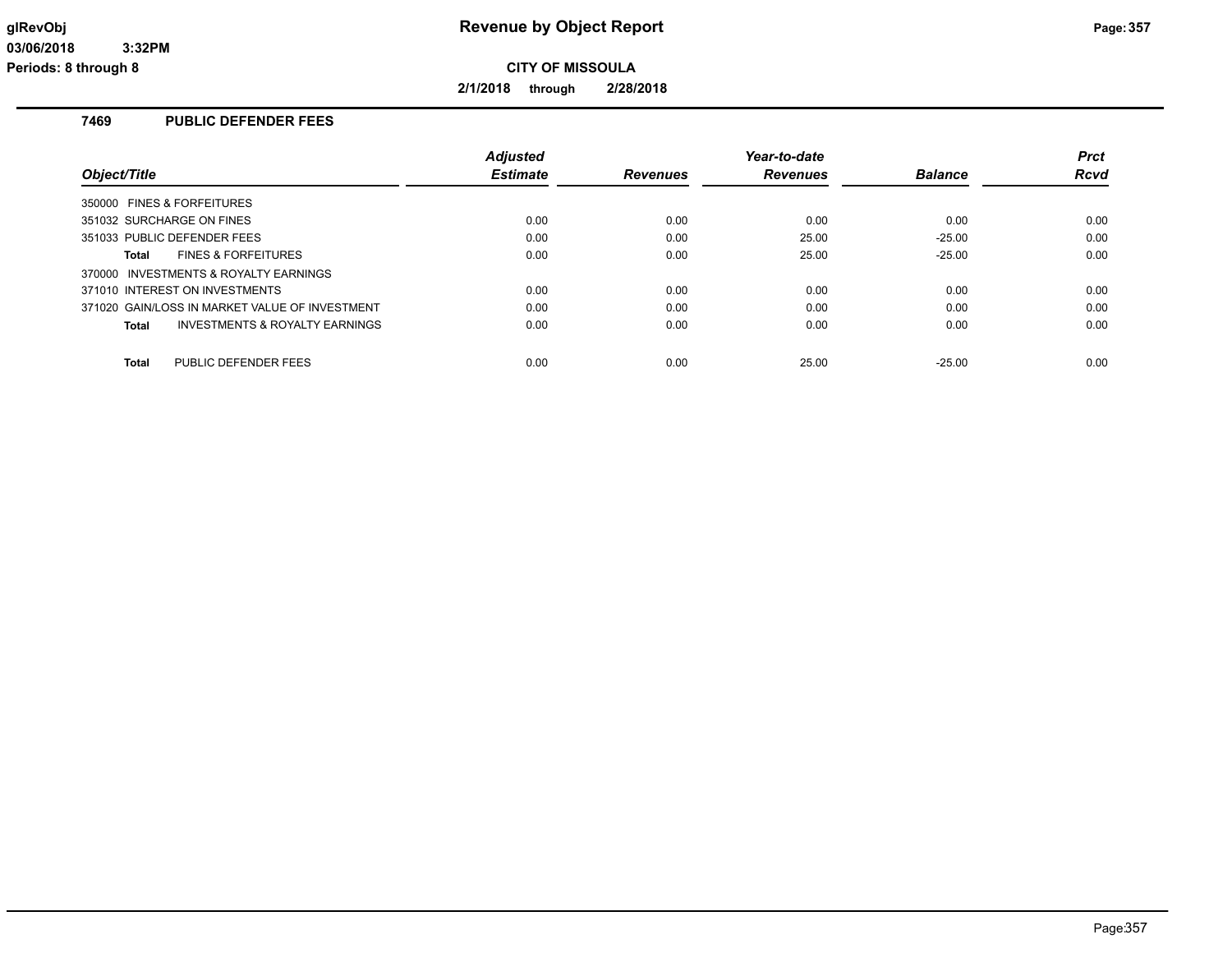**2/1/2018 through 2/28/2018**

**7900 PAYROLL CLEARING FUND**

**7900 PAYROLL CLEARING FUND**

|                                                 | <b>Adjusted</b> |                 | Year-to-date    |                | <b>Prct</b><br><b>Rcvd</b> |
|-------------------------------------------------|-----------------|-----------------|-----------------|----------------|----------------------------|
| Object/Title                                    | <b>Estimate</b> | <b>Revenues</b> | <b>Revenues</b> | <b>Balance</b> |                            |
| 370000 INVESTMENTS & ROYALTY EARNINGS           |                 |                 |                 |                |                            |
| 371010 INTEREST ON INVESTMENTS                  | 0.00            | 0.00            | 0.00            | 0.00           | 0.00                       |
| 371020 GAIN/LOSS IN MARKET VALUE OF INVESTMENTS | 0.00            | 0.00            | 0.00            | 0.00           | 0.00                       |
| INVESTMENTS & ROYALTY EARNINGS<br><b>Total</b>  | 0.00            | 0.00            | 0.00            | 0.00           | 0.00                       |
| PAYROLL CLEARING FUND<br>Total                  | 0.00            | 0.00            | 0.00            | 0.00           | 0.00                       |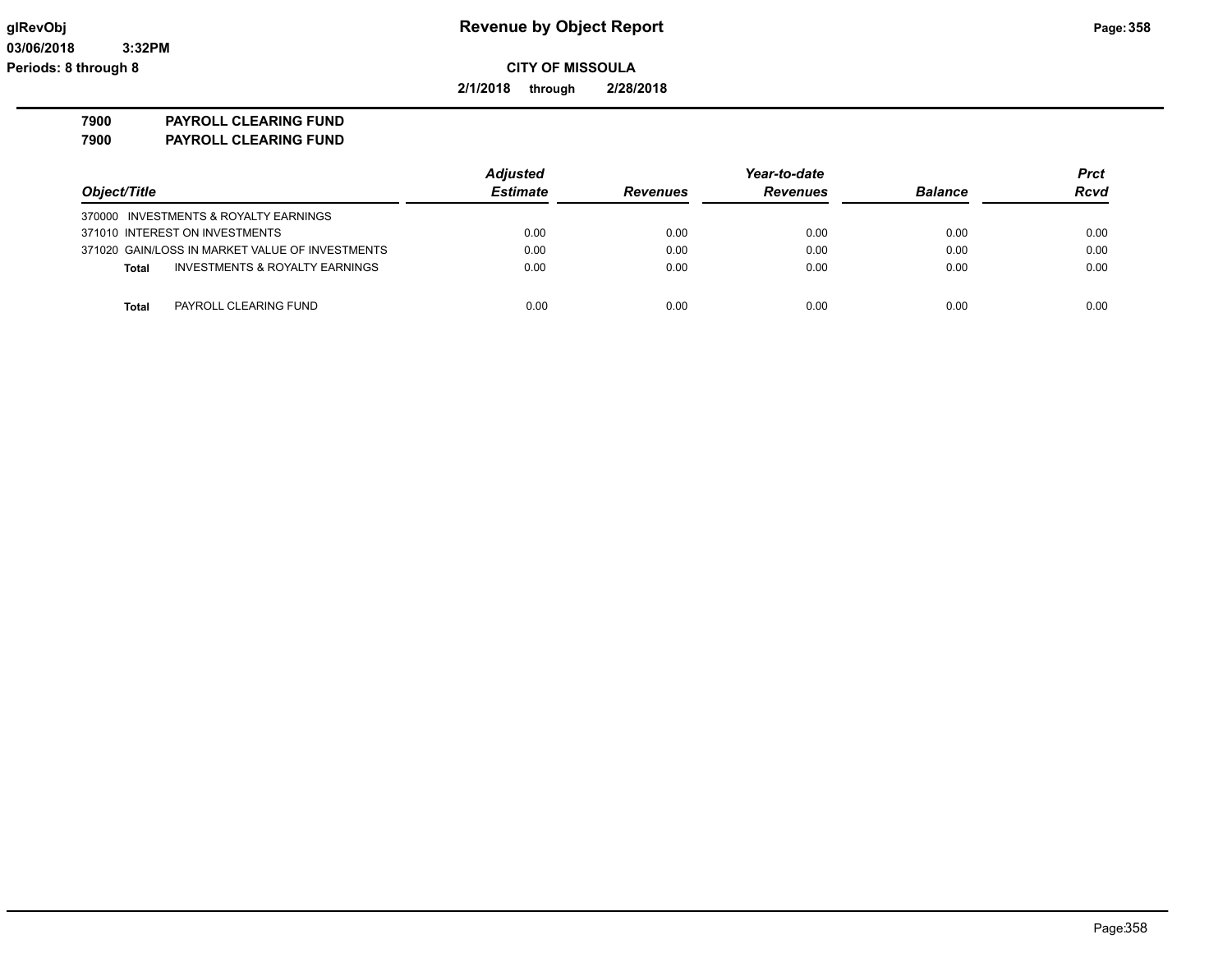**2/1/2018 through 2/28/2018**

### **7900 PAYROLL CLEARING FUND**

| Object/Title                                   | Adjusted<br><b>Estimate</b> | <b>Revenues</b> | Year-to-date<br>Revenues | <b>Balance</b> | <b>Prct</b><br>Rcvd |
|------------------------------------------------|-----------------------------|-----------------|--------------------------|----------------|---------------------|
| 370000 INVESTMENTS & ROYALTY EARNINGS          |                             |                 |                          |                |                     |
| 371010 INTEREST ON INVESTMENTS                 | 0.00                        | 0.00            | 0.00                     | 0.00           | 0.00                |
| 371020 GAIN/LOSS IN MARKET VALUE OF INVESTMENT | 0.00                        | 0.00            | 0.00                     | 0.00           | 0.00                |
| INVESTMENTS & ROYALTY EARNINGS<br><b>Total</b> | 0.00                        | 0.00            | 0.00                     | 0.00           | 0.00                |
|                                                |                             |                 |                          |                |                     |
| PAYROLL CLEARING FUND<br>Total                 | 0.00                        | 0.00            | 0.00                     | 0.00           | 0.00                |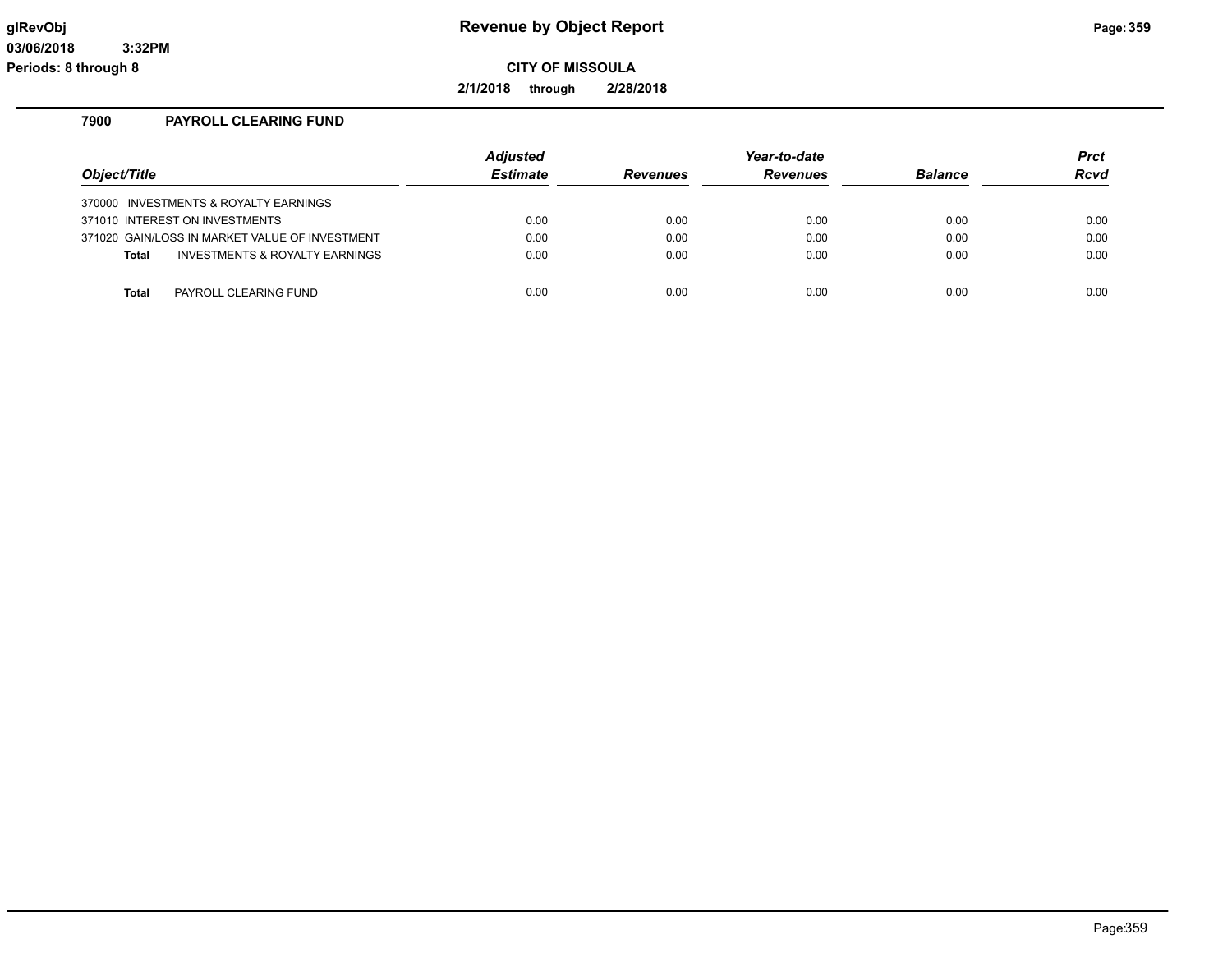**03/06/2018 3:32PM Periods: 8 through 8**

# **glRevObj Revenue by Object Report Page:360**

**CITY OF MISSOULA**

**2/1/2018 through 2/28/2018**

**7903 COUNTY CLEARING 7903 COUNTY CLEARING**

|                                               | <b>Adjusted</b> |                 | Year-to-date    |                | <b>Prct</b><br><b>Rcvd</b> |
|-----------------------------------------------|-----------------|-----------------|-----------------|----------------|----------------------------|
| Object/Title                                  | Estimate        | <b>Revenues</b> | <b>Revenues</b> | <b>Balance</b> |                            |
| 320000 LICENSES & PERMITS                     |                 |                 |                 |                |                            |
| 323030 ANIMAL LICENSES                        | 0.00            | 849.00          | 5.255.70        | $-5.255.70$    | 0.00                       |
| <b>LICENSES &amp; PERMITS</b><br><b>Total</b> | 0.00            | 849.00          | 5.255.70        | $-5.255.70$    | 0.00                       |
| <b>COUNTY CLEARING</b><br><b>Total</b>        | 0.00            | 849.00          | 5.255.70        | $-5.255.70$    | 0.00                       |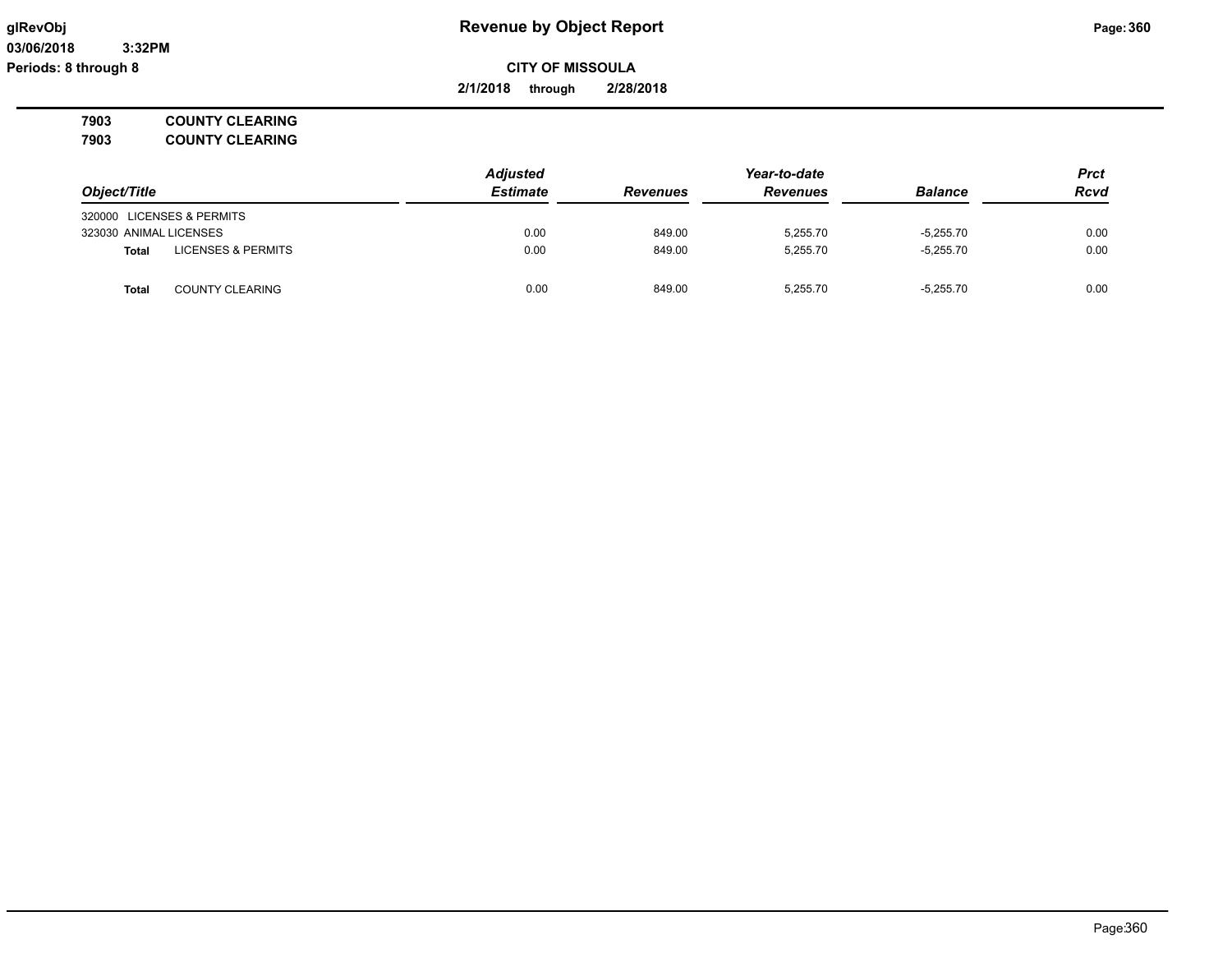**2/1/2018 through 2/28/2018**

# **7903 COUNTY CLEARING**

|                        |                               | <b>Adjusted</b> | Year-to-date    |                 |                | <b>Prct</b> |
|------------------------|-------------------------------|-----------------|-----------------|-----------------|----------------|-------------|
| Object/Title           |                               | <b>Estimate</b> | <b>Revenues</b> | <b>Revenues</b> | <b>Balance</b> | <b>Rcvd</b> |
|                        | 320000 LICENSES & PERMITS     |                 |                 |                 |                |             |
| 323030 ANIMAL LICENSES |                               | 0.00            | 849.00          | 5.255.70        | $-5.255.70$    | 0.00        |
| <b>Total</b>           | <b>LICENSES &amp; PERMITS</b> | 0.00            | 849.00          | 5.255.70        | $-5.255.70$    | 0.00        |
| <b>Total</b>           | <b>COUNTY CLEARING</b>        | 0.00            | 849.00          | 5,255.70        | $-5,255.70$    | 0.00        |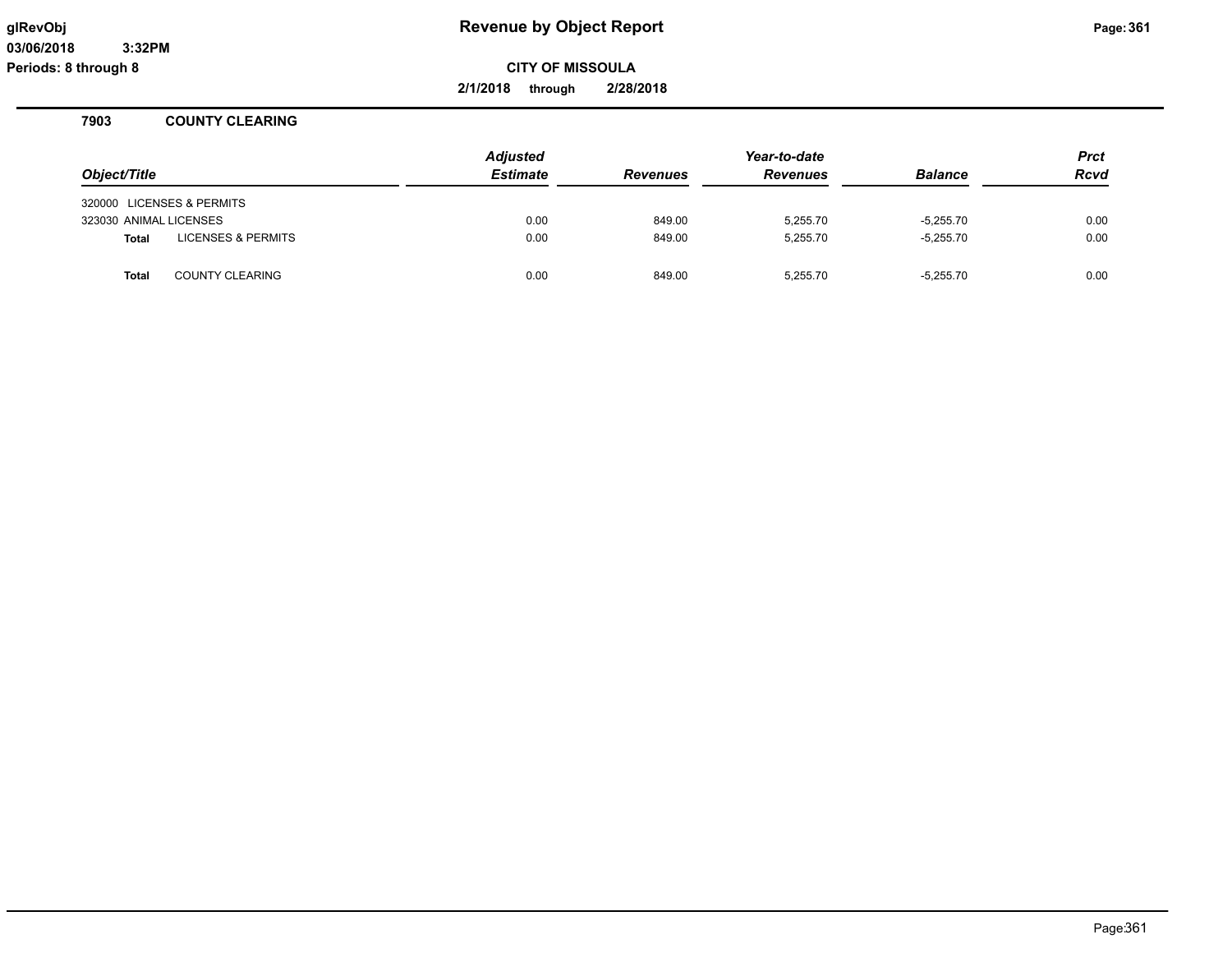**2/1/2018 through 2/28/2018**

**7904 SEWER REBATE**

**7904 SEWER REBATE**

|                                                    | <b>Adjusted</b> |                 | Year-to-date    |                | <b>Prct</b> |
|----------------------------------------------------|-----------------|-----------------|-----------------|----------------|-------------|
| Object/Title                                       | <b>Estimate</b> | <b>Revenues</b> | <b>Revenues</b> | <b>Balance</b> | <b>Rcvd</b> |
| 340000 CHARGES FOR SERVICES                        |                 |                 |                 |                |             |
| 343036 *** Title Not Found ***                     | 0.00            | 0.00            | 0.00            | 0.00           | 0.00        |
| <b>CHARGES FOR SERVICES</b><br>Total               | 0.00            | 0.00            | 0.00            | 0.00           | 0.00        |
| 360000 MISCELLANEOUS REVENUES                      |                 |                 |                 |                |             |
| 360010 MISCELLANEOUS                               | 0.00            | 0.00            | 0.00            | 0.00           | 0.00        |
| MISCELLANEOUS REVENUES<br>Total                    | 0.00            | 0.00            | 0.00            | 0.00           | 0.00        |
| 370000 INVESTMENTS & ROYALTY EARNINGS              |                 |                 |                 |                |             |
| 371010 INTEREST ON INVESTMENTS                     | 0.00            | 0.00            | 0.00            | 0.00           | 0.00        |
| 371020 GAIN/LOSS IN MARKET VALUE OF INVESTMENTS    | 0.00            | 0.00            | 0.00            | 0.00           | 0.00        |
| <b>INVESTMENTS &amp; ROYALTY EARNINGS</b><br>Total | 0.00            | 0.00            | 0.00            | 0.00           | 0.00        |
| <b>SEWER REBATE</b><br><b>Total</b>                | 0.00            | 0.00            | 0.00            | 0.00           | 0.00        |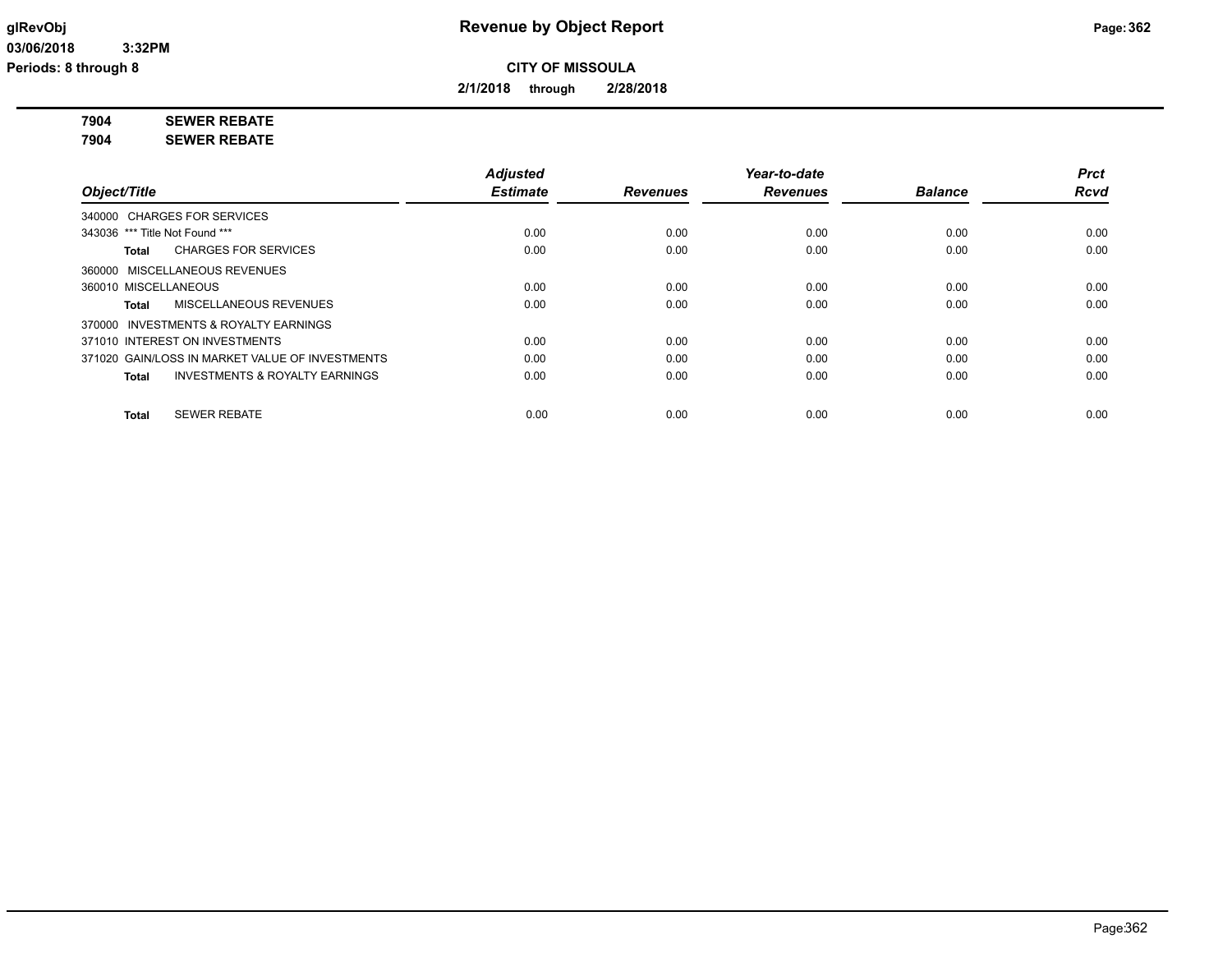**2/1/2018 through 2/28/2018**

# **7904 SEWER REBATE**

|                                                           | <b>Adjusted</b> |                 | Year-to-date    |                | <b>Prct</b> |
|-----------------------------------------------------------|-----------------|-----------------|-----------------|----------------|-------------|
| Object/Title                                              | <b>Estimate</b> | <b>Revenues</b> | <b>Revenues</b> | <b>Balance</b> | <b>Rcvd</b> |
| 340000 CHARGES FOR SERVICES                               |                 |                 |                 |                |             |
| 343036 *** Title Not Found ***                            | 0.00            | 0.00            | 0.00            | 0.00           | 0.00        |
| <b>CHARGES FOR SERVICES</b><br>Total                      | 0.00            | 0.00            | 0.00            | 0.00           | 0.00        |
| 360000 MISCELLANEOUS REVENUES                             |                 |                 |                 |                |             |
| 360010 MISCELLANEOUS                                      | 0.00            | 0.00            | 0.00            | 0.00           | 0.00        |
| MISCELLANEOUS REVENUES<br>Total                           | 0.00            | 0.00            | 0.00            | 0.00           | 0.00        |
| 370000 INVESTMENTS & ROYALTY EARNINGS                     |                 |                 |                 |                |             |
| 371010 INTEREST ON INVESTMENTS                            | 0.00            | 0.00            | 0.00            | 0.00           | 0.00        |
| 371020 GAIN/LOSS IN MARKET VALUE OF INVESTMENT            | 0.00            | 0.00            | 0.00            | 0.00           | 0.00        |
| <b>INVESTMENTS &amp; ROYALTY EARNINGS</b><br><b>Total</b> | 0.00            | 0.00            | 0.00            | 0.00           | 0.00        |
| <b>SEWER REBATE</b><br><b>Total</b>                       | 0.00            | 0.00            | 0.00            | 0.00           | 0.00        |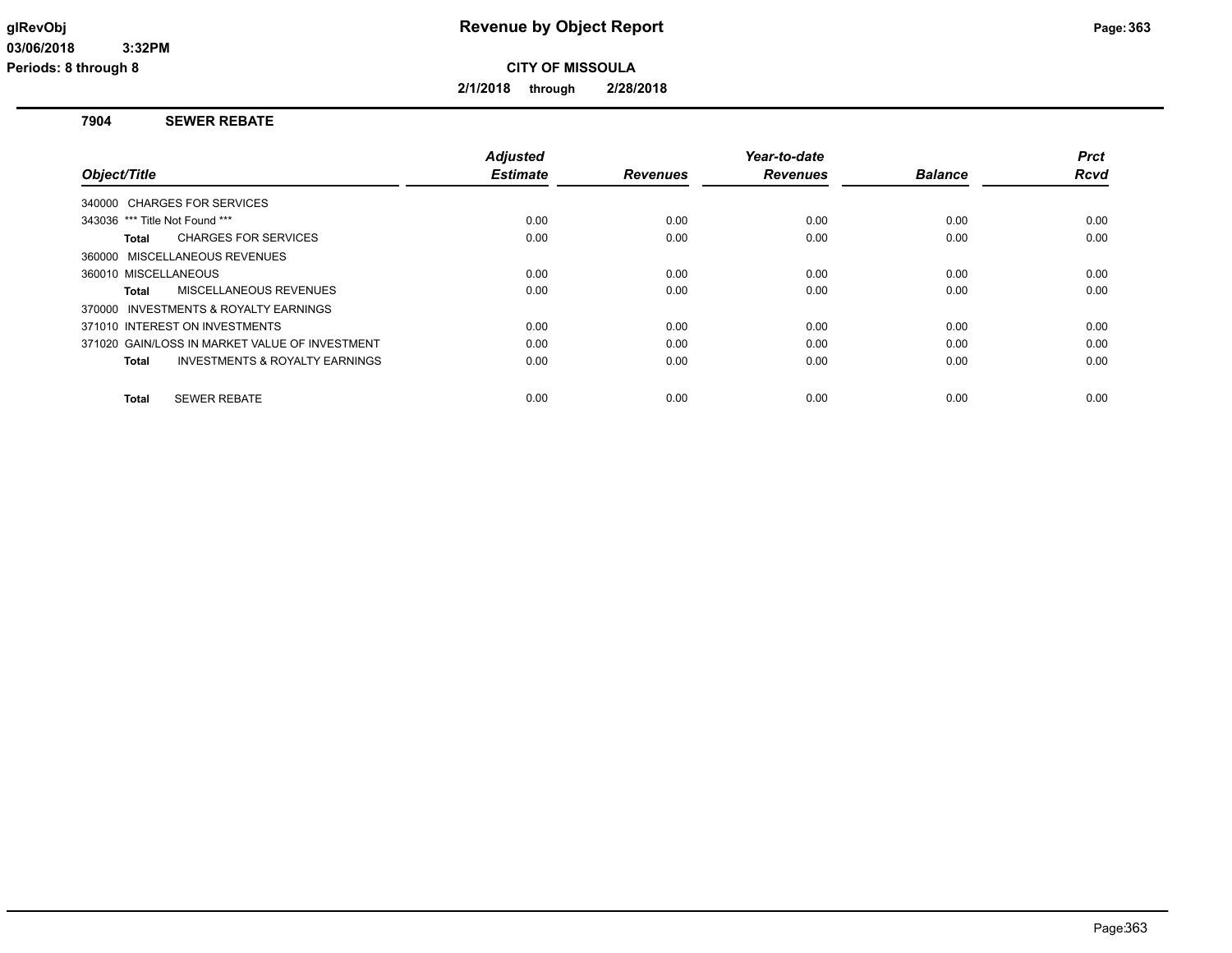**2/1/2018 through 2/28/2018**

**7905 WYE SEWER RSID 8489**

**7905 WYE SEWER RSID 8489**

|                                                 | <b>Adjusted</b> |                 | Year-to-date    |                | <b>Prct</b> |
|-------------------------------------------------|-----------------|-----------------|-----------------|----------------|-------------|
| Object/Title                                    | <b>Estimate</b> | <b>Revenues</b> | <b>Revenues</b> | <b>Balance</b> | <b>Rcvd</b> |
| 360000 MISCELLANEOUS REVENUES                   |                 |                 |                 |                |             |
| 360010 MISCELLANEOUS                            | 0.00            | 0.00            | 0.00            | 0.00           | 0.00        |
| MISCELLANEOUS REVENUES<br>Total                 | 0.00            | 0.00            | 0.00            | 0.00           | 0.00        |
| 370000 INVESTMENTS & ROYALTY EARNINGS           |                 |                 |                 |                |             |
| 371010 INTEREST ON INVESTMENTS                  | 0.00            | 0.00            | 0.00            | 0.00           | 0.00        |
| 371020 GAIN/LOSS IN MARKET VALUE OF INVESTMENTS | 0.00            | 0.00            | 0.00            | 0.00           | 0.00        |
| INVESTMENTS & ROYALTY EARNINGS<br>Total         | 0.00            | 0.00            | 0.00            | 0.00           | 0.00        |
| WYE SEWER RSID 8489<br><b>Total</b>             | 0.00            | 0.00            | 0.00            | 0.00           | 0.00        |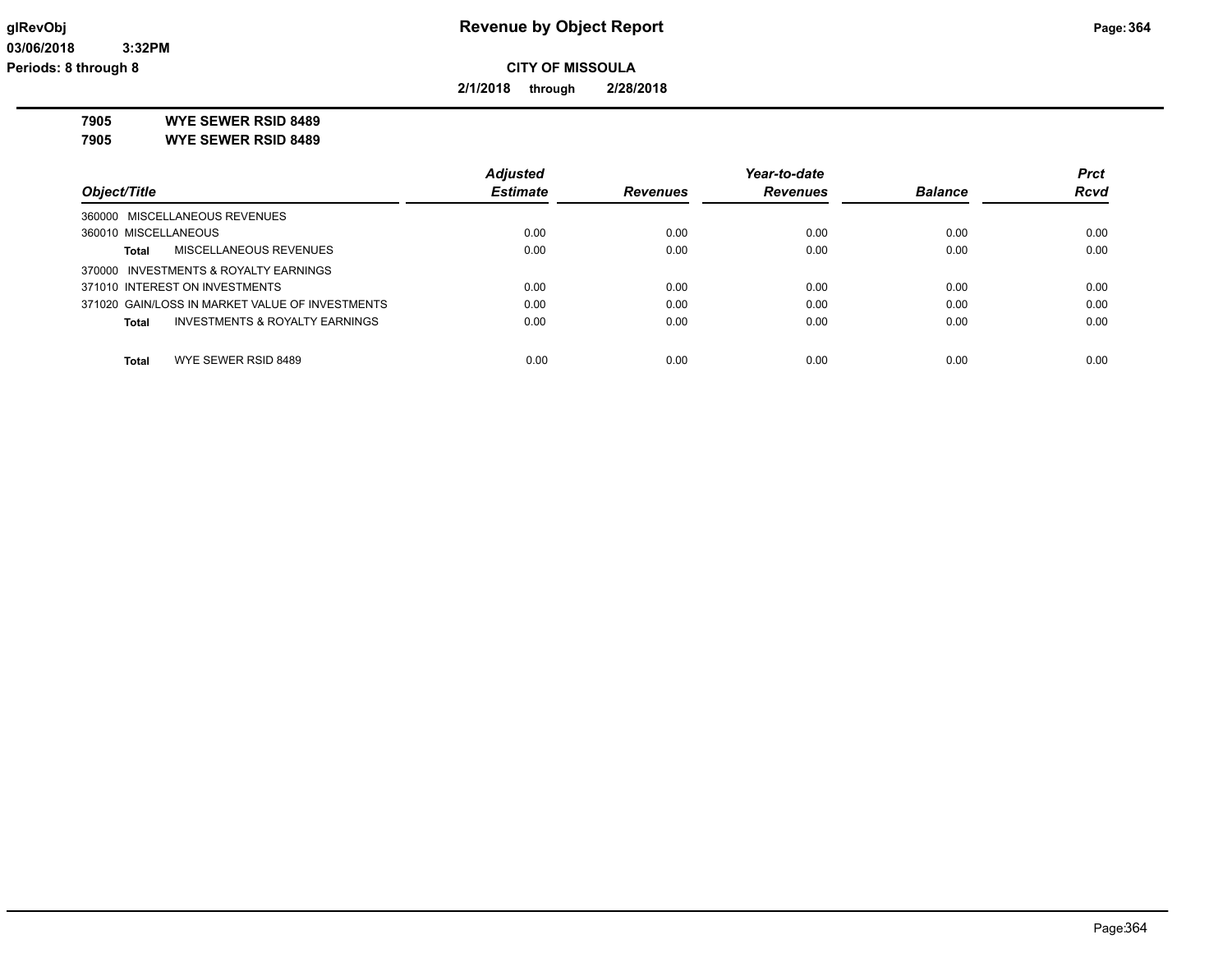**2/1/2018 through 2/28/2018**

# **7905 WYE SEWER RSID 8489**

| Object/Title                                   | <b>Adjusted</b><br><b>Estimate</b> | Revenues | Year-to-date<br><b>Revenues</b> | <b>Balance</b> | <b>Prct</b><br>Rcvd |
|------------------------------------------------|------------------------------------|----------|---------------------------------|----------------|---------------------|
| 360000 MISCELLANEOUS REVENUES                  |                                    |          |                                 |                |                     |
| 360010 MISCELLANEOUS                           | 0.00                               | 0.00     | 0.00                            | 0.00           | 0.00                |
| MISCELLANEOUS REVENUES<br>Total                | 0.00                               | 0.00     | 0.00                            | 0.00           | 0.00                |
| 370000 INVESTMENTS & ROYALTY EARNINGS          |                                    |          |                                 |                |                     |
| 371010 INTEREST ON INVESTMENTS                 | 0.00                               | 0.00     | 0.00                            | 0.00           | 0.00                |
| 371020 GAIN/LOSS IN MARKET VALUE OF INVESTMENT | 0.00                               | 0.00     | 0.00                            | 0.00           | 0.00                |
| INVESTMENTS & ROYALTY EARNINGS<br><b>Total</b> | 0.00                               | 0.00     | 0.00                            | 0.00           | 0.00                |
| WYE SEWER RSID 8489<br><b>Total</b>            | 0.00                               | 0.00     | 0.00                            | 0.00           | 0.00                |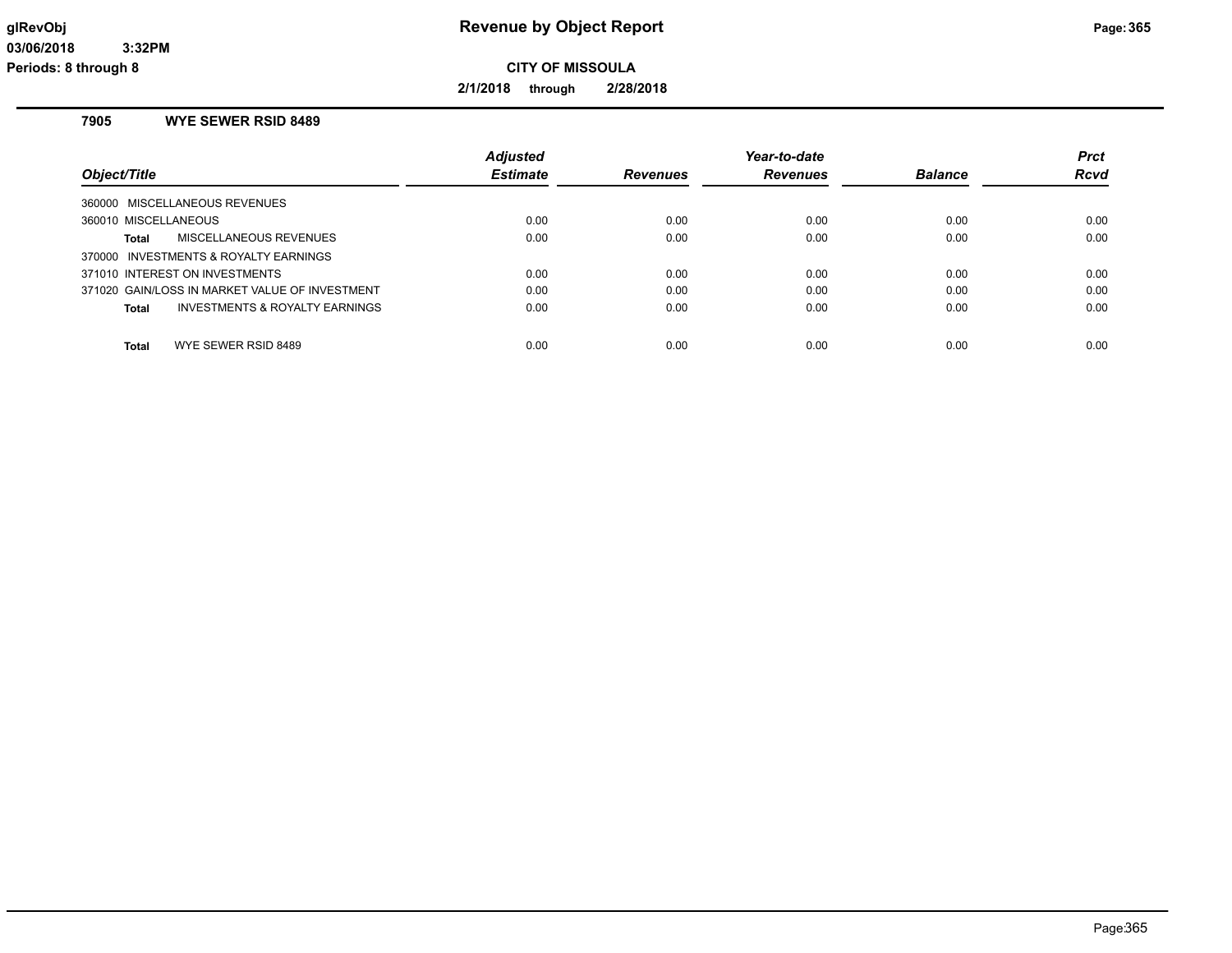**2/1/2018 through 2/28/2018**

**7906 COUNTY PARK BOARD CIP**

| 7906 | <b>COUNTY PARK BOARD CIP</b> |
|------|------------------------------|
|------|------------------------------|

|                                                 | <b>Adjusted</b> |                 | Year-to-date    |                | <b>Prct</b> |
|-------------------------------------------------|-----------------|-----------------|-----------------|----------------|-------------|
| Object/Title                                    | <b>Estimate</b> | <b>Revenues</b> | <b>Revenues</b> | <b>Balance</b> | <b>Rcvd</b> |
| 340000 CHARGES FOR SERVICES                     |                 |                 |                 |                |             |
| 346050 COUNTY PLAYGROUND CONTRACT               | 0.00            | 0.00            | 0.00            | 0.00           | 0.00        |
| <b>CHARGES FOR SERVICES</b><br>Total            | 0.00            | 0.00            | 0.00            | 0.00           | 0.00        |
| 370000 INVESTMENTS & ROYALTY EARNINGS           |                 |                 |                 |                |             |
| 371010 INTEREST ON INVESTMENTS                  | 0.00            | 0.00            | 0.00            | 0.00           | 0.00        |
| 371020 GAIN/LOSS IN MARKET VALUE OF INVESTMENTS | 0.00            | 0.00            | 0.00            | 0.00           | 0.00        |
| INVESTMENTS & ROYALTY EARNINGS<br>Total         | 0.00            | 0.00            | 0.00            | 0.00           | 0.00        |
|                                                 |                 |                 |                 |                |             |
| COUNTY PARK BOARD CIP<br>Total                  | 0.00            | 0.00            | 0.00            | 0.00           | 0.00        |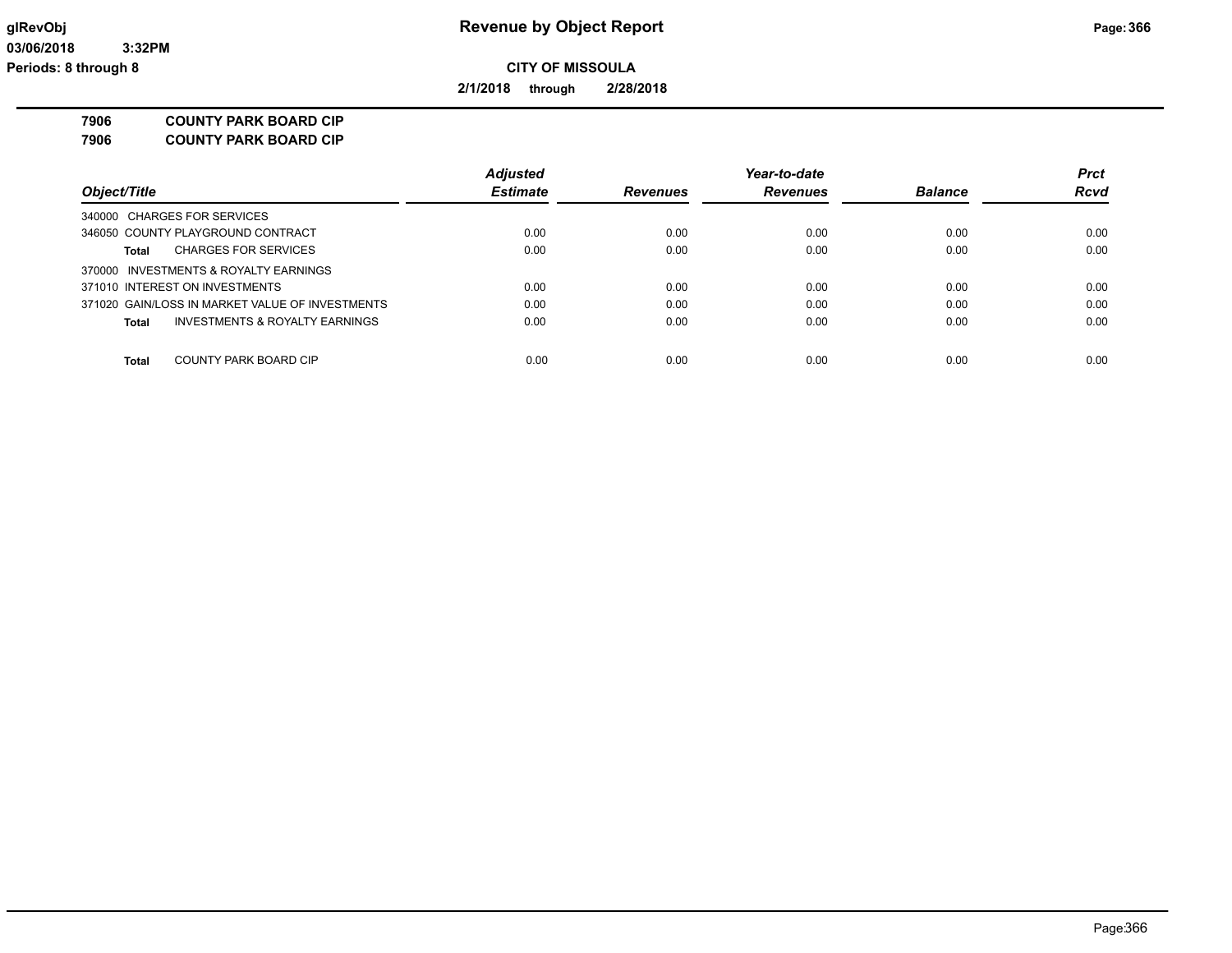**2/1/2018 through 2/28/2018**

# **7906 COUNTY PARK BOARD CIP**

|                                                           | <b>Adjusted</b> |                 | Year-to-date    |                | <b>Prct</b> |
|-----------------------------------------------------------|-----------------|-----------------|-----------------|----------------|-------------|
| Object/Title                                              | <b>Estimate</b> | <b>Revenues</b> | <b>Revenues</b> | <b>Balance</b> | Rcvd        |
| 340000 CHARGES FOR SERVICES                               |                 |                 |                 |                |             |
| 346050 COUNTY PLAYGROUND CONTRACT                         | 0.00            | 0.00            | 0.00            | 0.00           | 0.00        |
| <b>CHARGES FOR SERVICES</b><br>Total                      | 0.00            | 0.00            | 0.00            | 0.00           | 0.00        |
| 370000 INVESTMENTS & ROYALTY EARNINGS                     |                 |                 |                 |                |             |
| 371010 INTEREST ON INVESTMENTS                            | 0.00            | 0.00            | 0.00            | 0.00           | 0.00        |
| 371020 GAIN/LOSS IN MARKET VALUE OF INVESTMENT            | 0.00            | 0.00            | 0.00            | 0.00           | 0.00        |
| <b>INVESTMENTS &amp; ROYALTY EARNINGS</b><br><b>Total</b> | 0.00            | 0.00            | 0.00            | 0.00           | 0.00        |
| COUNTY PARK BOARD CIP<br>Total                            | 0.00            | 0.00            | 0.00            | 0.00           | 0.00        |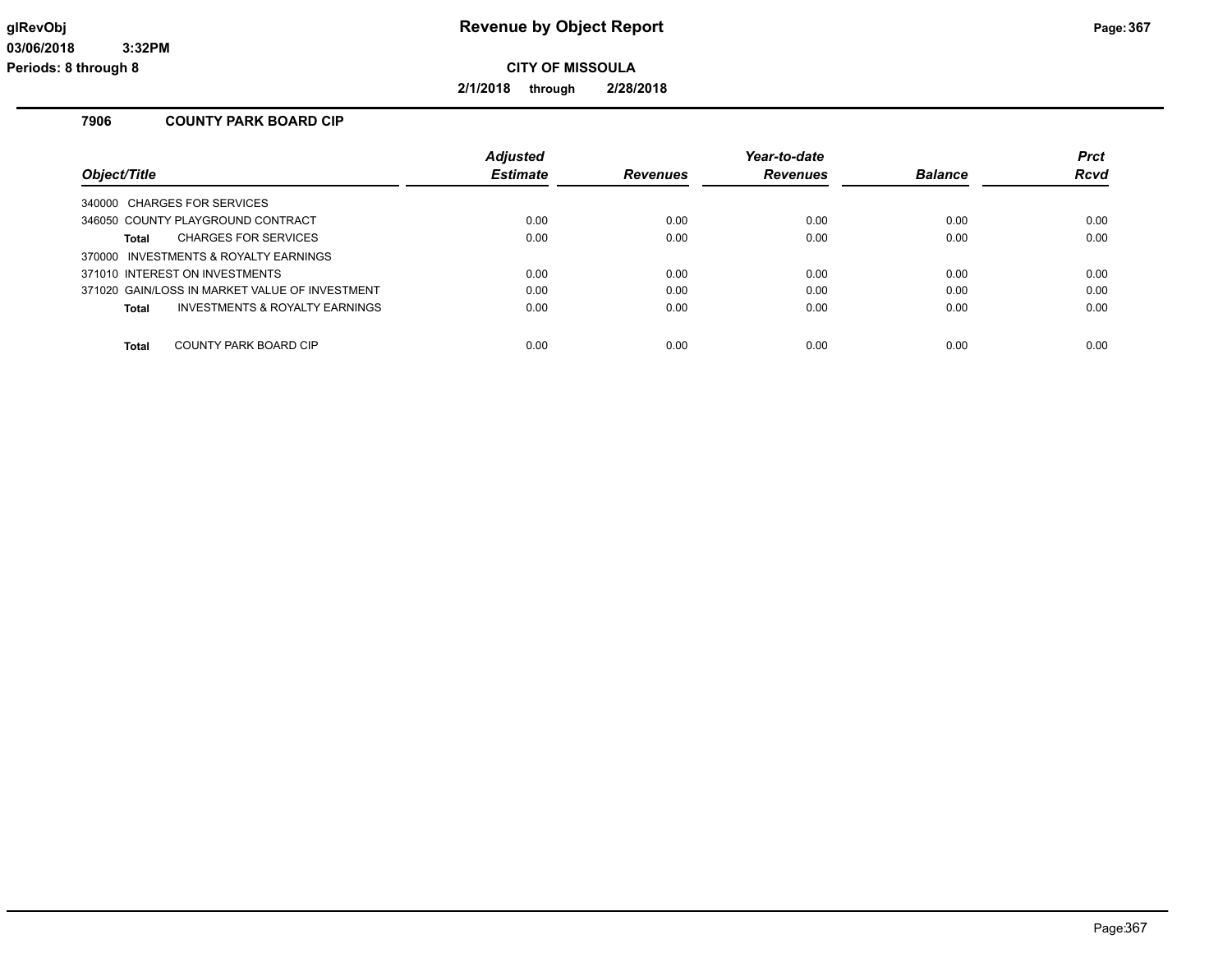**2/1/2018 through 2/28/2018**

## **7907 ELK HILLS SUBDIVISION**

**7907 ELK HILLS SUBDIVISION**

|                                                 | <b>Adjusted</b> |                 | Year-to-date    |                | Prct        |
|-------------------------------------------------|-----------------|-----------------|-----------------|----------------|-------------|
| Object/Title                                    | <b>Estimate</b> | <b>Revenues</b> | <b>Revenues</b> | <b>Balance</b> | <b>Rcvd</b> |
| 370000 INVESTMENTS & ROYALTY EARNINGS           |                 |                 |                 |                |             |
| 371010 INTEREST ON INVESTMENTS                  | 0.00            | 0.00            | 0.00            | 0.00           | 0.00        |
| 371020 GAIN/LOSS IN MARKET VALUE OF INVESTMENTS | 0.00            | 0.00            | 0.00            | 0.00           | 0.00        |
| INVESTMENTS & ROYALTY EARNINGS<br>Total         | 0.00            | 0.00            | 0.00            | 0.00           | 0.00        |
|                                                 |                 |                 |                 |                |             |
| ELK HILLS SUBDIVISION<br>Total                  | 0.00            | 0.00            | 0.00            | 0.00           | 0.00        |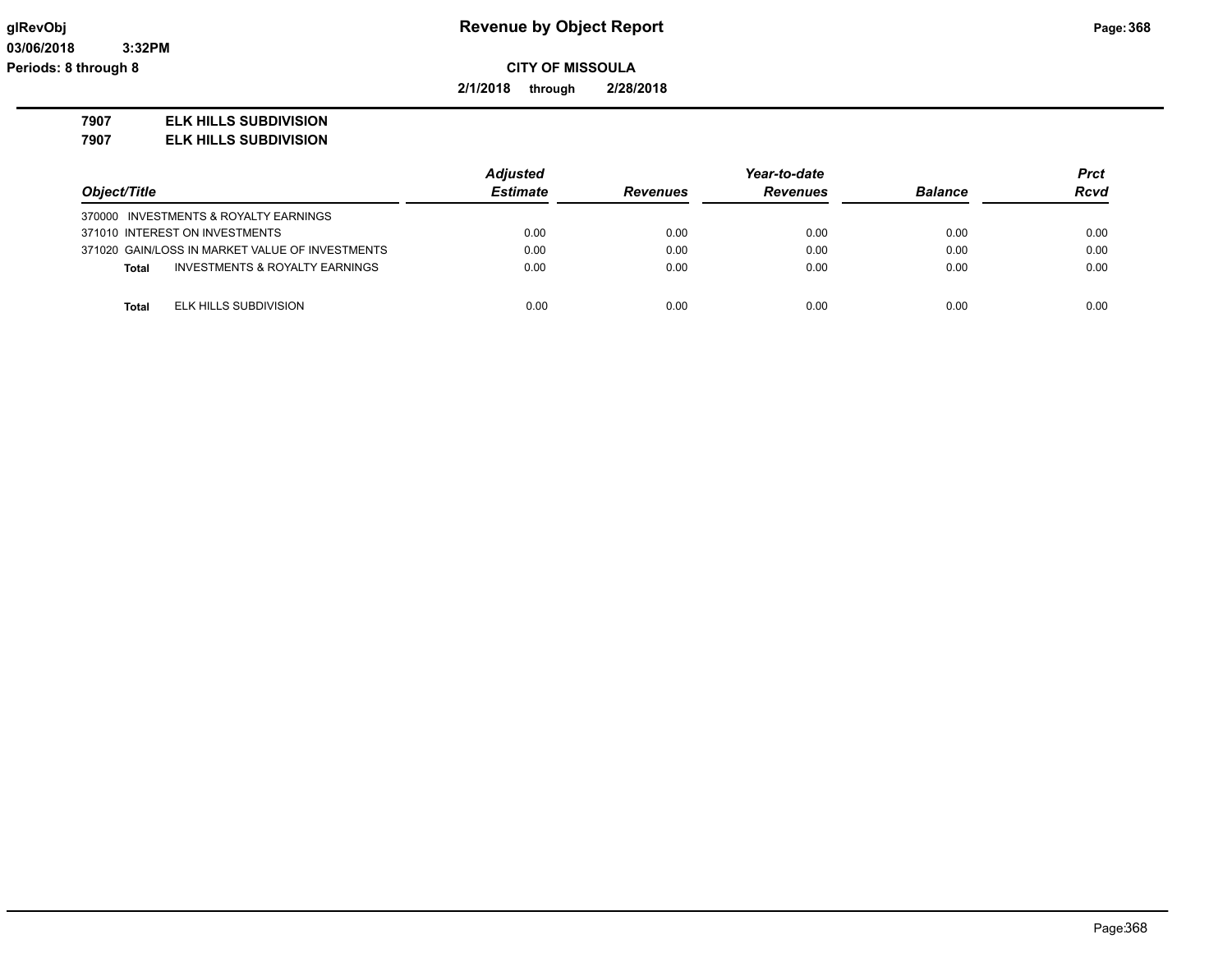**2/1/2018 through 2/28/2018**

# **7907 ELK HILLS SUBDIVISION**

| Object/Title |                                                | <b>Adjusted</b><br><b>Estimate</b> | <b>Revenues</b> | Year-to-date<br><b>Revenues</b> | <b>Balance</b> | <b>Prct</b><br>Rcvd |
|--------------|------------------------------------------------|------------------------------------|-----------------|---------------------------------|----------------|---------------------|
|              | 370000 INVESTMENTS & ROYALTY EARNINGS          |                                    |                 |                                 |                |                     |
|              | 371010 INTEREST ON INVESTMENTS                 | 0.00                               | 0.00            | 0.00                            | 0.00           | 0.00                |
|              | 371020 GAIN/LOSS IN MARKET VALUE OF INVESTMENT | 0.00                               | 0.00            | 0.00                            | 0.00           | 0.00                |
| <b>Total</b> | INVESTMENTS & ROYALTY EARNINGS                 | 0.00                               | 0.00            | 0.00                            | 0.00           | 0.00                |
|              |                                                |                                    |                 |                                 |                |                     |
| <b>Total</b> | ELK HILLS SUBDIVISION                          | 0.00                               | 0.00            | 0.00                            | 0.00           | 0.00                |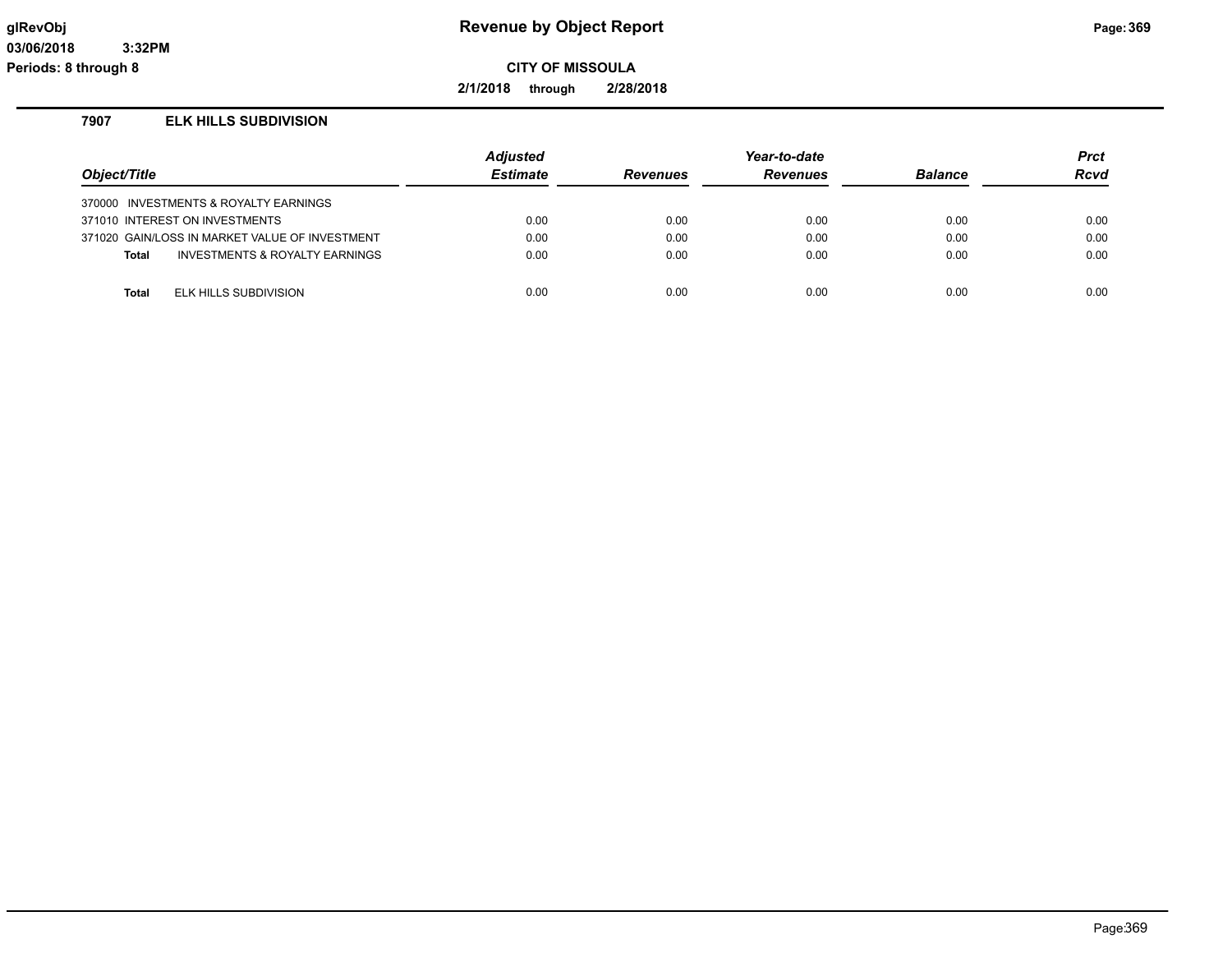**2/1/2018 through 2/28/2018**

## **7908 RATTLESNAKE-CORNERSTONE TRAIL SW 7908 RATTLESNAKE-CORNERSTONE TRAIL SW**

|                                                  | <b>Adjusted</b> |                 | Year-to-date    |                | <b>Prct</b> |
|--------------------------------------------------|-----------------|-----------------|-----------------|----------------|-------------|
| Object/Title                                     | <b>Estimate</b> | <b>Revenues</b> | <b>Revenues</b> | <b>Balance</b> | <b>Rcvd</b> |
| 370000 INVESTMENTS & ROYALTY EARNINGS            |                 |                 |                 |                |             |
| 371010 INTEREST ON INVESTMENTS                   | 0.00            | 0.00            | 0.00            | 0.00           | 0.00        |
| 371020 GAIN/LOSS IN MARKET VALUE OF INVESTMENTS  | 0.00            | 0.00            | 0.00            | 0.00           | 0.00        |
| INVESTMENTS & ROYALTY EARNINGS<br>Total          | 0.00            | 0.00            | 0.00            | 0.00           | 0.00        |
| 380000 OTHER FINANCING SOURCES                   |                 |                 |                 |                |             |
| 383000 OPERATING TRANSFERS                       | 0.00            | 0.00            | 0.00            | 0.00           | 0.00        |
| OTHER FINANCING SOURCES<br>Total                 | 0.00            | 0.00            | 0.00            | 0.00           | 0.00        |
|                                                  |                 |                 |                 |                |             |
| RATTLESNAKE-CORNERSTONE TRAIL SW<br><b>Total</b> | 0.00            | 0.00            | 0.00            | 0.00           | 0.00        |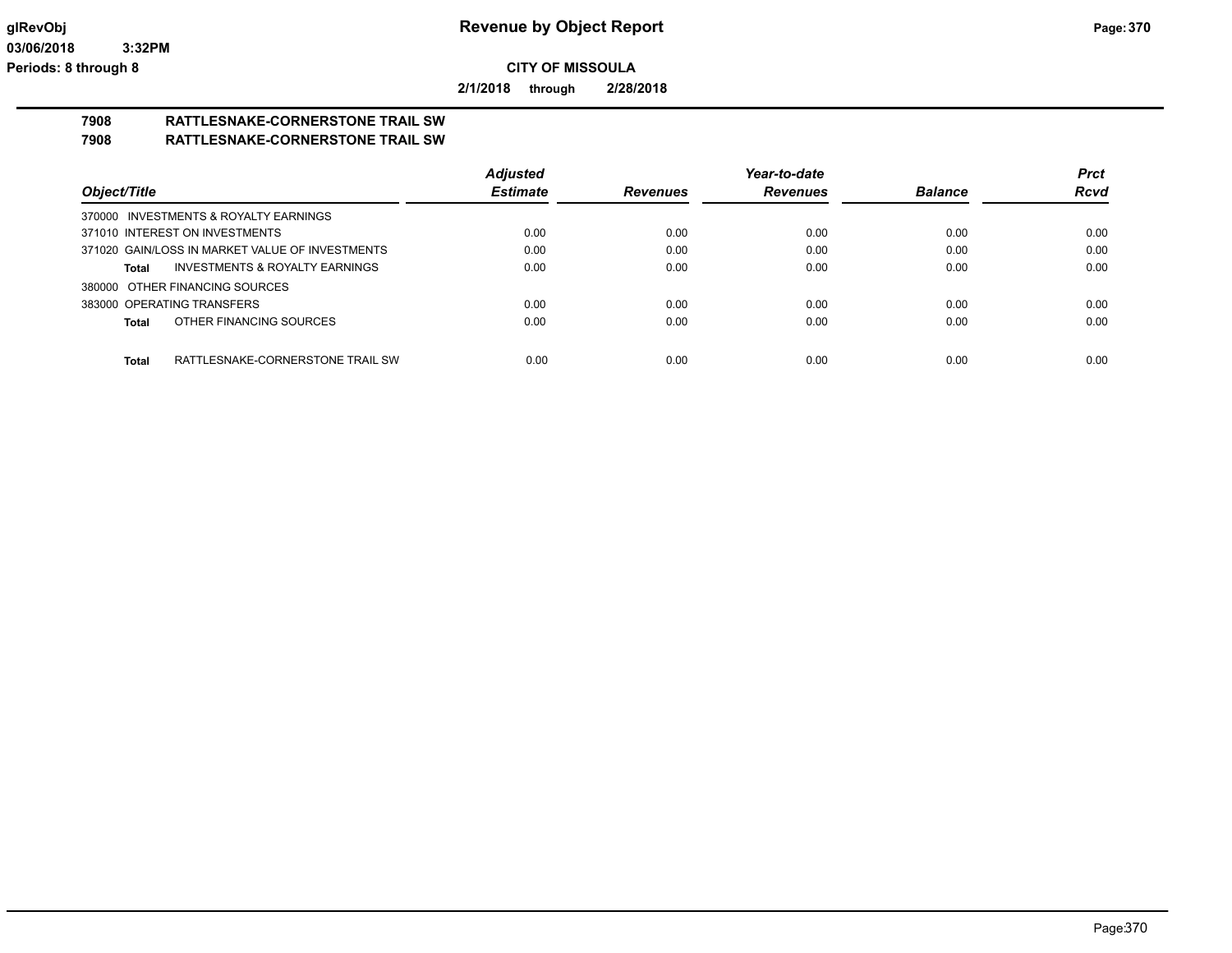**2/1/2018 through 2/28/2018**

## **7908 RATTLESNAKE-CORNERSTONE TRAIL SW**

| Object/Title |                                                | <b>Adjusted</b><br><b>Estimate</b> | <b>Revenues</b> | Year-to-date<br><b>Revenues</b> | <b>Balance</b> | <b>Prct</b><br>Rcvd |
|--------------|------------------------------------------------|------------------------------------|-----------------|---------------------------------|----------------|---------------------|
|              | 370000 INVESTMENTS & ROYALTY EARNINGS          |                                    |                 |                                 |                |                     |
|              | 371010 INTEREST ON INVESTMENTS                 | 0.00                               | 0.00            | 0.00                            | 0.00           | 0.00                |
|              | 371020 GAIN/LOSS IN MARKET VALUE OF INVESTMENT | 0.00                               | 0.00            | 0.00                            | 0.00           | 0.00                |
| Total        | INVESTMENTS & ROYALTY EARNINGS                 | 0.00                               | 0.00            | 0.00                            | 0.00           | 0.00                |
|              | 380000 OTHER FINANCING SOURCES                 |                                    |                 |                                 |                |                     |
|              | 383000 OPERATING TRANSFERS                     | 0.00                               | 0.00            | 0.00                            | 0.00           | 0.00                |
| <b>Total</b> | OTHER FINANCING SOURCES                        | 0.00                               | 0.00            | 0.00                            | 0.00           | 0.00                |
| <b>Total</b> | RATTLESNAKE-CORNERSTONE TRAIL SW               | 0.00                               | 0.00            | 0.00                            | 0.00           | 0.00                |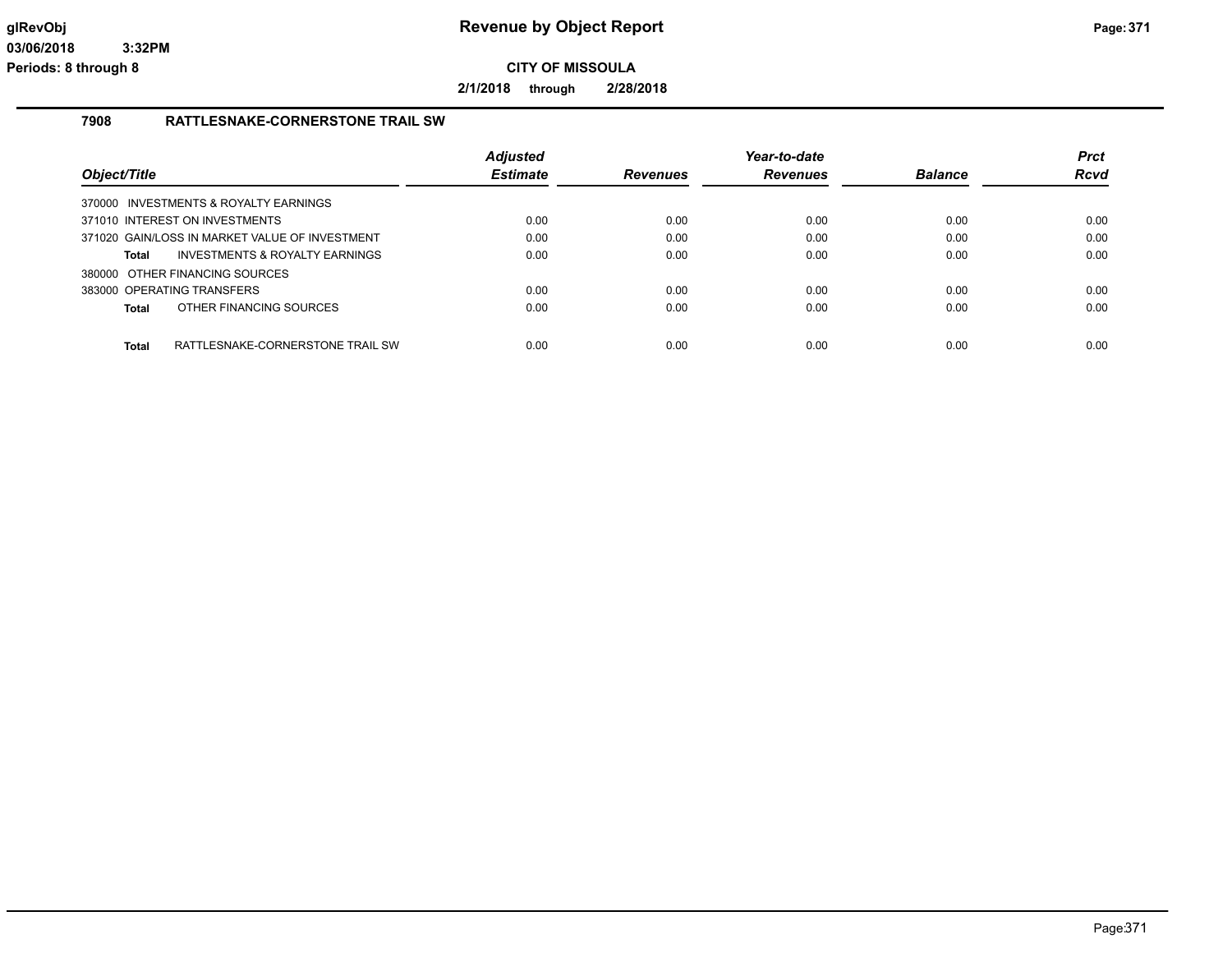# **glRevObj Revenue by Object Report Page:372**

**2/1/2018 through 2/28/2018**

**7909 YOUTH PROGRAMS**

**7909 YOUTH PROGRAMS**

|                                                           | <b>Adjusted</b> | Year-to-date    |                 |                | <b>Prct</b> |
|-----------------------------------------------------------|-----------------|-----------------|-----------------|----------------|-------------|
| Object/Title                                              | <b>Estimate</b> | <b>Revenues</b> | <b>Revenues</b> | <b>Balance</b> | <b>Rcvd</b> |
| 370000 INVESTMENTS & ROYALTY EARNINGS                     |                 |                 |                 |                |             |
| 371010 INTEREST ON INVESTMENTS                            | 0.00            | 0.00            | 0.00            | 0.00           | 0.00        |
| 371020 GAIN/LOSS IN MARKET VALUE OF INVESTMENTS           | 0.00            | 0.00            | 0.00            | 0.00           | 0.00        |
| <b>INVESTMENTS &amp; ROYALTY EARNINGS</b><br><b>Total</b> | 0.00            | 0.00            | 0.00            | 0.00           | 0.00        |
|                                                           |                 |                 |                 |                |             |
| YOUTH PROGRAMS<br><b>Total</b>                            | 0.00            | 0.00            | 0.00            | 0.00           | 0.00        |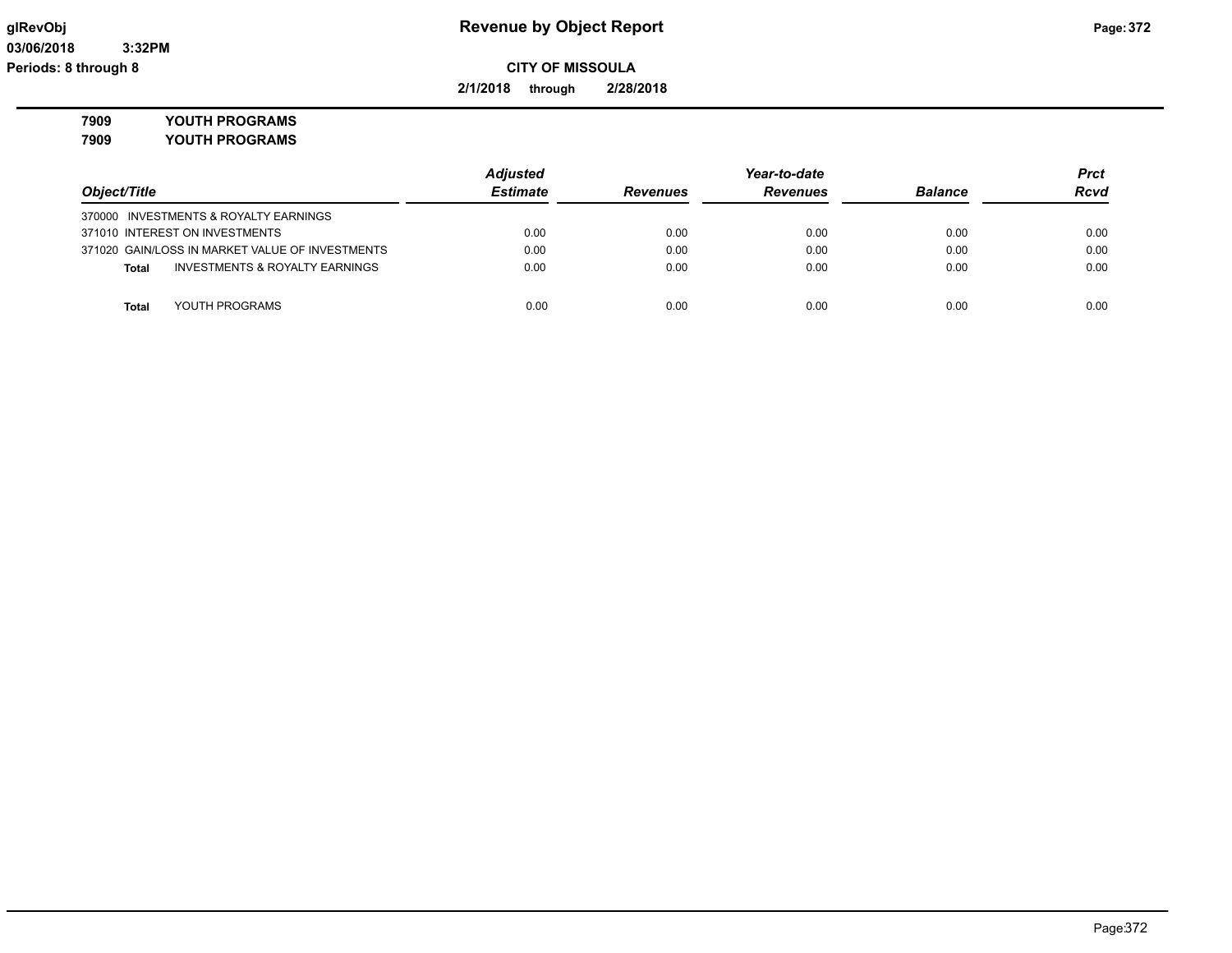# **glRevObj Revenue by Object Report Page:373**

**CITY OF MISSOULA**

**2/1/2018 through 2/28/2018**

# **7909 YOUTH PROGRAMS**

| Object/Title                                   | <b>Adjusted</b><br><b>Estimate</b> | <b>Revenues</b> | Year-to-date<br><b>Revenues</b> | <b>Balance</b> | Prct<br><b>Rcvd</b> |
|------------------------------------------------|------------------------------------|-----------------|---------------------------------|----------------|---------------------|
| 370000 INVESTMENTS & ROYALTY EARNINGS          |                                    |                 |                                 |                |                     |
| 371010 INTEREST ON INVESTMENTS                 | 0.00                               | 0.00            | 0.00                            | 0.00           | 0.00                |
| 371020 GAIN/LOSS IN MARKET VALUE OF INVESTMENT | 0.00                               | 0.00            | 0.00                            | 0.00           | 0.00                |
| INVESTMENTS & ROYALTY EARNINGS<br><b>Total</b> | 0.00                               | 0.00            | 0.00                            | 0.00           | 0.00                |
|                                                |                                    |                 |                                 |                |                     |
| YOUTH PROGRAMS<br><b>Total</b>                 | 0.00                               | 0.00            | 0.00                            | 0.00           | 0.00                |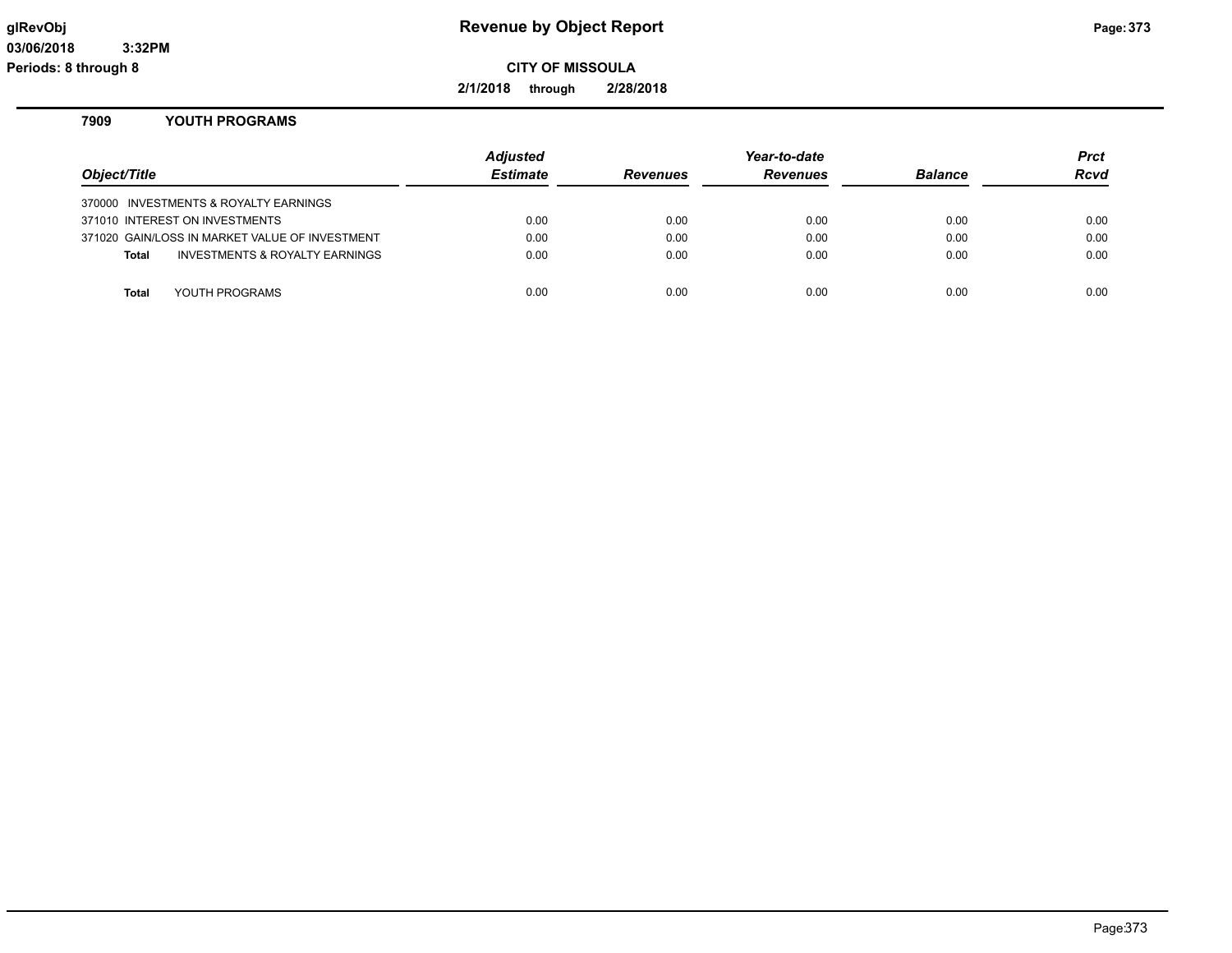**03/06/2018 3:32PM Periods: 8 through 8**

# **glRevObj Revenue by Object Report Page:374**

**CITY OF MISSOULA**

**2/1/2018 through 2/28/2018**

# **7910 SIDEWALK & CURB LOAN FUND**

**7910 SIDEWALK & CURB LOAN FUND**

|                                                           | <b>Adjusted</b> |                 | Year-to-date    |                | <b>Prct</b> |
|-----------------------------------------------------------|-----------------|-----------------|-----------------|----------------|-------------|
| Object/Title                                              | Estimate        | <b>Revenues</b> | <b>Revenues</b> | <b>Balance</b> | <b>Rcvd</b> |
| 370000 INVESTMENTS & ROYALTY EARNINGS                     |                 |                 |                 |                |             |
| 371020 GAIN/LOSS IN MARKET VALUE OF INVESTMENTS           | 0.00            | 0.00            | 0.00            | 0.00           | 0.00        |
| <b>INVESTMENTS &amp; ROYALTY EARNINGS</b><br><b>Total</b> | 0.00            | 0.00            | 0.00            | 0.00           | 0.00        |
| <b>Total</b><br>SIDEWALK & CURB LOAN FUND                 | 0.00            | 0.00            | 0.00            | 0.00           | 0.00        |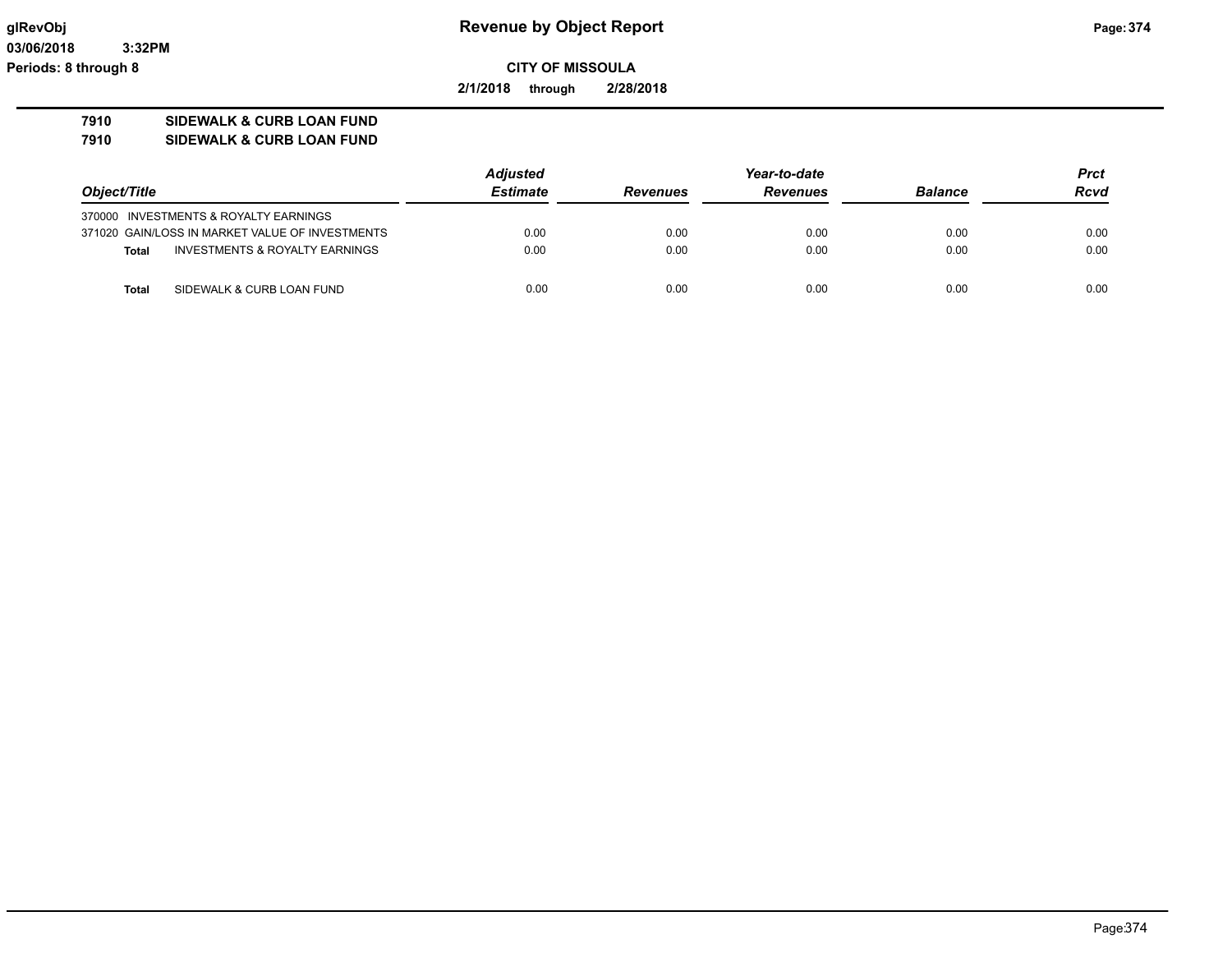**2/1/2018 through 2/28/2018**

# **7910 SIDEWALK & CURB LOAN FUND**

| Object/Title |                                                | <b>Adjusted</b> |                 | Year-to-date    |                | Prct |
|--------------|------------------------------------------------|-----------------|-----------------|-----------------|----------------|------|
|              |                                                | <b>Estimate</b> | <b>Revenues</b> | <b>Revenues</b> | <b>Balance</b> | Rcvd |
|              | 370000 INVESTMENTS & ROYALTY EARNINGS          |                 |                 |                 |                |      |
|              | 371020 GAIN/LOSS IN MARKET VALUE OF INVESTMENT | 0.00            | 0.00            | 0.00            | 0.00           | 0.00 |
| <b>Total</b> | INVESTMENTS & ROYALTY EARNINGS                 | 0.00            | 0.00            | 0.00            | 0.00           | 0.00 |
| <b>Total</b> | SIDEWALK & CURB LOAN FUND                      | 0.00            | 0.00            | 0.00            | 0.00           | 0.00 |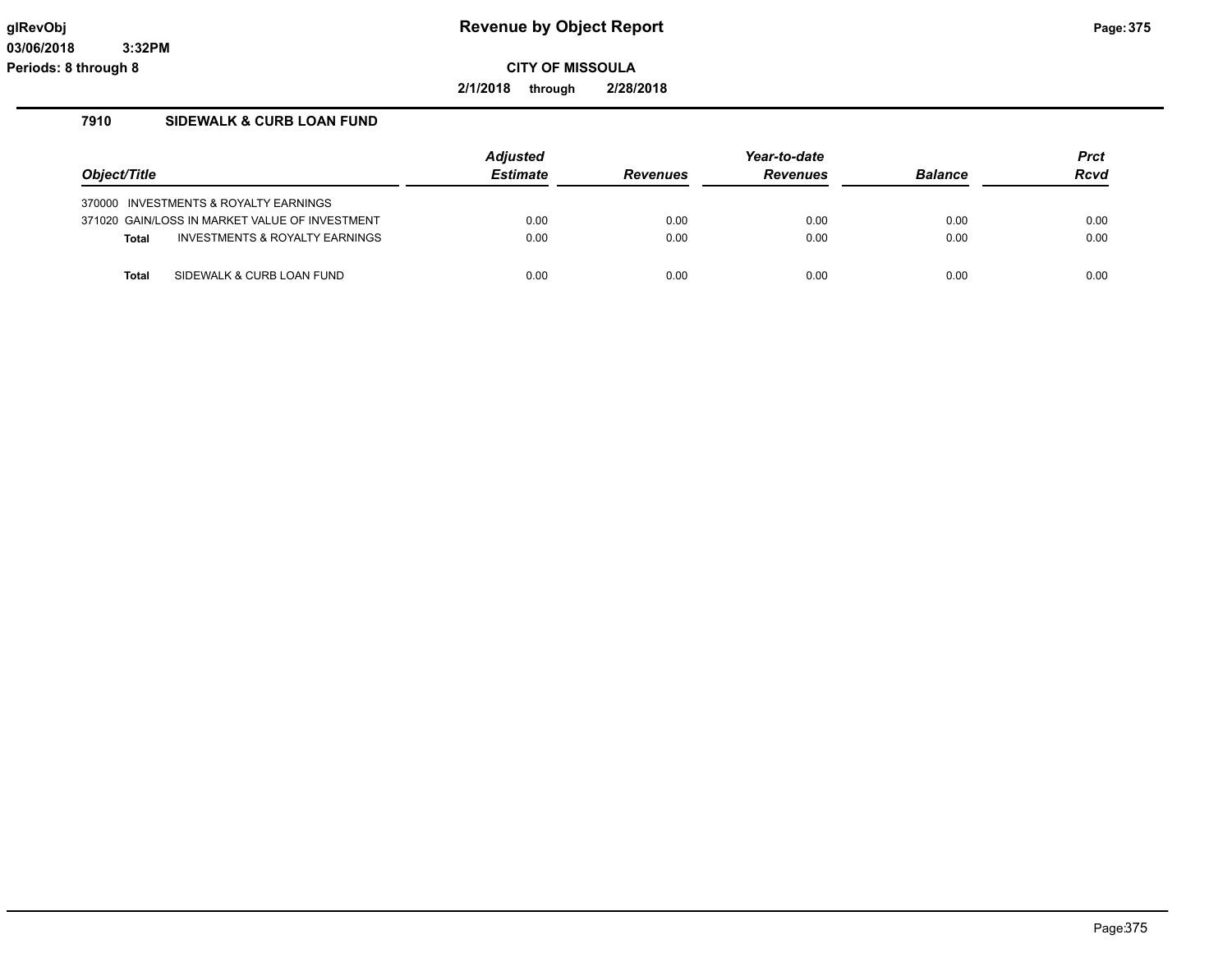**2/1/2018 through 2/28/2018**

## **7911 RESIDENTIAL INSPECTION FUND**

**7911 RESIDENTIAL INSPECTION FUND**

|                                                    | <b>Adjusted</b> |                 | Year-to-date    |                | <b>Prct</b> |
|----------------------------------------------------|-----------------|-----------------|-----------------|----------------|-------------|
| Object/Title                                       | <b>Estimate</b> | <b>Revenues</b> | <b>Revenues</b> | <b>Balance</b> | <b>Rcvd</b> |
| 320000 LICENSES & PERMITS                          |                 |                 |                 |                |             |
| 323018 PAVING ASSESSMENTS                          | 0.00            | 0.00            | 15.00           | $-15.00$       | 0.00        |
| <b>LICENSES &amp; PERMITS</b><br>Total             | 0.00            | 0.00            | 15.00           | $-15.00$       | 0.00        |
| 360000 MISCELLANEOUS REVENUES                      |                 |                 |                 |                |             |
| 360010 MISCELLANEOUS                               | 0.00            | 0.00            | 0.00            | 0.00           | 0.00        |
| 365001 *** Title Not Found ***                     | 0.00            | 0.00            | 0.00            | 0.00           | 0.00        |
| 365002 OTHER RECREATION DONATIONS                  | 0.00            | 0.00            | 0.00            | 0.00           | 0.00        |
| MISCELLANEOUS REVENUES<br>Total                    | 0.00            | 0.00            | 0.00            | 0.00           | 0.00        |
| 370000 INVESTMENTS & ROYALTY EARNINGS              |                 |                 |                 |                |             |
| 371010 INTEREST ON INVESTMENTS                     | 0.00            | 0.00            | 0.00            | 0.00           | 0.00        |
| 371020 GAIN/LOSS IN MARKET VALUE OF INVESTMENTS    | 0.00            | 0.00            | 0.00            | 0.00           | 0.00        |
| <b>INVESTMENTS &amp; ROYALTY EARNINGS</b><br>Total | 0.00            | 0.00            | 0.00            | 0.00           | 0.00        |
| <b>RESIDENTIAL INSPECTION FUND</b><br>Total        | 0.00            | 0.00            | 15.00           | $-15.00$       | 0.00        |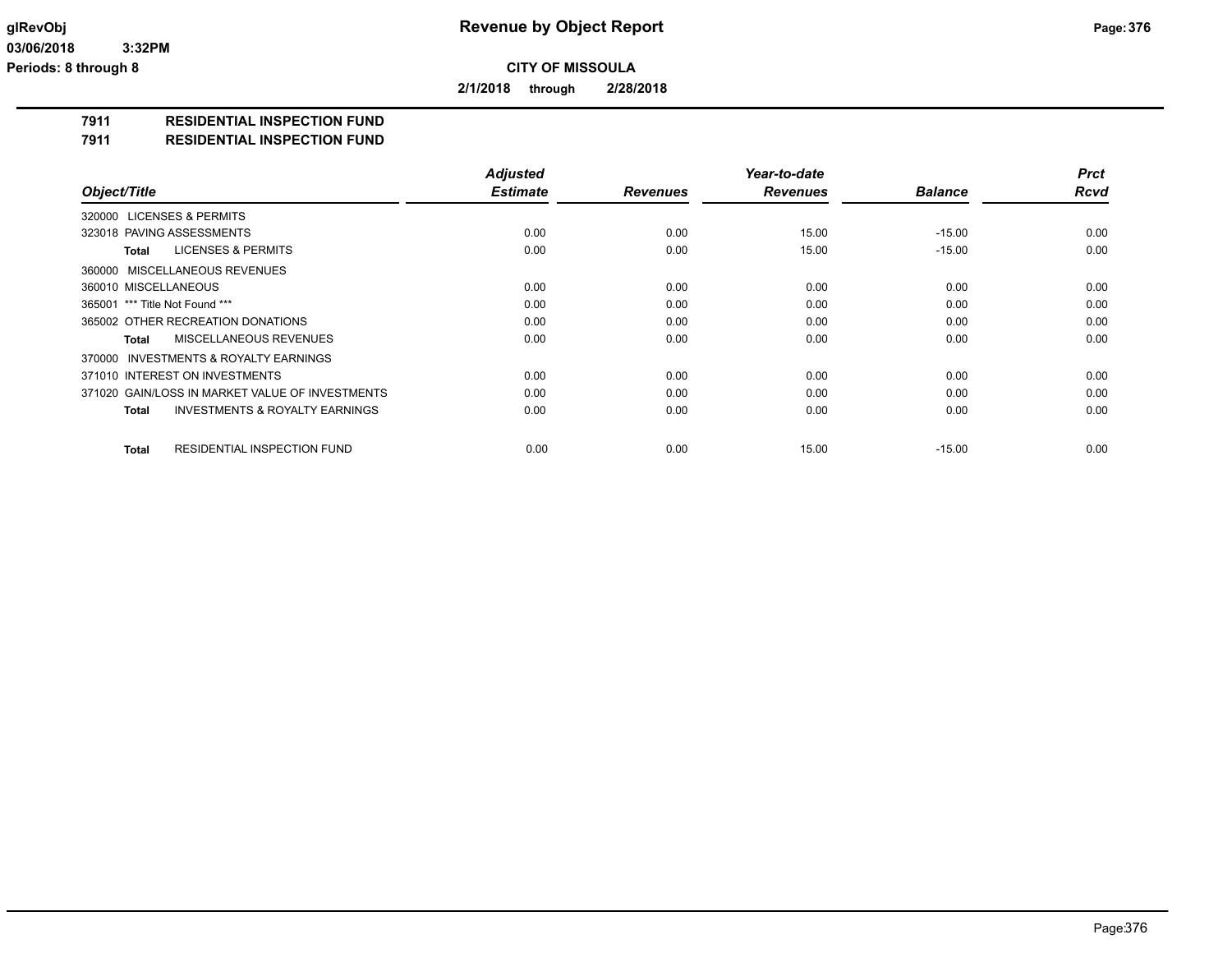**2/1/2018 through 2/28/2018**

# **7911 RESIDENTIAL INSPECTION FUND**

|                                                           | <b>Adjusted</b> |                 | Year-to-date    |                | <b>Prct</b> |
|-----------------------------------------------------------|-----------------|-----------------|-----------------|----------------|-------------|
| Object/Title                                              | <b>Estimate</b> | <b>Revenues</b> | <b>Revenues</b> | <b>Balance</b> | <b>Rcvd</b> |
| 320000 LICENSES & PERMITS                                 |                 |                 |                 |                |             |
| 323018 PAVING ASSESSMENTS                                 | 0.00            | 0.00            | 15.00           | $-15.00$       | 0.00        |
| <b>LICENSES &amp; PERMITS</b><br><b>Total</b>             | 0.00            | 0.00            | 15.00           | $-15.00$       | 0.00        |
| 360000 MISCELLANEOUS REVENUES                             |                 |                 |                 |                |             |
| 360010 MISCELLANEOUS                                      | 0.00            | 0.00            | 0.00            | 0.00           | 0.00        |
| 365001 *** Title Not Found ***                            | 0.00            | 0.00            | 0.00            | 0.00           | 0.00        |
| 365002 OTHER RECREATION DONATIONS                         | 0.00            | 0.00            | 0.00            | 0.00           | 0.00        |
| MISCELLANEOUS REVENUES<br>Total                           | 0.00            | 0.00            | 0.00            | 0.00           | 0.00        |
| 370000 INVESTMENTS & ROYALTY EARNINGS                     |                 |                 |                 |                |             |
| 371010 INTEREST ON INVESTMENTS                            | 0.00            | 0.00            | 0.00            | 0.00           | 0.00        |
| 371020 GAIN/LOSS IN MARKET VALUE OF INVESTMENT            | 0.00            | 0.00            | 0.00            | 0.00           | 0.00        |
| <b>INVESTMENTS &amp; ROYALTY EARNINGS</b><br><b>Total</b> | 0.00            | 0.00            | 0.00            | 0.00           | 0.00        |
|                                                           |                 |                 |                 |                |             |
| <b>RESIDENTIAL INSPECTION FUND</b><br><b>Total</b>        | 0.00            | 0.00            | 15.00           | $-15.00$       | 0.00        |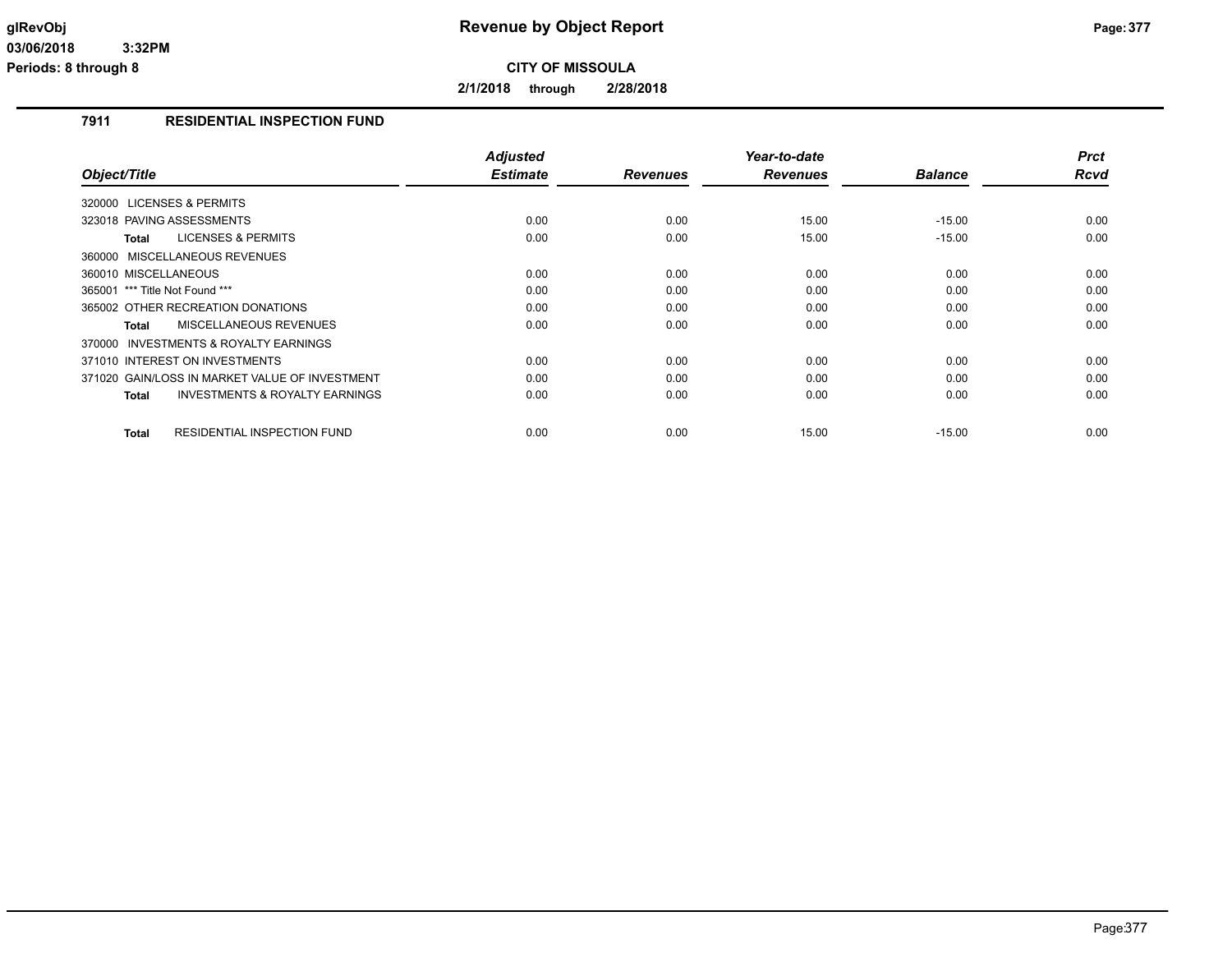# **glRevObj Revenue by Object Report Page:378**

**CITY OF MISSOULA**

**2/1/2018 through 2/28/2018**

**7955 PROPERTY TAX RELIEF**

**7955 PROPERTY TAX RELIEF**

|                                           | <b>Adjusted</b> |                 | Year-to-date    |                |             |
|-------------------------------------------|-----------------|-----------------|-----------------|----------------|-------------|
| Object/Title                              | <b>Estimate</b> | <b>Revenues</b> | <b>Revenues</b> | <b>Balance</b> | <b>Rcvd</b> |
| 360000 MISCELLANEOUS REVENUES             |                 |                 |                 |                |             |
| 365010 FRIENDS OF MISSOULA PARKS DONATION | 0.00            | 0.00            | 0.00            | 0.00           | 0.00        |
| MISCELLANEOUS REVENUES<br><b>Total</b>    | 0.00            | 0.00            | 0.00            | 0.00           | 0.00        |
| PROPERTY TAX RELIEF<br><b>Total</b>       | 0.00            | 0.00            | 0.00            | 0.00           | 0.00        |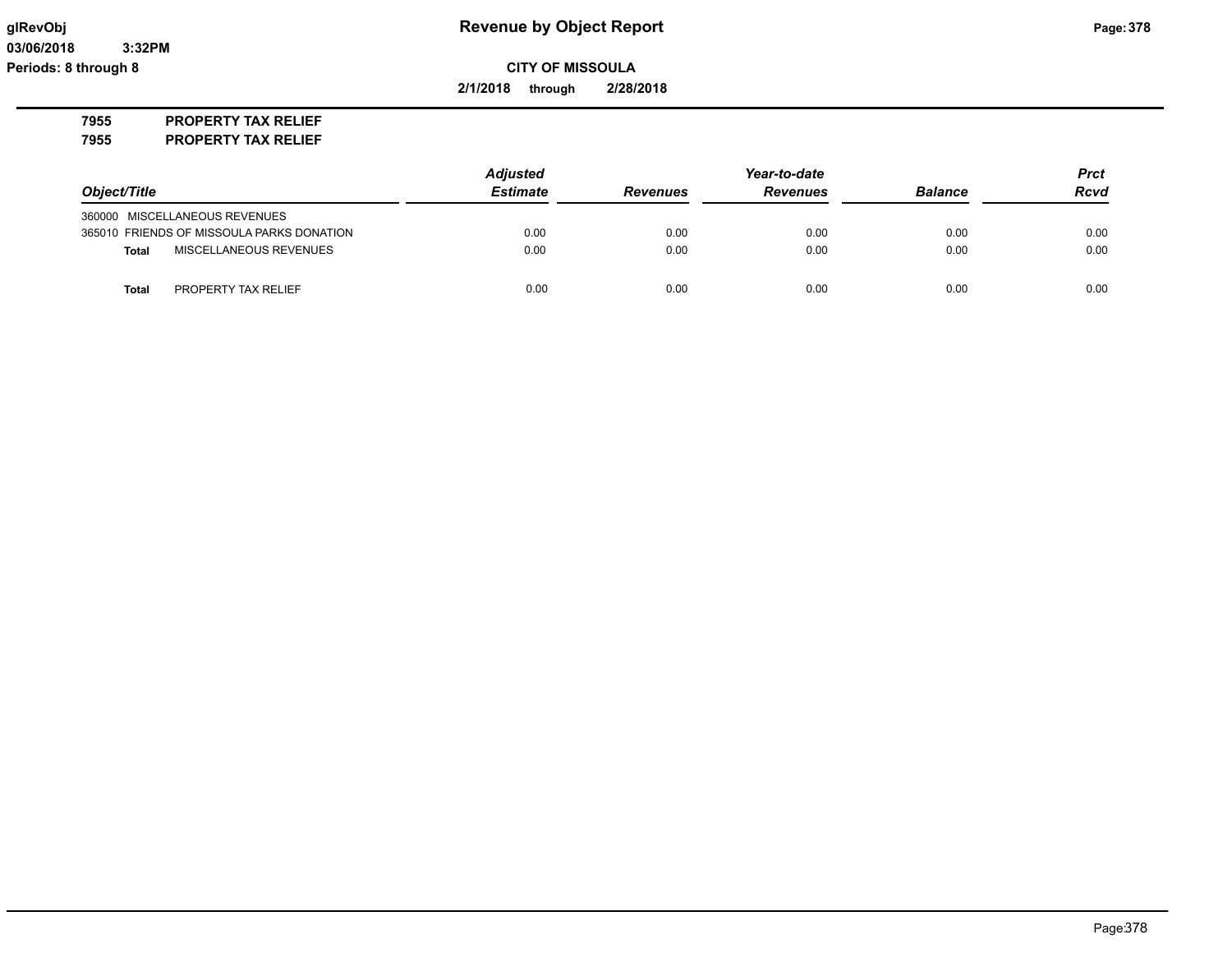# **glRevObj Revenue by Object Report Page:379**

**CITY OF MISSOULA**

**2/1/2018 through 2/28/2018**

# **7955 PROPERTY TAX RELIEF**

| Object/Title                              | <b>Adjusted</b><br><b>Estimate</b> | <b>Revenues</b> | Year-to-date<br><b>Revenues</b> | <b>Balance</b> | <b>Prct</b><br>Rcvd |
|-------------------------------------------|------------------------------------|-----------------|---------------------------------|----------------|---------------------|
| 360000 MISCELLANEOUS REVENUES             |                                    |                 |                                 |                |                     |
| 365010 FRIENDS OF MISSOULA PARKS DONATION | 0.00                               | 0.00            | 0.00                            | 0.00           | 0.00                |
| MISCELLANEOUS REVENUES<br><b>Total</b>    | 0.00                               | 0.00            | 0.00                            | 0.00           | 0.00                |
|                                           |                                    |                 |                                 |                |                     |
| PROPERTY TAX RELIEF<br><b>Total</b>       | 0.00                               | 0.00            | 0.00                            | 0.00           | 0.00                |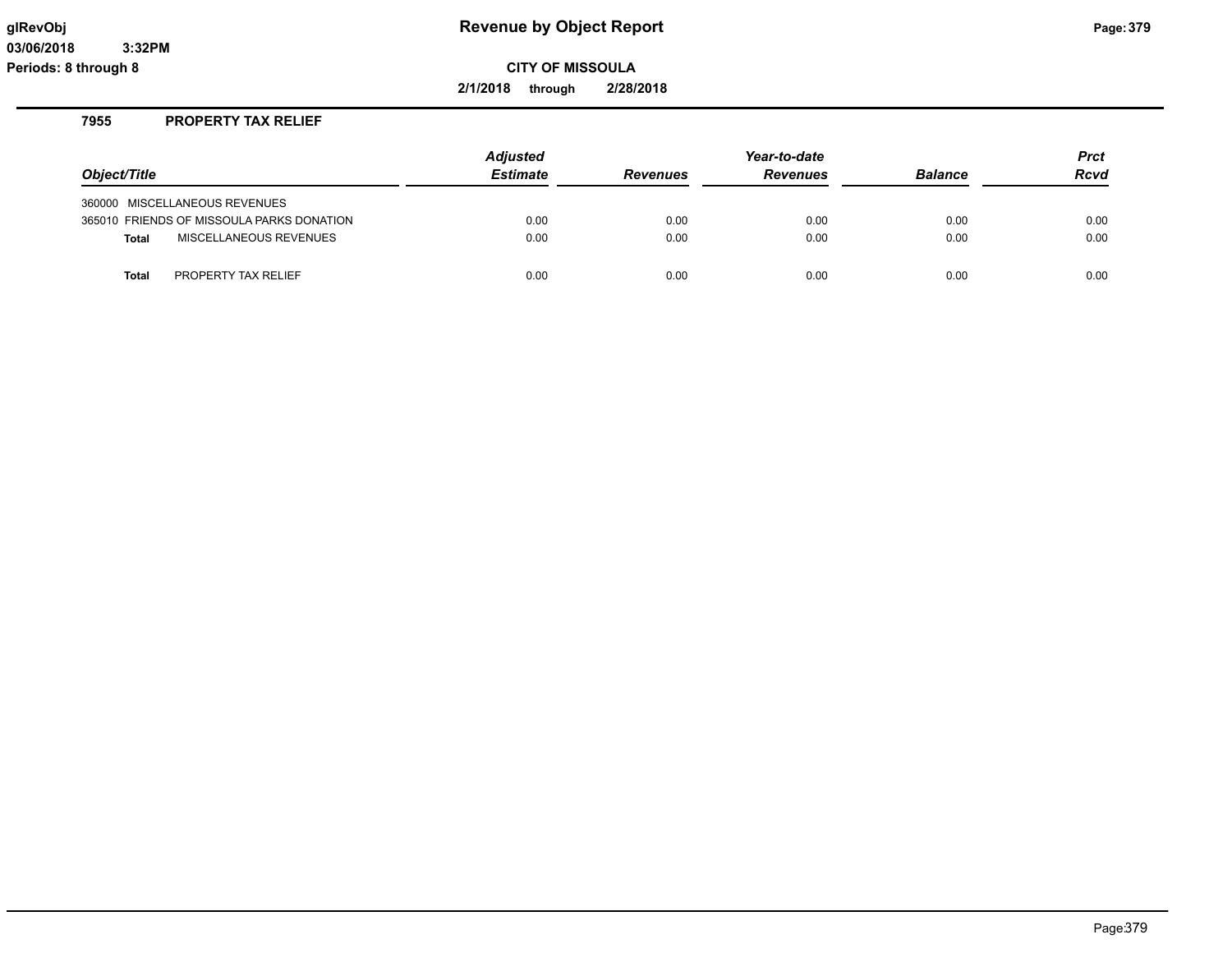**2/1/2018 through 2/28/2018**

## **9000 GENERAL FIXED ASSETS ACCOUNT GROUP 9000 GENERAL FIXED ASSETS ACCOUNT GROUP**

| Object/Title                   |                                           | <b>Adjusted</b> |                 | Year-to-date    |                | <b>Prct</b> |
|--------------------------------|-------------------------------------------|-----------------|-----------------|-----------------|----------------|-------------|
|                                |                                           | <b>Estimate</b> | <b>Revenues</b> | <b>Revenues</b> | <b>Balance</b> | <b>Rcvd</b> |
|                                | 380000 OTHER FINANCING SOURCES            |                 |                 |                 |                |             |
| 382000 *** Title Not Found *** |                                           | 0.00            | 0.00            | 0.00            | 0.00           | 0.00        |
| Total                          | OTHER FINANCING SOURCES                   | 0.00            | 0.00            | 0.00            | 0.00           | 0.00        |
| Total                          | <b>GENERAL FIXED ASSETS ACCOUNT GROUP</b> | 0.00            | 0.00            | 0.00            | 0.00           | 0.00        |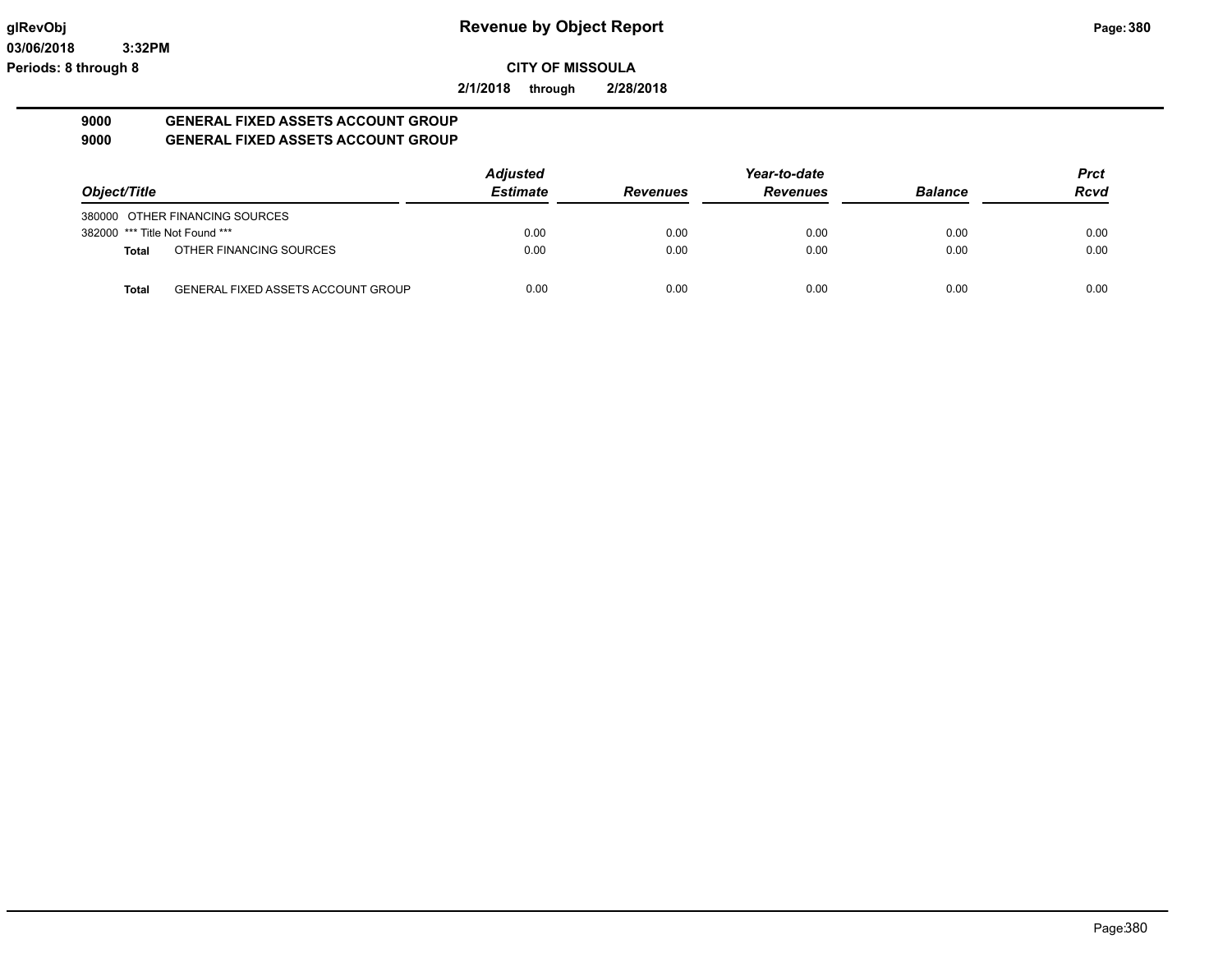**2/1/2018 through 2/28/2018**

## **9000 GENERAL FIXED ASSETS ACCOUNT GROUP**

|                                |                                           | <b>Adjusted</b> |                 | Year-to-date    |                | <b>Prct</b> |
|--------------------------------|-------------------------------------------|-----------------|-----------------|-----------------|----------------|-------------|
| Object/Title                   |                                           | <b>Estimate</b> | <b>Revenues</b> | <b>Revenues</b> | <b>Balance</b> | <b>Rcvd</b> |
|                                | 380000 OTHER FINANCING SOURCES            |                 |                 |                 |                |             |
| 382000 *** Title Not Found *** |                                           | 0.00            | 0.00            | 0.00            | 0.00           | 0.00        |
| <b>Total</b>                   | OTHER FINANCING SOURCES                   | 0.00            | 0.00            | 0.00            | 0.00           | 0.00        |
| Total                          | <b>GENERAL FIXED ASSETS ACCOUNT GROUF</b> | 0.00            | 0.00            | 0.00            | 0.00           | 0.00        |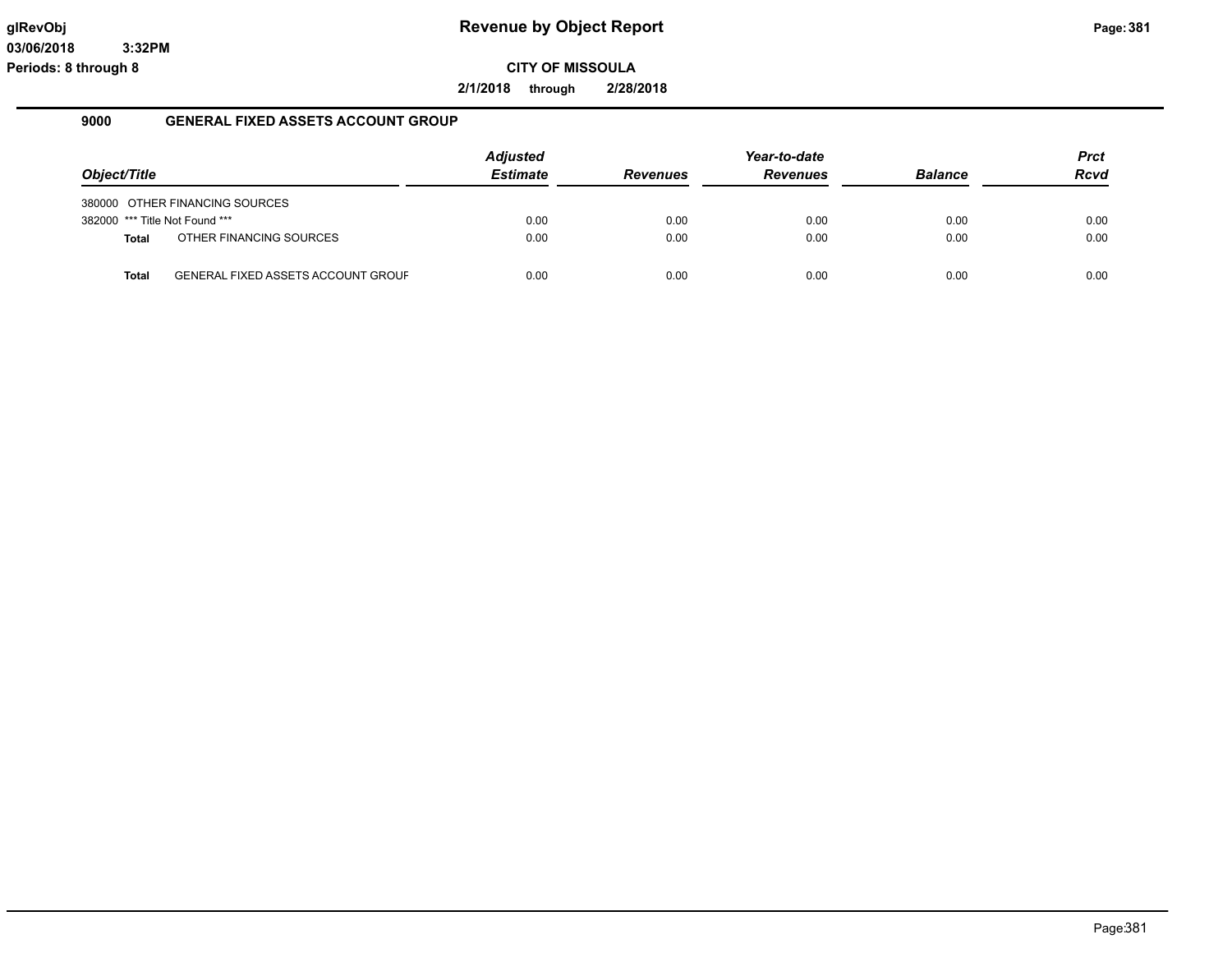**2/1/2018 through 2/28/2018**

### *Grand Totals*

|                                               | <b>Adjusted</b> |                 | Year-to-date    |                | <b>Prct</b> |
|-----------------------------------------------|-----------------|-----------------|-----------------|----------------|-------------|
| Object/Title                                  | <b>Estimate</b> | <b>Revenues</b> | <b>Revenues</b> | <b>Balance</b> | <b>Rcvd</b> |
| 310000 TAXES/ASSESSMENTS                      |                 |                 |                 |                |             |
| 310000 TAXES/ASSESSMENTS                      | 0.00            | 0.00            | 0.00            | 0.00           | 0.00        |
| 311000 GENERAL PROPERTY TAXES                 | 30,713,521.00   | 299,778.86      | 16,655,969.70   | 14,057,551.30  | 54.23       |
| 311005 DELINQUENT TAXES                       | 0.00            | $-18.83$        | 8,838.27        | $-8,838.27$    | 0.00        |
| 311011 TAX INCREMENT                          | 4,399,857.00    | 77,427.60       | 3,748,829.45    | 651,027.55     | 85.20       |
| 311030 MOTOR VEHICLE TAXES                    | 1,555,054.00    | 130,708.14      | 690,274.26      | 864,779.74     | 44.39       |
| 312001 PENALTIES & INTEREST                   | 36,185.00       | 5,639.05        | 36,971.79       | $-786.79$      | 102.17      |
| 314100 TBID REVENUE                           | 837,644.00      | 0.00            | 0.00            | 837,644.00     | 0.00        |
| TAXES/ASSESSMENTS<br><b>Total</b>             | 37,542,261.00   | 513,534.82      | 21,140,883.47   | 16,401,377.53  | 56.31       |
| 320000 LICENSES & PERMITS                     |                 |                 |                 |                |             |
| 322011 LIQUOR LICENSES                        | 33,500.00       | 2,000.00        | 32,531.25       | 968.75         | 97.11       |
| 322012 BEER LICENSES                          | 45,000.00       | 2,600.00        | 41,600.00       | 3,400.00       | 92.44       |
| 322013 WINE LICENSES                          | 200.00          | 0.00            | 600.00          | $-400.00$      | 300.00      |
| 322014 GOING OUT OF BUSINESS LICENSE          | 0.00            | 0.00            | 0.00            | 0.00           | 0.00        |
| 322020 GENERAL BUSINESS/PROF/OCCUPATIONAL LIC | 673,000.00      | 75,787.00       | 278,380.51      | 394,619.49     | 41.36       |
| 322021 RENTAL LICENSES                        | 63,200.00       | 0.00            | 5,124.79        | 58,075.21      | 8.11        |
| 322022 BLIC PENALTIES & LICENSES              | 10,000.00       | 232.00          | 10,149.71       | $-149.71$      | 101.50      |
| 322023 TOURIST HOME REGISTRATION              | 760.00          | 395.00          | 2,430.00        | $-1,670.00$    | 319.74      |
| 322031 FRANCHISE FEE - AT&T                   | 685,000.00      | 168,254.18      | 330,398.87      | 354,601.13     | 48.23       |
| 322034 PEG ACCESS                             | 41,856.00       | 9,314.51        | 18,592.77       | 23,263.23      | 44.42       |
| 323011 BUILDING PERMITS                       | 1,258,000.00    | 76,201.56       | 987,068.68      | 270,931.32     | 78.46       |
| 323012 ELECTRICAL PERMITS                     | 271,000.00      | 15,101.70       | 200,404.72      | 70,595.28      | 73.95       |
| 323013 PLUMBING PERMITS                       | 155,000.00      | 10,808.50       | 141,882.00      | 13,118.00      | 91.54       |
| 323014 BLDG PERMIT REVIEW FEE                 | 0.00            | 0.00            | 0.00            | 0.00           | 0.00        |
| 323015 EXCAVATING PERMITS                     | 178,200.00      | 5,632.48        | 173,788.62      | 4,411.38       | 97.52       |
| 323016 MOVING PERMITS                         | 1,100.00        | 0.00            | 0.00            | 1,100.00       | 0.00        |
| 323017 MECHANICAL PERMITS                     | 114,000.00      | 9,763.00        | 99,784.90       | 14,215.10      | 87.53       |
| 323018 PAVING ASSESSMENTS                     | 0.00            | 135.00          | 2,342.00        | $-2,342.00$    | 0.00        |
| 323019 ALARM USERS PERMITS                    | 15,320.00       | 0.00            | 8,802.00        | 6,518.00       | 57.45       |
| 323020 FENCE PERMITS                          | 10,870.00       | 47.00           | 4,563.00        | 6,307.00       | 41.98       |
| 323021 PAVING PERMITS                         | 52,440.00       | 2,102.00        | 22,849.50       | 29,590.50      | 43.57       |
| 323022 GRADING/DRAINAGE PERMITS               | 18,560.00       | 905.00          | 11,197.00       | 7,363.00       | 60.33       |
| 323023 ADA ACCESS PERMITS                     | 22,390.00       | 354.00          | 11,351.00       | 11,039.00      | 50.70       |
| 323025 STREET USE PERMITS                     | 5,750.00        | 316.00          | 2,500.00        | 3,250.00       | 43.48       |
| 323026 PYROTECHNICS PERMITS                   | 2,570.00        | 290.00          | 1,092.00        | 1,478.00       | 42.49       |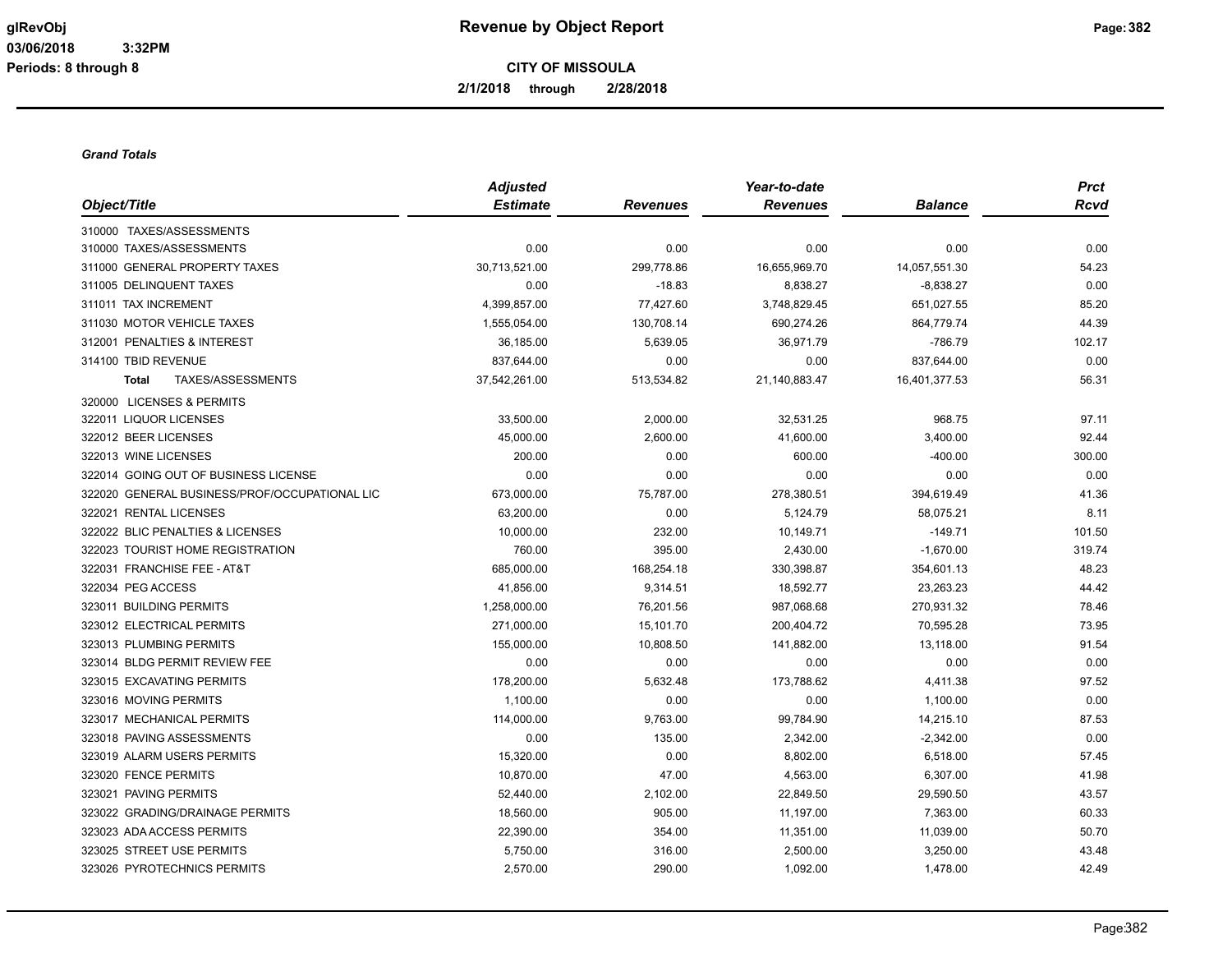**2/1/2018 through 2/28/2018**

|                                                | <b>Adjusted</b> |                 | Year-to-date    |                | <b>Prct</b> |
|------------------------------------------------|-----------------|-----------------|-----------------|----------------|-------------|
| Object/Title                                   | <b>Estimate</b> | <b>Revenues</b> | <b>Revenues</b> | <b>Balance</b> | Rcvd        |
| 323027 HAULER PERMITS                          | 1,190.00        | 0.00            | 150.00          | 1,040.00       | 12.61       |
| 323030 ANIMAL LICENSES                         | 0.00            | 849.00          | 5,255.70        | $-5,255.70$    | 0.00        |
| 323031 CHICKEN LICENSES                        | 460.00          | 0.00            | 210.00          | 250.00         | 45.65       |
| 323052 STORM WATER POLLUTION PREVENTION PERMIT | 7,040.00        | 300.00          | 4,587.00        | 2,453.00       | 65.16       |
| 323054 ZONING COMPLIANCE PERMITS               | 19,840.00       | 372.00          | 13,405.00       | 6,435.00       | 67.57       |
| 323055 FLOOD PLAIN PERMITS                     | 2,310.00        | 0.00            | 1,734.00        | 576.00         | 75.06       |
| 323056 SIGN PERMITS                            | 12,330.00       | 1,164.00        | 11,222.00       | 1,108.00       | 91.01       |
| 323057 SIDEWALK CAFE PERMIT                    | 260.00          | 0.00            | 165.00          | 95.00          | 63.46       |
| <b>LICENSES &amp; PERMITS</b><br><b>Total</b>  | 3,701,146.00    | 382,923.93      | 2,424,162.02    | 1,276,983.98   | 65.50       |
| 330000 INTERGOVERNMENTAL REVENUES              |                 |                 |                 |                |             |
| 330000 INTERGOVERNMENTAL REVENUES              | 201,628.00      | 0.00            | 18,000.00       | 183,628.00     | 8.93        |
| 330005 MUTD GRANT ADMIN FEE                    | 0.00            | 0.00            | 0.00            | 0.00           | 0.00        |
| 331000 FEDERAL GRANTS                          | 29,463.00       | 11,083.06       | 29,370.11       | 92.89          | 99.68       |
| 331001 BYRNE DISCRETIONARY                     | 0.00            | 0.00            | 0.00            | 0.00           | 0.00        |
| 331003 STATE HOME PROGRAM INCOME               | 0.00            | 0.00            | 0.00            | 0.00           | 0.00        |
| 331005 WESTERN FEDERAL LANDS GRANT             | 0.00            | 0.00            | 0.00            | 0.00           | 0.00        |
| 331010 GRANT - CDBG                            | 575,247.00      | 0.00            | 141,408.28      | 433,838.72     | 24.58       |
| 331011 NSP GRANT/SILVERTIP PROJECT             | 599.00          | 0.00            | 0.00            | 599.00         | 0.00        |
| 331012 ARRA/CDBG STIMULUS REVENUE              | 0.00            | 0.00            | 0.00            | 0.00           | 0.00        |
| 331013 NORTHSIDE PED BRIDGE ARRA GRANT         | 0.00            | 0.00            | 0.00            | 0.00           | 0.00        |
| 331014 WHITE PINE PLAYGROUND-CDBG GRANT        | 69,650.00       | 0.00            | 0.00            | 69,650.00      | 0.00        |
| 331016 HOMEWORD 1800 PHILLIPS                  | 0.00            | 0.00            | 0.00            | 0.00           | 0.00        |
| 331017 HUD 6.7M/SILVERTIP APTS                 | 0.00            | 0.00            | 0.00            | 0.00           | 0.00        |
| 331018 MHA 1M/SILVERTIP APTS                   | 0.00            | 0.00            | 0.00            | 0.00           | 0.00        |
| 331022 EQUIPMENT GRANT                         | 44,100.00       | 0.00            | 0.00            | 44,100.00      | 0.00        |
| 331023 COPS HIRING GRANT 2011                  | 0.00            | 0.00            | 0.00            | 0.00           | 0.00        |
| 331024 DEPT OF JUSTICE GRANTS                  | 50,000.00       | 0.00            | 3,064.37        | 46,935.63      | 6.13        |
| 331025 DV ACCOUNTABILITY GRANT(ATTY)           | 44,664.00       | 0.00            | 9,064.49        | 35,599.51      | 20.29       |
| 331026 ICAC GRANT                              | 102,019.00      | 31,854.77       | 55,605.14       | 46,413.86      | 54.50       |
| 331027 JAG GRANTS REVENUE                      | 60,373.00       | 0.00            | 0.00            | 60,373.00      | 0.00        |
| 331028 JAG VII                                 | 5,000.00        | 0.00            | 0.00            | 5,000.00       | 0.00        |
| 331033 WORD                                    | 0.00            | 0.00            | 0.00            | 0.00           | 0.00        |
| 331038 EPA BROWNSFIELD GRANT                   | 378,075.00      | 15,070.98       | $-659.52$       | 378,734.52     | $-0.17$     |
| 331050 ISTEA/CTEP GRANT                        | 0.00            | 0.00            | 0.00            | 0.00           | 0.00        |
| 331052 MDT CMAQ STRIPING GRANT                 | 0.00            | 0.00            | 0.00            | 0.00           | 0.00        |
| 331053 CTEP PLAYFAIR                           | 0.00            | 0.00            | $-5,000.00$     | 5,000.00       | 0.00        |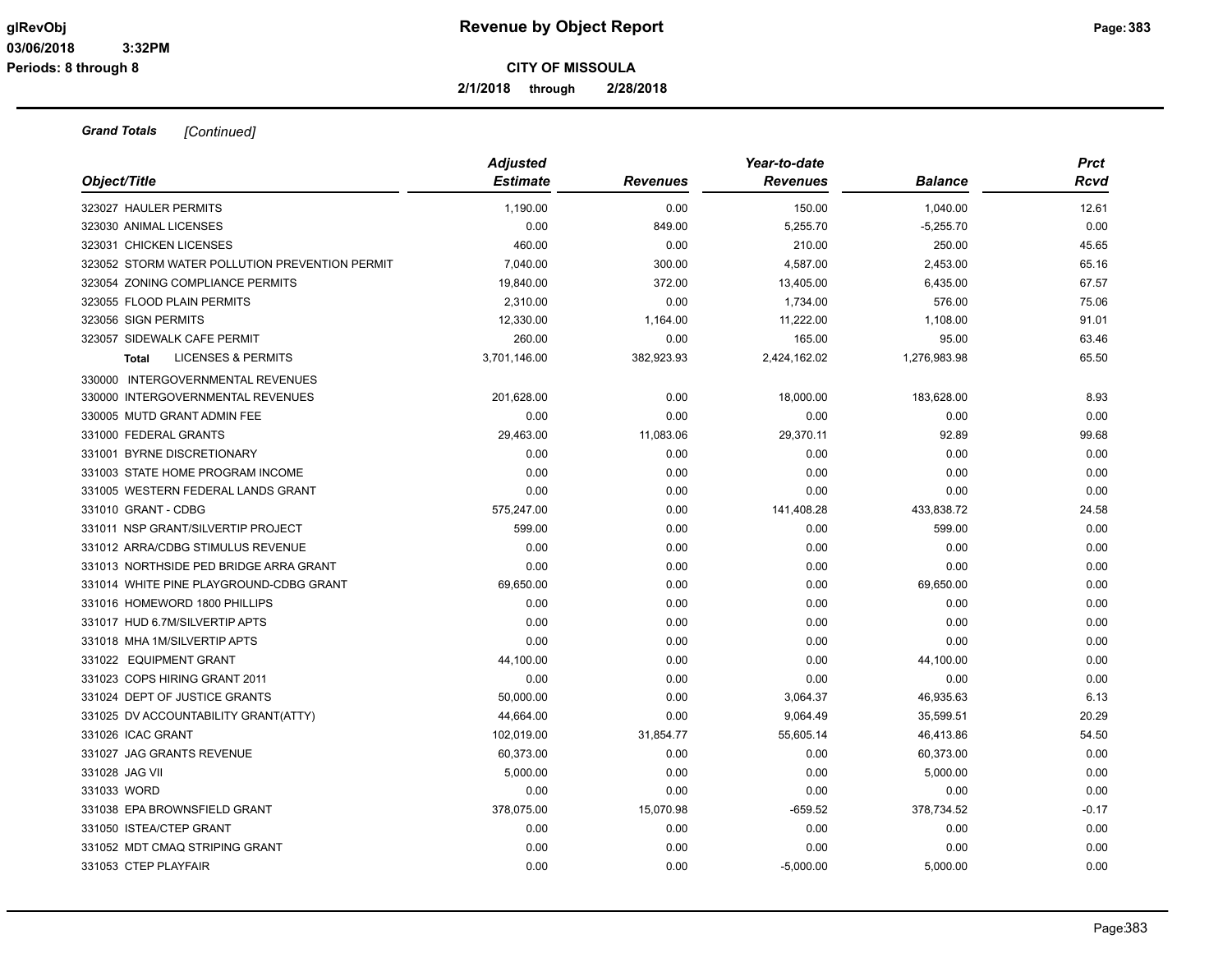**2/1/2018 through 2/28/2018**

|                                          | <b>Adjusted</b> |                 | Year-to-date    |                | <b>Prct</b> |
|------------------------------------------|-----------------|-----------------|-----------------|----------------|-------------|
| Object/Title                             | <b>Estimate</b> | <b>Revenues</b> | <b>Revenues</b> | <b>Balance</b> | Rcvd        |
| 331054 FHWA PL GRANT                     | 851,201.00      | 126,331.19      | 205,969.48      | 645,231.52     | 24.20       |
| 331055 FTA GRANT                         | 166,584.00      | 40,227.09       | 80,952.84       | 85,631.16      | 48.60       |
| 331056 MDT FEDERAL CMAQ                  | 285,698.00      | 31,006.63       | 108,222.06      | 177,475.94     | 37.88       |
| 331060 NATL RECREATION TRAILS GRANTS     | 0.00            | 0.00            | 0.00            | 0.00           | 0.00        |
| 331090 EPA GRANT                         | 509,603.00      | 23,795.21       | 28,681.71       | 480,921.29     | 5.63        |
| 331091 US DOT HMEP GRANT                 | 0.00            | 171.35          | 9,364.09        | $-9,364.09$    | 0.00        |
| 331113 *** Title Not Found ***           | 0.00            | 0.00            | 87,950.75       | $-87,950.75$   | 0.00        |
| 331156 CTEP GRANTS                       | 81,964.00       | 0.00            | 0.00            | 81,964.00      | 0.00        |
| 331170 HISTORICAL PRESERVATION GRANT     | 5,500.00        | 0.00            | 5,500.00        | 0.00           | 100.00      |
| 331180 LIBRARY LITERACY GRANT            | 0.00            | 0.00            | 0.00            | 0.00           | 0.00        |
| 331181 GRANTS/DONATIONS - FORT MISSOULA  | 0.00            | 0.00            | 0.00            | 0.00           | 0.00        |
| 331990 IRS REIMB/DEBT SVS INTEREST       | 248,879.00      | 0.00            | 115,909.20      | 132,969.80     | 46.57       |
| 331992 FEDERAL ARRA GRANTS               | 0.00            | 0.00            | 0.00            | 0.00           | 0.00        |
| 334013 STATE GRANT - OT SEATBELT         | 53,600.00       | 12,811.85       | 34,525.45       | 19,074.55      | 64.41       |
| 334014 *** Title Not Found ***           | 0.00            | 0.00            | 0.00            | 0.00           | 0.00        |
| 334015 COPS TECHNOLOGY GRANT             | 298,729.00      | 0.00            | 140,387.30      | 158,341.70     | 46.99       |
| 334016 BULLETPROOF VEST GRANT            | 28,000.00       | 0.00            | 0.00            | 28,000.00      | 0.00        |
| 334017 SCHOOL RESOURCE OFFICER           | 240,000.00      | 0.00            | 77,515.00       | 162,485.00     | 32.30       |
| 334018 STATE GRANT - CAPITAL             | 0.00            | 0.00            | 0.00            | 0.00           | 0.00        |
| 334020 UNDERAGE DRINKING GRANT           | 10,903.00       | 0.00            | 0.00            | 10,903.00      | 0.00        |
| 334025 COUNTY WEED                       | 15,000.00       | 0.00            | 15,525.00       | $-525.00$      | 103.50      |
| 334026 FOREST HEALTH GRANT               | 0.00            | 0.00            | 0.00            | 0.00           | 0.00        |
| 334028 DEPT OF AG INTERN GRANT           | 0.00            | 0.00            | 0.00            | 0.00           | 0.00        |
| 334040 GAS TAX APPORTIONMENT             | 2,044,567.00    | 90,638.74       | 725,109.90      | 1,319,457.10   | 35.47       |
| 334045 MONTANA DEPARTMENT TRANSPORTATION | 208,379.00      | 0.00            | 0.00            | 208,379.00     | 0.00        |
| 334071 DEQ/RIVER WATER SAMPLING          | 0.00            | 0.00            | 0.00            | 0.00           | 0.00        |
| 334076 BIG SKY TRUST FUND GRANTS         | 0.00            | 0.00            | 0.00            | 0.00           | 0.00        |
| 334112 WELLNESS GRANT                    | 0.00            | 0.00            | 0.00            | 0.00           | 0.00        |
| 334120 TSEP GRANT                        | 0.00            | 0.00            | 0.00            | 0.00           | 0.00        |
| 334121 DNRC GRANT                        | 73,450.00       | 0.00            | 4,746.49        | 68,703.51      | 6.46        |
| 334122 RENEWABLE RESOURCE GRANTS         | 0.00            | 0.00            | 0.00            | 0.00           | 0.00        |
| 334123 MAQI FEDERAL ASSISTANCE           | 64,942.00       | 0.00            | 117,170.53      | $-52,228.53$   | 180.42      |
| 334125 FWP GRANT                         | 0.00            | 0.00            | 0.00            | 0.00           | 0.00        |
| 334140 DNRC GRANT                        | 0.00            | 0.00            | 0.00            | 0.00           | 0.00        |
| 334145 WESTERN MT MENTAL HEALTH CTR      | 0.00            | 0.00            | 0.00            | 0.00           | 0.00        |
| 334146 ADDI FUNDS-1ST TIME HOMEBUYERS    | 0.00            | 0.00            | 0.00            | 0.00           | 0.00        |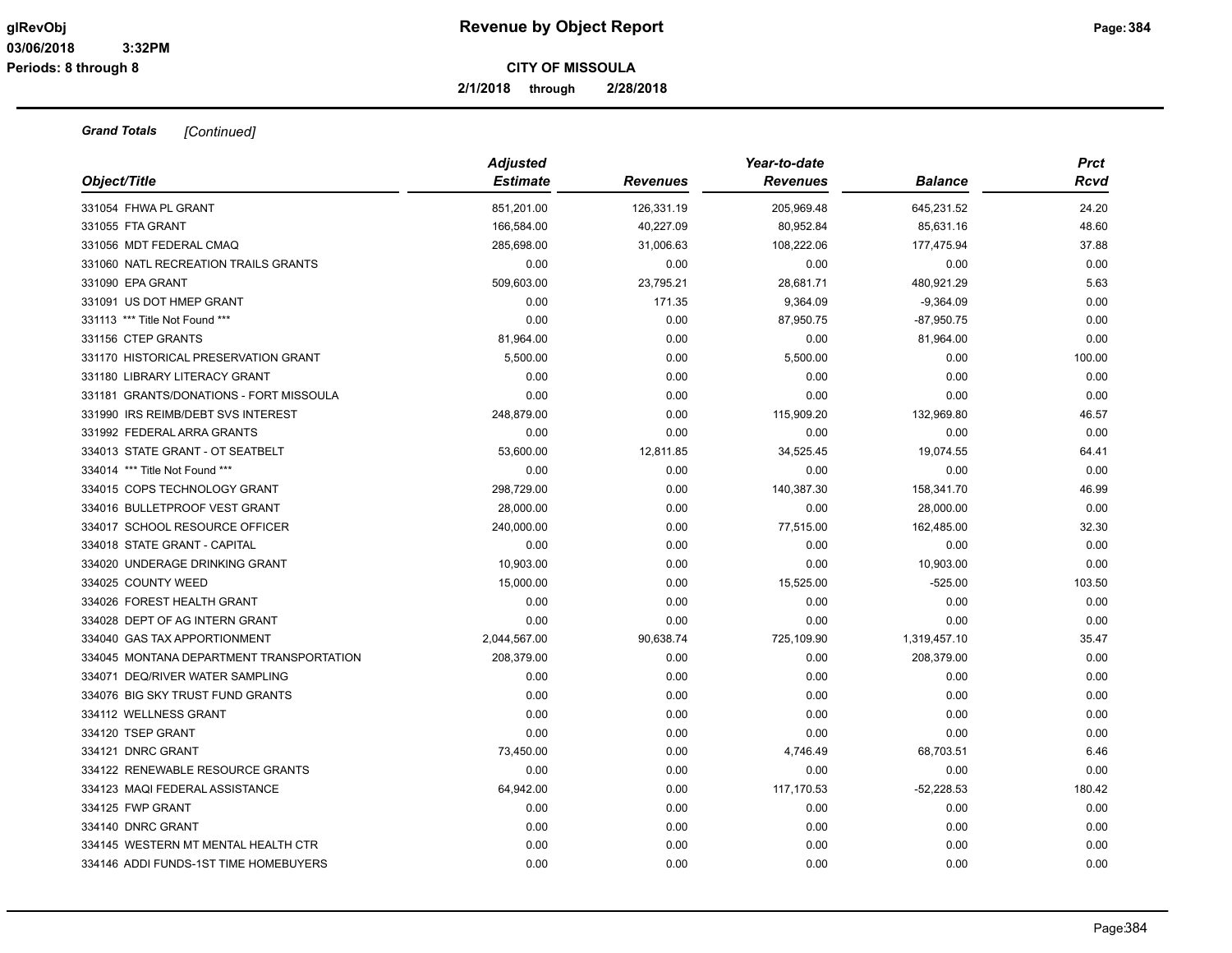**2/1/2018 through 2/28/2018**

| Object/Title                                                        | <b>Adjusted</b><br><b>Estimate</b> | <b>Revenues</b> | Year-to-date<br><b>Revenues</b> | <b>Balance</b> | <b>Prct</b><br>Rcvd |
|---------------------------------------------------------------------|------------------------------------|-----------------|---------------------------------|----------------|---------------------|
| 334149 MISSOULA HOMEOWNERSHIP PROGRAM                               | 0.00                               | 0.00            | 0.00                            | 0.00           | 0.00                |
| 334153 FY14 DISTRICT XI HRC TBRA                                    | 0.00                               | 0.00            | 0.00                            | 0.00           | 0.00                |
| 334154 HOMEWORD SWEETGRASS                                          | 0.00                               | 0.00            | 0.00                            | 0.00           | 0.00                |
| 334155 FY08 NMCDC                                                   | 0.00                               | 0.00            | 0.00                            | 0.00           | 0.00                |
| 334156 HOME PROGRAM INCOME                                          | 406,753.00                         | 1,278.02        | 437,617.72                      | $-30,864.72$   | 107.59              |
| 334157 FY09 MHA                                                     | 0.00                               | 0.00            | 0.00                            | 0.00           | 0.00                |
| 334159 FY09 HOMEWORD                                                | 0.00                               | 0.00            | 0.00                            | 0.00           | 0.00                |
| 334160 FY09 NMCDC                                                   | 0.00                               | 0.00            | 0.00                            | 0.00           | 0.00                |
| 334161 FY10 DISTRICT XI HRC                                         | 0.00                               | 0.00            | 0.00                            | 0.00           | 0.00                |
|                                                                     |                                    |                 |                                 |                |                     |
| 334163 FY10 homeWORD/SOLSTICE APT<br>334171 DEPT OF COMMERCE GRANTS | 0.00                               | 0.00            | 0.00                            | 0.00<br>0.00   | 0.00<br>0.00        |
| 334251 RTP/TAP STATE GRANTS                                         | 0.00                               | 0.00            | 0.00                            |                |                     |
| 334990 ARRA FUNDING                                                 | 50,000.00<br>0.00                  | 186.08<br>0.00  | 211,905.47                      | $-161,905.47$  | 423.81<br>0.00      |
|                                                                     |                                    |                 | 0.00                            | 0.00           |                     |
| 335075 STATE GAMBLING/VIDEO/KENO/BINGO FEES                         | 115,000.00                         | 0.00            | 120,182.80                      | $-5,182.80$    | 104.51              |
| 335210 PERSONAL PROPERTY TAX REIMBURSEMENT<br>335230 HB 124 REVENUE | 963,588.00                         | 0.00            | 264,235.88                      | 699,352.12     | 27.42<br>52.60      |
| 335250 STATE REIMB - SB #184                                        | 8,372,862.00<br>0.00               | 0.00            | 4,403,988.92                    | 3,968,873.08   | 0.00                |
|                                                                     |                                    | 0.00            | 0.00                            | 0.00           |                     |
| 336001 MDT REIMBURSEMENTS                                           | 0.00                               | 0.00            | 0.00                            | 0.00           | 0.00                |
| 336020 STATE PENSION CONTRIBUTION                                   | 0.00                               | 0.00            | 0.00                            | 0.00           | 0.00                |
| 336021 STATE CONTRIB - POLICE RETIREMENT                            | 2,567,433.00                       | 0.00            | 1,463,507.38                    | 1,103,925.62   | 57.00               |
| 336022 STATE CONTRIB. - FIRE RETIREMENT                             | 2,535,872.00                       | 0.00            | 1,453,049.91                    | 1,082,822.09   | 57.30               |
| 336023 STATE CONTRIB. - PERS                                        | 12,551.00                          | 0.00            | 13,973.15                       | $-1,422.15$    | 111.33              |
| 336027 ON JOB TRAINING - REIMBURSEMENT                              | 0.00                               | 0.00            | 0.00                            | 0.00           | 0.00                |
| 336030 COUNTY CONTRIBUTION                                          | 9,900.00                           | 9,900.00        | 9,900.00                        | 0.00           | 100.00              |
| 337000 LOCAL GRANTS                                                 | 42,500.00                          | 0.00            | 0.00                            | 42,500.00      | 0.00                |
| 337001 NEIGHBORHOOD COUNCIL GRANT/DONATION                          | 0.00                               | 0.00            | 9,804.23                        | $-9,804.23$    | 0.00                |
| 337002 MRA GRANT                                                    | 0.00                               | 0.00            | 0.00                            | 0.00           | 0.00                |
| 337003 HEALTH DEPT-STORM WATER MGMT                                 | 0.00                               | 0.00            | 0.00                            | 0.00           | 0.00                |
| 337004 MRA GRANTS                                                   | 0.00                               | 0.00            | 0.00                            | 0.00           | 0.00                |
| 337009 *** Title Not Found ***                                      | 0.00                               | 0.00            | 0.00                            | 0.00           | 0.00                |
| 337010 COUNTY REIMBURSEMENT-DEANOS                                  | 0.00                               | 0.00            | 0.00                            | 0.00           | 0.00                |
| 337012 LEGAL SERVICES-CONTRACTED/REIMB.                             | 6,000.00                           | 0.00            | 7,200.00                        | $-1,200.00$    | 120.00              |
| 337013 MUTD SIGN MAINTENANCE AGREEMENT                              | 279,585.00                         | 0.00            | 3,000.00                        | 276,585.00     | 1.07                |
| 337041 FMRP COUNTY MAINTENANCE AGREEMENT                            | 0.00                               | 0.00            | 0.00                            | 0.00           | 0.00                |
| 338000 LOCAL SHARING OF TAX INCREMENT                               | 204,860.00                         | 0.00            | 133,425.29                      | 71,434.71      | 65.13               |
| 338001 EXCESS PLEDGED TAX INCREMENT RETURNED                        | 0.00                               | 0.00            | 0.00                            | 0.00           | 0.00                |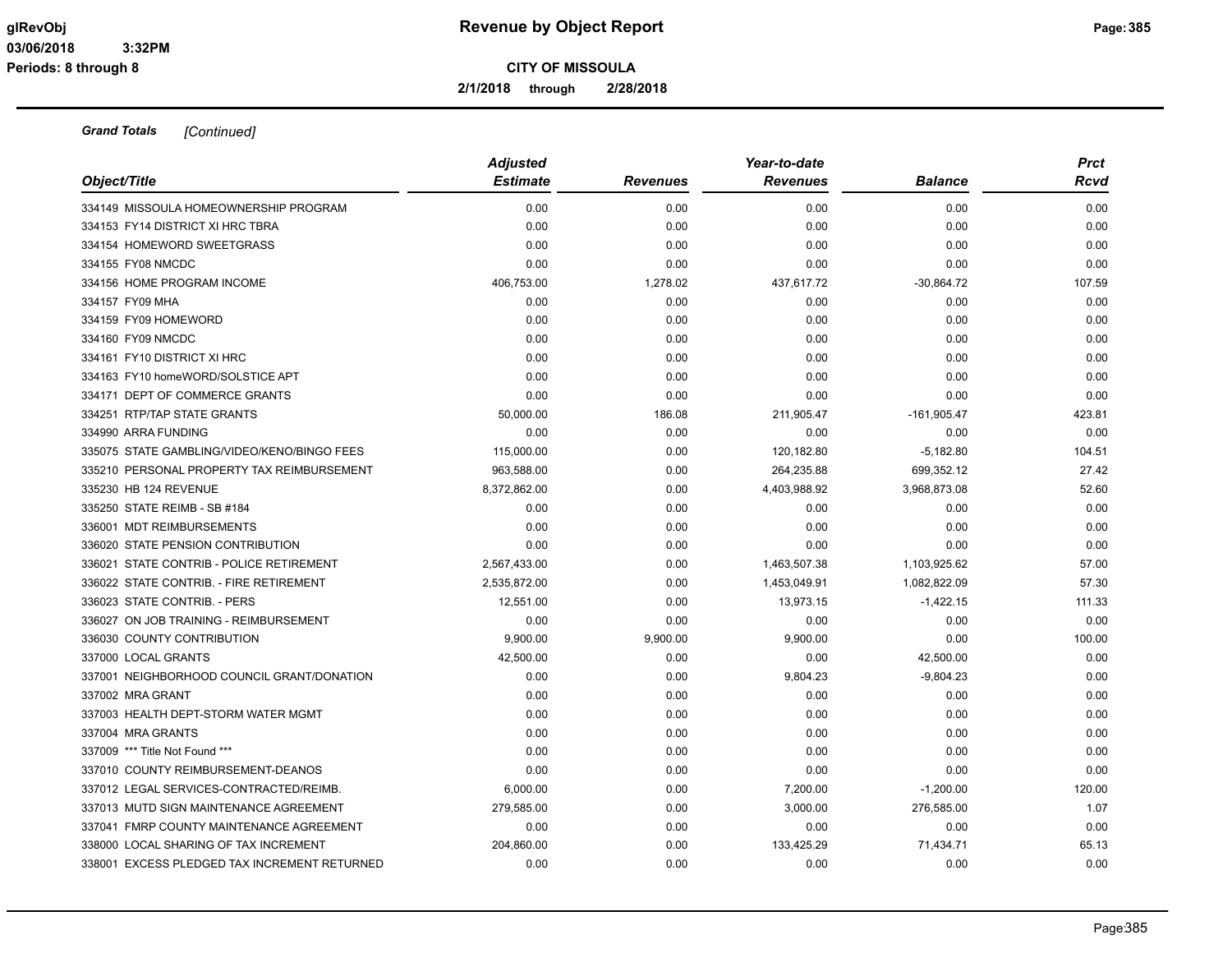**2/1/2018 through 2/28/2018**

| Object/Title                                      | <b>Adjusted</b> |                 | Year-to-date    |                 | <b>Prct</b> |
|---------------------------------------------------|-----------------|-----------------|-----------------|-----------------|-------------|
|                                                   | <b>Estimate</b> | <b>Revenues</b> | <b>Revenues</b> | <b>Balance</b>  | <b>Rcvd</b> |
| 338100 PLANNING MILLS PASSED THRU COUNTY          | 324,069.00      | 0.00            | 300,000.00      | 24,069.00       | 92.57       |
| 339000 PAYMENT IN LIEU OF TAXES                   | 30,000.00       | 0.00            | 0.00            | 30,000.00       | 0.00        |
| <b>INTERGOVERNMENTAL REVENUES</b><br><b>Total</b> | 22,668,790.00   | 394,354.97      | 10,840,173.42   | 11,828,616.58   | 47.82       |
| 340000 CHARGES FOR SERVICES                       |                 |                 |                 |                 |             |
| 340051 GRILL VAN CONCESSIONS                      | 100,000.00      | 0.00            | 29,892.05       | 70,107.95       | 29.89       |
| 341009 BLDG ADMIN FEES                            | 366,035.00      | 0.00            | 183,017.50      | 183,017.50      | 50.00       |
| 341010 MISCELLANEOUS COLLECTIONS                  | 850.00          | 0.00            | 5,080.50        | $-4,230.50$     | 597.71      |
| 341011 TRANSPORTATION ADMIN FEES                  | 28,947.00       | 0.00            | 14,473.50       | 14,473.50       | 50.00       |
| 341012 MAYORS PROCLAMATION FEES                   | 0.00            | 0.00            | 0.00            | 0.00            | 0.00        |
| 341013 AIR FUND FEES                              | 95.00           | 0.00            | 0.00            | 95.00           | 0.00        |
| 341015 SEWER ADMINISTRATION FEES                  | 1,355,940.00    | 0.00            | 677,970.00      | 677,970.00      | 50.00       |
| 341016 MRA ADMINISTRATION FEES                    | 148,857.00      | 0.00            | 74,428.50       | 74,428.50       | 50.00       |
| 341017 LIGHTING ADMINISTRATION FEES               | 15,250.00       | 0.00            | 7,625.00        | 7,625.00        | 50.00       |
| 341018 PARKING COMM ADMIN FEES                    | 199,699.00      | 0.00            | 99,849.50       | 99,849.50       | 50.00       |
| 341019 *** Title Not Found ***                    | 4,647.00        | 0.00            | 2,323.50        | 2,323.50        | 50.00       |
| 341021 SID ADMINISTRATION FEES                    | 0.00            | 0.00            | 0.00            | 0.00            | 0.00        |
| 341023 PLANNING ADMIN FEES                        | 25,000.00       | 0.00            | 12,500.00       | 12,500.00       | 50.00       |
| 341024 HOUSING GRANT ADMIN FEES                   | 104,000.00      | 0.00            | 0.00            | 104,000.00      | 0.00        |
| 341026 WATER ADMINISTRATION FEES                  | 0.00            | 0.00            | 0.00            | 0.00            | 0.00        |
| 341027 STORMWATER ADMINISTRATION FEES             | 26,988.00       | 0.00            | 13,494.00       | 13,494.00       | 50.00       |
| 341032 IMPACT FEE CLEARING ACCOUNT                | 0.00            | 92,644.00       | 1,273,470.63    | $-1,273,470.63$ | 0.00        |
| 341033 TIME PAY COLLECTIONS - MUNI COURT          | 363,482.00      | 0.00            | 0.00            | 363,482.00      | 0.00        |
| 341034 IMPACT FEES-FIRE SHARE                     | 110,000.00      | 0.00            | 0.00            | 110,000.00      | 0.00        |
| 341035 IMPACT FEES-POLICE SHARE                   | 19,000.00       | 0.00            | 0.00            | 19,000.00       | 0.00        |
| 341036 IMPACT FEES-COMMUNITY SERVICE SHARE        | 236,000.00      | 0.00            | 0.00            | 236,000.00      | 0.00        |
| 341037 IMPACT FEE-ROAD SHARE                      | 1,136,000.00    | 0.00            | 0.00            | 1,136,000.00    | 0.00        |
| 341041 SEWER EXTENSION RECORDING FEES             | 3,500.00        | 1,378.00        | 5,117.00        | $-1,617.00$     | 146.20      |
| 341052 MUNICIPAL COURT FILING FEES                | 330,000.00      | 16,912.70       | 161,968.73      | 168,031.27      | 49.08       |
| 341055 CRIME VICTIM SURCHARGE                     | 1,500.00        | 102.00          | 791.00          | 709.00          | 52.73       |
| 341067 SUBDIVISION EXEMPTION AFFIDAVITS           | 5,140.00        | 600.00          | 4,400.00        | 740.00          | 85.60       |
| 341068 SUBDIVISON FEES                            | 10,280.00       | 0.00            | 4,510.00        | 5,770.00        | 43.87       |
| 341069 REZONING FEES                              | 10,280.00       | 0.00            | 16,596.00       | $-6,316.00$     | 161.44      |
| 341070 DESIGN REVIEW BOARD                        | 33,910.00       | 0.00            | 19,780.73       | 14,129.27       | 58.33       |
| 341072 FLOOD PLAIN-0THER FEES                     | 0.00            | 0.00            | 0.00            | 0.00            | 0.00        |
| 341073 FIRE PLAN CHECK FEES                       | 30,830.00       | 1,937.00        | 34,353.00       | $-3,523.00$     | 111.43      |
| 341074 FIRE INSPECTION FEES                       | 55,000.00       | 3,359.00        | 56,399.00       | $-1,399.00$     | 102.54      |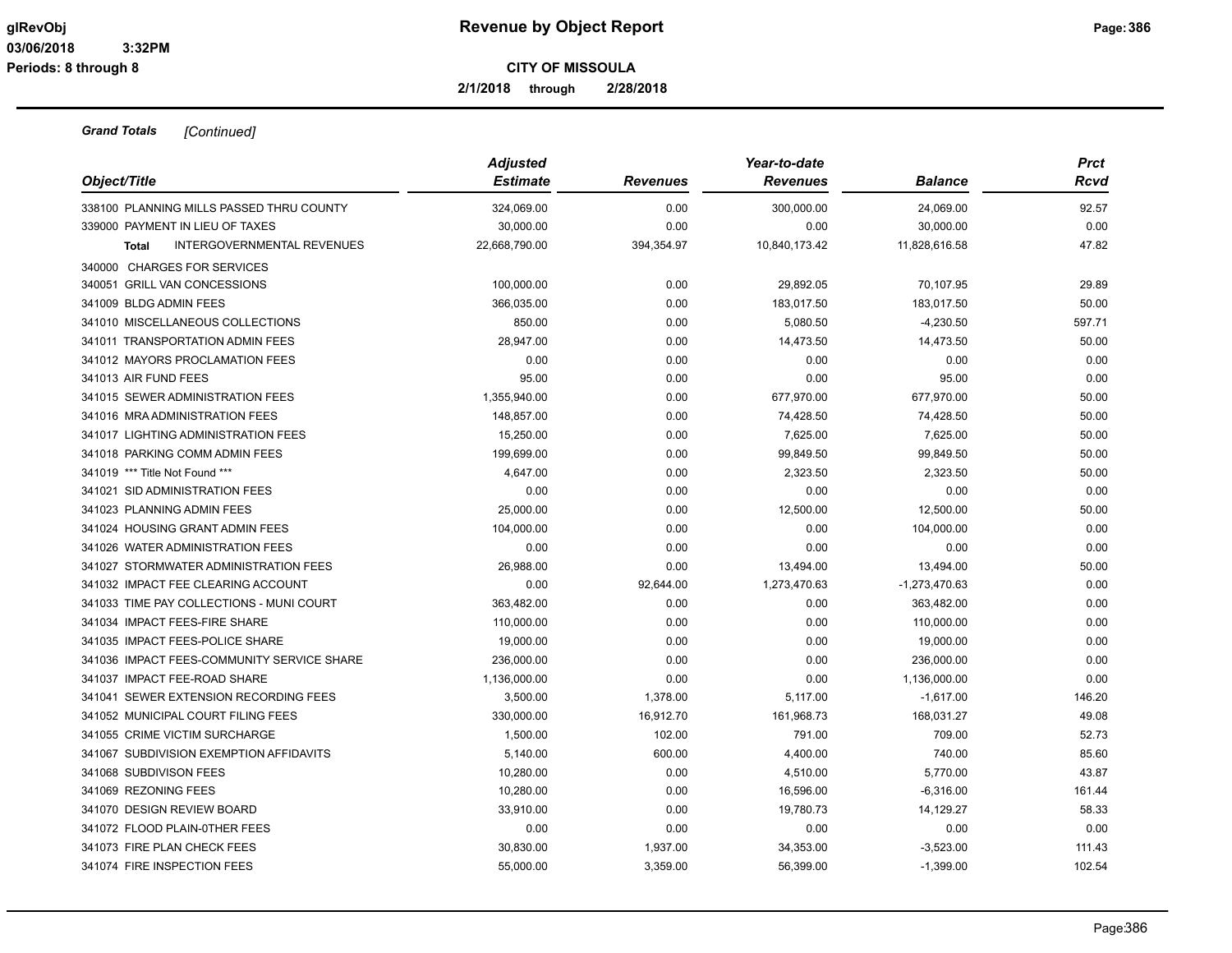**2/1/2018 through 2/28/2018**

| Object/Title                             | <b>Adjusted</b><br><b>Estimate</b> | <b>Revenues</b> | Year-to-date<br><b>Revenues</b> | <b>Balance</b> | <b>Prct</b><br>Rcvd |
|------------------------------------------|------------------------------------|-----------------|---------------------------------|----------------|---------------------|
|                                          |                                    |                 |                                 |                |                     |
| 341076 ENGINEERING PLAN CHECK FEES       | 44,700.00                          | 3,096.00        | 33,483.00                       | 11,217.00      | 74.91               |
| 341078 ENGINEERING MAP FEES              | 210.00                             | 10.00           | 65.00                           | 145.00         | 30.95               |
| 341079 GREASE INTERCEPTOR APPEAL FEES    | 1,130.00                           | 0.00            | 484.50                          | 645.50         | 42.88               |
| 341090 STREET VACATION PETITION FEES     | 0.00                               | 0.00            | 0.00                            | 0.00           | 0.00                |
| 341091 INSPECTION CODE BOOKS & COPIES    | 2,000.00                           | 20.00           | 120.75                          | 1,879.25       | 6.04                |
| 341450 *** Title Not Found ***           | 0.00                               | 0.00            | 0.00                            | 0.00           | 0.00                |
| 342000 *** Title Not Found ***           | 5,000.00                           | 0.00            | 0.00                            | 5,000.00       | 0.00                |
| 342010 POLICE/BID AGREEMENT              | 45,000.00                          | 0.00            | 0.00                            | 45,000.00      | 0.00                |
| 342012 PD REIMBURSABLE SERVICES          | 0.00                               | 0.00            | 0.00                            | 0.00           | 0.00                |
| 342013 SECURITY INVEST FEES              | 152,100.00                         | 1,028.00        | 34,113.07                       | 117,986.93     | 22.43               |
| 342014 POLICE DEPARTMENT SERVICE FEES    | 27,568.00                          | 1,770.00        | 18,512.41                       | 9,055.59       | 67.15               |
| 342015 POLICE OVERTIME FEES              | 100,000.00                         | 3,381.77        | 100,895.39                      | $-895.39$      | 100.90              |
| 342016 POLICE TRAINING FEES              | 36,000.00                          | 0.00            | 12,585.72                       | 23,414.28      | 34.96               |
| 342017 CATERING FEES                     | 5,000.00                           | 105.00          | 4,756.00                        | 244.00         | 95.12               |
| 342018 DESK REPORTS                      | 37,012.00                          | 3,231.00        | 22,749.00                       | 14,263.00      | 61.46               |
| 342019 ABANDONED VEHICLE REVENUE FEES    | 12,000.00                          | 445.00          | 18,555.00                       | $-6,555.00$    | 154.63              |
| 342020 FIRE DEPARTMENT FEES              | 550.00                             | 0.00            | 185.00                          | 365.00         | 33.64               |
| 342021 CPR EDUCATION PROGRAM             | 10,000.00                          | 880.00          | 3,785.00                        | 6,215.00       | 37.85               |
| 342022 OUTSIDE HIRES                     | 651,341.00                         | 92,262.77       | 904,407.24                      | $-253,066.24$  | 138.85              |
| 342060 BIKE PROGRAM SALES & FEES         | 0.00                               | 0.00            | 1,683.67                        | $-1,683.67$    | 0.00                |
| 343000 PW REIMBURSABLE SERVICES          | 35,000.00                          | 2,321.25        | 7,293.71                        | 27,706.29      | 20.84               |
| 343001 SIGN FABRICATION & CONTRACTS      | 0.00                               | 0.00            | 0.00                            | 0.00           | 0.00                |
| 343002 OTHER AGENCIES - VEH MAINT        | 55,000.00                          | 7.80            | 40,687.78                       | 14,312.22      | 73.98               |
| 343004 SPECIAL STATE CONTRACTS           | 175,000.00                         | 0.00            | 55,164.50                       | 119,835.50     | 31.52               |
| 343006 OTHER GOVT AGENCY-STREET PROJECTS | 0.00                               | 0.00            | 10,000.00                       | $-10,000.00$   | 0.00                |
| 343009 TOW CHARGES                       | 0.00                               | 0.00            | 0.00                            | 0.00           | 0.00                |
| 343010 STREET DEPT SALES & SERVICES      | 0.00                               | 0.00            | 0.00                            | 0.00           | 0.00                |
| 343011 STREET AND ROADWAY REPAIR CHARGES | 0.00                               | 0.00            | 0.00                            | 0.00           | 0.00                |
| 343013 SNOW REMOVAL FEES                 | 1,633.00                           | 70.00           | 560.00                          | 1,073.00       | 34.29               |
| 343015 PARKING                           | 0.00                               | 0.00            | 0.00                            | 0.00           | 0.00                |
| 343016 METER MONEY                       | 971,239.00                         | 86,765.68       | 800,350.77                      | 170,888.23     | 82.41               |
| 343017 PARKING LEASE REVENUE             | 702,000.00                         | 55,316.00       | 665,680.50                      | 36,319.50      | 94.83               |
| 343018 SALE OF MATERIALS                 | 92,000.00                          | 8,993.90        | 75,959.79                       | 16,040.21      | 82.56               |
| 343021 METERED WATER REVENUE             | 16,456,220.00                      | $-3,318.10$     | 6,166,401.48                    | 10,289,818.52  | 37.47               |
| 343022 UNMETERED WATER REVENUE           | 2,476,385.00                       | $-179.07$       | 704,837.08                      | 1,771,547.92   | 28.46               |
| 343023 BULK WATER SALES                  | 0.00                               | 0.00            | 0.00                            | 0.00           | 0.00                |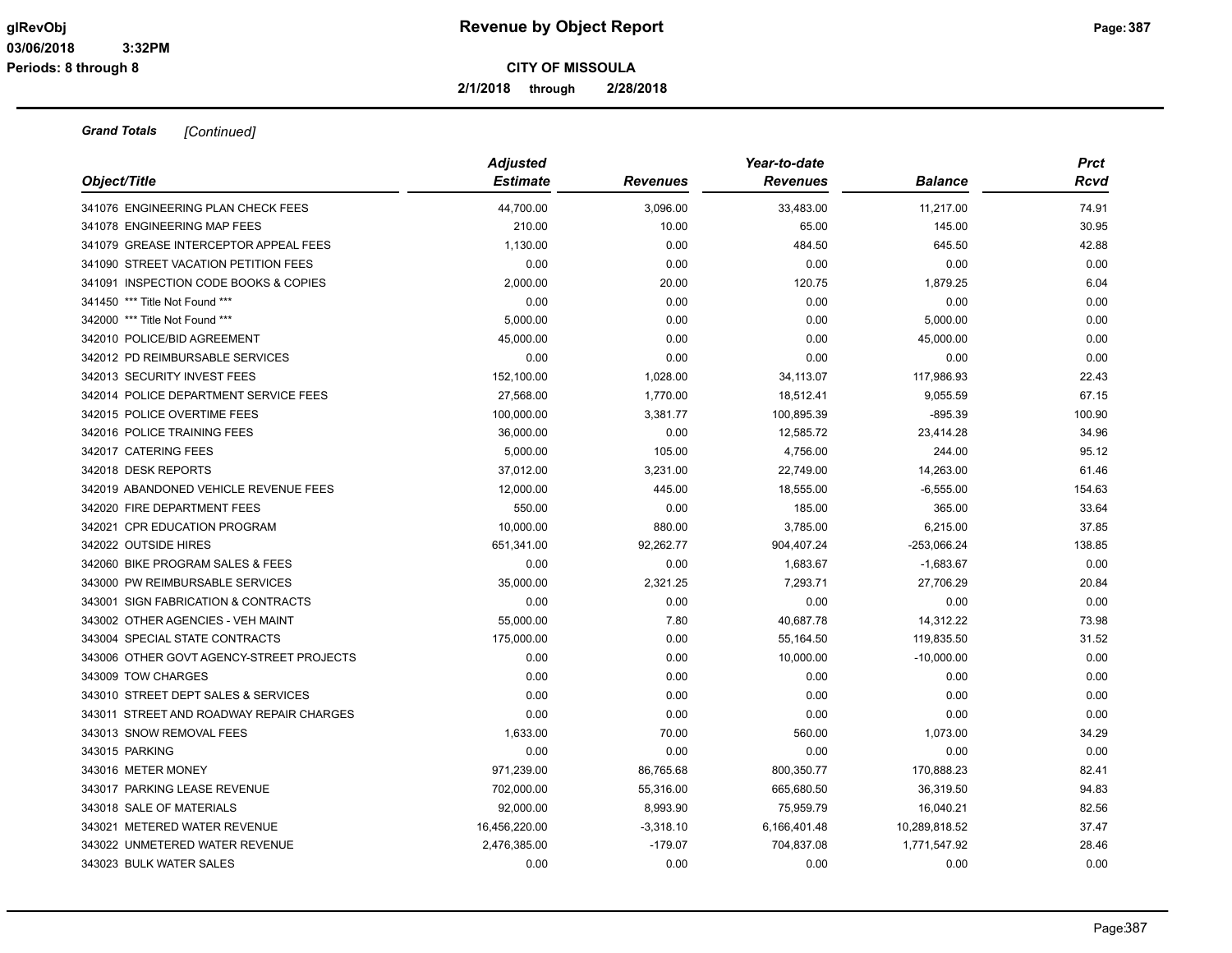**2/1/2018 through 2/28/2018**

| Object/Title                                 | <b>Adjusted</b><br><b>Estimate</b> | <b>Revenues</b> | Year-to-date<br><b>Revenues</b> | <b>Balance</b> | <b>Prct</b><br>Rcvd |
|----------------------------------------------|------------------------------------|-----------------|---------------------------------|----------------|---------------------|
| 343024 SALES OF WATER MATERIALS              | 0.00                               | 0.00            | 7,653.68                        | $-7,653.68$    | 0.00                |
| 343025 *** Title Not Found ***               | 114,100.00                         | 4,026.00        | 79,127.00                       | 34,973.00      | 69.35               |
| 343026 WATER INSTALLATION CHARGES            | 0.00                               | 0.00            | 0.00                            | 0.00           | 0.00                |
| 343027 MISCELLANEOUS WATER REVENUES          | 0.00                               | 0.00            | 127,803.54                      | $-127,803.54$  | 0.00                |
| 343031 SEWER INSTALLATION CHARGES - DEVLPMNT | 900,000.00                         | 3,000.00        | 3,000.00                        | 897,000.00     | 0.33                |
| 343032 SEWER INSTALLATION CHARGES            | 44,850.00                          | 2,230.50        | $-1,956.25$                     | 46,806.25      | $-4.36$             |
| 343033 *** Title Not Found ***               | 255,800.00                         | 7,951.00        | 169,802.00                      | 85,998.00      | 66.38               |
| 343034 TREATMENT FACILITIES FEES             | 8,040,674.00                       | 62,635.56       | 8,575,629.10                    | $-534,955.10$  | 106.65              |
| 343035 SALE OF SEWER MATERIALS AND SUPPLIES  | 10,300.00                          | 0.00            | $-19,270.92$                    | 29,570.92      | $-187.10$           |
| 343036 *** Title Not Found ***               | 0.00                               | 0.00            | 0.00                            | 0.00           | 0.00                |
| 343037 GREASE INTERCEPTOR LOANS              | 0.00                               | 0.00            | 0.00                            | 0.00           | 0.00                |
| 343038 P & I TAX LIENS                       | 0.00                               | 101.77          | 2,217.73                        | $-2,217.73$    | 0.00                |
| 343039 DISPOSAL FEES                         | 29,170.00                          | 1,780.28        | 8,813.92                        | 20,356.08      | 30.22               |
| 343041 COMPOST TIPPING FEES                  | 664,215.00                         | 5,888.33        | 336,192.08                      | 328,022.92     | 50.61               |
| 343045 COMPOST SALES                         | 417,960.00                         | 0.00            | 110,845.00                      | 307,115.00     | 26.52               |
| 343046 COMPOST DELIVERY CHARGE               | 0.00                               | 0.00            | 0.00                            | 0.00           | 0.00                |
| 343065 BUILDING RENTALS                      | 0.00                               | 0.00            | 0.00                            | 0.00           | 0.00                |
| 343080 STATE MAINTENANCE CONTRACT            | 550,000.00                         | 189,177.00      | 311,618.75                      | 238,381.25     | 56.66               |
| 343084 STREET MAINTENANCE MATERIALS REIMB    | 50,000.00                          | 0.00            | 0.00                            | 50,000.00      | 0.00                |
| 343097 SIDEWALK AND CURB FEES                | 300,000.00                         | 4,842.00        | 297,076.13                      | 2,923.87       | 99.03               |
| 343300 MISC CHARGES FOR SERVICES             | 0.00                               | 0.00            | 0.00                            | 0.00           | 0.00                |
| 343301 BOOT REMOVAL                          | 10,000.00                          | 1,290.00        | 8,795.00                        | 1,205.00       | 87.95               |
| 343302 PARKS SOIL PROJECT                    | 0.00                               | 0.00            | 0.00                            | 0.00           | 0.00                |
| 343310 SALE OF NICHE NAMEPLATES & VASES      | 0.00                               | 2,100.00        | 20,500.00                       | $-20,500.00$   | 0.00                |
| 343311 SALE OF NICHES                        | 0.00                               | 0.00            | 0.00                            | 0.00           | 0.00                |
| 343320 SALE OF GRAVES                        | 27,100.00                          | 0.00            | 14,600.00                       | 12,500.00      | 53.87               |
| 343321 FOUNDATIONS                           | 7,060.00                           | 825.00          | 5,930.00                        | 1,130.00       | 83.99               |
| 343322 FLOWER CARE                           | 18,650.00                          | 0.00            | 0.00                            | 18,650.00      | 0.00                |
| 343323 LINER/ POLYVAULTS/ ACCESS FEES        | 24,530.00                          | 600.00          | 7,050.00                        | 17,480.00      | 28.74               |
| 343324 OTHER CEMETERY FEES                   | 3,720.00                           | 300.00          | 2,400.00                        | 1,320.00       | 64.52               |
| 343325 2ND INTERMENT RIGHT                   | 5,840.00                           | 0.00            | 2,000.00                        | 3,840.00       | 34.25               |
| 343327 MONUMENT MAINTENANCE                  | 0.00                               | 0.00            | 0.00                            | 0.00           | 0.00                |
| 343340 OPENINGS/ CLOSINGS/ DISINTERMENTS     | 27,770.00                          | 500.00          | 10,675.00                       | 17,095.00      | 38.44               |
| 343341 CEMETERY MONUMENT PERMIT FEE          | 0.00                               | 300.00          | 400.00                          | $-400.00$      | 0.00                |
| 343343 CEMETERY OVERTIME SERVICES FEE        | 0.00                               | 0.00            | 0.00                            | 0.00           | 0.00                |
| 343350 MISCELLANEOUS FEES                    | 29.000.00                          | 0.00            | 85.00                           | 28.915.00      | 0.29                |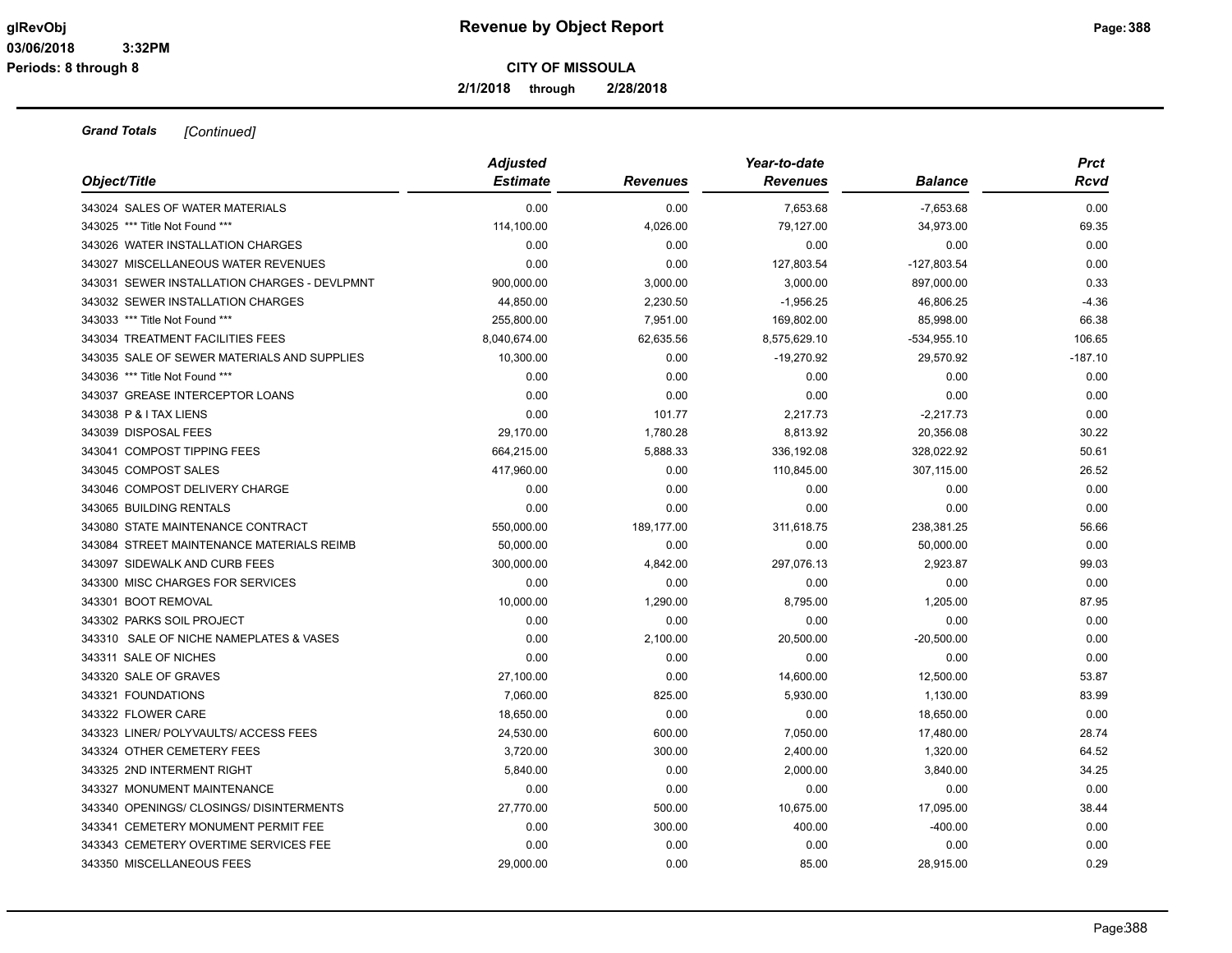**2/1/2018 through 2/28/2018**

|                                                 | <b>Adjusted</b> |                 | Year-to-date    |                | <b>Prct</b> |
|-------------------------------------------------|-----------------|-----------------|-----------------|----------------|-------------|
| Object/Title                                    | <b>Estimate</b> | <b>Revenues</b> | <b>Revenues</b> | <b>Balance</b> | Rcvd        |
| 343360 WEED CONTROL                             | 2,250.00        | 0.00            | 810.00          | 1,440.00       | 36.00       |
| 345032 STORMWATER INSTALLATION FEES             | 0.00            | 0.00            | 0.00            | 0.00           | 0.00        |
| 345034 STORMWATER USE FEES                      | 267,140.00      | 308.99          | 267,497.72      | $-357.72$      | 100.13      |
| 345036 STORM WATER USE FEE PENALTY              | 0.00            | 0.00            | 0.00            | 0.00           | 0.00        |
| 346000 FEES                                     | 68,200.00       | 1,416.07        | 30,472.60       | 37,727.40      | 44.68       |
| 346001 TENNIS FEE                               | 0.00            | 0.00            | 990.00          | $-990.00$      | 0.00        |
| 346030 SWIMMING POOL FEES                       | 623,825.00      | 3,607.59        | 379,068.43      | 244,756.57     | 60.77       |
| 346031 OUTDOOR RECREATION - ADULTS              | 420,307.00      | 6,597.50        | 192,986.50      | 227,320.50     | 45.92       |
| 346032 *** Title Not Found ***                  | 22,000.00       | 370.00          | 370.00          | 21,630.00      | 1.68        |
| 346033 OUTDOOR RECREATION - YOUTH               | 153,950.00      | 5,163.38        | 58,895.14       | 95,054.86      | 38.26       |
| 346034 GROUNDS MAINTENANCE CONTRACT             | 105,000.00      | 0.00            | 96,736.00       | 8,264.00       | 92.13       |
| 346035 SPECIAL USE PERMITS                      | 0.00            | 0.00            | 0.00            | 0.00           | 0.00        |
| 346036 VENDOR CONCESSION FEES                   | 95,120.00       | 0.00            | 2,655.50        | 92,464.50      | 2.79        |
| 346037 PARK MERCHANDISE                         | 0.00            | 0.00            | 0.00            | 0.00           | 0.00        |
| 346038 RECREATION CENTER FEES                   | 500.00          | 0.00            | 0.00            | 500.00         | 0.00        |
| 346039 VENDOR CONCESSIONS                       | 0.00            | 0.00            | 0.00            | 0.00           | 0.00        |
| 346040 MCCORMICK SWIMMING POOL                  | 0.00            | 0.00            | 0.00            | 0.00           | 0.00        |
| 346050 COUNTY PLAYGROUND CONTRACT               | 0.00            | 0.00            | 0.00            | 0.00           | 0.00        |
| 346051 MONTANA PARKS/REC CONFERENCE 2012        | 2,500.00        | 0.00            | 1,212.45        | 1,287.55       | 48.50       |
| 346052 PLAYGROUND SAFETY TRAINING               | 0.00            | 0.00            | 4,080.00        | $-4,080.00$    | 0.00        |
| 346053 CITY LIFE PROGRAMS                       | 9,000.00        | 1,995.00        | 9,116.00        | $-116.00$      | 101.29      |
| 346054 PARKS MISC OVERTIME FEES                 | 0.00            | 0.00            | 675.64          | $-675.64$      | 0.00        |
| 346055 COUNTY PARK SUPPORT                      | 0.00            | 0.00            | 0.00            | 0.00           | 0.00        |
| 346056 PICNIC SITE FEES                         | 0.00            | 0.00            | 0.00            | 0.00           | 0.00        |
| 346060 CURRENTS SWIMMING FACILITY               | 444,400.00      | 45,052.14       | 301,823.78      | 142,576.22     | 67.92       |
| 346061 RENTAL - COURT SPORTS                    | 0.00            | 0.00            | 0.00            | 0.00           | 0.00        |
| 346063 RENTAL - SHELTERS/ PAVILIONS/ PLAZAS     | 0.00            | 0.00            | 0.00            | 0.00           | 0.00        |
| 346065 RENTAL - DIAMOND FIELDS                  | 0.00            | 0.00            | 0.00            | 0.00           | 0.00        |
| 346066 RENTAL - RUGBY                           | 0.00            | 0.00            | 0.00            | 0.00           | 0.00        |
| 346067 RENTAL - SYNTHETIC FIELDS                | 0.00            | 0.00            | 0.00            | 0.00           | 0.00        |
| 346068 RENTAL - MULTI-USE                       | 0.00            | 0.00            | 0.00            | 0.00           | 0.00        |
| 346069 RENTAL - MISCELLANEOUS                   | 0.00            | 0.00            | 0.00            | 0.00           | 0.00        |
| 346080 PAYMENT IN LIEU OF PARKS                 | 40,000.00       | 0.00            | 6,902.00        | 33,098.00      | 17.26       |
| 346082 HIGH PARK EASEMENT EXCHANGE              | 0.00            | 0.00            | 0.00            | 0.00           | 0.00        |
| 346431 ENT - RENTAL - COURT SPORTS              | 0.00            | 0.00            | 0.00            | 0.00           | 0.00        |
| 346433 ENT-RENTAL - SHELTERS/ PAVILIONS/ PLAZAS | 0.00            | 0.00            | 0.00            | 0.00           | 0.00        |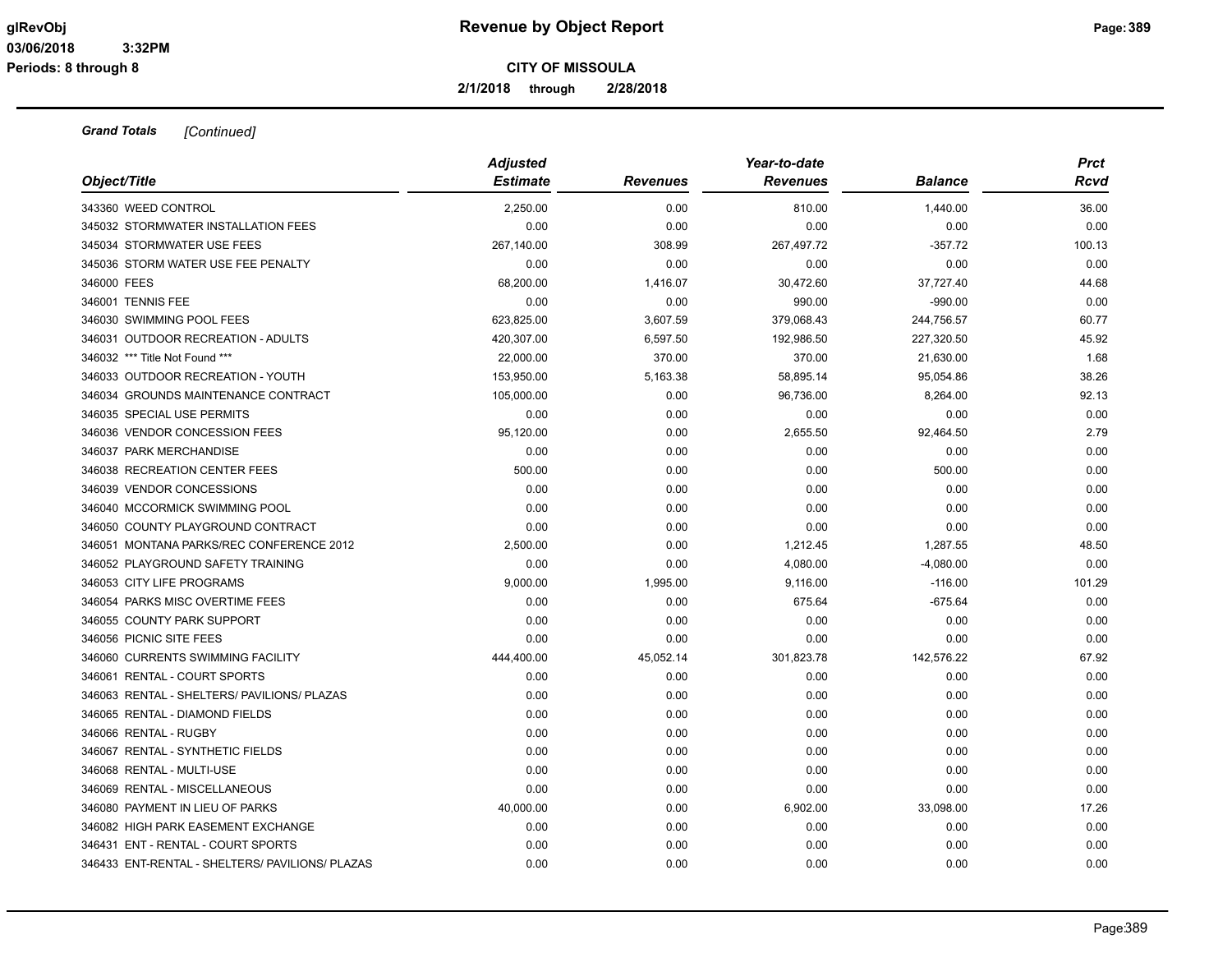**2/1/2018 through 2/28/2018**

|                                                | <b>Adjusted</b> |                 | Year-to-date    |                | <b>Prct</b> |
|------------------------------------------------|-----------------|-----------------|-----------------|----------------|-------------|
| Object/Title                                   | <b>Estimate</b> | <b>Revenues</b> | <b>Revenues</b> | <b>Balance</b> | Rcvd        |
| 346531 ENT-RENTAL - MISCELLANEOUS              | 0.00            | 0.00            | 0.00            | 0.00           | 0.00        |
| 346533 ENT-RENTAL - SYNTHETIC FIELDS           | 0.00            | 0.00            | 0.00            | 0.00           | 0.00        |
| 346631 ENT-RENTAL - DIAMOND FIELDS             | 0.00            | 0.00            | 0.00            | 0.00           | 0.00        |
| 346633 ENT-RENTAL - RUGBY                      | 0.00            | 0.00            | 0.00            | 0.00           | 0.00        |
| 346635 ENT-RENTAL - MULTI-USE                  | 0.00            | 26.80           | 26.80           | $-26.80$       | 0.00        |
| <b>CHARGES FOR SERVICES</b><br><b>Total</b>    | 40,600,249.00   | 725,224.61      | 23,816,661.82   | 16,783,587.18  | 58.66       |
| 350000 FINES & FORFEITURES                     |                 |                 |                 |                |             |
| 351013 DRUG FORFEITURES                        | 15,000.00       | 1,073.32        | 5,952.12        | 9,047.88       | 39.68       |
| 351022 LAW ENFORCEMENT ACADEMY SURCHARGE #5    | 0.00            | 4,678.61        | 17,770.06       | $-17,770.06$   | 0.00        |
| 351031 TRAFFIC FINES                           | 1,205,000.00    | 83,834.74       | 607,299.75      | 597,700.25     | 50.40       |
| 351032 SURCHARGE ON FINES                      | 102,500.00      | 11,661.39       | 65,917.80       | 36,582.20      | 64.31       |
| 351033 PUBLIC DEFENDER FEES                    | 55,000.00       | 4,942.75        | 38,190.85       | 16,809.15      | 69.44       |
| 351034 CELLULAR PHONE FINES                    | 80,000.00       | 2,483.50        | 51,842.20       | 28,157.80      | 64.80       |
| 351035 CELL PHONE FINES: EDUCATION             | 80,000.00       | 2,483.50        | 51,842.21       | 28,157.79      | 64.80       |
| 352000 TICKETS                                 | 0.00            | 0.00            | 0.00            | 0.00           | 0.00        |
| 352001 PARKING TICKET REVENUE                  | 270,000.00      | 20,623.00       | 157,191.89      | 112,808.11     | 58.22       |
| 352002 PARKING FINES                           | 0.00            | 0.00            | 370.00          | $-370.00$      | 0.00        |
| 355000 FALSE ALARM PENALTY                     | 10.000.00       | 832.00          | 6,500.00        | 3,500.00       | 65.00       |
| <b>FINES &amp; FORFEITURES</b><br><b>Total</b> | 1,817,500.00    | 132,612.81      | 1,002,876.88    | 814,623.12     | 55.18       |
| 360000 MISCELLANEOUS REVENUES                  |                 |                 |                 |                |             |
| 360000 MISCELLANEOUS REVENUES                  | 0.00            | 0.00            | 0.00            | 0.00           | 0.00        |
| 360001 COPIES                                  | 2,000.00        | 218.00          | 1,313.50        | 686.50         | 65.68       |
| 360003 MMIA REIMBURSEMENT-ATTORNEY             | 0.00            | 0.00            | 0.00            | 0.00           | 0.00        |
| 360005 LOAN REPAYMENTS                         | 25,000.00       | 0.00            | 37.61           | 24,962.39      | 0.15        |
| 360007 RLF REVENUES                            | 0.00            | 0.00            | 0.00            | 0.00           | 0.00        |
| 360010 MISCELLANEOUS                           | 444,101.00      | 5,498.05        | 374,432.24      | 69,668.76      | 84.31       |
| 360011 YOUTH COUNCIL FUNDS                     | 0.00            | 0.00            | 0.00            | 0.00           | 0.00        |
| 360013 REPAYMENT OF SEWER GRANT                | 7,000.00        | 0.00            | 2,815.00        | 4,185.00       | 40.21       |
| 360014 REPAYMENT OF LOAN/MHA                   | 0.00            | 0.00            | 0.00            | 0.00           | 0.00        |
| 360015 CONFERENCE REVENUES - BUILDING          | 0.00            | 0.00            | 0.00            | 0.00           | 0.00        |
| 360016 LAFRAY PARK DONATIONS                   | 0.00            | 0.00            | 0.00            | 0.00           | 0.00        |
| 360017 PARK PLANS FORFEITURE                   | 0.00            | 0.00            | 0.00            | 0.00           | 0.00        |
| 360018 MARKET ON FRONT UTILITY PAYMENTS        | 2,000.00        | 207.89          | 1,516.50        | 483.50         | 75.83       |
| 360019 GARBAGE-MARKET ON FRONT                 | 1,000.00        | 143.20          | 1,318.91        | $-318.91$      | 131.89      |
| 360020 GREENOUGH PARK ENCROACHMENTS            | 0.00            | 0.00            | 0.00            | 0.00           | 0.00        |
| 360030 CONTRIBUTIONS FROM PROPERTY OWNERS      | 0.00            | 0.00            | 0.00            | 0.00           | 0.00        |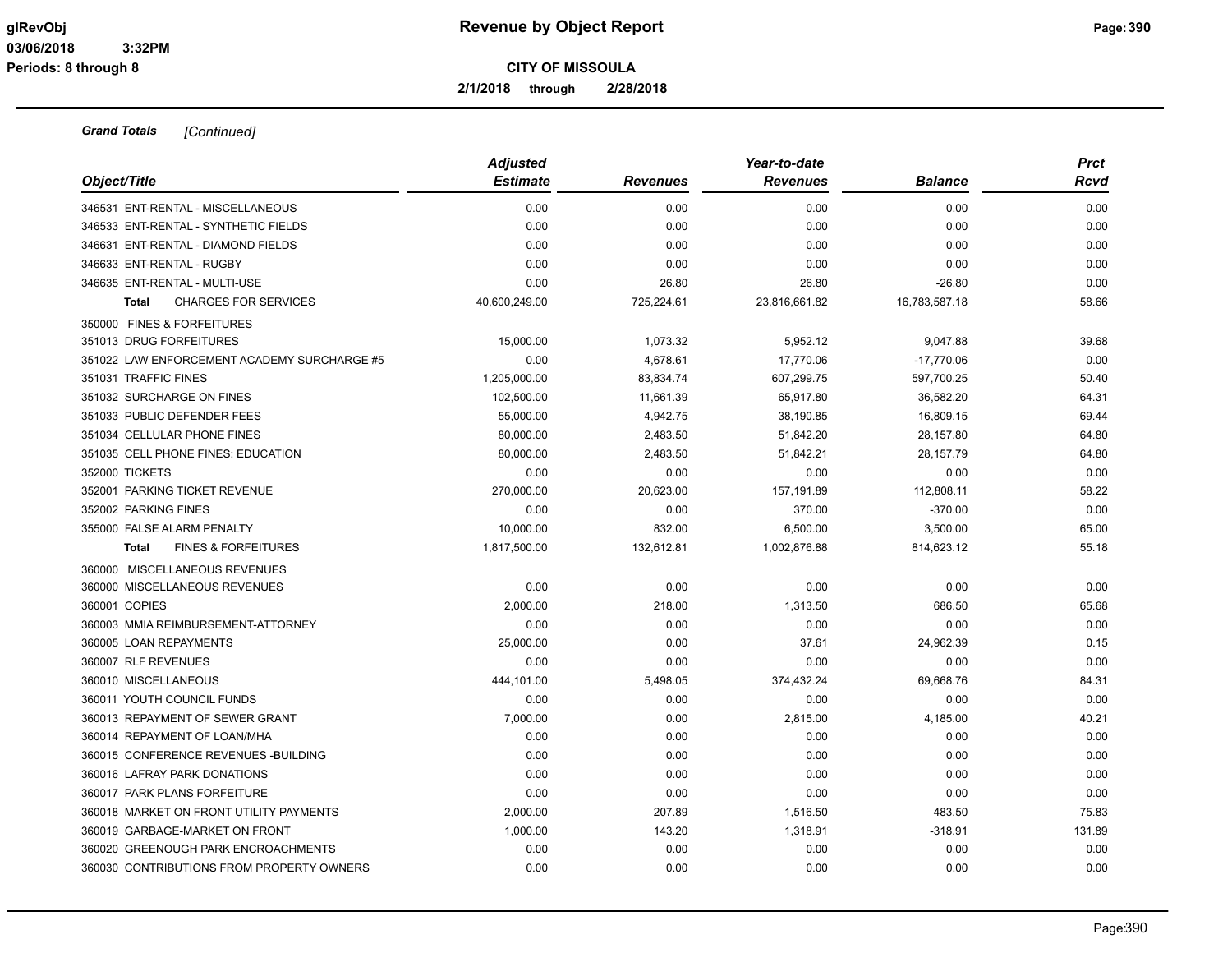**2/1/2018 through 2/28/2018**

| Object/Title                               | <b>Adjusted</b><br><b>Estimate</b> | <b>Revenues</b> | Year-to-date<br><b>Revenues</b> | <b>Balance</b> | <b>Prct</b><br>Rcvd |
|--------------------------------------------|------------------------------------|-----------------|---------------------------------|----------------|---------------------|
| 360050 OVER/SHORT                          | 0.00                               | 0.00            | 10.00                           | $-10.00$       | 0.00                |
| 360100 REFUNDS                             | 0.00                               | 0.00            | 0.00                            | 0.00           | 0.00                |
| 361000 RATTLESNAKE LAND LEASES             | 0.00                               | 0.00            | 100.00                          | $-100.00$      | 0.00                |
| 361003 CARAS PARK CONCERT REVENUE          | 0.00                               | 0.00            | 0.00                            | 0.00           | 0.00                |
| 361005 JOHNSON ST RENTAL INCOME            | 109,467.00                         | 9,666.75        | 77,321.50                       | 32,145.50      | 70.63               |
| 361010 RENTAL REVENUE                      | 120,000.00                         | 0.00            | 4,158.19                        | 115,841.81     | 3.47                |
| 361013 CLOSED GRANT REPAYMENTS             | 55,439.00                          | 0.00            | 0.00                            | 55,439.00      | 0.00                |
| 361200 RADIO TOWER LEASE PAYMENTS          | 5,680.00                           | 0.00            | 5,000.00                        | 680.00         | 88.03               |
| 361201 EKO LAND LEASE                      | 0.00                               | 0.00            | 0.00                            | 0.00           | 0.00                |
| 362000 OTHER MISCELLANEOUS REVENUE         | 18,000.00                          | 0.00            | 0.00                            | 18,000.00      | 0.00                |
| 362002 BAD CHECK CHARGES                   | 1,250.00                           | 30.00           | 127.50                          | 1,122.50       | 10.20               |
| 362003 US BANK FEE REIMBURSEMENT           | 0.00                               | 0.00            | 0.00                            | 0.00           | 0.00                |
| 362004 URD III FACADE IMPROVEMENT LOAN REC | 0.00                               | 0.00            | 0.00                            | 0.00           | 0.00                |
| 362005 LEASE LATE PAYMENT PENALTY          | 0.00                               | 0.00            | 0.00                            | 0.00           | 0.00                |
| 362006 GAIC INSURANCE SETTLEMENT           | 0.00                               | 0.00            | 0.00                            | 0.00           | 0.00                |
| 362007 *** Title Not Found ***             | 0.00                               | 0.00            | 0.00                            | 0.00           | 0.00                |
| 362011 SALE OF UNCLAIMED PROPERTY          | 0.00                               | 2,334.37        | 5,611.86                        | $-5,611.86$    | 0.00                |
| 362012 REC/GREEN TAG PROGRAM               | 0.00                               | 0.00            | 0.00                            | 0.00           | 0.00                |
| 363000 ASSESSMENTS PAID                    | 15,000.00                          | 0.00            | 0.00                            | 15,000.00      | 0.00                |
| 363010 LIGHTING ASSESSMENTS                | 467,868.00                         | 1,414.00        | 413,343.85                      | 54,524.15      | 88.35               |
| 363020 PROPERTY ASSESSMENTS                | 5,523,973.00                       | 59,266.29       | 2,927,130.29                    | 2,596,842.71   | 52.99               |
| 363021 PAYOFF PRINCIPAL ASSESSMENTS        | 0.00                               | 0.00            | 38,749.63                       | $-38,749.63$   | 0.00                |
| 363040 PENALTY AND INTEREST                | 0.00                               | 976.37          | 4,910.78                        | $-4,910.78$    | 0.00                |
| 363041 P&I ON CLOSED ASSESSMENT            | 0.00                               | 0.00            | 0.00                            | 0.00           | 0.00                |
| 364012 SALE OF SURPLUS PROPERTY            | 74,500.00                          | 0.00            | 65,820.75                       | 8,679.25       | 88.35               |
| 364040 INSURANCE AND DAMAGE RECOVERY       | 25,000.00                          | 5,292.38        | 34,913.52                       | $-9,913.52$    | 139.65              |
| 364041 WORKERS COMPENSATION REIMBURSEMENT  | 0.00                               | 0.00            | 0.00                            | 0.00           | 0.00                |
| 364042 EXPENDITURE REIMBURSEMENTS          | 0.00                               | 0.00            | 0.00                            | 0.00           | 0.00                |
| 364043 RATTLESNAKE CORRIDOR REIMBURSEMENT  | 8,250.00                           | 0.00            | 5,148.00                        | 3,102.00       | 62.40               |
| 364044 EMERGENCY RESPONSE REIMBURSEMENT    | 0.00                               | 0.00            | 0.00                            | 0.00           | 0.00                |
| 365000 DONATIONS                           | 421,775.00                         | 0.00            | 158,541.50                      | 263,233.50     | 37.59               |
| 365001 *** Title Not Found ***             | 0.00                               | 7,141.80        | 10,200.36                       | $-10,200.36$   | 0.00                |
| 365002 OTHER RECREATION DONATIONS          | 130,000.00                         | 0.00            | 3,457.00                        | 126,543.00     | 2.66                |
| 365003 DONATIONS - SMOKE ALARMS            | 0.00                               | 0.00            | 0.00                            | 0.00           | 0.00                |
| 365004 GRANT CR TRAIL ASSN DONATION        | 0.00                               | 0.00            | 0.00                            | 0.00           | 0.00                |
| 365005 CONTRIBUTIONS - PLANNING            | 0.00                               | 0.00            | 64.560.00                       | $-64.560.00$   | 0.00                |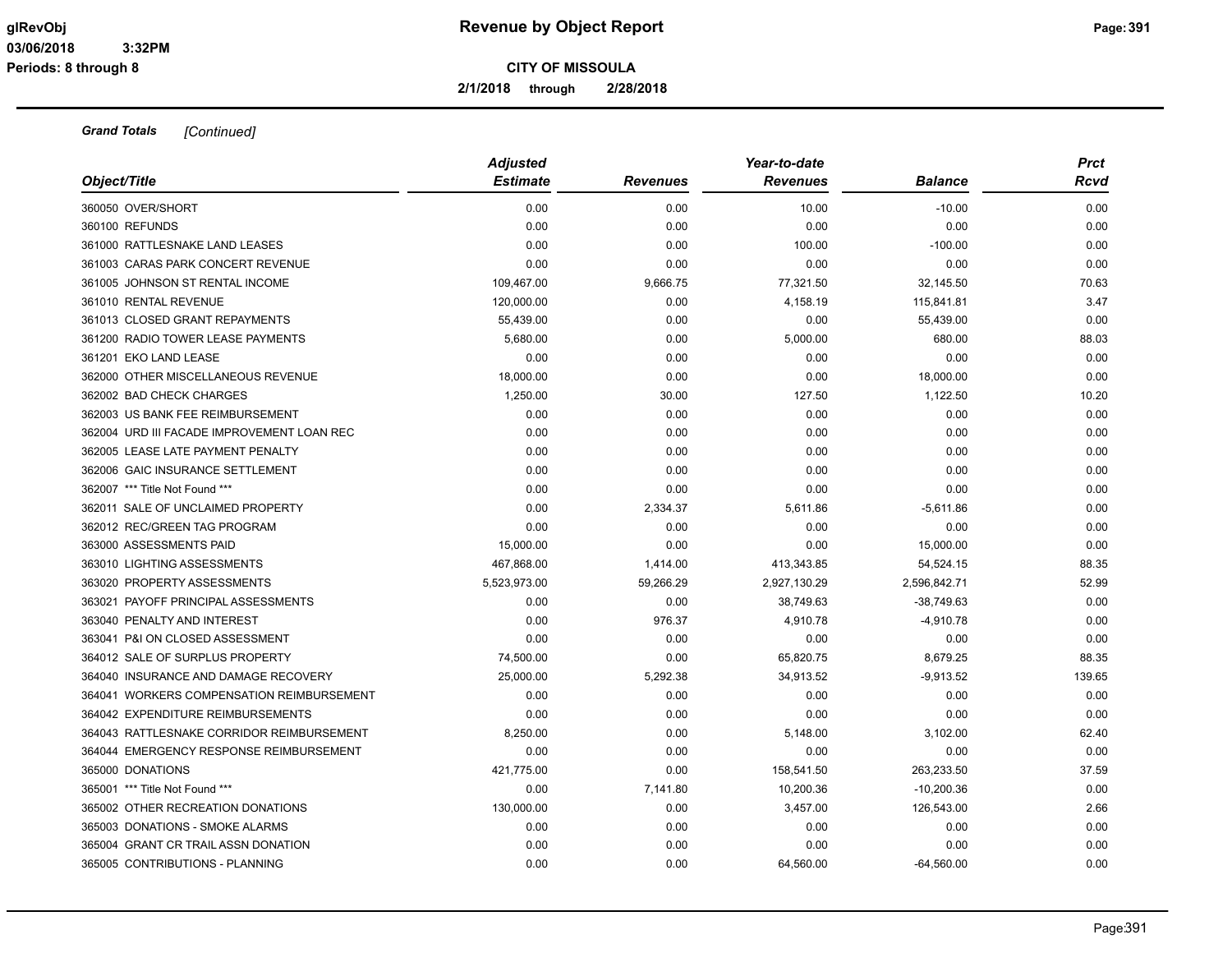**2/1/2018 through 2/28/2018**

| Object/Title                                              | <b>Adjusted</b><br><b>Estimate</b> | <b>Revenues</b> | Year-to-date<br><b>Revenues</b> | <b>Balance</b> | <b>Prct</b><br>Rcvd |
|-----------------------------------------------------------|------------------------------------|-----------------|---------------------------------|----------------|---------------------|
| 365009 DONATIONS - BASKETBALL/TENNIS COURT                | 45,000.00                          | 0.00            | 0.00                            | 45,000.00      | 0.00                |
| 365010 FRIENDS OF MISSOULA PARKS DONATION                 | 0.00                               | 0.00            | 5,408.63                        | $-5,408.63$    | 0.00                |
| 365011 *** Title Not Found ***                            | 0.00                               | 500.00          | 133,400.00                      | $-133,400.00$  | 0.00                |
| 365012 *** Title Not Found ***                            | 0.00                               | 3,000.00        | 5,300.00                        | $-5,300.00$    | 0.00                |
| 365013 SPONSORSHIP - RECREATION PROGRAMS                  | 0.00                               | 1,176.91        | 2,492.27                        | $-2,492.27$    | 0.00                |
| 365014 *** Title Not Found ***                            | 0.00                               | 12.00           | 557.00                          | $-557.00$      | 0.00                |
| 365015 *** Title Not Found ***                            | 0.00                               | 1,076.01        | 12,168.49                       | $-12,168.49$   | 0.00                |
| 365016 *** Title Not Found ***                            | 30,000.00                          | 743.00          | 5,266.00                        | 24,734.00      | 17.55               |
| 365017 *** Title Not Found ***                            | 0.00                               | 1,460.00        | 3,270.00                        | $-3,270.00$    | 0.00                |
| 365018 *** Title Not Found ***                            | 0.00                               | 700.00          | 13,678.00                       | $-13,678.00$   | 0.00                |
| 365019 *** Title Not Found ***                            | 0.00                               | 501.00          | 33,469.50                       | $-33,469.50$   | 0.00                |
| 365020 OPEN SPACE DONATIONS                               | 0.00                               | 0.00            | 0.00                            | 0.00           | 0.00                |
| 365021 PARKS AND RECS GRANTS & CONTRIBUTIONS              | 0.00                               | 0.00            | 0.00                            | 0.00           | 0.00                |
| 365023 NORTHWESTERN ENERGY GRANT                          | 101.00                             | 0.00            | 0.00                            | 101.00         | 0.00                |
| 365025 MISC FIRE GRANTS                                   | 0.00                               | 5,000.00        | 5,000.00                        | $-5,000.00$    | 0.00                |
| 365027 MISCELLANOUS PRIVATE GRANTS                        | 0.00                               | 1,000.00        | 1,000.00                        | $-1,000.00$    | 0.00                |
| 365030 DONATIONS STADIUM R&D                              | 0.00                               | 0.00            | 0.00                            | 0.00           | 0.00                |
| 365100 RECREATION OUTDOOR                                 | 0.00                               | 0.00            | 1,975.00                        | $-1,975.00$    | 0.00                |
| 365101 RECREATION SCHOLARSHIP                             | 0.00                               | $-437.00$       | 1,556.72                        | $-1,556.72$    | 0.00                |
| 365102 RECREATION YOUTH & ADULT SPORTS                    | 0.00                               | 0.00            | 400.00                          | $-400.00$      | 0.00                |
| 365103 URBAN FORESTRY PROGRAMS                            | 75,000.00                          | 0.00            | 3,964.35                        | 71,035.65      | 5.29                |
| 365109 CONSERVATION LANDS DONATIONS                       | 0.00                               | 0.00            | 0.00                            | 0.00           | 0.00                |
| 368000 CAPITAL CONTRIBUTIONS                              | 0.00                               | 0.00            | 3,035.23                        | $-3,035.23$    | 0.00                |
| 368005 *** Title Not Found ***                            | 0.00                               | 0.00            | 0.00                            | 0.00           | 0.00                |
| 368060 PARKS CAPITAL CONTRIBUTIONS                        | 0.00                               | 0.00            | 0.00                            | 0.00           | 0.00                |
| MISCELLANEOUS REVENUES<br><b>Total</b>                    | 7,607,404.00                       | 106,921.02      | 4,432,479.68                    | 3,174,924.32   | 58.27               |
| 370000 INVESTMENTS & ROYALTY EARNINGS                     |                                    |                 |                                 |                |                     |
| 371010 INTEREST ON INVESTMENTS                            | 23,000.00                          | 0.00            | $-25,396.32$                    | 48,396.32      | $-110.42$           |
| 371012 MUNICIPAL COURT BANK INTEREST                      | 16,793.00                          | 0.00            | 0.00                            | 16,793.00      | 0.00                |
| 371020 GAIN/LOSS IN MARKET VALUE OF INVESTMENTS           | 0.00                               | 0.00            | 0.00                            | 0.00           | 0.00                |
| 371500 INTEREST ON INTERFUND LOAN                         | 0.00                               | 0.00            | 0.00                            | 0.00           | 0.00                |
| 373002 LOAN REPAYMENT - FAMILY SERVICES                   | 146,924.00                         | 0.00            | 0.00                            | 146,924.00     | 0.00                |
| 373006 BURNS ST COMMONS                                   | 0.00                               | 0.00            | 0.00                            | 0.00           | 0.00                |
| <b>INVESTMENTS &amp; ROYALTY EARNINGS</b><br><b>Total</b> | 186,717.00                         | 0.00            | -25,396.32                      | 212,113.32     | $-13.60$            |
| 380000 OTHER FINANCING SOURCES                            |                                    |                 |                                 |                |                     |
| 381000 LOAN PROCEEDS                                      | 55,265.00                          | 0.00            | 0.05                            | 55,264.95      | 0.00                |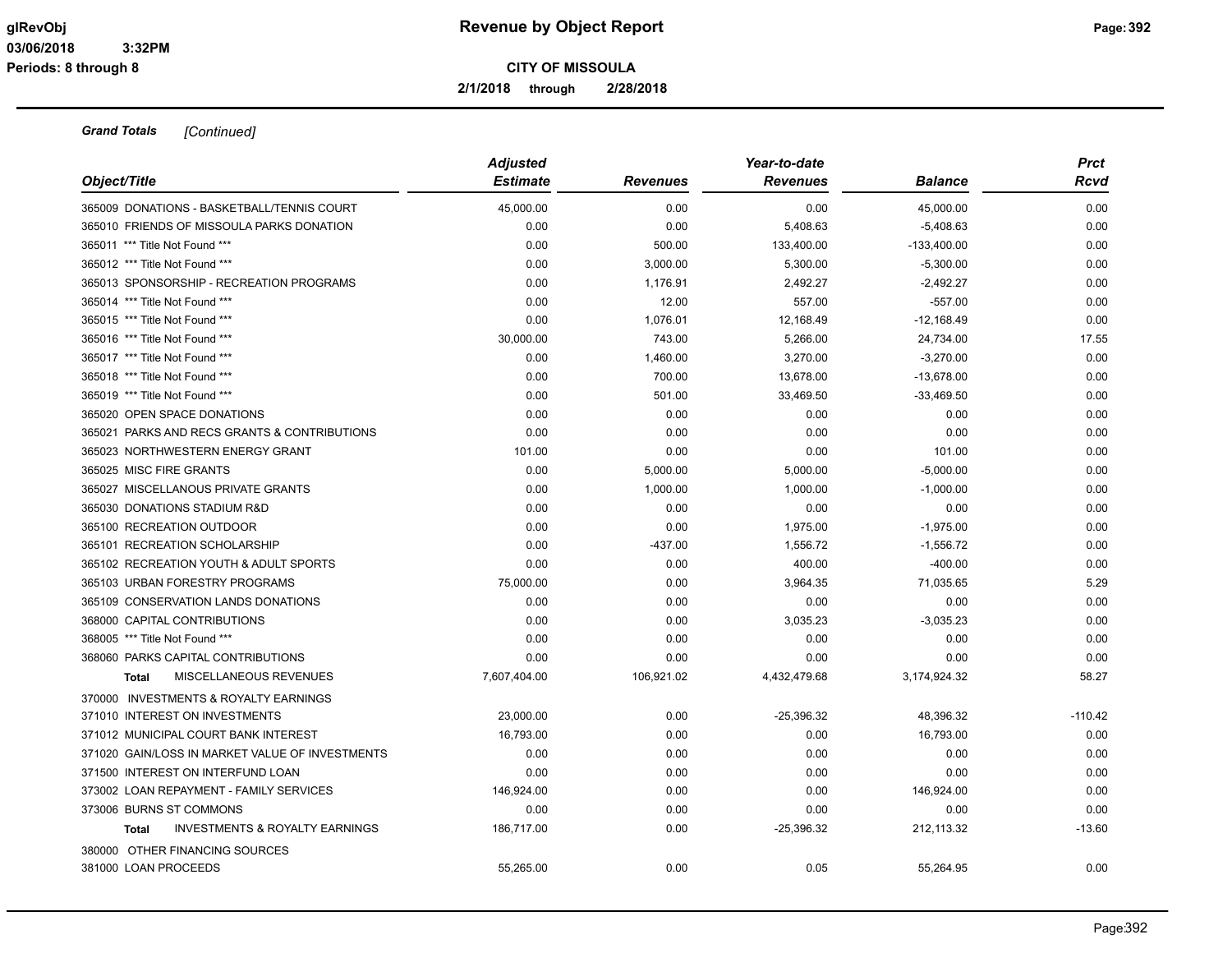**2/1/2018 through 2/28/2018**

| Object/Title                                   | <b>Adjusted</b> |                 | Year-to-date    |                | <b>Prct</b> |
|------------------------------------------------|-----------------|-----------------|-----------------|----------------|-------------|
|                                                | <b>Estimate</b> | <b>Revenues</b> | <b>Revenues</b> | <b>Balance</b> | <b>Rcvd</b> |
| 381002 SRF LOAN                                | 0.00            | 0.00            | 0.00            | 0.00           | 0.00        |
| 381009 TRANSFERS IN                            | 512,500.00      | 0.00            | 0.00            | 512,500.00     | 0.00        |
| 381010 BOND PROCEEDS                           | 5,701,189.00    | 1,190,900.00    | 1,732,407.53    | 3,968,781.47   | 30.39       |
| 381020 REVENUE BONDS                           | 0.00            | 0.00            | 0.00            | 0.00           | 0.00        |
| 381024 MARY AVENUE BOND PROCEEDS               | 1,665,000.00    | 0.00            | 1,665,000.00    | 0.00           | 100.00      |
| 381025 REVENUE BOND PROCEEDS                   | 1,600,000.00    | 0.00            | 36,618.00       | 1,563,382.00   | 2.29        |
| 381026 *** Title Not Found ***                 | 1,890,000.00    | 0.00            | 0.00            | 1,890,000.00   | 0.00        |
| 381027 SOUTH RESERVE TRAIL CROSSING 5.M        | 0.00            | 0.00            | 0.00            | 0.00           | 0.00        |
| 381028 BOND PROCEEDS-MILL SITE                 | 2,207,000.00    | 0.00            | 0.00            | 2,207,000.00   | 0.00        |
| 381029 PARKING STRUCTURE BOND PROCEEDS         | 0.00            | 0.00            | 0.00            | 0.00           | 0.00        |
| 381030 SID BONDS PROCEEDS                      | 0.00            | 0.00            | 364,013.00      | $-364,013.00$  | 0.00        |
| 381071 WILMA NOTE PROCEEDS                     | 0.00            | 0.00            | 0.00            | 0.00           | 0.00        |
| 381072 FIB NOTE PROCEEDS                       | 0.00            | 0.00            | 0.00            | 0.00           | 0.00        |
| 381074 CIVIC STADIUM TIF NOTES 1.5M            | 0.00            | 0.00            | 0.00            | 0.00           | 0.00        |
| 381090 PROCEEDS FROM CAPITAL LEASE             | 10,108,226.00   | 0.00            | 2,478,380.38    | 7,629,845.62   | 24.52       |
| 382000 *** Title Not Found ***                 | 0.00            | 0.00            | 0.00            | 0.00           | 0.00        |
| 382010 SALE OF FIXED ASSETS                    | 0.00            | 0.00            | 0.00            | 0.00           | 0.00        |
| 383000 OPERATING TRANSFERS                     | 887,831.00      | 26,416.25       | 631,287.73      | 256,543.27     | 71.10       |
| 383001 TRANS FR FLUSHING DISTRICT              | 41,000.00       | 0.00            | 20,500.00       | 20,500.00      | 50.00       |
| 383002 TRANS FR GAS TAX                        | 564,000.00      | 0.00            | 282,000.00      | 282,000.00     | 50.00       |
| 383004 TRANS FR EMPLOYEE HEALTH INSURANCE LEVY | 5,101,004.00    | 0.00            | 2,550,502.03    | 2,550,501.97   | 50.00       |
| 383007 TRANS FR CABLE FRANCHISE                | 301,433.00      | 0.00            | 150,716.50      | 150,716.50     | 50.00       |
| 383009 TRANS FR TITLE I                        | 0.00            | 0.00            | 0.00            | 0.00           | 0.00        |
| 383010 TRANS FR CIP                            | 0.00            | 0.00            | 0.00            | 0.00           | 0.00        |
| 383011 TRANS FR SID REVOLVING                  | 100,000.00      | 0.00            | 0.00            | 100,000.00     | 0.00        |
| 383013 TRANS FR SID DEBT SERVICE               | 0.00            | 0.00            | 0.00            | 0.00           | 0.00        |
| 383014 TRANS FR MRA                            | 4,189,801.00    | 0.00            | 1,388,088.46    | 2,801,712.54   | 33.13       |
| 383015 TRANS FR MPC                            | 0.00            | 0.00            | 0.00            | 0.00           | 0.00        |
| 383016 TRANS FR TAX INCREMENT BOND             | 0.00            | 0.00            | 0.00            | 0.00           | 0.00        |
| 383017 TRANS FR ROAD DISTRICT                  | 0.00            | 0.00            | 0.00            | 0.00           | 0.00        |
| 383018 TRANS FR PARK DISTRICT                  | 0.00            | 0.00            | 0.00            | 0.00           | 0.00        |
| 383020 TRANS FR CEMETERY CARE                  | 0.00            | 0.00            | 0.00            | 0.00           | 0.00        |
| 383021 TRANS FR P&R TRAILS DEVLP               | 0.00            | 0.00            | 51,136.55       | $-51, 136.55$  | 0.00        |
| 383022 TRANS FR OPEN SPACE BOND                | 0.00            | 0.00            | 0.00            | 0.00           | 0.00        |
| 383023 TRANS FR DRUG FORFEITURE                | 0.00            | 0.00            | 0.00            | 0.00           | 0.00        |
| 383024 TRANS FR SEWER CLEARING                 | 0.00            | 0.00            | 0.00            | 0.00           | 0.00        |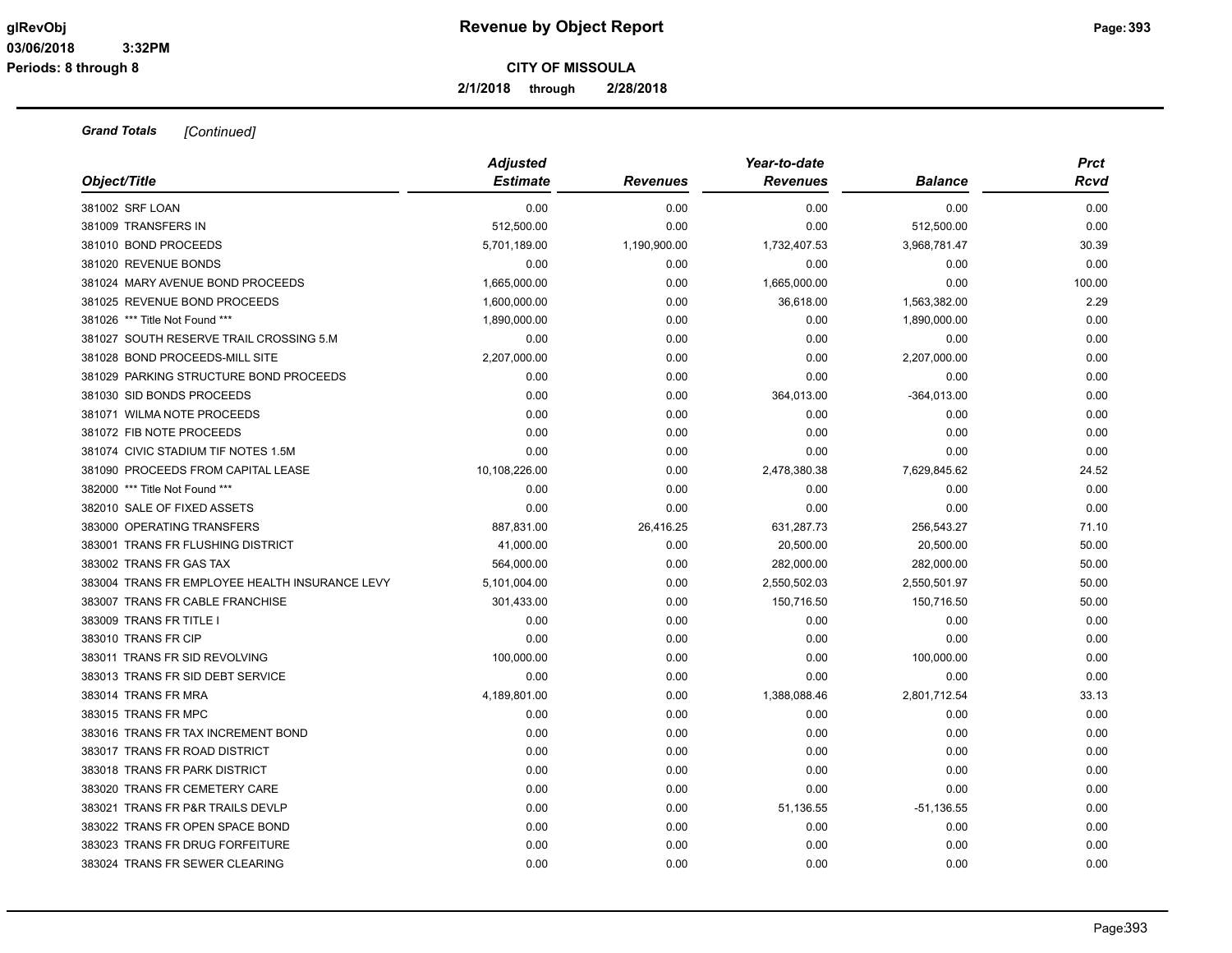**2/1/2018 through 2/28/2018**

| Object/Title                                 | <b>Adjusted</b><br><b>Estimate</b> | <b>Revenues</b> | Year-to-date<br><b>Revenues</b> | <b>Balance</b> | <b>Prct</b><br>Rcvd |
|----------------------------------------------|------------------------------------|-----------------|---------------------------------|----------------|---------------------|
| 383025 TRANS FR SEWER R & D                  | 0.00                               | 0.00            | 0.00                            | 0.00           | 0.00                |
| 383026 TRANS FR CDBG                         | 0.00                               | 0.00            | 0.00                            | 0.00           | 0.00                |
| 383028 TRANS FROM GF FOR HEALTH RESERVE      | 442,000.00                         | 36,833.33       | 294,666.68                      | 147,333.32     | 66.67               |
| 383029 TRANS FR GENERAL                      | 1,822,760.00                       | 0.00            | 1,026,443.38                    | 796,316.62     | 56.31               |
| 383034 *** Title Not Found ***               | 369,852.00                         | 0.00            | 0.00                            | 369,852.00     | 0.00                |
| 383036 TRANSFER - GRANT                      | 0.00                               | 0.00            | 0.00                            | 0.00           | 0.00                |
| 383037 TRANSFER FROM URD II                  | 250,000.00                         | 0.00            | 0.00                            | 250,000.00     | 0.00                |
| 383038 TRANSFER - URD III                    | 0.00                               | 0.00            | 0.00                            | 0.00           | 0.00                |
| 383039 FROM SID TRANSFERS                    | 0.00                               | 0.00            | 0.00                            | 0.00           | 0.00                |
| 383040 TRANSFER FROM CITY GRANTS             | 0.00                               | 0.00            | 0.00                            | 0.00           | 0.00                |
| 383042 TRANSFERS FROM OTHER FUNDS            | 0.00                               | 0.00            | 19,560.00                       | $-19,560.00$   | 0.00                |
| 383043 TRANSFERS FROM IMPACT FEES            | 0.00                               | 0.00            | 0.00                            | 0.00           | 0.00                |
| 383044 TFR FROM PARK REC&TRAIL FUND          | 0.00                               | 0.00            | 0.00                            | 0.00           | 0.00                |
| 383050 TRANSFER FROM IMPACT FEES             | 0.00                               | 0.00            | 0.00                            | 0.00           | 0.00                |
| 383060 TRANSFERS FROM FRONT ST URD           | 0.00                               | 0.00            | 0.00                            | 0.00           | 0.00                |
| 383061 TRANSFERS FROM PARK IMPACT FEES       | 0.00                               | 0.00            | 0.00                            | 0.00           | 0.00                |
| 383062 TRANSFERS FROM PARK SIDS              | 0.00                               | 0.00            | 0.00                            | 0.00           | 0.00                |
| 383063 *** Title Not Found ***               | 0.00                               | 0.00            | 0.00                            | 0.00           | 0.00                |
| 383065 TRANSFER FROM WWTF                    | 50,213.00                          | 0.00            | 0.00                            | 50,213.00      | 0.00                |
| 383066 TRANSFER FROM WATER UTILITY           | 360,840.00                         | 0.00            | 289,327.04                      | 71,512.96      | 80.18               |
| 383067 TRANSFER FROM FSPS                    | 79,623.00                          | 0.00            | 0.00                            | 79,623.00      | 0.00                |
| 383068 TRANSFER FROM SUBORDINATE LIEN        | 0.00                               | 0.00            | 0.00                            | 0.00           | 0.00                |
| 383400 CAPITAL CONTRIBUTION                  | 0.00                               | 0.00            | 0.00                            | 0.00           | 0.00                |
| 384000 GUARANTOR REVENUE                     | 0.00                               | 0.00            | 0.00                            | 0.00           | 0.00                |
| OTHER FINANCING SOURCES<br><b>Total</b>      | 38,299,537.00                      | 1,254,149.58    | 12,980,647.33                   | 25,318,889.67  | 33.89               |
| 390000 INTERNAL SERVICES                     |                                    |                 |                                 |                |                     |
| 396001 INSURANCE REIMBURSEMENTS              | 0.00                               | 0.00            | 0.00                            | 0.00           | 0.00                |
| 396002 CITY CONTRIBUTIONS                    | 3,854,970.00                       | 301,594.50      | 2,626,978.32                    | 1,227,991.68   | 68.15               |
| 396003 EMPLOYEE DEDUCTION CONTRIBUTIONS      | 1,358,284.00                       | 77,247.78       | 763,003.68                      | 595,280.32     | 56.17               |
| 396004 RETIREE CONTRIBUTIONS                 | 444,528.00                         | 35,026.67       | 282,272.68                      | 162,255.32     | 63.50               |
| 396005 FIRE + POLICE ADDTL HEALTH CONTRIB    | 1,885,321.00                       | 148,574.00      | 1,384,058.00                    | 501,263.00     | 73.41               |
| 396006 RX REBATES                            | 0.00                               | 0.00            | 6,263.60                        | $-6,263.60$    | 0.00                |
| 396007 OTHER PARTICIPANT HEALTH PREM CONTRIB | 0.00                               | 0.00            | 0.00                            | 0.00           | 0.00                |
| 396008 COBRA CONTRIBUTIONS                   | 0.00                               | 0.00            | 0.00                            | 0.00           | 0.00                |
| 396009 WELLNESS PROGRAM CONTRIBUTIONS        | 0.00                               | 0.00            | 0.00                            | 0.00           | 0.00                |
| 396010 EMPLOYEE SUPPLI LIFE INSURANCE CONTRI | 0.00                               | 3,019.18        | 22,982.88                       | $-22,982.88$   | 0.00                |